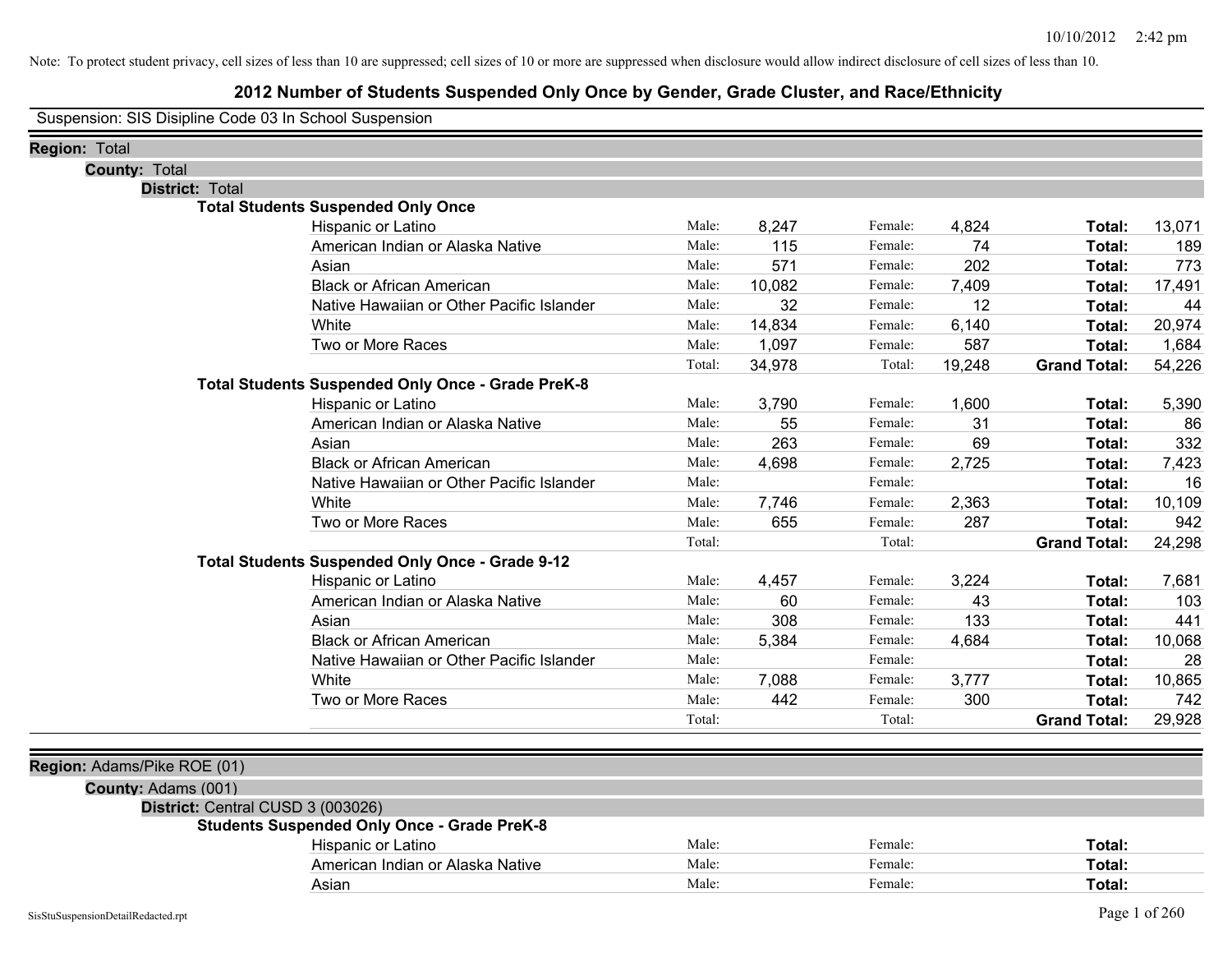| Suspension: SIS Disipline Code 03 In School Suspension |                                                    |        |         |                     |
|--------------------------------------------------------|----------------------------------------------------|--------|---------|---------------------|
|                                                        | <b>Black or African American</b>                   | Male:  | Female: | Total:              |
|                                                        | Native Hawaiian or Other Pacific Islander          | Male:  | Female: | Total:              |
|                                                        | White                                              | Male:  | Female: | Total:<br>12        |
|                                                        | Two or More Races                                  | Male:  | Female: | Total:              |
|                                                        |                                                    | Total: | Total:  | <b>Grand Total:</b> |
|                                                        | <b>Students Suspended Only Once - Grade 9-12</b>   |        |         |                     |
|                                                        | Hispanic or Latino                                 | Male:  | Female: | Total:              |
|                                                        | American Indian or Alaska Native                   | Male:  | Female: | Total:              |
|                                                        | Asian                                              | Male:  | Female: | Total:              |
|                                                        | <b>Black or African American</b>                   | Male:  | Female: | Total:              |
|                                                        | Native Hawaiian or Other Pacific Islander          | Male:  | Female: | Total:              |
|                                                        | White                                              | Male:  | Female: | Total:              |
|                                                        | Two or More Races                                  | Male:  | Female: | Total:              |
|                                                        |                                                    | Total: | Total:  | <b>Grand Total:</b> |
| <b>District: CUSD 4 (004026)</b>                       |                                                    |        |         |                     |
|                                                        | <b>Students Suspended Only Once - Grade 9-12</b>   |        |         |                     |
|                                                        | Hispanic or Latino                                 | Male:  | Female: | Total:              |
|                                                        | American Indian or Alaska Native                   | Male:  | Female: | Total:              |
|                                                        | Asian                                              | Male:  | Female: | Total:              |
|                                                        | <b>Black or African American</b>                   | Male:  | Female: | Total:              |
|                                                        | Native Hawaiian or Other Pacific Islander          | Male:  | Female: | Total:              |
|                                                        | White                                              | Male:  | Female: | Total:              |
|                                                        | Two or More Races                                  | Male:  | Female: | Total:              |
|                                                        |                                                    | Total: | Total:  | <b>Grand Total:</b> |
| District: Liberty CUSD 2 (002026)                      |                                                    |        |         |                     |
|                                                        | <b>Students Suspended Only Once - Grade PreK-8</b> |        |         |                     |
|                                                        | Hispanic or Latino                                 | Male:  | Female: | Total:              |
|                                                        | American Indian or Alaska Native                   | Male:  | Female: | Total:              |
|                                                        | Asian                                              | Male:  | Female: | Total:              |
|                                                        | <b>Black or African American</b>                   | Male:  | Female: | Total:              |
|                                                        | Native Hawaiian or Other Pacific Islander          | Male:  | Female: | Total:              |
|                                                        | White                                              | Male:  | Female: | Total:              |
|                                                        | Two or More Races                                  | Male:  | Female: | Total:              |
|                                                        |                                                    | Total: | Total:  | <b>Grand Total:</b> |
|                                                        | <b>Students Suspended Only Once - Grade 9-12</b>   |        |         |                     |
|                                                        | Hispanic or Latino                                 | Male:  | Female: | Total:              |
|                                                        | American Indian or Alaska Native                   | Male:  | Female: | Total:              |
|                                                        | Asian                                              | Male:  | Female: | Total:              |
|                                                        | <b>Black or African American</b>                   | Male:  | Female: | Total:              |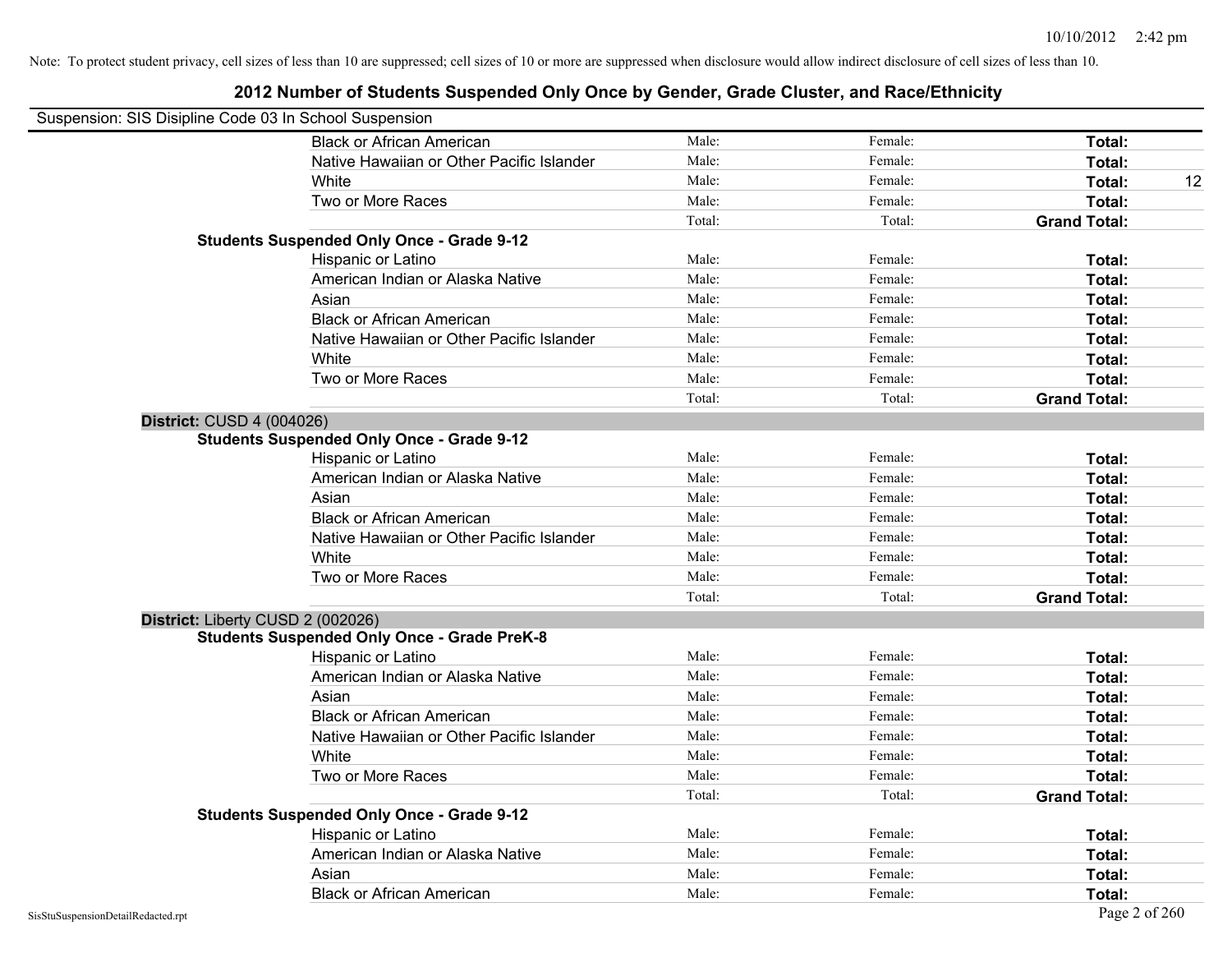| Suspension: SIS Disipline Code 03 In School Suspension |                                                    |        |         |                     |    |
|--------------------------------------------------------|----------------------------------------------------|--------|---------|---------------------|----|
|                                                        | Native Hawaiian or Other Pacific Islander          | Male:  | Female: | Total:              |    |
|                                                        | White                                              | Male:  | Female: | Total:              | 11 |
|                                                        | Two or More Races                                  | Male:  | Female: | Total:              |    |
|                                                        |                                                    | Total: | Total:  | <b>Grand Total:</b> |    |
| District: Non-Public School (1720)                     |                                                    |        |         |                     |    |
|                                                        | <b>Students Suspended Only Once - Grade 9-12</b>   |        |         |                     |    |
|                                                        | Hispanic or Latino                                 | Male:  | Female: | Total:              |    |
|                                                        | American Indian or Alaska Native                   | Male:  | Female: | Total:              |    |
|                                                        | Asian                                              | Male:  | Female: | Total:              |    |
|                                                        | <b>Black or African American</b>                   | Male:  | Female: | Total:              |    |
|                                                        | Native Hawaiian or Other Pacific Islander          | Male:  | Female: | Total:              |    |
|                                                        | White                                              | Male:  | Female: | Total:              |    |
|                                                        | Two or More Races                                  | Male:  | Female: | Total:              |    |
|                                                        |                                                    | Total: | Total:  | <b>Grand Total:</b> |    |
| District: Payson CUSD 1 (001026)                       |                                                    |        |         |                     |    |
|                                                        | <b>Students Suspended Only Once - Grade PreK-8</b> |        |         |                     |    |
|                                                        | Hispanic or Latino                                 | Male:  | Female: | Total:              |    |
|                                                        | American Indian or Alaska Native                   | Male:  | Female: | Total:              |    |
|                                                        | Asian                                              | Male:  | Female: | Total:              |    |
|                                                        | <b>Black or African American</b>                   | Male:  | Female: | Total:              |    |
|                                                        | Native Hawaiian or Other Pacific Islander          | Male:  | Female: | Total:              |    |
|                                                        | White                                              | Male:  | Female: | Total:              | 13 |
|                                                        | Two or More Races                                  | Male:  | Female: | Total:              |    |
|                                                        |                                                    | Total: | Total:  | <b>Grand Total:</b> |    |
|                                                        | <b>Students Suspended Only Once - Grade 9-12</b>   |        |         |                     |    |
|                                                        | Hispanic or Latino                                 | Male:  | Female: | Total:              |    |
|                                                        | American Indian or Alaska Native                   | Male:  | Female: | Total:              |    |
|                                                        | Asian                                              | Male:  | Female: | Total:              |    |
|                                                        | <b>Black or African American</b>                   | Male:  | Female: | Total:              |    |
|                                                        | Native Hawaiian or Other Pacific Islander          | Male:  | Female: | Total:              |    |
|                                                        | White                                              | Male:  | Female: | Total:              |    |
|                                                        | Two or More Races                                  | Male:  | Female: | Total:              |    |
|                                                        |                                                    | Total: | Total:  | <b>Grand Total:</b> |    |
| <b>District: Quincy SD 172 (172022)</b>                |                                                    |        |         |                     |    |
|                                                        | <b>Students Suspended Only Once - Grade PreK-8</b> |        |         |                     |    |
|                                                        | Hispanic or Latino                                 | Male:  | Female: | Total:              |    |
|                                                        | American Indian or Alaska Native                   | Male:  | Female: | Total:              |    |
|                                                        | Asian                                              | Male:  | Female: | Total:              |    |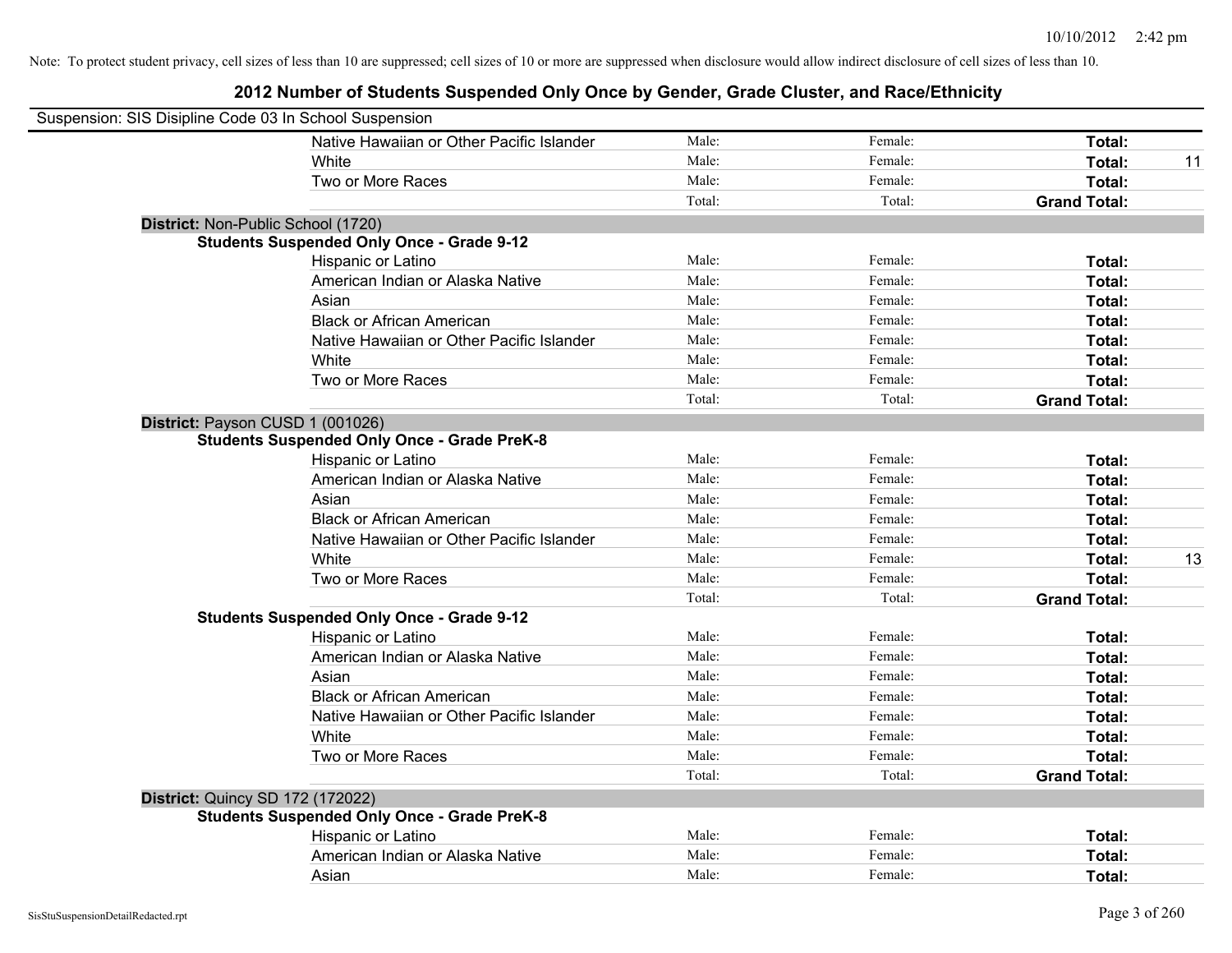| Suspension: SIS Disipline Code 03 In School Suspension |                                                    |        |    |         |    |                     |     |
|--------------------------------------------------------|----------------------------------------------------|--------|----|---------|----|---------------------|-----|
|                                                        | <b>Black or African American</b>                   | Male:  | 12 | Female: | 13 | Total:              | 25  |
|                                                        | Native Hawaiian or Other Pacific Islander          | Male:  |    | Female: |    | Total:              |     |
|                                                        | White                                              | Male:  | 67 | Female: | 22 | Total:              | 89  |
|                                                        | Two or More Races                                  | Male:  |    | Female: |    | Total:              |     |
|                                                        |                                                    | Total: |    | Total:  |    | <b>Grand Total:</b> | 125 |
|                                                        | <b>Students Suspended Only Once - Grade 9-12</b>   |        |    |         |    |                     |     |
|                                                        | Hispanic or Latino                                 | Male:  |    | Female: |    | Total:              |     |
|                                                        | American Indian or Alaska Native                   | Male:  |    | Female: |    | Total:              |     |
|                                                        | Asian                                              | Male:  |    | Female: |    | Total:              |     |
|                                                        | <b>Black or African American</b>                   | Male:  |    | Female: |    | Total:              | 18  |
|                                                        | Native Hawaiian or Other Pacific Islander          | Male:  |    | Female: |    | Total:              |     |
|                                                        | White                                              | Male:  | 50 | Female: | 39 | Total:              | 89  |
|                                                        | Two or More Races                                  | Male:  |    | Female: |    | Total:              |     |
|                                                        |                                                    | Total: |    | Total:  |    | <b>Grand Total:</b> |     |
| County: Pike (075)                                     |                                                    |        |    |         |    |                     |     |
|                                                        | District: Griggsville-Perry CUSD 4 (004026)        |        |    |         |    |                     |     |
|                                                        | <b>Students Suspended Only Once - Grade PreK-8</b> |        |    |         |    |                     |     |
|                                                        | Hispanic or Latino                                 | Male:  |    | Female: |    | Total:              |     |
|                                                        | American Indian or Alaska Native                   | Male:  |    | Female: |    | Total:              |     |
|                                                        | Asian                                              | Male:  |    | Female: |    | Total:              |     |
|                                                        | <b>Black or African American</b>                   | Male:  |    | Female: |    | Total:              |     |
|                                                        | Native Hawaiian or Other Pacific Islander          | Male:  |    | Female: |    | Total:              |     |
|                                                        | White                                              | Male:  |    | Female: |    | Total:              |     |
|                                                        | Two or More Races                                  | Male:  |    | Female: |    | Total:              |     |
|                                                        |                                                    | Total: |    | Total:  |    | <b>Grand Total:</b> |     |
|                                                        | <b>Students Suspended Only Once - Grade 9-12</b>   |        |    |         |    |                     |     |
|                                                        | Hispanic or Latino                                 | Male:  |    | Female: |    | Total:              |     |
|                                                        | American Indian or Alaska Native                   | Male:  |    | Female: |    | Total:              |     |
|                                                        | Asian                                              | Male:  |    | Female: |    | Total:              |     |
|                                                        | <b>Black or African American</b>                   | Male:  |    | Female: |    | Total:              |     |
|                                                        | Native Hawaiian or Other Pacific Islander          | Male:  |    | Female: |    | Total:              |     |
|                                                        | White                                              | Male:  |    | Female: |    | Total:              |     |
|                                                        | Two or More Races                                  | Male:  |    | Female: |    | <b>Total:</b>       |     |
|                                                        |                                                    | Total: |    | Total:  |    | <b>Grand Total:</b> |     |
|                                                        | District: Pleasant Hill CUSD 3 (003026)            |        |    |         |    |                     |     |
|                                                        | <b>Students Suspended Only Once - Grade PreK-8</b> |        |    |         |    |                     |     |
|                                                        | Hispanic or Latino                                 | Male:  |    | Female: |    | Total:              |     |
|                                                        | American Indian or Alaska Native                   | Male:  |    | Female: |    | Total:              |     |
|                                                        | Asian                                              | Male:  |    | Female: |    | Total:              |     |
| SisStuSuspensionDetailRedacted.rpt                     |                                                    |        |    |         |    | Page 4 of 260       |     |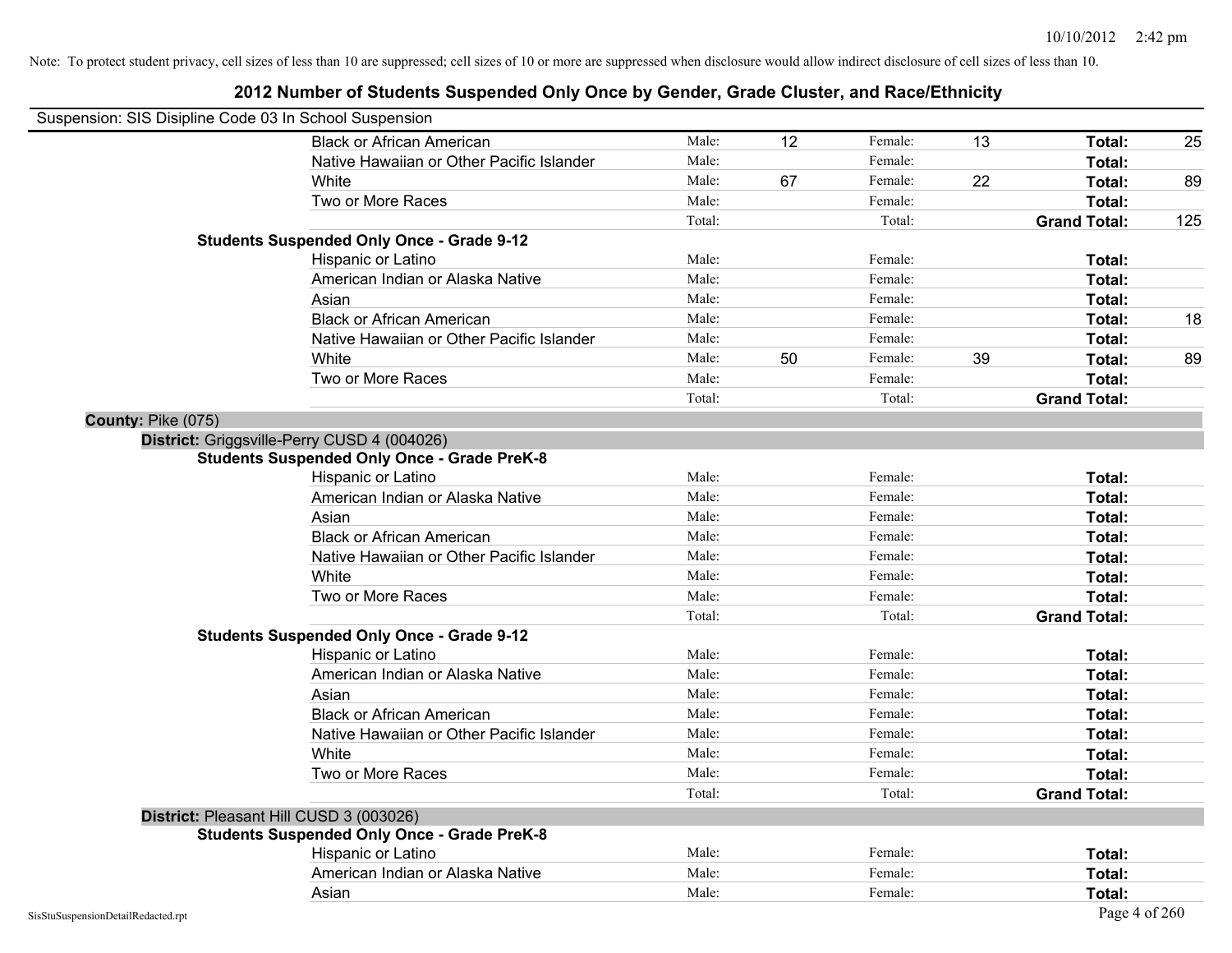## **2012 Number of Students Suspended Only Once by Gender, Grade Cluster, and Race/Ethnicity**

| Suspension: SIS Disipline Code 03 In School Suspension |                                                    |        |         |                     |    |
|--------------------------------------------------------|----------------------------------------------------|--------|---------|---------------------|----|
|                                                        | <b>Black or African American</b>                   | Male:  | Female: | Total:              |    |
|                                                        | Native Hawaiian or Other Pacific Islander          | Male:  | Female: | Total:              |    |
|                                                        | White                                              | Male:  | Female: | Total:              |    |
|                                                        | Two or More Races                                  | Male:  | Female: | Total:              |    |
|                                                        |                                                    | Total: | Total:  | <b>Grand Total:</b> |    |
|                                                        | <b>Students Suspended Only Once - Grade 9-12</b>   |        |         |                     |    |
|                                                        | Hispanic or Latino                                 | Male:  | Female: | Total:              |    |
|                                                        | American Indian or Alaska Native                   | Male:  | Female: | Total:              |    |
|                                                        | Asian                                              | Male:  | Female: | Total:              |    |
|                                                        | <b>Black or African American</b>                   | Male:  | Female: | Total:              |    |
|                                                        | Native Hawaiian or Other Pacific Islander          | Male:  | Female: | Total:              |    |
|                                                        | White                                              | Male:  | Female: | Total:              | 14 |
|                                                        | Two or More Races                                  | Male:  | Female: | Total:              |    |
|                                                        |                                                    | Total: | Total:  | <b>Grand Total:</b> |    |
|                                                        | District: Western CUSD 12 (012026)                 |        |         |                     |    |
|                                                        | <b>Students Suspended Only Once - Grade PreK-8</b> |        |         |                     |    |
|                                                        | Hispanic or Latino                                 | Male:  | Female: | Total:              |    |
|                                                        | American Indian or Alaska Native                   | Male:  | Female: | Total:              |    |
|                                                        | Asian                                              | Male:  | Female: | Total:              |    |
|                                                        | <b>Black or African American</b>                   | Male:  | Female: | Total:              |    |
|                                                        | Native Hawaiian or Other Pacific Islander          | Male:  | Female: | Total:              |    |
|                                                        | White                                              | Male:  | Female: | Total:              | 15 |
|                                                        | Two or More Races                                  | Male:  | Female: | Total:              |    |
|                                                        |                                                    | Total: | Total:  | <b>Grand Total:</b> |    |
|                                                        |                                                    |        |         |                     |    |
| Region: Alxndr/John/Masc/Pulski/Unon ROE (02)          |                                                    |        |         |                     |    |
| County: Alexander (002)                                |                                                    |        |         |                     |    |
|                                                        | District: Egyptian CUSD 5 (005026)                 |        |         |                     |    |
|                                                        | <b>Students Suspended Only Once - Grade PreK-8</b> |        |         |                     |    |
|                                                        | Hispanic or Latino                                 | Male:  | Female: | Total:              |    |
|                                                        | American Indian or Alaska Native                   | Male:  | Female: | Total:              |    |
|                                                        | Asian                                              | Male:  | Female: | Total:              |    |
|                                                        | <b>Black or African American</b>                   | Male:  | Female: | Total:              |    |
|                                                        | Native Hawaiian or Other Pacific Islander          | Male:  | Female: | Total:              |    |
|                                                        | White                                              | Male:  | Female: | Total:              |    |
|                                                        | Two or More Races                                  | Male:  | Female: | Total:              |    |
|                                                        |                                                    | Total: | Total:  | <b>Grand Total:</b> |    |
|                                                        |                                                    |        |         |                     |    |

**Students Suspended Only Once - Grade 9-12**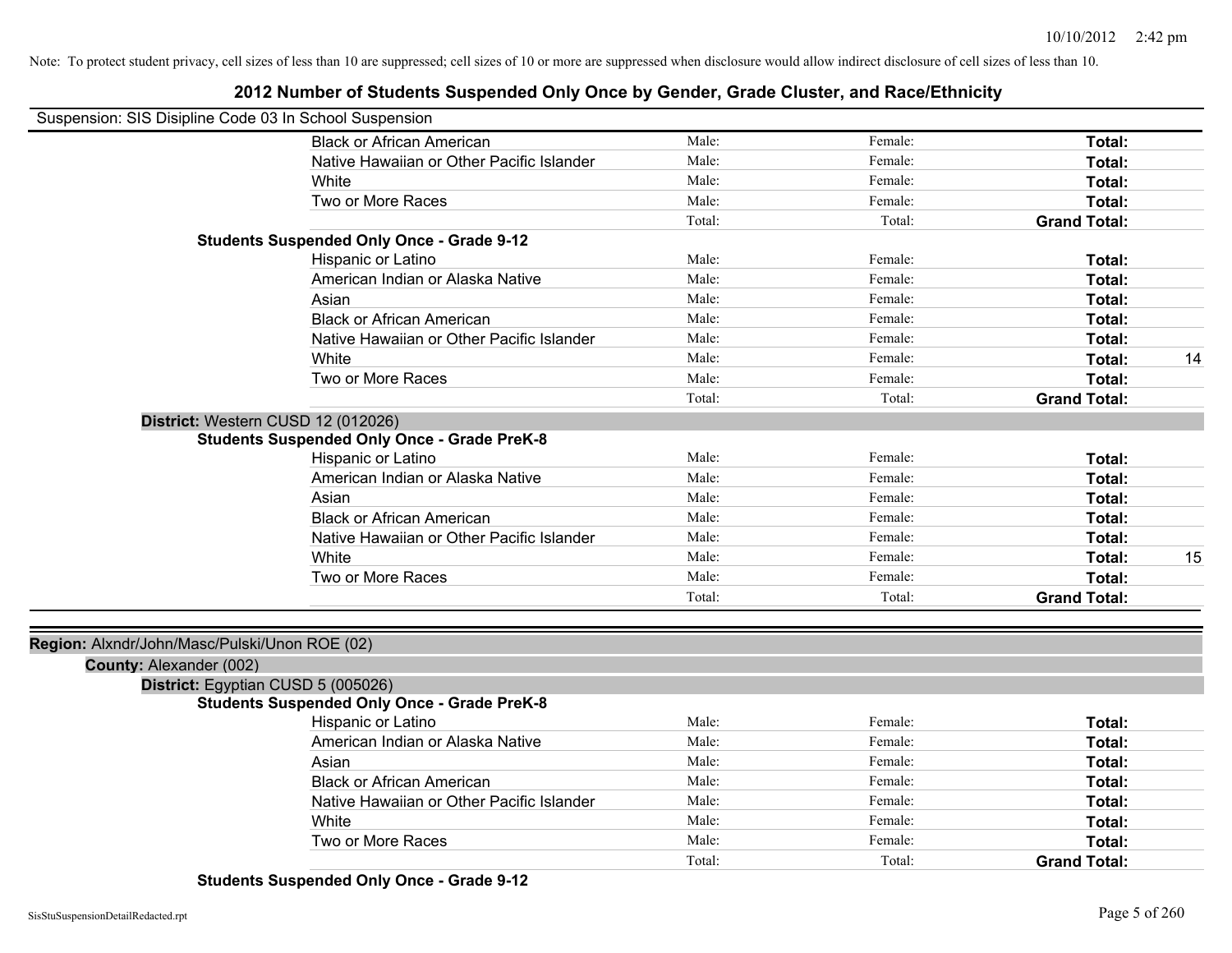|                       | Suspension: SIS Disipline Code 03 In School Suspension |        |         |                     |    |
|-----------------------|--------------------------------------------------------|--------|---------|---------------------|----|
|                       | Hispanic or Latino                                     | Male:  | Female: | Total:              |    |
|                       | American Indian or Alaska Native                       | Male:  | Female: | Total:              |    |
|                       | Asian                                                  | Male:  | Female: | Total:              |    |
|                       | <b>Black or African American</b>                       | Male:  | Female: | Total:              |    |
|                       | Native Hawaiian or Other Pacific Islander              | Male:  | Female: | Total:              |    |
|                       | White                                                  | Male:  | Female: | Total:              | 12 |
|                       | Two or More Races                                      | Male:  | Female: | Total:              |    |
|                       |                                                        | Total: | Total:  | <b>Grand Total:</b> |    |
|                       | District: Non-Public School (7480)                     |        |         |                     |    |
|                       | <b>Students Suspended Only Once - Grade 9-12</b>       |        |         |                     |    |
|                       | Hispanic or Latino                                     | Male:  | Female: | Total:              |    |
|                       | American Indian or Alaska Native                       | Male:  | Female: | Total:              |    |
|                       | Asian                                                  | Male:  | Female: | Total:              |    |
|                       | <b>Black or African American</b>                       | Male:  | Female: | Total:              |    |
|                       | Native Hawaiian or Other Pacific Islander              | Male:  | Female: | Total:              |    |
|                       | White                                                  | Male:  | Female: | Total:              |    |
|                       | Two or More Races                                      | Male:  | Female: | Total:              |    |
|                       |                                                        | Total: | Total:  | <b>Grand Total:</b> |    |
| County: Johnson (044) |                                                        |        |         |                     |    |
|                       | District: Buncombe Cons SD 43 (043003)                 |        |         |                     |    |
|                       | <b>Students Suspended Only Once - Grade PreK-8</b>     |        |         |                     |    |
|                       | Hispanic or Latino                                     | Male:  | Female: | Total:              |    |
|                       | American Indian or Alaska Native                       | Male:  | Female: | Total:              |    |
|                       | Asian                                                  | Male:  | Female: | Total:              |    |
|                       | <b>Black or African American</b>                       | Male:  | Female: | Total:              |    |
|                       | Native Hawaiian or Other Pacific Islander              | Male:  | Female: | Total:              |    |
|                       | White                                                  | Male:  | Female: | Total:              |    |
|                       | Two or More Races                                      | Male:  | Female: | Total:              |    |
|                       |                                                        | Total: | Total:  | <b>Grand Total:</b> |    |
|                       | <b>District: Vienna HSD 133 (133017)</b>               |        |         |                     |    |
|                       | <b>Students Suspended Only Once - Grade 9-12</b>       |        |         |                     |    |
|                       | Hispanic or Latino                                     | Male:  | Female: | Total:              |    |
|                       | American Indian or Alaska Native                       | Male:  | Female: | Total:              |    |
|                       | Asian                                                  | Male:  | Female: | Total:              |    |
|                       | <b>Black or African American</b>                       | Male:  | Female: | Total:              |    |
|                       | Native Hawaiian or Other Pacific Islander              | Male:  | Female: | <b>Total:</b>       |    |
|                       | White                                                  | Male:  | Female: | <b>Total:</b>       | 14 |
|                       | Two or More Races                                      | Male:  | Female: | Total:              |    |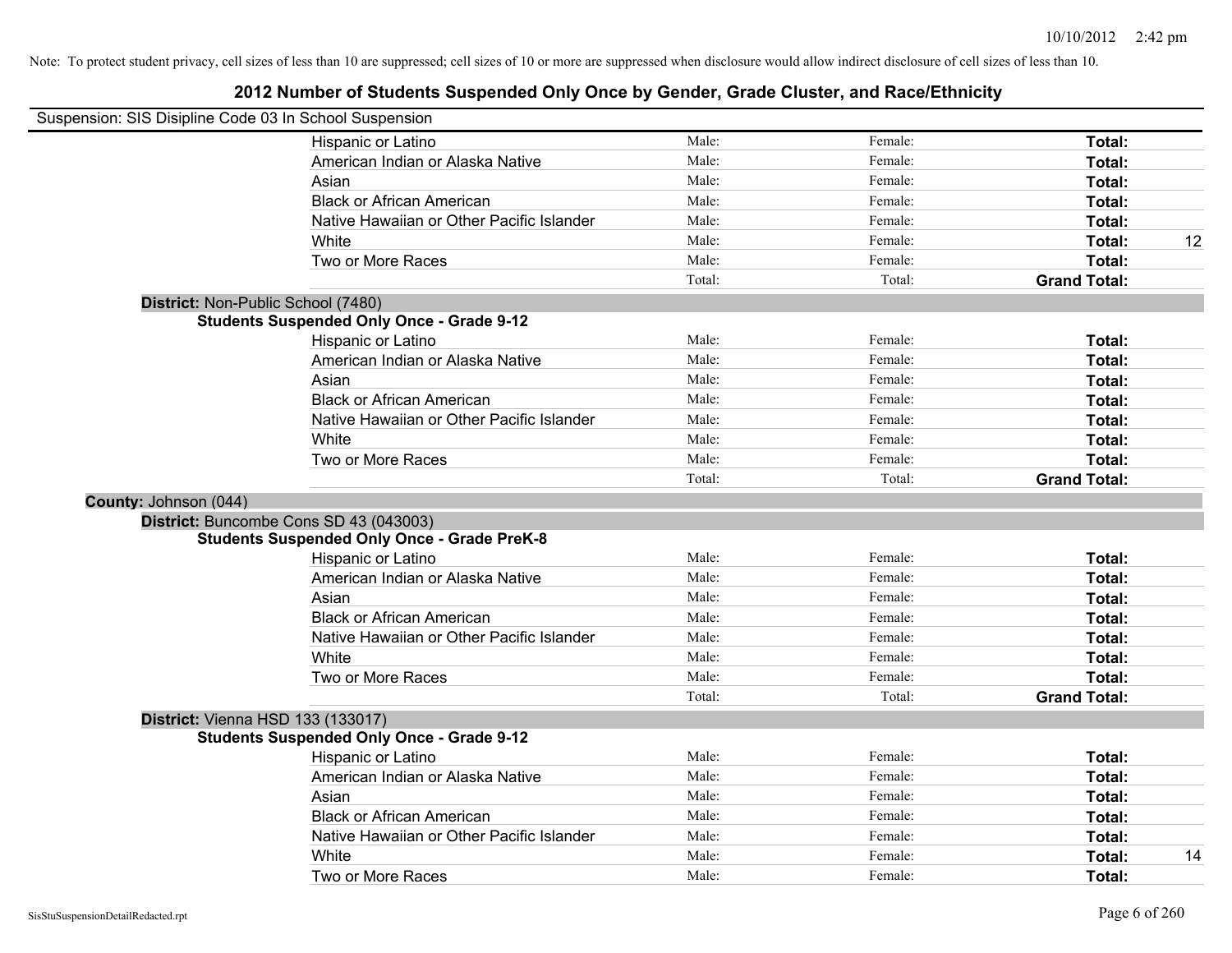| Suspension: SIS Disipline Code 03 In School Suspension |                                                    |        |         |                     |
|--------------------------------------------------------|----------------------------------------------------|--------|---------|---------------------|
|                                                        |                                                    | Total: | Total:  | <b>Grand Total:</b> |
| District: Vienna SD 55 (055002)                        |                                                    |        |         |                     |
|                                                        | <b>Students Suspended Only Once - Grade PreK-8</b> |        |         |                     |
|                                                        | Hispanic or Latino                                 | Male:  | Female: | Total:              |
|                                                        | American Indian or Alaska Native                   | Male:  | Female: | Total:              |
|                                                        | Asian                                              | Male:  | Female: | Total:              |
|                                                        | <b>Black or African American</b>                   | Male:  | Female: | Total:              |
|                                                        | Native Hawaiian or Other Pacific Islander          | Male:  | Female: | Total:              |
|                                                        | White                                              | Male:  | Female: | Total:              |
|                                                        | Two or More Races                                  | Male:  | Female: | Total:              |
|                                                        |                                                    | Total: | Total:  | <b>Grand Total:</b> |
| County: Massac (061)                                   |                                                    |        |         |                     |
|                                                        | District: Joppa-Maple Grove UD 38 (038026)         |        |         |                     |
|                                                        | <b>Students Suspended Only Once - Grade PreK-8</b> |        |         |                     |
|                                                        | Hispanic or Latino                                 | Male:  | Female: | Total:              |
|                                                        | American Indian or Alaska Native                   | Male:  | Female: | Total:              |
|                                                        | Asian                                              | Male:  | Female: | Total:              |
|                                                        | <b>Black or African American</b>                   | Male:  | Female: | Total:              |
|                                                        | Native Hawaiian or Other Pacific Islander          | Male:  | Female: | Total:              |
|                                                        | White                                              | Male:  | Female: | Total:              |
|                                                        | Two or More Races                                  | Male:  | Female: | Total:              |
|                                                        |                                                    | Total: | Total:  | <b>Grand Total:</b> |
|                                                        | <b>Students Suspended Only Once - Grade 9-12</b>   |        |         |                     |
|                                                        | Hispanic or Latino                                 | Male:  | Female: | Total:              |
|                                                        | American Indian or Alaska Native                   | Male:  | Female: | Total:              |
|                                                        | Asian                                              | Male:  | Female: | Total:              |
|                                                        | <b>Black or African American</b>                   | Male:  | Female: | Total:              |
|                                                        | Native Hawaiian or Other Pacific Islander          | Male:  | Female: | Total:              |
|                                                        | White                                              | Male:  | Female: | Total:              |
|                                                        | Two or More Races                                  | Male:  | Female: | Total:              |
|                                                        |                                                    | Total: | Total:  | <b>Grand Total:</b> |
| District: Massac UD 1 (001026)                         |                                                    |        |         |                     |
|                                                        | <b>Students Suspended Only Once - Grade PreK-8</b> |        |         |                     |
|                                                        | Hispanic or Latino                                 | Male:  | Female: | Total:              |
|                                                        | American Indian or Alaska Native                   | Male:  | Female: | Total:              |
|                                                        | Asian                                              | Male:  | Female: | Total:              |
|                                                        | <b>Black or African American</b>                   | Male:  | Female: | <b>Total:</b>       |
|                                                        | Native Hawaiian or Other Pacific Islander          | Male:  | Female: | Total:              |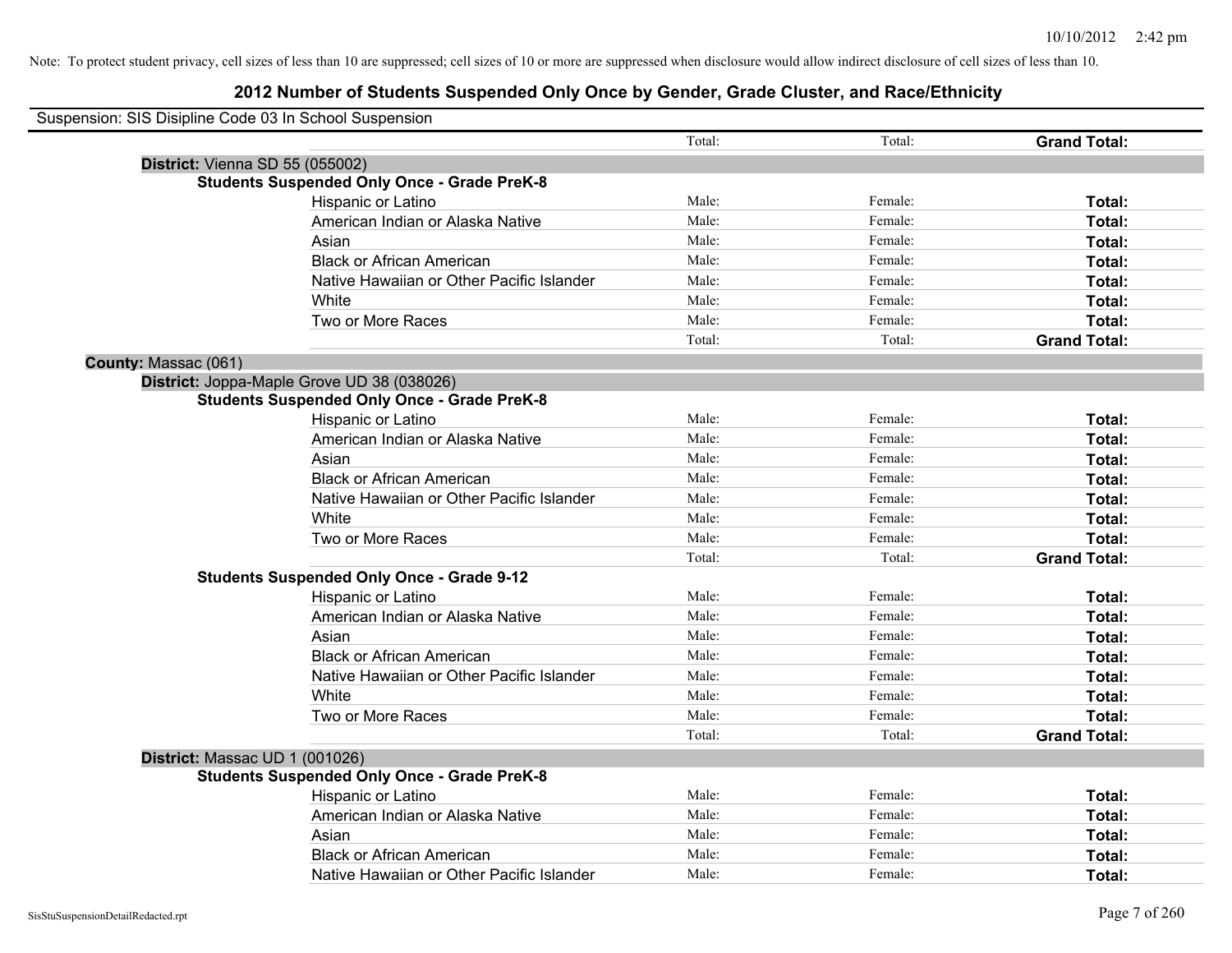| Suspension: SIS Disipline Code 03 In School Suspension |                                                    |        |    |         |    |                     |    |
|--------------------------------------------------------|----------------------------------------------------|--------|----|---------|----|---------------------|----|
|                                                        | <b>White</b>                                       | Male:  | 15 | Female: | 11 | Total:              | 26 |
|                                                        | Two or More Races                                  | Male:  |    | Female: |    | Total:              |    |
|                                                        |                                                    | Total: |    | Total:  |    | <b>Grand Total:</b> |    |
| County: Pulaski (077)                                  |                                                    |        |    |         |    |                     |    |
|                                                        | District: Century CUSD 100 (100026)                |        |    |         |    |                     |    |
|                                                        | <b>Students Suspended Only Once - Grade PreK-8</b> |        |    |         |    |                     |    |
|                                                        | Hispanic or Latino                                 | Male:  |    | Female: |    | Total:              |    |
|                                                        | American Indian or Alaska Native                   | Male:  |    | Female: |    | Total:              |    |
|                                                        | Asian                                              | Male:  |    | Female: |    | Total:              |    |
|                                                        | <b>Black or African American</b>                   | Male:  |    | Female: |    | Total:              |    |
|                                                        | Native Hawaiian or Other Pacific Islander          | Male:  |    | Female: |    | Total:              |    |
|                                                        | White                                              | Male:  |    | Female: |    | Total:              | 13 |
|                                                        | Two or More Races                                  | Male:  |    | Female: |    | Total:              |    |
|                                                        |                                                    | Total: |    | Total:  |    | <b>Grand Total:</b> |    |
|                                                        | <b>Students Suspended Only Once - Grade 9-12</b>   |        |    |         |    |                     |    |
|                                                        | Hispanic or Latino                                 | Male:  |    | Female: |    | Total:              |    |
|                                                        | American Indian or Alaska Native                   | Male:  |    | Female: |    | Total:              |    |
|                                                        | Asian                                              | Male:  |    | Female: |    | Total:              |    |
|                                                        | <b>Black or African American</b>                   | Male:  |    | Female: |    | Total:              |    |
|                                                        | Native Hawaiian or Other Pacific Islander          | Male:  |    | Female: |    | Total:              |    |
|                                                        | White                                              | Male:  |    | Female: |    | Total:              |    |
|                                                        | Two or More Races                                  | Male:  |    | Female: |    | Total:              |    |
|                                                        |                                                    | Total: |    | Total:  |    | <b>Grand Total:</b> | 14 |
|                                                        | District: Meridian CUSD 101 (101026)               |        |    |         |    |                     |    |
|                                                        | <b>Students Suspended Only Once - Grade PreK-8</b> |        |    |         |    |                     |    |
|                                                        | Hispanic or Latino                                 | Male:  |    | Female: |    | Total:              |    |
|                                                        | American Indian or Alaska Native                   | Male:  |    | Female: |    | Total:              |    |
|                                                        | Asian                                              | Male:  |    | Female: |    | Total:              |    |
|                                                        | <b>Black or African American</b>                   | Male:  | 17 | Female: | 11 | Total:              | 28 |
|                                                        | Native Hawaiian or Other Pacific Islander          | Male:  |    | Female: |    | Total:              |    |
|                                                        | White                                              | Male:  |    | Female: |    | Total:              |    |
|                                                        | Two or More Races                                  | Male:  |    | Female: |    | Total:              |    |
|                                                        |                                                    | Total: |    | Total:  |    | <b>Grand Total:</b> | 39 |
|                                                        | <b>Students Suspended Only Once - Grade 9-12</b>   |        |    |         |    |                     |    |
|                                                        | Hispanic or Latino                                 | Male:  |    | Female: |    | Total:              |    |
|                                                        | American Indian or Alaska Native                   | Male:  |    | Female: |    | Total:              |    |
|                                                        | Asian                                              | Male:  |    | Female: |    | Total:              |    |
|                                                        | <b>Black or African American</b>                   | Male:  |    | Female: |    | Total:              |    |
|                                                        | Native Hawaiian or Other Pacific Islander          | Male:  |    | Female: |    | Total:              |    |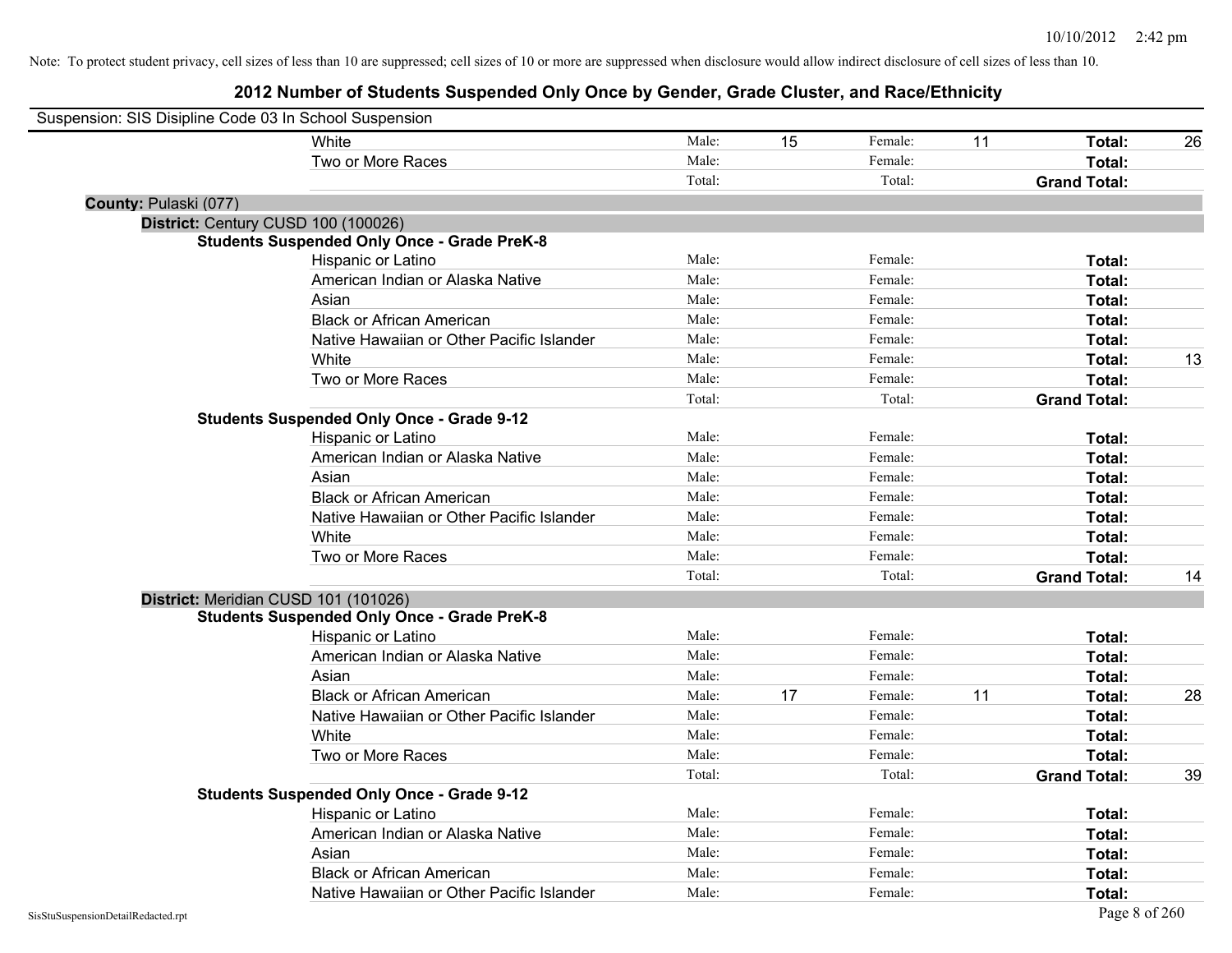| Suspension: SIS Disipline Code 03 In School Suspension |                                                    |        |         |                     |    |
|--------------------------------------------------------|----------------------------------------------------|--------|---------|---------------------|----|
|                                                        | <b>White</b>                                       | Male:  | Female: | Total:              |    |
|                                                        | Two or More Races                                  | Male:  | Female: | Total:              |    |
|                                                        |                                                    | Total: | Total:  | <b>Grand Total:</b> | 17 |
| County: Union (091)                                    |                                                    |        |         |                     |    |
| District: Cobden SUD 17 (017022)                       |                                                    |        |         |                     |    |
|                                                        | <b>Students Suspended Only Once - Grade PreK-8</b> |        |         |                     |    |
|                                                        | Hispanic or Latino                                 | Male:  | Female: | Total:              |    |
|                                                        | American Indian or Alaska Native                   | Male:  | Female: | Total:              |    |
|                                                        | Asian                                              | Male:  | Female: | Total:              |    |
|                                                        | <b>Black or African American</b>                   | Male:  | Female: | Total:              |    |
|                                                        | Native Hawaiian or Other Pacific Islander          | Male:  | Female: | Total:              |    |
|                                                        | White                                              | Male:  | Female: | Total:              |    |
|                                                        | Two or More Races                                  | Male:  | Female: | Total:              |    |
|                                                        |                                                    | Total: | Total:  | <b>Grand Total:</b> |    |
|                                                        | <b>Students Suspended Only Once - Grade 9-12</b>   |        |         |                     |    |
|                                                        | Hispanic or Latino                                 | Male:  | Female: | Total:              |    |
|                                                        | American Indian or Alaska Native                   | Male:  | Female: | Total:              |    |
|                                                        | Asian                                              | Male:  | Female: | Total:              |    |
|                                                        | <b>Black or African American</b>                   | Male:  | Female: | Total:              |    |
|                                                        | Native Hawaiian or Other Pacific Islander          | Male:  | Female: | Total:              |    |
|                                                        | White                                              | Male:  | Female: | Total:              |    |
|                                                        | Two or More Races                                  | Male:  | Female: | Total:              |    |
|                                                        |                                                    | Total: | Total:  | <b>Grand Total:</b> |    |
| District: Dongola USD 66 (066022)                      |                                                    |        |         |                     |    |
|                                                        | <b>Students Suspended Only Once - Grade PreK-8</b> |        |         |                     |    |
|                                                        | Hispanic or Latino                                 | Male:  | Female: | Total:              |    |
|                                                        | American Indian or Alaska Native                   | Male:  | Female: | Total:              |    |
|                                                        | Asian                                              | Male:  | Female: | Total:              |    |
|                                                        | <b>Black or African American</b>                   | Male:  | Female: | Total:              |    |
|                                                        | Native Hawaiian or Other Pacific Islander          | Male:  | Female: | Total:              |    |
|                                                        | White                                              | Male:  | Female: | Total:              | 12 |
|                                                        | Two or More Races                                  | Male:  | Female: | Total:              |    |
|                                                        |                                                    | Total: | Total:  | <b>Grand Total:</b> |    |
|                                                        | <b>Students Suspended Only Once - Grade 9-12</b>   |        |         |                     |    |
|                                                        | Hispanic or Latino                                 | Male:  | Female: | Total:              |    |
|                                                        | American Indian or Alaska Native                   | Male:  | Female: | Total:              |    |
|                                                        | Asian                                              | Male:  | Female: | Total:              |    |
|                                                        | <b>Black or African American</b>                   | Male:  | Female: | Total:              |    |
|                                                        | Native Hawaiian or Other Pacific Islander          | Male:  | Female: | Total:              |    |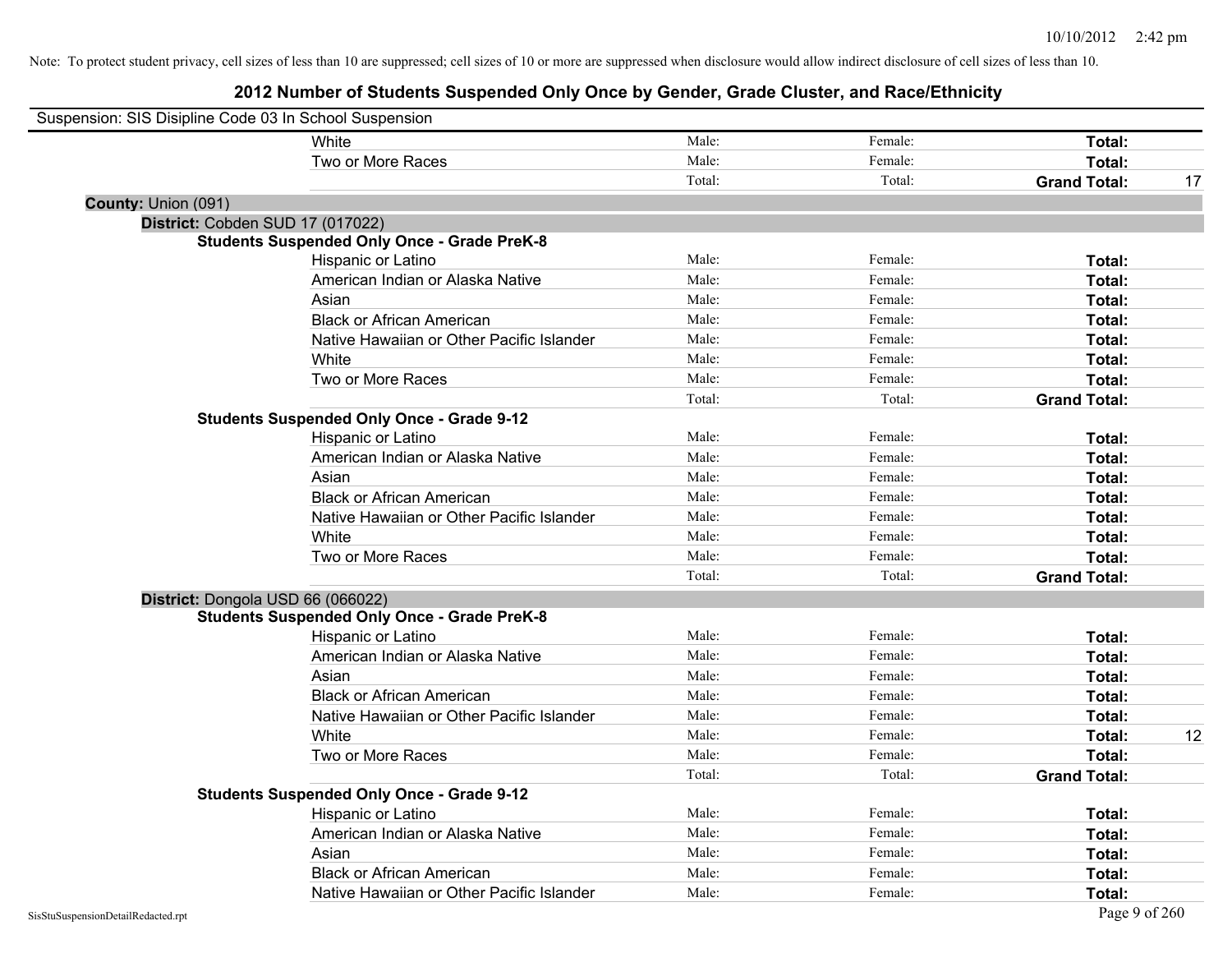| Suspension: SIS Disipline Code 03 In School Suspension |        |    |         |    |                     |    |
|--------------------------------------------------------|--------|----|---------|----|---------------------|----|
| White                                                  | Male:  |    | Female: |    | Total:              |    |
| Two or More Races                                      | Male:  |    | Female: |    | Total:              |    |
|                                                        | Total: |    | Total:  |    | <b>Grand Total:</b> |    |
| District: Lick Creek CCSD 16 (016004)                  |        |    |         |    |                     |    |
| <b>Students Suspended Only Once - Grade PreK-8</b>     |        |    |         |    |                     |    |
| Hispanic or Latino                                     | Male:  |    | Female: |    | Total:              |    |
| American Indian or Alaska Native                       | Male:  |    | Female: |    | Total:              |    |
| Asian                                                  | Male:  |    | Female: |    | Total:              |    |
| <b>Black or African American</b>                       | Male:  |    | Female: |    | Total:              |    |
| Native Hawaiian or Other Pacific Islander              | Male:  |    | Female: |    | Total:              |    |
| White                                                  | Male:  |    | Female: |    | Total:              |    |
| Two or More Races                                      | Male:  |    | Female: |    | Total:              |    |
|                                                        | Total: |    | Total:  |    | <b>Grand Total:</b> |    |
|                                                        |        |    |         |    |                     |    |
| Region: Bond/Effingham/Fayette ROE (03)                |        |    |         |    |                     |    |
| County: Bond (003)                                     |        |    |         |    |                     |    |
| District: Bond County CUSD 2 (002026)                  |        |    |         |    |                     |    |
| <b>Students Suspended Only Once - Grade PreK-8</b>     |        |    |         |    |                     |    |
| Hispanic or Latino                                     | Male:  |    | Female: |    | Total:              |    |
| American Indian or Alaska Native                       | Male:  |    | Female: |    | Total:              |    |
| Asian                                                  | Male:  |    | Female: |    | Total:              |    |
| <b>Black or African American</b>                       | Male:  |    | Female: |    | Total:              |    |
| Native Hawaiian or Other Pacific Islander              | Male:  |    | Female: |    | Total:              |    |
| White                                                  | Male:  | 45 | Female: | 11 | Total:              | 56 |
| Two or More Races                                      | Male:  |    | Female: |    | Total:              |    |
|                                                        | Total: |    | Total:  |    | <b>Grand Total:</b> | 66 |
| <b>Students Suspended Only Once - Grade 9-12</b>       |        |    |         |    |                     |    |
| Hispanic or Latino                                     | Male:  |    | Female: |    | Total:              |    |
| American Indian or Alaska Native                       | Male:  |    | Female: |    | Total:              |    |
| Asian                                                  | Male:  |    | Female: |    | Total:              |    |
| <b>Black or African American</b>                       | Male:  |    | Female: |    | Total:              |    |
| Native Hawaiian or Other Pacific Islander              | Male:  |    | Female: |    | Total:              |    |
| White                                                  | Male:  |    | Female: |    | Total:              | 15 |
| Two or More Races                                      | Male:  |    | Female: |    | Total:              |    |
|                                                        | Total: |    | Total:  |    | <b>Grand Total:</b> |    |
| District: Mulberry Grove CUSD 1 (001026)               |        |    |         |    |                     |    |
| <b>Students Suspended Only Once - Grade PreK-8</b>     |        |    |         |    |                     |    |
| <b>Hispanic or Latino</b>                              | Male:  |    | Female: |    | Total:              |    |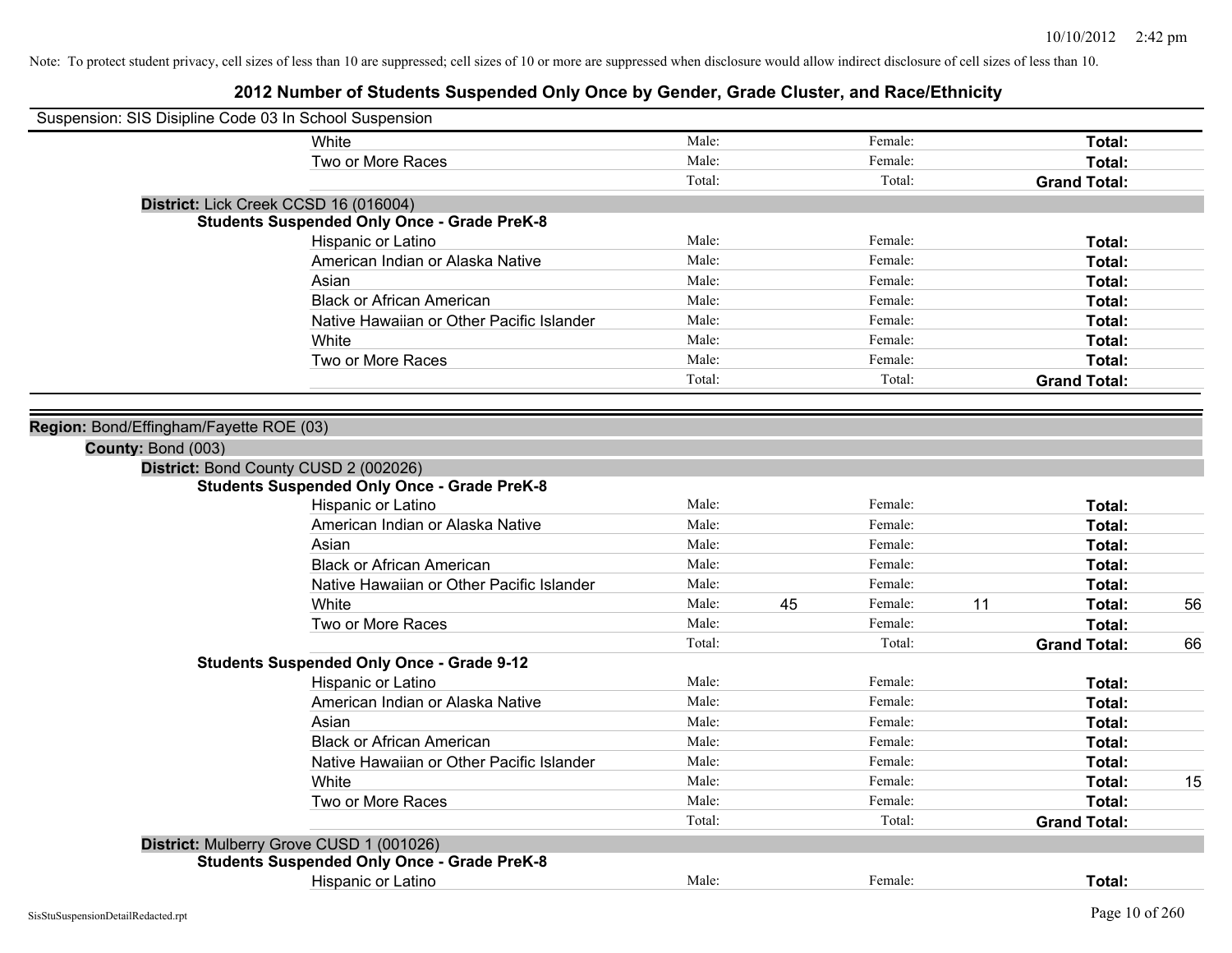| Suspension: SIS Disipline Code 03 In School Suspension |                                                    |        |         |                     |    |
|--------------------------------------------------------|----------------------------------------------------|--------|---------|---------------------|----|
|                                                        | American Indian or Alaska Native                   | Male:  | Female: | Total:              |    |
|                                                        | Asian                                              | Male:  | Female: | Total:              |    |
|                                                        | <b>Black or African American</b>                   | Male:  | Female: | Total:              |    |
|                                                        | Native Hawaiian or Other Pacific Islander          | Male:  | Female: | Total:              |    |
|                                                        | White                                              | Male:  | Female: | Total:              |    |
|                                                        | Two or More Races                                  | Male:  | Female: | Total:              |    |
|                                                        |                                                    | Total: | Total:  | <b>Grand Total:</b> | 10 |
|                                                        | <b>Students Suspended Only Once - Grade 9-12</b>   |        |         |                     |    |
|                                                        | Hispanic or Latino                                 | Male:  | Female: | Total:              |    |
|                                                        | American Indian or Alaska Native                   | Male:  | Female: | Total:              |    |
|                                                        | Asian                                              | Male:  | Female: | Total:              |    |
|                                                        | <b>Black or African American</b>                   | Male:  | Female: | Total:              |    |
|                                                        | Native Hawaiian or Other Pacific Islander          | Male:  | Female: | Total:              |    |
|                                                        | White                                              | Male:  | Female: | Total:              | 13 |
|                                                        | Two or More Races                                  | Male:  | Female: | Total:              |    |
|                                                        |                                                    | Total: | Total:  | <b>Grand Total:</b> |    |
| County: Effingham (025)                                |                                                    |        |         |                     |    |
|                                                        | District: Beecher City CUSD 20 (020026)            |        |         |                     |    |
|                                                        | <b>Students Suspended Only Once - Grade PreK-8</b> |        |         |                     |    |
|                                                        | Hispanic or Latino                                 | Male:  | Female: | Total:              |    |
|                                                        | American Indian or Alaska Native                   | Male:  | Female: | Total:              |    |
|                                                        | Asian                                              | Male:  | Female: | Total:              |    |
|                                                        | <b>Black or African American</b>                   | Male:  | Female: | Total:              |    |
|                                                        | Native Hawaiian or Other Pacific Islander          | Male:  | Female: | Total:              |    |
|                                                        | White                                              | Male:  | Female: | Total:              |    |
|                                                        | Two or More Races                                  | Male:  | Female: | Total:              |    |
|                                                        |                                                    | Total: | Total:  | <b>Grand Total:</b> |    |
|                                                        | <b>Students Suspended Only Once - Grade 9-12</b>   |        |         |                     |    |
|                                                        | Hispanic or Latino                                 | Male:  | Female: | Total:              |    |
|                                                        | American Indian or Alaska Native                   | Male:  | Female: | Total:              |    |
|                                                        | Asian                                              | Male:  | Female: | Total:              |    |
|                                                        | <b>Black or African American</b>                   | Male:  | Female: | Total:              |    |
|                                                        | Native Hawaiian or Other Pacific Islander          | Male:  | Female: | Total:              |    |
|                                                        | White                                              | Male:  | Female: | Total:              |    |
|                                                        | Two or More Races                                  | Male:  | Female: | Total:              |    |
|                                                        |                                                    | Total: | Total:  | <b>Grand Total:</b> |    |
|                                                        | District: Dieterich CUSD 30 (030026)               |        |         |                     |    |
|                                                        | <b>Students Suspended Only Once - Grade PreK-8</b> |        |         |                     |    |
|                                                        | Hispanic or Latino                                 | Male:  | Female: | Total:              |    |
| SisStuSuspensionDetailRedacted.rpt                     |                                                    |        |         | Page 11 of 260      |    |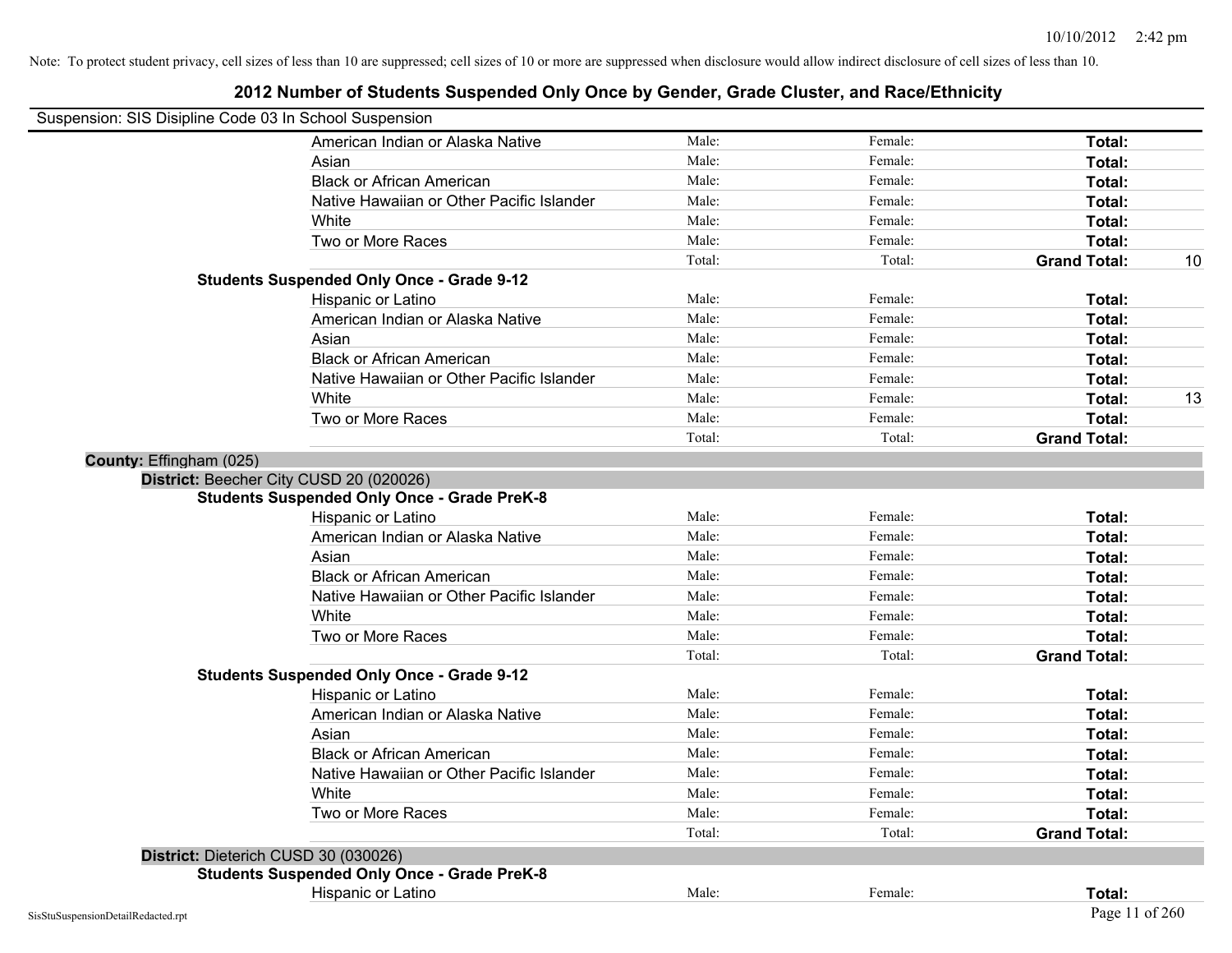| Suspension: SIS Disipline Code 03 In School Suspension |                                                    |        |         |                     |    |
|--------------------------------------------------------|----------------------------------------------------|--------|---------|---------------------|----|
|                                                        | American Indian or Alaska Native                   | Male:  | Female: | Total:              |    |
|                                                        | Asian                                              | Male:  | Female: | Total:              |    |
|                                                        | <b>Black or African American</b>                   | Male:  | Female: | Total:              |    |
|                                                        | Native Hawaiian or Other Pacific Islander          | Male:  | Female: | Total:              |    |
|                                                        | White                                              | Male:  | Female: | Total:              |    |
|                                                        | Two or More Races                                  | Male:  | Female: | Total:              |    |
|                                                        |                                                    | Total: | Total:  | <b>Grand Total:</b> |    |
|                                                        | <b>Students Suspended Only Once - Grade 9-12</b>   |        |         |                     |    |
|                                                        | Hispanic or Latino                                 | Male:  | Female: | Total:              |    |
|                                                        | American Indian or Alaska Native                   | Male:  | Female: | Total:              |    |
|                                                        | Asian                                              | Male:  | Female: | Total:              |    |
|                                                        | <b>Black or African American</b>                   | Male:  | Female: | Total:              |    |
|                                                        | Native Hawaiian or Other Pacific Islander          | Male:  | Female: | Total:              |    |
|                                                        | White                                              | Male:  | Female: | Total:              |    |
|                                                        | Two or More Races                                  | Male:  | Female: | Total:              |    |
|                                                        |                                                    | Total: | Total:  | <b>Grand Total:</b> |    |
|                                                        | District: Effingham CUSD 40 (040026)               |        |         |                     |    |
|                                                        | <b>Students Suspended Only Once - Grade PreK-8</b> |        |         |                     |    |
|                                                        | Hispanic or Latino                                 | Male:  | Female: | Total:              |    |
|                                                        | American Indian or Alaska Native                   | Male:  | Female: | Total:              |    |
|                                                        | Asian                                              | Male:  | Female: | Total:              |    |
|                                                        | <b>Black or African American</b>                   | Male:  | Female: | Total:              |    |
|                                                        | Native Hawaiian or Other Pacific Islander          | Male:  | Female: | Total:              |    |
|                                                        | White                                              | Male:  | Female: | Total:              | 51 |
|                                                        | Two or More Races                                  | Male:  | Female: | Total:              |    |
|                                                        |                                                    | Total: | Total:  | <b>Grand Total:</b> |    |
|                                                        | <b>Students Suspended Only Once - Grade 9-12</b>   |        |         |                     |    |
|                                                        | Hispanic or Latino                                 | Male:  | Female: | Total:              |    |
|                                                        | American Indian or Alaska Native                   | Male:  | Female: | Total:              |    |
|                                                        | Asian                                              | Male:  | Female: | Total:              |    |
|                                                        | <b>Black or African American</b>                   | Male:  | Female: | Total:              |    |
|                                                        | Native Hawaiian or Other Pacific Islander          | Male:  | Female: | Total:              |    |
|                                                        | White                                              | Male:  | Female: | Total:              | 27 |
|                                                        | Two or More Races                                  | Male:  | Female: | Total:              |    |
|                                                        |                                                    | Total: | Total:  | <b>Grand Total:</b> |    |
|                                                        | District: Teutopolis CUSD 50 (050026)              |        |         |                     |    |
|                                                        | <b>Students Suspended Only Once - Grade 9-12</b>   |        |         |                     |    |
|                                                        | Hispanic or Latino                                 | Male:  | Female: | Total:              |    |
|                                                        | American Indian or Alaska Native                   | Male:  | Female: | Total:              |    |
| SisStuSuspensionDetailRedacted.rpt                     |                                                    |        |         | Page 12 of 260      |    |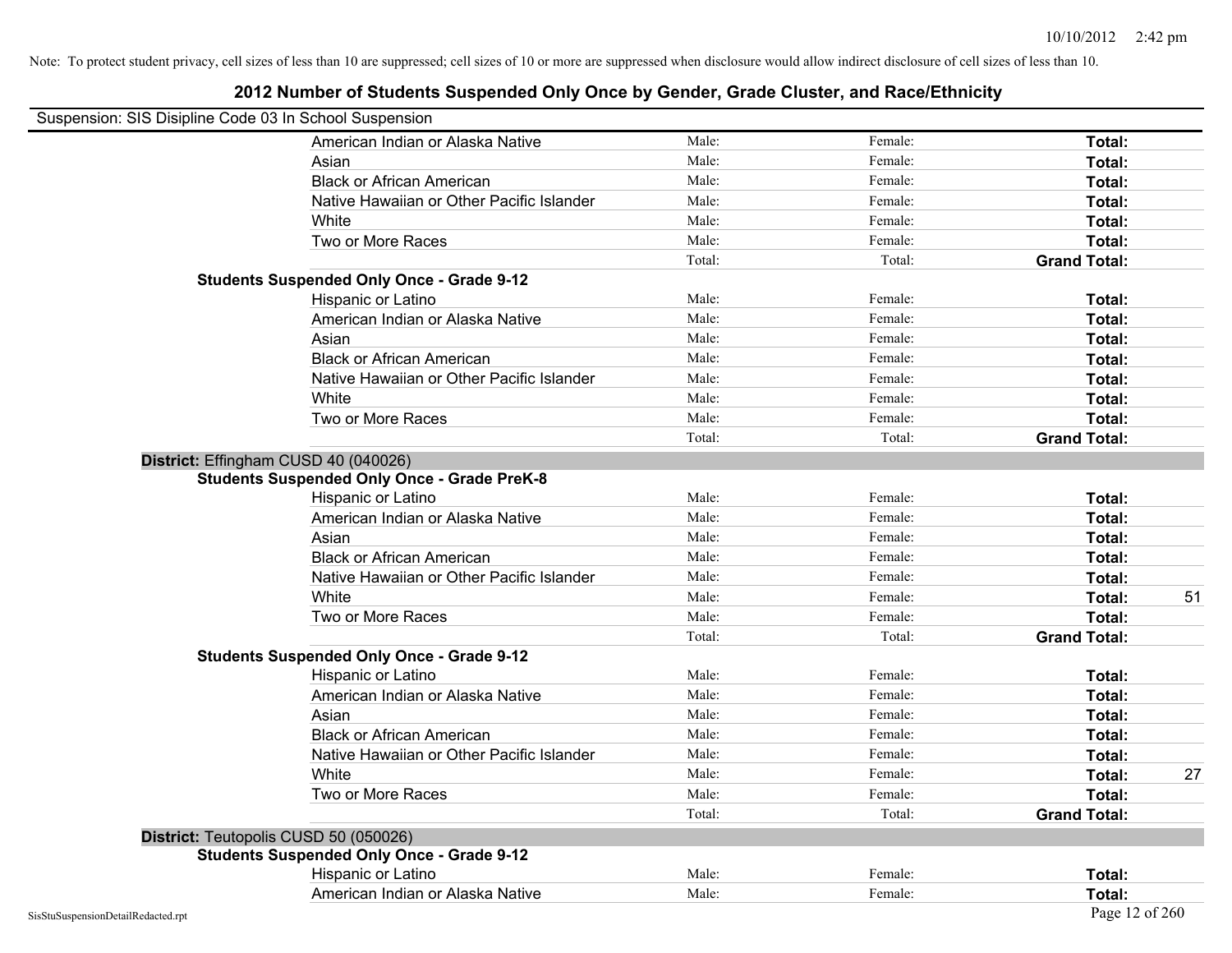## **2012 Number of Students Suspended Only Once by Gender, Grade Cluster, and Race/Ethnicity**

| Suspension: SIS Disipline Code 03 In School Suspension |                                                    |        |         |                     |
|--------------------------------------------------------|----------------------------------------------------|--------|---------|---------------------|
|                                                        | Asian                                              | Male:  | Female: | Total:              |
|                                                        | <b>Black or African American</b>                   | Male:  | Female: | Total:              |
|                                                        | Native Hawaiian or Other Pacific Islander          | Male:  | Female: | Total:              |
|                                                        | White                                              | Male:  | Female: | Total:              |
|                                                        | Two or More Races                                  | Male:  | Female: | Total:              |
|                                                        |                                                    | Total: | Total:  | <b>Grand Total:</b> |
| County: Fayette (026)                                  |                                                    |        |         |                     |
|                                                        | District: Brownstown CUSD 201 (201026)             |        |         |                     |
|                                                        | <b>Students Suspended Only Once - Grade PreK-8</b> |        |         |                     |
|                                                        | Hispanic or Latino                                 | Male:  | Female: | Total:              |
|                                                        | American Indian or Alaska Native                   | Male:  | Female: | Total:              |
|                                                        | Asian                                              | Male:  | Female: | Total:              |
|                                                        | <b>Black or African American</b>                   | Male:  | Female: | Total:              |
|                                                        | Native Hawaiian or Other Pacific Islander          | Male:  | Female: | Total:              |
|                                                        | White                                              | Male:  | Female: | Total:              |
|                                                        | Two or More Races                                  | Male:  | Female: | Total:              |
|                                                        |                                                    | Total: | Total:  | <b>Grand Total:</b> |
|                                                        | <b>Students Suspended Only Once - Grade 9-12</b>   |        |         |                     |
|                                                        | Hispanic or Latino                                 | Male:  | Female: | Total:              |
|                                                        | American Indian or Alaska Native                   | Male:  | Female: | Total:              |
|                                                        | Asian                                              | Male:  | Female: | Total:              |
|                                                        | <b>Black or African American</b>                   | Male:  | Female: | Total:              |
|                                                        | Native Hawaiian or Other Pacific Islander          | Male:  | Female: | Total:              |
|                                                        | White                                              | Male:  | Female: | Total:              |
|                                                        | Two or More Races                                  | Male:  | Female: | Total:              |
|                                                        |                                                    | Total: | Total:  | <b>Grand Total:</b> |
| District: Non-Public School (2030)                     |                                                    |        |         |                     |
|                                                        | <b>Students Suspended Only Once - Grade 9-12</b>   |        |         |                     |
|                                                        | Hispanic or Latino                                 | Male:  | Female: | Total:              |
|                                                        | American Indian or Alaska Native                   | Male:  | Female: | Total:              |
|                                                        | Asian                                              | Male:  | Female: | Total:              |
|                                                        | <b>Black or African American</b>                   | Male:  | Female: | Total:              |
|                                                        | Native Hawaiian or Other Pacific Islander          | Male:  | Female: | Total:              |
|                                                        | White                                              | Male:  | Female: | Total:              |
|                                                        | Two or More Races                                  | Male:  | Female: | Total:              |
|                                                        |                                                    | Total: | Total:  | <b>Grand Total:</b> |
|                                                        | District: Ramsey CUSD 204 (204026)                 |        |         |                     |

**Students Suspended Only Once - Grade PreK-8**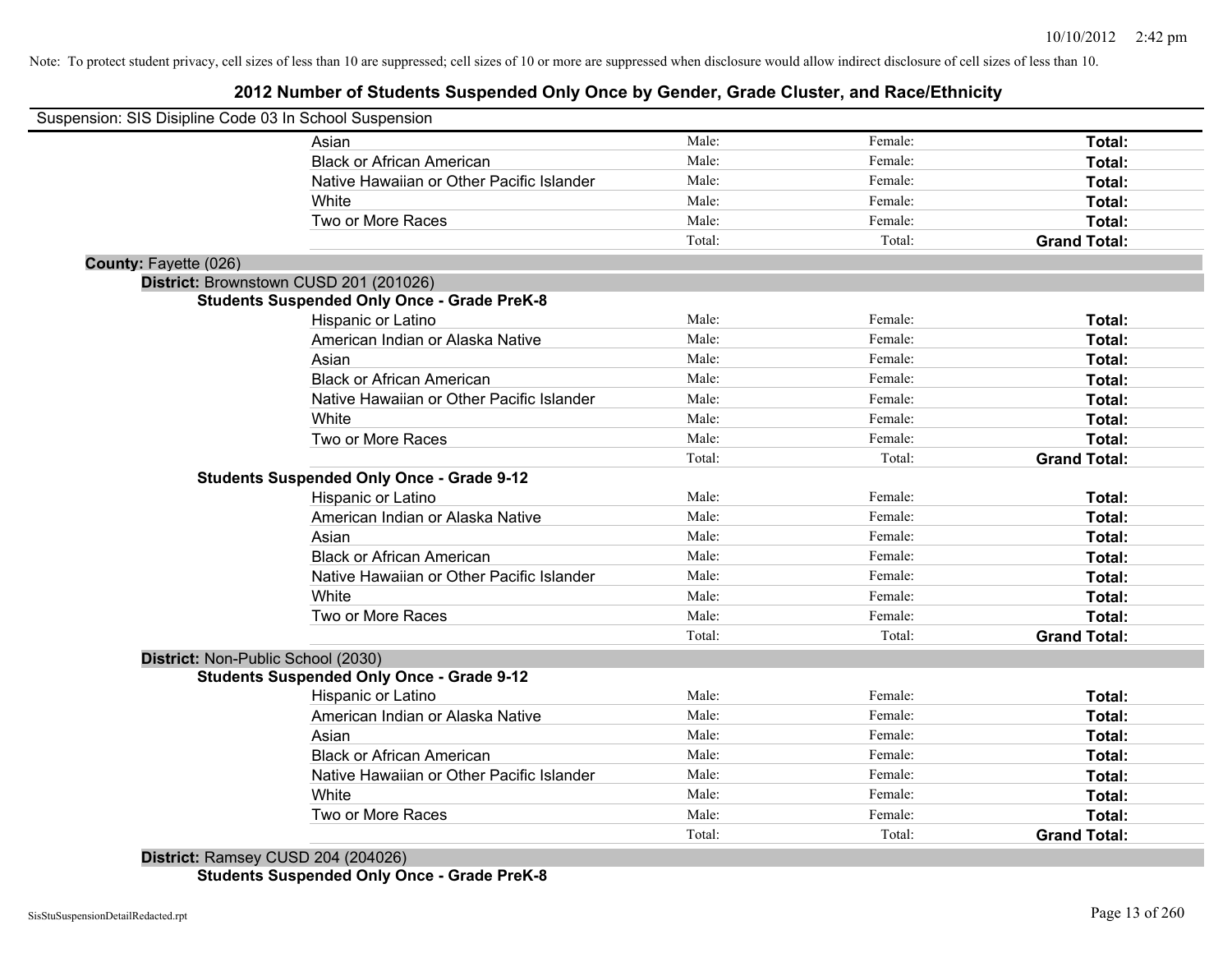| Suspension: SIS Disipline Code 03 In School Suspension |                                                    |        |         |                     |    |
|--------------------------------------------------------|----------------------------------------------------|--------|---------|---------------------|----|
|                                                        | Hispanic or Latino                                 | Male:  | Female: | Total:              |    |
|                                                        | American Indian or Alaska Native                   | Male:  | Female: | Total:              |    |
|                                                        | Asian                                              | Male:  | Female: | Total:              |    |
|                                                        | <b>Black or African American</b>                   | Male:  | Female: | Total:              |    |
|                                                        | Native Hawaiian or Other Pacific Islander          | Male:  | Female: | Total:              |    |
|                                                        | White                                              | Male:  | Female: | Total:              |    |
|                                                        | Two or More Races                                  | Male:  | Female: | Total:              |    |
|                                                        |                                                    | Total: | Total:  | <b>Grand Total:</b> |    |
|                                                        | District: St Elmo CUSD 202 (202026)                |        |         |                     |    |
|                                                        | <b>Students Suspended Only Once - Grade PreK-8</b> |        |         |                     |    |
|                                                        | Hispanic or Latino                                 | Male:  | Female: | Total:              |    |
|                                                        | American Indian or Alaska Native                   | Male:  | Female: | Total:              |    |
|                                                        | Asian                                              | Male:  | Female: | Total:              |    |
|                                                        | <b>Black or African American</b>                   | Male:  | Female: | Total:              |    |
|                                                        | Native Hawaiian or Other Pacific Islander          | Male:  | Female: | Total:              |    |
|                                                        | White                                              | Male:  | Female: | Total:              | 11 |
|                                                        | Two or More Races                                  | Male:  | Female: | Total:              |    |
|                                                        |                                                    | Total: | Total:  | <b>Grand Total:</b> |    |
|                                                        | <b>Students Suspended Only Once - Grade 9-12</b>   |        |         |                     |    |
|                                                        | Hispanic or Latino                                 | Male:  | Female: | Total:              |    |
|                                                        | American Indian or Alaska Native                   | Male:  | Female: | Total:              |    |
|                                                        | Asian                                              | Male:  | Female: | Total:              |    |
|                                                        | <b>Black or African American</b>                   | Male:  | Female: | Total:              |    |
|                                                        | Native Hawaiian or Other Pacific Islander          | Male:  | Female: | Total:              |    |
|                                                        | White                                              | Male:  | Female: | Total:              | 18 |
|                                                        | Two or More Races                                  | Male:  | Female: | Total:              |    |
|                                                        |                                                    | Total: | Total:  | <b>Grand Total:</b> |    |
|                                                        | District: Vandalia CUSD 203 (203026)               |        |         |                     |    |
|                                                        | <b>Students Suspended Only Once - Grade PreK-8</b> |        |         |                     |    |
|                                                        | Hispanic or Latino                                 | Male:  | Female: | Total:              |    |
|                                                        | American Indian or Alaska Native                   | Male:  | Female: | Total:              |    |
|                                                        | Asian                                              | Male:  | Female: | Total:              |    |
|                                                        | <b>Black or African American</b>                   | Male:  | Female: | Total:              |    |
|                                                        | Native Hawaiian or Other Pacific Islander          | Male:  | Female: | Total:              |    |
|                                                        | White                                              | Male:  | Female: | Total:              | 31 |
|                                                        | Two or More Races                                  | Male:  | Female: | Total:              |    |
|                                                        |                                                    | Total: | Total:  | <b>Grand Total:</b> |    |
|                                                        | <b>Students Suspended Only Once - Grade 9-12</b>   |        |         |                     |    |
|                                                        | Hispanic or Latino                                 | Male:  | Female: | Total:              |    |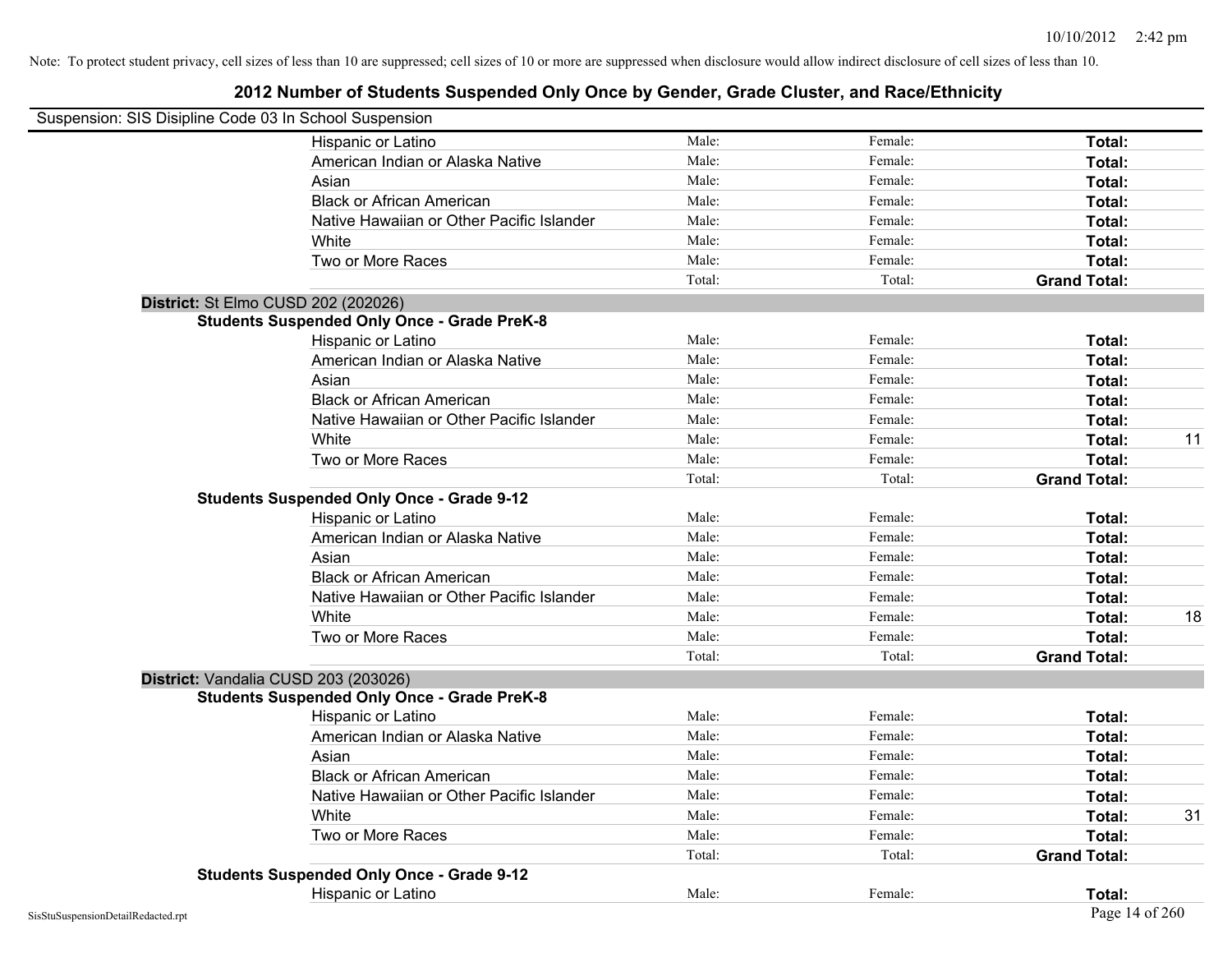| Suspension: SIS Disipline Code 03 In School Suspension  |                                                                                             |                |    |                    |    |                         |    |
|---------------------------------------------------------|---------------------------------------------------------------------------------------------|----------------|----|--------------------|----|-------------------------|----|
|                                                         | American Indian or Alaska Native                                                            | Male:          |    | Female:            |    | Total:                  |    |
|                                                         | Asian                                                                                       | Male:          |    | Female:            |    | Total:                  |    |
|                                                         | <b>Black or African American</b>                                                            | Male:          |    | Female:            |    | Total:                  |    |
|                                                         | Native Hawaiian or Other Pacific Islander                                                   | Male:          |    | Female:            |    | Total:                  |    |
|                                                         | White                                                                                       | Male:          | 29 | Female:            | 11 | Total:                  | 40 |
|                                                         | Two or More Races                                                                           | Male:          |    | Female:            |    | <b>Total:</b>           |    |
|                                                         |                                                                                             | Total:         |    | Total:             |    | <b>Grand Total:</b>     |    |
| County: Non-Public School (000)                         |                                                                                             |                |    |                    |    |                         |    |
|                                                         | District: Bond/Effingham/Fayette ROE (000000)                                               |                |    |                    |    |                         |    |
|                                                         | <b>Students Suspended Only Once - Grade 9-12</b>                                            |                |    |                    |    |                         |    |
|                                                         | Hispanic or Latino                                                                          | Male:          |    | Female:            |    | Total:                  |    |
|                                                         | American Indian or Alaska Native                                                            | Male:          |    | Female:            |    | Total:                  |    |
|                                                         | Asian                                                                                       | Male:          |    | Female:            |    | Total:                  |    |
|                                                         | <b>Black or African American</b>                                                            | Male:          |    | Female:            |    | Total:                  |    |
|                                                         | Native Hawaiian or Other Pacific Islander                                                   | Male:          |    | Female:            |    | Total:                  |    |
|                                                         | White                                                                                       | Male:          |    | Female:            |    | Total:                  |    |
|                                                         | Two or More Races                                                                           | Male:          |    | Female:            |    | <b>Total:</b>           |    |
|                                                         |                                                                                             | Total:         |    | Total:             |    | <b>Grand Total:</b>     |    |
| Region: Boone/Winnebago ROE (04)<br>County: Boone (004) |                                                                                             |                |    |                    |    |                         |    |
|                                                         | District: Belvidere CUSD 100 (100026)<br><b>Students Suspended Only Once - Grade PreK-8</b> |                |    |                    |    |                         |    |
|                                                         | Hispanic or Latino                                                                          | Male:          | 46 | Female:            | 19 | Total:                  | 65 |
|                                                         | American Indian or Alaska Native                                                            | Male:          |    | Female:            |    | Total:                  |    |
|                                                         | Asian                                                                                       | Male:          |    | Female:            |    | Total:                  |    |
|                                                         | <b>Black or African American</b>                                                            | Male:          |    | Female:            |    | Total:                  | 13 |
|                                                         | Native Hawaiian or Other Pacific Islander                                                   | Male:          |    | Female:            |    | Total:                  |    |
|                                                         | White                                                                                       | Male:          | 72 | Female:            | 26 | Total:                  | 98 |
|                                                         | Two or More Races                                                                           | Male:          |    | Female:            |    | Total:                  |    |
|                                                         |                                                                                             |                |    | Total:             |    | <b>Grand Total:</b>     |    |
|                                                         |                                                                                             |                |    |                    |    |                         |    |
|                                                         |                                                                                             | Total:         |    |                    |    |                         |    |
|                                                         | <b>Students Suspended Only Once - Grade 9-12</b>                                            |                |    |                    |    |                         |    |
|                                                         | Hispanic or Latino                                                                          | Male:<br>Male: | 30 | Female:<br>Female: | 37 | Total:                  | 67 |
|                                                         | American Indian or Alaska Native                                                            |                |    | Female:            |    | <b>Total:</b>           |    |
|                                                         | Asian                                                                                       | Male:<br>Male: |    | Female:            |    | Total:                  |    |
|                                                         | <b>Black or African American</b><br>Native Hawaiian or Other Pacific Islander               | Male:          |    | Female:            |    | Total:<br><b>Total:</b> | 10 |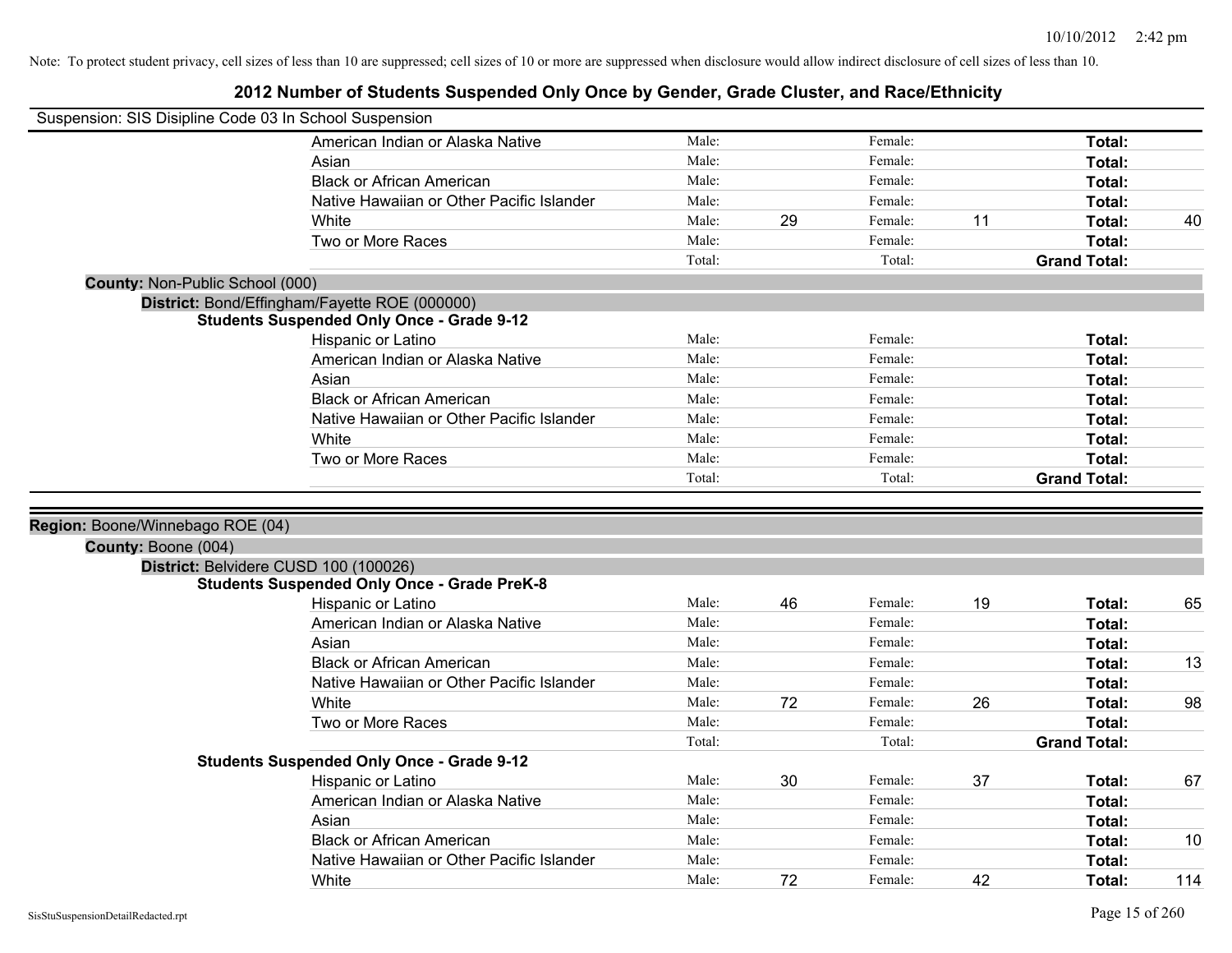| Suspension: SIS Disipline Code 03 In School Suspension |        |         |                     |
|--------------------------------------------------------|--------|---------|---------------------|
| Two or More Races                                      | Male:  | Female: | Total:              |
|                                                        | Total: | Total:  | <b>Grand Total:</b> |
| District: North Boone CUSD 200 (200026)                |        |         |                     |
| <b>Students Suspended Only Once - Grade PreK-8</b>     |        |         |                     |
| Hispanic or Latino                                     | Male:  | Female: | Total:              |
| American Indian or Alaska Native                       | Male:  | Female: | Total:              |
| Asian                                                  | Male:  | Female: | Total:              |
| <b>Black or African American</b>                       | Male:  | Female: | Total:              |
| Native Hawaiian or Other Pacific Islander              | Male:  | Female: | Total:              |
| White                                                  | Male:  | Female: | 10<br>Total:        |
| Two or More Races                                      | Male:  | Female: | Total:              |
|                                                        | Total: | Total:  | <b>Grand Total:</b> |
| <b>Students Suspended Only Once - Grade 9-12</b>       |        |         |                     |
| Hispanic or Latino                                     | Male:  | Female: | Total:              |
| American Indian or Alaska Native                       | Male:  | Female: | Total:              |
| Asian                                                  | Male:  | Female: | Total:              |
| <b>Black or African American</b>                       | Male:  | Female: | Total:              |
| Native Hawaiian or Other Pacific Islander              | Male:  | Female: | Total:              |
| White                                                  | Male:  | Female: | Total:              |
| Two or More Races                                      | Male:  | Female: | Total:              |
|                                                        | Total: | Total:  | <b>Grand Total:</b> |
| County: Non-Public School (000)                        |        |         |                     |
| District: Boone/Winnebago ROE (000000)                 |        |         |                     |
| <b>Students Suspended Only Once - Grade PreK-8</b>     |        |         |                     |
| Hispanic or Latino                                     | Male:  | Female: | Total:              |
| American Indian or Alaska Native                       | Male:  | Female: | Total:              |
| Asian                                                  | Male:  | Female: | Total:              |
| <b>Black or African American</b>                       | Male:  | Female: | Total:              |
| Native Hawaiian or Other Pacific Islander              | Male:  | Female: | Total:              |
| White                                                  | Male:  | Female: | Total:              |
| Two or More Races                                      | Male:  | Female: | Total:              |
|                                                        | Total: | Total:  | <b>Grand Total:</b> |
| <b>Students Suspended Only Once - Grade 9-12</b>       |        |         |                     |
| Hispanic or Latino                                     | Male:  | Female: | Total:              |
| American Indian or Alaska Native                       | Male:  | Female: | Total:              |
| Asian                                                  | Male:  | Female: | Total:              |
| <b>Black or African American</b>                       | Male:  | Female: | Total:              |
| Native Hawaiian or Other Pacific Islander              | Male:  | Female: | Total:              |
| White                                                  | Male:  | Female: | Total:              |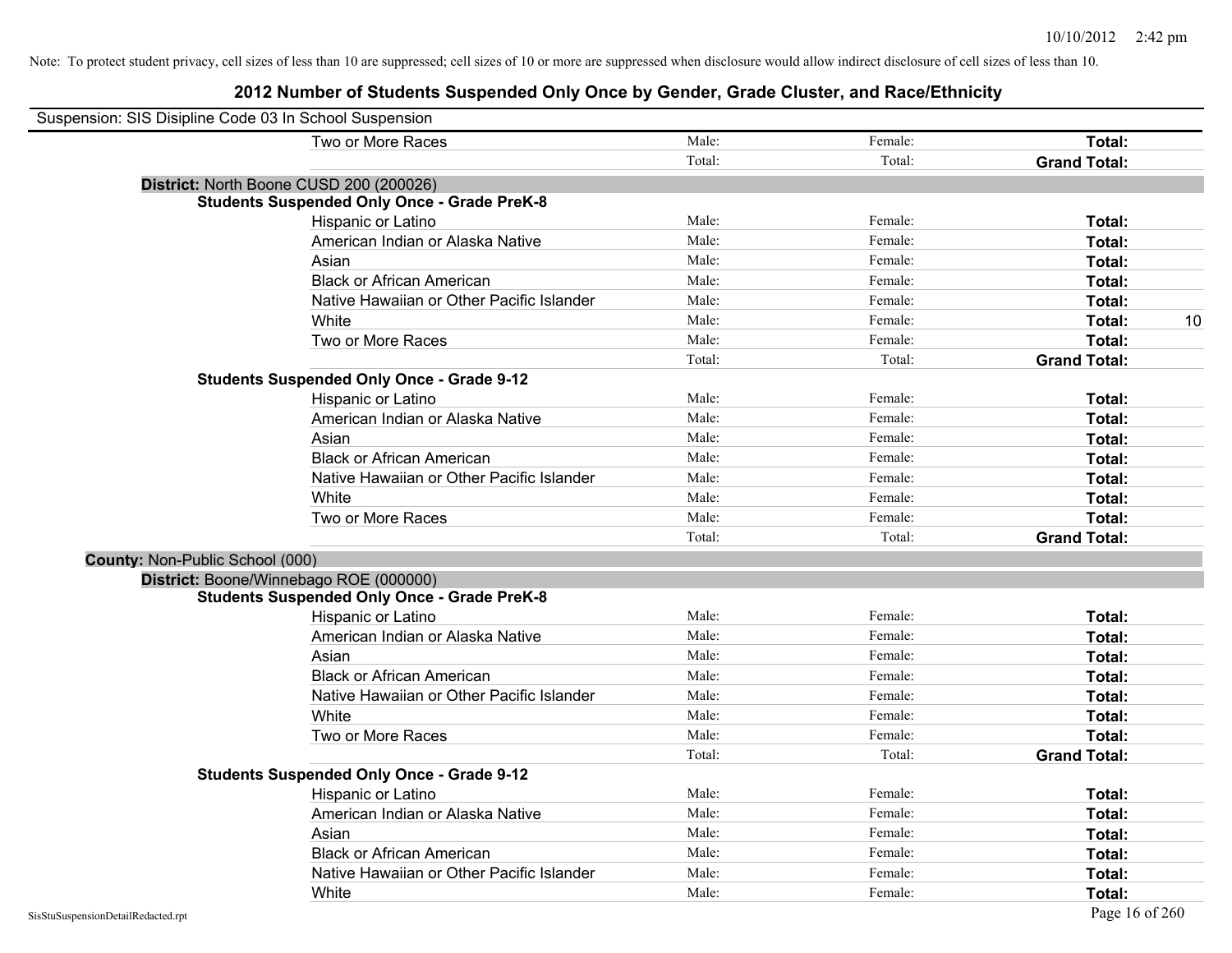| Suspension: SIS Disipline Code 03 In School Suspension |                                                    |        |         |                     |
|--------------------------------------------------------|----------------------------------------------------|--------|---------|---------------------|
|                                                        | Two or More Races                                  | Male:  | Female: | Total:              |
|                                                        |                                                    | Total: | Total:  | <b>Grand Total:</b> |
| County: Winnebago (101)                                |                                                    |        |         |                     |
|                                                        | District: County of Winnebago SD 320 (320026)      |        |         |                     |
|                                                        | <b>Students Suspended Only Once - Grade PreK-8</b> |        |         |                     |
|                                                        | Hispanic or Latino                                 | Male:  | Female: | Total:              |
|                                                        | American Indian or Alaska Native                   | Male:  | Female: | Total:              |
|                                                        | Asian                                              | Male:  | Female: | Total:              |
|                                                        | <b>Black or African American</b>                   | Male:  | Female: | Total:              |
|                                                        | Native Hawaiian or Other Pacific Islander          | Male:  | Female: | <b>Total:</b>       |
|                                                        | White                                              | Male:  | Female: | 15<br>Total:        |
|                                                        | Two or More Races                                  | Male:  | Female: | Total:              |
|                                                        |                                                    | Total: | Total:  | <b>Grand Total:</b> |
|                                                        | <b>Students Suspended Only Once - Grade 9-12</b>   |        |         |                     |
|                                                        | Hispanic or Latino                                 | Male:  | Female: | Total:              |
|                                                        | American Indian or Alaska Native                   | Male:  | Female: | Total:              |
|                                                        | Asian                                              | Male:  | Female: | <b>Total:</b>       |
|                                                        | <b>Black or African American</b>                   | Male:  | Female: | Total:              |
|                                                        | Native Hawaiian or Other Pacific Islander          | Male:  | Female: | Total:              |
|                                                        | White                                              | Male:  | Female: | Total:              |
|                                                        | Two or More Races                                  | Male:  | Female: | Total:              |
|                                                        |                                                    | Total: | Total:  | <b>Grand Total:</b> |
|                                                        | District: Durand CUSD 322 (322026)                 |        |         |                     |
|                                                        | <b>Students Suspended Only Once - Grade PreK-8</b> |        |         |                     |
|                                                        | Hispanic or Latino                                 | Male:  | Female: | Total:              |
|                                                        | American Indian or Alaska Native                   | Male:  | Female: | Total:              |
|                                                        | Asian                                              | Male:  | Female: | Total:              |
|                                                        | <b>Black or African American</b>                   | Male:  | Female: | Total:              |
|                                                        | Native Hawaiian or Other Pacific Islander          | Male:  | Female: | Total:              |
|                                                        | White                                              | Male:  | Female: | 19<br>Total:        |
|                                                        | Two or More Races                                  | Male:  | Female: | Total:              |
|                                                        |                                                    | Total: | Total:  | <b>Grand Total:</b> |
|                                                        | <b>Students Suspended Only Once - Grade 9-12</b>   |        |         |                     |
|                                                        | Hispanic or Latino                                 | Male:  | Female: | Total:              |
|                                                        | American Indian or Alaska Native                   | Male:  | Female: | Total:              |
|                                                        | Asian                                              | Male:  | Female: | Total:              |
|                                                        | <b>Black or African American</b>                   | Male:  | Female: | Total:              |
|                                                        | Native Hawaiian or Other Pacific Islander          | Male:  | Female: | Total:              |
|                                                        | White                                              | Male:  | Female: | 16<br>Total:        |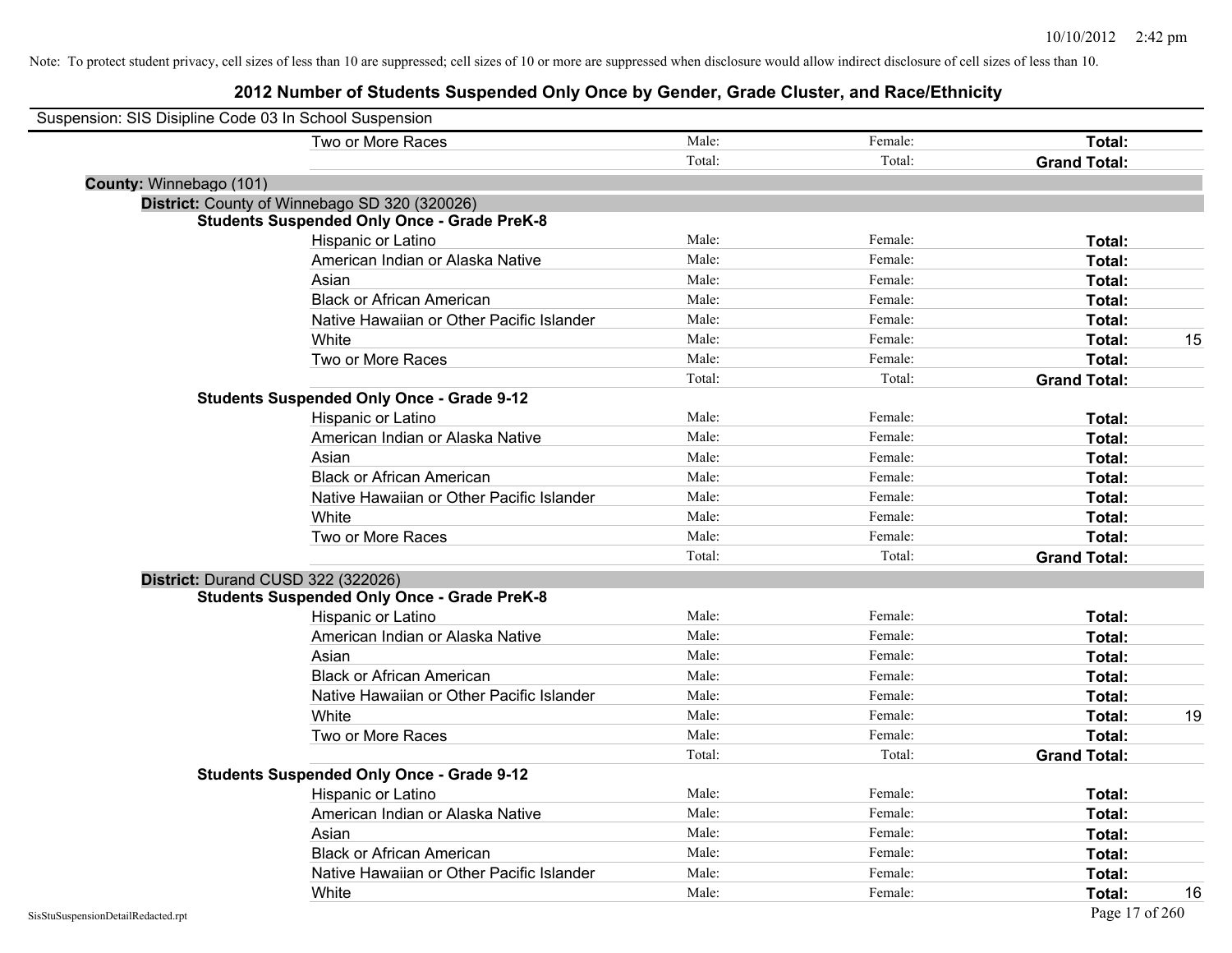| Suspension: SIS Disipline Code 03 In School Suspension |                                                    |        |     |         |    |                     |     |
|--------------------------------------------------------|----------------------------------------------------|--------|-----|---------|----|---------------------|-----|
|                                                        | Two or More Races                                  | Male:  |     | Female: |    | Total:              |     |
|                                                        |                                                    | Total: |     | Total:  |    | <b>Grand Total:</b> |     |
|                                                        | District: Harlem UD 122 (122022)                   |        |     |         |    |                     |     |
|                                                        | <b>Students Suspended Only Once - Grade PreK-8</b> |        |     |         |    |                     |     |
|                                                        | Hispanic or Latino                                 | Male:  |     | Female: |    | Total:              | 27  |
|                                                        | American Indian or Alaska Native                   | Male:  |     | Female: |    | Total:              |     |
|                                                        | Asian                                              | Male:  |     | Female: |    | Total:              |     |
|                                                        | <b>Black or African American</b>                   | Male:  |     | Female: |    | Total:              |     |
|                                                        | Native Hawaiian or Other Pacific Islander          | Male:  |     | Female: |    | Total:              |     |
|                                                        | White                                              | Male:  | 103 | Female: | 34 | Total:              | 137 |
|                                                        | Two or More Races                                  | Male:  |     | Female: |    | Total:              | 12  |
|                                                        |                                                    | Total: | 134 | Total:  | 52 | <b>Grand Total:</b> | 186 |
|                                                        | <b>Students Suspended Only Once - Grade 9-12</b>   |        |     |         |    |                     |     |
|                                                        | Hispanic or Latino                                 | Male:  |     | Female: |    | Total:              | 20  |
|                                                        | American Indian or Alaska Native                   | Male:  |     | Female: |    | Total:              |     |
|                                                        | Asian                                              | Male:  |     | Female: |    | Total:              |     |
|                                                        | <b>Black or African American</b>                   | Male:  |     | Female: |    | Total:              | 11  |
|                                                        | Native Hawaiian or Other Pacific Islander          | Male:  |     | Female: |    | Total:              |     |
|                                                        | White                                              | Male:  | 107 | Female: | 60 | Total:              | 167 |
|                                                        | Two or More Races                                  | Male:  |     | Female: |    | Total:              |     |
|                                                        |                                                    | Total: |     | Total:  |    | <b>Grand Total:</b> |     |
|                                                        | District: Hononegah CHD 207 (207016)               |        |     |         |    |                     |     |
|                                                        | <b>Students Suspended Only Once - Grade 9-12</b>   |        |     |         |    |                     |     |
|                                                        | Hispanic or Latino                                 | Male:  |     | Female: |    | Total:              |     |
|                                                        | American Indian or Alaska Native                   | Male:  |     | Female: |    | Total:              |     |
|                                                        | Asian                                              | Male:  |     | Female: |    | Total:              |     |
|                                                        | <b>Black or African American</b>                   | Male:  |     | Female: |    | Total:              |     |
|                                                        | Native Hawaiian or Other Pacific Islander          | Male:  |     | Female: |    | Total:              |     |
|                                                        | White                                              | Male:  | 68  | Female: | 44 | Total:              | 112 |
|                                                        | Two or More Races                                  | Male:  |     | Female: |    | Total:              |     |
|                                                        |                                                    | Total: |     | Total:  |    | <b>Grand Total:</b> | 132 |
|                                                        | District: Kinnikinnick CCSD 131 (131004)           |        |     |         |    |                     |     |
|                                                        | <b>Students Suspended Only Once - Grade PreK-8</b> |        |     |         |    |                     |     |
|                                                        | Hispanic or Latino                                 | Male:  |     | Female: |    | Total:              |     |
|                                                        | American Indian or Alaska Native                   | Male:  |     | Female: |    | Total:              |     |
|                                                        | Asian                                              | Male:  |     | Female: |    | Total:              |     |
|                                                        | <b>Black or African American</b>                   | Male:  |     | Female: |    | Total:              |     |
|                                                        | Native Hawaiian or Other Pacific Islander          | Male:  |     | Female: |    | Total:              |     |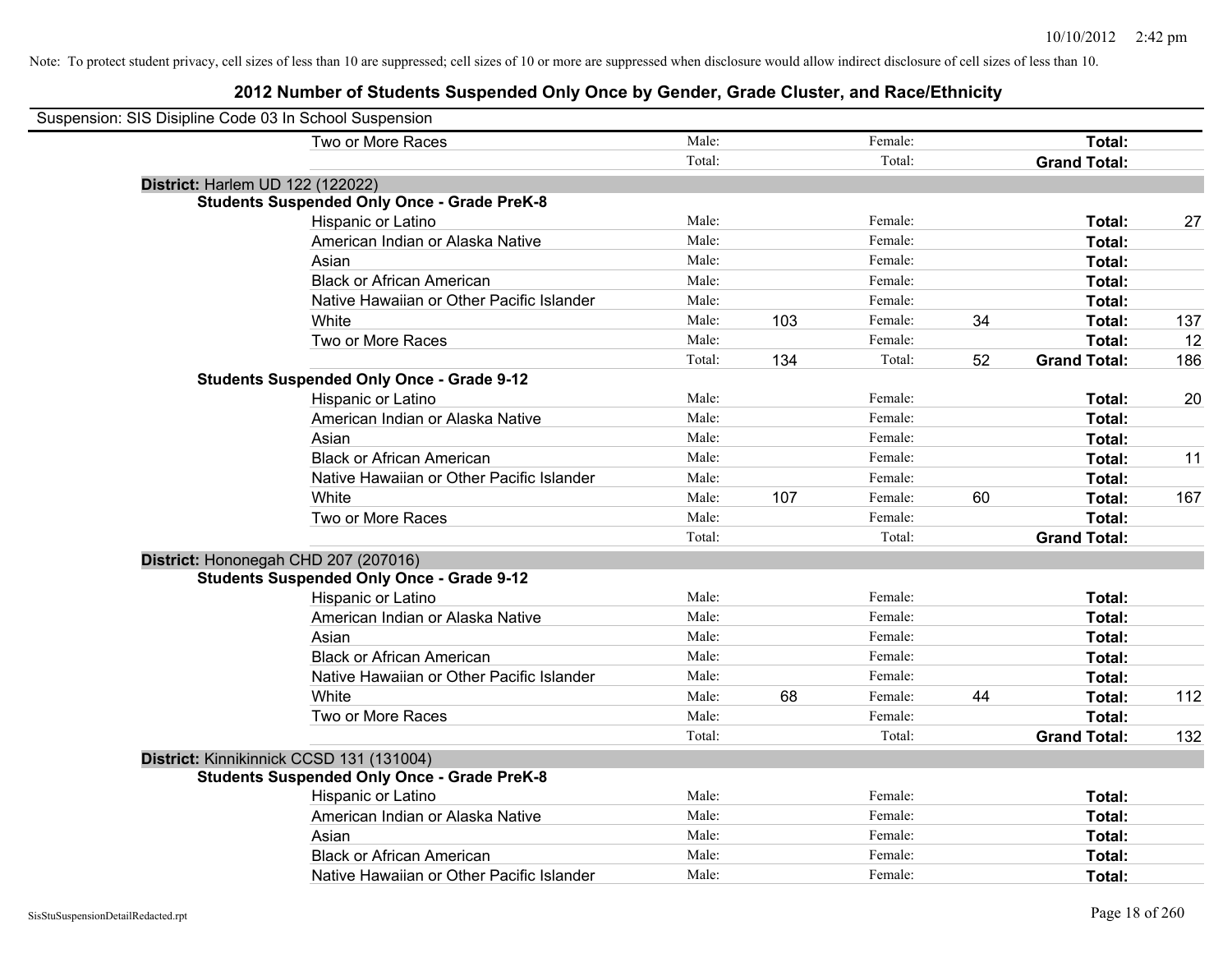| Suspension: SIS Disipline Code 03 In School Suspension |                                                    |        |     |         |     |                     |     |
|--------------------------------------------------------|----------------------------------------------------|--------|-----|---------|-----|---------------------|-----|
|                                                        | <b>White</b>                                       | Male:  | 42  | Female: | 12  | Total:              | 54  |
|                                                        | Two or More Races                                  | Male:  |     | Female: |     | Total:              |     |
|                                                        |                                                    | Total: |     | Total:  |     | <b>Grand Total:</b> |     |
|                                                        | District: Pecatonica CUSD 321 (321026)             |        |     |         |     |                     |     |
|                                                        | <b>Students Suspended Only Once - Grade PreK-8</b> |        |     |         |     |                     |     |
|                                                        | Hispanic or Latino                                 | Male:  |     | Female: |     | Total:              |     |
|                                                        | American Indian or Alaska Native                   | Male:  |     | Female: |     | Total:              |     |
|                                                        | Asian                                              | Male:  |     | Female: |     | Total:              |     |
|                                                        | <b>Black or African American</b>                   | Male:  |     | Female: |     | Total:              |     |
|                                                        | Native Hawaiian or Other Pacific Islander          | Male:  |     | Female: |     | Total:              |     |
|                                                        | White                                              | Male:  |     | Female: |     | Total:              | 11  |
|                                                        | Two or More Races                                  | Male:  |     | Female: |     | Total:              |     |
|                                                        |                                                    | Total: |     | Total:  |     | <b>Grand Total:</b> |     |
|                                                        | <b>Students Suspended Only Once - Grade 9-12</b>   |        |     |         |     |                     |     |
|                                                        | Hispanic or Latino                                 | Male:  |     | Female: |     | Total:              |     |
|                                                        | American Indian or Alaska Native                   | Male:  |     | Female: |     | Total:              |     |
|                                                        | Asian                                              | Male:  |     | Female: |     | Total:              |     |
|                                                        | <b>Black or African American</b>                   | Male:  |     | Female: |     | Total:              |     |
|                                                        | Native Hawaiian or Other Pacific Islander          | Male:  |     | Female: |     | Total:              |     |
|                                                        | White                                              | Male:  |     | Female: |     | Total:              |     |
|                                                        | Two or More Races                                  | Male:  |     | Female: |     | Total:              |     |
|                                                        |                                                    | Total: |     | Total:  |     | <b>Grand Total:</b> |     |
|                                                        | District: Prairie Hill CCSD 133 (133004)           |        |     |         |     |                     |     |
|                                                        | <b>Students Suspended Only Once - Grade PreK-8</b> |        |     |         |     |                     |     |
|                                                        | Hispanic or Latino                                 | Male:  |     | Female: |     | Total:              |     |
|                                                        | American Indian or Alaska Native                   | Male:  |     | Female: |     | Total:              |     |
|                                                        | Asian                                              | Male:  |     | Female: |     | Total:              |     |
|                                                        | <b>Black or African American</b>                   | Male:  |     | Female: |     | Total:              |     |
|                                                        | Native Hawaiian or Other Pacific Islander          | Male:  |     | Female: |     | Total:              |     |
|                                                        | White                                              | Male:  |     | Female: |     | Total:              |     |
|                                                        | Two or More Races                                  | Male:  |     | Female: |     | Total:              |     |
|                                                        |                                                    | Total: |     | Total:  |     | <b>Grand Total:</b> |     |
| District: Rockford SD 205 (205025)                     |                                                    |        |     |         |     |                     |     |
|                                                        | <b>Students Suspended Only Once - Grade PreK-8</b> |        |     |         |     |                     |     |
|                                                        | Hispanic or Latino                                 | Male:  | 139 | Female: | 70  | Total:              | 209 |
|                                                        | American Indian or Alaska Native                   | Male:  |     | Female: |     | Total:              |     |
|                                                        | Asian                                              | Male:  |     | Female: |     | Total:              | 13  |
|                                                        | <b>Black or African American</b>                   | Male:  | 268 | Female: | 214 | Total:              | 482 |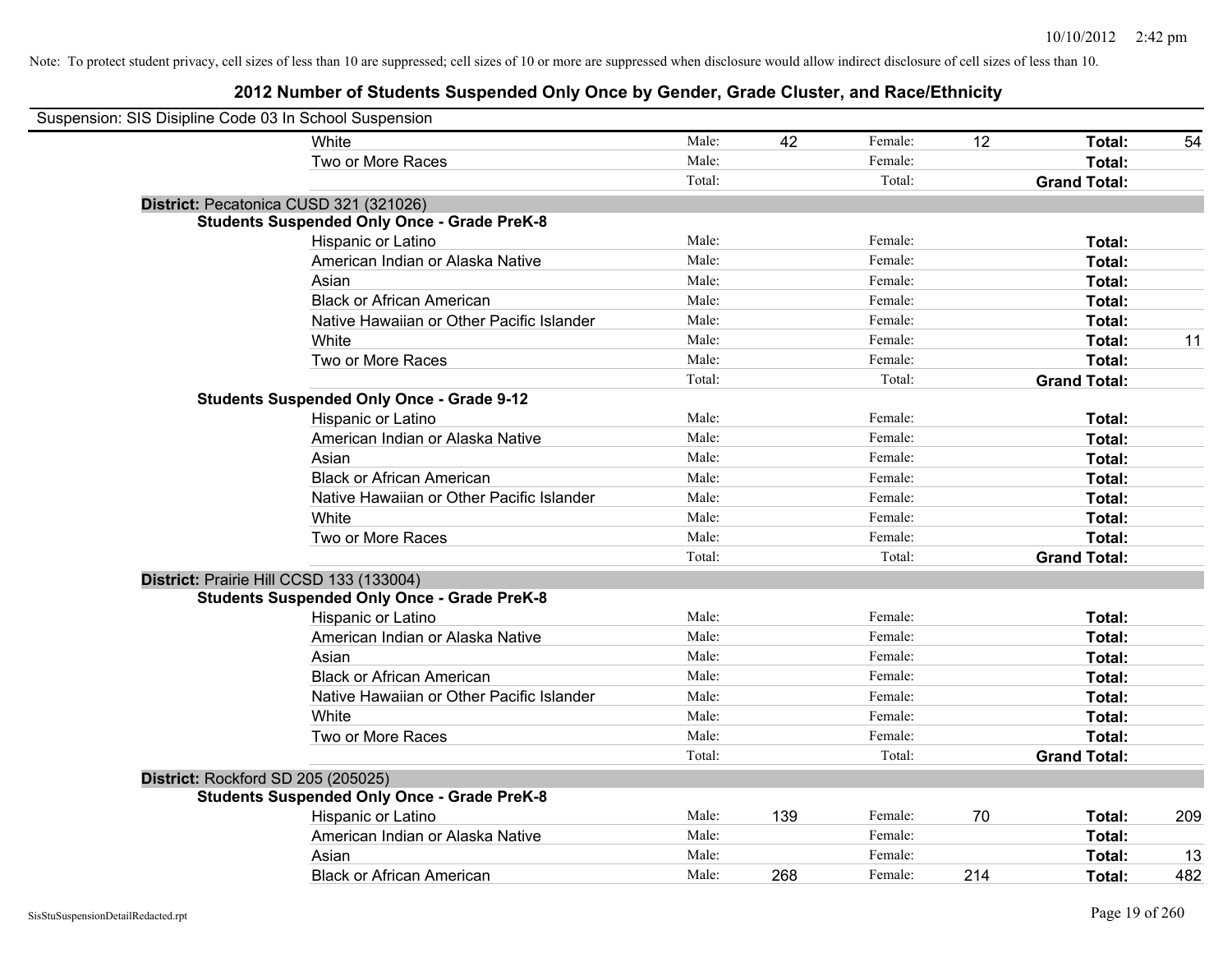| Suspension: SIS Disipline Code 03 In School Suspension |        |     |         |     |                     |     |
|--------------------------------------------------------|--------|-----|---------|-----|---------------------|-----|
| Native Hawaiian or Other Pacific Islander              | Male:  |     | Female: |     | Total:              |     |
| White                                                  | Male:  | 155 | Female: | 82  | Total:              | 237 |
| Two or More Races                                      | Male:  | 32  | Female: | 26  | Total:              | 58  |
|                                                        | Total: |     | Total:  |     | <b>Grand Total:</b> |     |
| <b>Students Suspended Only Once - Grade 9-12</b>       |        |     |         |     |                     |     |
| Hispanic or Latino                                     | Male:  | 109 | Female: | 79  | Total:              | 188 |
| American Indian or Alaska Native                       | Male:  |     | Female: |     | Total:              |     |
| Asian                                                  | Male:  |     | Female: |     | Total:              | 15  |
| <b>Black or African American</b>                       | Male:  | 169 | Female: | 153 | Total:              | 322 |
| Native Hawaiian or Other Pacific Islander              | Male:  |     | Female: |     | Total:              |     |
| White                                                  | Male:  | 128 | Female: | 89  | Total:              | 217 |
| Two or More Races                                      | Male:  | 18  | Female: | 15  | Total:              | 33  |
|                                                        | Total: |     | Total:  |     | <b>Grand Total:</b> |     |
| District: Rockton SD 140 (140004)                      |        |     |         |     |                     |     |
| <b>Students Suspended Only Once - Grade PreK-8</b>     |        |     |         |     |                     |     |
| Hispanic or Latino                                     | Male:  |     | Female: |     | Total:              |     |
| American Indian or Alaska Native                       | Male:  |     | Female: |     | Total:              |     |
| Asian                                                  | Male:  |     | Female: |     | Total:              |     |
| <b>Black or African American</b>                       | Male:  |     | Female: |     | Total:              |     |
| Native Hawaiian or Other Pacific Islander              | Male:  |     | Female: |     | Total:              |     |
| White                                                  | Male:  |     | Female: |     | Total:              | 33  |
| Two or More Races                                      | Male:  |     | Female: |     | Total:              |     |
|                                                        | Total: |     | Total:  |     | <b>Grand Total:</b> |     |
| District: Shirland CCSD 134 (134004)                   |        |     |         |     |                     |     |
| <b>Students Suspended Only Once - Grade PreK-8</b>     |        |     |         |     |                     |     |
| Hispanic or Latino                                     | Male:  |     | Female: |     | Total:              |     |
| American Indian or Alaska Native                       | Male:  |     | Female: |     | Total:              |     |
| Asian                                                  | Male:  |     | Female: |     | Total:              |     |
| <b>Black or African American</b>                       | Male:  |     | Female: |     | Total:              |     |
| Native Hawaiian or Other Pacific Islander              | Male:  |     | Female: |     | Total:              |     |
| White                                                  | Male:  |     | Female: |     | Total:              |     |
| Two or More Races                                      | Male:  |     | Female: |     | Total:              |     |
|                                                        | Total: |     | Total:  |     | <b>Grand Total:</b> |     |
| District: Winnebago CUSD 323 (323026)                  |        |     |         |     |                     |     |
| <b>Students Suspended Only Once - Grade PreK-8</b>     |        |     |         |     |                     |     |
| Hispanic or Latino                                     | Male:  |     | Female: |     | Total:              |     |
| American Indian or Alaska Native                       | Male:  |     | Female: |     | Total:              |     |
| Asian                                                  | Male:  |     | Female: |     | Total:              |     |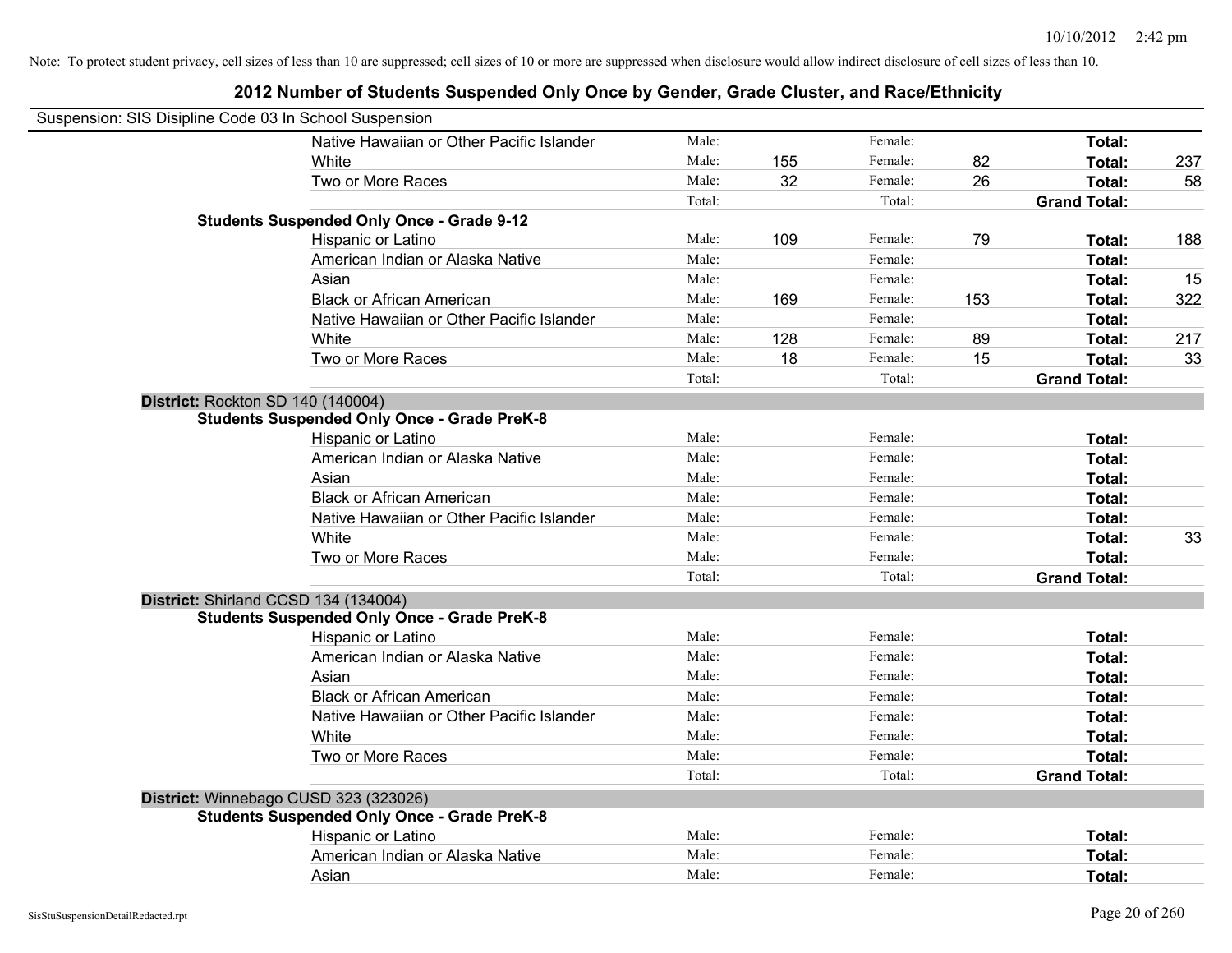| Suspension: SIS Disipline Code 03 In School Suspension |                                                    |        |         |                     |
|--------------------------------------------------------|----------------------------------------------------|--------|---------|---------------------|
|                                                        | <b>Black or African American</b>                   | Male:  | Female: | Total:              |
|                                                        | Native Hawaiian or Other Pacific Islander          | Male:  | Female: | Total:              |
|                                                        | White                                              | Male:  | Female: | <b>Total:</b>       |
|                                                        | Two or More Races                                  | Male:  | Female: | Total:              |
|                                                        |                                                    | Total: | Total:  | <b>Grand Total:</b> |
| Region: Brown/Cass/Morgan/Scott ROE (46)               |                                                    |        |         |                     |
| County: Brown (005)                                    |                                                    |        |         |                     |
|                                                        | District: Brown County CUSD 1 (001026)             |        |         |                     |
|                                                        | <b>Students Suspended Only Once - Grade PreK-8</b> |        |         |                     |
|                                                        | Hispanic or Latino                                 | Male:  | Female: | Total:              |
|                                                        | American Indian or Alaska Native                   | Male:  | Female: | Total:              |
|                                                        | Asian                                              | Male:  | Female: | Total:              |
|                                                        | <b>Black or African American</b>                   | Male:  | Female: | Total:              |
|                                                        | Native Hawaiian or Other Pacific Islander          | Male:  | Female: | Total:              |
|                                                        | White                                              | Male:  | Female: | Total:              |
|                                                        | Two or More Races                                  | Male:  | Female: | <b>Total:</b>       |
|                                                        |                                                    | Total: | Total:  | <b>Grand Total:</b> |
|                                                        | <b>Students Suspended Only Once - Grade 9-12</b>   |        |         |                     |
|                                                        | Hispanic or Latino                                 | Male:  | Female: | Total:              |
|                                                        | American Indian or Alaska Native                   | Male:  | Female: | Total:              |
|                                                        | Asian                                              | Male:  | Female: | Total:              |
|                                                        | <b>Black or African American</b>                   | Male:  | Female: | Total:              |
|                                                        | Native Hawaiian or Other Pacific Islander          | Male:  | Female: | Total:              |
|                                                        | White                                              | Male:  | Female: | <b>Total:</b>       |
|                                                        | Two or More Races                                  | Male:  | Female: | Total:              |
|                                                        |                                                    | Total: | Total:  | <b>Grand Total:</b> |
| County: Cass (009)                                     |                                                    |        |         |                     |
|                                                        | District: A-C Central CUSD 262 (262026)            |        |         |                     |
|                                                        | <b>Students Suspended Only Once - Grade PreK-8</b> |        |         |                     |
|                                                        | Hispanic or Latino                                 | Male:  | Female: | Total:              |
|                                                        | American Indian or Alaska Native                   | Male:  | Female: | Total:              |
|                                                        | Asian                                              | Male:  | Female: | Total:              |
|                                                        | <b>Black or African American</b>                   | Male:  | Female: | Total:              |
|                                                        | Native Hawaiian or Other Pacific Islander          | Male:  | Female: | Total:              |
|                                                        | White                                              | Male:  | Female: | <b>Total:</b>       |
|                                                        | Two or More Races                                  | Male:  | Female: | Total:              |
|                                                        |                                                    | Total: | Total:  | <b>Grand Total:</b> |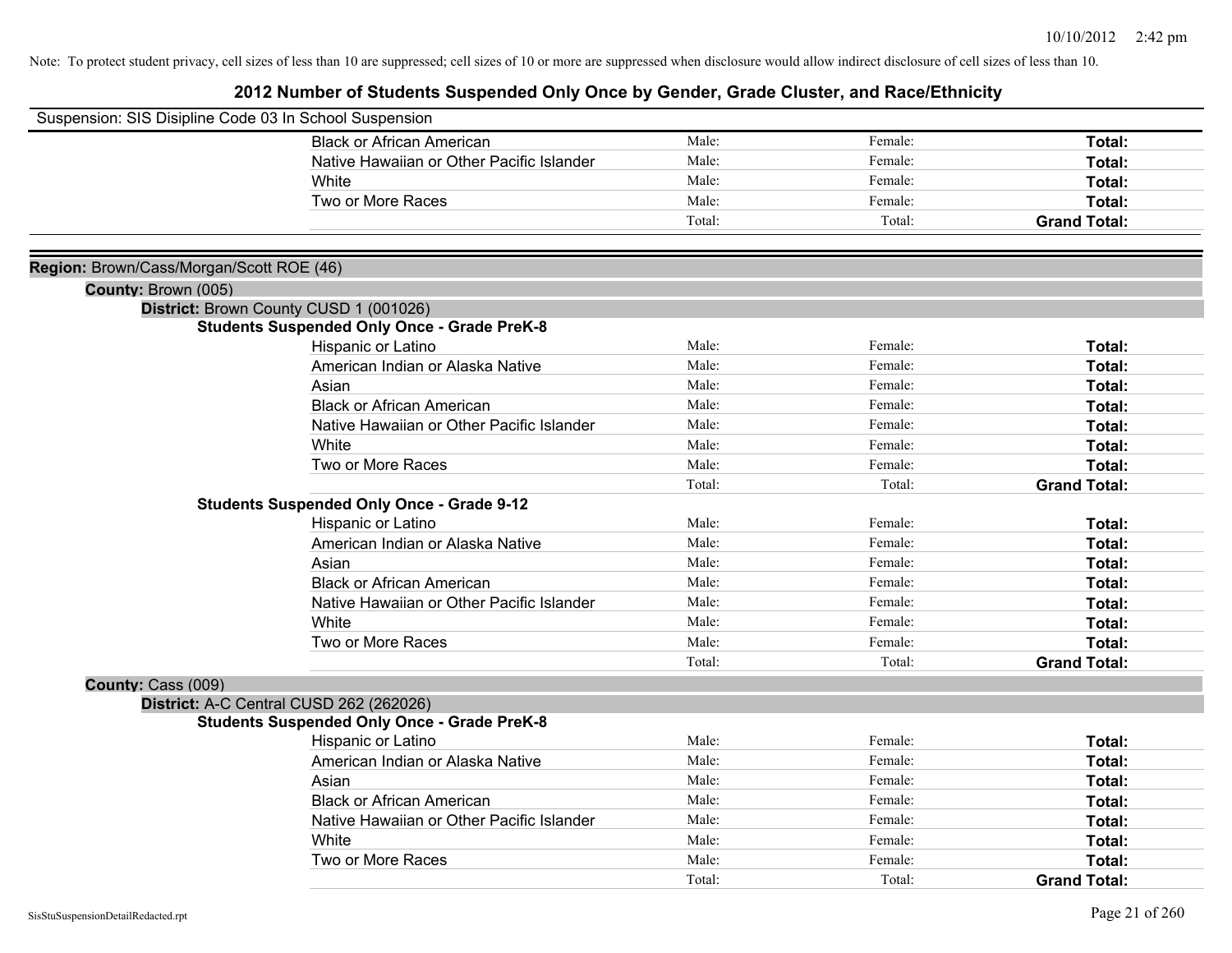| Suspension: SIS Disipline Code 03 In School Suspension |        |    |         |    |                     |    |
|--------------------------------------------------------|--------|----|---------|----|---------------------|----|
| District: Beardstown CUSD 15 (015026)                  |        |    |         |    |                     |    |
| <b>Students Suspended Only Once - Grade PreK-8</b>     |        |    |         |    |                     |    |
| Hispanic or Latino                                     | Male:  |    | Female: |    | Total:              | 21 |
| American Indian or Alaska Native                       | Male:  |    | Female: |    | Total:              |    |
| Asian                                                  | Male:  |    | Female: |    | Total:              |    |
| <b>Black or African American</b>                       | Male:  |    | Female: |    | Total:              |    |
| Native Hawaiian or Other Pacific Islander              | Male:  |    | Female: |    | Total:              |    |
| White                                                  | Male:  |    | Female: |    | Total:              | 17 |
| Two or More Races                                      | Male:  |    | Female: |    | Total:              |    |
|                                                        | Total: |    | Total:  |    | <b>Grand Total:</b> |    |
| <b>Students Suspended Only Once - Grade 9-12</b>       |        |    |         |    |                     |    |
| Hispanic or Latino                                     | Male:  |    | Female: |    | Total:              | 13 |
| American Indian or Alaska Native                       | Male:  |    | Female: |    | Total:              |    |
| Asian                                                  | Male:  |    | Female: |    | Total:              |    |
| <b>Black or African American</b>                       | Male:  |    | Female: |    | Total:              |    |
| Native Hawaiian or Other Pacific Islander              | Male:  |    | Female: |    | Total:              |    |
| White                                                  | Male:  | 12 | Female: | 18 | Total:              | 30 |
| Two or More Races                                      | Male:  |    | Female: |    | Total:              |    |
|                                                        | Total: |    | Total:  |    | <b>Grand Total:</b> |    |
| District: Virginia CUSD 64 (064026)                    |        |    |         |    |                     |    |
| <b>Students Suspended Only Once - Grade PreK-8</b>     |        |    |         |    |                     |    |
| Hispanic or Latino                                     | Male:  |    | Female: |    | Total:              |    |
| American Indian or Alaska Native                       | Male:  |    | Female: |    | Total:              |    |
| Asian                                                  | Male:  |    | Female: |    | Total:              |    |
| <b>Black or African American</b>                       | Male:  |    | Female: |    | Total:              |    |
| Native Hawaiian or Other Pacific Islander              | Male:  |    | Female: |    | Total:              |    |
| White                                                  | Male:  |    | Female: |    | Total:              | 11 |
| Two or More Races                                      | Male:  |    | Female: |    | Total:              |    |
|                                                        | Total: |    | Total:  |    | <b>Grand Total:</b> |    |
| <b>Students Suspended Only Once - Grade 9-12</b>       |        |    |         |    |                     |    |
| Hispanic or Latino                                     | Male:  |    | Female: |    | Total:              |    |
| American Indian or Alaska Native                       | Male:  |    | Female: |    | Total:              |    |
| Asian                                                  | Male:  |    | Female: |    | Total:              |    |
| <b>Black or African American</b>                       | Male:  |    | Female: |    | Total:              |    |
| Native Hawaiian or Other Pacific Islander              | Male:  |    | Female: |    | Total:              |    |
| White                                                  | Male:  |    | Female: |    | Total:              | 12 |
| Two or More Races                                      | Male:  |    | Female: |    | Total:              |    |
|                                                        | Total: |    | Total:  |    | <b>Grand Total:</b> |    |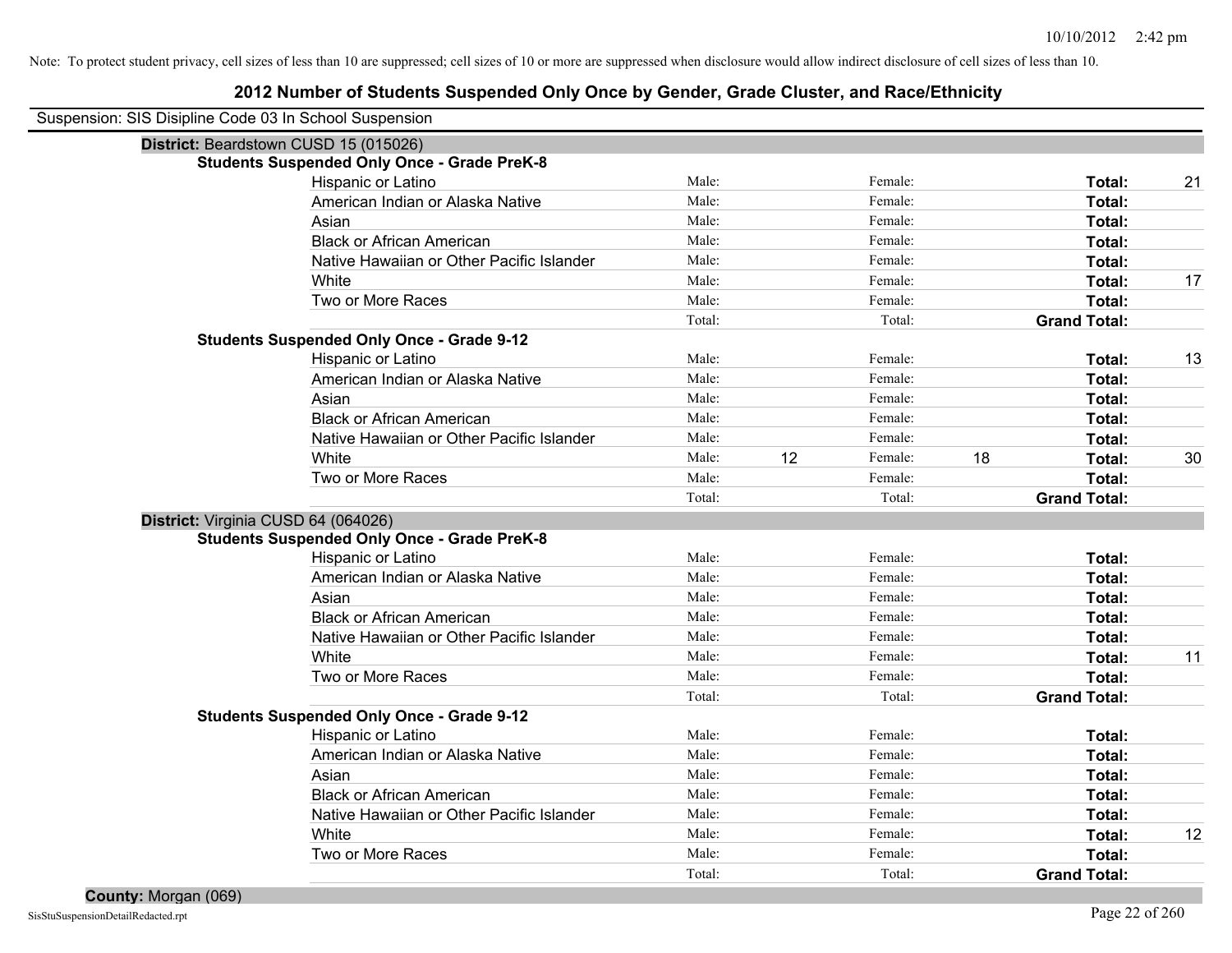| Suspension: SIS Disipline Code 03 In School Suspension |
|--------------------------------------------------------|
|--------------------------------------------------------|

| District: Franklin CUSD 1 (001026)                 |        |         |                     |
|----------------------------------------------------|--------|---------|---------------------|
| <b>Students Suspended Only Once - Grade PreK-8</b> |        |         |                     |
| Hispanic or Latino                                 | Male:  | Female: | Total:              |
| American Indian or Alaska Native                   | Male:  | Female: | Total:              |
| Asian                                              | Male:  | Female: | Total:              |
| <b>Black or African American</b>                   | Male:  | Female: | Total:              |
| Native Hawaiian or Other Pacific Islander          | Male:  | Female: | Total:              |
| White                                              | Male:  | Female: | Total:              |
| Two or More Races                                  | Male:  | Female: | Total:              |
|                                                    | Total: | Total:  | <b>Grand Total:</b> |
| <b>Students Suspended Only Once - Grade 9-12</b>   |        |         |                     |
| Hispanic or Latino                                 | Male:  | Female: | Total:              |
| American Indian or Alaska Native                   | Male:  | Female: | Total:              |
| Asian                                              | Male:  | Female: | Total:              |
| <b>Black or African American</b>                   | Male:  | Female: | Total:              |
| Native Hawaiian or Other Pacific Islander          | Male:  | Female: | Total:              |
| White                                              | Male:  | Female: | Total:              |
| Two or More Races                                  | Male:  | Female: | Total:              |
|                                                    | Total: | Total:  | <b>Grand Total:</b> |
| District: Meredosia-Chambersburg CUSD 11 (011026)  |        |         |                     |
| <b>Students Suspended Only Once - Grade PreK-8</b> |        |         |                     |
| Hispanic or Latino                                 | Male:  | Female: | Total:              |
| American Indian or Alaska Native                   | Male:  | Female: | Total:              |
| Asian                                              | Male:  | Female: | Total:              |
| <b>Black or African American</b>                   | Male:  | Female: | Total:              |
| Native Hawaiian or Other Pacific Islander          | Male:  | Female: | Total:              |
| White                                              | Male:  | Female: | Total:              |
| Two or More Races                                  | Male:  | Female: | Total:              |
|                                                    | Total: | Total:  | <b>Grand Total:</b> |
| <b>Students Suspended Only Once - Grade 9-12</b>   |        |         |                     |
| Hispanic or Latino                                 | Male:  | Female: | Total:              |
| American Indian or Alaska Native                   | Male:  | Female: | Total:              |
| Asian                                              | Male:  | Female: | Total:              |
| <b>Black or African American</b>                   | Male:  | Female: | Total:              |
| Native Hawaiian or Other Pacific Islander          | Male:  | Female: | Total:              |
| White                                              | Male:  | Female: | Total:              |
| Two or More Races                                  | Male:  | Female: | <b>Total:</b>       |
|                                                    | Total: | Total:  | <b>Grand Total:</b> |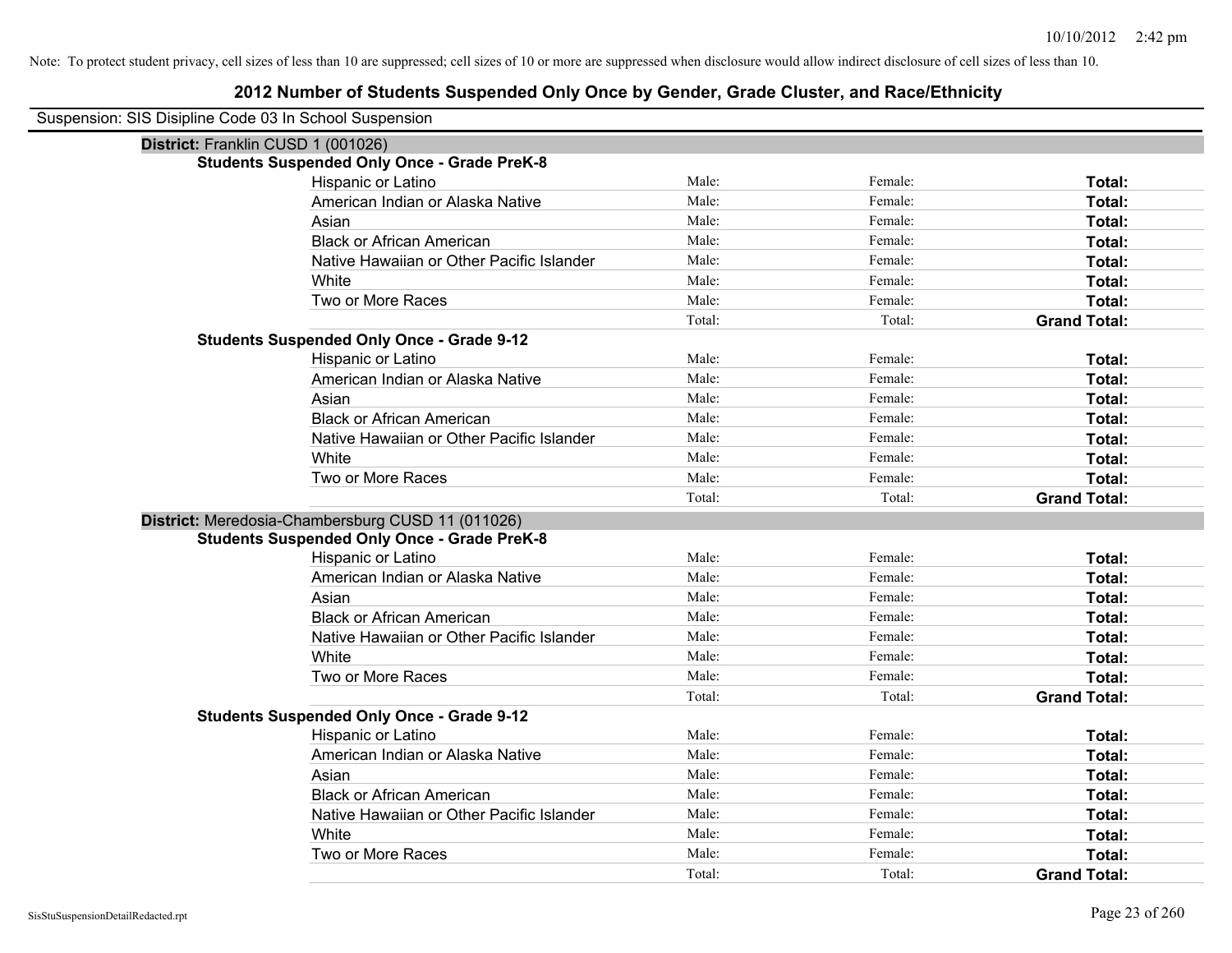| Suspension: SIS Disipline Code 03 In School Suspension |
|--------------------------------------------------------|
|--------------------------------------------------------|

| District: Triopia CUSD 27 (027026)     |                                                    |        |         |                     |
|----------------------------------------|----------------------------------------------------|--------|---------|---------------------|
|                                        | <b>Students Suspended Only Once - Grade PreK-8</b> |        |         |                     |
|                                        | Hispanic or Latino                                 | Male:  | Female: | Total:              |
|                                        | American Indian or Alaska Native                   | Male:  | Female: | Total:              |
|                                        | Asian                                              | Male:  | Female: | Total:              |
|                                        | <b>Black or African American</b>                   | Male:  | Female: | Total:              |
|                                        | Native Hawaiian or Other Pacific Islander          | Male:  | Female: | Total:              |
|                                        | White                                              | Male:  | Female: | Total:              |
|                                        | Two or More Races                                  | Male:  | Female: | Total:              |
|                                        |                                                    | Total: | Total:  | <b>Grand Total:</b> |
|                                        | <b>Students Suspended Only Once - Grade 9-12</b>   |        |         |                     |
|                                        | Hispanic or Latino                                 | Male:  | Female: | Total:              |
|                                        | American Indian or Alaska Native                   | Male:  | Female: | Total:              |
|                                        | Asian                                              | Male:  | Female: | Total:              |
|                                        | <b>Black or African American</b>                   | Male:  | Female: | Total:              |
|                                        | Native Hawaiian or Other Pacific Islander          | Male:  | Female: | Total:              |
|                                        | White                                              | Male:  | Female: | Total:              |
|                                        | Two or More Races                                  | Male:  | Female: | Total:              |
|                                        |                                                    | Total: | Total:  | <b>Grand Total:</b> |
| District: Waverly CUSD 6 (006026)      |                                                    |        |         |                     |
|                                        | <b>Students Suspended Only Once - Grade 9-12</b>   |        |         |                     |
|                                        | Hispanic or Latino                                 | Male:  | Female: | Total:              |
|                                        | American Indian or Alaska Native                   | Male:  | Female: | Total:              |
|                                        | Asian                                              | Male:  | Female: | Total:              |
|                                        | <b>Black or African American</b>                   | Male:  | Female: | Total:              |
|                                        | Native Hawaiian or Other Pacific Islander          | Male:  | Female: | Total:              |
|                                        | White                                              | Male:  | Female: | Total:              |
|                                        | Two or More Races                                  | Male:  | Female: | Total:              |
|                                        |                                                    | Total: | Total:  | <b>Grand Total:</b> |
| County: Scott (086)                    |                                                    |        |         |                     |
| District: Scott-Morgan CUSD 2 (002026) |                                                    |        |         |                     |
|                                        | <b>Students Suspended Only Once - Grade PreK-8</b> |        |         |                     |
|                                        | Hispanic or Latino                                 | Male:  | Female: | Total:              |
|                                        | American Indian or Alaska Native                   | Male:  | Female: | Total:              |
|                                        | Asian                                              | Male:  | Female: | Total:              |
|                                        | <b>Black or African American</b>                   | Male:  | Female: | Total:              |
|                                        | Native Hawaiian or Other Pacific Islander          | Male:  | Female: | Total:              |
|                                        | White                                              | Male:  | Female: | Total:              |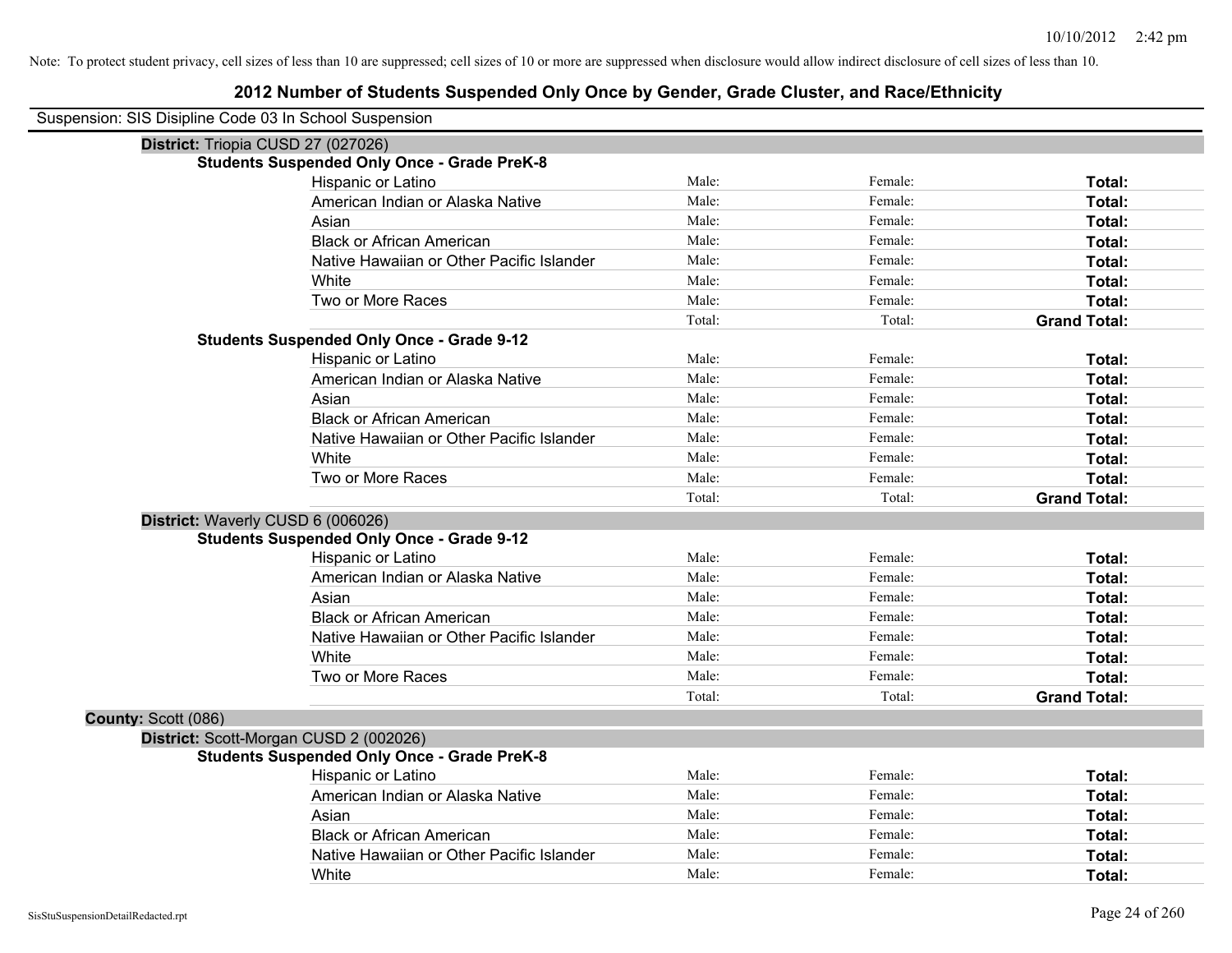| Suspension: SIS Disipline Code 03 In School Suspension |                                                    |        |    |         |    |                     |    |
|--------------------------------------------------------|----------------------------------------------------|--------|----|---------|----|---------------------|----|
|                                                        | Two or More Races                                  | Male:  |    | Female: |    | Total:              |    |
|                                                        |                                                    | Total: |    | Total:  |    | <b>Grand Total:</b> |    |
|                                                        | <b>Students Suspended Only Once - Grade 9-12</b>   |        |    |         |    |                     |    |
|                                                        | Hispanic or Latino                                 | Male:  |    | Female: |    | Total:              |    |
|                                                        | American Indian or Alaska Native                   | Male:  |    | Female: |    | Total:              |    |
|                                                        | Asian                                              | Male:  |    | Female: |    | Total:              |    |
|                                                        | <b>Black or African American</b>                   | Male:  |    | Female: |    | Total:              |    |
|                                                        | Native Hawaiian or Other Pacific Islander          | Male:  |    | Female: |    | Total:              |    |
|                                                        | White                                              | Male:  |    | Female: |    | Total:              |    |
|                                                        | Two or More Races                                  | Male:  |    | Female: |    | Total:              |    |
|                                                        |                                                    | Total: |    | Total:  |    | <b>Grand Total:</b> |    |
|                                                        | District: Winchester CUSD 1 (001026)               |        |    |         |    |                     |    |
|                                                        | <b>Students Suspended Only Once - Grade PreK-8</b> |        |    |         |    |                     |    |
|                                                        | Hispanic or Latino                                 | Male:  |    | Female: |    | Total:              |    |
|                                                        | American Indian or Alaska Native                   | Male:  |    | Female: |    | Total:              |    |
|                                                        | Asian                                              | Male:  |    | Female: |    | Total:              |    |
|                                                        | <b>Black or African American</b>                   | Male:  |    | Female: |    | Total:              |    |
|                                                        | Native Hawaiian or Other Pacific Islander          | Male:  |    | Female: |    | Total:              |    |
|                                                        | White                                              | Male:  |    | Female: |    | Total:              |    |
|                                                        | Two or More Races                                  | Male:  |    | Female: |    | Total:              |    |
|                                                        |                                                    | Total: |    | Total:  |    | <b>Grand Total:</b> |    |
|                                                        | <b>Students Suspended Only Once - Grade 9-12</b>   |        |    |         |    |                     |    |
|                                                        | Hispanic or Latino                                 | Male:  |    | Female: |    | Total:              |    |
|                                                        | American Indian or Alaska Native                   | Male:  |    | Female: |    | Total:              |    |
|                                                        | Asian                                              | Male:  |    | Female: |    | Total:              |    |
|                                                        | <b>Black or African American</b>                   | Male:  |    | Female: |    | Total:              |    |
|                                                        | Native Hawaiian or Other Pacific Islander          | Male:  |    | Female: |    | Total:              |    |
|                                                        | White                                              | Male:  | 11 | Female: | 10 | Total:              | 21 |
|                                                        | Two or More Races                                  | Male:  |    | Female: |    | Total:              |    |
|                                                        |                                                    | Total: |    | Total:  |    | <b>Grand Total:</b> |    |
|                                                        |                                                    |        |    |         |    |                     |    |
| Region: Bureau/Henry/Stark ROE (28)                    |                                                    |        |    |         |    |                     |    |
| County: Bureau (006)                                   |                                                    |        |    |         |    |                     |    |
|                                                        | District: Bureau Valley CUSD 340 (340026)          |        |    |         |    |                     |    |
|                                                        | <b>Students Suspended Only Once - Grade PreK-8</b> |        |    |         |    |                     |    |
|                                                        | Hispanic or Latino                                 | Male:  |    | Female: |    | Total:              |    |
|                                                        | American Indian or Alaska Native                   | Male:  |    | Female: |    | Total:              |    |
|                                                        | Asian                                              | Male:  |    | Female: |    | Total:              |    |
|                                                        |                                                    |        |    |         |    |                     |    |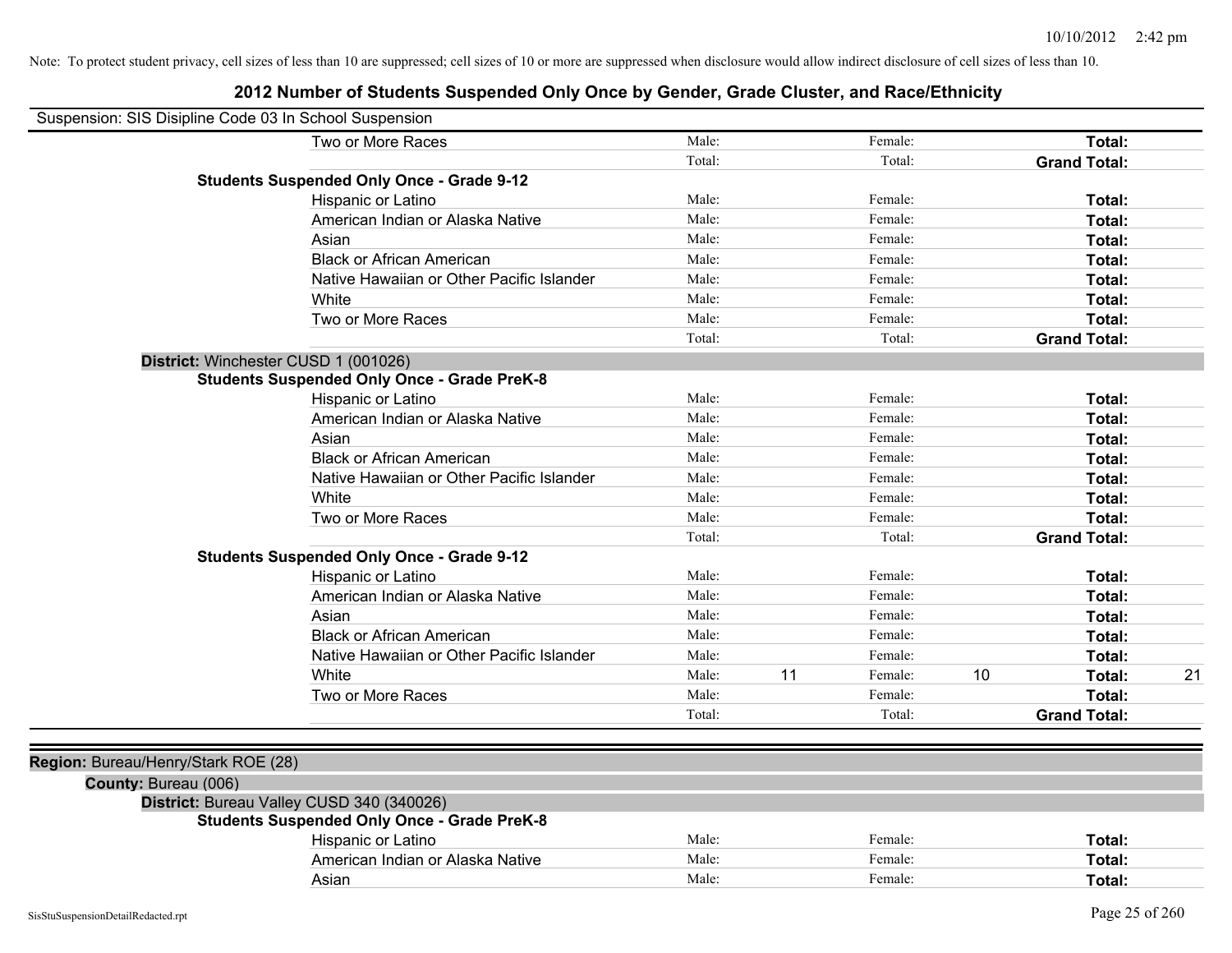| Suspension: SIS Disipline Code 03 In School Suspension |                                                    |        |         |                     |
|--------------------------------------------------------|----------------------------------------------------|--------|---------|---------------------|
|                                                        | <b>Black or African American</b>                   | Male:  | Female: | Total:              |
|                                                        | Native Hawaiian or Other Pacific Islander          | Male:  | Female: | Total:              |
|                                                        | White                                              | Male:  | Female: | 24<br>Total:        |
|                                                        | Two or More Races                                  | Male:  | Female: | Total:              |
|                                                        |                                                    | Total: | Total:  | <b>Grand Total:</b> |
|                                                        | <b>Students Suspended Only Once - Grade 9-12</b>   |        |         |                     |
|                                                        | Hispanic or Latino                                 | Male:  | Female: | Total:              |
|                                                        | American Indian or Alaska Native                   | Male:  | Female: | Total:              |
|                                                        | Asian                                              | Male:  | Female: | Total:              |
|                                                        | <b>Black or African American</b>                   | Male:  | Female: | Total:              |
|                                                        | Native Hawaiian or Other Pacific Islander          | Male:  | Female: | Total:              |
|                                                        | White                                              | Male:  | Female: | Total:              |
|                                                        | Two or More Races                                  | Male:  | Female: | Total:              |
|                                                        |                                                    | Total: | Total:  | <b>Grand Total:</b> |
| District: DePue USD 103 (103022)                       |                                                    |        |         |                     |
|                                                        | <b>Students Suspended Only Once - Grade PreK-8</b> |        |         |                     |
|                                                        | Hispanic or Latino                                 | Male:  | Female: | Total:              |
|                                                        | American Indian or Alaska Native                   | Male:  | Female: | Total:              |
|                                                        | Asian                                              | Male:  | Female: | Total:              |
|                                                        | <b>Black or African American</b>                   | Male:  | Female: | Total:              |
|                                                        | Native Hawaiian or Other Pacific Islander          | Male:  | Female: | Total:              |
|                                                        | White                                              | Male:  | Female: | Total:              |
|                                                        | Two or More Races                                  | Male:  | Female: | Total:              |
|                                                        |                                                    | Total: | Total:  | <b>Grand Total:</b> |
|                                                        | <b>Students Suspended Only Once - Grade 9-12</b>   |        |         |                     |
|                                                        | Hispanic or Latino                                 | Male:  | Female: | 12<br>Total:        |
|                                                        | American Indian or Alaska Native                   | Male:  | Female: | Total:              |
|                                                        | Asian                                              | Male:  | Female: | Total:              |
|                                                        | <b>Black or African American</b>                   | Male:  | Female: | Total:              |
|                                                        | Native Hawaiian or Other Pacific Islander          | Male:  | Female: | Total:              |
|                                                        | White                                              | Male:  | Female: | Total:              |
|                                                        | Two or More Races                                  | Male:  | Female: | Total:              |
|                                                        |                                                    | Total: | Total:  | <b>Grand Total:</b> |
| <b>District: Hall HSD 502 (502017)</b>                 |                                                    |        |         |                     |
|                                                        | <b>Students Suspended Only Once - Grade 9-12</b>   |        |         |                     |
|                                                        | Hispanic or Latino                                 | Male:  | Female: | Total:              |
|                                                        | American Indian or Alaska Native                   | Male:  | Female: | Total:              |
|                                                        | Asian                                              | Male:  | Female: | Total:              |
|                                                        | <b>Black or African American</b>                   | Male:  | Female: | Total:              |
| SisStuSuspensionDetailRedacted.rpt                     |                                                    |        |         | Page 26 of 260      |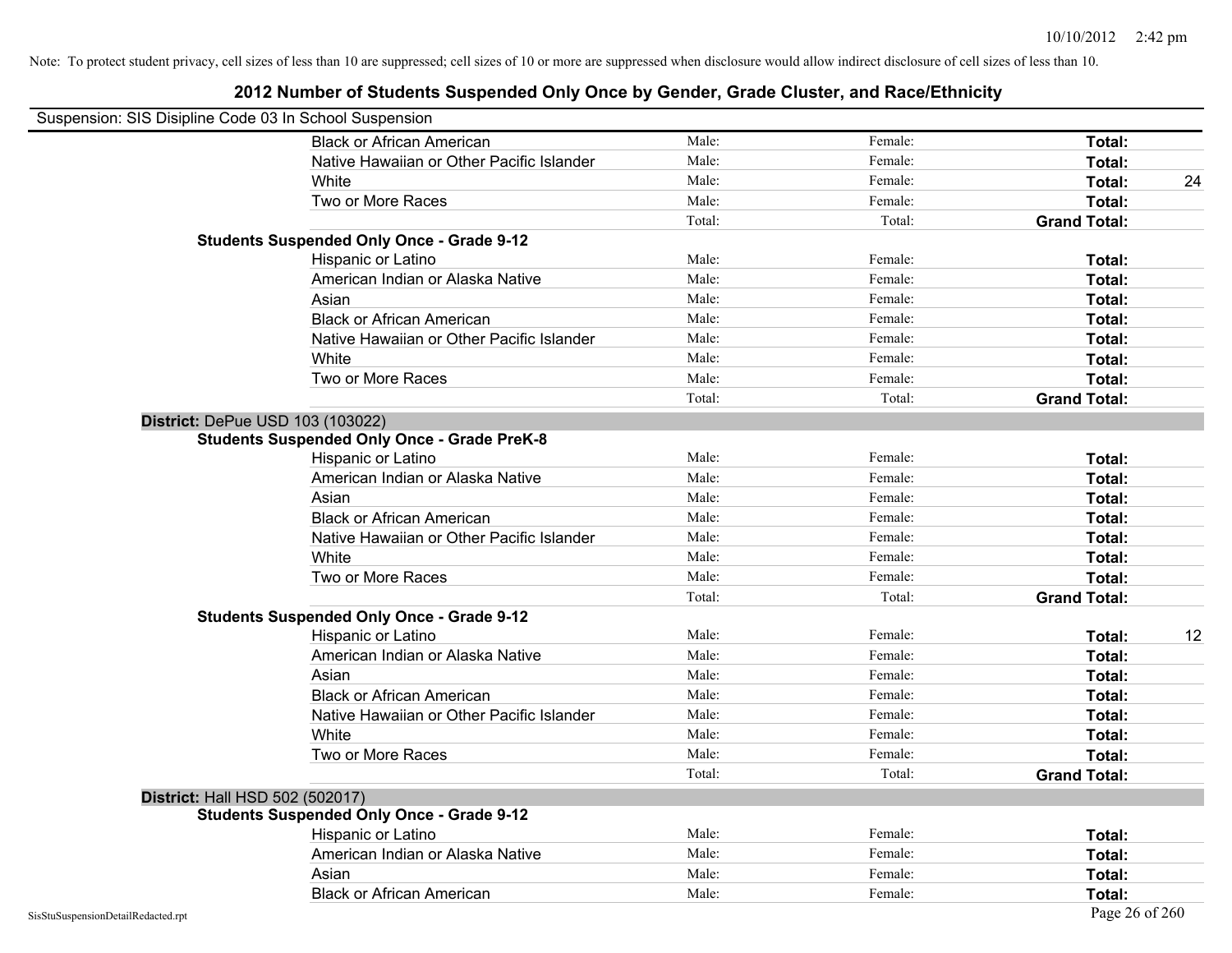| Suspension: SIS Disipline Code 03 In School Suspension |                                                    |        |         |                     |
|--------------------------------------------------------|----------------------------------------------------|--------|---------|---------------------|
|                                                        | Native Hawaiian or Other Pacific Islander          | Male:  | Female: | Total:              |
|                                                        | White                                              | Male:  | Female: | Total:<br>16        |
|                                                        | Two or More Races                                  | Male:  | Female: | Total:              |
|                                                        |                                                    | Total: | Total:  | <b>Grand Total:</b> |
| District: La Moille CUSD 303 (303026)                  |                                                    |        |         |                     |
|                                                        | <b>Students Suspended Only Once - Grade PreK-8</b> |        |         |                     |
|                                                        | Hispanic or Latino                                 | Male:  | Female: | Total:              |
|                                                        | American Indian or Alaska Native                   | Male:  | Female: | Total:              |
|                                                        | Asian                                              | Male:  | Female: | Total:              |
|                                                        | <b>Black or African American</b>                   | Male:  | Female: | Total:              |
|                                                        | Native Hawaiian or Other Pacific Islander          | Male:  | Female: | Total:              |
|                                                        | White                                              | Male:  | Female: | Total:              |
|                                                        | Two or More Races                                  | Male:  | Female: | Total:              |
|                                                        |                                                    | Total: | Total:  | <b>Grand Total:</b> |
|                                                        | <b>Students Suspended Only Once - Grade 9-12</b>   |        |         |                     |
|                                                        | Hispanic or Latino                                 | Male:  | Female: | Total:              |
|                                                        | American Indian or Alaska Native                   | Male:  | Female: | Total:              |
|                                                        | Asian                                              | Male:  | Female: | Total:              |
|                                                        | <b>Black or African American</b>                   | Male:  | Female: | Total:              |
|                                                        | Native Hawaiian or Other Pacific Islander          | Male:  | Female: | Total:              |
|                                                        | White                                              | Male:  | Female: | Total:              |
|                                                        | Two or More Races                                  | Male:  | Female: | Total:              |
|                                                        |                                                    | Total: | Total:  | <b>Grand Total:</b> |
| District: Ohio CCSD 17 (017004)                        |                                                    |        |         |                     |
|                                                        | <b>Students Suspended Only Once - Grade PreK-8</b> |        |         |                     |
|                                                        | Hispanic or Latino                                 | Male:  | Female: | Total:              |
|                                                        | American Indian or Alaska Native                   | Male:  | Female: | Total:              |
|                                                        | Asian                                              | Male:  | Female: | Total:              |
|                                                        | <b>Black or African American</b>                   | Male:  | Female: | Total:              |
|                                                        | Native Hawaiian or Other Pacific Islander          | Male:  | Female: | Total:              |
|                                                        | White                                              | Male:  | Female: | Total:              |
|                                                        | Two or More Races                                  | Male:  | Female: | Total:              |
|                                                        |                                                    | Total: | Total:  | <b>Grand Total:</b> |
| <b>District: Ohio CHSD 505 (505016)</b>                |                                                    |        |         |                     |
|                                                        | <b>Students Suspended Only Once - Grade 9-12</b>   |        |         |                     |
|                                                        | Hispanic or Latino                                 | Male:  | Female: | Total:              |
|                                                        | American Indian or Alaska Native                   | Male:  | Female: | Total:              |
|                                                        | Asian                                              | Male:  | Female: | Total:              |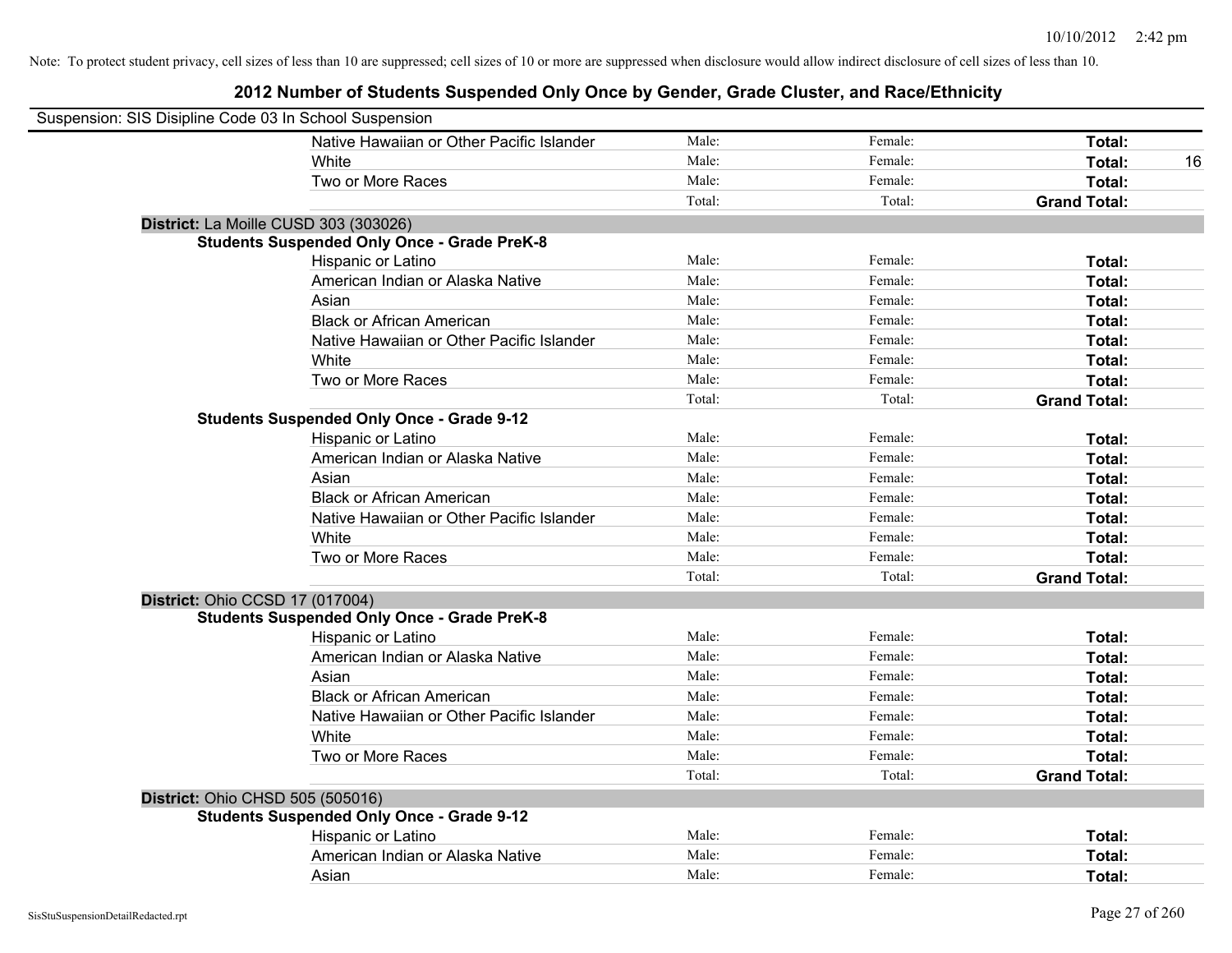| Suspension: SIS Disipline Code 03 In School Suspension |                                                    |        |         |                     |    |
|--------------------------------------------------------|----------------------------------------------------|--------|---------|---------------------|----|
|                                                        | <b>Black or African American</b>                   | Male:  | Female: | Total:              |    |
|                                                        | Native Hawaiian or Other Pacific Islander          | Male:  | Female: | Total:              |    |
|                                                        | White                                              | Male:  | Female: | Total:              |    |
|                                                        | Two or More Races                                  | Male:  | Female: | Total:              |    |
|                                                        |                                                    | Total: | Total:  | <b>Grand Total:</b> |    |
|                                                        | District: Princeton ESD 115 (115002)               |        |         |                     |    |
|                                                        | <b>Students Suspended Only Once - Grade PreK-8</b> |        |         |                     |    |
|                                                        | Hispanic or Latino                                 | Male:  | Female: | Total:              |    |
|                                                        | American Indian or Alaska Native                   | Male:  | Female: | Total:              |    |
|                                                        | Asian                                              | Male:  | Female: | Total:              |    |
|                                                        | <b>Black or African American</b>                   | Male:  | Female: | Total:              |    |
|                                                        | Native Hawaiian or Other Pacific Islander          | Male:  | Female: | Total:              |    |
|                                                        | White                                              | Male:  | Female: | Total:              | 17 |
|                                                        | Two or More Races                                  | Male:  | Female: | Total:              |    |
|                                                        |                                                    | Total: | Total:  | <b>Grand Total:</b> |    |
|                                                        | District: Spring Valley CCSD 99 (099004)           |        |         |                     |    |
|                                                        | <b>Students Suspended Only Once - Grade PreK-8</b> |        |         |                     |    |
|                                                        | Hispanic or Latino                                 | Male:  | Female: | Total:              |    |
|                                                        | American Indian or Alaska Native                   | Male:  | Female: | Total:              |    |
|                                                        | Asian                                              | Male:  | Female: | Total:              |    |
|                                                        | <b>Black or African American</b>                   | Male:  | Female: | Total:              |    |
|                                                        | Native Hawaiian or Other Pacific Islander          | Male:  | Female: | Total:              |    |
|                                                        | White                                              | Male:  | Female: | Total:              |    |
|                                                        | Two or More Races                                  | Male:  | Female: | Total:              |    |
|                                                        |                                                    | Total: | Total:  | <b>Grand Total:</b> | 11 |
| County: Henry (037)                                    |                                                    |        |         |                     |    |
|                                                        | District: AlWood CUSD 225 (225026)                 |        |         |                     |    |
|                                                        | <b>Students Suspended Only Once - Grade PreK-8</b> |        |         |                     |    |
|                                                        | Hispanic or Latino                                 | Male:  | Female: | Total:              |    |
|                                                        | American Indian or Alaska Native                   | Male:  | Female: | Total:              |    |
|                                                        | Asian                                              | Male:  | Female: | Total:              |    |
|                                                        | <b>Black or African American</b>                   | Male:  | Female: | Total:              |    |
|                                                        | Native Hawaiian or Other Pacific Islander          | Male:  | Female: | Total:              |    |
|                                                        | White                                              | Male:  | Female: | Total:              |    |
|                                                        | Two or More Races                                  | Male:  | Female: | Total:              |    |
|                                                        |                                                    | Total: | Total:  | <b>Grand Total:</b> |    |
|                                                        | <b>Students Suspended Only Once - Grade 9-12</b>   |        |         |                     |    |
|                                                        | <b>Hispanic or Latino</b>                          | Male:  | Female: | Total:              |    |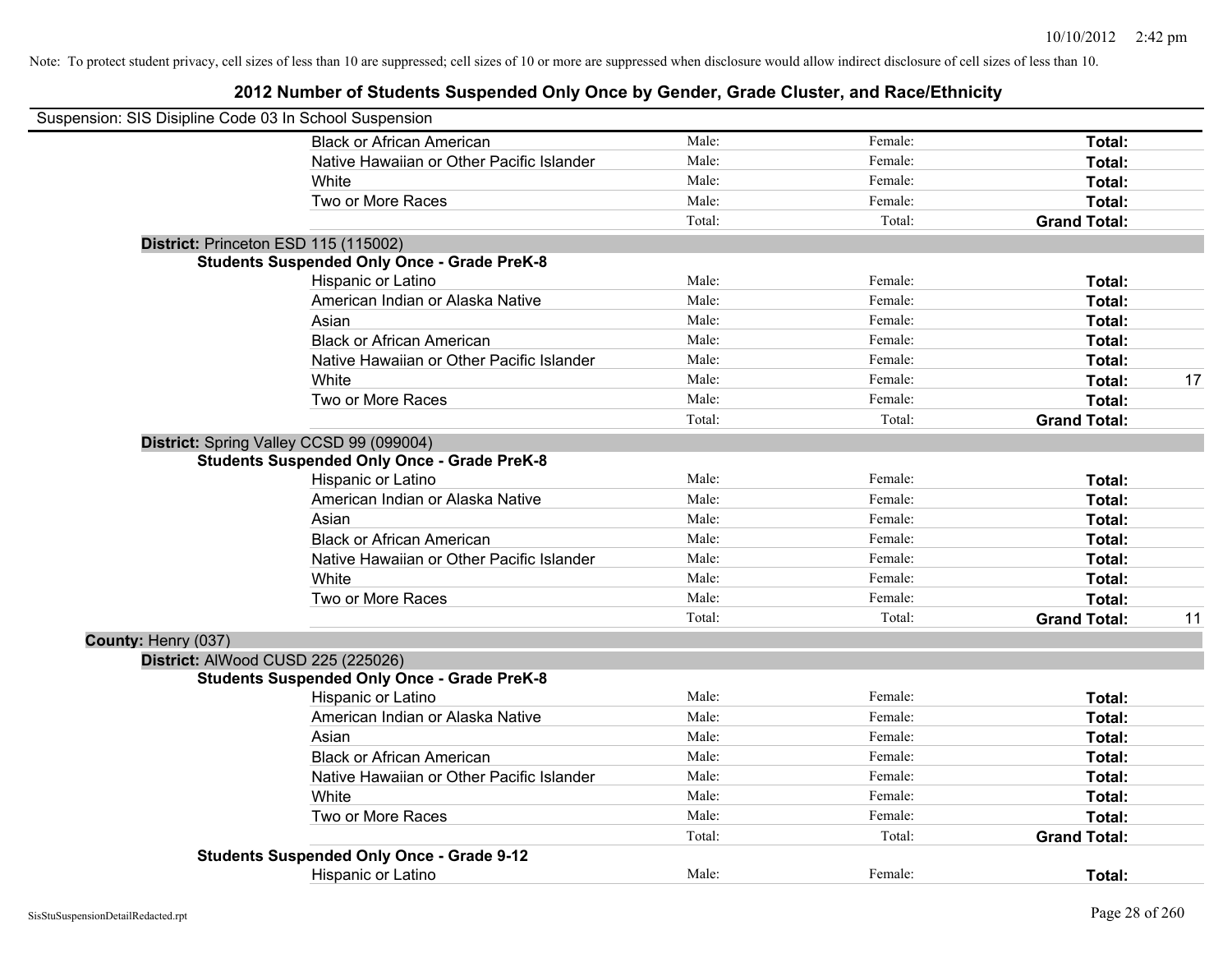# **2012 Number of Students Suspended Only Once by Gender, Grade Cluster, and Race/Ethnicity**

| Suspension: SIS Disipline Code 03 In School Suspension |        |         |                     |    |
|--------------------------------------------------------|--------|---------|---------------------|----|
| American Indian or Alaska Native                       | Male:  | Female: | Total:              |    |
| Asian                                                  | Male:  | Female: | Total:              |    |
| <b>Black or African American</b>                       | Male:  | Female: | Total:              |    |
| Native Hawaiian or Other Pacific Islander              | Male:  | Female: | Total:              |    |
| White                                                  | Male:  | Female: | Total:              | 19 |
| Two or More Races                                      | Male:  | Female: | Total:              |    |
|                                                        | Total: | Total:  | <b>Grand Total:</b> |    |
| District: Annawan CUSD 226 (226026)                    |        |         |                     |    |
| <b>Students Suspended Only Once - Grade PreK-8</b>     |        |         |                     |    |
| Hispanic or Latino                                     | Male:  | Female: | Total:              |    |
| American Indian or Alaska Native                       | Male:  | Female: | Total:              |    |
| Asian                                                  | Male:  | Female: | Total:              |    |
| <b>Black or African American</b>                       | Male:  | Female: | Total:              |    |
| Native Hawaiian or Other Pacific Islander              | Male:  | Female: | Total:              |    |
| White                                                  | Male:  | Female: | Total:              |    |
| Two or More Races                                      | Male:  | Female: | Total:              |    |
|                                                        | Total: | Total:  | <b>Grand Total:</b> |    |
| <b>Students Suspended Only Once - Grade 9-12</b>       |        |         |                     |    |
| Hispanic or Latino                                     | Male:  | Female: | Total:              |    |
| American Indian or Alaska Native                       | Male:  | Female: | Total:              |    |
| Asian                                                  | Male:  | Female: | Total:              |    |
| <b>Black or African American</b>                       | Male:  | Female: | Total:              |    |
| Native Hawaiian or Other Pacific Islander              | Male:  | Female: | Total:              |    |
| White                                                  | Male:  | Female: | Total:              | 10 |
| Two or More Races                                      | Male:  | Female: | Total:              |    |
|                                                        | Total: | Total:  | <b>Grand Total:</b> |    |
| District: Cambridge CUSD 227 (227026)                  |        |         |                     |    |
| <b>Students Suspended Only Once - Grade 9-12</b>       |        |         |                     |    |
| Hispanic or Latino                                     | Male:  | Female: | Total:              |    |
| American Indian or Alaska Native                       | Male:  | Female: | Total:              |    |
| Asian                                                  | Male:  | Female: | Total:              |    |
| <b>Black or African American</b>                       | Male:  | Female: | Total:              |    |
| Native Hawaiian or Other Pacific Islander              | Male:  | Female: | Total:              |    |
| White                                                  | Male:  | Female: | Total:              |    |
| Two or More Races                                      | Male:  | Female: | Total:              |    |
|                                                        | Total: | Total:  | <b>Grand Total:</b> |    |

**District:** Colona SD 190 (190002) **Students Suspended Only Once - Grade PreK-8**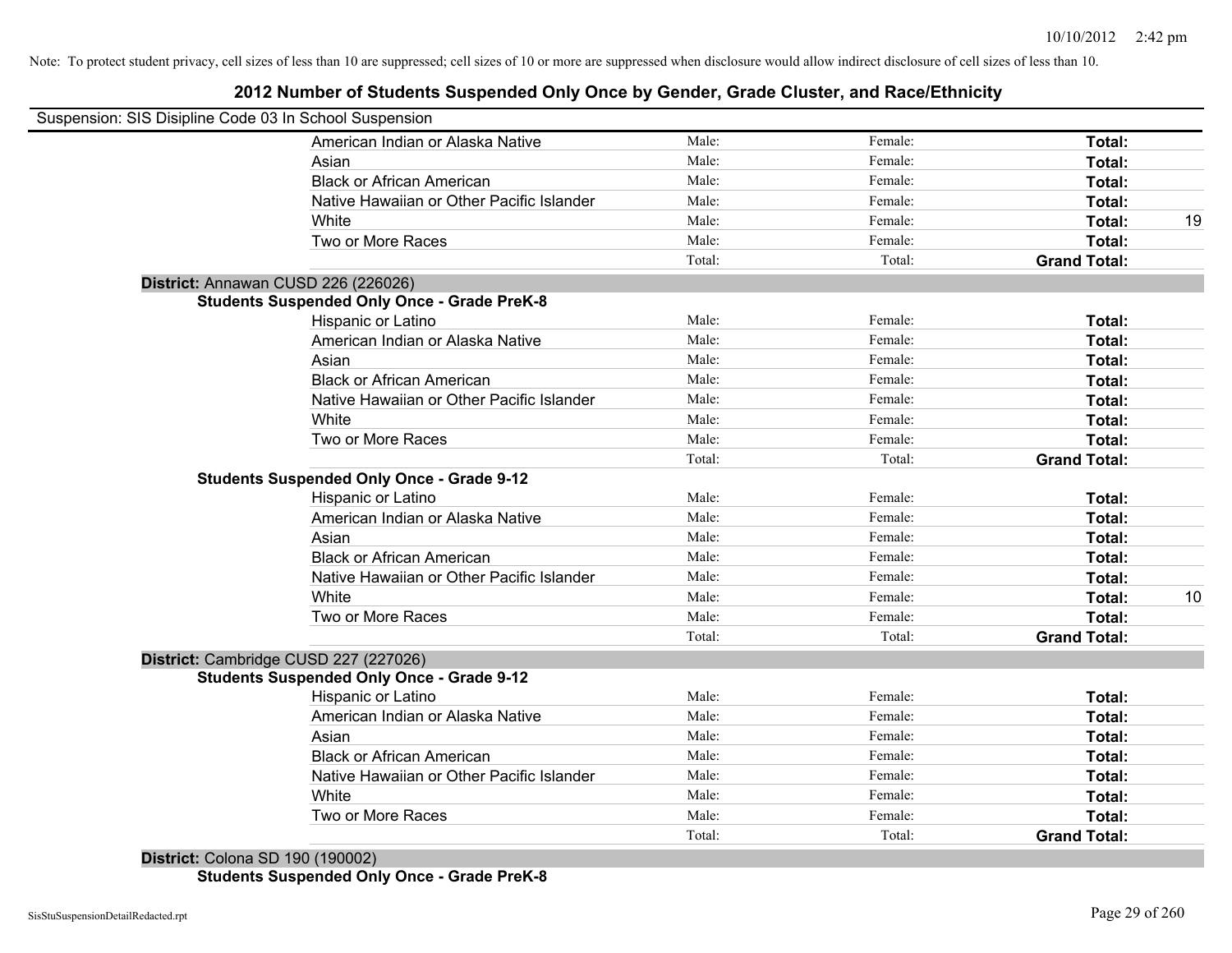| Suspension: SIS Disipline Code 03 In School Suspension |                                                    |        |         |                     |
|--------------------------------------------------------|----------------------------------------------------|--------|---------|---------------------|
|                                                        | Hispanic or Latino                                 | Male:  | Female: | Total:              |
|                                                        | American Indian or Alaska Native                   | Male:  | Female: | Total:              |
|                                                        | Asian                                              | Male:  | Female: | Total:              |
|                                                        | <b>Black or African American</b>                   | Male:  | Female: | Total:              |
|                                                        | Native Hawaiian or Other Pacific Islander          | Male:  | Female: | Total:              |
|                                                        | White                                              | Male:  | Female: | Total:              |
|                                                        | Two or More Races                                  | Male:  | Female: | Total:              |
|                                                        |                                                    | Total: | Total:  | <b>Grand Total:</b> |
|                                                        | District: Galva CUSD 224 (224026)                  |        |         |                     |
|                                                        | <b>Students Suspended Only Once - Grade PreK-8</b> |        |         |                     |
|                                                        | Hispanic or Latino                                 | Male:  | Female: | Total:              |
|                                                        | American Indian or Alaska Native                   | Male:  | Female: | Total:              |
|                                                        | Asian                                              | Male:  | Female: | Total:              |
|                                                        | <b>Black or African American</b>                   | Male:  | Female: | Total:              |
|                                                        | Native Hawaiian or Other Pacific Islander          | Male:  | Female: | Total:              |
|                                                        | White                                              | Male:  | Female: | Total:              |
|                                                        | Two or More Races                                  | Male:  | Female: | Total:              |
|                                                        |                                                    | Total: | Total:  | <b>Grand Total:</b> |
|                                                        | <b>Students Suspended Only Once - Grade 9-12</b>   |        |         |                     |
|                                                        | Hispanic or Latino                                 | Male:  | Female: | Total:              |
|                                                        | American Indian or Alaska Native                   | Male:  | Female: | Total:              |
|                                                        | Asian                                              | Male:  | Female: | Total:              |
|                                                        | <b>Black or African American</b>                   | Male:  | Female: | Total:              |
|                                                        | Native Hawaiian or Other Pacific Islander          | Male:  | Female: | Total:              |
|                                                        | White                                              | Male:  | Female: | Total:              |
|                                                        | Two or More Races                                  | Male:  | Female: | Total:              |
|                                                        |                                                    | Total: | Total:  | <b>Grand Total:</b> |
|                                                        | District: Geneseo CUSD 228 (228026)                |        |         |                     |
|                                                        | <b>Students Suspended Only Once - Grade PreK-8</b> |        |         |                     |
|                                                        | <b>Hispanic or Latino</b>                          | Male:  | Female: | Total:              |
|                                                        | American Indian or Alaska Native                   | Male:  | Female: | Total:              |
|                                                        | Asian                                              | Male:  | Female: | Total:              |
|                                                        | <b>Black or African American</b>                   | Male:  | Female: | Total:              |
|                                                        | Native Hawaiian or Other Pacific Islander          | Male:  | Female: | Total:              |
|                                                        | White                                              | Male:  | Female: | Total:<br>27        |
|                                                        | Two or More Races                                  | Male:  | Female: | Total:              |
|                                                        |                                                    | Total: | Total:  | <b>Grand Total:</b> |
|                                                        | <b>Students Suspended Only Once - Grade 9-12</b>   |        |         |                     |
|                                                        | Hispanic or Latino                                 | Male:  | Female: | Total:              |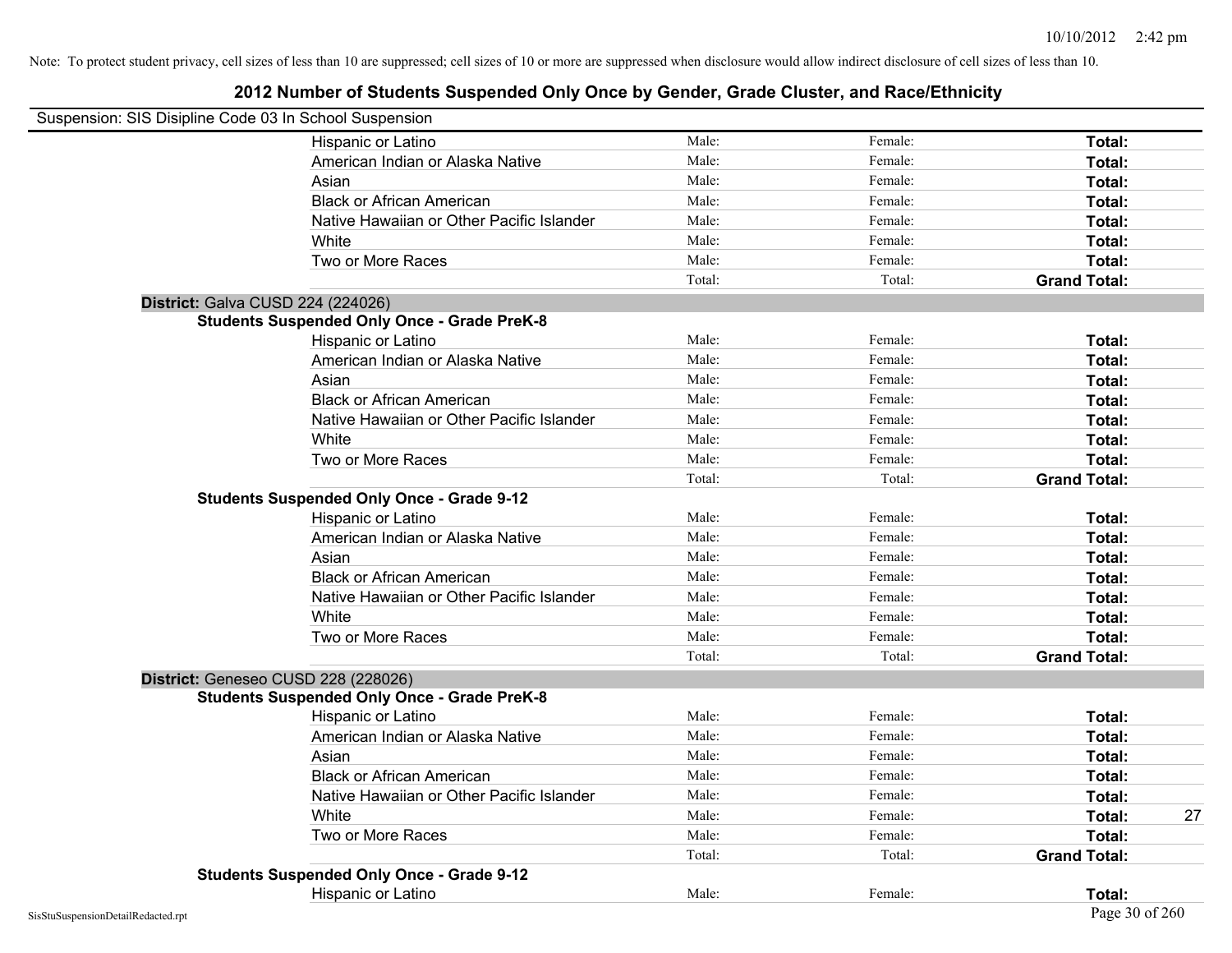## **2012 Number of Students Suspended Only Once by Gender, Grade Cluster, and Race/Ethnicity**

| Suspension: SIS Disipline Code 03 In School Suspension |        |    |         |    |                     |    |
|--------------------------------------------------------|--------|----|---------|----|---------------------|----|
| American Indian or Alaska Native                       | Male:  |    | Female: |    | Total:              |    |
| Asian                                                  | Male:  |    | Female: |    | Total:              |    |
| <b>Black or African American</b>                       | Male:  |    | Female: |    | Total:              |    |
| Native Hawaiian or Other Pacific Islander              | Male:  |    | Female: |    | Total:              |    |
| White                                                  | Male:  |    | Female: |    | Total:              | 24 |
| Two or More Races                                      | Male:  |    | Female: |    | Total:              |    |
|                                                        | Total: |    | Total:  |    | <b>Grand Total:</b> |    |
| District: Henry-Stark County Spec Ed Dist (801060)     |        |    |         |    |                     |    |
| <b>Students Suspended Only Once - Grade 9-12</b>       |        |    |         |    |                     |    |
| Hispanic or Latino                                     | Male:  |    | Female: |    | Total:              |    |
| American Indian or Alaska Native                       | Male:  |    | Female: |    | Total:              |    |
| Asian                                                  | Male:  |    | Female: |    | Total:              |    |
| <b>Black or African American</b>                       | Male:  |    | Female: |    | Total:              |    |
| Native Hawaiian or Other Pacific Islander              | Male:  |    | Female: |    | Total:              |    |
| White                                                  | Male:  |    | Female: |    | Total:              |    |
| Two or More Races                                      | Male:  |    | Female: |    | Total:              |    |
|                                                        | Total: |    | Total:  |    | <b>Grand Total:</b> |    |
| District: Kewanee CUSD 229 (229026)                    |        |    |         |    |                     |    |
| <b>Students Suspended Only Once - Grade PreK-8</b>     |        |    |         |    |                     |    |
| Hispanic or Latino                                     | Male:  |    | Female: |    | Total:              | 14 |
| American Indian or Alaska Native                       | Male:  |    | Female: |    | Total:              |    |
| Asian                                                  | Male:  |    | Female: |    | Total:              |    |
| <b>Black or African American</b>                       | Male:  |    | Female: |    | Total:              | 20 |
| Native Hawaiian or Other Pacific Islander              | Male:  |    | Female: |    | Total:              |    |
| White                                                  | Male:  | 48 | Female: | 16 | Total:              | 64 |
| Two or More Races                                      | Male:  |    | Female: |    | Total:              |    |
|                                                        | Total: |    | Total:  |    | <b>Grand Total:</b> |    |
| <b>Students Suspended Only Once - Grade 9-12</b>       |        |    |         |    |                     |    |
| Hispanic or Latino                                     | Male:  |    | Female: |    | Total:              |    |
| American Indian or Alaska Native                       | Male:  |    | Female: |    | Total:              |    |
| Asian                                                  | Male:  |    | Female: |    | Total:              |    |
| <b>Black or African American</b>                       | Male:  |    | Female: |    | Total:              |    |
| Native Hawaiian or Other Pacific Islander              | Male:  |    | Female: |    | Total:              |    |
| White                                                  | Male:  |    | Female: |    | Total:              |    |
| Two or More Races                                      | Male:  |    | Female: |    | Total:              |    |
|                                                        | Total: |    | Total:  |    | <b>Grand Total:</b> |    |

**District:** Orion CUSD 223 (223026) **Students Suspended Only Once - Grade PreK-8**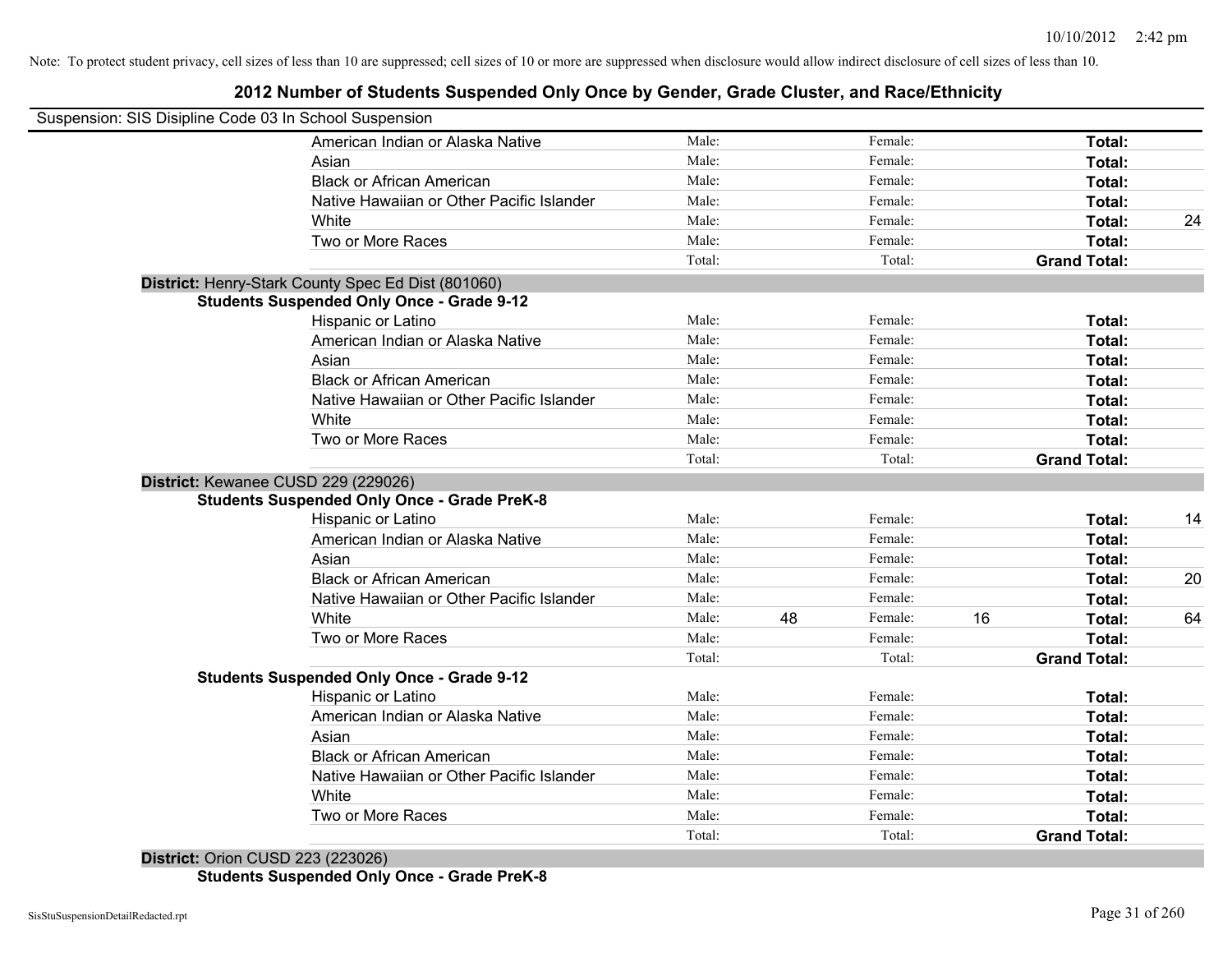## **2012 Number of Students Suspended Only Once by Gender, Grade Cluster, and Race/Ethnicity**

| Suspension: SIS Disipline Code 03 In School Suspension |        |         |                     |    |
|--------------------------------------------------------|--------|---------|---------------------|----|
| Hispanic or Latino                                     | Male:  | Female: | Total:              |    |
| American Indian or Alaska Native                       | Male:  | Female: | Total:              |    |
| Asian                                                  | Male:  | Female: | Total:              |    |
| <b>Black or African American</b>                       | Male:  | Female: | Total:              |    |
| Native Hawaiian or Other Pacific Islander              | Male:  | Female: | Total:              |    |
| White                                                  | Male:  | Female: | Total:              | 17 |
| Two or More Races                                      | Male:  | Female: | Total:              |    |
|                                                        | Total: | Total:  | <b>Grand Total:</b> |    |
| <b>Students Suspended Only Once - Grade 9-12</b>       |        |         |                     |    |
| Hispanic or Latino                                     | Male:  | Female: | Total:              |    |
| American Indian or Alaska Native                       | Male:  | Female: | Total:              |    |
| Asian                                                  | Male:  | Female: | Total:              |    |
| <b>Black or African American</b>                       | Male:  | Female: | Total:              |    |
| Native Hawaiian or Other Pacific Islander              | Male:  | Female: | Total:              |    |
| White                                                  | Male:  | Female: | Total:              | 13 |
| Two or More Races                                      | Male:  | Female: | Total:              |    |
|                                                        | Total: | Total:  | <b>Grand Total:</b> |    |
| District: Wethersfield CUSD 230 (230026)               |        |         |                     |    |
| <b>Students Suspended Only Once - Grade PreK-8</b>     |        |         |                     |    |
| Hispanic or Latino                                     | Male:  | Female: | Total:              |    |
| American Indian or Alaska Native                       | Male:  | Female: | Total:              |    |
| Asian                                                  | Male:  | Female: | Total:              |    |
| <b>Black or African American</b>                       | Male:  | Female: | Total:              |    |
| Native Hawaiian or Other Pacific Islander              | Male:  | Female: | Total:              |    |
| White                                                  | Male:  | Female: | Total:              |    |
| Two or More Races                                      | Male:  | Female: | Total:              |    |
|                                                        | Total: | Total:  | <b>Grand Total:</b> | 12 |
| <b>Students Suspended Only Once - Grade 9-12</b>       |        |         |                     |    |
| Hispanic or Latino                                     | Male:  | Female: | Total:              |    |
| American Indian or Alaska Native                       | Male:  | Female: | Total:              |    |
| Asian                                                  | Male:  | Female: | Total:              |    |
| <b>Black or African American</b>                       | Male:  | Female: | Total:              |    |
| Native Hawaiian or Other Pacific Islander              | Male:  | Female: | Total:              |    |
| White                                                  | Male:  | Female: | Total:              | 11 |
| Two or More Races                                      | Male:  | Female: | Total:              |    |
|                                                        | Total: | Total:  | <b>Grand Total:</b> |    |

**County:** Stark (088) **District:** Stark County CUSD 100 (100026)

**Students Suspended Only Once - Grade PreK-8**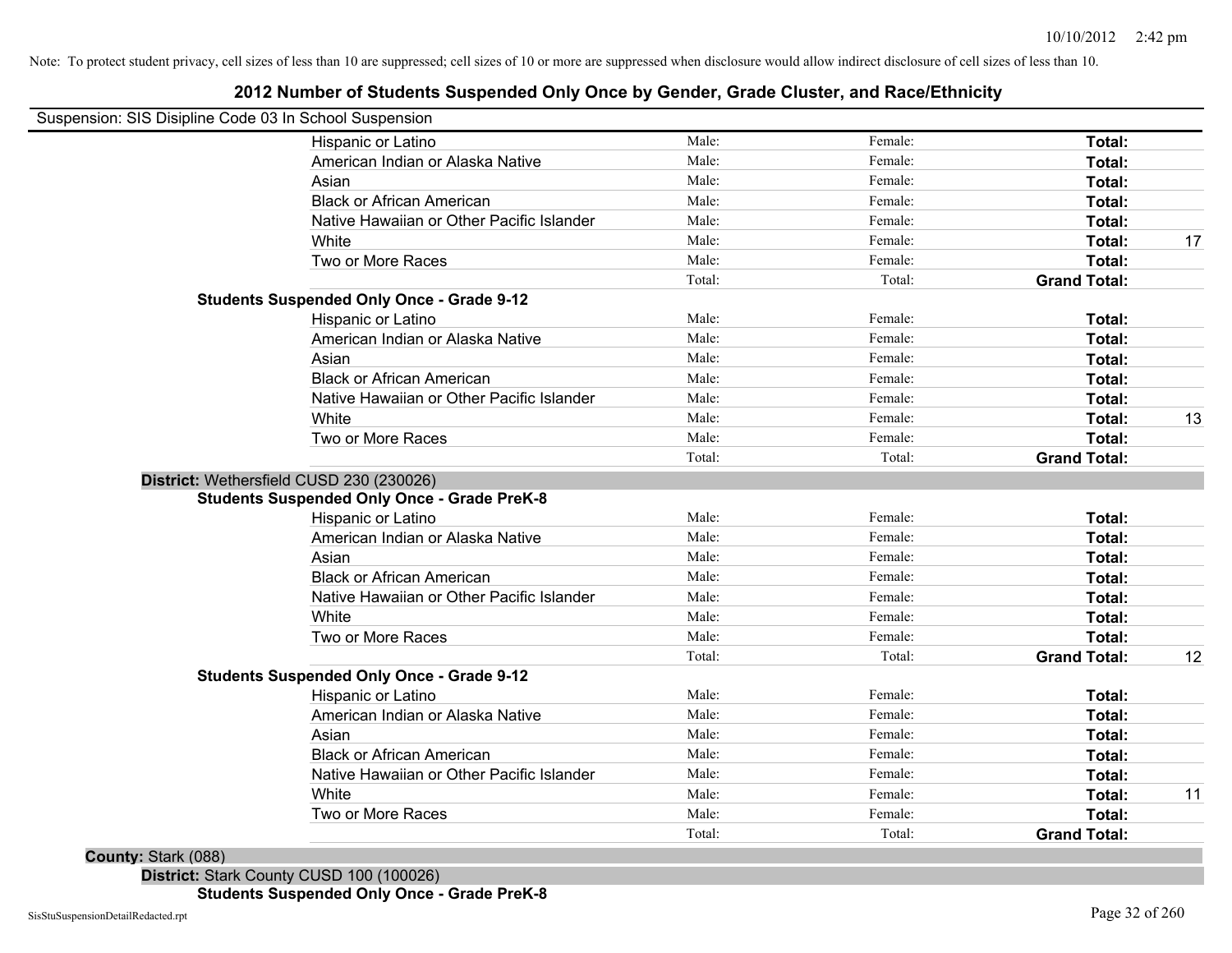|                       | Suspension: SIS Disipline Code 03 In School Suspension |        |    |         |    |                     |    |
|-----------------------|--------------------------------------------------------|--------|----|---------|----|---------------------|----|
|                       | Hispanic or Latino                                     | Male:  |    | Female: |    | Total:              |    |
|                       | American Indian or Alaska Native                       | Male:  |    | Female: |    | Total:              |    |
|                       | Asian                                                  | Male:  |    | Female: |    | <b>Total:</b>       |    |
|                       | <b>Black or African American</b>                       | Male:  |    | Female: |    | Total:              |    |
|                       | Native Hawaiian or Other Pacific Islander              | Male:  |    | Female: |    | Total:              |    |
|                       | White                                                  | Male:  |    | Female: |    | Total:              | 34 |
|                       | Two or More Races                                      | Male:  |    | Female: |    | Total:              |    |
|                       |                                                        | Total: |    | Total:  |    | <b>Grand Total:</b> |    |
|                       | <b>Students Suspended Only Once - Grade 9-12</b>       |        |    |         |    |                     |    |
|                       | Hispanic or Latino                                     | Male:  |    | Female: |    | Total:              |    |
|                       | American Indian or Alaska Native                       | Male:  |    | Female: |    | Total:              |    |
|                       | Asian                                                  | Male:  |    | Female: |    | Total:              |    |
|                       | <b>Black or African American</b>                       | Male:  |    | Female: |    | Total:              |    |
|                       | Native Hawaiian or Other Pacific Islander              | Male:  |    | Female: |    | Total:              |    |
|                       | White                                                  | Male:  | 15 | Female: | 10 | Total:              | 25 |
|                       | Two or More Races                                      | Male:  |    | Female: |    | Total:              |    |
|                       |                                                        | Total: |    | Total:  |    | <b>Grand Total:</b> |    |
| County: Calhoun (007) | District: Brussels CUSD 42 (042026)                    |        |    |         |    |                     |    |
|                       | <b>Students Suspended Only Once - Grade PreK-8</b>     |        |    |         |    |                     |    |
|                       | Hispanic or Latino                                     | Male:  |    | Female: |    | Total:              |    |
|                       | American Indian or Alaska Native                       | Male:  |    | Female: |    | Total:              |    |
|                       | Asian                                                  | Male:  |    | Female: |    | Total:              |    |
|                       | <b>Black or African American</b>                       | Male:  |    | Female: |    | Total:              |    |
|                       | Native Hawaiian or Other Pacific Islander              | Male:  |    | Female: |    | Total:              |    |
|                       | White                                                  | Male:  |    | Female: |    | Total:              |    |
|                       | Two or More Races                                      | Male:  |    | Female: |    | Total:              |    |
|                       |                                                        | Total: |    | Total:  |    | <b>Grand Total:</b> |    |
|                       | <b>Students Suspended Only Once - Grade 9-12</b>       |        |    |         |    |                     |    |
|                       | Hispanic or Latino                                     | Male:  |    | Female: |    | Total:              |    |
|                       | American Indian or Alaska Native                       | Male:  |    | Female: |    | Total:              |    |
|                       | Asian                                                  | Male:  |    | Female: |    | Total:              |    |
|                       | <b>Black or African American</b>                       | Male:  |    | Female: |    | Total:              |    |
|                       | Native Hawaiian or Other Pacific Islander              | Male:  |    | Female: |    | Total:              |    |
|                       | White                                                  | Male:  |    | Female: |    | Total:              |    |
|                       | Two or More Races                                      | Male:  |    | Female: |    | Total:              |    |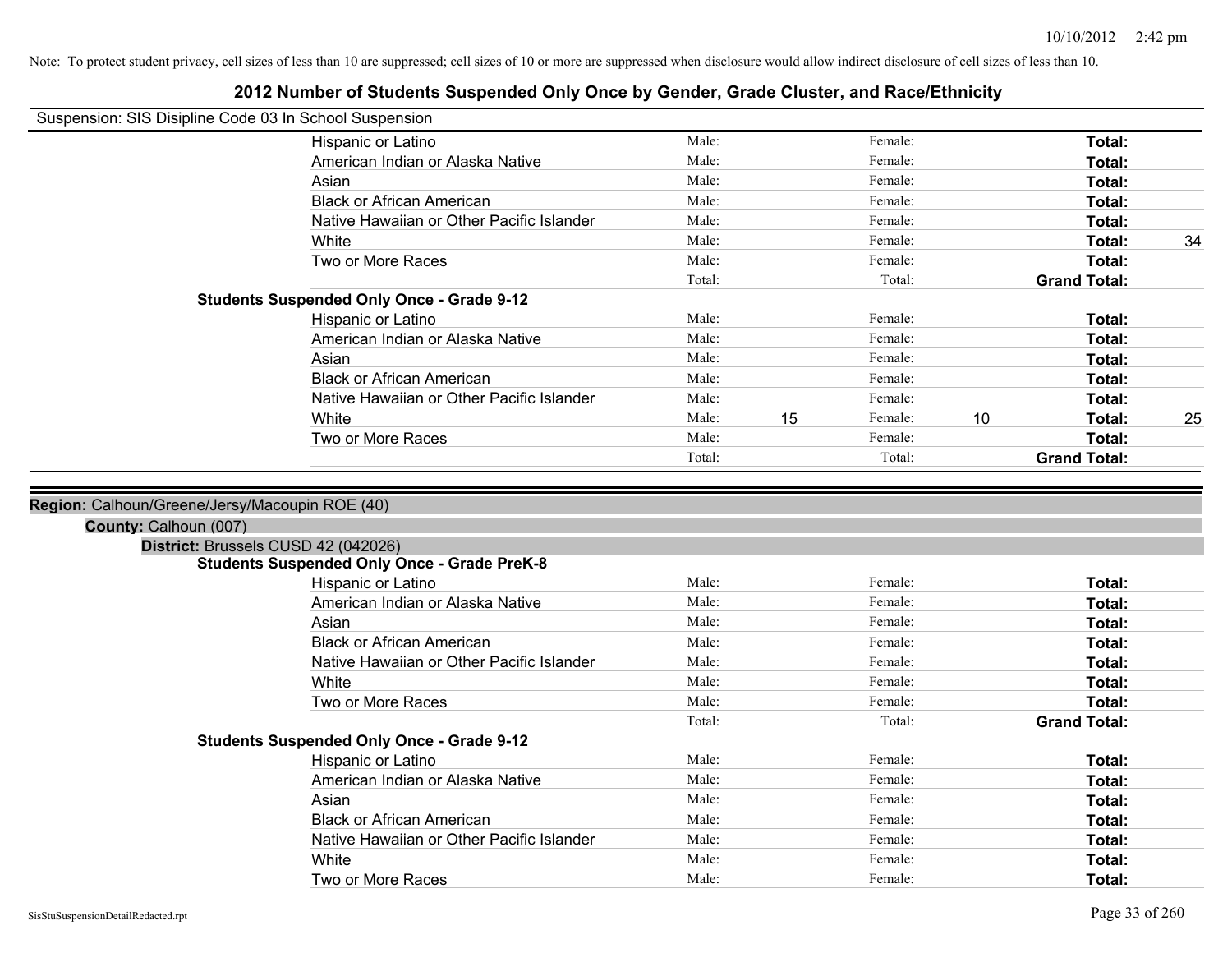| Suspension: SIS Disipline Code 03 In School Suspension |                                                    |        |         |                     |
|--------------------------------------------------------|----------------------------------------------------|--------|---------|---------------------|
|                                                        |                                                    | Total: | Total:  | <b>Grand Total:</b> |
|                                                        | District: Calhoun CUSD 40 (040026)                 |        |         |                     |
|                                                        | <b>Students Suspended Only Once - Grade PreK-8</b> |        |         |                     |
|                                                        | Hispanic or Latino                                 | Male:  | Female: | Total:              |
|                                                        | American Indian or Alaska Native                   | Male:  | Female: | Total:              |
|                                                        | Asian                                              | Male:  | Female: | Total:              |
|                                                        | <b>Black or African American</b>                   | Male:  | Female: | Total:              |
|                                                        | Native Hawaiian or Other Pacific Islander          | Male:  | Female: | Total:              |
|                                                        | White                                              | Male:  | Female: | Total:              |
|                                                        | Two or More Races                                  | Male:  | Female: | Total:              |
|                                                        |                                                    | Total: | Total:  | <b>Grand Total:</b> |
|                                                        | <b>Students Suspended Only Once - Grade 9-12</b>   |        |         |                     |
|                                                        | Hispanic or Latino                                 | Male:  | Female: | Total:              |
|                                                        | American Indian or Alaska Native                   | Male:  | Female: | Total:              |
|                                                        | Asian                                              | Male:  | Female: | Total:              |
|                                                        | <b>Black or African American</b>                   | Male:  | Female: | Total:              |
|                                                        | Native Hawaiian or Other Pacific Islander          | Male:  | Female: | Total:              |
|                                                        | White                                              | Male:  | Female: | Total:              |
|                                                        | Two or More Races                                  | Male:  | Female: | Total:              |
|                                                        |                                                    | Total: | Total:  | <b>Grand Total:</b> |
| County: Greene (031)                                   |                                                    |        |         |                     |
|                                                        | District: Carrollton CUSD 1 (001026)               |        |         |                     |
|                                                        | <b>Students Suspended Only Once - Grade PreK-8</b> |        |         |                     |
|                                                        | Hispanic or Latino                                 | Male:  | Female: | Total:              |
|                                                        | American Indian or Alaska Native                   | Male:  | Female: | Total:              |
|                                                        | Asian                                              | Male:  | Female: | Total:              |
|                                                        | <b>Black or African American</b>                   | Male:  | Female: | Total:              |
|                                                        | Native Hawaiian or Other Pacific Islander          | Male:  | Female: | Total:              |
|                                                        | White                                              | Male:  | Female: | Total:              |
|                                                        | Two or More Races                                  | Male:  | Female: | Total:              |
|                                                        |                                                    | Total: | Total:  | <b>Grand Total:</b> |
|                                                        | <b>Students Suspended Only Once - Grade 9-12</b>   |        |         |                     |
|                                                        | Hispanic or Latino                                 | Male:  | Female: | Total:              |
|                                                        | American Indian or Alaska Native                   | Male:  | Female: | Total:              |
|                                                        | Asian                                              | Male:  | Female: | Total:              |
|                                                        | <b>Black or African American</b>                   | Male:  | Female: | Total:              |
|                                                        | Native Hawaiian or Other Pacific Islander          | Male:  | Female: | Total:              |
|                                                        | White                                              | Male:  | Female: | 18<br><b>Total:</b> |
|                                                        | Two or More Races                                  | Male:  | Female: | Total:              |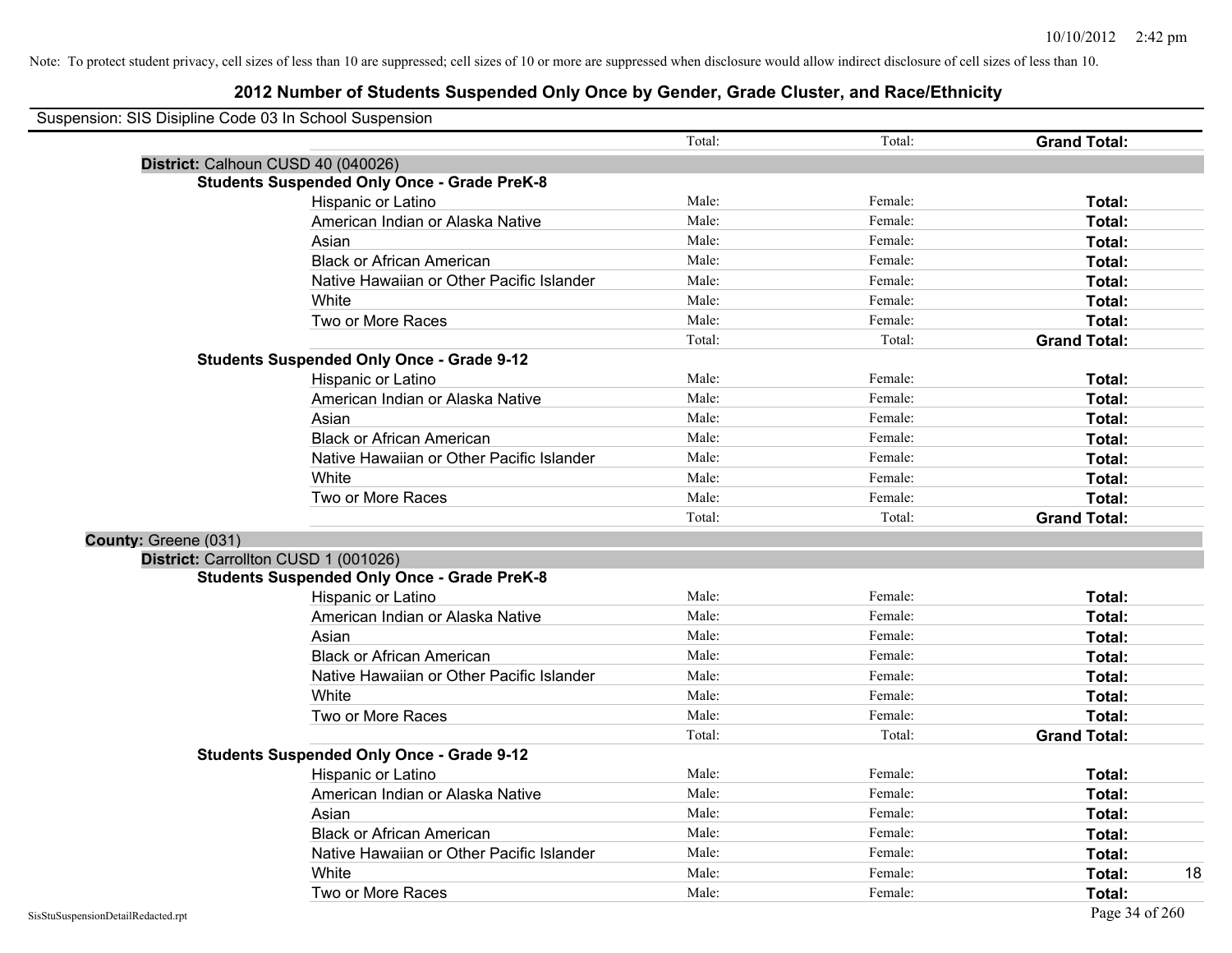| Suspension: SIS Disipline Code 03 In School Suspension |                                                    |        |         |                     |    |
|--------------------------------------------------------|----------------------------------------------------|--------|---------|---------------------|----|
|                                                        |                                                    | Total: | Total:  | <b>Grand Total:</b> |    |
|                                                        | District: Greenfield CUSD 10 (010026)              |        |         |                     |    |
|                                                        | <b>Students Suspended Only Once - Grade PreK-8</b> |        |         |                     |    |
|                                                        | Hispanic or Latino                                 | Male:  | Female: | Total:              |    |
|                                                        | American Indian or Alaska Native                   | Male:  | Female: | Total:              |    |
|                                                        | Asian                                              | Male:  | Female: | Total:              |    |
|                                                        | <b>Black or African American</b>                   | Male:  | Female: | Total:              |    |
|                                                        | Native Hawaiian or Other Pacific Islander          | Male:  | Female: | Total:              |    |
|                                                        | White                                              | Male:  | Female: | Total:              |    |
|                                                        | Two or More Races                                  | Male:  | Female: | Total:              |    |
|                                                        |                                                    | Total: | Total:  | <b>Grand Total:</b> |    |
|                                                        | <b>Students Suspended Only Once - Grade 9-12</b>   |        |         |                     |    |
|                                                        | Hispanic or Latino                                 | Male:  | Female: | Total:              |    |
|                                                        | American Indian or Alaska Native                   | Male:  | Female: | Total:              |    |
|                                                        | Asian                                              | Male:  | Female: | Total:              |    |
|                                                        | <b>Black or African American</b>                   | Male:  | Female: | Total:              |    |
|                                                        | Native Hawaiian or Other Pacific Islander          | Male:  | Female: | Total:              |    |
|                                                        | White                                              | Male:  | Female: | Total:              |    |
|                                                        | Two or More Races                                  | Male:  | Female: | Total:              |    |
|                                                        |                                                    | Total: | Total:  | <b>Grand Total:</b> |    |
|                                                        | District: North Greene CUSD 3 (003026)             |        |         |                     |    |
|                                                        | <b>Students Suspended Only Once - Grade PreK-8</b> |        |         |                     |    |
|                                                        | Hispanic or Latino                                 | Male:  | Female: | Total:              |    |
|                                                        | American Indian or Alaska Native                   | Male:  | Female: | Total:              |    |
|                                                        | Asian                                              | Male:  | Female: | Total:              |    |
|                                                        | <b>Black or African American</b>                   | Male:  | Female: | Total:              |    |
|                                                        | Native Hawaiian or Other Pacific Islander          | Male:  | Female: | Total:              |    |
|                                                        | White                                              | Male:  | Female: | Total:              | 13 |
|                                                        | Two or More Races                                  | Male:  | Female: | Total:              |    |
|                                                        |                                                    | Total: | Total:  | <b>Grand Total:</b> |    |
| County: Jersey (042)                                   |                                                    |        |         |                     |    |
|                                                        | District: Jersey CUSD 100 (100026)                 |        |         |                     |    |
|                                                        | <b>Students Suspended Only Once - Grade PreK-8</b> |        |         |                     |    |
|                                                        | Hispanic or Latino                                 | Male:  | Female: | Total:              |    |
|                                                        | American Indian or Alaska Native                   | Male:  | Female: | Total:              |    |
|                                                        | Asian                                              | Male:  | Female: | Total:              |    |
|                                                        | <b>Black or African American</b>                   | Male:  | Female: | Total:              |    |
|                                                        | Native Hawaiian or Other Pacific Islander          | Male:  | Female: | Total:              |    |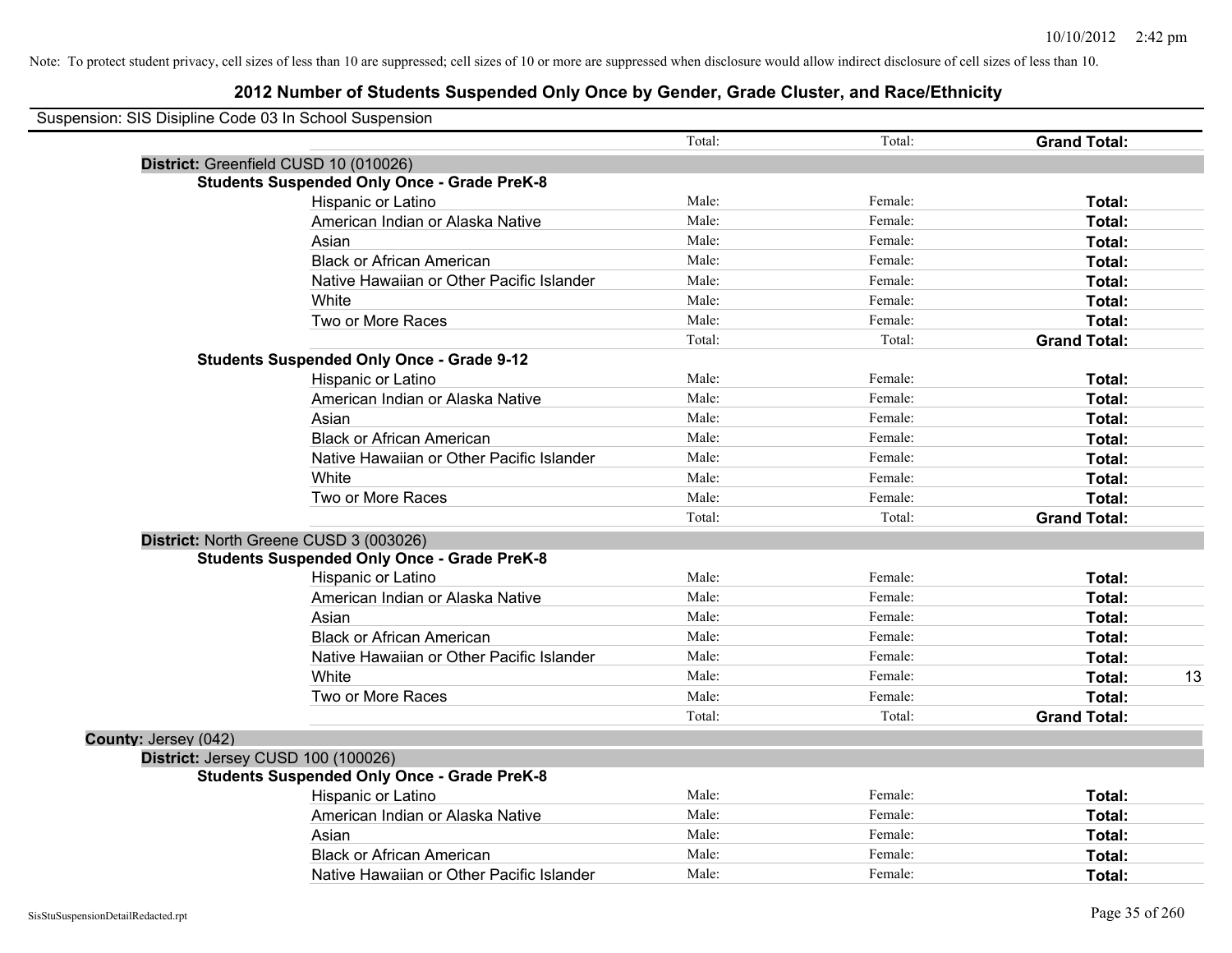| Suspension: SIS Disipline Code 03 In School Suspension |                                                    |        |         |                     |
|--------------------------------------------------------|----------------------------------------------------|--------|---------|---------------------|
|                                                        | White                                              | Male:  | Female: | Total:              |
|                                                        | Two or More Races                                  | Male:  | Female: | Total:              |
|                                                        |                                                    | Total: | Total:  | <b>Grand Total:</b> |
|                                                        | <b>Students Suspended Only Once - Grade 9-12</b>   |        |         |                     |
|                                                        | Hispanic or Latino                                 | Male:  | Female: | Total:              |
|                                                        | American Indian or Alaska Native                   | Male:  | Female: | Total:              |
|                                                        | Asian                                              | Male:  | Female: | Total:              |
|                                                        | <b>Black or African American</b>                   | Male:  | Female: | Total:              |
|                                                        | Native Hawaiian or Other Pacific Islander          | Male:  | Female: | Total:              |
|                                                        | White                                              | Male:  | Female: | Total:              |
|                                                        | Two or More Races                                  | Male:  | Female: | Total:              |
|                                                        |                                                    | Total: | Total:  | <b>Grand Total:</b> |
| County: Macoupin (056)                                 |                                                    |        |         |                     |
|                                                        | District: Bunker Hill CUSD 8 (008026)              |        |         |                     |
|                                                        | <b>Students Suspended Only Once - Grade PreK-8</b> |        |         |                     |
|                                                        | Hispanic or Latino                                 | Male:  | Female: | Total:              |
|                                                        | American Indian or Alaska Native                   | Male:  | Female: | Total:              |
|                                                        | Asian                                              | Male:  | Female: | Total:              |
|                                                        | <b>Black or African American</b>                   | Male:  | Female: | Total:              |
|                                                        | Native Hawaiian or Other Pacific Islander          | Male:  | Female: | Total:              |
|                                                        | White                                              | Male:  | Female: | 12<br>Total:        |
|                                                        | Two or More Races                                  | Male:  | Female: | Total:              |
|                                                        |                                                    | Total: | Total:  | <b>Grand Total:</b> |
|                                                        | <b>Students Suspended Only Once - Grade 9-12</b>   |        |         |                     |
|                                                        | Hispanic or Latino                                 | Male:  | Female: | Total:              |
|                                                        | American Indian or Alaska Native                   | Male:  | Female: | Total:              |
|                                                        | Asian                                              | Male:  | Female: | Total:              |
|                                                        | <b>Black or African American</b>                   | Male:  | Female: | Total:              |
|                                                        | Native Hawaiian or Other Pacific Islander          | Male:  | Female: | Total:              |
|                                                        | White                                              | Male:  | Female: | 13<br>Total:        |
|                                                        | Two or More Races                                  | Male:  | Female: | Total:              |
|                                                        |                                                    | Total: | Total:  | <b>Grand Total:</b> |
|                                                        | District: Carlinville CUSD 1 (001026)              |        |         |                     |
|                                                        | <b>Students Suspended Only Once - Grade PreK-8</b> |        |         |                     |
|                                                        | Hispanic or Latino                                 | Male:  | Female: | Total:              |
|                                                        | American Indian or Alaska Native                   | Male:  | Female: | Total:              |
|                                                        | Asian                                              | Male:  | Female: | Total:              |
|                                                        | <b>Black or African American</b>                   | Male:  | Female: | Total:              |
|                                                        | Native Hawaiian or Other Pacific Islander          | Male:  | Female: | Total:              |
| SisStuSuspensionDetailRedacted.rpt                     |                                                    |        |         | Page 36 of 260      |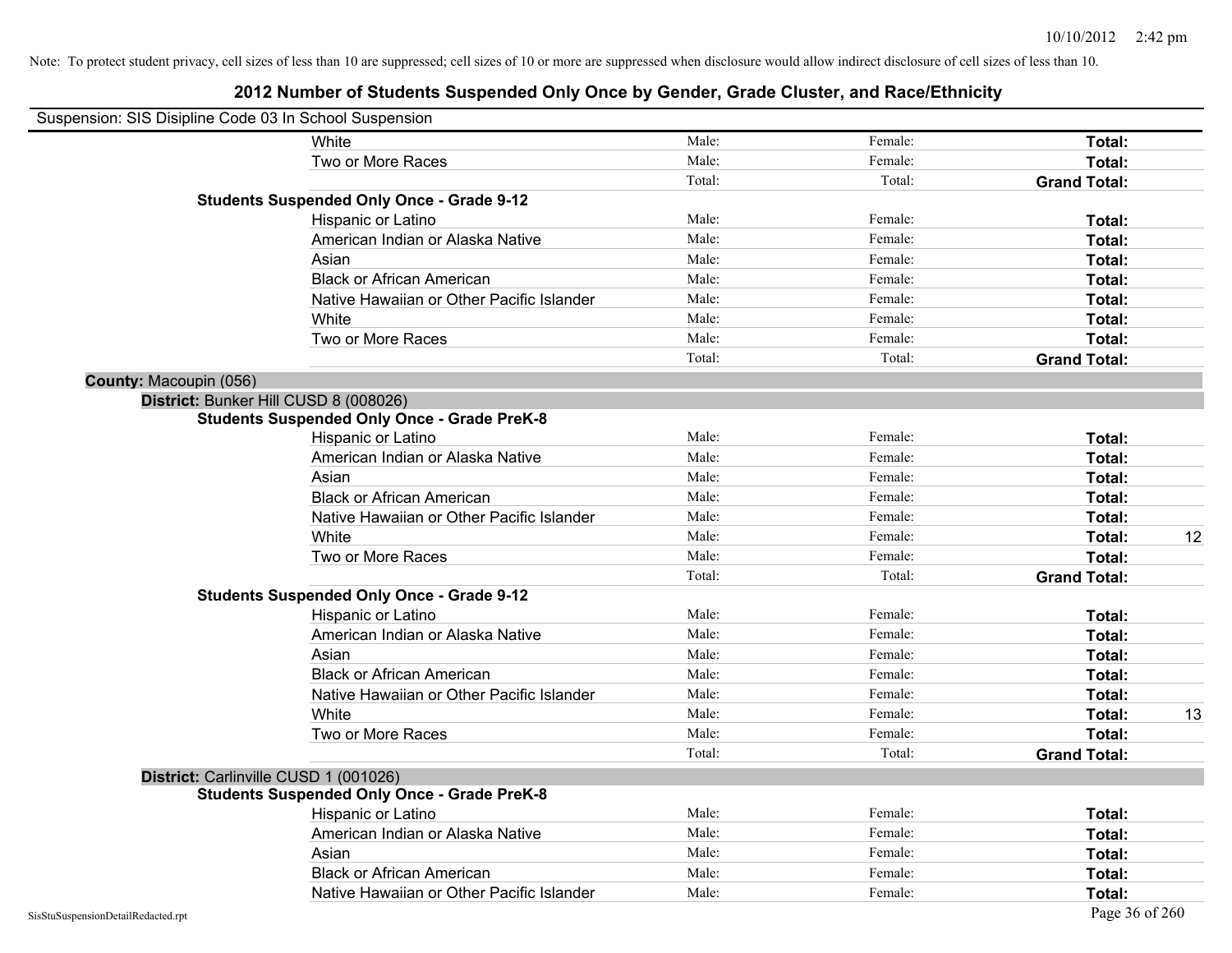| Suspension: SIS Disipline Code 03 In School Suspension |                                                    |        |    |         |    |                     |    |
|--------------------------------------------------------|----------------------------------------------------|--------|----|---------|----|---------------------|----|
|                                                        | White                                              | Male:  |    | Female: |    | Total:              | 11 |
|                                                        | Two or More Races                                  | Male:  |    | Female: |    | Total:              |    |
|                                                        |                                                    | Total: |    | Total:  |    | <b>Grand Total:</b> |    |
|                                                        | <b>Students Suspended Only Once - Grade 9-12</b>   |        |    |         |    |                     |    |
|                                                        | Hispanic or Latino                                 | Male:  |    | Female: |    | Total:              |    |
|                                                        | American Indian or Alaska Native                   | Male:  |    | Female: |    | Total:              |    |
|                                                        | Asian                                              | Male:  |    | Female: |    | Total:              |    |
|                                                        | <b>Black or African American</b>                   | Male:  |    | Female: |    | Total:              |    |
|                                                        | Native Hawaiian or Other Pacific Islander          | Male:  |    | Female: |    | Total:              |    |
|                                                        | White                                              | Male:  |    | Female: |    | Total:              | 15 |
|                                                        | Two or More Races                                  | Male:  |    | Female: |    | Total:              |    |
|                                                        |                                                    | Total: |    | Total:  |    | <b>Grand Total:</b> |    |
|                                                        | District: Mount Olive CUSD 5 (005026)              |        |    |         |    |                     |    |
|                                                        | <b>Students Suspended Only Once - Grade PreK-8</b> |        |    |         |    |                     |    |
|                                                        | Hispanic or Latino                                 | Male:  |    | Female: |    | Total:              |    |
|                                                        | American Indian or Alaska Native                   | Male:  |    | Female: |    | Total:              |    |
|                                                        | Asian                                              | Male:  |    | Female: |    | Total:              |    |
|                                                        | <b>Black or African American</b>                   | Male:  |    | Female: |    | Total:              |    |
|                                                        | Native Hawaiian or Other Pacific Islander          | Male:  |    | Female: |    | Total:              |    |
|                                                        | White                                              | Male:  |    | Female: |    | Total:              |    |
|                                                        | Two or More Races                                  | Male:  |    | Female: |    | Total:              |    |
|                                                        |                                                    | Total: |    | Total:  |    | <b>Grand Total:</b> | 10 |
|                                                        | District: North Mac CUSD 34 (034026)               |        |    |         |    |                     |    |
|                                                        | <b>Students Suspended Only Once - Grade PreK-8</b> |        |    |         |    |                     |    |
|                                                        | Hispanic or Latino                                 | Male:  |    | Female: |    | Total:              |    |
|                                                        | American Indian or Alaska Native                   | Male:  |    | Female: |    | Total:              |    |
|                                                        | Asian                                              | Male:  |    | Female: |    | Total:              |    |
|                                                        | <b>Black or African American</b>                   | Male:  |    | Female: |    | Total:              |    |
|                                                        | Native Hawaiian or Other Pacific Islander          | Male:  |    | Female: |    | Total:              |    |
|                                                        | White                                              | Male:  | 14 | Female: | 10 | Total:              | 24 |
|                                                        | Two or More Races                                  | Male:  |    | Female: |    | Total:              |    |
|                                                        |                                                    | Total: |    | Total:  |    | <b>Grand Total:</b> |    |
|                                                        | District: Northwestern CUSD 2 (002026)             |        |    |         |    |                     |    |
|                                                        | <b>Students Suspended Only Once - Grade PreK-8</b> |        |    |         |    |                     |    |
|                                                        | Hispanic or Latino                                 | Male:  |    | Female: |    | Total:              |    |
|                                                        | American Indian or Alaska Native                   | Male:  |    | Female: |    | Total:              |    |
|                                                        | Asian                                              | Male:  |    | Female: |    | Total:              |    |
|                                                        | <b>Black or African American</b>                   | Male:  |    | Female: |    | Total:              |    |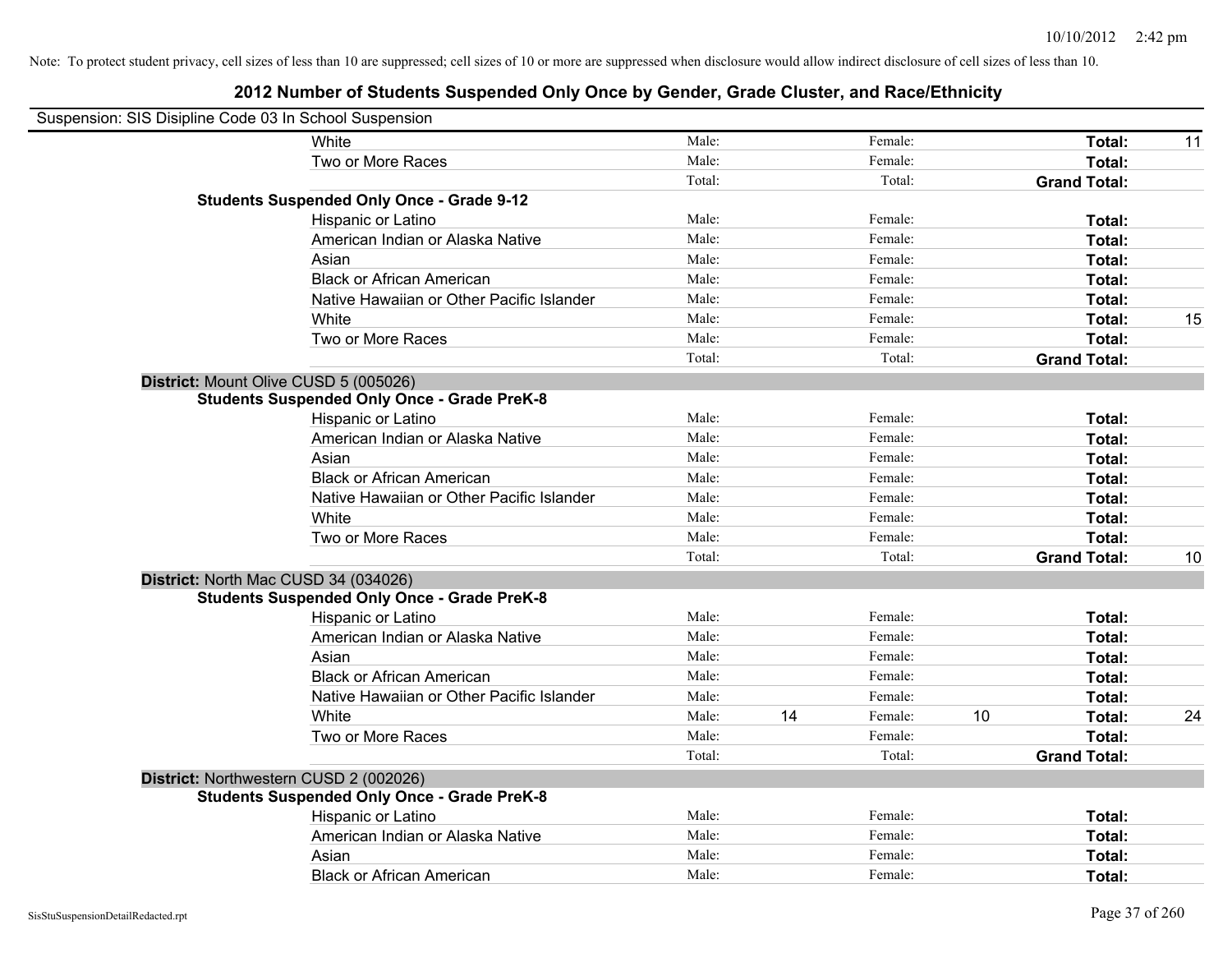| Suspension: SIS Disipline Code 03 In School Suspension |                                                    |        |         |                     |    |
|--------------------------------------------------------|----------------------------------------------------|--------|---------|---------------------|----|
|                                                        | Native Hawaiian or Other Pacific Islander          | Male:  | Female: | Total:              |    |
|                                                        | White                                              | Male:  | Female: | Total:              |    |
|                                                        | Two or More Races                                  | Male:  | Female: | Total:              |    |
|                                                        |                                                    | Total: | Total:  | <b>Grand Total:</b> |    |
|                                                        | <b>Students Suspended Only Once - Grade 9-12</b>   |        |         |                     |    |
|                                                        | Hispanic or Latino                                 | Male:  | Female: | Total:              |    |
|                                                        | American Indian or Alaska Native                   | Male:  | Female: | Total:              |    |
|                                                        | Asian                                              | Male:  | Female: | Total:              |    |
|                                                        | <b>Black or African American</b>                   | Male:  | Female: | Total:              |    |
|                                                        | Native Hawaiian or Other Pacific Islander          | Male:  | Female: | Total:              |    |
|                                                        | White                                              | Male:  | Female: | Total:              | 21 |
|                                                        | Two or More Races                                  | Male:  | Female: | Total:              |    |
|                                                        |                                                    | Total: | Total:  | <b>Grand Total:</b> |    |
|                                                        | District: Southwestern CUSD 9 (009026)             |        |         |                     |    |
|                                                        | <b>Students Suspended Only Once - Grade PreK-8</b> |        |         |                     |    |
|                                                        | Hispanic or Latino                                 | Male:  | Female: | Total:              |    |
|                                                        | American Indian or Alaska Native                   | Male:  | Female: | Total:              |    |
|                                                        | Asian                                              | Male:  | Female: | Total:              |    |
|                                                        | <b>Black or African American</b>                   | Male:  | Female: | Total:              |    |
|                                                        | Native Hawaiian or Other Pacific Islander          | Male:  | Female: | Total:              |    |
|                                                        | White                                              | Male:  | Female: | Total:              | 20 |
|                                                        | Two or More Races                                  | Male:  | Female: | Total:              |    |
|                                                        |                                                    | Total: | Total:  | <b>Grand Total:</b> |    |
|                                                        | <b>Students Suspended Only Once - Grade 9-12</b>   |        |         |                     |    |
|                                                        | Hispanic or Latino                                 | Male:  | Female: | Total:              |    |
|                                                        | American Indian or Alaska Native                   | Male:  | Female: | Total:              |    |
|                                                        | Asian                                              | Male:  | Female: | Total:              |    |
|                                                        | <b>Black or African American</b>                   | Male:  | Female: | Total:              |    |
|                                                        | Native Hawaiian or Other Pacific Islander          | Male:  | Female: | Total:              |    |
|                                                        | White                                              | Male:  | Female: | Total:              | 20 |
|                                                        | Two or More Races                                  | Male:  | Female: | Total:              |    |
|                                                        |                                                    | Total: | Total:  | <b>Grand Total:</b> |    |
|                                                        |                                                    |        |         |                     |    |
| Region: Carroll/Jo Daviess/Stephenson ROE (08)         |                                                    |        |         |                     |    |
| County: Carroll (008)                                  |                                                    |        |         |                     |    |
|                                                        | District: Eastland CUSD 308 (308026)               |        |         |                     |    |
|                                                        | <b>Students Suspended Only Once - Grade PreK-8</b> |        |         |                     |    |
|                                                        | Hispanic or Latino                                 | Male:  | Female: | Total:              |    |
|                                                        |                                                    |        |         |                     |    |
| SisStuSuspensionDetailRedacted.rpt                     |                                                    |        |         | Page 38 of 260      |    |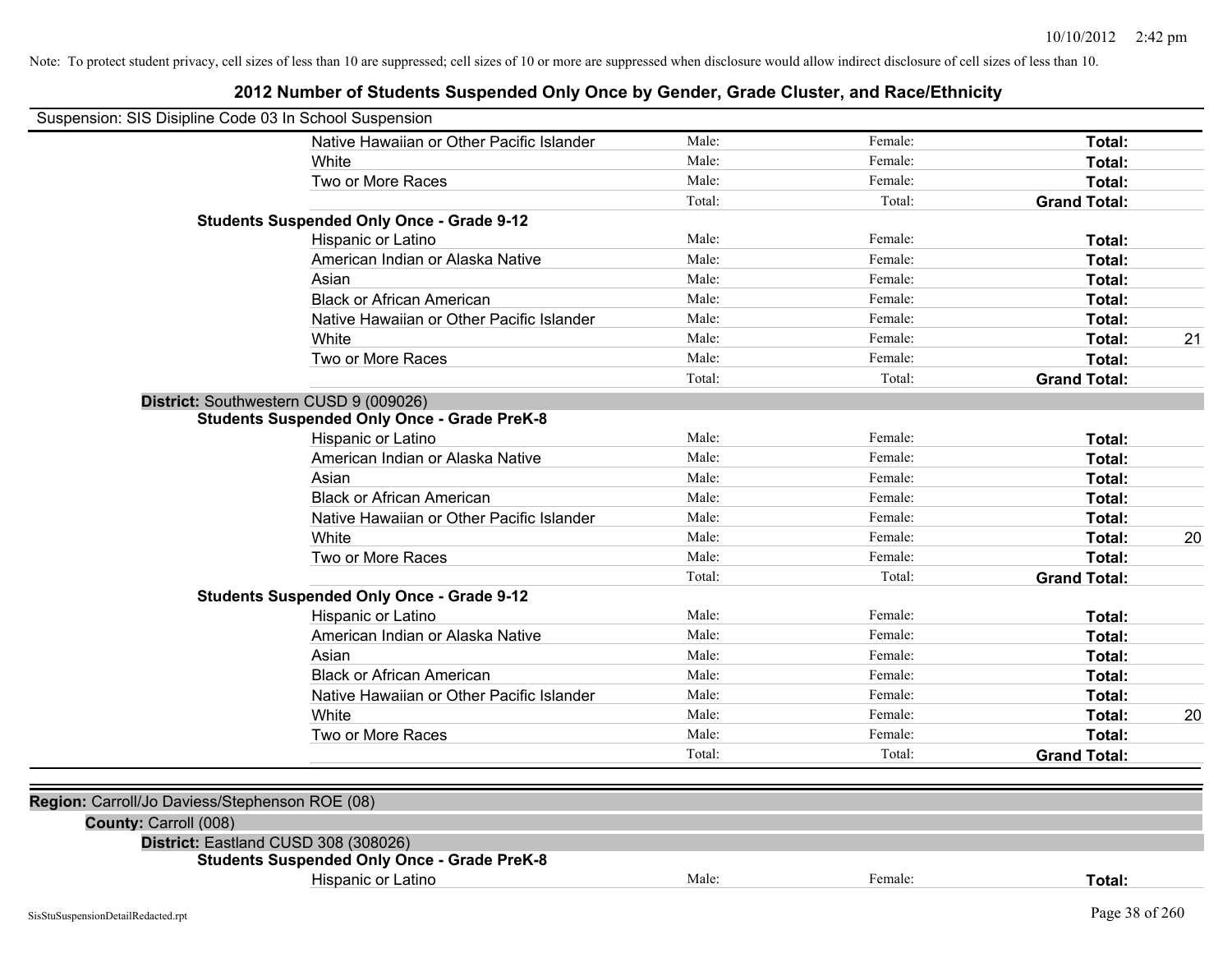| Suspension: SIS Disipline Code 03 In School Suspension |                                                                                                |        |    |         |    |                     |    |
|--------------------------------------------------------|------------------------------------------------------------------------------------------------|--------|----|---------|----|---------------------|----|
|                                                        | American Indian or Alaska Native                                                               | Male:  |    | Female: |    | Total:              |    |
|                                                        | Asian                                                                                          | Male:  |    | Female: |    | Total:              |    |
|                                                        | <b>Black or African American</b>                                                               | Male:  |    | Female: |    | Total:              |    |
|                                                        | Native Hawaiian or Other Pacific Islander                                                      | Male:  |    | Female: |    | Total:              |    |
|                                                        | White                                                                                          | Male:  |    | Female: |    | Total:              | 20 |
|                                                        | Two or More Races                                                                              | Male:  |    | Female: |    | Total:              |    |
|                                                        |                                                                                                | Total: |    | Total:  |    | <b>Grand Total:</b> |    |
|                                                        | <b>Students Suspended Only Once - Grade 9-12</b>                                               |        |    |         |    |                     |    |
|                                                        | Hispanic or Latino                                                                             | Male:  |    | Female: |    | Total:              |    |
|                                                        | American Indian or Alaska Native                                                               | Male:  |    | Female: |    | Total:              |    |
|                                                        | Asian                                                                                          | Male:  |    | Female: |    | Total:              |    |
|                                                        | <b>Black or African American</b>                                                               | Male:  |    | Female: |    | Total:              |    |
|                                                        | Native Hawaiian or Other Pacific Islander                                                      | Male:  |    | Female: |    | Total:              |    |
|                                                        | White                                                                                          | Male:  |    | Female: |    | Total:              |    |
|                                                        | Two or More Races                                                                              | Male:  |    | Female: |    | Total:              |    |
|                                                        |                                                                                                | Total: |    | Total:  |    | <b>Grand Total:</b> |    |
|                                                        | District: West Carroll CUSD 314 (314026)<br><b>Students Suspended Only Once - Grade PreK-8</b> |        |    |         |    |                     |    |
|                                                        | Hispanic or Latino                                                                             | Male:  |    | Female: |    | Total:              |    |
|                                                        | American Indian or Alaska Native                                                               | Male:  |    | Female: |    | Total:              |    |
|                                                        | Asian                                                                                          | Male:  |    | Female: |    | Total:              |    |
|                                                        | <b>Black or African American</b>                                                               | Male:  |    | Female: |    | Total:              |    |
|                                                        | Native Hawaiian or Other Pacific Islander                                                      | Male:  |    | Female: |    | Total:              |    |
|                                                        | White                                                                                          | Male:  |    | Female: |    | Total:              | 24 |
|                                                        | Two or More Races                                                                              | Male:  |    | Female: |    | Total:              |    |
|                                                        |                                                                                                | Total: |    | Total:  |    | <b>Grand Total:</b> |    |
|                                                        | <b>Students Suspended Only Once - Grade 9-12</b>                                               |        |    |         |    |                     |    |
|                                                        | Hispanic or Latino                                                                             | Male:  |    | Female: |    | Total:              |    |
|                                                        | American Indian or Alaska Native                                                               | Male:  |    | Female: |    | Total:              |    |
|                                                        | Asian                                                                                          | Male:  |    | Female: |    | Total:              |    |
|                                                        | <b>Black or African American</b>                                                               | Male:  |    | Female: |    | Total:              |    |
|                                                        | Native Hawaiian or Other Pacific Islander                                                      | Male:  |    | Female: |    | Total:              |    |
|                                                        | White                                                                                          | Male:  | 17 | Female: | 13 | Total:              | 30 |
|                                                        | Two or More Races                                                                              | Male:  |    | Female: |    | Total:              |    |
|                                                        |                                                                                                | Total: |    | Total:  |    | <b>Grand Total:</b> |    |
| County: Jodaviess (043)                                |                                                                                                |        |    |         |    |                     |    |
|                                                        | District: East Dubuque USD 119 (119022)                                                        |        |    |         |    |                     |    |
|                                                        | <b>Students Suspended Only Once - Grade PreK-8</b>                                             |        |    |         |    |                     |    |
|                                                        | <b>Hispanic or Latino</b>                                                                      | Male:  |    | Female: |    | Total:              |    |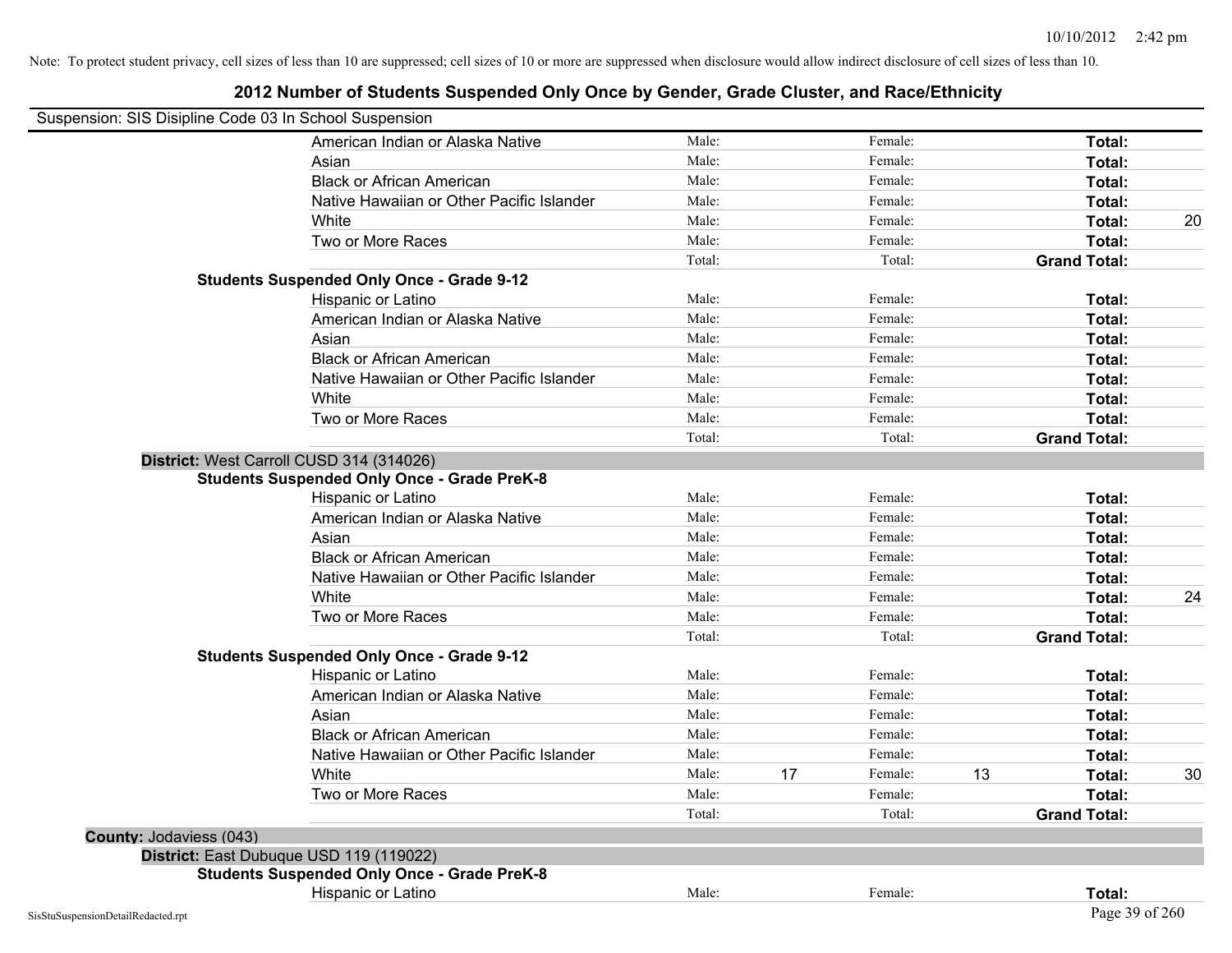### **2012 Number of Students Suspended Only Once by Gender, Grade Cluster, and Race/Ethnicity**

| Suspension: SIS Disipline Code 03 In School Suspension |        |         |                     |    |
|--------------------------------------------------------|--------|---------|---------------------|----|
| American Indian or Alaska Native                       | Male:  | Female: | Total:              |    |
| Asian                                                  | Male:  | Female: | Total:              |    |
| <b>Black or African American</b>                       | Male:  | Female: | Total:              |    |
| Native Hawaiian or Other Pacific Islander              | Male:  | Female: | Total:              |    |
| White                                                  | Male:  | Female: | Total:              |    |
| Two or More Races                                      | Male:  | Female: | Total:              |    |
|                                                        | Total: | Total:  | <b>Grand Total:</b> |    |
| District: River Ridge CUSD 210 (210026)                |        |         |                     |    |
| <b>Students Suspended Only Once - Grade PreK-8</b>     |        |         |                     |    |
| Hispanic or Latino                                     | Male:  | Female: | Total:              |    |
| American Indian or Alaska Native                       | Male:  | Female: | Total:              |    |
| Asian                                                  | Male:  | Female: | Total:              |    |
| <b>Black or African American</b>                       | Male:  | Female: | Total:              |    |
| Native Hawaiian or Other Pacific Islander              | Male:  | Female: | Total:              |    |
| White                                                  | Male:  | Female: | Total:              |    |
| Two or More Races                                      | Male:  | Female: | Total:              |    |
|                                                        | Total: | Total:  | <b>Grand Total:</b> | 11 |
| <b>Students Suspended Only Once - Grade 9-12</b>       |        |         |                     |    |
| Hispanic or Latino                                     | Male:  | Female: | Total:              |    |
| American Indian or Alaska Native                       | Male:  | Female: | Total:              |    |
| Asian                                                  | Male:  | Female: | Total:              |    |
| <b>Black or African American</b>                       | Male:  | Female: | Total:              |    |
| Native Hawaiian or Other Pacific Islander              | Male:  | Female: | Total:              |    |
| White                                                  | Male:  | Female: | Total:              |    |
| Two or More Races                                      | Male:  | Female: | Total:              |    |
|                                                        | Total: | Total:  | <b>Grand Total:</b> |    |
| District: Scales Mound CUSD 211 (211026)               |        |         |                     |    |
| <b>Students Suspended Only Once - Grade PreK-8</b>     |        |         |                     |    |
| Hispanic or Latino                                     | Male:  | Female: | Total:              |    |
| American Indian or Alaska Native                       | Male:  | Female: | Total:              |    |
| Asian                                                  | Male:  | Female: | Total:              |    |
| <b>Black or African American</b>                       | Male:  | Female: | Total:              |    |
| Native Hawaiian or Other Pacific Islander              | Male:  | Female: | Total:              |    |
| White                                                  | Male:  | Female: | Total:              |    |
| Two or More Races                                      | Male:  | Female: | Total:              |    |
|                                                        | Total: |         | <b>Grand Total:</b> |    |

**Students Suspended Only Once - Grade 9-12**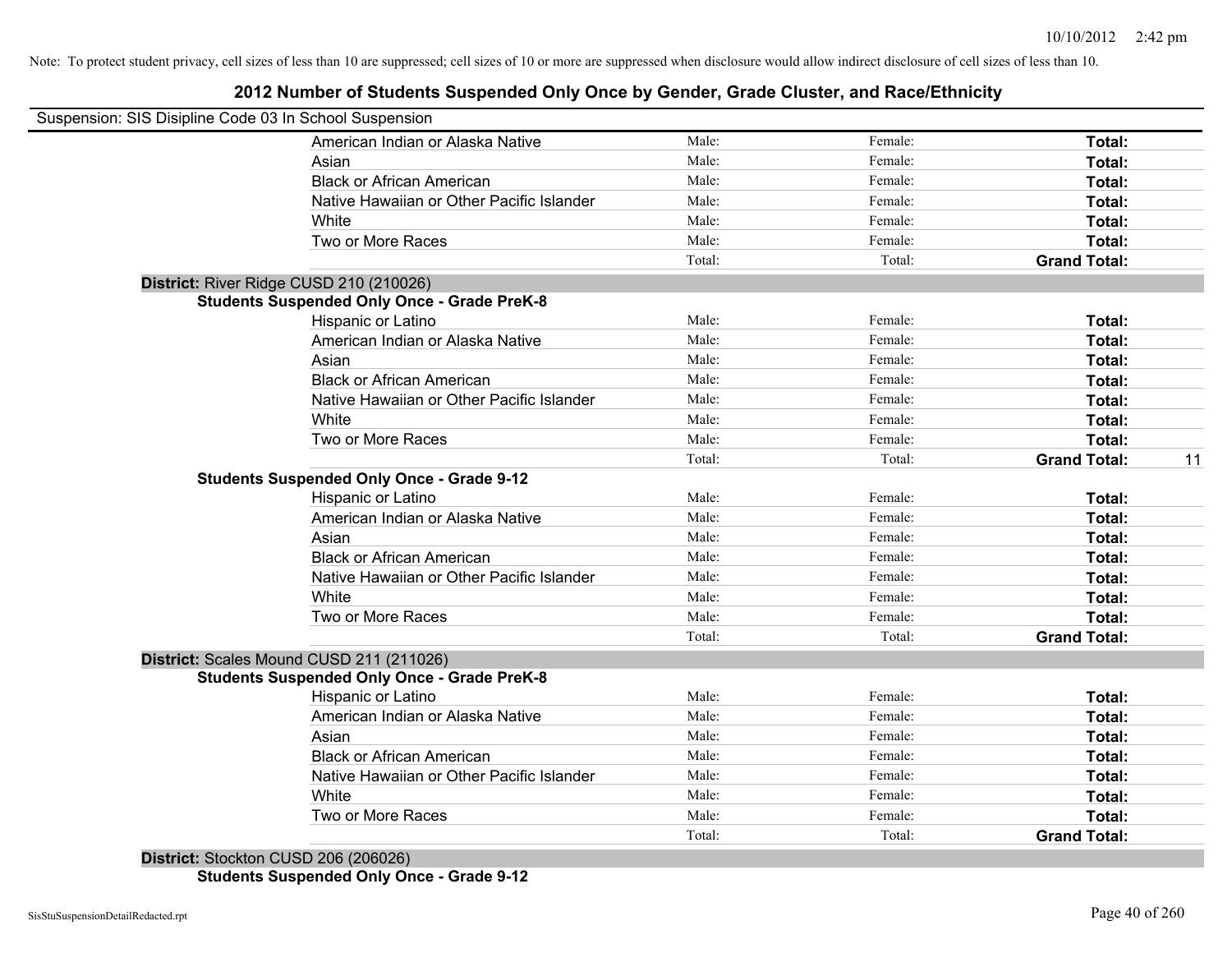|                                 | Suspension: SIS Disipline Code 03 In School Suspension |        |         |                     |
|---------------------------------|--------------------------------------------------------|--------|---------|---------------------|
|                                 | Hispanic or Latino                                     | Male:  | Female: | Total:              |
|                                 | American Indian or Alaska Native                       | Male:  | Female: | Total:              |
|                                 | Asian                                                  | Male:  | Female: | Total:              |
|                                 | <b>Black or African American</b>                       | Male:  | Female: | Total:              |
|                                 | Native Hawaiian or Other Pacific Islander              | Male:  | Female: | Total:              |
|                                 | White                                                  | Male:  | Female: | Total:              |
|                                 | Two or More Races                                      | Male:  | Female: | Total:              |
|                                 |                                                        | Total: | Total:  | <b>Grand Total:</b> |
|                                 | District: Warren CUSD 205 (205026)                     |        |         |                     |
|                                 | <b>Students Suspended Only Once - Grade PreK-8</b>     |        |         |                     |
|                                 | Hispanic or Latino                                     | Male:  | Female: | Total:              |
|                                 | American Indian or Alaska Native                       | Male:  | Female: | Total:              |
|                                 | Asian                                                  | Male:  | Female: | Total:              |
|                                 | <b>Black or African American</b>                       | Male:  | Female: | Total:              |
|                                 | Native Hawaiian or Other Pacific Islander              | Male:  | Female: | Total:              |
|                                 | White                                                  | Male:  | Female: | Total:              |
|                                 | Two or More Races                                      | Male:  | Female: | Total:              |
|                                 |                                                        | Total: | Total:  | <b>Grand Total:</b> |
|                                 | <b>Students Suspended Only Once - Grade 9-12</b>       |        |         |                     |
|                                 | Hispanic or Latino                                     | Male:  | Female: | Total:              |
|                                 | American Indian or Alaska Native                       | Male:  | Female: | Total:              |
|                                 | Asian                                                  | Male:  | Female: | Total:              |
|                                 | <b>Black or African American</b>                       | Male:  | Female: | Total:              |
|                                 | Native Hawaiian or Other Pacific Islander              | Male:  | Female: | Total:              |
|                                 | White                                                  | Male:  | Female: | Total:              |
|                                 | Two or More Races                                      | Male:  | Female: | Total:              |
|                                 |                                                        | Total: | Total:  | <b>Grand Total:</b> |
| County: Non-Public School (000) |                                                        |        |         |                     |
|                                 | District: Carroll/Jo Daviess/Stephenson ROE (000000)   |        |         |                     |
|                                 | <b>Students Suspended Only Once - Grade 9-12</b>       |        |         |                     |
|                                 | Hispanic or Latino                                     | Male:  | Female: | Total:              |
|                                 | American Indian or Alaska Native                       | Male:  | Female: | Total:              |
|                                 | Asian                                                  | Male:  | Female: | Total:              |
|                                 | <b>Black or African American</b>                       | Male:  | Female: | Total:              |
|                                 | Native Hawaiian or Other Pacific Islander              | Male:  | Female: | Total:              |
|                                 | White                                                  | Male:  | Female: | Total:              |
|                                 | Two or More Races                                      | Male:  | Female: | Total:              |
|                                 |                                                        | Total: | Total:  | <b>Grand Total:</b> |
|                                 |                                                        |        |         |                     |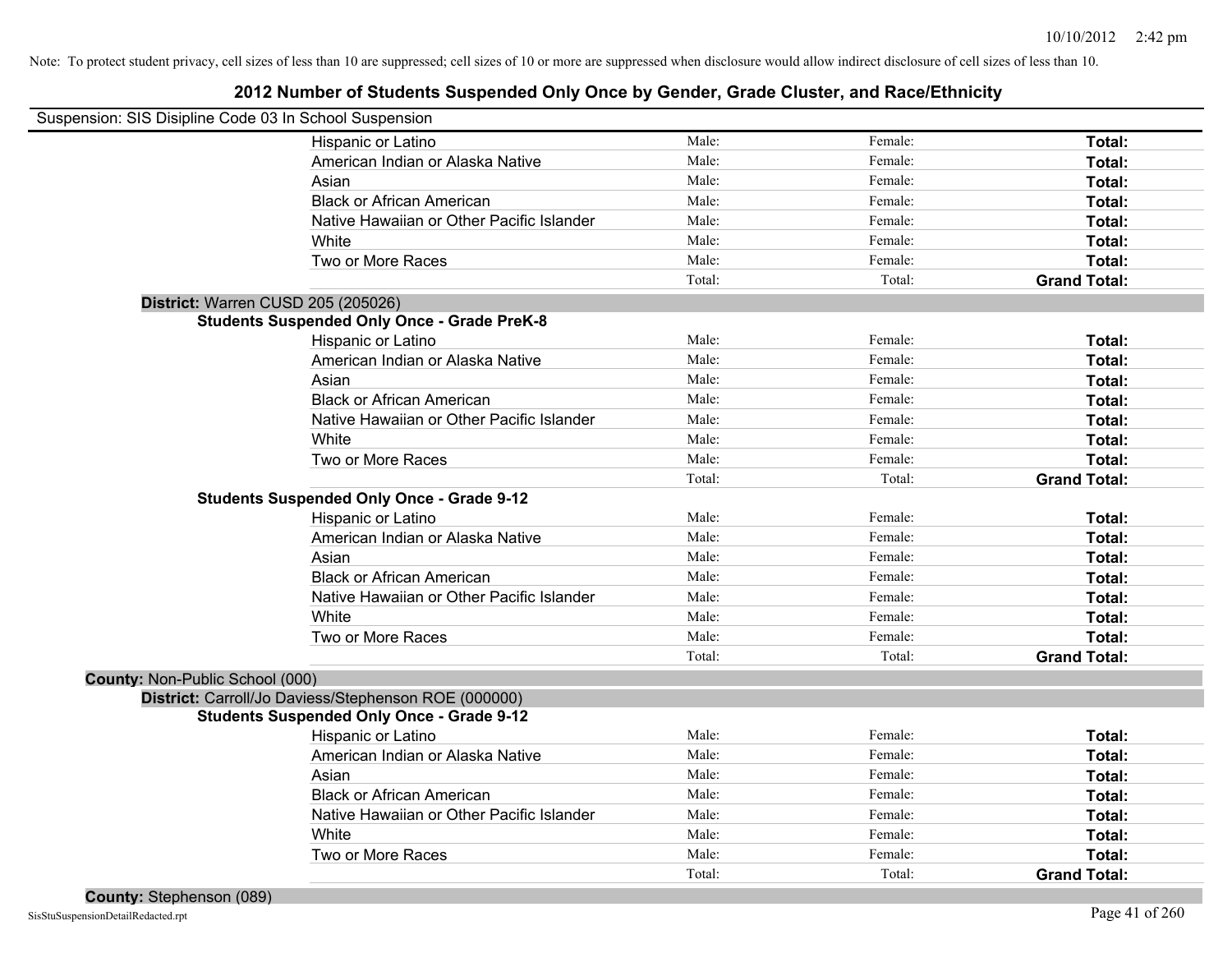| Suspension: SIS Disipline Code 03 In School Suspension |
|--------------------------------------------------------|
|--------------------------------------------------------|

| District: Dakota CUSD 201 (201026)                 |        |    |         |    |                     |    |
|----------------------------------------------------|--------|----|---------|----|---------------------|----|
| <b>Students Suspended Only Once - Grade PreK-8</b> |        |    |         |    |                     |    |
| Hispanic or Latino                                 | Male:  |    | Female: |    | Total:              |    |
| American Indian or Alaska Native                   | Male:  |    | Female: |    | Total:              |    |
| Asian                                              | Male:  |    | Female: |    | Total:              |    |
| <b>Black or African American</b>                   | Male:  |    | Female: |    | Total:              |    |
| Native Hawaiian or Other Pacific Islander          | Male:  |    | Female: |    | Total:              |    |
| White                                              | Male:  |    | Female: |    | <b>Total:</b>       |    |
| Two or More Races                                  | Male:  |    | Female: |    | Total:              |    |
|                                                    | Total: |    | Total:  |    | <b>Grand Total:</b> |    |
| <b>Students Suspended Only Once - Grade 9-12</b>   |        |    |         |    |                     |    |
| Hispanic or Latino                                 | Male:  |    | Female: |    | Total:              |    |
| American Indian or Alaska Native                   | Male:  |    | Female: |    | Total:              |    |
| Asian                                              | Male:  |    | Female: |    | Total:              |    |
| <b>Black or African American</b>                   | Male:  |    | Female: |    | Total:              |    |
| Native Hawaiian or Other Pacific Islander          | Male:  |    | Female: |    | Total:              |    |
| White                                              | Male:  |    | Female: |    | Total:              | 24 |
| Two or More Races                                  | Male:  |    | Female: |    | Total:              |    |
|                                                    | Total: |    | Total:  |    | <b>Grand Total:</b> |    |
| District: Freeport SD 145 (145022)                 |        |    |         |    |                     |    |
| <b>Students Suspended Only Once - Grade PreK-8</b> |        |    |         |    |                     |    |
| Hispanic or Latino                                 | Male:  |    | Female: |    | Total:              | 20 |
| American Indian or Alaska Native                   | Male:  |    | Female: |    | Total:              |    |
| Asian                                              | Male:  |    | Female: |    | Total:              |    |
| <b>Black or African American</b>                   | Male:  | 27 | Female: | 21 | Total:              | 48 |
| Native Hawaiian or Other Pacific Islander          | Male:  |    | Female: |    | <b>Total:</b>       |    |
| White                                              | Male:  | 56 | Female: | 26 | <b>Total:</b>       | 82 |
| Two or More Races                                  | Male:  |    | Female: |    | Total:              | 21 |
|                                                    | Total: |    | Total:  |    | <b>Grand Total:</b> |    |
| <b>Students Suspended Only Once - Grade 9-12</b>   |        |    |         |    |                     |    |
| Hispanic or Latino                                 | Male:  |    | Female: |    | Total:              | 12 |
| American Indian or Alaska Native                   | Male:  |    | Female: |    | Total:              |    |
| Asian                                              | Male:  |    | Female: |    | Total:              |    |
| <b>Black or African American</b>                   | Male:  | 17 | Female: | 20 | Total:              | 37 |
| Native Hawaiian or Other Pacific Islander          | Male:  |    | Female: |    | Total:              |    |
| White                                              | Male:  | 33 | Female: | 28 | Total:              | 61 |
| Two or More Races                                  | Male:  |    | Female: |    | Total:              | 15 |
|                                                    | Total: |    | Total:  |    | <b>Grand Total:</b> |    |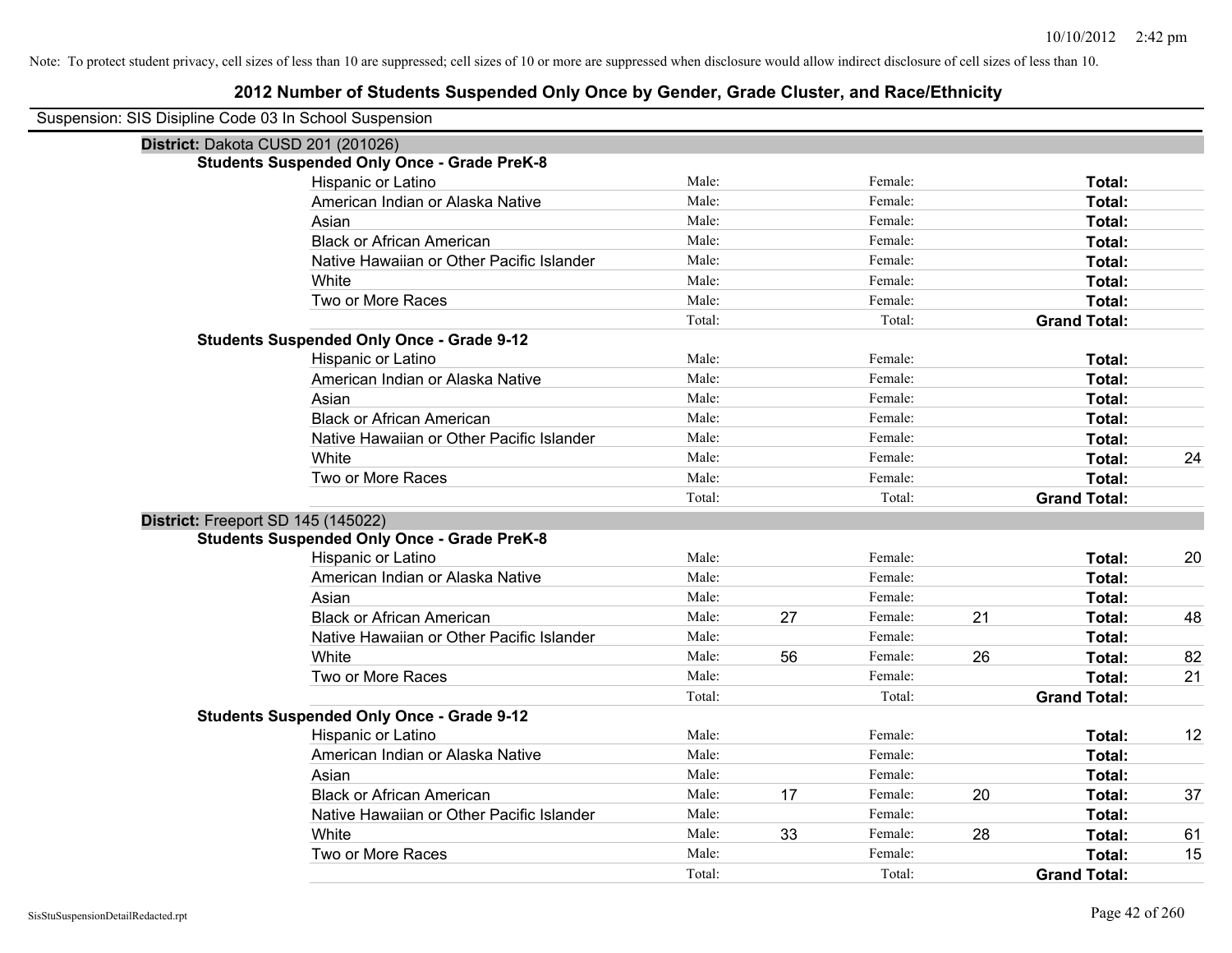| Suspension: SIS Disipline Code 03 In School Suspension |                                                    |        |         |                     |
|--------------------------------------------------------|----------------------------------------------------|--------|---------|---------------------|
|                                                        | District: Lena Winslow CUSD 202 (202026)           |        |         |                     |
|                                                        | <b>Students Suspended Only Once - Grade PreK-8</b> |        |         |                     |
|                                                        | Hispanic or Latino                                 | Male:  | Female: | Total:              |
|                                                        | American Indian or Alaska Native                   | Male:  | Female: | <b>Total:</b>       |
|                                                        | Asian                                              | Male:  | Female: | Total:              |
|                                                        | <b>Black or African American</b>                   | Male:  | Female: | Total:              |
|                                                        | Native Hawaiian or Other Pacific Islander          | Male:  | Female: | Total:              |
|                                                        | White                                              | Male:  | Female: | Total:              |
|                                                        | Two or More Races                                  | Male:  | Female: | Total:              |
|                                                        |                                                    | Total: | Total:  | <b>Grand Total:</b> |
|                                                        | <b>Students Suspended Only Once - Grade 9-12</b>   |        |         |                     |
|                                                        | Hispanic or Latino                                 | Male:  | Female: | Total:              |
|                                                        | American Indian or Alaska Native                   | Male:  | Female: | Total:              |
|                                                        | Asian                                              | Male:  | Female: | Total:              |
|                                                        | <b>Black or African American</b>                   | Male:  | Female: | Total:              |
|                                                        | Native Hawaiian or Other Pacific Islander          | Male:  | Female: | Total:              |
|                                                        | White                                              | Male:  | Female: | Total:              |
|                                                        | Two or More Races                                  | Male:  | Female: | Total:              |
|                                                        |                                                    | Total: | Total:  | <b>Grand Total:</b> |
|                                                        | District: Orangeville CUSD 203 (203026)            |        |         |                     |
|                                                        | <b>Students Suspended Only Once - Grade PreK-8</b> |        |         |                     |
|                                                        | Hispanic or Latino                                 | Male:  | Female: | Total:              |
|                                                        | American Indian or Alaska Native                   | Male:  | Female: | Total:              |
|                                                        | Asian                                              | Male:  | Female: | Total:              |
|                                                        | <b>Black or African American</b>                   | Male:  | Female: | Total:              |
|                                                        | Native Hawaiian or Other Pacific Islander          | Male:  | Female: | <b>Total:</b>       |
|                                                        | White                                              | Male:  | Female: | Total:              |
|                                                        | Two or More Races                                  | Male:  | Female: | Total:              |
|                                                        |                                                    | Total: | Total:  | <b>Grand Total:</b> |
|                                                        |                                                    |        |         |                     |
| Region: Champaign/Ford ROE (09)                        |                                                    |        |         |                     |
| County: Champaign (010)                                |                                                    |        |         |                     |
|                                                        | District: Champaign CUSD 4 (004026)                |        |         |                     |
|                                                        | <b>Students Suspended Only Once - Grade PreK-8</b> |        |         |                     |
|                                                        | Hispanic or Latino                                 | Male:  | Female: | Total:              |
|                                                        | American Indian or Alaska Native                   | Male:  | Female: | Total:              |
|                                                        | Asian                                              | Male:  | Female: | Total:              |
|                                                        | <b>Black or African American</b>                   | Male:  | Female: | 13<br>Total:        |
|                                                        |                                                    |        |         |                     |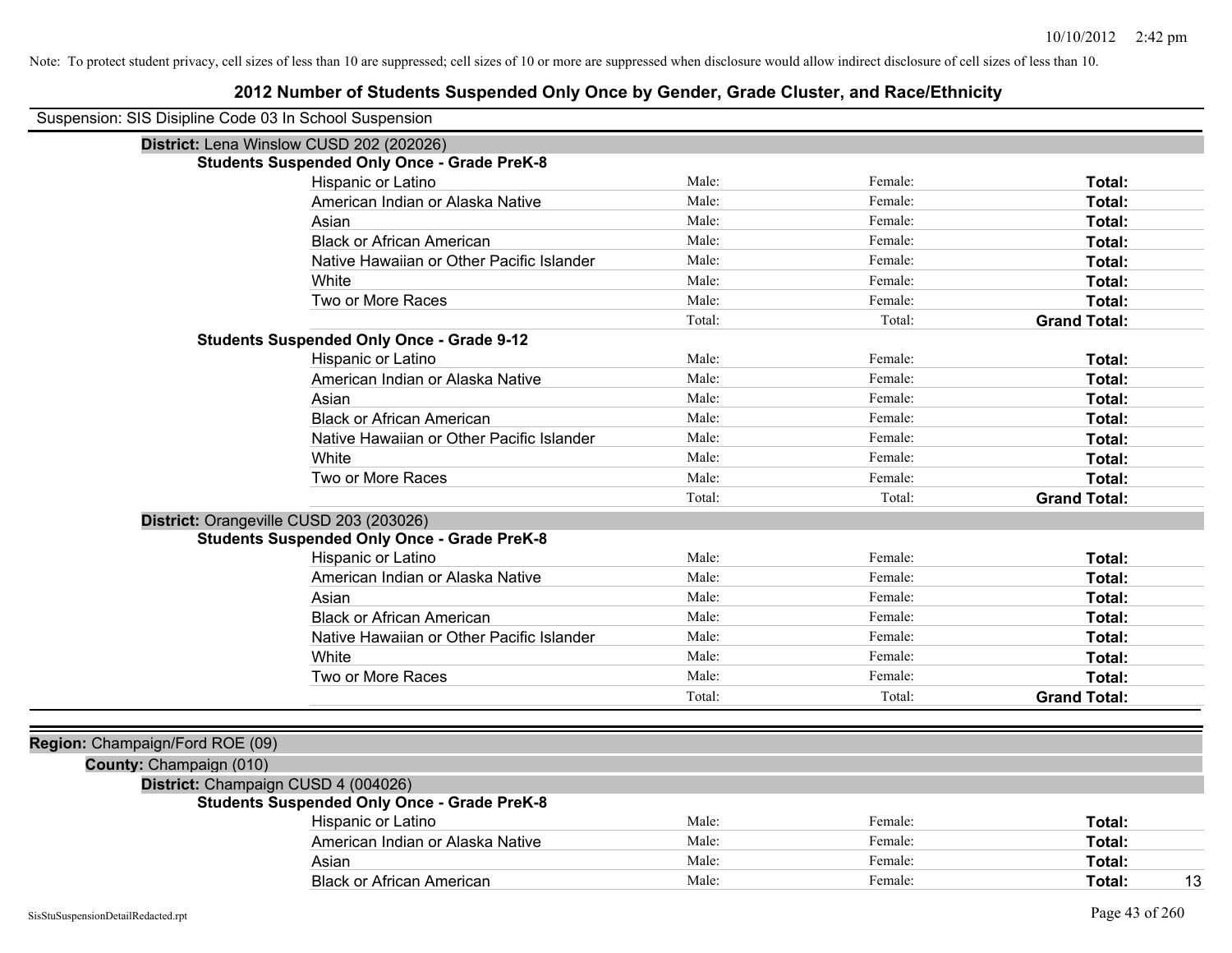| Suspension: SIS Disipline Code 03 In School Suspension |                                                    |        |         |                     |
|--------------------------------------------------------|----------------------------------------------------|--------|---------|---------------------|
|                                                        | Native Hawaiian or Other Pacific Islander          | Male:  | Female: | Total:              |
|                                                        | White                                              | Male:  | Female: | Total:              |
|                                                        | Two or More Races                                  | Male:  | Female: | Total:              |
|                                                        |                                                    | Total: | Total:  | <b>Grand Total:</b> |
| District: Fisher CUSD 1 (001026)                       |                                                    |        |         |                     |
|                                                        | <b>Students Suspended Only Once - Grade PreK-8</b> |        |         |                     |
|                                                        | Hispanic or Latino                                 | Male:  | Female: | Total:              |
|                                                        | American Indian or Alaska Native                   | Male:  | Female: | Total:              |
|                                                        | Asian                                              | Male:  | Female: | Total:              |
|                                                        | <b>Black or African American</b>                   | Male:  | Female: | Total:              |
|                                                        | Native Hawaiian or Other Pacific Islander          | Male:  | Female: | Total:              |
|                                                        | White                                              | Male:  | Female: | Total:              |
|                                                        | Two or More Races                                  | Male:  | Female: | Total:              |
|                                                        |                                                    | Total: | Total:  | <b>Grand Total:</b> |
|                                                        | <b>Students Suspended Only Once - Grade 9-12</b>   |        |         |                     |
|                                                        | Hispanic or Latino                                 | Male:  | Female: | Total:              |
|                                                        | American Indian or Alaska Native                   | Male:  | Female: | Total:              |
|                                                        | Asian                                              | Male:  | Female: | Total:              |
|                                                        | <b>Black or African American</b>                   | Male:  | Female: | Total:              |
|                                                        | Native Hawaiian or Other Pacific Islander          | Male:  | Female: | Total:              |
|                                                        | White                                              | Male:  | Female: | Total:              |
|                                                        | Two or More Races                                  | Male:  | Female: | Total:              |
|                                                        |                                                    | Total: | Total:  | <b>Grand Total:</b> |
| District: Gifford CCSD 188 (188004)                    |                                                    |        |         |                     |
|                                                        | <b>Students Suspended Only Once - Grade PreK-8</b> |        |         |                     |
|                                                        | Hispanic or Latino                                 | Male:  | Female: | Total:              |
|                                                        | American Indian or Alaska Native                   | Male:  | Female: | Total:              |
|                                                        | Asian                                              | Male:  | Female: | Total:              |
|                                                        | <b>Black or African American</b>                   | Male:  | Female: | Total:              |
|                                                        | Native Hawaiian or Other Pacific Islander          | Male:  | Female: | Total:              |
|                                                        | White                                              | Male:  | Female: | Total:              |
|                                                        | Two or More Races                                  | Male:  | Female: | Total:              |
|                                                        |                                                    | Total: | Total:  | <b>Grand Total:</b> |
|                                                        | District: Mahomet-Seymour CUSD 3 (003026)          |        |         |                     |
|                                                        | <b>Students Suspended Only Once - Grade PreK-8</b> |        |         |                     |
|                                                        | Hispanic or Latino                                 | Male:  | Female: | Total:              |
|                                                        | American Indian or Alaska Native                   | Male:  | Female: | Total:              |
|                                                        | Asian                                              | Male:  | Female: | Total:              |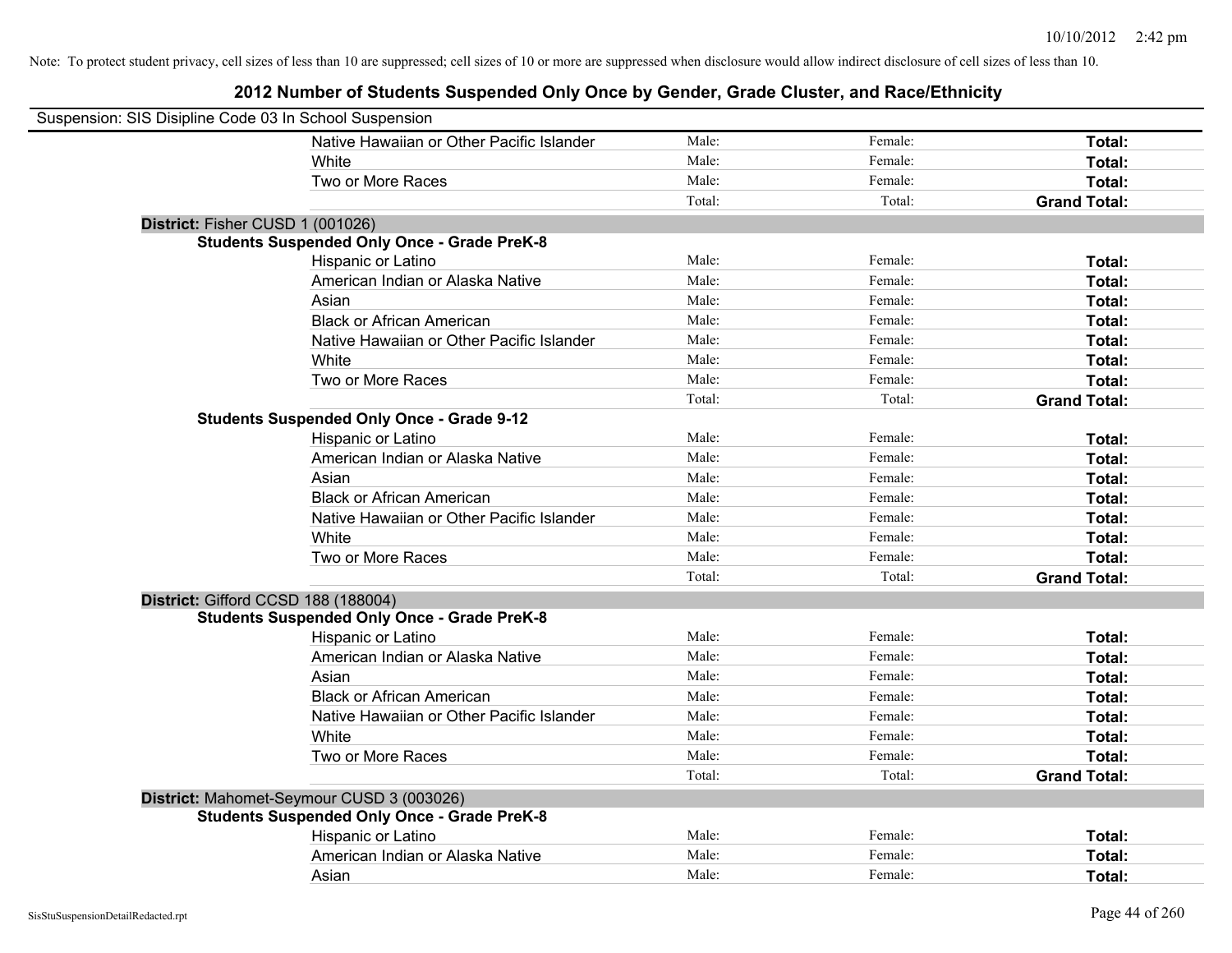| Suspension: SIS Disipline Code 03 In School Suspension |                                           |        |         |                     |    |
|--------------------------------------------------------|-------------------------------------------|--------|---------|---------------------|----|
| <b>Black or African American</b>                       |                                           | Male:  | Female: | Total:              |    |
|                                                        | Native Hawaiian or Other Pacific Islander | Male:  | Female: | Total:              |    |
| White                                                  |                                           | Male:  | Female: | Total:              |    |
| Two or More Races                                      |                                           | Male:  | Female: | Total:              |    |
|                                                        |                                           | Total: | Total:  | <b>Grand Total:</b> |    |
| <b>Students Suspended Only Once - Grade 9-12</b>       |                                           |        |         |                     |    |
| Hispanic or Latino                                     |                                           | Male:  | Female: | Total:              |    |
| American Indian or Alaska Native                       |                                           | Male:  | Female: | Total:              |    |
| Asian                                                  |                                           | Male:  | Female: | Total:              |    |
| <b>Black or African American</b>                       |                                           | Male:  | Female: | Total:              |    |
|                                                        | Native Hawaiian or Other Pacific Islander | Male:  | Female: | Total:              |    |
| White                                                  |                                           | Male:  | Female: | Total:              | 11 |
| Two or More Races                                      |                                           | Male:  | Female: | Total:              |    |
|                                                        |                                           | Total: | Total:  | <b>Grand Total:</b> |    |
| District: Prairieview-Ogden CCSD 197 (197004)          |                                           |        |         |                     |    |
| <b>Students Suspended Only Once - Grade PreK-8</b>     |                                           |        |         |                     |    |
| Hispanic or Latino                                     |                                           | Male:  | Female: | Total:              |    |
| American Indian or Alaska Native                       |                                           | Male:  | Female: | Total:              |    |
| Asian                                                  |                                           | Male:  | Female: | Total:              |    |
| <b>Black or African American</b>                       |                                           | Male:  | Female: | Total:              |    |
|                                                        | Native Hawaiian or Other Pacific Islander | Male:  | Female: | Total:              |    |
| White                                                  |                                           | Male:  | Female: | Total:              |    |
| Two or More Races                                      |                                           | Male:  | Female: | Total:              |    |
|                                                        |                                           | Total: | Total:  | <b>Grand Total:</b> |    |
| District: Rantoul City SD 137 (137002)                 |                                           |        |         |                     |    |
| <b>Students Suspended Only Once - Grade PreK-8</b>     |                                           |        |         |                     |    |
| Hispanic or Latino                                     |                                           | Male:  | Female: | Total:              |    |
| American Indian or Alaska Native                       |                                           | Male:  | Female: | Total:              |    |
| Asian                                                  |                                           | Male:  | Female: | Total:              |    |
| <b>Black or African American</b>                       |                                           | Male:  | Female: | Total:              |    |
|                                                        | Native Hawaiian or Other Pacific Islander | Male:  | Female: | Total:              |    |
| White                                                  |                                           | Male:  | Female: | Total:              |    |
| Two or More Races                                      |                                           | Male:  | Female: | Total:              |    |
|                                                        |                                           | Total: | Total:  | <b>Grand Total:</b> |    |
| District: St Joseph Ogden CHSD 305 (305016)            |                                           |        |         |                     |    |
| <b>Students Suspended Only Once - Grade 9-12</b>       |                                           |        |         |                     |    |
| Hispanic or Latino                                     |                                           | Male:  | Female: | Total:              |    |
| American Indian or Alaska Native                       |                                           | Male:  | Female: | Total:              |    |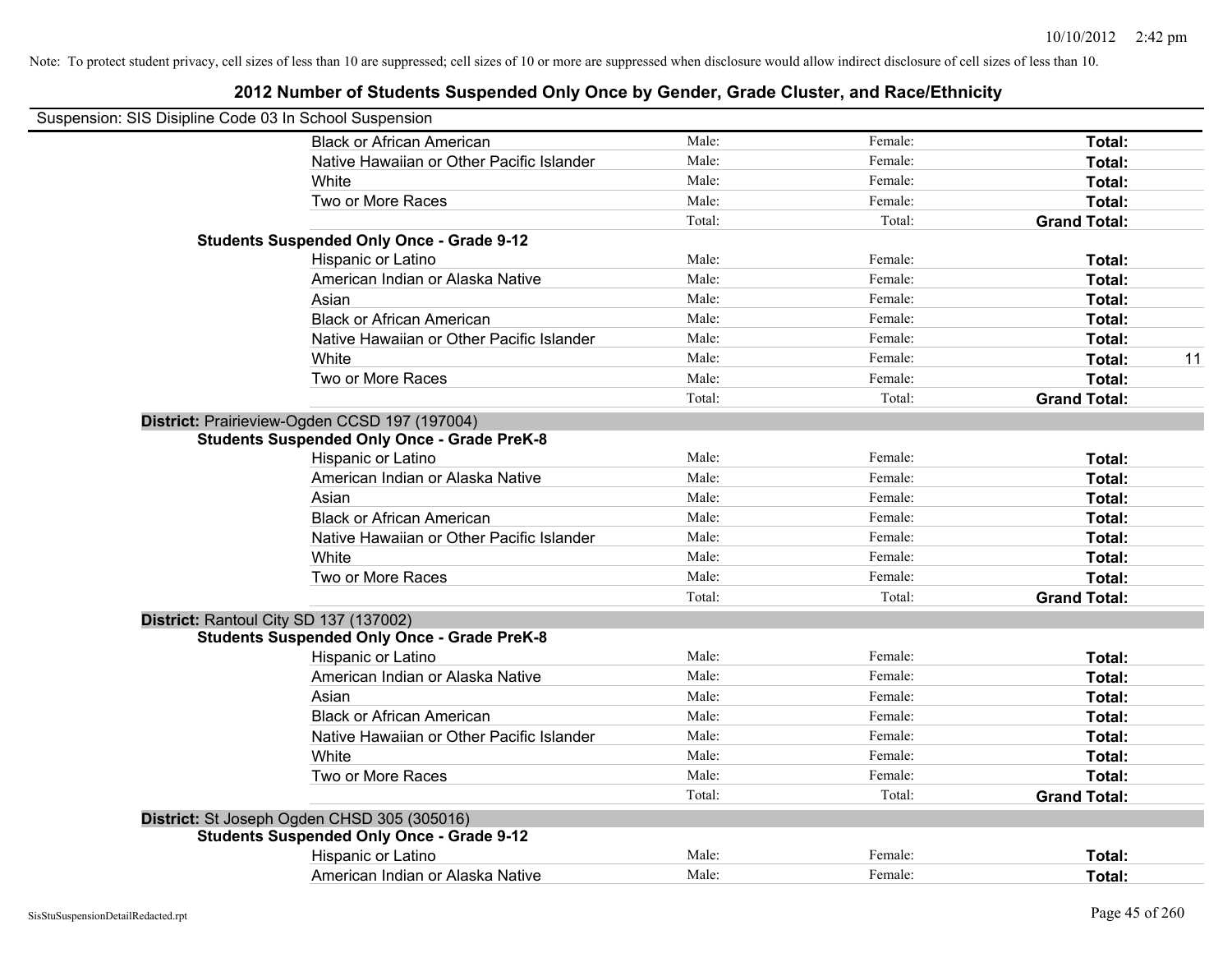| Suspension: SIS Disipline Code 03 In School Suspension |                                                    |        |    |         |    |                     |    |
|--------------------------------------------------------|----------------------------------------------------|--------|----|---------|----|---------------------|----|
|                                                        | Asian                                              | Male:  |    | Female: |    | Total:              |    |
|                                                        | <b>Black or African American</b>                   | Male:  |    | Female: |    | Total:              |    |
|                                                        | Native Hawaiian or Other Pacific Islander          | Male:  |    | Female: |    | Total:              |    |
|                                                        | White                                              | Male:  |    | Female: |    | Total:              |    |
|                                                        | Two or More Races                                  | Male:  |    | Female: |    | Total:              |    |
|                                                        |                                                    | Total: |    | Total:  |    | <b>Grand Total:</b> |    |
|                                                        | District: Thomasboro CCSD 130 (130004)             |        |    |         |    |                     |    |
|                                                        | <b>Students Suspended Only Once - Grade PreK-8</b> |        |    |         |    |                     |    |
|                                                        | Hispanic or Latino                                 | Male:  |    | Female: |    | Total:              |    |
|                                                        | American Indian or Alaska Native                   | Male:  |    | Female: |    | Total:              |    |
|                                                        | Asian                                              | Male:  |    | Female: |    | Total:              |    |
|                                                        | <b>Black or African American</b>                   | Male:  |    | Female: |    | Total:              |    |
|                                                        | Native Hawaiian or Other Pacific Islander          | Male:  |    | Female: |    | Total:              |    |
|                                                        | White                                              | Male:  |    | Female: |    | Total:              |    |
|                                                        | Two or More Races                                  | Male:  |    | Female: |    | Total:              |    |
|                                                        |                                                    | Total: |    | Total:  |    | <b>Grand Total:</b> |    |
| District: Tolono CUSD 7 (007026)                       |                                                    |        |    |         |    |                     |    |
|                                                        | <b>Students Suspended Only Once - Grade PreK-8</b> |        |    |         |    |                     |    |
|                                                        | Hispanic or Latino                                 | Male:  |    | Female: |    | Total:              |    |
|                                                        | American Indian or Alaska Native                   | Male:  |    | Female: |    | Total:              |    |
|                                                        | Asian                                              | Male:  |    | Female: |    | Total:              |    |
|                                                        | <b>Black or African American</b>                   | Male:  |    | Female: |    | Total:              |    |
|                                                        | Native Hawaiian or Other Pacific Islander          | Male:  |    | Female: |    | Total:              |    |
|                                                        | White                                              | Male:  |    | Female: |    | Total:              |    |
|                                                        | Two or More Races                                  | Male:  |    | Female: |    | Total:              |    |
|                                                        |                                                    | Total: |    | Total:  |    | <b>Grand Total:</b> |    |
| District: Urbana SD 116 (116022)                       |                                                    |        |    |         |    |                     |    |
|                                                        | <b>Students Suspended Only Once - Grade PreK-8</b> |        |    |         |    |                     |    |
|                                                        | Hispanic or Latino                                 | Male:  |    | Female: |    | Total:              |    |
|                                                        | American Indian or Alaska Native                   | Male:  |    | Female: |    | Total:              |    |
|                                                        | Asian                                              | Male:  |    | Female: |    | Total:              |    |
|                                                        | <b>Black or African American</b>                   | Male:  | 25 | Female: | 18 | Total:              | 43 |
|                                                        | Native Hawaiian or Other Pacific Islander          | Male:  |    | Female: |    | Total:              |    |
|                                                        | White                                              | Male:  |    | Female: |    | Total:              | 23 |
|                                                        | Two or More Races                                  | Male:  |    | Female: |    | Total:              |    |
|                                                        |                                                    | Total: | 47 | Total:  | 32 | <b>Grand Total:</b> | 79 |
|                                                        | <b>Students Suspended Only Once - Grade 9-12</b>   |        |    |         |    |                     |    |
|                                                        | Hispanic or Latino                                 | Male:  |    | Female: |    | Total:              |    |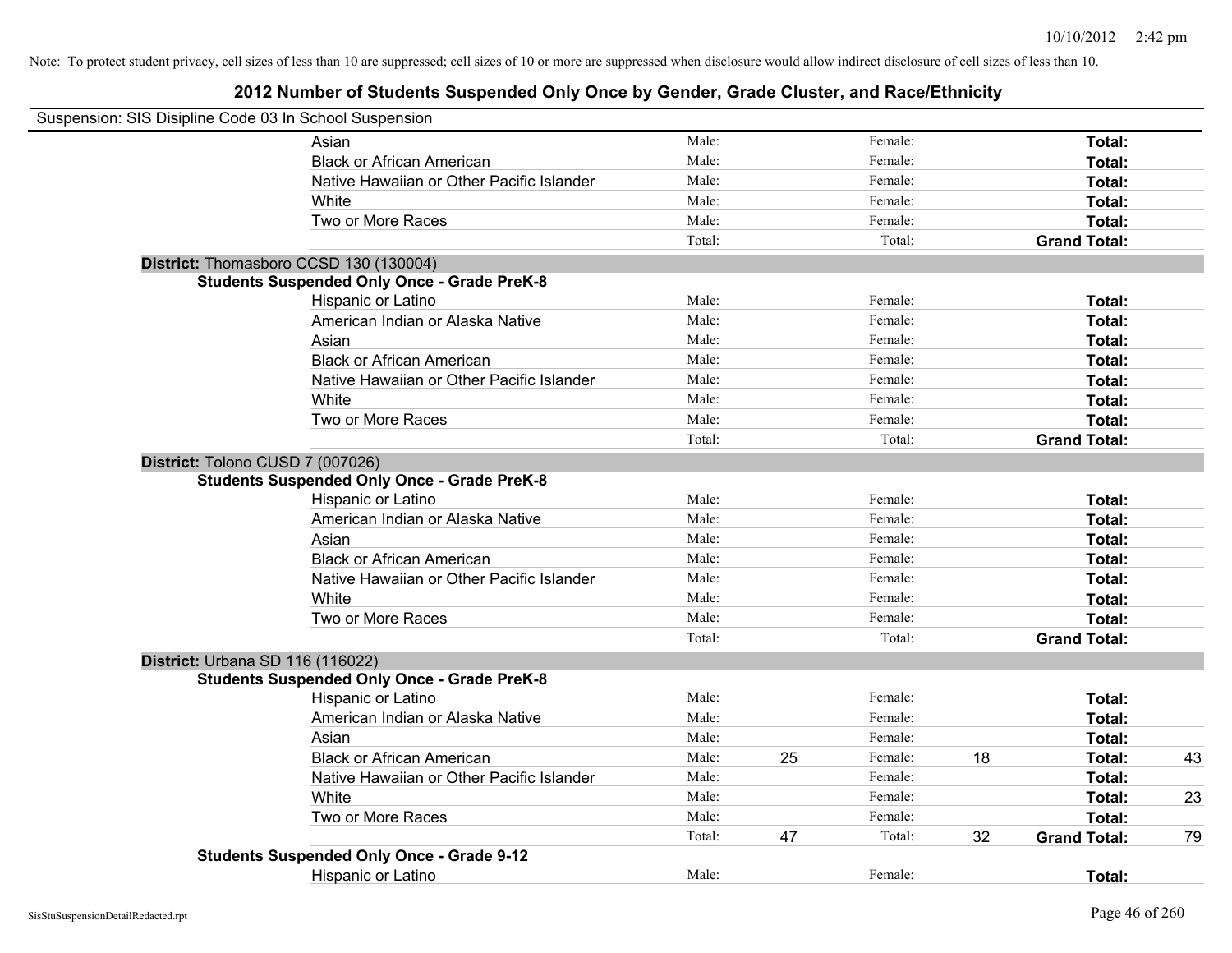## **2012 Number of Students Suspended Only Once by Gender, Grade Cluster, and Race/Ethnicity**

| Suspension: SIS Disipline Code 03 In School Suspension |                                                     |        |    |         |    |                     |    |
|--------------------------------------------------------|-----------------------------------------------------|--------|----|---------|----|---------------------|----|
|                                                        | American Indian or Alaska Native                    | Male:  |    | Female: |    | Total:              |    |
|                                                        | Asian                                               | Male:  |    | Female: |    | Total:              |    |
|                                                        | <b>Black or African American</b>                    | Male:  | 21 | Female: | 26 | Total:              | 47 |
|                                                        | Native Hawaiian or Other Pacific Islander           | Male:  |    | Female: |    | Total:              |    |
|                                                        | White                                               | Male:  |    | Female: |    | Total:              | 16 |
|                                                        | Two or More Races                                   | Male:  |    | Female: |    | <b>Total:</b>       |    |
|                                                        |                                                     | Total: | 42 | Total:  | 38 | <b>Grand Total:</b> | 80 |
| County: Ford (027)                                     |                                                     |        |    |         |    |                     |    |
|                                                        | District: Gibson City-Melvin-Sibley CUSD 5 (005026) |        |    |         |    |                     |    |
|                                                        | <b>Students Suspended Only Once - Grade PreK-8</b>  |        |    |         |    |                     |    |
|                                                        | Hispanic or Latino                                  | Male:  |    | Female: |    | Total:              |    |
|                                                        | American Indian or Alaska Native                    | Male:  |    | Female: |    | Total:              |    |
|                                                        | Asian                                               | Male:  |    | Female: |    | Total:              |    |
|                                                        | <b>Black or African American</b>                    | Male:  |    | Female: |    | Total:              |    |
|                                                        | Native Hawaiian or Other Pacific Islander           | Male:  |    | Female: |    | Total:              |    |
|                                                        | White                                               | Male:  |    | Female: |    | Total:              |    |
|                                                        | Two or More Races                                   | Male:  |    | Female: |    | <b>Total:</b>       |    |
|                                                        |                                                     | Total: |    | Total:  |    | <b>Grand Total:</b> |    |
|                                                        | <b>Students Suspended Only Once - Grade 9-12</b>    |        |    |         |    |                     |    |
|                                                        | Hispanic or Latino                                  | Male:  |    | Female: |    | Total:              |    |
|                                                        | American Indian or Alaska Native                    | Male:  |    | Female: |    | Total:              |    |
|                                                        | Asian                                               | Male:  |    | Female: |    | Total:              |    |
|                                                        | <b>Black or African American</b>                    | Male:  |    | Female: |    | Total:              |    |
|                                                        | Native Hawaiian or Other Pacific Islander           | Male:  |    | Female: |    | Total:              |    |
|                                                        | White                                               | Male:  |    | Female: |    | Total:              |    |
|                                                        | Two or More Races                                   | Male:  |    | Female: |    | Total:              |    |
|                                                        |                                                     | Total: |    | Total:  |    | <b>Grand Total:</b> |    |
| Region: Christian/Montgomery ROE (10)                  |                                                     |        |    |         |    |                     |    |
| County: Christian (011)                                |                                                     |        |    |         |    |                     |    |
|                                                        | District: Morrisonville CUSD 1 (001026)             |        |    |         |    |                     |    |
|                                                        | <b>Students Suspended Only Once - Grade PreK-8</b>  |        |    |         |    |                     |    |
|                                                        | Hispanic or Latino                                  | Male:  |    | Female: |    | Total:              |    |
|                                                        | American Indian or Alaska Native                    | Male:  |    | Female: |    | Total:              |    |
|                                                        | Asian                                               | Male:  |    | Female: |    | Total:              |    |
|                                                        | <b>Black or African American</b>                    | Male:  |    | Female: |    | Total:              |    |
|                                                        | Native Hawaiian or Other Pacific Islander           | Male:  |    | Female: |    | Total:              |    |

White **Total:** Male: Female: **Total:** Total: **Total:** Female: **Total:** Total: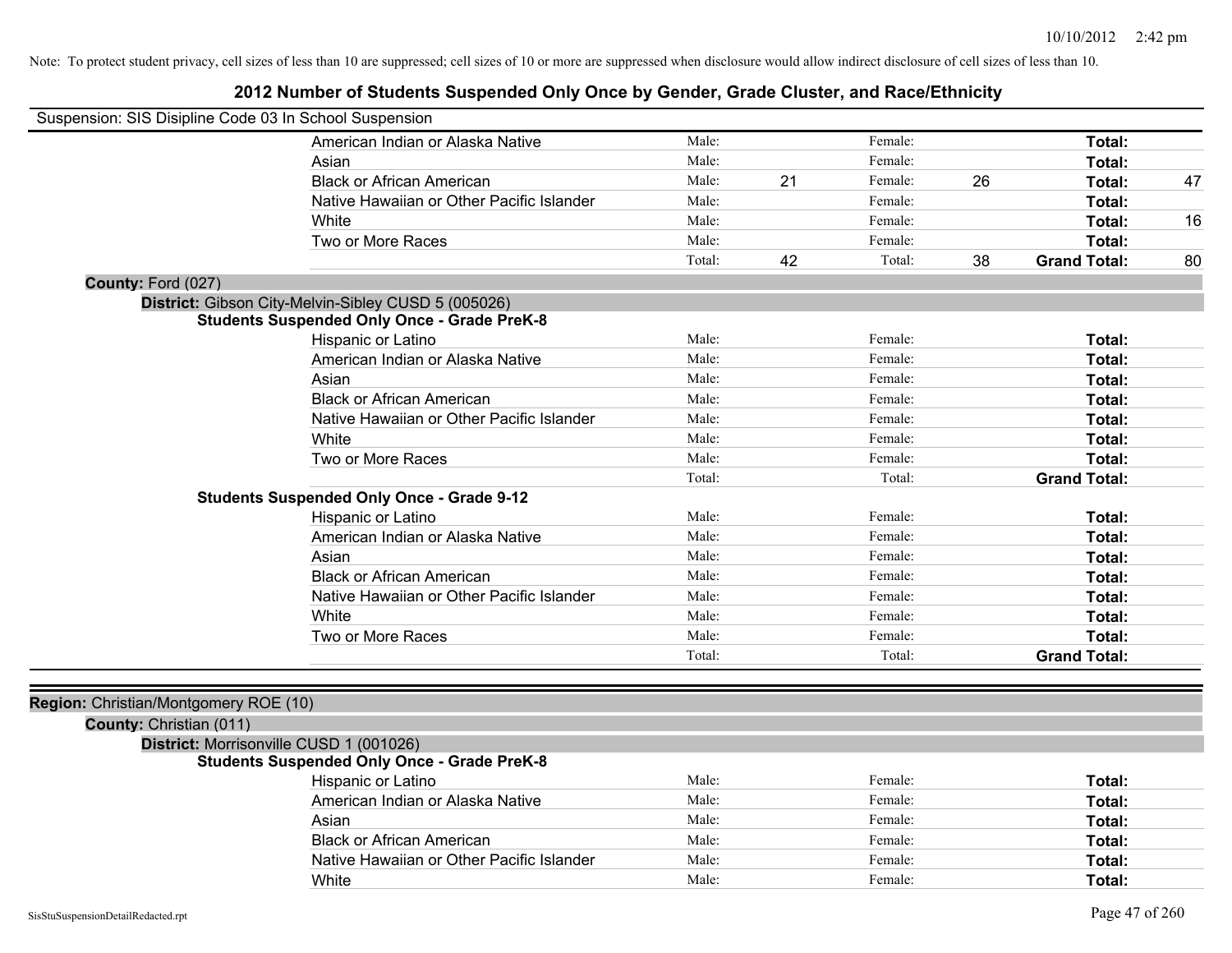| Suspension: SIS Disipline Code 03 In School Suspension |                                                    |        |    |         |    |                     |    |
|--------------------------------------------------------|----------------------------------------------------|--------|----|---------|----|---------------------|----|
|                                                        | Two or More Races                                  | Male:  |    | Female: |    | <b>Total:</b>       |    |
|                                                        |                                                    | Total: |    | Total:  |    | <b>Grand Total:</b> |    |
|                                                        | <b>Students Suspended Only Once - Grade 9-12</b>   |        |    |         |    |                     |    |
|                                                        | Hispanic or Latino                                 | Male:  |    | Female: |    | Total:              |    |
|                                                        | American Indian or Alaska Native                   | Male:  |    | Female: |    | <b>Total:</b>       |    |
|                                                        | Asian                                              | Male:  |    | Female: |    | Total:              |    |
|                                                        | <b>Black or African American</b>                   | Male:  |    | Female: |    | Total:              |    |
|                                                        | Native Hawaiian or Other Pacific Islander          | Male:  |    | Female: |    | Total:              |    |
|                                                        | White                                              | Male:  |    | Female: |    | Total:              |    |
|                                                        | Two or More Races                                  | Male:  |    | Female: |    | <b>Total:</b>       |    |
|                                                        |                                                    | Total: |    | Total:  |    | <b>Grand Total:</b> |    |
|                                                        | District: Pana CUSD 8 (008026)                     |        |    |         |    |                     |    |
|                                                        | <b>Students Suspended Only Once - Grade PreK-8</b> |        |    |         |    |                     |    |
|                                                        | Hispanic or Latino                                 | Male:  |    | Female: |    | Total:              |    |
|                                                        | American Indian or Alaska Native                   | Male:  |    | Female: |    | Total:              |    |
|                                                        | Asian                                              | Male:  |    | Female: |    | Total:              |    |
|                                                        | <b>Black or African American</b>                   | Male:  |    | Female: |    | <b>Total:</b>       |    |
|                                                        | Native Hawaiian or Other Pacific Islander          | Male:  |    | Female: |    | Total:              |    |
|                                                        | White                                              | Male:  |    | Female: |    | Total:              | 16 |
|                                                        | Two or More Races                                  | Male:  |    | Female: |    | Total:              |    |
|                                                        |                                                    | Total: |    | Total:  |    | <b>Grand Total:</b> |    |
|                                                        | <b>Students Suspended Only Once - Grade 9-12</b>   |        |    |         |    |                     |    |
|                                                        | Hispanic or Latino                                 | Male:  |    | Female: |    | Total:              |    |
|                                                        | American Indian or Alaska Native                   | Male:  |    | Female: |    | <b>Total:</b>       |    |
|                                                        | Asian                                              | Male:  |    | Female: |    | <b>Total:</b>       |    |
|                                                        | <b>Black or African American</b>                   | Male:  |    | Female: |    | Total:              |    |
|                                                        | Native Hawaiian or Other Pacific Islander          | Male:  |    | Female: |    | Total:              |    |
|                                                        | White                                              | Male:  | 19 | Female: | 14 | <b>Total:</b>       | 33 |
|                                                        | Two or More Races                                  | Male:  |    | Female: |    | Total:              |    |
|                                                        |                                                    | Total: |    | Total:  |    | <b>Grand Total:</b> |    |
|                                                        | District: Taylorville CUSD 3 (003026)              |        |    |         |    |                     |    |
|                                                        | <b>Students Suspended Only Once - Grade PreK-8</b> |        |    |         |    |                     |    |
|                                                        | Hispanic or Latino                                 | Male:  |    | Female: |    | <b>Total:</b>       |    |
|                                                        | American Indian or Alaska Native                   | Male:  |    | Female: |    | <b>Total:</b>       |    |
|                                                        | Asian                                              | Male:  |    | Female: |    | Total:              |    |
|                                                        | <b>Black or African American</b>                   | Male:  |    | Female: |    | Total:              |    |
|                                                        | Native Hawaiian or Other Pacific Islander          | Male:  |    | Female: |    | Total:              |    |
|                                                        | White                                              | Male:  |    | Female: |    | <b>Total:</b>       | 20 |
|                                                        | Two or More Races                                  | Male:  |    | Female: |    | <b>Total:</b>       |    |
| SisStuSuspensionDetailRedacted.rpt                     |                                                    |        |    |         |    | Page 48 of 260      |    |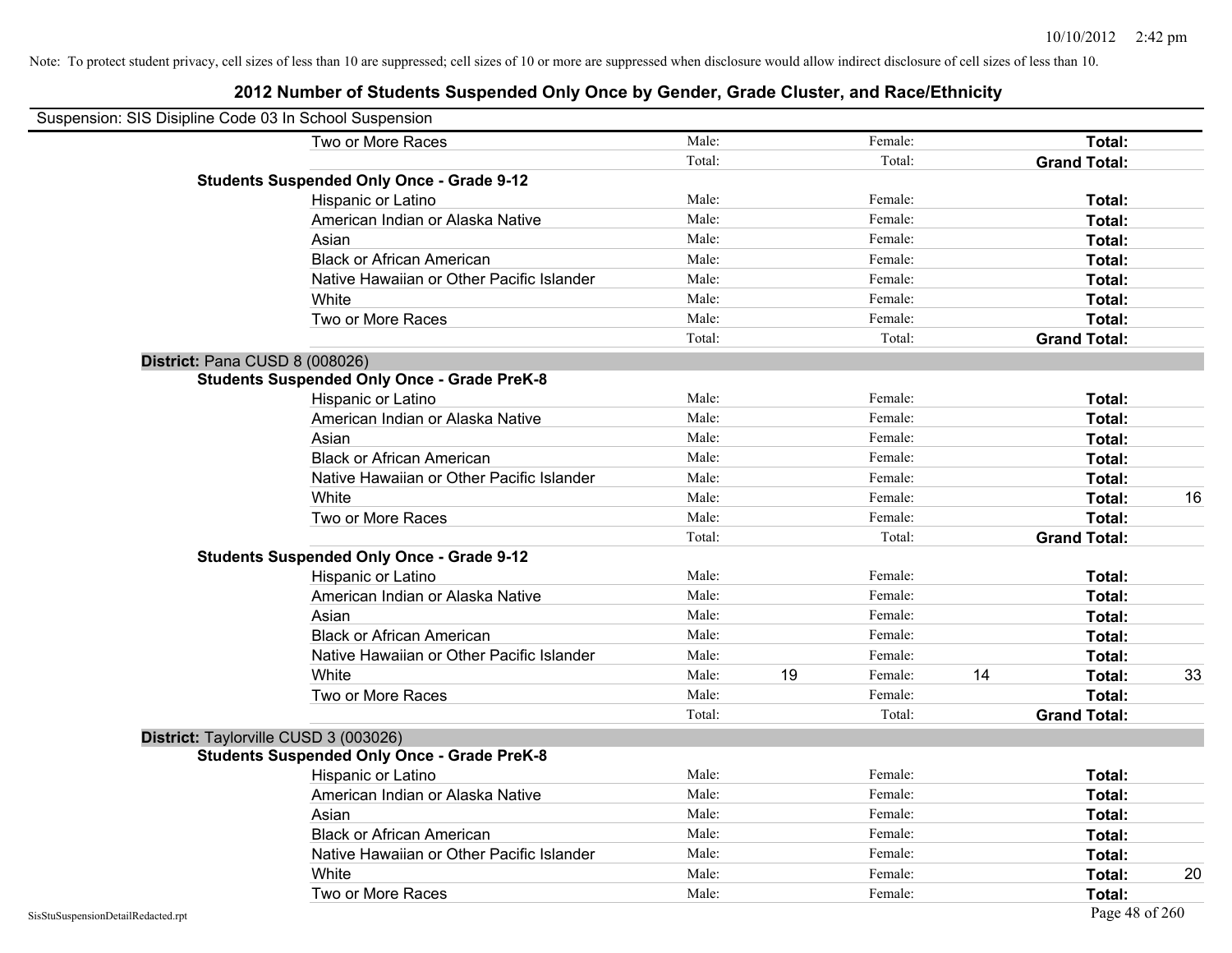|                                 | Suspension: SIS Disipline Code 03 In School Suspension |        |    |         |    |                     |    |
|---------------------------------|--------------------------------------------------------|--------|----|---------|----|---------------------|----|
|                                 |                                                        | Total: |    | Total:  |    | <b>Grand Total:</b> |    |
| <b>County: Montgomery (068)</b> |                                                        |        |    |         |    |                     |    |
|                                 | District: Hillsboro CUSD 3 (003026)                    |        |    |         |    |                     |    |
|                                 | <b>Students Suspended Only Once - Grade PreK-8</b>     |        |    |         |    |                     |    |
|                                 | Hispanic or Latino                                     | Male:  |    | Female: |    | Total:              |    |
|                                 | American Indian or Alaska Native                       | Male:  |    | Female: |    | Total:              |    |
|                                 | Asian                                                  | Male:  |    | Female: |    | Total:              |    |
|                                 | <b>Black or African American</b>                       | Male:  |    | Female: |    | Total:              |    |
|                                 | Native Hawaiian or Other Pacific Islander              | Male:  |    | Female: |    | Total:              |    |
|                                 | White                                                  | Male:  |    | Female: |    | Total:              | 32 |
|                                 | Two or More Races                                      | Male:  |    | Female: |    | Total:              |    |
|                                 |                                                        | Total: |    | Total:  |    | <b>Grand Total:</b> |    |
|                                 | <b>Students Suspended Only Once - Grade 9-12</b>       |        |    |         |    |                     |    |
|                                 | Hispanic or Latino                                     | Male:  |    | Female: |    | Total:              |    |
|                                 | American Indian or Alaska Native                       | Male:  |    | Female: |    | Total:              |    |
|                                 | Asian                                                  | Male:  |    | Female: |    | Total:              |    |
|                                 | <b>Black or African American</b>                       | Male:  |    | Female: |    | Total:              |    |
|                                 | Native Hawaiian or Other Pacific Islander              | Male:  |    | Female: |    | Total:              |    |
|                                 | White                                                  | Male:  | 27 | Female: | 16 | Total:              | 43 |
|                                 | Two or More Races                                      | Male:  |    | Female: |    | Total:              |    |
|                                 |                                                        | Total: |    | Total:  |    | <b>Grand Total:</b> |    |
|                                 | District: Litchfield CUSD 12 (012026)                  |        |    |         |    |                     |    |
|                                 | <b>Students Suspended Only Once - Grade PreK-8</b>     |        |    |         |    |                     |    |
|                                 | Hispanic or Latino                                     | Male:  |    | Female: |    | Total:              |    |
|                                 | American Indian or Alaska Native                       | Male:  |    | Female: |    | Total:              |    |
|                                 | Asian                                                  | Male:  |    | Female: |    | Total:              |    |
|                                 | <b>Black or African American</b>                       | Male:  |    | Female: |    | Total:              |    |
|                                 | Native Hawaiian or Other Pacific Islander              | Male:  |    | Female: |    | Total:              |    |
|                                 | White                                                  | Male:  |    | Female: |    | Total:              |    |
|                                 | Two or More Races                                      | Male:  |    | Female: |    | Total:              |    |
|                                 |                                                        | Total: |    | Total:  |    | <b>Grand Total:</b> | 12 |
|                                 | <b>Students Suspended Only Once - Grade 9-12</b>       |        |    |         |    |                     |    |
|                                 | Hispanic or Latino                                     | Male:  |    | Female: |    | Total:              |    |
|                                 | American Indian or Alaska Native                       | Male:  |    | Female: |    | Total:              |    |
|                                 | Asian                                                  | Male:  |    | Female: |    | Total:              |    |
|                                 | <b>Black or African American</b>                       | Male:  |    | Female: |    | Total:              |    |
|                                 | Native Hawaiian or Other Pacific Islander              | Male:  |    | Female: |    | Total:              |    |
|                                 | White                                                  | Male:  | 11 | Female: | 16 | Total:              | 27 |
|                                 | Two or More Races                                      | Male:  |    | Female: |    | Total:              |    |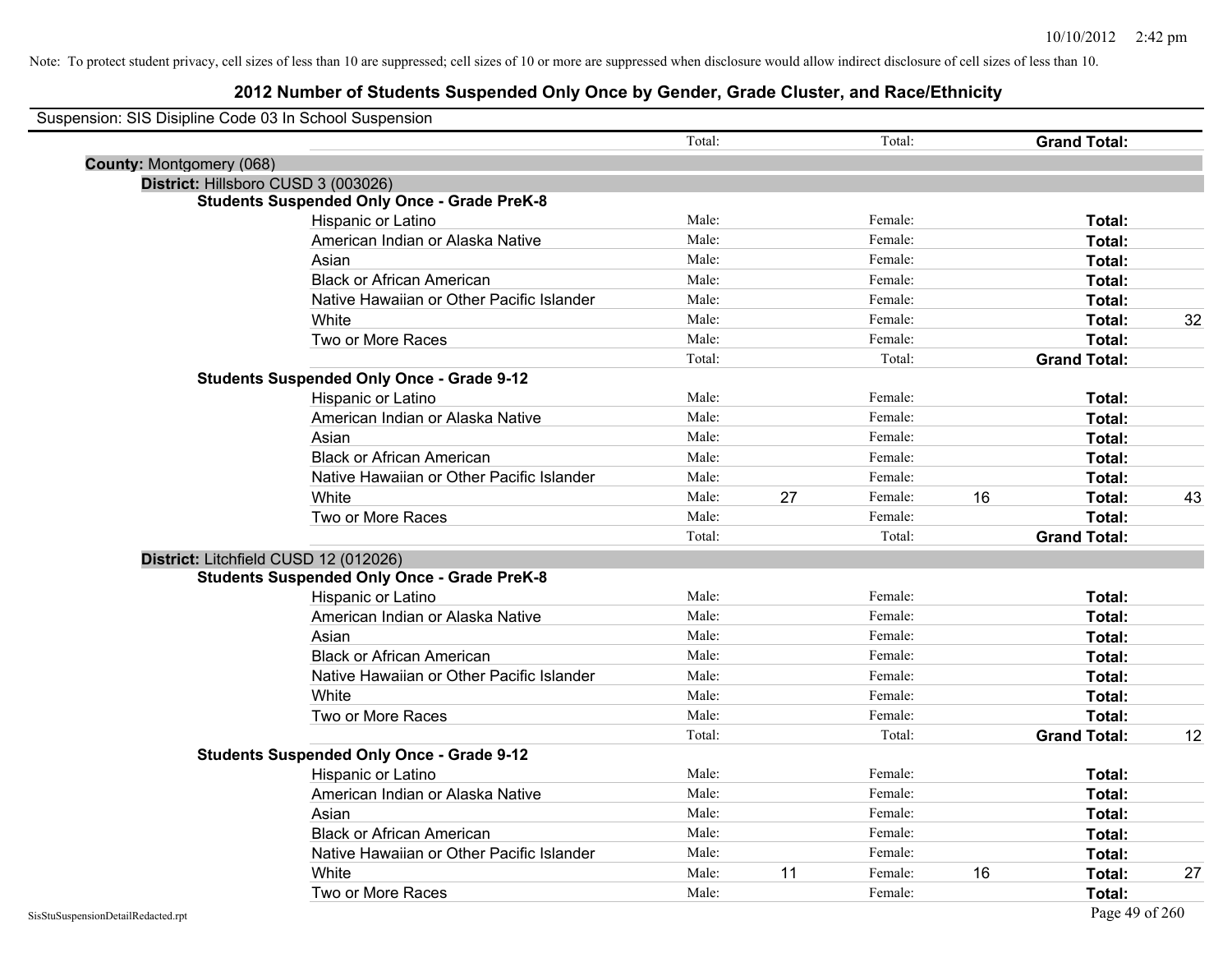| Suspension: SIS Disipline Code 03 In School Suspension |                                                    |        |         |                     |    |
|--------------------------------------------------------|----------------------------------------------------|--------|---------|---------------------|----|
|                                                        |                                                    | Total: | Total:  | <b>Grand Total:</b> |    |
| District: Nokomis CUSD 22 (022026)                     |                                                    |        |         |                     |    |
|                                                        | <b>Students Suspended Only Once - Grade PreK-8</b> |        |         |                     |    |
|                                                        | Hispanic or Latino                                 | Male:  | Female: | Total:              |    |
|                                                        | American Indian or Alaska Native                   | Male:  | Female: | Total:              |    |
| Asian                                                  |                                                    | Male:  | Female: | Total:              |    |
|                                                        | <b>Black or African American</b>                   | Male:  | Female: | Total:              |    |
|                                                        | Native Hawaiian or Other Pacific Islander          | Male:  | Female: | Total:              |    |
| White                                                  |                                                    | Male:  | Female: | Total:              |    |
|                                                        | Two or More Races                                  | Male:  | Female: | Total:              |    |
|                                                        |                                                    | Total: | Total:  | <b>Grand Total:</b> |    |
|                                                        | <b>Students Suspended Only Once - Grade 9-12</b>   |        |         |                     |    |
|                                                        | Hispanic or Latino                                 | Male:  | Female: | Total:              |    |
|                                                        | American Indian or Alaska Native                   | Male:  | Female: | Total:              |    |
|                                                        | Asian                                              | Male:  | Female: | Total:              |    |
|                                                        | <b>Black or African American</b>                   | Male:  | Female: | Total:              |    |
|                                                        | Native Hawaiian or Other Pacific Islander          | Male:  | Female: | Total:              |    |
|                                                        | White                                              | Male:  | Female: | Total:              | 11 |
|                                                        | Two or More Races                                  | Male:  | Female: | Total:              |    |
|                                                        |                                                    | Total: | Total:  | <b>Grand Total:</b> |    |
| District: Panhandle CUSD 2 (002026)                    |                                                    |        |         |                     |    |
|                                                        | <b>Students Suspended Only Once - Grade PreK-8</b> |        |         |                     |    |
|                                                        | Hispanic or Latino                                 | Male:  | Female: | Total:              |    |
|                                                        | American Indian or Alaska Native                   | Male:  | Female: | Total:              |    |
| Asian                                                  |                                                    | Male:  | Female: | Total:              |    |
|                                                        | <b>Black or African American</b>                   | Male:  | Female: | Total:              |    |
|                                                        | Native Hawaiian or Other Pacific Islander          | Male:  | Female: | Total:              |    |
|                                                        | White                                              | Male:  | Female: | Total:              | 14 |
|                                                        | Two or More Races                                  | Male:  | Female: | Total:              |    |
|                                                        |                                                    | Total: | Total:  | <b>Grand Total:</b> |    |
|                                                        | <b>Students Suspended Only Once - Grade 9-12</b>   |        |         |                     |    |
|                                                        | Hispanic or Latino                                 | Male:  | Female: | Total:              |    |
|                                                        | American Indian or Alaska Native                   | Male:  | Female: | Total:              |    |
| Asian                                                  |                                                    | Male:  | Female: | Total:              |    |
|                                                        | <b>Black or African American</b>                   | Male:  | Female: | Total:              |    |
|                                                        | Native Hawaiian or Other Pacific Islander          | Male:  | Female: | Total:              |    |
| White                                                  |                                                    | Male:  | Female: | Total:              | 10 |
|                                                        | Two or More Races                                  | Male:  | Female: | <b>Total:</b>       |    |
|                                                        |                                                    | Total: | Total:  | <b>Grand Total:</b> |    |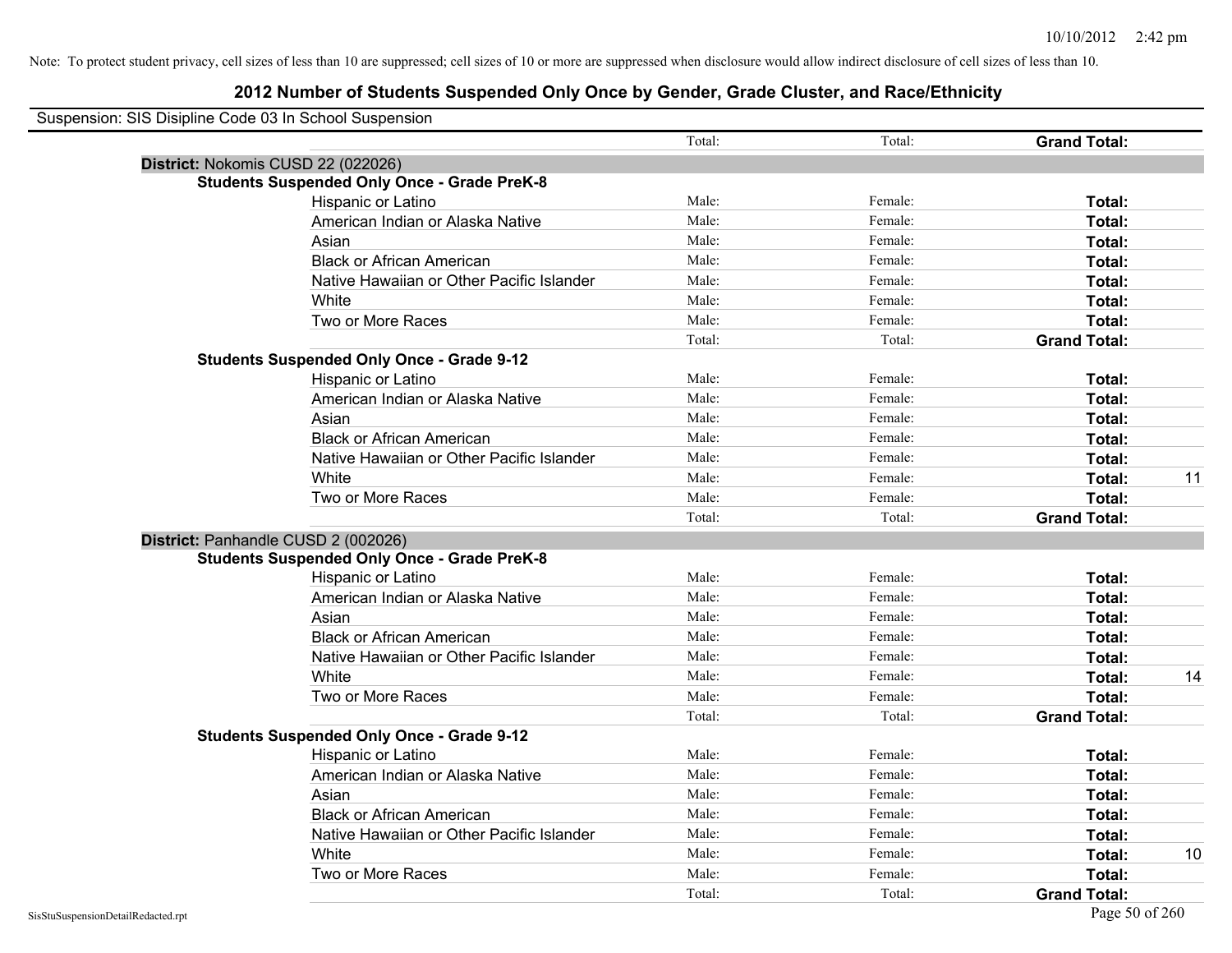### **2012 Number of Students Suspended Only Once by Gender, Grade Cluster, and Race/Ethnicity**

Suspension: SIS Disipline Code 03 In School Suspension

| Region: Clay/Cwford/Jsper/Lwrnce/Rhland (12) |                                                    |        |         |                     |    |
|----------------------------------------------|----------------------------------------------------|--------|---------|---------------------|----|
| County: Clay (013)                           |                                                    |        |         |                     |    |
|                                              | District: Flora CUSD 35 (035026)                   |        |         |                     |    |
|                                              | <b>Students Suspended Only Once - Grade PreK-8</b> |        |         |                     |    |
|                                              | Hispanic or Latino                                 | Male:  | Female: | Total:              |    |
|                                              | American Indian or Alaska Native                   | Male:  | Female: | Total:              |    |
|                                              | Asian                                              | Male:  | Female: | Total:              |    |
|                                              | <b>Black or African American</b>                   | Male:  | Female: | Total:              |    |
|                                              | Native Hawaiian or Other Pacific Islander          | Male:  | Female: | Total:              |    |
|                                              | White                                              | Male:  | Female: | Total:              | 21 |
|                                              | Two or More Races                                  | Male:  | Female: | Total:              |    |
|                                              |                                                    | Total: | Total:  | <b>Grand Total:</b> |    |
|                                              | <b>Students Suspended Only Once - Grade 9-12</b>   |        |         |                     |    |
|                                              | Hispanic or Latino                                 | Male:  | Female: | Total:              |    |
|                                              | American Indian or Alaska Native                   | Male:  | Female: | Total:              |    |
|                                              | Asian                                              | Male:  | Female: | Total:              |    |
|                                              | <b>Black or African American</b>                   | Male:  | Female: | Total:              |    |
|                                              | Native Hawaiian or Other Pacific Islander          | Male:  | Female: | Total:              |    |
|                                              | White                                              | Male:  | Female: | Total:              | 31 |
|                                              | Two or More Races                                  | Male:  | Female: | Total:              |    |
|                                              |                                                    | Total: | Total:  | <b>Grand Total:</b> |    |
|                                              | District: North Clay CUSD 25 (025026)              |        |         |                     |    |
|                                              | <b>Students Suspended Only Once - Grade PreK-8</b> |        |         |                     |    |
|                                              | Hispanic or Latino                                 | Male:  | Female: | Total:              |    |
|                                              | American Indian or Alaska Native                   | Male:  | Female: | Total:              |    |
|                                              | Asian                                              | Male:  | Female: | Total:              |    |
|                                              | <b>Black or African American</b>                   | Male:  | Female: | Total:              |    |
|                                              | Native Hawaiian or Other Pacific Islander          | Male:  | Female: | Total:              |    |
|                                              | White                                              | Male:  | Female: | Total:              | 35 |
|                                              | Two or More Races                                  | Male:  | Female: | Total:              |    |
|                                              |                                                    | Total: | Total:  | <b>Grand Total:</b> |    |
|                                              | <b>Students Suspended Only Once - Grade 9-12</b>   |        |         |                     |    |
|                                              | Hispanic or Latino                                 | Male:  | Female: | Total:              |    |
|                                              | American Indian or Alaska Native                   | Male:  | Female: | Total:              |    |
|                                              | Asian                                              | Male:  | Female: | Total:              |    |
|                                              | <b>Black or African American</b>                   | Male:  | Female: | Total:              |    |
|                                              | Native Hawaiian or Other Pacific Islander          | Male:  | Female: | Total:              |    |
|                                              |                                                    |        |         |                     |    |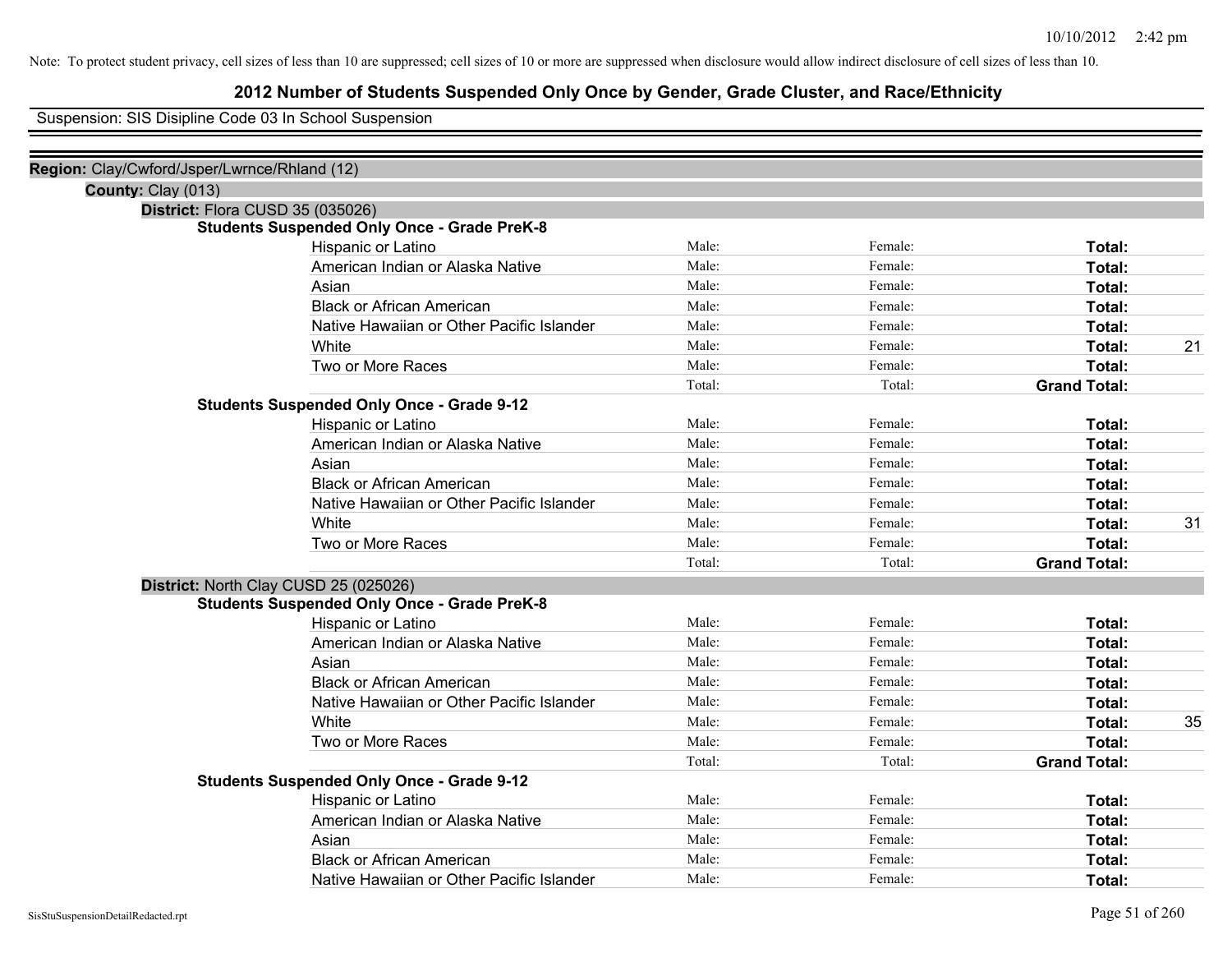| Suspension: SIS Disipline Code 03 In School Suspension |                                                    |        |         |                     |    |
|--------------------------------------------------------|----------------------------------------------------|--------|---------|---------------------|----|
|                                                        | White                                              | Male:  | Female: | Total:              |    |
|                                                        | Two or More Races                                  | Male:  | Female: | Total:              |    |
|                                                        |                                                    | Total: | Total:  | <b>Grand Total:</b> |    |
| County: Crawford (017)                                 |                                                    |        |         |                     |    |
|                                                        | District: Hutsonville CUSD 1 (001026)              |        |         |                     |    |
|                                                        | <b>Students Suspended Only Once - Grade PreK-8</b> |        |         |                     |    |
|                                                        | Hispanic or Latino                                 | Male:  | Female: | Total:              |    |
|                                                        | American Indian or Alaska Native                   | Male:  | Female: | Total:              |    |
|                                                        | Asian                                              | Male:  | Female: | Total:              |    |
|                                                        | <b>Black or African American</b>                   | Male:  | Female: | Total:              |    |
|                                                        | Native Hawaiian or Other Pacific Islander          | Male:  | Female: | Total:              |    |
|                                                        | White                                              | Male:  | Female: | Total:              |    |
|                                                        | Two or More Races                                  | Male:  | Female: | Total:              |    |
|                                                        |                                                    | Total: | Total:  | <b>Grand Total:</b> |    |
|                                                        | <b>Students Suspended Only Once - Grade 9-12</b>   |        |         |                     |    |
|                                                        | Hispanic or Latino                                 | Male:  | Female: | Total:              |    |
|                                                        | American Indian or Alaska Native                   | Male:  | Female: | Total:              |    |
|                                                        | Asian                                              | Male:  | Female: | Total:              |    |
|                                                        | <b>Black or African American</b>                   | Male:  | Female: | Total:              |    |
|                                                        | Native Hawaiian or Other Pacific Islander          | Male:  | Female: | Total:              |    |
|                                                        | White                                              | Male:  | Female: | Total:              |    |
|                                                        | Two or More Races                                  | Male:  | Female: | Total:              |    |
|                                                        |                                                    | Total: | Total:  | <b>Grand Total:</b> |    |
| District: Oblong CUSD 4 (004026)                       |                                                    |        |         |                     |    |
|                                                        | <b>Students Suspended Only Once - Grade PreK-8</b> |        |         |                     |    |
|                                                        | Hispanic or Latino                                 | Male:  | Female: | Total:              |    |
|                                                        | American Indian or Alaska Native                   | Male:  | Female: | Total:              |    |
|                                                        | Asian                                              | Male:  | Female: | Total:              |    |
|                                                        | <b>Black or African American</b>                   | Male:  | Female: | Total:              |    |
|                                                        | Native Hawaiian or Other Pacific Islander          | Male:  | Female: | Total:              |    |
|                                                        | White                                              | Male:  | Female: | Total:              | 25 |
|                                                        | Two or More Races                                  | Male:  | Female: | Total:              |    |
|                                                        |                                                    | Total: | Total:  | <b>Grand Total:</b> |    |
| District: Palestine CUSD 3 (003026)                    |                                                    |        |         |                     |    |
|                                                        | <b>Students Suspended Only Once - Grade 9-12</b>   |        |         |                     |    |
|                                                        | Hispanic or Latino                                 | Male:  | Female: | Total:              |    |
|                                                        | American Indian or Alaska Native                   | Male:  | Female: | Total:              |    |
|                                                        | Asian                                              | Male:  | Female: | Total:              |    |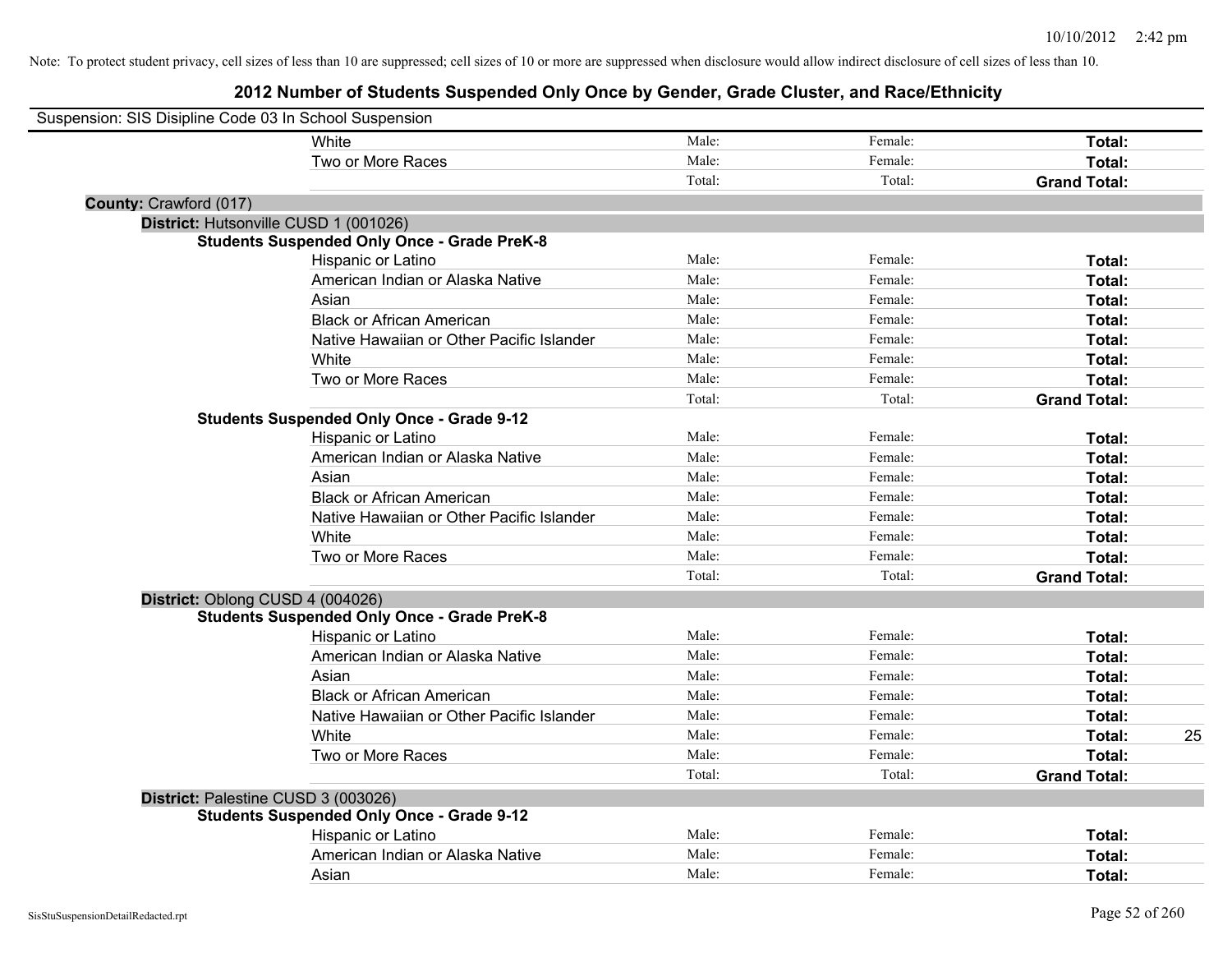|                               | Suspension: SIS Disipline Code 03 In School Suspension |        |         |                     |    |
|-------------------------------|--------------------------------------------------------|--------|---------|---------------------|----|
|                               | <b>Black or African American</b>                       | Male:  | Female: | Total:              |    |
|                               | Native Hawaiian or Other Pacific Islander              | Male:  | Female: | Total:              |    |
|                               | White                                                  | Male:  | Female: | Total:              |    |
|                               | Two or More Races                                      | Male:  | Female: | Total:              |    |
|                               |                                                        | Total: | Total:  | <b>Grand Total:</b> |    |
|                               | District: Robinson CUSD 2 (002026)                     |        |         |                     |    |
|                               | <b>Students Suspended Only Once - Grade PreK-8</b>     |        |         |                     |    |
|                               | Hispanic or Latino                                     | Male:  | Female: | Total:              |    |
|                               | American Indian or Alaska Native                       | Male:  | Female: | Total:              |    |
|                               | Asian                                                  | Male:  | Female: | Total:              |    |
|                               | <b>Black or African American</b>                       | Male:  | Female: | Total:              |    |
|                               | Native Hawaiian or Other Pacific Islander              | Male:  | Female: | Total:              |    |
|                               | White                                                  | Male:  | Female: | Total:              | 28 |
|                               | Two or More Races                                      | Male:  | Female: | Total:              |    |
|                               |                                                        | Total: | Total:  | <b>Grand Total:</b> |    |
| County: Jasper (040)          |                                                        |        |         |                     |    |
|                               | District: Jasper County CUD 1 (001026)                 |        |         |                     |    |
|                               | <b>Students Suspended Only Once - Grade PreK-8</b>     |        |         |                     |    |
|                               | Hispanic or Latino                                     | Male:  | Female: | Total:              |    |
|                               | American Indian or Alaska Native                       | Male:  | Female: | Total:              |    |
|                               | Asian                                                  | Male:  | Female: | Total:              |    |
|                               | <b>Black or African American</b>                       | Male:  | Female: | Total:              |    |
|                               | Native Hawaiian or Other Pacific Islander              | Male:  | Female: | Total:              |    |
|                               | White                                                  | Male:  | Female: | Total:              |    |
|                               | Two or More Races                                      | Male:  | Female: | Total:              |    |
|                               |                                                        | Total: | Total:  | <b>Grand Total:</b> |    |
|                               | <b>Students Suspended Only Once - Grade 9-12</b>       |        |         |                     |    |
|                               | Hispanic or Latino                                     | Male:  | Female: | Total:              |    |
|                               | American Indian or Alaska Native                       | Male:  | Female: | Total:              |    |
|                               | Asian                                                  | Male:  | Female: | Total:              |    |
|                               | <b>Black or African American</b>                       | Male:  | Female: | Total:              |    |
|                               | Native Hawaiian or Other Pacific Islander              | Male:  | Female: | Total:              |    |
|                               | White                                                  | Male:  | Female: | Total:              | 13 |
|                               | Two or More Races                                      | Male:  | Female: | Total:              |    |
|                               |                                                        | Total: | Total:  | <b>Grand Total:</b> |    |
| <b>County: Lawrence (051)</b> |                                                        |        |         |                     |    |
|                               | District: Lawrence County CUD 20 (020026)              |        |         |                     |    |
|                               | <b>Students Suspended Only Once - Grade PreK-8</b>     |        |         |                     |    |
|                               | Hispanic or Latino                                     | Male:  | Female: | Total:              |    |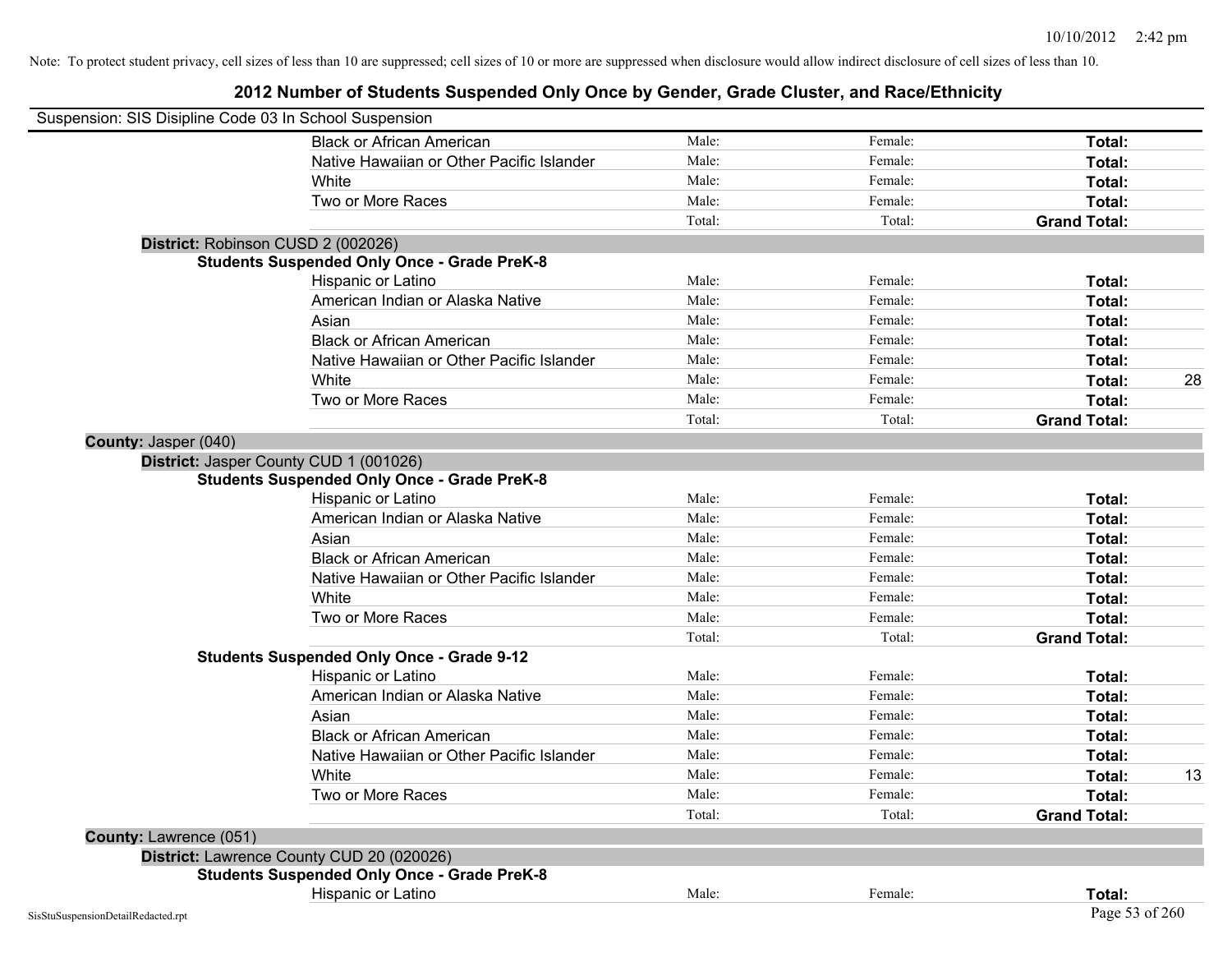| Suspension: SIS Disipline Code 03 In School Suspension |                                                    |        |    |         |                     |    |
|--------------------------------------------------------|----------------------------------------------------|--------|----|---------|---------------------|----|
|                                                        | American Indian or Alaska Native                   | Male:  |    | Female: | Total:              |    |
|                                                        | Asian                                              | Male:  |    | Female: | Total:              |    |
|                                                        | <b>Black or African American</b>                   | Male:  |    | Female: | Total:              |    |
|                                                        | Native Hawaiian or Other Pacific Islander          | Male:  |    | Female: | Total:              |    |
|                                                        | White                                              | Male:  |    | Female: | Total:              | 19 |
|                                                        | Two or More Races                                  | Male:  |    | Female: | Total:              |    |
|                                                        |                                                    | Total: |    | Total:  | <b>Grand Total:</b> |    |
|                                                        | District: Red Hill CUSD 10 (010026)                |        |    |         |                     |    |
|                                                        | <b>Students Suspended Only Once - Grade PreK-8</b> |        |    |         |                     |    |
|                                                        | Hispanic or Latino                                 | Male:  |    | Female: | Total:              |    |
|                                                        | American Indian or Alaska Native                   | Male:  |    | Female: | Total:              |    |
|                                                        | Asian                                              | Male:  |    | Female: | Total:              |    |
|                                                        | <b>Black or African American</b>                   | Male:  |    | Female: | Total:              |    |
|                                                        | Native Hawaiian or Other Pacific Islander          | Male:  |    | Female: | Total:              |    |
|                                                        | White                                              | Male:  |    | Female: | Total:              | 29 |
|                                                        | Two or More Races                                  | Male:  |    | Female: | Total:              |    |
|                                                        |                                                    | Total: |    | Total:  | <b>Grand Total:</b> |    |
| County: Non-Public School (000)                        |                                                    |        |    |         |                     |    |
|                                                        | District: Clay/Cwford/Jsper/Lwrnce/Rhland (000000) |        |    |         |                     |    |
|                                                        | <b>Students Suspended Only Once - Grade 9-12</b>   |        |    |         |                     |    |
|                                                        | Hispanic or Latino                                 | Male:  |    | Female: | Total:              |    |
|                                                        | American Indian or Alaska Native                   | Male:  |    | Female: | Total:              |    |
|                                                        | Asian                                              | Male:  |    | Female: | Total:              |    |
|                                                        | <b>Black or African American</b>                   | Male:  |    | Female: | Total:              |    |
|                                                        | Native Hawaiian or Other Pacific Islander          | Male:  |    | Female: | Total:              |    |
|                                                        | White                                              | Male:  |    | Female: | Total:              |    |
|                                                        | Two or More Races                                  | Male:  |    | Female: | Total:              |    |
|                                                        |                                                    | Total: |    | Total:  | <b>Grand Total:</b> |    |
| County: Richland (080)                                 |                                                    |        |    |         |                     |    |
|                                                        | District: East Richland CUSD 1 (001026)            |        |    |         |                     |    |
|                                                        | <b>Students Suspended Only Once - Grade PreK-8</b> |        |    |         |                     |    |
|                                                        | Hispanic or Latino                                 | Male:  |    | Female: | Total:              |    |
|                                                        | American Indian or Alaska Native                   | Male:  |    | Female: | Total:              |    |
|                                                        | Asian                                              | Male:  |    | Female: | Total:              |    |
|                                                        | <b>Black or African American</b>                   | Male:  |    | Female: | Total:              |    |
|                                                        | Native Hawaiian or Other Pacific Islander          | Male:  |    | Female: | Total:              |    |
|                                                        | White                                              | Male:  | 24 | Female: | 11<br>Total:        | 35 |
|                                                        | Two or More Races                                  | Male:  |    | Female: | Total:              |    |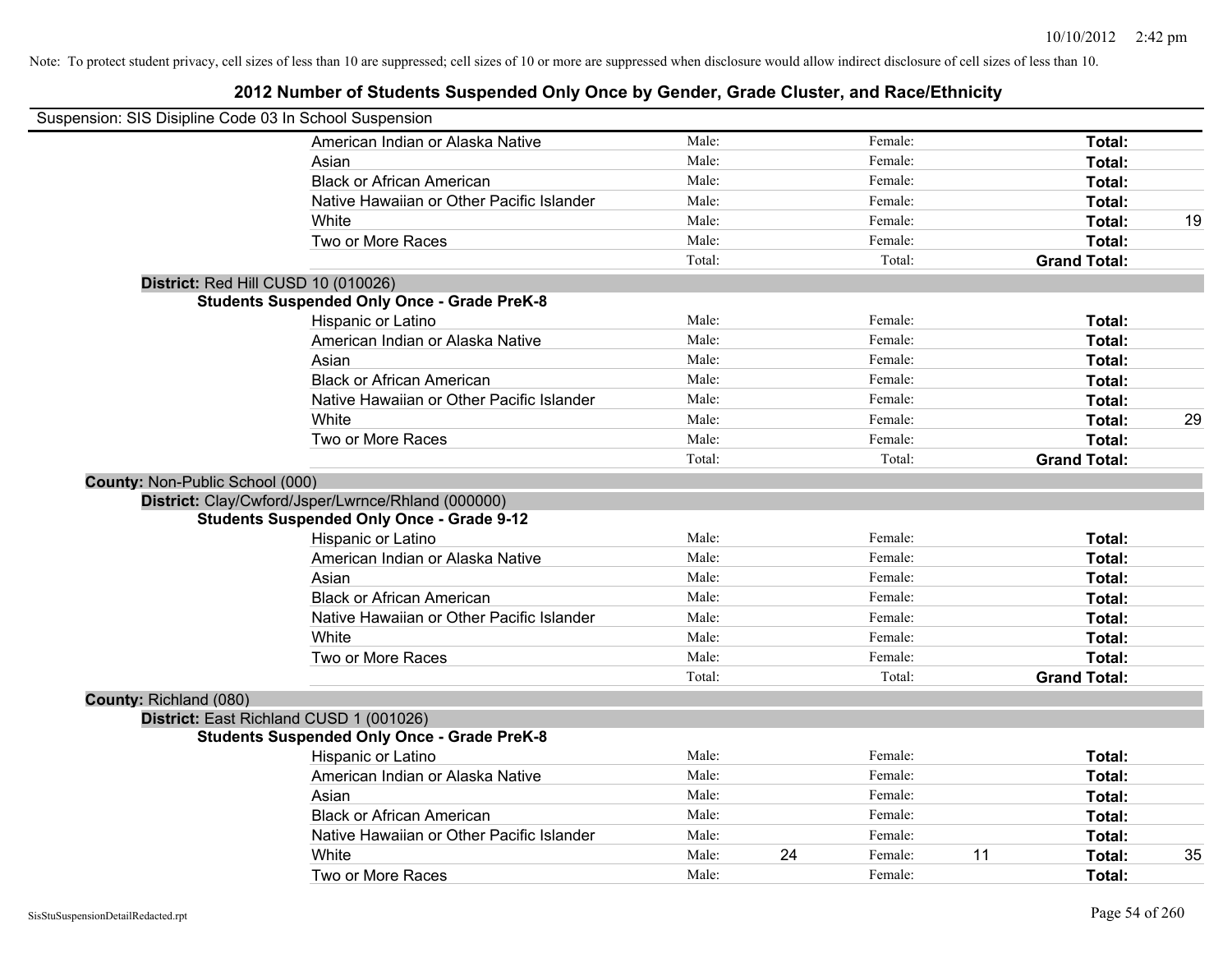| Suspension: SIS Disipline Code 03 In School Suspension |                                                    |        |         |                     |    |
|--------------------------------------------------------|----------------------------------------------------|--------|---------|---------------------|----|
|                                                        |                                                    | Total: | Total:  | <b>Grand Total:</b> |    |
|                                                        | <b>Students Suspended Only Once - Grade 9-12</b>   |        |         |                     |    |
|                                                        | Hispanic or Latino                                 | Male:  | Female: | Total:              |    |
|                                                        | American Indian or Alaska Native                   | Male:  | Female: | Total:              |    |
|                                                        | Asian                                              | Male:  | Female: | Total:              |    |
|                                                        | <b>Black or African American</b>                   | Male:  | Female: | Total:              |    |
|                                                        | Native Hawaiian or Other Pacific Islander          | Male:  | Female: | Total:              |    |
|                                                        | White                                              | Male:  | Female: | Total:              | 16 |
|                                                        | Two or More Races                                  | Male:  | Female: | Total:              |    |
|                                                        |                                                    | Total: | Total:  | <b>Grand Total:</b> |    |
|                                                        | District: West Richland CUSD 2 (002026)            |        |         |                     |    |
|                                                        | <b>Students Suspended Only Once - Grade PreK-8</b> |        |         |                     |    |
|                                                        | Hispanic or Latino                                 | Male:  | Female: | Total:              |    |
|                                                        | American Indian or Alaska Native                   | Male:  | Female: | Total:              |    |
|                                                        | Asian                                              | Male:  | Female: | Total:              |    |
|                                                        | <b>Black or African American</b>                   | Male:  | Female: | Total:              |    |
|                                                        | Native Hawaiian or Other Pacific Islander          | Male:  | Female: | Total:              |    |
|                                                        | White                                              | Male:  | Female: | Total:              | 14 |
|                                                        | Two or More Races                                  | Male:  | Female: | Total:              |    |
|                                                        |                                                    | Total: | Total:  | <b>Grand Total:</b> |    |
|                                                        | <b>Students Suspended Only Once - Grade 9-12</b>   |        |         |                     |    |
|                                                        | Hispanic or Latino                                 | Male:  | Female: | Total:              |    |
|                                                        | American Indian or Alaska Native                   | Male:  | Female: | Total:              |    |
|                                                        | Asian                                              | Male:  | Female: | Total:              |    |
|                                                        | <b>Black or African American</b>                   | Male:  | Female: | Total:              |    |
|                                                        | Native Hawaiian or Other Pacific Islander          | Male:  | Female: | Total:              |    |
|                                                        | White                                              | Male:  | Female: | Total:              |    |
|                                                        | Two or More Races                                  | Male:  | Female: | Total:              |    |
|                                                        |                                                    | Total: | Total:  | <b>Grand Total:</b> |    |
|                                                        |                                                    |        |         |                     |    |
| Region: Clinton/Marion/Washington ROE (13)             |                                                    |        |         |                     |    |
| County: Clinton (014)                                  |                                                    |        |         |                     |    |
| District: Breese SD 12 (012004)                        |                                                    |        |         |                     |    |
|                                                        | <b>Students Suspended Only Once - Grade PreK-8</b> |        |         |                     |    |
|                                                        | Hispanic or Latino                                 | Male:  | Female: | Total:              |    |
|                                                        | American Indian or Alaska Native                   | Male:  | Female: | Total:              |    |
|                                                        | Asian                                              | Male:  | Female: | Total:              |    |
|                                                        | <b>Black or African American</b>                   | Male:  | Female: | Total:              |    |
|                                                        |                                                    |        |         |                     |    |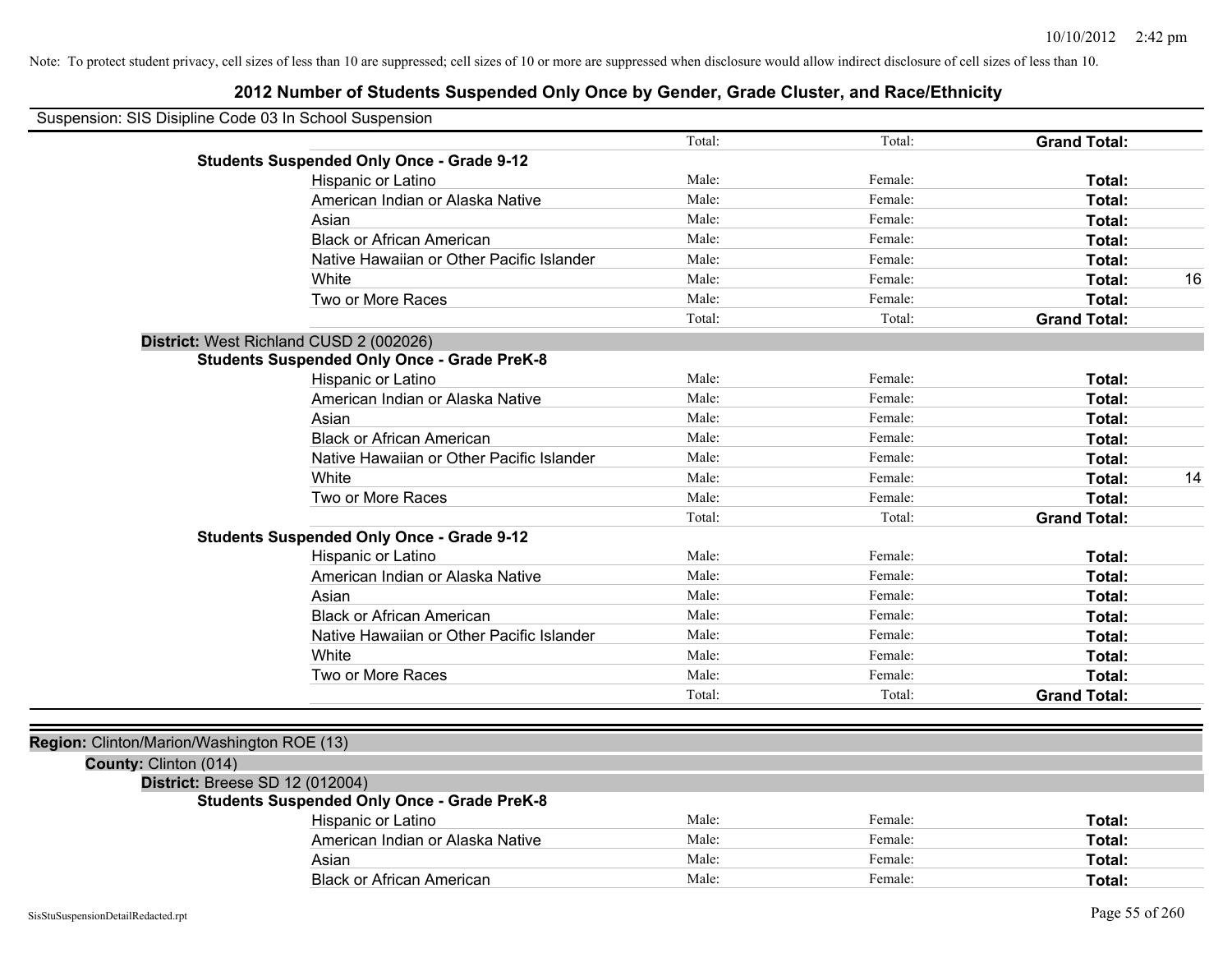| Suspension: SIS Disipline Code 03 In School Suspension |                                                    |        |         |                     |    |
|--------------------------------------------------------|----------------------------------------------------|--------|---------|---------------------|----|
|                                                        | Native Hawaiian or Other Pacific Islander          | Male:  | Female: | Total:              |    |
|                                                        | White                                              | Male:  | Female: | <b>Total:</b>       | 11 |
|                                                        | Two or More Races                                  | Male:  | Female: | Total:              |    |
|                                                        |                                                    | Total: | Total:  | <b>Grand Total:</b> |    |
| District: Carlyle CUSD 1 (001026)                      |                                                    |        |         |                     |    |
|                                                        | <b>Students Suspended Only Once - Grade PreK-8</b> |        |         |                     |    |
|                                                        | Hispanic or Latino                                 | Male:  | Female: | Total:              |    |
|                                                        | American Indian or Alaska Native                   | Male:  | Female: | Total:              |    |
|                                                        | Asian                                              | Male:  | Female: | Total:              |    |
|                                                        | <b>Black or African American</b>                   | Male:  | Female: | Total:              |    |
|                                                        | Native Hawaiian or Other Pacific Islander          | Male:  | Female: | Total:              |    |
|                                                        | White                                              | Male:  | Female: | Total:              | 37 |
|                                                        | Two or More Races                                  | Male:  | Female: | Total:              |    |
|                                                        |                                                    | Total: | Total:  | <b>Grand Total:</b> |    |
|                                                        | <b>Students Suspended Only Once - Grade 9-12</b>   |        |         |                     |    |
|                                                        | Hispanic or Latino                                 | Male:  | Female: | Total:              |    |
|                                                        | American Indian or Alaska Native                   | Male:  | Female: | Total:              |    |
|                                                        | Asian                                              | Male:  | Female: | Total:              |    |
|                                                        | <b>Black or African American</b>                   | Male:  | Female: | Total:              |    |
|                                                        | Native Hawaiian or Other Pacific Islander          | Male:  | Female: | Total:              |    |
|                                                        | White                                              | Male:  | Female: | Total:              | 20 |
|                                                        | Two or More Races                                  | Male:  | Female: | Total:              |    |
|                                                        |                                                    | Total: | Total:  | <b>Grand Total:</b> |    |
| District: Central CHSD 71 (071016)                     |                                                    |        |         |                     |    |
|                                                        | <b>Students Suspended Only Once - Grade 9-12</b>   |        |         |                     |    |
|                                                        | Hispanic or Latino                                 | Male:  | Female: | Total:              |    |
|                                                        | American Indian or Alaska Native                   | Male:  | Female: | Total:              |    |
|                                                        | Asian                                              | Male:  | Female: | Total:              |    |
|                                                        | <b>Black or African American</b>                   | Male:  | Female: | Total:              |    |
|                                                        | Native Hawaiian or Other Pacific Islander          | Male:  | Female: | Total:              |    |
|                                                        | White                                              | Male:  | Female: | Total:              | 27 |
|                                                        | Two or More Races                                  | Male:  | Female: | Total:              |    |
|                                                        |                                                    | Total: | Total:  | <b>Grand Total:</b> |    |
| District: Germantown SD 60 (060002)                    |                                                    |        |         |                     |    |
|                                                        | <b>Students Suspended Only Once - Grade PreK-8</b> |        |         |                     |    |
|                                                        | Hispanic or Latino                                 | Male:  | Female: | Total:              |    |
|                                                        | American Indian or Alaska Native                   | Male:  | Female: | Total:              |    |
|                                                        | Asian                                              | Male:  | Female: | Total:              |    |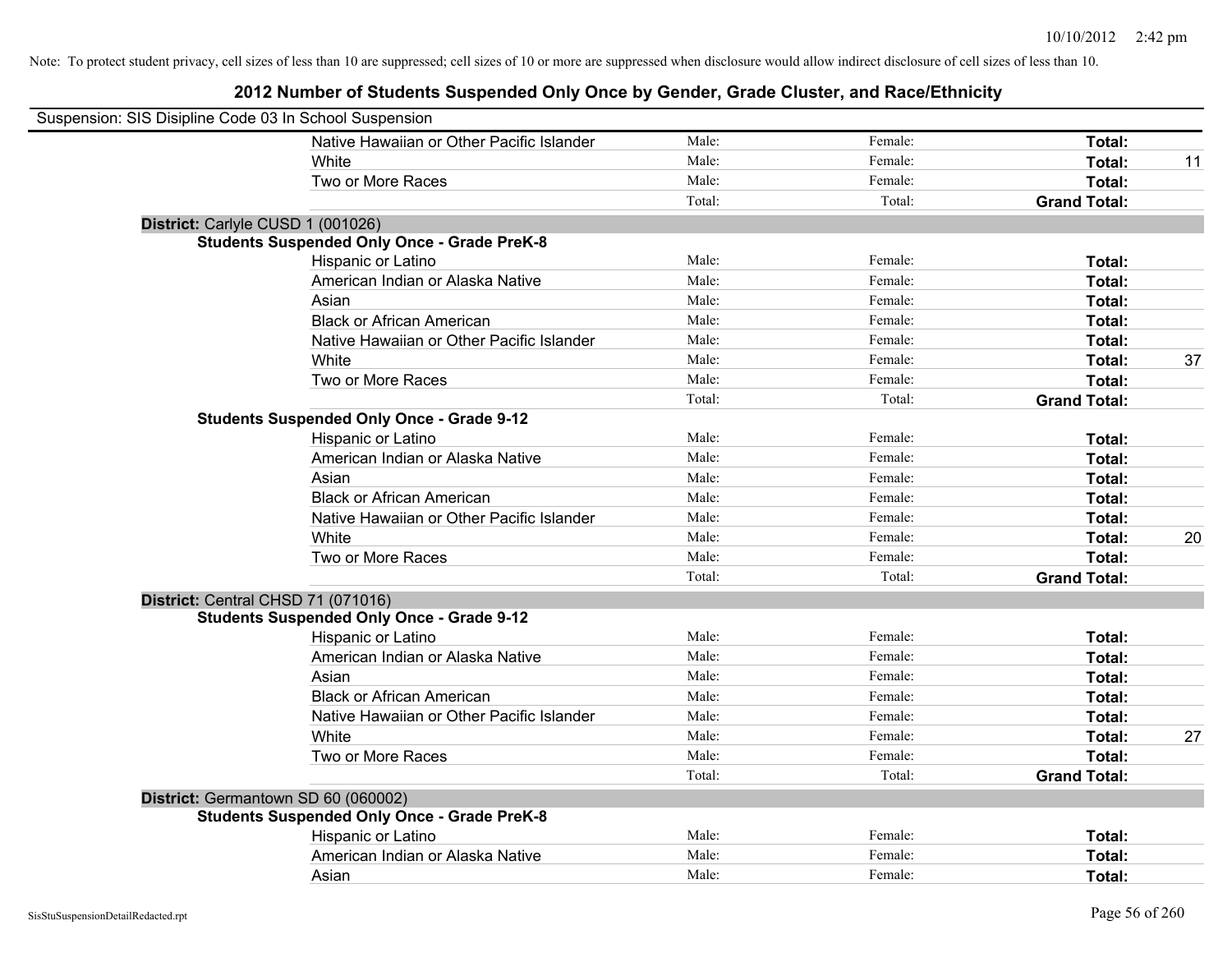| Suspension: SIS Disipline Code 03 In School Suspension |                                                    |        |    |         |    |                     |    |
|--------------------------------------------------------|----------------------------------------------------|--------|----|---------|----|---------------------|----|
|                                                        | <b>Black or African American</b>                   | Male:  |    | Female: |    | Total:              |    |
|                                                        | Native Hawaiian or Other Pacific Islander          | Male:  |    | Female: |    | Total:              |    |
|                                                        | White                                              | Male:  |    | Female: |    | Total:              |    |
|                                                        | Two or More Races                                  | Male:  |    | Female: |    | Total:              |    |
|                                                        |                                                    | Total: |    | Total:  |    | <b>Grand Total:</b> |    |
|                                                        | District: North Wamac SD 186 (186002)              |        |    |         |    |                     |    |
|                                                        | <b>Students Suspended Only Once - Grade PreK-8</b> |        |    |         |    |                     |    |
|                                                        | Hispanic or Latino                                 | Male:  |    | Female: |    | Total:              |    |
|                                                        | American Indian or Alaska Native                   | Male:  |    | Female: |    | Total:              |    |
|                                                        | Asian                                              | Male:  |    | Female: |    | Total:              |    |
|                                                        | <b>Black or African American</b>                   | Male:  |    | Female: |    | Total:              |    |
|                                                        | Native Hawaiian or Other Pacific Islander          | Male:  |    | Female: |    | Total:              |    |
|                                                        | White                                              | Male:  |    | Female: |    | Total:              |    |
|                                                        | Two or More Races                                  | Male:  |    | Female: |    | Total:              |    |
|                                                        |                                                    | Total: |    | Total:  |    | <b>Grand Total:</b> |    |
| District: Wesclin CUSD 3 (003026)                      |                                                    |        |    |         |    |                     |    |
|                                                        | <b>Students Suspended Only Once - Grade PreK-8</b> |        |    |         |    |                     |    |
|                                                        | Hispanic or Latino                                 | Male:  |    | Female: |    | Total:              |    |
|                                                        | American Indian or Alaska Native                   | Male:  |    | Female: |    | Total:              |    |
|                                                        | Asian                                              | Male:  |    | Female: |    | Total:              |    |
|                                                        | <b>Black or African American</b>                   | Male:  |    | Female: |    | Total:              |    |
|                                                        | Native Hawaiian or Other Pacific Islander          | Male:  |    | Female: |    | Total:              |    |
|                                                        | White                                              | Male:  |    | Female: |    | Total:              |    |
|                                                        | Two or More Races                                  | Male:  |    | Female: |    | Total:              |    |
|                                                        |                                                    | Total: |    | Total:  |    | <b>Grand Total:</b> |    |
|                                                        | <b>Students Suspended Only Once - Grade 9-12</b>   |        |    |         |    |                     |    |
|                                                        | Hispanic or Latino                                 | Male:  |    | Female: |    | Total:              |    |
|                                                        | American Indian or Alaska Native                   | Male:  |    | Female: |    | Total:              |    |
|                                                        | Asian                                              | Male:  |    | Female: |    | Total:              |    |
|                                                        | <b>Black or African American</b>                   | Male:  |    | Female: |    | Total:              |    |
|                                                        | Native Hawaiian or Other Pacific Islander          | Male:  |    | Female: |    | Total:              |    |
|                                                        | White                                              | Male:  | 10 | Female: | 10 | Total:              | 20 |
|                                                        | Two or More Races                                  | Male:  |    | Female: |    | Total:              |    |
|                                                        |                                                    | Total: |    | Total:  |    | <b>Grand Total:</b> |    |
| County: Marion (058)                                   |                                                    |        |    |         |    |                     |    |
|                                                        | District: Central City SD 133 (133002)             |        |    |         |    |                     |    |
|                                                        | <b>Students Suspended Only Once - Grade PreK-8</b> |        |    |         |    |                     |    |
|                                                        | Hispanic or Latino                                 | Male:  |    | Female: |    | Total:              |    |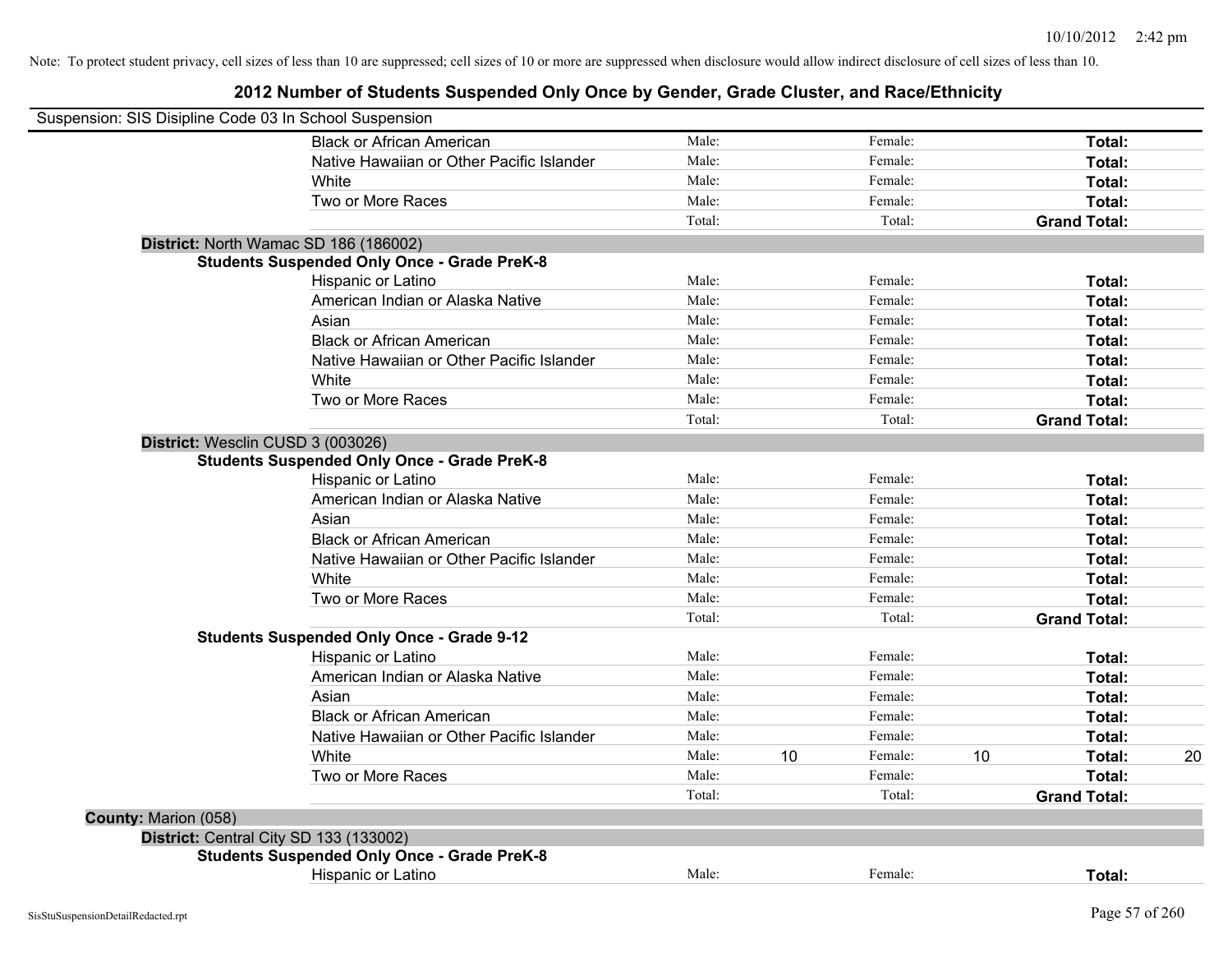### **2012 Number of Students Suspended Only Once by Gender, Grade Cluster, and Race/Ethnicity**

|                                   | Suspension: SIS Disipline Code 03 In School Suspension |        |    |         |    |                     |    |
|-----------------------------------|--------------------------------------------------------|--------|----|---------|----|---------------------|----|
|                                   | American Indian or Alaska Native                       | Male:  |    | Female: |    | Total:              |    |
|                                   | Asian                                                  | Male:  |    | Female: |    | Total:              |    |
|                                   | <b>Black or African American</b>                       | Male:  |    | Female: |    | Total:              |    |
|                                   | Native Hawaiian or Other Pacific Islander              | Male:  |    | Female: |    | Total:              |    |
|                                   | White                                                  | Male:  |    | Female: |    | Total:              |    |
|                                   | Two or More Races                                      | Male:  |    | Female: |    | Total:              |    |
|                                   |                                                        | Total: |    | Total:  |    | <b>Grand Total:</b> |    |
|                                   | District: Centralia SD 135 (135002)                    |        |    |         |    |                     |    |
|                                   | <b>Students Suspended Only Once - Grade PreK-8</b>     |        |    |         |    |                     |    |
|                                   | Hispanic or Latino                                     | Male:  |    | Female: |    | Total:              |    |
|                                   | American Indian or Alaska Native                       | Male:  |    | Female: |    | Total:              |    |
|                                   | Asian                                                  | Male:  |    | Female: |    | Total:              |    |
|                                   | <b>Black or African American</b>                       | Male:  |    | Female: |    | Total:              | 12 |
|                                   | Native Hawaiian or Other Pacific Islander              | Male:  |    | Female: |    | Total:              |    |
|                                   | White                                                  | Male:  | 22 | Female: | 10 | Total:              | 32 |
|                                   | Two or More Races                                      | Male:  |    | Female: |    | Total:              | 11 |
|                                   |                                                        | Total: |    | Total:  |    | <b>Grand Total:</b> |    |
| District: luka CCSD 7 (007004)    |                                                        |        |    |         |    |                     |    |
|                                   | <b>Students Suspended Only Once - Grade PreK-8</b>     |        |    |         |    |                     |    |
|                                   | Hispanic or Latino                                     | Male:  |    | Female: |    | Total:              |    |
|                                   | American Indian or Alaska Native                       | Male:  |    | Female: |    | Total:              |    |
|                                   | Asian                                                  | Male:  |    | Female: |    | Total:              |    |
|                                   | <b>Black or African American</b>                       | Male:  |    | Female: |    | Total:              |    |
|                                   | Native Hawaiian or Other Pacific Islander              | Male:  |    | Female: |    | Total:              |    |
|                                   | White                                                  | Male:  |    | Female: |    | Total:              |    |
|                                   | Two or More Races                                      | Male:  |    | Female: |    | Total:              |    |
|                                   |                                                        | Total: |    | Total:  |    | <b>Grand Total:</b> |    |
| District: Kell Cons SD 2 (002003) |                                                        |        |    |         |    |                     |    |
|                                   | <b>Students Suspended Only Once - Grade PreK-8</b>     |        |    |         |    |                     |    |
|                                   | Hispanic or Latino                                     | Male:  |    | Female: |    | Total:              |    |
|                                   | American Indian or Alaska Native                       | Male:  |    | Female: |    | Total:              |    |
|                                   | Asian                                                  | Male:  |    | Female: |    | Total:              |    |
|                                   | <b>Black or African American</b>                       | Male:  |    | Female: |    | Total:              |    |
|                                   | Native Hawaiian or Other Pacific Islander              | Male:  |    | Female: |    | Total:              |    |
|                                   | White                                                  | Male:  |    | Female: |    | Total:              |    |
|                                   | Two or More Races                                      | Male:  |    | Female: |    | Total:              |    |
|                                   |                                                        | Total: |    | Total:  |    | <b>Grand Total:</b> |    |
|                                   |                                                        |        |    |         |    |                     |    |

#### **District:** Odin PSD 722 (722026)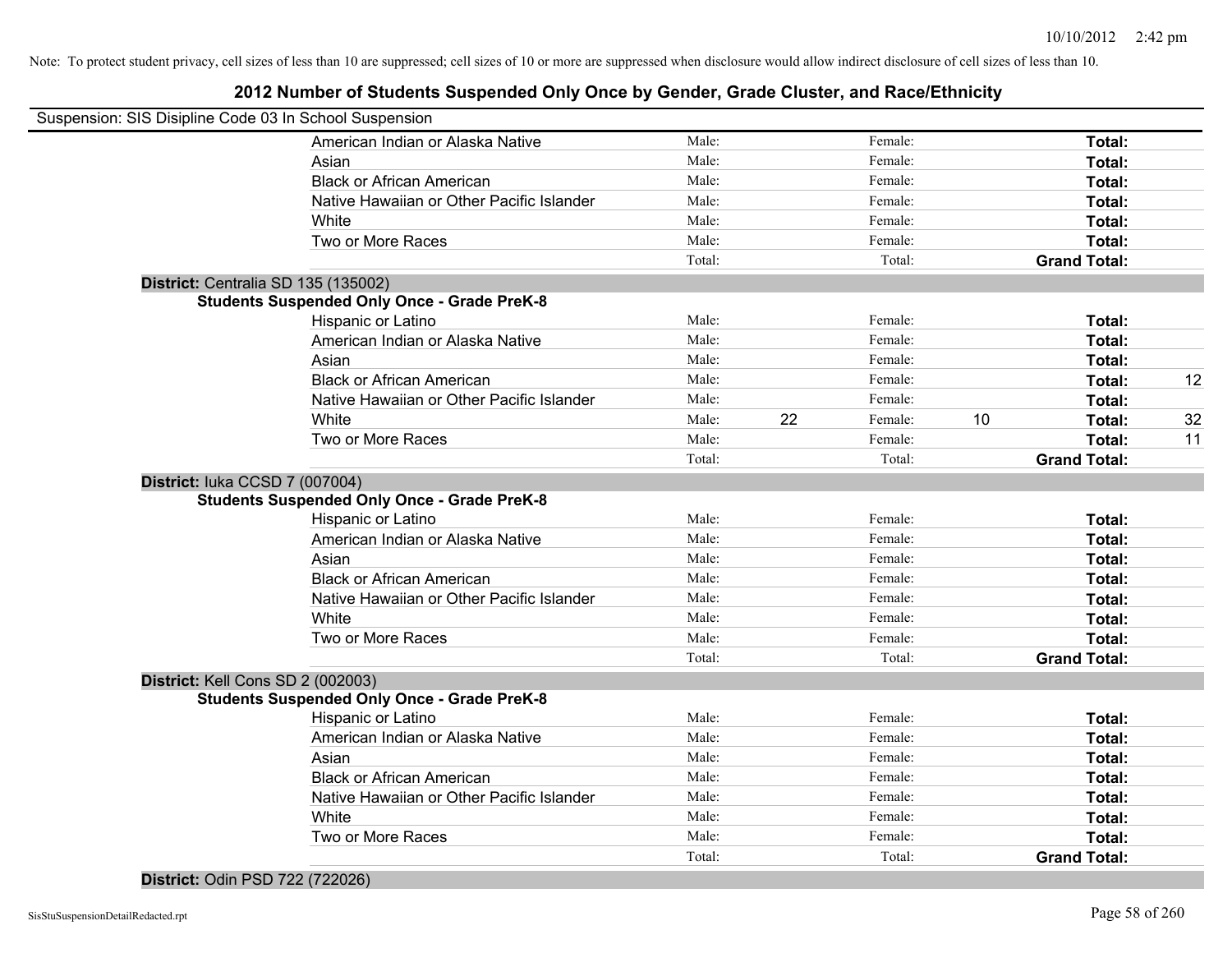| Suspension: SIS Disipline Code 03 In School Suspension |                                                    |                 |                   |                               |
|--------------------------------------------------------|----------------------------------------------------|-----------------|-------------------|-------------------------------|
|                                                        | <b>Students Suspended Only Once - Grade PreK-8</b> |                 |                   |                               |
|                                                        | Hispanic or Latino                                 | Male:           | Female:           | Total:                        |
|                                                        | American Indian or Alaska Native                   | Male:           | Female:           | Total:                        |
|                                                        | Asian                                              | Male:           | Female:           | Total:                        |
|                                                        | <b>Black or African American</b>                   | Male:           | Female:           | Total:                        |
|                                                        | Native Hawaiian or Other Pacific Islander          | Male:           | Female:           | Total:                        |
|                                                        | White                                              | Male:           | Female:           | Total:                        |
|                                                        | Two or More Races                                  | Male:           | Female:           | Total:                        |
|                                                        |                                                    | Total:          | Total:            | <b>Grand Total:</b>           |
|                                                        | <b>Students Suspended Only Once - Grade 9-12</b>   |                 |                   |                               |
|                                                        | Hispanic or Latino                                 | Male:           | Female:           | Total:                        |
|                                                        | American Indian or Alaska Native                   | Male:           | Female:           | Total:                        |
|                                                        | Asian                                              | Male:           | Female:           | Total:                        |
|                                                        | <b>Black or African American</b>                   | Male:           | Female:           | Total:                        |
|                                                        | Native Hawaiian or Other Pacific Islander          | Male:           | Female:           | Total:                        |
|                                                        | White                                              | Male:           | Female:           | Total:                        |
|                                                        | Two or More Races                                  | Male:           | Female:           | Total:                        |
|                                                        |                                                    | Total:          | Total:            | <b>Grand Total:</b>           |
| District: Patoka CUSD 100 (100026)                     |                                                    |                 |                   |                               |
|                                                        | <b>Students Suspended Only Once - Grade PreK-8</b> |                 |                   |                               |
|                                                        | Hispanic or Latino                                 | Male:           | Female:           | Total:                        |
|                                                        | American Indian or Alaska Native                   | Male:           | Female:           | Total:                        |
|                                                        | Asian                                              | Male:           | Female:           | Total:                        |
|                                                        | <b>Black or African American</b>                   | Male:           | Female:           | Total:                        |
|                                                        | Native Hawaiian or Other Pacific Islander          | Male:           | Female:           | Total:                        |
|                                                        | White                                              | Male:           | Female:           | Total:                        |
|                                                        | Two or More Races                                  | Male:           | Female:           | Total:                        |
|                                                        |                                                    | Total:          | Total:            | <b>Grand Total:</b>           |
|                                                        | <b>Students Suspended Only Once - Grade 9-12</b>   |                 |                   |                               |
|                                                        | Hispanic or Latino                                 | Male:           | Female:           | Total:                        |
|                                                        | American Indian or Alaska Native                   | Male:           | Female:           | Total:                        |
|                                                        | Asian                                              | Male:           | Female:           | Total:                        |
|                                                        | <b>Black or African American</b>                   | Male:           | Female:           | Total:                        |
|                                                        | Native Hawaiian or Other Pacific Islander          | Male:           | Female:           | Total:                        |
|                                                        | White                                              | Male:           | Female:           | Total:                        |
|                                                        |                                                    |                 |                   |                               |
|                                                        | Two or More Races                                  | Male:<br>Total: | Female:<br>Total: | Total:<br><b>Grand Total:</b> |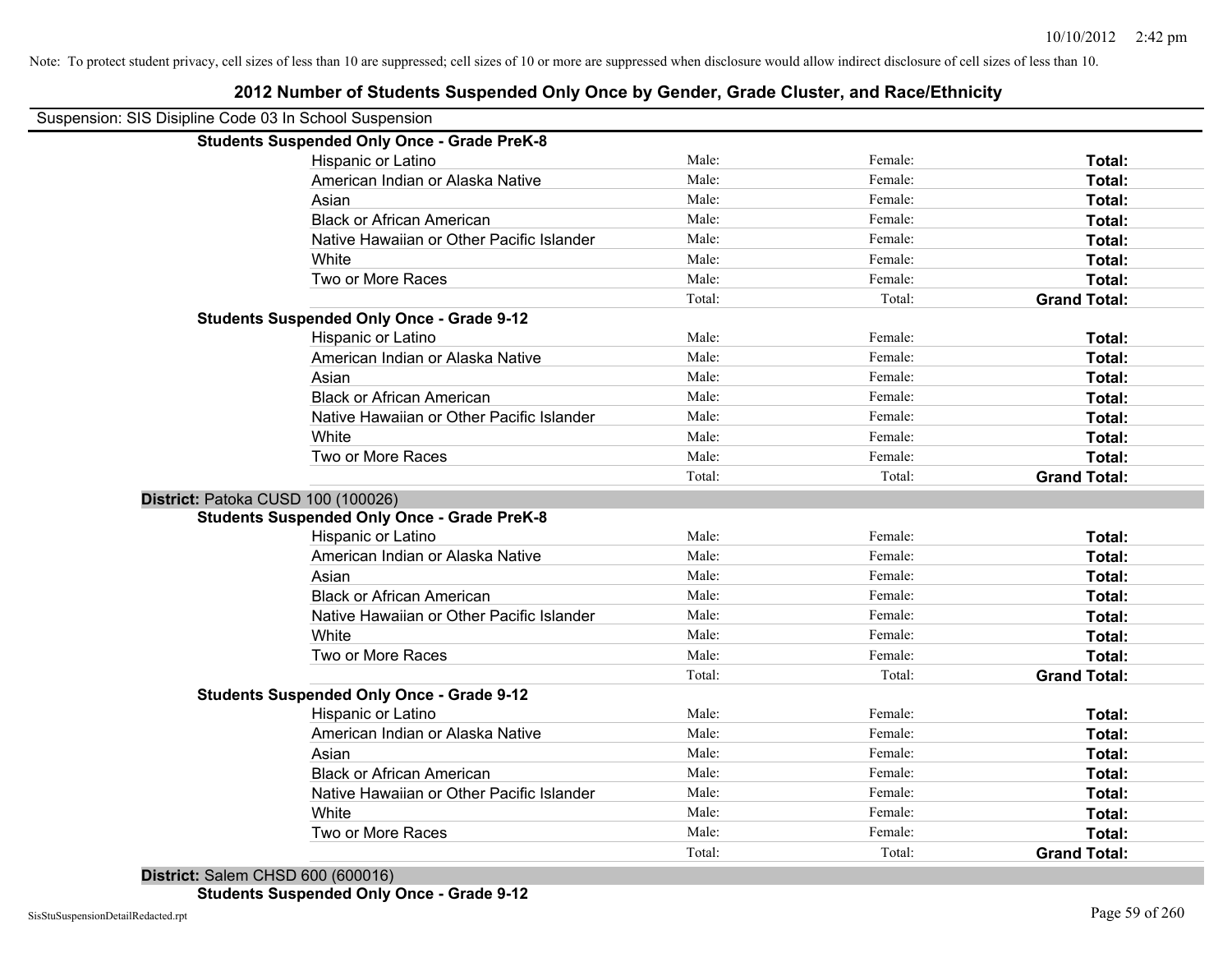### **2012 Number of Students Suspended Only Once by Gender, Grade Cluster, and Race/Ethnicity**

|                                 | Suspension: SIS Disipline Code 03 In School Suspension |        |    |         |    |                     |    |
|---------------------------------|--------------------------------------------------------|--------|----|---------|----|---------------------|----|
|                                 | Hispanic or Latino                                     | Male:  |    | Female: |    | Total:              |    |
|                                 | American Indian or Alaska Native                       | Male:  |    | Female: |    | Total:              |    |
|                                 | Asian                                                  | Male:  |    | Female: |    | Total:              |    |
|                                 | <b>Black or African American</b>                       | Male:  |    | Female: |    | Total:              |    |
|                                 | Native Hawaiian or Other Pacific Islander              | Male:  |    | Female: |    | Total:              |    |
|                                 | White                                                  | Male:  | 38 | Female: | 22 | Total:              | 60 |
|                                 | Two or More Races                                      | Male:  |    | Female: |    | Total:              |    |
|                                 |                                                        | Total: |    | Total:  |    | <b>Grand Total:</b> |    |
| District: Salem SD 111 (111002) |                                                        |        |    |         |    |                     |    |
|                                 | <b>Students Suspended Only Once - Grade PreK-8</b>     |        |    |         |    |                     |    |
|                                 | Hispanic or Latino                                     | Male:  |    | Female: |    | Total:              |    |
|                                 | American Indian or Alaska Native                       | Male:  |    | Female: |    | Total:              |    |
|                                 | Asian                                                  | Male:  |    | Female: |    | Total:              |    |
|                                 | <b>Black or African American</b>                       | Male:  |    | Female: |    | Total:              |    |
|                                 | Native Hawaiian or Other Pacific Islander              | Male:  |    | Female: |    | Total:              |    |
|                                 | White                                                  | Male:  |    | Female: |    | Total:              | 22 |
|                                 | Two or More Races                                      | Male:  |    | Female: |    | Total:              |    |
|                                 |                                                        | Total: |    | Total:  |    | <b>Grand Total:</b> |    |
|                                 | District: Sandoval CUSD 501 (501026)                   |        |    |         |    |                     |    |
|                                 | <b>Students Suspended Only Once - Grade PreK-8</b>     |        |    |         |    |                     |    |
|                                 | Hispanic or Latino                                     | Male:  |    | Female: |    | Total:              |    |
|                                 | American Indian or Alaska Native                       | Male:  |    | Female: |    | Total:              |    |
|                                 | Asian                                                  | Male:  |    | Female: |    | Total:              |    |
|                                 | <b>Black or African American</b>                       | Male:  |    | Female: |    | Total:              |    |
|                                 | Native Hawaiian or Other Pacific Islander              | Male:  |    | Female: |    | Total:              |    |
|                                 | White                                                  | Male:  |    | Female: |    | Total:              | 12 |
|                                 | Two or More Races                                      | Male:  |    | Female: |    | Total:              |    |
|                                 |                                                        | Total: |    | Total:  |    | <b>Grand Total:</b> |    |
|                                 | <b>Students Suspended Only Once - Grade 9-12</b>       |        |    |         |    |                     |    |
|                                 | Hispanic or Latino                                     | Male:  |    | Female: |    | Total:              |    |
|                                 | American Indian or Alaska Native                       | Male:  |    | Female: |    | Total:              |    |
|                                 | Asian                                                  | Male:  |    | Female: |    | Total:              |    |
|                                 | <b>Black or African American</b>                       | Male:  |    | Female: |    | Total:              |    |
|                                 | Native Hawaiian or Other Pacific Islander              | Male:  |    | Female: |    | Total:              |    |
|                                 | White                                                  | Male:  |    | Female: |    | Total:              | 14 |
|                                 | Two or More Races                                      | Male:  |    | Female: |    | Total:              |    |
|                                 |                                                        | Total: |    | Total:  |    | <b>Grand Total:</b> |    |
|                                 |                                                        |        |    |         |    |                     |    |

**District:** South Central CUD 401 (401026)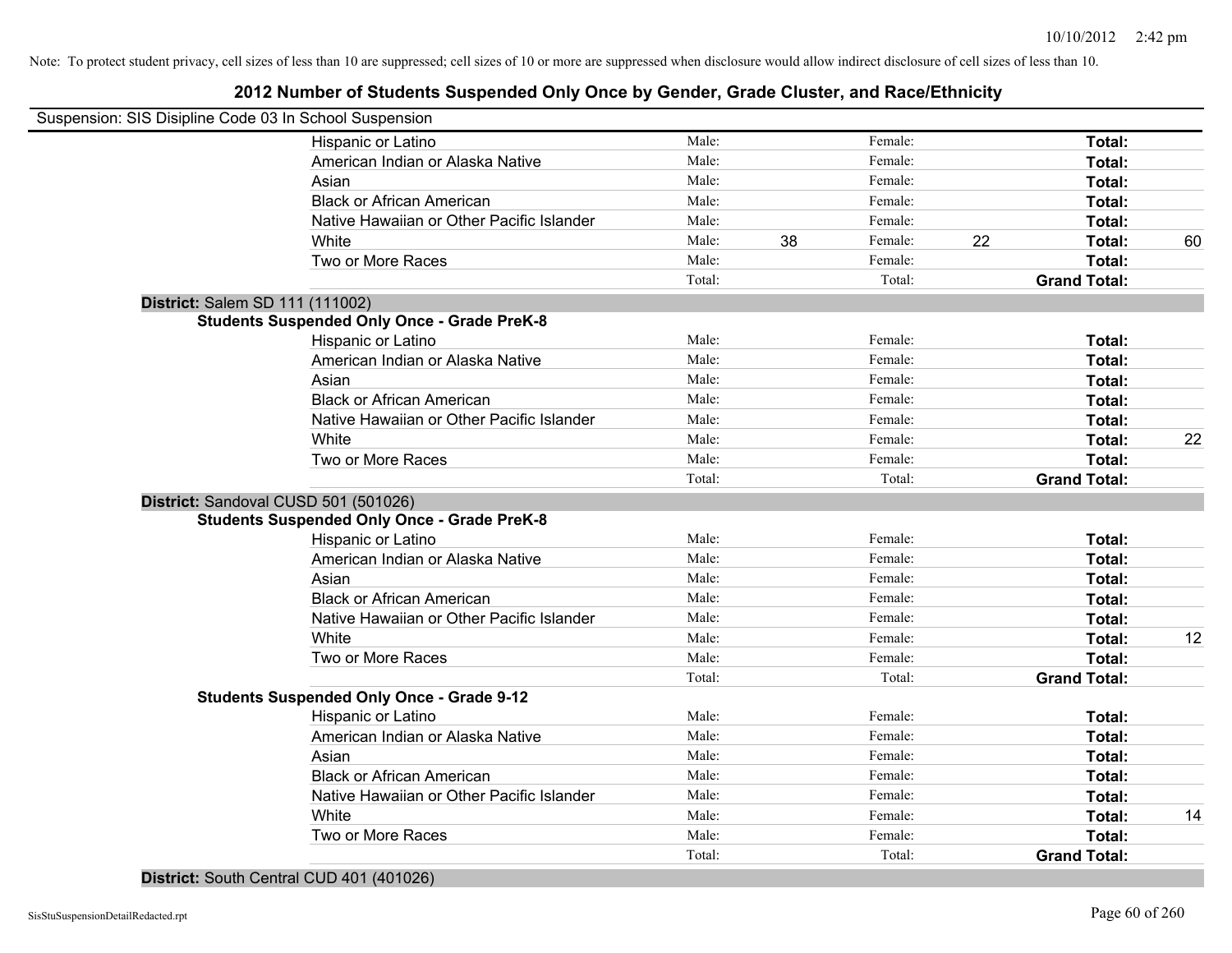| Suspension: SIS Disipline Code 03 In School Suspension |                                                    |        |         |                     |    |
|--------------------------------------------------------|----------------------------------------------------|--------|---------|---------------------|----|
|                                                        | <b>Students Suspended Only Once - Grade 9-12</b>   |        |         |                     |    |
|                                                        | Hispanic or Latino                                 | Male:  | Female: | Total:              |    |
|                                                        | American Indian or Alaska Native                   | Male:  | Female: | Total:              |    |
|                                                        | Asian                                              | Male:  | Female: | Total:              |    |
|                                                        | <b>Black or African American</b>                   | Male:  | Female: | Total:              |    |
|                                                        | Native Hawaiian or Other Pacific Islander          | Male:  | Female: | Total:              |    |
|                                                        | White                                              | Male:  | Female: | Total:              | 12 |
|                                                        | Two or More Races                                  | Male:  | Female: | Total:              |    |
|                                                        |                                                    | Total: | Total:  | <b>Grand Total:</b> |    |
| <b>County: Non-Public School (000)</b>                 |                                                    |        |         |                     |    |
|                                                        | District: Non-Public School (0000)                 |        |         |                     |    |
|                                                        | <b>Students Suspended Only Once - Grade 9-12</b>   |        |         |                     |    |
|                                                        | Hispanic or Latino                                 | Male:  | Female: | Total:              |    |
|                                                        | American Indian or Alaska Native                   | Male:  | Female: | Total:              |    |
|                                                        | Asian                                              | Male:  | Female: | Total:              |    |
|                                                        | <b>Black or African American</b>                   | Male:  | Female: | Total:              |    |
|                                                        | Native Hawaiian or Other Pacific Islander          | Male:  | Female: | Total:              |    |
|                                                        | White                                              | Male:  | Female: | Total:              |    |
|                                                        | Two or More Races                                  | Male:  | Female: | Total:              |    |
|                                                        |                                                    | Total: | Total:  | <b>Grand Total:</b> |    |
| County: Washington (095)                               |                                                    |        |         |                     |    |
|                                                        | District: Ashley CCSD 15 (015004)                  |        |         |                     |    |
|                                                        | <b>Students Suspended Only Once - Grade PreK-8</b> |        |         |                     |    |
|                                                        | Hispanic or Latino                                 | Male:  | Female: | Total:              |    |
|                                                        | American Indian or Alaska Native                   | Male:  | Female: | Total:              |    |
|                                                        | Asian                                              | Male:  | Female: | Total:              |    |
|                                                        | <b>Black or African American</b>                   | Male:  | Female: | Total:              |    |
|                                                        | Native Hawaiian or Other Pacific Islander          | Male:  | Female: | Total:              |    |
|                                                        | White                                              | Male:  | Female: | Total:              |    |
|                                                        | Two or More Races                                  | Male:  | Female: | Total:              |    |
|                                                        |                                                    | Total: | Total:  | <b>Grand Total:</b> |    |
|                                                        | District: Nashville CCSD 49 (049004)               |        |         |                     |    |
|                                                        | <b>Students Suspended Only Once - Grade PreK-8</b> |        |         |                     |    |
|                                                        | <b>Hispanic or Latino</b>                          | Male:  | Female: | Total:              |    |
|                                                        | American Indian or Alaska Native                   | Male:  | Female: | Total:              |    |
|                                                        | Asian                                              | Male:  | Female: | Total:              |    |
|                                                        | <b>Black or African American</b>                   | Male:  | Female: | Total:              |    |
|                                                        | Native Hawaiian or Other Pacific Islander          | Male:  | Female: | Total:              |    |
|                                                        | White                                              | Male:  | Female: | Total:              |    |
| SisStuSuspensionDetailRedacted.rpt                     |                                                    |        |         | Page 61 of 260      |    |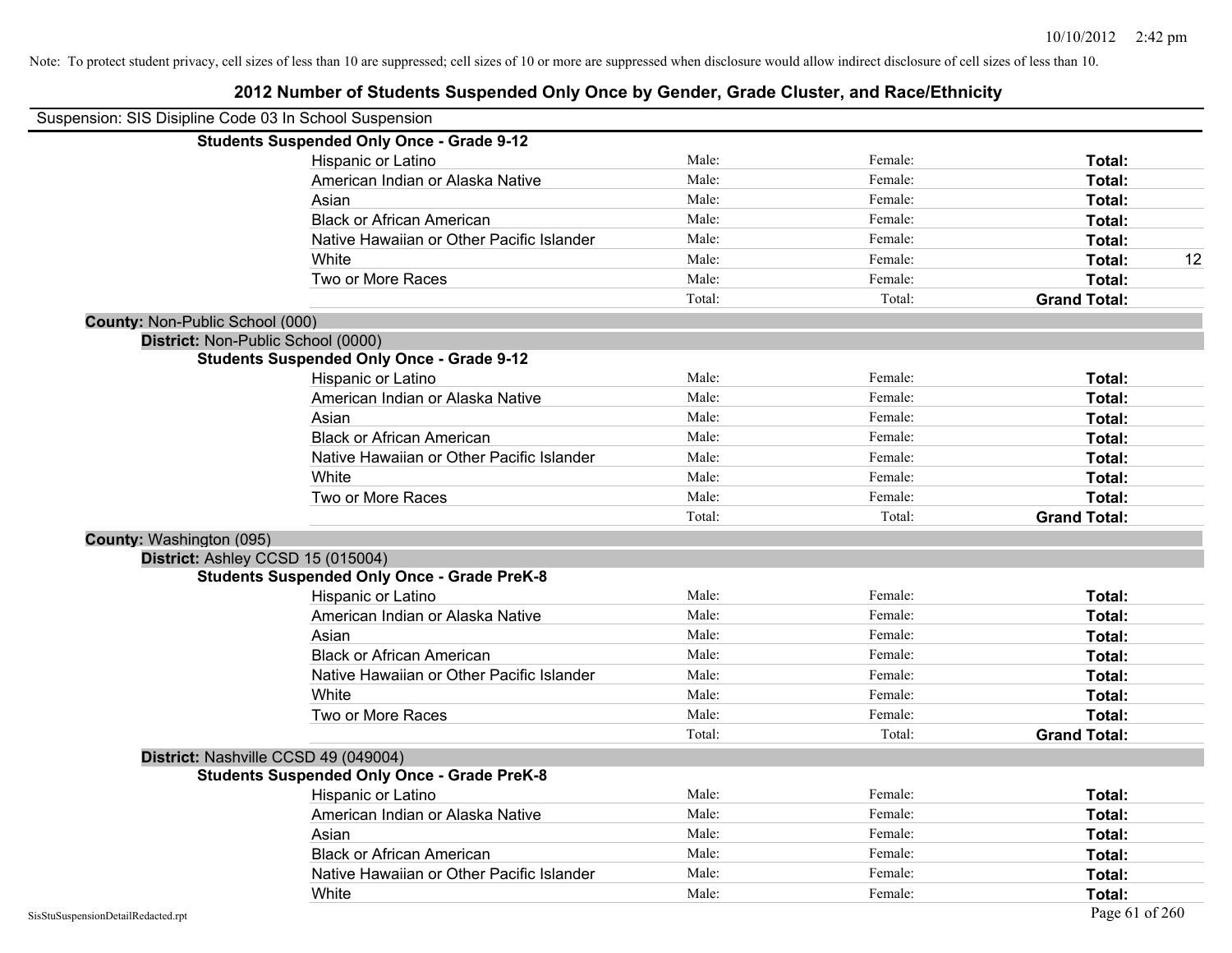| Male:<br>Female:<br>Total:<br>Two or More Races<br>Total:<br>Total:<br><b>Grand Total:</b><br>District: Nashville CHSD 99 (099016)<br><b>Students Suspended Only Once - Grade 9-12</b><br>Hispanic or Latino<br>Male:<br>Female:<br>Total:<br>American Indian or Alaska Native<br>Male:<br>Female:<br>Total:<br>Male:<br>Female:<br>Asian<br>Total:<br>Male:<br><b>Black or African American</b><br>Female:<br>Total:<br>Native Hawaiian or Other Pacific Islander<br>Male:<br>Female:<br>Total:<br>10<br>White<br>Male:<br>14<br>Female:<br>Total:<br>Two or More Races<br>Male:<br>Female:<br>Total:<br>Total:<br>Total:<br><b>Grand Total:</b><br>District: West Washington Co CUD 10 (010026)<br><b>Students Suspended Only Once - Grade PreK-8</b><br>Male:<br>Female:<br>Total:<br>Hispanic or Latino<br>Male:<br>Female:<br>American Indian or Alaska Native<br>Total:<br>Male:<br>Female:<br>Asian<br>Total:<br>Male:<br>Female:<br><b>Black or African American</b><br>Total:<br>Male:<br>Native Hawaiian or Other Pacific Islander<br>Female:<br>Total:<br>Male:<br>White<br>Female:<br>Total:<br>Two or More Races<br>Male:<br>Female:<br>Total:<br>Total:<br><b>Grand Total:</b><br>Total:<br><b>Students Suspended Only Once - Grade 9-12</b><br>Male:<br>Female:<br>Hispanic or Latino<br>Total:<br>Male:<br>Female:<br>American Indian or Alaska Native<br>Total:<br>Male:<br>Asian<br>Female:<br>Total:<br>Male:<br><b>Black or African American</b><br>Female:<br>Total:<br>Male:<br>Female:<br>Native Hawaiian or Other Pacific Islander<br>Total:<br>Female:<br>White<br>Male:<br>Total:<br>Two or More Races<br>Male:<br>Female:<br>Total:<br>Total:<br>Total:<br><b>Grand Total:</b><br>Region: Clk/Cls/Cmbn/Dglas/Edgr/Mltr/Shlb (11)<br>County: Clark (012)<br>District: Casey-Westfield CUSD 4C (004C26)<br><b>Students Suspended Only Once - Grade PreK-8</b><br>Male:<br>Female:<br>Hispanic or Latino<br>Total:<br>Male:<br>Female:<br>American Indian or Alaska Native<br>Total: | Suspension: SIS Disipline Code 03 In School Suspension |  |  |    |
|--------------------------------------------------------------------------------------------------------------------------------------------------------------------------------------------------------------------------------------------------------------------------------------------------------------------------------------------------------------------------------------------------------------------------------------------------------------------------------------------------------------------------------------------------------------------------------------------------------------------------------------------------------------------------------------------------------------------------------------------------------------------------------------------------------------------------------------------------------------------------------------------------------------------------------------------------------------------------------------------------------------------------------------------------------------------------------------------------------------------------------------------------------------------------------------------------------------------------------------------------------------------------------------------------------------------------------------------------------------------------------------------------------------------------------------------------------------------------------------------------------------------------------------------------------------------------------------------------------------------------------------------------------------------------------------------------------------------------------------------------------------------------------------------------------------------------------------------------------------------------------------------------------------------------------------------------------------------------------------------------------------|--------------------------------------------------------|--|--|----|
|                                                                                                                                                                                                                                                                                                                                                                                                                                                                                                                                                                                                                                                                                                                                                                                                                                                                                                                                                                                                                                                                                                                                                                                                                                                                                                                                                                                                                                                                                                                                                                                                                                                                                                                                                                                                                                                                                                                                                                                                              |                                                        |  |  |    |
|                                                                                                                                                                                                                                                                                                                                                                                                                                                                                                                                                                                                                                                                                                                                                                                                                                                                                                                                                                                                                                                                                                                                                                                                                                                                                                                                                                                                                                                                                                                                                                                                                                                                                                                                                                                                                                                                                                                                                                                                              |                                                        |  |  |    |
|                                                                                                                                                                                                                                                                                                                                                                                                                                                                                                                                                                                                                                                                                                                                                                                                                                                                                                                                                                                                                                                                                                                                                                                                                                                                                                                                                                                                                                                                                                                                                                                                                                                                                                                                                                                                                                                                                                                                                                                                              |                                                        |  |  |    |
|                                                                                                                                                                                                                                                                                                                                                                                                                                                                                                                                                                                                                                                                                                                                                                                                                                                                                                                                                                                                                                                                                                                                                                                                                                                                                                                                                                                                                                                                                                                                                                                                                                                                                                                                                                                                                                                                                                                                                                                                              |                                                        |  |  |    |
|                                                                                                                                                                                                                                                                                                                                                                                                                                                                                                                                                                                                                                                                                                                                                                                                                                                                                                                                                                                                                                                                                                                                                                                                                                                                                                                                                                                                                                                                                                                                                                                                                                                                                                                                                                                                                                                                                                                                                                                                              |                                                        |  |  |    |
|                                                                                                                                                                                                                                                                                                                                                                                                                                                                                                                                                                                                                                                                                                                                                                                                                                                                                                                                                                                                                                                                                                                                                                                                                                                                                                                                                                                                                                                                                                                                                                                                                                                                                                                                                                                                                                                                                                                                                                                                              |                                                        |  |  |    |
|                                                                                                                                                                                                                                                                                                                                                                                                                                                                                                                                                                                                                                                                                                                                                                                                                                                                                                                                                                                                                                                                                                                                                                                                                                                                                                                                                                                                                                                                                                                                                                                                                                                                                                                                                                                                                                                                                                                                                                                                              |                                                        |  |  |    |
|                                                                                                                                                                                                                                                                                                                                                                                                                                                                                                                                                                                                                                                                                                                                                                                                                                                                                                                                                                                                                                                                                                                                                                                                                                                                                                                                                                                                                                                                                                                                                                                                                                                                                                                                                                                                                                                                                                                                                                                                              |                                                        |  |  |    |
|                                                                                                                                                                                                                                                                                                                                                                                                                                                                                                                                                                                                                                                                                                                                                                                                                                                                                                                                                                                                                                                                                                                                                                                                                                                                                                                                                                                                                                                                                                                                                                                                                                                                                                                                                                                                                                                                                                                                                                                                              |                                                        |  |  |    |
|                                                                                                                                                                                                                                                                                                                                                                                                                                                                                                                                                                                                                                                                                                                                                                                                                                                                                                                                                                                                                                                                                                                                                                                                                                                                                                                                                                                                                                                                                                                                                                                                                                                                                                                                                                                                                                                                                                                                                                                                              |                                                        |  |  | 24 |
|                                                                                                                                                                                                                                                                                                                                                                                                                                                                                                                                                                                                                                                                                                                                                                                                                                                                                                                                                                                                                                                                                                                                                                                                                                                                                                                                                                                                                                                                                                                                                                                                                                                                                                                                                                                                                                                                                                                                                                                                              |                                                        |  |  |    |
|                                                                                                                                                                                                                                                                                                                                                                                                                                                                                                                                                                                                                                                                                                                                                                                                                                                                                                                                                                                                                                                                                                                                                                                                                                                                                                                                                                                                                                                                                                                                                                                                                                                                                                                                                                                                                                                                                                                                                                                                              |                                                        |  |  |    |
|                                                                                                                                                                                                                                                                                                                                                                                                                                                                                                                                                                                                                                                                                                                                                                                                                                                                                                                                                                                                                                                                                                                                                                                                                                                                                                                                                                                                                                                                                                                                                                                                                                                                                                                                                                                                                                                                                                                                                                                                              |                                                        |  |  |    |
|                                                                                                                                                                                                                                                                                                                                                                                                                                                                                                                                                                                                                                                                                                                                                                                                                                                                                                                                                                                                                                                                                                                                                                                                                                                                                                                                                                                                                                                                                                                                                                                                                                                                                                                                                                                                                                                                                                                                                                                                              |                                                        |  |  |    |
|                                                                                                                                                                                                                                                                                                                                                                                                                                                                                                                                                                                                                                                                                                                                                                                                                                                                                                                                                                                                                                                                                                                                                                                                                                                                                                                                                                                                                                                                                                                                                                                                                                                                                                                                                                                                                                                                                                                                                                                                              |                                                        |  |  |    |
|                                                                                                                                                                                                                                                                                                                                                                                                                                                                                                                                                                                                                                                                                                                                                                                                                                                                                                                                                                                                                                                                                                                                                                                                                                                                                                                                                                                                                                                                                                                                                                                                                                                                                                                                                                                                                                                                                                                                                                                                              |                                                        |  |  |    |
|                                                                                                                                                                                                                                                                                                                                                                                                                                                                                                                                                                                                                                                                                                                                                                                                                                                                                                                                                                                                                                                                                                                                                                                                                                                                                                                                                                                                                                                                                                                                                                                                                                                                                                                                                                                                                                                                                                                                                                                                              |                                                        |  |  |    |
|                                                                                                                                                                                                                                                                                                                                                                                                                                                                                                                                                                                                                                                                                                                                                                                                                                                                                                                                                                                                                                                                                                                                                                                                                                                                                                                                                                                                                                                                                                                                                                                                                                                                                                                                                                                                                                                                                                                                                                                                              |                                                        |  |  |    |
|                                                                                                                                                                                                                                                                                                                                                                                                                                                                                                                                                                                                                                                                                                                                                                                                                                                                                                                                                                                                                                                                                                                                                                                                                                                                                                                                                                                                                                                                                                                                                                                                                                                                                                                                                                                                                                                                                                                                                                                                              |                                                        |  |  |    |
|                                                                                                                                                                                                                                                                                                                                                                                                                                                                                                                                                                                                                                                                                                                                                                                                                                                                                                                                                                                                                                                                                                                                                                                                                                                                                                                                                                                                                                                                                                                                                                                                                                                                                                                                                                                                                                                                                                                                                                                                              |                                                        |  |  |    |
|                                                                                                                                                                                                                                                                                                                                                                                                                                                                                                                                                                                                                                                                                                                                                                                                                                                                                                                                                                                                                                                                                                                                                                                                                                                                                                                                                                                                                                                                                                                                                                                                                                                                                                                                                                                                                                                                                                                                                                                                              |                                                        |  |  |    |
|                                                                                                                                                                                                                                                                                                                                                                                                                                                                                                                                                                                                                                                                                                                                                                                                                                                                                                                                                                                                                                                                                                                                                                                                                                                                                                                                                                                                                                                                                                                                                                                                                                                                                                                                                                                                                                                                                                                                                                                                              |                                                        |  |  |    |
|                                                                                                                                                                                                                                                                                                                                                                                                                                                                                                                                                                                                                                                                                                                                                                                                                                                                                                                                                                                                                                                                                                                                                                                                                                                                                                                                                                                                                                                                                                                                                                                                                                                                                                                                                                                                                                                                                                                                                                                                              |                                                        |  |  |    |
|                                                                                                                                                                                                                                                                                                                                                                                                                                                                                                                                                                                                                                                                                                                                                                                                                                                                                                                                                                                                                                                                                                                                                                                                                                                                                                                                                                                                                                                                                                                                                                                                                                                                                                                                                                                                                                                                                                                                                                                                              |                                                        |  |  |    |
|                                                                                                                                                                                                                                                                                                                                                                                                                                                                                                                                                                                                                                                                                                                                                                                                                                                                                                                                                                                                                                                                                                                                                                                                                                                                                                                                                                                                                                                                                                                                                                                                                                                                                                                                                                                                                                                                                                                                                                                                              |                                                        |  |  |    |
|                                                                                                                                                                                                                                                                                                                                                                                                                                                                                                                                                                                                                                                                                                                                                                                                                                                                                                                                                                                                                                                                                                                                                                                                                                                                                                                                                                                                                                                                                                                                                                                                                                                                                                                                                                                                                                                                                                                                                                                                              |                                                        |  |  |    |
|                                                                                                                                                                                                                                                                                                                                                                                                                                                                                                                                                                                                                                                                                                                                                                                                                                                                                                                                                                                                                                                                                                                                                                                                                                                                                                                                                                                                                                                                                                                                                                                                                                                                                                                                                                                                                                                                                                                                                                                                              |                                                        |  |  |    |
|                                                                                                                                                                                                                                                                                                                                                                                                                                                                                                                                                                                                                                                                                                                                                                                                                                                                                                                                                                                                                                                                                                                                                                                                                                                                                                                                                                                                                                                                                                                                                                                                                                                                                                                                                                                                                                                                                                                                                                                                              |                                                        |  |  |    |
|                                                                                                                                                                                                                                                                                                                                                                                                                                                                                                                                                                                                                                                                                                                                                                                                                                                                                                                                                                                                                                                                                                                                                                                                                                                                                                                                                                                                                                                                                                                                                                                                                                                                                                                                                                                                                                                                                                                                                                                                              |                                                        |  |  |    |
|                                                                                                                                                                                                                                                                                                                                                                                                                                                                                                                                                                                                                                                                                                                                                                                                                                                                                                                                                                                                                                                                                                                                                                                                                                                                                                                                                                                                                                                                                                                                                                                                                                                                                                                                                                                                                                                                                                                                                                                                              |                                                        |  |  |    |
|                                                                                                                                                                                                                                                                                                                                                                                                                                                                                                                                                                                                                                                                                                                                                                                                                                                                                                                                                                                                                                                                                                                                                                                                                                                                                                                                                                                                                                                                                                                                                                                                                                                                                                                                                                                                                                                                                                                                                                                                              |                                                        |  |  |    |
|                                                                                                                                                                                                                                                                                                                                                                                                                                                                                                                                                                                                                                                                                                                                                                                                                                                                                                                                                                                                                                                                                                                                                                                                                                                                                                                                                                                                                                                                                                                                                                                                                                                                                                                                                                                                                                                                                                                                                                                                              |                                                        |  |  |    |
|                                                                                                                                                                                                                                                                                                                                                                                                                                                                                                                                                                                                                                                                                                                                                                                                                                                                                                                                                                                                                                                                                                                                                                                                                                                                                                                                                                                                                                                                                                                                                                                                                                                                                                                                                                                                                                                                                                                                                                                                              |                                                        |  |  |    |
|                                                                                                                                                                                                                                                                                                                                                                                                                                                                                                                                                                                                                                                                                                                                                                                                                                                                                                                                                                                                                                                                                                                                                                                                                                                                                                                                                                                                                                                                                                                                                                                                                                                                                                                                                                                                                                                                                                                                                                                                              |                                                        |  |  |    |
|                                                                                                                                                                                                                                                                                                                                                                                                                                                                                                                                                                                                                                                                                                                                                                                                                                                                                                                                                                                                                                                                                                                                                                                                                                                                                                                                                                                                                                                                                                                                                                                                                                                                                                                                                                                                                                                                                                                                                                                                              |                                                        |  |  |    |
|                                                                                                                                                                                                                                                                                                                                                                                                                                                                                                                                                                                                                                                                                                                                                                                                                                                                                                                                                                                                                                                                                                                                                                                                                                                                                                                                                                                                                                                                                                                                                                                                                                                                                                                                                                                                                                                                                                                                                                                                              |                                                        |  |  |    |
|                                                                                                                                                                                                                                                                                                                                                                                                                                                                                                                                                                                                                                                                                                                                                                                                                                                                                                                                                                                                                                                                                                                                                                                                                                                                                                                                                                                                                                                                                                                                                                                                                                                                                                                                                                                                                                                                                                                                                                                                              |                                                        |  |  |    |
|                                                                                                                                                                                                                                                                                                                                                                                                                                                                                                                                                                                                                                                                                                                                                                                                                                                                                                                                                                                                                                                                                                                                                                                                                                                                                                                                                                                                                                                                                                                                                                                                                                                                                                                                                                                                                                                                                                                                                                                                              |                                                        |  |  |    |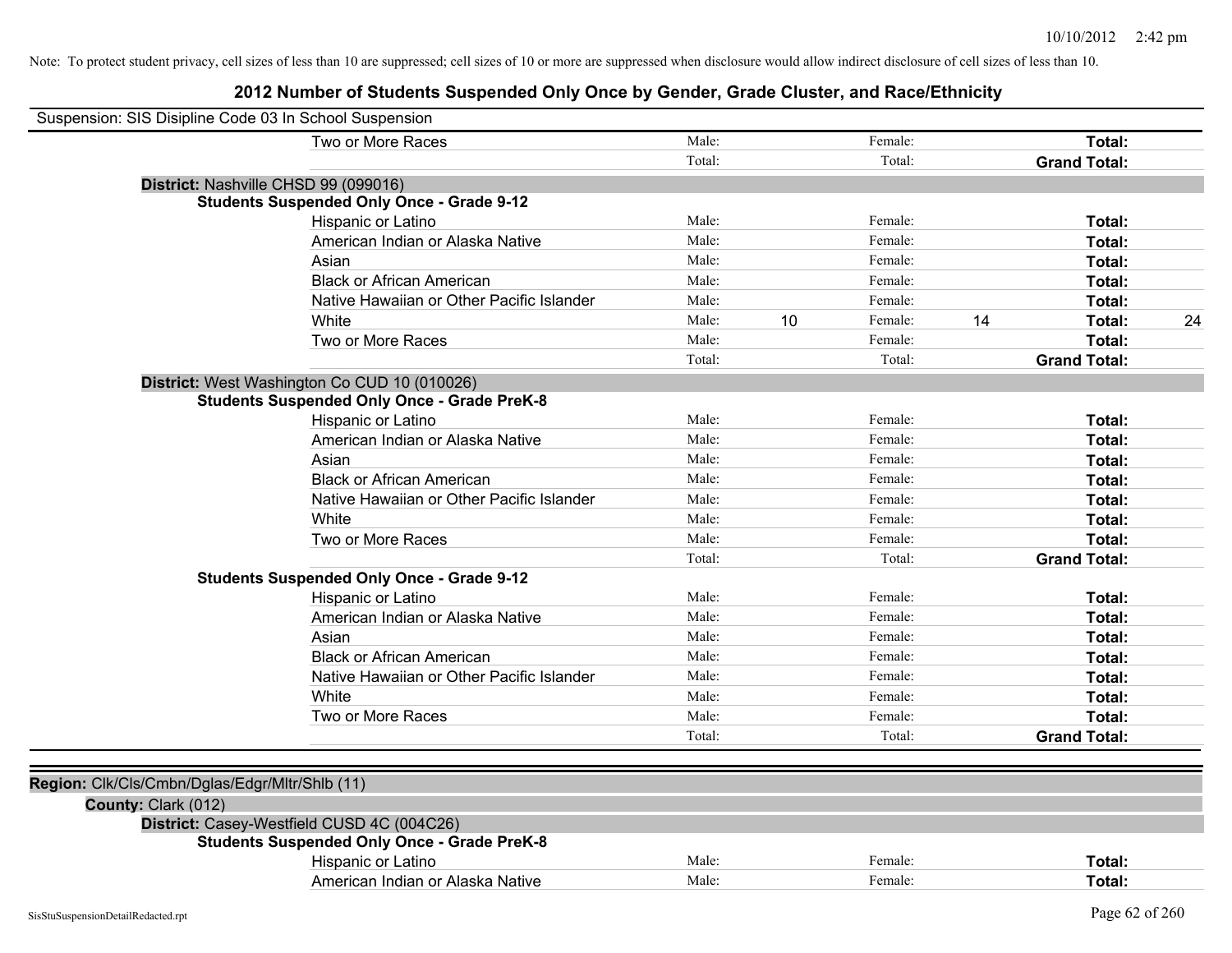| Suspension: SIS Disipline Code 03 In School Suspension |                                                    |        |         |                     |
|--------------------------------------------------------|----------------------------------------------------|--------|---------|---------------------|
|                                                        | Asian                                              | Male:  | Female: | Total:              |
|                                                        | <b>Black or African American</b>                   | Male:  | Female: | Total:              |
|                                                        | Native Hawaiian or Other Pacific Islander          | Male:  | Female: | Total:              |
|                                                        | White                                              | Male:  | Female: | 12<br>Total:        |
|                                                        | Two or More Races                                  | Male:  | Female: | Total:              |
|                                                        |                                                    | Total: | Total:  | <b>Grand Total:</b> |
|                                                        | District: Marshall CUSD 2C (002C26)                |        |         |                     |
|                                                        | <b>Students Suspended Only Once - Grade PreK-8</b> |        |         |                     |
|                                                        | Hispanic or Latino                                 | Male:  | Female: | Total:              |
|                                                        | American Indian or Alaska Native                   | Male:  | Female: | Total:              |
|                                                        | Asian                                              | Male:  | Female: | Total:              |
|                                                        | <b>Black or African American</b>                   | Male:  | Female: | Total:              |
|                                                        | Native Hawaiian or Other Pacific Islander          | Male:  | Female: | Total:              |
|                                                        | White                                              | Male:  | Female: | Total:              |
|                                                        | Two or More Races                                  | Male:  | Female: | Total:              |
|                                                        |                                                    | Total: | Total:  | <b>Grand Total:</b> |
|                                                        | <b>Students Suspended Only Once - Grade 9-12</b>   |        |         |                     |
|                                                        | Hispanic or Latino                                 | Male:  | Female: | Total:              |
|                                                        | American Indian or Alaska Native                   | Male:  | Female: | Total:              |
|                                                        | Asian                                              | Male:  | Female: | Total:              |
|                                                        | <b>Black or African American</b>                   | Male:  | Female: | Total:              |
|                                                        | Native Hawaiian or Other Pacific Islander          | Male:  | Female: | Total:              |
|                                                        | White                                              | Male:  | Female: | 15<br>Total:        |
|                                                        | Two or More Races                                  | Male:  | Female: | Total:              |
|                                                        |                                                    | Total: | Total:  | <b>Grand Total:</b> |
|                                                        | District: Martinsville CUSD 3C (003C26)            |        |         |                     |
|                                                        | <b>Students Suspended Only Once - Grade PreK-8</b> |        |         |                     |
|                                                        | Hispanic or Latino                                 | Male:  | Female: | Total:              |
|                                                        | American Indian or Alaska Native                   | Male:  | Female: | Total:              |
|                                                        | Asian                                              | Male:  | Female: | Total:              |
|                                                        | <b>Black or African American</b>                   | Male:  | Female: | Total:              |
|                                                        | Native Hawaiian or Other Pacific Islander          | Male:  | Female: | Total:              |
|                                                        | White                                              | Male:  | Female: | <b>Total:</b>       |
|                                                        | Two or More Races                                  | Male:  | Female: | Total:              |
|                                                        |                                                    | Total: | Total:  | <b>Grand Total:</b> |
|                                                        | <b>Students Suspended Only Once - Grade 9-12</b>   |        |         |                     |
|                                                        | Hispanic or Latino                                 | Male:  | Female: | Total:              |
|                                                        | American Indian or Alaska Native                   | Male:  | Female: | Total:              |
|                                                        | Asian                                              | Male:  | Female: | Total:              |
| SisStuSuspensionDetailRedacted.rpt                     |                                                    |        |         | Page 63 of 260      |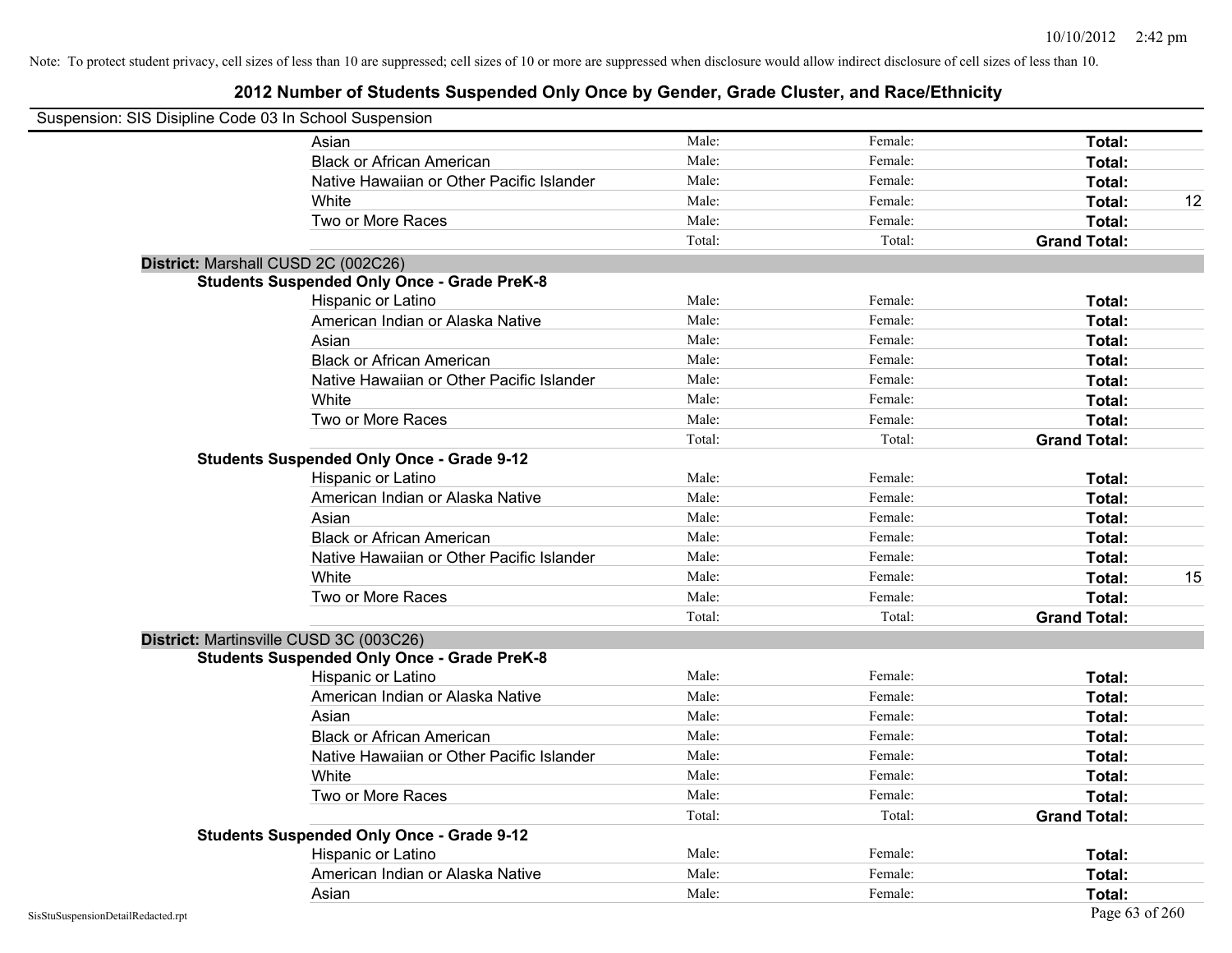| Suspension: SIS Disipline Code 03 In School Suspension |                                                    |        |         |                     |    |
|--------------------------------------------------------|----------------------------------------------------|--------|---------|---------------------|----|
|                                                        | <b>Black or African American</b>                   | Male:  | Female: | Total:              |    |
|                                                        | Native Hawaiian or Other Pacific Islander          | Male:  | Female: | Total:              |    |
|                                                        | White                                              | Male:  | Female: | Total:              |    |
|                                                        | Two or More Races                                  | Male:  | Female: | Total:              |    |
|                                                        |                                                    | Total: | Total:  | <b>Grand Total:</b> |    |
| County: Coles (015)                                    |                                                    |        |         |                     |    |
| District: Charleston CUSD 1 (001026)                   |                                                    |        |         |                     |    |
|                                                        | <b>Students Suspended Only Once - Grade PreK-8</b> |        |         |                     |    |
|                                                        | Hispanic or Latino                                 | Male:  | Female: | Total:              |    |
|                                                        | American Indian or Alaska Native                   | Male:  | Female: | Total:              |    |
|                                                        | Asian                                              | Male:  | Female: | Total:              |    |
|                                                        | <b>Black or African American</b>                   | Male:  | Female: | Total:              |    |
|                                                        | Native Hawaiian or Other Pacific Islander          | Male:  | Female: | Total:              |    |
|                                                        | White                                              | Male:  | Female: | Total:              | 33 |
|                                                        | Two or More Races                                  | Male:  | Female: | Total:              |    |
|                                                        |                                                    | Total: | Total:  | <b>Grand Total:</b> |    |
|                                                        | <b>Students Suspended Only Once - Grade 9-12</b>   |        |         |                     |    |
|                                                        | Hispanic or Latino                                 | Male:  | Female: | Total:              |    |
|                                                        | American Indian or Alaska Native                   | Male:  | Female: | Total:              |    |
|                                                        | Asian                                              | Male:  | Female: | Total:              |    |
|                                                        | <b>Black or African American</b>                   | Male:  | Female: | Total:              |    |
|                                                        | Native Hawaiian or Other Pacific Islander          | Male:  | Female: | Total:              |    |
|                                                        | White                                              | Male:  | Female: | Total:              | 21 |
|                                                        | Two or More Races                                  | Male:  | Female: | Total:              |    |
|                                                        |                                                    | Total: | Total:  | <b>Grand Total:</b> |    |
| District: Mattoon CUSD 2 (002026)                      |                                                    |        |         |                     |    |
|                                                        | <b>Students Suspended Only Once - Grade PreK-8</b> |        |         |                     |    |
|                                                        | Hispanic or Latino                                 | Male:  | Female: | Total:              |    |
|                                                        | American Indian or Alaska Native                   | Male:  | Female: | Total:              |    |
|                                                        | Asian                                              | Male:  | Female: | Total:              |    |
|                                                        | <b>Black or African American</b>                   | Male:  | Female: | Total:              |    |
|                                                        | Native Hawaiian or Other Pacific Islander          | Male:  | Female: | Total:              |    |
|                                                        | White                                              | Male:  | Female: | Total:              | 35 |
|                                                        | Two or More Races                                  | Male:  | Female: | Total:              |    |
|                                                        |                                                    | Total: | Total:  | <b>Grand Total:</b> | 49 |
|                                                        | <b>Students Suspended Only Once - Grade 9-12</b>   |        |         |                     |    |
|                                                        | Hispanic or Latino                                 | Male:  | Female: | Total:              |    |
|                                                        | American Indian or Alaska Native                   | Male:  | Female: | Total:              |    |
|                                                        | Asian                                              | Male:  | Female: | Total:              |    |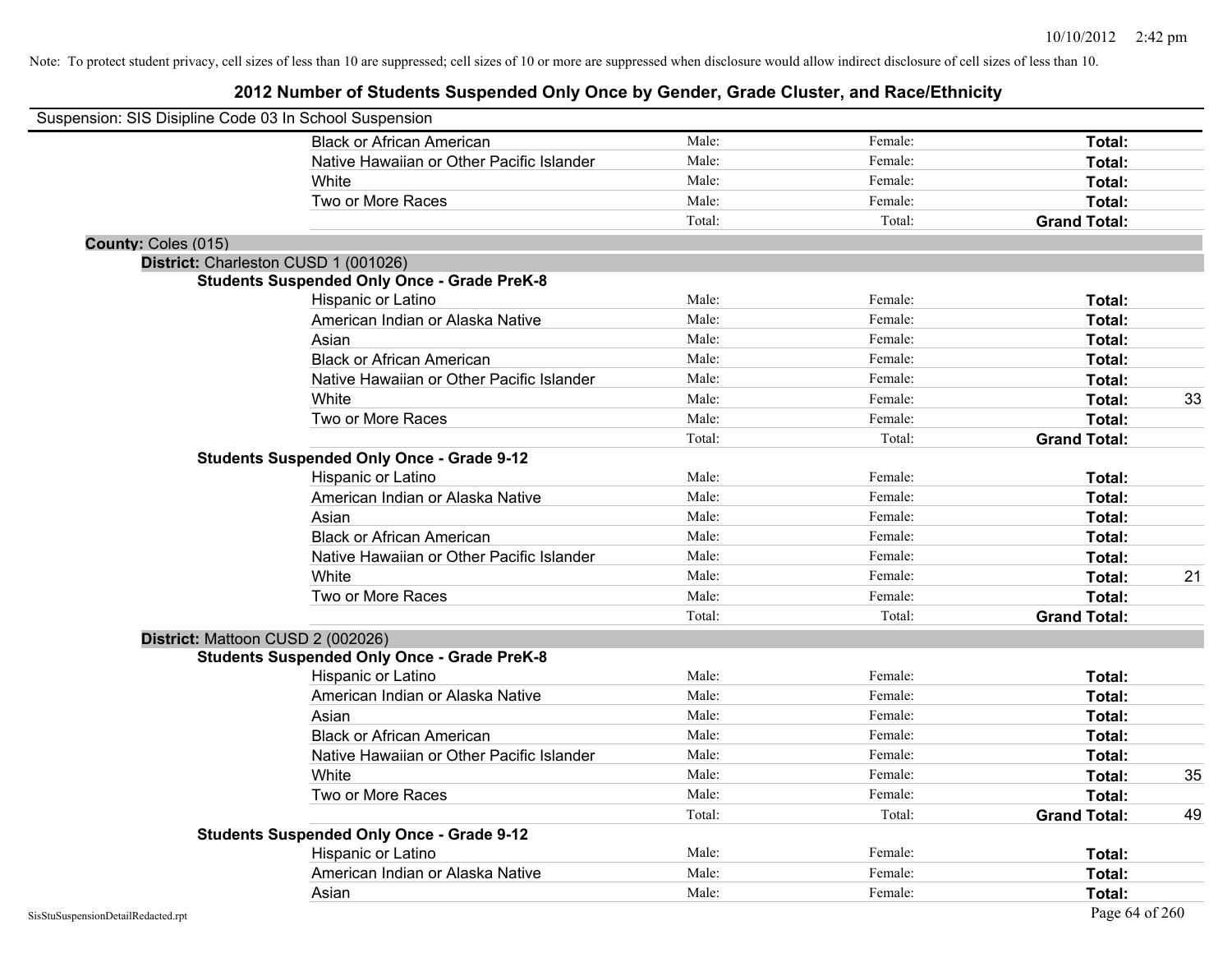| Suspension: SIS Disipline Code 03 In School Suspension |                                                    |        |    |         |    |                     |    |
|--------------------------------------------------------|----------------------------------------------------|--------|----|---------|----|---------------------|----|
|                                                        | <b>Black or African American</b>                   | Male:  |    | Female: |    | Total:              |    |
|                                                        | Native Hawaiian or Other Pacific Islander          | Male:  |    | Female: |    | Total:              |    |
|                                                        | White                                              | Male:  | 37 | Female: | 21 | Total:              | 58 |
|                                                        | Two or More Races                                  | Male:  |    | Female: |    | Total:              |    |
|                                                        |                                                    | Total: |    | Total:  |    | <b>Grand Total:</b> | 73 |
|                                                        | District: Non-Public School (7350)                 |        |    |         |    |                     |    |
|                                                        | <b>Students Suspended Only Once - Grade 9-12</b>   |        |    |         |    |                     |    |
|                                                        | Hispanic or Latino                                 | Male:  |    | Female: |    | Total:              |    |
|                                                        | American Indian or Alaska Native                   | Male:  |    | Female: |    | Total:              |    |
|                                                        | Asian                                              | Male:  |    | Female: |    | Total:              |    |
|                                                        | <b>Black or African American</b>                   | Male:  |    | Female: |    | Total:              |    |
|                                                        | Native Hawaiian or Other Pacific Islander          | Male:  |    | Female: |    | Total:              |    |
|                                                        | White                                              | Male:  |    | Female: |    | Total:              |    |
|                                                        | Two or More Races                                  | Male:  |    | Female: |    | Total:              |    |
|                                                        |                                                    | Total: |    | Total:  |    | <b>Grand Total:</b> |    |
|                                                        | District: Oakland CUSD 5 (005026)                  |        |    |         |    |                     |    |
|                                                        | <b>Students Suspended Only Once - Grade PreK-8</b> |        |    |         |    |                     |    |
|                                                        | Hispanic or Latino                                 | Male:  |    | Female: |    | Total:              |    |
|                                                        | American Indian or Alaska Native                   | Male:  |    | Female: |    | Total:              |    |
|                                                        | Asian                                              | Male:  |    | Female: |    | Total:              |    |
|                                                        | <b>Black or African American</b>                   | Male:  |    | Female: |    | Total:              |    |
|                                                        | Native Hawaiian or Other Pacific Islander          | Male:  |    | Female: |    | Total:              |    |
|                                                        | White                                              | Male:  |    | Female: |    | Total:              |    |
|                                                        | Two or More Races                                  | Male:  |    | Female: |    | Total:              |    |
|                                                        |                                                    | Total: |    | Total:  |    | <b>Grand Total:</b> |    |
| County: Cumberland (018)                               |                                                    |        |    |         |    |                     |    |
|                                                        | District: Cumberland CUSD 77 (077026)              |        |    |         |    |                     |    |
|                                                        | <b>Students Suspended Only Once - Grade PreK-8</b> |        |    |         |    |                     |    |
|                                                        | Hispanic or Latino                                 | Male:  |    | Female: |    | Total:              |    |
|                                                        | American Indian or Alaska Native                   | Male:  |    | Female: |    | Total:              |    |
|                                                        | Asian                                              | Male:  |    | Female: |    | Total:              |    |
|                                                        | <b>Black or African American</b>                   | Male:  |    | Female: |    | Total:              |    |
|                                                        | Native Hawaiian or Other Pacific Islander          | Male:  |    | Female: |    | Total:              |    |
|                                                        | White                                              | Male:  |    | Female: |    | Total:              | 29 |
|                                                        | Two or More Races                                  | Male:  |    | Female: |    | Total:              |    |
|                                                        |                                                    | Total: |    | Total:  |    | <b>Grand Total:</b> |    |
|                                                        | <b>Students Suspended Only Once - Grade 9-12</b>   |        |    |         |    |                     |    |
|                                                        | <b>Hispanic or Latino</b>                          | Male:  |    | Female: |    | Total:              |    |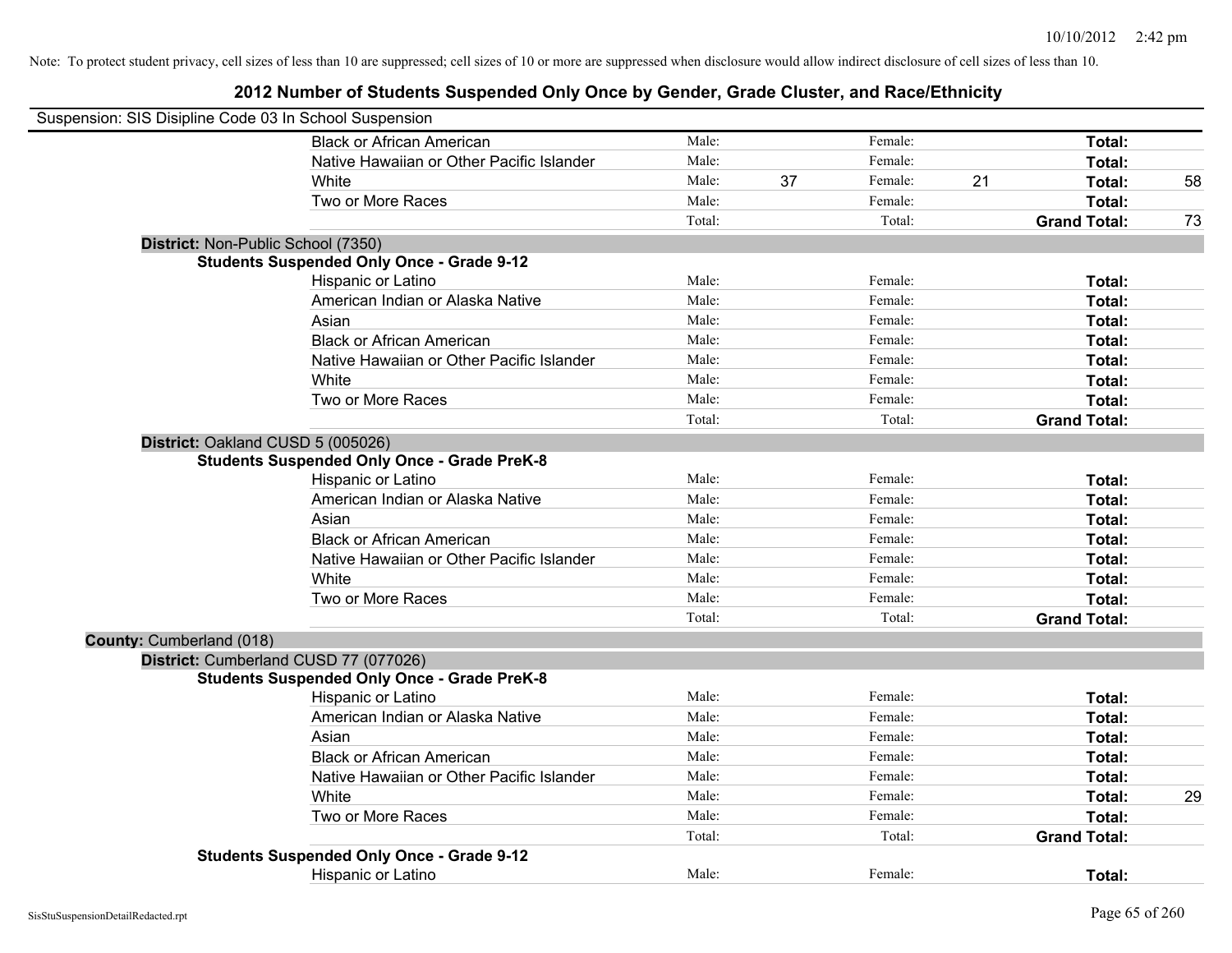| Suspension: SIS Disipline Code 03 In School Suspension |                                           |        |         |                     |    |
|--------------------------------------------------------|-------------------------------------------|--------|---------|---------------------|----|
|                                                        | American Indian or Alaska Native          | Male:  | Female: | Total:              |    |
| Asian                                                  |                                           | Male:  | Female: | Total:              |    |
|                                                        | <b>Black or African American</b>          | Male:  | Female: | Total:              |    |
|                                                        | Native Hawaiian or Other Pacific Islander | Male:  | Female: | Total:              |    |
| White                                                  |                                           | Male:  | Female: | Total:              | 19 |
| Two or More Races                                      |                                           | Male:  | Female: | Total:              |    |
|                                                        |                                           | Total: | Total:  | <b>Grand Total:</b> |    |
| District: Neoga CUSD 3 (003026)                        |                                           |        |         |                     |    |
| <b>Students Suspended Only Once - Grade PreK-8</b>     |                                           |        |         |                     |    |
| Hispanic or Latino                                     |                                           | Male:  | Female: | Total:              |    |
|                                                        | American Indian or Alaska Native          | Male:  | Female: | Total:              |    |
| Asian                                                  |                                           | Male:  | Female: | Total:              |    |
|                                                        | <b>Black or African American</b>          | Male:  | Female: | Total:              |    |
|                                                        | Native Hawaiian or Other Pacific Islander | Male:  | Female: | Total:              |    |
| White                                                  |                                           | Male:  | Female: | Total:              |    |
| Two or More Races                                      |                                           | Male:  | Female: | Total:              |    |
|                                                        |                                           | Total: | Total:  | <b>Grand Total:</b> |    |
| <b>Students Suspended Only Once - Grade 9-12</b>       |                                           |        |         |                     |    |
| Hispanic or Latino                                     |                                           | Male:  | Female: | Total:              |    |
|                                                        | American Indian or Alaska Native          | Male:  | Female: | Total:              |    |
| Asian                                                  |                                           | Male:  | Female: | Total:              |    |
|                                                        | <b>Black or African American</b>          | Male:  | Female: | Total:              |    |
|                                                        | Native Hawaiian or Other Pacific Islander | Male:  | Female: | Total:              |    |
| White                                                  |                                           | Male:  | Female: | Total:              | 10 |
| Two or More Races                                      |                                           | Male:  | Female: | Total:              |    |
|                                                        |                                           | Total: | Total:  | <b>Grand Total:</b> |    |
| <b>County: Douglas (021)</b>                           |                                           |        |         |                     |    |
| District: Arcola CUSD 306 (306026)                     |                                           |        |         |                     |    |
| <b>Students Suspended Only Once - Grade PreK-8</b>     |                                           |        |         |                     |    |
| Hispanic or Latino                                     |                                           | Male:  | Female: | Total:              |    |
|                                                        | American Indian or Alaska Native          | Male:  | Female: | <b>Total:</b>       |    |
| Asian                                                  |                                           | Male:  | Female: | Total:              |    |
|                                                        | <b>Black or African American</b>          | Male:  | Female: | Total:              |    |
|                                                        | Native Hawaiian or Other Pacific Islander | Male:  | Female: | Total:              |    |
| White                                                  |                                           | Male:  | Female: | Total:              |    |
| Two or More Races                                      |                                           | Male:  | Female: | Total:              |    |
|                                                        |                                           | Total: | Total:  | <b>Grand Total:</b> | 12 |
| <b>Students Suspended Only Once - Grade 9-12</b>       |                                           |        |         |                     |    |
| Hispanic or Latino                                     |                                           | Male:  | Female: | Total:              |    |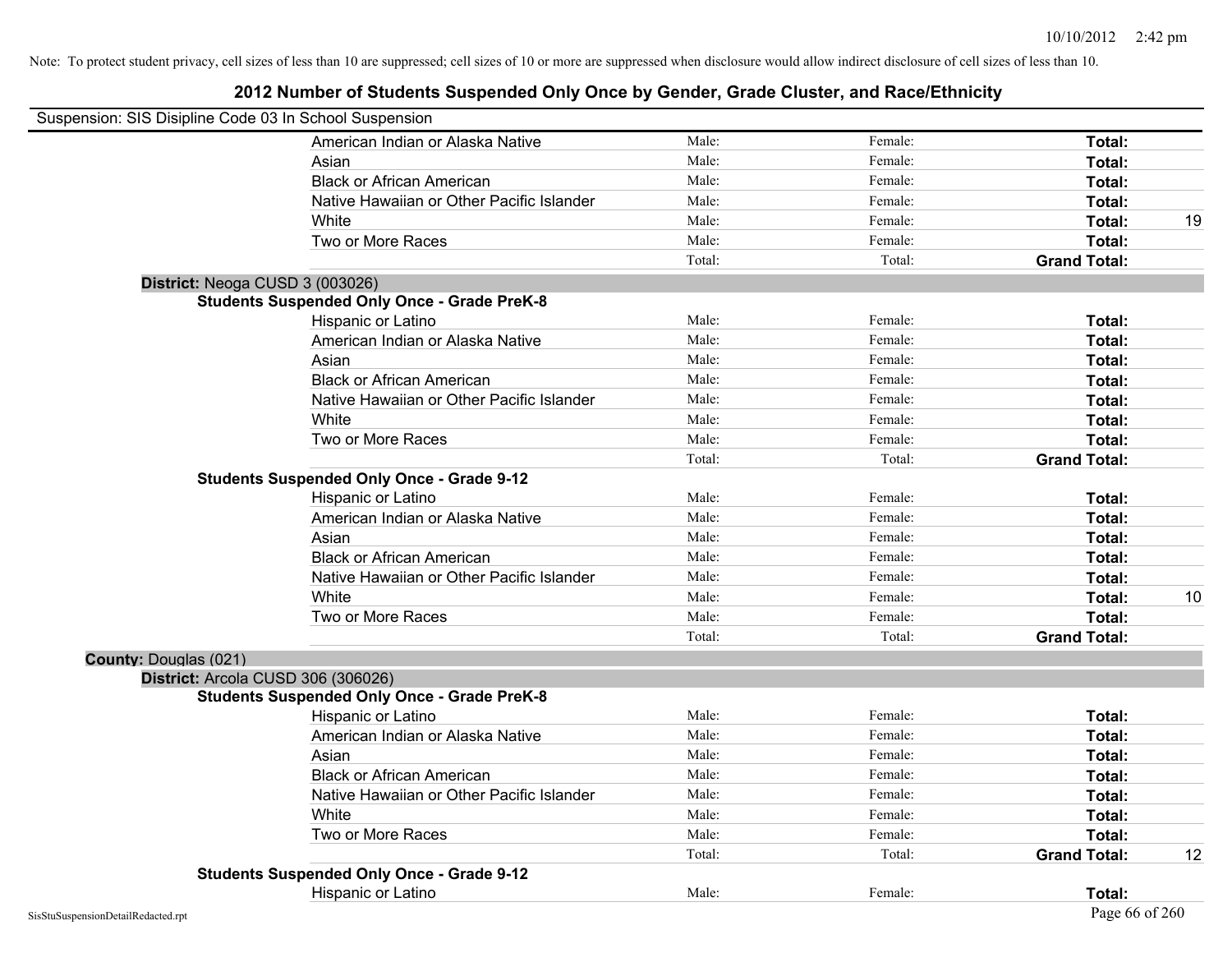### **2012 Number of Students Suspended Only Once by Gender, Grade Cluster, and Race/Ethnicity**

| Suspension: SIS Disipline Code 03 In School Suspension |        |         |                     |  |
|--------------------------------------------------------|--------|---------|---------------------|--|
| American Indian or Alaska Native                       | Male:  | Female: | Total:              |  |
| Asian                                                  | Male:  | Female: | Total:              |  |
| <b>Black or African American</b>                       | Male:  | Female: | Total:              |  |
| Native Hawaiian or Other Pacific Islander              | Male:  | Female: | Total:              |  |
| White                                                  | Male:  | Female: | Total:              |  |
| Two or More Races                                      | Male:  | Female: | Total:              |  |
|                                                        | Total: | Total:  | <b>Grand Total:</b> |  |
| District: Tuscola CUSD 301 (301026)                    |        |         |                     |  |
| <b>Students Suspended Only Once - Grade PreK-8</b>     |        |         |                     |  |
| Hispanic or Latino                                     | Male:  | Female: | Total:              |  |
| American Indian or Alaska Native                       | Male:  | Female: | Total:              |  |
| Asian                                                  | Male:  | Female: | Total:              |  |
| <b>Black or African American</b>                       | Male:  | Female: | Total:              |  |
| Native Hawaiian or Other Pacific Islander              | Male:  | Female: | Total:              |  |
| White                                                  | Male:  | Female: | Total:              |  |
| Two or More Races                                      | Male:  | Female: | Total:              |  |
|                                                        | Total: | Total:  | <b>Grand Total:</b> |  |
| District: Villa Grove CUSD 302 (302026)                |        |         |                     |  |
| <b>Students Suspended Only Once - Grade PreK-8</b>     |        |         |                     |  |
| Hispanic or Latino                                     | Male:  | Female: | Total:              |  |
| American Indian or Alaska Native                       | Male:  | Female: | Total:              |  |
| Asian                                                  | Male:  | Female: | Total:              |  |
| <b>Black or African American</b>                       | Male:  | Female: | Total:              |  |
| Native Hawaiian or Other Pacific Islander              | Male:  | Female: | Total:              |  |
| White                                                  | Male:  | Female: | Total:              |  |
| Two or More Races                                      | Male:  | Female: | Total:              |  |
|                                                        | Total: | Total:  | <b>Grand Total:</b> |  |
| <b>Students Suspended Only Once - Grade 9-12</b>       |        |         |                     |  |
| Hispanic or Latino                                     | Male:  | Female: | Total:              |  |
| American Indian or Alaska Native                       | Male:  | Female: | Total:              |  |
| Asian                                                  | Male:  | Female: | Total:              |  |
| <b>Black or African American</b>                       | Male:  | Female: | Total:              |  |
| Native Hawaiian or Other Pacific Islander              | Male:  | Female: | Total:              |  |
| White                                                  | Male:  | Female: | Total:              |  |
| Two or More Races                                      | Male:  | Female: | Total:              |  |
|                                                        | Total: | Total:  | <b>Grand Total:</b> |  |

**District:** Edgar County CUD 6 (006026)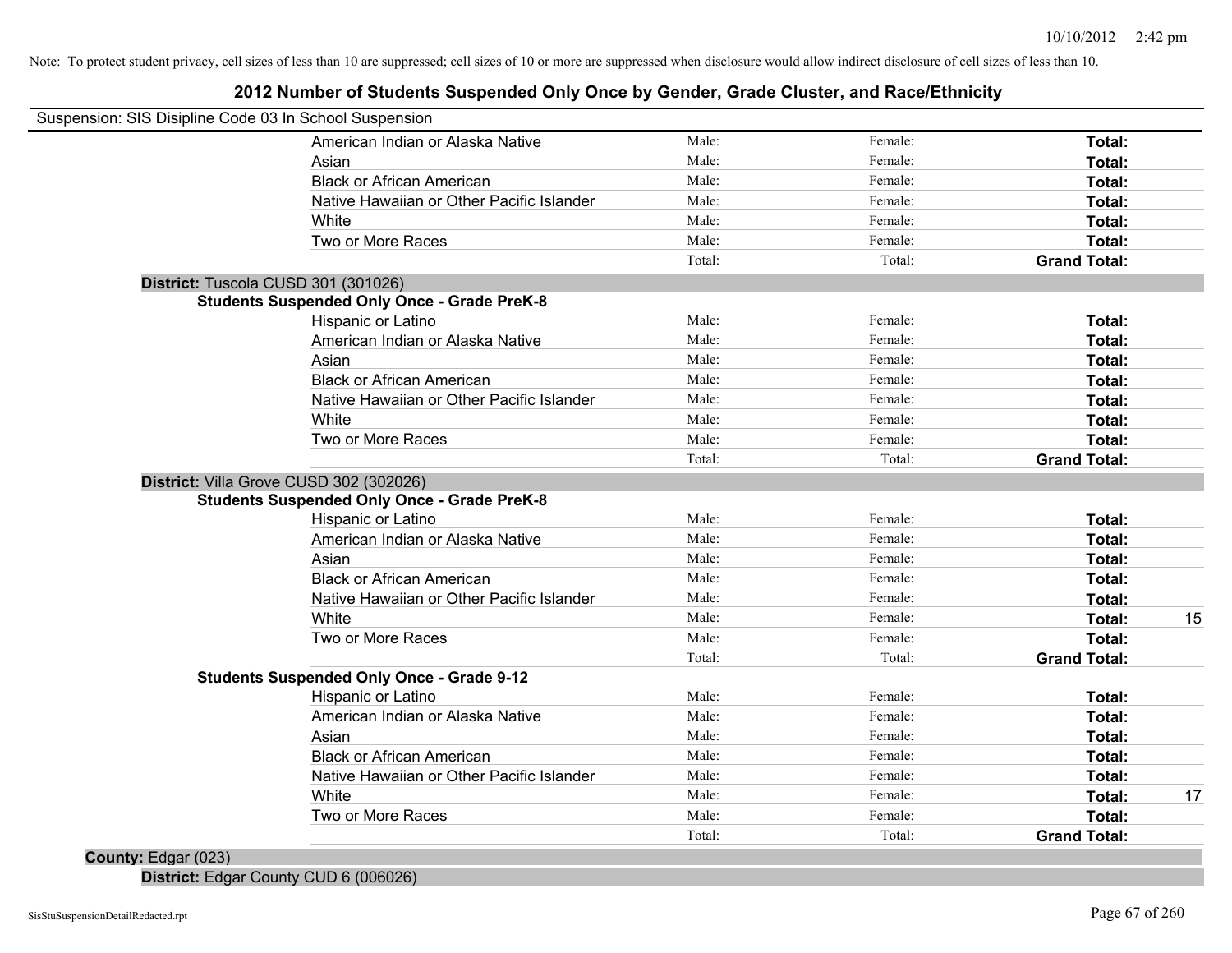# **2012 Number of Students Suspended Only Once by Gender, Grade Cluster, and Race/Ethnicity** Suspension: SIS Disipline Code 03 In School Suspension

|                               | <b>Students Suspended Only Once - Grade 9-12</b>   |        |    |         |    |                     |    |
|-------------------------------|----------------------------------------------------|--------|----|---------|----|---------------------|----|
|                               | Hispanic or Latino                                 | Male:  |    | Female: |    | Total:              |    |
|                               | American Indian or Alaska Native                   | Male:  |    | Female: |    | Total:              |    |
|                               | Asian                                              | Male:  |    | Female: |    | Total:              |    |
|                               | <b>Black or African American</b>                   | Male:  |    | Female: |    | Total:              |    |
|                               | Native Hawaiian or Other Pacific Islander          | Male:  |    | Female: |    | Total:              |    |
|                               | White                                              | Male:  |    | Female: |    | Total:              |    |
|                               | Two or More Races                                  | Male:  |    | Female: |    | Total:              |    |
|                               |                                                    | Total: |    | Total:  |    | <b>Grand Total:</b> |    |
|                               | District: Paris CUSD 4 (004026)                    |        |    |         |    |                     |    |
|                               | <b>Students Suspended Only Once - Grade PreK-8</b> |        |    |         |    |                     |    |
|                               | Hispanic or Latino                                 | Male:  |    | Female: |    | Total:              |    |
|                               | American Indian or Alaska Native                   | Male:  |    | Female: |    | Total:              |    |
|                               | Asian                                              | Male:  |    | Female: |    | Total:              |    |
|                               | <b>Black or African American</b>                   | Male:  |    | Female: |    | Total:              |    |
|                               | Native Hawaiian or Other Pacific Islander          | Male:  |    | Female: |    | Total:              |    |
|                               | White                                              | Male:  |    | Female: |    | Total:              |    |
|                               | Two or More Races                                  | Male:  |    | Female: |    | Total:              |    |
|                               |                                                    | Total: |    | Total:  |    | <b>Grand Total:</b> |    |
|                               | District: Paris-Union SD 95 (095025)               |        |    |         |    |                     |    |
|                               | <b>Students Suspended Only Once - Grade PreK-8</b> |        |    |         |    |                     |    |
|                               | Hispanic or Latino                                 | Male:  |    | Female: |    | Total:              |    |
|                               | American Indian or Alaska Native                   | Male:  |    | Female: |    | Total:              |    |
|                               | Asian                                              | Male:  |    | Female: |    | Total:              |    |
|                               | <b>Black or African American</b>                   | Male:  |    | Female: |    | Total:              |    |
|                               | Native Hawaiian or Other Pacific Islander          | Male:  |    | Female: |    | Total:              |    |
|                               | White                                              | Male:  | 17 | Female: | 11 | <b>Total:</b>       | 28 |
|                               | Two or More Races                                  | Male:  |    | Female: |    | Total:              |    |
|                               |                                                    | Total: |    | Total:  |    | <b>Grand Total:</b> |    |
| <b>County: Moultrie (070)</b> |                                                    |        |    |         |    |                     |    |
|                               | District: Lovington CUSD 303 (303026)              |        |    |         |    |                     |    |
|                               | <b>Students Suspended Only Once - Grade 9-12</b>   |        |    |         |    |                     |    |
|                               | Hispanic or Latino                                 | Male:  |    | Female: |    | Total:              |    |
|                               | American Indian or Alaska Native                   | Male:  |    | Female: |    | Total:              |    |
|                               | Asian                                              | Male:  |    | Female: |    | Total:              |    |
|                               | <b>Black or African American</b>                   | Male:  |    | Female: |    | Total:              |    |
|                               | Native Hawaiian or Other Pacific Islander          | Male:  |    | Female: |    | <b>Total:</b>       |    |
|                               | White                                              | Male:  |    | Female: |    | Total:              |    |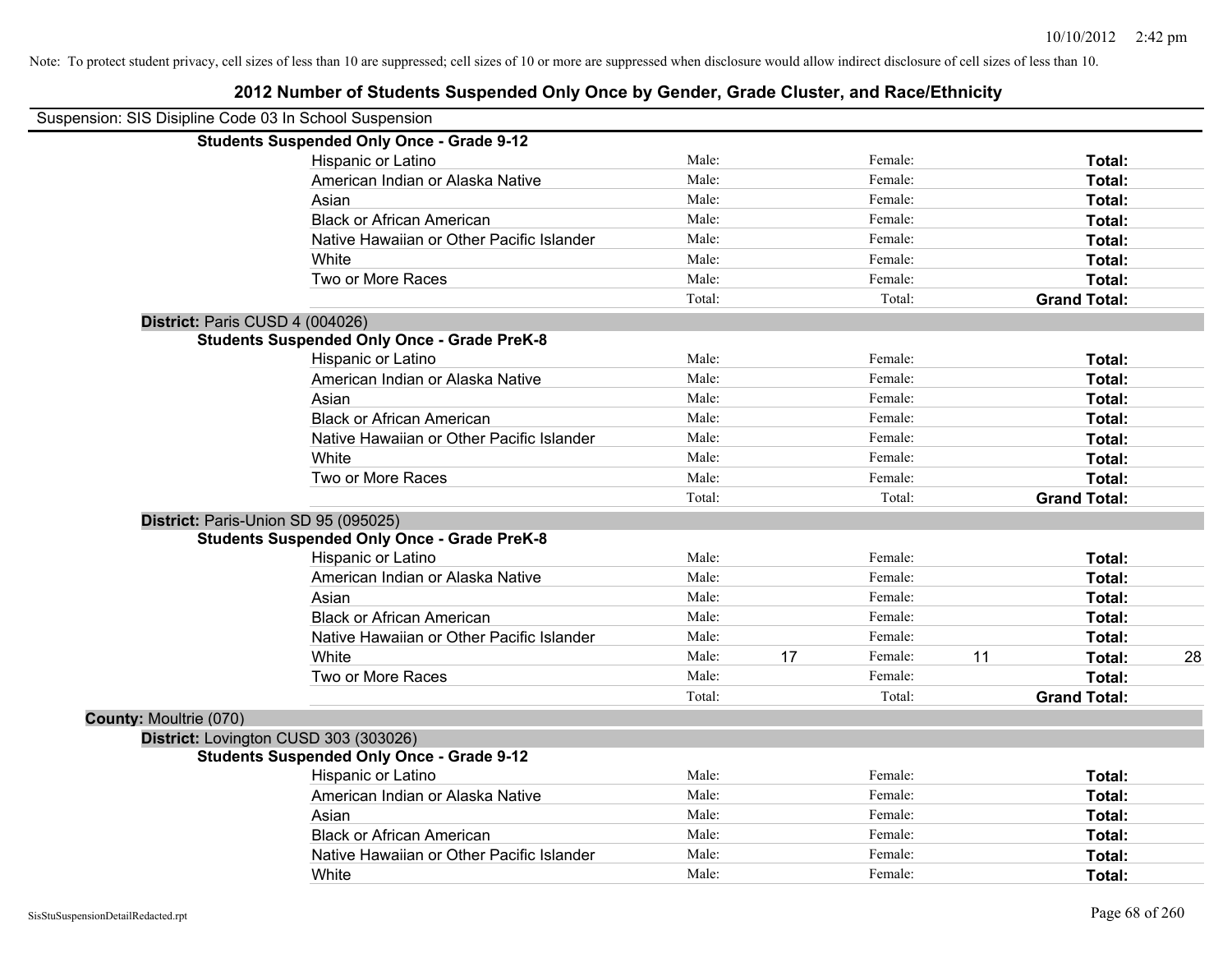| Suspension: SIS Disipline Code 03 In School Suspension |                                                    |        |         |                     |
|--------------------------------------------------------|----------------------------------------------------|--------|---------|---------------------|
|                                                        | Two or More Races                                  | Male:  | Female: | Total:              |
|                                                        |                                                    | Total: | Total:  | <b>Grand Total:</b> |
|                                                        | District: Okaw Valley CUSD 302 (302026)            |        |         |                     |
|                                                        | <b>Students Suspended Only Once - Grade PreK-8</b> |        |         |                     |
|                                                        | Hispanic or Latino                                 | Male:  | Female: | Total:              |
|                                                        | American Indian or Alaska Native                   | Male:  | Female: | Total:              |
|                                                        | Asian                                              | Male:  | Female: | Total:              |
|                                                        | <b>Black or African American</b>                   | Male:  | Female: | Total:              |
|                                                        | Native Hawaiian or Other Pacific Islander          | Male:  | Female: | Total:              |
|                                                        | White                                              | Male:  | Female: | Total:              |
|                                                        | Two or More Races                                  | Male:  | Female: | Total:              |
|                                                        |                                                    | Total: | Total:  | <b>Grand Total:</b> |
|                                                        | <b>Students Suspended Only Once - Grade 9-12</b>   |        |         |                     |
|                                                        | Hispanic or Latino                                 | Male:  | Female: | Total:              |
|                                                        | American Indian or Alaska Native                   | Male:  | Female: | Total:              |
|                                                        | Asian                                              | Male:  | Female: | Total:              |
|                                                        | <b>Black or African American</b>                   | Male:  | Female: | Total:              |
|                                                        | Native Hawaiian or Other Pacific Islander          | Male:  | Female: | Total:              |
|                                                        | White                                              | Male:  | Female: | Total:              |
|                                                        | Two or More Races                                  | Male:  | Female: | Total:              |
|                                                        |                                                    | Total: | Total:  | <b>Grand Total:</b> |
| District: Sullivan CUSD 300 (300026)                   |                                                    |        |         |                     |
|                                                        | <b>Students Suspended Only Once - Grade PreK-8</b> |        |         |                     |
|                                                        | Hispanic or Latino                                 | Male:  | Female: | Total:              |
|                                                        | American Indian or Alaska Native                   | Male:  | Female: | Total:              |
|                                                        | Asian                                              | Male:  | Female: | Total:              |
|                                                        | <b>Black or African American</b>                   | Male:  | Female: | Total:              |
|                                                        | Native Hawaiian or Other Pacific Islander          | Male:  | Female: | Total:              |
|                                                        | White                                              | Male:  | Female: | Total:              |
|                                                        | Two or More Races                                  | Male:  | Female: | Total:              |
|                                                        |                                                    | Total: | Total:  | <b>Grand Total:</b> |
|                                                        | <b>Students Suspended Only Once - Grade 9-12</b>   |        |         |                     |
|                                                        | Hispanic or Latino                                 | Male:  | Female: | Total:              |
|                                                        | American Indian or Alaska Native                   | Male:  | Female: | Total:              |
|                                                        | Asian                                              | Male:  | Female: | Total:              |
|                                                        | <b>Black or African American</b>                   | Male:  | Female: | Total:              |
|                                                        | Native Hawaiian or Other Pacific Islander          | Male:  | Female: | Total:              |
|                                                        | White                                              | Male:  | Female: | Total:<br>27        |
|                                                        | Two or More Races                                  | Male:  | Female: | Total:              |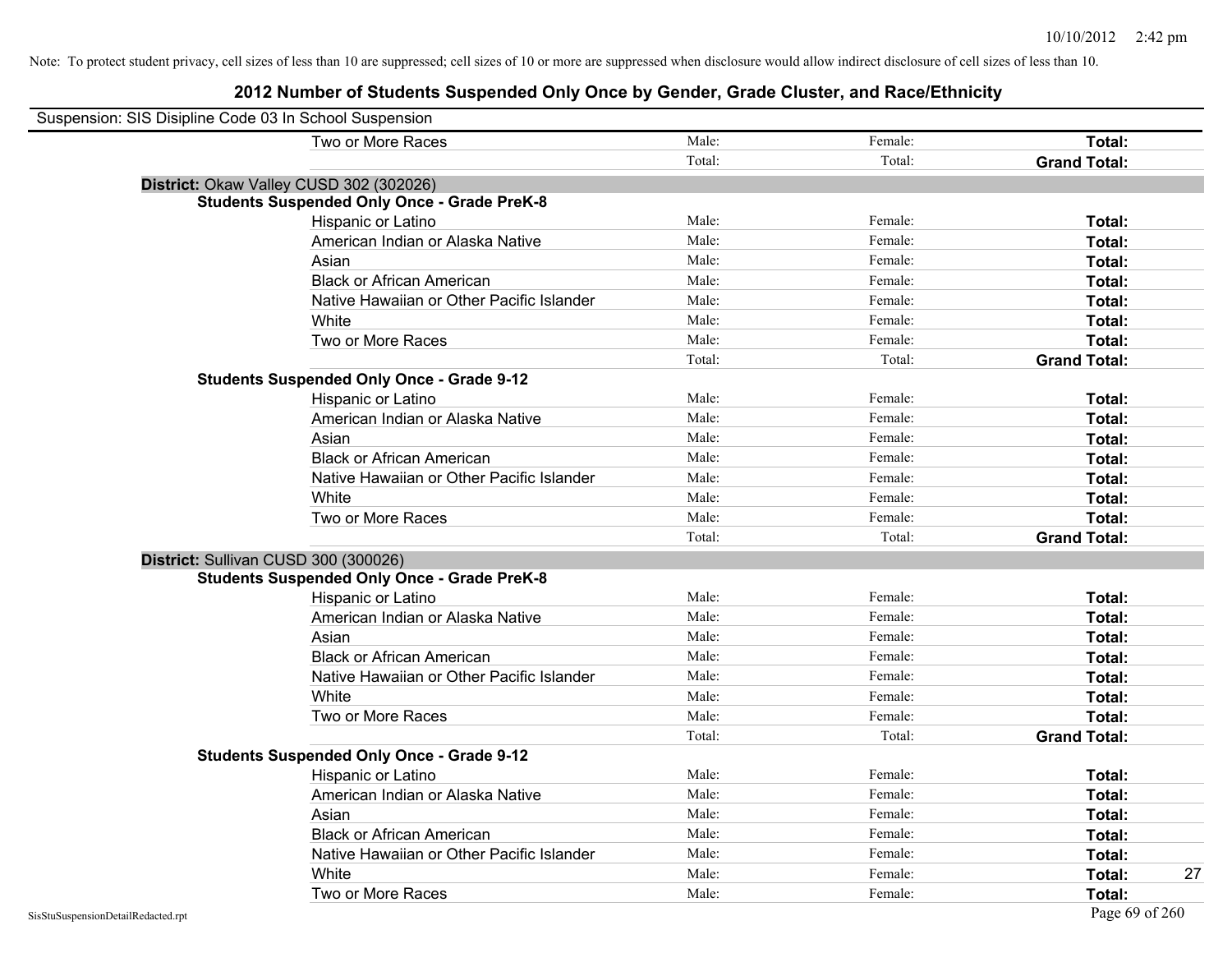| Suspension: SIS Disipline Code 03 In School Suspension |                                                    |        |         |                     |    |
|--------------------------------------------------------|----------------------------------------------------|--------|---------|---------------------|----|
|                                                        |                                                    | Total: | Total:  | <b>Grand Total:</b> |    |
| County: Shelby (087)                                   |                                                    |        |         |                     |    |
|                                                        | District: Central A & M CUD 21 (021026)            |        |         |                     |    |
|                                                        | <b>Students Suspended Only Once - Grade PreK-8</b> |        |         |                     |    |
|                                                        | Hispanic or Latino                                 | Male:  | Female: | Total:              |    |
|                                                        | American Indian or Alaska Native                   | Male:  | Female: | Total:              |    |
|                                                        | Asian                                              | Male:  | Female: | Total:              |    |
|                                                        | <b>Black or African American</b>                   | Male:  | Female: | Total:              |    |
|                                                        | Native Hawaiian or Other Pacific Islander          | Male:  | Female: | Total:              |    |
|                                                        | White                                              | Male:  | Female: | Total:              | 11 |
|                                                        | Two or More Races                                  | Male:  | Female: | Total:              |    |
|                                                        |                                                    | Total: | Total:  | <b>Grand Total:</b> |    |
|                                                        | <b>Students Suspended Only Once - Grade 9-12</b>   |        |         |                     |    |
|                                                        | Hispanic or Latino                                 | Male:  | Female: | Total:              |    |
|                                                        | American Indian or Alaska Native                   | Male:  | Female: | Total:              |    |
|                                                        | Asian                                              | Male:  | Female: | Total:              |    |
|                                                        | <b>Black or African American</b>                   | Male:  | Female: | Total:              |    |
|                                                        | Native Hawaiian or Other Pacific Islander          | Male:  | Female: | Total:              |    |
|                                                        | White                                              | Male:  | Female: | Total:              |    |
|                                                        | Two or More Races                                  | Male:  | Female: | Total:              |    |
|                                                        |                                                    | Total: | Total:  | <b>Grand Total:</b> |    |
|                                                        | District: Cowden-Herrick CUSD 3A (003A26)          |        |         |                     |    |
|                                                        | <b>Students Suspended Only Once - Grade PreK-8</b> |        |         |                     |    |
|                                                        | Hispanic or Latino                                 | Male:  | Female: | Total:              |    |
|                                                        | American Indian or Alaska Native                   | Male:  | Female: | Total:              |    |
|                                                        | Asian                                              | Male:  | Female: | Total:              |    |
|                                                        | <b>Black or African American</b>                   | Male:  | Female: | Total:              |    |
|                                                        | Native Hawaiian or Other Pacific Islander          | Male:  | Female: | Total:              |    |
|                                                        | White                                              | Male:  | Female: | Total:              | 10 |
|                                                        | Two or More Races                                  | Male:  | Female: | Total:              |    |
|                                                        |                                                    | Total: | Total:  | <b>Grand Total:</b> |    |
|                                                        | District: Shelbyville CUSD 4 (004026)              |        |         |                     |    |
|                                                        | <b>Students Suspended Only Once - Grade 9-12</b>   |        |         |                     |    |
|                                                        | Hispanic or Latino                                 | Male:  | Female: | Total:              |    |
|                                                        | American Indian or Alaska Native                   | Male:  | Female: | Total:              |    |
|                                                        | Asian                                              | Male:  | Female: | Total:              |    |
|                                                        | <b>Black or African American</b>                   | Male:  | Female: | Total:              |    |
|                                                        | Native Hawaiian or Other Pacific Islander          | Male:  | Female: | Total:              |    |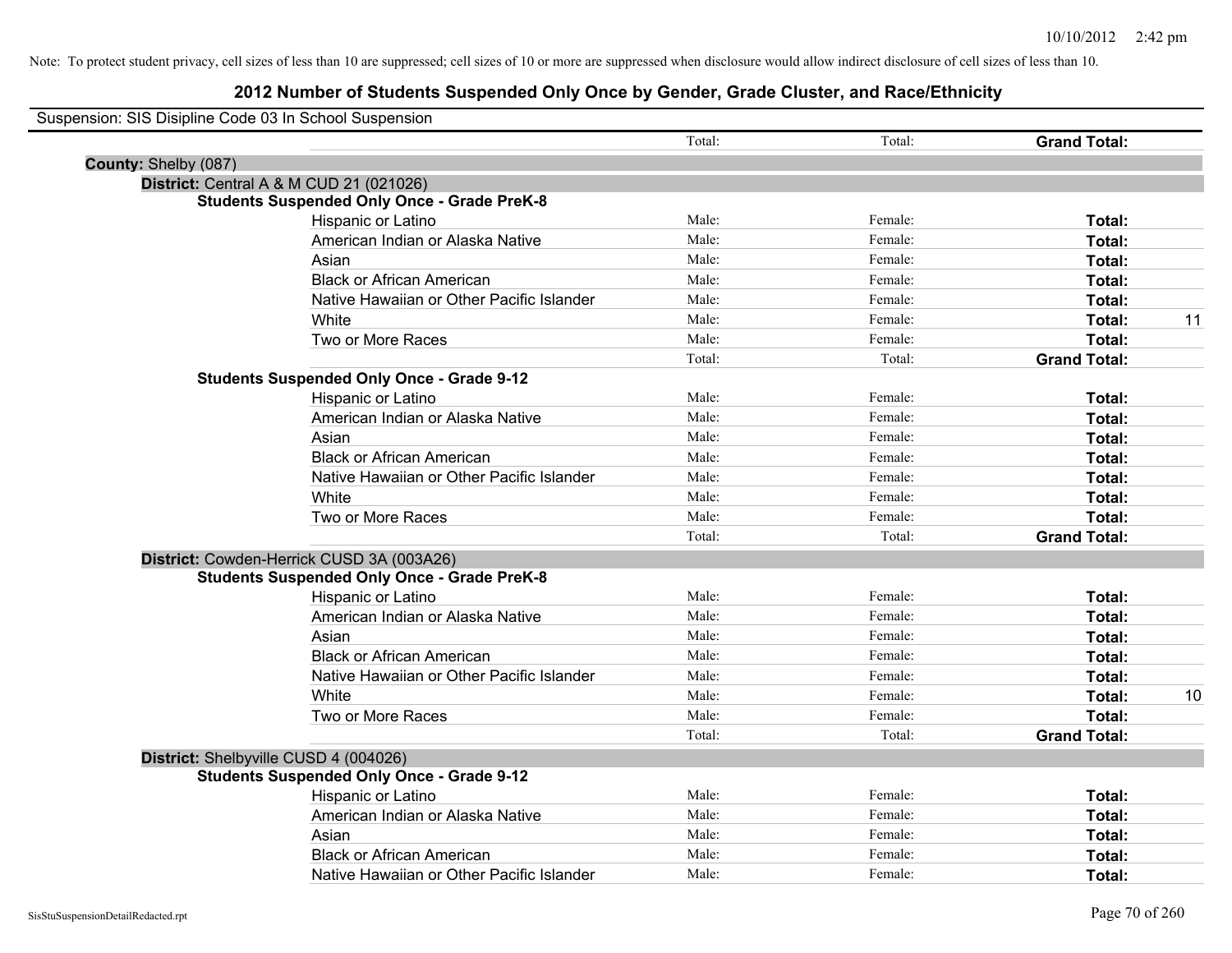| Suspension: SIS Disipline Code 03 In School Suspension |                                                    |        |         |                     |    |
|--------------------------------------------------------|----------------------------------------------------|--------|---------|---------------------|----|
|                                                        | White                                              | Male:  | Female: | Total:              |    |
|                                                        | Two or More Races                                  | Male:  | Female: | Total:              |    |
|                                                        |                                                    | Total: | Total:  | <b>Grand Total:</b> |    |
|                                                        | District: Stewardson-Strasburg CUD 5A (005A26)     |        |         |                     |    |
|                                                        | <b>Students Suspended Only Once - Grade PreK-8</b> |        |         |                     |    |
|                                                        | Hispanic or Latino                                 | Male:  | Female: | Total:              |    |
|                                                        | American Indian or Alaska Native                   | Male:  | Female: | Total:              |    |
|                                                        | Asian                                              | Male:  | Female: | Total:              |    |
|                                                        | <b>Black or African American</b>                   | Male:  | Female: | Total:              |    |
|                                                        | Native Hawaiian or Other Pacific Islander          | Male:  | Female: | Total:              |    |
|                                                        | White                                              | Male:  | Female: | Total:              |    |
|                                                        | Two or More Races                                  | Male:  | Female: | Total:              |    |
|                                                        |                                                    | Total: | Total:  | <b>Grand Total:</b> |    |
|                                                        | <b>Students Suspended Only Once - Grade 9-12</b>   |        |         |                     |    |
|                                                        | Hispanic or Latino                                 | Male:  | Female: | Total:              |    |
|                                                        | American Indian or Alaska Native                   | Male:  | Female: | Total:              |    |
|                                                        | Asian                                              | Male:  | Female: | Total:              |    |
|                                                        | <b>Black or African American</b>                   | Male:  | Female: | Total:              |    |
|                                                        | Native Hawaiian or Other Pacific Islander          | Male:  | Female: | Total:              |    |
|                                                        | White                                              | Male:  | Female: | Total:              |    |
|                                                        | Two or More Races                                  | Male:  | Female: | Total:              |    |
|                                                        |                                                    | Total: | Total:  | <b>Grand Total:</b> |    |
| District: Windsor CUSD 1 (001026)                      |                                                    |        |         |                     |    |
|                                                        | <b>Students Suspended Only Once - Grade PreK-8</b> |        |         |                     |    |
|                                                        | Hispanic or Latino                                 | Male:  | Female: | Total:              |    |
|                                                        | American Indian or Alaska Native                   | Male:  | Female: | Total:              |    |
|                                                        | Asian                                              | Male:  | Female: | Total:              |    |
|                                                        | <b>Black or African American</b>                   | Male:  | Female: | Total:              |    |
|                                                        | Native Hawaiian or Other Pacific Islander          | Male:  | Female: | Total:              |    |
|                                                        | White                                              | Male:  | Female: | Total:              | 14 |
|                                                        | Two or More Races                                  | Male:  | Female: | Total:              |    |
|                                                        |                                                    | Total: | Total:  | <b>Grand Total:</b> |    |
|                                                        | <b>Students Suspended Only Once - Grade 9-12</b>   |        |         |                     |    |
|                                                        | Hispanic or Latino                                 | Male:  | Female: | Total:              |    |
|                                                        | American Indian or Alaska Native                   | Male:  | Female: | Total:              |    |
|                                                        | Asian                                              | Male:  | Female: | Total:              |    |
|                                                        | <b>Black or African American</b>                   | Male:  | Female: | Total:              |    |
|                                                        | Native Hawaiian or Other Pacific Islander          | Male:  | Female: | Total:              |    |
|                                                        | White                                              | Male:  | Female: | Total:              |    |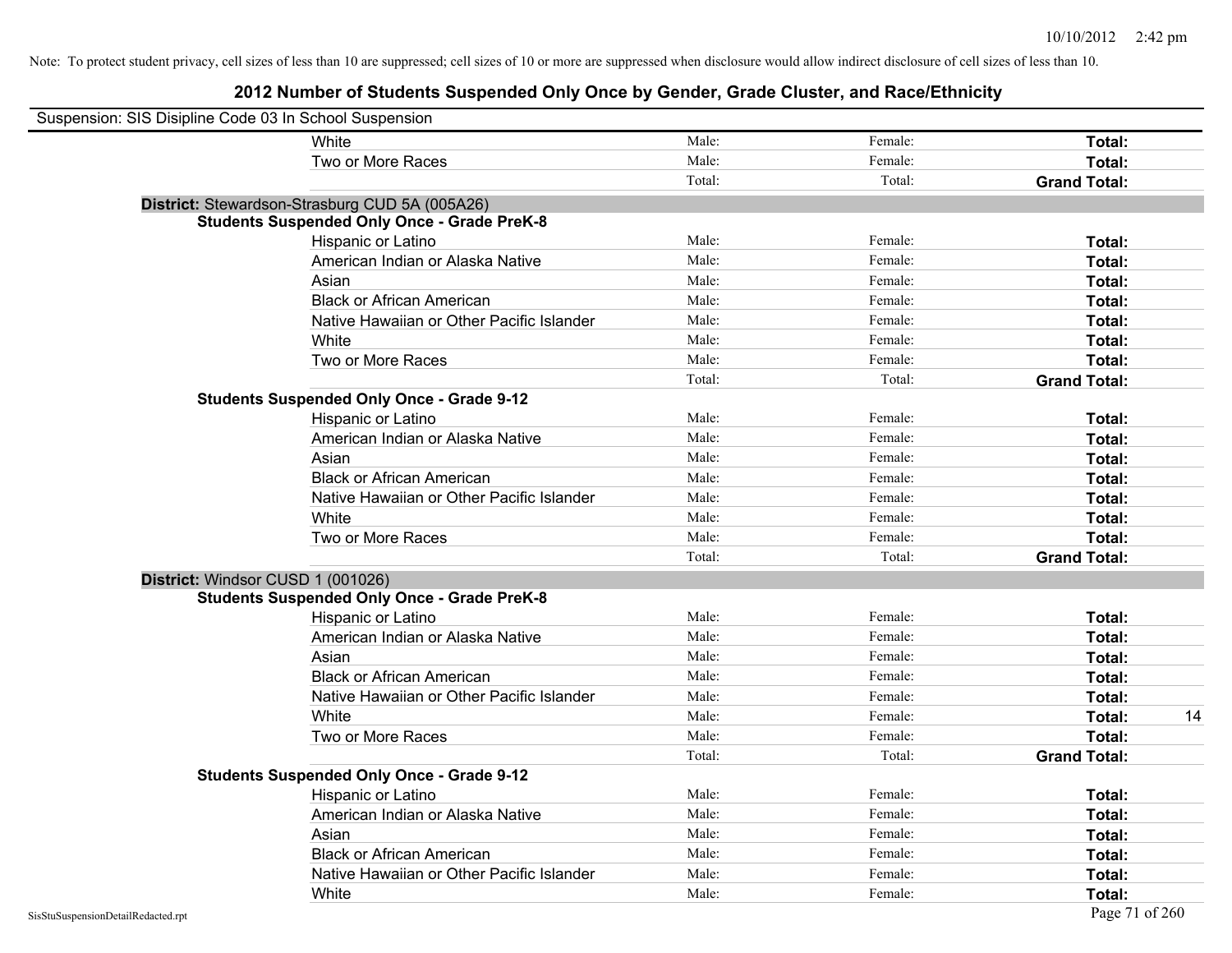**2012 Number of Students Suspended Only Once by Gender, Grade Cluster, and Race/Ethnicity**

|                                              | Suspension: SIS Disipline Code 03 In School Suspension | Male:  |       | Female: |       |                               |       |
|----------------------------------------------|--------------------------------------------------------|--------|-------|---------|-------|-------------------------------|-------|
|                                              | Two or More Races                                      | Total: |       | Total:  |       | Total:<br><b>Grand Total:</b> |       |
|                                              |                                                        |        |       |         |       |                               |       |
| Region: Crawford-Lawrence Educ Serv Reg (15) |                                                        |        |       |         |       |                               |       |
| County: Cook (016)                           |                                                        |        |       |         |       |                               |       |
|                                              | District: City of Chicago SD 299 (299025)              |        |       |         |       |                               |       |
|                                              | <b>Students Suspended Only Once - Grade PreK-8</b>     |        |       |         |       |                               |       |
|                                              | Hispanic or Latino                                     | Male:  | 1,006 | Female: | 384   | Total:                        | 1,390 |
|                                              | American Indian or Alaska Native                       | Male:  |       | Female: |       | Total:                        | 16    |
|                                              | Asian                                                  | Male:  | 39    | Female: | 11    | Total:                        | 50    |
|                                              | <b>Black or African American</b>                       | Male:  | 1,178 | Female: | 676   | Total:                        | 1,854 |
|                                              | Native Hawaiian or Other Pacific Islander              | Male:  |       | Female: |       | Total:                        |       |
|                                              | White                                                  | Male:  | 141   | Female: | 44    | Total:                        | 185   |
|                                              | Two or More Races                                      | Male:  | 21    | Female: | 13    | Total:                        | 34    |
|                                              |                                                        | Total: |       | Total:  |       | <b>Grand Total:</b>           |       |
|                                              | <b>Students Suspended Only Once - Grade 9-12</b>       |        |       |         |       |                               |       |
|                                              | Hispanic or Latino                                     | Male:  | 1,195 | Female: | 892   | Total:                        | 2,087 |
|                                              | American Indian or Alaska Native                       | Male:  |       | Female: |       | Total:                        | 17    |
|                                              | Asian                                                  | Male:  | 38    | Female: | 25    | Total:                        | 63    |
|                                              | <b>Black or African American</b>                       | Male:  | 1,989 | Female: | 1,799 | Total:                        | 3,788 |
|                                              | Native Hawaiian or Other Pacific Islander              | Male:  |       | Female: |       | Total:                        |       |
|                                              | White                                                  | Male:  | 180   | Female: | 114   | Total:                        | 294   |
|                                              | Two or More Races                                      | Male:  | 47    | Female: | 29    | Total:                        | 76    |
|                                              |                                                        | Total: |       | Total:  |       | <b>Grand Total:</b>           |       |
|                                              | District: One Hope United (003500)                     |        |       |         |       |                               |       |
|                                              | <b>Students Suspended Only Once - Grade 9-12</b>       |        |       |         |       |                               |       |
|                                              | Hispanic or Latino                                     | Male:  |       | Female: |       | Total:                        |       |
|                                              | American Indian or Alaska Native                       | Male:  |       | Female: |       | Total:                        |       |
|                                              | Asian                                                  | Male:  |       | Female: |       | Total:                        |       |
|                                              | <b>Black or African American</b>                       | Male:  |       | Female: |       | Total:                        |       |
|                                              | Native Hawaiian or Other Pacific Islander              | Male:  |       | Female: |       | Total:                        |       |
|                                              | White                                                  | Male:  |       | Female: |       | Total:                        |       |
|                                              | Two or More Races                                      | Male:  |       | Female: |       | Total:                        |       |
|                                              |                                                        | Total: |       | Total:  |       | <b>Grand Total:</b>           |       |

**Region:** De Kalb ROE (16)

**County:** Dekalb (019)

**District:** DeKalb CUSD 428 (428026)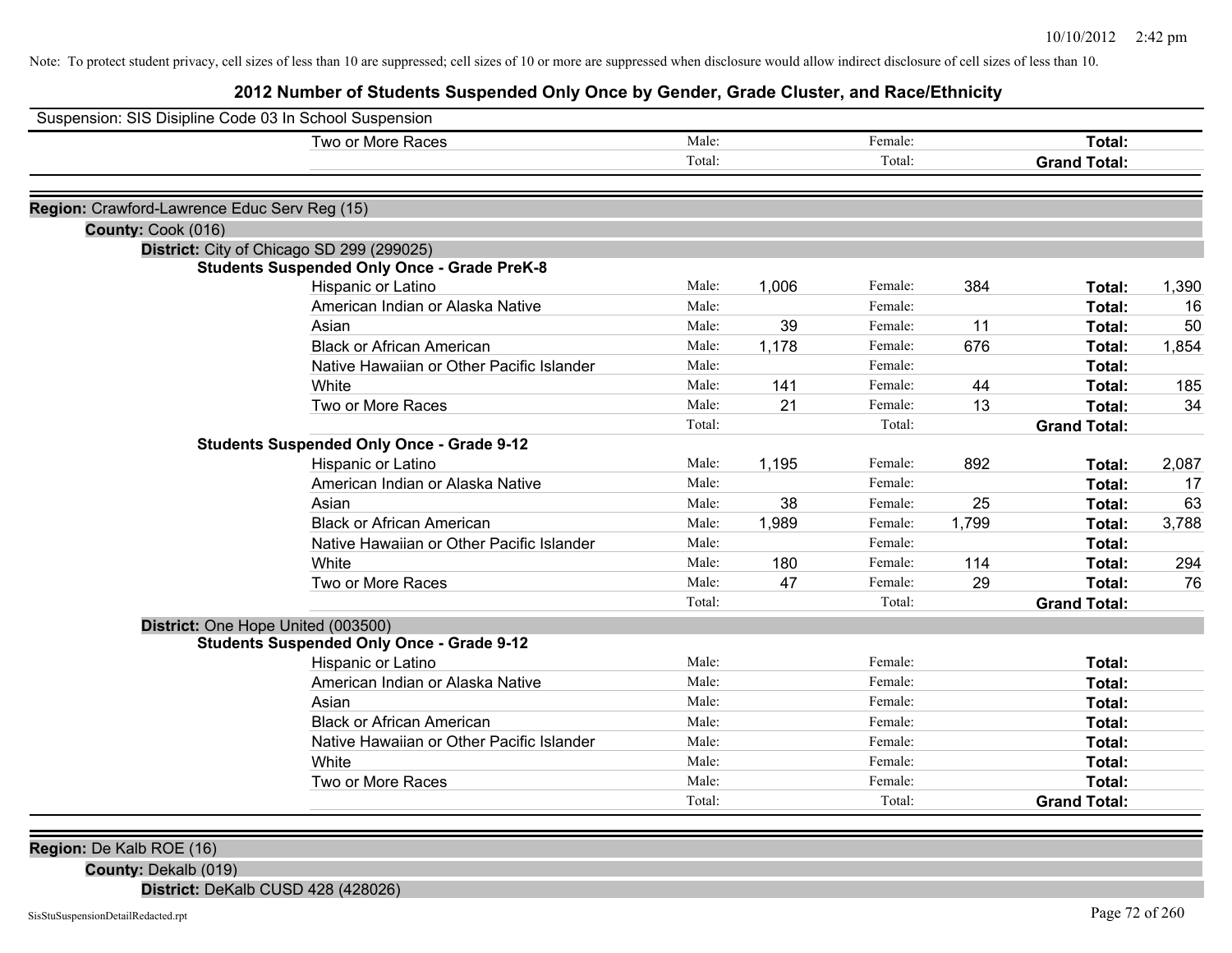| Suspension: SIS Disipline Code 03 In School Suspension |                                                    |                 |    |                   |    |                               |    |
|--------------------------------------------------------|----------------------------------------------------|-----------------|----|-------------------|----|-------------------------------|----|
|                                                        | <b>Students Suspended Only Once - Grade PreK-8</b> |                 |    |                   |    |                               |    |
|                                                        | Hispanic or Latino                                 | Male:           |    | Female:           |    | Total:                        | 26 |
|                                                        | American Indian or Alaska Native                   | Male:           |    | Female:           |    | Total:                        |    |
|                                                        | Asian                                              | Male:           |    | Female:           |    | Total:                        |    |
|                                                        | <b>Black or African American</b>                   | Male:           |    | Female:           |    | Total:                        | 23 |
|                                                        | Native Hawaiian or Other Pacific Islander          | Male:           |    | Female:           |    | Total:                        |    |
|                                                        | White                                              | Male:           | 29 | Female:           | 10 | Total:                        | 39 |
|                                                        | Two or More Races                                  | Male:           |    | Female:           |    | Total:                        |    |
|                                                        |                                                    | Total:          |    | Total:            |    | <b>Grand Total:</b>           |    |
|                                                        | <b>Students Suspended Only Once - Grade 9-12</b>   |                 |    |                   |    |                               |    |
|                                                        | Hispanic or Latino                                 | Male:           | 20 | Female:           | 26 | Total:                        | 46 |
|                                                        | American Indian or Alaska Native                   | Male:           |    | Female:           |    | Total:                        |    |
|                                                        | Asian                                              | Male:           |    | Female:           |    | Total:                        |    |
|                                                        | <b>Black or African American</b>                   | Male:           |    | Female:           |    | Total:                        | 17 |
|                                                        | Native Hawaiian or Other Pacific Islander          | Male:           |    | Female:           |    | Total:                        |    |
|                                                        | White                                              | Male:           | 46 | Female:           | 29 | Total:                        | 75 |
|                                                        | Two or More Races                                  | Male:           |    | Female:           |    | Total:                        |    |
|                                                        |                                                    | Total:          |    | Total:            |    | <b>Grand Total:</b>           |    |
|                                                        | District: Genoa Kingston CUSD 424 (424026)         |                 |    |                   |    |                               |    |
|                                                        | <b>Students Suspended Only Once - Grade PreK-8</b> |                 |    |                   |    |                               |    |
|                                                        | Hispanic or Latino                                 | Male:           |    | Female:           |    | Total:                        |    |
|                                                        | American Indian or Alaska Native                   | Male:           |    | Female:           |    | Total:                        |    |
|                                                        | Asian                                              | Male:           |    | Female:           |    | Total:                        |    |
|                                                        | <b>Black or African American</b>                   | Male:           |    | Female:           |    | Total:                        |    |
|                                                        | Native Hawaiian or Other Pacific Islander          | Male:           |    | Female:           |    | <b>Total:</b>                 |    |
|                                                        | White                                              | Male:           |    | Female:           |    | Total:                        | 17 |
|                                                        | Two or More Races                                  | Male:           |    | Female:           |    | Total:                        |    |
|                                                        |                                                    | Total:          |    | Total:            |    | <b>Grand Total:</b>           |    |
|                                                        | <b>Students Suspended Only Once - Grade 9-12</b>   |                 |    |                   |    |                               |    |
|                                                        | Hispanic or Latino                                 | Male:           |    | Female:           |    | Total:                        |    |
|                                                        | American Indian or Alaska Native                   | Male:           |    | Female:           |    | Total:                        |    |
|                                                        | Asian                                              | Male:           |    | Female:           |    | Total:                        |    |
|                                                        | <b>Black or African American</b>                   | Male:           |    | Female:           |    | Total:                        |    |
|                                                        | Native Hawaiian or Other Pacific Islander          | Male:           |    | Female:           |    | Total:                        |    |
|                                                        | White                                              | Male:           |    | Female:           |    | Total:                        |    |
|                                                        |                                                    |                 |    |                   |    |                               |    |
|                                                        | Two or More Races                                  | Male:<br>Total: |    | Female:<br>Total: |    | Total:<br><b>Grand Total:</b> |    |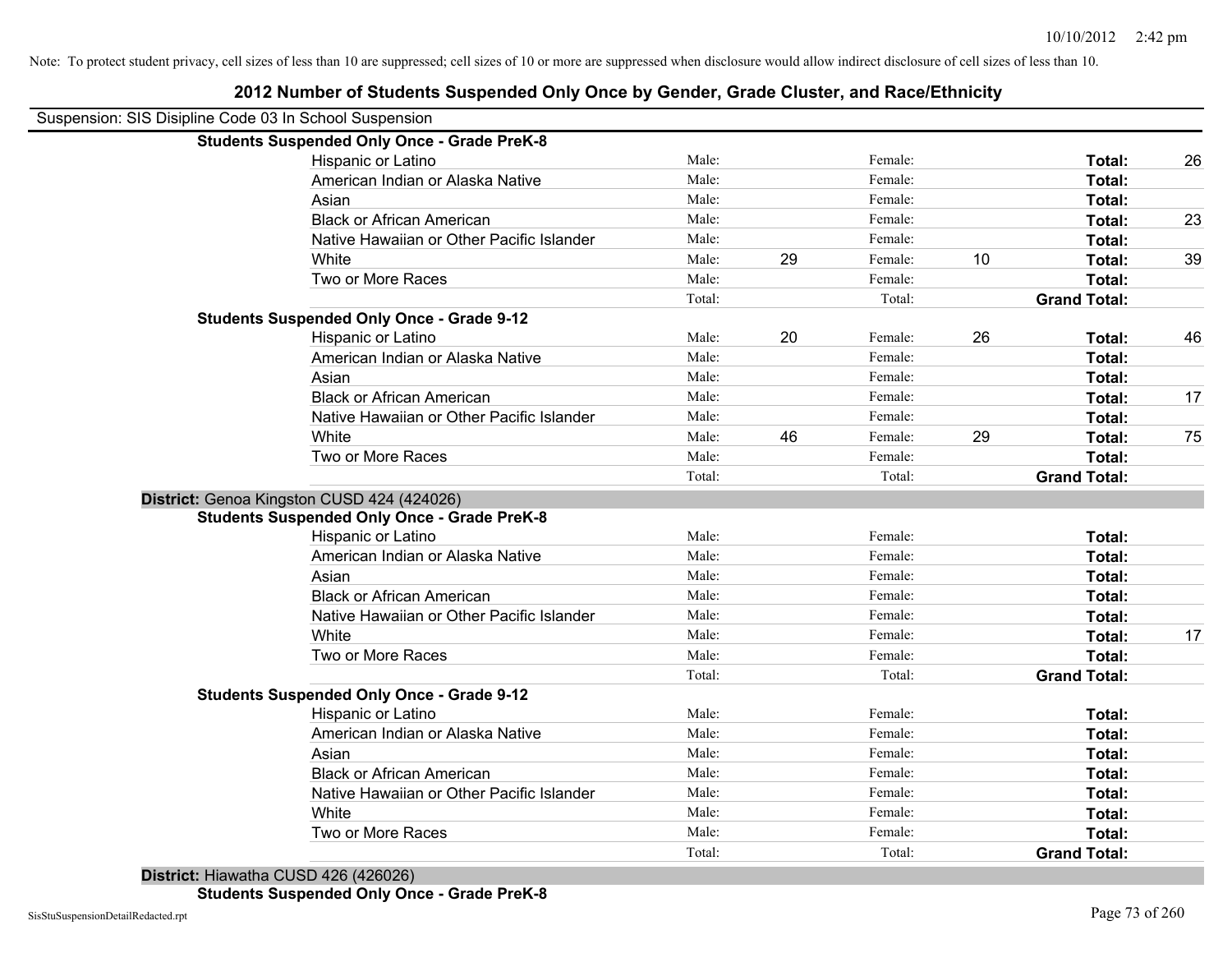| Suspension: SIS Disipline Code 03 In School Suspension |                                                    |        |         |                     |    |
|--------------------------------------------------------|----------------------------------------------------|--------|---------|---------------------|----|
|                                                        | Hispanic or Latino                                 | Male:  | Female: | Total:              |    |
|                                                        | American Indian or Alaska Native                   | Male:  | Female: | Total:              |    |
|                                                        | Asian                                              | Male:  | Female: | Total:              |    |
|                                                        | <b>Black or African American</b>                   | Male:  | Female: | Total:              |    |
|                                                        | Native Hawaiian or Other Pacific Islander          | Male:  | Female: | Total:              |    |
|                                                        | White                                              | Male:  | Female: | Total:              |    |
|                                                        | Two or More Races                                  | Male:  | Female: | Total:              |    |
|                                                        |                                                    | Total: | Total:  | <b>Grand Total:</b> |    |
|                                                        | <b>Students Suspended Only Once - Grade 9-12</b>   |        |         |                     |    |
|                                                        | Hispanic or Latino                                 | Male:  | Female: | Total:              |    |
|                                                        | American Indian or Alaska Native                   | Male:  | Female: | Total:              |    |
|                                                        | Asian                                              | Male:  | Female: | Total:              |    |
|                                                        | <b>Black or African American</b>                   | Male:  | Female: | Total:              |    |
|                                                        | Native Hawaiian or Other Pacific Islander          | Male:  | Female: | Total:              |    |
|                                                        | White                                              | Male:  | Female: | Total:              |    |
|                                                        | Two or More Races                                  | Male:  | Female: | Total:              |    |
|                                                        |                                                    | Total: | Total:  | <b>Grand Total:</b> |    |
|                                                        | District: Hinckley Big Rock CUSD 429 (429026)      |        |         |                     |    |
|                                                        | <b>Students Suspended Only Once - Grade PreK-8</b> |        |         |                     |    |
|                                                        | Hispanic or Latino                                 | Male:  | Female: | Total:              |    |
|                                                        | American Indian or Alaska Native                   | Male:  | Female: | Total:              |    |
|                                                        | Asian                                              | Male:  | Female: | Total:              |    |
|                                                        | <b>Black or African American</b>                   | Male:  | Female: | Total:              |    |
|                                                        | Native Hawaiian or Other Pacific Islander          | Male:  | Female: | Total:              |    |
|                                                        | White                                              | Male:  | Female: | Total:              | 19 |
|                                                        | Two or More Races                                  | Male:  | Female: | Total:              |    |
|                                                        |                                                    | Total: | Total:  | <b>Grand Total:</b> |    |
|                                                        | District: Indian Creek CUSD 425 (425026)           |        |         |                     |    |
|                                                        | <b>Students Suspended Only Once - Grade PreK-8</b> |        |         |                     |    |
|                                                        | Hispanic or Latino                                 | Male:  | Female: | Total:              |    |
|                                                        | American Indian or Alaska Native                   | Male:  | Female: | Total:              |    |
|                                                        | Asian                                              | Male:  | Female: | Total:              |    |
|                                                        | <b>Black or African American</b>                   | Male:  | Female: | Total:              |    |
|                                                        | Native Hawaiian or Other Pacific Islander          | Male:  | Female: | Total:              |    |
|                                                        | White                                              | Male:  | Female: | Total:              | 13 |
|                                                        | Two or More Races                                  | Male:  | Female: | Total:              |    |
|                                                        |                                                    | Total: | Total:  | <b>Grand Total:</b> |    |
|                                                        | <b>Students Suspended Only Once - Grade 9-12</b>   |        |         |                     |    |
|                                                        | Hispanic or Latino                                 | Male:  | Female: | <b>Total:</b>       |    |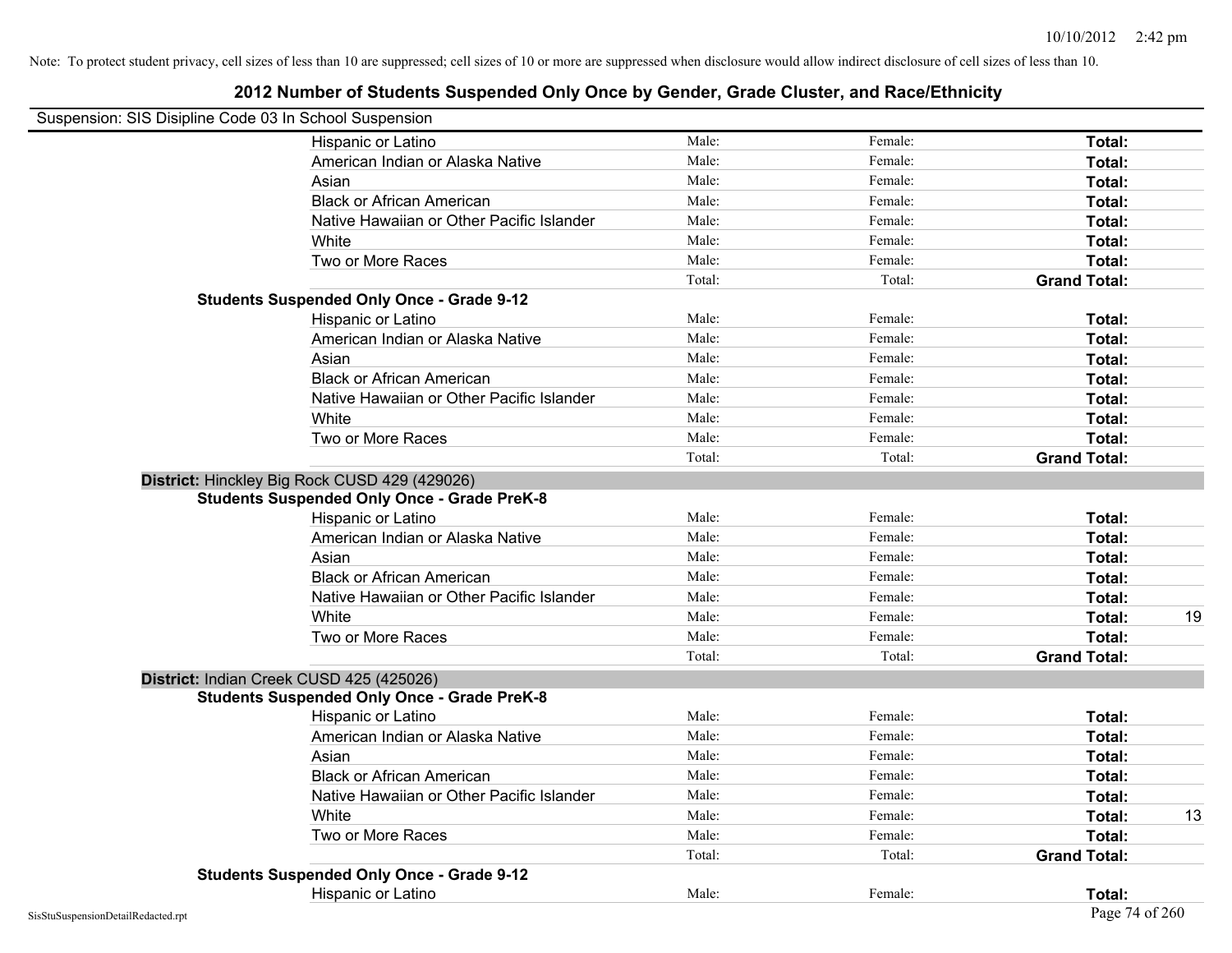### **2012 Number of Students Suspended Only Once by Gender, Grade Cluster, and Race/Ethnicity**

| Suspension: SIS Disipline Code 03 In School Suspension |                                                    |        |         |                     |    |
|--------------------------------------------------------|----------------------------------------------------|--------|---------|---------------------|----|
|                                                        | American Indian or Alaska Native                   | Male:  | Female: | Total:              |    |
|                                                        | Asian                                              | Male:  | Female: | Total:              |    |
|                                                        | <b>Black or African American</b>                   | Male:  | Female: | Total:              |    |
|                                                        | Native Hawaiian or Other Pacific Islander          | Male:  | Female: | Total:              |    |
|                                                        | White                                              | Male:  | Female: | Total:              |    |
|                                                        | Two or More Races                                  | Male:  | Female: | Total:              |    |
|                                                        |                                                    | Total: | Total:  | <b>Grand Total:</b> |    |
|                                                        | District: Non-Public School (4300)                 |        |         |                     |    |
|                                                        | <b>Students Suspended Only Once - Grade 9-12</b>   |        |         |                     |    |
|                                                        | Hispanic or Latino                                 | Male:  | Female: | Total:              |    |
|                                                        | American Indian or Alaska Native                   | Male:  | Female: | Total:              |    |
|                                                        | Asian                                              | Male:  | Female: | Total:              |    |
|                                                        | <b>Black or African American</b>                   | Male:  | Female: | Total:              |    |
|                                                        | Native Hawaiian or Other Pacific Islander          | Male:  | Female: | Total:              |    |
|                                                        | White                                              | Male:  | Female: | Total:              |    |
|                                                        | Two or More Races                                  | Male:  | Female: | Total:              |    |
|                                                        |                                                    | Total: | Total:  | <b>Grand Total:</b> |    |
|                                                        | District: Sandwich CUSD 430 (430026)               |        |         |                     |    |
|                                                        | <b>Students Suspended Only Once - Grade PreK-8</b> |        |         |                     |    |
|                                                        | Hispanic or Latino                                 | Male:  | Female: | Total:              |    |
|                                                        | American Indian or Alaska Native                   | Male:  | Female: | Total:              |    |
|                                                        | Asian                                              | Male:  | Female: | Total:              |    |
|                                                        | <b>Black or African American</b>                   | Male:  | Female: | Total:              |    |
|                                                        | Native Hawaiian or Other Pacific Islander          | Male:  | Female: | Total:              |    |
|                                                        | White                                              | Male:  | Female: | Total:              |    |
|                                                        | Two or More Races                                  | Male:  | Female: | Total:              |    |
|                                                        |                                                    | Total: | Total:  | <b>Grand Total:</b> |    |
|                                                        | District: Sycamore CUSD 427 (427026)               |        |         |                     |    |
|                                                        | <b>Students Suspended Only Once - Grade PreK-8</b> |        |         |                     |    |
|                                                        | Hispanic or Latino                                 | Male:  | Female: | Total:              |    |
|                                                        | American Indian or Alaska Native                   | Male:  | Female: | Total:              |    |
|                                                        | Asian                                              | Male:  | Female: | Total:              |    |
|                                                        | <b>Black or African American</b>                   | Male:  | Female: | Total:              |    |
|                                                        | Native Hawaiian or Other Pacific Islander          | Male:  | Female: | Total:              |    |
|                                                        | White                                              | Male:  | Female: | Total:              | 18 |
|                                                        | Two or More Races                                  | Male:  | Female: | Total:              |    |
|                                                        |                                                    | Total: | Total:  | <b>Grand Total:</b> |    |

**Students Suspended Only Once - Grade 9-12**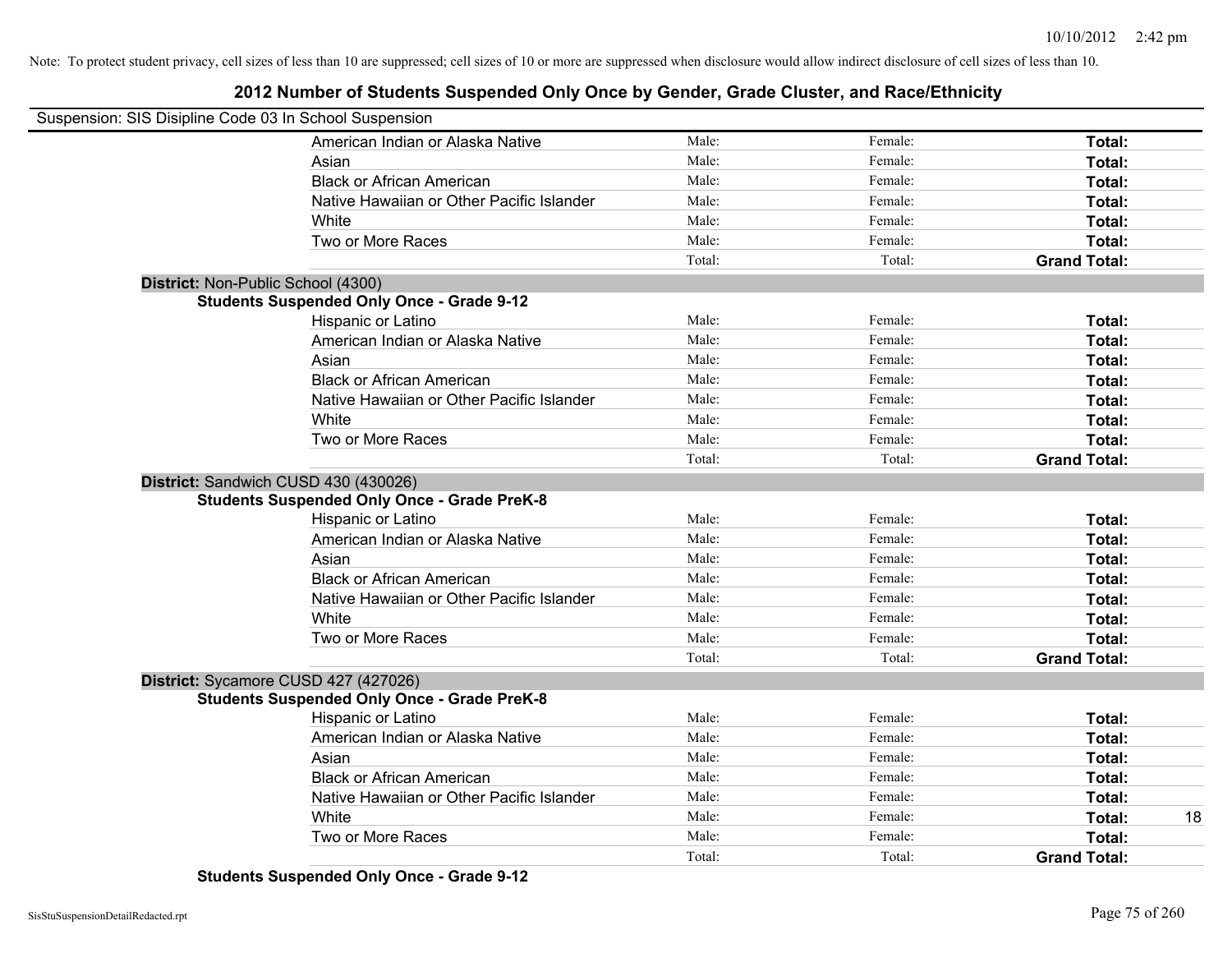| Suspension: SIS Disipline Code 03 In School Suspension |                                                    |        |    |         |    |                     |    |
|--------------------------------------------------------|----------------------------------------------------|--------|----|---------|----|---------------------|----|
|                                                        | Hispanic or Latino                                 | Male:  |    | Female: |    | Total:              | 12 |
|                                                        | American Indian or Alaska Native                   | Male:  |    | Female: |    | Total:              |    |
|                                                        | Asian                                              | Male:  |    | Female: |    | Total:              |    |
|                                                        | <b>Black or African American</b>                   | Male:  |    | Female: |    | Total:              |    |
|                                                        | Native Hawaiian or Other Pacific Islander          | Male:  |    | Female: |    | Total:              |    |
|                                                        | White                                              | Male:  | 53 | Female: | 21 | Total:              | 74 |
|                                                        | Two or More Races                                  | Male:  |    | Female: |    | Total:              |    |
|                                                        |                                                    | Total: |    | Total:  |    | <b>Grand Total:</b> |    |
| County: Non-Public School (000)                        |                                                    |        |    |         |    |                     |    |
|                                                        | District: Non-Public School (0000)                 |        |    |         |    |                     |    |
|                                                        | <b>Students Suspended Only Once - Grade 9-12</b>   |        |    |         |    |                     |    |
|                                                        | Hispanic or Latino                                 | Male:  |    | Female: |    | Total:              |    |
|                                                        | American Indian or Alaska Native                   | Male:  |    | Female: |    | Total:              |    |
|                                                        | Asian                                              | Male:  |    | Female: |    | Total:              |    |
|                                                        | <b>Black or African American</b>                   | Male:  |    | Female: |    | Total:              |    |
|                                                        | Native Hawaiian or Other Pacific Islander          | Male:  |    | Female: |    | Total:              |    |
|                                                        | White                                              | Male:  |    | Female: |    | Total:              |    |
|                                                        | Two or More Races                                  | Male:  |    | Female: |    | <b>Total:</b>       |    |
|                                                        |                                                    | Total: |    | Total:  |    | <b>Grand Total:</b> | 14 |
|                                                        |                                                    |        |    |         |    |                     |    |
| Region: De Witt/Livingston/McLean ROE (17)             |                                                    |        |    |         |    |                     |    |
| County: Dewitt (020)                                   |                                                    |        |    |         |    |                     |    |
|                                                        | District: Blue Ridge CUSD 18 (018026)              |        |    |         |    |                     |    |
|                                                        | <b>Students Suspended Only Once - Grade PreK-8</b> |        |    |         |    |                     |    |
|                                                        | Hispanic or Latino                                 | Male:  |    | Female: |    | Total:              |    |
|                                                        | American Indian or Alaska Native                   | Male:  |    | Female: |    | Total:              |    |
|                                                        | Asian                                              | Male:  |    | Female: |    | Total:              |    |
|                                                        | <b>Black or African American</b>                   | Male:  |    | Female: |    | Total:              |    |
|                                                        | Native Hawaiian or Other Pacific Islander          | Male:  |    | Female: |    | Total:              |    |
|                                                        | White                                              | Male:  |    | Female: |    | Total:              | 22 |
|                                                        | Two or More Races                                  | Male:  |    | Female: |    | Total:              |    |
|                                                        |                                                    | Total: |    | Total:  |    | <b>Grand Total:</b> |    |
|                                                        | <b>Students Suspended Only Once - Grade 9-12</b>   |        |    |         |    |                     |    |
|                                                        | Hispanic or Latino                                 | Male:  |    | Female: |    | Total:              |    |
|                                                        | American Indian or Alaska Native                   | Male:  |    | Female: |    | Total:              |    |
|                                                        | Asian                                              | Male:  |    | Female: |    | Total:              |    |
|                                                        | <b>Black or African American</b>                   | Male:  |    | Female: |    | <b>Total:</b>       |    |
|                                                        | Native Hawaiian or Other Pacific Islander          | Male:  |    | Female: |    | <b>Total:</b>       |    |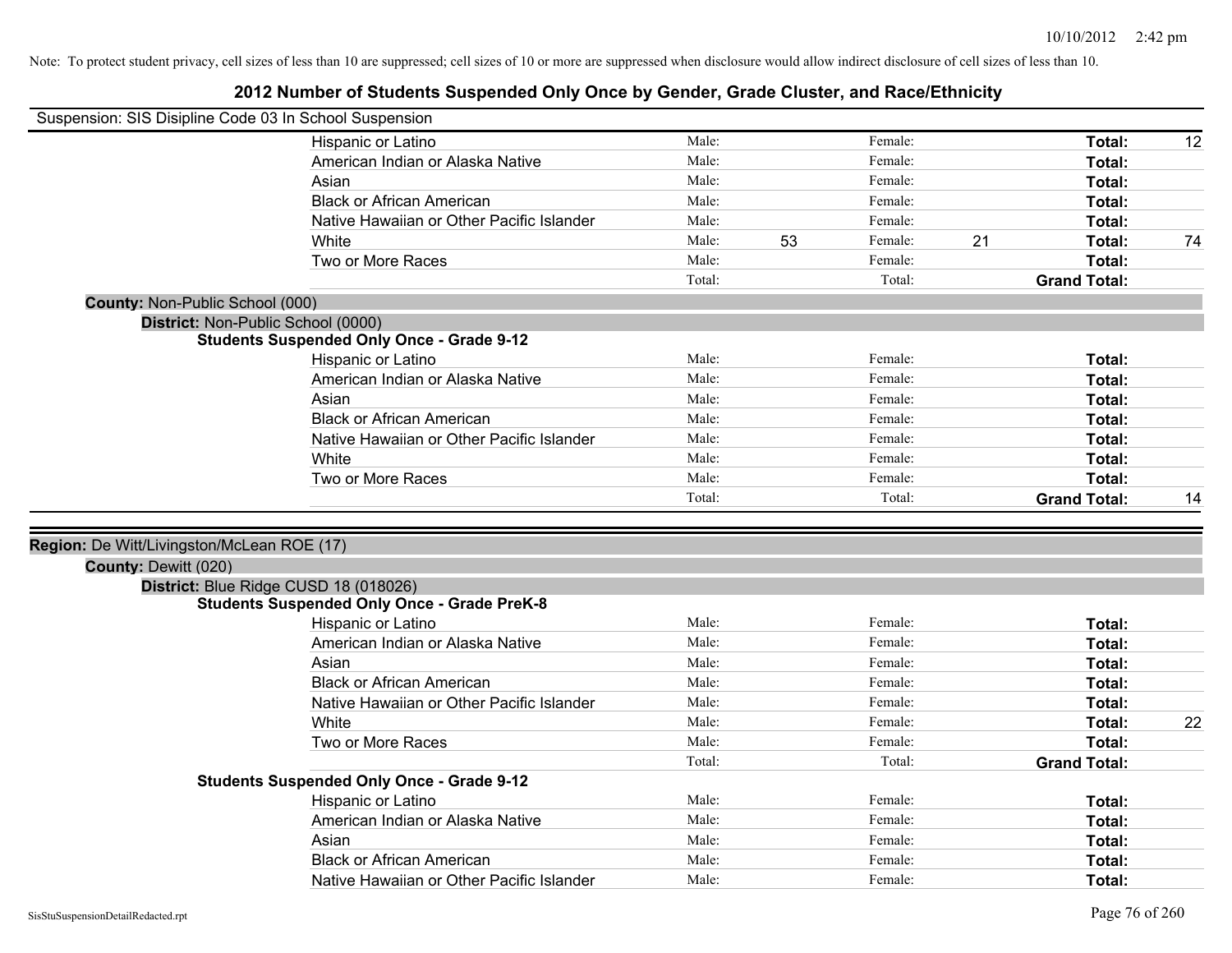| Suspension: SIS Disipline Code 03 In School Suspension |                                                    |        |         |                     |
|--------------------------------------------------------|----------------------------------------------------|--------|---------|---------------------|
|                                                        | White                                              | Male:  | Female: | Total:<br>27        |
|                                                        | Two or More Races                                  | Male:  | Female: | Total:              |
|                                                        |                                                    | Total: | Total:  | <b>Grand Total:</b> |
| District: Clinton CUSD 15 (015026)                     |                                                    |        |         |                     |
|                                                        | <b>Students Suspended Only Once - Grade PreK-8</b> |        |         |                     |
|                                                        | Hispanic or Latino                                 | Male:  | Female: | Total:              |
|                                                        | American Indian or Alaska Native                   | Male:  | Female: | Total:              |
|                                                        | Asian                                              | Male:  | Female: | Total:              |
|                                                        | <b>Black or African American</b>                   | Male:  | Female: | Total:              |
|                                                        | Native Hawaiian or Other Pacific Islander          | Male:  | Female: | Total:              |
|                                                        | White                                              | Male:  | Female: | Total:              |
|                                                        | Two or More Races                                  | Male:  | Female: | Total:              |
|                                                        |                                                    | Total: | Total:  | <b>Grand Total:</b> |
|                                                        | <b>Students Suspended Only Once - Grade 9-12</b>   |        |         |                     |
|                                                        | Hispanic or Latino                                 | Male:  | Female: | Total:              |
|                                                        | American Indian or Alaska Native                   | Male:  | Female: | Total:              |
|                                                        | Asian                                              | Male:  | Female: | Total:              |
|                                                        | <b>Black or African American</b>                   | Male:  | Female: | Total:              |
|                                                        | Native Hawaiian or Other Pacific Islander          | Male:  | Female: | Total:              |
|                                                        | White                                              | Male:  | Female: | Total:              |
|                                                        | Two or More Races                                  | Male:  | Female: | Total:              |
|                                                        |                                                    | Total: | Total:  | <b>Grand Total:</b> |
| County: Livingston (053)                               |                                                    |        |         |                     |
| District: Cornell CCSD 426 (426004)                    |                                                    |        |         |                     |
|                                                        | <b>Students Suspended Only Once - Grade PreK-8</b> |        |         |                     |
|                                                        | Hispanic or Latino                                 | Male:  | Female: | Total:              |
|                                                        | American Indian or Alaska Native                   | Male:  | Female: | Total:              |
|                                                        | Asian                                              | Male:  | Female: | Total:              |
|                                                        | <b>Black or African American</b>                   | Male:  | Female: | Total:              |
|                                                        | Native Hawaiian or Other Pacific Islander          | Male:  | Female: | Total:              |
|                                                        | White                                              | Male:  | Female: | Total:              |
|                                                        | Two or More Races                                  | Male:  | Female: | Total:              |
|                                                        |                                                    | Total: | Total:  | <b>Grand Total:</b> |
|                                                        | District: Dwight Common SD 232 (232002)            |        |         |                     |
|                                                        | <b>Students Suspended Only Once - Grade PreK-8</b> |        |         |                     |
|                                                        | Hispanic or Latino                                 | Male:  | Female: | Total:              |
|                                                        | American Indian or Alaska Native                   | Male:  | Female: | Total:              |
|                                                        | Asian                                              | Male:  | Female: | Total:              |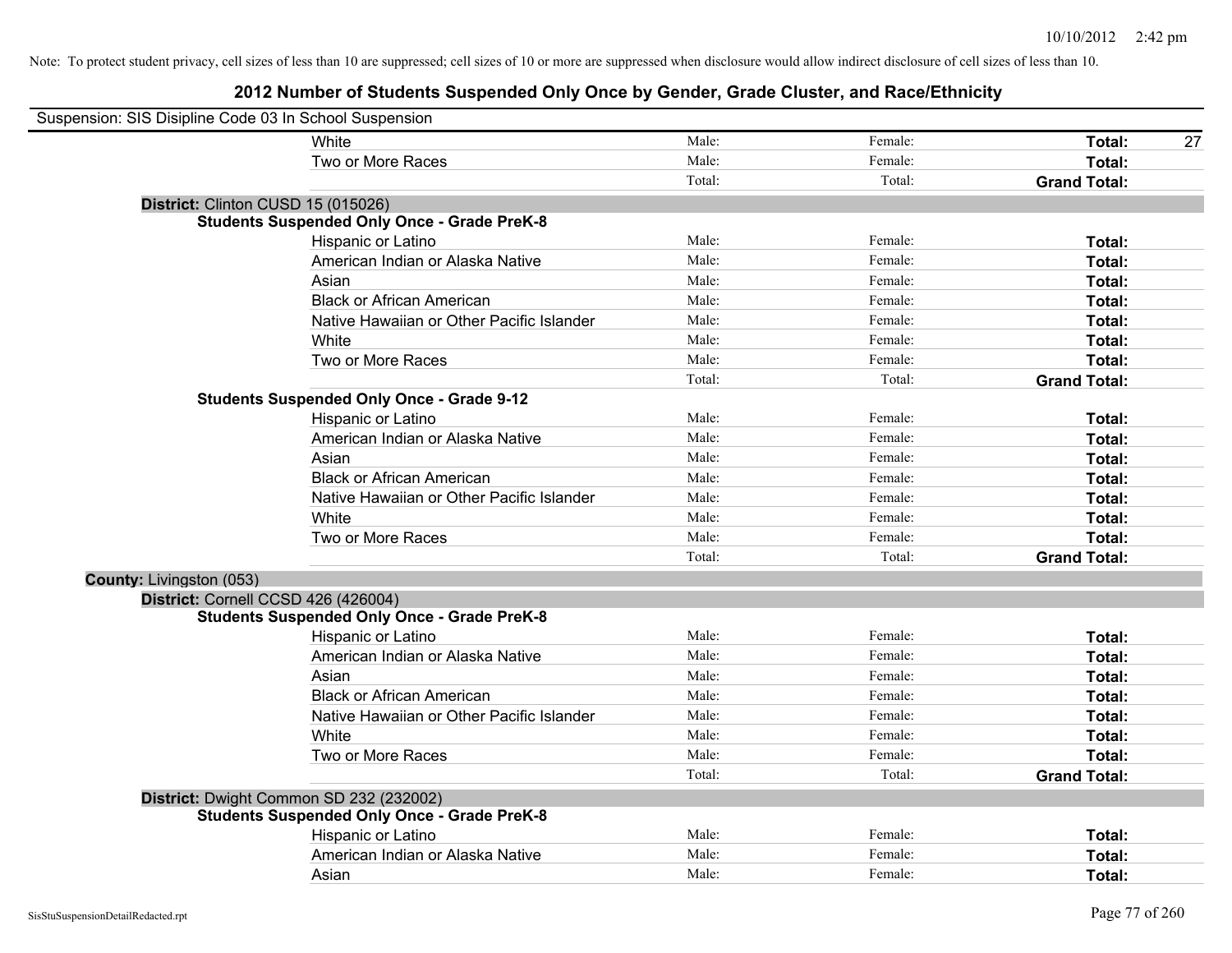| Suspension: SIS Disipline Code 03 In School Suspension |                                                    |        |         |                     |    |
|--------------------------------------------------------|----------------------------------------------------|--------|---------|---------------------|----|
|                                                        | <b>Black or African American</b>                   | Male:  | Female: | Total:              |    |
|                                                        | Native Hawaiian or Other Pacific Islander          | Male:  | Female: | Total:              |    |
|                                                        | White                                              | Male:  | Female: | Total:              | 11 |
|                                                        | Two or More Races                                  | Male:  | Female: | Total:              |    |
|                                                        |                                                    | Total: | Total:  | <b>Grand Total:</b> |    |
|                                                        | District: Dwight Twp HSD 230 (230017)              |        |         |                     |    |
|                                                        | <b>Students Suspended Only Once - Grade 9-12</b>   |        |         |                     |    |
|                                                        | Hispanic or Latino                                 | Male:  | Female: | Total:              |    |
|                                                        | American Indian or Alaska Native                   | Male:  | Female: | Total:              |    |
|                                                        | Asian                                              | Male:  | Female: | Total:              |    |
|                                                        | <b>Black or African American</b>                   | Male:  | Female: | Total:              |    |
|                                                        | Native Hawaiian or Other Pacific Islander          | Male:  | Female: | Total:              |    |
|                                                        | White                                              | Male:  | Female: | Total:              | 22 |
|                                                        | Two or More Races                                  | Male:  | Female: | Total:              |    |
|                                                        |                                                    | Total: | Total:  | <b>Grand Total:</b> |    |
|                                                        | District: Flanagan-Cornell Dist 74 (074027)        |        |         |                     |    |
|                                                        | <b>Students Suspended Only Once - Grade 9-12</b>   |        |         |                     |    |
|                                                        | Hispanic or Latino                                 | Male:  | Female: | Total:              |    |
|                                                        | American Indian or Alaska Native                   | Male:  | Female: | Total:              |    |
|                                                        | Asian                                              | Male:  | Female: | Total:              |    |
|                                                        | <b>Black or African American</b>                   | Male:  | Female: | Total:              |    |
|                                                        | Native Hawaiian or Other Pacific Islander          | Male:  | Female: | Total:              |    |
|                                                        | White                                              | Male:  | Female: | Total:              |    |
|                                                        | Two or More Races                                  | Male:  | Female: | Total:              |    |
|                                                        |                                                    | Total: | Total:  | <b>Grand Total:</b> |    |
|                                                        | District: Odell CCSD 435 (435004)                  |        |         |                     |    |
|                                                        | <b>Students Suspended Only Once - Grade PreK-8</b> |        |         |                     |    |
|                                                        | Hispanic or Latino                                 | Male:  | Female: | Total:              |    |
|                                                        | American Indian or Alaska Native                   | Male:  | Female: | Total:              |    |
|                                                        | Asian                                              | Male:  | Female: | Total:              |    |
|                                                        | <b>Black or African American</b>                   | Male:  | Female: | Total:              |    |
|                                                        | Native Hawaiian or Other Pacific Islander          | Male:  | Female: | Total:              |    |
|                                                        | White                                              | Male:  | Female: | Total:              |    |
|                                                        | Two or More Races                                  | Male:  | Female: | Total:              |    |
|                                                        |                                                    | Total: | Total:  | <b>Grand Total:</b> |    |
|                                                        | District: Pontiac CCSD 429 (429004)                |        |         |                     |    |
|                                                        | <b>Students Suspended Only Once - Grade PreK-8</b> |        |         |                     |    |
|                                                        | <b>Hispanic or Latino</b>                          | Male:  | Female: | Total:              |    |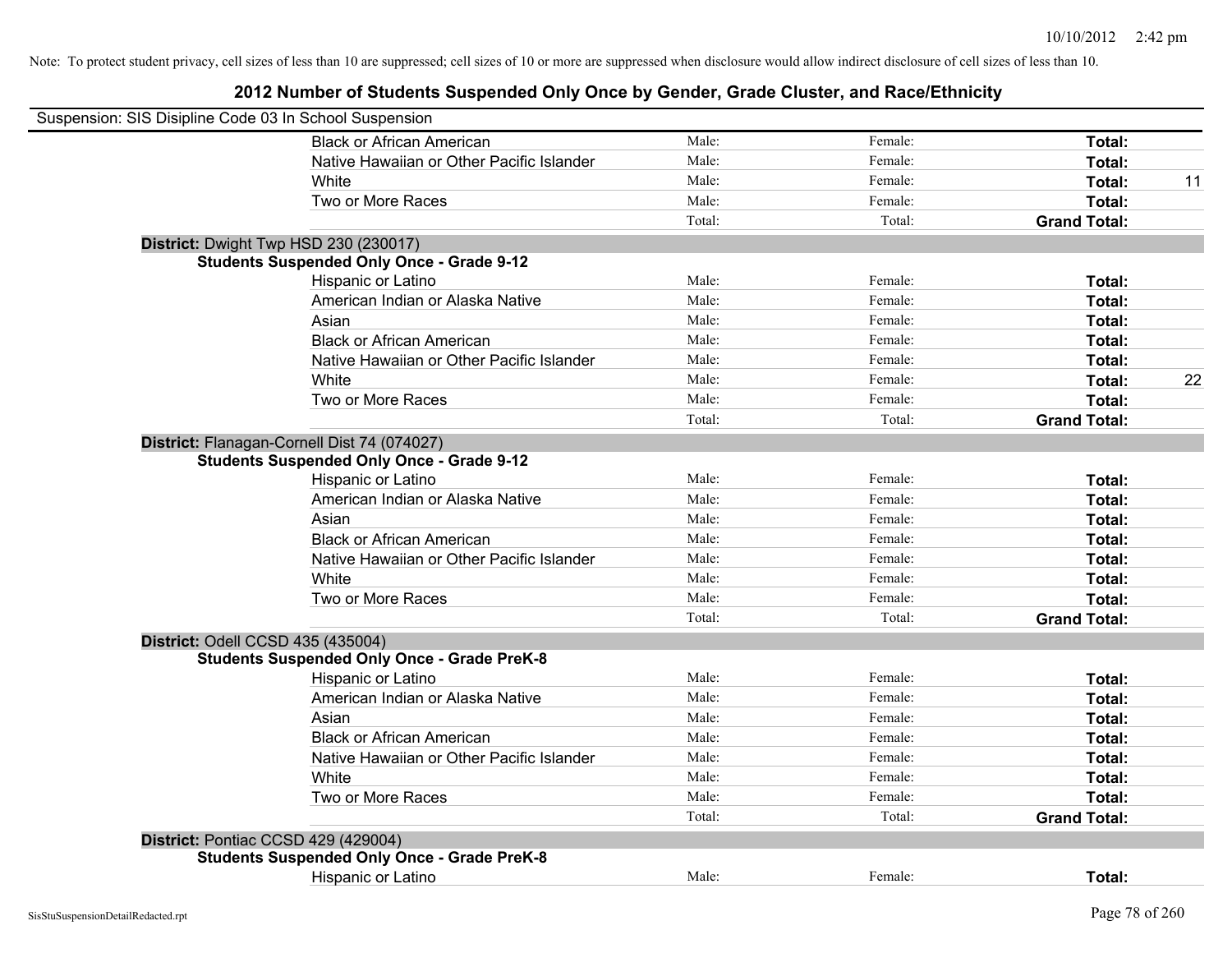| Suspension: SIS Disipline Code 03 In School Suspension |                                                    |        |    |         |    |                     |    |
|--------------------------------------------------------|----------------------------------------------------|--------|----|---------|----|---------------------|----|
|                                                        | American Indian or Alaska Native                   | Male:  |    | Female: |    | Total:              |    |
|                                                        | Asian                                              | Male:  |    | Female: |    | Total:              |    |
|                                                        | <b>Black or African American</b>                   | Male:  |    | Female: |    | Total:              |    |
|                                                        | Native Hawaiian or Other Pacific Islander          | Male:  |    | Female: |    | Total:              |    |
|                                                        | White                                              | Male:  |    | Female: |    | Total:              | 14 |
|                                                        | Two or More Races                                  | Male:  |    | Female: |    | Total:              |    |
|                                                        |                                                    | Total: |    | Total:  |    | <b>Grand Total:</b> |    |
| County: Mclean (064)                                   |                                                    |        |    |         |    |                     |    |
| District: Bloomington SD 87 (087025)                   |                                                    |        |    |         |    |                     |    |
|                                                        | <b>Students Suspended Only Once - Grade PreK-8</b> |        |    |         |    |                     |    |
|                                                        | Hispanic or Latino                                 | Male:  |    | Female: |    | Total:              |    |
|                                                        | American Indian or Alaska Native                   | Male:  |    | Female: |    | Total:              |    |
|                                                        | Asian                                              | Male:  |    | Female: |    | Total:              |    |
|                                                        | <b>Black or African American</b>                   | Male:  |    | Female: |    | Total:              | 21 |
|                                                        | Native Hawaiian or Other Pacific Islander          | Male:  |    | Female: |    | Total:              |    |
|                                                        | White                                              | Male:  |    | Female: |    | Total:              | 11 |
|                                                        | Two or More Races                                  | Male:  |    | Female: |    | Total:              |    |
|                                                        |                                                    | Total: |    | Total:  |    | <b>Grand Total:</b> |    |
|                                                        | <b>Students Suspended Only Once - Grade 9-12</b>   |        |    |         |    |                     |    |
|                                                        | Hispanic or Latino                                 | Male:  |    | Female: |    | Total:              | 17 |
|                                                        | American Indian or Alaska Native                   | Male:  |    | Female: |    | Total:              |    |
|                                                        | Asian                                              | Male:  |    | Female: |    | Total:              |    |
|                                                        | <b>Black or African American</b>                   | Male:  | 26 | Female: | 20 | Total:              | 46 |
|                                                        | Native Hawaiian or Other Pacific Islander          | Male:  |    | Female: |    | Total:              |    |
|                                                        | White                                              | Male:  | 40 | Female: | 23 | Total:              | 63 |
|                                                        | Two or More Races                                  | Male:  |    | Female: |    | Total:              | 10 |
|                                                        |                                                    | Total: |    | Total:  |    | <b>Grand Total:</b> |    |
| District: Heyworth CUSD 4 (004026)                     |                                                    |        |    |         |    |                     |    |
|                                                        | <b>Students Suspended Only Once - Grade PreK-8</b> |        |    |         |    |                     |    |
|                                                        | Hispanic or Latino                                 | Male:  |    | Female: |    | Total:              |    |
|                                                        | American Indian or Alaska Native                   | Male:  |    | Female: |    | Total:              |    |
|                                                        | Asian                                              | Male:  |    | Female: |    | Total:              |    |
|                                                        | <b>Black or African American</b>                   | Male:  |    | Female: |    | Total:              |    |
|                                                        | Native Hawaiian or Other Pacific Islander          | Male:  |    | Female: |    | Total:              |    |
|                                                        | White                                              | Male:  |    | Female: |    | Total:              |    |
|                                                        | Two or More Races                                  | Male:  |    | Female: |    | Total:              |    |
|                                                        |                                                    | Total: |    | Total:  |    | <b>Grand Total:</b> |    |
|                                                        | <b>Students Suspended Only Once - Grade 9-12</b>   |        |    |         |    |                     |    |
|                                                        | Hispanic or Latino                                 | Male:  |    | Female: |    | Total:              |    |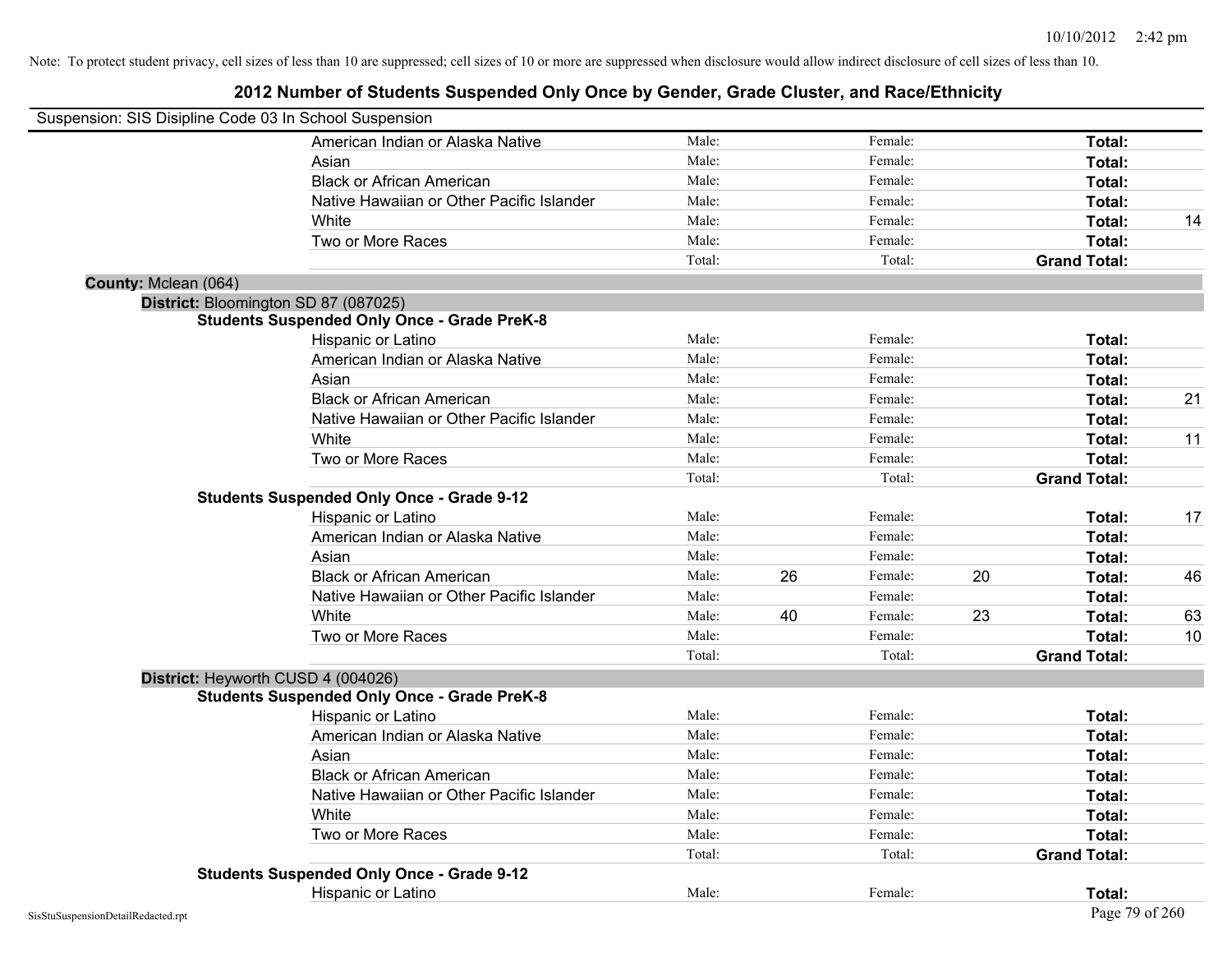### **2012 Number of Students Suspended Only Once by Gender, Grade Cluster, and Race/Ethnicity**

| Suspension: SIS Disipline Code 03 In School Suspension |                                                    |        |    |         |    |                     |     |
|--------------------------------------------------------|----------------------------------------------------|--------|----|---------|----|---------------------|-----|
|                                                        | American Indian or Alaska Native                   | Male:  |    | Female: |    | Total:              |     |
|                                                        | Asian                                              | Male:  |    | Female: |    | Total:              |     |
|                                                        | <b>Black or African American</b>                   | Male:  |    | Female: |    | Total:              |     |
|                                                        | Native Hawaiian or Other Pacific Islander          | Male:  |    | Female: |    | <b>Total:</b>       |     |
|                                                        | White                                              | Male:  |    | Female: |    | Total:              |     |
|                                                        | Two or More Races                                  | Male:  |    | Female: |    | Total:              |     |
|                                                        |                                                    | Total: |    | Total:  |    | <b>Grand Total:</b> |     |
|                                                        | District: Lexington CUSD 7 (007026)                |        |    |         |    |                     |     |
|                                                        | <b>Students Suspended Only Once - Grade PreK-8</b> |        |    |         |    |                     |     |
|                                                        | Hispanic or Latino                                 | Male:  |    | Female: |    | Total:              |     |
|                                                        | American Indian or Alaska Native                   | Male:  |    | Female: |    | Total:              |     |
|                                                        | Asian                                              | Male:  |    | Female: |    | Total:              |     |
|                                                        | <b>Black or African American</b>                   | Male:  |    | Female: |    | Total:              |     |
|                                                        | Native Hawaiian or Other Pacific Islander          | Male:  |    | Female: |    | Total:              |     |
|                                                        | White                                              | Male:  |    | Female: |    | Total:              |     |
|                                                        | Two or More Races                                  | Male:  |    | Female: |    | Total:              |     |
|                                                        |                                                    | Total: |    | Total:  |    | <b>Grand Total:</b> |     |
|                                                        | District: McLean County USD 5 (005026)             |        |    |         |    |                     |     |
|                                                        | <b>Students Suspended Only Once - Grade PreK-8</b> |        |    |         |    |                     |     |
|                                                        | Hispanic or Latino                                 | Male:  |    | Female: |    | Total:              | 20  |
|                                                        | American Indian or Alaska Native                   | Male:  |    | Female: |    | Total:              |     |
|                                                        | Asian                                              | Male:  |    | Female: |    | Total:              |     |
|                                                        | <b>Black or African American</b>                   | Male:  | 34 | Female: | 34 | Total:              | 68  |
|                                                        | Native Hawaiian or Other Pacific Islander          | Male:  |    | Female: |    | Total:              |     |
|                                                        | White                                              | Male:  | 87 | Female: | 39 | Total:              | 126 |
|                                                        | Two or More Races                                  | Male:  |    | Female: |    | Total:              | 16  |
|                                                        |                                                    | Total: |    | Total:  |    | <b>Grand Total:</b> |     |
|                                                        | District: Olympia CUSD 16 (016026)                 |        |    |         |    |                     |     |
|                                                        | <b>Students Suspended Only Once - Grade PreK-8</b> |        |    |         |    |                     |     |
|                                                        | Hispanic or Latino                                 | Male:  |    | Female: |    | Total:              |     |
|                                                        | American Indian or Alaska Native                   | Male:  |    | Female: |    | Total:              |     |
|                                                        | Asian                                              | Male:  |    | Female: |    | Total:              |     |
|                                                        | <b>Black or African American</b>                   | Male:  |    | Female: |    | Total:              |     |
|                                                        | Native Hawaiian or Other Pacific Islander          | Male:  |    | Female: |    | Total:              |     |
|                                                        | White                                              | Male:  |    | Female: |    | Total:              | 27  |
|                                                        | Two or More Races                                  | Male:  |    | Female: |    | Total:              |     |
|                                                        |                                                    | Total: |    | Total:  |    | <b>Grand Total:</b> |     |

**Students Suspended Only Once - Grade 9-12**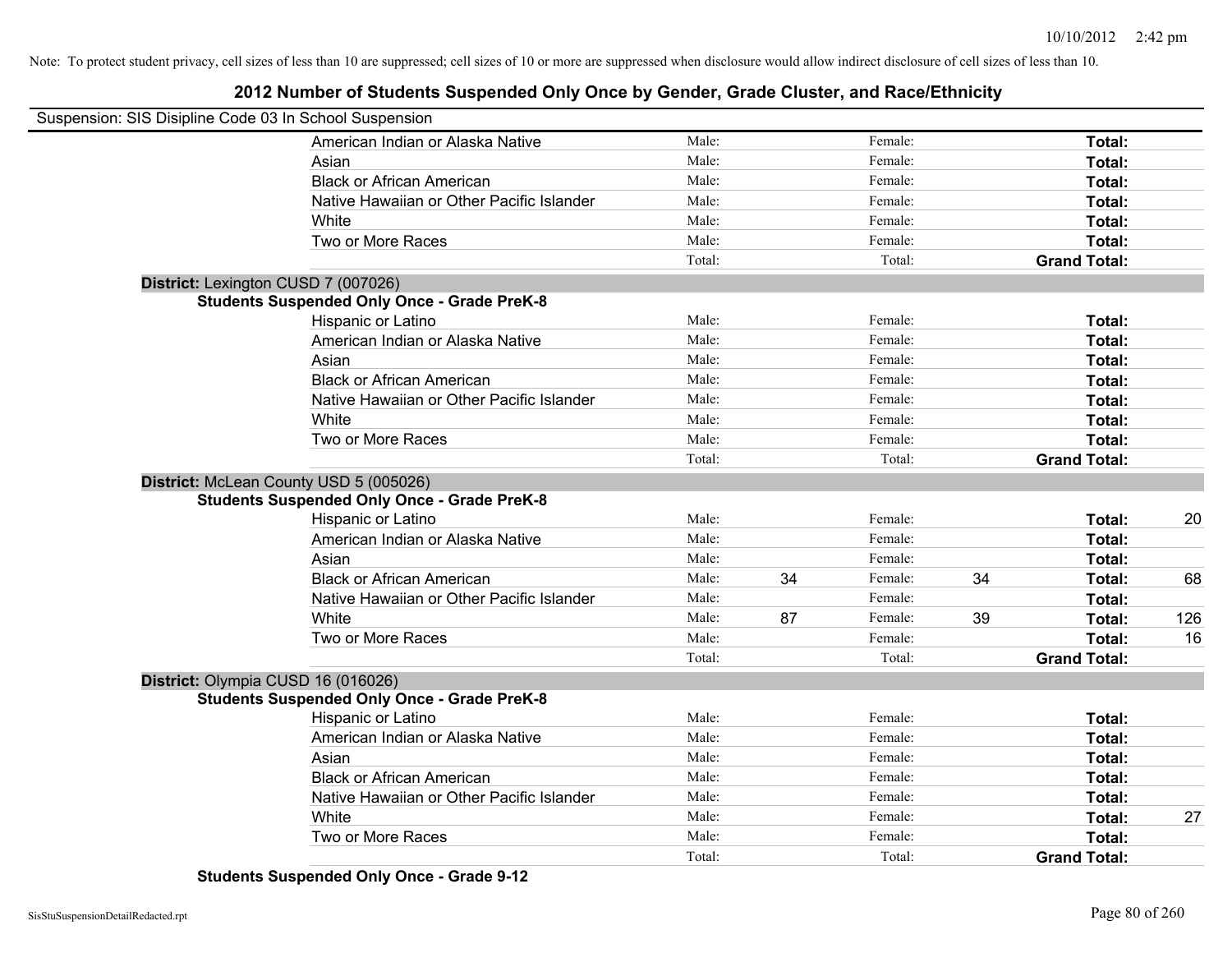| Suspension: SIS Disipline Code 03 In School Suspension |                                                    |        |    |         |    |                     |    |
|--------------------------------------------------------|----------------------------------------------------|--------|----|---------|----|---------------------|----|
|                                                        | <b>Hispanic or Latino</b>                          | Male:  |    | Female: |    | Total:              |    |
|                                                        | American Indian or Alaska Native                   | Male:  |    | Female: |    | Total:              |    |
|                                                        | Asian                                              | Male:  |    | Female: |    | Total:              |    |
|                                                        | <b>Black or African American</b>                   | Male:  |    | Female: |    | Total:              |    |
|                                                        | Native Hawaiian or Other Pacific Islander          | Male:  |    | Female: |    | Total:              |    |
|                                                        | White                                              | Male:  | 27 | Female: | 13 | Total:              | 40 |
|                                                        | Two or More Races                                  | Male:  |    | Female: |    | Total:              |    |
|                                                        |                                                    | Total: |    | Total:  |    | <b>Grand Total:</b> |    |
| District: Ridgeview CUSD 19 (019026)                   |                                                    |        |    |         |    |                     |    |
|                                                        | <b>Students Suspended Only Once - Grade PreK-8</b> |        |    |         |    |                     |    |
|                                                        | Hispanic or Latino                                 | Male:  |    | Female: |    | Total:              |    |
|                                                        | American Indian or Alaska Native                   | Male:  |    | Female: |    | Total:              |    |
|                                                        | Asian                                              | Male:  |    | Female: |    | Total:              |    |
|                                                        | <b>Black or African American</b>                   | Male:  |    | Female: |    | Total:              |    |
|                                                        | Native Hawaiian or Other Pacific Islander          | Male:  |    | Female: |    | Total:              |    |
|                                                        | White                                              | Male:  |    | Female: |    | Total:              | 17 |
|                                                        | Two or More Races                                  | Male:  |    | Female: |    | Total:              |    |
|                                                        |                                                    | Total: |    | Total:  |    | <b>Grand Total:</b> |    |
|                                                        | <b>Students Suspended Only Once - Grade 9-12</b>   |        |    |         |    |                     |    |
|                                                        | Hispanic or Latino                                 | Male:  |    | Female: |    | Total:              |    |
|                                                        | American Indian or Alaska Native                   | Male:  |    | Female: |    | Total:              |    |
|                                                        | Asian                                              | Male:  |    | Female: |    | Total:              |    |
|                                                        | <b>Black or African American</b>                   | Male:  |    | Female: |    | Total:              |    |
|                                                        | Native Hawaiian or Other Pacific Islander          | Male:  |    | Female: |    | Total:              |    |
|                                                        | White                                              | Male:  |    | Female: |    | Total:              |    |
|                                                        | Two or More Races                                  | Male:  |    | Female: |    | Total:              |    |
|                                                        |                                                    | Total: |    | Total:  |    | <b>Grand Total:</b> |    |
| District: Tri Valley CUSD 3 (003026)                   |                                                    |        |    |         |    |                     |    |
|                                                        | <b>Students Suspended Only Once - Grade 9-12</b>   |        |    |         |    |                     |    |
|                                                        | Hispanic or Latino                                 | Male:  |    | Female: |    | Total:              |    |
|                                                        | American Indian or Alaska Native                   | Male:  |    | Female: |    | Total:              |    |
|                                                        | Asian                                              | Male:  |    | Female: |    | Total:              |    |
|                                                        | <b>Black or African American</b>                   | Male:  |    | Female: |    | Total:              |    |
|                                                        | Native Hawaiian or Other Pacific Islander          | Male:  |    | Female: |    | Total:              |    |
|                                                        | White                                              | Male:  |    | Female: |    | Total:              |    |
|                                                        | Two or More Races                                  | Male:  |    | Female: |    | Total:              |    |
|                                                        |                                                    | Total: |    | Total:  |    | <b>Grand Total:</b> | 10 |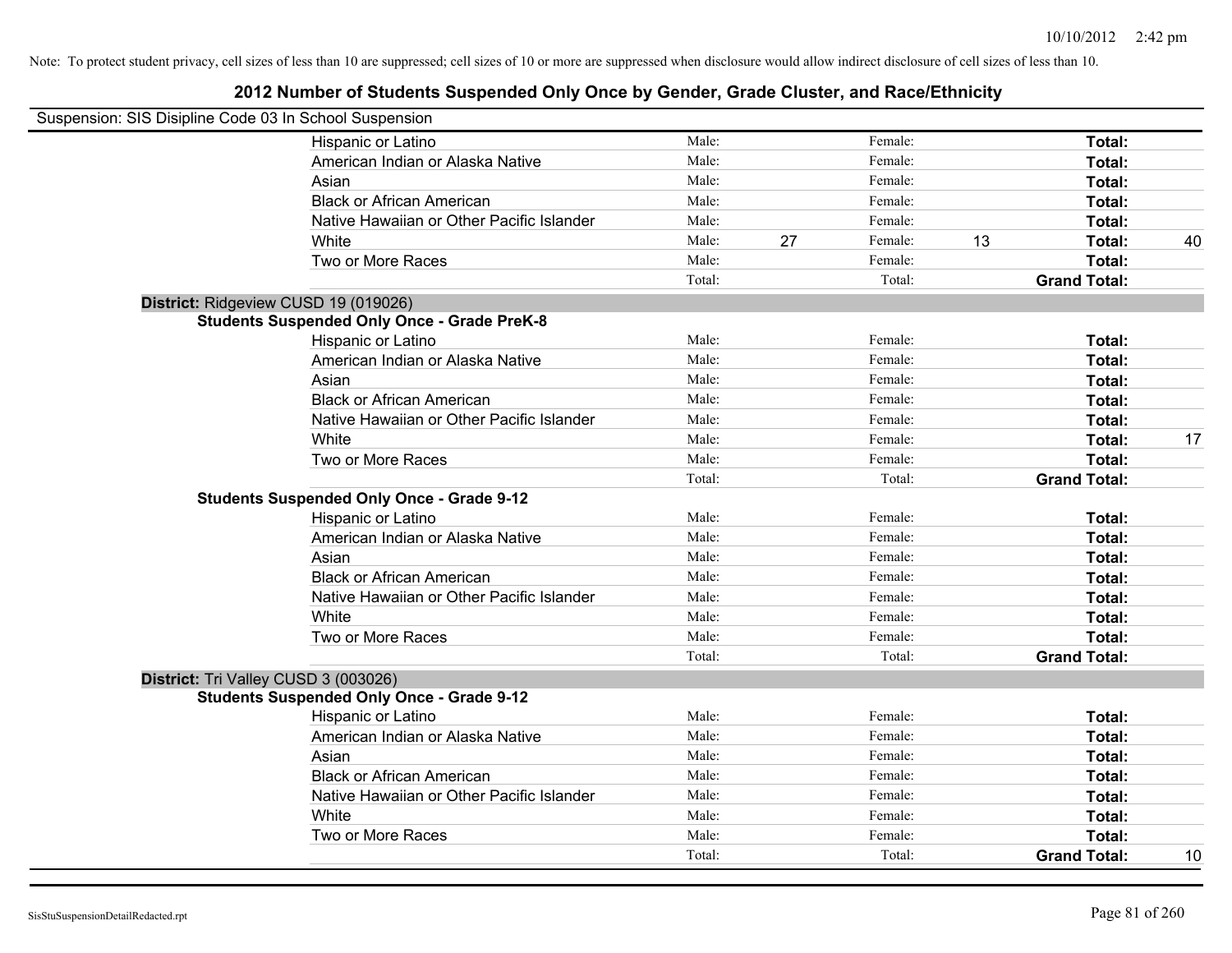### **2012 Number of Students Suspended Only Once by Gender, Grade Cluster, and Race/Ethnicity**

Suspension: SIS Disipline Code 03 In School Suspension

| Region: DuPage ROE (19)     |                                                    |        |    |         |    |                     |    |
|-----------------------------|----------------------------------------------------|--------|----|---------|----|---------------------|----|
| <b>County: Dupage (022)</b> |                                                    |        |    |         |    |                     |    |
|                             | District: Addison SD 4 (004002)                    |        |    |         |    |                     |    |
|                             | <b>Students Suspended Only Once - Grade PreK-8</b> |        |    |         |    |                     |    |
|                             | Hispanic or Latino                                 | Male:  | 21 | Female: | 11 | Total:              | 32 |
|                             | American Indian or Alaska Native                   | Male:  |    | Female: |    | Total:              |    |
|                             | Asian                                              | Male:  |    | Female: |    | Total:              |    |
|                             | <b>Black or African American</b>                   | Male:  |    | Female: |    | Total:              |    |
|                             | Native Hawaiian or Other Pacific Islander          | Male:  |    | Female: |    | Total:              |    |
|                             | White                                              | Male:  |    | Female: |    | Total:              | 12 |
|                             | Two or More Races                                  | Male:  |    | Female: |    | Total:              |    |
|                             |                                                    | Total: |    | Total:  |    | <b>Grand Total:</b> |    |
|                             | District: Adventist GlenOaks Hospital (024200)     |        |    |         |    |                     |    |
|                             | <b>Students Suspended Only Once - Grade PreK-8</b> |        |    |         |    |                     |    |
|                             | Hispanic or Latino                                 | Male:  |    | Female: |    | Total:              |    |
|                             | American Indian or Alaska Native                   | Male:  |    | Female: |    | Total:              |    |
|                             | Asian                                              | Male:  |    | Female: |    | Total:              |    |
|                             | <b>Black or African American</b>                   | Male:  |    | Female: |    | Total:              |    |
|                             | Native Hawaiian or Other Pacific Islander          | Male:  |    | Female: |    | Total:              |    |
|                             | White                                              | Male:  |    | Female: |    | Total:              |    |
|                             | Two or More Races                                  | Male:  |    | Female: |    | Total:              |    |
|                             |                                                    | Total: |    | Total:  |    | <b>Grand Total:</b> |    |
|                             | District: Benjamin SD 25 (025002)                  |        |    |         |    |                     |    |
|                             | <b>Students Suspended Only Once - Grade PreK-8</b> |        |    |         |    |                     |    |
|                             | Hispanic or Latino                                 | Male:  |    | Female: |    | Total:              |    |
|                             | American Indian or Alaska Native                   | Male:  |    | Female: |    | Total:              |    |
|                             | Asian                                              | Male:  |    | Female: |    | Total:              |    |
|                             | <b>Black or African American</b>                   | Male:  |    | Female: |    | Total:              |    |
|                             | Native Hawaiian or Other Pacific Islander          | Male:  |    | Female: |    | Total:              |    |
|                             | White                                              | Male:  |    | Female: |    | Total:              |    |
|                             | Two or More Races                                  | Male:  |    | Female: |    | Total:              |    |
|                             |                                                    | Total: |    | Total:  |    | <b>Grand Total:</b> |    |
|                             | District: Bensenville SD 2 (002002)                |        |    |         |    |                     |    |
|                             | <b>Students Suspended Only Once - Grade PreK-8</b> |        |    |         |    |                     |    |
|                             | Hispanic or Latino                                 | Male:  | 25 | Female: | 13 | Total:              | 38 |
|                             | American Indian or Alaska Native                   | Male:  |    | Female: |    | Total:              |    |
|                             | Asian                                              | Male:  |    | Female: |    | Total:              |    |
|                             | <b>Black or African American</b>                   | Male:  |    | Female: |    | Total:              |    |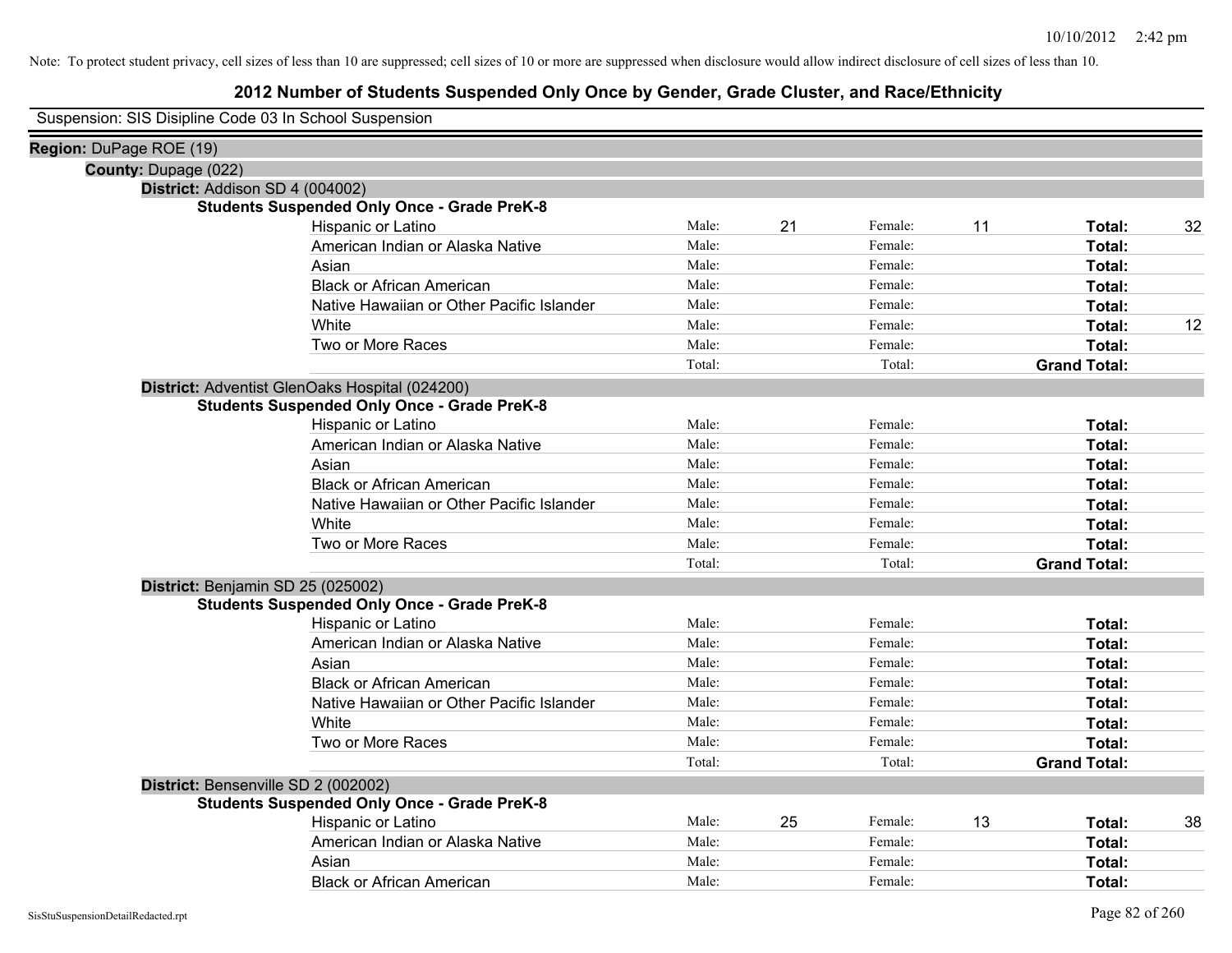| Suspension: SIS Disipline Code 03 In School Suspension |                                                    |        |    |         |    |                     |    |
|--------------------------------------------------------|----------------------------------------------------|--------|----|---------|----|---------------------|----|
|                                                        | Native Hawaiian or Other Pacific Islander          | Male:  |    | Female: |    | Total:              |    |
|                                                        | White                                              | Male:  |    | Female: |    | Total:              | 10 |
|                                                        | Two or More Races                                  | Male:  |    | Female: |    | Total:              |    |
|                                                        |                                                    | Total: |    | Total:  |    | <b>Grand Total:</b> |    |
|                                                        | District: Bloomingdale SD 13 (013002)              |        |    |         |    |                     |    |
|                                                        | <b>Students Suspended Only Once - Grade PreK-8</b> |        |    |         |    |                     |    |
|                                                        | Hispanic or Latino                                 | Male:  |    | Female: |    | Total:              |    |
|                                                        | American Indian or Alaska Native                   | Male:  |    | Female: |    | Total:              |    |
|                                                        | Asian                                              | Male:  |    | Female: |    | Total:              |    |
|                                                        | <b>Black or African American</b>                   | Male:  |    | Female: |    | Total:              |    |
|                                                        | Native Hawaiian or Other Pacific Islander          | Male:  |    | Female: |    | Total:              |    |
|                                                        | White                                              | Male:  |    | Female: |    | Total:              |    |
|                                                        | Two or More Races                                  | Male:  |    | Female: |    | Total:              |    |
|                                                        |                                                    | Total: |    | Total:  |    | <b>Grand Total:</b> |    |
| <b>District: Cass SD 63 (063002)</b>                   |                                                    |        |    |         |    |                     |    |
|                                                        | <b>Students Suspended Only Once - Grade PreK-8</b> |        |    |         |    |                     |    |
|                                                        | Hispanic or Latino                                 | Male:  |    | Female: |    | Total:              |    |
|                                                        | American Indian or Alaska Native                   | Male:  |    | Female: |    | Total:              |    |
|                                                        | Asian                                              | Male:  |    | Female: |    | Total:              |    |
|                                                        | <b>Black or African American</b>                   | Male:  |    | Female: |    | Total:              |    |
|                                                        | Native Hawaiian or Other Pacific Islander          | Male:  |    | Female: |    | Total:              |    |
|                                                        | White                                              | Male:  |    | Female: |    | Total:              |    |
|                                                        | Two or More Races                                  | Male:  |    | Female: |    | Total:              |    |
|                                                        |                                                    | Total: |    | Total:  |    | <b>Grand Total:</b> |    |
| District: CCSD 180 (180004)                            |                                                    |        |    |         |    |                     |    |
|                                                        | <b>Students Suspended Only Once - Grade PreK-8</b> |        |    |         |    |                     |    |
|                                                        | Hispanic or Latino                                 | Male:  |    | Female: |    | Total:              |    |
|                                                        | American Indian or Alaska Native                   | Male:  |    | Female: |    | Total:              |    |
|                                                        | Asian                                              | Male:  |    | Female: |    | Total:              |    |
|                                                        | <b>Black or African American</b>                   | Male:  | 16 | Female: | 13 | Total:              | 29 |
|                                                        | Native Hawaiian or Other Pacific Islander          | Male:  |    | Female: |    | Total:              |    |
|                                                        | White                                              | Male:  |    | Female: |    | Total:              |    |
|                                                        | Two or More Races                                  | Male:  |    | Female: |    | Total:              |    |
|                                                        |                                                    | Total: |    | Total:  |    | <b>Grand Total:</b> |    |
| District: CCSD 89 (089004)                             |                                                    |        |    |         |    |                     |    |
|                                                        | <b>Students Suspended Only Once - Grade PreK-8</b> |        |    |         |    |                     |    |
|                                                        | Hispanic or Latino                                 | Male:  |    | Female: |    | Total:              |    |
|                                                        | American Indian or Alaska Native                   | Male:  |    | Female: |    | Total:              |    |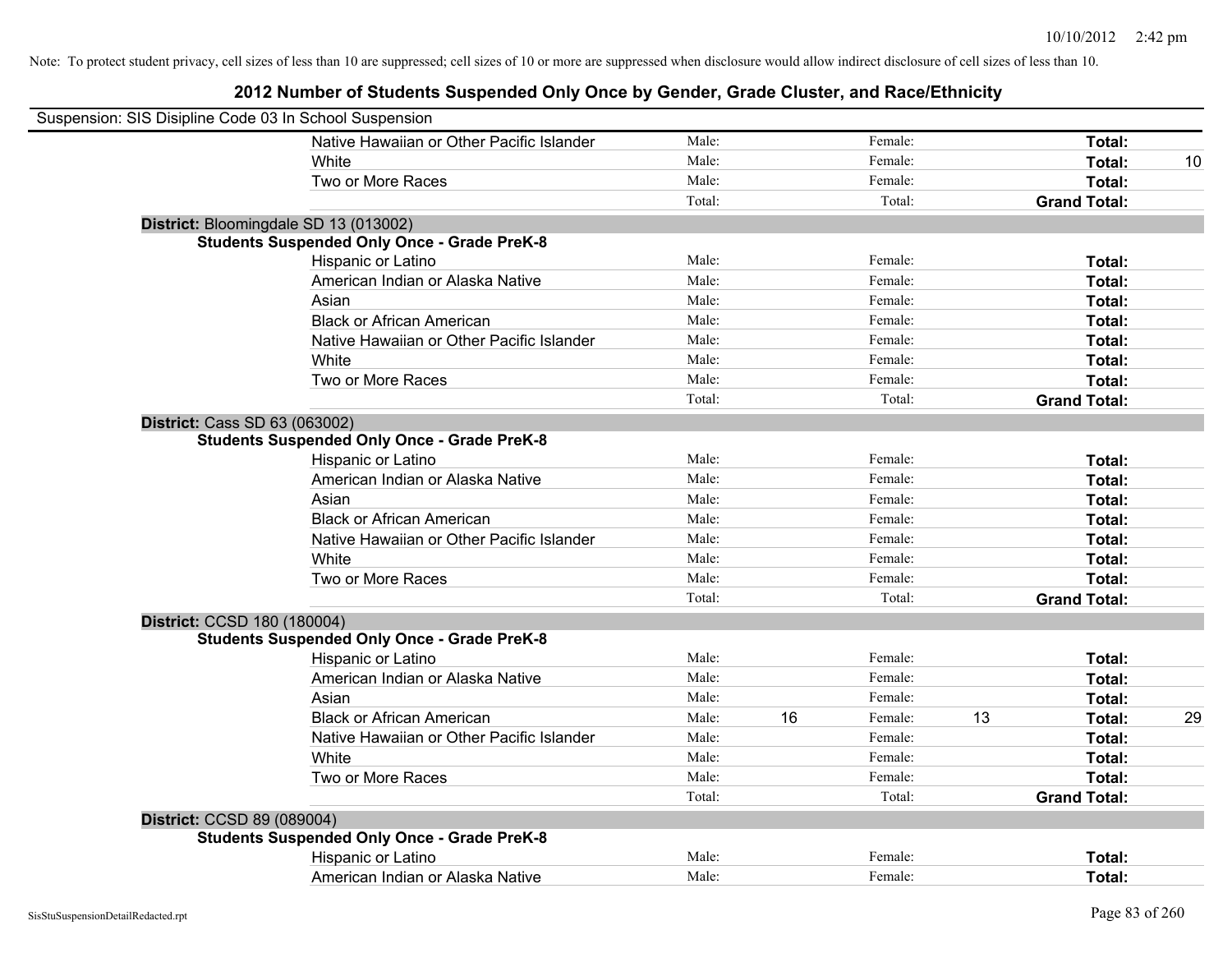### **2012 Number of Students Suspended Only Once by Gender, Grade Cluster, and Race/Ethnicity**

| Suspension: SIS Disipline Code 03 In School Suspension |                                                    |        |         |                     |    |
|--------------------------------------------------------|----------------------------------------------------|--------|---------|---------------------|----|
|                                                        | Asian                                              | Male:  | Female: | Total:              |    |
|                                                        | <b>Black or African American</b>                   | Male:  | Female: | Total:              | 16 |
|                                                        | Native Hawaiian or Other Pacific Islander          | Male:  | Female: | Total:              |    |
|                                                        | White                                              | Male:  | Female: | Total:              | 19 |
|                                                        | Two or More Races                                  | Male:  | Female: | Total:              |    |
|                                                        |                                                    | Total: | Total:  | <b>Grand Total:</b> |    |
| District: CCSD 93 (093004)                             |                                                    |        |         |                     |    |
|                                                        | <b>Students Suspended Only Once - Grade PreK-8</b> |        |         |                     |    |
|                                                        | Hispanic or Latino                                 | Male:  | Female: | Total:              | 18 |
|                                                        | American Indian or Alaska Native                   | Male:  | Female: | Total:              |    |
|                                                        | Asian                                              | Male:  | Female: | Total:              |    |
|                                                        | <b>Black or African American</b>                   | Male:  | Female: | Total:              | 10 |
|                                                        | Native Hawaiian or Other Pacific Islander          | Male:  | Female: | Total:              |    |
|                                                        | White                                              | Male:  | Female: | Total:              | 23 |
|                                                        | Two or More Races                                  | Male:  | Female: | Total:              |    |
|                                                        |                                                    | Total: | Total:  | <b>Grand Total:</b> |    |
| District: Center Cass SD 66 (066002)                   | <b>Students Suspended Only Once - Grade PreK-8</b> |        |         |                     |    |
|                                                        | Hispanic or Latino                                 | Male:  | Female: | Total:              |    |
|                                                        | American Indian or Alaska Native                   | Male:  | Female: | Total:              |    |
|                                                        | Asian                                              | Male:  | Female: | Total:              |    |
|                                                        | <b>Black or African American</b>                   | Male:  | Female: | Total:              |    |
|                                                        | Native Hawaiian or Other Pacific Islander          | Male:  | Female: | Total:              |    |
|                                                        | White                                              | Male:  | Female: | Total:              |    |
|                                                        | Two or More Races                                  | Male:  | Female: | Total:              |    |
|                                                        |                                                    | Total: | Total:  | <b>Grand Total:</b> |    |
| <b>District: CHSD 99 (099016)</b>                      |                                                    |        |         |                     |    |
|                                                        | <b>Students Suspended Only Once - Grade 9-12</b>   |        |         |                     |    |
|                                                        | Hispanic or Latino                                 | Male:  | Female: | Total:              |    |
|                                                        | American Indian or Alaska Native                   | Male:  | Female: | Total:              |    |
|                                                        | Asian                                              | Male:  | Female: | Total:              |    |
|                                                        | <b>Black or African American</b>                   | Male:  | Female: | Total:              | 19 |
|                                                        | Native Hawaiian or Other Pacific Islander          | Male:  | Female: | Total:              |    |
|                                                        | White                                              | Male:  | Female: | Total:              | 22 |
|                                                        | Two or More Races                                  | Male:  | Female: | Total:              |    |
|                                                        |                                                    | Total: | Total:  | <b>Grand Total:</b> |    |

**District:** CUSD 200 (200026) **Students Suspended Only Once - Grade PreK-8**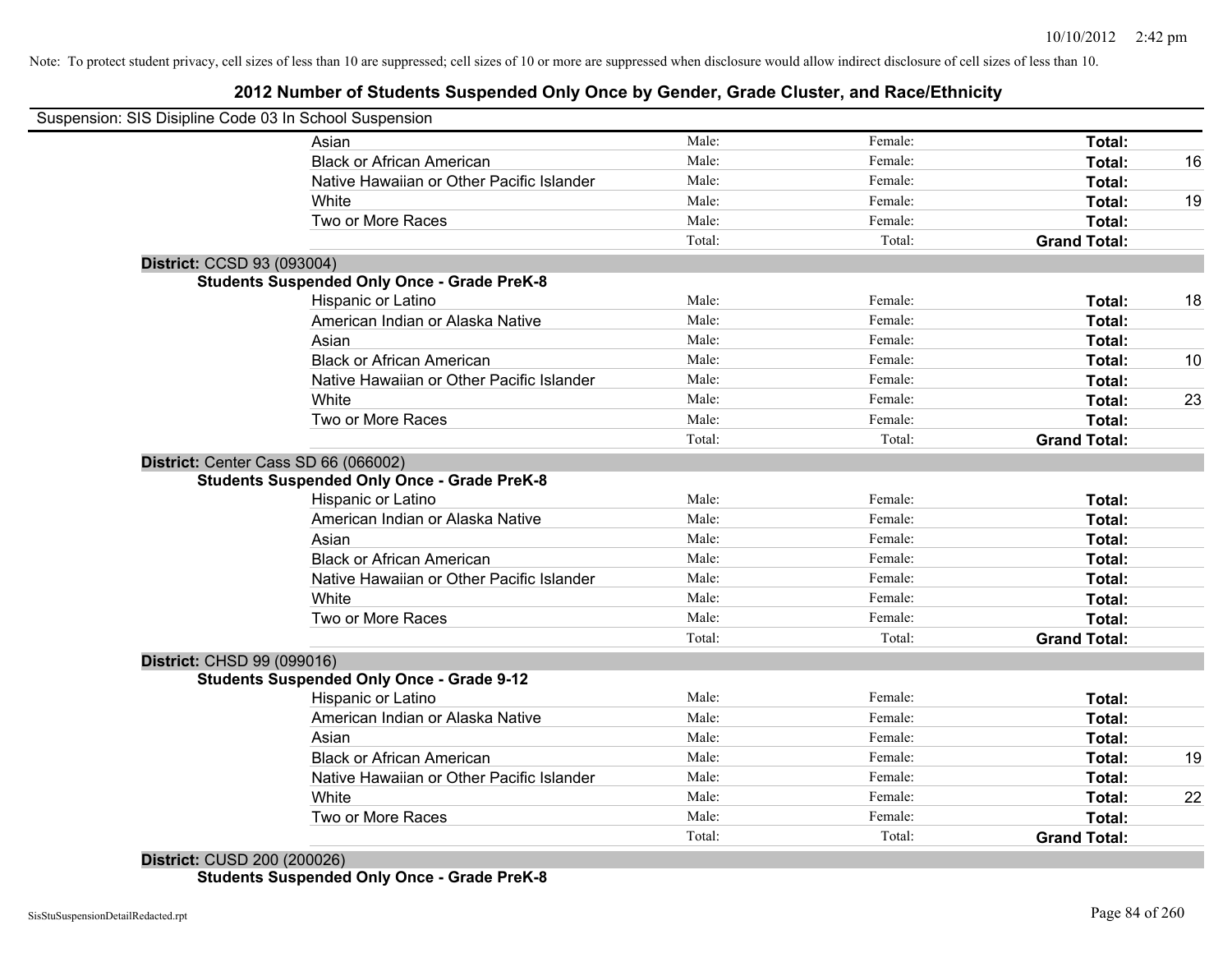### **2012 Number of Students Suspended Only Once by Gender, Grade Cluster, and Race/Ethnicity**

|                             | Suspension: SIS Disipline Code 03 In School Suspension |        |     |         |    |                     |     |
|-----------------------------|--------------------------------------------------------|--------|-----|---------|----|---------------------|-----|
|                             | Hispanic or Latino                                     | Male:  |     | Female: |    | Total:              | 24  |
|                             | American Indian or Alaska Native                       | Male:  |     | Female: |    | Total:              |     |
|                             | Asian                                                  | Male:  |     | Female: |    | Total:              |     |
|                             | <b>Black or African American</b>                       | Male:  |     | Female: |    | Total:              | 20  |
|                             | Native Hawaiian or Other Pacific Islander              | Male:  |     | Female: |    | Total:              |     |
|                             | White                                                  | Male:  | 70  | Female: | 14 | Total:              | 84  |
|                             | Two or More Races                                      | Male:  |     | Female: |    | Total:              |     |
|                             |                                                        | Total: | 116 | Total:  | 26 | <b>Grand Total:</b> | 142 |
|                             | <b>Students Suspended Only Once - Grade 9-12</b>       |        |     |         |    |                     |     |
|                             | Hispanic or Latino                                     | Male:  | 17  | Female: | 11 | Total:              | 28  |
|                             | American Indian or Alaska Native                       | Male:  |     | Female: |    | Total:              |     |
|                             | Asian                                                  | Male:  |     | Female: |    | Total:              |     |
|                             | <b>Black or African American</b>                       | Male:  |     | Female: |    | Total:              | 18  |
|                             | Native Hawaiian or Other Pacific Islander              | Male:  |     | Female: |    | Total:              |     |
|                             | White                                                  | Male:  |     | Female: |    | Total:              | 32  |
|                             | Two or More Races                                      | Male:  |     | Female: |    | Total:              |     |
|                             |                                                        | Total: |     | Total:  |    | <b>Grand Total:</b> |     |
| District: CUSD 201 (201026) |                                                        |        |     |         |    |                     |     |
|                             | <b>Students Suspended Only Once - Grade PreK-8</b>     |        |     |         |    |                     |     |
|                             | Hispanic or Latino                                     | Male:  |     | Female: |    | Total:              |     |
|                             | American Indian or Alaska Native                       | Male:  |     | Female: |    | Total:              |     |
|                             | Asian                                                  | Male:  |     | Female: |    | Total:              |     |
|                             | <b>Black or African American</b>                       | Male:  |     | Female: |    | Total:              |     |
|                             | Native Hawaiian or Other Pacific Islander              | Male:  |     | Female: |    | Total:              |     |
|                             | White                                                  | Male:  |     | Female: |    | Total:              | 17  |
|                             | Two or More Races                                      | Male:  |     | Female: |    | Total:              |     |
|                             |                                                        | Total: | 21  | Total:  | 13 | <b>Grand Total:</b> | 34  |
|                             | District: Downers Grove GSD 58 (058002)                |        |     |         |    |                     |     |
|                             | <b>Students Suspended Only Once - Grade PreK-8</b>     |        |     |         |    |                     |     |
|                             | Hispanic or Latino                                     | Male:  |     | Female: |    | Total:              |     |
|                             | American Indian or Alaska Native                       | Male:  |     | Female: |    | Total:              |     |
|                             | Asian                                                  | Male:  |     | Female: |    | Total:              |     |
|                             | <b>Black or African American</b>                       | Male:  |     | Female: |    | Total:              |     |
|                             | Native Hawaiian or Other Pacific Islander              | Male:  |     | Female: |    | Total:              |     |
|                             | White                                                  | Male:  |     | Female: |    | Total:              | 13  |
|                             | Two or More Races                                      | Male:  |     | Female: |    | Total:              |     |
|                             |                                                        | Total: |     | Total:  |    | <b>Grand Total:</b> |     |
|                             |                                                        |        |     |         |    |                     |     |

**District:** DuPage HSD 88 (088016)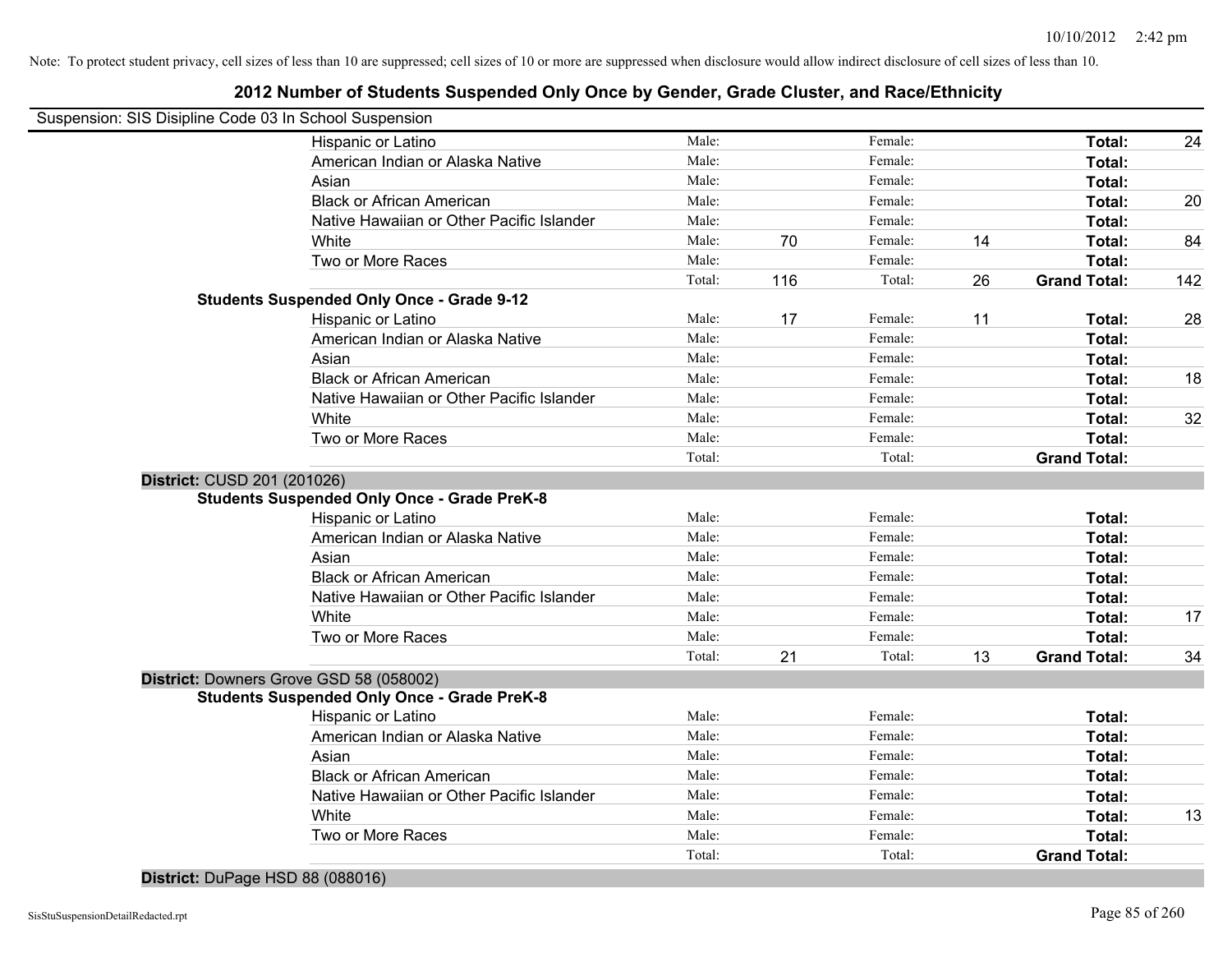| Suspension: SIS Disipline Code 03 In School Suspension |                                                    |        |    |         |    |                     |     |
|--------------------------------------------------------|----------------------------------------------------|--------|----|---------|----|---------------------|-----|
|                                                        | <b>Students Suspended Only Once - Grade 9-12</b>   |        |    |         |    |                     |     |
|                                                        | Hispanic or Latino                                 | Male:  | 82 | Female: | 65 | Total:              | 147 |
|                                                        | American Indian or Alaska Native                   | Male:  |    | Female: |    | <b>Total:</b>       |     |
|                                                        | Asian                                              | Male:  |    | Female: |    | Total:              |     |
|                                                        | <b>Black or African American</b>                   | Male:  | 20 | Female: | 19 | Total:              | 39  |
|                                                        | Native Hawaiian or Other Pacific Islander          | Male:  |    | Female: |    | Total:              |     |
|                                                        | White                                              | Male:  | 86 | Female: | 40 | Total:              | 126 |
|                                                        | Two or More Races                                  | Male:  |    | Female: |    | Total:              |     |
|                                                        |                                                    | Total: |    | Total:  |    | <b>Grand Total:</b> | 330 |
| District: Elmhurst SD 205 (205026)                     |                                                    |        |    |         |    |                     |     |
|                                                        | <b>Students Suspended Only Once - Grade PreK-8</b> |        |    |         |    |                     |     |
|                                                        | Hispanic or Latino                                 | Male:  |    | Female: |    | Total:              | 13  |
|                                                        | American Indian or Alaska Native                   | Male:  |    | Female: |    | Total:              |     |
|                                                        | Asian                                              | Male:  |    | Female: |    | Total:              |     |
|                                                        | <b>Black or African American</b>                   | Male:  |    | Female: |    | Total:              |     |
|                                                        | Native Hawaiian or Other Pacific Islander          | Male:  |    | Female: |    | Total:              |     |
|                                                        | White                                              | Male:  |    | Female: |    | Total:              | 30  |
|                                                        | Two or More Races                                  | Male:  |    | Female: |    | Total:              |     |
|                                                        |                                                    | Total: | 40 | Total:  | 14 | <b>Grand Total:</b> | 54  |
|                                                        | <b>Students Suspended Only Once - Grade 9-12</b>   |        |    |         |    |                     |     |
|                                                        | Hispanic or Latino                                 | Male:  | 17 | Female: | 12 | Total:              | 29  |
|                                                        | American Indian or Alaska Native                   | Male:  |    | Female: |    | Total:              |     |
|                                                        | Asian                                              | Male:  |    | Female: |    | Total:              |     |
|                                                        | <b>Black or African American</b>                   | Male:  |    | Female: |    | Total:              |     |
|                                                        | Native Hawaiian or Other Pacific Islander          | Male:  |    | Female: |    | Total:              |     |
|                                                        | White                                              | Male:  | 39 | Female: | 14 | Total:              | 53  |
|                                                        | Two or More Races                                  | Male:  |    | Female: |    | Total:              |     |
|                                                        |                                                    | Total: |    | Total:  |    | <b>Grand Total:</b> | 96  |
| District: Fenton CHSD 100 (100016)                     |                                                    |        |    |         |    |                     |     |
|                                                        | <b>Students Suspended Only Once - Grade 9-12</b>   |        |    |         |    |                     |     |
|                                                        | Hispanic or Latino                                 | Male:  | 34 | Female: | 17 | Total:              | 51  |
|                                                        | American Indian or Alaska Native                   | Male:  |    | Female: |    | Total:              |     |
|                                                        | Asian                                              | Male:  |    | Female: |    | Total:              |     |
|                                                        | <b>Black or African American</b>                   | Male:  |    | Female: |    | Total:              |     |
|                                                        | Native Hawaiian or Other Pacific Islander          | Male:  |    | Female: |    | Total:              |     |
|                                                        | White                                              | Male:  | 17 | Female: | 12 | Total:              | 29  |
|                                                        | Two or More Races                                  | Male:  |    | Female: |    | <b>Total:</b>       |     |
|                                                        |                                                    | Total: |    | Total:  |    | <b>Grand Total:</b> | 90  |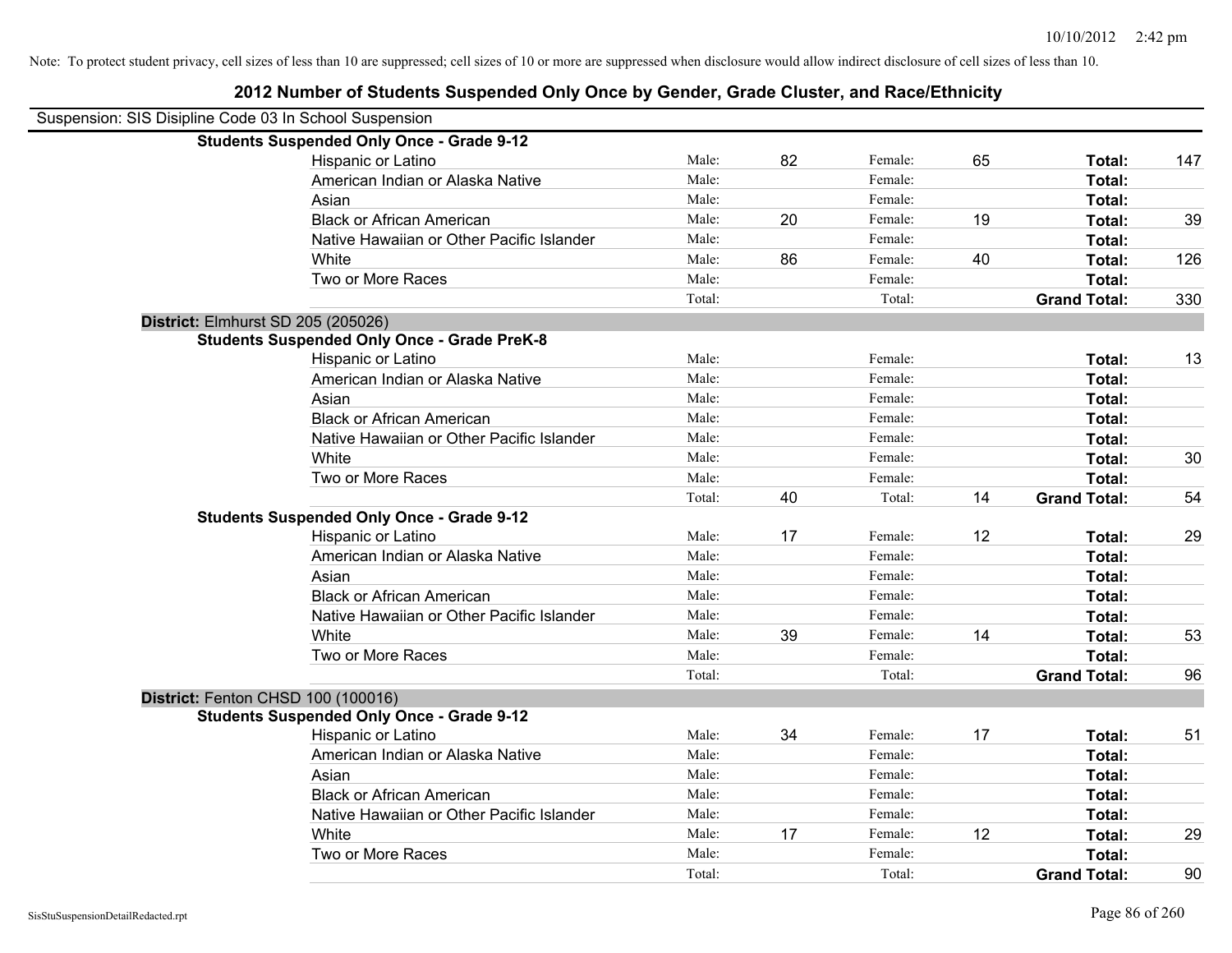| Suspension: SIS Disipline Code 03 In School Suspension |        |     |         |    |                     |     |
|--------------------------------------------------------|--------|-----|---------|----|---------------------|-----|
| District: Glen Ellyn SD 41 (041002)                    |        |     |         |    |                     |     |
| <b>Students Suspended Only Once - Grade PreK-8</b>     |        |     |         |    |                     |     |
| Hispanic or Latino                                     | Male:  |     | Female: |    | Total:              | 10  |
| American Indian or Alaska Native                       | Male:  |     | Female: |    | Total:              |     |
| Asian                                                  | Male:  |     | Female: |    | Total:              |     |
| <b>Black or African American</b>                       | Male:  |     | Female: |    | Total:              |     |
| Native Hawaiian or Other Pacific Islander              | Male:  |     | Female: |    | Total:              |     |
| White                                                  | Male:  |     | Female: |    | Total:              | 13  |
| Two or More Races                                      | Male:  |     | Female: |    | Total:              |     |
|                                                        | Total: | 22  | Total:  | 11 | <b>Grand Total:</b> | 33  |
| District: Glenbard Twp HSD 87 (087017)                 |        |     |         |    |                     |     |
| <b>Students Suspended Only Once - Grade 9-12</b>       |        |     |         |    |                     |     |
| Hispanic or Latino                                     | Male:  | 80  | Female: | 53 | Total:              | 133 |
| American Indian or Alaska Native                       | Male:  |     | Female: |    | Total:              |     |
| Asian                                                  | Male:  |     | Female: |    | Total:              | 29  |
| <b>Black or African American</b>                       | Male:  | 51  | Female: | 38 | Total:              | 89  |
| Native Hawaiian or Other Pacific Islander              | Male:  |     | Female: |    | Total:              |     |
| White                                                  | Male:  | 106 | Female: | 45 | Total:              | 151 |
| Two or More Races                                      | Male:  |     | Female: |    | Total:              | 15  |
|                                                        | Total: |     | Total:  |    | <b>Grand Total:</b> |     |
| District: Gower SD 62 (062002)                         |        |     |         |    |                     |     |
| <b>Students Suspended Only Once - Grade PreK-8</b>     |        |     |         |    |                     |     |
| Hispanic or Latino                                     | Male:  |     | Female: |    | Total:              |     |
| American Indian or Alaska Native                       | Male:  |     | Female: |    | Total:              |     |
| Asian                                                  | Male:  |     | Female: |    | Total:              |     |
| <b>Black or African American</b>                       | Male:  |     | Female: |    | Total:              |     |
| Native Hawaiian or Other Pacific Islander              | Male:  |     | Female: |    | Total:              |     |
| White                                                  | Male:  |     | Female: |    | Total:              | 11  |
| Two or More Races                                      | Male:  |     | Female: |    | Total:              |     |
|                                                        | Total: |     | Total:  |    | <b>Grand Total:</b> |     |
| District: Guiding Light Counseling & Ed Ctr (011000)   |        |     |         |    |                     |     |
| <b>Students Suspended Only Once - Grade 9-12</b>       |        |     |         |    |                     |     |
| Hispanic or Latino                                     | Male:  |     | Female: |    | Total:              |     |
| American Indian or Alaska Native                       | Male:  |     | Female: |    | Total:              |     |
| Asian                                                  | Male:  |     | Female: |    | Total:              |     |
| <b>Black or African American</b>                       | Male:  |     | Female: |    | Total:              |     |
| Native Hawaiian or Other Pacific Islander              | Male:  |     | Female: |    | Total:              |     |
| White                                                  | Male:  |     | Female: |    | Total:              |     |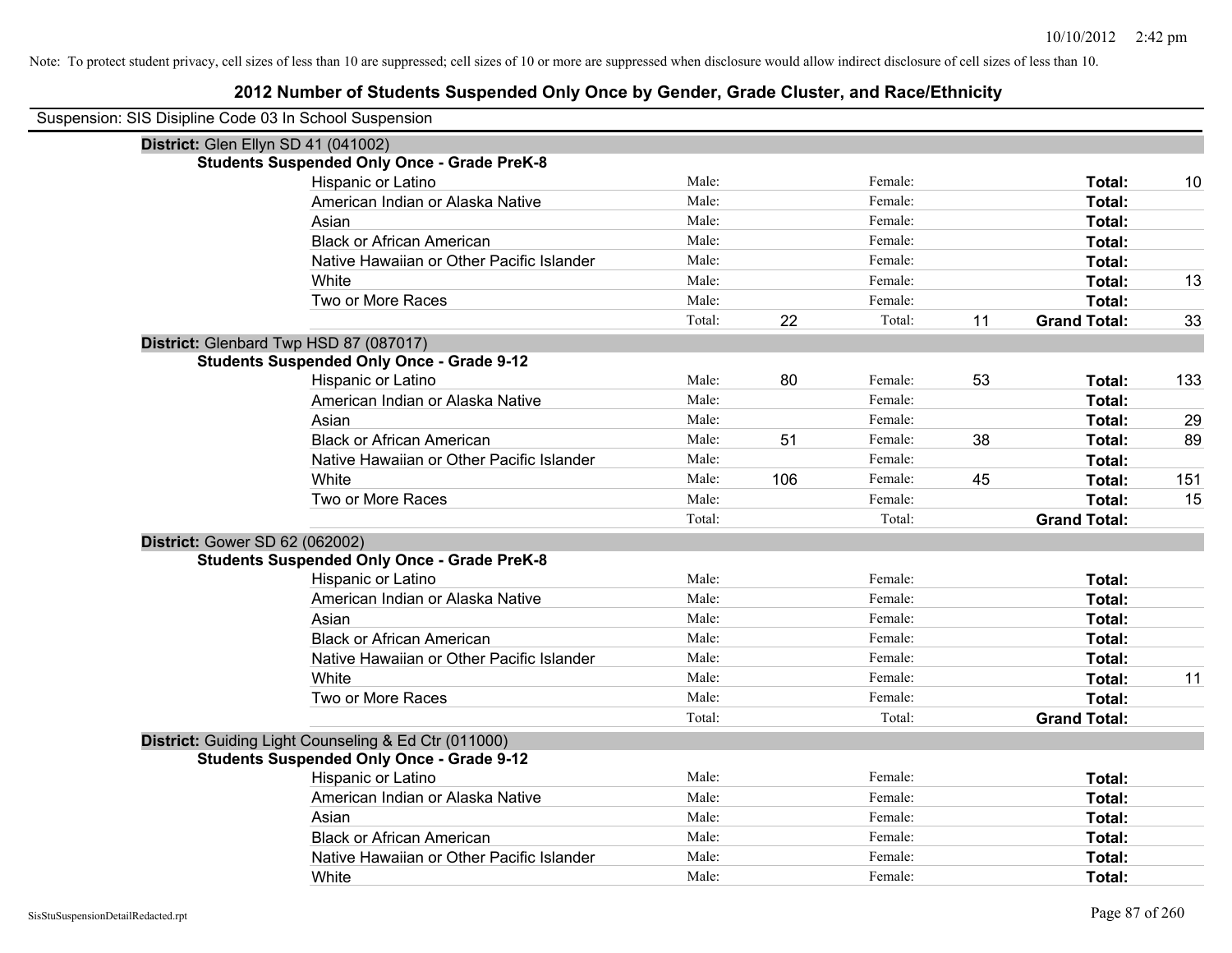| Suspension: SIS Disipline Code 03 In School Suspension |                                                    |        |     |         |    |                     |     |
|--------------------------------------------------------|----------------------------------------------------|--------|-----|---------|----|---------------------|-----|
|                                                        | Two or More Races                                  | Male:  |     | Female: |    | Total:              |     |
|                                                        |                                                    | Total: |     | Total:  |    | <b>Grand Total:</b> |     |
| District: Hinsdale CCSD 181 (181004)                   |                                                    |        |     |         |    |                     |     |
|                                                        | <b>Students Suspended Only Once - Grade PreK-8</b> |        |     |         |    |                     |     |
|                                                        | Hispanic or Latino                                 | Male:  |     | Female: |    | Total:              |     |
|                                                        | American Indian or Alaska Native                   | Male:  |     | Female: |    | Total:              |     |
|                                                        | Asian                                              | Male:  |     | Female: |    | Total:              |     |
|                                                        | <b>Black or African American</b>                   | Male:  |     | Female: |    | Total:              |     |
|                                                        | Native Hawaiian or Other Pacific Islander          | Male:  |     | Female: |    | Total:              |     |
|                                                        | White                                              | Male:  |     | Female: |    | Total:              | 25  |
|                                                        | Two or More Races                                  | Male:  |     | Female: |    | Total:              |     |
|                                                        |                                                    | Total: |     | Total:  |    | <b>Grand Total:</b> |     |
|                                                        | District: Hinsdale Twp HSD 86 (086017)             |        |     |         |    |                     |     |
|                                                        | <b>Students Suspended Only Once - Grade 9-12</b>   |        |     |         |    |                     |     |
|                                                        | Hispanic or Latino                                 | Male:  |     | Female: |    | Total:              | 15  |
|                                                        | American Indian or Alaska Native                   | Male:  |     | Female: |    | Total:              |     |
|                                                        | Asian                                              | Male:  |     | Female: |    | Total:              |     |
|                                                        | <b>Black or African American</b>                   | Male:  |     | Female: |    | Total:              | 26  |
|                                                        | Native Hawaiian or Other Pacific Islander          | Male:  |     | Female: |    | Total:              |     |
|                                                        | White                                              | Male:  | 49  | Female: | 21 | Total:              | 70  |
|                                                        | Two or More Races                                  | Male:  |     | Female: |    | Total:              |     |
|                                                        |                                                    | Total: | 71  | Total:  | 50 | <b>Grand Total:</b> | 121 |
|                                                        | District: Indian Prairie CUSD 204 (204026)         |        |     |         |    |                     |     |
|                                                        | <b>Students Suspended Only Once - Grade PreK-8</b> |        |     |         |    |                     |     |
|                                                        | <b>Hispanic or Latino</b>                          | Male:  |     | Female: |    | Total:              | 34  |
|                                                        | American Indian or Alaska Native                   | Male:  |     | Female: |    | Total:              |     |
|                                                        | Asian                                              | Male:  |     | Female: |    | Total:              | 26  |
|                                                        | <b>Black or African American</b>                   | Male:  | 48  | Female: | 27 | Total:              | 75  |
|                                                        | Native Hawaiian or Other Pacific Islander          | Male:  |     | Female: |    | Total:              |     |
|                                                        | White                                              | Male:  | 117 | Female: | 27 | Total:              | 144 |
|                                                        | Two or More Races                                  | Male:  |     | Female: |    | Total:              | 19  |
|                                                        |                                                    | Total: |     | Total:  |    | <b>Grand Total:</b> |     |
|                                                        | <b>Students Suspended Only Once - Grade 9-12</b>   |        |     |         |    |                     |     |
|                                                        | Hispanic or Latino                                 | Male:  |     | Female: |    | Total:              | 33  |
|                                                        | American Indian or Alaska Native                   | Male:  |     | Female: |    | Total:              |     |
|                                                        | Asian                                              | Male:  |     | Female: |    | Total:              | 10  |
|                                                        | <b>Black or African American</b>                   | Male:  | 43  | Female: | 22 | Total:              | 65  |
|                                                        | Native Hawaiian or Other Pacific Islander          | Male:  |     | Female: |    | Total:              |     |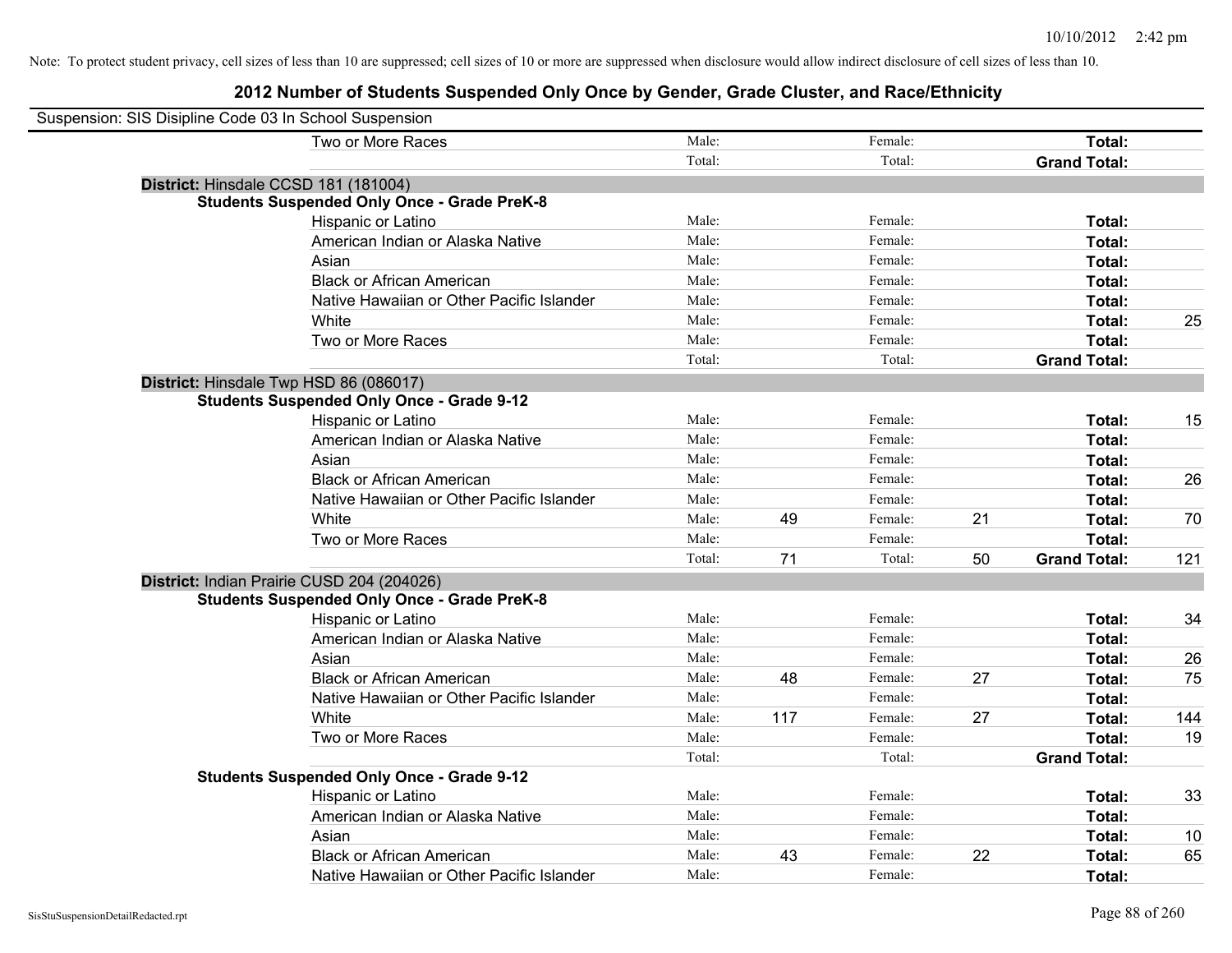| Suspension: SIS Disipline Code 03 In School Suspension |                                                    |        |    |         |    |                     |    |
|--------------------------------------------------------|----------------------------------------------------|--------|----|---------|----|---------------------|----|
|                                                        | White                                              | Male:  | 70 | Female: | 19 | Total:              | 89 |
|                                                        | Two or More Races                                  | Male:  |    | Female: |    | <b>Total:</b>       |    |
|                                                        |                                                    | Total: |    | Total:  |    | <b>Grand Total:</b> |    |
| <b>District: Itasca SD 10 (010002)</b>                 |                                                    |        |    |         |    |                     |    |
|                                                        | <b>Students Suspended Only Once - Grade PreK-8</b> |        |    |         |    |                     |    |
|                                                        | Hispanic or Latino                                 | Male:  |    | Female: |    | Total:              |    |
|                                                        | American Indian or Alaska Native                   | Male:  |    | Female: |    | Total:              |    |
|                                                        | Asian                                              | Male:  |    | Female: |    | Total:              |    |
|                                                        | <b>Black or African American</b>                   | Male:  |    | Female: |    | Total:              |    |
|                                                        | Native Hawaiian or Other Pacific Islander          | Male:  |    | Female: |    | Total:              |    |
|                                                        | White                                              | Male:  |    | Female: |    | Total:              |    |
|                                                        | Two or More Races                                  | Male:  |    | Female: |    | Total:              |    |
|                                                        |                                                    | Total: |    | Total:  |    | <b>Grand Total:</b> |    |
| District: Keeneyville SD 20 (020002)                   |                                                    |        |    |         |    |                     |    |
|                                                        | <b>Students Suspended Only Once - Grade PreK-8</b> |        |    |         |    |                     |    |
|                                                        | Hispanic or Latino                                 | Male:  |    | Female: |    | Total:              | 12 |
|                                                        | American Indian or Alaska Native                   | Male:  |    | Female: |    | Total:              |    |
|                                                        | Asian                                              | Male:  |    | Female: |    | Total:              |    |
|                                                        | <b>Black or African American</b>                   | Male:  | 14 | Female: | 10 | Total:              | 24 |
|                                                        | Native Hawaiian or Other Pacific Islander          | Male:  |    | Female: |    | Total:              |    |
|                                                        | White                                              | Male:  |    | Female: |    | Total:              | 16 |
|                                                        | Two or More Races                                  | Male:  |    | Female: |    | Total:              |    |
|                                                        |                                                    | Total: |    | Total:  |    | <b>Grand Total:</b> |    |
| District: Lake Park CHSD 108 (108016)                  |                                                    |        |    |         |    |                     |    |
|                                                        | <b>Students Suspended Only Once - Grade 9-12</b>   |        |    |         |    |                     |    |
|                                                        | Hispanic or Latino                                 | Male:  |    | Female: |    | Total:              |    |
|                                                        | American Indian or Alaska Native                   | Male:  |    | Female: |    | Total:              |    |
|                                                        | Asian                                              | Male:  |    | Female: |    | Total:              |    |
|                                                        | <b>Black or African American</b>                   | Male:  |    | Female: |    | Total:              |    |
|                                                        | Native Hawaiian or Other Pacific Islander          | Male:  |    | Female: |    | Total:              |    |
|                                                        | White                                              | Male:  |    | Female: |    | Total:              |    |
|                                                        | Two or More Races                                  | Male:  |    | Female: |    | Total:              |    |
|                                                        |                                                    | Total: |    | Total:  |    | <b>Grand Total:</b> |    |
| District: Lisle CUSD 202 (202026)                      |                                                    |        |    |         |    |                     |    |
|                                                        | <b>Students Suspended Only Once - Grade PreK-8</b> |        |    |         |    |                     |    |
|                                                        | Hispanic or Latino                                 | Male:  |    | Female: |    | Total:              |    |
|                                                        | American Indian or Alaska Native                   | Male:  |    | Female: |    | Total:              |    |
|                                                        | Asian                                              | Male:  |    | Female: |    | Total:              |    |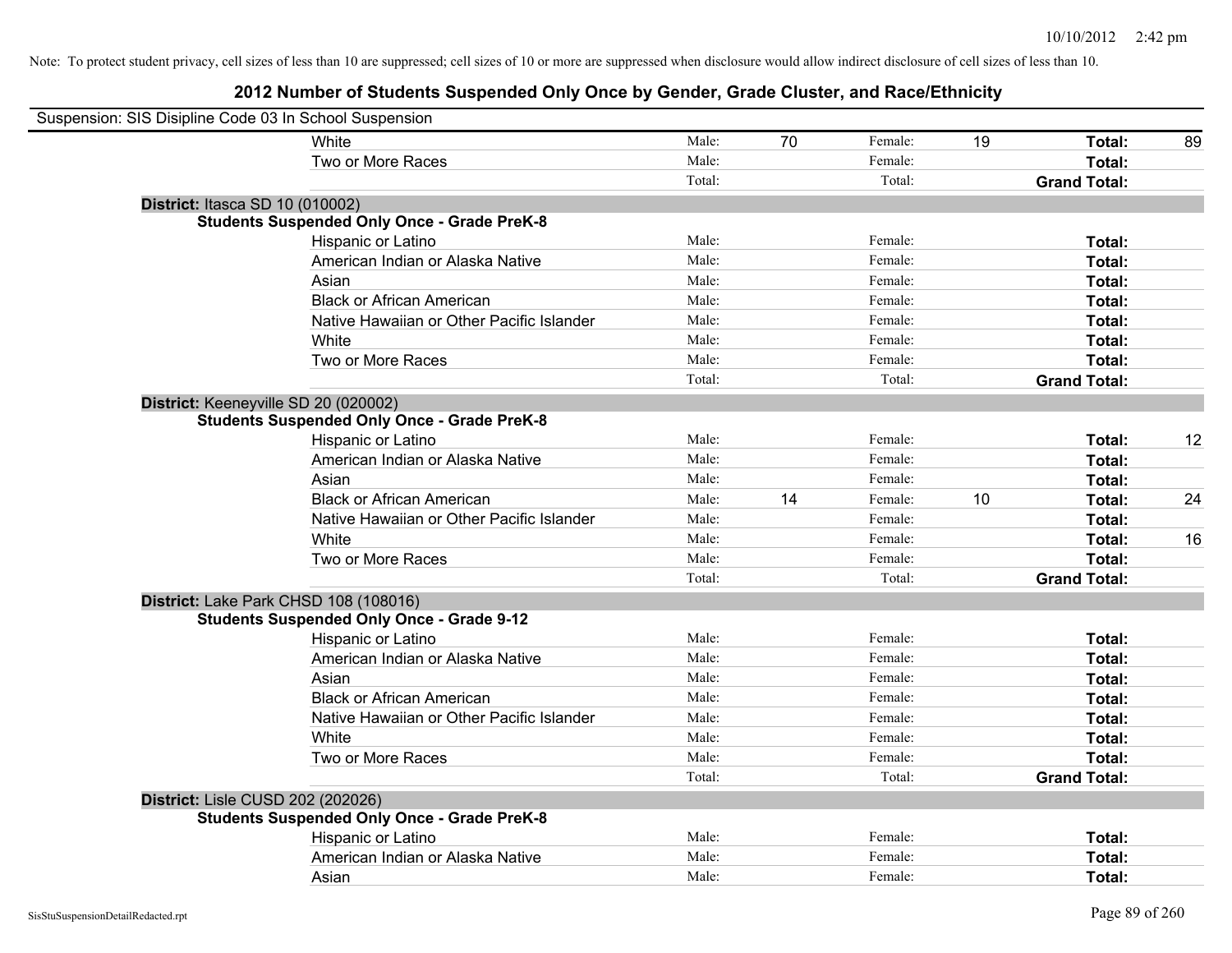| Suspension: SIS Disipline Code 03 In School Suspension |                                                    |        |    |         |    |                     |     |
|--------------------------------------------------------|----------------------------------------------------|--------|----|---------|----|---------------------|-----|
|                                                        | <b>Black or African American</b>                   | Male:  |    | Female: |    | Total:              |     |
|                                                        | Native Hawaiian or Other Pacific Islander          | Male:  |    | Female: |    | Total:              |     |
|                                                        | White                                              | Male:  |    | Female: |    | Total:              | 20  |
|                                                        | Two or More Races                                  | Male:  |    | Female: |    | Total:              |     |
|                                                        |                                                    | Total: |    | Total:  |    | <b>Grand Total:</b> | 35  |
|                                                        | District: Lombard SD 44 (044002)                   |        |    |         |    |                     |     |
|                                                        | <b>Students Suspended Only Once - Grade PreK-8</b> |        |    |         |    |                     |     |
|                                                        | Hispanic or Latino                                 | Male:  |    | Female: |    | Total:              |     |
|                                                        | American Indian or Alaska Native                   | Male:  |    | Female: |    | Total:              |     |
|                                                        | Asian                                              | Male:  |    | Female: |    | Total:              |     |
|                                                        | <b>Black or African American</b>                   | Male:  |    | Female: |    | Total:              | 19  |
|                                                        | Native Hawaiian or Other Pacific Islander          | Male:  |    | Female: |    | Total:              |     |
|                                                        | White                                              | Male:  |    | Female: |    | Total:              | 17  |
|                                                        | Two or More Races                                  | Male:  |    | Female: |    | Total:              |     |
|                                                        |                                                    | Total: |    | Total:  |    | <b>Grand Total:</b> |     |
|                                                        | District: Maercker SD 60 (060002)                  |        |    |         |    |                     |     |
|                                                        | <b>Students Suspended Only Once - Grade PreK-8</b> |        |    |         |    |                     |     |
|                                                        | Hispanic or Latino                                 | Male:  |    | Female: |    | Total:              |     |
|                                                        | American Indian or Alaska Native                   | Male:  |    | Female: |    | Total:              |     |
|                                                        | Asian                                              | Male:  |    | Female: |    | Total:              |     |
|                                                        | <b>Black or African American</b>                   | Male:  |    | Female: |    | Total:              |     |
|                                                        | Native Hawaiian or Other Pacific Islander          | Male:  |    | Female: |    | Total:              |     |
|                                                        | White                                              | Male:  |    | Female: |    | Total:              |     |
|                                                        | Two or More Races                                  | Male:  |    | Female: |    | Total:              |     |
|                                                        |                                                    | Total: |    | Total:  |    | <b>Grand Total:</b> | 14  |
|                                                        | District: Marquardt SD 15 (015002)                 |        |    |         |    |                     |     |
|                                                        | <b>Students Suspended Only Once - Grade PreK-8</b> |        |    |         |    |                     |     |
|                                                        | Hispanic or Latino                                 | Male:  | 34 | Female: | 13 | Total:              | 47  |
|                                                        | American Indian or Alaska Native                   | Male:  |    | Female: |    | Total:              |     |
|                                                        | Asian                                              | Male:  |    | Female: |    | Total:              |     |
|                                                        | <b>Black or African American</b>                   | Male:  | 23 | Female: | 18 | Total:              | 41  |
|                                                        | Native Hawaiian or Other Pacific Islander          | Male:  |    | Female: |    | Total:              |     |
|                                                        | White                                              | Male:  | 13 | Female: | 10 | Total:              | 23  |
|                                                        | Two or More Races                                  | Male:  |    | Female: |    | Total:              |     |
|                                                        |                                                    | Total: |    | Total:  |    | <b>Grand Total:</b> | 125 |
|                                                        | District: Medinah SD 11 (011002)                   |        |    |         |    |                     |     |
|                                                        | <b>Students Suspended Only Once - Grade PreK-8</b> |        |    |         |    |                     |     |
|                                                        | Hispanic or Latino                                 | Male:  |    | Female: |    | Total:              |     |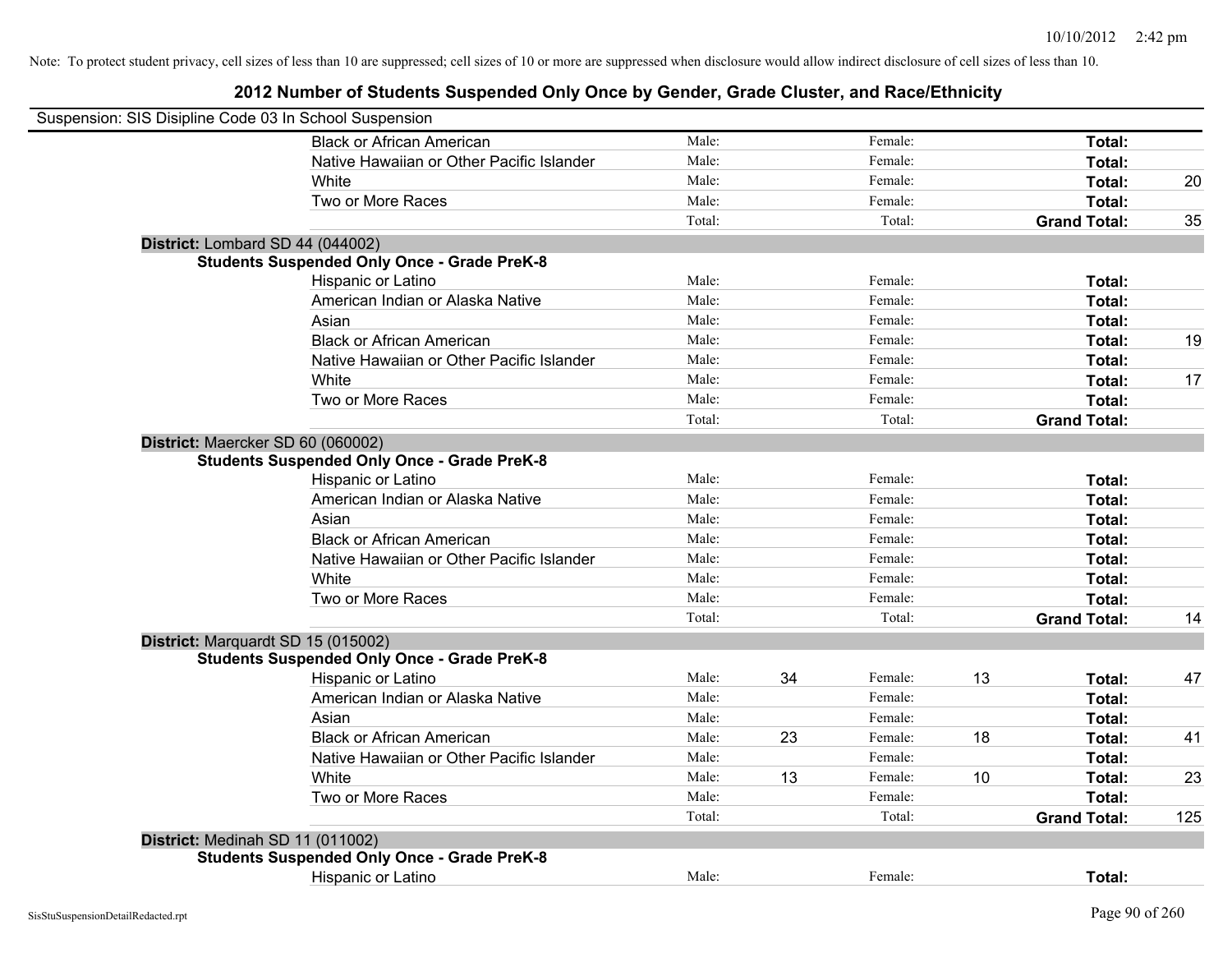### **2012 Number of Students Suspended Only Once by Gender, Grade Cluster, and Race/Ethnicity**

| Suspension: SIS Disipline Code 03 In School Suspension |                                                    |        |         |                     |    |
|--------------------------------------------------------|----------------------------------------------------|--------|---------|---------------------|----|
|                                                        | American Indian or Alaska Native                   | Male:  | Female: | Total:              |    |
|                                                        | Asian                                              | Male:  | Female: | Total:              |    |
|                                                        | <b>Black or African American</b>                   | Male:  | Female: | Total:              |    |
|                                                        | Native Hawaiian or Other Pacific Islander          | Male:  | Female: | Total:              |    |
|                                                        | White                                              | Male:  | Female: | Total:              |    |
|                                                        | Two or More Races                                  | Male:  | Female: | Total:              |    |
|                                                        |                                                    | Total: | Total:  | <b>Grand Total:</b> |    |
| District: Non-Public School (5020)                     |                                                    |        |         |                     |    |
|                                                        | <b>Students Suspended Only Once - Grade 9-12</b>   |        |         |                     |    |
|                                                        | Hispanic or Latino                                 | Male:  | Female: | Total:              |    |
|                                                        | American Indian or Alaska Native                   | Male:  | Female: | Total:              |    |
|                                                        | Asian                                              | Male:  | Female: | Total:              |    |
|                                                        | <b>Black or African American</b>                   | Male:  | Female: | Total:              |    |
|                                                        | Native Hawaiian or Other Pacific Islander          | Male:  | Female: | Total:              |    |
|                                                        | White                                              | Male:  | Female: | Total:              |    |
|                                                        | Two or More Races                                  | Male:  | Female: | Total:              |    |
|                                                        |                                                    | Total: | Total:  | <b>Grand Total:</b> |    |
| District: Queen Bee SD 16 (016002)                     |                                                    |        |         |                     |    |
|                                                        | <b>Students Suspended Only Once - Grade PreK-8</b> |        |         |                     |    |
|                                                        | Hispanic or Latino                                 | Male:  | Female: | Total:              | 10 |
|                                                        | American Indian or Alaska Native                   | Male:  | Female: | <b>Total:</b>       |    |
|                                                        | Asian                                              | Male:  | Female: | Total:              |    |
|                                                        | <b>Black or African American</b>                   | Male:  | Female: | Total:              |    |
|                                                        | Native Hawaiian or Other Pacific Islander          | Male:  | Female: | Total:              |    |
|                                                        | White                                              | Male:  | Female: | Total:              |    |
|                                                        | Two or More Races                                  | Male:  | Female: | Total:              |    |
|                                                        |                                                    | Total: | Total:  | <b>Grand Total:</b> | 24 |
| District: SD 45 DuPage County (045002)                 |                                                    |        |         |                     |    |
|                                                        | <b>Students Suspended Only Once - Grade PreK-8</b> |        |         |                     |    |
|                                                        | Hispanic or Latino                                 | Male:  | Female: | Total:              | 15 |
|                                                        | American Indian or Alaska Native                   | Male:  | Female: | Total:              |    |
|                                                        | Asian                                              | Male:  | Female: | Total:              |    |
|                                                        | <b>Black or African American</b>                   | Male:  | Female: | Total:              |    |
|                                                        | Native Hawaiian or Other Pacific Islander          | Male:  | Female: | Total:              |    |
|                                                        | White                                              | Male:  | Female: | Total:              | 14 |
|                                                        | Two or More Races                                  | Male:  | Female: | <b>Total:</b>       |    |
|                                                        |                                                    | Total: | Total:  | <b>Grand Total:</b> | 42 |

**District:** West Chicago ESD 33 (033002)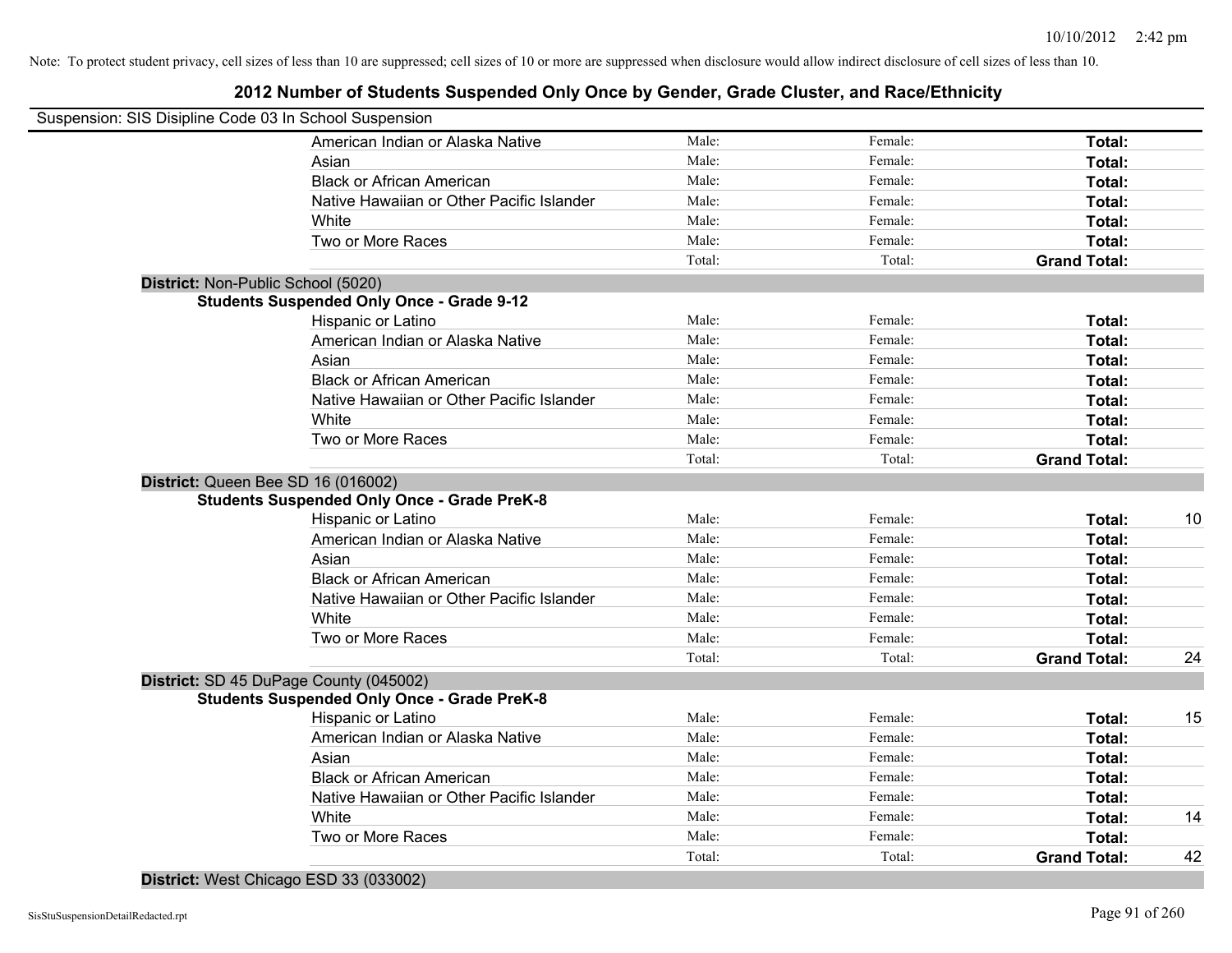| Suspension: SIS Disipline Code 03 In School Suspension |                                                    |        |         |                           |
|--------------------------------------------------------|----------------------------------------------------|--------|---------|---------------------------|
|                                                        | <b>Students Suspended Only Once - Grade PreK-8</b> |        |         |                           |
|                                                        | Hispanic or Latino                                 | Male:  | Female: | Total:<br>43              |
|                                                        | American Indian or Alaska Native                   | Male:  | Female: | Total:                    |
|                                                        | Asian                                              | Male:  | Female: | Total:                    |
|                                                        | <b>Black or African American</b>                   | Male:  | Female: | Total:                    |
|                                                        | Native Hawaiian or Other Pacific Islander          | Male:  | Female: | Total:                    |
|                                                        | White                                              | Male:  | Female: | Total:                    |
|                                                        | Two or More Races                                  | Male:  | Female: | Total:                    |
|                                                        |                                                    | Total: | Total:  | <b>Grand Total:</b>       |
|                                                        | District: Winfield SD 34 (034002)                  |        |         |                           |
|                                                        | <b>Students Suspended Only Once - Grade PreK-8</b> |        |         |                           |
|                                                        | Hispanic or Latino                                 | Male:  | Female: | Total:                    |
|                                                        | American Indian or Alaska Native                   | Male:  | Female: | Total:                    |
|                                                        | Asian                                              | Male:  | Female: | Total:                    |
|                                                        | <b>Black or African American</b>                   | Male:  | Female: | Total:                    |
|                                                        | Native Hawaiian or Other Pacific Islander          | Male:  | Female: | Total:                    |
|                                                        | White                                              | Male:  | Female: | Total:                    |
|                                                        | Two or More Races                                  | Male:  | Female: | Total:                    |
|                                                        |                                                    | Total: | Total:  | <b>Grand Total:</b>       |
|                                                        | District: Wood Dale SD 7 (007002)                  |        |         |                           |
|                                                        | <b>Students Suspended Only Once - Grade PreK-8</b> |        |         |                           |
|                                                        | Hispanic or Latino                                 | Male:  | Female: | Total:                    |
|                                                        | American Indian or Alaska Native                   | Male:  | Female: | Total:                    |
|                                                        | Asian                                              | Male:  | Female: | Total:                    |
|                                                        | <b>Black or African American</b>                   | Male:  | Female: | Total:                    |
|                                                        | Native Hawaiian or Other Pacific Islander          | Male:  | Female: | Total:                    |
|                                                        | White                                              | Male:  | Female: | Total:                    |
|                                                        | Two or More Races                                  | Male:  | Female: | Total:                    |
|                                                        |                                                    | Total: | Total:  | <b>Grand Total:</b><br>16 |
|                                                        | District: Woodridge SD 68 (068002)                 |        |         |                           |
|                                                        | <b>Students Suspended Only Once - Grade PreK-8</b> |        |         |                           |
|                                                        | Hispanic or Latino                                 | Male:  | Female: | Total:                    |
|                                                        | American Indian or Alaska Native                   | Male:  | Female: | Total:                    |
|                                                        | Asian                                              | Male:  | Female: | Total:                    |
|                                                        | <b>Black or African American</b>                   | Male:  | Female: | Total:                    |
|                                                        | Native Hawaiian or Other Pacific Islander          | Male:  | Female: | Total:                    |
|                                                        | White                                              | Male:  | Female: | Total:                    |
|                                                        | Two or More Races                                  | Male:  | Female: | Total:                    |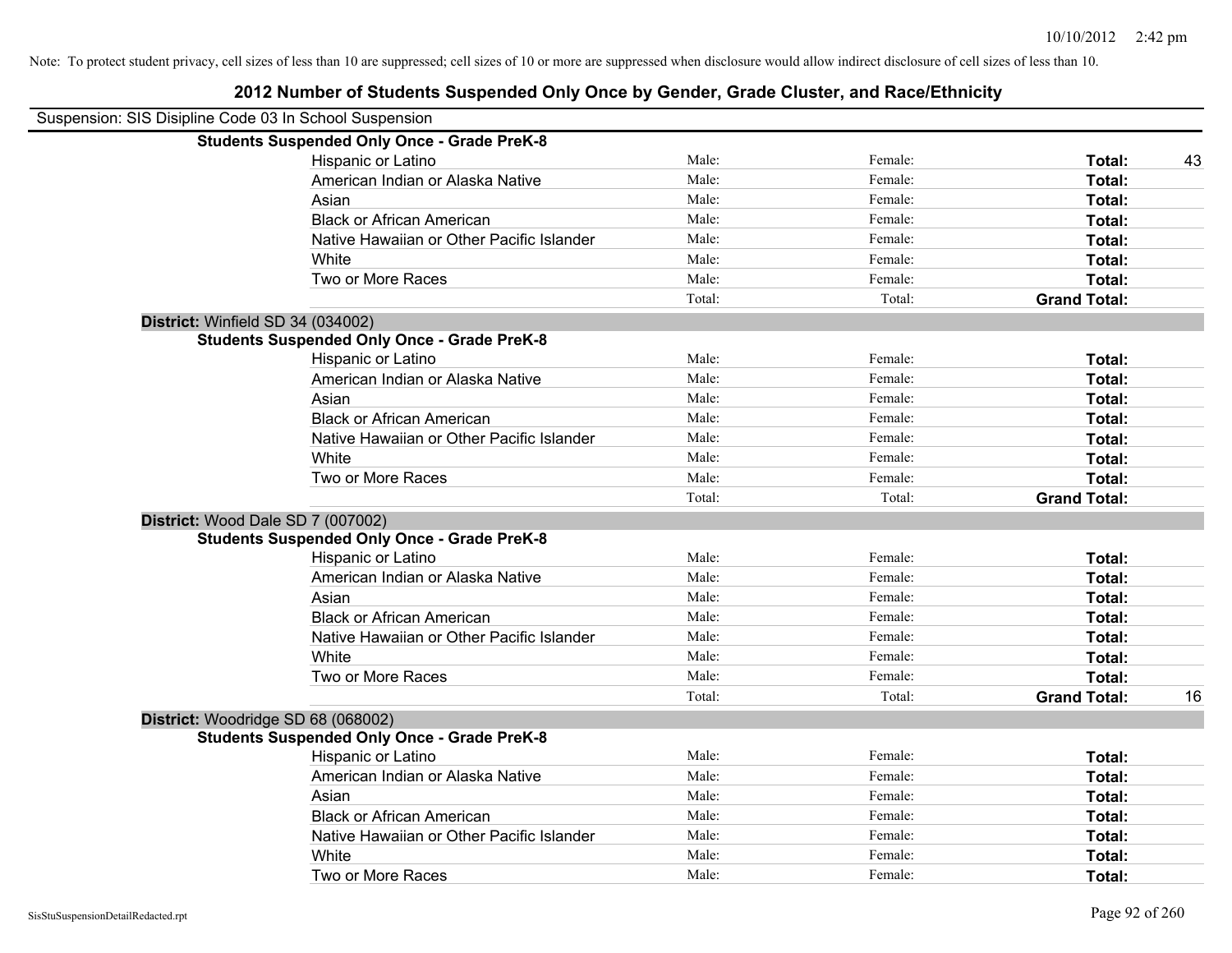| Suspension: SIS Disipline Code 03 In School Suspension |        |         |                     |    |
|--------------------------------------------------------|--------|---------|---------------------|----|
|                                                        | Total: | Total:  | <b>Grand Total:</b> | 14 |
| Region: Edwd/Gltn/Hdin/Pop/Slne/Wbh/Wn/Wh (20)         |        |         |                     |    |
| County: Edwards (024)                                  |        |         |                     |    |
| District: Edwards County CUSD 1 (001026)               |        |         |                     |    |
| <b>Students Suspended Only Once - Grade 9-12</b>       |        |         |                     |    |
| Hispanic or Latino                                     | Male:  | Female: | Total:              |    |
| American Indian or Alaska Native                       | Male:  | Female: | Total:              |    |
| Asian                                                  | Male:  | Female: | Total:              |    |
| <b>Black or African American</b>                       | Male:  | Female: | Total:              |    |
| Native Hawaiian or Other Pacific Islander              | Male:  | Female: | Total:              |    |
| White                                                  | Male:  | Female: | Total:              |    |
| Two or More Races                                      | Male:  | Female: | Total:              |    |
|                                                        | Total: | Total:  | <b>Grand Total:</b> |    |
| County: Gallatin (030)                                 |        |         |                     |    |
| District: Gallatin CUSD 7 (007026)                     |        |         |                     |    |
| <b>Students Suspended Only Once - Grade PreK-8</b>     |        |         |                     |    |
| Hispanic or Latino                                     | Male:  | Female: | Total:              |    |
| American Indian or Alaska Native                       | Male:  | Female: | Total:              |    |
| Asian                                                  | Male:  | Female: | Total:              |    |
| <b>Black or African American</b>                       | Male:  | Female: | Total:              |    |
| Native Hawaiian or Other Pacific Islander              | Male:  | Female: | Total:              |    |
| White                                                  | Male:  | Female: | Total:              | 13 |
| Two or More Races                                      | Male:  | Female: | Total:              |    |
|                                                        | Total: | Total:  | <b>Grand Total:</b> |    |
| <b>Students Suspended Only Once - Grade 9-12</b>       |        |         |                     |    |
| Hispanic or Latino                                     | Male:  | Female: | Total:              |    |
| American Indian or Alaska Native                       | Male:  | Female: | Total:              |    |
| Asian                                                  | Male:  | Female: | Total:              |    |
| <b>Black or African American</b>                       | Male:  | Female: | Total:              |    |
| Native Hawaiian or Other Pacific Islander              | Male:  | Female: | Total:              |    |
| White                                                  | Male:  | Female: | Total:              |    |
| Two or More Races                                      | Male:  | Female: | Total:              |    |
|                                                        | Total: | Total:  | <b>Grand Total:</b> |    |
| County: Hardin (035)                                   |        |         |                     |    |
| District: Hardin County CUSD 1 (001026)                |        |         |                     |    |
| <b>Students Suspended Only Once - Grade PreK-8</b>     |        |         |                     |    |
| Hispanic or Latino                                     | Male:  | Female: | Total:              |    |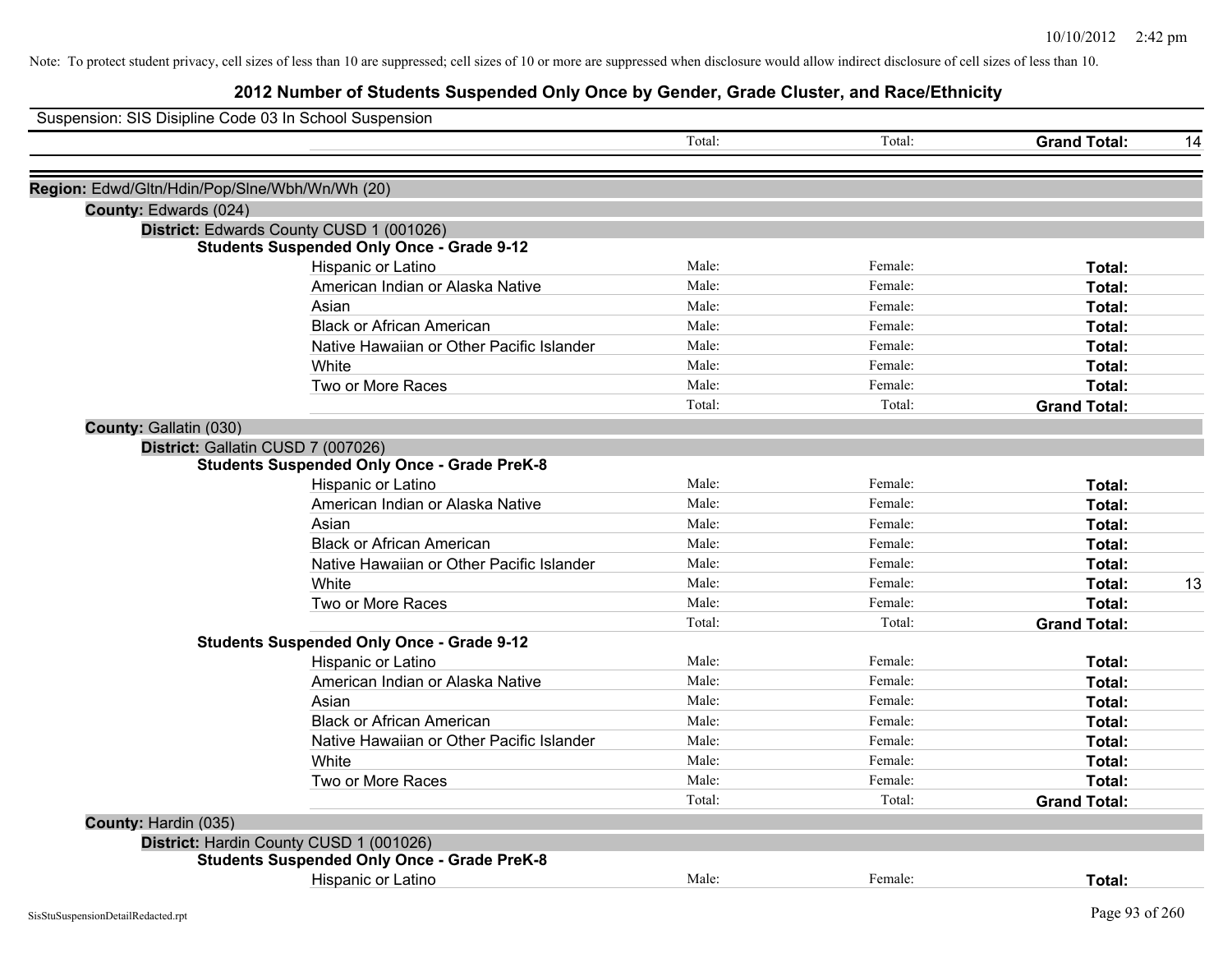| Suspension: SIS Disipline Code 03 In School Suspension |                                                    |        |         |                     |    |
|--------------------------------------------------------|----------------------------------------------------|--------|---------|---------------------|----|
|                                                        | American Indian or Alaska Native                   | Male:  | Female: | Total:              |    |
|                                                        | Asian                                              | Male:  | Female: | Total:              |    |
|                                                        | <b>Black or African American</b>                   | Male:  | Female: | Total:              |    |
|                                                        | Native Hawaiian or Other Pacific Islander          | Male:  | Female: | Total:              |    |
|                                                        | White                                              | Male:  | Female: | Total:              | 28 |
|                                                        | Two or More Races                                  | Male:  | Female: | Total:              |    |
|                                                        |                                                    | Total: | Total:  | <b>Grand Total:</b> |    |
|                                                        | <b>Students Suspended Only Once - Grade 9-12</b>   |        |         |                     |    |
|                                                        | Hispanic or Latino                                 | Male:  | Female: | Total:              |    |
|                                                        | American Indian or Alaska Native                   | Male:  | Female: | Total:              |    |
|                                                        | Asian                                              | Male:  | Female: | Total:              |    |
|                                                        | <b>Black or African American</b>                   | Male:  | Female: | Total:              |    |
|                                                        | Native Hawaiian or Other Pacific Islander          | Male:  | Female: | Total:              |    |
|                                                        | White                                              | Male:  | Female: | Total:              | 19 |
|                                                        | Two or More Races                                  | Male:  | Female: | Total:              |    |
|                                                        |                                                    | Total: | Total:  | <b>Grand Total:</b> |    |
| County: Pope (076)                                     |                                                    |        |         |                     |    |
| District: Pope Co CUD 1 (001026)                       |                                                    |        |         |                     |    |
|                                                        | <b>Students Suspended Only Once - Grade PreK-8</b> |        |         |                     |    |
|                                                        | Hispanic or Latino                                 | Male:  | Female: | Total:              |    |
|                                                        | American Indian or Alaska Native                   | Male:  | Female: | Total:              |    |
|                                                        | Asian                                              | Male:  | Female: | Total:              |    |
|                                                        | <b>Black or African American</b>                   | Male:  | Female: | Total:              |    |
|                                                        | Native Hawaiian or Other Pacific Islander          | Male:  | Female: | Total:              |    |
|                                                        | White                                              | Male:  | Female: | Total:              | 12 |
|                                                        | Two or More Races                                  | Male:  | Female: | Total:              |    |
|                                                        |                                                    | Total: | Total:  | <b>Grand Total:</b> |    |
| County: Saline (083)                                   |                                                    |        |         |                     |    |
|                                                        | District: Carrier Mills-Stonefort CUSD 2 (002026)  |        |         |                     |    |
|                                                        | <b>Students Suspended Only Once - Grade 9-12</b>   |        |         |                     |    |
|                                                        | Hispanic or Latino                                 | Male:  | Female: | Total:              |    |
|                                                        | American Indian or Alaska Native                   | Male:  | Female: | Total:              |    |
|                                                        | Asian                                              | Male:  | Female: | Total:              |    |
|                                                        | <b>Black or African American</b>                   | Male:  | Female: | Total:              |    |
|                                                        | Native Hawaiian or Other Pacific Islander          | Male:  | Female: | Total:              |    |
|                                                        | White                                              | Male:  | Female: | Total:              |    |
|                                                        | Two or More Races                                  | Male:  | Female: | Total:              |    |
|                                                        |                                                    | Total: | Total:  | <b>Grand Total:</b> |    |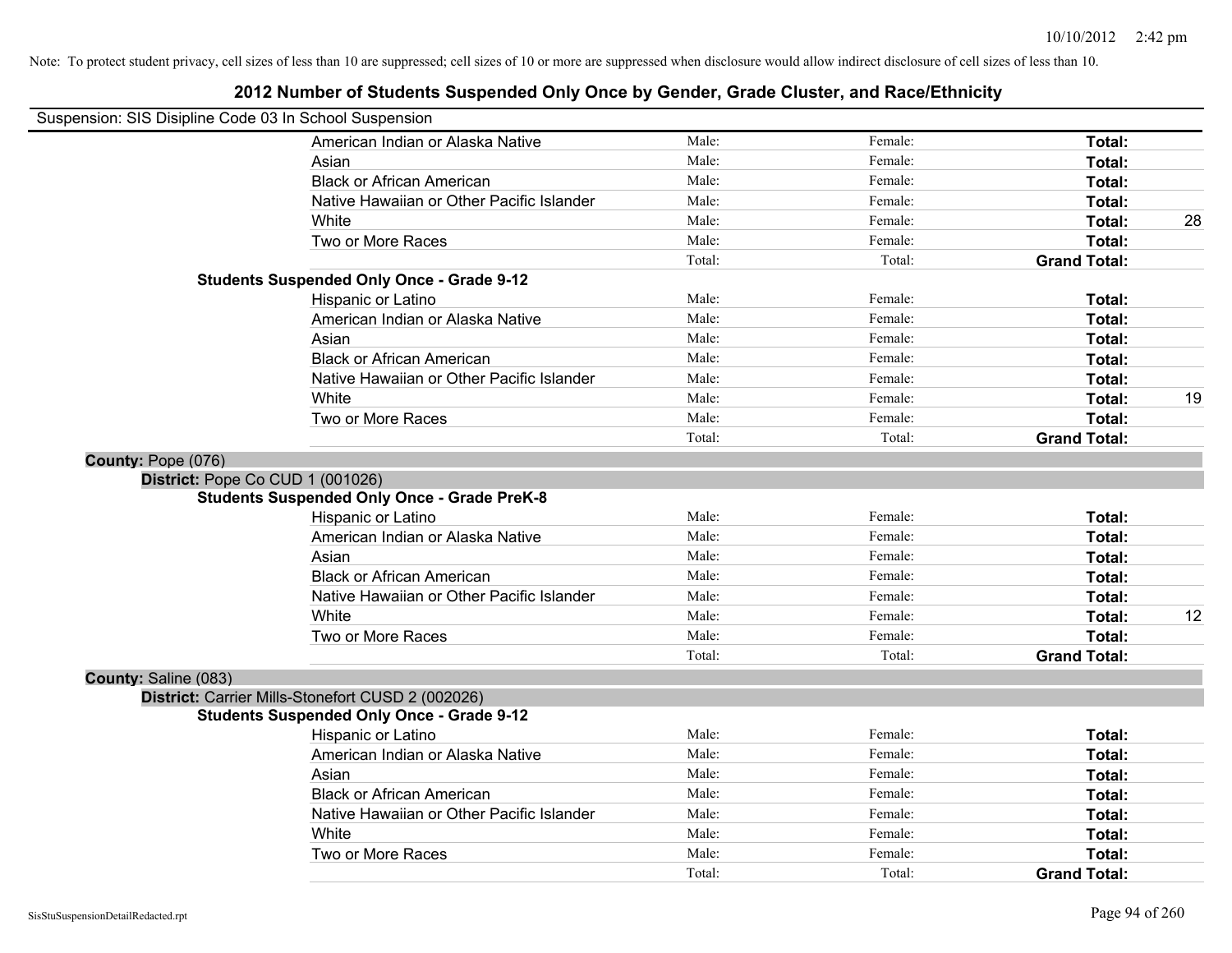### **2012 Number of Students Suspended Only Once by Gender, Grade Cluster, and Race/Ethnicity**

Suspension: SIS Disipline Code 03 In School Suspension

|                                    | rision: SiS Disipline Code 03 in Scribol Suspension |        |         |                     |    |
|------------------------------------|-----------------------------------------------------|--------|---------|---------------------|----|
| District: Eldorado CUSD 4 (004026) |                                                     |        |         |                     |    |
|                                    | <b>Students Suspended Only Once - Grade PreK-8</b>  |        |         |                     |    |
|                                    | Hispanic or Latino                                  | Male:  | Female: | Total:              |    |
|                                    | American Indian or Alaska Native                    | Male:  | Female: | <b>Total:</b>       |    |
|                                    | Asian                                               | Male:  | Female: | <b>Total:</b>       |    |
|                                    | <b>Black or African American</b>                    | Male:  | Female: | <b>Total:</b>       |    |
|                                    | Native Hawaiian or Other Pacific Islander           | Male:  | Female: | <b>Total:</b>       |    |
|                                    | White                                               | Male:  | Female: | <b>Total:</b>       | 26 |
|                                    | Two or More Races                                   | Male:  | Female: | <b>Total:</b>       |    |
|                                    |                                                     | Total: | Total:  | <b>Grand Total:</b> |    |
|                                    | <b>Students Suspended Only Once - Grade 9-12</b>    |        |         |                     |    |
|                                    | Hispanic or Latino                                  | Male:  | Female: | Total:              |    |
|                                    | American Indian or Alaska Native                    | Male:  | Female: | <b>Total:</b>       |    |
|                                    | Asian                                               | Male:  | Female: | Total:              |    |
|                                    | <b>Black or African American</b>                    | Male:  | Female: | Total:              |    |
|                                    | Native Hawaiian or Other Pacific Islander           | Male:  | Female: | <b>Total:</b>       |    |
|                                    | White                                               | Male:  | Female: | <b>Total:</b>       | 22 |
|                                    | Two or More Races                                   | Male:  | Female: | <b>Total:</b>       |    |
|                                    |                                                     | Total: | Total:  | <b>Grand Total:</b> |    |
| District: Galatia CUSD 1 (001026)  |                                                     |        |         |                     |    |
|                                    | <b>Students Suspended Only Once - Grade PreK-8</b>  |        |         |                     |    |
|                                    | Hispanic or Latino                                  | Male:  | Female: | <b>Total:</b>       |    |
|                                    | American Indian or Alaska Native                    | Male:  | Female: | <b>Total:</b>       |    |
|                                    | Asian                                               | Male:  | Female: | <b>Total:</b>       |    |
|                                    | <b>Black or African American</b>                    | Male:  | Female: | <b>Total:</b>       |    |
|                                    | Native Hawaiian or Other Pacific Islander           | Male:  | Female: | <b>Total:</b>       |    |
|                                    | White                                               | Male:  | Female: | Total:              | 11 |
|                                    | Two or More Races                                   | Male:  | Female: | <b>Total:</b>       |    |
|                                    |                                                     | Total: | Total:  | <b>Grand Total:</b> |    |
|                                    | <b>Students Suspended Only Once - Grade 9-12</b>    |        |         |                     |    |
|                                    | Hispanic or Latino                                  | Male:  | Female: | Total:              |    |
|                                    | American Indian or Alaska Native                    | Male:  | Female: | <b>Total:</b>       |    |
|                                    | Asian                                               | Male:  | Female: | <b>Total:</b>       |    |
|                                    | <b>Black or African American</b>                    | Male:  | Female: | Total:              |    |
|                                    | Native Hawaiian or Other Pacific Islander           | Male:  | Female: | Total:              |    |
|                                    | White                                               | Male:  | Female: | Total:              |    |
|                                    | Two or More Races                                   | Male:  | Female: | <b>Total:</b>       |    |
|                                    |                                                     | Total: | Total:  | <b>Grand Total:</b> |    |
|                                    |                                                     |        |         |                     |    |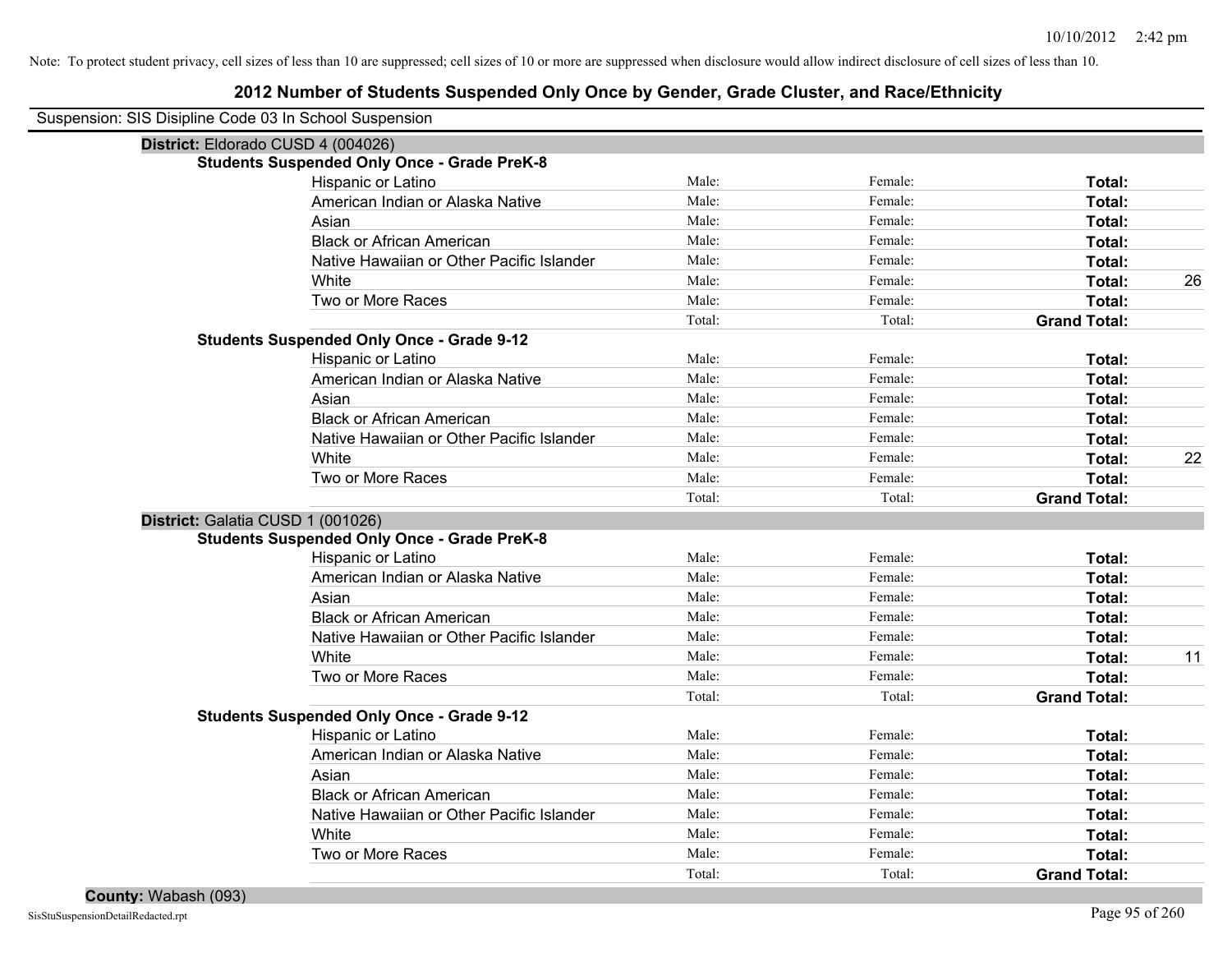| Suspension: SIS Disipline Code 03 In School Suspension |                                                    |        |    |         |    |                     |    |
|--------------------------------------------------------|----------------------------------------------------|--------|----|---------|----|---------------------|----|
|                                                        | District: Allendale CCSD 17 (017024)               |        |    |         |    |                     |    |
|                                                        | <b>Students Suspended Only Once - Grade PreK-8</b> |        |    |         |    |                     |    |
|                                                        | Hispanic or Latino                                 | Male:  |    | Female: |    | Total:              |    |
|                                                        | American Indian or Alaska Native                   | Male:  |    | Female: |    | Total:              |    |
|                                                        | Asian                                              | Male:  |    | Female: |    | Total:              |    |
|                                                        | <b>Black or African American</b>                   | Male:  |    | Female: |    | Total:              |    |
|                                                        | Native Hawaiian or Other Pacific Islander          | Male:  |    | Female: |    | Total:              |    |
|                                                        | White                                              | Male:  |    | Female: |    | Total:              |    |
|                                                        | Two or More Races                                  | Male:  |    | Female: |    | Total:              |    |
|                                                        |                                                    | Total: |    | Total:  |    | <b>Grand Total:</b> |    |
|                                                        | District: Wabash CUSD 348 (348026)                 |        |    |         |    |                     |    |
|                                                        | <b>Students Suspended Only Once - Grade PreK-8</b> |        |    |         |    |                     |    |
|                                                        | Hispanic or Latino                                 | Male:  |    | Female: |    | Total:              |    |
|                                                        | American Indian or Alaska Native                   | Male:  |    | Female: |    | Total:              |    |
|                                                        | Asian                                              | Male:  |    | Female: |    | Total:              |    |
|                                                        | <b>Black or African American</b>                   | Male:  |    | Female: |    | Total:              |    |
|                                                        | Native Hawaiian or Other Pacific Islander          | Male:  |    | Female: |    | Total:              |    |
|                                                        | White                                              | Male:  |    | Female: |    | Total:              | 27 |
|                                                        | Two or More Races                                  | Male:  |    | Female: |    | Total:              |    |
|                                                        |                                                    | Total: |    | Total:  |    | <b>Grand Total:</b> |    |
|                                                        | <b>Students Suspended Only Once - Grade 9-12</b>   |        |    |         |    |                     |    |
|                                                        | Hispanic or Latino                                 | Male:  |    | Female: |    | Total:              |    |
|                                                        | American Indian or Alaska Native                   | Male:  |    | Female: |    | Total:              |    |
|                                                        | Asian                                              | Male:  |    | Female: |    | Total:              |    |
|                                                        | <b>Black or African American</b>                   | Male:  |    | Female: |    | Total:              |    |
|                                                        | Native Hawaiian or Other Pacific Islander          | Male:  |    | Female: |    | Total:              |    |
|                                                        | White                                              | Male:  | 28 | Female: | 27 | Total:              | 55 |
|                                                        | Two or More Races                                  | Male:  |    | Female: |    | Total:              |    |
|                                                        |                                                    | Total: |    | Total:  |    | <b>Grand Total:</b> |    |
| County: Wayne (096)                                    |                                                    |        |    |         |    |                     |    |
|                                                        | District: Fairfield Comm H S Dist 225 (225016)     |        |    |         |    |                     |    |
|                                                        | <b>Students Suspended Only Once - Grade 9-12</b>   |        |    |         |    |                     |    |
|                                                        | Hispanic or Latino                                 | Male:  |    | Female: |    | Total:              |    |
|                                                        | American Indian or Alaska Native                   | Male:  |    | Female: |    | Total:              |    |
|                                                        | Asian                                              | Male:  |    | Female: |    | Total:              |    |
|                                                        | <b>Black or African American</b>                   | Male:  |    | Female: |    | Total:              |    |
|                                                        | Native Hawaiian or Other Pacific Islander          | Male:  |    | Female: |    | <b>Total:</b>       |    |
|                                                        | White                                              | Male:  |    | Female: |    | Total:              |    |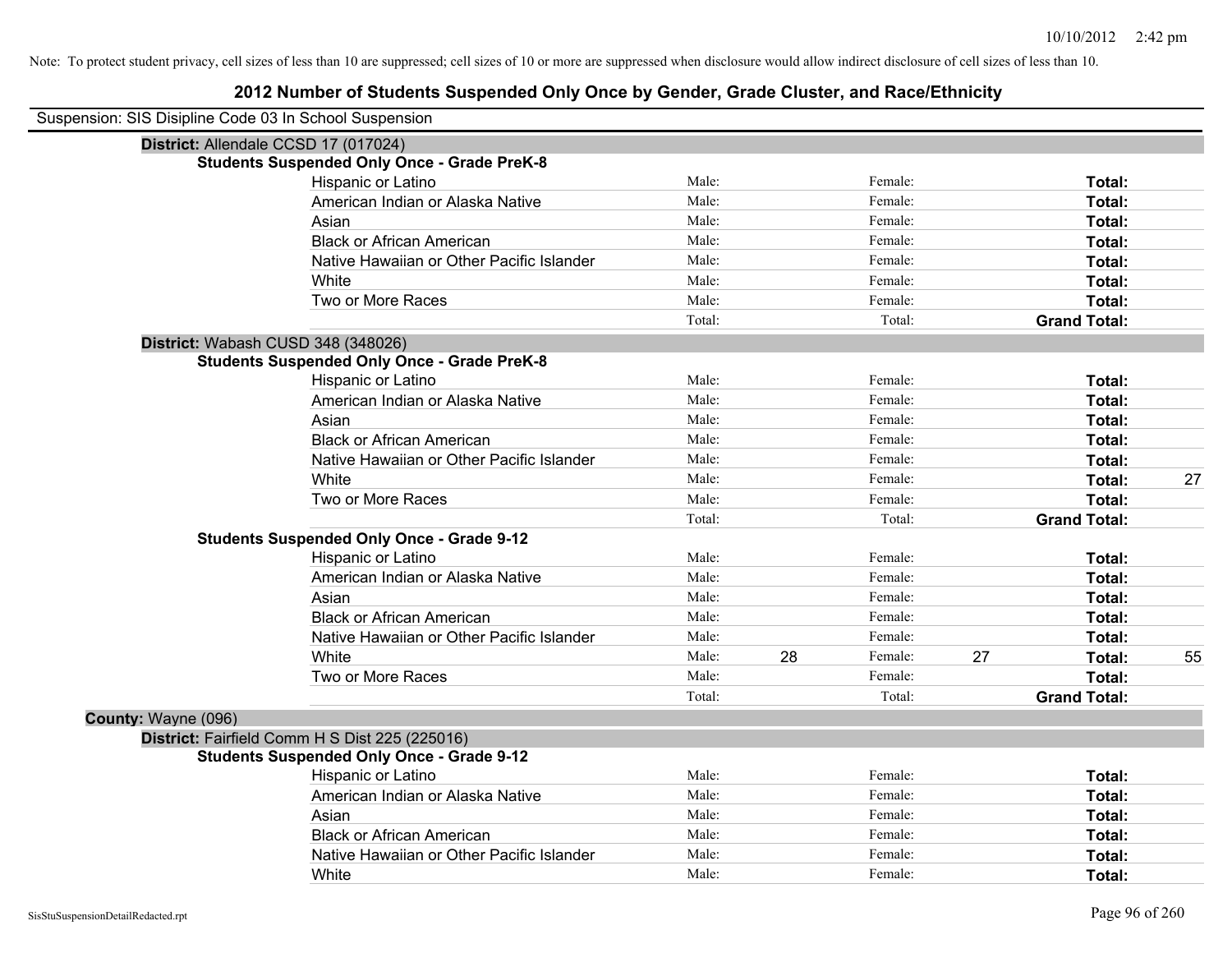| Suspension: SIS Disipline Code 03 In School Suspension |                                                    |        |    |         |    |                     |    |
|--------------------------------------------------------|----------------------------------------------------|--------|----|---------|----|---------------------|----|
|                                                        | Two or More Races                                  | Male:  |    | Female: |    | Total:              |    |
|                                                        |                                                    | Total: |    | Total:  |    | <b>Grand Total:</b> |    |
|                                                        | District: Fairfield PSD 112 (112004)               |        |    |         |    |                     |    |
|                                                        | <b>Students Suspended Only Once - Grade PreK-8</b> |        |    |         |    |                     |    |
|                                                        | Hispanic or Latino                                 | Male:  |    | Female: |    | Total:              |    |
|                                                        | American Indian or Alaska Native                   | Male:  |    | Female: |    | Total:              |    |
|                                                        | Asian                                              | Male:  |    | Female: |    | Total:              |    |
|                                                        | <b>Black or African American</b>                   | Male:  |    | Female: |    | Total:              |    |
|                                                        | Native Hawaiian or Other Pacific Islander          | Male:  |    | Female: |    | Total:              |    |
|                                                        | White                                              | Male:  | 24 | Female: | 14 | Total:              | 38 |
|                                                        | Two or More Races                                  | Male:  |    | Female: |    | Total:              |    |
|                                                        |                                                    | Total: |    | Total:  |    | <b>Grand Total:</b> |    |
|                                                        | District: Jasper CCSD 17 (017004)                  |        |    |         |    |                     |    |
|                                                        | <b>Students Suspended Only Once - Grade PreK-8</b> |        |    |         |    |                     |    |
|                                                        | Hispanic or Latino                                 | Male:  |    | Female: |    | Total:              |    |
|                                                        | American Indian or Alaska Native                   | Male:  |    | Female: |    | Total:              |    |
|                                                        | Asian                                              | Male:  |    | Female: |    | Total:              |    |
|                                                        | <b>Black or African American</b>                   | Male:  |    | Female: |    | Total:              |    |
|                                                        | Native Hawaiian or Other Pacific Islander          | Male:  |    | Female: |    | Total:              |    |
|                                                        | White                                              | Male:  |    | Female: |    | Total:              |    |
|                                                        | Two or More Races                                  | Male:  |    | Female: |    | Total:              |    |
|                                                        |                                                    | Total: |    | Total:  |    | <b>Grand Total:</b> |    |
|                                                        | District: New Hope CCSD 6 (006004)                 |        |    |         |    |                     |    |
|                                                        | <b>Students Suspended Only Once - Grade PreK-8</b> |        |    |         |    |                     |    |
|                                                        | Hispanic or Latino                                 | Male:  |    | Female: |    | Total:              |    |
|                                                        | American Indian or Alaska Native                   | Male:  |    | Female: |    | Total:              |    |
|                                                        | Asian                                              | Male:  |    | Female: |    | Total:              |    |
|                                                        | <b>Black or African American</b>                   | Male:  |    | Female: |    | Total:              |    |
|                                                        | Native Hawaiian or Other Pacific Islander          | Male:  |    | Female: |    | Total:              |    |
|                                                        | White                                              | Male:  |    | Female: |    | Total:              | 10 |
|                                                        | Two or More Races                                  | Male:  |    | Female: |    | Total:              |    |
|                                                        |                                                    | Total: |    | Total:  |    | <b>Grand Total:</b> |    |
|                                                        | District: North Wayne CUSD 200 (200026)            |        |    |         |    |                     |    |
|                                                        | <b>Students Suspended Only Once - Grade PreK-8</b> |        |    |         |    |                     |    |
|                                                        | Hispanic or Latino                                 | Male:  |    | Female: |    | Total:              |    |
|                                                        | American Indian or Alaska Native                   | Male:  |    | Female: |    | Total:              |    |
|                                                        | Asian                                              | Male:  |    | Female: |    | Total:              |    |
|                                                        | <b>Black or African American</b>                   | Male:  |    | Female: |    | Total:              |    |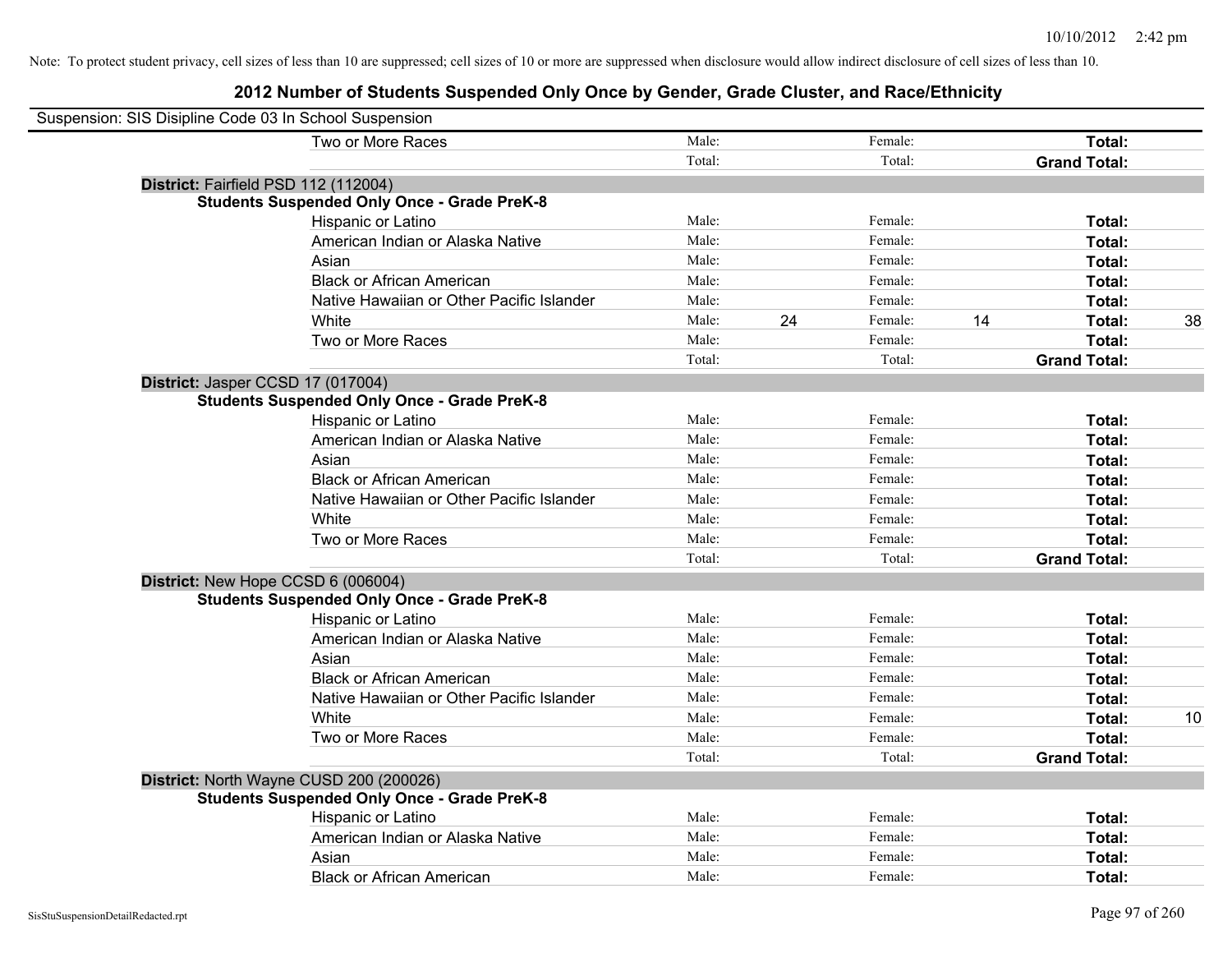| Suspension: SIS Disipline Code 03 In School Suspension |                                                    |        |         |                     |
|--------------------------------------------------------|----------------------------------------------------|--------|---------|---------------------|
|                                                        | Native Hawaiian or Other Pacific Islander          | Male:  | Female: | Total:              |
|                                                        | White                                              | Male:  | Female: | Total:              |
|                                                        | Two or More Races                                  | Male:  | Female: | Total:              |
|                                                        |                                                    | Total: | Total:  | <b>Grand Total:</b> |
|                                                        | <b>Students Suspended Only Once - Grade 9-12</b>   |        |         |                     |
|                                                        | Hispanic or Latino                                 | Male:  | Female: | Total:              |
|                                                        | American Indian or Alaska Native                   | Male:  | Female: | Total:              |
|                                                        | Asian                                              | Male:  | Female: | Total:              |
|                                                        | <b>Black or African American</b>                   | Male:  | Female: | Total:              |
|                                                        | Native Hawaiian or Other Pacific Islander          | Male:  | Female: | Total:              |
|                                                        | White                                              | Male:  | Female: | Total:              |
|                                                        | Two or More Races                                  | Male:  | Female: | Total:              |
|                                                        |                                                    | Total: | Total:  | <b>Grand Total:</b> |
|                                                        | District: Wayne City CUSD 100 (100026)             |        |         |                     |
|                                                        | <b>Students Suspended Only Once - Grade PreK-8</b> |        |         |                     |
|                                                        | Hispanic or Latino                                 | Male:  | Female: | Total:              |
|                                                        | American Indian or Alaska Native                   | Male:  | Female: | Total:              |
|                                                        | Asian                                              | Male:  | Female: | Total:              |
|                                                        | <b>Black or African American</b>                   | Male:  | Female: | Total:              |
|                                                        | Native Hawaiian or Other Pacific Islander          | Male:  | Female: | Total:              |
|                                                        | White                                              | Male:  | Female: | 20<br>Total:        |
|                                                        | Two or More Races                                  | Male:  | Female: | Total:              |
|                                                        |                                                    | Total: | Total:  | <b>Grand Total:</b> |
|                                                        | <b>Students Suspended Only Once - Grade 9-12</b>   |        |         |                     |
|                                                        | Hispanic or Latino                                 | Male:  | Female: | Total:              |
|                                                        | American Indian or Alaska Native                   | Male:  | Female: | Total:              |
|                                                        | Asian                                              | Male:  | Female: | Total:              |
|                                                        | <b>Black or African American</b>                   | Male:  | Female: | Total:              |
|                                                        | Native Hawaiian or Other Pacific Islander          | Male:  | Female: | Total:              |
|                                                        | White                                              | Male:  | Female: | 10<br>Total:        |
|                                                        | Two or More Races                                  | Male:  | Female: | Total:              |
|                                                        |                                                    | Total: | Total:  | <b>Grand Total:</b> |
| County: White (097)                                    |                                                    |        |         |                     |
|                                                        | District: Carmi-White County CUSD 5 (005026)       |        |         |                     |
|                                                        | <b>Students Suspended Only Once - Grade PreK-8</b> |        |         |                     |
|                                                        | Hispanic or Latino                                 | Male:  | Female: | Total:              |
|                                                        | American Indian or Alaska Native                   | Male:  | Female: | Total:              |
|                                                        | Asian                                              | Male:  | Female: | Total:              |
|                                                        | <b>Black or African American</b>                   | Male:  | Female: | Total:              |
| SisStuSuspensionDetailRedacted.rpt                     |                                                    |        |         | Page 98 of 260      |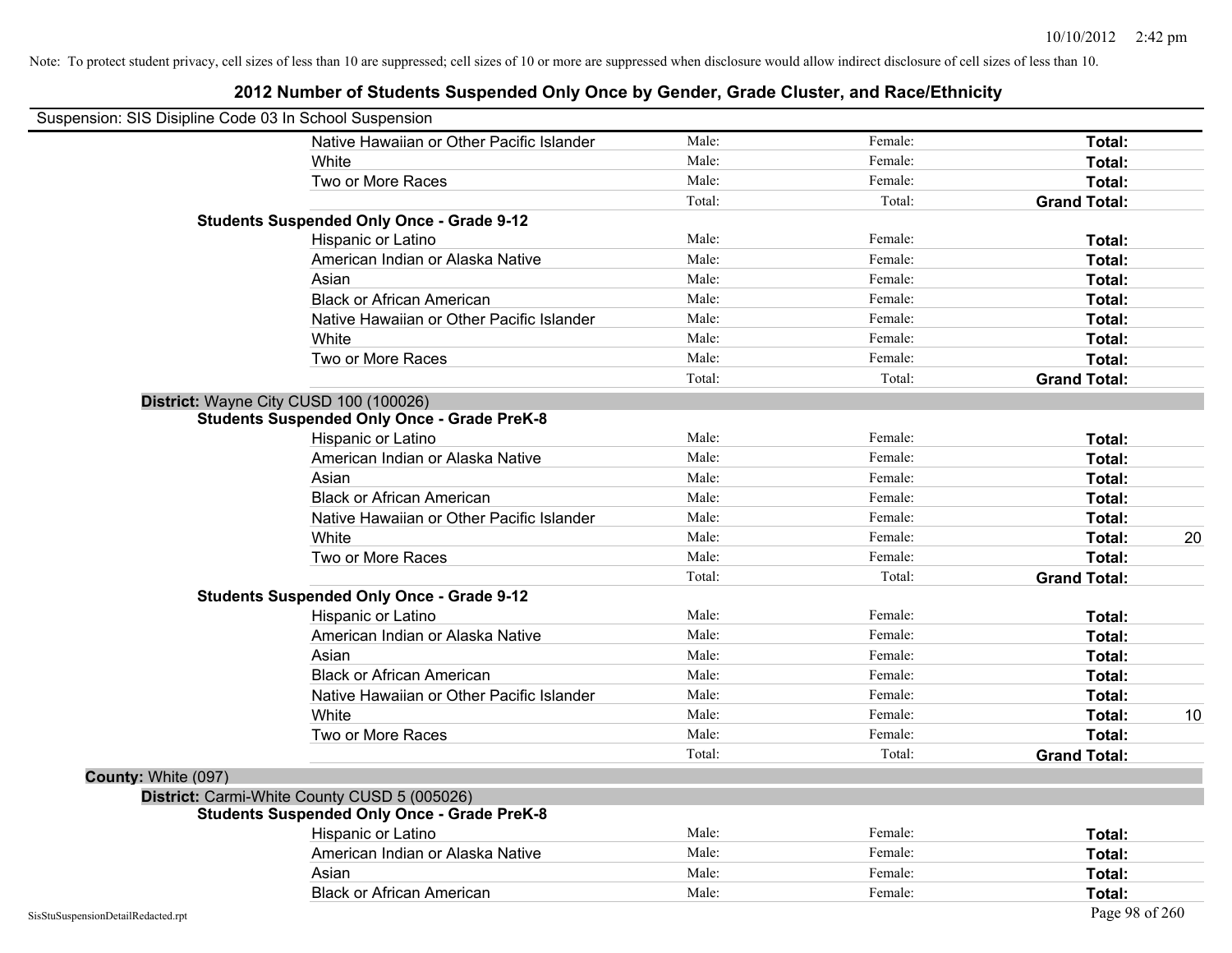|                                    | Suspension: SIS Disipline Code 03 In School Suspension |        |    |         |    |                     |    |
|------------------------------------|--------------------------------------------------------|--------|----|---------|----|---------------------|----|
|                                    | Native Hawaiian or Other Pacific Islander              | Male:  |    | Female: |    | Total:              |    |
|                                    | White                                                  | Male:  |    | Female: |    | Total:              | 11 |
|                                    | Two or More Races                                      | Male:  |    | Female: |    | Total:              |    |
|                                    |                                                        | Total: |    | Total:  |    | <b>Grand Total:</b> |    |
|                                    | <b>Students Suspended Only Once - Grade 9-12</b>       |        |    |         |    |                     |    |
|                                    | Hispanic or Latino                                     | Male:  |    | Female: |    | Total:              |    |
|                                    | American Indian or Alaska Native                       | Male:  |    | Female: |    | Total:              |    |
|                                    | Asian                                                  | Male:  |    | Female: |    | Total:              |    |
|                                    | <b>Black or African American</b>                       | Male:  |    | Female: |    | Total:              |    |
|                                    | Native Hawaiian or Other Pacific Islander              | Male:  |    | Female: |    | Total:              |    |
|                                    | White                                                  | Male:  | 28 | Female: | 20 | Total:              | 48 |
|                                    | Two or More Races                                      | Male:  |    | Female: |    | Total:              |    |
|                                    |                                                        | Total: |    | Total:  |    | <b>Grand Total:</b> |    |
|                                    | District: Grayville CUSD 1 (001026)                    |        |    |         |    |                     |    |
|                                    | <b>Students Suspended Only Once - Grade PreK-8</b>     |        |    |         |    |                     |    |
|                                    | Hispanic or Latino                                     | Male:  |    | Female: |    | Total:              |    |
|                                    | American Indian or Alaska Native                       | Male:  |    | Female: |    | <b>Total:</b>       |    |
|                                    | Asian                                                  | Male:  |    | Female: |    | Total:              |    |
|                                    | <b>Black or African American</b>                       | Male:  |    | Female: |    | Total:              |    |
|                                    | Native Hawaiian or Other Pacific Islander              | Male:  |    | Female: |    | Total:              |    |
|                                    | White                                                  | Male:  |    | Female: |    | Total:              |    |
|                                    | Two or More Races                                      | Male:  |    | Female: |    | <b>Total:</b>       |    |
|                                    |                                                        | Total: |    | Total:  |    | <b>Grand Total:</b> |    |
|                                    | <b>Students Suspended Only Once - Grade 9-12</b>       |        |    |         |    |                     |    |
|                                    | Hispanic or Latino                                     | Male:  |    | Female: |    | Total:              |    |
|                                    | American Indian or Alaska Native                       | Male:  |    | Female: |    | Total:              |    |
|                                    | Asian                                                  | Male:  |    | Female: |    | Total:              |    |
|                                    | <b>Black or African American</b>                       | Male:  |    | Female: |    | <b>Total:</b>       |    |
|                                    | Native Hawaiian or Other Pacific Islander              | Male:  |    | Female: |    | Total:              |    |
|                                    | White                                                  | Male:  |    | Female: |    | Total:              |    |
|                                    | Two or More Races                                      | Male:  |    | Female: |    | Total:              |    |
|                                    |                                                        | Total: |    | Total:  |    | <b>Grand Total:</b> |    |
|                                    | District: Norris City-Omaha-Enfield CUSD 3 (003026)    |        |    |         |    |                     |    |
|                                    | <b>Students Suspended Only Once - Grade PreK-8</b>     |        |    |         |    |                     |    |
|                                    | Hispanic or Latino                                     | Male:  |    | Female: |    | <b>Total:</b>       |    |
|                                    | American Indian or Alaska Native                       | Male:  |    | Female: |    | Total:              |    |
|                                    | Asian                                                  | Male:  |    | Female: |    | Total:              |    |
|                                    | <b>Black or African American</b>                       | Male:  |    | Female: |    | <b>Total:</b>       |    |
|                                    | Native Hawaiian or Other Pacific Islander              | Male:  |    | Female: |    | <b>Total:</b>       |    |
| SisStuSuspensionDetailRedacted.rpt |                                                        |        |    |         |    | Page 99 of 260      |    |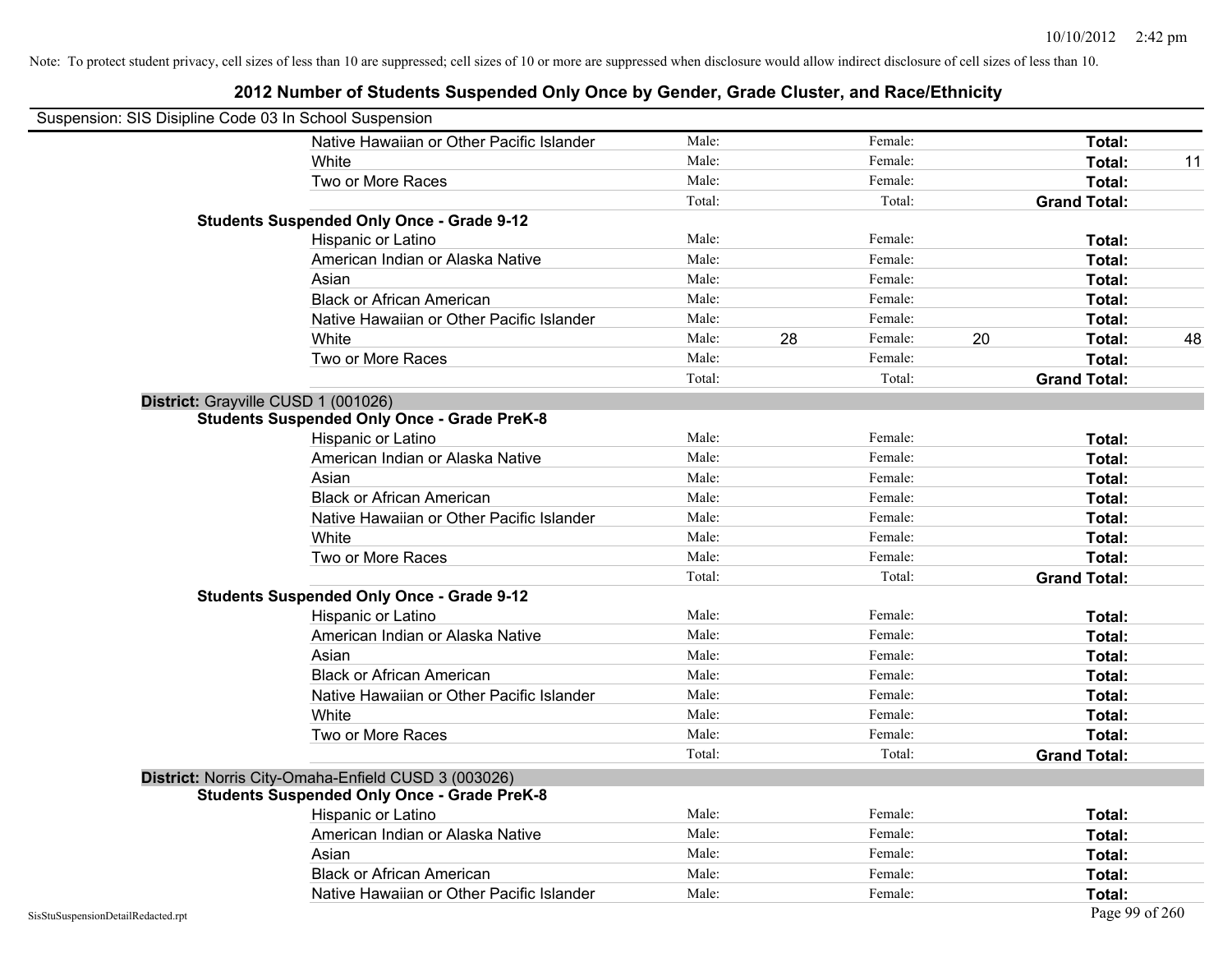| Suspension: SIS Disipline Code 03 In School Suspension |                                                    |        |    |         |    |                     |    |
|--------------------------------------------------------|----------------------------------------------------|--------|----|---------|----|---------------------|----|
|                                                        | White                                              | Male:  |    | Female: |    | Total:              |    |
|                                                        | Two or More Races                                  | Male:  |    | Female: |    | Total:              |    |
|                                                        |                                                    | Total: |    | Total:  |    | <b>Grand Total:</b> |    |
| Region: Franklin/Williamson ROE (21)                   |                                                    |        |    |         |    |                     |    |
| County: Franklin (028)                                 |                                                    |        |    |         |    |                     |    |
|                                                        | District: Benton CCSD 47 (047004)                  |        |    |         |    |                     |    |
|                                                        | <b>Students Suspended Only Once - Grade PreK-8</b> |        |    |         |    |                     |    |
|                                                        | Hispanic or Latino                                 | Male:  |    | Female: |    | Total:              |    |
|                                                        | American Indian or Alaska Native                   | Male:  |    | Female: |    | Total:              |    |
|                                                        | Asian                                              | Male:  |    | Female: |    | Total:              |    |
|                                                        | <b>Black or African American</b>                   | Male:  |    | Female: |    | Total:              |    |
|                                                        | Native Hawaiian or Other Pacific Islander          | Male:  |    | Female: |    | Total:              |    |
|                                                        | White                                              | Male:  |    | Female: |    | Total:              | 13 |
|                                                        | Two or More Races                                  | Male:  |    | Female: |    | Total:              |    |
|                                                        |                                                    | Total: |    | Total:  |    | <b>Grand Total:</b> |    |
|                                                        | District: Benton Cons HSD 103 (103013)             |        |    |         |    |                     |    |
|                                                        | <b>Students Suspended Only Once - Grade 9-12</b>   |        |    |         |    |                     |    |
|                                                        | Hispanic or Latino                                 | Male:  |    | Female: |    | Total:              |    |
|                                                        | American Indian or Alaska Native                   | Male:  |    | Female: |    | Total:              |    |
|                                                        | Asian                                              | Male:  |    | Female: |    | Total:              |    |
|                                                        | <b>Black or African American</b>                   | Male:  |    | Female: |    | Total:              |    |
|                                                        | Native Hawaiian or Other Pacific Islander          | Male:  |    | Female: |    | Total:              |    |
|                                                        | White                                              | Male:  | 25 | Female: | 20 | Total:              | 45 |
|                                                        | Two or More Races                                  | Male:  |    | Female: |    | Total:              |    |
|                                                        |                                                    | Total: |    | Total:  |    | <b>Grand Total:</b> |    |
|                                                        | District: Christopher USD 99 (099026)              |        |    |         |    |                     |    |
|                                                        | <b>Students Suspended Only Once - Grade PreK-8</b> |        |    |         |    |                     |    |
|                                                        | Hispanic or Latino                                 | Male:  |    | Female: |    | Total:              |    |
|                                                        | American Indian or Alaska Native                   | Male:  |    | Female: |    | Total:              |    |
|                                                        | Asian                                              | Male:  |    | Female: |    | Total:              |    |
|                                                        | <b>Black or African American</b>                   | Male:  |    | Female: |    | Total:              |    |
|                                                        | Native Hawaiian or Other Pacific Islander          | Male:  |    | Female: |    | Total:              |    |
|                                                        | White                                              | Male:  |    | Female: |    | Total:              |    |
|                                                        | Two or More Races                                  | Male:  |    | Female: |    | Total:              |    |
|                                                        |                                                    | Total: |    | Total:  |    | <b>Grand Total:</b> | 10 |
|                                                        | <b>Students Suspended Only Once - Grade 9-12</b>   |        |    |         |    |                     |    |
|                                                        | <b>Hispanic or Latino</b>                          | Male:  |    | Female: |    | Total:              |    |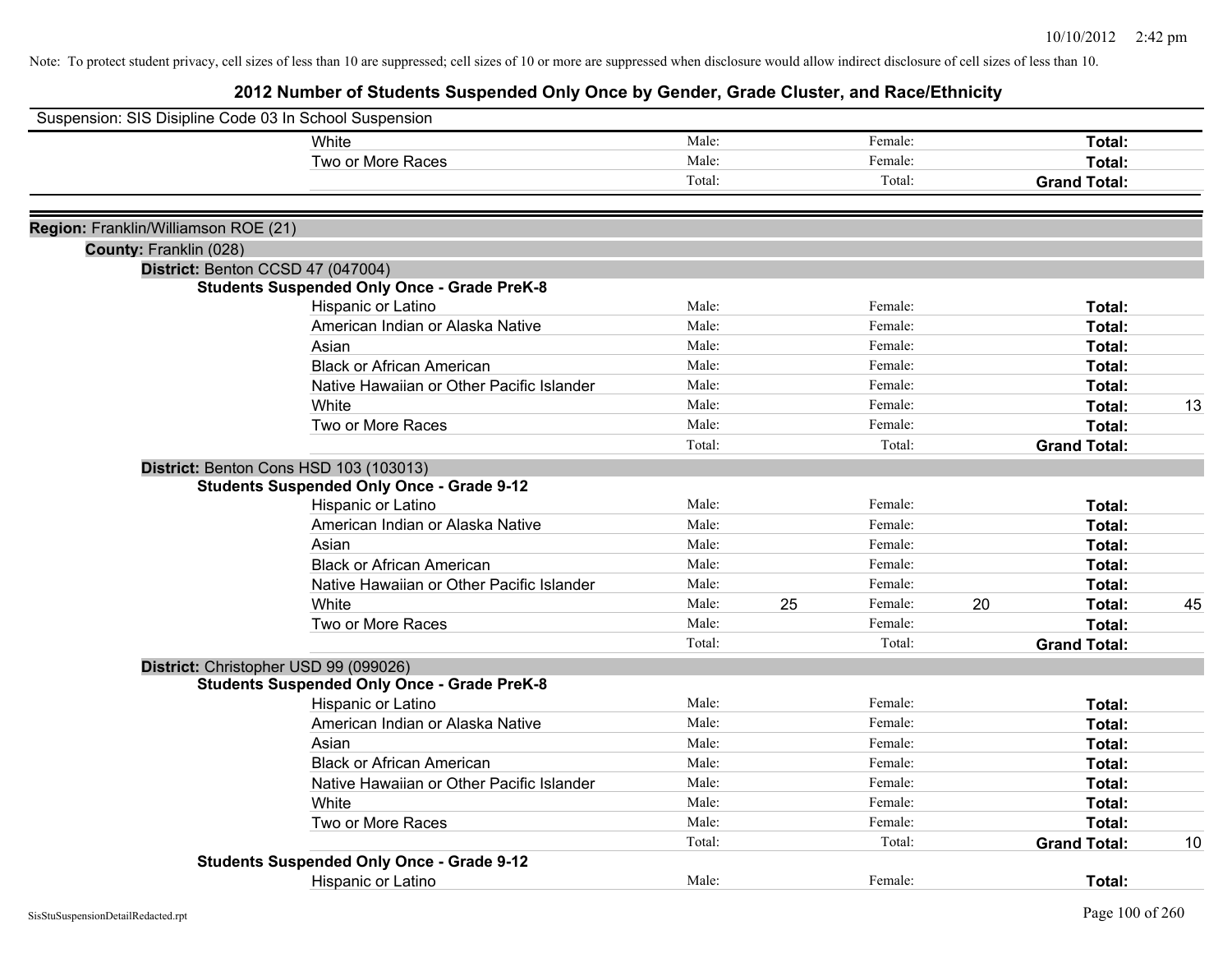### **2012 Number of Students Suspended Only Once by Gender, Grade Cluster, and Race/Ethnicity**

| Suspension: SIS Disipline Code 03 In School Suspension |        |         |                     |
|--------------------------------------------------------|--------|---------|---------------------|
| American Indian or Alaska Native                       | Male:  | Female: | Total:              |
| Asian                                                  | Male:  | Female: | Total:              |
| <b>Black or African American</b>                       | Male:  | Female: | Total:              |
| Native Hawaiian or Other Pacific Islander              | Male:  | Female: | Total:              |
| White                                                  | Male:  | Female: | Total:              |
| Two or More Races                                      | Male:  | Female: | Total:              |
|                                                        | Total: | Total:  | <b>Grand Total:</b> |
| District: Frankfort CUSD 168 (168026)                  |        |         |                     |
| <b>Students Suspended Only Once - Grade PreK-8</b>     |        |         |                     |
| Hispanic or Latino                                     | Male:  | Female: | Total:              |
| American Indian or Alaska Native                       | Male:  | Female: | Total:              |
| Asian                                                  | Male:  | Female: | Total:              |
| <b>Black or African American</b>                       | Male:  | Female: | Total:              |
| Native Hawaiian or Other Pacific Islander              | Male:  | Female: | Total:              |
| White                                                  | Male:  | Female: | Total:              |
| Two or More Races                                      | Male:  | Female: | Total:              |
|                                                        | Total: | Total:  | <b>Grand Total:</b> |
| <b>Students Suspended Only Once - Grade 9-12</b>       |        |         |                     |
| Hispanic or Latino                                     | Male:  | Female: | Total:              |
| American Indian or Alaska Native                       | Male:  | Female: | Total:              |
| Asian                                                  | Male:  | Female: | Total:              |
| <b>Black or African American</b>                       | Male:  | Female: | Total:              |
| Native Hawaiian or Other Pacific Islander              | Male:  | Female: | Total:              |
| White                                                  | Male:  | Female: | Total:              |
| Two or More Races                                      | Male:  | Female: | Total:              |
|                                                        | Total: | Total:  | <b>Grand Total:</b> |
| District: Thompsonville CUSD 174 (174026)              |        |         |                     |
| <b>Students Suspended Only Once - Grade 9-12</b>       |        |         |                     |
| Hispanic or Latino                                     | Male:  | Female: | Total:              |
| American Indian or Alaska Native                       | Male:  | Female: | Total:              |
| Asian                                                  | Male:  | Female: | Total:              |
| <b>Black or African American</b>                       | Male:  | Female: | Total:              |
| Native Hawaiian or Other Pacific Islander              | Male:  | Female: | Total:              |
| White                                                  | Male:  | Female: | Total:              |
| Two or More Races                                      | Male:  | Female: | Total:              |
|                                                        | Total: | Total:  | <b>Grand Total:</b> |
| County: Williamson (100)                               |        |         |                     |

**District:** Carterville CUSD 5 (005026)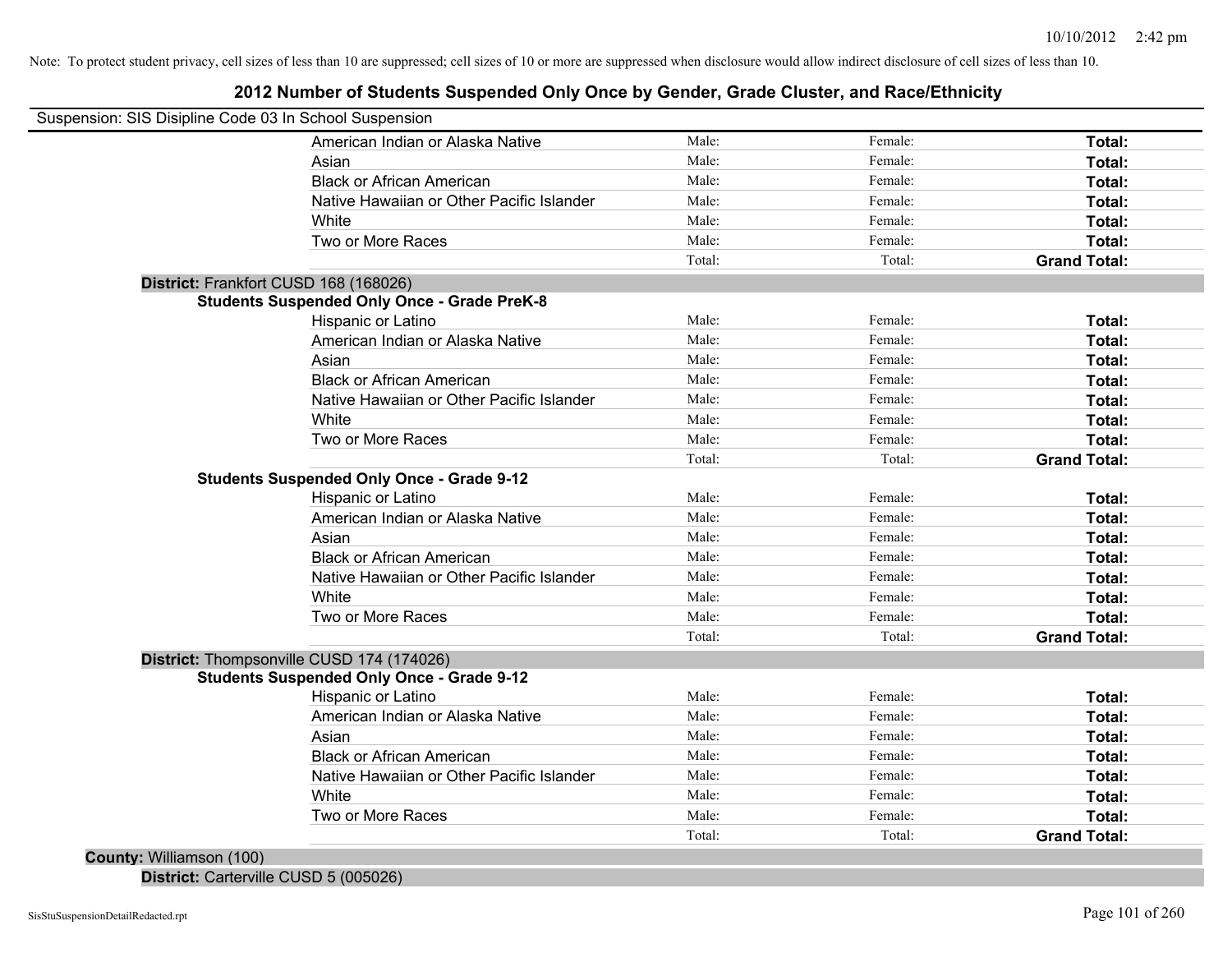| Suspension: SIS Disipline Code 03 In School Suspension |                                                    |        |         |                     |    |
|--------------------------------------------------------|----------------------------------------------------|--------|---------|---------------------|----|
|                                                        | <b>Students Suspended Only Once - Grade PreK-8</b> |        |         |                     |    |
|                                                        | Hispanic or Latino                                 | Male:  | Female: | Total:              |    |
|                                                        | American Indian or Alaska Native                   | Male:  | Female: | Total:              |    |
|                                                        | Asian                                              | Male:  | Female: | Total:              |    |
|                                                        | <b>Black or African American</b>                   | Male:  | Female: | Total:              |    |
|                                                        | Native Hawaiian or Other Pacific Islander          | Male:  | Female: | Total:              |    |
|                                                        | White                                              | Male:  | Female: | Total:              |    |
|                                                        | Two or More Races                                  | Male:  | Female: | Total:              |    |
|                                                        |                                                    | Total: | Total:  | <b>Grand Total:</b> |    |
|                                                        | <b>Students Suspended Only Once - Grade 9-12</b>   |        |         |                     |    |
|                                                        | Hispanic or Latino                                 | Male:  | Female: | Total:              |    |
|                                                        | American Indian or Alaska Native                   | Male:  | Female: | Total:              |    |
|                                                        | Asian                                              | Male:  | Female: | Total:              |    |
|                                                        | <b>Black or African American</b>                   | Male:  | Female: | Total:              |    |
|                                                        | Native Hawaiian or Other Pacific Islander          | Male:  | Female: | Total:              |    |
|                                                        | White                                              | Male:  | Female: | Total:              | 10 |
|                                                        | Two or More Races                                  | Male:  | Female: | Total:              |    |
|                                                        |                                                    | Total: | Total:  | <b>Grand Total:</b> |    |
|                                                        | District: Crab Orchard CUSD 3 (003026)             |        |         |                     |    |
|                                                        | <b>Students Suspended Only Once - Grade PreK-8</b> |        |         |                     |    |
|                                                        | Hispanic or Latino                                 | Male:  | Female: | Total:              |    |
|                                                        | American Indian or Alaska Native                   | Male:  | Female: | Total:              |    |
|                                                        | Asian                                              | Male:  | Female: | Total:              |    |
|                                                        | <b>Black or African American</b>                   | Male:  | Female: | Total:              |    |
|                                                        | Native Hawaiian or Other Pacific Islander          | Male:  | Female: | Total:              |    |
|                                                        | White                                              | Male:  | Female: | Total:              | 10 |
|                                                        | Two or More Races                                  | Male:  | Female: | Total:              |    |
|                                                        |                                                    | Total: | Total:  | <b>Grand Total:</b> |    |
|                                                        | <b>Students Suspended Only Once - Grade 9-12</b>   |        |         |                     |    |
|                                                        | Hispanic or Latino                                 | Male:  | Female: | Total:              |    |
|                                                        | American Indian or Alaska Native                   | Male:  | Female: | Total:              |    |
|                                                        | Asian                                              | Male:  | Female: | Total:              |    |
|                                                        | <b>Black or African American</b>                   | Male:  | Female: | Total:              |    |
|                                                        | Native Hawaiian or Other Pacific Islander          | Male:  | Female: | Total:              |    |
|                                                        | White                                              | Male:  | Female: | Total:              | 12 |
|                                                        | Two or More Races                                  | Male:  | Female: | Total:              |    |
|                                                        |                                                    | Total: | Total:  | <b>Grand Total:</b> |    |
|                                                        |                                                    |        |         |                     |    |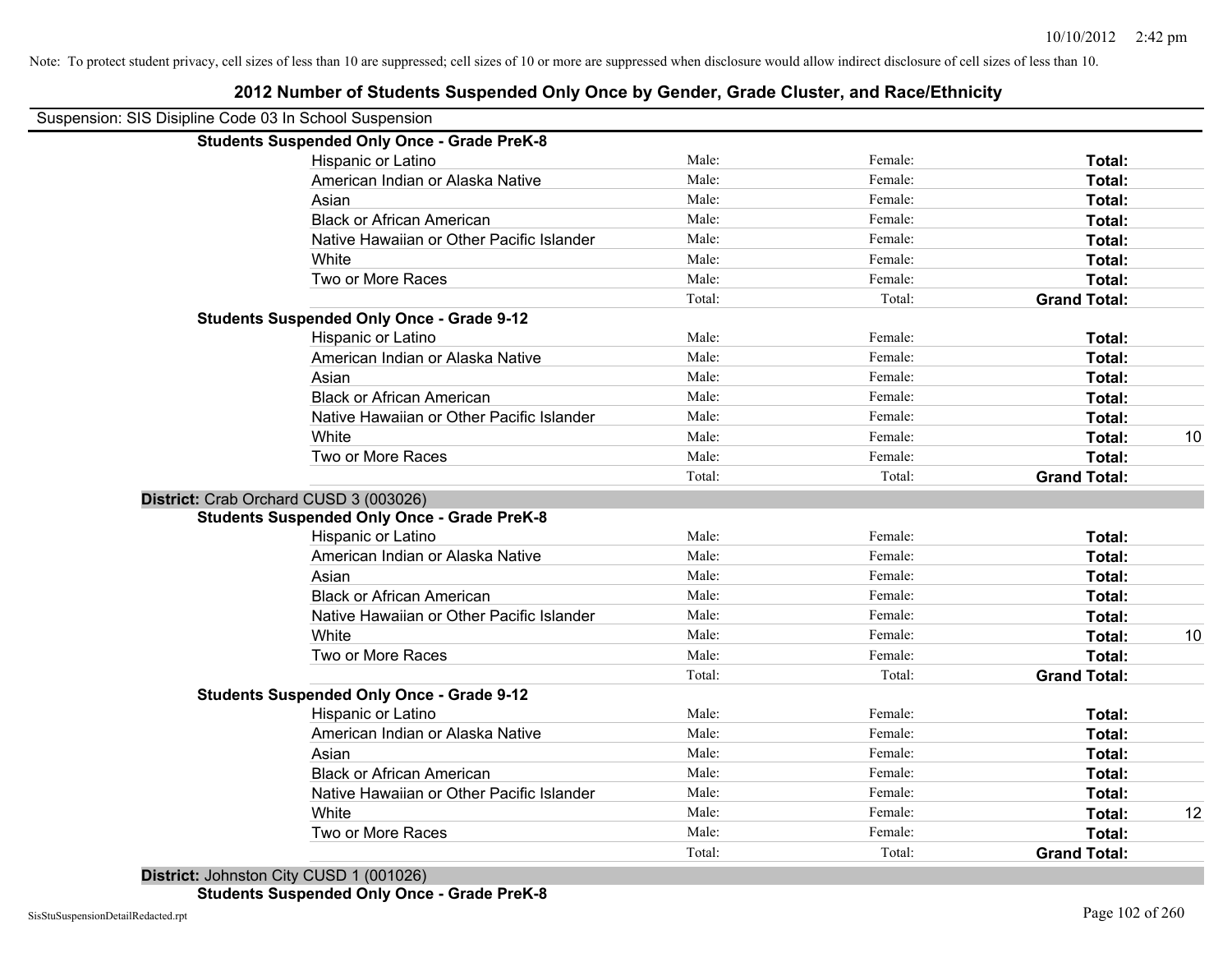| Suspension: SIS Disipline Code 03 In School Suspension |                                                    |        |         |                     |    |
|--------------------------------------------------------|----------------------------------------------------|--------|---------|---------------------|----|
|                                                        | Hispanic or Latino                                 | Male:  | Female: | Total:              |    |
|                                                        | American Indian or Alaska Native                   | Male:  | Female: | Total:              |    |
|                                                        | Asian                                              | Male:  | Female: | Total:              |    |
|                                                        | <b>Black or African American</b>                   | Male:  | Female: | Total:              |    |
|                                                        | Native Hawaiian or Other Pacific Islander          | Male:  | Female: | Total:              |    |
|                                                        | White                                              | Male:  | Female: | Total:              | 21 |
|                                                        | Two or More Races                                  | Male:  | Female: | Total:              |    |
|                                                        |                                                    | Total: | Total:  | <b>Grand Total:</b> |    |
|                                                        | District: Marion CUSD 2 (002026)                   |        |         |                     |    |
|                                                        | <b>Students Suspended Only Once - Grade PreK-8</b> |        |         |                     |    |
|                                                        | Hispanic or Latino                                 | Male:  | Female: | Total:              |    |
|                                                        | American Indian or Alaska Native                   | Male:  | Female: | Total:              |    |
|                                                        | Asian                                              | Male:  | Female: | Total:              |    |
|                                                        | <b>Black or African American</b>                   | Male:  | Female: | Total:              |    |
|                                                        | Native Hawaiian or Other Pacific Islander          | Male:  | Female: | Total:              |    |
|                                                        | White                                              | Male:  | Female: | Total:              |    |
|                                                        | Two or More Races                                  | Male:  | Female: | Total:              |    |
|                                                        |                                                    | Total: | Total:  | <b>Grand Total:</b> | 13 |
|                                                        |                                                    |        |         |                     |    |
| Region: Fulton/Schuyler ROE (22)                       |                                                    |        |         |                     |    |
| County: Fulton (029)                                   |                                                    |        |         |                     |    |
|                                                        | District: Astoria CUSD 1 (001026)                  |        |         |                     |    |
|                                                        | <b>Students Suspended Only Once - Grade 9-12</b>   |        |         |                     |    |
|                                                        | Hispanic or Latino                                 | Male:  | Female: | Total:              |    |
|                                                        | American Indian or Alaska Native                   | Male:  | Female: | Total:              |    |
|                                                        | Asian                                              | Male:  | Female: | Total:              |    |
|                                                        | <b>Black or African American</b>                   | Male:  | Female: | Total:              |    |
|                                                        | Native Hawaiian or Other Pacific Islander          | Male:  | Female: | Total:              |    |
|                                                        | White                                              | Male:  | Female: | Total:              |    |
|                                                        | Two or More Races                                  | Male:  | Female: | Total:              |    |
|                                                        |                                                    | Total: | Total:  | <b>Grand Total:</b> |    |
|                                                        | District: Avon CUSD 176 (176026)                   |        |         |                     |    |
|                                                        | <b>Students Suspended Only Once - Grade PreK-8</b> |        |         |                     |    |
|                                                        | Hispanic or Latino                                 | Male:  | Female: | Total:              |    |
|                                                        | American Indian or Alaska Native                   | Male:  | Female: | Total:              |    |
|                                                        | Asian                                              | Male:  | Female: | Total:              |    |
|                                                        | <b>Black or African American</b>                   | Male:  | Female: | Total:              |    |
|                                                        | Native Hawaiian or Other Pacific Islander          | Male:  | Female: | Total:              |    |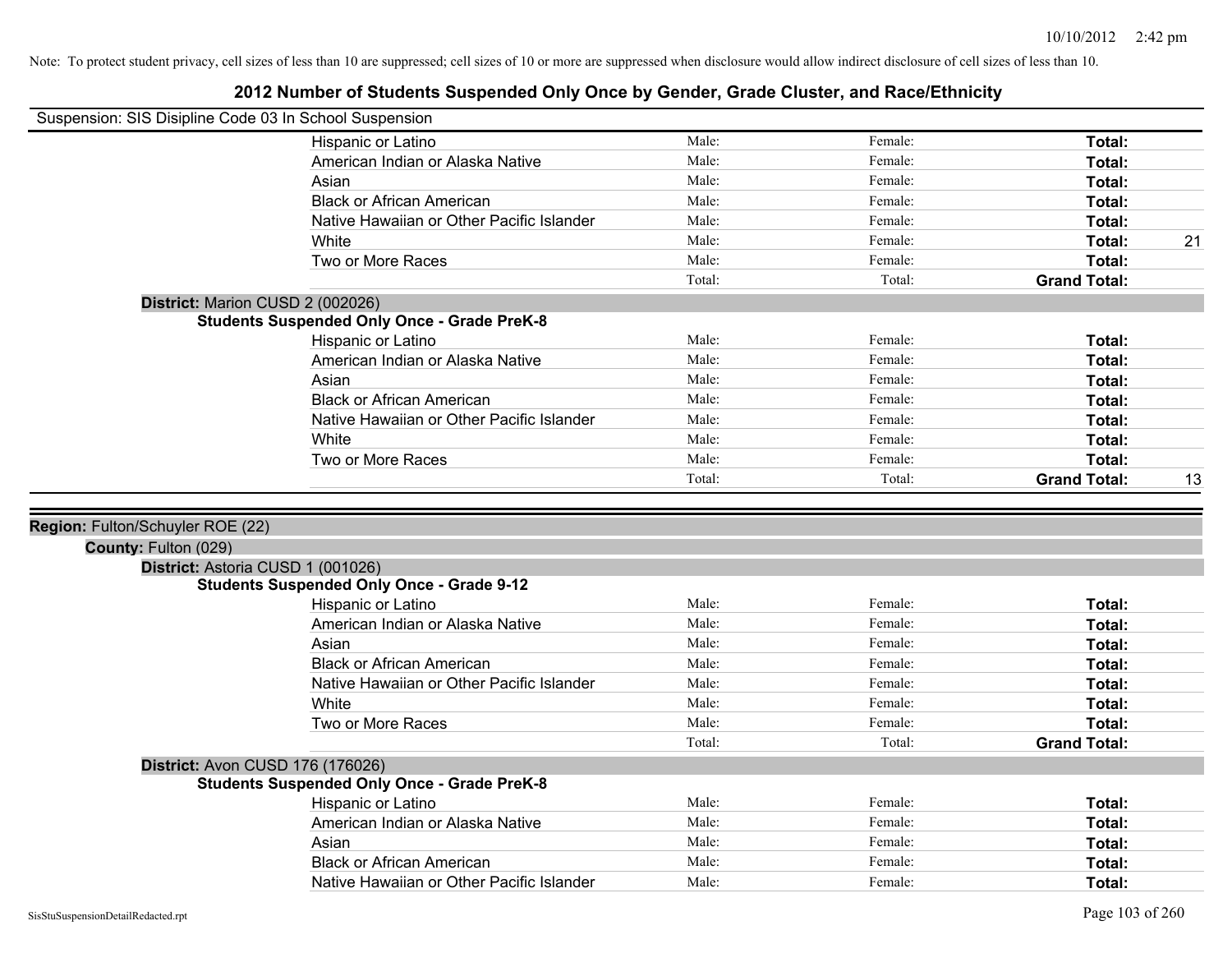|                                    | Suspension: SIS Disipline Code 03 In School Suspension |        |    |         |    |                     |    |
|------------------------------------|--------------------------------------------------------|--------|----|---------|----|---------------------|----|
|                                    | White                                                  | Male:  |    | Female: |    | Total:              | 11 |
|                                    | Two or More Races                                      | Male:  |    | Female: |    | Total:              |    |
|                                    |                                                        | Total: |    | Total:  |    | <b>Grand Total:</b> |    |
|                                    | <b>Students Suspended Only Once - Grade 9-12</b>       |        |    |         |    |                     |    |
|                                    | Hispanic or Latino                                     | Male:  |    | Female: |    | Total:              |    |
|                                    | American Indian or Alaska Native                       | Male:  |    | Female: |    | Total:              |    |
|                                    | Asian                                                  | Male:  |    | Female: |    | Total:              |    |
|                                    | <b>Black or African American</b>                       | Male:  |    | Female: |    | Total:              |    |
|                                    | Native Hawaiian or Other Pacific Islander              | Male:  |    | Female: |    | Total:              |    |
|                                    | White                                                  | Male:  |    | Female: |    | Total:              | 10 |
|                                    | Two or More Races                                      | Male:  |    | Female: |    | Total:              |    |
|                                    |                                                        | Total: |    | Total:  |    | <b>Grand Total:</b> |    |
|                                    | District: Canton Union SD 66 (066025)                  |        |    |         |    |                     |    |
|                                    | <b>Students Suspended Only Once - Grade PreK-8</b>     |        |    |         |    |                     |    |
|                                    | Hispanic or Latino                                     | Male:  |    | Female: |    | Total:              |    |
|                                    | American Indian or Alaska Native                       | Male:  |    | Female: |    | Total:              |    |
|                                    | Asian                                                  | Male:  |    | Female: |    | Total:              |    |
|                                    | <b>Black or African American</b>                       | Male:  |    | Female: |    | Total:              |    |
|                                    | Native Hawaiian or Other Pacific Islander              | Male:  |    | Female: |    | Total:              |    |
|                                    | White                                                  | Male:  | 36 | Female: | 24 | Total:              | 60 |
|                                    | Two or More Races                                      | Male:  |    | Female: |    | Total:              |    |
|                                    |                                                        | Total: |    | Total:  |    | <b>Grand Total:</b> |    |
|                                    | <b>Students Suspended Only Once - Grade 9-12</b>       |        |    |         |    |                     |    |
|                                    | Hispanic or Latino                                     | Male:  |    | Female: |    | Total:              |    |
|                                    | American Indian or Alaska Native                       | Male:  |    | Female: |    | Total:              |    |
|                                    | Asian                                                  | Male:  |    | Female: |    | Total:              |    |
|                                    | <b>Black or African American</b>                       | Male:  |    | Female: |    | Total:              |    |
|                                    | Native Hawaiian or Other Pacific Islander              | Male:  |    | Female: |    | Total:              |    |
|                                    | White                                                  | Male:  | 15 | Female: | 14 | Total:              | 29 |
|                                    | Two or More Races                                      | Male:  |    | Female: |    | Total:              |    |
|                                    |                                                        | Total: |    | Total:  |    | <b>Grand Total:</b> |    |
|                                    | District: Spoon River Valley CUSD 4 (004026)           |        |    |         |    |                     |    |
|                                    | <b>Students Suspended Only Once - Grade PreK-8</b>     |        |    |         |    |                     |    |
|                                    | <b>Hispanic or Latino</b>                              | Male:  |    | Female: |    | Total:              |    |
|                                    | American Indian or Alaska Native                       | Male:  |    | Female: |    | Total:              |    |
|                                    | Asian                                                  | Male:  |    | Female: |    | Total:              |    |
|                                    | <b>Black or African American</b>                       | Male:  |    | Female: |    | Total:              |    |
|                                    | Native Hawaiian or Other Pacific Islander              | Male:  |    | Female: |    | Total:              |    |
|                                    | White                                                  | Male:  |    | Female: |    | Total:              |    |
| SisStuSuspensionDetailRedacted.rpt |                                                        |        |    |         |    | Page 104 of 260     |    |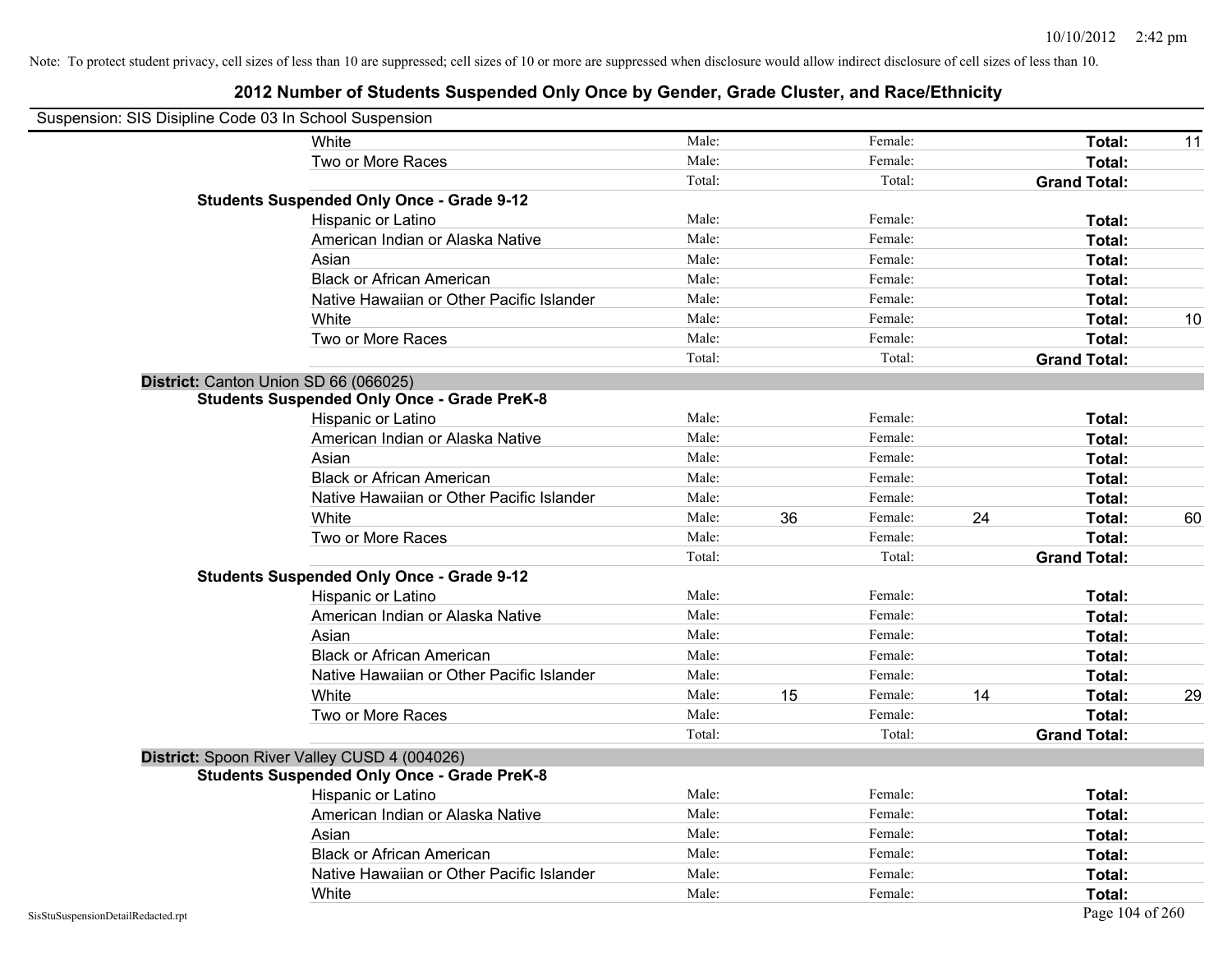|                        | Suspension: SIS Disipline Code 03 In School Suspension |        |         |                     |    |
|------------------------|--------------------------------------------------------|--------|---------|---------------------|----|
|                        | Two or More Races                                      | Male:  | Female: | Total:              |    |
|                        |                                                        | Total: | Total:  | <b>Grand Total:</b> |    |
|                        | <b>Students Suspended Only Once - Grade 9-12</b>       |        |         |                     |    |
|                        | Hispanic or Latino                                     | Male:  | Female: | Total:              |    |
|                        | American Indian or Alaska Native                       | Male:  | Female: | Total:              |    |
|                        | Asian                                                  | Male:  | Female: | Total:              |    |
|                        | <b>Black or African American</b>                       | Male:  | Female: | Total:              |    |
|                        | Native Hawaiian or Other Pacific Islander              | Male:  | Female: | Total:              |    |
|                        | White                                                  | Male:  | Female: | Total:              |    |
|                        | Two or More Races                                      | Male:  | Female: | Total:              |    |
|                        |                                                        | Total: | Total:  | <b>Grand Total:</b> |    |
|                        | District: V I T CUSD 2 (002026)                        |        |         |                     |    |
|                        | <b>Students Suspended Only Once - Grade PreK-8</b>     |        |         |                     |    |
|                        | Hispanic or Latino                                     | Male:  | Female: | Total:              |    |
|                        | American Indian or Alaska Native                       | Male:  | Female: | Total:              |    |
|                        | Asian                                                  | Male:  | Female: | Total:              |    |
|                        | <b>Black or African American</b>                       | Male:  | Female: | Total:              |    |
|                        | Native Hawaiian or Other Pacific Islander              | Male:  | Female: | Total:              |    |
|                        | White                                                  | Male:  | Female: | Total:              |    |
|                        | Two or More Races                                      | Male:  | Female: | Total:              |    |
|                        |                                                        | Total: | Total:  | <b>Grand Total:</b> |    |
| County: Schuyler (085) |                                                        |        |         |                     |    |
|                        | District: Schuyler-Industry CUSD 5 (005026)            |        |         |                     |    |
|                        | <b>Students Suspended Only Once - Grade PreK-8</b>     |        |         |                     |    |
|                        | Hispanic or Latino                                     | Male:  | Female: | Total:              |    |
|                        | American Indian or Alaska Native                       | Male:  | Female: | Total:              |    |
|                        | Asian                                                  | Male:  | Female: | Total:              |    |
|                        | <b>Black or African American</b>                       | Male:  | Female: | Total:              |    |
|                        | Native Hawaiian or Other Pacific Islander              | Male:  | Female: | Total:              |    |
|                        | White                                                  | Male:  | Female: | Total:              | 12 |
|                        | Two or More Races                                      | Male:  | Female: | Total:              |    |
|                        |                                                        | Total: | Total:  | <b>Grand Total:</b> |    |
|                        | <b>Students Suspended Only Once - Grade 9-12</b>       |        |         |                     |    |
|                        | Hispanic or Latino                                     | Male:  | Female: | Total:              |    |
|                        | American Indian or Alaska Native                       | Male:  | Female: | Total:              |    |
|                        | Asian                                                  | Male:  | Female: | Total:              |    |
|                        | <b>Black or African American</b>                       | Male:  | Female: | Total:              |    |
|                        | Native Hawaiian or Other Pacific Islander              | Male:  | Female: | Total:              |    |
|                        | White                                                  | Male:  | Female: | Total:              |    |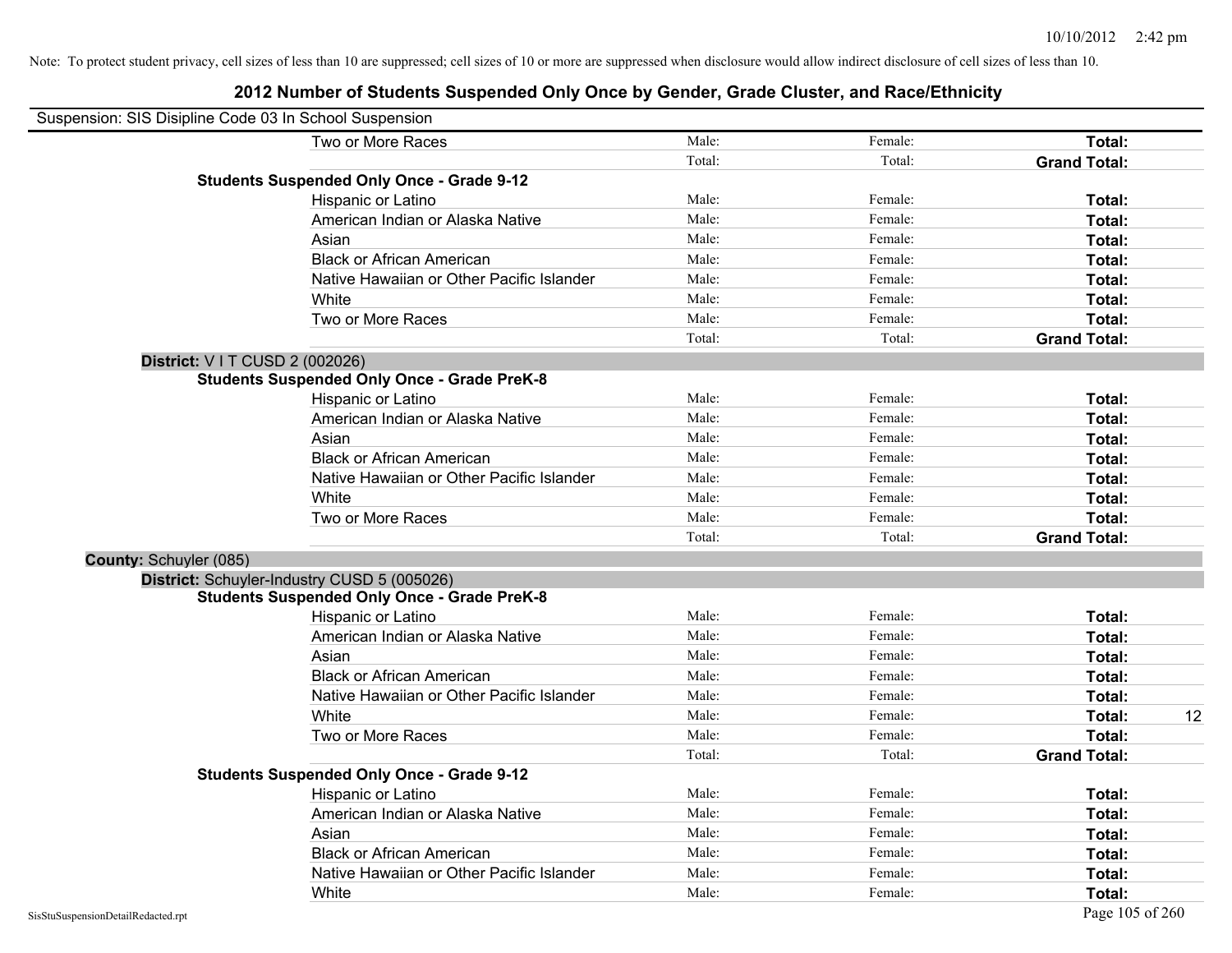| Suspension: SIS Disipline Code 03 In School Suspension |                                                    |                |                    |                           |
|--------------------------------------------------------|----------------------------------------------------|----------------|--------------------|---------------------------|
|                                                        | Two or More Races                                  | Male:          | Female:            | Total:                    |
|                                                        |                                                    | Total:         | Total:             | <b>Grand Total:</b>       |
|                                                        |                                                    |                |                    |                           |
| Region: Grundy/Kendall ROE (24)                        |                                                    |                |                    |                           |
| County: Grundy (032)                                   |                                                    |                |                    |                           |
|                                                        | District: Braceville SD 75 (075002)                |                |                    |                           |
|                                                        | <b>Students Suspended Only Once - Grade PreK-8</b> | Male:          | Female:            |                           |
|                                                        | Hispanic or Latino                                 | Male:          | Female:            | Total:                    |
|                                                        | American Indian or Alaska Native                   |                |                    | Total:                    |
|                                                        | Asian                                              | Male:          | Female:            | Total:                    |
|                                                        | <b>Black or African American</b>                   | Male:<br>Male: | Female:<br>Female: | Total:                    |
|                                                        | Native Hawaiian or Other Pacific Islander          |                |                    | Total:                    |
|                                                        | White                                              | Male:          | Female:            | Total:                    |
|                                                        | Two or More Races                                  | Male:          | Female:            | Total:                    |
|                                                        |                                                    | Total:         | Total:             | <b>Grand Total:</b>       |
|                                                        | District: Coal City CUSD 1 (001026)                |                |                    |                           |
|                                                        | <b>Students Suspended Only Once - Grade PreK-8</b> |                |                    |                           |
|                                                        | Hispanic or Latino                                 | Male:          | Female:            | Total:                    |
|                                                        | American Indian or Alaska Native                   | Male:          | Female:            | Total:                    |
|                                                        | Asian                                              | Male:          | Female:            | Total:                    |
|                                                        | <b>Black or African American</b>                   | Male:          | Female:            | Total:                    |
|                                                        | Native Hawaiian or Other Pacific Islander          | Male:          | Female:            | Total:                    |
|                                                        | White                                              | Male:          | Female:            | Total:                    |
|                                                        | Two or More Races                                  | Male:          | Female:            | Total:                    |
|                                                        |                                                    | Total:         | Total:             | <b>Grand Total:</b><br>10 |
|                                                        | <b>Students Suspended Only Once - Grade 9-12</b>   |                |                    |                           |
|                                                        | Hispanic or Latino                                 | Male:          | Female:            | Total:                    |
|                                                        | American Indian or Alaska Native                   | Male:          | Female:            | Total:                    |
|                                                        | Asian                                              | Male:          | Female:            | Total:                    |
|                                                        | <b>Black or African American</b>                   | Male:          | Female:            | Total:                    |
|                                                        | Native Hawaiian or Other Pacific Islander          | Male:          | Female:            | Total:                    |
|                                                        | White                                              | Male:          | Female:            | Total:                    |
|                                                        | Two or More Races                                  | Male:          | Female:            | Total:                    |
|                                                        |                                                    | Total:         | Total:             | <b>Grand Total:</b>       |
|                                                        | District: Gardner S Wilmington Twp HSD 73 (073017) |                |                    |                           |
|                                                        | <b>Students Suspended Only Once - Grade 9-12</b>   |                |                    |                           |
|                                                        | Hispanic or Latino                                 | Male:          | Female:            | Total:                    |
|                                                        | American Indian or Alaska Native                   | Male:          | Female:            | Total:                    |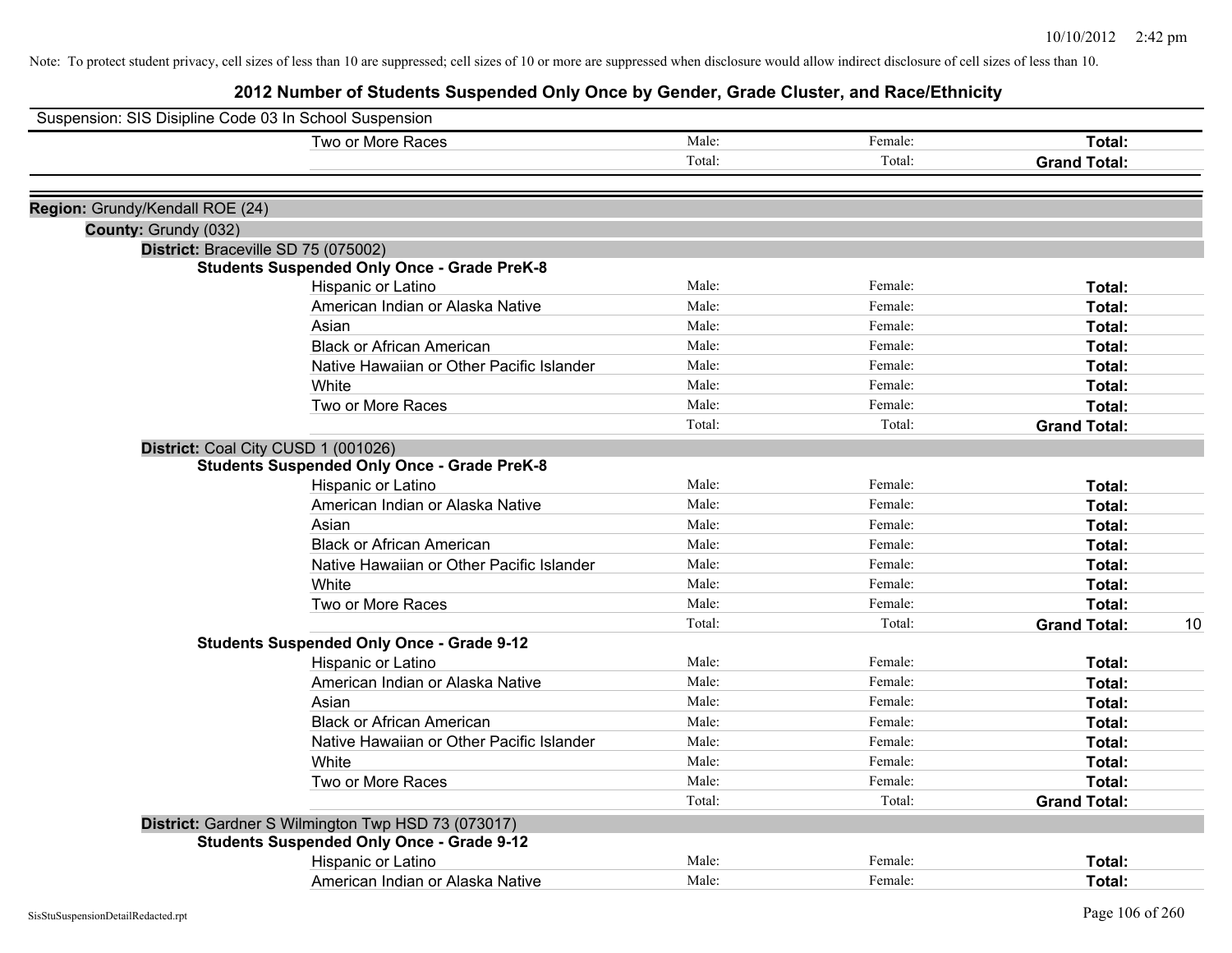### **2012 Number of Students Suspended Only Once by Gender, Grade Cluster, and Race/Ethnicity**

| Suspension: SIS Disipline Code 03 In School Suspension |        |    |         |    |                     |     |
|--------------------------------------------------------|--------|----|---------|----|---------------------|-----|
| Asian                                                  | Male:  |    | Female: |    | Total:              |     |
| <b>Black or African American</b>                       | Male:  |    | Female: |    | Total:              |     |
| Native Hawaiian or Other Pacific Islander              | Male:  |    | Female: |    | Total:              |     |
| White                                                  | Male:  |    | Female: |    | Total:              |     |
| Two or More Races                                      | Male:  |    | Female: |    | Total:              |     |
|                                                        | Total: |    | Total:  |    | <b>Grand Total:</b> |     |
| District: Minooka CCSD 201 (201004)                    |        |    |         |    |                     |     |
| <b>Students Suspended Only Once - Grade PreK-8</b>     |        |    |         |    |                     |     |
| Hispanic or Latino                                     | Male:  |    | Female: |    | Total:              | 14  |
| American Indian or Alaska Native                       | Male:  |    | Female: |    | Total:              |     |
| Asian                                                  | Male:  |    | Female: |    | Total:              |     |
| <b>Black or African American</b>                       | Male:  |    | Female: |    | Total:              |     |
| Native Hawaiian or Other Pacific Islander              | Male:  |    | Female: |    | Total:              |     |
| White                                                  | Male:  | 27 | Female: | 10 | Total:              | 37  |
| Two or More Races                                      | Male:  |    | Female: |    | Total:              |     |
|                                                        | Total: |    | Total:  |    | <b>Grand Total:</b> |     |
| District: Minooka CHSD 111 (111016)                    |        |    |         |    |                     |     |
| <b>Students Suspended Only Once - Grade 9-12</b>       |        |    |         |    |                     |     |
| Hispanic or Latino                                     | Male:  | 17 | Female: | 10 | Total:              | 27  |
| American Indian or Alaska Native                       | Male:  |    | Female: |    | Total:              |     |
| Asian                                                  | Male:  |    | Female: |    | Total:              |     |
| <b>Black or African American</b>                       | Male:  |    | Female: |    | Total:              | 15  |
| Native Hawaiian or Other Pacific Islander              | Male:  |    | Female: |    | Total:              |     |
| White                                                  | Male:  | 81 | Female: | 33 | Total:              | 114 |
| Two or More Races                                      | Male:  |    | Female: |    | Total:              |     |
|                                                        | Total: |    | Total:  |    | <b>Grand Total:</b> |     |
| <b>District: Morris CHSD 101 (101016)</b>              |        |    |         |    |                     |     |
| <b>Students Suspended Only Once - Grade 9-12</b>       |        |    |         |    |                     |     |
| Hispanic or Latino                                     | Male:  |    | Female: |    | Total:              |     |
| American Indian or Alaska Native                       | Male:  |    | Female: |    | Total:              |     |
| Asian                                                  | Male:  |    | Female: |    | Total:              |     |
| <b>Black or African American</b>                       | Male:  |    | Female: |    | Total:              |     |
| Native Hawaiian or Other Pacific Islander              | Male:  |    | Female: |    | Total:              |     |
| White                                                  | Male:  |    | Female: |    | Total:              |     |
| Two or More Races                                      | Male:  |    | Female: |    | Total:              |     |
|                                                        | Total: |    | Total:  |    | <b>Grand Total:</b> |     |

**Students Suspended Only Once - Grade PreK-8**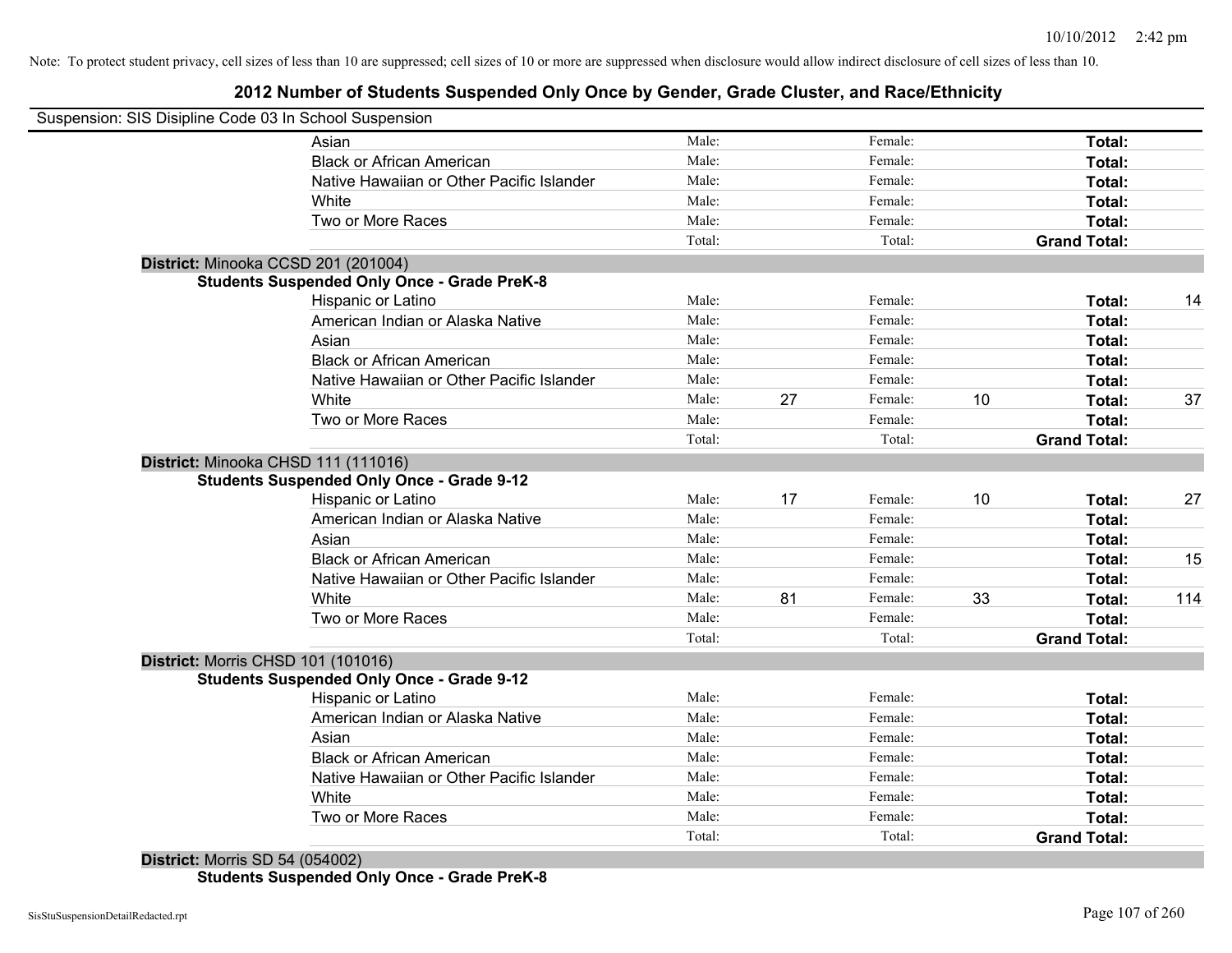|                       | Suspension: SIS Disipline Code 03 In School Suspension |        |         |                     |    |
|-----------------------|--------------------------------------------------------|--------|---------|---------------------|----|
|                       | Hispanic or Latino                                     | Male:  | Female: | Total:              |    |
|                       | American Indian or Alaska Native                       | Male:  | Female: | Total:              |    |
|                       | Asian                                                  | Male:  | Female: | Total:              |    |
|                       | <b>Black or African American</b>                       | Male:  | Female: | Total:              |    |
|                       | Native Hawaiian or Other Pacific Islander              | Male:  | Female: | Total:              |    |
|                       | White                                                  | Male:  | Female: | Total:              | 15 |
|                       | Two or More Races                                      | Male:  | Female: | Total:              |    |
|                       |                                                        | Total: | Total:  | <b>Grand Total:</b> |    |
|                       | District: Saratoga CCSD 60C (060C04)                   |        |         |                     |    |
|                       | <b>Students Suspended Only Once - Grade PreK-8</b>     |        |         |                     |    |
|                       | Hispanic or Latino                                     | Male:  | Female: | Total:              |    |
|                       | American Indian or Alaska Native                       | Male:  | Female: | Total:              |    |
|                       | Asian                                                  | Male:  | Female: | Total:              |    |
|                       | <b>Black or African American</b>                       | Male:  | Female: | Total:              |    |
|                       | Native Hawaiian or Other Pacific Islander              | Male:  | Female: | Total:              |    |
|                       | White                                                  | Male:  | Female: | Total:              | 11 |
|                       | Two or More Races                                      | Male:  | Female: | Total:              |    |
|                       |                                                        | Total: | Total:  | <b>Grand Total:</b> |    |
| County: Kendall (047) |                                                        |        |         |                     |    |
|                       | District: Kendall Co Spec Educ Coop (000061)           |        |         |                     |    |
|                       | <b>Students Suspended Only Once - Grade PreK-8</b>     |        |         |                     |    |
|                       | Hispanic or Latino                                     | Male:  | Female: | Total:              |    |
|                       | American Indian or Alaska Native                       | Male:  | Female: | Total:              |    |
|                       | Asian                                                  | Male:  | Female: | Total:              |    |
|                       | <b>Black or African American</b>                       | Male:  | Female: | Total:              |    |
|                       | Native Hawaiian or Other Pacific Islander              | Male:  | Female: | Total:              |    |
|                       | White                                                  | Male:  | Female: | Total:              |    |
|                       | Two or More Races                                      | Male:  | Female: | Total:              |    |
|                       |                                                        | Total: | Total:  | <b>Grand Total:</b> |    |
|                       | District: Newark CHSD 18 (018016)                      |        |         |                     |    |
|                       | <b>Students Suspended Only Once - Grade 9-12</b>       |        |         |                     |    |
|                       | Hispanic or Latino                                     | Male:  | Female: | Total:              |    |
|                       | American Indian or Alaska Native                       | Male:  | Female: | Total:              |    |
|                       | Asian                                                  | Male:  | Female: | Total:              |    |
|                       | <b>Black or African American</b>                       | Male:  | Female: | Total:              |    |
|                       | Native Hawaiian or Other Pacific Islander              | Male:  | Female: | Total:              |    |
|                       | White                                                  | Male:  | Female: | <b>Total:</b>       |    |
|                       | Two or More Races                                      | Male:  | Female: | Total:              |    |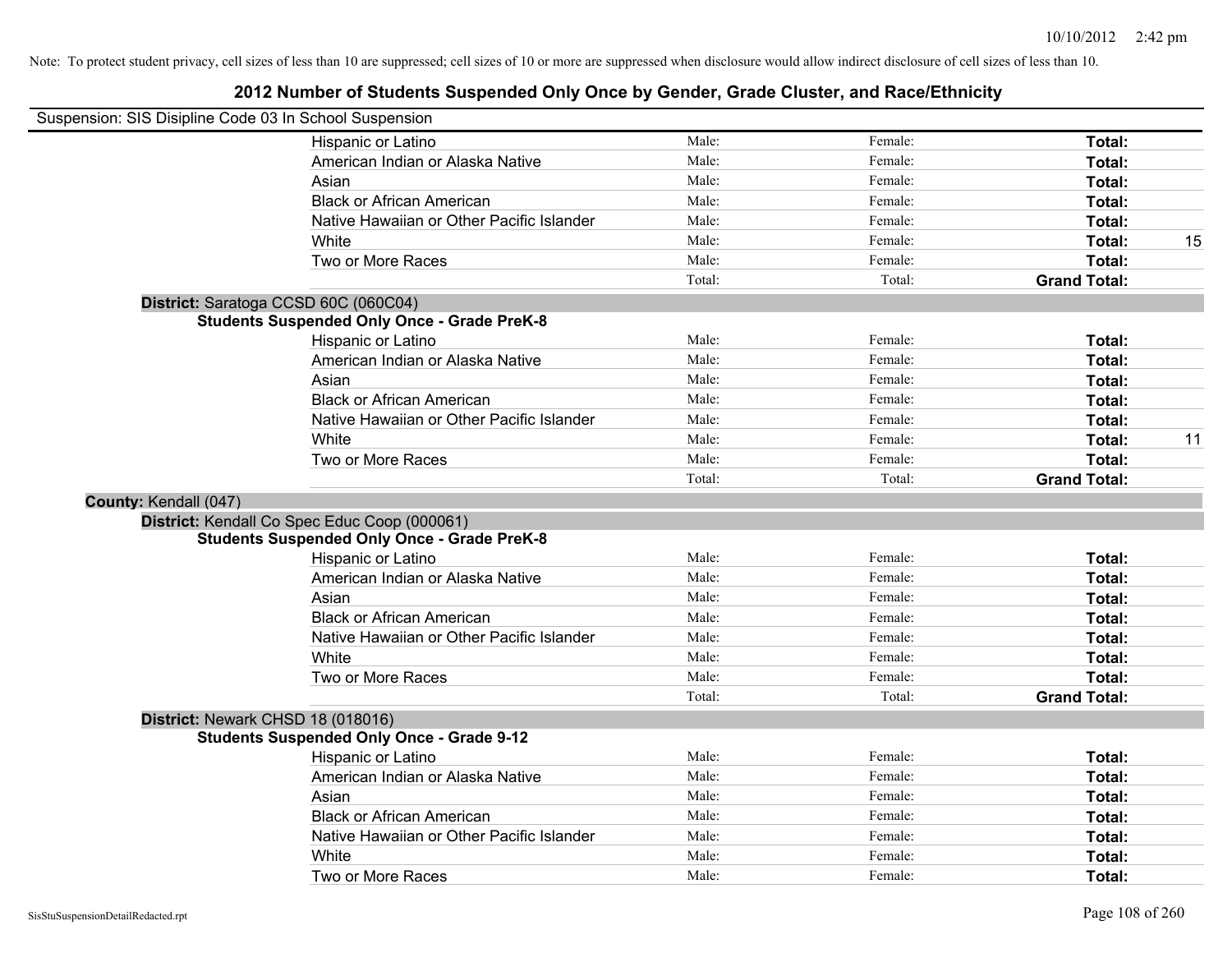| Suspension: SIS Disipline Code 03 In School Suspension |                                                    |        |    |         |    |                     |     |
|--------------------------------------------------------|----------------------------------------------------|--------|----|---------|----|---------------------|-----|
|                                                        |                                                    | Total: |    | Total:  |    | <b>Grand Total:</b> |     |
| District: Oswego CUSD 308 (308026)                     |                                                    |        |    |         |    |                     |     |
|                                                        | <b>Students Suspended Only Once - Grade PreK-8</b> |        |    |         |    |                     |     |
|                                                        | Hispanic or Latino                                 | Male:  | 23 | Female: | 16 | Total:              | 39  |
|                                                        | American Indian or Alaska Native                   | Male:  |    | Female: |    | Total:              |     |
|                                                        | Asian                                              | Male:  |    | Female: |    | Total:              |     |
|                                                        | <b>Black or African American</b>                   | Male:  | 13 | Female: | 12 | Total:              | 25  |
|                                                        | Native Hawaiian or Other Pacific Islander          | Male:  |    | Female: |    | Total:              |     |
|                                                        | White                                              | Male:  | 78 | Female: | 17 | Total:              | 95  |
|                                                        | Two or More Races                                  | Male:  |    | Female: |    | Total:              | 15  |
|                                                        |                                                    | Total: |    | Total:  |    | <b>Grand Total:</b> |     |
|                                                        | <b>Students Suspended Only Once - Grade 9-12</b>   |        |    |         |    |                     |     |
|                                                        | Hispanic or Latino                                 | Male:  | 50 | Female: | 24 | Total:              | 74  |
|                                                        | American Indian or Alaska Native                   | Male:  |    | Female: |    | Total:              |     |
|                                                        | Asian                                              | Male:  |    | Female: |    | Total:              |     |
|                                                        | <b>Black or African American</b>                   | Male:  | 20 | Female: | 23 | Total:              | 43  |
|                                                        | Native Hawaiian or Other Pacific Islander          | Male:  |    | Female: |    | Total:              |     |
|                                                        | White                                              | Male:  | 87 | Female: | 44 | Total:              | 131 |
|                                                        | Two or More Races                                  | Male:  |    | Female: |    | Total:              | 12  |
|                                                        |                                                    | Total: |    | Total:  |    | <b>Grand Total:</b> |     |
| District: Plano CUSD 88 (088026)                       |                                                    |        |    |         |    |                     |     |
|                                                        | <b>Students Suspended Only Once - Grade PreK-8</b> |        |    |         |    |                     |     |
|                                                        | Hispanic or Latino                                 | Male:  |    | Female: |    | Total:              |     |
|                                                        | American Indian or Alaska Native                   | Male:  |    | Female: |    | Total:              |     |
|                                                        | Asian                                              | Male:  |    | Female: |    | Total:              |     |
|                                                        | <b>Black or African American</b>                   | Male:  |    | Female: |    | Total:              |     |
|                                                        | Native Hawaiian or Other Pacific Islander          | Male:  |    | Female: |    | Total:              |     |
|                                                        | White                                              | Male:  |    | Female: |    | Total:              |     |
|                                                        | Two or More Races                                  | Male:  |    | Female: |    | Total:              |     |
|                                                        |                                                    | Total: |    | Total:  |    | <b>Grand Total:</b> | 18  |
|                                                        | <b>Students Suspended Only Once - Grade 9-12</b>   |        |    |         |    |                     |     |
|                                                        | Hispanic or Latino                                 | Male:  |    | Female: |    | Total:              | 15  |
|                                                        | American Indian or Alaska Native                   | Male:  |    | Female: |    | Total:              |     |
|                                                        | Asian                                              | Male:  |    | Female: |    | Total:              |     |
|                                                        | <b>Black or African American</b>                   | Male:  |    | Female: |    | Total:              | 10  |
|                                                        | Native Hawaiian or Other Pacific Islander          | Male:  |    | Female: |    | Total:              |     |
|                                                        | White                                              | Male:  |    | Female: |    | Total:              | 18  |
|                                                        | Two or More Races                                  | Male:  |    | Female: |    | Total:              |     |
|                                                        |                                                    | Total: |    | Total:  |    | <b>Grand Total:</b> |     |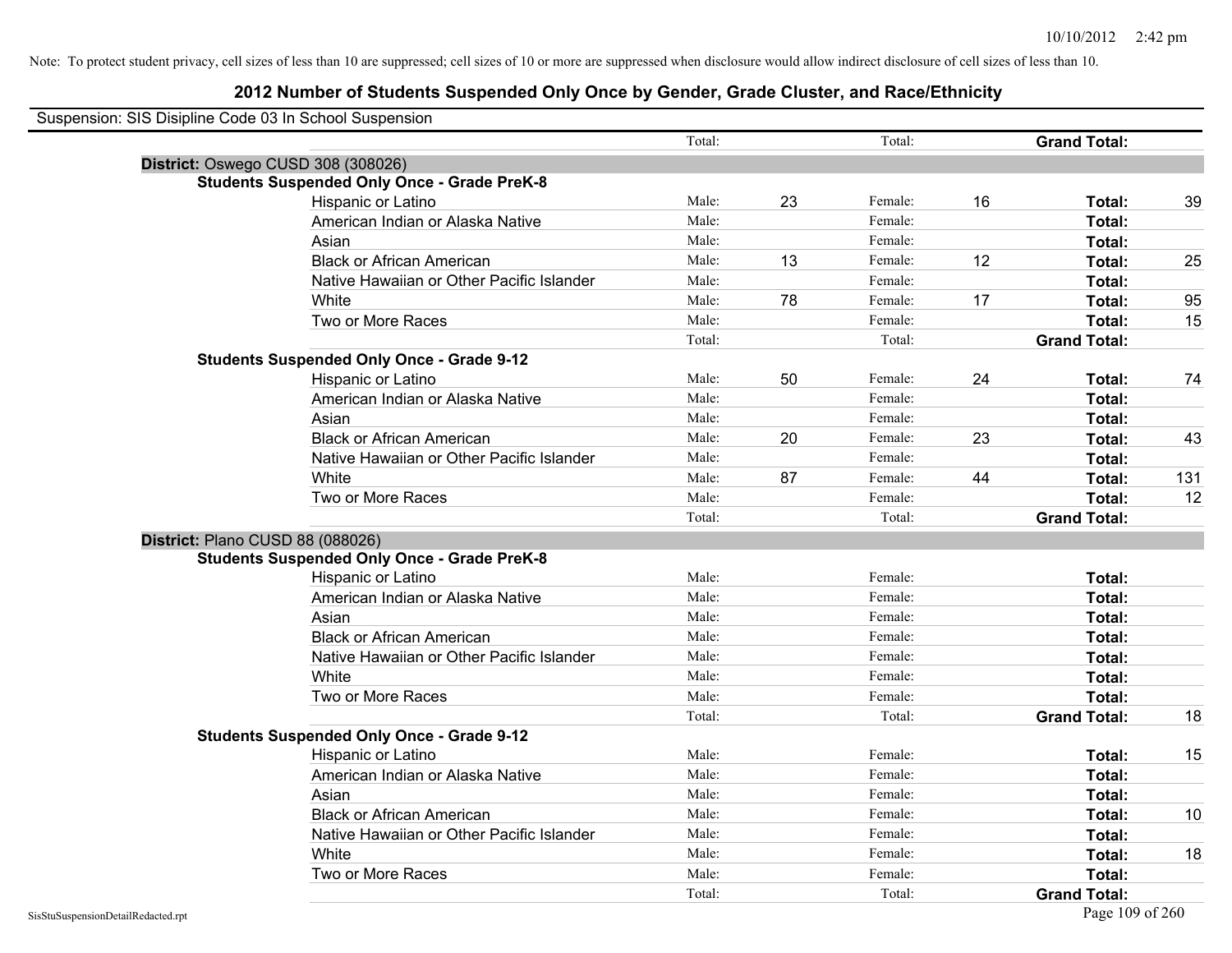| Suspension: SIS Disipline Code 03 In School Suspension |                                                                                              |        |         |                     |    |
|--------------------------------------------------------|----------------------------------------------------------------------------------------------|--------|---------|---------------------|----|
|                                                        | District: Yorkville CUSD 115 (115026)                                                        |        |         |                     |    |
|                                                        | <b>Students Suspended Only Once - Grade PreK-8</b>                                           |        |         |                     |    |
|                                                        | Hispanic or Latino                                                                           | Male:  | Female: | Total:              |    |
|                                                        | American Indian or Alaska Native                                                             | Male:  | Female: | Total:              |    |
|                                                        | Asian                                                                                        | Male:  | Female: | Total:              |    |
|                                                        | <b>Black or African American</b>                                                             | Male:  | Female: | Total:              |    |
|                                                        | Native Hawaiian or Other Pacific Islander                                                    | Male:  | Female: | Total:              |    |
|                                                        | White                                                                                        | Male:  | Female: | Total:              |    |
|                                                        | Two or More Races                                                                            | Male:  | Female: | Total:              |    |
|                                                        |                                                                                              | Total: | Total:  | <b>Grand Total:</b> | 16 |
| County: Non-Public School (000)                        |                                                                                              |        |         |                     |    |
|                                                        | District: Grundy/Kendall ROE (000000)                                                        |        |         |                     |    |
|                                                        | <b>Students Suspended Only Once - Grade 9-12</b>                                             |        |         |                     |    |
|                                                        | Hispanic or Latino                                                                           | Male:  | Female: | Total:              |    |
|                                                        | American Indian or Alaska Native                                                             | Male:  | Female: | Total:              |    |
|                                                        | Asian                                                                                        | Male:  | Female: | Total:              |    |
|                                                        | <b>Black or African American</b>                                                             | Male:  | Female: | Total:              |    |
|                                                        | Native Hawaiian or Other Pacific Islander                                                    | Male:  | Female: | Total:              |    |
|                                                        | White                                                                                        | Male:  | Female: | Total:              |    |
|                                                        | Two or More Races                                                                            | Male:  | Female: | Total:              |    |
|                                                        |                                                                                              | Total: | Total:  | <b>Grand Total:</b> |    |
|                                                        |                                                                                              |        |         |                     |    |
| Region: Hamilton/Jefferson ROE (25)                    |                                                                                              |        |         |                     |    |
| County: Hamilton (033)                                 |                                                                                              |        |         |                     |    |
|                                                        | District: Hamilton Co CUSD 10 (010026)<br><b>Students Suspended Only Once - Grade PreK-8</b> |        |         |                     |    |
|                                                        | Hispanic or Latino                                                                           | Male:  | Female: | Total:              |    |
|                                                        | American Indian or Alaska Native                                                             | Male:  | Female: | Total:              |    |
|                                                        | Asian                                                                                        | Male:  | Female: | Total:              |    |
|                                                        | <b>Black or African American</b>                                                             | Male:  | Female: | Total:              |    |
|                                                        | Native Hawaiian or Other Pacific Islander                                                    | Male:  | Female: |                     |    |
|                                                        | White                                                                                        | Male:  | Female: | Total:<br>Total:    | 16 |
|                                                        | Two or More Races                                                                            | Male:  | Female: | Total:              |    |
|                                                        |                                                                                              |        |         |                     |    |
|                                                        | <b>Students Suspended Only Once - Grade 9-12</b>                                             | Total: | Total:  | <b>Grand Total:</b> |    |
|                                                        | Hispanic or Latino                                                                           | Male:  | Female: | Total:              |    |
|                                                        | American Indian or Alaska Native                                                             | Male:  | Female: | <b>Total:</b>       |    |
|                                                        | Asian                                                                                        | Male:  | Female: | Total:              |    |
|                                                        |                                                                                              |        |         |                     |    |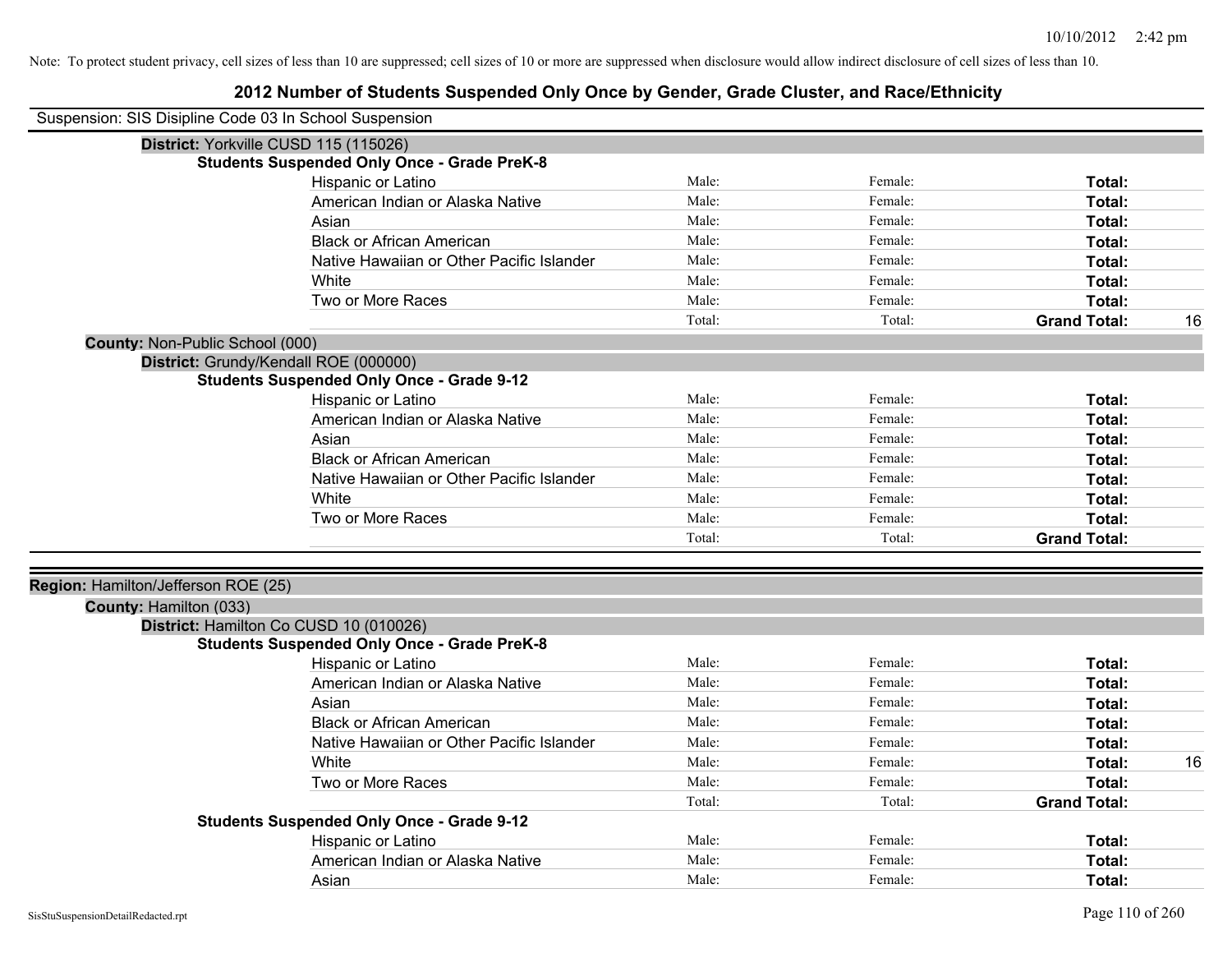# **2012 Number of Students Suspended Only Once by Gender, Grade Cluster, and Race/Ethnicity**

| Suspension: SIS Disipline Code 03 In School Suspension |                                                    |        |    |         |    |                     |    |
|--------------------------------------------------------|----------------------------------------------------|--------|----|---------|----|---------------------|----|
|                                                        | <b>Black or African American</b>                   | Male:  |    | Female: |    | Total:              |    |
|                                                        | Native Hawaiian or Other Pacific Islander          | Male:  |    | Female: |    | Total:              |    |
|                                                        | White                                              | Male:  |    | Female: |    | Total:              | 23 |
|                                                        | Two or More Races                                  | Male:  |    | Female: |    | <b>Total:</b>       |    |
|                                                        |                                                    | Total: |    | Total:  |    | <b>Grand Total:</b> |    |
| County: Jefferson (041)                                |                                                    |        |    |         |    |                     |    |
| <b>District: Bethel SD 82 (082002)</b>                 |                                                    |        |    |         |    |                     |    |
|                                                        | <b>Students Suspended Only Once - Grade PreK-8</b> |        |    |         |    |                     |    |
|                                                        | Hispanic or Latino                                 | Male:  |    | Female: |    | Total:              |    |
|                                                        | American Indian or Alaska Native                   | Male:  |    | Female: |    | Total:              |    |
|                                                        | Asian                                              | Male:  |    | Female: |    | Total:              |    |
|                                                        | <b>Black or African American</b>                   | Male:  |    | Female: |    | Total:              |    |
|                                                        | Native Hawaiian or Other Pacific Islander          | Male:  |    | Female: |    | Total:              |    |
|                                                        | White                                              | Male:  |    | Female: |    | Total:              |    |
|                                                        | Two or More Races                                  | Male:  |    | Female: |    | Total:              |    |
|                                                        |                                                    | Total: |    | Total:  |    | <b>Grand Total:</b> |    |
|                                                        | District: Mount Vernon SD 80 (080002)              |        |    |         |    |                     |    |
|                                                        | <b>Students Suspended Only Once - Grade PreK-8</b> |        |    |         |    |                     |    |
|                                                        | Hispanic or Latino                                 | Male:  |    | Female: |    | Total:              |    |
|                                                        | American Indian or Alaska Native                   | Male:  |    | Female: |    | Total:              |    |
|                                                        | Asian                                              | Male:  |    | Female: |    | Total:              |    |
|                                                        | <b>Black or African American</b>                   | Male:  | 38 | Female: | 19 | Total:              | 57 |
|                                                        | Native Hawaiian or Other Pacific Islander          | Male:  |    | Female: |    | Total:              |    |
|                                                        | White                                              | Male:  | 44 | Female: | 15 | Total:              | 59 |
|                                                        | Two or More Races                                  | Male:  |    | Female: |    | Total:              |    |
|                                                        |                                                    | Total: |    | Total:  |    | <b>Grand Total:</b> |    |
|                                                        | District: Mt Vernon Twp HSD 201 (201017)           |        |    |         |    |                     |    |
|                                                        | <b>Students Suspended Only Once - Grade 9-12</b>   |        |    |         |    |                     |    |
|                                                        | Hispanic or Latino                                 | Male:  |    | Female: |    | Total:              |    |
|                                                        | American Indian or Alaska Native                   | Male:  |    | Female: |    | Total:              |    |
|                                                        | Asian                                              | Male:  |    | Female: |    | Total:              |    |
|                                                        | <b>Black or African American</b>                   | Male:  | 13 | Female: | 16 | Total:              | 29 |
|                                                        | Native Hawaiian or Other Pacific Islander          | Male:  |    | Female: |    | Total:              |    |
|                                                        | White                                              | Male:  | 53 | Female: | 40 | Total:              | 93 |
|                                                        | Two or More Races                                  | Male:  |    | Female: |    | Total:              |    |
|                                                        |                                                    | Total: |    | Total:  |    | <b>Grand Total:</b> |    |
|                                                        | District: Opdyke-Belle-Rive CCSD 5 (005004)        |        |    |         |    |                     |    |

**Students Suspended Only Once - Grade PreK-8**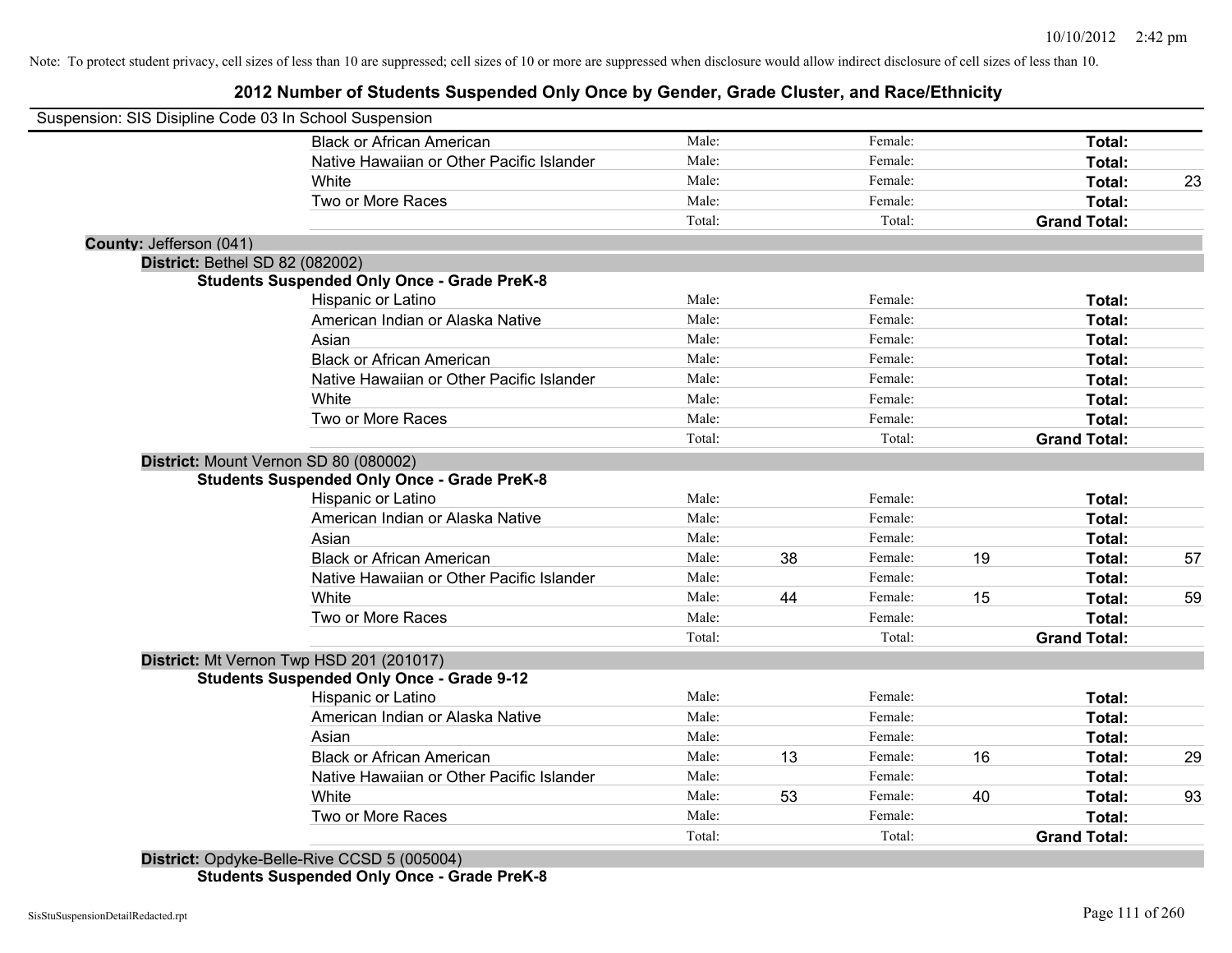# **2012 Number of Students Suspended Only Once by Gender, Grade Cluster, and Race/Ethnicity**

| Suspension: SIS Disipline Code 03 In School Suspension |        |    |         |    |                     |    |
|--------------------------------------------------------|--------|----|---------|----|---------------------|----|
| Hispanic or Latino                                     | Male:  |    | Female: |    | Total:              |    |
| American Indian or Alaska Native                       | Male:  |    | Female: |    | Total:              |    |
| Asian                                                  | Male:  |    | Female: |    | Total:              |    |
| <b>Black or African American</b>                       | Male:  |    | Female: |    | Total:              |    |
| Native Hawaiian or Other Pacific Islander              | Male:  |    | Female: |    | Total:              |    |
| White                                                  | Male:  |    | Female: |    | Total:              |    |
| Two or More Races                                      | Male:  |    | Female: |    | Total:              |    |
|                                                        | Total: |    | Total:  |    | <b>Grand Total:</b> |    |
| District: Summersville SD 79 (079002)                  |        |    |         |    |                     |    |
| <b>Students Suspended Only Once - Grade PreK-8</b>     |        |    |         |    |                     |    |
| Hispanic or Latino                                     | Male:  |    | Female: |    | Total:              |    |
| American Indian or Alaska Native                       | Male:  |    | Female: |    | Total:              |    |
| Asian                                                  | Male:  |    | Female: |    | Total:              |    |
| <b>Black or African American</b>                       | Male:  |    | Female: |    | Total:              |    |
| Native Hawaiian or Other Pacific Islander              | Male:  |    | Female: |    | Total:              |    |
| White                                                  | Male:  | 19 | Female: | 14 | Total:              | 33 |
| Two or More Races                                      | Male:  |    | Female: |    | Total:              |    |
|                                                        | Total: |    | Total:  |    | <b>Grand Total:</b> |    |
| District: Waltonville CUSD 1 (001026)                  |        |    |         |    |                     |    |
| <b>Students Suspended Only Once - Grade PreK-8</b>     |        |    |         |    |                     |    |
| Hispanic or Latino                                     | Male:  |    | Female: |    | Total:              |    |
| American Indian or Alaska Native                       | Male:  |    | Female: |    | Total:              |    |
| Asian                                                  | Male:  |    | Female: |    | Total:              |    |
| <b>Black or African American</b>                       | Male:  |    | Female: |    | Total:              |    |
| Native Hawaiian or Other Pacific Islander              | Male:  |    | Female: |    | Total:              |    |
| White                                                  | Male:  |    | Female: |    | Total:              |    |
| Two or More Races                                      | Male:  |    | Female: |    | Total:              |    |
|                                                        | Total: |    | Total:  |    | <b>Grand Total:</b> |    |
| <b>Students Suspended Only Once - Grade 9-12</b>       |        |    |         |    |                     |    |
| Hispanic or Latino                                     | Male:  |    | Female: |    | Total:              |    |
| American Indian or Alaska Native                       | Male:  |    | Female: |    | Total:              |    |
| Asian                                                  | Male:  |    | Female: |    | Total:              |    |
| <b>Black or African American</b>                       | Male:  |    | Female: |    | Total:              |    |
| Native Hawaiian or Other Pacific Islander              | Male:  |    | Female: |    | Total:              |    |
| White                                                  | Male:  |    | Female: |    | Total:              |    |
| Two or More Races                                      | Male:  |    | Female: |    | Total:              |    |
|                                                        | Total: |    | Total:  |    | <b>Grand Total:</b> |    |
|                                                        |        |    |         |    |                     |    |

**District:** Woodlawn CCSD 4 (004004)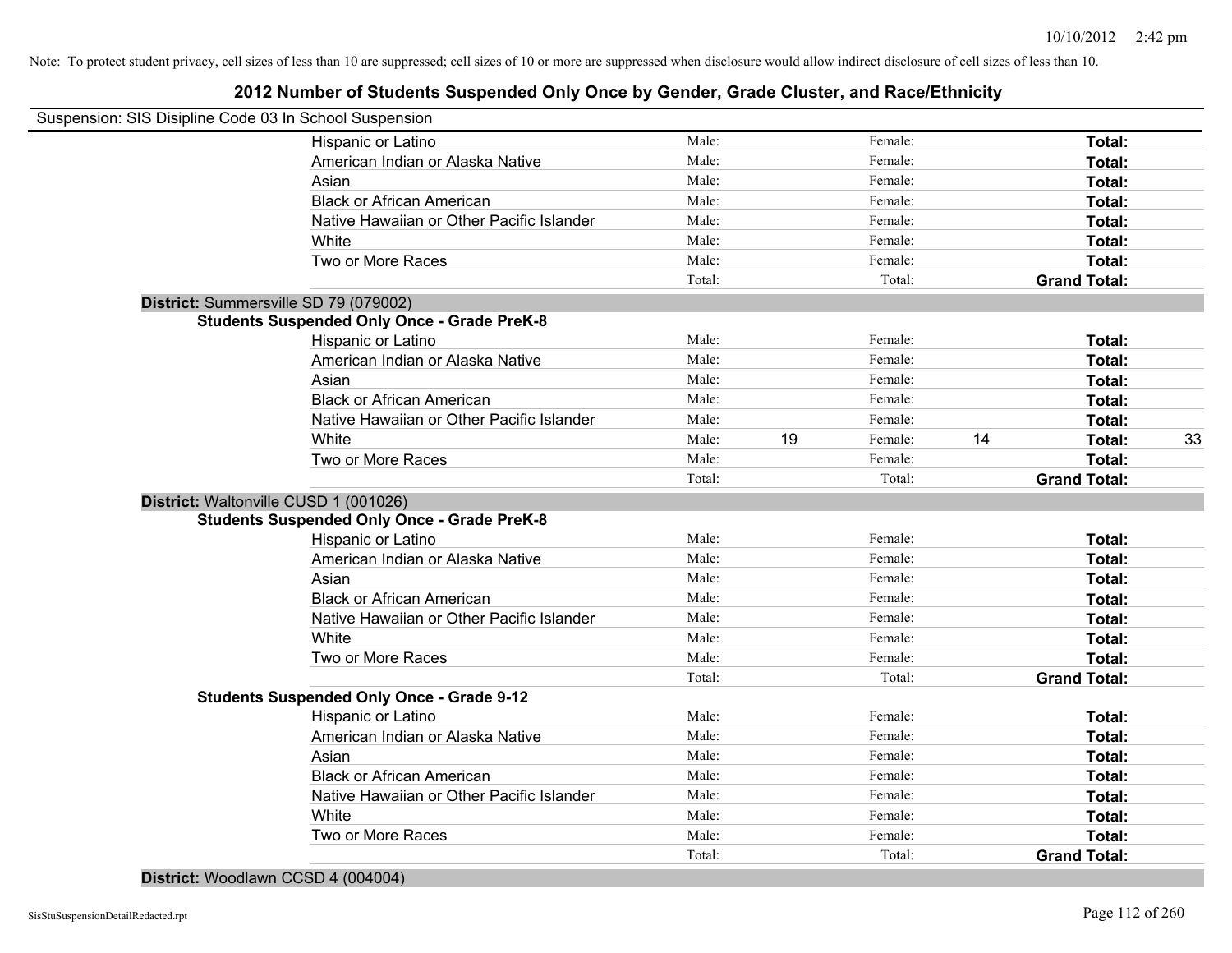| Suspension: SIS Disipline Code 03 In School Suspension<br><b>Students Suspended Only Once - Grade PreK-8</b><br>Male:<br>Female:<br>Hispanic or Latino<br>Total:<br>Male:<br>American Indian or Alaska Native<br>Female:<br><b>Total:</b><br>Male:<br>Female:<br>Total:<br>Asian<br>Male:<br><b>Black or African American</b><br>Female:<br>Total:<br>Male:<br>Female:<br>Native Hawaiian or Other Pacific Islander<br><b>Total:</b><br>Male:<br>White<br>Female:<br>Total:<br>Two or More Races<br>Male:<br>Female:<br>Total:<br>Total:<br><b>Grand Total:</b><br>Total:<br>Region: Hancock/McDonough ROE (26)<br>County: Hancock (034)<br>District: Carthage ESD 317 (317004)<br><b>Students Suspended Only Once - Grade PreK-8</b><br>Male:<br>Hispanic or Latino<br>Female:<br>Total:<br>Male:<br>American Indian or Alaska Native<br>Female:<br>Total:<br>Male:<br>Female:<br>Asian<br>Total:<br>Male:<br><b>Black or African American</b><br>Female:<br>Total:<br>Male:<br>Native Hawaiian or Other Pacific Islander<br>Female:<br>Total:<br>Male:<br>White<br>Female:<br>Total:<br>Male:<br>Two or More Races<br>Female:<br><b>Total:</b><br>Total:<br><b>Grand Total:</b><br>Total:<br>District: Dallas ESD 327 (327004)<br><b>Students Suspended Only Once - Grade PreK-8</b><br>Male:<br>Hispanic or Latino<br>Female:<br><b>Total:</b><br>Male:<br>American Indian or Alaska Native<br>Female:<br><b>Total:</b><br>Male:<br>Asian<br>Female:<br>Total:<br><b>Black or African American</b><br>Male:<br>Female:<br>Total:<br>Native Hawaiian or Other Pacific Islander<br>Male:<br>Female:<br>Total:<br>White<br>Male:<br>Female:<br>Total:<br>Two or More Races<br>Male:<br>Total:<br>Female:<br>Total:<br>Total:<br><b>Grand Total:</b><br>District: Hamilton CCSD 328 (328024)<br><b>Students Suspended Only Once - Grade PreK-8</b><br>Male:<br>Female:<br>Hispanic or Latino<br>Total:<br>American Indian or Alaska Native<br>Male:<br>Female:<br>Total:<br>Male:<br>Female:<br>Asian<br>Total:<br>Male:<br>Female:<br><b>Black or African American</b><br>Total: |  |  |  |
|----------------------------------------------------------------------------------------------------------------------------------------------------------------------------------------------------------------------------------------------------------------------------------------------------------------------------------------------------------------------------------------------------------------------------------------------------------------------------------------------------------------------------------------------------------------------------------------------------------------------------------------------------------------------------------------------------------------------------------------------------------------------------------------------------------------------------------------------------------------------------------------------------------------------------------------------------------------------------------------------------------------------------------------------------------------------------------------------------------------------------------------------------------------------------------------------------------------------------------------------------------------------------------------------------------------------------------------------------------------------------------------------------------------------------------------------------------------------------------------------------------------------------------------------------------------------------------------------------------------------------------------------------------------------------------------------------------------------------------------------------------------------------------------------------------------------------------------------------------------------------------------------------------------------------------------------------------------------------------------------------------------------------------------------------------------------------------|--|--|--|
|                                                                                                                                                                                                                                                                                                                                                                                                                                                                                                                                                                                                                                                                                                                                                                                                                                                                                                                                                                                                                                                                                                                                                                                                                                                                                                                                                                                                                                                                                                                                                                                                                                                                                                                                                                                                                                                                                                                                                                                                                                                                                  |  |  |  |
|                                                                                                                                                                                                                                                                                                                                                                                                                                                                                                                                                                                                                                                                                                                                                                                                                                                                                                                                                                                                                                                                                                                                                                                                                                                                                                                                                                                                                                                                                                                                                                                                                                                                                                                                                                                                                                                                                                                                                                                                                                                                                  |  |  |  |
|                                                                                                                                                                                                                                                                                                                                                                                                                                                                                                                                                                                                                                                                                                                                                                                                                                                                                                                                                                                                                                                                                                                                                                                                                                                                                                                                                                                                                                                                                                                                                                                                                                                                                                                                                                                                                                                                                                                                                                                                                                                                                  |  |  |  |
|                                                                                                                                                                                                                                                                                                                                                                                                                                                                                                                                                                                                                                                                                                                                                                                                                                                                                                                                                                                                                                                                                                                                                                                                                                                                                                                                                                                                                                                                                                                                                                                                                                                                                                                                                                                                                                                                                                                                                                                                                                                                                  |  |  |  |
|                                                                                                                                                                                                                                                                                                                                                                                                                                                                                                                                                                                                                                                                                                                                                                                                                                                                                                                                                                                                                                                                                                                                                                                                                                                                                                                                                                                                                                                                                                                                                                                                                                                                                                                                                                                                                                                                                                                                                                                                                                                                                  |  |  |  |
|                                                                                                                                                                                                                                                                                                                                                                                                                                                                                                                                                                                                                                                                                                                                                                                                                                                                                                                                                                                                                                                                                                                                                                                                                                                                                                                                                                                                                                                                                                                                                                                                                                                                                                                                                                                                                                                                                                                                                                                                                                                                                  |  |  |  |
|                                                                                                                                                                                                                                                                                                                                                                                                                                                                                                                                                                                                                                                                                                                                                                                                                                                                                                                                                                                                                                                                                                                                                                                                                                                                                                                                                                                                                                                                                                                                                                                                                                                                                                                                                                                                                                                                                                                                                                                                                                                                                  |  |  |  |
|                                                                                                                                                                                                                                                                                                                                                                                                                                                                                                                                                                                                                                                                                                                                                                                                                                                                                                                                                                                                                                                                                                                                                                                                                                                                                                                                                                                                                                                                                                                                                                                                                                                                                                                                                                                                                                                                                                                                                                                                                                                                                  |  |  |  |
|                                                                                                                                                                                                                                                                                                                                                                                                                                                                                                                                                                                                                                                                                                                                                                                                                                                                                                                                                                                                                                                                                                                                                                                                                                                                                                                                                                                                                                                                                                                                                                                                                                                                                                                                                                                                                                                                                                                                                                                                                                                                                  |  |  |  |
|                                                                                                                                                                                                                                                                                                                                                                                                                                                                                                                                                                                                                                                                                                                                                                                                                                                                                                                                                                                                                                                                                                                                                                                                                                                                                                                                                                                                                                                                                                                                                                                                                                                                                                                                                                                                                                                                                                                                                                                                                                                                                  |  |  |  |
|                                                                                                                                                                                                                                                                                                                                                                                                                                                                                                                                                                                                                                                                                                                                                                                                                                                                                                                                                                                                                                                                                                                                                                                                                                                                                                                                                                                                                                                                                                                                                                                                                                                                                                                                                                                                                                                                                                                                                                                                                                                                                  |  |  |  |
|                                                                                                                                                                                                                                                                                                                                                                                                                                                                                                                                                                                                                                                                                                                                                                                                                                                                                                                                                                                                                                                                                                                                                                                                                                                                                                                                                                                                                                                                                                                                                                                                                                                                                                                                                                                                                                                                                                                                                                                                                                                                                  |  |  |  |
|                                                                                                                                                                                                                                                                                                                                                                                                                                                                                                                                                                                                                                                                                                                                                                                                                                                                                                                                                                                                                                                                                                                                                                                                                                                                                                                                                                                                                                                                                                                                                                                                                                                                                                                                                                                                                                                                                                                                                                                                                                                                                  |  |  |  |
|                                                                                                                                                                                                                                                                                                                                                                                                                                                                                                                                                                                                                                                                                                                                                                                                                                                                                                                                                                                                                                                                                                                                                                                                                                                                                                                                                                                                                                                                                                                                                                                                                                                                                                                                                                                                                                                                                                                                                                                                                                                                                  |  |  |  |
|                                                                                                                                                                                                                                                                                                                                                                                                                                                                                                                                                                                                                                                                                                                                                                                                                                                                                                                                                                                                                                                                                                                                                                                                                                                                                                                                                                                                                                                                                                                                                                                                                                                                                                                                                                                                                                                                                                                                                                                                                                                                                  |  |  |  |
|                                                                                                                                                                                                                                                                                                                                                                                                                                                                                                                                                                                                                                                                                                                                                                                                                                                                                                                                                                                                                                                                                                                                                                                                                                                                                                                                                                                                                                                                                                                                                                                                                                                                                                                                                                                                                                                                                                                                                                                                                                                                                  |  |  |  |
|                                                                                                                                                                                                                                                                                                                                                                                                                                                                                                                                                                                                                                                                                                                                                                                                                                                                                                                                                                                                                                                                                                                                                                                                                                                                                                                                                                                                                                                                                                                                                                                                                                                                                                                                                                                                                                                                                                                                                                                                                                                                                  |  |  |  |
|                                                                                                                                                                                                                                                                                                                                                                                                                                                                                                                                                                                                                                                                                                                                                                                                                                                                                                                                                                                                                                                                                                                                                                                                                                                                                                                                                                                                                                                                                                                                                                                                                                                                                                                                                                                                                                                                                                                                                                                                                                                                                  |  |  |  |
|                                                                                                                                                                                                                                                                                                                                                                                                                                                                                                                                                                                                                                                                                                                                                                                                                                                                                                                                                                                                                                                                                                                                                                                                                                                                                                                                                                                                                                                                                                                                                                                                                                                                                                                                                                                                                                                                                                                                                                                                                                                                                  |  |  |  |
|                                                                                                                                                                                                                                                                                                                                                                                                                                                                                                                                                                                                                                                                                                                                                                                                                                                                                                                                                                                                                                                                                                                                                                                                                                                                                                                                                                                                                                                                                                                                                                                                                                                                                                                                                                                                                                                                                                                                                                                                                                                                                  |  |  |  |
|                                                                                                                                                                                                                                                                                                                                                                                                                                                                                                                                                                                                                                                                                                                                                                                                                                                                                                                                                                                                                                                                                                                                                                                                                                                                                                                                                                                                                                                                                                                                                                                                                                                                                                                                                                                                                                                                                                                                                                                                                                                                                  |  |  |  |
|                                                                                                                                                                                                                                                                                                                                                                                                                                                                                                                                                                                                                                                                                                                                                                                                                                                                                                                                                                                                                                                                                                                                                                                                                                                                                                                                                                                                                                                                                                                                                                                                                                                                                                                                                                                                                                                                                                                                                                                                                                                                                  |  |  |  |
|                                                                                                                                                                                                                                                                                                                                                                                                                                                                                                                                                                                                                                                                                                                                                                                                                                                                                                                                                                                                                                                                                                                                                                                                                                                                                                                                                                                                                                                                                                                                                                                                                                                                                                                                                                                                                                                                                                                                                                                                                                                                                  |  |  |  |
|                                                                                                                                                                                                                                                                                                                                                                                                                                                                                                                                                                                                                                                                                                                                                                                                                                                                                                                                                                                                                                                                                                                                                                                                                                                                                                                                                                                                                                                                                                                                                                                                                                                                                                                                                                                                                                                                                                                                                                                                                                                                                  |  |  |  |
|                                                                                                                                                                                                                                                                                                                                                                                                                                                                                                                                                                                                                                                                                                                                                                                                                                                                                                                                                                                                                                                                                                                                                                                                                                                                                                                                                                                                                                                                                                                                                                                                                                                                                                                                                                                                                                                                                                                                                                                                                                                                                  |  |  |  |
|                                                                                                                                                                                                                                                                                                                                                                                                                                                                                                                                                                                                                                                                                                                                                                                                                                                                                                                                                                                                                                                                                                                                                                                                                                                                                                                                                                                                                                                                                                                                                                                                                                                                                                                                                                                                                                                                                                                                                                                                                                                                                  |  |  |  |
|                                                                                                                                                                                                                                                                                                                                                                                                                                                                                                                                                                                                                                                                                                                                                                                                                                                                                                                                                                                                                                                                                                                                                                                                                                                                                                                                                                                                                                                                                                                                                                                                                                                                                                                                                                                                                                                                                                                                                                                                                                                                                  |  |  |  |
|                                                                                                                                                                                                                                                                                                                                                                                                                                                                                                                                                                                                                                                                                                                                                                                                                                                                                                                                                                                                                                                                                                                                                                                                                                                                                                                                                                                                                                                                                                                                                                                                                                                                                                                                                                                                                                                                                                                                                                                                                                                                                  |  |  |  |
|                                                                                                                                                                                                                                                                                                                                                                                                                                                                                                                                                                                                                                                                                                                                                                                                                                                                                                                                                                                                                                                                                                                                                                                                                                                                                                                                                                                                                                                                                                                                                                                                                                                                                                                                                                                                                                                                                                                                                                                                                                                                                  |  |  |  |
|                                                                                                                                                                                                                                                                                                                                                                                                                                                                                                                                                                                                                                                                                                                                                                                                                                                                                                                                                                                                                                                                                                                                                                                                                                                                                                                                                                                                                                                                                                                                                                                                                                                                                                                                                                                                                                                                                                                                                                                                                                                                                  |  |  |  |
|                                                                                                                                                                                                                                                                                                                                                                                                                                                                                                                                                                                                                                                                                                                                                                                                                                                                                                                                                                                                                                                                                                                                                                                                                                                                                                                                                                                                                                                                                                                                                                                                                                                                                                                                                                                                                                                                                                                                                                                                                                                                                  |  |  |  |
|                                                                                                                                                                                                                                                                                                                                                                                                                                                                                                                                                                                                                                                                                                                                                                                                                                                                                                                                                                                                                                                                                                                                                                                                                                                                                                                                                                                                                                                                                                                                                                                                                                                                                                                                                                                                                                                                                                                                                                                                                                                                                  |  |  |  |
|                                                                                                                                                                                                                                                                                                                                                                                                                                                                                                                                                                                                                                                                                                                                                                                                                                                                                                                                                                                                                                                                                                                                                                                                                                                                                                                                                                                                                                                                                                                                                                                                                                                                                                                                                                                                                                                                                                                                                                                                                                                                                  |  |  |  |
|                                                                                                                                                                                                                                                                                                                                                                                                                                                                                                                                                                                                                                                                                                                                                                                                                                                                                                                                                                                                                                                                                                                                                                                                                                                                                                                                                                                                                                                                                                                                                                                                                                                                                                                                                                                                                                                                                                                                                                                                                                                                                  |  |  |  |
|                                                                                                                                                                                                                                                                                                                                                                                                                                                                                                                                                                                                                                                                                                                                                                                                                                                                                                                                                                                                                                                                                                                                                                                                                                                                                                                                                                                                                                                                                                                                                                                                                                                                                                                                                                                                                                                                                                                                                                                                                                                                                  |  |  |  |
|                                                                                                                                                                                                                                                                                                                                                                                                                                                                                                                                                                                                                                                                                                                                                                                                                                                                                                                                                                                                                                                                                                                                                                                                                                                                                                                                                                                                                                                                                                                                                                                                                                                                                                                                                                                                                                                                                                                                                                                                                                                                                  |  |  |  |
|                                                                                                                                                                                                                                                                                                                                                                                                                                                                                                                                                                                                                                                                                                                                                                                                                                                                                                                                                                                                                                                                                                                                                                                                                                                                                                                                                                                                                                                                                                                                                                                                                                                                                                                                                                                                                                                                                                                                                                                                                                                                                  |  |  |  |
|                                                                                                                                                                                                                                                                                                                                                                                                                                                                                                                                                                                                                                                                                                                                                                                                                                                                                                                                                                                                                                                                                                                                                                                                                                                                                                                                                                                                                                                                                                                                                                                                                                                                                                                                                                                                                                                                                                                                                                                                                                                                                  |  |  |  |
|                                                                                                                                                                                                                                                                                                                                                                                                                                                                                                                                                                                                                                                                                                                                                                                                                                                                                                                                                                                                                                                                                                                                                                                                                                                                                                                                                                                                                                                                                                                                                                                                                                                                                                                                                                                                                                                                                                                                                                                                                                                                                  |  |  |  |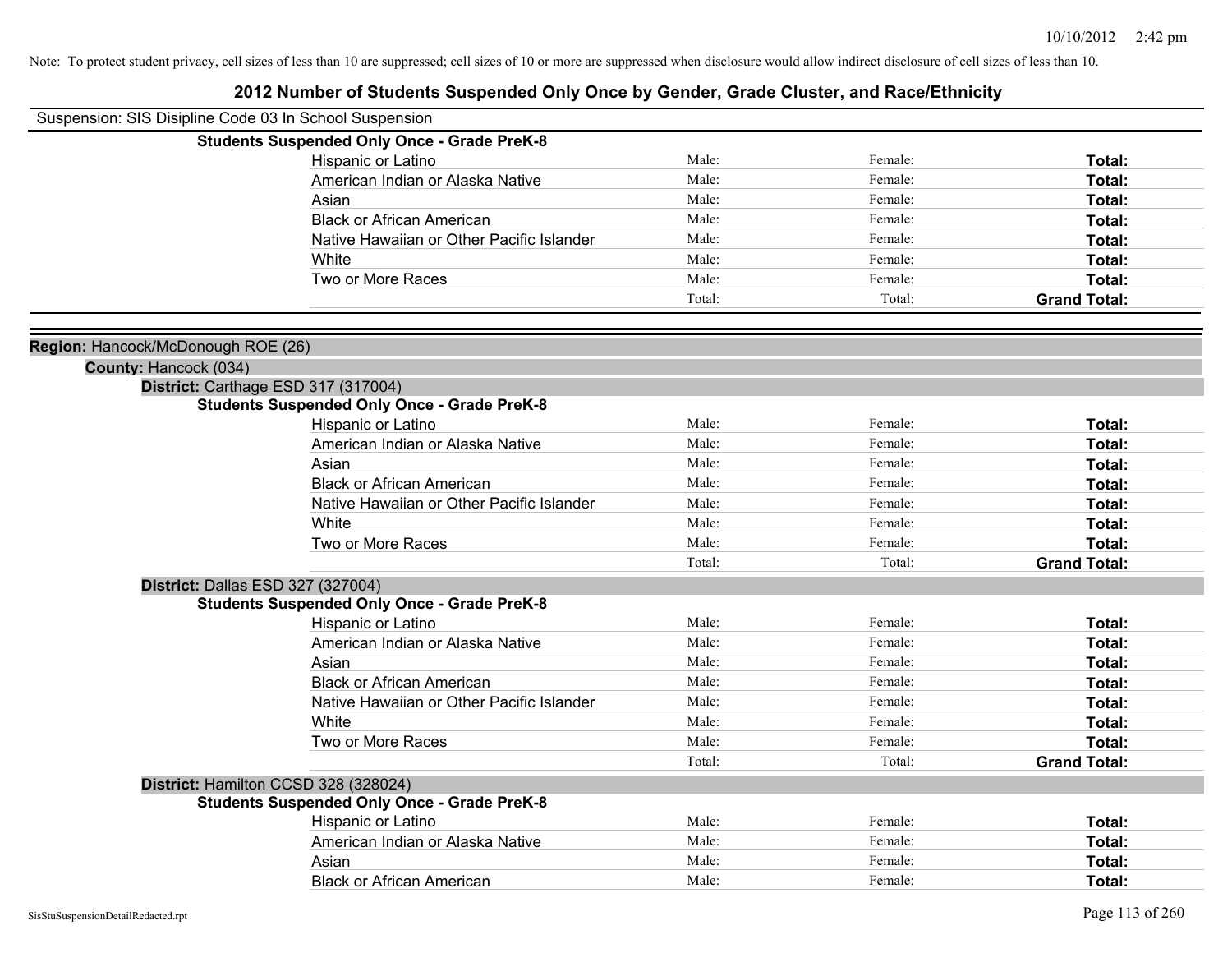| Suspension: SIS Disipline Code 03 In School Suspension |                                                    |        |         |                     |    |
|--------------------------------------------------------|----------------------------------------------------|--------|---------|---------------------|----|
|                                                        | Native Hawaiian or Other Pacific Islander          | Male:  | Female: | Total:              |    |
|                                                        | White                                              | Male:  | Female: | Total:              | 10 |
|                                                        | Two or More Races                                  | Male:  | Female: | Total:              |    |
|                                                        |                                                    | Total: | Total:  | <b>Grand Total:</b> |    |
|                                                        | <b>Students Suspended Only Once - Grade 9-12</b>   |        |         |                     |    |
|                                                        | Hispanic or Latino                                 | Male:  | Female: | Total:              |    |
|                                                        | American Indian or Alaska Native                   | Male:  | Female: | Total:              |    |
|                                                        | Asian                                              | Male:  | Female: | Total:              |    |
|                                                        | <b>Black or African American</b>                   | Male:  | Female: | Total:              |    |
|                                                        | Native Hawaiian or Other Pacific Islander          | Male:  | Female: | Total:              |    |
|                                                        | White                                              | Male:  | Female: | Total:              | 18 |
|                                                        | Two or More Races                                  | Male:  | Female: | Total:              |    |
|                                                        |                                                    | Total: | Total:  | <b>Grand Total:</b> |    |
| District: Illini West H S Dist 307 (307016)            |                                                    |        |         |                     |    |
|                                                        | <b>Students Suspended Only Once - Grade 9-12</b>   |        |         |                     |    |
|                                                        | Hispanic or Latino                                 | Male:  | Female: | Total:              |    |
|                                                        | American Indian or Alaska Native                   | Male:  | Female: | Total:              |    |
|                                                        | Asian                                              | Male:  | Female: | Total:              |    |
|                                                        | <b>Black or African American</b>                   | Male:  | Female: | Total:              |    |
|                                                        | Native Hawaiian or Other Pacific Islander          | Male:  | Female: | Total:              |    |
|                                                        | White                                              | Male:  | Female: | Total:              | 15 |
|                                                        | Two or More Races                                  | Male:  | Female: | Total:              |    |
|                                                        |                                                    | Total: | Total:  | <b>Grand Total:</b> |    |
| District: La Harpe CSD 347 (347004)                    |                                                    |        |         |                     |    |
|                                                        | <b>Students Suspended Only Once - Grade PreK-8</b> |        |         |                     |    |
|                                                        | Hispanic or Latino                                 | Male:  | Female: | Total:              |    |
|                                                        | American Indian or Alaska Native                   | Male:  | Female: | Total:              |    |
|                                                        | Asian                                              | Male:  | Female: | Total:              |    |
|                                                        | <b>Black or African American</b>                   | Male:  | Female: | Total:              |    |
|                                                        | Native Hawaiian or Other Pacific Islander          | Male:  | Female: | Total:              |    |
|                                                        | White                                              | Male:  | Female: | Total:              | 11 |
|                                                        | Two or More Races                                  | Male:  | Female: | Total:              |    |
|                                                        |                                                    | Total: | Total:  | <b>Grand Total:</b> |    |
|                                                        | District: Nauvoo-Colusa CUSD 325 (325026)          |        |         |                     |    |
|                                                        | <b>Students Suspended Only Once - Grade PreK-8</b> |        |         |                     |    |
|                                                        | Hispanic or Latino                                 | Male:  | Female: | Total:              |    |
|                                                        | American Indian or Alaska Native                   | Male:  | Female: | Total:              |    |
|                                                        | Asian                                              | Male:  | Female: | Total:              |    |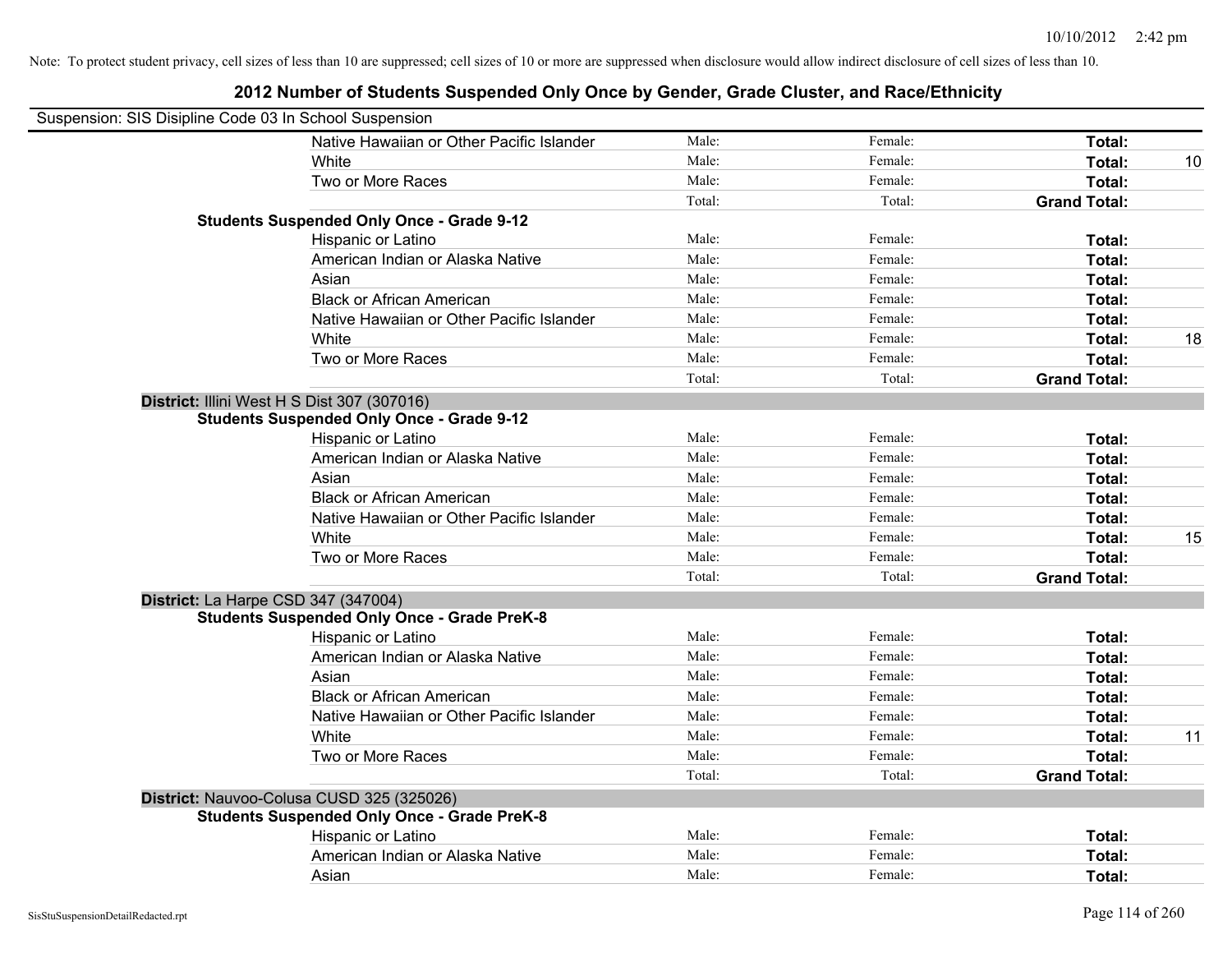| Suspension: SIS Disipline Code 03 In School Suspension |                                                    |        |         |                     |
|--------------------------------------------------------|----------------------------------------------------|--------|---------|---------------------|
|                                                        | <b>Black or African American</b>                   | Male:  | Female: | Total:              |
|                                                        | Native Hawaiian or Other Pacific Islander          | Male:  | Female: | Total:              |
|                                                        | White                                              | Male:  | Female: | Total:<br>16        |
|                                                        | Two or More Races                                  | Male:  | Female: | Total:              |
|                                                        |                                                    | Total: | Total:  | <b>Grand Total:</b> |
|                                                        | District: Southeastern CUSD 337 (337026)           |        |         |                     |
|                                                        | <b>Students Suspended Only Once - Grade PreK-8</b> |        |         |                     |
|                                                        | Hispanic or Latino                                 | Male:  | Female: | Total:              |
|                                                        | American Indian or Alaska Native                   | Male:  | Female: | Total:              |
|                                                        | Asian                                              | Male:  | Female: | Total:              |
|                                                        | <b>Black or African American</b>                   | Male:  | Female: | Total:              |
|                                                        | Native Hawaiian or Other Pacific Islander          | Male:  | Female: | Total:              |
|                                                        | White                                              | Male:  | Female: | Total:              |
|                                                        | Two or More Races                                  | Male:  | Female: | Total:              |
|                                                        |                                                    | Total: | Total:  | <b>Grand Total:</b> |
|                                                        | <b>Students Suspended Only Once - Grade 9-12</b>   |        |         |                     |
|                                                        | Hispanic or Latino                                 | Male:  | Female: | Total:              |
|                                                        | American Indian or Alaska Native                   | Male:  | Female: | Total:              |
|                                                        | Asian                                              | Male:  | Female: | Total:              |
|                                                        | <b>Black or African American</b>                   | Male:  | Female: | Total:              |
|                                                        | Native Hawaiian or Other Pacific Islander          | Male:  | Female: | Total:              |
|                                                        | White                                              | Male:  | Female: | Total:              |
|                                                        | Two or More Races                                  | Male:  | Female: | Total:              |
|                                                        |                                                    | Total: | Total:  | <b>Grand Total:</b> |
|                                                        | District: Warsaw CUSD 316 (316026)                 |        |         |                     |
|                                                        | <b>Students Suspended Only Once - Grade PreK-8</b> |        |         |                     |
|                                                        | Hispanic or Latino                                 | Male:  | Female: | Total:              |
|                                                        | American Indian or Alaska Native                   | Male:  | Female: | Total:              |
|                                                        | Asian                                              | Male:  | Female: | Total:              |
|                                                        | <b>Black or African American</b>                   | Male:  | Female: | Total:              |
|                                                        | Native Hawaiian or Other Pacific Islander          | Male:  | Female: | Total:              |
|                                                        | White                                              | Male:  | Female: | Total:              |
|                                                        | Two or More Races                                  | Male:  | Female: | Total:              |
|                                                        |                                                    | Total: | Total:  | <b>Grand Total:</b> |
|                                                        | <b>Students Suspended Only Once - Grade 9-12</b>   |        |         |                     |
|                                                        | Hispanic or Latino                                 | Male:  | Female: | Total:              |
|                                                        | American Indian or Alaska Native                   | Male:  | Female: | Total:              |
|                                                        | Asian                                              | Male:  | Female: | Total:              |
|                                                        | <b>Black or African American</b>                   | Male:  | Female: | Total:              |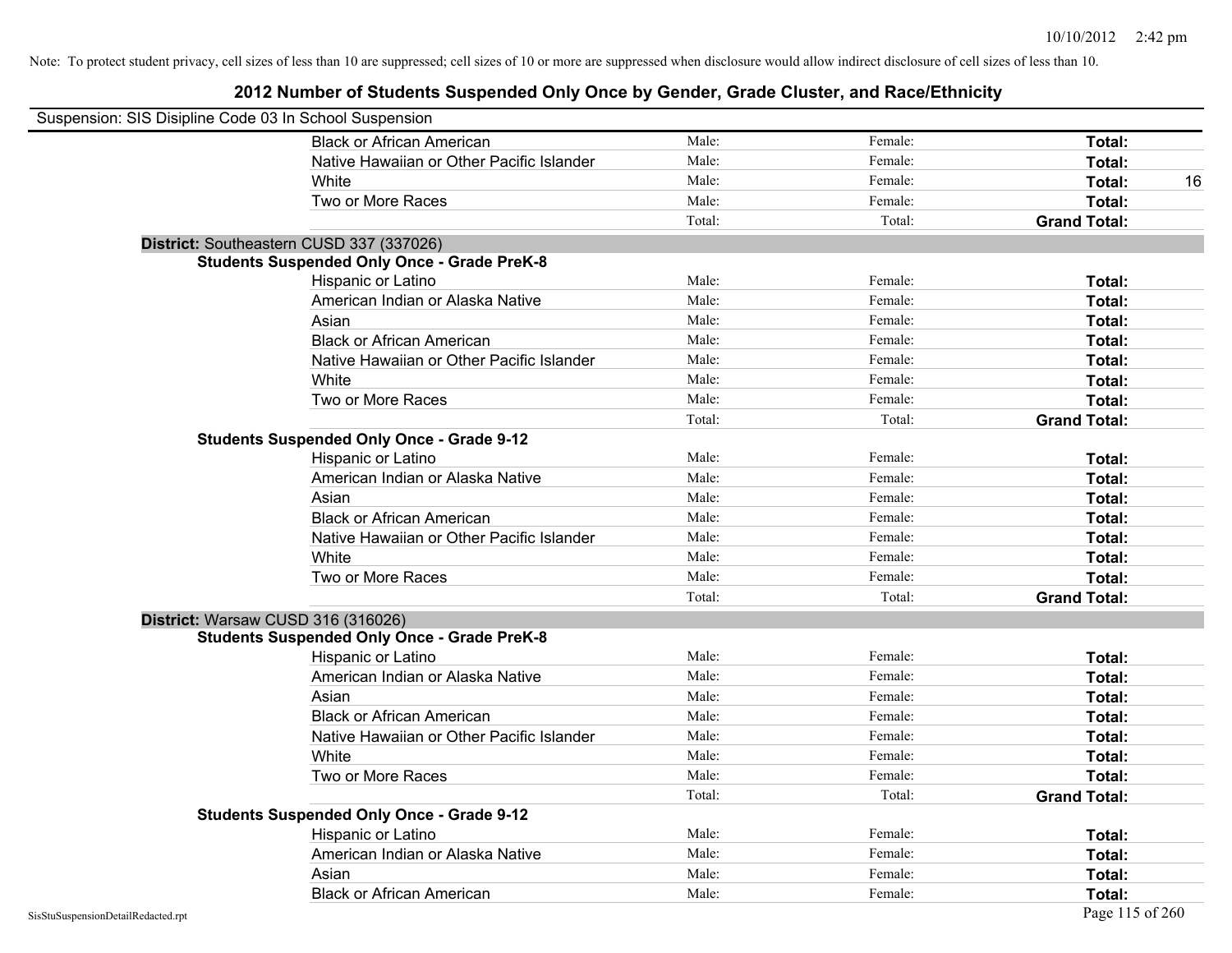| Suspension: SIS Disipline Code 03 In School Suspension |                                                    |        |         |                     |    |
|--------------------------------------------------------|----------------------------------------------------|--------|---------|---------------------|----|
|                                                        | Native Hawaiian or Other Pacific Islander          | Male:  | Female: | Total:              |    |
|                                                        | White                                              | Male:  | Female: | Total:              | 24 |
|                                                        | Two or More Races                                  | Male:  | Female: | Total:              |    |
|                                                        |                                                    | Total: | Total:  | <b>Grand Total:</b> |    |
| County: Mcdonough (062)                                |                                                    |        |         |                     |    |
|                                                        | District: Bushnell Prairie City CUSD 170 (170026)  |        |         |                     |    |
|                                                        | <b>Students Suspended Only Once - Grade 9-12</b>   |        |         |                     |    |
|                                                        | Hispanic or Latino                                 | Male:  | Female: | Total:              |    |
|                                                        | American Indian or Alaska Native                   | Male:  | Female: | Total:              |    |
|                                                        | Asian                                              | Male:  | Female: | Total:              |    |
|                                                        | <b>Black or African American</b>                   | Male:  | Female: | Total:              |    |
|                                                        | Native Hawaiian or Other Pacific Islander          | Male:  | Female: | Total:              |    |
|                                                        | White                                              | Male:  | Female: | Total:              |    |
|                                                        | Two or More Races                                  | Male:  | Female: | Total:              |    |
|                                                        |                                                    | Total: | Total:  | <b>Grand Total:</b> |    |
|                                                        | District: Macomb CUSD 185 (185026)                 |        |         |                     |    |
|                                                        | <b>Students Suspended Only Once - Grade PreK-8</b> |        |         |                     |    |
|                                                        | Hispanic or Latino                                 | Male:  | Female: | Total:              |    |
|                                                        | American Indian or Alaska Native                   | Male:  | Female: | Total:              |    |
|                                                        | Asian                                              | Male:  | Female: | Total:              |    |
|                                                        | <b>Black or African American</b>                   | Male:  | Female: | Total:              | 10 |
|                                                        | Native Hawaiian or Other Pacific Islander          | Male:  | Female: | Total:              |    |
|                                                        | White                                              | Male:  | Female: | Total:              | 14 |
|                                                        | Two or More Races                                  | Male:  | Female: | Total:              |    |
|                                                        |                                                    | Total: | Total:  | <b>Grand Total:</b> |    |
|                                                        | <b>Students Suspended Only Once - Grade 9-12</b>   |        |         |                     |    |
|                                                        | Hispanic or Latino                                 | Male:  | Female: | Total:              |    |
|                                                        | American Indian or Alaska Native                   | Male:  | Female: | Total:              |    |
|                                                        | Asian                                              | Male:  | Female: | Total:              |    |
|                                                        | <b>Black or African American</b>                   | Male:  | Female: | Total:              |    |
|                                                        | Native Hawaiian or Other Pacific Islander          | Male:  | Female: | Total:              |    |
|                                                        | White                                              | Male:  | Female: | Total:              | 12 |
|                                                        | Two or More Races                                  | Male:  | Female: | Total:              |    |
|                                                        |                                                    | Total: | Total:  | <b>Grand Total:</b> |    |
|                                                        | District: West Central IL Spec Educ Coop (000061)  |        |         |                     |    |
|                                                        | <b>Students Suspended Only Once - Grade 9-12</b>   |        |         |                     |    |
|                                                        | Hispanic or Latino                                 | Male:  | Female: | Total:              |    |
|                                                        | American Indian or Alaska Native                   | Male:  | Female: | Total:              |    |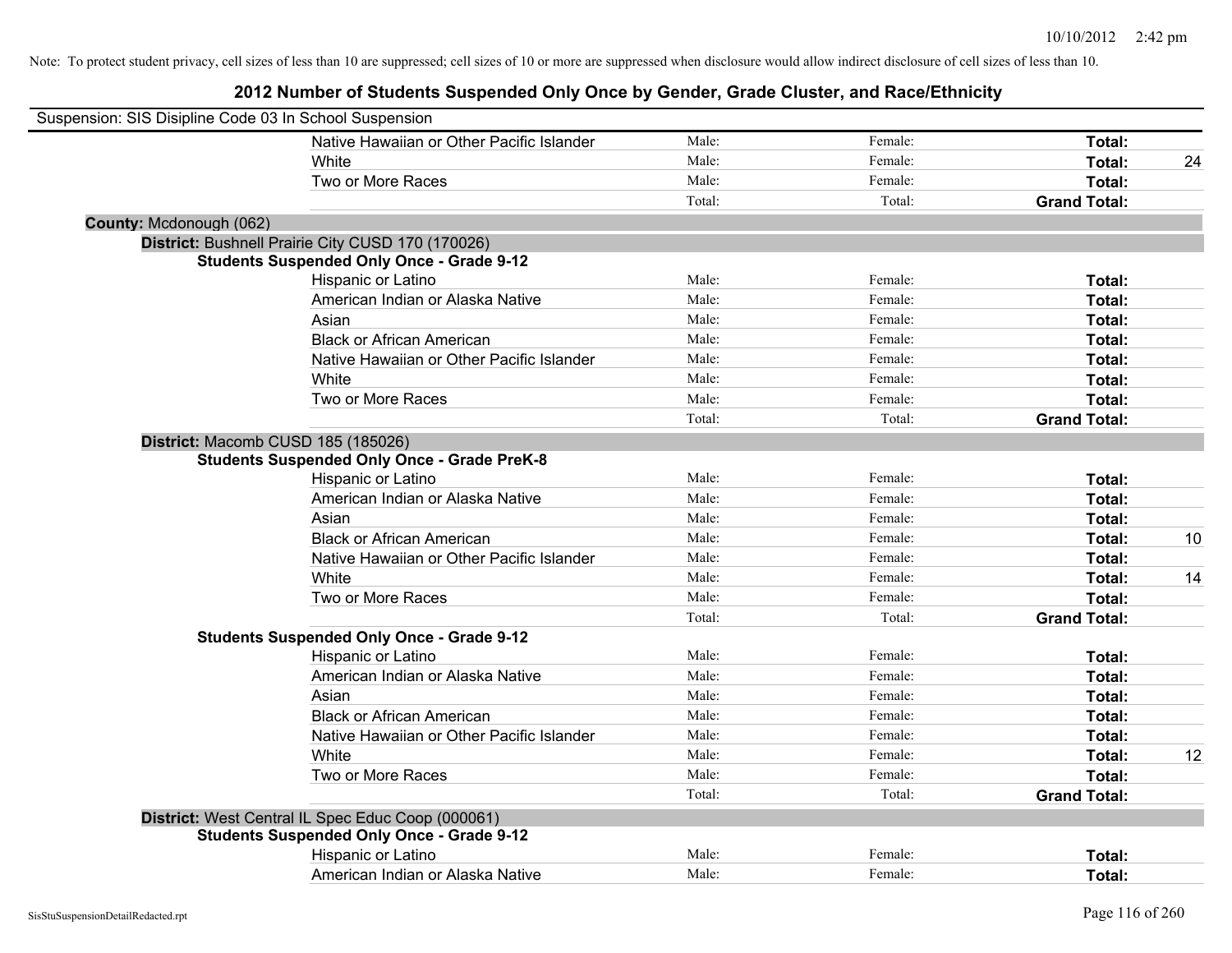| Suspension: SIS Disipline Code 03 In School Suspension |                                                    |        |    |         |    |                     |    |
|--------------------------------------------------------|----------------------------------------------------|--------|----|---------|----|---------------------|----|
|                                                        | Asian                                              | Male:  |    | Female: |    | Total:              |    |
|                                                        | <b>Black or African American</b>                   | Male:  |    | Female: |    | Total:              |    |
|                                                        | Native Hawaiian or Other Pacific Islander          | Male:  |    | Female: |    | Total:              |    |
|                                                        | White                                              | Male:  |    | Female: |    | Total:              |    |
|                                                        | Two or More Races                                  | Male:  |    | Female: |    | Total:              |    |
|                                                        |                                                    | Total: |    | Total:  |    | <b>Grand Total:</b> |    |
|                                                        | District: West Prairie CUSD 103 (103026)           |        |    |         |    |                     |    |
|                                                        | <b>Students Suspended Only Once - Grade PreK-8</b> |        |    |         |    |                     |    |
|                                                        | Hispanic or Latino                                 | Male:  |    | Female: |    | Total:              |    |
|                                                        | American Indian or Alaska Native                   | Male:  |    | Female: |    | Total:              |    |
|                                                        | Asian                                              | Male:  |    | Female: |    | Total:              |    |
|                                                        | <b>Black or African American</b>                   | Male:  |    | Female: |    | Total:              |    |
|                                                        | Native Hawaiian or Other Pacific Islander          | Male:  |    | Female: |    | Total:              |    |
|                                                        | White                                              | Male:  |    | Female: |    | Total:              | 12 |
|                                                        | Two or More Races                                  | Male:  |    | Female: |    | Total:              |    |
|                                                        |                                                    | Total: |    | Total:  |    | <b>Grand Total:</b> |    |
|                                                        | <b>Students Suspended Only Once - Grade 9-12</b>   |        |    |         |    |                     |    |
|                                                        | Hispanic or Latino                                 | Male:  |    | Female: |    | Total:              |    |
|                                                        | American Indian or Alaska Native                   | Male:  |    | Female: |    | Total:              |    |
|                                                        | Asian                                              | Male:  |    | Female: |    | Total:              |    |
|                                                        | <b>Black or African American</b>                   | Male:  |    | Female: |    | Total:              |    |
|                                                        | Native Hawaiian or Other Pacific Islander          | Male:  |    | Female: |    | Total:              |    |
|                                                        | White                                              | Male:  |    | Female: |    | Total:              |    |
|                                                        | Two or More Races                                  | Male:  |    | Female: |    | Total:              |    |
|                                                        |                                                    | Total: |    | Total:  |    | <b>Grand Total:</b> |    |
|                                                        |                                                    |        |    |         |    |                     |    |
| Region: Henderson/Mercer/Warren ROE (27)               |                                                    |        |    |         |    |                     |    |
| County: Henderson (036)                                |                                                    |        |    |         |    |                     |    |
|                                                        | District: West Central CUSD 235 (235026)           |        |    |         |    |                     |    |
|                                                        | <b>Students Suspended Only Once - Grade PreK-8</b> |        |    |         |    |                     |    |
|                                                        | Hispanic or Latino                                 | Male:  |    | Female: |    | Total:              |    |
|                                                        | American Indian or Alaska Native                   | Male:  |    | Female: |    | Total:              |    |
|                                                        | Asian                                              | Male:  |    | Female: |    | Total:              |    |
|                                                        | <b>Black or African American</b>                   | Male:  |    | Female: |    | Total:              |    |
|                                                        | Native Hawaiian or Other Pacific Islander          | Male:  |    | Female: |    | Total:              |    |
|                                                        | White                                              | Male:  | 23 | Female: | 10 | Total:              | 33 |
|                                                        | Two or More Races                                  | Male:  |    | Female: |    | Total:              |    |
|                                                        |                                                    | Total: |    | Total:  |    | <b>Grand Total:</b> |    |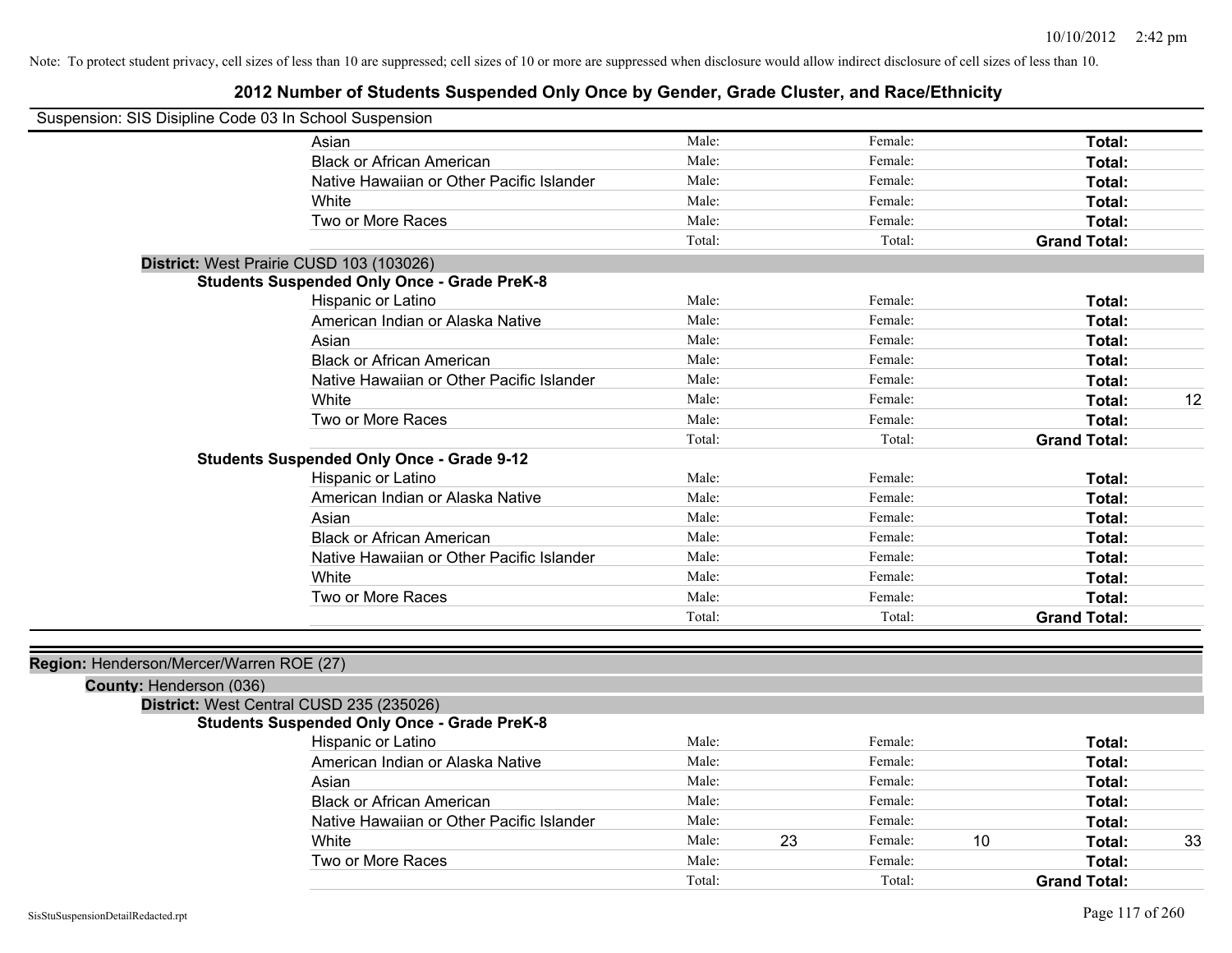| Suspension: SIS Disipline Code 03 In School Suspension |                                                      |        |    |         |    |                     |    |
|--------------------------------------------------------|------------------------------------------------------|--------|----|---------|----|---------------------|----|
|                                                        | <b>Students Suspended Only Once - Grade 9-12</b>     |        |    |         |    |                     |    |
|                                                        | Hispanic or Latino                                   | Male:  |    | Female: |    | Total:              |    |
|                                                        | American Indian or Alaska Native                     | Male:  |    | Female: |    | Total:              |    |
|                                                        | Asian                                                | Male:  |    | Female: |    | Total:              |    |
|                                                        | <b>Black or African American</b>                     | Male:  |    | Female: |    | Total:              |    |
|                                                        | Native Hawaiian or Other Pacific Islander            | Male:  |    | Female: |    | Total:              |    |
|                                                        | White                                                | Male:  | 12 | Female: | 12 | Total:              | 24 |
|                                                        | Two or More Races                                    | Male:  |    | Female: |    | Total:              |    |
|                                                        |                                                      | Total: |    | Total:  |    | <b>Grand Total:</b> |    |
| County: Mercer (066)                                   |                                                      |        |    |         |    |                     |    |
|                                                        | District: Mercer County School District 404 (404026) |        |    |         |    |                     |    |
|                                                        | <b>Students Suspended Only Once - Grade PreK-8</b>   |        |    |         |    |                     |    |
|                                                        | Hispanic or Latino                                   | Male:  |    | Female: |    | Total:              |    |
|                                                        | American Indian or Alaska Native                     | Male:  |    | Female: |    | Total:              |    |
|                                                        | Asian                                                | Male:  |    | Female: |    | Total:              |    |
|                                                        | <b>Black or African American</b>                     | Male:  |    | Female: |    | Total:              |    |
|                                                        | Native Hawaiian or Other Pacific Islander            | Male:  |    | Female: |    | Total:              |    |
|                                                        | White                                                | Male:  |    | Female: |    | Total:              | 16 |
|                                                        | Two or More Races                                    | Male:  |    | Female: |    | Total:              |    |
|                                                        |                                                      | Total: |    | Total:  |    | <b>Grand Total:</b> |    |
|                                                        | <b>Students Suspended Only Once - Grade 9-12</b>     |        |    |         |    |                     |    |
|                                                        | Hispanic or Latino                                   | Male:  |    | Female: |    | Total:              |    |
|                                                        | American Indian or Alaska Native                     | Male:  |    | Female: |    | Total:              |    |
|                                                        | Asian                                                | Male:  |    | Female: |    | Total:              |    |
|                                                        | <b>Black or African American</b>                     | Male:  |    | Female: |    | Total:              |    |
|                                                        | Native Hawaiian or Other Pacific Islander            | Male:  |    | Female: |    | Total:              |    |
|                                                        | White                                                | Male:  |    | Female: |    | Total:              |    |
|                                                        | Two or More Races                                    | Male:  |    | Female: |    | Total:              |    |
|                                                        |                                                      | Total: |    | Total:  |    | <b>Grand Total:</b> |    |
| County: Warren (094)                                   |                                                      |        |    |         |    |                     |    |
|                                                        | District: Monmouth-Roseville CUSD 238 (238026)       |        |    |         |    |                     |    |
|                                                        | <b>Students Suspended Only Once - Grade PreK-8</b>   |        |    |         |    |                     |    |
|                                                        | Hispanic or Latino                                   | Male:  |    | Female: |    | Total:              |    |
|                                                        | American Indian or Alaska Native                     | Male:  |    | Female: |    | Total:              |    |
|                                                        | Asian                                                | Male:  |    | Female: |    | Total:              |    |
|                                                        | <b>Black or African American</b>                     | Male:  |    | Female: |    | Total:              |    |
|                                                        | Native Hawaiian or Other Pacific Islander            | Male:  |    | Female: |    | Total:              |    |
|                                                        | White                                                | Male:  |    | Female: |    | Total:              | 20 |
|                                                        | Two or More Races                                    | Male:  |    | Female: |    | Total:              |    |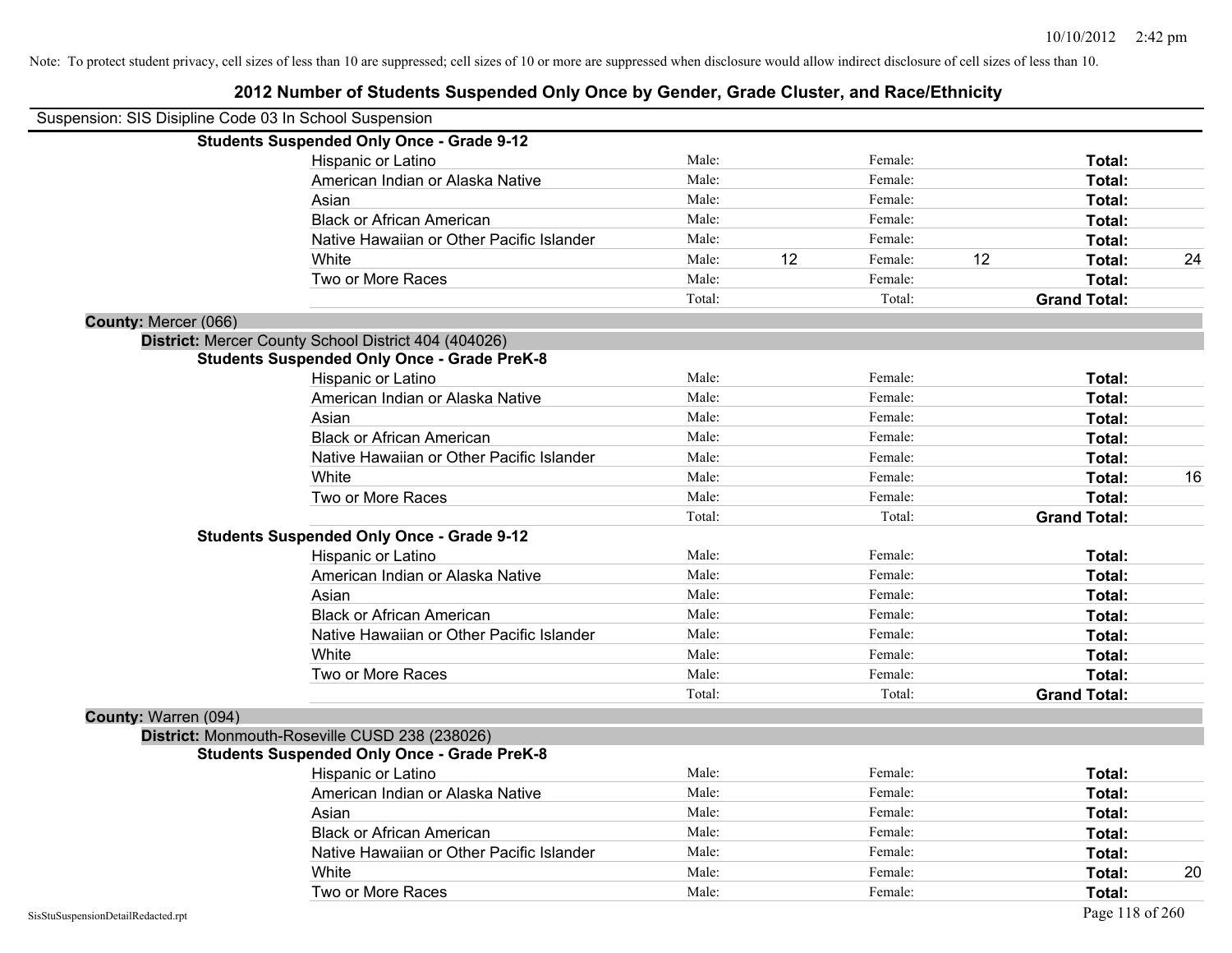| Suspension: SIS Disipline Code 03 In School Suspension |                                                    |        |         |                     |    |
|--------------------------------------------------------|----------------------------------------------------|--------|---------|---------------------|----|
|                                                        |                                                    | Total: | Total:  | <b>Grand Total:</b> |    |
|                                                        | District: United CUSD 304 (304026)                 |        |         |                     |    |
|                                                        | <b>Students Suspended Only Once - Grade PreK-8</b> |        |         |                     |    |
|                                                        | Hispanic or Latino                                 | Male:  | Female: | Total:              |    |
|                                                        | American Indian or Alaska Native                   | Male:  | Female: | Total:              |    |
|                                                        | Asian                                              | Male:  | Female: | Total:              |    |
|                                                        | <b>Black or African American</b>                   | Male:  | Female: | Total:              |    |
|                                                        | Native Hawaiian or Other Pacific Islander          | Male:  | Female: | Total:              |    |
|                                                        | White                                              | Male:  | Female: | Total:              |    |
|                                                        | Two or More Races                                  | Male:  | Female: | Total:              |    |
|                                                        |                                                    | Total: | Total:  | <b>Grand Total:</b> |    |
|                                                        | <b>Students Suspended Only Once - Grade 9-12</b>   |        |         |                     |    |
|                                                        | Hispanic or Latino                                 | Male:  | Female: | Total:              |    |
|                                                        | American Indian or Alaska Native                   | Male:  | Female: | Total:              |    |
|                                                        | Asian                                              | Male:  | Female: | Total:              |    |
|                                                        | <b>Black or African American</b>                   | Male:  | Female: | Total:              |    |
|                                                        | Native Hawaiian or Other Pacific Islander          | Male:  | Female: | Total:              |    |
|                                                        | White                                              | Male:  | Female: | Total:              | 12 |
|                                                        | Two or More Races                                  | Male:  | Female: | Total:              |    |
|                                                        |                                                    | Total: | Total:  | <b>Grand Total:</b> |    |
| Region: Iroquois/Kankakee ROE (32)                     |                                                    |        |         |                     |    |
| <b>County: Iroquois (038)</b>                          |                                                    |        |         |                     |    |
| District: Central CUSD 4 (004026)                      |                                                    |        |         |                     |    |
|                                                        | <b>Students Suspended Only Once - Grade PreK-8</b> |        |         |                     |    |
|                                                        | Hispanic or Latino                                 | Male:  | Female: | Total:              |    |
|                                                        | American Indian or Alaska Native                   | Male:  | Female: | Total:              |    |
|                                                        | Asian                                              | Male:  | Female: | Total:              |    |
|                                                        | <b>Black or African American</b>                   | Male:  | Female: | Total:              |    |
|                                                        | Native Hawaiian or Other Pacific Islander          | Male:  | Female: | Total:              |    |
|                                                        | White                                              | Male:  | Female: | Total:              | 23 |
|                                                        | Two or More Races                                  | Male:  | Female: | Total:              |    |
|                                                        |                                                    | Total: | Total:  | <b>Grand Total:</b> |    |
|                                                        | <b>Students Suspended Only Once - Grade 9-12</b>   |        |         |                     |    |
|                                                        | Hispanic or Latino                                 | Male:  | Female: | Total:              |    |
|                                                        | American Indian or Alaska Native                   | Male:  | Female: | Total:              |    |
|                                                        | Asian                                              | Male:  | Female: | Total:              |    |
|                                                        | <b>Black or African American</b>                   | Male:  | Female: | Total:              |    |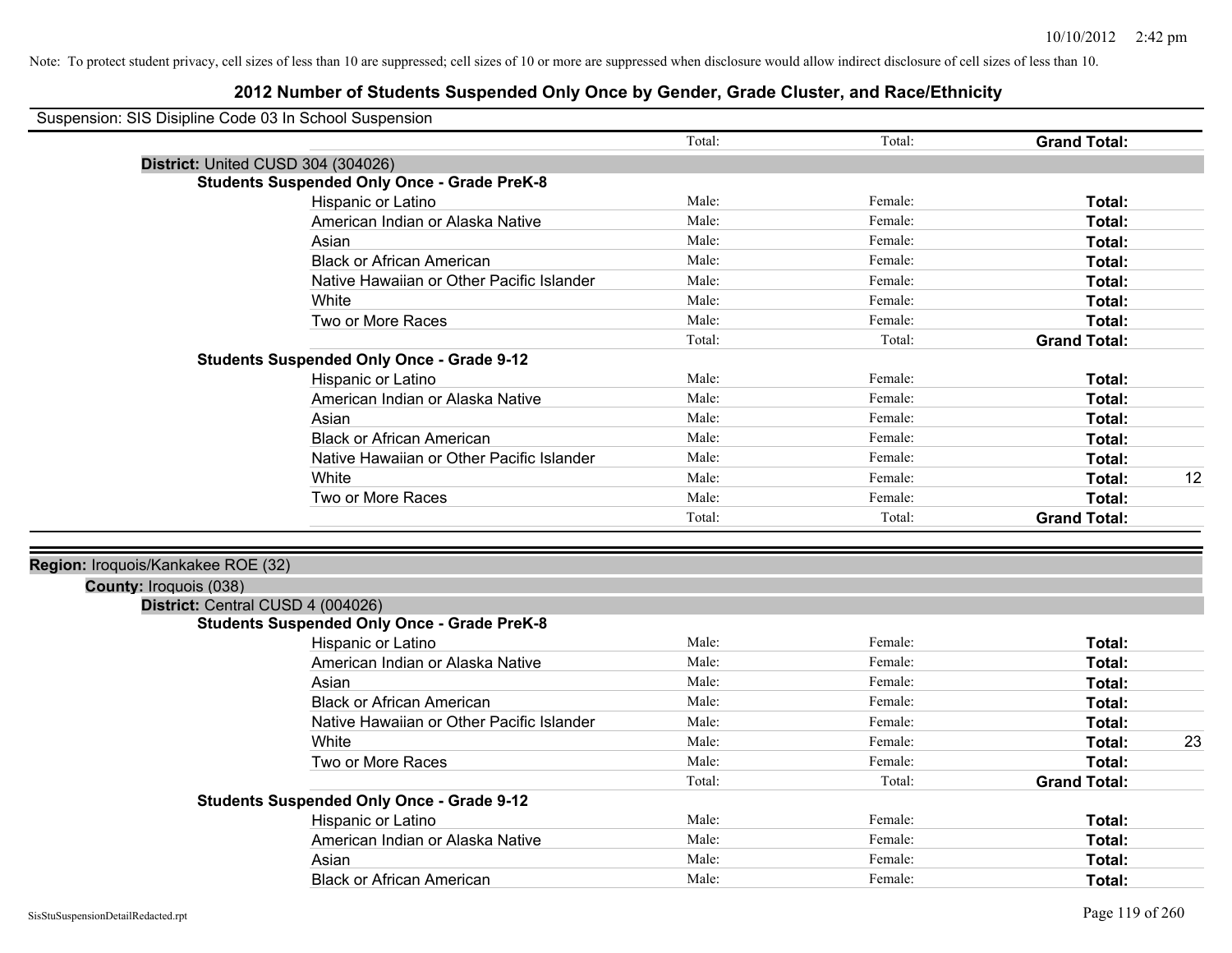| Suspension: SIS Disipline Code 03 In School Suspension |                                                    |        |         |                     |    |
|--------------------------------------------------------|----------------------------------------------------|--------|---------|---------------------|----|
|                                                        | Native Hawaiian or Other Pacific Islander          | Male:  | Female: | Total:              |    |
|                                                        | White                                              | Male:  | Female: | <b>Total:</b>       | 22 |
|                                                        | Two or More Races                                  | Male:  | Female: | Total:              |    |
|                                                        |                                                    | Total: | Total:  | <b>Grand Total:</b> |    |
| District: Cissna Park CUSD 6 (006026)                  |                                                    |        |         |                     |    |
|                                                        | <b>Students Suspended Only Once - Grade PreK-8</b> |        |         |                     |    |
|                                                        | Hispanic or Latino                                 | Male:  | Female: | Total:              |    |
|                                                        | American Indian or Alaska Native                   | Male:  | Female: | Total:              |    |
|                                                        | Asian                                              | Male:  | Female: | Total:              |    |
|                                                        | <b>Black or African American</b>                   | Male:  | Female: | Total:              |    |
|                                                        | Native Hawaiian or Other Pacific Islander          | Male:  | Female: | Total:              |    |
|                                                        | White                                              | Male:  | Female: | Total:              |    |
|                                                        | Two or More Races                                  | Male:  | Female: | Total:              |    |
|                                                        |                                                    | Total: | Total:  | <b>Grand Total:</b> |    |
| District: Donovan CUSD 3 (003026)                      |                                                    |        |         |                     |    |
|                                                        | <b>Students Suspended Only Once - Grade PreK-8</b> |        |         |                     |    |
|                                                        | Hispanic or Latino                                 | Male:  | Female: | Total:              |    |
|                                                        | American Indian or Alaska Native                   | Male:  | Female: | Total:              |    |
|                                                        | Asian                                              | Male:  | Female: | Total:              |    |
|                                                        | <b>Black or African American</b>                   | Male:  | Female: | Total:              |    |
|                                                        | Native Hawaiian or Other Pacific Islander          | Male:  | Female: | Total:              |    |
|                                                        | White                                              | Male:  | Female: | Total:              | 15 |
|                                                        | Two or More Races                                  | Male:  | Female: | Total:              |    |
|                                                        |                                                    | Total: | Total:  | <b>Grand Total:</b> |    |
|                                                        | <b>Students Suspended Only Once - Grade 9-12</b>   |        |         |                     |    |
|                                                        | Hispanic or Latino                                 | Male:  | Female: | Total:              |    |
|                                                        | American Indian or Alaska Native                   | Male:  | Female: | Total:              |    |
|                                                        | Asian                                              | Male:  | Female: | Total:              |    |
|                                                        | <b>Black or African American</b>                   | Male:  | Female: | Total:              |    |
|                                                        | Native Hawaiian or Other Pacific Islander          | Male:  | Female: | Total:              |    |
|                                                        | White                                              | Male:  | Female: | Total:              |    |
|                                                        | Two or More Races                                  | Male:  | Female: | Total:              |    |
|                                                        |                                                    | Total: | Total:  | <b>Grand Total:</b> |    |
| District: Iroquois West CUSD 10 (010026)               |                                                    |        |         |                     |    |
|                                                        | <b>Students Suspended Only Once - Grade PreK-8</b> |        |         |                     |    |
|                                                        | Hispanic or Latino                                 | Male:  | Female: | Total:              | 10 |
|                                                        | American Indian or Alaska Native                   | Male:  | Female: | Total:              |    |
|                                                        | Asian                                              | Male:  | Female: | Total:              |    |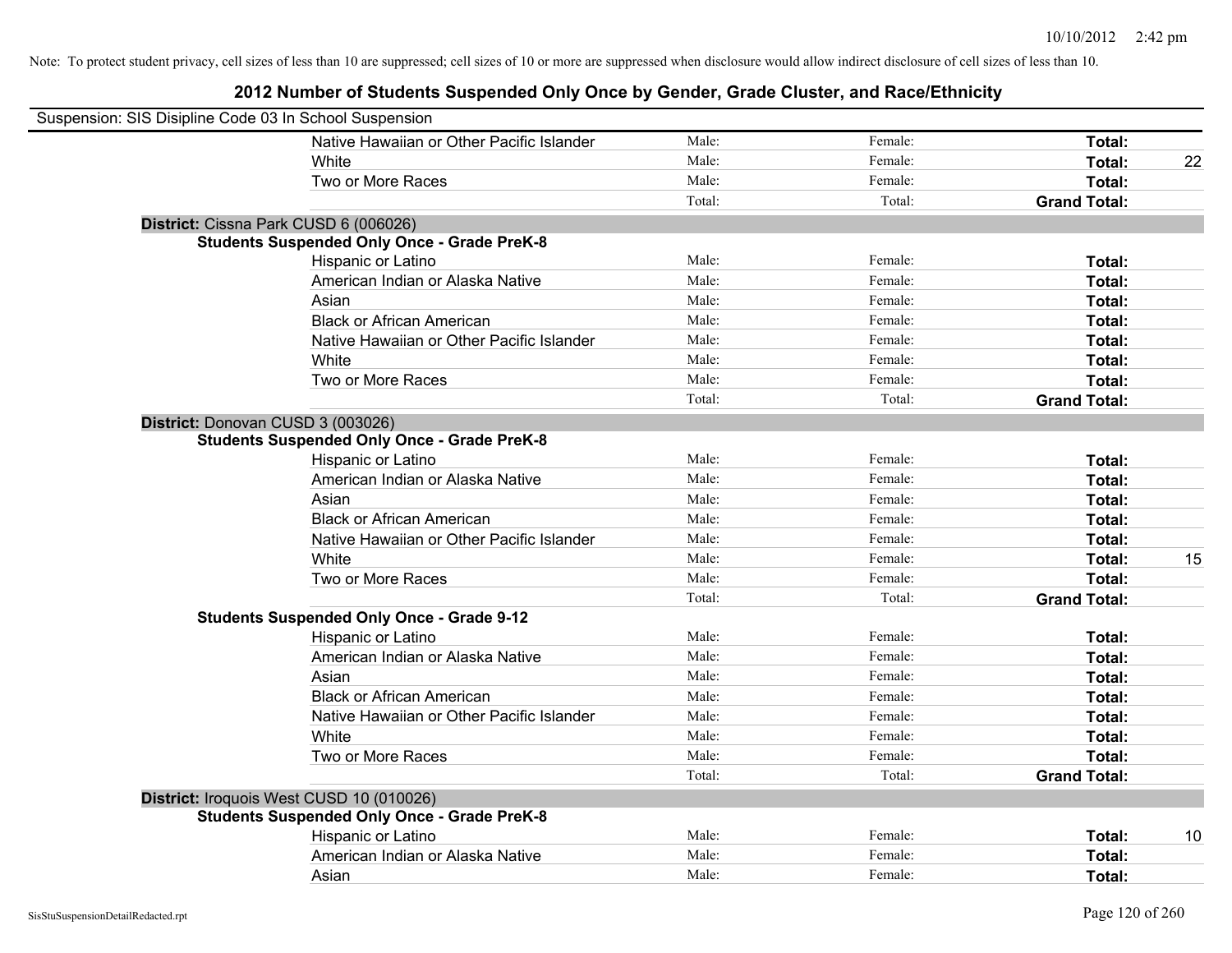| Suspension: SIS Disipline Code 03 In School Suspension |                                                    |        |         |                     |    |
|--------------------------------------------------------|----------------------------------------------------|--------|---------|---------------------|----|
|                                                        | <b>Black or African American</b>                   | Male:  | Female: | <b>Total:</b>       |    |
|                                                        | Native Hawaiian or Other Pacific Islander          | Male:  | Female: | Total:              |    |
|                                                        | White                                              | Male:  | Female: | Total:              | 13 |
|                                                        | Two or More Races                                  | Male:  | Female: | Total:              |    |
|                                                        |                                                    | Total: | Total:  | <b>Grand Total:</b> |    |
|                                                        | <b>Students Suspended Only Once - Grade 9-12</b>   |        |         |                     |    |
|                                                        | Hispanic or Latino                                 | Male:  | Female: | Total:              |    |
|                                                        | American Indian or Alaska Native                   | Male:  | Female: | Total:              |    |
|                                                        | Asian                                              | Male:  | Female: | Total:              |    |
|                                                        | <b>Black or African American</b>                   | Male:  | Female: | Total:              |    |
|                                                        | Native Hawaiian or Other Pacific Islander          | Male:  | Female: | Total:              |    |
|                                                        | White                                              | Male:  | Female: | Total:              |    |
|                                                        | Two or More Races                                  | Male:  | Female: | Total:              |    |
|                                                        |                                                    | Total: | Total:  | <b>Grand Total:</b> |    |
| District: Milford CCSD 280 (280004)                    |                                                    |        |         |                     |    |
|                                                        | <b>Students Suspended Only Once - Grade PreK-8</b> |        |         |                     |    |
|                                                        | Hispanic or Latino                                 | Male:  | Female: | Total:              |    |
|                                                        | American Indian or Alaska Native                   | Male:  | Female: | Total:              |    |
|                                                        | Asian                                              | Male:  | Female: | Total:              |    |
|                                                        | <b>Black or African American</b>                   | Male:  | Female: | Total:              |    |
|                                                        | Native Hawaiian or Other Pacific Islander          | Male:  | Female: | Total:              |    |
|                                                        | White                                              | Male:  | Female: | Total:              |    |
|                                                        | Two or More Races                                  | Male:  | Female: | Total:              |    |
|                                                        |                                                    | Total: | Total:  | <b>Grand Total:</b> |    |
|                                                        | <b>Students Suspended Only Once - Grade 9-12</b>   |        |         |                     |    |
|                                                        | Hispanic or Latino                                 | Male:  | Female: | Total:              |    |
|                                                        | American Indian or Alaska Native                   | Male:  | Female: | Total:              |    |
|                                                        | Asian                                              | Male:  | Female: | Total:              |    |
|                                                        | <b>Black or African American</b>                   | Male:  | Female: | Total:              |    |
|                                                        | Native Hawaiian or Other Pacific Islander          | Male:  | Female: | Total:              |    |
|                                                        | White                                              | Male:  | Female: | Total:              |    |
|                                                        | Two or More Races                                  | Male:  | Female: | Total:              |    |
|                                                        |                                                    | Total: | Total:  | <b>Grand Total:</b> |    |
| District: Milford Twp HSD 233 (233017)                 |                                                    |        |         |                     |    |
|                                                        | <b>Students Suspended Only Once - Grade 9-12</b>   |        |         |                     |    |
|                                                        | Hispanic or Latino                                 | Male:  | Female: | Total:              |    |
|                                                        | American Indian or Alaska Native                   | Male:  | Female: | Total:              |    |
|                                                        | Asian                                              | Male:  | Female: | Total:              |    |
|                                                        | <b>Black or African American</b>                   | Male:  | Female: | Total:              |    |
| SisStuSuspensionDetailRedacted.rpt                     |                                                    |        |         | Page 121 of 260     |    |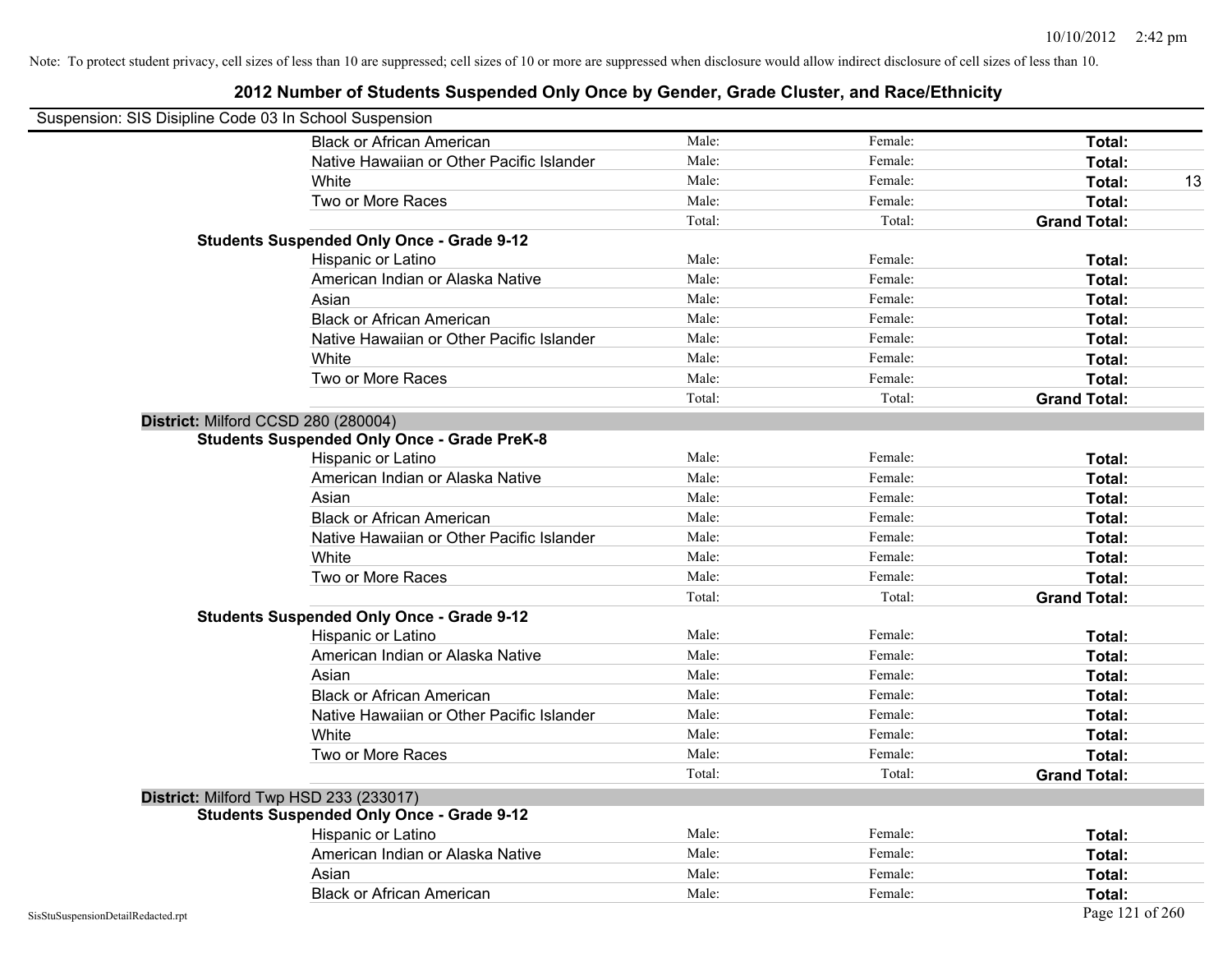| Suspension: SIS Disipline Code 03 In School Suspension |                                                    |        |    |         |    |                     |    |
|--------------------------------------------------------|----------------------------------------------------|--------|----|---------|----|---------------------|----|
|                                                        | Native Hawaiian or Other Pacific Islander          | Male:  |    | Female: |    | Total:              |    |
|                                                        | White                                              | Male:  |    | Female: |    | Total:              | 16 |
|                                                        | Two or More Races                                  | Male:  |    | Female: |    | Total:              |    |
|                                                        |                                                    | Total: |    | Total:  |    | <b>Grand Total:</b> |    |
| County: Kankakee (046)                                 |                                                    |        |    |         |    |                     |    |
|                                                        | District: Bourbonnais SD 53 (053002)               |        |    |         |    |                     |    |
|                                                        | <b>Students Suspended Only Once - Grade PreK-8</b> |        |    |         |    |                     |    |
|                                                        | Hispanic or Latino                                 | Male:  |    | Female: |    | Total:              |    |
|                                                        | American Indian or Alaska Native                   | Male:  |    | Female: |    | Total:              |    |
|                                                        | Asian                                              | Male:  |    | Female: |    | Total:              |    |
|                                                        | <b>Black or African American</b>                   | Male:  |    | Female: |    | Total:              | 14 |
|                                                        | Native Hawaiian or Other Pacific Islander          | Male:  |    | Female: |    | Total:              |    |
|                                                        | White                                              | Male:  | 39 | Female: | 11 | Total:              | 50 |
|                                                        | Two or More Races                                  | Male:  |    | Female: |    | Total:              |    |
|                                                        |                                                    | Total: |    | Total:  |    | <b>Grand Total:</b> | 75 |
|                                                        | District: Bradley Bourbonnais CHSD 307 (307016)    |        |    |         |    |                     |    |
|                                                        | <b>Students Suspended Only Once - Grade 9-12</b>   |        |    |         |    |                     |    |
|                                                        | Hispanic or Latino                                 | Male:  |    | Female: |    | Total:              | 15 |
|                                                        | American Indian or Alaska Native                   | Male:  |    | Female: |    | Total:              |    |
|                                                        | Asian                                              | Male:  |    | Female: |    | Total:              |    |
|                                                        | <b>Black or African American</b>                   | Male:  | 12 | Female: | 10 | Total:              | 22 |
|                                                        | Native Hawaiian or Other Pacific Islander          | Male:  |    | Female: |    | Total:              |    |
|                                                        | White                                              | Male:  | 54 | Female: | 22 | Total:              | 76 |
|                                                        | Two or More Races                                  | Male:  |    | Female: |    | Total:              |    |
|                                                        |                                                    | Total: |    | Total:  |    | <b>Grand Total:</b> |    |
|                                                        | District: Bradley SD 61 (061002)                   |        |    |         |    |                     |    |
|                                                        | <b>Students Suspended Only Once - Grade PreK-8</b> |        |    |         |    |                     |    |
|                                                        | Hispanic or Latino                                 | Male:  |    | Female: |    | Total:              |    |
|                                                        | American Indian or Alaska Native                   | Male:  |    | Female: |    | Total:              |    |
|                                                        | Asian                                              | Male:  |    | Female: |    | Total:              |    |
|                                                        | <b>Black or African American</b>                   | Male:  |    | Female: |    | Total:              |    |
|                                                        | Native Hawaiian or Other Pacific Islander          | Male:  |    | Female: |    | Total:              |    |
|                                                        | White                                              | Male:  |    | Female: |    | Total:              | 28 |
|                                                        | Two or More Races                                  | Male:  |    | Female: |    | Total:              | 10 |
|                                                        |                                                    | Total: | 38 | Total:  | 12 | <b>Grand Total:</b> | 50 |
|                                                        | District: Grant Park CUSD 6 (006026)               |        |    |         |    |                     |    |
|                                                        | <b>Students Suspended Only Once - Grade PreK-8</b> |        |    |         |    |                     |    |
|                                                        | <b>Hispanic or Latino</b>                          | Male:  |    | Female: |    | Total:              |    |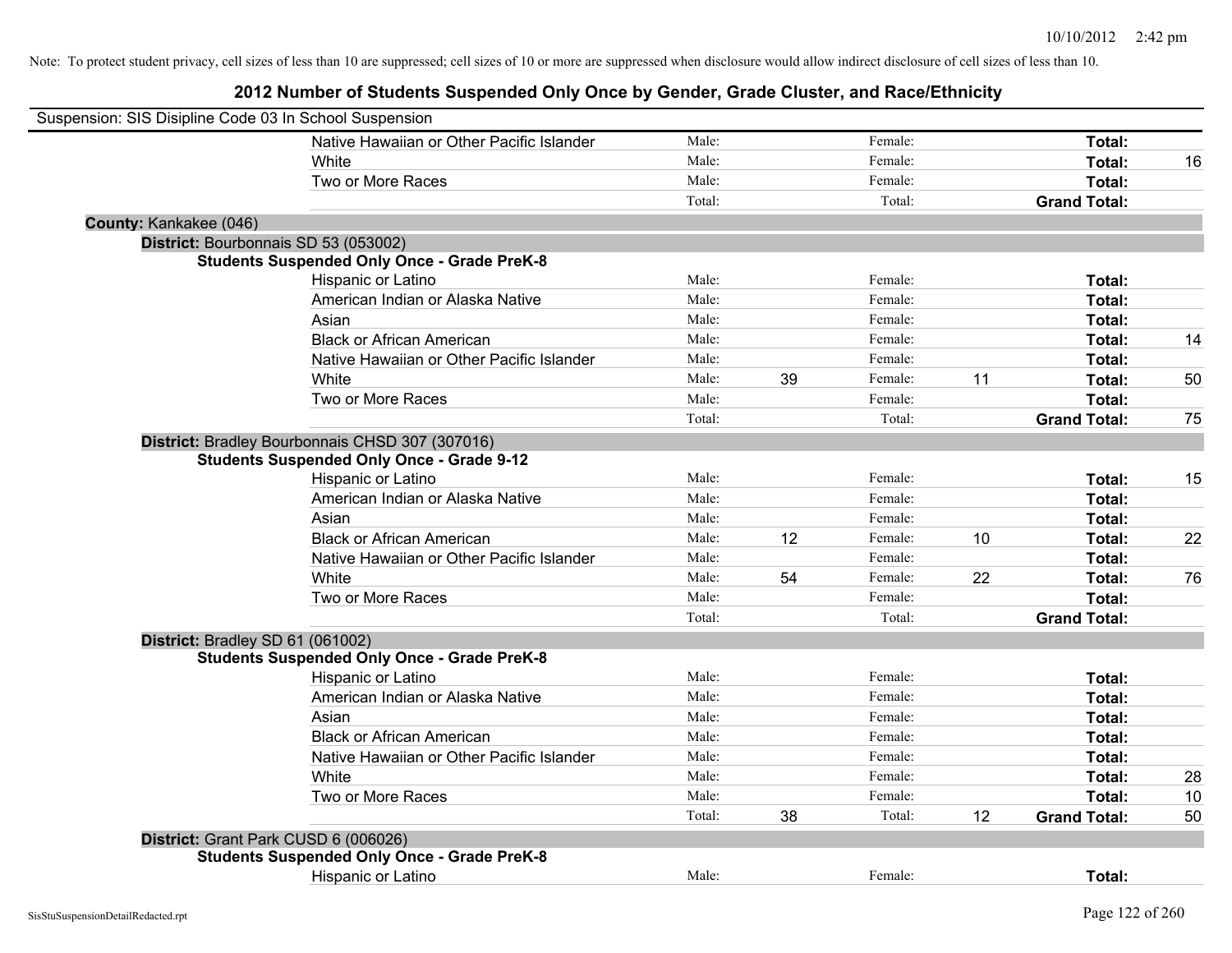| Suspension: SIS Disipline Code 03 In School Suspension |                                                    |        |    |         |    |                     |    |
|--------------------------------------------------------|----------------------------------------------------|--------|----|---------|----|---------------------|----|
|                                                        | American Indian or Alaska Native                   | Male:  |    | Female: |    | Total:              |    |
|                                                        | Asian                                              | Male:  |    | Female: |    | Total:              |    |
|                                                        | <b>Black or African American</b>                   | Male:  |    | Female: |    | Total:              |    |
|                                                        | Native Hawaiian or Other Pacific Islander          | Male:  |    | Female: |    | Total:              |    |
|                                                        | White                                              | Male:  |    | Female: |    | Total:              |    |
|                                                        | Two or More Races                                  | Male:  |    | Female: |    | Total:              |    |
|                                                        |                                                    | Total: |    | Total:  |    | <b>Grand Total:</b> |    |
|                                                        | <b>Students Suspended Only Once - Grade 9-12</b>   |        |    |         |    |                     |    |
|                                                        | Hispanic or Latino                                 | Male:  |    | Female: |    | Total:              |    |
|                                                        | American Indian or Alaska Native                   | Male:  |    | Female: |    | Total:              |    |
|                                                        | Asian                                              | Male:  |    | Female: |    | Total:              |    |
|                                                        | <b>Black or African American</b>                   | Male:  |    | Female: |    | Total:              |    |
|                                                        | Native Hawaiian or Other Pacific Islander          | Male:  |    | Female: |    | Total:              |    |
|                                                        | White                                              | Male:  |    | Female: |    | Total:              |    |
|                                                        | Two or More Races                                  | Male:  |    | Female: |    | Total:              |    |
|                                                        |                                                    | Total: |    | Total:  |    | <b>Grand Total:</b> | 12 |
|                                                        | District: Herscher CUSD 2 (002026)                 |        |    |         |    |                     |    |
|                                                        | <b>Students Suspended Only Once - Grade PreK-8</b> |        |    |         |    |                     |    |
|                                                        | Hispanic or Latino                                 | Male:  |    | Female: |    | Total:              |    |
|                                                        | American Indian or Alaska Native                   | Male:  |    | Female: |    | Total:              |    |
|                                                        | Asian                                              | Male:  |    | Female: |    | Total:              |    |
|                                                        | <b>Black or African American</b>                   | Male:  |    | Female: |    | Total:              |    |
|                                                        | Native Hawaiian or Other Pacific Islander          | Male:  |    | Female: |    | Total:              |    |
|                                                        | White                                              | Male:  |    | Female: |    | Total:              |    |
|                                                        | Two or More Races                                  | Male:  |    | Female: |    | Total:              |    |
|                                                        |                                                    | Total: |    | Total:  |    | <b>Grand Total:</b> |    |
|                                                        | <b>Students Suspended Only Once - Grade 9-12</b>   |        |    |         |    |                     |    |
|                                                        | Hispanic or Latino                                 | Male:  |    | Female: |    | Total:              |    |
|                                                        | American Indian or Alaska Native                   | Male:  |    | Female: |    | Total:              |    |
|                                                        | Asian                                              | Male:  |    | Female: |    | Total:              |    |
|                                                        | <b>Black or African American</b>                   | Male:  |    | Female: |    | Total:              |    |
|                                                        | Native Hawaiian or Other Pacific Islander          | Male:  |    | Female: |    | Total:              |    |
|                                                        | White                                              | Male:  |    | Female: |    | Total:              | 15 |
|                                                        | Two or More Races                                  | Male:  |    | Female: |    | Total:              |    |
|                                                        |                                                    | Total: |    | Total:  |    | <b>Grand Total:</b> |    |
|                                                        | District: Kankakee SD 111 (111025)                 |        |    |         |    |                     |    |
|                                                        | <b>Students Suspended Only Once - Grade PreK-8</b> |        |    |         |    |                     |    |
|                                                        | Hispanic or Latino                                 | Male:  | 29 | Female: | 15 | Total:              | 44 |
|                                                        | American Indian or Alaska Native                   | Male:  |    | Female: |    | Total:              |    |
| SisStuSuspensionDetailRedacted.rpt                     |                                                    |        |    |         |    | Page 123 of 260     |    |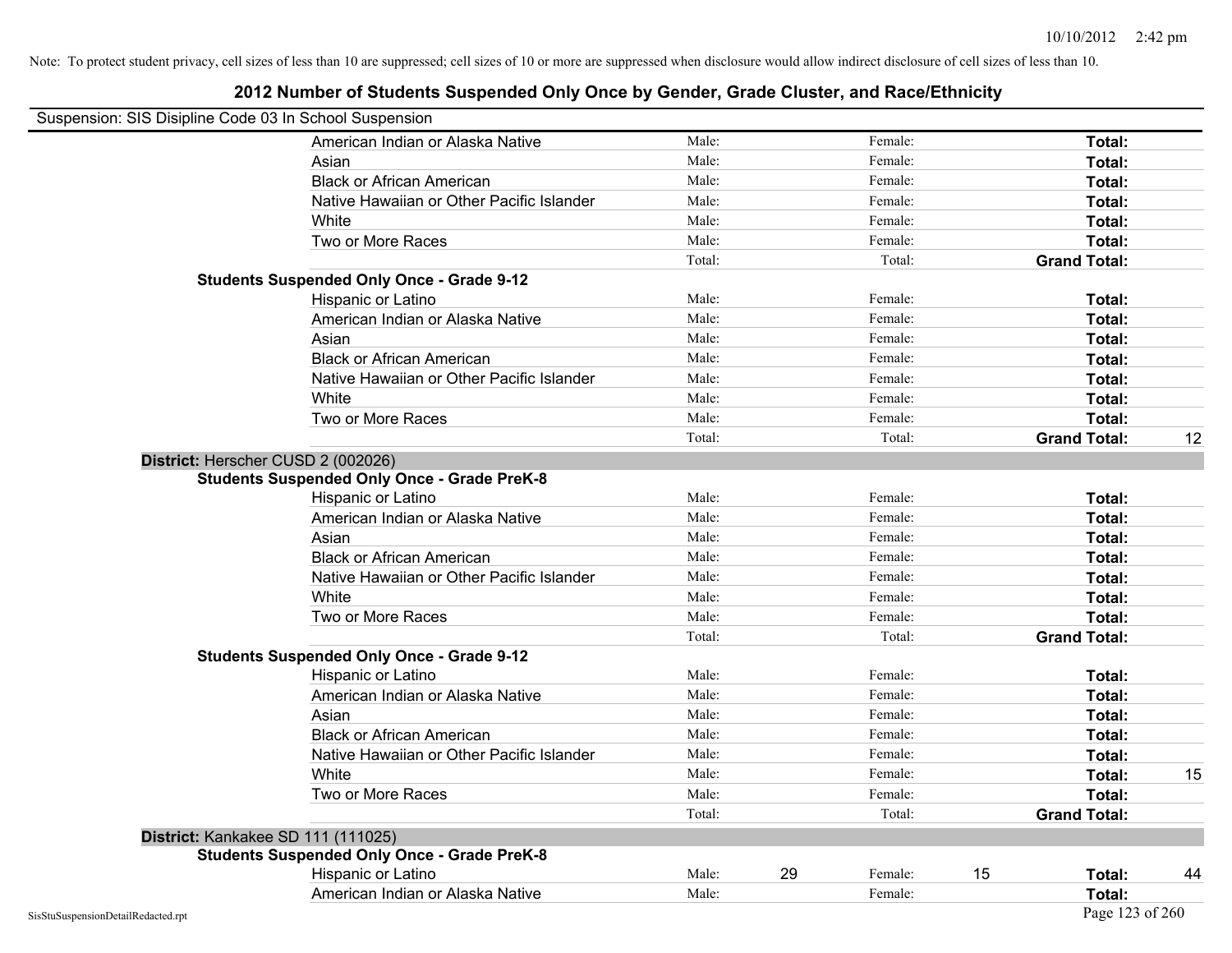| Suspension: SIS Disipline Code 03 In School Suspension |                                                    |        |     |         |    |                     |     |
|--------------------------------------------------------|----------------------------------------------------|--------|-----|---------|----|---------------------|-----|
|                                                        | Asian                                              | Male:  |     | Female: |    | Total:              |     |
|                                                        | <b>Black or African American</b>                   | Male:  | 101 | Female: | 53 | Total:              | 154 |
|                                                        | Native Hawaiian or Other Pacific Islander          | Male:  |     | Female: |    | Total:              |     |
|                                                        | White                                              | Male:  | 23  | Female: | 12 | Total:              | 35  |
|                                                        | Two or More Races                                  | Male:  |     | Female: |    | Total:              | 11  |
|                                                        |                                                    | Total: |     | Total:  |    | <b>Grand Total:</b> |     |
|                                                        | <b>Students Suspended Only Once - Grade 9-12</b>   |        |     |         |    |                     |     |
|                                                        | Hispanic or Latino                                 | Male:  | 11  | Female: | 11 | Total:              | 22  |
|                                                        | American Indian or Alaska Native                   | Male:  |     | Female: |    | Total:              |     |
|                                                        | Asian                                              | Male:  |     | Female: |    | Total:              |     |
|                                                        | <b>Black or African American</b>                   | Male:  | 30  | Female: | 50 | Total:              | 80  |
|                                                        | Native Hawaiian or Other Pacific Islander          | Male:  |     | Female: |    | Total:              |     |
|                                                        | White                                              | Male:  |     | Female: |    | Total:              | 15  |
|                                                        | Two or More Races                                  | Male:  |     | Female: |    | Total:              |     |
|                                                        |                                                    | Total: |     | Total:  |    | <b>Grand Total:</b> |     |
| District: Manteno CUSD 5 (005026)                      |                                                    |        |     |         |    |                     |     |
|                                                        | <b>Students Suspended Only Once - Grade PreK-8</b> |        |     |         |    |                     |     |
|                                                        | Hispanic or Latino                                 | Male:  |     | Female: |    | Total:              |     |
|                                                        | American Indian or Alaska Native                   | Male:  |     | Female: |    | Total:              |     |
|                                                        | Asian                                              | Male:  |     | Female: |    | Total:              |     |
|                                                        | <b>Black or African American</b>                   | Male:  |     | Female: |    | Total:              |     |
|                                                        | Native Hawaiian or Other Pacific Islander          | Male:  |     | Female: |    | Total:              |     |
|                                                        | White                                              | Male:  | 36  | Female: | 14 | Total:              | 50  |
|                                                        | Two or More Races                                  | Male:  |     | Female: |    | Total:              |     |
|                                                        |                                                    | Total: |     | Total:  |    | <b>Grand Total:</b> |     |
|                                                        | <b>Students Suspended Only Once - Grade 9-12</b>   |        |     |         |    |                     |     |
|                                                        | Hispanic or Latino                                 | Male:  |     | Female: |    | Total:              |     |
|                                                        | American Indian or Alaska Native                   | Male:  |     | Female: |    | Total:              |     |
|                                                        | Asian                                              | Male:  |     | Female: |    | Total:              |     |
|                                                        | <b>Black or African American</b>                   | Male:  |     | Female: |    | Total:              |     |
|                                                        | Native Hawaiian or Other Pacific Islander          | Male:  |     | Female: |    | Total:              |     |
|                                                        | White                                              | Male:  |     | Female: |    | Total:              | 26  |
|                                                        | Two or More Races                                  | Male:  |     | Female: |    | Total:              |     |
|                                                        |                                                    | Total: |     | Total:  |    | <b>Grand Total:</b> |     |
| District: Momence CUSD 1 (001026)                      |                                                    |        |     |         |    |                     |     |
|                                                        | <b>Students Suspended Only Once - Grade PreK-8</b> |        |     |         |    |                     |     |
|                                                        | Hispanic or Latino                                 | Male:  |     | Female: |    | Total:              |     |
|                                                        | American Indian or Alaska Native                   | Male:  |     | Female: |    | Total:              |     |
|                                                        | Asian                                              | Male:  |     | Female: |    | Total:              |     |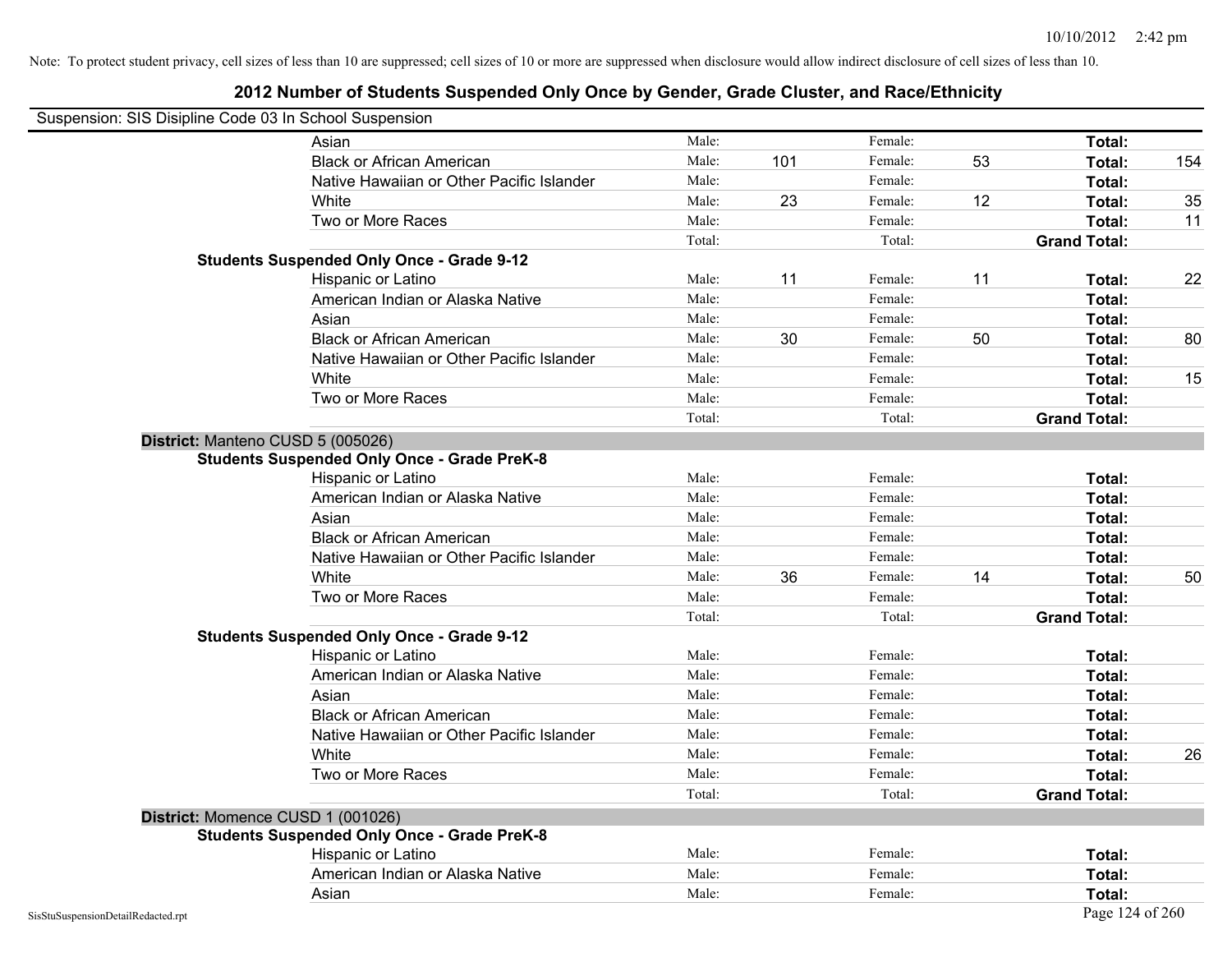# **2012 Number of Students Suspended Only Once by Gender, Grade Cluster, and Race/Ethnicity**

|                                            | Suspension: SIS Disipline Code 03 In School Suspension |        |         |                     |    |
|--------------------------------------------|--------------------------------------------------------|--------|---------|---------------------|----|
|                                            | <b>Black or African American</b>                       | Male:  | Female: | Total:              | 11 |
|                                            | Native Hawaiian or Other Pacific Islander              | Male:  | Female: | Total:              |    |
|                                            | White                                                  | Male:  | Female: | Total:              | 26 |
|                                            | Two or More Races                                      | Male:  | Female: | Total:              | 10 |
|                                            |                                                        | Total: | Total:  | <b>Grand Total:</b> |    |
|                                            | District: Pembroke CCSD 259 (259004)                   |        |         |                     |    |
|                                            | <b>Students Suspended Only Once - Grade PreK-8</b>     |        |         |                     |    |
|                                            | Hispanic or Latino                                     | Male:  | Female: | Total:              |    |
|                                            | American Indian or Alaska Native                       | Male:  | Female: | Total:              |    |
|                                            | Asian                                                  | Male:  | Female: | Total:              |    |
|                                            | <b>Black or African American</b>                       | Male:  | Female: | Total:              |    |
|                                            | Native Hawaiian or Other Pacific Islander              | Male:  | Female: | Total:              |    |
|                                            | White                                                  | Male:  | Female: | Total:              |    |
|                                            | Two or More Races                                      | Male:  | Female: | Total:              |    |
|                                            |                                                        | Total: | Total:  | <b>Grand Total:</b> |    |
| <b>District: St Anne CCSD 256 (256004)</b> |                                                        |        |         |                     |    |
|                                            | <b>Students Suspended Only Once - Grade PreK-8</b>     |        |         |                     |    |
|                                            | Hispanic or Latino                                     | Male:  | Female: | Total:              |    |
|                                            | American Indian or Alaska Native                       | Male:  | Female: | Total:              |    |
|                                            | Asian                                                  | Male:  | Female: | Total:              |    |
|                                            | <b>Black or African American</b>                       | Male:  | Female: | Total:              |    |
|                                            | Native Hawaiian or Other Pacific Islander              | Male:  | Female: | Total:              |    |
|                                            | White                                                  | Male:  | Female: | Total:              |    |
|                                            | Two or More Races                                      | Male:  | Female: | Total:              |    |
|                                            |                                                        | Total: | Total:  | <b>Grand Total:</b> |    |
| District: St Anne CHSD 302 (302016)        |                                                        |        |         |                     |    |
|                                            | <b>Students Suspended Only Once - Grade 9-12</b>       |        |         |                     |    |
|                                            | Hispanic or Latino                                     | Male:  | Female: | Total:              |    |
|                                            | American Indian or Alaska Native                       | Male:  | Female: | Total:              |    |
|                                            | Asian                                                  | Male:  | Female: | Total:              |    |
|                                            | <b>Black or African American</b>                       | Male:  | Female: | Total:              | 10 |
|                                            | Native Hawaiian or Other Pacific Islander              | Male:  | Female: | Total:              |    |
|                                            | White                                                  | Male:  | Female: | Total:              | 10 |
|                                            | Two or More Races                                      | Male:  | Female: | <b>Total:</b>       |    |
|                                            |                                                        |        |         |                     |    |

**Students Suspended Only Once - Grade 9-12**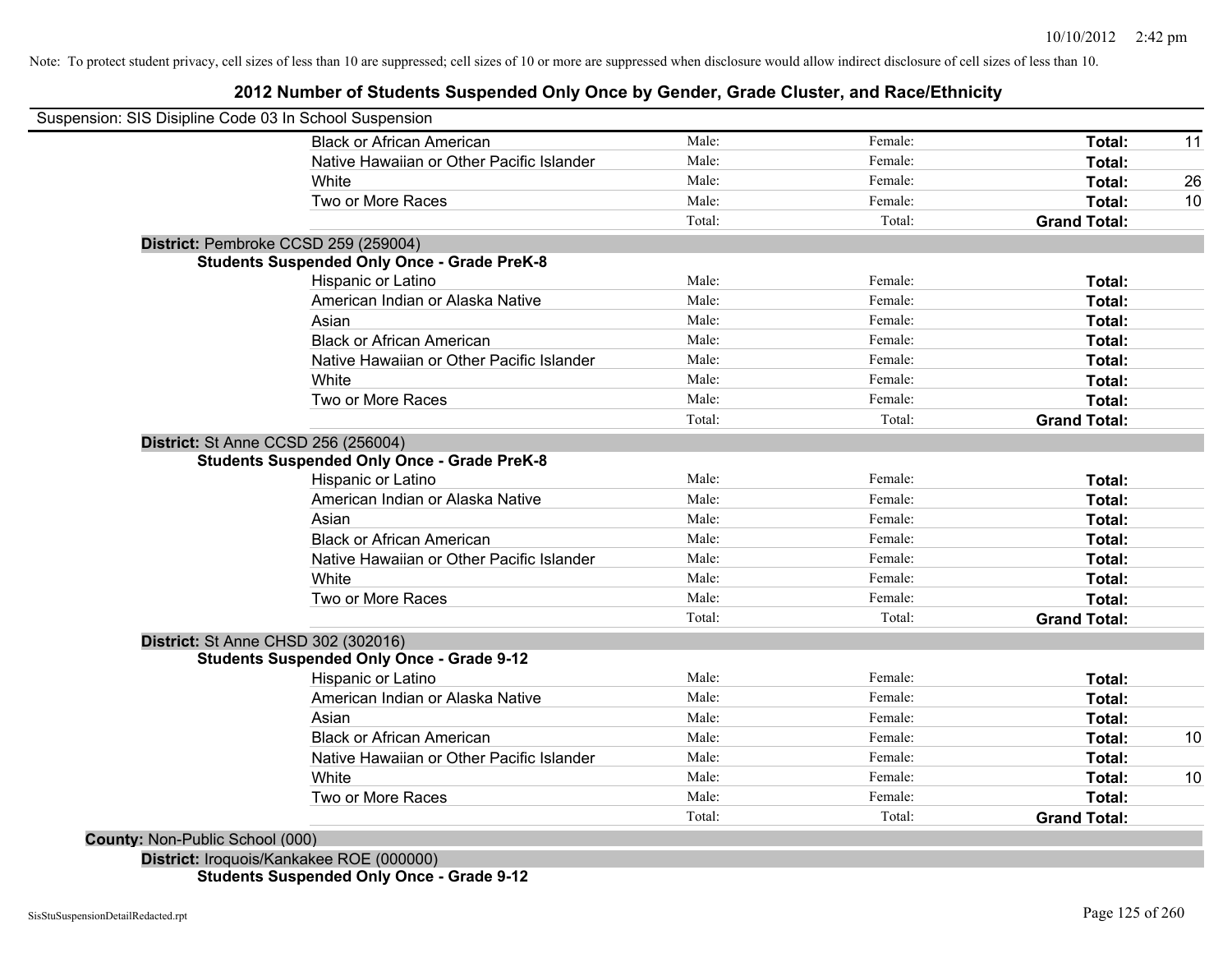| Suspension: SIS Disipline Code 03 In School Suspension |                                                    |                |    |         |    |                     |     |
|--------------------------------------------------------|----------------------------------------------------|----------------|----|---------|----|---------------------|-----|
|                                                        | Hispanic or Latino                                 | Male:          |    | Female: |    | Total:              |     |
|                                                        | American Indian or Alaska Native                   | Male:          |    | Female: |    | Total:              |     |
|                                                        | Asian                                              | Male:          |    | Female: |    | Total:              |     |
|                                                        | <b>Black or African American</b>                   | Male:          |    | Female: |    | Total:              |     |
|                                                        | Native Hawaiian or Other Pacific Islander          | Male:          |    | Female: |    | Total:              |     |
|                                                        | White                                              | Male:          |    | Female: |    | Total:              |     |
|                                                        | Two or More Races                                  | Male:          |    | Female: |    | Total:              |     |
|                                                        |                                                    | Total:         |    | Total:  |    | <b>Grand Total:</b> |     |
| Region: Jackson/Perry ROE (30)                         |                                                    |                |    |         |    |                     |     |
| County: Jackson (039)                                  |                                                    |                |    |         |    |                     |     |
|                                                        | District: Carbondale CHSD 165 (165016)             |                |    |         |    |                     |     |
|                                                        | <b>Students Suspended Only Once - Grade 9-12</b>   |                |    |         |    |                     |     |
|                                                        | Hispanic or Latino                                 | Male:          |    | Female: |    | Total:              |     |
|                                                        | American Indian or Alaska Native                   | Male:          |    | Female: |    | Total:              |     |
|                                                        | Asian                                              | Male:          |    | Female: |    | Total:              |     |
|                                                        | <b>Black or African American</b>                   | Male:          | 20 | Female: | 21 | Total:              | 41  |
|                                                        | Native Hawaiian or Other Pacific Islander          | Male:          |    | Female: |    | <b>Total:</b>       |     |
|                                                        | White                                              | Male:          | 39 | Female: | 10 | Total:              | 49  |
|                                                        | Two or More Races                                  | Male:          |    | Female: |    | Total:              |     |
|                                                        |                                                    | Total:         |    | Total:  |    | <b>Grand Total:</b> | 103 |
|                                                        | District: Carbondale ESD 95 (095002)               |                |    |         |    |                     |     |
|                                                        | <b>Students Suspended Only Once - Grade PreK-8</b> |                |    |         |    |                     |     |
|                                                        | Hispanic or Latino                                 | Male:          |    | Female: |    | Total:              |     |
|                                                        | American Indian or Alaska Native                   | Male:          |    | Female: |    | Total:              |     |
|                                                        | Asian                                              | Male:          |    | Female: |    | Total:              |     |
|                                                        | <b>Black or African American</b>                   | Male:          | 27 | Female: | 11 | Total:              | 38  |
|                                                        | Native Hawaiian or Other Pacific Islander          | Male:          |    | Female: |    | Total:              |     |
|                                                        | White                                              | Male:          |    | Female: |    | Total:              |     |
|                                                        | Two or More Races                                  | Male:          |    | Female: |    | Total:              |     |
|                                                        |                                                    | Total:         |    | Total:  |    | <b>Grand Total:</b> | 50  |
|                                                        | District: Elverado CUSD 196 (196026)               |                |    |         |    |                     |     |
|                                                        | <b>Students Suspended Only Once - Grade 9-12</b>   |                |    |         |    |                     |     |
|                                                        | Hispanic or Latino                                 | Male:          |    | Female: |    | Total:              |     |
|                                                        | American Indian or Alaska Native                   | Male:          |    | Female: |    | Total:              |     |
|                                                        | Asian                                              | Male:<br>Male: |    | Female: |    | Total:              |     |
|                                                        | <b>Black or African American</b>                   |                |    | Female: |    | Total:              |     |
|                                                        | Native Hawaiian or Other Pacific Islander          | Male:          |    | Female: |    | Total:              |     |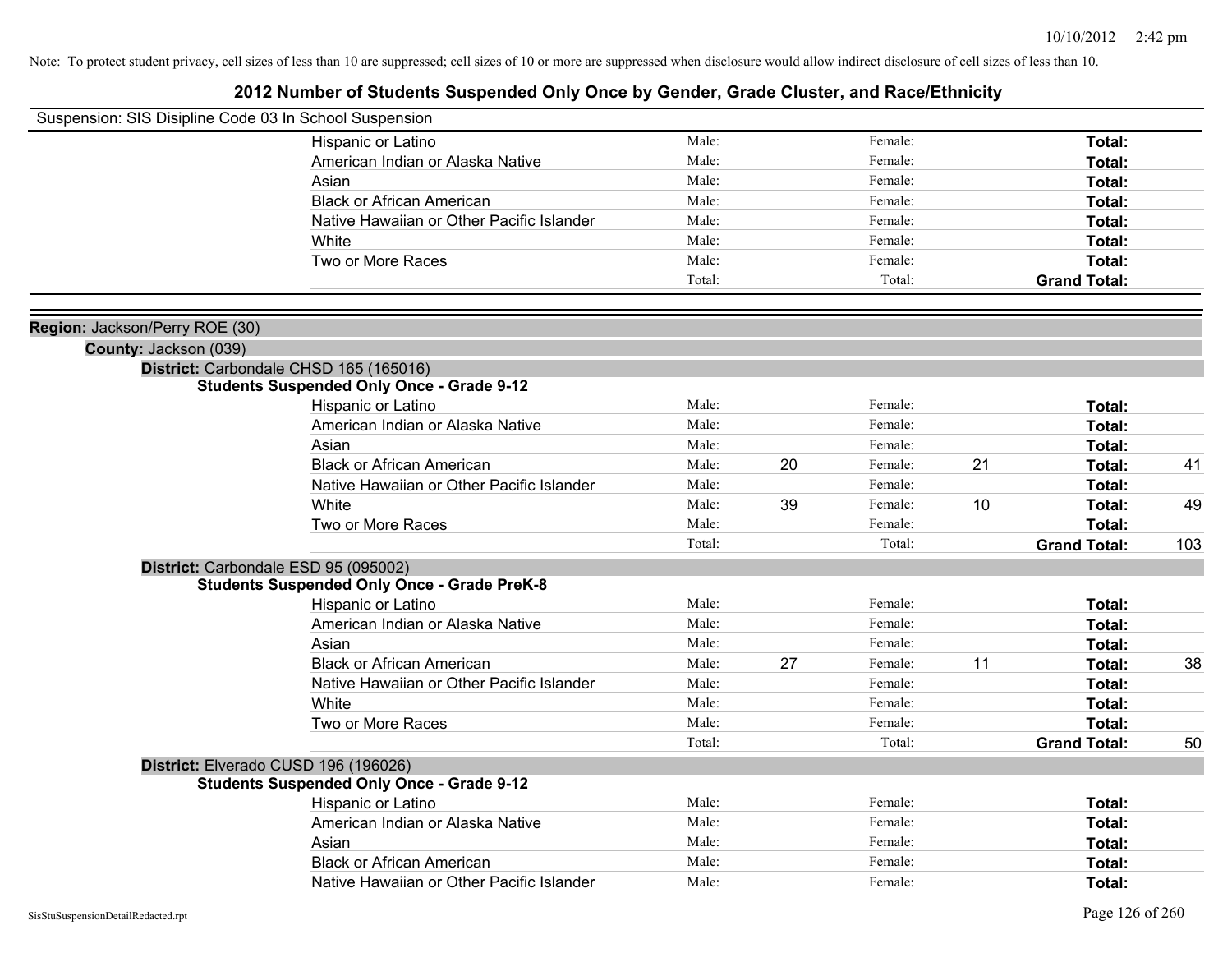| Suspension: SIS Disipline Code 03 In School Suspension |                                                    |        |    |         |    |                     |    |
|--------------------------------------------------------|----------------------------------------------------|--------|----|---------|----|---------------------|----|
|                                                        | White                                              | Male:  |    | Female: |    | Total:              |    |
|                                                        | Two or More Races                                  | Male:  |    | Female: |    | Total:              |    |
|                                                        |                                                    | Total: |    | Total:  |    | <b>Grand Total:</b> |    |
| District: Giant City CCSD 130 (130004)                 |                                                    |        |    |         |    |                     |    |
|                                                        | <b>Students Suspended Only Once - Grade PreK-8</b> |        |    |         |    |                     |    |
|                                                        | Hispanic or Latino                                 | Male:  |    | Female: |    | Total:              |    |
|                                                        | American Indian or Alaska Native                   | Male:  |    | Female: |    | Total:              |    |
|                                                        | Asian                                              | Male:  |    | Female: |    | Total:              |    |
|                                                        | <b>Black or African American</b>                   | Male:  |    | Female: |    | Total:              |    |
|                                                        | Native Hawaiian or Other Pacific Islander          | Male:  |    | Female: |    | Total:              |    |
|                                                        | White                                              | Male:  |    | Female: |    | Total:              |    |
|                                                        | Two or More Races                                  | Male:  |    | Female: |    | Total:              |    |
|                                                        |                                                    | Total: |    | Total:  |    | <b>Grand Total:</b> | 11 |
|                                                        | District: Murphysboro CUSD 186 (186026)            |        |    |         |    |                     |    |
|                                                        | <b>Students Suspended Only Once - Grade PreK-8</b> |        |    |         |    |                     |    |
|                                                        | Hispanic or Latino                                 | Male:  |    | Female: |    | Total:              |    |
|                                                        | American Indian or Alaska Native                   | Male:  |    | Female: |    | Total:              |    |
|                                                        | Asian                                              | Male:  |    | Female: |    | Total:              |    |
|                                                        | <b>Black or African American</b>                   | Male:  |    | Female: |    | Total:              | 13 |
|                                                        | Native Hawaiian or Other Pacific Islander          | Male:  |    | Female: |    | Total:              |    |
|                                                        | White                                              | Male:  |    | Female: |    | Total:              | 20 |
|                                                        | Two or More Races                                  | Male:  |    | Female: |    | Total:              |    |
|                                                        |                                                    | Total: |    | Total:  |    | <b>Grand Total:</b> |    |
|                                                        | <b>Students Suspended Only Once - Grade 9-12</b>   |        |    |         |    |                     |    |
|                                                        | Hispanic or Latino                                 | Male:  |    | Female: |    | Total:              |    |
|                                                        | American Indian or Alaska Native                   | Male:  |    | Female: |    | Total:              |    |
|                                                        | Asian                                              | Male:  |    | Female: |    | Total:              |    |
|                                                        | <b>Black or African American</b>                   | Male:  |    | Female: |    | Total:              | 14 |
|                                                        | Native Hawaiian or Other Pacific Islander          | Male:  |    | Female: |    | Total:              |    |
|                                                        | White                                              | Male:  | 30 | Female: | 21 | Total:              | 51 |
|                                                        | Two or More Races                                  | Male:  |    | Female: |    | Total:              |    |
|                                                        |                                                    | Total: |    | Total:  |    | <b>Grand Total:</b> |    |
| District: Trico CUSD 176 (176026)                      |                                                    |        |    |         |    |                     |    |
|                                                        | <b>Students Suspended Only Once - Grade PreK-8</b> |        |    |         |    |                     |    |
|                                                        | Hispanic or Latino                                 | Male:  |    | Female: |    | Total:              |    |
|                                                        | American Indian or Alaska Native                   | Male:  |    | Female: |    | Total:              |    |
|                                                        | Asian                                              | Male:  |    | Female: |    | Total:              |    |
|                                                        | <b>Black or African American</b>                   | Male:  |    | Female: |    | Total:              |    |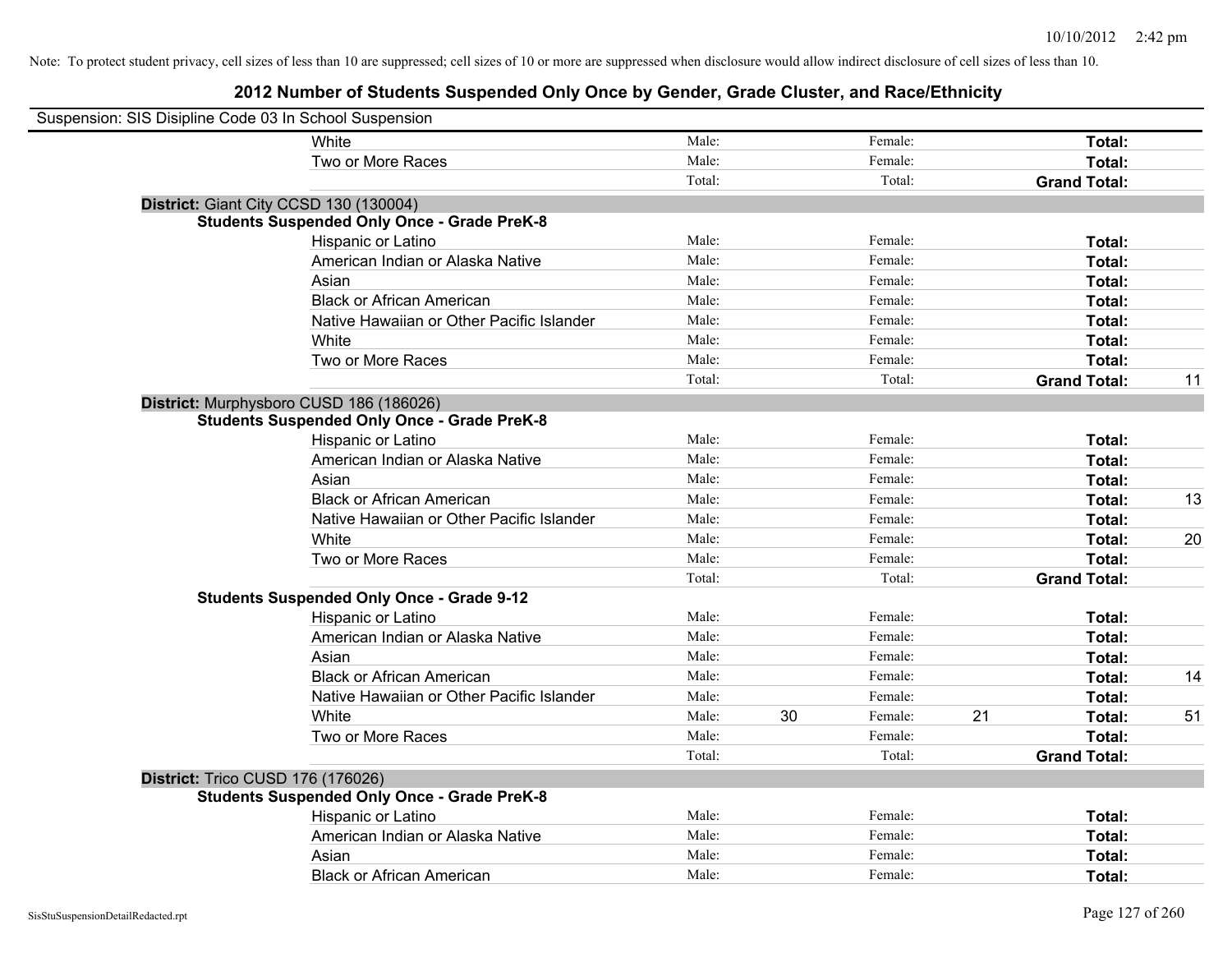|                                    | Suspension: SIS Disipline Code 03 In School Suspension |        |         |                     |    |
|------------------------------------|--------------------------------------------------------|--------|---------|---------------------|----|
|                                    | Native Hawaiian or Other Pacific Islander              | Male:  | Female: | Total:              |    |
|                                    | White                                                  | Male:  | Female: | Total:              |    |
|                                    | Two or More Races                                      | Male:  | Female: | Total:              |    |
|                                    |                                                        | Total: | Total:  | <b>Grand Total:</b> |    |
|                                    | <b>Students Suspended Only Once - Grade 9-12</b>       |        |         |                     |    |
|                                    | Hispanic or Latino                                     | Male:  | Female: | Total:              |    |
|                                    | American Indian or Alaska Native                       | Male:  | Female: | Total:              |    |
|                                    | Asian                                                  | Male:  | Female: | Total:              |    |
|                                    | <b>Black or African American</b>                       | Male:  | Female: | Total:              |    |
|                                    | Native Hawaiian or Other Pacific Islander              | Male:  | Female: | Total:              |    |
|                                    | White                                                  | Male:  | Female: | Total:              | 17 |
|                                    | Two or More Races                                      | Male:  | Female: | Total:              |    |
|                                    |                                                        | Total: | Total:  | <b>Grand Total:</b> |    |
| County: Perry (073)                |                                                        |        |         |                     |    |
|                                    | District: Duquoin CUSD 300 (300026)                    |        |         |                     |    |
|                                    | <b>Students Suspended Only Once - Grade PreK-8</b>     |        |         |                     |    |
|                                    | Hispanic or Latino                                     | Male:  | Female: | Total:              |    |
|                                    | American Indian or Alaska Native                       | Male:  | Female: | Total:              |    |
|                                    | Asian                                                  | Male:  | Female: | Total:              |    |
|                                    | <b>Black or African American</b>                       | Male:  | Female: | Total:              |    |
|                                    | Native Hawaiian or Other Pacific Islander              | Male:  | Female: | Total:              |    |
|                                    | White                                                  | Male:  | Female: | Total:              |    |
|                                    | Two or More Races                                      | Male:  | Female: | Total:              |    |
|                                    |                                                        | Total: | Total:  | <b>Grand Total:</b> |    |
|                                    | <b>Students Suspended Only Once - Grade 9-12</b>       |        |         |                     |    |
|                                    | Hispanic or Latino                                     | Male:  | Female: | Total:              |    |
|                                    | American Indian or Alaska Native                       | Male:  | Female: | Total:              |    |
|                                    | Asian                                                  | Male:  | Female: | Total:              |    |
|                                    | <b>Black or African American</b>                       | Male:  | Female: | Total:              |    |
|                                    | Native Hawaiian or Other Pacific Islander              | Male:  | Female: | Total:              |    |
|                                    | White                                                  | Male:  | Female: | Total:              | 30 |
|                                    | Two or More Races                                      | Male:  | Female: | Total:              |    |
|                                    |                                                        | Total: | Total:  | <b>Grand Total:</b> |    |
|                                    | District: Pinckneyville CHSD 101 (101016)              |        |         |                     |    |
|                                    | <b>Students Suspended Only Once - Grade 9-12</b>       |        |         |                     |    |
|                                    | Hispanic or Latino                                     | Male:  | Female: | Total:              |    |
|                                    | American Indian or Alaska Native                       | Male:  | Female: | Total:              |    |
|                                    | Asian                                                  | Male:  | Female: | Total:              |    |
|                                    | <b>Black or African American</b>                       | Male:  | Female: | Total:              |    |
| SisStuSuspensionDetailRedacted.rpt |                                                        |        |         | Page 128 of 260     |    |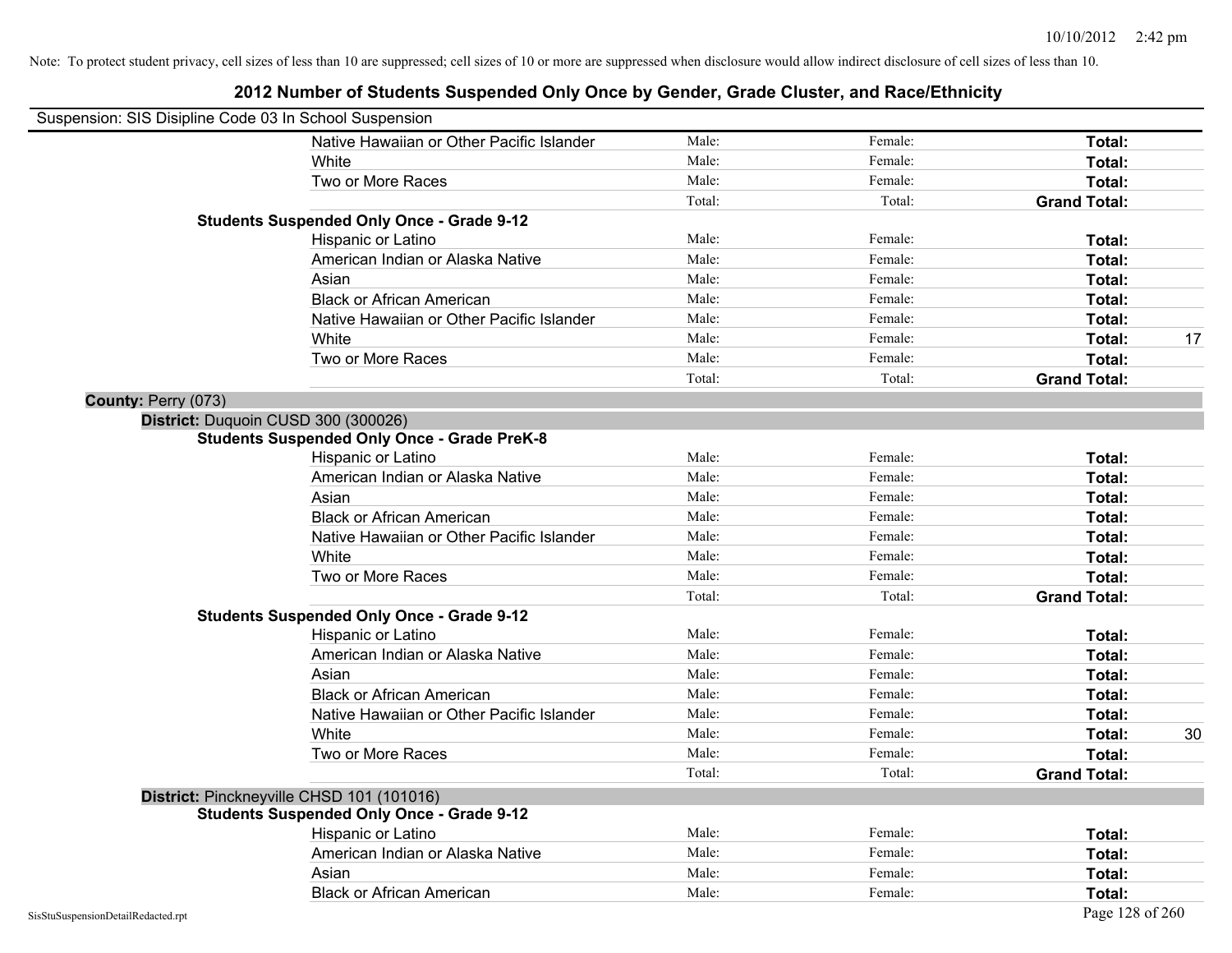# **2012 Number of Students Suspended Only Once by Gender, Grade Cluster, and Race/Ethnicity**

| Suspension: SIS Disipline Code 03 In School Suspension |                                                    |        |    |         |    |                     |    |
|--------------------------------------------------------|----------------------------------------------------|--------|----|---------|----|---------------------|----|
|                                                        | Native Hawaiian or Other Pacific Islander          | Male:  |    | Female: |    | Total:              |    |
|                                                        | White                                              | Male:  |    | Female: |    | Total:              | 17 |
|                                                        | Two or More Races                                  | Male:  |    | Female: |    | Total:              |    |
|                                                        |                                                    | Total: |    | Total:  |    | <b>Grand Total:</b> |    |
| District: Pinckneyville SD 50 (050002)                 |                                                    |        |    |         |    |                     |    |
|                                                        | <b>Students Suspended Only Once - Grade PreK-8</b> |        |    |         |    |                     |    |
|                                                        | Hispanic or Latino                                 | Male:  |    | Female: |    | Total:              |    |
|                                                        | American Indian or Alaska Native                   | Male:  |    | Female: |    | Total:              |    |
|                                                        | Asian                                              | Male:  |    | Female: |    | Total:              |    |
|                                                        | <b>Black or African American</b>                   | Male:  |    | Female: |    | Total:              |    |
|                                                        | Native Hawaiian or Other Pacific Islander          | Male:  |    | Female: |    | Total:              |    |
|                                                        | White                                              | Male:  |    | Female: |    | Total:              |    |
|                                                        | Two or More Races                                  | Male:  |    | Female: |    | Total:              |    |
|                                                        |                                                    | Total: |    | Total:  |    | <b>Grand Total:</b> |    |
|                                                        |                                                    |        |    |         |    |                     |    |
| Region: Kane ROE (31)                                  |                                                    |        |    |         |    |                     |    |
| County: Kane (045)                                     |                                                    |        |    |         |    |                     |    |
| District: Aurora East USD 131 (131022)                 |                                                    |        |    |         |    |                     |    |
|                                                        | <b>Students Suspended Only Once - Grade 9-12</b>   |        |    |         |    |                     |    |
|                                                        | Hispanic or Latino                                 | Male:  |    | Female: |    | Total:              |    |
|                                                        | American Indian or Alaska Native                   | Male:  |    | Female: |    | Total:              |    |
|                                                        | Asian                                              | Male:  |    | Female: |    | Total:              |    |
|                                                        | <b>Black or African American</b>                   | Male:  |    | Female: |    | Total:              |    |
|                                                        | Native Hawaiian or Other Pacific Islander          | Male:  |    | Female: |    | Total:              |    |
|                                                        | White                                              | Male:  |    | Female: |    | Total:              |    |
|                                                        | Two or More Races                                  | Male:  |    | Female: |    | <b>Total:</b>       |    |
|                                                        |                                                    | Total: |    | Total:  |    | <b>Grand Total:</b> | 11 |
| District: Batavia USD 101 (101022)                     |                                                    |        |    |         |    |                     |    |
|                                                        | <b>Students Suspended Only Once - Grade PreK-8</b> |        |    |         |    |                     |    |
|                                                        | Hispanic or Latino                                 | Male:  |    | Female: |    | Total:              |    |
|                                                        | American Indian or Alaska Native                   | Male:  |    | Female: |    | Total:              |    |
|                                                        | Asian                                              | Male:  |    | Female: |    | Total:              |    |
|                                                        | <b>Black or African American</b>                   | Male:  |    | Female: |    | Total:              |    |
|                                                        | Native Hawaiian or Other Pacific Islander          | Male:  |    | Female: |    | Total:              |    |
|                                                        | White                                              | Male:  |    | Female: |    | Total:              | 29 |
|                                                        | Two or More Races                                  | Male:  |    | Female: |    | <b>Total:</b>       |    |
|                                                        |                                                    | Total: | 32 | Total:  | 11 | <b>Grand Total:</b> | 43 |

**Students Suspended Only Once - Grade 9-12**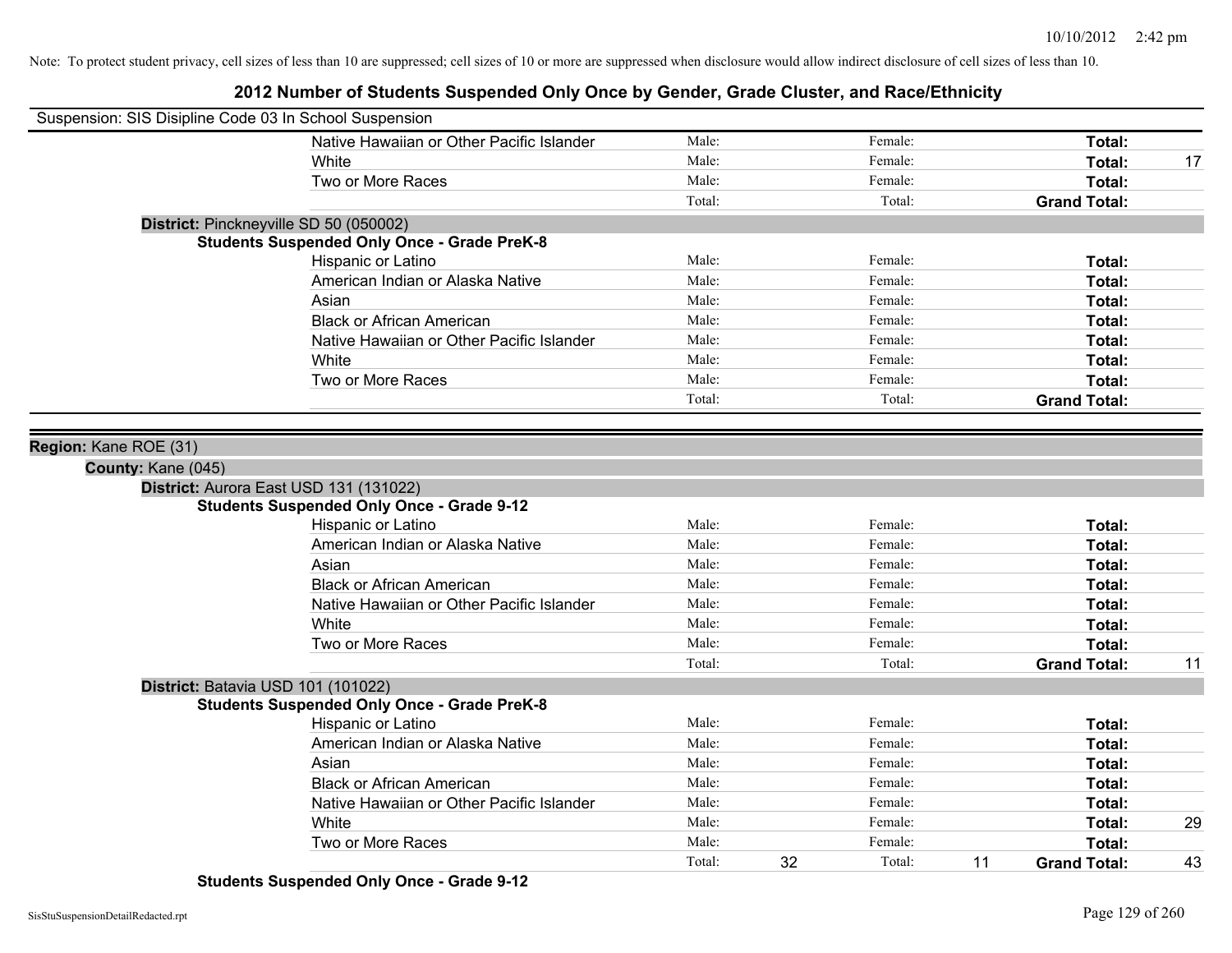| Suspension: SIS Disipline Code 03 In School Suspension |                                                    |        |     |         |    |                     |     |
|--------------------------------------------------------|----------------------------------------------------|--------|-----|---------|----|---------------------|-----|
|                                                        | Hispanic or Latino                                 | Male:  |     | Female: |    | Total:              | 14  |
|                                                        | American Indian or Alaska Native                   | Male:  |     | Female: |    | Total:              |     |
|                                                        | Asian                                              | Male:  |     | Female: |    | Total:              |     |
|                                                        | <b>Black or African American</b>                   | Male:  |     | Female: |    | Total:              |     |
|                                                        | Native Hawaiian or Other Pacific Islander          | Male:  |     | Female: |    | Total:              |     |
|                                                        | White                                              | Male:  | 59  | Female: | 39 | Total:              | 98  |
|                                                        | Two or More Races                                  | Male:  |     | Female: |    | Total:              |     |
|                                                        |                                                    | Total: |     | Total:  |    | <b>Grand Total:</b> |     |
| District: CUSD 300 (300026)                            |                                                    |        |     |         |    |                     |     |
|                                                        | <b>Students Suspended Only Once - Grade PreK-8</b> |        |     |         |    |                     |     |
|                                                        | Hispanic or Latino                                 | Male:  | 107 | Female: | 38 | Total:              | 145 |
|                                                        | American Indian or Alaska Native                   | Male:  |     | Female: |    | Total:              |     |
|                                                        | Asian                                              | Male:  |     | Female: |    | Total:              |     |
|                                                        | <b>Black or African American</b>                   | Male:  | 41  | Female: | 28 | Total:              | 69  |
|                                                        | Native Hawaiian or Other Pacific Islander          | Male:  |     | Female: |    | Total:              |     |
|                                                        | White                                              | Male:  | 79  | Female: | 11 | Total:              | 90  |
|                                                        | Two or More Races                                  | Male:  |     | Female: |    | Total:              |     |
|                                                        |                                                    | Total: |     | Total:  |    | <b>Grand Total:</b> |     |
|                                                        | <b>Students Suspended Only Once - Grade 9-12</b>   |        |     |         |    |                     |     |
|                                                        | Hispanic or Latino                                 | Male:  | 100 | Female: | 59 | Total:              | 159 |
|                                                        | American Indian or Alaska Native                   | Male:  |     | Female: |    | Total:              |     |
|                                                        | Asian                                              | Male:  |     | Female: |    | Total:              |     |
|                                                        | <b>Black or African American</b>                   | Male:  | 23  | Female: | 18 | Total:              | 41  |
|                                                        | Native Hawaiian or Other Pacific Islander          | Male:  |     | Female: |    | Total:              |     |
|                                                        | White                                              | Male:  | 104 | Female: | 45 | <b>Total:</b>       | 149 |
|                                                        | Two or More Races                                  | Male:  |     | Female: |    | Total:              | 13  |
|                                                        |                                                    | Total: |     | Total:  |    | <b>Grand Total:</b> |     |
| District: Geneva CUSD 304 (304026)                     |                                                    |        |     |         |    |                     |     |
|                                                        | <b>Students Suspended Only Once - Grade PreK-8</b> |        |     |         |    |                     |     |
|                                                        | Hispanic or Latino                                 | Male:  |     | Female: |    | Total:              |     |
|                                                        | American Indian or Alaska Native                   | Male:  |     | Female: |    | Total:              |     |
|                                                        | Asian                                              | Male:  |     | Female: |    | Total:              |     |
|                                                        | <b>Black or African American</b>                   | Male:  |     | Female: |    | Total:              |     |
|                                                        | Native Hawaiian or Other Pacific Islander          | Male:  |     | Female: |    | Total:              |     |
|                                                        | White                                              | Male:  | 38  | Female: | 14 | Total:              | 52  |
|                                                        | Two or More Races                                  | Male:  |     | Female: |    | Total:              |     |
|                                                        |                                                    | Total: |     | Total:  |    | <b>Grand Total:</b> |     |
|                                                        | <b>Students Suspended Only Once - Grade 9-12</b>   |        |     |         |    |                     |     |
|                                                        | Hispanic or Latino                                 | Male:  |     | Female: |    | Total:              |     |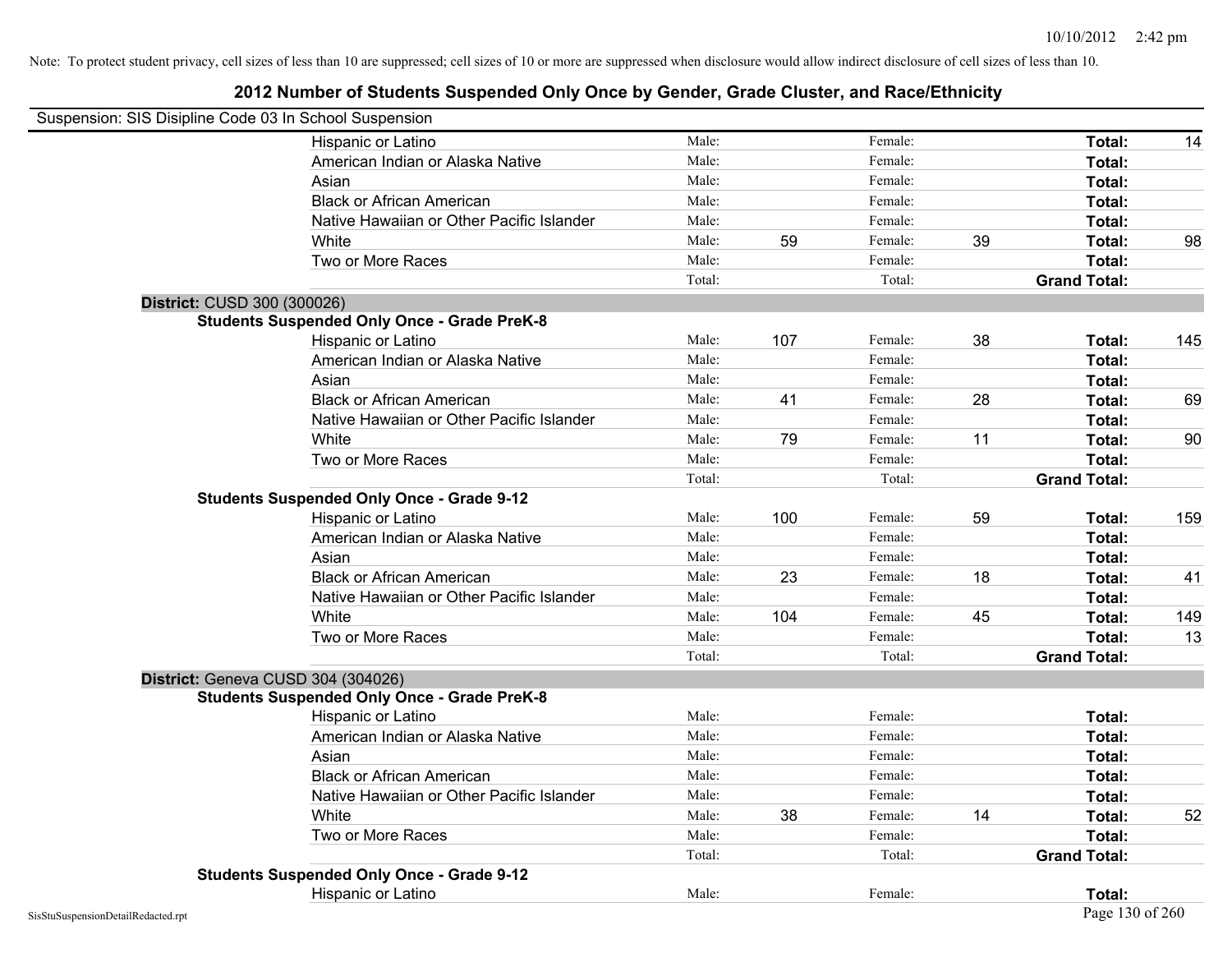| Suspension: SIS Disipline Code 03 In School Suspension |                                                    |        |         |                     |    |
|--------------------------------------------------------|----------------------------------------------------|--------|---------|---------------------|----|
|                                                        | American Indian or Alaska Native                   | Male:  | Female: | Total:              |    |
|                                                        | Asian                                              | Male:  | Female: | Total:              |    |
|                                                        | <b>Black or African American</b>                   | Male:  | Female: | Total:              |    |
|                                                        | Native Hawaiian or Other Pacific Islander          | Male:  | Female: | Total:              |    |
|                                                        | White                                              | Male:  | Female: | Total:              | 35 |
|                                                        | Two or More Races                                  | Male:  | Female: | Total:              |    |
|                                                        |                                                    | Total: | Total:  | <b>Grand Total:</b> |    |
|                                                        | District: Kaneland CUSD 302 (302026)               |        |         |                     |    |
|                                                        | <b>Students Suspended Only Once - Grade PreK-8</b> |        |         |                     |    |
|                                                        | Hispanic or Latino                                 | Male:  | Female: | Total:              |    |
|                                                        | American Indian or Alaska Native                   | Male:  | Female: | Total:              |    |
|                                                        | Asian                                              | Male:  | Female: | Total:              |    |
|                                                        | <b>Black or African American</b>                   | Male:  | Female: | Total:              |    |
|                                                        | Native Hawaiian or Other Pacific Islander          | Male:  | Female: | Total:              |    |
|                                                        | White                                              | Male:  | Female: | Total:              | 12 |
|                                                        | Two or More Races                                  | Male:  | Female: | Total:              |    |
|                                                        |                                                    | Total: | Total:  | <b>Grand Total:</b> |    |
|                                                        | <b>Students Suspended Only Once - Grade 9-12</b>   |        |         |                     |    |
|                                                        | Hispanic or Latino                                 | Male:  | Female: | Total:              |    |
|                                                        | American Indian or Alaska Native                   | Male:  | Female: | Total:              |    |
|                                                        | Asian                                              | Male:  | Female: | Total:              |    |
|                                                        | <b>Black or African American</b>                   | Male:  | Female: | Total:              |    |
|                                                        | Native Hawaiian or Other Pacific Islander          | Male:  | Female: | Total:              |    |
|                                                        | White                                              | Male:  | Female: | Total:              |    |
|                                                        | Two or More Races                                  | Male:  | Female: | Total:              |    |
|                                                        |                                                    | Total: | Total:  | <b>Grand Total:</b> | 10 |
| District: Larkin Center (012500)                       |                                                    |        |         |                     |    |
|                                                        | <b>Students Suspended Only Once - Grade PreK-8</b> |        |         |                     |    |
|                                                        | Hispanic or Latino                                 | Male:  | Female: | Total:              |    |
|                                                        | American Indian or Alaska Native                   | Male:  | Female: | Total:              |    |
|                                                        | Asian                                              | Male:  | Female: | Total:              |    |
|                                                        | <b>Black or African American</b>                   | Male:  | Female: | Total:              |    |
|                                                        | Native Hawaiian or Other Pacific Islander          | Male:  | Female: | Total:              |    |
|                                                        | White                                              | Male:  | Female: | Total:              |    |
|                                                        | Two or More Races                                  | Male:  | Female: | Total:              |    |
|                                                        |                                                    | Total: | Total:  | <b>Grand Total:</b> |    |
|                                                        | <b>Students Suspended Only Once - Grade 9-12</b>   |        |         |                     |    |
|                                                        | Hispanic or Latino                                 | Male:  | Female: | Total:              |    |
|                                                        | American Indian or Alaska Native                   | Male:  | Female: | Total:              |    |
| SisStuSuspensionDetailRedacted.rpt                     |                                                    |        |         | Page 131 of 260     |    |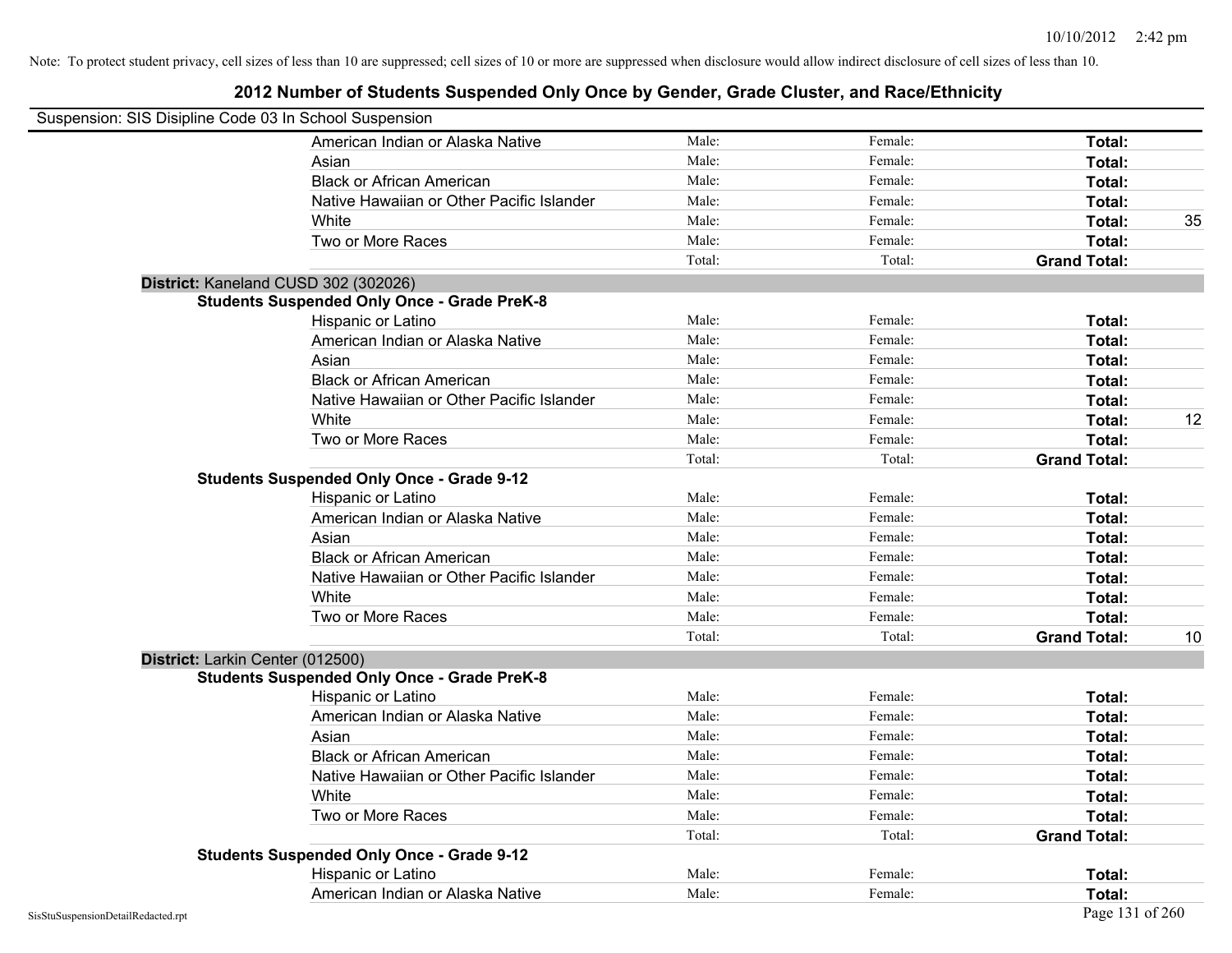| Suspension: SIS Disipline Code 03 In School Suspension |                                                                        |                |     |                    |     |                     |           |
|--------------------------------------------------------|------------------------------------------------------------------------|----------------|-----|--------------------|-----|---------------------|-----------|
|                                                        | Asian                                                                  | Male:          |     | Female:            |     | Total:              |           |
|                                                        | <b>Black or African American</b>                                       | Male:          |     | Female:            |     | Total:              |           |
|                                                        | Native Hawaiian or Other Pacific Islander                              | Male:          |     | Female:            |     | Total:              |           |
|                                                        | White                                                                  | Male:          |     | Female:            |     | Total:              |           |
|                                                        | Two or More Races                                                      | Male:          |     | Female:            |     | Total:              |           |
|                                                        |                                                                        | Total:         |     | Total:             |     | <b>Grand Total:</b> |           |
|                                                        | District: Non-Public School (3020)                                     |                |     |                    |     |                     |           |
|                                                        | <b>Students Suspended Only Once - Grade 9-12</b>                       |                |     |                    |     |                     |           |
|                                                        | Hispanic or Latino                                                     | Male:          |     | Female:            |     | Total:              |           |
|                                                        | American Indian or Alaska Native                                       | Male:          |     | Female:            |     | Total:              |           |
|                                                        | Asian                                                                  | Male:          |     | Female:            |     | Total:              |           |
|                                                        | <b>Black or African American</b>                                       | Male:          |     | Female:            |     | Total:              |           |
|                                                        | Native Hawaiian or Other Pacific Islander                              | Male:          |     | Female:            |     | Total:              |           |
|                                                        | White                                                                  | Male:          |     | Female:            |     | Total:              |           |
|                                                        | Two or More Races                                                      | Male:          |     | Female:            |     | Total:              |           |
|                                                        |                                                                        | Total:         |     | Total:             |     | <b>Grand Total:</b> | 10        |
| District: SD U-46 (046022)                             | <b>Students Suspended Only Once - Grade PreK-8</b>                     |                |     |                    |     |                     |           |
|                                                        | Hispanic or Latino                                                     | Male:          | 225 | Female:            | 128 | Total:              | 353       |
|                                                        | American Indian or Alaska Native                                       | Male:          |     | Female:            |     | Total:              |           |
|                                                        | Asian                                                                  | Male:          |     | Female:            |     | Total:              | 28        |
|                                                        | <b>Black or African American</b>                                       | Male:          | 49  | Female:            | 31  | Total:              | 80        |
|                                                        | Native Hawaiian or Other Pacific Islander                              | Male:          |     | Female:            |     | Total:              |           |
|                                                        | White                                                                  | Male:          | 124 | Female:            | 41  | Total:              | 165       |
|                                                        | Two or More Races                                                      | Male:          |     | Female:            |     | Total:              | 24        |
|                                                        |                                                                        | Total:         |     | Total:             |     | <b>Grand Total:</b> |           |
|                                                        | <b>Students Suspended Only Once - Grade 9-12</b>                       |                |     |                    |     |                     |           |
|                                                        | Hispanic or Latino                                                     | Male:          | 361 | Female:            | 279 | Total:              | 640       |
|                                                        | American Indian or Alaska Native                                       | Male:          |     | Female:            |     | Total:              |           |
|                                                        | Asian                                                                  | Male:          |     | Female:            |     | Total:              | 30        |
|                                                        | <b>Black or African American</b>                                       | Male:          | 50  | Female:            | 61  | Total:              | 111       |
|                                                        | Native Hawaiian or Other Pacific Islander<br><b>White</b>              | Male:<br>Male: |     | Female:<br>Female: |     | Total:              |           |
|                                                        | Two or More Races                                                      | Male:          | 169 | Female:            | 98  | Total:<br>Total:    | 267<br>26 |
|                                                        |                                                                        | Total:         | 14  | Total:             | 12  |                     |           |
|                                                        |                                                                        |                |     |                    |     | <b>Grand Total:</b> |           |
|                                                        | District: Special Education Services (020200)                          |                |     |                    |     |                     |           |
|                                                        | <b>Students Suspended Only Once - Grade 9-12</b><br>Hispanic or Latino | Male:          |     | Female:            |     | Total:              |           |
|                                                        |                                                                        |                |     |                    |     |                     |           |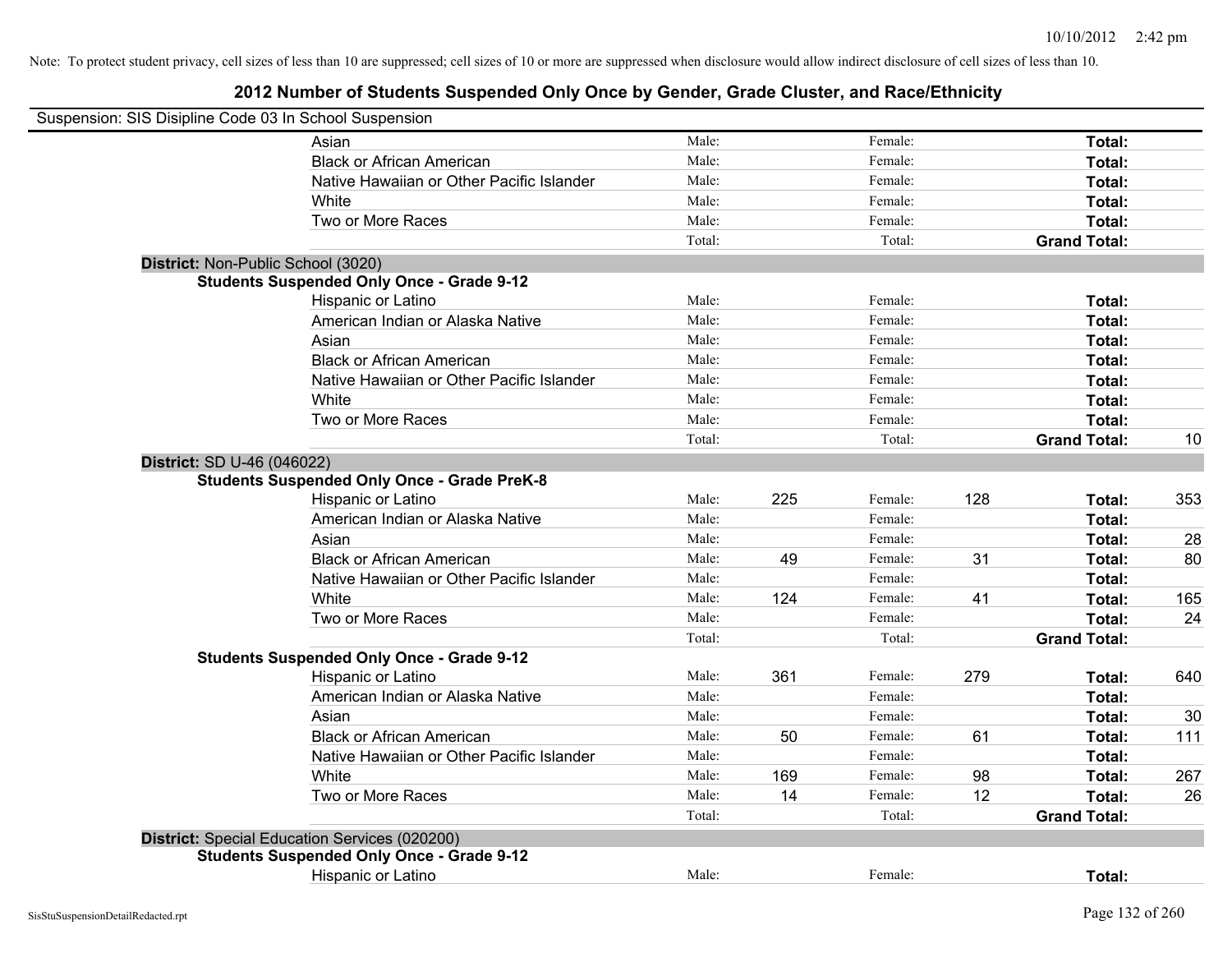| Suspension: SIS Disipline Code 03 In School Suspension |                                                    |        |         |                     |    |
|--------------------------------------------------------|----------------------------------------------------|--------|---------|---------------------|----|
|                                                        | American Indian or Alaska Native                   | Male:  | Female: | Total:              |    |
|                                                        | Asian                                              | Male:  | Female: | Total:              |    |
|                                                        | <b>Black or African American</b>                   | Male:  | Female: | Total:              |    |
|                                                        | Native Hawaiian or Other Pacific Islander          | Male:  | Female: | Total:              |    |
|                                                        | White                                              | Male:  | Female: | Total:              |    |
|                                                        | Two or More Races                                  | Male:  | Female: | Total:              |    |
|                                                        |                                                    | Total: | Total:  | <b>Grand Total:</b> |    |
|                                                        | District: St Charles CUSD 303 (303026)             |        |         |                     |    |
|                                                        | <b>Students Suspended Only Once - Grade PreK-8</b> |        |         |                     |    |
|                                                        | Hispanic or Latino                                 | Male:  | Female: | Total:              |    |
|                                                        | American Indian or Alaska Native                   | Male:  | Female: | Total:              |    |
|                                                        | Asian                                              | Male:  | Female: | Total:              |    |
|                                                        | <b>Black or African American</b>                   | Male:  | Female: | Total:              |    |
|                                                        | Native Hawaiian or Other Pacific Islander          | Male:  | Female: | Total:              |    |
|                                                        | White                                              | Male:  | Female: | Total:              | 23 |
|                                                        | Two or More Races                                  | Male:  | Female: | <b>Total:</b>       |    |
|                                                        |                                                    | Total: | Total:  | <b>Grand Total:</b> |    |
|                                                        | <b>Students Suspended Only Once - Grade 9-12</b>   |        |         |                     |    |
|                                                        | Hispanic or Latino                                 | Male:  | Female: | Total:              |    |
|                                                        | American Indian or Alaska Native                   | Male:  | Female: | Total:              |    |
|                                                        | Asian                                              | Male:  | Female: | Total:              |    |
|                                                        | <b>Black or African American</b>                   | Male:  | Female: | Total:              |    |
|                                                        | Native Hawaiian or Other Pacific Islander          | Male:  | Female: | Total:              |    |
|                                                        | White                                              | Male:  | Female: | Total:              |    |
|                                                        | Two or More Races                                  | Male:  | Female: | <b>Total:</b>       |    |
|                                                        |                                                    | Total: | Total:  | <b>Grand Total:</b> | 11 |
| County: Non-Public School (000)                        |                                                    |        |         |                     |    |
| District: Kane ROE (000000)                            |                                                    |        |         |                     |    |
|                                                        | <b>Students Suspended Only Once - Grade 9-12</b>   |        |         |                     |    |
|                                                        | Hispanic or Latino                                 | Male:  | Female: | Total:              |    |
|                                                        | American Indian or Alaska Native                   | Male:  | Female: | Total:              |    |
|                                                        | Asian                                              | Male:  | Female: | Total:              |    |
|                                                        | <b>Black or African American</b>                   | Male:  | Female: | Total:              |    |
|                                                        | Native Hawaiian or Other Pacific Islander          | Male:  | Female: | Total:              |    |
|                                                        | White                                              | Male:  | Female: | Total:              |    |
|                                                        | Two or More Races                                  | Male:  | Female: | Total:              |    |
|                                                        |                                                    | Total: | Total:  | <b>Grand Total:</b> |    |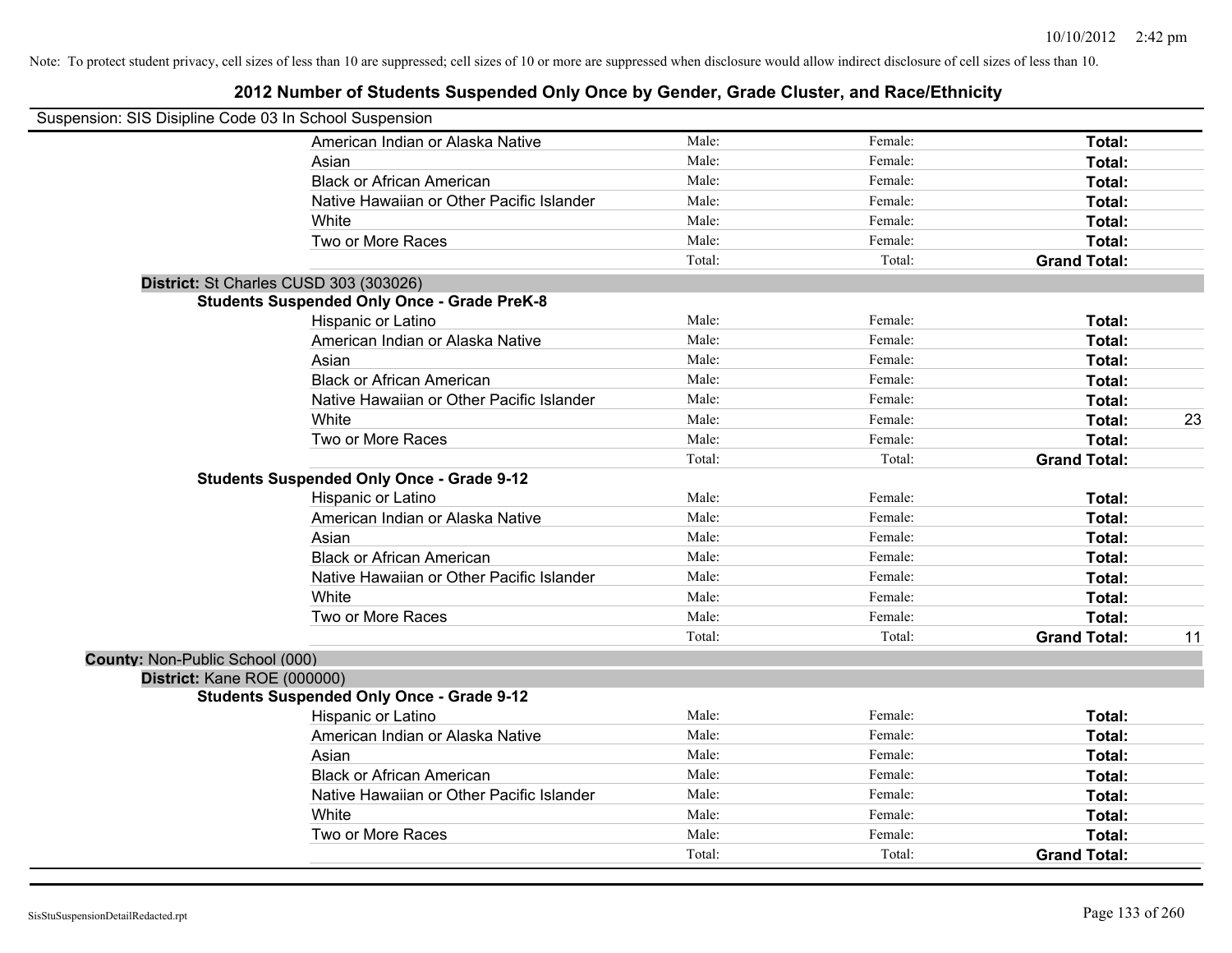# **2012 Number of Students Suspended Only Once by Gender, Grade Cluster, and Race/Ethnicity**

Suspension: SIS Disipline Code 03 In School Suspension

| Region: Knox ROE (33) |                                                    |        |    |         |    |                     |    |
|-----------------------|----------------------------------------------------|--------|----|---------|----|---------------------|----|
| County: Knox (048)    |                                                    |        |    |         |    |                     |    |
|                       | District: Abingdon CUSD 217 (217026)               |        |    |         |    |                     |    |
|                       | <b>Students Suspended Only Once - Grade PreK-8</b> |        |    |         |    |                     |    |
|                       | Hispanic or Latino                                 | Male:  |    | Female: |    | Total:              |    |
|                       | American Indian or Alaska Native                   | Male:  |    | Female: |    | Total:              |    |
|                       | Asian                                              | Male:  |    | Female: |    | Total:              |    |
|                       | <b>Black or African American</b>                   | Male:  |    | Female: |    | Total:              |    |
|                       | Native Hawaiian or Other Pacific Islander          | Male:  |    | Female: |    | Total:              |    |
|                       | White                                              | Male:  |    | Female: |    | Total:              | 23 |
|                       | Two or More Races                                  | Male:  |    | Female: |    | Total:              |    |
|                       |                                                    | Total: |    | Total:  |    | <b>Grand Total:</b> |    |
|                       | <b>Students Suspended Only Once - Grade 9-12</b>   |        |    |         |    |                     |    |
|                       | Hispanic or Latino                                 | Male:  |    | Female: |    | Total:              |    |
|                       | American Indian or Alaska Native                   | Male:  |    | Female: |    | Total:              |    |
|                       | Asian                                              | Male:  |    | Female: |    | Total:              |    |
|                       | <b>Black or African American</b>                   | Male:  |    | Female: |    | Total:              |    |
|                       | Native Hawaiian or Other Pacific Islander          | Male:  |    | Female: |    | Total:              |    |
|                       | White                                              | Male:  |    | Female: |    | Total:              | 24 |
|                       | Two or More Races                                  | Male:  |    | Female: |    | Total:              |    |
|                       |                                                    | Total: |    | Total:  |    | <b>Grand Total:</b> |    |
|                       | District: Galesburg CUSD 205 (205026)              |        |    |         |    |                     |    |
|                       | <b>Students Suspended Only Once - Grade PreK-8</b> |        |    |         |    |                     |    |
|                       | Hispanic or Latino                                 | Male:  |    | Female: |    | Total:              | 20 |
|                       | American Indian or Alaska Native                   | Male:  |    | Female: |    | Total:              |    |
|                       | Asian                                              | Male:  |    | Female: |    | Total:              |    |
|                       | <b>Black or African American</b>                   | Male:  | 17 | Female: | 12 | Total:              | 29 |
|                       | Native Hawaiian or Other Pacific Islander          | Male:  |    | Female: |    | Total:              |    |
|                       | White                                              | Male:  | 57 | Female: | 14 | Total:              | 71 |
|                       | Two or More Races                                  | Male:  |    | Female: |    | Total:              | 14 |
|                       |                                                    | Total: |    | Total:  |    | <b>Grand Total:</b> |    |
|                       | <b>Students Suspended Only Once - Grade 9-12</b>   |        |    |         |    |                     |    |
|                       | Hispanic or Latino                                 | Male:  |    | Female: |    | Total:              | 13 |
|                       | American Indian or Alaska Native                   | Male:  |    | Female: |    | Total:              |    |
|                       | Asian                                              | Male:  |    | Female: |    | Total:              |    |
|                       | <b>Black or African American</b>                   | Male:  | 11 | Female: | 13 | Total:              | 24 |
|                       | Native Hawaiian or Other Pacific Islander          | Male:  |    | Female: |    | Total:              |    |
|                       | White                                              | Male:  | 53 | Female: | 22 | Total:              | 75 |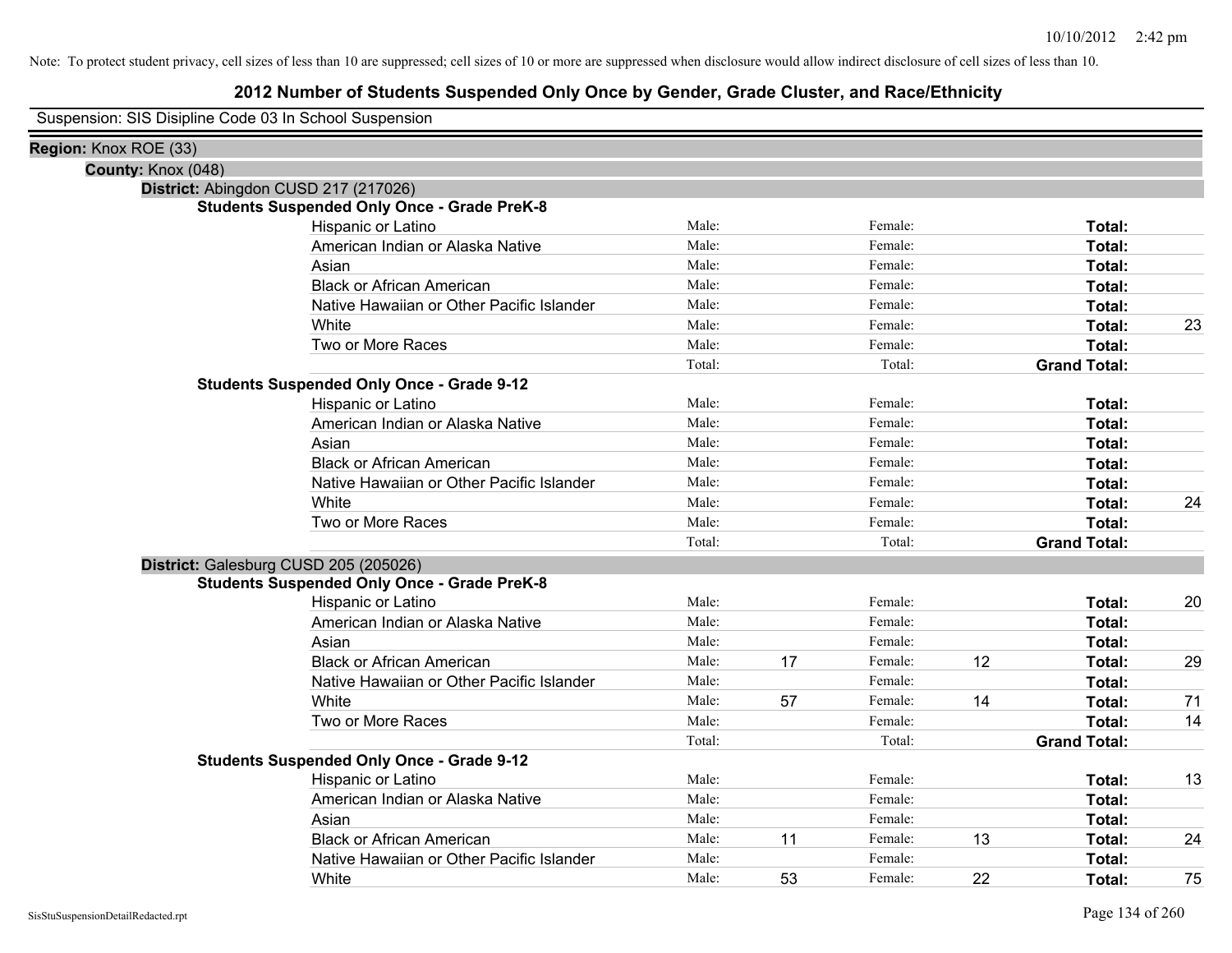| Suspension: SIS Disipline Code 03 In School Suspension |                                                    |        |         |                     |    |
|--------------------------------------------------------|----------------------------------------------------|--------|---------|---------------------|----|
|                                                        | Two or More Races                                  | Male:  | Female: | Total:              | 14 |
|                                                        |                                                    | Total: | Total:  | <b>Grand Total:</b> |    |
|                                                        | District: Knoxville CUSD 202 (202026)              |        |         |                     |    |
|                                                        | <b>Students Suspended Only Once - Grade PreK-8</b> |        |         |                     |    |
|                                                        | Hispanic or Latino                                 | Male:  | Female: | Total:              |    |
|                                                        | American Indian or Alaska Native                   | Male:  | Female: | Total:              |    |
|                                                        | Asian                                              | Male:  | Female: | Total:              |    |
|                                                        | <b>Black or African American</b>                   | Male:  | Female: | Total:              |    |
|                                                        | Native Hawaiian or Other Pacific Islander          | Male:  | Female: | Total:              |    |
|                                                        | White                                              | Male:  | Female: | Total:              |    |
|                                                        | Two or More Races                                  | Male:  | Female: | Total:              |    |
|                                                        |                                                    | Total: | Total:  | <b>Grand Total:</b> |    |
|                                                        | <b>Students Suspended Only Once - Grade 9-12</b>   |        |         |                     |    |
|                                                        | Hispanic or Latino                                 | Male:  | Female: | Total:              |    |
|                                                        | American Indian or Alaska Native                   | Male:  | Female: | Total:              |    |
|                                                        | Asian                                              | Male:  | Female: | Total:              |    |
|                                                        | <b>Black or African American</b>                   | Male:  | Female: | Total:              |    |
|                                                        | Native Hawaiian or Other Pacific Islander          | Male:  | Female: | Total:              |    |
|                                                        | White                                              | Male:  | Female: | Total:              | 13 |
|                                                        | Two or More Races                                  | Male:  | Female: | Total:              |    |
|                                                        |                                                    | Total: | Total:  | <b>Grand Total:</b> |    |
|                                                        | <b>District:</b> R O W V A CUSD 208 (208026)       |        |         |                     |    |
|                                                        | <b>Students Suspended Only Once - Grade PreK-8</b> |        |         |                     |    |
|                                                        | Hispanic or Latino                                 | Male:  | Female: | Total:              |    |
|                                                        | American Indian or Alaska Native                   | Male:  | Female: | Total:              |    |
|                                                        | Asian                                              | Male:  | Female: | Total:              |    |
|                                                        | <b>Black or African American</b>                   | Male:  | Female: | Total:              |    |
|                                                        | Native Hawaiian or Other Pacific Islander          | Male:  | Female: | Total:              |    |
|                                                        | White                                              | Male:  | Female: | Total:              |    |
|                                                        | Two or More Races                                  | Male:  | Female: | Total:              |    |
|                                                        |                                                    | Total: | Total:  | <b>Grand Total:</b> |    |
|                                                        | District: Williamsfield CUSD 210 (210026)          |        |         |                     |    |
|                                                        | <b>Students Suspended Only Once - Grade PreK-8</b> |        |         |                     |    |
|                                                        | Hispanic or Latino                                 | Male:  | Female: | Total:              |    |
|                                                        | American Indian or Alaska Native                   | Male:  | Female: | Total:              |    |
|                                                        | Asian                                              | Male:  | Female: | Total:              |    |
|                                                        | <b>Black or African American</b>                   | Male:  | Female: | Total:              |    |
|                                                        | Native Hawaiian or Other Pacific Islander          | Male:  | Female: | Total:              |    |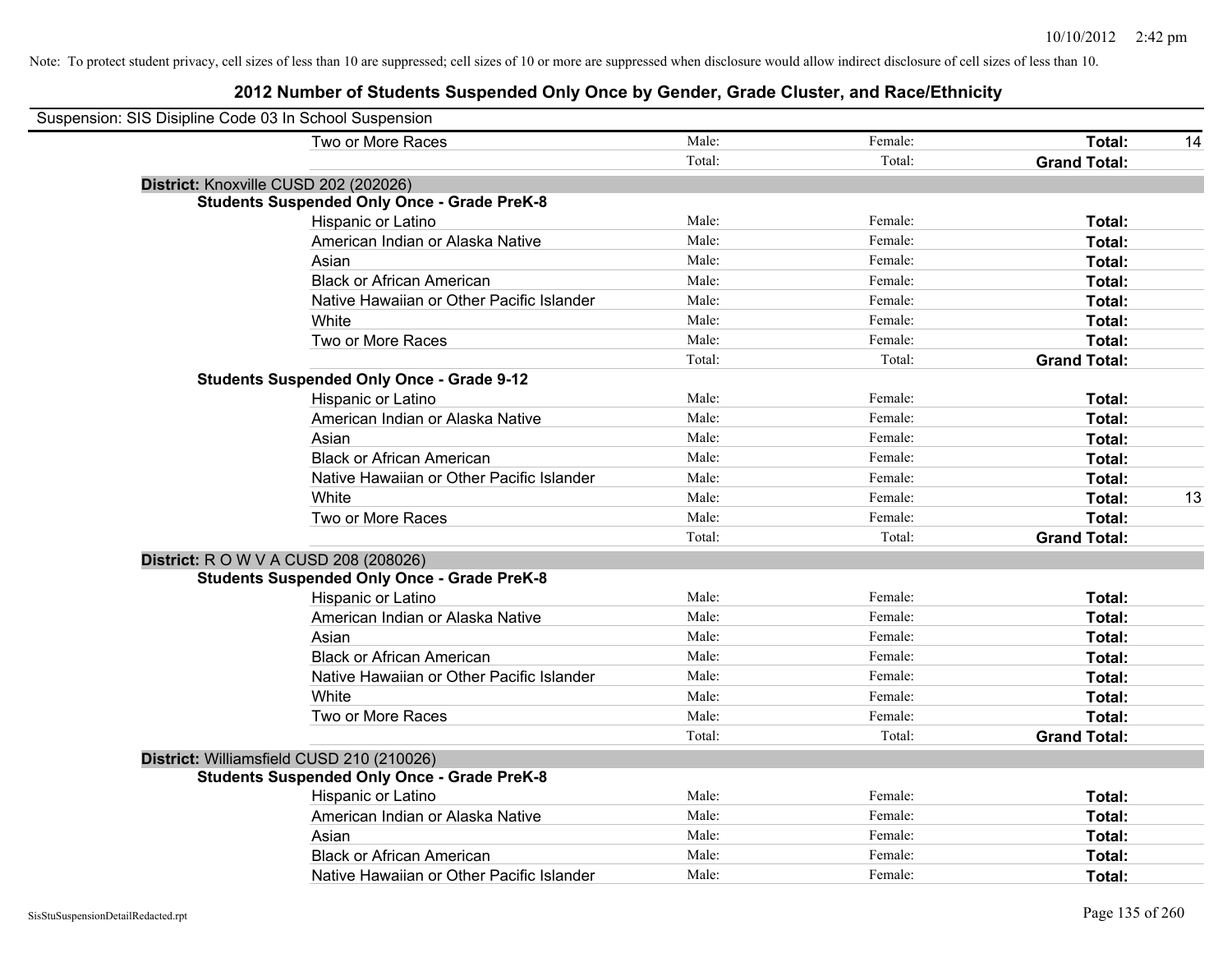| White<br>Male:<br>Female:<br>Total:<br>Male:<br>Two or More Races<br>Female:<br>Total: |  |
|----------------------------------------------------------------------------------------|--|
|                                                                                        |  |
|                                                                                        |  |
| Total:<br>Total:<br><b>Grand Total:</b>                                                |  |
|                                                                                        |  |
| Region: La Salle ROE (35)                                                              |  |
| County: Lasalle (050)                                                                  |  |
| District: Earlville CUSD 9 (009026)                                                    |  |
| <b>Students Suspended Only Once - Grade PreK-8</b>                                     |  |
| Male:<br>Female:<br>Total:<br>Hispanic or Latino                                       |  |
| Male:<br>American Indian or Alaska Native<br>Female:<br>Total:                         |  |
| Male:<br>Asian<br>Female:<br>Total:                                                    |  |
| <b>Black or African American</b><br>Male:<br>Female:<br>Total:                         |  |
| Male:<br>Native Hawaiian or Other Pacific Islander<br>Female:<br>Total:                |  |
| Male:<br>Female:<br>White<br>Total:                                                    |  |
| Male:<br>Two or More Races<br>Total:<br>Female:                                        |  |
| Total:<br>Total:<br><b>Grand Total:</b>                                                |  |
| <b>Students Suspended Only Once - Grade 9-12</b>                                       |  |
| Male:<br>Hispanic or Latino<br>Female:<br>Total:                                       |  |
| Male:<br>American Indian or Alaska Native<br>Female:<br>Total:                         |  |
| Male:<br>Asian<br>Female:<br>Total:                                                    |  |
| Male:<br><b>Black or African American</b><br>Female:<br>Total:                         |  |
| Male:<br>Native Hawaiian or Other Pacific Islander<br>Female:<br>Total:                |  |
| Male:<br>Female:<br>White<br>Total:                                                    |  |
| Male:<br>Two or More Races<br>Female:<br>Total:                                        |  |
| Total:<br>Total:<br><b>Grand Total:</b>                                                |  |
| District: Grand Ridge CCSD 95 (095004)                                                 |  |
| <b>Students Suspended Only Once - Grade PreK-8</b>                                     |  |
| Hispanic or Latino<br>Male:<br>Female:<br>Total:                                       |  |
| American Indian or Alaska Native<br>Male:<br>Female:<br>Total:                         |  |
| Asian<br>Male:<br>Female:<br>Total:                                                    |  |
| <b>Black or African American</b><br>Male:<br>Female:<br>Total:                         |  |
| Native Hawaiian or Other Pacific Islander<br>Male:<br>Female:<br>Total:                |  |
| Male:<br>White<br>Female:<br>Total:                                                    |  |
| Male:<br>Two or More Races<br>Female:<br>Total:                                        |  |
| Total:<br><b>Grand Total:</b><br>Total:                                                |  |
| District: La Salle ESD 122 (122002)                                                    |  |
| <b>Students Suspended Only Once - Grade PreK-8</b>                                     |  |
| Male:<br>Female:<br><b>Hispanic or Latino</b><br>Total:                                |  |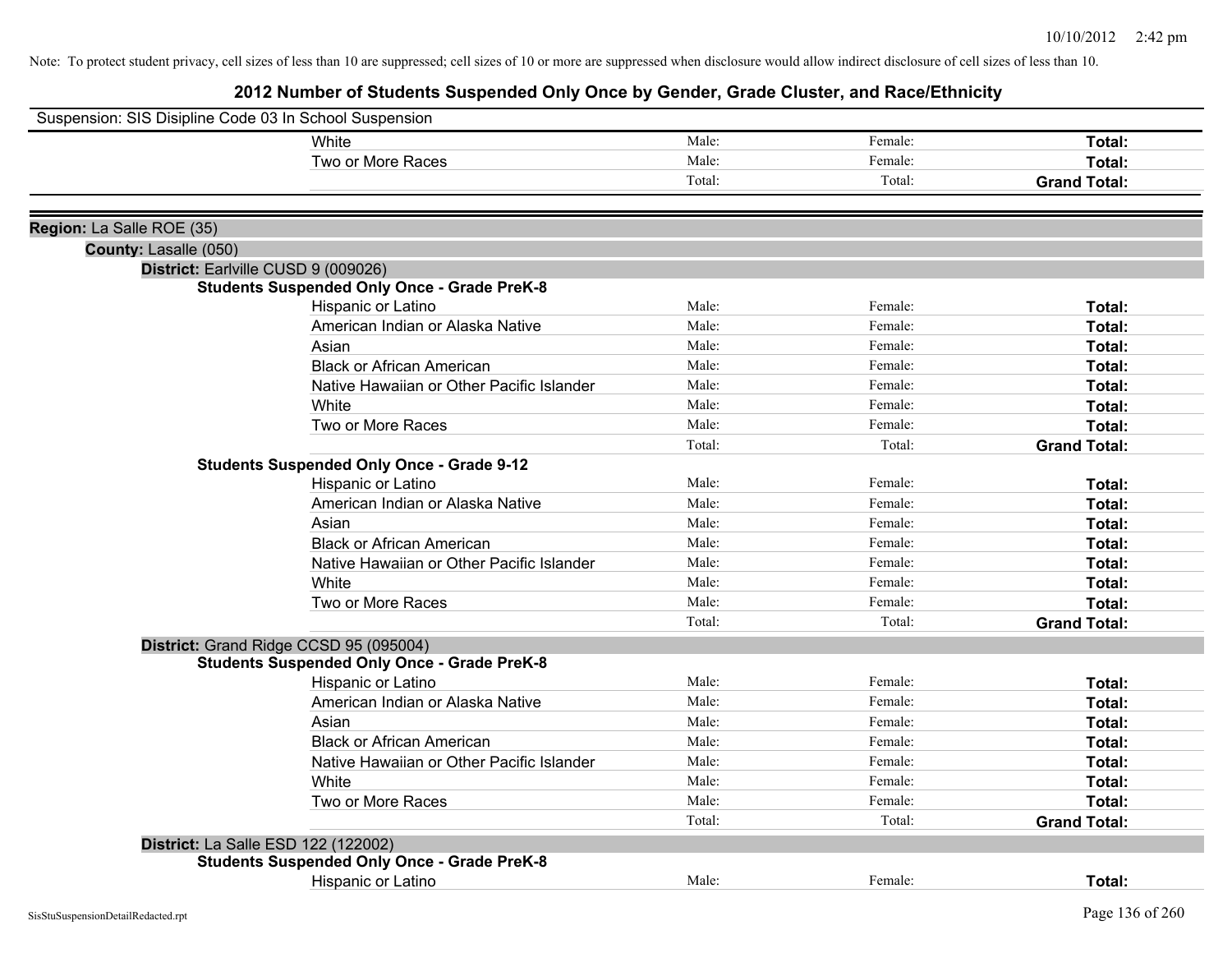# **2012 Number of Students Suspended Only Once by Gender, Grade Cluster, and Race/Ethnicity**

| Suspension: SIS Disipline Code 03 In School Suspension |                                                    |        |    |         |    |                     |    |
|--------------------------------------------------------|----------------------------------------------------|--------|----|---------|----|---------------------|----|
|                                                        | American Indian or Alaska Native                   | Male:  |    | Female: |    | Total:              |    |
|                                                        | Asian                                              | Male:  |    | Female: |    | Total:              |    |
|                                                        | <b>Black or African American</b>                   | Male:  |    | Female: |    | Total:              |    |
|                                                        | Native Hawaiian or Other Pacific Islander          | Male:  |    | Female: |    | Total:              |    |
|                                                        | White                                              | Male:  |    | Female: |    | Total:              | 22 |
|                                                        | Two or More Races                                  | Male:  |    | Female: |    | Total:              |    |
|                                                        |                                                    | Total: |    | Total:  |    | <b>Grand Total:</b> | 33 |
|                                                        | District: La Salle-Peru Twp HSD 120 (120017)       |        |    |         |    |                     |    |
|                                                        | <b>Students Suspended Only Once - Grade 9-12</b>   |        |    |         |    |                     |    |
|                                                        | Hispanic or Latino                                 | Male:  | 11 | Female: | 12 | Total:              | 23 |
|                                                        | American Indian or Alaska Native                   | Male:  |    | Female: |    | Total:              |    |
|                                                        | Asian                                              | Male:  |    | Female: |    | Total:              |    |
|                                                        | <b>Black or African American</b>                   | Male:  |    | Female: |    | Total:              |    |
|                                                        | Native Hawaiian or Other Pacific Islander          | Male:  |    | Female: |    | Total:              |    |
|                                                        | White                                              | Male:  | 44 | Female: | 35 | Total:              | 79 |
|                                                        | Two or More Races                                  | Male:  |    | Female: |    | Total:              |    |
|                                                        |                                                    | Total: |    | Total:  |    | <b>Grand Total:</b> |    |
| District: Leland CUSD 1 (001026)                       |                                                    |        |    |         |    |                     |    |
|                                                        | <b>Students Suspended Only Once - Grade PreK-8</b> |        |    |         |    |                     |    |
|                                                        | Hispanic or Latino                                 | Male:  |    | Female: |    | Total:              |    |
|                                                        | American Indian or Alaska Native                   | Male:  |    | Female: |    | Total:              |    |
|                                                        | Asian                                              | Male:  |    | Female: |    | Total:              |    |
|                                                        | <b>Black or African American</b>                   | Male:  |    | Female: |    | Total:              |    |
|                                                        | Native Hawaiian or Other Pacific Islander          | Male:  |    | Female: |    | Total:              |    |
|                                                        | White                                              | Male:  |    | Female: |    | Total:              |    |
|                                                        | Two or More Races                                  | Male:  |    | Female: |    | Total:              |    |
|                                                        |                                                    | Total: |    | Total:  |    | <b>Grand Total:</b> |    |
| District: Lostant CUSD 425 (425026)                    |                                                    |        |    |         |    |                     |    |
|                                                        | <b>Students Suspended Only Once - Grade PreK-8</b> |        |    |         |    |                     |    |
|                                                        | Hispanic or Latino                                 | Male:  |    | Female: |    | Total:              |    |
|                                                        | American Indian or Alaska Native                   | Male:  |    | Female: |    | Total:              |    |
|                                                        | Asian                                              | Male:  |    | Female: |    | Total:              |    |
|                                                        | <b>Black or African American</b>                   | Male:  |    | Female: |    | Total:              |    |
|                                                        | Native Hawaiian or Other Pacific Islander          | Male:  |    | Female: |    | Total:              |    |
|                                                        | White                                              | Male:  |    | Female: |    | Total:              |    |
|                                                        | Two or More Races                                  | Male:  |    | Female: |    | Total:              |    |
|                                                        |                                                    | Total: |    | Total:  |    | <b>Grand Total:</b> |    |

**District:** Marseilles ESD 150 (150002)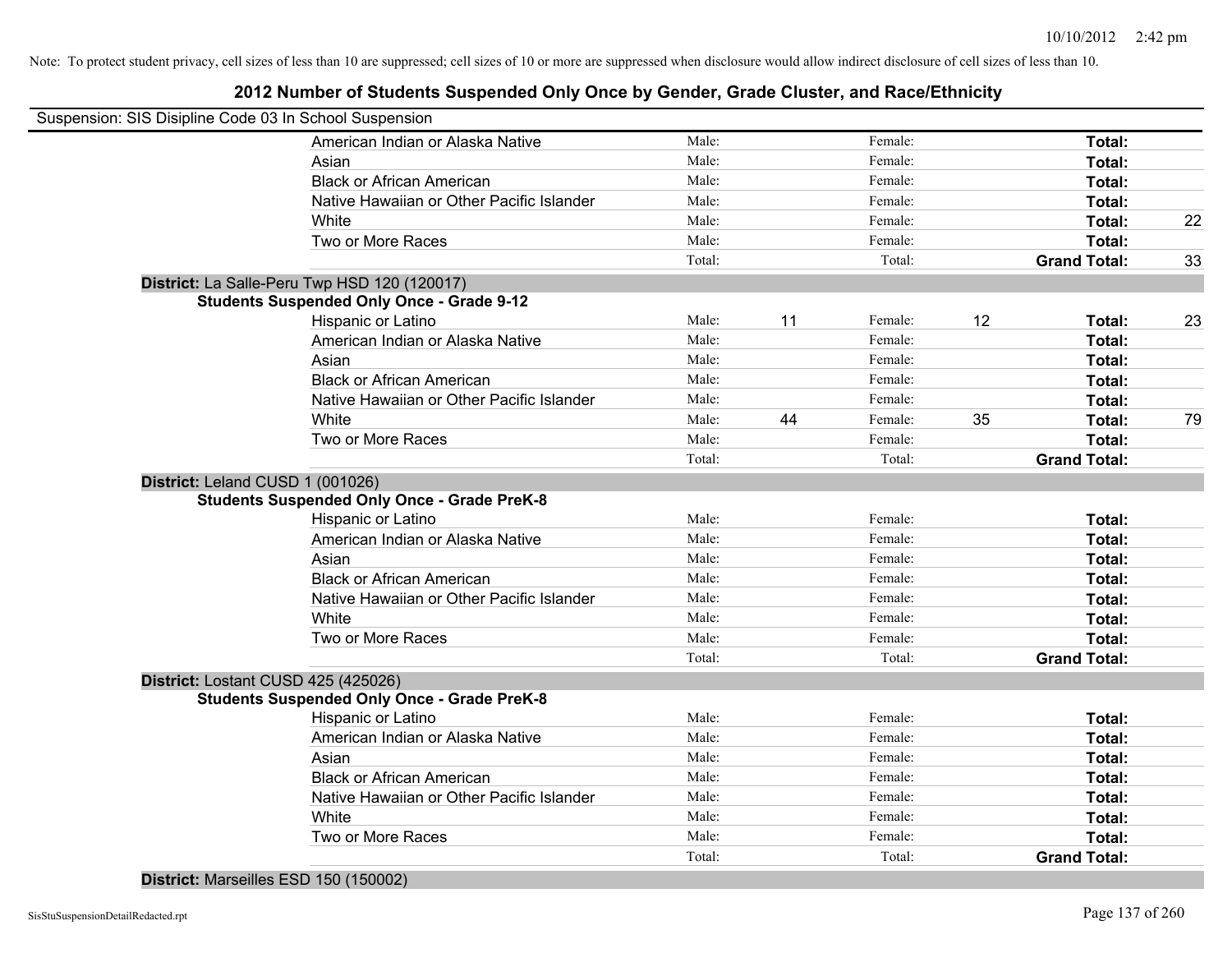| Suspension: SIS Disipline Code 03 In School Suspension |                                                    |        |    |         |    |                     |    |
|--------------------------------------------------------|----------------------------------------------------|--------|----|---------|----|---------------------|----|
|                                                        | <b>Students Suspended Only Once - Grade PreK-8</b> |        |    |         |    |                     |    |
|                                                        | Hispanic or Latino                                 | Male:  |    | Female: |    | Total:              |    |
|                                                        | American Indian or Alaska Native                   | Male:  |    | Female: |    | Total:              |    |
|                                                        | Asian                                              | Male:  |    | Female: |    | Total:              |    |
|                                                        | <b>Black or African American</b>                   | Male:  |    | Female: |    | Total:              |    |
|                                                        | Native Hawaiian or Other Pacific Islander          | Male:  |    | Female: |    | Total:              |    |
|                                                        | White                                              | Male:  |    | Female: |    | Total:              | 24 |
|                                                        | Two or More Races                                  | Male:  |    | Female: |    | Total:              |    |
|                                                        |                                                    | Total: |    | Total:  |    | <b>Grand Total:</b> |    |
|                                                        | District: Miller Twp CCSD 210 (210004)             |        |    |         |    |                     |    |
|                                                        | <b>Students Suspended Only Once - Grade PreK-8</b> |        |    |         |    |                     |    |
|                                                        | Hispanic or Latino                                 | Male:  |    | Female: |    | Total:              |    |
|                                                        | American Indian or Alaska Native                   | Male:  |    | Female: |    | Total:              |    |
|                                                        | Asian                                              | Male:  |    | Female: |    | Total:              |    |
|                                                        | <b>Black or African American</b>                   | Male:  |    | Female: |    | Total:              |    |
|                                                        | Native Hawaiian or Other Pacific Islander          | Male:  |    | Female: |    | Total:              |    |
|                                                        | White                                              | Male:  |    | Female: |    | Total:              |    |
|                                                        | Two or More Races                                  | Male:  |    | Female: |    | Total:              |    |
|                                                        |                                                    | Total: |    | Total:  |    | <b>Grand Total:</b> |    |
| District: Non-Public School (1200)                     |                                                    |        |    |         |    |                     |    |
|                                                        | <b>Students Suspended Only Once - Grade 9-12</b>   |        |    |         |    |                     |    |
|                                                        | Hispanic or Latino                                 | Male:  |    | Female: |    | Total:              |    |
|                                                        | American Indian or Alaska Native                   | Male:  |    | Female: |    | Total:              |    |
|                                                        | Asian                                              | Male:  |    | Female: |    | Total:              |    |
|                                                        | <b>Black or African American</b>                   | Male:  |    | Female: |    | Total:              |    |
|                                                        | Native Hawaiian or Other Pacific Islander          | Male:  |    | Female: |    | Total:              |    |
|                                                        | White                                              | Male:  |    | Female: |    | Total:              |    |
|                                                        | Two or More Races                                  | Male:  |    | Female: |    | Total:              |    |
|                                                        |                                                    | Total: |    | Total:  |    | <b>Grand Total:</b> |    |
| District: Ottawa ESD 141 (141002)                      |                                                    |        |    |         |    |                     |    |
|                                                        | <b>Students Suspended Only Once - Grade PreK-8</b> |        |    |         |    |                     |    |
|                                                        | Hispanic or Latino                                 | Male:  |    | Female: |    | Total:              |    |
|                                                        | American Indian or Alaska Native                   | Male:  |    | Female: |    | Total:              |    |
|                                                        | Asian                                              | Male:  |    | Female: |    | Total:              |    |
|                                                        | <b>Black or African American</b>                   | Male:  |    | Female: |    | Total:              |    |
|                                                        | Native Hawaiian or Other Pacific Islander          | Male:  |    | Female: |    | Total:              |    |
|                                                        | White                                              | Male:  | 40 | Female: | 14 | <b>Total:</b>       | 54 |
|                                                        | Two or More Races                                  | Male:  |    | Female: |    | Total:              |    |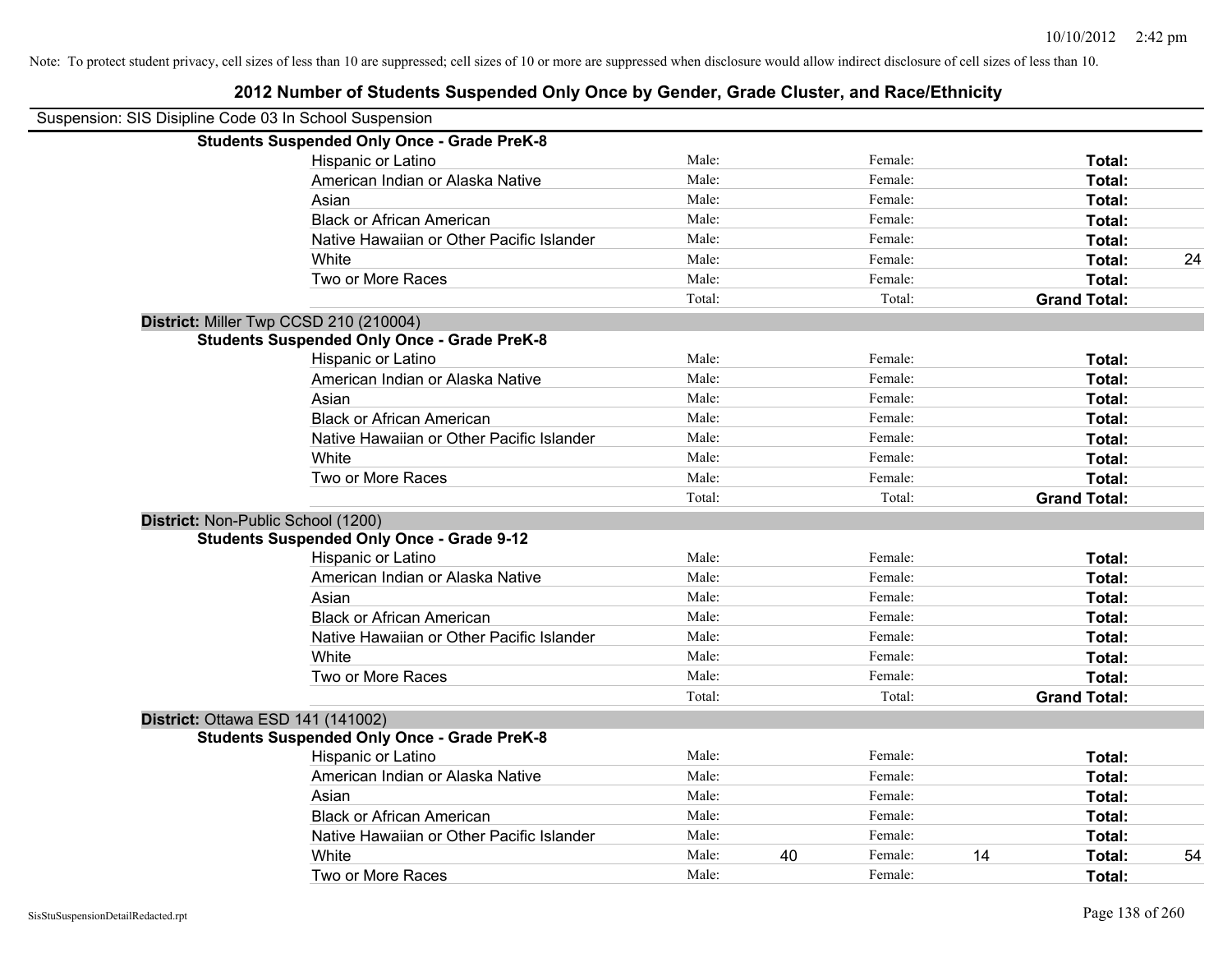| Suspension: SIS Disipline Code 03 In School Suspension |        |         |                     |    |
|--------------------------------------------------------|--------|---------|---------------------|----|
|                                                        | Total: | Total:  | <b>Grand Total:</b> | 75 |
| District: Peru ESD 124 (124002)                        |        |         |                     |    |
| <b>Students Suspended Only Once - Grade PreK-8</b>     |        |         |                     |    |
| Hispanic or Latino                                     | Male:  | Female: | Total:              |    |
| American Indian or Alaska Native                       | Male:  | Female: | Total:              |    |
| Asian                                                  | Male:  | Female: | Total:              |    |
| <b>Black or African American</b>                       | Male:  | Female: | Total:              |    |
| Native Hawaiian or Other Pacific Islander              | Male:  | Female: | Total:              |    |
| White                                                  | Male:  | Female: | Total:              | 11 |
| Two or More Races                                      | Male:  | Female: | Total:              |    |
|                                                        | Total: | Total:  | <b>Grand Total:</b> |    |
| District: Seneca CCSD 170 (170004)                     |        |         |                     |    |
| <b>Students Suspended Only Once - Grade PreK-8</b>     |        |         |                     |    |
| Hispanic or Latino                                     | Male:  | Female: | Total:              |    |
| American Indian or Alaska Native                       | Male:  | Female: | Total:              |    |
| Asian                                                  | Male:  | Female: | Total:              |    |
| <b>Black or African American</b>                       | Male:  | Female: | Total:              |    |
| Native Hawaiian or Other Pacific Islander              | Male:  | Female: | Total:              |    |
| White                                                  | Male:  | Female: | Total:              |    |
| Two or More Races                                      | Male:  | Female: | Total:              |    |
|                                                        | Total: | Total:  | <b>Grand Total:</b> | 11 |
| District: Seneca Twp HSD 160 (160017)                  |        |         |                     |    |
| <b>Students Suspended Only Once - Grade 9-12</b>       |        |         |                     |    |
| Hispanic or Latino                                     | Male:  | Female: | Total:              |    |
| American Indian or Alaska Native                       | Male:  | Female: | Total:              |    |
| Asian                                                  | Male:  | Female: | Total:              |    |
| <b>Black or African American</b>                       | Male:  | Female: | Total:              |    |
| Native Hawaiian or Other Pacific Islander              | Male:  | Female: | Total:              |    |
| White                                                  | Male:  | Female: | Total:              |    |
| Two or More Races                                      | Male:  | Female: | Total:              |    |
|                                                        | Total: | Total:  | <b>Grand Total:</b> |    |
| District: Serena CUSD 2 (002026)                       |        |         |                     |    |
| <b>Students Suspended Only Once - Grade PreK-8</b>     |        |         |                     |    |
| Hispanic or Latino                                     | Male:  | Female: | Total:              |    |
| American Indian or Alaska Native                       | Male:  | Female: | Total:              |    |
| Asian                                                  | Male:  | Female: | Total:              |    |
| <b>Black or African American</b>                       | Male:  | Female: | Total:              |    |
| Native Hawaiian or Other Pacific Islander              | Male:  | Female: | Total:              |    |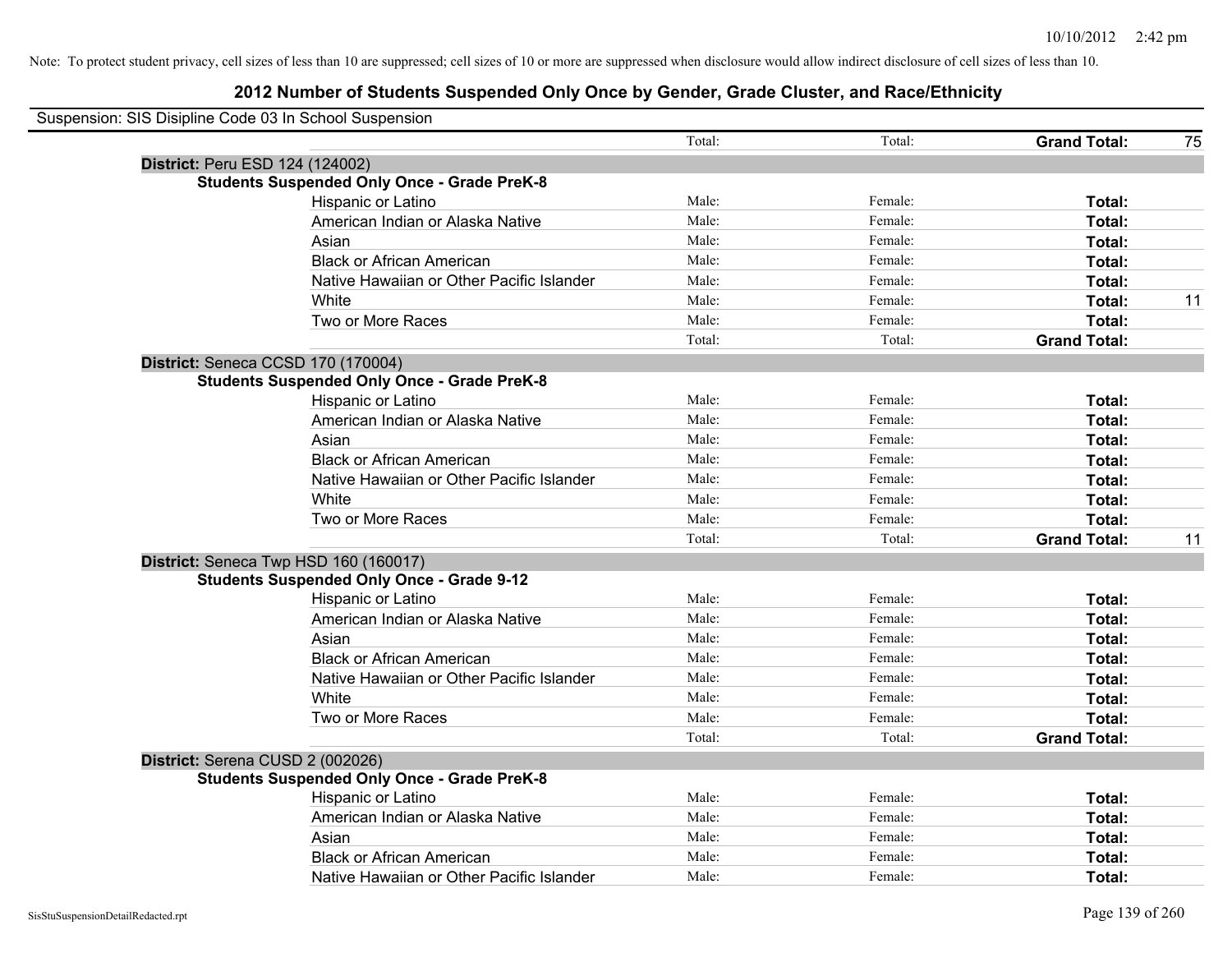| Suspension: SIS Disipline Code 03 In School Suspension |                                                    |        |    |         |    |                     |     |
|--------------------------------------------------------|----------------------------------------------------|--------|----|---------|----|---------------------|-----|
|                                                        | White                                              | Male:  |    | Female: |    | Total:              | 19  |
|                                                        | Two or More Races                                  | Male:  |    | Female: |    | Total:              |     |
|                                                        |                                                    | Total: |    | Total:  |    | <b>Grand Total:</b> |     |
|                                                        | <b>Students Suspended Only Once - Grade 9-12</b>   |        |    |         |    |                     |     |
|                                                        | Hispanic or Latino                                 | Male:  |    | Female: |    | Total:              |     |
|                                                        | American Indian or Alaska Native                   | Male:  |    | Female: |    | Total:              |     |
|                                                        | Asian                                              | Male:  |    | Female: |    | Total:              |     |
|                                                        | <b>Black or African American</b>                   | Male:  |    | Female: |    | Total:              |     |
|                                                        | Native Hawaiian or Other Pacific Islander          | Male:  |    | Female: |    | Total:              |     |
|                                                        | White                                              | Male:  |    | Female: |    | Total:              | 18  |
|                                                        | Two or More Races                                  | Male:  |    | Female: |    | Total:              |     |
|                                                        |                                                    | Total: |    | Total:  |    | <b>Grand Total:</b> |     |
| District: Streator ESD 44 (044002)                     |                                                    |        |    |         |    |                     |     |
|                                                        | <b>Students Suspended Only Once - Grade PreK-8</b> |        |    |         |    |                     |     |
|                                                        | Hispanic or Latino                                 | Male:  |    | Female: |    | Total:              | 17  |
|                                                        | American Indian or Alaska Native                   | Male:  |    | Female: |    | Total:              |     |
|                                                        | Asian                                              | Male:  |    | Female: |    | Total:              |     |
|                                                        | <b>Black or African American</b>                   | Male:  |    | Female: |    | Total:              |     |
|                                                        | Native Hawaiian or Other Pacific Islander          | Male:  |    | Female: |    | Total:              |     |
|                                                        | White                                              | Male:  | 52 | Female: | 23 | Total:              | 75  |
|                                                        | Two or More Races                                  | Male:  |    | Female: |    | Total:              |     |
|                                                        |                                                    | Total: | 73 | Total:  | 35 | <b>Grand Total:</b> | 108 |
|                                                        | District: Streator Twp HSD 40 (040017)             |        |    |         |    |                     |     |
|                                                        | <b>Students Suspended Only Once - Grade 9-12</b>   |        |    |         |    |                     |     |
|                                                        | Hispanic or Latino                                 | Male:  |    | Female: |    | Total:              |     |
|                                                        | American Indian or Alaska Native                   | Male:  |    | Female: |    | Total:              |     |
|                                                        | Asian                                              | Male:  |    | Female: |    | Total:              |     |
|                                                        | <b>Black or African American</b>                   | Male:  |    | Female: |    | Total:              |     |
|                                                        | Native Hawaiian or Other Pacific Islander          | Male:  |    | Female: |    | Total:              |     |
|                                                        | White                                              | Male:  | 40 | Female: | 20 | Total:              | 60  |
|                                                        | Two or More Races                                  | Male:  |    | Female: |    | Total:              |     |
|                                                        |                                                    | Total: |    | Total:  |    | <b>Grand Total:</b> | 70  |
| District: Tonica CCSD 79 (079004)                      | <b>Students Suspended Only Once - Grade PreK-8</b> |        |    |         |    |                     |     |
|                                                        | Hispanic or Latino                                 | Male:  |    | Female: |    | Total:              |     |
|                                                        | American Indian or Alaska Native                   | Male:  |    | Female: |    | Total:              |     |
|                                                        | Asian                                              | Male:  |    | Female: |    | Total:              |     |
|                                                        | <b>Black or African American</b>                   | Male:  |    | Female: |    | Total:              |     |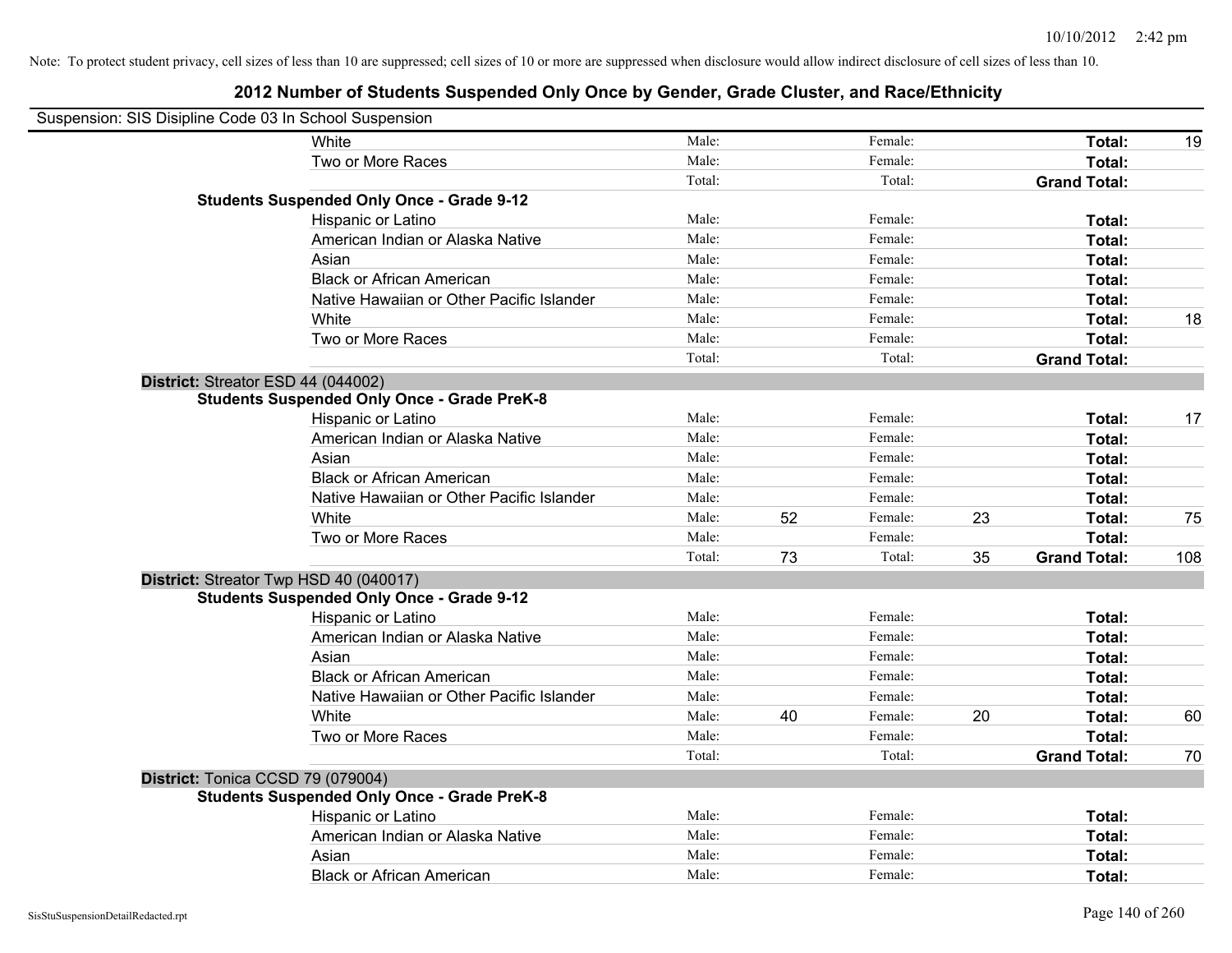| Suspension: SIS Disipline Code 03 In School Suspension |                                                    |        |    |         |    |                     |    |
|--------------------------------------------------------|----------------------------------------------------|--------|----|---------|----|---------------------|----|
|                                                        | Native Hawaiian or Other Pacific Islander          | Male:  |    | Female: |    | Total:              |    |
|                                                        | White                                              | Male:  |    | Female: |    | Total:              |    |
|                                                        | Two or More Races                                  | Male:  |    | Female: |    | Total:              |    |
|                                                        |                                                    | Total: |    | Total:  |    | <b>Grand Total:</b> |    |
| District: Wallace CCSD 195 (195004)                    |                                                    |        |    |         |    |                     |    |
|                                                        | <b>Students Suspended Only Once - Grade PreK-8</b> |        |    |         |    |                     |    |
|                                                        | Hispanic or Latino                                 | Male:  |    | Female: |    | Total:              |    |
|                                                        | American Indian or Alaska Native                   | Male:  |    | Female: |    | Total:              |    |
|                                                        | Asian                                              | Male:  |    | Female: |    | Total:              |    |
|                                                        | <b>Black or African American</b>                   | Male:  |    | Female: |    | Total:              |    |
|                                                        | Native Hawaiian or Other Pacific Islander          | Male:  |    | Female: |    | Total:              |    |
|                                                        | White                                              | Male:  |    | Female: |    | Total:              |    |
|                                                        | Two or More Races                                  | Male:  |    | Female: |    | Total:              |    |
|                                                        |                                                    | Total: |    | Total:  |    | <b>Grand Total:</b> |    |
|                                                        | District: Waltham CCSD 185 (185004)                |        |    |         |    |                     |    |
|                                                        | <b>Students Suspended Only Once - Grade PreK-8</b> |        |    |         |    |                     |    |
|                                                        | Hispanic or Latino                                 | Male:  |    | Female: |    | Total:              |    |
|                                                        | American Indian or Alaska Native                   | Male:  |    | Female: |    | Total:              |    |
|                                                        | Asian                                              | Male:  |    | Female: |    | Total:              |    |
|                                                        | <b>Black or African American</b>                   | Male:  |    | Female: |    | Total:              |    |
|                                                        | Native Hawaiian or Other Pacific Islander          | Male:  |    | Female: |    | Total:              |    |
|                                                        | White                                              | Male:  |    | Female: |    | Total:              |    |
|                                                        | Two or More Races                                  | Male:  |    | Female: |    | Total:              |    |
|                                                        |                                                    | Total: |    | Total:  |    | <b>Grand Total:</b> |    |
| Region: Lake ROE (34)                                  |                                                    |        |    |         |    |                     |    |
| County: Lake (049)                                     |                                                    |        |    |         |    |                     |    |
|                                                        | District: Adlai E Stevenson HSD 125 (125013)       |        |    |         |    |                     |    |
|                                                        | <b>Students Suspended Only Once - Grade 9-12</b>   |        |    |         |    |                     |    |
|                                                        | Hispanic or Latino                                 | Male:  |    | Female: |    | Total:              | 11 |
|                                                        | American Indian or Alaska Native                   | Male:  |    | Female: |    | Total:              |    |
|                                                        | Asian                                              | Male:  |    | Female: |    | Total:              | 13 |
|                                                        | <b>Black or African American</b>                   | Male:  |    | Female: |    | Total:              |    |
|                                                        | Native Hawaiian or Other Pacific Islander          | Male:  |    | Female: |    | Total:              |    |
|                                                        | White                                              | Male:  | 27 | Female: | 13 | Total:              | 40 |
|                                                        | Two or More Races                                  | Male:  |    | Female: |    | Total:              |    |
|                                                        |                                                    | Total: |    | Total:  |    | <b>Grand Total:</b> |    |
| District: Antioch CCSD 34 (034004)                     |                                                    |        |    |         |    |                     |    |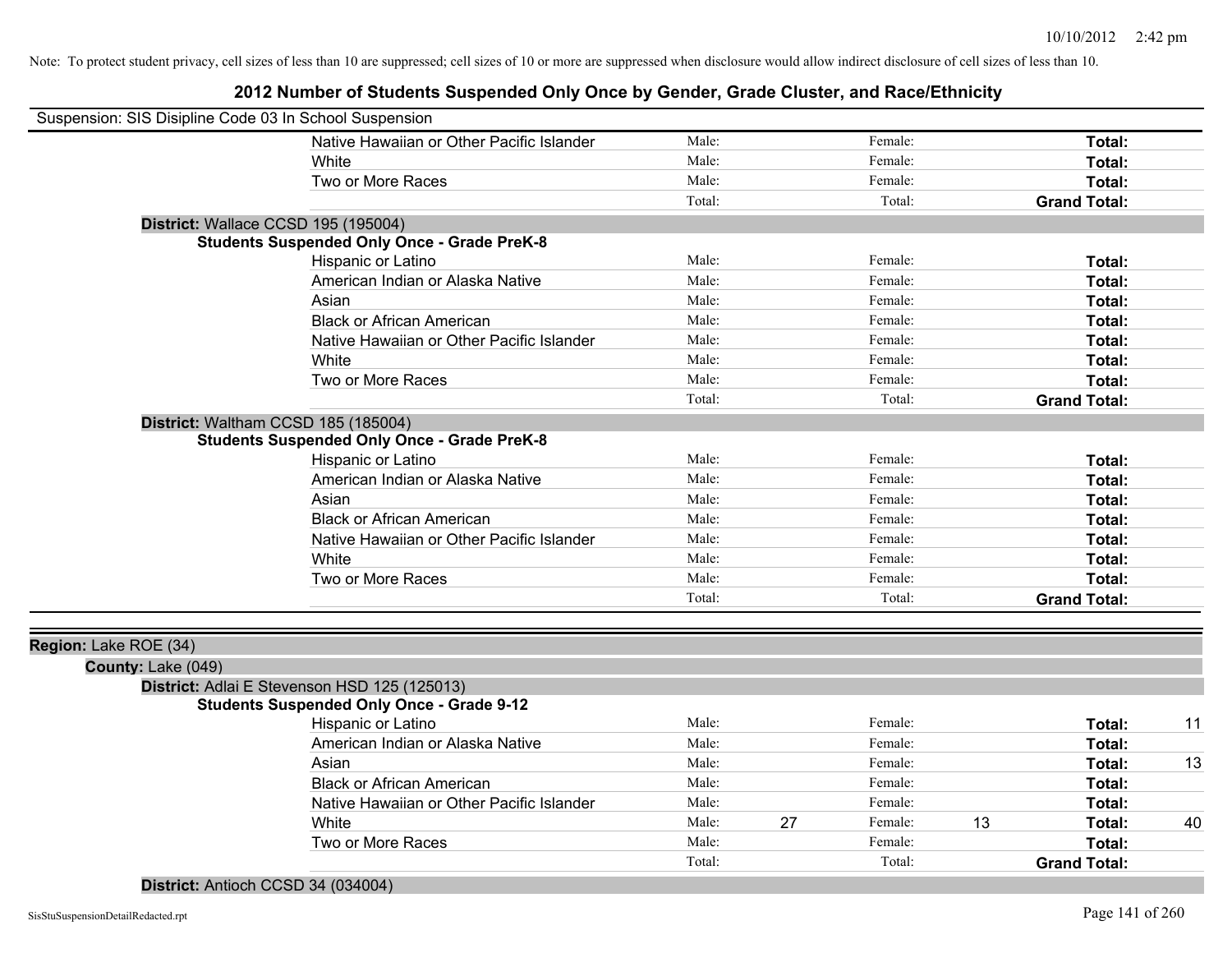| Suspension: SIS Disipline Code 03 In School Suspension |                                                    |        |    |         |    |                     |    |
|--------------------------------------------------------|----------------------------------------------------|--------|----|---------|----|---------------------|----|
|                                                        | <b>Students Suspended Only Once - Grade PreK-8</b> |        |    |         |    |                     |    |
|                                                        | Hispanic or Latino                                 | Male:  |    | Female: |    | Total:              | 11 |
|                                                        | American Indian or Alaska Native                   | Male:  |    | Female: |    | Total:              |    |
|                                                        | Asian                                              | Male:  |    | Female: |    | Total:              |    |
|                                                        | <b>Black or African American</b>                   | Male:  |    | Female: |    | Total:              |    |
|                                                        | Native Hawaiian or Other Pacific Islander          | Male:  |    | Female: |    | Total:              |    |
|                                                        | White                                              | Male:  | 42 | Female: | 14 | Total:              | 56 |
|                                                        | Two or More Races                                  | Male:  |    | Female: |    | Total:              |    |
|                                                        |                                                    | Total: |    | Total:  |    | <b>Grand Total:</b> |    |
|                                                        | District: Aptakisic-Tripp CCSD 102 (102004)        |        |    |         |    |                     |    |
|                                                        | <b>Students Suspended Only Once - Grade PreK-8</b> |        |    |         |    |                     |    |
|                                                        | Hispanic or Latino                                 | Male:  |    | Female: |    | Total:              |    |
|                                                        | American Indian or Alaska Native                   | Male:  |    | Female: |    | Total:              |    |
|                                                        | Asian                                              | Male:  |    | Female: |    | Total:              |    |
|                                                        | <b>Black or African American</b>                   | Male:  |    | Female: |    | Total:              |    |
|                                                        | Native Hawaiian or Other Pacific Islander          | Male:  |    | Female: |    | Total:              |    |
|                                                        | White                                              | Male:  |    | Female: |    | Total:              | 10 |
|                                                        | Two or More Races                                  | Male:  |    | Female: |    | Total:              |    |
|                                                        |                                                    | Total: |    | Total:  |    | <b>Grand Total:</b> |    |
|                                                        | District: Barrington CUSD 220 (220026)             |        |    |         |    |                     |    |
|                                                        | <b>Students Suspended Only Once - Grade PreK-8</b> |        |    |         |    |                     |    |
|                                                        | Hispanic or Latino                                 | Male:  |    | Female: |    | Total:              | 13 |
|                                                        | American Indian or Alaska Native                   | Male:  |    | Female: |    | Total:              |    |
|                                                        | Asian                                              | Male:  |    | Female: |    | Total:              |    |
|                                                        | <b>Black or African American</b>                   | Male:  |    | Female: |    | Total:              |    |
|                                                        | Native Hawaiian or Other Pacific Islander          | Male:  |    | Female: |    | Total:              |    |
|                                                        | White                                              | Male:  |    | Female: |    | Total:              | 16 |
|                                                        | Two or More Races                                  | Male:  |    | Female: |    | Total:              |    |
|                                                        |                                                    | Total: |    | Total:  |    | <b>Grand Total:</b> |    |
|                                                        | District: Beach Park CCSD 3 (003004)               |        |    |         |    |                     |    |
|                                                        | <b>Students Suspended Only Once - Grade PreK-8</b> |        |    |         |    |                     |    |
|                                                        | Hispanic or Latino                                 | Male:  |    | Female: |    | Total:              | 18 |
|                                                        | American Indian or Alaska Native                   | Male:  |    | Female: |    | Total:              |    |
|                                                        | Asian                                              | Male:  |    | Female: |    | Total:              |    |
|                                                        | <b>Black or African American</b>                   | Male:  | 27 | Female: | 13 | Total:              | 40 |
|                                                        | Native Hawaiian or Other Pacific Islander          | Male:  |    | Female: |    | Total:              |    |
|                                                        | White                                              | Male:  |    | Female: |    | <b>Total:</b>       | 22 |
|                                                        | Two or More Races                                  | Male:  |    | Female: |    | Total:              |    |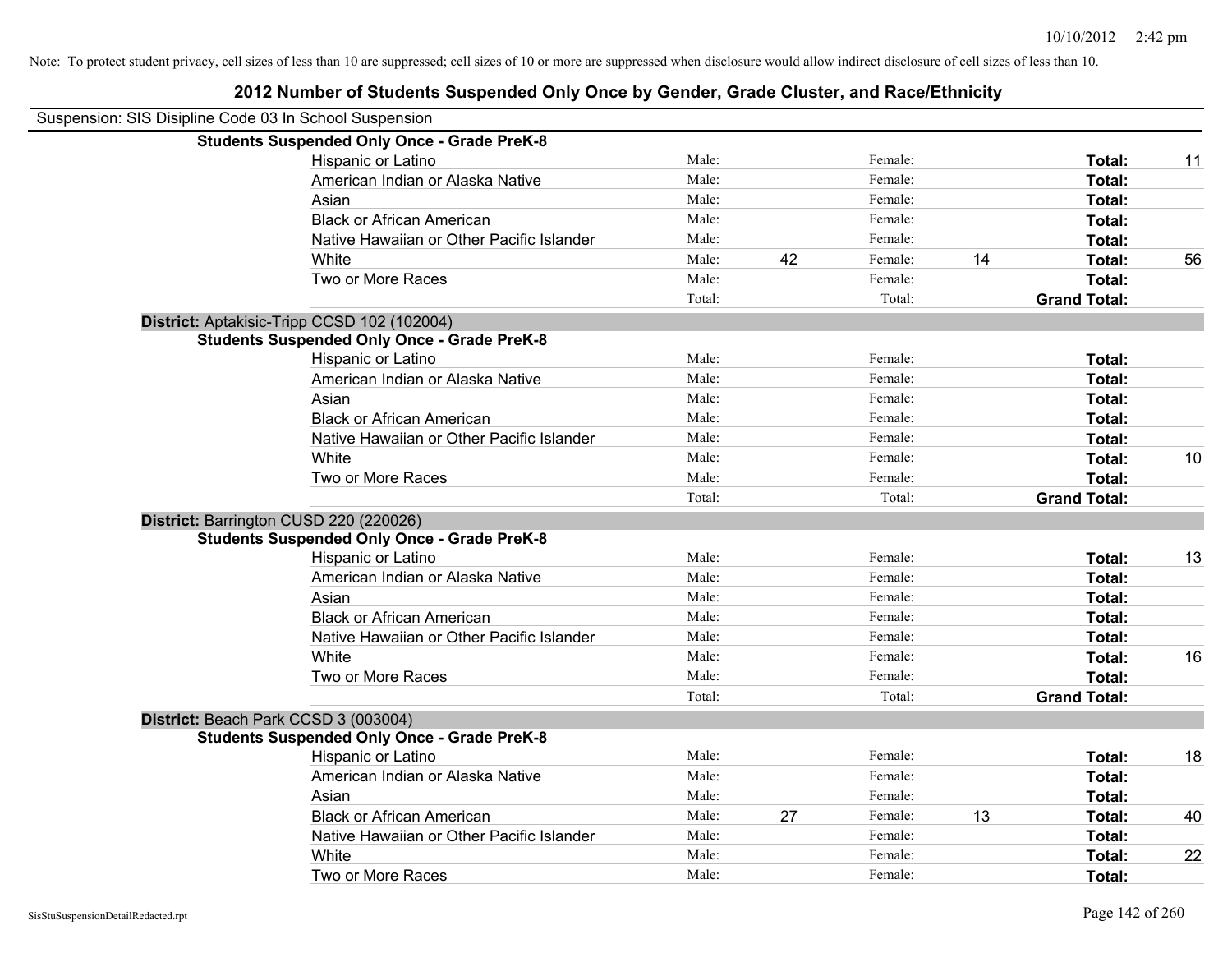| Suspension: SIS Disipline Code 03 In School Suspension |                                                    |        |         |                     |    |
|--------------------------------------------------------|----------------------------------------------------|--------|---------|---------------------|----|
|                                                        |                                                    | Total: | Total:  | <b>Grand Total:</b> |    |
|                                                        | District: CHSD 117 (117016)                        |        |         |                     |    |
|                                                        | <b>Students Suspended Only Once - Grade 9-12</b>   |        |         |                     |    |
|                                                        | Hispanic or Latino                                 | Male:  | Female: | Total:              |    |
|                                                        | American Indian or Alaska Native                   | Male:  | Female: | Total:              |    |
|                                                        | Asian                                              | Male:  | Female: | Total:              |    |
|                                                        | <b>Black or African American</b>                   | Male:  | Female: | Total:              |    |
|                                                        | Native Hawaiian or Other Pacific Islander          | Male:  | Female: | Total:              |    |
|                                                        | White                                              | Male:  | Female: | Total:              | 20 |
|                                                        | Two or More Races                                  | Male:  | Female: | Total:              |    |
|                                                        |                                                    | Total: | Total:  | <b>Grand Total:</b> |    |
|                                                        | District: CHSD 128 (128016)                        |        |         |                     |    |
|                                                        | <b>Students Suspended Only Once - Grade 9-12</b>   |        |         |                     |    |
|                                                        | Hispanic or Latino                                 | Male:  | Female: | Total:              |    |
|                                                        | American Indian or Alaska Native                   | Male:  | Female: | Total:              |    |
|                                                        | Asian                                              | Male:  | Female: | Total:              |    |
|                                                        | <b>Black or African American</b>                   | Male:  | Female: | Total:              |    |
|                                                        | Native Hawaiian or Other Pacific Islander          | Male:  | Female: | Total:              |    |
|                                                        | White                                              | Male:  | Female: | Total:              |    |
|                                                        | Two or More Races                                  | Male:  | Female: | Total:              |    |
|                                                        |                                                    | Total: | Total:  | <b>Grand Total:</b> |    |
|                                                        | District: Deerfield SD 109 (109002)                |        |         |                     |    |
|                                                        | <b>Students Suspended Only Once - Grade PreK-8</b> |        |         |                     |    |
|                                                        | Hispanic or Latino                                 | Male:  | Female: | Total:              |    |
|                                                        | American Indian or Alaska Native                   | Male:  | Female: | Total:              |    |
|                                                        | Asian                                              | Male:  | Female: | Total:              |    |
|                                                        | <b>Black or African American</b>                   | Male:  | Female: | Total:              |    |
|                                                        | Native Hawaiian or Other Pacific Islander          | Male:  | Female: | Total:              |    |
|                                                        | White                                              | Male:  | Female: | Total:              |    |
|                                                        | Two or More Races                                  | Male:  | Female: | Total:              |    |
|                                                        |                                                    | Total: | Total:  | <b>Grand Total:</b> |    |
|                                                        | District: Diamond Lake SD 76 (076002)              |        |         |                     |    |
|                                                        | <b>Students Suspended Only Once - Grade PreK-8</b> |        |         |                     |    |
|                                                        | Hispanic or Latino                                 | Male:  | Female: | Total:              | 18 |
|                                                        | American Indian or Alaska Native                   | Male:  | Female: | Total:              |    |
|                                                        | Asian                                              | Male:  | Female: | Total:              |    |
|                                                        | <b>Black or African American</b>                   | Male:  | Female: | Total:              |    |
|                                                        | Native Hawaiian or Other Pacific Islander          | Male:  | Female: | Total:              |    |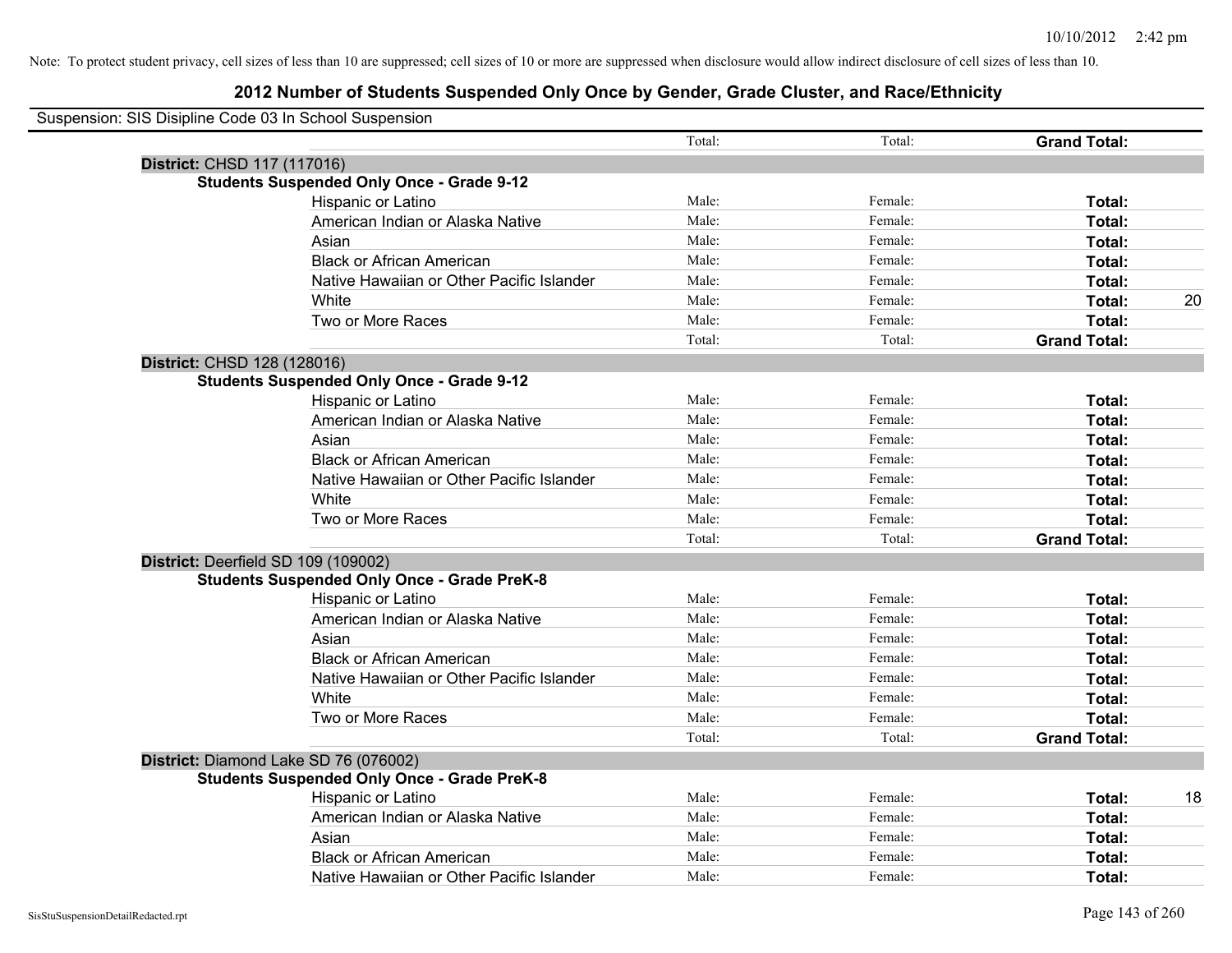| Suspension: SIS Disipline Code 03 In School Suspension |                                                    |        |    |         |    |                     |    |
|--------------------------------------------------------|----------------------------------------------------|--------|----|---------|----|---------------------|----|
|                                                        | White                                              | Male:  |    | Female: |    | Total:              |    |
|                                                        | Two or More Races                                  | Male:  |    | Female: |    | <b>Total:</b>       |    |
|                                                        |                                                    | Total: | 18 | Total:  | 10 | <b>Grand Total:</b> | 28 |
| <b>District:</b> Fox Lake GSD 114 (114002)             |                                                    |        |    |         |    |                     |    |
|                                                        | <b>Students Suspended Only Once - Grade PreK-8</b> |        |    |         |    |                     |    |
|                                                        | Hispanic or Latino                                 | Male:  |    | Female: |    | Total:              |    |
|                                                        | American Indian or Alaska Native                   | Male:  |    | Female: |    | Total:              |    |
|                                                        | Asian                                              | Male:  |    | Female: |    | Total:              |    |
|                                                        | <b>Black or African American</b>                   | Male:  |    | Female: |    | Total:              |    |
|                                                        | Native Hawaiian or Other Pacific Islander          | Male:  |    | Female: |    | Total:              |    |
|                                                        | White                                              | Male:  |    | Female: |    | Total:              | 18 |
|                                                        | Two or More Races                                  | Male:  |    | Female: |    | Total:              |    |
|                                                        |                                                    | Total: |    | Total:  |    | <b>Grand Total:</b> |    |
| District: Fremont SD 79 (079002)                       |                                                    |        |    |         |    |                     |    |
|                                                        | <b>Students Suspended Only Once - Grade PreK-8</b> |        |    |         |    |                     |    |
|                                                        | Hispanic or Latino                                 | Male:  |    | Female: |    | Total:              |    |
|                                                        | American Indian or Alaska Native                   | Male:  |    | Female: |    | Total:              |    |
|                                                        | Asian                                              | Male:  |    | Female: |    | Total:              |    |
|                                                        | <b>Black or African American</b>                   | Male:  |    | Female: |    | Total:              |    |
|                                                        | Native Hawaiian or Other Pacific Islander          | Male:  |    | Female: |    | Total:              |    |
|                                                        | White                                              | Male:  |    | Female: |    | Total:              | 11 |
|                                                        | Two or More Races                                  | Male:  |    | Female: |    | Total:              |    |
|                                                        |                                                    | Total: |    | Total:  |    | <b>Grand Total:</b> |    |
| District: Gavin SD 37 (037002)                         |                                                    |        |    |         |    |                     |    |
|                                                        | <b>Students Suspended Only Once - Grade PreK-8</b> |        |    |         |    |                     |    |
|                                                        | Hispanic or Latino                                 | Male:  |    | Female: |    | Total:              |    |
|                                                        | American Indian or Alaska Native                   | Male:  |    | Female: |    | Total:              |    |
|                                                        | Asian                                              | Male:  |    | Female: |    | Total:              |    |
|                                                        | <b>Black or African American</b>                   | Male:  |    | Female: |    | Total:              |    |
|                                                        | Native Hawaiian or Other Pacific Islander          | Male:  |    | Female: |    | Total:              |    |
|                                                        | White                                              | Male:  |    | Female: |    | Total:              |    |
|                                                        | Two or More Races                                  | Male:  |    | Female: |    | Total:              |    |
|                                                        |                                                    | Total: |    | Total:  |    | <b>Grand Total:</b> |    |
| District: Grant CHSD 124 (124016)                      |                                                    |        |    |         |    |                     |    |
|                                                        | <b>Students Suspended Only Once - Grade 9-12</b>   |        |    |         |    |                     |    |
|                                                        | Hispanic or Latino                                 | Male:  | 15 | Female: | 13 | Total:              | 28 |
|                                                        | American Indian or Alaska Native                   | Male:  |    | Female: |    | Total:              |    |
|                                                        | Asian                                              | Male:  |    | Female: |    | Total:              |    |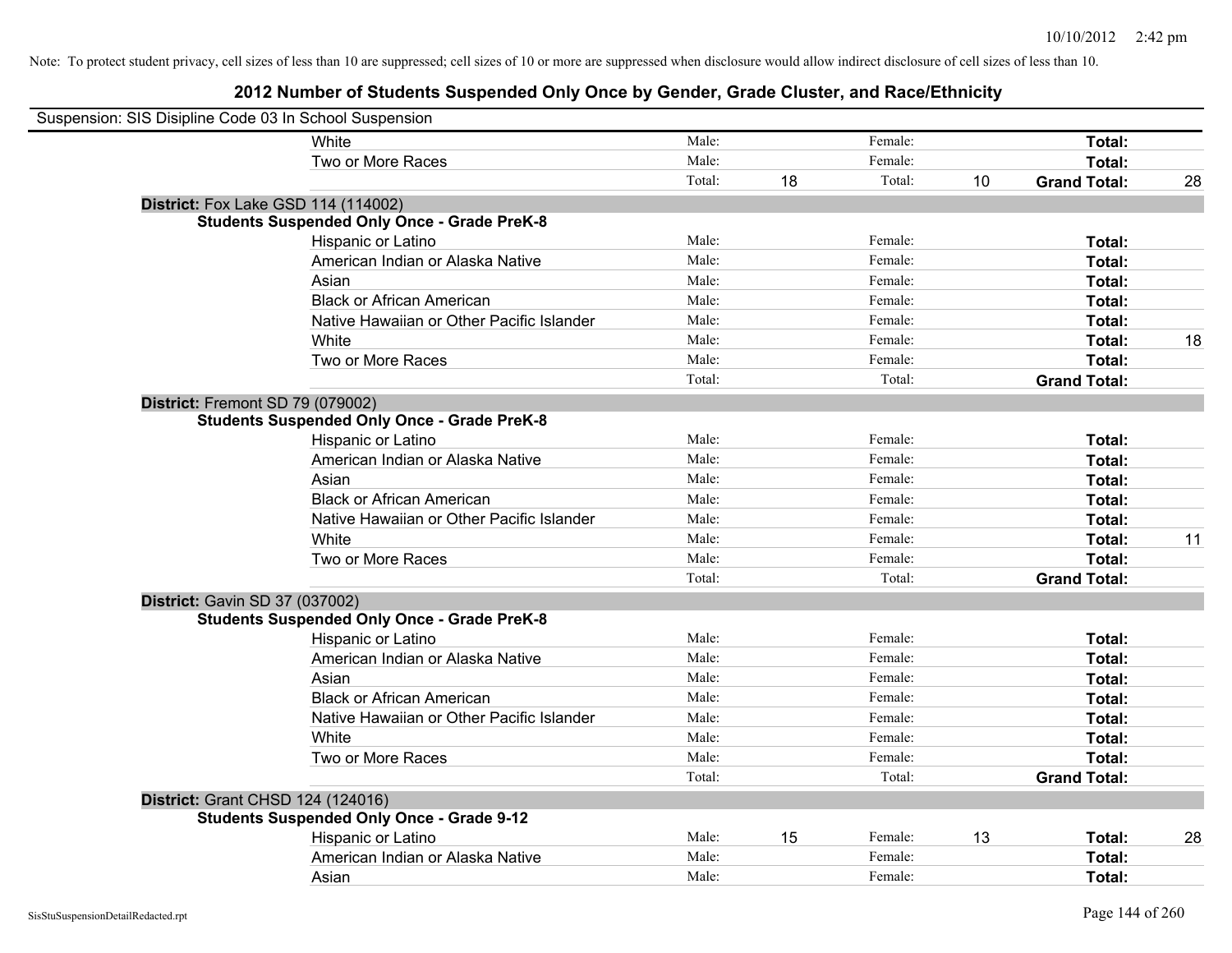| Suspension: SIS Disipline Code 03 In School Suspension |                                                    |        |    |         |    |                     |     |
|--------------------------------------------------------|----------------------------------------------------|--------|----|---------|----|---------------------|-----|
|                                                        | <b>Black or African American</b>                   | Male:  |    | Female: |    | Total:              |     |
|                                                        | Native Hawaiian or Other Pacific Islander          | Male:  |    | Female: |    | Total:              |     |
|                                                        | White                                              | Male:  | 55 | Female: | 20 | Total:              | 75  |
|                                                        | Two or More Races                                  | Male:  |    | Female: |    | Total:              |     |
|                                                        |                                                    | Total: |    | Total:  |    | <b>Grand Total:</b> | 116 |
|                                                        | District: Grayslake CCSD 46 (046004)               |        |    |         |    |                     |     |
|                                                        | <b>Students Suspended Only Once - Grade PreK-8</b> |        |    |         |    |                     |     |
|                                                        | Hispanic or Latino                                 | Male:  |    | Female: |    | Total:              | 32  |
|                                                        | American Indian or Alaska Native                   | Male:  |    | Female: |    | Total:              |     |
|                                                        | Asian                                              | Male:  |    | Female: |    | Total:              |     |
|                                                        | <b>Black or African American</b>                   | Male:  |    | Female: |    | Total:              |     |
|                                                        | Native Hawaiian or Other Pacific Islander          | Male:  |    | Female: |    | Total:              |     |
|                                                        | White                                              | Male:  | 26 | Female: | 13 | Total:              | 39  |
|                                                        | Two or More Races                                  | Male:  |    | Female: |    | Total:              |     |
|                                                        |                                                    | Total: |    | Total:  |    | <b>Grand Total:</b> | 84  |
|                                                        | District: Grayslake CHSD 127 (127016)              |        |    |         |    |                     |     |
|                                                        | <b>Students Suspended Only Once - Grade 9-12</b>   |        |    |         |    |                     |     |
|                                                        | Hispanic or Latino                                 | Male:  | 31 | Female: | 14 | Total:              | 45  |
|                                                        | American Indian or Alaska Native                   | Male:  |    | Female: |    | Total:              |     |
|                                                        | Asian                                              | Male:  |    | Female: |    | Total:              |     |
|                                                        | <b>Black or African American</b>                   | Male:  |    | Female: |    | Total:              | 12  |
|                                                        | Native Hawaiian or Other Pacific Islander          | Male:  |    | Female: |    | Total:              |     |
|                                                        | White                                              | Male:  | 53 | Female: | 22 | Total:              | 75  |
|                                                        | Two or More Races                                  | Male:  |    | Female: |    | Total:              |     |
|                                                        |                                                    | Total: |    | Total:  |    | <b>Grand Total:</b> |     |
|                                                        | <b>District: Gurnee SD 56 (056002)</b>             |        |    |         |    |                     |     |
|                                                        | <b>Students Suspended Only Once - Grade PreK-8</b> |        |    |         |    |                     |     |
|                                                        | Hispanic or Latino                                 | Male:  |    | Female: |    | Total:              |     |
|                                                        | American Indian or Alaska Native                   | Male:  |    | Female: |    | Total:              |     |
|                                                        | Asian                                              | Male:  |    | Female: |    | Total:              |     |
|                                                        | <b>Black or African American</b>                   | Male:  |    | Female: |    | Total:              | 13  |
|                                                        | Native Hawaiian or Other Pacific Islander          | Male:  |    | Female: |    | Total:              |     |
|                                                        | White                                              | Male:  |    | Female: |    | Total:              | 13  |
|                                                        | Two or More Races                                  | Male:  |    | Female: |    | Total:              |     |
|                                                        |                                                    | Total: | 32 | Total:  | 10 | <b>Grand Total:</b> | 42  |
|                                                        | District: Hawthorn CCSD 73 (073004)                |        |    |         |    |                     |     |
|                                                        | <b>Students Suspended Only Once - Grade PreK-8</b> |        |    |         |    |                     |     |
|                                                        | Hispanic or Latino                                 | Male:  |    | Female: |    | Total:              | 18  |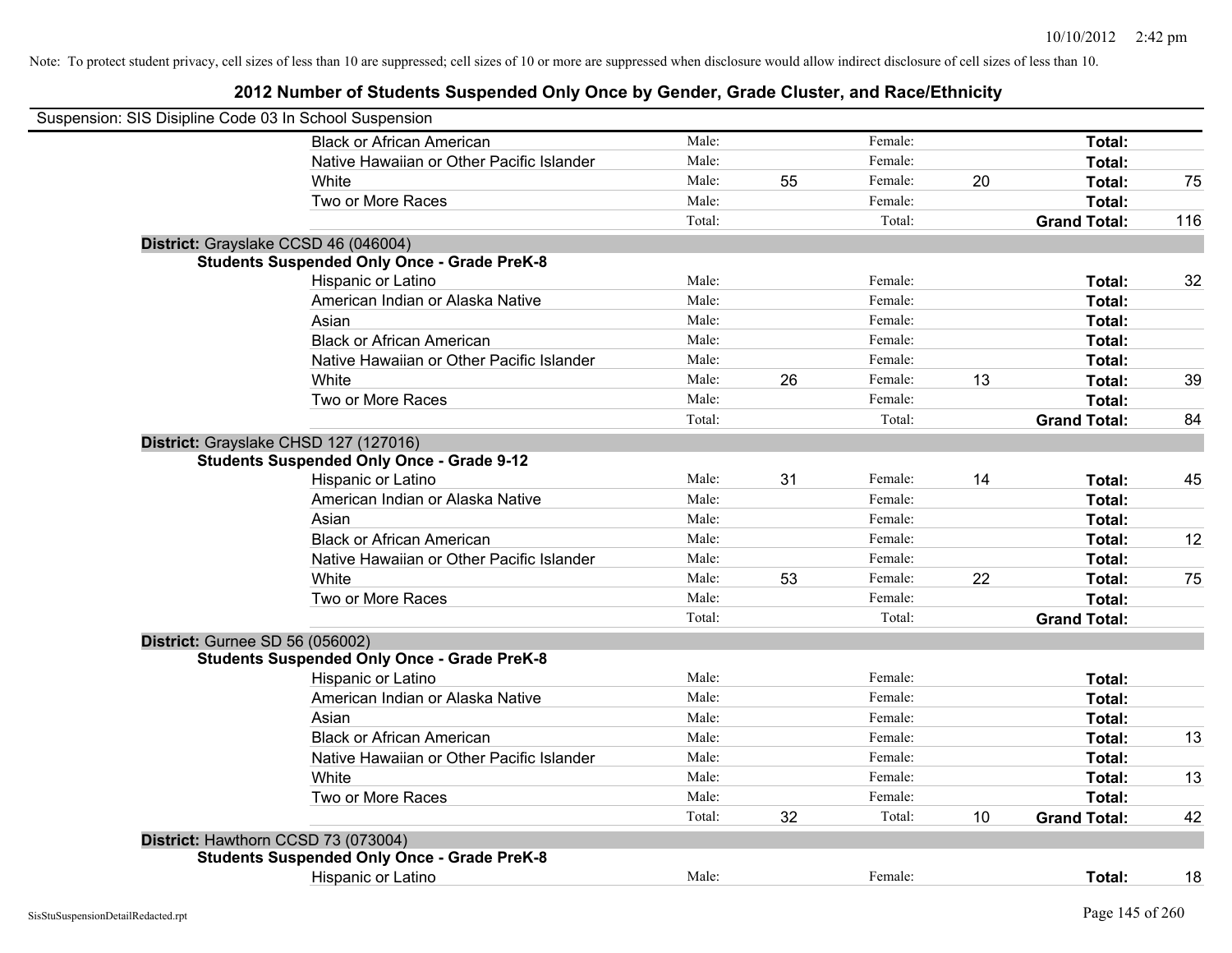## **2012 Number of Students Suspended Only Once by Gender, Grade Cluster, and Race/Ethnicity**

| Suspension: SIS Disipline Code 03 In School Suspension                                     |        |    |         |    |                     |    |
|--------------------------------------------------------------------------------------------|--------|----|---------|----|---------------------|----|
| American Indian or Alaska Native                                                           | Male:  |    | Female: |    | Total:              |    |
| Asian                                                                                      | Male:  |    | Female: |    | Total:              |    |
| <b>Black or African American</b>                                                           | Male:  |    | Female: |    | Total:              |    |
| Native Hawaiian or Other Pacific Islander                                                  | Male:  |    | Female: |    | Total:              |    |
| White                                                                                      | Male:  |    | Female: |    | Total:              | 16 |
| Two or More Races                                                                          | Male:  |    | Female: |    | Total:              |    |
|                                                                                            | Total: |    | Total:  |    | <b>Grand Total:</b> |    |
| District: Kildeer Countryside CCSD 96 (096004)                                             |        |    |         |    |                     |    |
| <b>Students Suspended Only Once - Grade PreK-8</b>                                         |        |    |         |    |                     |    |
| Hispanic or Latino                                                                         | Male:  |    | Female: |    | Total:              |    |
| American Indian or Alaska Native                                                           | Male:  |    | Female: |    | Total:              |    |
| Asian                                                                                      | Male:  |    | Female: |    | Total:              |    |
| <b>Black or African American</b>                                                           | Male:  |    | Female: |    | Total:              |    |
| Native Hawaiian or Other Pacific Islander                                                  | Male:  |    | Female: |    | Total:              |    |
| White                                                                                      | Male:  |    | Female: |    | Total:              | 15 |
| Two or More Races                                                                          | Male:  |    | Female: |    | Total:              |    |
|                                                                                            | Total: |    | Total:  |    | <b>Grand Total:</b> |    |
| District: Lake Bluff ESD 65 (065002)<br><b>Students Suspended Only Once - Grade PreK-8</b> |        |    |         |    |                     |    |
| Hispanic or Latino                                                                         | Male:  |    | Female: |    | Total:              |    |
| American Indian or Alaska Native                                                           | Male:  |    | Female: |    | Total:              |    |
| Asian                                                                                      | Male:  |    | Female: |    | Total:              |    |
| <b>Black or African American</b>                                                           | Male:  |    | Female: |    | Total:              |    |
| Native Hawaiian or Other Pacific Islander                                                  | Male:  |    | Female: |    | Total:              |    |
| White                                                                                      | Male:  |    | Female: |    | Total:              |    |
| Two or More Races                                                                          | Male:  |    | Female: |    | Total:              |    |
|                                                                                            | Total: |    | Total:  |    | <b>Grand Total:</b> |    |
| District: Lake Forest CHSD 115 (115016)                                                    |        |    |         |    |                     |    |
| <b>Students Suspended Only Once - Grade 9-12</b>                                           |        |    |         |    |                     |    |
| Hispanic or Latino                                                                         | Male:  |    | Female: |    | Total:              |    |
| American Indian or Alaska Native                                                           | Male:  |    | Female: |    | Total:              |    |
| Asian                                                                                      | Male:  |    | Female: |    | Total:              |    |
| <b>Black or African American</b>                                                           | Male:  |    | Female: |    | Total:              |    |
| Native Hawaiian or Other Pacific Islander                                                  | Male:  |    | Female: |    | Total:              |    |
| White                                                                                      | Male:  | 44 | Female: | 11 | Total:              | 55 |
| Two or More Races                                                                          | Male:  |    | Female: |    | Total:              |    |
|                                                                                            | Total: |    | Total:  |    | <b>Grand Total:</b> | 65 |

### **District:** Lake Forest SD 67 (067005)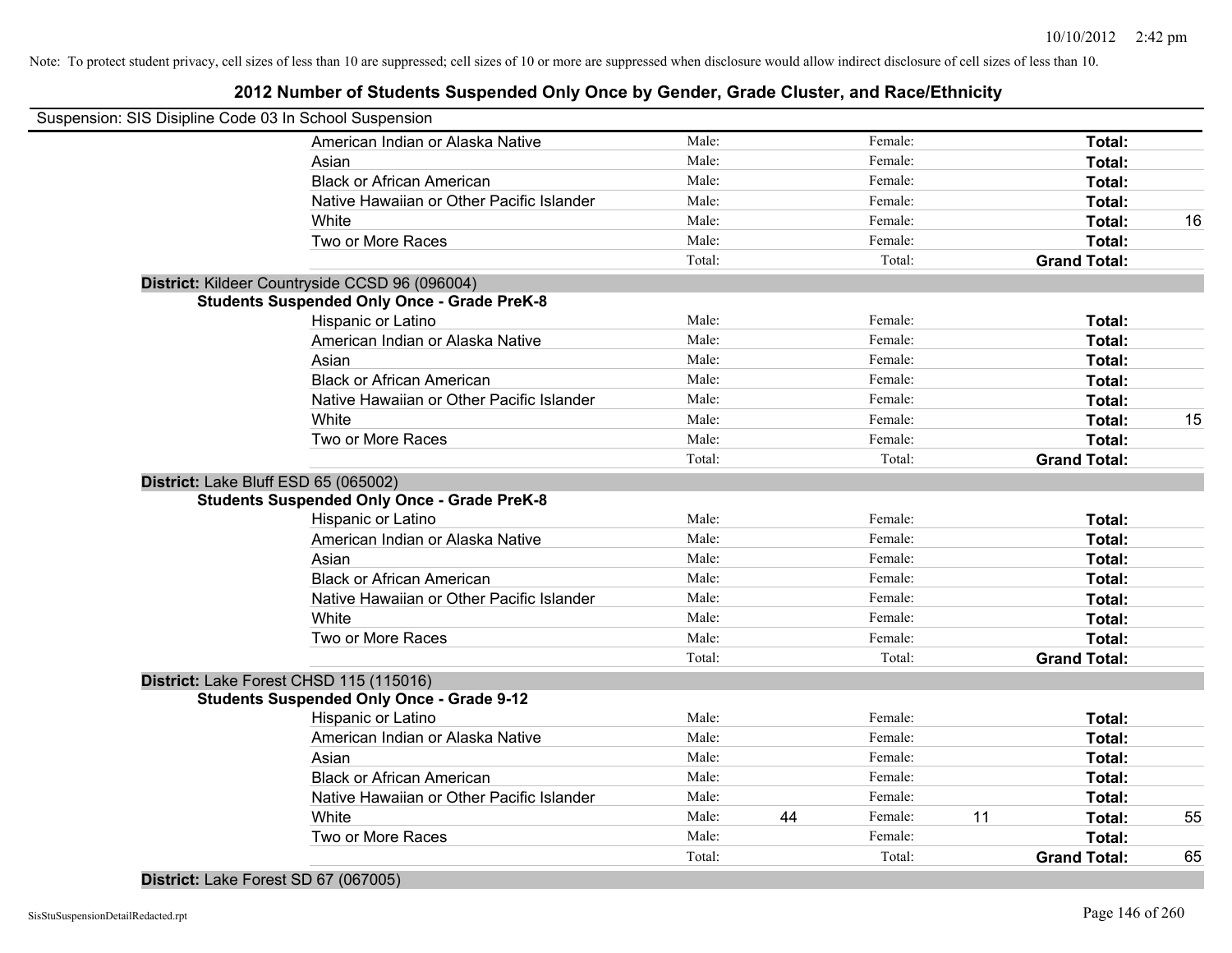| Suspension: SIS Disipline Code 03 In School Suspension |                                                    |        |         |                     |    |
|--------------------------------------------------------|----------------------------------------------------|--------|---------|---------------------|----|
|                                                        | <b>Students Suspended Only Once - Grade PreK-8</b> |        |         |                     |    |
|                                                        | Hispanic or Latino                                 | Male:  | Female: | Total:              |    |
|                                                        | American Indian or Alaska Native                   | Male:  | Female: | Total:              |    |
|                                                        | Asian                                              | Male:  | Female: | Total:              |    |
|                                                        | <b>Black or African American</b>                   | Male:  | Female: | Total:              |    |
|                                                        | Native Hawaiian or Other Pacific Islander          | Male:  | Female: | Total:              |    |
|                                                        | White                                              | Male:  | Female: | Total:              | 33 |
|                                                        | Two or More Races                                  | Male:  | Female: | Total:              |    |
|                                                        |                                                    | Total: | Total:  | <b>Grand Total:</b> |    |
|                                                        | District: Lake Villa CCSD 41 (041004)              |        |         |                     |    |
|                                                        | <b>Students Suspended Only Once - Grade PreK-8</b> |        |         |                     |    |
|                                                        | Hispanic or Latino                                 | Male:  | Female: | Total:              |    |
|                                                        | American Indian or Alaska Native                   | Male:  | Female: | Total:              |    |
|                                                        | Asian                                              | Male:  | Female: | Total:              |    |
|                                                        | <b>Black or African American</b>                   | Male:  | Female: | Total:              |    |
|                                                        | Native Hawaiian or Other Pacific Islander          | Male:  | Female: | Total:              |    |
|                                                        | White                                              | Male:  | Female: | Total:              | 17 |
|                                                        | Two or More Races                                  | Male:  | Female: | Total:              |    |
|                                                        |                                                    | Total: | Total:  | <b>Grand Total:</b> | 33 |
|                                                        | District: Lake Zurich CUSD 95 (095026)             |        |         |                     |    |
|                                                        | <b>Students Suspended Only Once - Grade PreK-8</b> |        |         |                     |    |
|                                                        | Hispanic or Latino                                 | Male:  | Female: | Total:              |    |
|                                                        | American Indian or Alaska Native                   | Male:  | Female: | Total:              |    |
|                                                        | Asian                                              | Male:  | Female: | Total:              |    |
|                                                        | <b>Black or African American</b>                   | Male:  | Female: | Total:              |    |
|                                                        | Native Hawaiian or Other Pacific Islander          | Male:  | Female: | Total:              |    |
|                                                        | White                                              | Male:  | Female: | Total:              |    |
|                                                        | Two or More Races                                  | Male:  | Female: | Total:              |    |
|                                                        |                                                    | Total: | Total:  | <b>Grand Total:</b> |    |
|                                                        | <b>Students Suspended Only Once - Grade 9-12</b>   |        |         |                     |    |
|                                                        | Hispanic or Latino                                 | Male:  | Female: | Total:              |    |
|                                                        | American Indian or Alaska Native                   | Male:  | Female: | Total:              |    |
|                                                        | Asian                                              | Male:  | Female: | Total:              |    |
|                                                        | <b>Black or African American</b>                   | Male:  | Female: | Total:              |    |
|                                                        | Native Hawaiian or Other Pacific Islander          | Male:  | Female: | Total:              |    |
|                                                        | White                                              | Male:  | Female: | Total:              | 14 |
|                                                        | Two or More Races                                  | Male:  | Female: | Total:              |    |
|                                                        |                                                    | Total: | Total:  | <b>Grand Total:</b> | 24 |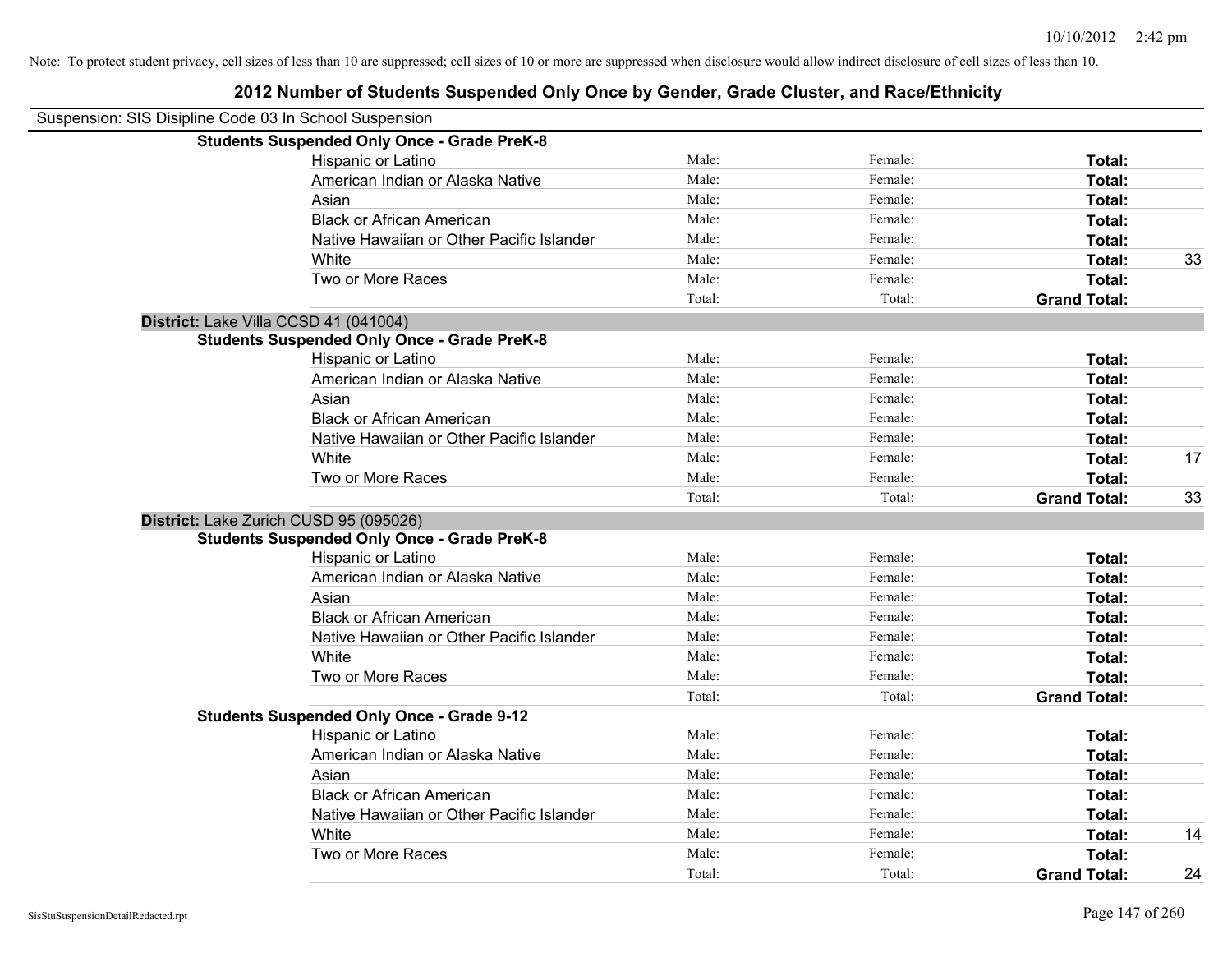| Suspension: SIS Disipline Code 03 In School Suspension |        |    |         |    |                     |    |
|--------------------------------------------------------|--------|----|---------|----|---------------------|----|
| District: Lincolnshire-Prairieview SD 103 (103002)     |        |    |         |    |                     |    |
| <b>Students Suspended Only Once - Grade PreK-8</b>     |        |    |         |    |                     |    |
| Hispanic or Latino                                     | Male:  |    | Female: |    | Total:              |    |
| American Indian or Alaska Native                       | Male:  |    | Female: |    | Total:              |    |
| Asian                                                  | Male:  |    | Female: |    | Total:              |    |
| <b>Black or African American</b>                       | Male:  |    | Female: |    | Total:              |    |
| Native Hawaiian or Other Pacific Islander              | Male:  |    | Female: |    | Total:              |    |
| White                                                  | Male:  |    | Female: |    | Total:              |    |
| Two or More Races                                      | Male:  |    | Female: |    | Total:              |    |
|                                                        | Total: |    | Total:  |    | <b>Grand Total:</b> |    |
| District: Millburn CCSD 24 (024004)                    |        |    |         |    |                     |    |
| <b>Students Suspended Only Once - Grade PreK-8</b>     |        |    |         |    |                     |    |
| Hispanic or Latino                                     | Male:  |    | Female: |    | Total:              |    |
| American Indian or Alaska Native                       | Male:  |    | Female: |    | Total:              |    |
| Asian                                                  | Male:  |    | Female: |    | Total:              |    |
| <b>Black or African American</b>                       | Male:  |    | Female: |    | Total:              |    |
| Native Hawaiian or Other Pacific Islander              | Male:  |    | Female: |    | Total:              |    |
| White                                                  | Male:  |    | Female: |    | Total:              | 10 |
| Two or More Races                                      | Male:  |    | Female: |    | Total:              |    |
|                                                        | Total: |    | Total:  |    | <b>Grand Total:</b> |    |
| District: Mundelein Cons HSD 120 (120013)              |        |    |         |    |                     |    |
| <b>Students Suspended Only Once - Grade 9-12</b>       |        |    |         |    |                     |    |
| Hispanic or Latino                                     | Male:  | 48 | Female: | 26 | Total:              | 74 |
| American Indian or Alaska Native                       | Male:  |    | Female: |    | Total:              |    |
| Asian                                                  | Male:  |    | Female: |    | Total:              |    |
| <b>Black or African American</b>                       | Male:  |    | Female: |    | Total:              |    |
| Native Hawaiian or Other Pacific Islander              | Male:  |    | Female: |    | Total:              |    |
| White                                                  | Male:  | 13 | Female: | 12 | Total:              | 25 |
| Two or More Races                                      | Male:  |    | Female: |    | Total:              |    |
|                                                        | Total: |    | Total:  |    | <b>Grand Total:</b> |    |
| District: Mundelein ESD 75 (075002)                    |        |    |         |    |                     |    |
| <b>Students Suspended Only Once - Grade PreK-8</b>     |        |    |         |    |                     |    |
| Hispanic or Latino                                     | Male:  | 14 | Female: | 12 | Total:              | 26 |
| American Indian or Alaska Native                       | Male:  |    | Female: |    | Total:              |    |
| Asian                                                  | Male:  |    | Female: |    | Total:              |    |
| <b>Black or African American</b>                       | Male:  |    | Female: |    | Total:              |    |
| Native Hawaiian or Other Pacific Islander              | Male:  |    | Female: |    | Total:              |    |
| White                                                  | Male:  |    | Female: |    | Total:              | 15 |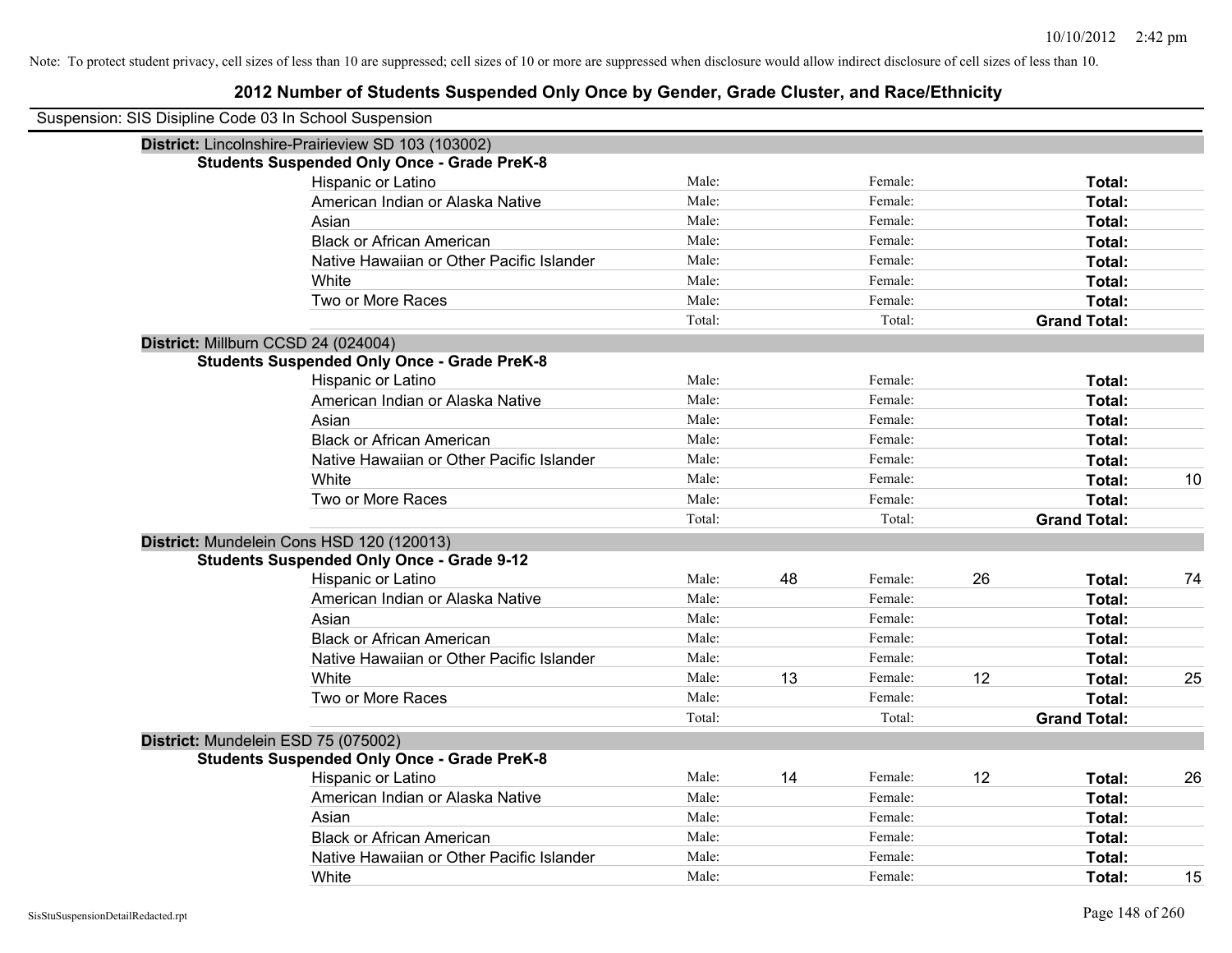| Suspension: SIS Disipline Code 03 In School Suspension |                                                    |        |    |         |    |                     |    |
|--------------------------------------------------------|----------------------------------------------------|--------|----|---------|----|---------------------|----|
|                                                        | Two or More Races                                  | Male:  |    | Female: |    | Total:              |    |
|                                                        |                                                    | Total: |    | Total:  |    | <b>Grand Total:</b> |    |
| District: Non-Public School (044Z)                     |                                                    |        |    |         |    |                     |    |
|                                                        | <b>Students Suspended Only Once - Grade 9-12</b>   |        |    |         |    |                     |    |
|                                                        | Hispanic or Latino                                 | Male:  |    | Female: |    | Total:              |    |
|                                                        | American Indian or Alaska Native                   | Male:  |    | Female: |    | Total:              |    |
|                                                        | Asian                                              | Male:  |    | Female: |    | Total:              |    |
|                                                        | <b>Black or African American</b>                   | Male:  |    | Female: |    | Total:              |    |
|                                                        | Native Hawaiian or Other Pacific Islander          | Male:  |    | Female: |    | Total:              |    |
|                                                        | White                                              | Male:  |    | Female: |    | Total:              |    |
|                                                        | Two or More Races                                  | Male:  |    | Female: |    | Total:              |    |
|                                                        |                                                    | Total: |    | Total:  |    | <b>Grand Total:</b> |    |
|                                                        | District: North Chicago SD 187 (187026)            |        |    |         |    |                     |    |
|                                                        | <b>Students Suspended Only Once - Grade PreK-8</b> |        |    |         |    |                     |    |
|                                                        | Hispanic or Latino                                 | Male:  | 34 | Female: | 21 | Total:              | 55 |
|                                                        | American Indian or Alaska Native                   | Male:  |    | Female: |    | Total:              |    |
|                                                        | Asian                                              | Male:  |    | Female: |    | Total:              |    |
|                                                        | <b>Black or African American</b>                   | Male:  | 23 | Female: | 13 | Total:              | 36 |
|                                                        | Native Hawaiian or Other Pacific Islander          | Male:  |    | Female: |    | Total:              |    |
|                                                        | White                                              | Male:  |    | Female: |    | Total:              |    |
|                                                        | Two or More Races                                  | Male:  |    | Female: |    | Total:              |    |
|                                                        |                                                    | Total: |    | Total:  |    | <b>Grand Total:</b> |    |
|                                                        | <b>Students Suspended Only Once - Grade 9-12</b>   |        |    |         |    |                     |    |
|                                                        | Hispanic or Latino                                 | Male:  |    | Female: |    | Total:              |    |
|                                                        | American Indian or Alaska Native                   | Male:  |    | Female: |    | Total:              |    |
|                                                        | Asian                                              | Male:  |    | Female: |    | Total:              |    |
|                                                        | <b>Black or African American</b>                   | Male:  |    | Female: |    | Total:              |    |
|                                                        | Native Hawaiian or Other Pacific Islander          | Male:  |    | Female: |    | Total:              |    |
|                                                        | White                                              | Male:  |    | Female: |    | Total:              |    |
|                                                        | Two or More Races                                  | Male:  |    | Female: |    | Total:              |    |
|                                                        |                                                    | Total: |    | Total:  |    | <b>Grand Total:</b> |    |
| District: North Shore SD 112 (112002)                  |                                                    |        |    |         |    |                     |    |
|                                                        | <b>Students Suspended Only Once - Grade PreK-8</b> |        |    |         |    |                     |    |
|                                                        | Hispanic or Latino                                 | Male:  |    | Female: |    | Total:              |    |
|                                                        | American Indian or Alaska Native                   | Male:  |    | Female: |    | Total:              |    |
|                                                        | Asian                                              | Male:  |    | Female: |    | Total:              |    |
|                                                        | <b>Black or African American</b>                   | Male:  |    | Female: |    | Total:              |    |
|                                                        | Native Hawaiian or Other Pacific Islander          | Male:  |    | Female: |    | Total:              |    |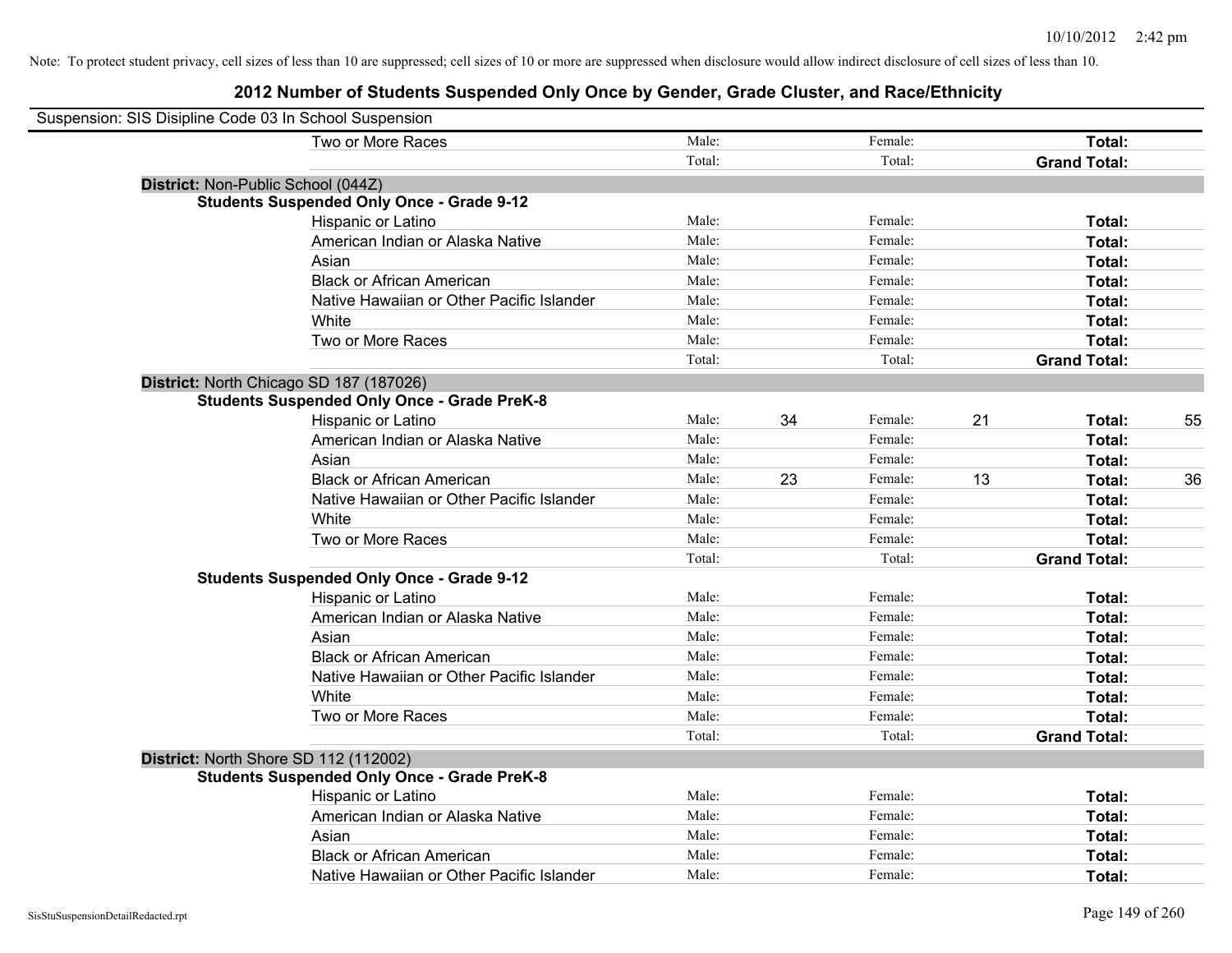| Suspension: SIS Disipline Code 03 In School Suspension |                                                     |        |    |         |    |                     |    |
|--------------------------------------------------------|-----------------------------------------------------|--------|----|---------|----|---------------------|----|
|                                                        | White                                               | Male:  |    | Female: |    | Total:              |    |
|                                                        | Two or More Races                                   | Male:  |    | Female: |    | Total:              |    |
|                                                        |                                                     | Total: |    | Total:  |    | <b>Grand Total:</b> | 14 |
| District: Rondout SD 72 (072002)                       |                                                     |        |    |         |    |                     |    |
|                                                        | <b>Students Suspended Only Once - Grade PreK-8</b>  |        |    |         |    |                     |    |
|                                                        | Hispanic or Latino                                  | Male:  |    | Female: |    | Total:              |    |
|                                                        | American Indian or Alaska Native                    | Male:  |    | Female: |    | Total:              |    |
|                                                        | Asian                                               | Male:  |    | Female: |    | Total:              |    |
|                                                        | <b>Black or African American</b>                    | Male:  |    | Female: |    | Total:              |    |
|                                                        | Native Hawaiian or Other Pacific Islander           | Male:  |    | Female: |    | Total:              |    |
|                                                        | White                                               | Male:  |    | Female: |    | Total:              |    |
|                                                        | Two or More Races                                   | Male:  |    | Female: |    | Total:              |    |
|                                                        |                                                     | Total: |    | Total:  |    | <b>Grand Total:</b> |    |
| District: Round Lake CUSD 116 (116026)                 |                                                     |        |    |         |    |                     |    |
|                                                        | <b>Students Suspended Only Once - Grade PreK-8</b>  |        |    |         |    |                     |    |
|                                                        | Hispanic or Latino                                  | Male:  | 53 | Female: | 19 | Total:              | 72 |
|                                                        | American Indian or Alaska Native                    | Male:  |    | Female: |    | Total:              |    |
|                                                        | Asian                                               | Male:  |    | Female: |    | Total:              |    |
|                                                        | <b>Black or African American</b>                    | Male:  | 16 | Female: | 13 | Total:              | 29 |
|                                                        | Native Hawaiian or Other Pacific Islander           | Male:  |    | Female: |    | Total:              |    |
|                                                        | White                                               | Male:  |    | Female: |    | Total:              | 22 |
|                                                        | Two or More Races                                   | Male:  |    | Female: |    | Total:              |    |
|                                                        |                                                     | Total: |    | Total:  |    | <b>Grand Total:</b> |    |
|                                                        | District: Spec Educ Dist Lake County/Sedol (825060) |        |    |         |    |                     |    |
|                                                        | <b>Students Suspended Only Once - Grade PreK-8</b>  |        |    |         |    |                     |    |
|                                                        | Hispanic or Latino                                  | Male:  |    | Female: |    | Total:              |    |
|                                                        | American Indian or Alaska Native                    | Male:  |    | Female: |    | Total:              |    |
|                                                        | Asian                                               | Male:  |    | Female: |    | Total:              |    |
|                                                        | <b>Black or African American</b>                    | Male:  |    | Female: |    | Total:              |    |
|                                                        | Native Hawaiian or Other Pacific Islander           | Male:  |    | Female: |    | Total:              |    |
|                                                        | White                                               | Male:  |    | Female: |    | Total:              |    |
|                                                        | Two or More Races                                   | Male:  |    | Female: |    | Total:              |    |
|                                                        |                                                     | Total: |    | Total:  |    | <b>Grand Total:</b> |    |
| <b>District:</b> Twp HSD 113 (113017)                  |                                                     |        |    |         |    |                     |    |
|                                                        | <b>Students Suspended Only Once - Grade 9-12</b>    |        |    |         |    |                     |    |
|                                                        | Hispanic or Latino                                  | Male:  |    | Female: |    | Total:              |    |
|                                                        | American Indian or Alaska Native                    | Male:  |    | Female: |    | Total:              |    |
|                                                        | Asian                                               | Male:  |    | Female: |    | Total:              |    |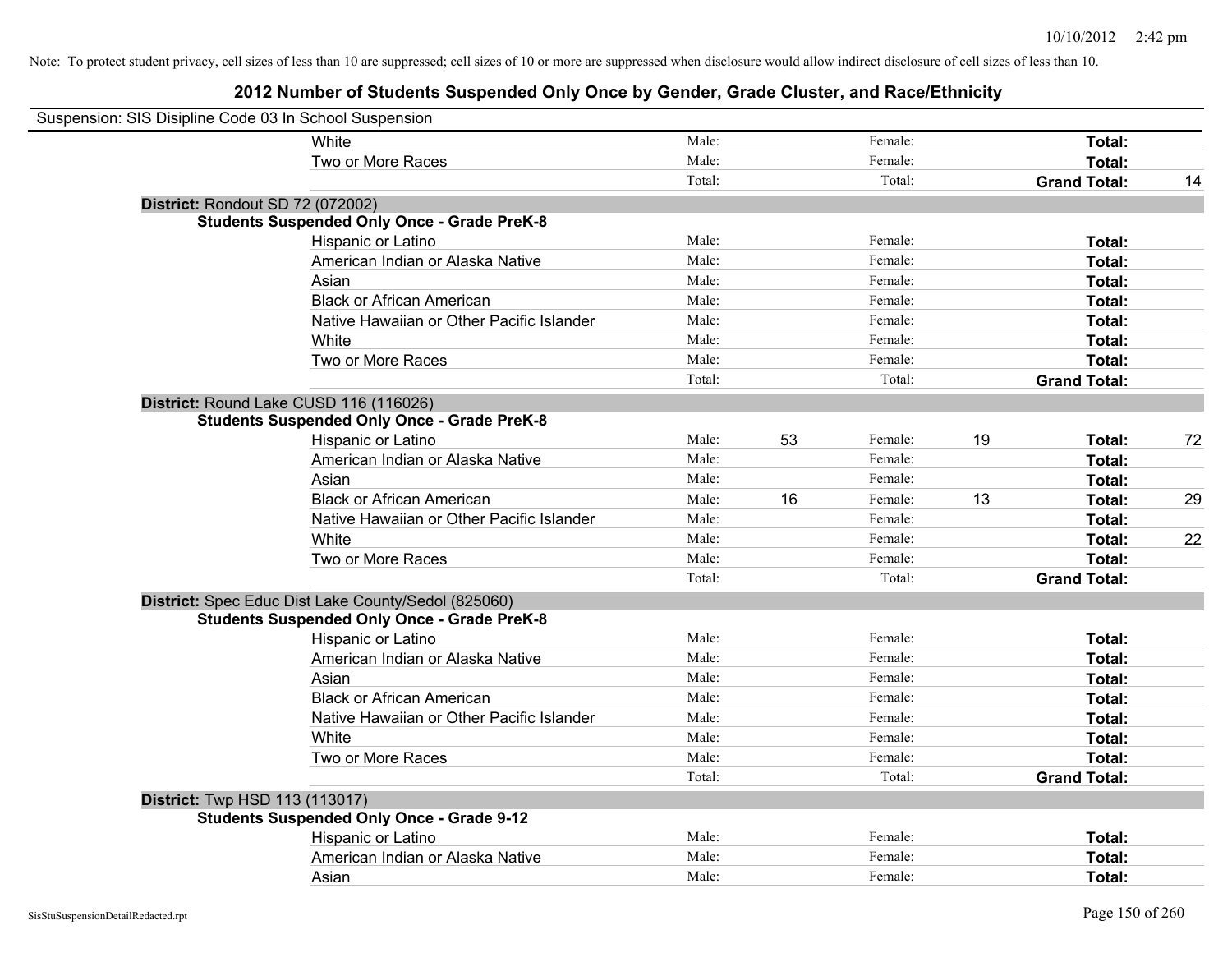| Suspension: SIS Disipline Code 03 In School Suspension |                                                    |        |    |         |    |                     |    |
|--------------------------------------------------------|----------------------------------------------------|--------|----|---------|----|---------------------|----|
|                                                        | <b>Black or African American</b>                   | Male:  |    | Female: |    | Total:              |    |
|                                                        | Native Hawaiian or Other Pacific Islander          | Male:  |    | Female: |    | Total:              |    |
|                                                        | White                                              | Male:  |    | Female: |    | Total:              | 17 |
|                                                        | Two or More Races                                  | Male:  |    | Female: |    | Total:              |    |
|                                                        |                                                    | Total: |    | Total:  |    | <b>Grand Total:</b> | 28 |
|                                                        | District: Warren Twp HSD 121 (121017)              |        |    |         |    |                     |    |
|                                                        | <b>Students Suspended Only Once - Grade 9-12</b>   |        |    |         |    |                     |    |
|                                                        | Hispanic or Latino                                 | Male:  |    | Female: |    | Total:              |    |
|                                                        | American Indian or Alaska Native                   | Male:  |    | Female: |    | Total:              |    |
|                                                        | Asian                                              | Male:  |    | Female: |    | Total:              |    |
|                                                        | <b>Black or African American</b>                   | Male:  |    | Female: |    | Total:              |    |
|                                                        | Native Hawaiian or Other Pacific Islander          | Male:  |    | Female: |    | Total:              |    |
|                                                        | White                                              | Male:  |    | Female: |    | Total:              |    |
|                                                        | Two or More Races                                  | Male:  |    | Female: |    | Total:              |    |
|                                                        |                                                    | Total: |    | Total:  |    | <b>Grand Total:</b> |    |
|                                                        | District: Wauconda CUSD 118 (118026)               |        |    |         |    |                     |    |
|                                                        | <b>Students Suspended Only Once - Grade PreK-8</b> |        |    |         |    |                     |    |
|                                                        | Hispanic or Latino                                 | Male:  |    | Female: |    | Total:              | 12 |
|                                                        | American Indian or Alaska Native                   | Male:  |    | Female: |    | Total:              |    |
|                                                        | Asian                                              | Male:  |    | Female: |    | Total:              |    |
|                                                        | <b>Black or African American</b>                   | Male:  |    | Female: |    | Total:              |    |
|                                                        | Native Hawaiian or Other Pacific Islander          | Male:  |    | Female: |    | Total:              |    |
|                                                        | White                                              | Male:  |    | Female: |    | Total:              | 18 |
|                                                        | Two or More Races                                  | Male:  |    | Female: |    | Total:              |    |
|                                                        |                                                    | Total: |    | Total:  |    | <b>Grand Total:</b> |    |
|                                                        | <b>Students Suspended Only Once - Grade 9-12</b>   |        |    |         |    |                     |    |
|                                                        | Hispanic or Latino                                 | Male:  |    | Female: |    | Total:              | 21 |
|                                                        | American Indian or Alaska Native                   | Male:  |    | Female: |    | Total:              |    |
|                                                        | Asian                                              | Male:  |    | Female: |    | Total:              |    |
|                                                        | <b>Black or African American</b>                   | Male:  |    | Female: |    | Total:              |    |
|                                                        | Native Hawaiian or Other Pacific Islander          | Male:  |    | Female: |    | Total:              |    |
|                                                        | <b>White</b>                                       | Male:  | 24 | Female: | 14 | Total:              | 38 |
|                                                        | Two or More Races                                  | Male:  |    | Female: |    | Total:              |    |
|                                                        |                                                    | Total: |    | Total:  |    | <b>Grand Total:</b> |    |
|                                                        | District: Waukegan CUSD 60 (060026)                |        |    |         |    |                     |    |
|                                                        | <b>Students Suspended Only Once - Grade PreK-8</b> |        |    |         |    |                     |    |
|                                                        | Hispanic or Latino                                 | Male:  | 63 | Female: | 24 | Total:              | 87 |
|                                                        | American Indian or Alaska Native                   | Male:  |    | Female: |    | Total:              |    |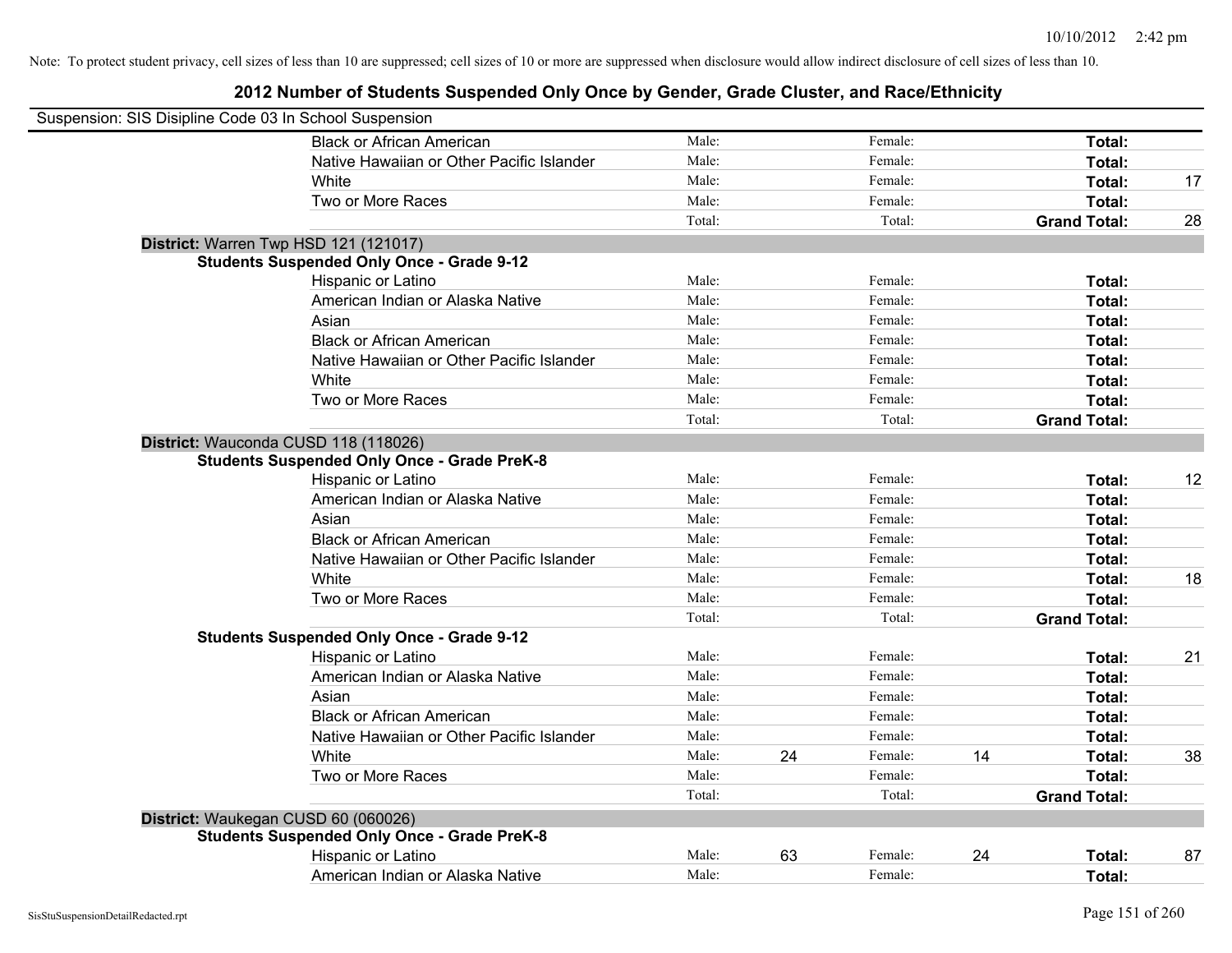| Suspension: SIS Disipline Code 03 In School Suspension |                                                    |        |    |         |    |                     |     |
|--------------------------------------------------------|----------------------------------------------------|--------|----|---------|----|---------------------|-----|
|                                                        | Asian                                              | Male:  |    | Female: |    | Total:              |     |
|                                                        | <b>Black or African American</b>                   | Male:  | 42 | Female: | 19 | Total:              | 61  |
|                                                        | Native Hawaiian or Other Pacific Islander          | Male:  |    | Female: |    | Total:              |     |
|                                                        | White                                              | Male:  |    | Female: |    | Total:              |     |
|                                                        | Two or More Races                                  | Male:  |    | Female: |    | Total:              |     |
|                                                        |                                                    | Total: |    | Total:  |    | <b>Grand Total:</b> | 161 |
|                                                        | <b>Students Suspended Only Once - Grade 9-12</b>   |        |    |         |    |                     |     |
|                                                        | Hispanic or Latino                                 | Male:  | 99 | Female: | 66 | Total:              | 165 |
|                                                        | American Indian or Alaska Native                   | Male:  |    | Female: |    | Total:              |     |
|                                                        | Asian                                              | Male:  |    | Female: |    | Total:              |     |
|                                                        | <b>Black or African American</b>                   | Male:  | 53 | Female: | 37 | Total:              | 90  |
|                                                        | Native Hawaiian or Other Pacific Islander          | Male:  |    | Female: |    | Total:              |     |
|                                                        | White                                              | Male:  |    | Female: |    | Total:              | 16  |
|                                                        | Two or More Races                                  | Male:  |    | Female: |    | Total:              |     |
|                                                        |                                                    | Total: |    | Total:  |    | <b>Grand Total:</b> |     |
| District: Winthrop Harbor SD 1 (001002)                |                                                    |        |    |         |    |                     |     |
|                                                        | <b>Students Suspended Only Once - Grade PreK-8</b> |        |    |         |    |                     |     |
|                                                        | Hispanic or Latino                                 | Male:  |    | Female: |    | Total:              |     |
|                                                        | American Indian or Alaska Native                   | Male:  |    | Female: |    | Total:              |     |
|                                                        | Asian                                              | Male:  |    | Female: |    | Total:              |     |
|                                                        | <b>Black or African American</b>                   | Male:  |    | Female: |    | Total:              |     |
|                                                        | Native Hawaiian or Other Pacific Islander          | Male:  |    | Female: |    | Total:              |     |
|                                                        | White                                              | Male:  |    | Female: |    | Total:              |     |
|                                                        | Two or More Races                                  | Male:  |    | Female: |    | Total:              |     |
|                                                        |                                                    | Total: |    | Total:  |    | <b>Grand Total:</b> | 11  |
| District: Woodland CCSD 50 (050004)                    |                                                    |        |    |         |    |                     |     |
|                                                        | <b>Students Suspended Only Once - Grade PreK-8</b> |        |    |         |    |                     |     |
|                                                        | Hispanic or Latino                                 | Male:  | 33 | Female: | 14 | Total:              | 47  |
|                                                        | American Indian or Alaska Native                   | Male:  |    | Female: |    | Total:              |     |
|                                                        | Asian                                              | Male:  |    | Female: |    | Total:              |     |
|                                                        | <b>Black or African American</b>                   | Male:  |    | Female: |    | Total:              | 13  |
|                                                        | Native Hawaiian or Other Pacific Islander          | Male:  |    | Female: |    | Total:              |     |
|                                                        | White                                              | Male:  |    | Female: |    | Total:              | 51  |
|                                                        | Two or More Races                                  | Male:  |    | Female: |    | Total:              |     |
|                                                        |                                                    | Total: | 98 | Total:  | 25 | <b>Grand Total:</b> | 123 |
| <b>District: Zion ESD 6 (006002)</b>                   |                                                    |        |    |         |    |                     |     |
|                                                        | <b>Students Suspended Only Once - Grade PreK-8</b> |        |    |         |    |                     |     |
|                                                        | Hispanic or Latino                                 | Male:  |    | Female: |    | Total:              | 35  |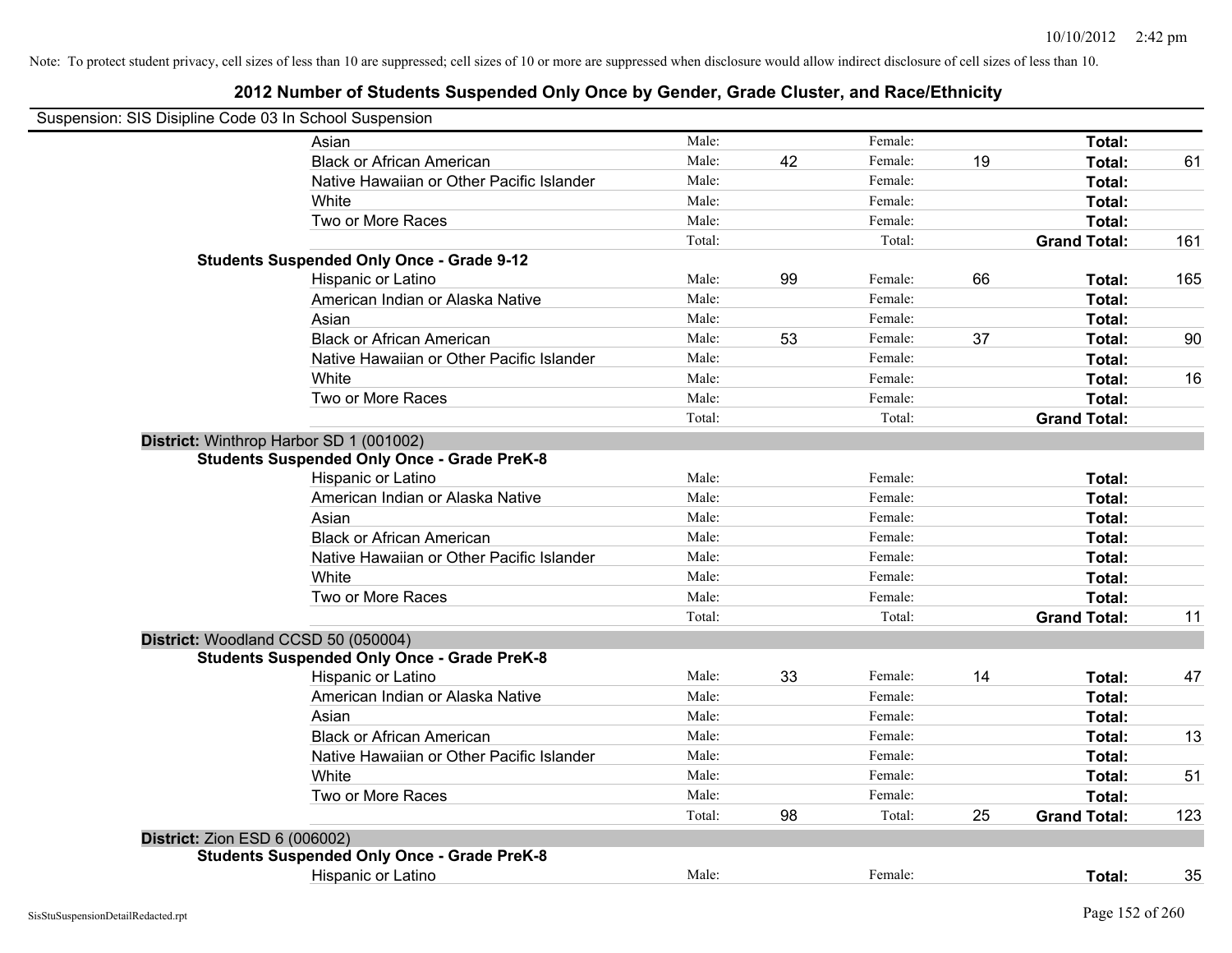| Suspension: SIS Disipline Code 03 In School Suspension |                                                    |        |    |         |                     |    |
|--------------------------------------------------------|----------------------------------------------------|--------|----|---------|---------------------|----|
|                                                        | American Indian or Alaska Native                   | Male:  |    | Female: | Total:              |    |
|                                                        | Asian                                              | Male:  |    | Female: | Total:              |    |
|                                                        | <b>Black or African American</b>                   | Male:  | 52 | Female: | 29<br>Total:        | 81 |
|                                                        | Native Hawaiian or Other Pacific Islander          | Male:  |    | Female: | Total:              |    |
|                                                        | White                                              | Male:  |    | Female: | Total:              | 10 |
|                                                        | Two or More Races                                  | Male:  |    | Female: | Total:              |    |
|                                                        |                                                    | Total: |    | Total:  | <b>Grand Total:</b> |    |
|                                                        | District: Zion-Benton Twp HSD 126 (126017)         |        |    |         |                     |    |
|                                                        | <b>Students Suspended Only Once - Grade 9-12</b>   |        |    |         |                     |    |
|                                                        | Hispanic or Latino                                 | Male:  |    | Female: | Total:              |    |
|                                                        | American Indian or Alaska Native                   | Male:  |    | Female: | Total:              |    |
|                                                        | Asian                                              | Male:  |    | Female: | Total:              |    |
|                                                        | <b>Black or African American</b>                   | Male:  |    | Female: | Total:              |    |
|                                                        | Native Hawaiian or Other Pacific Islander          | Male:  |    | Female: | Total:              |    |
|                                                        | White                                              | Male:  |    | Female: | Total:              |    |
|                                                        | Two or More Races                                  | Male:  |    | Female: | Total:              |    |
|                                                        |                                                    | Total: |    | Total:  | <b>Grand Total:</b> |    |
|                                                        |                                                    |        |    |         |                     |    |
| Region: Lee/Ogle ROE (47)                              |                                                    |        |    |         |                     |    |
| <b>County: Lee (052)</b>                               |                                                    |        |    |         |                     |    |
|                                                        | District: Amboy CUSD 272 (272026)                  |        |    |         |                     |    |
|                                                        | <b>Students Suspended Only Once - Grade PreK-8</b> |        |    |         |                     |    |
|                                                        | Hispanic or Latino                                 | Male:  |    | Female: | Total:              |    |
|                                                        |                                                    |        |    |         |                     |    |
|                                                        | American Indian or Alaska Native                   | Male:  |    | Female: | Total:              |    |
|                                                        | Asian                                              | Male:  |    | Female: | Total:              |    |
|                                                        | <b>Black or African American</b>                   | Male:  |    | Female: | Total:              |    |
|                                                        | Native Hawaiian or Other Pacific Islander          | Male:  |    | Female: | Total:              |    |
|                                                        | White                                              | Male:  |    | Female: | <b>Total:</b>       |    |
|                                                        | Two or More Races                                  | Male:  |    | Female: | Total:              |    |
|                                                        |                                                    | Total: |    | Total:  | <b>Grand Total:</b> |    |
|                                                        | <b>Students Suspended Only Once - Grade 9-12</b>   |        |    |         |                     |    |
|                                                        | Hispanic or Latino                                 | Male:  |    | Female: | Total:              |    |
|                                                        | American Indian or Alaska Native                   | Male:  |    | Female: | Total:              |    |
|                                                        | Asian                                              | Male:  |    | Female: | Total:              |    |
|                                                        | <b>Black or African American</b>                   | Male:  |    | Female: | Total:              |    |
|                                                        | Native Hawaiian or Other Pacific Islander          | Male:  |    | Female: | Total:              |    |
|                                                        | White                                              | Male:  | 17 | Female: | 10<br>Total:        | 27 |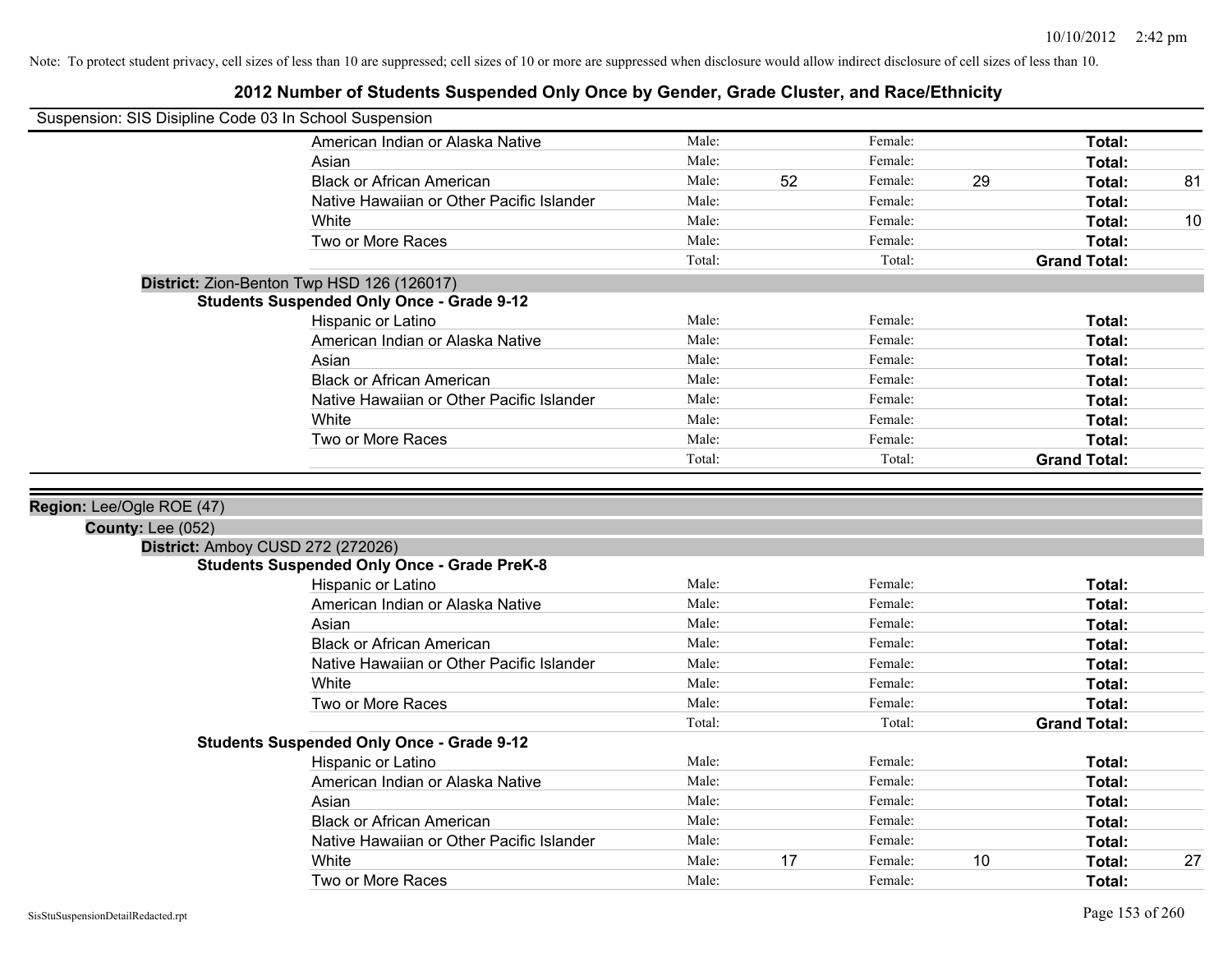| Suspension: SIS Disipline Code 03 In School Suspension |                                                    |        |    |         |    |                     |    |
|--------------------------------------------------------|----------------------------------------------------|--------|----|---------|----|---------------------|----|
|                                                        |                                                    | Total: |    | Total:  |    | <b>Grand Total:</b> |    |
|                                                        | District: Ashton-Franklin Center CUSD 275 (275026) |        |    |         |    |                     |    |
|                                                        | <b>Students Suspended Only Once - Grade PreK-8</b> |        |    |         |    |                     |    |
|                                                        | Hispanic or Latino                                 | Male:  |    | Female: |    | Total:              |    |
|                                                        | American Indian or Alaska Native                   | Male:  |    | Female: |    | Total:              |    |
|                                                        | Asian                                              | Male:  |    | Female: |    | Total:              |    |
|                                                        | <b>Black or African American</b>                   | Male:  |    | Female: |    | Total:              |    |
|                                                        | Native Hawaiian or Other Pacific Islander          | Male:  |    | Female: |    | Total:              |    |
|                                                        | White                                              | Male:  |    | Female: |    | Total:              |    |
|                                                        | Two or More Races                                  | Male:  |    | Female: |    | Total:              |    |
|                                                        |                                                    | Total: |    | Total:  |    | <b>Grand Total:</b> |    |
|                                                        | <b>Students Suspended Only Once - Grade 9-12</b>   |        |    |         |    |                     |    |
|                                                        | Hispanic or Latino                                 | Male:  |    | Female: |    | Total:              |    |
|                                                        | American Indian or Alaska Native                   | Male:  |    | Female: |    | Total:              |    |
|                                                        | Asian                                              | Male:  |    | Female: |    | Total:              |    |
|                                                        | <b>Black or African American</b>                   | Male:  |    | Female: |    | Total:              |    |
|                                                        | Native Hawaiian or Other Pacific Islander          | Male:  |    | Female: |    | Total:              |    |
|                                                        | White                                              | Male:  |    | Female: |    | Total:              | 15 |
|                                                        | Two or More Races                                  | Male:  |    | Female: |    | Total:              |    |
|                                                        |                                                    | Total: |    | Total:  |    | <b>Grand Total:</b> |    |
| District: Dixon USD 170 (170022)                       |                                                    |        |    |         |    |                     |    |
|                                                        | <b>Students Suspended Only Once - Grade PreK-8</b> |        |    |         |    |                     |    |
|                                                        | Hispanic or Latino                                 | Male:  |    | Female: |    | Total:              |    |
|                                                        | American Indian or Alaska Native                   | Male:  |    | Female: |    | Total:              |    |
|                                                        | Asian                                              | Male:  |    | Female: |    | Total:              |    |
|                                                        | <b>Black or African American</b>                   | Male:  |    | Female: |    | Total:              |    |
|                                                        | Native Hawaiian or Other Pacific Islander          | Male:  |    | Female: |    | Total:              |    |
|                                                        | White                                              | Male:  | 38 | Female: | 11 | Total:              | 49 |
|                                                        | Two or More Races                                  | Male:  |    | Female: |    | Total:              |    |
|                                                        |                                                    | Total: |    | Total:  |    | <b>Grand Total:</b> | 62 |
|                                                        | <b>Students Suspended Only Once - Grade 9-12</b>   |        |    |         |    |                     |    |
|                                                        | Hispanic or Latino                                 | Male:  |    | Female: |    | Total:              |    |
|                                                        | American Indian or Alaska Native                   | Male:  |    | Female: |    | Total:              |    |
|                                                        | Asian                                              | Male:  |    | Female: |    | Total:              |    |
|                                                        | <b>Black or African American</b>                   | Male:  |    | Female: |    | Total:              |    |
|                                                        | Native Hawaiian or Other Pacific Islander          | Male:  |    | Female: |    | Total:              |    |
|                                                        | White                                              | Male:  | 26 | Female: | 32 | Total:              | 58 |
|                                                        | Two or More Races                                  | Male:  |    | Female: |    | <b>Total:</b>       |    |
|                                                        |                                                    | Total: |    | Total:  |    | <b>Grand Total:</b> | 69 |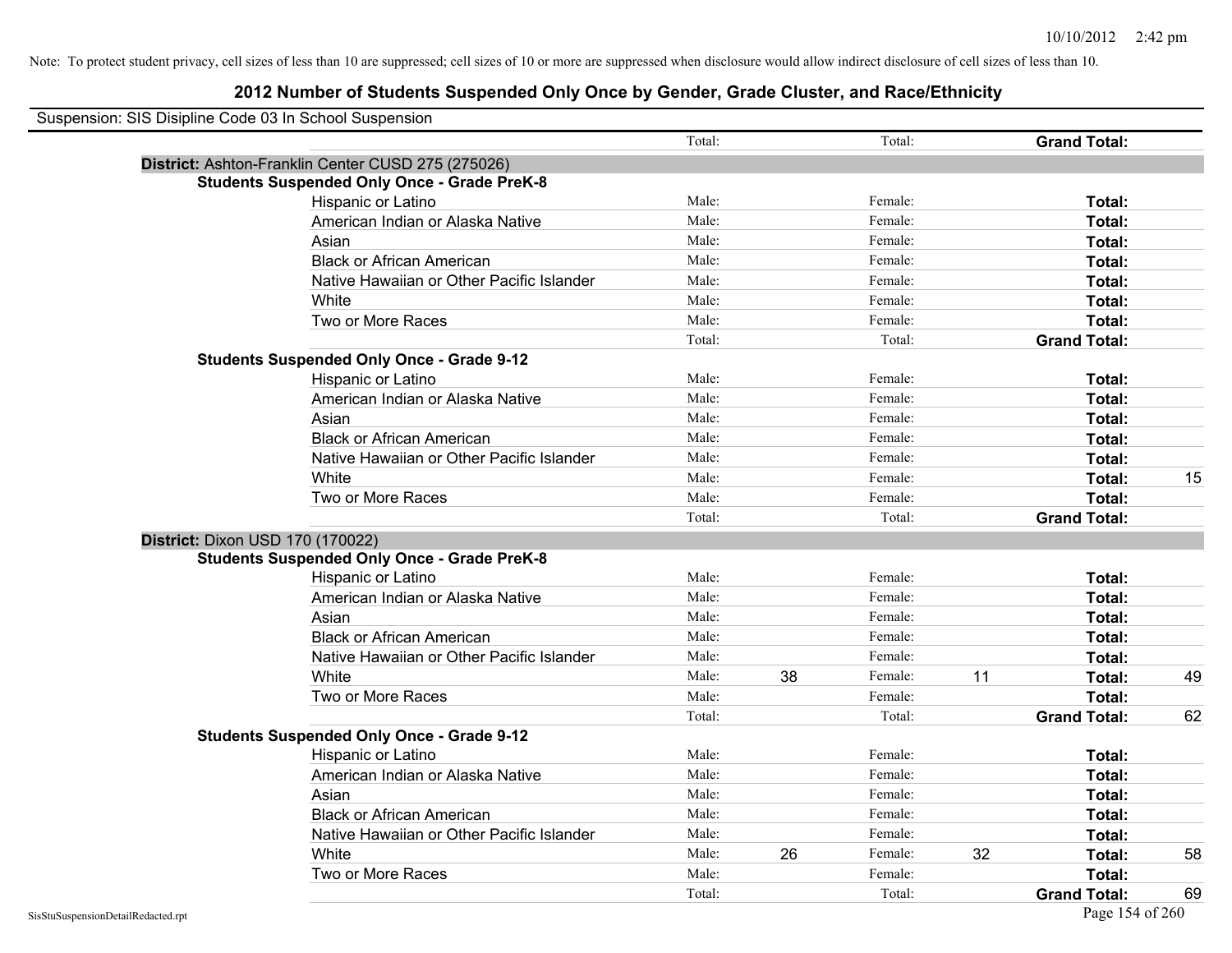## **2012 Number of Students Suspended Only Once by Gender, Grade Cluster, and Race/Ethnicity**

| Suspension: SIS Disipline Code 03 In School Suspension |                                                    |        |    |         |    |                     |    |
|--------------------------------------------------------|----------------------------------------------------|--------|----|---------|----|---------------------|----|
|                                                        | District: Steward ESD 220 (220002)                 |        |    |         |    |                     |    |
|                                                        | <b>Students Suspended Only Once - Grade PreK-8</b> |        |    |         |    |                     |    |
|                                                        | Hispanic or Latino                                 | Male:  |    | Female: |    | Total:              |    |
|                                                        | American Indian or Alaska Native                   | Male:  |    | Female: |    | Total:              |    |
|                                                        | Asian                                              | Male:  |    | Female: |    | Total:              |    |
|                                                        | <b>Black or African American</b>                   | Male:  |    | Female: |    | Total:              |    |
|                                                        | Native Hawaiian or Other Pacific Islander          | Male:  |    | Female: |    | Total:              |    |
|                                                        | White                                              | Male:  |    | Female: |    | Total:              |    |
|                                                        | Two or More Races                                  | Male:  |    | Female: |    | Total:              |    |
|                                                        |                                                    | Total: |    | Total:  |    | <b>Grand Total:</b> |    |
| County: Ogle (071)                                     |                                                    |        |    |         |    |                     |    |
|                                                        | District: Byron CUSD 226 (226026)                  |        |    |         |    |                     |    |
|                                                        | <b>Students Suspended Only Once - Grade PreK-8</b> |        |    |         |    |                     |    |
|                                                        | Hispanic or Latino                                 | Male:  |    | Female: |    | Total:              |    |
|                                                        | American Indian or Alaska Native                   | Male:  |    | Female: |    | Total:              |    |
|                                                        | Asian                                              | Male:  |    | Female: |    | Total:              |    |
|                                                        | <b>Black or African American</b>                   | Male:  |    | Female: |    | Total:              |    |
|                                                        | Native Hawaiian or Other Pacific Islander          | Male:  |    | Female: |    | Total:              |    |
|                                                        | White                                              | Male:  |    | Female: |    | Total:              | 21 |
|                                                        | Two or More Races                                  | Male:  |    | Female: |    | Total:              |    |
|                                                        |                                                    | Total: |    | Total:  |    | <b>Grand Total:</b> |    |
|                                                        | <b>Students Suspended Only Once - Grade 9-12</b>   |        |    |         |    |                     |    |
|                                                        | Hispanic or Latino                                 | Male:  |    | Female: |    | Total:              |    |
|                                                        | American Indian or Alaska Native                   | Male:  |    | Female: |    | Total:              |    |
|                                                        | Asian                                              | Male:  |    | Female: |    | Total:              |    |
|                                                        | <b>Black or African American</b>                   | Male:  |    | Female: |    | Total:              |    |
|                                                        | Native Hawaiian or Other Pacific Islander          | Male:  |    | Female: |    | Total:              |    |
|                                                        | White                                              | Male:  |    | Female: |    | Total:              | 18 |
|                                                        | Two or More Races                                  | Male:  |    | Female: |    | Total:              |    |
|                                                        |                                                    | Total: |    | Total:  |    | <b>Grand Total:</b> |    |
|                                                        | District: Forrestville Valley CUSD 221 (221026)    |        |    |         |    |                     |    |
|                                                        | <b>Students Suspended Only Once - Grade PreK-8</b> |        |    |         |    |                     |    |
|                                                        | <b>Hispanic or Latino</b>                          | Male:  |    | Female: |    | Total:              |    |
|                                                        | American Indian or Alaska Native                   | Male:  |    | Female: |    | Total:              |    |
|                                                        | Asian                                              | Male:  |    | Female: |    | Total:              |    |
|                                                        | <b>Black or African American</b>                   | Male:  |    | Female: |    | Total:              |    |
|                                                        | Native Hawaiian or Other Pacific Islander          | Male:  |    | Female: |    | Total:              |    |
|                                                        | White                                              | Male:  | 15 | Female: | 10 | Total:              | 25 |

 $\overline{\phantom{0}}$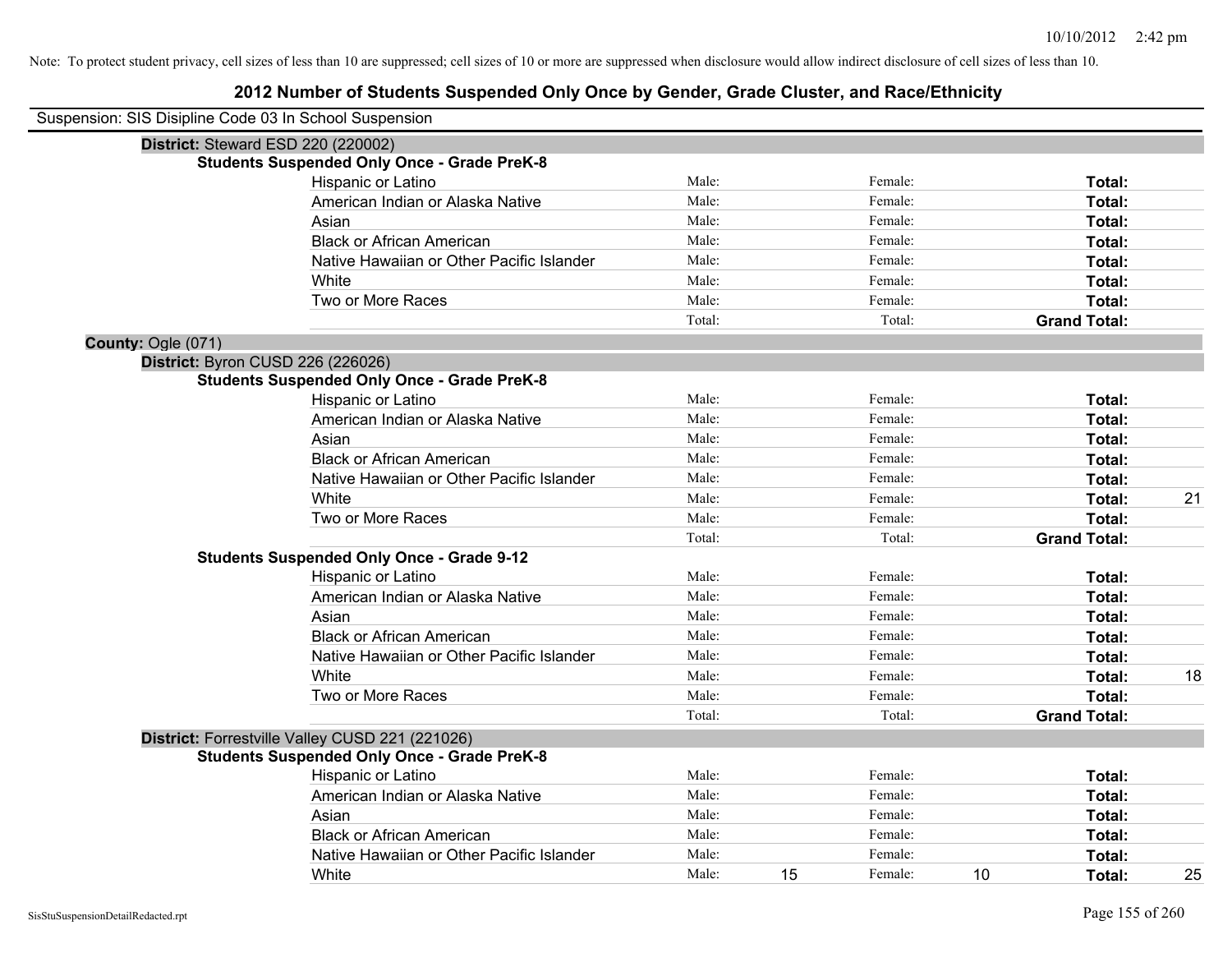| Suspension: SIS Disipline Code 03 In School Suspension |                                                    |        |         |                     |    |
|--------------------------------------------------------|----------------------------------------------------|--------|---------|---------------------|----|
|                                                        | Two or More Races                                  | Male:  | Female: | Total:              |    |
|                                                        |                                                    | Total: | Total:  | <b>Grand Total:</b> |    |
|                                                        | <b>Students Suspended Only Once - Grade 9-12</b>   |        |         |                     |    |
|                                                        | Hispanic or Latino                                 | Male:  | Female: | Total:              |    |
|                                                        | American Indian or Alaska Native                   | Male:  | Female: | Total:              |    |
|                                                        | Asian                                              | Male:  | Female: | Total:              |    |
|                                                        | <b>Black or African American</b>                   | Male:  | Female: | Total:              |    |
|                                                        | Native Hawaiian or Other Pacific Islander          | Male:  | Female: | Total:              |    |
|                                                        | White                                              | Male:  | Female: | Total:              | 19 |
|                                                        | Two or More Races                                  | Male:  | Female: | Total:              |    |
|                                                        |                                                    | Total: | Total:  | <b>Grand Total:</b> |    |
|                                                        | District: Kings Cons SD 144 (144003)               |        |         |                     |    |
|                                                        | <b>Students Suspended Only Once - Grade PreK-8</b> |        |         |                     |    |
|                                                        | Hispanic or Latino                                 | Male:  | Female: | Total:              |    |
|                                                        | American Indian or Alaska Native                   | Male:  | Female: | Total:              |    |
|                                                        | Asian                                              | Male:  | Female: | Total:              |    |
|                                                        | <b>Black or African American</b>                   | Male:  | Female: | Total:              |    |
|                                                        | Native Hawaiian or Other Pacific Islander          | Male:  | Female: | Total:              |    |
|                                                        | White                                              | Male:  | Female: | Total:              |    |
|                                                        | Two or More Races                                  | Male:  | Female: | Total:              |    |
|                                                        |                                                    | Total: | Total:  | <b>Grand Total:</b> |    |
|                                                        | District: Meridian CUSD 223 (223026)               |        |         |                     |    |
|                                                        | <b>Students Suspended Only Once - Grade PreK-8</b> |        |         |                     |    |
|                                                        | Hispanic or Latino                                 | Male:  | Female: | Total:              |    |
|                                                        | American Indian or Alaska Native                   | Male:  | Female: | Total:              |    |
|                                                        | Asian                                              | Male:  | Female: | Total:              |    |
|                                                        | <b>Black or African American</b>                   | Male:  | Female: | Total:              |    |
|                                                        | Native Hawaiian or Other Pacific Islander          | Male:  | Female: | Total:              |    |
|                                                        | White                                              | Male:  | Female: | Total:              | 15 |
|                                                        | Two or More Races                                  | Male:  | Female: | Total:              |    |
|                                                        |                                                    | Total: | Total:  | <b>Grand Total:</b> |    |
|                                                        | <b>Students Suspended Only Once - Grade 9-12</b>   |        |         |                     |    |
|                                                        | Hispanic or Latino                                 | Male:  | Female: | Total:              |    |
|                                                        | American Indian or Alaska Native                   | Male:  | Female: | Total:              |    |
|                                                        | Asian                                              | Male:  | Female: | Total:              |    |
|                                                        | <b>Black or African American</b>                   | Male:  | Female: | Total:              |    |
|                                                        | Native Hawaiian or Other Pacific Islander          | Male:  | Female: | Total:              |    |
|                                                        | White                                              | Male:  | Female: | Total:              | 14 |
|                                                        | Two or More Races                                  | Male:  | Female: | Total:              |    |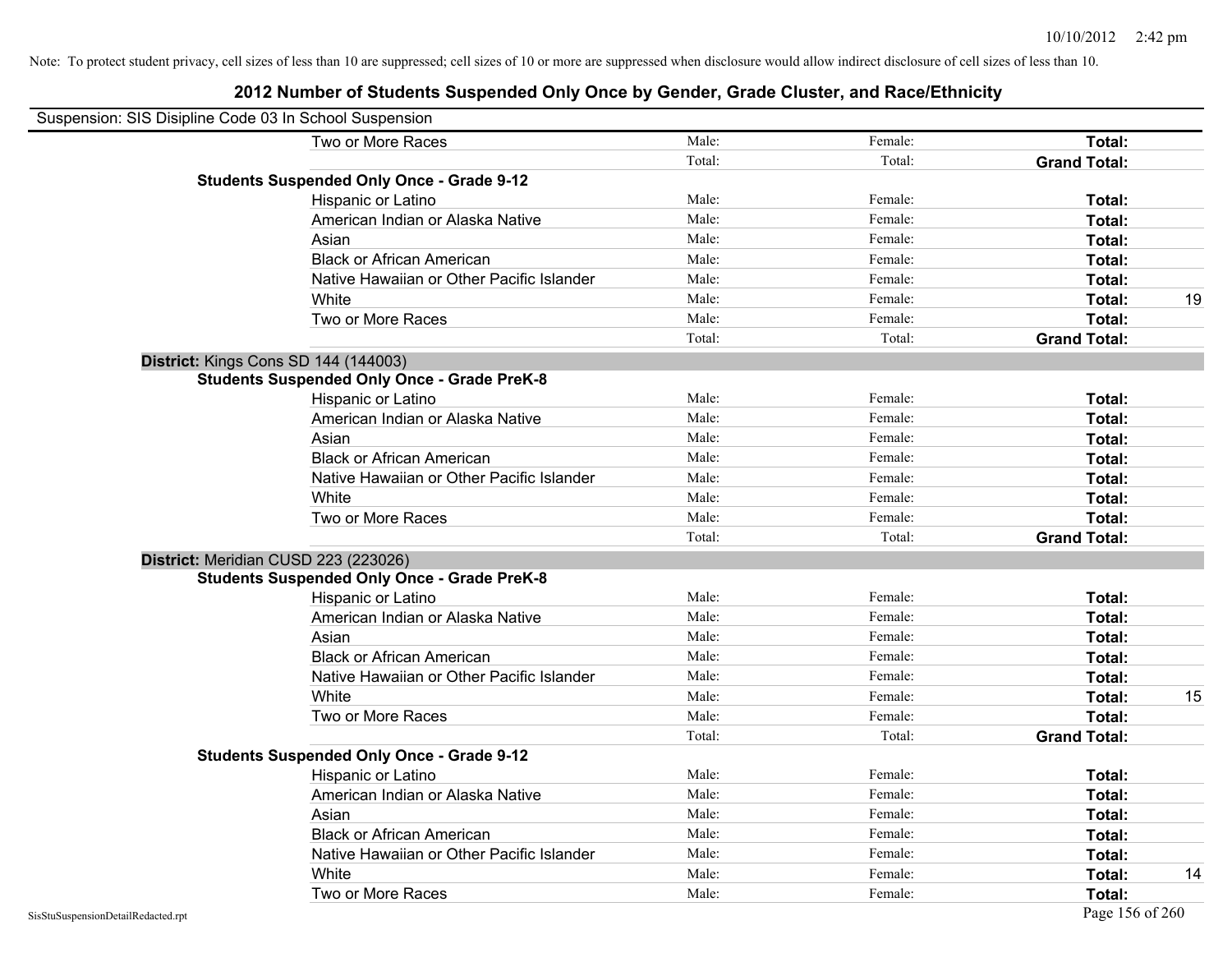| Suspension: SIS Disipline Code 03 In School Suspension |                                                    |        |    |         |    |                     |    |
|--------------------------------------------------------|----------------------------------------------------|--------|----|---------|----|---------------------|----|
|                                                        |                                                    | Total: |    | Total:  |    | <b>Grand Total:</b> |    |
|                                                        | District: Ogle Co Education Cooperative (801060)   |        |    |         |    |                     |    |
|                                                        | <b>Students Suspended Only Once - Grade 9-12</b>   |        |    |         |    |                     |    |
|                                                        | Hispanic or Latino                                 | Male:  |    | Female: |    | Total:              |    |
|                                                        | American Indian or Alaska Native                   | Male:  |    | Female: |    | Total:              |    |
|                                                        | Asian                                              | Male:  |    | Female: |    | Total:              |    |
|                                                        | <b>Black or African American</b>                   | Male:  |    | Female: |    | Total:              |    |
|                                                        | Native Hawaiian or Other Pacific Islander          | Male:  |    | Female: |    | Total:              |    |
|                                                        | White                                              | Male:  |    | Female: |    | Total:              |    |
|                                                        | Two or More Races                                  | Male:  |    | Female: |    | Total:              |    |
|                                                        |                                                    | Total: |    | Total:  |    | <b>Grand Total:</b> |    |
|                                                        | District: Oregon CUSD 220 (220026)                 |        |    |         |    |                     |    |
|                                                        | <b>Students Suspended Only Once - Grade PreK-8</b> |        |    |         |    |                     |    |
|                                                        | Hispanic or Latino                                 | Male:  |    | Female: |    | Total:              |    |
|                                                        | American Indian or Alaska Native                   | Male:  |    | Female: |    | Total:              |    |
|                                                        | Asian                                              | Male:  |    | Female: |    | Total:              |    |
|                                                        | <b>Black or African American</b>                   | Male:  |    | Female: |    | Total:              |    |
|                                                        | Native Hawaiian or Other Pacific Islander          | Male:  |    | Female: |    | Total:              |    |
|                                                        | White                                              | Male:  | 20 | Female: | 11 | Total:              | 31 |
|                                                        | Two or More Races                                  | Male:  |    | Female: |    | Total:              |    |
|                                                        |                                                    | Total: |    | Total:  |    | <b>Grand Total:</b> |    |
|                                                        | <b>Students Suspended Only Once - Grade 9-12</b>   |        |    |         |    |                     |    |
|                                                        | Hispanic or Latino                                 | Male:  |    | Female: |    | Total:              |    |
|                                                        | American Indian or Alaska Native                   | Male:  |    | Female: |    | Total:              |    |
|                                                        | Asian                                              | Male:  |    | Female: |    | Total:              |    |
|                                                        | <b>Black or African American</b>                   | Male:  |    | Female: |    | Total:              |    |
|                                                        | Native Hawaiian or Other Pacific Islander          | Male:  |    | Female: |    | Total:              |    |
|                                                        | White                                              | Male:  | 37 | Female: | 21 | Total:              | 58 |
|                                                        | Two or More Races                                  | Male:  |    | Female: |    | Total:              |    |
|                                                        |                                                    | Total: |    | Total:  |    | <b>Grand Total:</b> |    |
|                                                        | District: Polo CUSD 222 (222026)                   |        |    |         |    |                     |    |
|                                                        | <b>Students Suspended Only Once - Grade PreK-8</b> |        |    |         |    |                     |    |
|                                                        | Hispanic or Latino                                 | Male:  |    | Female: |    | Total:              |    |
|                                                        | American Indian or Alaska Native                   | Male:  |    | Female: |    | Total:              |    |
|                                                        | Asian                                              | Male:  |    | Female: |    | Total:              |    |
|                                                        | <b>Black or African American</b>                   | Male:  |    | Female: |    | Total:              |    |
|                                                        | Native Hawaiian or Other Pacific Islander          | Male:  |    | Female: |    | Total:              |    |
|                                                        | White                                              | Male:  |    | Female: |    | Total:              |    |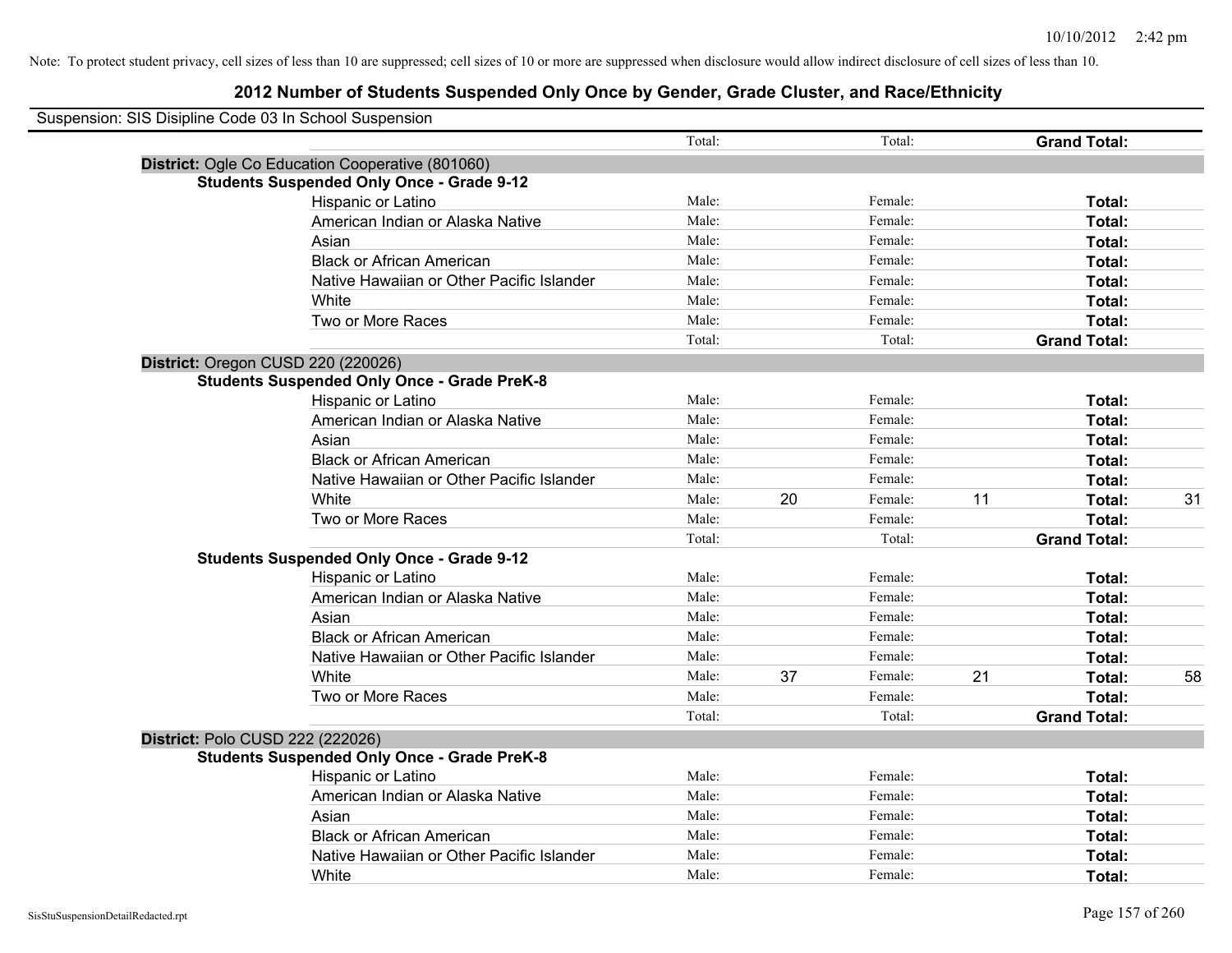|                     | Suspension: SIS Disipline Code 03 In School Suspension |        |    |         |    |                     |    |
|---------------------|--------------------------------------------------------|--------|----|---------|----|---------------------|----|
|                     | Two or More Races                                      | Male:  |    | Female: |    | Total:              |    |
|                     |                                                        | Total: |    | Total:  |    | <b>Grand Total:</b> | 11 |
|                     | <b>Students Suspended Only Once - Grade 9-12</b>       |        |    |         |    |                     |    |
|                     | Hispanic or Latino                                     | Male:  |    | Female: |    | Total:              |    |
|                     | American Indian or Alaska Native                       | Male:  |    | Female: |    | Total:              |    |
|                     | Asian                                                  | Male:  |    | Female: |    | Total:              |    |
|                     | <b>Black or African American</b>                       | Male:  |    | Female: |    | Total:              |    |
|                     | Native Hawaiian or Other Pacific Islander              | Male:  |    | Female: |    | Total:              |    |
|                     | White                                                  | Male:  |    | Female: |    | Total:              |    |
|                     | Two or More Races                                      | Male:  |    | Female: |    | Total:              |    |
|                     |                                                        | Total: |    | Total:  |    | <b>Grand Total:</b> |    |
|                     | District: Rochelle CCSD 231 (231004)                   |        |    |         |    |                     |    |
|                     | <b>Students Suspended Only Once - Grade PreK-8</b>     |        |    |         |    |                     |    |
|                     | Hispanic or Latino                                     | Male:  |    | Female: |    | Total:              |    |
|                     | American Indian or Alaska Native                       | Male:  |    | Female: |    | Total:              |    |
|                     | Asian                                                  | Male:  |    | Female: |    | Total:              |    |
|                     | <b>Black or African American</b>                       | Male:  |    | Female: |    | Total:              |    |
|                     | Native Hawaiian or Other Pacific Islander              | Male:  |    | Female: |    | Total:              |    |
|                     | White                                                  | Male:  |    | Female: |    | Total:              |    |
|                     | Two or More Races                                      | Male:  |    | Female: |    | Total:              |    |
|                     |                                                        | Total: |    | Total:  |    | <b>Grand Total:</b> |    |
|                     | District: Rochelle Twp HSD 212 (212017)                |        |    |         |    |                     |    |
|                     | <b>Students Suspended Only Once - Grade 9-12</b>       |        |    |         |    |                     |    |
|                     | Hispanic or Latino                                     | Male:  | 20 | Female: | 21 | Total:              | 41 |
|                     | American Indian or Alaska Native                       | Male:  |    | Female: |    | <b>Total:</b>       |    |
|                     | Asian                                                  | Male:  |    | Female: |    | Total:              |    |
|                     | <b>Black or African American</b>                       | Male:  |    | Female: |    | Total:              |    |
|                     | Native Hawaiian or Other Pacific Islander              | Male:  |    | Female: |    | Total:              |    |
|                     | White                                                  | Male:  | 54 | Female: | 31 | Total:              | 85 |
|                     | Two or More Races                                      | Male:  |    | Female: |    | Total:              |    |
|                     |                                                        | Total: |    | Total:  |    | <b>Grand Total:</b> |    |
|                     |                                                        |        |    |         |    |                     |    |
|                     | Region: Logan/Mason/Menard ROE (38)                    |        |    |         |    |                     |    |
| County: Logan (054) |                                                        |        |    |         |    |                     |    |
|                     | District: Chester-East Lincoln CCSD 61 (061004)        |        |    |         |    |                     |    |
|                     | <b>Students Suspended Only Once - Grade PreK-8</b>     |        |    |         |    |                     |    |
|                     | Hispanic or Latino                                     | Male:  |    | Female: |    | Total:              |    |
|                     | American Indian or Alaska Native                       | Male:  |    | Female: |    | Total:              |    |
|                     |                                                        |        |    |         |    |                     |    |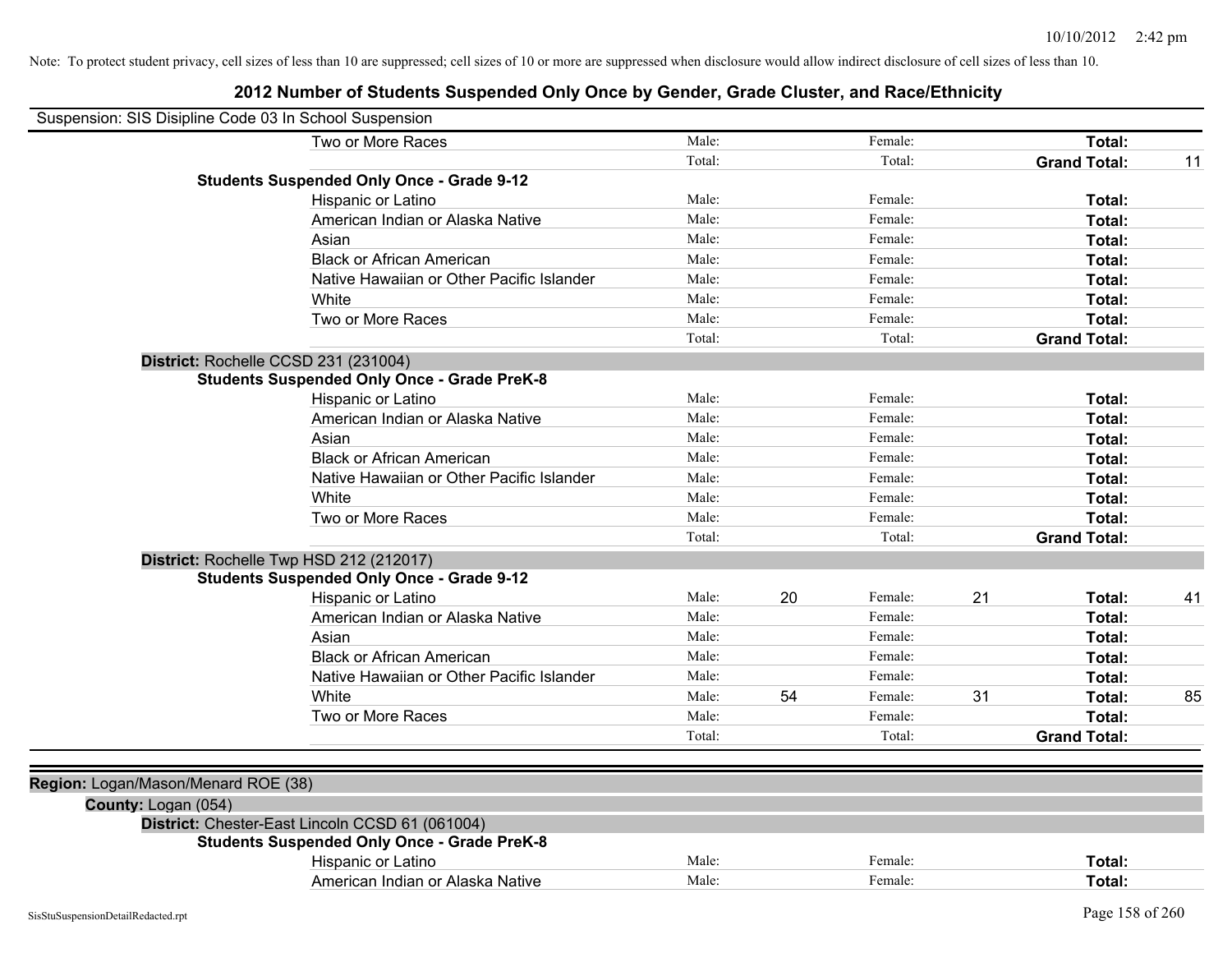## **2012 Number of Students Suspended Only Once by Gender, Grade Cluster, and Race/Ethnicity**

| Suspension: SIS Disipline Code 03 In School Suspension |                                           |        |         |                     |    |
|--------------------------------------------------------|-------------------------------------------|--------|---------|---------------------|----|
| Asian                                                  |                                           | Male:  | Female: | Total:              |    |
| <b>Black or African American</b>                       |                                           | Male:  | Female: | Total:              |    |
|                                                        | Native Hawaiian or Other Pacific Islander | Male:  | Female: | Total:              |    |
| White                                                  |                                           | Male:  | Female: | Total:              |    |
| Two or More Races                                      |                                           | Male:  | Female: | Total:              |    |
|                                                        |                                           | Total: | Total:  | <b>Grand Total:</b> |    |
| District: Lincoln CHSD 404 (404016)                    |                                           |        |         |                     |    |
| <b>Students Suspended Only Once - Grade 9-12</b>       |                                           |        |         |                     |    |
| Hispanic or Latino                                     |                                           | Male:  | Female: | Total:              |    |
|                                                        | American Indian or Alaska Native          | Male:  | Female: | Total:              |    |
| Asian                                                  |                                           | Male:  | Female: | Total:              |    |
| <b>Black or African American</b>                       |                                           | Male:  | Female: | Total:              |    |
|                                                        | Native Hawaiian or Other Pacific Islander | Male:  | Female: | Total:              |    |
| White                                                  |                                           | Male:  | Female: | Total:              |    |
| Two or More Races                                      |                                           | Male:  | Female: | Total:              |    |
|                                                        |                                           | Total: | Total:  | <b>Grand Total:</b> |    |
| District: Lincoln ESD 27 (027002)                      |                                           |        |         |                     |    |
| <b>Students Suspended Only Once - Grade PreK-8</b>     |                                           |        |         |                     |    |
| Hispanic or Latino                                     |                                           | Male:  | Female: | Total:              |    |
|                                                        | American Indian or Alaska Native          | Male:  | Female: | Total:              |    |
| Asian                                                  |                                           | Male:  | Female: | Total:              |    |
| <b>Black or African American</b>                       |                                           | Male:  | Female: | Total:              |    |
|                                                        | Native Hawaiian or Other Pacific Islander | Male:  | Female: | Total:              |    |
| White                                                  |                                           | Male:  | Female: | Total:              | 25 |
| Two or More Races                                      |                                           | Male:  | Female: | Total:              |    |
|                                                        |                                           | Total: | Total:  | <b>Grand Total:</b> |    |
| District: Mt Pulaski CUSD 23 (023026)                  |                                           |        |         |                     |    |
| <b>Students Suspended Only Once - Grade 9-12</b>       |                                           |        |         |                     |    |
| Hispanic or Latino                                     |                                           | Male:  | Female: | Total:              |    |
|                                                        | American Indian or Alaska Native          | Male:  | Female: | Total:              |    |
| Asian                                                  |                                           | Male:  | Female: | Total:              |    |
| <b>Black or African American</b>                       |                                           | Male:  | Female: | Total:              |    |
|                                                        | Native Hawaiian or Other Pacific Islander | Male:  | Female: | Total:              |    |
| White                                                  |                                           | Male:  | Female: | Total:              |    |
| Two or More Races                                      |                                           | Male:  | Female: | Total:              |    |
|                                                        |                                           | Total: | Total:  | <b>Grand Total:</b> |    |
| District: New Holland-Middletown ED 88 (088002)        |                                           |        |         |                     |    |

**Students Suspended Only Once - Grade PreK-8**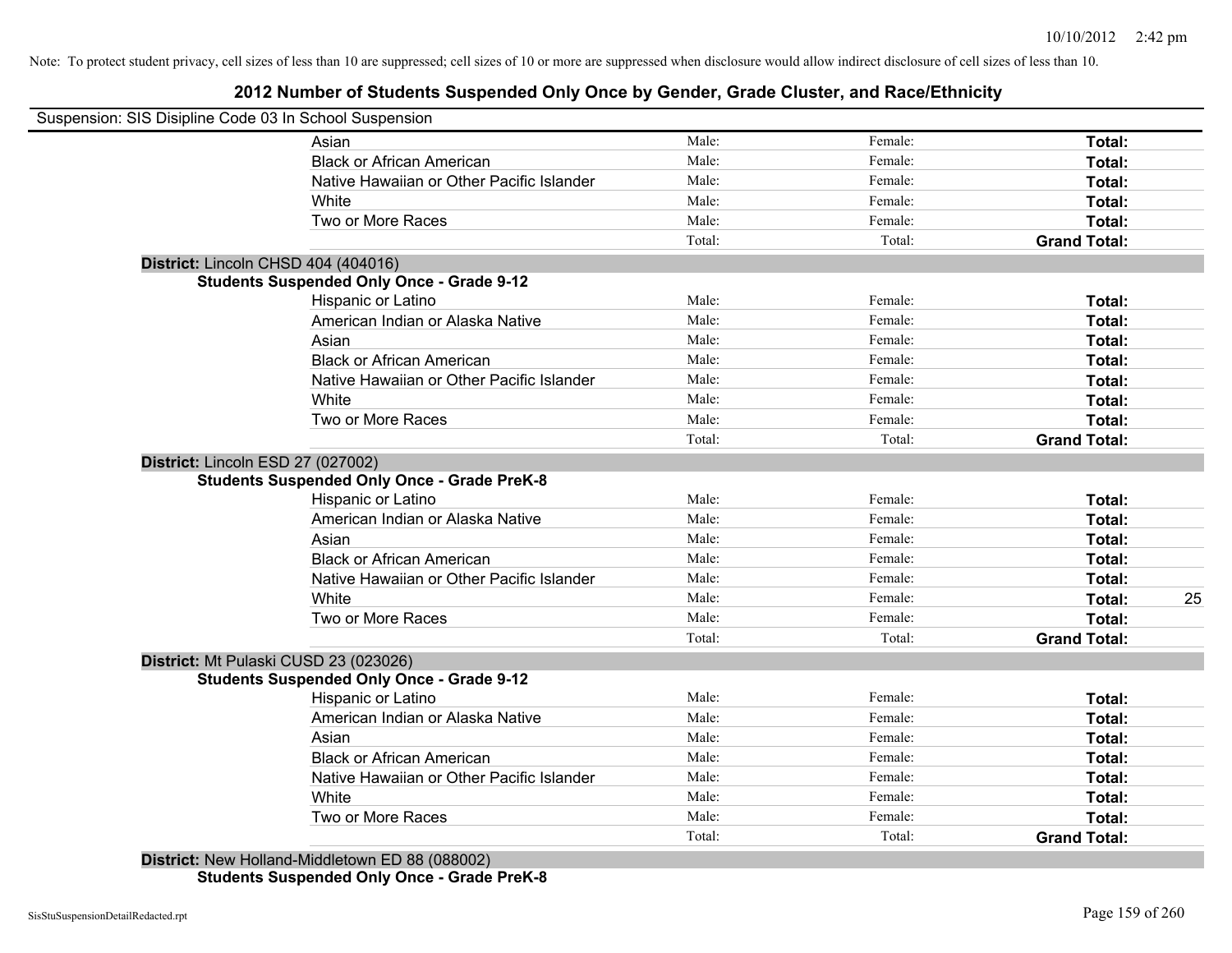| Suspension: SIS Disipline Code 03 In School Suspension |                                                    |        |         |                     |    |
|--------------------------------------------------------|----------------------------------------------------|--------|---------|---------------------|----|
|                                                        | Hispanic or Latino                                 | Male:  | Female: | Total:              |    |
|                                                        | American Indian or Alaska Native                   | Male:  | Female: | Total:              |    |
|                                                        | Asian                                              | Male:  | Female: | Total:              |    |
|                                                        | <b>Black or African American</b>                   | Male:  | Female: | Total:              |    |
|                                                        | Native Hawaiian or Other Pacific Islander          | Male:  | Female: | Total:              |    |
|                                                        | White                                              | Male:  | Female: | Total:              |    |
|                                                        | Two or More Races                                  | Male:  | Female: | Total:              |    |
|                                                        |                                                    | Total: | Total:  | <b>Grand Total:</b> |    |
| County: Mason (060)                                    |                                                    |        |         |                     |    |
|                                                        | District: Havana CUSD 126 (126026)                 |        |         |                     |    |
|                                                        | <b>Students Suspended Only Once - Grade 9-12</b>   |        |         |                     |    |
|                                                        | Hispanic or Latino                                 | Male:  | Female: | Total:              |    |
|                                                        | American Indian or Alaska Native                   | Male:  | Female: | Total:              |    |
|                                                        | Asian                                              | Male:  | Female: | Total:              |    |
|                                                        | <b>Black or African American</b>                   | Male:  | Female: | Total:              |    |
|                                                        | Native Hawaiian or Other Pacific Islander          | Male:  | Female: | Total:              |    |
|                                                        | White                                              | Male:  | Female: | Total:              | 19 |
|                                                        | Two or More Races                                  | Male:  | Female: | Total:              |    |
|                                                        |                                                    | Total: | Total:  | <b>Grand Total:</b> |    |
|                                                        | District: Illini Central CUSD 189 (189026)         |        |         |                     |    |
|                                                        | <b>Students Suspended Only Once - Grade PreK-8</b> |        |         |                     |    |
|                                                        | Hispanic or Latino                                 | Male:  | Female: | Total:              |    |
|                                                        | American Indian or Alaska Native                   | Male:  | Female: | Total:              |    |
|                                                        | Asian                                              | Male:  | Female: | Total:              |    |
|                                                        | <b>Black or African American</b>                   | Male:  | Female: | Total:              |    |
|                                                        | Native Hawaiian or Other Pacific Islander          | Male:  | Female: | Total:              |    |
|                                                        | White                                              | Male:  | Female: | Total:              |    |
|                                                        | Two or More Races                                  | Male:  | Female: | Total:              |    |
|                                                        |                                                    | Total: | Total:  | <b>Grand Total:</b> |    |
|                                                        | District: Midwest Central CUSD 191 (191026)        |        |         |                     |    |
|                                                        | <b>Students Suspended Only Once - Grade PreK-8</b> |        |         |                     |    |
|                                                        | Hispanic or Latino                                 | Male:  | Female: | Total:              |    |
|                                                        | American Indian or Alaska Native                   | Male:  | Female: | Total:              |    |
|                                                        | Asian                                              | Male:  | Female: | Total:              |    |
|                                                        | <b>Black or African American</b>                   | Male:  | Female: | Total:              |    |
|                                                        | Native Hawaiian or Other Pacific Islander          | Male:  | Female: | Total:              |    |
|                                                        | White                                              | Male:  | Female: | <b>Total:</b>       | 30 |
|                                                        | Two or More Races                                  | Male:  | Female: | Total:              |    |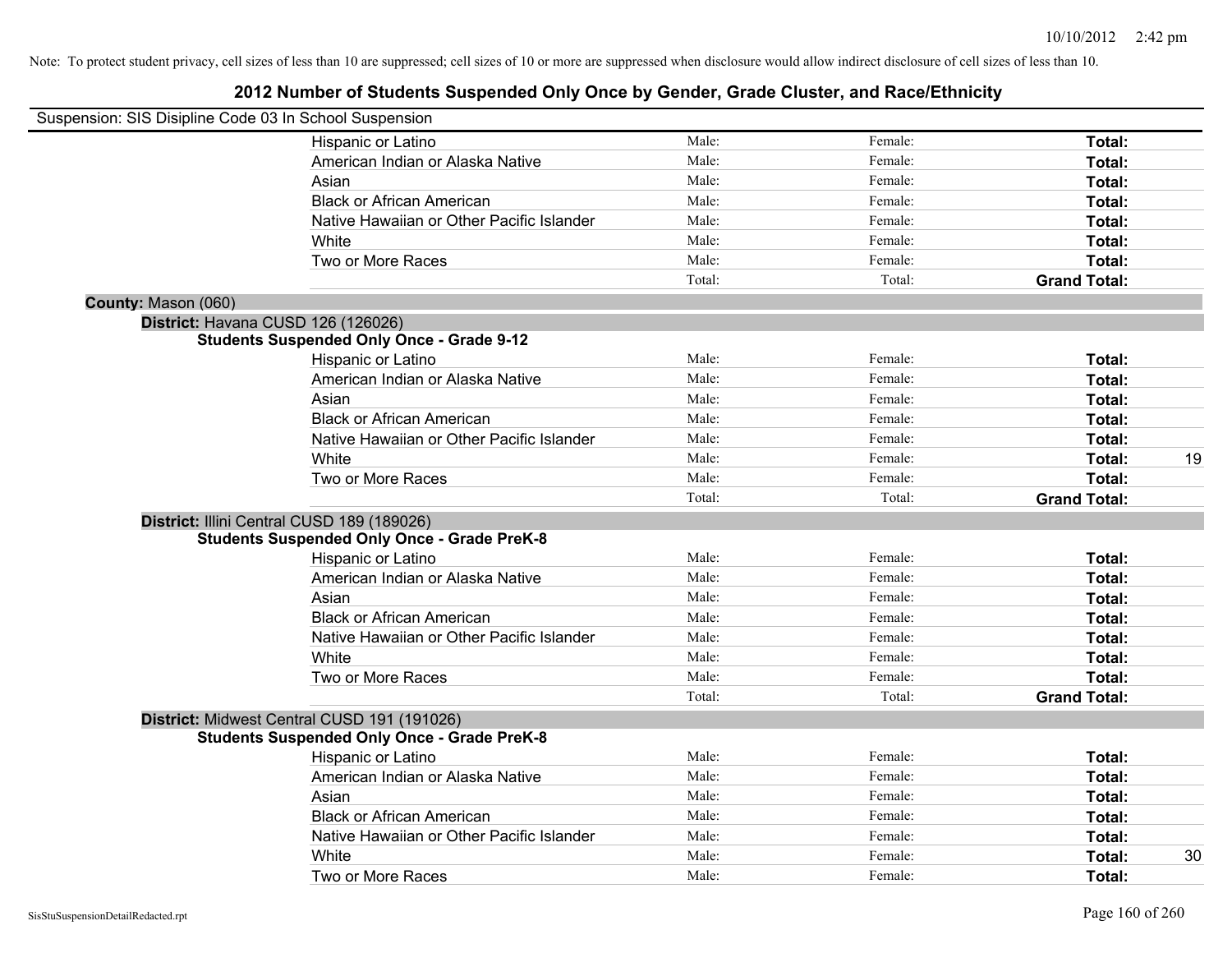| Suspension: SIS Disipline Code 03 In School Suspension |                                                    |        |    |         |    |                     |    |
|--------------------------------------------------------|----------------------------------------------------|--------|----|---------|----|---------------------|----|
|                                                        |                                                    | Total: |    | Total:  |    | <b>Grand Total:</b> |    |
|                                                        | <b>Students Suspended Only Once - Grade 9-12</b>   |        |    |         |    |                     |    |
|                                                        | Hispanic or Latino                                 | Male:  |    | Female: |    | Total:              |    |
|                                                        | American Indian or Alaska Native                   | Male:  |    | Female: |    | Total:              |    |
|                                                        | Asian                                              | Male:  |    | Female: |    | Total:              |    |
|                                                        | <b>Black or African American</b>                   | Male:  |    | Female: |    | Total:              |    |
|                                                        | Native Hawaiian or Other Pacific Islander          | Male:  |    | Female: |    | Total:              |    |
|                                                        | White                                              | Male:  |    | Female: |    | Total:              | 20 |
|                                                        | Two or More Races                                  | Male:  |    | Female: |    | Total:              |    |
|                                                        |                                                    | Total: |    | Total:  |    | <b>Grand Total:</b> |    |
| Region: Macon/Piatt ROE (39)                           |                                                    |        |    |         |    |                     |    |
| County: Macon (055)                                    |                                                    |        |    |         |    |                     |    |
|                                                        | District: Argenta-Oreana CUSD 1 (001026)           |        |    |         |    |                     |    |
|                                                        | <b>Students Suspended Only Once - Grade PreK-8</b> |        |    |         |    |                     |    |
|                                                        | Hispanic or Latino                                 | Male:  |    | Female: |    | Total:              |    |
|                                                        | American Indian or Alaska Native                   | Male:  |    | Female: |    | Total:              |    |
|                                                        | Asian                                              | Male:  |    | Female: |    | Total:              |    |
|                                                        | <b>Black or African American</b>                   | Male:  |    | Female: |    | Total:              |    |
|                                                        | Native Hawaiian or Other Pacific Islander          | Male:  |    | Female: |    | Total:              |    |
|                                                        | White                                              | Male:  | 13 | Female: | 11 | Total:              | 24 |
|                                                        | Two or More Races                                  | Male:  |    | Female: |    | Total:              |    |
|                                                        |                                                    | Total: |    | Total:  |    | <b>Grand Total:</b> |    |
|                                                        | <b>Students Suspended Only Once - Grade 9-12</b>   |        |    |         |    |                     |    |
|                                                        | Hispanic or Latino                                 | Male:  |    | Female: |    | Total:              |    |
|                                                        | American Indian or Alaska Native                   | Male:  |    | Female: |    | Total:              |    |
|                                                        | Asian                                              | Male:  |    | Female: |    | Total:              |    |
|                                                        | <b>Black or African American</b>                   | Male:  |    | Female: |    | Total:              |    |
|                                                        | Native Hawaiian or Other Pacific Islander          | Male:  |    | Female: |    | Total:              |    |
|                                                        | White                                              | Male:  |    | Female: |    | Total:              | 12 |
|                                                        | Two or More Races                                  | Male:  |    | Female: |    | Total:              |    |
|                                                        |                                                    | Total: |    | Total:  |    | <b>Grand Total:</b> |    |
|                                                        | District: Decatur SD 61 (061025)                   |        |    |         |    |                     |    |
|                                                        | <b>Students Suspended Only Once - Grade PreK-8</b> |        |    |         |    |                     |    |
|                                                        | Hispanic or Latino                                 | Male:  |    | Female: |    | Total:              |    |
|                                                        | American Indian or Alaska Native                   | Male:  |    | Female: |    | Total:              |    |
|                                                        | Asian                                              | Male:  |    | Female: |    | Total:              |    |
|                                                        | <b>Black or African American</b>                   | Male:  | 45 | Female: | 29 | Total:              | 74 |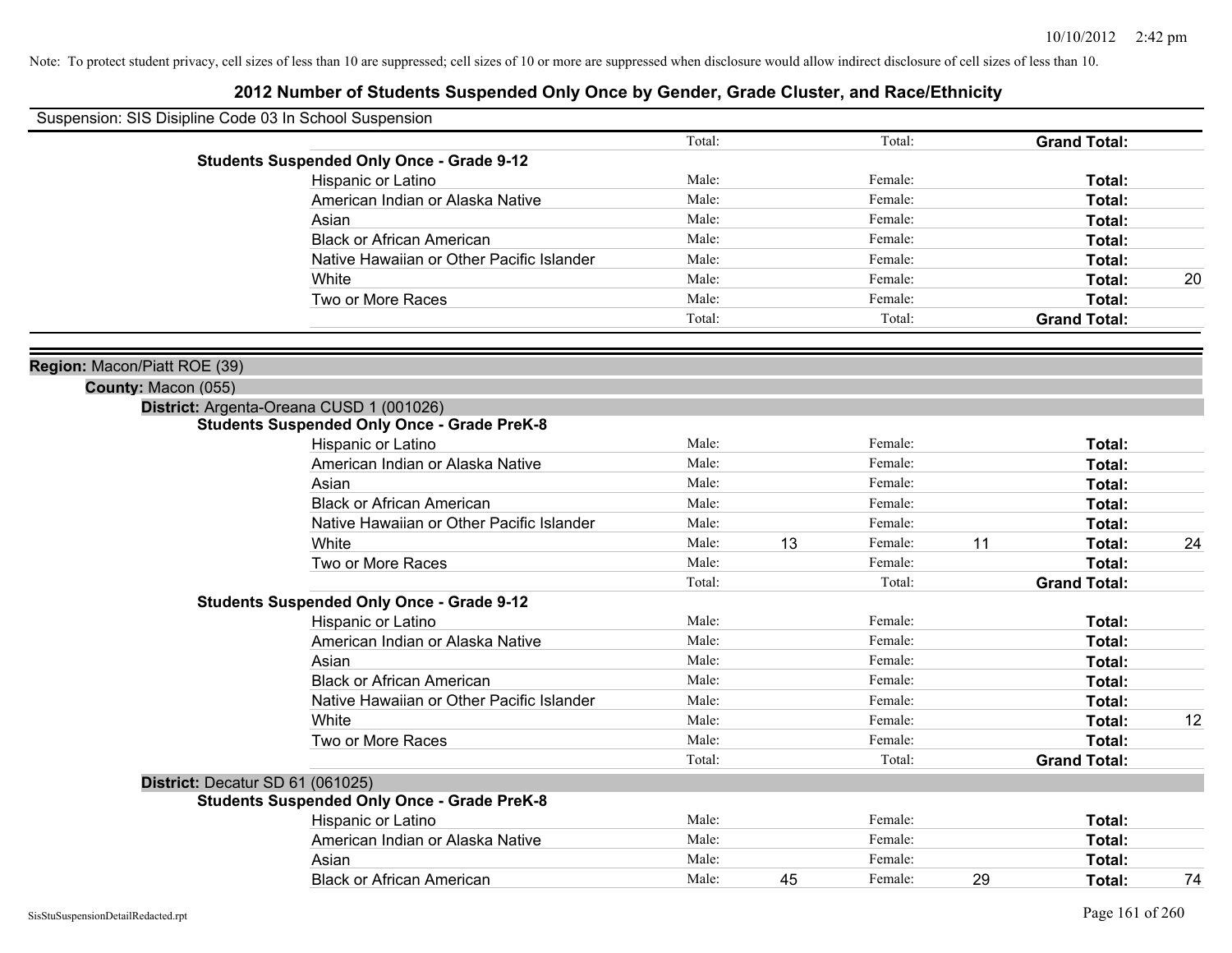| Suspension: SIS Disipline Code 03 In School Suspension |                                                    |        |         |                     |     |
|--------------------------------------------------------|----------------------------------------------------|--------|---------|---------------------|-----|
|                                                        | Native Hawaiian or Other Pacific Islander          | Male:  | Female: | Total:              |     |
|                                                        | White                                              | Male:  | Female: | Total:              | 20  |
|                                                        | Two or More Races                                  | Male:  | Female: | Total:              |     |
|                                                        |                                                    | Total: | Total:  | <b>Grand Total:</b> | 104 |
|                                                        | <b>Students Suspended Only Once - Grade 9-12</b>   |        |         |                     |     |
|                                                        | Hispanic or Latino                                 | Male:  | Female: | Total:              |     |
|                                                        | American Indian or Alaska Native                   | Male:  | Female: | Total:              |     |
|                                                        | Asian                                              | Male:  | Female: | Total:              |     |
|                                                        | <b>Black or African American</b>                   | Male:  | Female: | Total:              |     |
|                                                        | Native Hawaiian or Other Pacific Islander          | Male:  | Female: | Total:              |     |
|                                                        | White                                              | Male:  | Female: | Total:              |     |
|                                                        | Two or More Races                                  | Male:  | Female: | Total:              |     |
|                                                        |                                                    | Total: | Total:  | <b>Grand Total:</b> |     |
|                                                        | District: Maroa Forsyth CUSD 2 (002026)            |        |         |                     |     |
|                                                        | <b>Students Suspended Only Once - Grade PreK-8</b> |        |         |                     |     |
|                                                        | Hispanic or Latino                                 | Male:  | Female: | Total:              |     |
|                                                        | American Indian or Alaska Native                   | Male:  | Female: | Total:              |     |
|                                                        | Asian                                              | Male:  | Female: | Total:              |     |
|                                                        | <b>Black or African American</b>                   | Male:  | Female: | Total:              |     |
|                                                        | Native Hawaiian or Other Pacific Islander          | Male:  | Female: | Total:              |     |
|                                                        | White                                              | Male:  | Female: | Total:              | 11  |
|                                                        | Two or More Races                                  | Male:  | Female: | Total:              |     |
|                                                        |                                                    | Total: | Total:  | <b>Grand Total:</b> |     |
|                                                        | <b>Students Suspended Only Once - Grade 9-12</b>   |        |         |                     |     |
|                                                        | Hispanic or Latino                                 | Male:  | Female: | Total:              |     |
|                                                        | American Indian or Alaska Native                   | Male:  | Female: | Total:              |     |
|                                                        | Asian                                              | Male:  | Female: | Total:              |     |
|                                                        | <b>Black or African American</b>                   | Male:  | Female: | Total:              |     |
|                                                        | Native Hawaiian or Other Pacific Islander          | Male:  | Female: | Total:              |     |
|                                                        | White                                              | Male:  | Female: | Total:              | 12  |
|                                                        | Two or More Races                                  | Male:  | Female: | Total:              |     |
|                                                        |                                                    | Total: | Total:  | <b>Grand Total:</b> |     |
|                                                        | District: Meridian CUSD 15 (015026)                |        |         |                     |     |
|                                                        | <b>Students Suspended Only Once - Grade PreK-8</b> |        |         |                     |     |
|                                                        | Hispanic or Latino                                 | Male:  | Female: | Total:              |     |
|                                                        | American Indian or Alaska Native                   | Male:  | Female: | Total:              |     |
|                                                        | Asian                                              | Male:  | Female: | Total:              |     |
|                                                        | <b>Black or African American</b>                   | Male:  | Female: | Total:              |     |
|                                                        | Native Hawaiian or Other Pacific Islander          | Male:  | Female: | Total:              |     |
| SisStuSuspensionDetailRedacted.rpt                     |                                                    |        |         | Page 162 of 260     |     |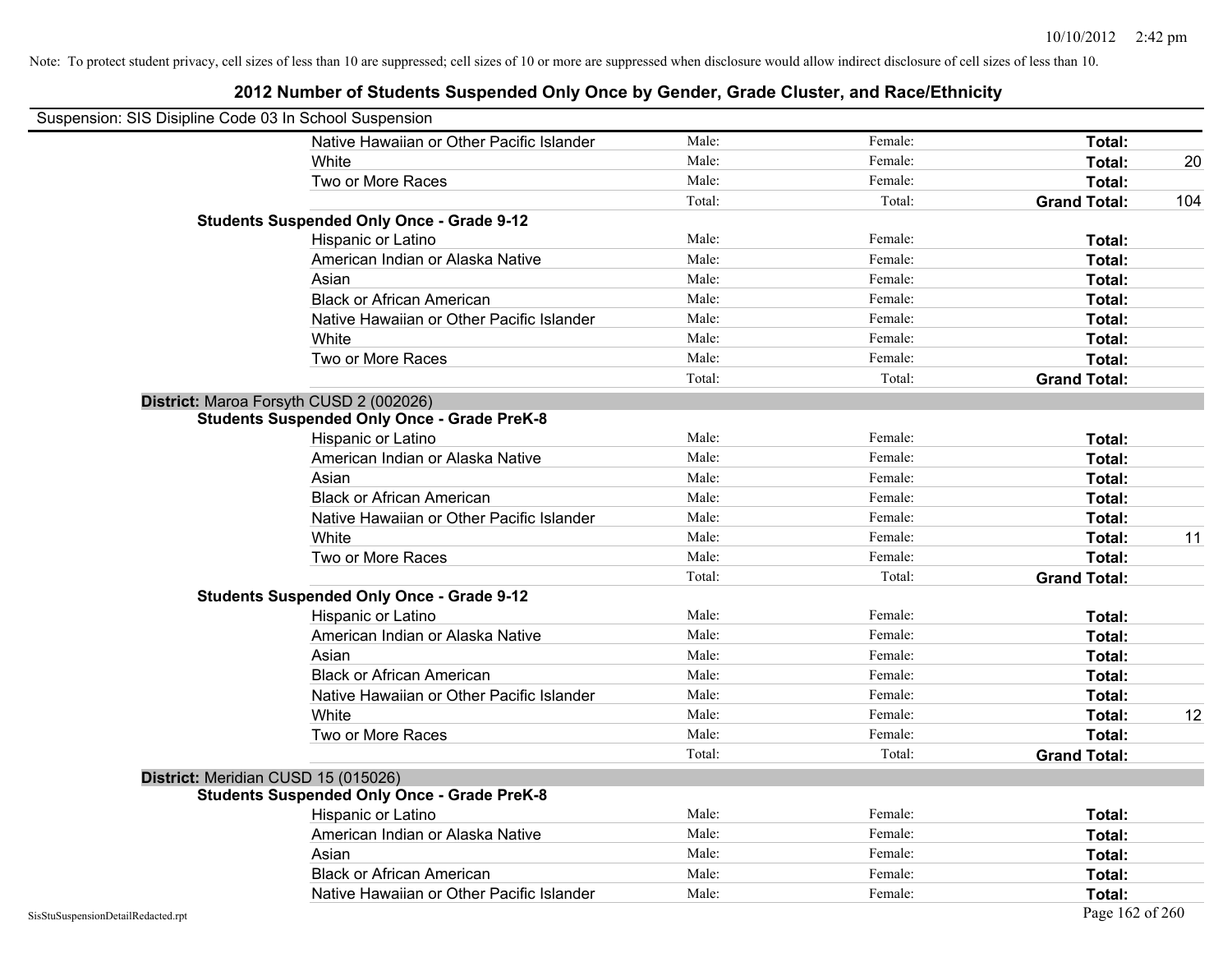|                                    | Suspension: SIS Disipline Code 03 In School Suspension |        |    |         |    |                     |    |
|------------------------------------|--------------------------------------------------------|--------|----|---------|----|---------------------|----|
|                                    | White                                                  | Male:  |    | Female: |    | Total:              | 25 |
|                                    | Two or More Races                                      | Male:  |    | Female: |    | Total:              |    |
|                                    |                                                        | Total: |    | Total:  |    | <b>Grand Total:</b> |    |
|                                    | <b>Students Suspended Only Once - Grade 9-12</b>       |        |    |         |    |                     |    |
|                                    | Hispanic or Latino                                     | Male:  |    | Female: |    | Total:              |    |
|                                    | American Indian or Alaska Native                       | Male:  |    | Female: |    | Total:              |    |
|                                    | Asian                                                  | Male:  |    | Female: |    | Total:              |    |
|                                    | <b>Black or African American</b>                       | Male:  |    | Female: |    | Total:              |    |
|                                    | Native Hawaiian or Other Pacific Islander              | Male:  |    | Female: |    | Total:              |    |
|                                    | White                                                  | Male:  |    | Female: |    | Total:              |    |
|                                    | Two or More Races                                      | Male:  |    | Female: |    | Total:              |    |
|                                    |                                                        | Total: |    | Total:  |    | <b>Grand Total:</b> |    |
|                                    | District: Mt Zion CUSD 3 (003026)                      |        |    |         |    |                     |    |
|                                    | <b>Students Suspended Only Once - Grade PreK-8</b>     |        |    |         |    |                     |    |
|                                    | Hispanic or Latino                                     | Male:  |    | Female: |    | Total:              |    |
|                                    | American Indian or Alaska Native                       | Male:  |    | Female: |    | Total:              |    |
|                                    | Asian                                                  | Male:  |    | Female: |    | Total:              |    |
|                                    | <b>Black or African American</b>                       | Male:  |    | Female: |    | Total:              |    |
|                                    | Native Hawaiian or Other Pacific Islander              | Male:  |    | Female: |    | Total:              |    |
|                                    | White                                                  | Male:  |    | Female: |    | Total:              | 18 |
|                                    | Two or More Races                                      | Male:  |    | Female: |    | Total:              |    |
|                                    |                                                        | Total: |    | Total:  |    | <b>Grand Total:</b> |    |
|                                    | <b>Students Suspended Only Once - Grade 9-12</b>       |        |    |         |    |                     |    |
|                                    | Hispanic or Latino                                     | Male:  |    | Female: |    | Total:              |    |
|                                    | American Indian or Alaska Native                       | Male:  |    | Female: |    | Total:              |    |
|                                    | Asian                                                  | Male:  |    | Female: |    | Total:              |    |
|                                    | <b>Black or African American</b>                       | Male:  |    | Female: |    | Total:              |    |
|                                    | Native Hawaiian or Other Pacific Islander              | Male:  |    | Female: |    | Total:              |    |
|                                    | White                                                  | Male:  | 31 | Female: | 13 | Total:              | 44 |
|                                    | Two or More Races                                      | Male:  |    | Female: |    | Total:              |    |
|                                    |                                                        | Total: |    | Total:  |    | <b>Grand Total:</b> |    |
|                                    | District: Non-Public School (0610)                     |        |    |         |    |                     |    |
|                                    | <b>Students Suspended Only Once - Grade 9-12</b>       |        |    |         |    |                     |    |
|                                    | <b>Hispanic or Latino</b>                              | Male:  |    | Female: |    | Total:              |    |
|                                    | American Indian or Alaska Native                       | Male:  |    | Female: |    | Total:              |    |
|                                    | Asian                                                  | Male:  |    | Female: |    | Total:              |    |
|                                    | <b>Black or African American</b>                       | Male:  |    | Female: |    | Total:              |    |
|                                    | Native Hawaiian or Other Pacific Islander              | Male:  |    | Female: |    | Total:              |    |
|                                    | White                                                  | Male:  |    | Female: |    | Total:              |    |
| SisStuSuspensionDetailRedacted.rpt |                                                        |        |    |         |    | Page 163 of 260     |    |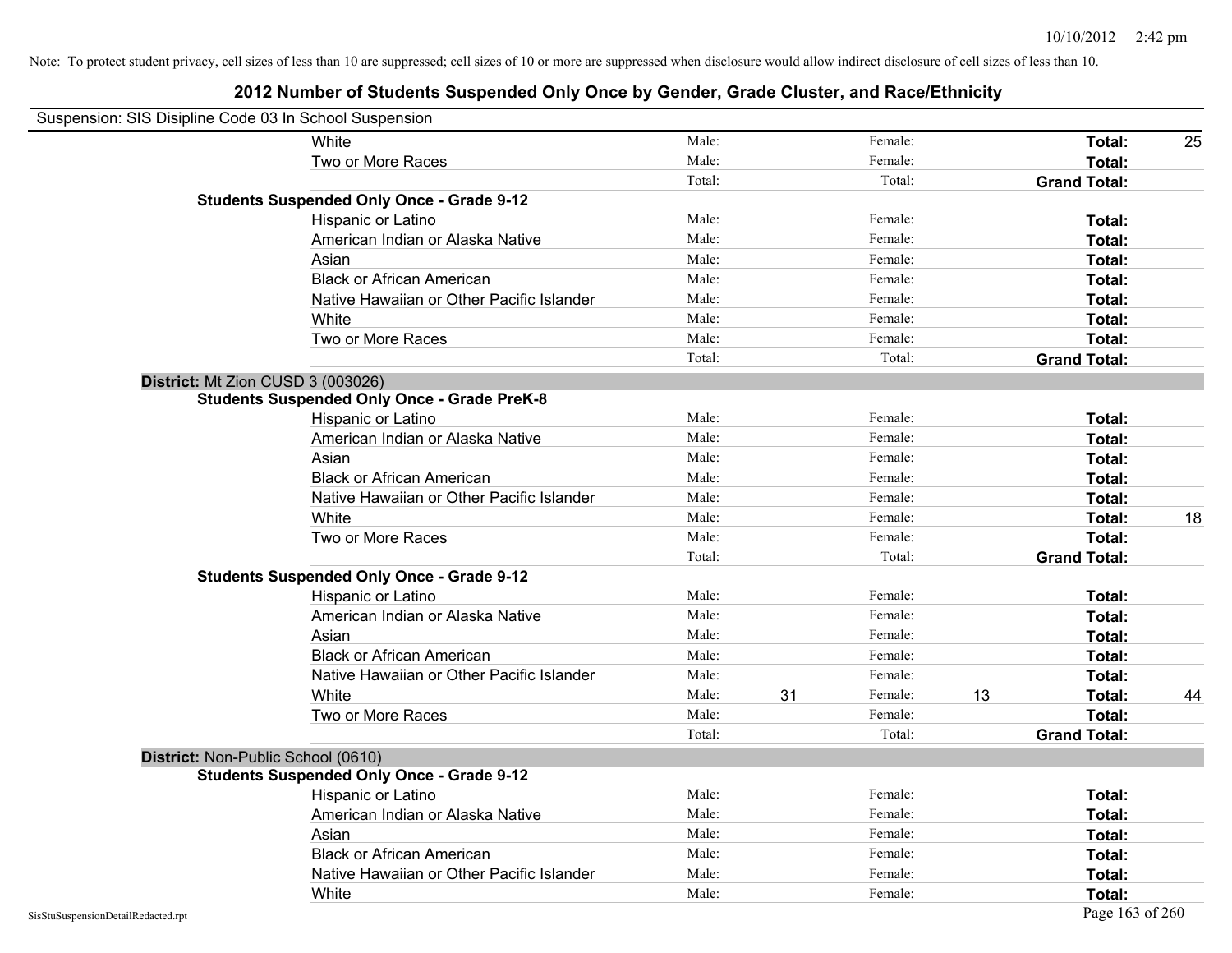| Suspension: SIS Disipline Code 03 In School Suspension |        |         |                     |    |
|--------------------------------------------------------|--------|---------|---------------------|----|
| Two or More Races                                      | Male:  | Female: | Total:              |    |
|                                                        | Total: | Total:  | <b>Grand Total:</b> |    |
| District: Sangamon Valley CUSD 9 (009026)              |        |         |                     |    |
| <b>Students Suspended Only Once - Grade PreK-8</b>     |        |         |                     |    |
| Hispanic or Latino                                     | Male:  | Female: | Total:              |    |
| American Indian or Alaska Native                       | Male:  | Female: | Total:              |    |
| Asian                                                  | Male:  | Female: | Total:              |    |
| <b>Black or African American</b>                       | Male:  | Female: | Total:              |    |
| Native Hawaiian or Other Pacific Islander              | Male:  | Female: | Total:              |    |
| White                                                  | Male:  | Female: | Total:              | 25 |
| Two or More Races                                      | Male:  | Female: | Total:              |    |
|                                                        | Total: | Total:  | <b>Grand Total:</b> |    |
| <b>Students Suspended Only Once - Grade 9-12</b>       |        |         |                     |    |
| Hispanic or Latino                                     | Male:  | Female: | Total:              |    |
| American Indian or Alaska Native                       | Male:  | Female: | Total:              |    |
| Asian                                                  | Male:  | Female: | Total:              |    |
| <b>Black or African American</b>                       | Male:  | Female: | Total:              |    |
| Native Hawaiian or Other Pacific Islander              | Male:  | Female: | Total:              |    |
| White                                                  | Male:  | Female: | Total:              | 16 |
| Two or More Races                                      | Male:  | Female: | Total:              |    |
|                                                        | Total: | Total:  | <b>Grand Total:</b> |    |
| District: Warrensburg-Latham CUSD 11 (011026)          |        |         |                     |    |
| <b>Students Suspended Only Once - Grade PreK-8</b>     |        |         |                     |    |
| Hispanic or Latino                                     | Male:  | Female: | Total:              |    |
| American Indian or Alaska Native                       | Male:  | Female: | Total:              |    |
| Asian                                                  | Male:  | Female: | Total:              |    |
| <b>Black or African American</b>                       | Male:  | Female: | Total:              |    |
| Native Hawaiian or Other Pacific Islander              | Male:  | Female: | Total:              |    |
| White                                                  | Male:  | Female: | Total:              |    |
| Two or More Races                                      | Male:  | Female: | Total:              |    |
|                                                        | Total: | Total:  | <b>Grand Total:</b> |    |
| <b>Students Suspended Only Once - Grade 9-12</b>       |        |         |                     |    |
| Hispanic or Latino                                     | Male:  | Female: | Total:              |    |
| American Indian or Alaska Native                       | Male:  | Female: | Total:              |    |
| Asian                                                  | Male:  | Female: | Total:              |    |
| <b>Black or African American</b>                       | Male:  | Female: | Total:              |    |
| Native Hawaiian or Other Pacific Islander              | Male:  | Female: | Total:              |    |
| White                                                  | Male:  | Female: | Total:              |    |
| Two or More Races                                      | Male:  | Female: | Total:              |    |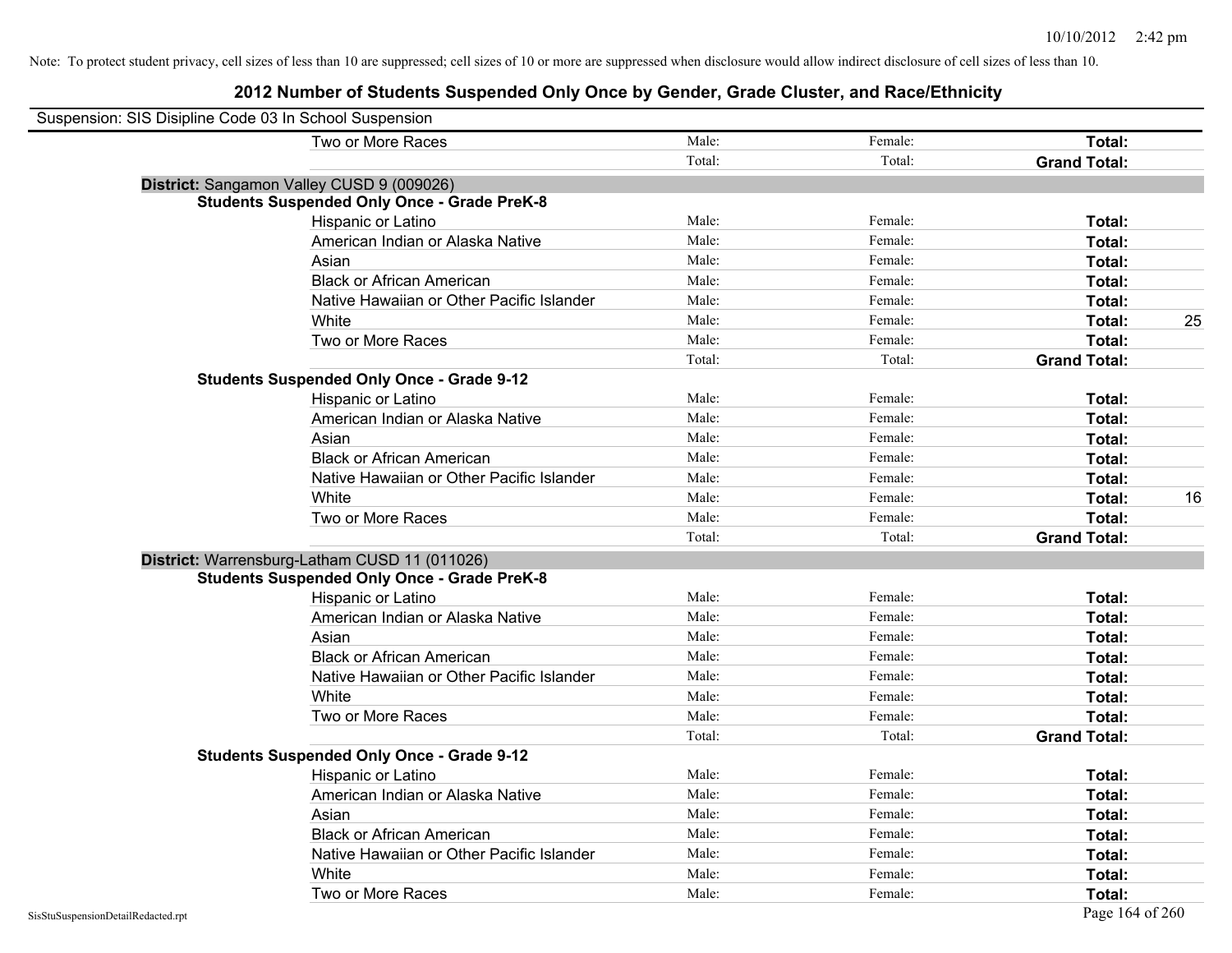|                     | Suspension: SIS Disipline Code 03 In School Suspension |        |         |                     |
|---------------------|--------------------------------------------------------|--------|---------|---------------------|
|                     |                                                        | Total: | Total:  | <b>Grand Total:</b> |
| County: Piatt (074) |                                                        |        |         |                     |
|                     | District: Atwood Hammond CUSD 39 (039026)              |        |         |                     |
|                     | <b>Students Suspended Only Once - Grade PreK-8</b>     |        |         |                     |
|                     | Hispanic or Latino                                     | Male:  | Female: | Total:              |
|                     | American Indian or Alaska Native                       | Male:  | Female: | Total:              |
|                     | Asian                                                  | Male:  | Female: | Total:              |
|                     | <b>Black or African American</b>                       | Male:  | Female: | Total:              |
|                     | Native Hawaiian or Other Pacific Islander              | Male:  | Female: | Total:              |
|                     | White                                                  | Male:  | Female: | 10<br>Total:        |
|                     | Two or More Races                                      | Male:  | Female: | Total:              |
|                     |                                                        | Total: | Total:  | <b>Grand Total:</b> |
|                     | <b>Students Suspended Only Once - Grade 9-12</b>       |        |         |                     |
|                     | Hispanic or Latino                                     | Male:  | Female: | Total:              |
|                     | American Indian or Alaska Native                       | Male:  | Female: | Total:              |
|                     | Asian                                                  | Male:  | Female: | Total:              |
|                     | <b>Black or African American</b>                       | Male:  | Female: | Total:              |
|                     | Native Hawaiian or Other Pacific Islander              | Male:  | Female: | Total:              |
|                     | White                                                  | Male:  | Female: | Total:              |
|                     | Two or More Races                                      | Male:  | Female: | Total:              |
|                     |                                                        | Total: | Total:  | <b>Grand Total:</b> |
|                     | District: Deland-Weldon CUSD 57 (057026)               |        |         |                     |
|                     | <b>Students Suspended Only Once - Grade PreK-8</b>     |        |         |                     |
|                     | Hispanic or Latino                                     | Male:  | Female: | Total:              |
|                     | American Indian or Alaska Native                       | Male:  | Female: | Total:              |
|                     | Asian                                                  | Male:  | Female: | Total:              |
|                     | <b>Black or African American</b>                       | Male:  | Female: | Total:              |
|                     | Native Hawaiian or Other Pacific Islander              | Male:  | Female: | Total:              |
|                     | White                                                  | Male:  | Female: | Total:              |
|                     | Two or More Races                                      | Male:  | Female: | Total:              |
|                     |                                                        | Total: | Total:  | <b>Grand Total:</b> |
|                     | <b>Students Suspended Only Once - Grade 9-12</b>       |        |         |                     |
|                     | Hispanic or Latino                                     | Male:  | Female: | Total:              |
|                     | American Indian or Alaska Native                       | Male:  | Female: | Total:              |
|                     | Asian                                                  | Male:  | Female: | Total:              |
|                     | <b>Black or African American</b>                       | Male:  | Female: | Total:              |
|                     | Native Hawaiian or Other Pacific Islander              | Male:  | Female: | Total:              |
|                     | White                                                  | Male:  | Female: | Total:              |
|                     | Two or More Races                                      | Male:  | Female: | Total:              |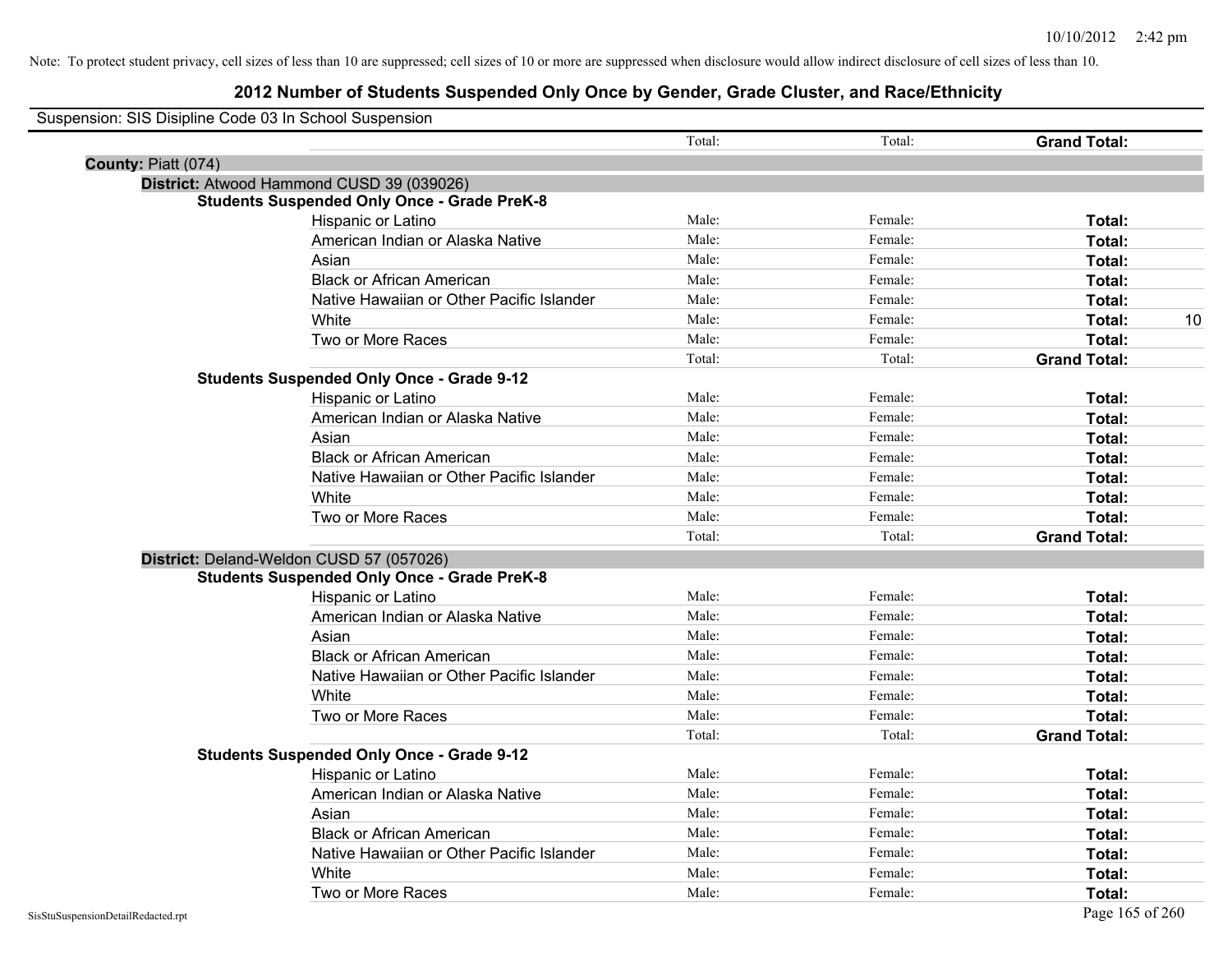| Suspension: SIS Disipline Code 03 In School Suspension |                                                    |        |    |         |    |                     |    |
|--------------------------------------------------------|----------------------------------------------------|--------|----|---------|----|---------------------|----|
|                                                        |                                                    | Total: |    | Total:  |    | <b>Grand Total:</b> |    |
|                                                        | District: Monticello CUSD 25 (025026)              |        |    |         |    |                     |    |
|                                                        | <b>Students Suspended Only Once - Grade PreK-8</b> |        |    |         |    |                     |    |
|                                                        | Hispanic or Latino                                 | Male:  |    | Female: |    | Total:              |    |
|                                                        | American Indian or Alaska Native                   | Male:  |    | Female: |    | Total:              |    |
|                                                        | Asian                                              | Male:  |    | Female: |    | Total:              |    |
|                                                        | <b>Black or African American</b>                   | Male:  |    | Female: |    | Total:              |    |
|                                                        | Native Hawaiian or Other Pacific Islander          | Male:  |    | Female: |    | Total:              |    |
|                                                        | White                                              | Male:  |    | Female: |    | Total:              | 12 |
|                                                        | Two or More Races                                  | Male:  |    | Female: |    | Total:              |    |
|                                                        |                                                    | Total: |    | Total:  |    | <b>Grand Total:</b> |    |
| Region: Madison ROE (41)                               |                                                    |        |    |         |    |                     |    |
| County: Madison (057)                                  |                                                    |        |    |         |    |                     |    |
|                                                        | District: Alton CUSD 11 (011026)                   |        |    |         |    |                     |    |
|                                                        | <b>Students Suspended Only Once - Grade PreK-8</b> |        |    |         |    |                     |    |
|                                                        | Hispanic or Latino                                 | Male:  |    | Female: |    | Total:              |    |
|                                                        | American Indian or Alaska Native                   | Male:  |    | Female: |    | Total:              |    |
|                                                        | Asian                                              | Male:  |    | Female: |    | Total:              |    |
|                                                        | <b>Black or African American</b>                   | Male:  | 26 | Female: | 12 | Total:              | 38 |
|                                                        | Native Hawaiian or Other Pacific Islander          | Male:  |    | Female: |    | Total:              |    |
|                                                        | White                                              | Male:  |    | Female: |    | Total:              | 37 |
|                                                        | Two or More Races                                  | Male:  |    | Female: |    | Total:              |    |
|                                                        |                                                    | Total: | 62 | Total:  | 24 | <b>Grand Total:</b> | 86 |
|                                                        | <b>Students Suspended Only Once - Grade 9-12</b>   |        |    |         |    |                     |    |
|                                                        | Hispanic or Latino                                 | Male:  |    | Female: |    | Total:              |    |
|                                                        | American Indian or Alaska Native                   | Male:  |    | Female: |    | Total:              |    |
|                                                        | Asian                                              | Male:  |    | Female: |    | Total:              |    |
|                                                        | <b>Black or African American</b>                   | Male:  | 15 | Female: | 11 | Total:              | 26 |
|                                                        | Native Hawaiian or Other Pacific Islander          | Male:  |    | Female: |    | Total:              |    |
|                                                        | White                                              | Male:  | 15 | Female: | 11 | Total:              | 26 |
|                                                        | Two or More Races                                  | Male:  |    | Female: |    | Total:              |    |
|                                                        |                                                    | Total: |    | Total:  |    | <b>Grand Total:</b> |    |
|                                                        | District: Bethalto CUSD 8 (008026)                 |        |    |         |    |                     |    |
|                                                        | <b>Students Suspended Only Once - Grade PreK-8</b> |        |    |         |    |                     |    |
|                                                        | Hispanic or Latino                                 | Male:  |    | Female: |    | Total:              |    |
|                                                        | American Indian or Alaska Native                   | Male:  |    | Female: |    | Total:              |    |
|                                                        | Asian                                              | Male:  |    | Female: |    | Total:              |    |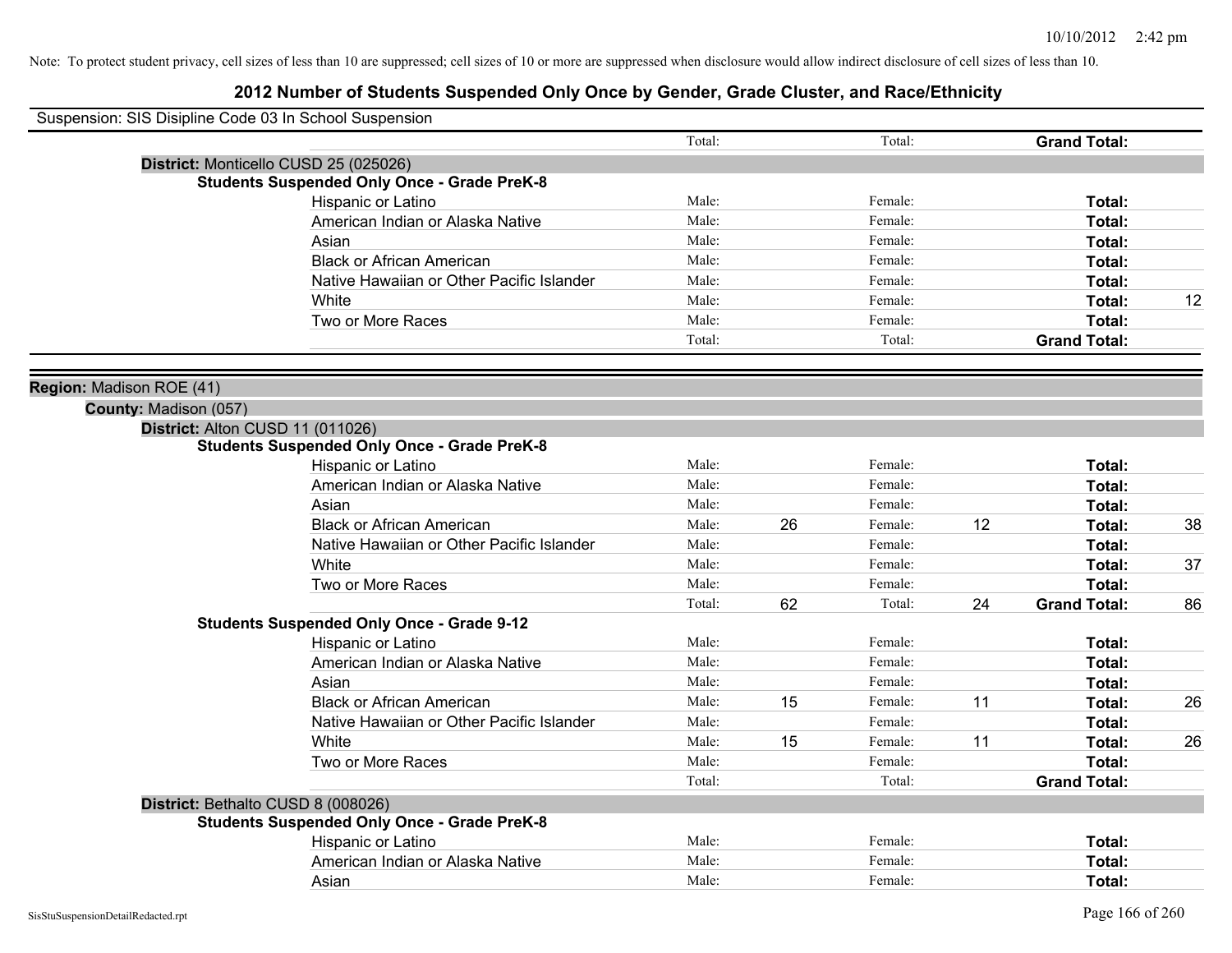| Suspension: SIS Disipline Code 03 In School Suspension |                                                                                                            |        |     |         |    |                     |     |
|--------------------------------------------------------|------------------------------------------------------------------------------------------------------------|--------|-----|---------|----|---------------------|-----|
|                                                        | <b>Black or African American</b>                                                                           | Male:  |     | Female: |    | Total:              |     |
|                                                        | Native Hawaiian or Other Pacific Islander                                                                  | Male:  |     | Female: |    | Total:              |     |
|                                                        | White                                                                                                      | Male:  | 47  | Female: | 17 | Total:              | 64  |
|                                                        | Two or More Races                                                                                          | Male:  |     | Female: |    | Total:              |     |
|                                                        |                                                                                                            | Total: |     | Total:  |    | <b>Grand Total:</b> |     |
|                                                        | <b>Students Suspended Only Once - Grade 9-12</b>                                                           |        |     |         |    |                     |     |
|                                                        | Hispanic or Latino                                                                                         | Male:  |     | Female: |    | Total:              |     |
|                                                        | American Indian or Alaska Native                                                                           | Male:  |     | Female: |    | Total:              |     |
|                                                        | Asian                                                                                                      | Male:  |     | Female: |    | Total:              |     |
|                                                        | <b>Black or African American</b>                                                                           | Male:  |     | Female: |    | <b>Total:</b>       |     |
|                                                        | Native Hawaiian or Other Pacific Islander                                                                  | Male:  |     | Female: |    | Total:              |     |
|                                                        | White                                                                                                      | Male:  | 38  | Female: | 36 | Total:              | 74  |
|                                                        | Two or More Races                                                                                          | Male:  |     | Female: |    | Total:              |     |
|                                                        |                                                                                                            | Total: |     | Total:  |    | <b>Grand Total:</b> |     |
|                                                        | District: Collinsville CUSD 10 (010026)                                                                    |        |     |         |    |                     |     |
|                                                        | <b>Students Suspended Only Once - Grade PreK-8</b>                                                         |        |     |         |    |                     |     |
|                                                        | Hispanic or Latino                                                                                         | Male:  | 28  | Female: | 20 | Total:              | 48  |
|                                                        | American Indian or Alaska Native                                                                           | Male:  |     | Female: |    | Total:              |     |
|                                                        | Asian                                                                                                      | Male:  |     | Female: |    | Total:              |     |
|                                                        | <b>Black or African American</b>                                                                           | Male:  |     | Female: |    | Total:              | 28  |
|                                                        | Native Hawaiian or Other Pacific Islander                                                                  | Male:  |     | Female: |    | Total:              |     |
|                                                        | White                                                                                                      | Male:  | 81  | Female: | 36 | Total:              | 117 |
|                                                        | Two or More Races                                                                                          | Male:  |     | Female: |    | Total:              |     |
|                                                        |                                                                                                            | Total: | 134 | Total:  | 69 | <b>Grand Total:</b> | 203 |
|                                                        | <b>Students Suspended Only Once - Grade 9-12</b>                                                           |        |     |         |    |                     |     |
|                                                        | Hispanic or Latino                                                                                         | Male:  | 14  | Female: | 16 | Total:              | 30  |
|                                                        | American Indian or Alaska Native                                                                           | Male:  |     | Female: |    | Total:              |     |
|                                                        | Asian                                                                                                      | Male:  |     | Female: |    | Total:              |     |
|                                                        | <b>Black or African American</b>                                                                           | Male:  | 15  | Female: | 24 | Total:              | 39  |
|                                                        | Native Hawaiian or Other Pacific Islander                                                                  | Male:  |     | Female: |    | Total:              |     |
|                                                        | White                                                                                                      | Male:  | 60  | Female: | 60 | Total:              | 120 |
|                                                        | Two or More Races                                                                                          | Male:  |     | Female: |    | Total:              |     |
|                                                        |                                                                                                            | Total: |     | Total:  |    | <b>Grand Total:</b> |     |
|                                                        | District: Coordinated Youth & Human Service (006000)<br><b>Students Suspended Only Once - Grade PreK-8</b> |        |     |         |    |                     |     |
|                                                        | Hispanic or Latino                                                                                         | Male:  |     | Female: |    | Total:              |     |
|                                                        | American Indian or Alaska Native                                                                           | Male:  |     | Female: |    | Total:              |     |
|                                                        | Asian                                                                                                      | Male:  |     | Female: |    | Total:              |     |
|                                                        | <b>Black or African American</b>                                                                           | Male:  |     | Female: |    | Total:              |     |
| SisStuSuspensionDetailRedacted.rpt                     |                                                                                                            |        |     |         |    | Page 167 of 260     |     |
|                                                        |                                                                                                            |        |     |         |    |                     |     |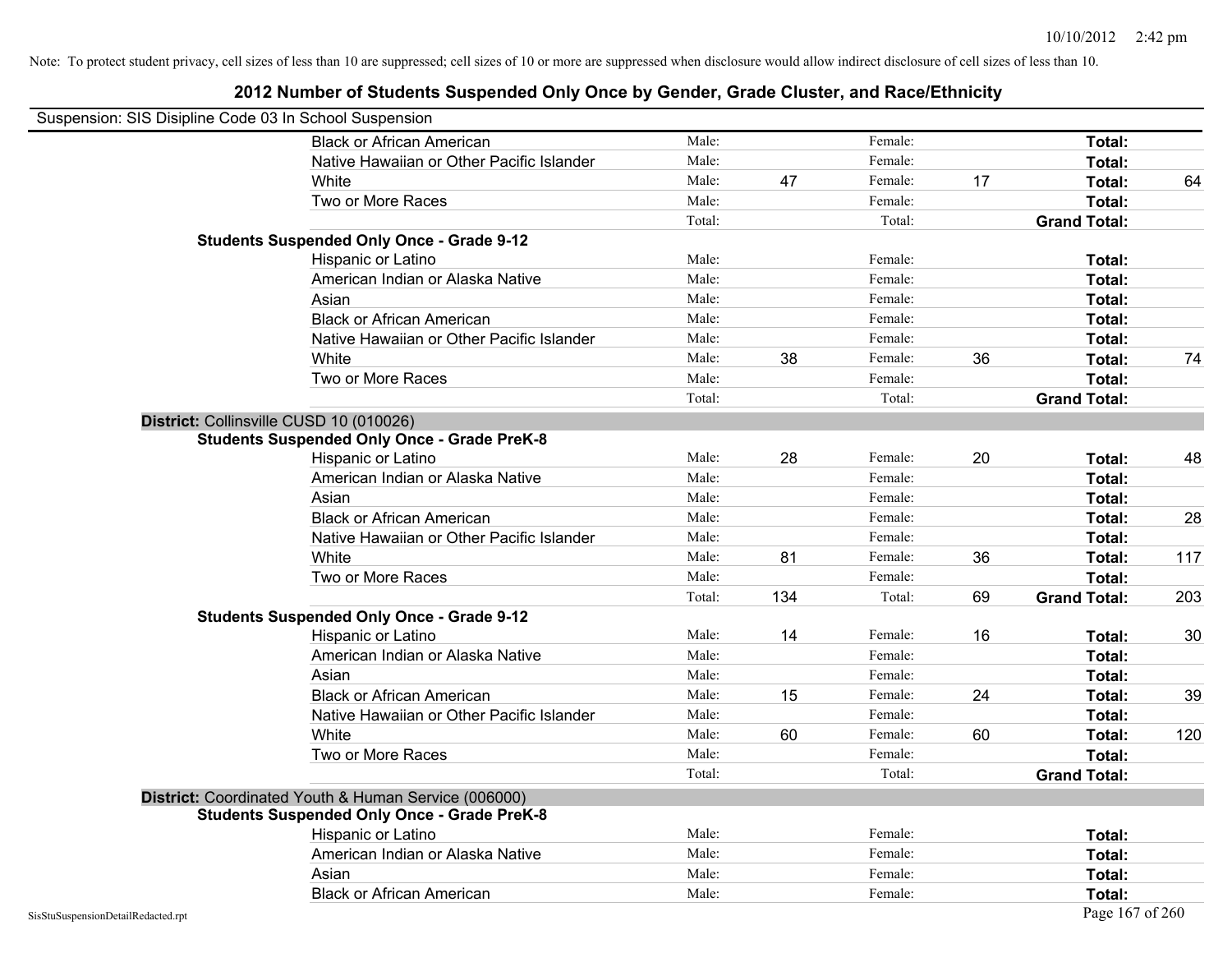| Suspension: SIS Disipline Code 03 In School Suspension |                                                    |        |    |         |    |                     |    |
|--------------------------------------------------------|----------------------------------------------------|--------|----|---------|----|---------------------|----|
|                                                        | Native Hawaiian or Other Pacific Islander          | Male:  |    | Female: |    | Total:              |    |
|                                                        | White                                              | Male:  |    | Female: |    | Total:              |    |
|                                                        | Two or More Races                                  | Male:  |    | Female: |    | Total:              |    |
|                                                        |                                                    | Total: |    | Total:  |    | <b>Grand Total:</b> |    |
| District: East Alton SD 13 (013002)                    |                                                    |        |    |         |    |                     |    |
|                                                        | <b>Students Suspended Only Once - Grade PreK-8</b> |        |    |         |    |                     |    |
|                                                        | Hispanic or Latino                                 | Male:  |    | Female: |    | Total:              |    |
|                                                        | American Indian or Alaska Native                   | Male:  |    | Female: |    | Total:              |    |
|                                                        | Asian                                              | Male:  |    | Female: |    | Total:              |    |
|                                                        | <b>Black or African American</b>                   | Male:  |    | Female: |    | Total:              |    |
|                                                        | Native Hawaiian or Other Pacific Islander          | Male:  |    | Female: |    | Total:              |    |
|                                                        | White                                              | Male:  | 19 | Female: | 14 | Total:              | 33 |
|                                                        | Two or More Races                                  | Male:  |    | Female: |    | Total:              |    |
|                                                        |                                                    | Total: |    | Total:  |    | <b>Grand Total:</b> |    |
|                                                        | District: East Alton-Wood River CHSD 14 (014016)   |        |    |         |    |                     |    |
|                                                        | <b>Students Suspended Only Once - Grade 9-12</b>   |        |    |         |    |                     |    |
|                                                        | Hispanic or Latino                                 | Male:  |    | Female: |    | Total:              |    |
|                                                        | American Indian or Alaska Native                   | Male:  |    | Female: |    | Total:              |    |
|                                                        | Asian                                              | Male:  |    | Female: |    | Total:              |    |
|                                                        | <b>Black or African American</b>                   | Male:  |    | Female: |    | Total:              |    |
|                                                        | Native Hawaiian or Other Pacific Islander          | Male:  |    | Female: |    | Total:              |    |
|                                                        | White                                              | Male:  | 36 | Female: | 29 | Total:              | 65 |
|                                                        | Two or More Races                                  | Male:  |    | Female: |    | Total:              |    |
|                                                        |                                                    | Total: |    | Total:  |    | <b>Grand Total:</b> |    |
| District: Edwardsville CUSD 7 (007026)                 |                                                    |        |    |         |    |                     |    |
|                                                        | <b>Students Suspended Only Once - Grade PreK-8</b> |        |    |         |    |                     |    |
|                                                        | Hispanic or Latino                                 | Male:  |    | Female: |    | Total:              |    |
|                                                        | American Indian or Alaska Native                   | Male:  |    | Female: |    | Total:              |    |
|                                                        | Asian                                              | Male:  |    | Female: |    | Total:              |    |
|                                                        | <b>Black or African American</b>                   | Male:  |    | Female: |    | Total:              | 24 |
|                                                        | Native Hawaiian or Other Pacific Islander          | Male:  |    | Female: |    | Total:              |    |
|                                                        | White                                              | Male:  | 66 | Female: | 20 | Total:              | 86 |
|                                                        | Two or More Races                                  | Male:  |    | Female: |    | Total:              | 12 |
|                                                        |                                                    | Total: |    | Total:  |    | <b>Grand Total:</b> |    |
|                                                        | <b>Students Suspended Only Once - Grade 9-12</b>   |        |    |         |    |                     |    |
|                                                        | Hispanic or Latino                                 | Male:  |    | Female: |    | Total:              |    |
|                                                        | American Indian or Alaska Native                   | Male:  |    | Female: |    | Total:              |    |
|                                                        | Asian                                              | Male:  |    | Female: |    | Total:              |    |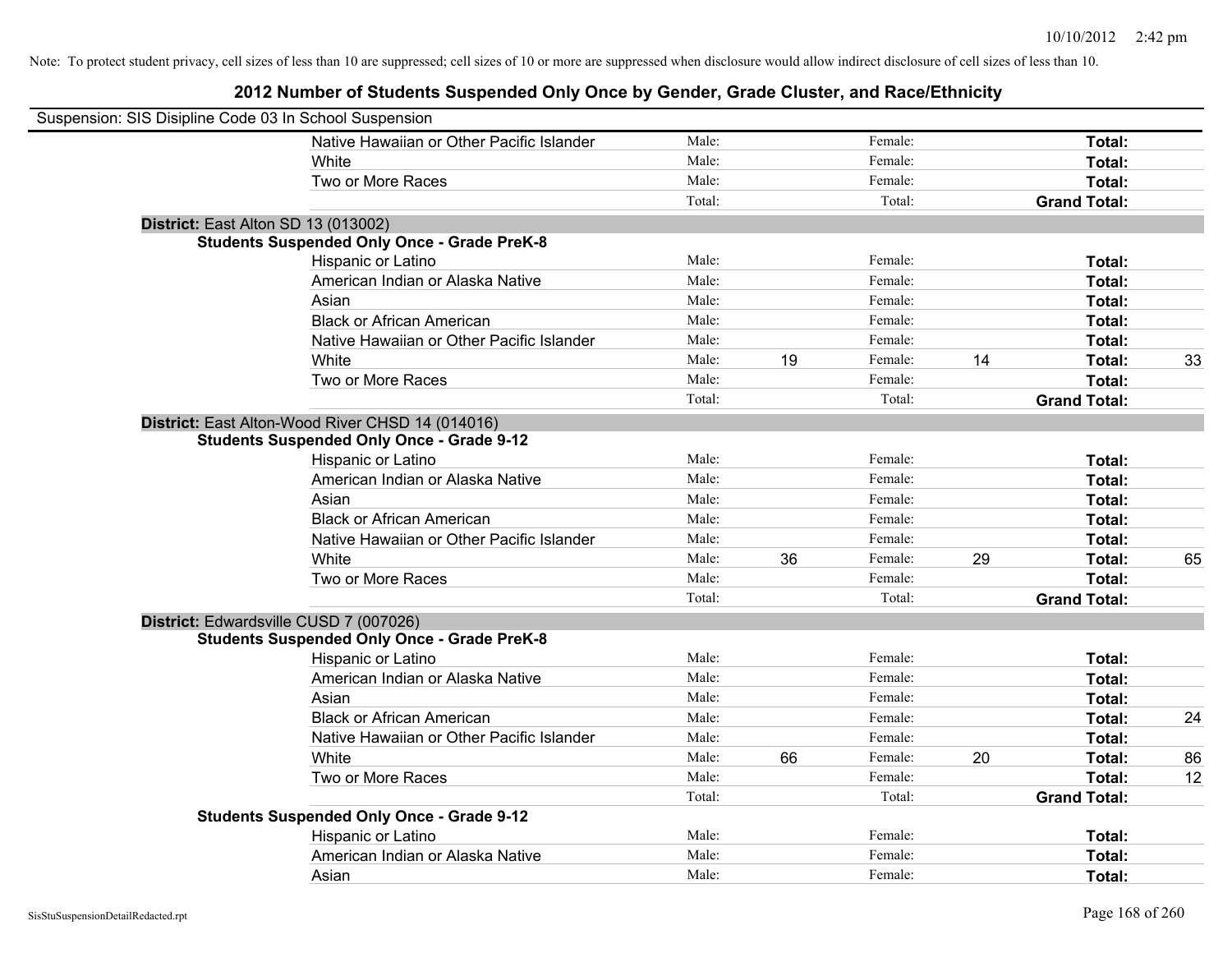|                                    | Suspension: SIS Disipline Code 03 In School Suspension |        |    |         |    |                     |     |
|------------------------------------|--------------------------------------------------------|--------|----|---------|----|---------------------|-----|
|                                    | <b>Black or African American</b>                       | Male:  |    | Female: |    | <b>Total:</b>       | 12  |
|                                    | Native Hawaiian or Other Pacific Islander              | Male:  |    | Female: |    | Total:              |     |
|                                    | White                                                  | Male:  | 56 | Female: | 27 | Total:              | 83  |
|                                    | Two or More Races                                      | Male:  |    | Female: |    | Total:              |     |
|                                    |                                                        | Total: |    | Total:  |    | <b>Grand Total:</b> | 105 |
|                                    | District: Granite City CUSD 9 (009026)                 |        |    |         |    |                     |     |
|                                    | <b>Students Suspended Only Once - Grade PreK-8</b>     |        |    |         |    |                     |     |
|                                    | Hispanic or Latino                                     | Male:  |    | Female: |    | Total:              | 10  |
|                                    | American Indian or Alaska Native                       | Male:  |    | Female: |    | Total:              |     |
|                                    | Asian                                                  | Male:  |    | Female: |    | Total:              |     |
|                                    | <b>Black or African American</b>                       | Male:  | 24 | Female: | 13 | Total:              | 37  |
|                                    | Native Hawaiian or Other Pacific Islander              | Male:  |    | Female: |    | Total:              |     |
|                                    | White                                                  | Male:  | 93 | Female: | 27 | Total:              | 120 |
|                                    | Two or More Races                                      | Male:  |    | Female: |    | Total:              |     |
|                                    |                                                        | Total: |    | Total:  |    | <b>Grand Total:</b> |     |
|                                    | <b>Students Suspended Only Once - Grade 9-12</b>       |        |    |         |    |                     |     |
|                                    | Hispanic or Latino                                     | Male:  |    | Female: |    | Total:              |     |
|                                    | American Indian or Alaska Native                       | Male:  |    | Female: |    | Total:              |     |
|                                    | Asian                                                  | Male:  |    | Female: |    | Total:              |     |
|                                    | <b>Black or African American</b>                       | Male:  | 18 | Female: | 12 | Total:              | 30  |
|                                    | Native Hawaiian or Other Pacific Islander              | Male:  |    | Female: |    | Total:              |     |
|                                    | White                                                  | Male:  | 69 | Female: | 41 | Total:              | 110 |
|                                    | Two or More Races                                      | Male:  |    | Female: |    | Total:              |     |
|                                    |                                                        | Total: |    | Total:  |    | <b>Grand Total:</b> | 153 |
|                                    | District: Highland CUSD 5 (005026)                     |        |    |         |    |                     |     |
|                                    | <b>Students Suspended Only Once - Grade PreK-8</b>     |        |    |         |    |                     |     |
|                                    | Hispanic or Latino                                     | Male:  |    | Female: |    | Total:              |     |
|                                    | American Indian or Alaska Native                       | Male:  |    | Female: |    | Total:              |     |
|                                    | Asian                                                  | Male:  |    | Female: |    | Total:              |     |
|                                    | <b>Black or African American</b>                       | Male:  |    | Female: |    | Total:              |     |
|                                    | Native Hawaiian or Other Pacific Islander              | Male:  |    | Female: |    | Total:              |     |
|                                    | White                                                  | Male:  |    | Female: |    | Total:              | 41  |
|                                    | Two or More Races                                      | Male:  |    | Female: |    | Total:              |     |
|                                    |                                                        | Total: |    | Total:  |    | <b>Grand Total:</b> |     |
|                                    | <b>Students Suspended Only Once - Grade 9-12</b>       |        |    |         |    |                     |     |
|                                    | Hispanic or Latino                                     | Male:  |    | Female: |    | Total:              |     |
|                                    | American Indian or Alaska Native                       | Male:  |    | Female: |    | Total:              |     |
|                                    | Asian                                                  | Male:  |    | Female: |    | Total:              |     |
|                                    | <b>Black or African American</b>                       | Male:  |    | Female: |    | Total:              |     |
| SisStuSuspensionDetailRedacted.rpt |                                                        |        |    |         |    | Page 169 of 260     |     |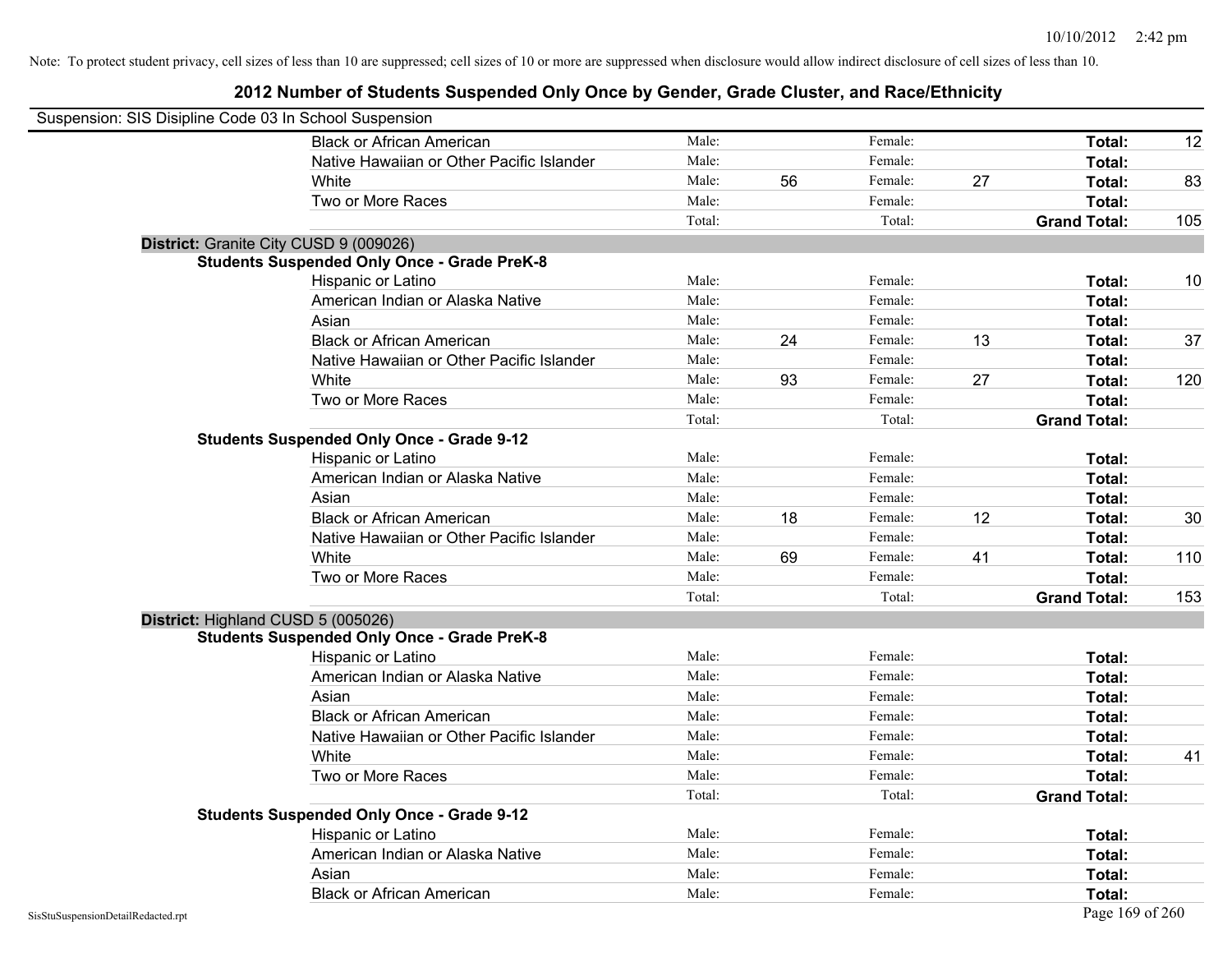| Suspension: SIS Disipline Code 03 In School Suspension |                                                    |        |    |         |    |                     |    |
|--------------------------------------------------------|----------------------------------------------------|--------|----|---------|----|---------------------|----|
|                                                        | Native Hawaiian or Other Pacific Islander          | Male:  |    | Female: |    | Total:              |    |
|                                                        | White                                              | Male:  | 30 | Female: | 11 | Total:              | 41 |
|                                                        | Two or More Races                                  | Male:  |    | Female: |    | Total:              |    |
|                                                        |                                                    | Total: |    | Total:  |    | <b>Grand Total:</b> |    |
| District: Non-Public School (0100)                     |                                                    |        |    |         |    |                     |    |
|                                                        | <b>Students Suspended Only Once - Grade 9-12</b>   |        |    |         |    |                     |    |
|                                                        | Hispanic or Latino                                 | Male:  |    | Female: |    | Total:              |    |
|                                                        | American Indian or Alaska Native                   | Male:  |    | Female: |    | Total:              |    |
|                                                        | Asian                                              | Male:  |    | Female: |    | Total:              |    |
|                                                        | <b>Black or African American</b>                   | Male:  |    | Female: |    | Total:              |    |
|                                                        | Native Hawaiian or Other Pacific Islander          | Male:  |    | Female: |    | Total:              |    |
|                                                        | White                                              | Male:  |    | Female: |    | Total:              | 22 |
|                                                        | Two or More Races                                  | Male:  |    | Female: |    | Total:              |    |
|                                                        |                                                    | Total: |    | Total:  |    | <b>Grand Total:</b> |    |
| District: Roxana CUSD 1 (001026)                       |                                                    |        |    |         |    |                     |    |
|                                                        | <b>Students Suspended Only Once - Grade PreK-8</b> |        |    |         |    |                     |    |
|                                                        | Hispanic or Latino                                 | Male:  |    | Female: |    | Total:              |    |
|                                                        | American Indian or Alaska Native                   | Male:  |    | Female: |    | Total:              |    |
|                                                        | Asian                                              | Male:  |    | Female: |    | Total:              |    |
|                                                        | <b>Black or African American</b>                   | Male:  |    | Female: |    | Total:              |    |
|                                                        | Native Hawaiian or Other Pacific Islander          | Male:  |    | Female: |    | Total:              |    |
|                                                        | White                                              | Male:  | 40 | Female: | 10 | Total:              | 50 |
|                                                        | Two or More Races                                  | Male:  |    | Female: |    | Total:              |    |
|                                                        |                                                    | Total: |    | Total:  |    | <b>Grand Total:</b> |    |
|                                                        | <b>Students Suspended Only Once - Grade 9-12</b>   |        |    |         |    |                     |    |
|                                                        | Hispanic or Latino                                 | Male:  |    | Female: |    | Total:              |    |
|                                                        | American Indian or Alaska Native                   | Male:  |    | Female: |    | Total:              |    |
|                                                        | Asian                                              | Male:  |    | Female: |    | Total:              |    |
|                                                        | <b>Black or African American</b>                   | Male:  |    | Female: |    | Total:              |    |
|                                                        | Native Hawaiian or Other Pacific Islander          | Male:  |    | Female: |    | Total:              |    |
|                                                        | White                                              | Male:  |    | Female: |    | Total:              |    |
|                                                        | Two or More Races                                  | Male:  |    | Female: |    | Total:              |    |
|                                                        |                                                    | Total: |    | Total:  |    | <b>Grand Total:</b> |    |
| District: Triad CUSD 2 (002026)                        |                                                    |        |    |         |    |                     |    |
|                                                        | <b>Students Suspended Only Once - Grade PreK-8</b> |        |    |         |    |                     |    |
|                                                        | Hispanic or Latino                                 | Male:  |    | Female: |    | Total:              |    |
|                                                        | American Indian or Alaska Native                   | Male:  |    | Female: |    | Total:              |    |
|                                                        | Asian                                              | Male:  |    | Female: |    | Total:              |    |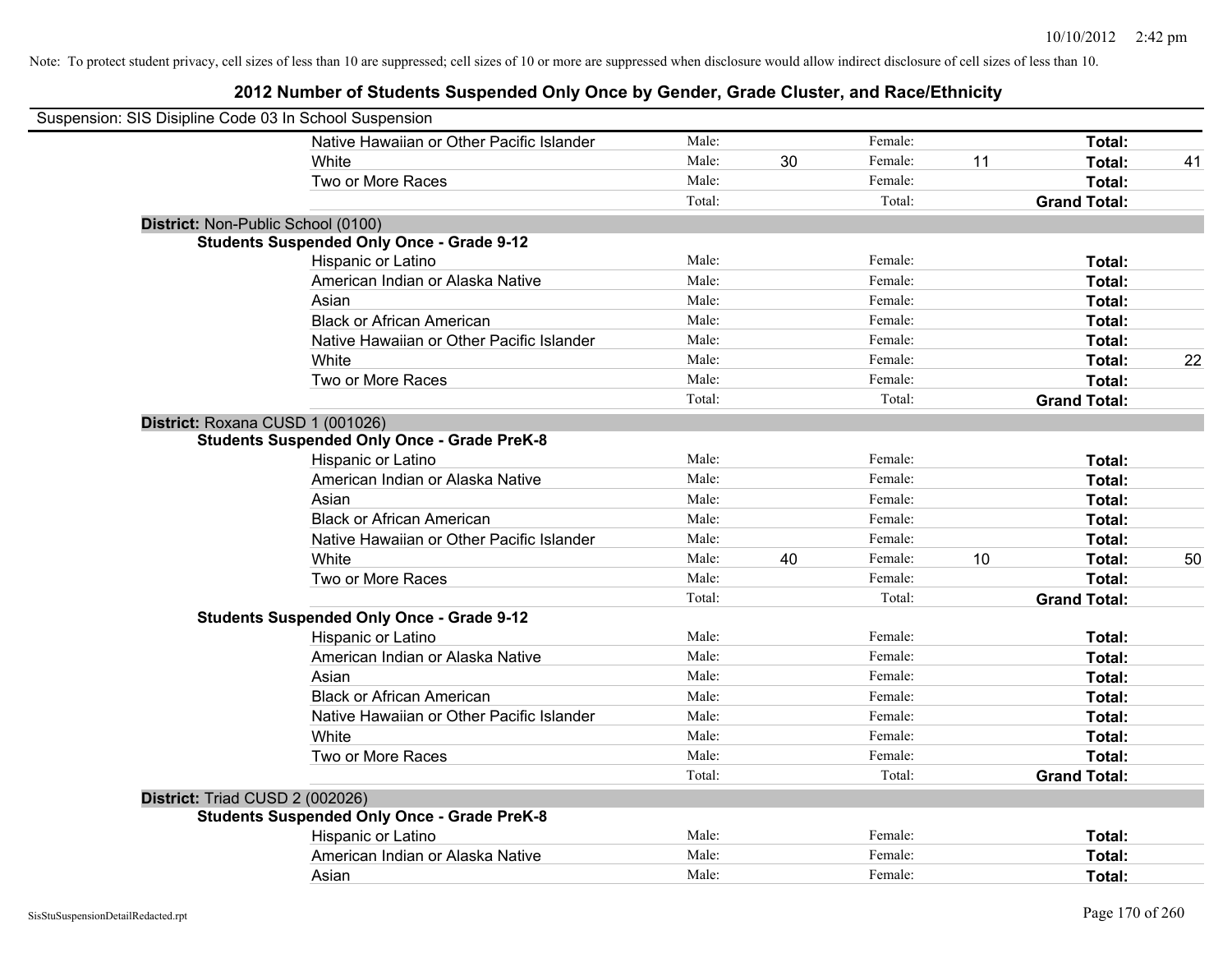## **2012 Number of Students Suspended Only Once by Gender, Grade Cluster, and Race/Ethnicity**

| Suspension: SIS Disipline Code 03 In School Suspension |        |    |         |    |                     |    |
|--------------------------------------------------------|--------|----|---------|----|---------------------|----|
| <b>Black or African American</b>                       | Male:  |    | Female: |    | Total:              |    |
| Native Hawaiian or Other Pacific Islander              | Male:  |    | Female: |    | Total:              |    |
| White                                                  | Male:  |    | Female: |    | Total:              | 43 |
| Two or More Races                                      | Male:  |    | Female: |    | Total:              |    |
|                                                        | Total: |    | Total:  |    | <b>Grand Total:</b> |    |
| <b>Students Suspended Only Once - Grade 9-12</b>       |        |    |         |    |                     |    |
| Hispanic or Latino                                     | Male:  |    | Female: |    | Total:              |    |
| American Indian or Alaska Native                       | Male:  |    | Female: |    | Total:              |    |
| Asian                                                  | Male:  |    | Female: |    | Total:              |    |
| <b>Black or African American</b>                       | Male:  |    | Female: |    | Total:              |    |
| Native Hawaiian or Other Pacific Islander              | Male:  |    | Female: |    | Total:              |    |
| White                                                  | Male:  | 56 | Female: | 19 | Total:              | 75 |
| Two or More Races                                      | Male:  |    | Female: |    | Total:              |    |
|                                                        | Total: |    | Total:  |    | <b>Grand Total:</b> |    |
| District: Venice CUSD 3 (003026)                       |        |    |         |    |                     |    |
| <b>Students Suspended Only Once - Grade PreK-8</b>     |        |    |         |    |                     |    |
| Hispanic or Latino                                     | Male:  |    | Female: |    | Total:              |    |
| American Indian or Alaska Native                       | Male:  |    | Female: |    | Total:              |    |
| Asian                                                  | Male:  |    | Female: |    | Total:              |    |
| <b>Black or African American</b>                       | Male:  |    | Female: |    | Total:              | 17 |
| Native Hawaiian or Other Pacific Islander              | Male:  |    | Female: |    | Total:              |    |
| White                                                  | Male:  |    | Female: |    | Total:              |    |
| Two or More Races                                      | Male:  |    | Female: |    | Total:              |    |
|                                                        | Total: |    | Total:  |    | <b>Grand Total:</b> |    |
| District: Wood River-Hartford ESD 15 (015003)          |        |    |         |    |                     |    |
| <b>Students Suspended Only Once - Grade PreK-8</b>     |        |    |         |    |                     |    |
| Hispanic or Latino                                     | Male:  |    | Female: |    | Total:              |    |
| American Indian or Alaska Native                       | Male:  |    | Female: |    | Total:              |    |
| Asian                                                  | Male:  |    | Female: |    | Total:              |    |
| <b>Black or African American</b>                       | Male:  |    | Female: |    | Total:              |    |
| Native Hawaiian or Other Pacific Islander              | Male:  |    | Female: |    | Total:              |    |
| White                                                  | Male:  | 23 | Female: | 20 | Total:              | 43 |
| Two or More Races                                      | Male:  |    | Female: |    | Total:              |    |
|                                                        | Total: |    | Total:  |    | <b>Grand Total:</b> |    |

**Region:** Marshall/Putnam/Woodford ROE (43)

**County:** Marshall (059)

**District:** Henry-Senachwine CUSD 5 (005026)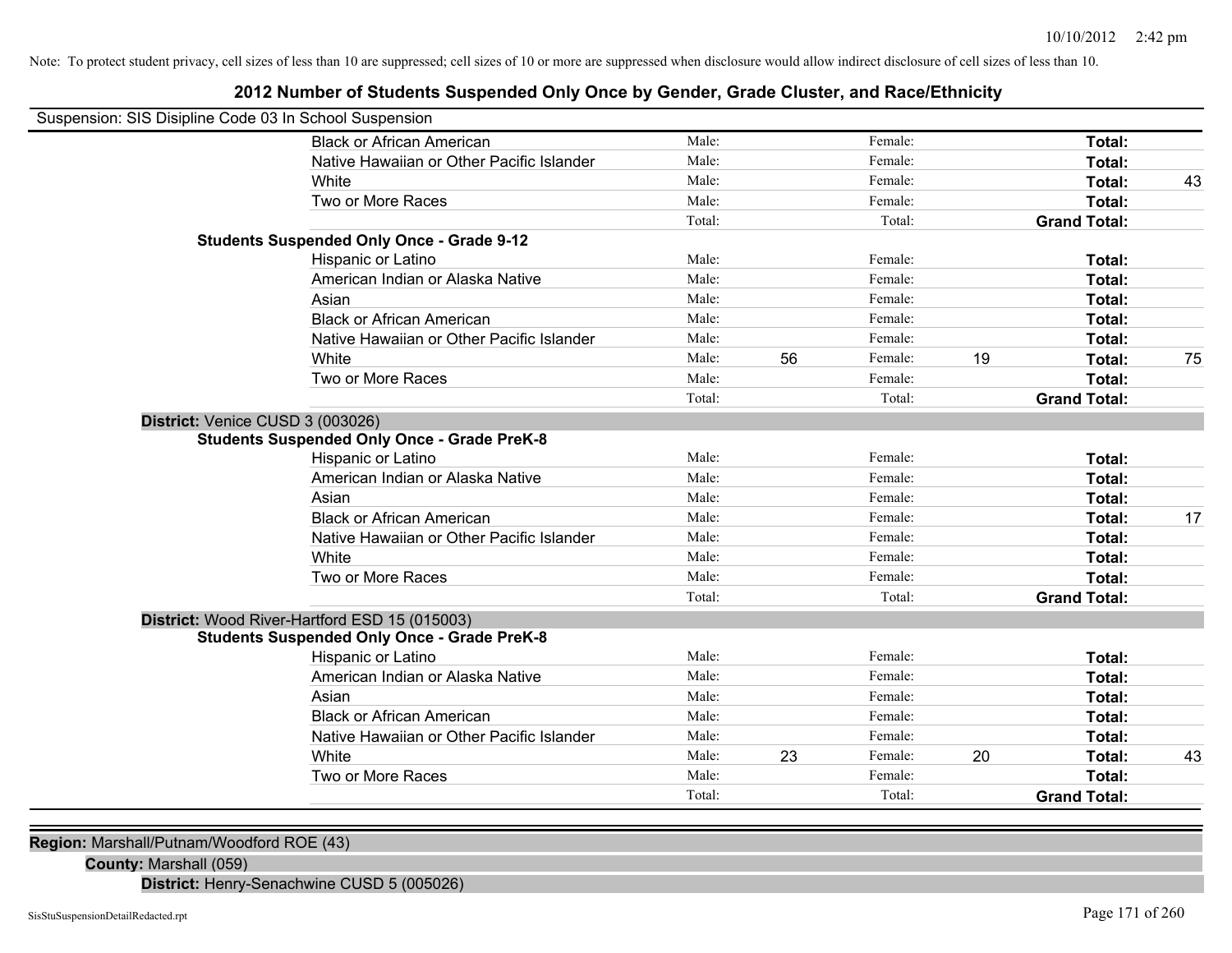| Suspension: SIS Disipline Code 03 In School Suspension |                                                    |        |         |                     |    |
|--------------------------------------------------------|----------------------------------------------------|--------|---------|---------------------|----|
|                                                        | <b>Students Suspended Only Once - Grade PreK-8</b> |        |         |                     |    |
|                                                        | Hispanic or Latino                                 | Male:  | Female: | Total:              |    |
|                                                        | American Indian or Alaska Native                   | Male:  | Female: | Total:              |    |
|                                                        | Asian                                              | Male:  | Female: | Total:              |    |
|                                                        | <b>Black or African American</b>                   | Male:  | Female: | Total:              |    |
|                                                        | Native Hawaiian or Other Pacific Islander          | Male:  | Female: | Total:              |    |
|                                                        | White                                              | Male:  | Female: | Total:              | 13 |
|                                                        | Two or More Races                                  | Male:  | Female: | Total:              |    |
|                                                        |                                                    | Total: | Total:  | <b>Grand Total:</b> |    |
|                                                        | <b>Students Suspended Only Once - Grade 9-12</b>   |        |         |                     |    |
|                                                        | Hispanic or Latino                                 | Male:  | Female: | Total:              |    |
|                                                        | American Indian or Alaska Native                   | Male:  | Female: | Total:              |    |
|                                                        | Asian                                              | Male:  | Female: | Total:              |    |
|                                                        | <b>Black or African American</b>                   | Male:  | Female: | Total:              |    |
|                                                        | Native Hawaiian or Other Pacific Islander          | Male:  | Female: | Total:              |    |
|                                                        | White                                              | Male:  | Female: | Total:              |    |
|                                                        | Two or More Races                                  | Male:  | Female: | Total:              |    |
|                                                        |                                                    | Total: | Total:  | <b>Grand Total:</b> |    |
|                                                        | District: Midland CUSD 7 (007026)                  |        |         |                     |    |
|                                                        | <b>Students Suspended Only Once - Grade PreK-8</b> |        |         |                     |    |
|                                                        | Hispanic or Latino                                 | Male:  | Female: | Total:              |    |
|                                                        | American Indian or Alaska Native                   | Male:  | Female: | Total:              |    |
|                                                        | Asian                                              | Male:  | Female: | Total:              |    |
|                                                        | <b>Black or African American</b>                   | Male:  | Female: | Total:              |    |
|                                                        | Native Hawaiian or Other Pacific Islander          | Male:  | Female: | Total:              |    |
|                                                        | White                                              | Male:  | Female: | Total:              | 21 |
|                                                        | Two or More Races                                  | Male:  | Female: | Total:              |    |
|                                                        |                                                    | Total: | Total:  | <b>Grand Total:</b> |    |
| County: Putnam (078)                                   |                                                    |        |         |                     |    |
|                                                        | District: Putnam County CUSD 535 (535026)          |        |         |                     |    |
|                                                        | <b>Students Suspended Only Once - Grade PreK-8</b> |        |         |                     |    |
|                                                        | Hispanic or Latino                                 | Male:  | Female: | Total:              |    |
|                                                        | American Indian or Alaska Native                   | Male:  | Female: | Total:              |    |
|                                                        | Asian                                              | Male:  | Female: | Total:              |    |
|                                                        | <b>Black or African American</b>                   | Male:  | Female: | Total:              |    |
|                                                        | Native Hawaiian or Other Pacific Islander          | Male:  | Female: | Total:              |    |
|                                                        | White                                              | Male:  | Female: | Total:              |    |
|                                                        | Two or More Races                                  | Male:  | Female: | Total:              |    |
|                                                        |                                                    | Total: | Total:  | <b>Grand Total:</b> |    |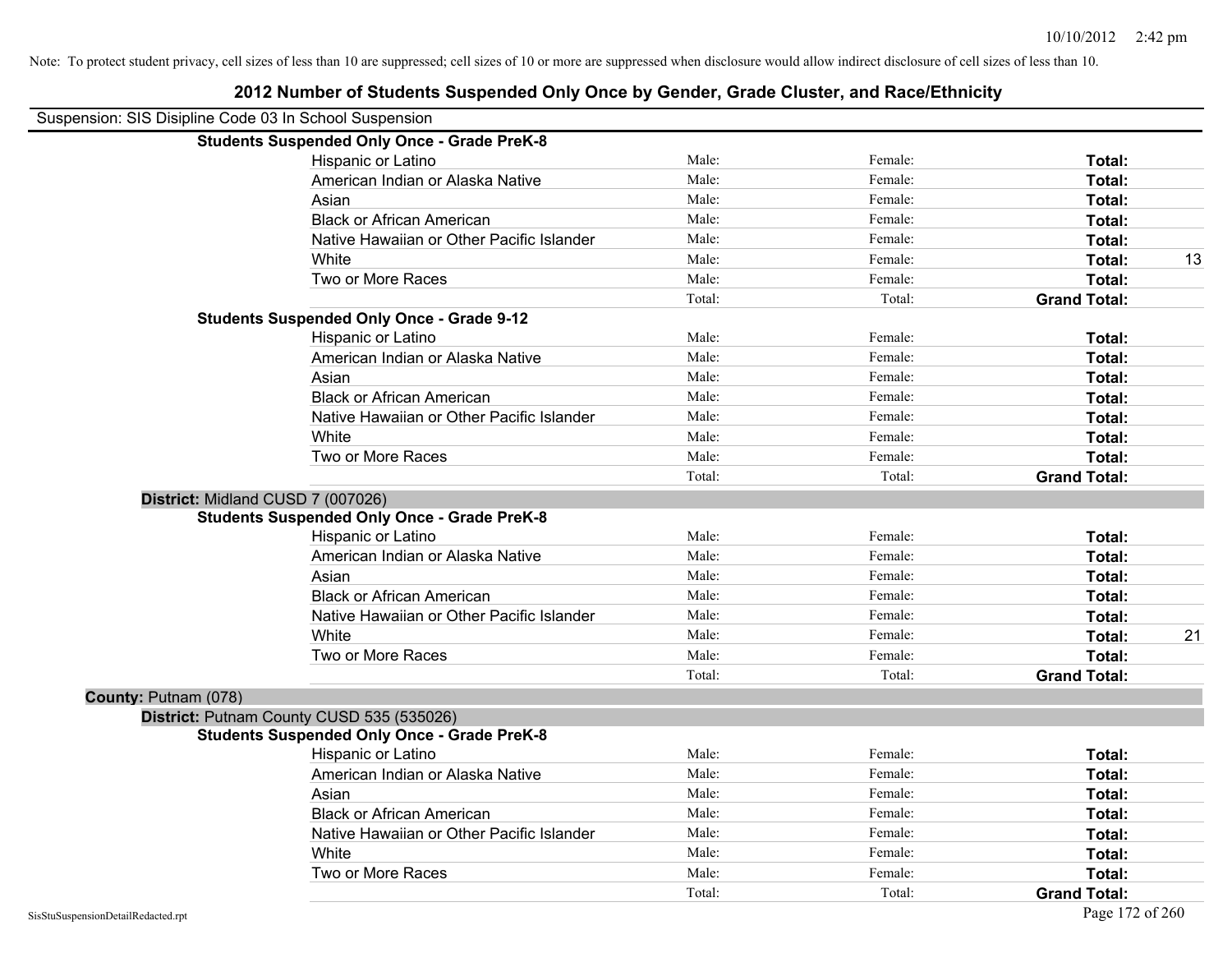| Suspension: SIS Disipline Code 03 In School Suspension |                                                    |        |    |         |    |                     |    |
|--------------------------------------------------------|----------------------------------------------------|--------|----|---------|----|---------------------|----|
|                                                        | <b>Students Suspended Only Once - Grade 9-12</b>   |        |    |         |    |                     |    |
|                                                        | Hispanic or Latino                                 | Male:  |    | Female: |    | Total:              |    |
|                                                        | American Indian or Alaska Native                   | Male:  |    | Female: |    | Total:              |    |
|                                                        | Asian                                              | Male:  |    | Female: |    | Total:              |    |
|                                                        | <b>Black or African American</b>                   | Male:  |    | Female: |    | Total:              |    |
|                                                        | Native Hawaiian or Other Pacific Islander          | Male:  |    | Female: |    | Total:              |    |
|                                                        | White                                              | Male:  |    | Female: |    | Total:              | 22 |
|                                                        | Two or More Races                                  | Male:  |    | Female: |    | Total:              |    |
|                                                        |                                                    | Total: |    | Total:  |    | <b>Grand Total:</b> |    |
| County: Woodford (102)                                 |                                                    |        |    |         |    |                     |    |
|                                                        | District: County of Woodford School (122017)       |        |    |         |    |                     |    |
|                                                        | <b>Students Suspended Only Once - Grade 9-12</b>   |        |    |         |    |                     |    |
|                                                        | Hispanic or Latino                                 | Male:  |    | Female: |    | Total:              |    |
|                                                        | American Indian or Alaska Native                   | Male:  |    | Female: |    | Total:              |    |
|                                                        | Asian                                              | Male:  |    | Female: |    | Total:              |    |
|                                                        | <b>Black or African American</b>                   | Male:  |    | Female: |    | Total:              |    |
|                                                        | Native Hawaiian or Other Pacific Islander          | Male:  |    | Female: |    | Total:              |    |
|                                                        | White                                              | Male:  | 22 | Female: | 17 | Total:              | 39 |
|                                                        | Two or More Races                                  | Male:  |    | Female: |    | Total:              |    |
|                                                        |                                                    | Total: |    | Total:  |    | <b>Grand Total:</b> |    |
|                                                        | District: El Paso-Gridley CUSD 11 (011026)         |        |    |         |    |                     |    |
|                                                        | <b>Students Suspended Only Once - Grade PreK-8</b> |        |    |         |    |                     |    |
|                                                        | Hispanic or Latino                                 | Male:  |    | Female: |    | Total:              |    |
|                                                        | American Indian or Alaska Native                   | Male:  |    | Female: |    | Total:              |    |
|                                                        | Asian                                              | Male:  |    | Female: |    | Total:              |    |
|                                                        | <b>Black or African American</b>                   | Male:  |    | Female: |    | Total:              |    |
|                                                        | Native Hawaiian or Other Pacific Islander          | Male:  |    | Female: |    | Total:              |    |
|                                                        | White                                              | Male:  |    | Female: |    | Total:              | 11 |
|                                                        | Two or More Races                                  | Male:  |    | Female: |    | Total:              |    |
|                                                        |                                                    | Total: |    | Total:  |    | <b>Grand Total:</b> |    |
|                                                        | <b>Students Suspended Only Once - Grade 9-12</b>   |        |    |         |    |                     |    |
|                                                        | Hispanic or Latino                                 | Male:  |    | Female: |    | Total:              |    |
|                                                        | American Indian or Alaska Native                   | Male:  |    | Female: |    | Total:              |    |
|                                                        | Asian                                              | Male:  |    | Female: |    | Total:              |    |
|                                                        | <b>Black or African American</b>                   | Male:  |    | Female: |    | Total:              |    |
|                                                        | Native Hawaiian or Other Pacific Islander          | Male:  |    | Female: |    | Total:              |    |
|                                                        | White                                              | Male:  |    | Female: |    | Total:              | 17 |
|                                                        | Two or More Races                                  | Male:  |    | Female: |    | Total:              |    |
|                                                        |                                                    | Total: |    | Total:  |    | <b>Grand Total:</b> |    |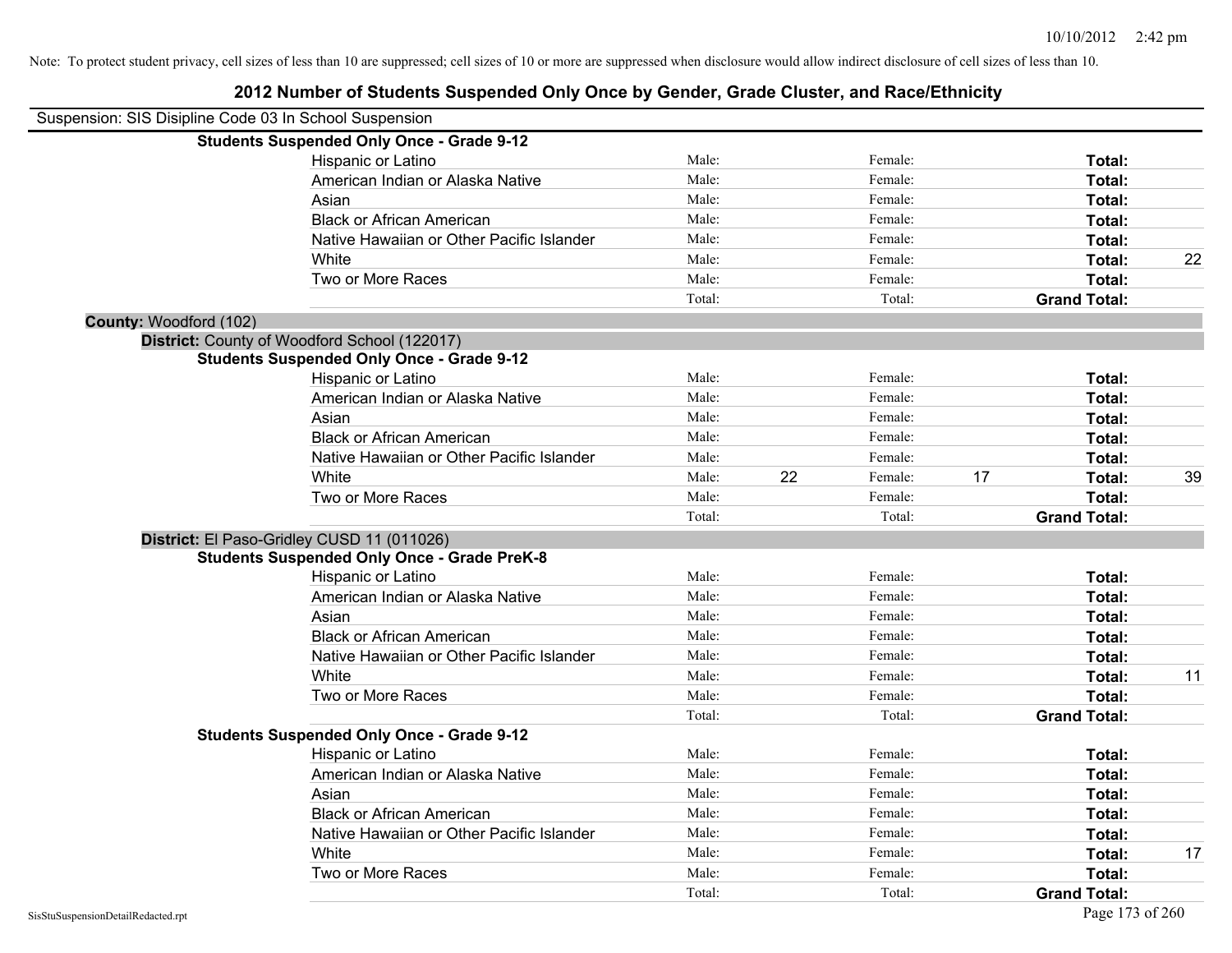| Suspension: SIS Disipline Code 03 In School Suspension |                                                    |        |         |                     |    |
|--------------------------------------------------------|----------------------------------------------------|--------|---------|---------------------|----|
|                                                        | District: Eureka CUD 140 (140026)                  |        |         |                     |    |
|                                                        | <b>Students Suspended Only Once - Grade 9-12</b>   |        |         |                     |    |
|                                                        | Hispanic or Latino                                 | Male:  | Female: | Total:              |    |
|                                                        | American Indian or Alaska Native                   | Male:  | Female: | Total:              |    |
|                                                        | Asian                                              | Male:  | Female: | Total:              |    |
|                                                        | <b>Black or African American</b>                   | Male:  | Female: | Total:              |    |
|                                                        | Native Hawaiian or Other Pacific Islander          | Male:  | Female: | Total:              |    |
|                                                        | White                                              | Male:  | Female: | Total:              |    |
|                                                        | Two or More Races                                  | Male:  | Female: | Total:              |    |
|                                                        |                                                    | Total: | Total:  | <b>Grand Total:</b> |    |
|                                                        | District: Fieldcrest CUSD 6 (006026)               |        |         |                     |    |
|                                                        | <b>Students Suspended Only Once - Grade PreK-8</b> |        |         |                     |    |
|                                                        | Hispanic or Latino                                 | Male:  | Female: | Total:              |    |
|                                                        | American Indian or Alaska Native                   | Male:  | Female: | Total:              |    |
|                                                        | Asian                                              | Male:  | Female: | Total:              |    |
|                                                        | <b>Black or African American</b>                   | Male:  | Female: | Total:              |    |
|                                                        | Native Hawaiian or Other Pacific Islander          | Male:  | Female: | Total:              |    |
|                                                        | White                                              | Male:  | Female: | Total:              | 14 |
|                                                        | Two or More Races                                  | Male:  | Female: | Total:              |    |
|                                                        |                                                    | Total: | Total:  | <b>Grand Total:</b> |    |
|                                                        | <b>Students Suspended Only Once - Grade 9-12</b>   |        |         |                     |    |
|                                                        | Hispanic or Latino                                 | Male:  | Female: | Total:              |    |
|                                                        | American Indian or Alaska Native                   | Male:  | Female: | Total:              |    |
|                                                        | Asian                                              | Male:  | Female: | Total:              |    |
|                                                        | <b>Black or African American</b>                   | Male:  | Female: | Total:              |    |
|                                                        | Native Hawaiian or Other Pacific Islander          | Male:  | Female: | Total:              |    |
|                                                        | White                                              | Male:  | Female: | Total:              | 15 |
|                                                        | Two or More Races                                  | Male:  | Female: | <b>Total:</b>       |    |
|                                                        |                                                    | Total: | Total:  | <b>Grand Total:</b> |    |
|                                                        | District: Lowpoint-Washburn CUSD 21 (021026)       |        |         |                     |    |
|                                                        | <b>Students Suspended Only Once - Grade PreK-8</b> |        |         |                     |    |
|                                                        | Hispanic or Latino                                 | Male:  | Female: | Total:              |    |
|                                                        | American Indian or Alaska Native                   | Male:  | Female: | Total:              |    |
|                                                        | Asian                                              | Male:  | Female: | Total:              |    |
|                                                        | <b>Black or African American</b>                   | Male:  | Female: | Total:              |    |
|                                                        | Native Hawaiian or Other Pacific Islander          | Male:  | Female: | Total:              |    |
|                                                        | White                                              | Male:  | Female: | Total:              |    |
|                                                        | Two or More Races                                  | Male:  | Female: | Total:              |    |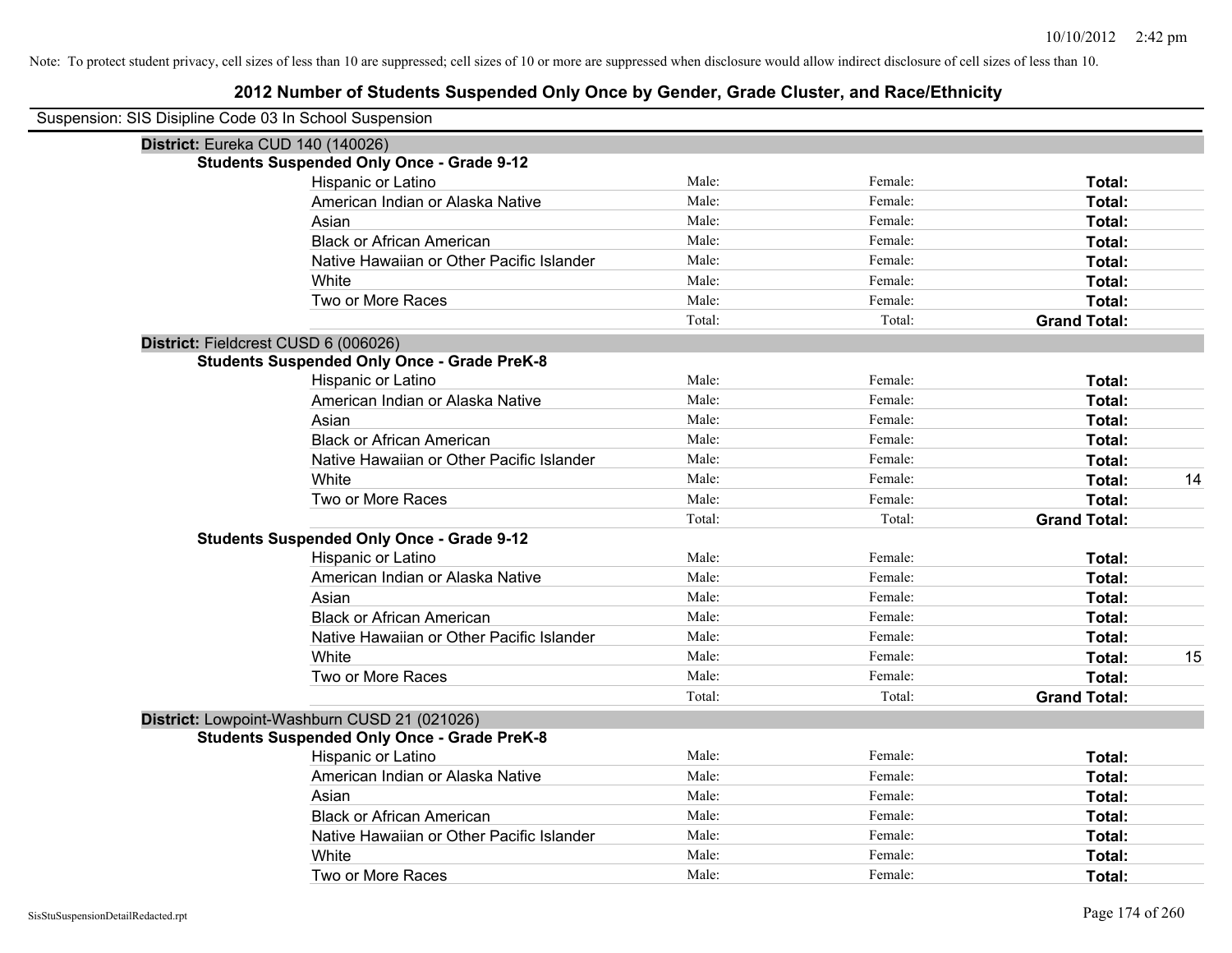| Suspension: SIS Disipline Code 03 In School Suspension |                                                    |        |         |                     |    |
|--------------------------------------------------------|----------------------------------------------------|--------|---------|---------------------|----|
|                                                        |                                                    | Total: | Total:  | <b>Grand Total:</b> |    |
|                                                        | <b>Students Suspended Only Once - Grade 9-12</b>   |        |         |                     |    |
|                                                        | Hispanic or Latino                                 | Male:  | Female: | Total:              |    |
|                                                        | American Indian or Alaska Native                   | Male:  | Female: | Total:              |    |
|                                                        | Asian                                              | Male:  | Female: | Total:              |    |
|                                                        | <b>Black or African American</b>                   | Male:  | Female: | Total:              |    |
|                                                        | Native Hawaiian or Other Pacific Islander          | Male:  | Female: | Total:              |    |
|                                                        | White                                              | Male:  | Female: | Total:              |    |
|                                                        | Two or More Races                                  | Male:  | Female: | Total:              |    |
|                                                        |                                                    | Total: | Total:  | <b>Grand Total:</b> |    |
|                                                        | District: Metamora CCSD 1 (001004)                 |        |         |                     |    |
|                                                        | <b>Students Suspended Only Once - Grade PreK-8</b> |        |         |                     |    |
|                                                        | Hispanic or Latino                                 | Male:  | Female: | Total:              |    |
|                                                        | American Indian or Alaska Native                   | Male:  | Female: | Total:              |    |
|                                                        | Asian                                              | Male:  | Female: | Total:              |    |
|                                                        | <b>Black or African American</b>                   | Male:  | Female: | Total:              |    |
|                                                        | Native Hawaiian or Other Pacific Islander          | Male:  | Female: | Total:              |    |
|                                                        | White                                              | Male:  | Female: | Total:              | 32 |
|                                                        | Two or More Races                                  | Male:  | Female: | Total:              |    |
|                                                        |                                                    | Total: | Total:  | <b>Grand Total:</b> |    |
|                                                        | District: Riverview CCSD 2 (002004)                |        |         |                     |    |
|                                                        | <b>Students Suspended Only Once - Grade PreK-8</b> |        |         |                     |    |
|                                                        | Hispanic or Latino                                 | Male:  | Female: | Total:              |    |
|                                                        | American Indian or Alaska Native                   | Male:  | Female: | Total:              |    |
|                                                        | Asian                                              | Male:  | Female: | Total:              |    |
|                                                        | <b>Black or African American</b>                   | Male:  | Female: | Total:              |    |
|                                                        | Native Hawaiian or Other Pacific Islander          | Male:  | Female: | Total:              |    |
|                                                        | White                                              | Male:  | Female: | Total:              |    |
|                                                        | Two or More Races                                  | Male:  | Female: | Total:              |    |
|                                                        |                                                    | Total: | Total:  | <b>Grand Total:</b> |    |
|                                                        | District: Roanoke Benson CUSD 60 (060026)          |        |         |                     |    |
|                                                        | <b>Students Suspended Only Once - Grade PreK-8</b> |        |         |                     |    |
|                                                        | Hispanic or Latino                                 | Male:  | Female: | Total:              |    |
|                                                        | American Indian or Alaska Native                   | Male:  | Female: | Total:              |    |
|                                                        | Asian                                              | Male:  | Female: | Total:              |    |
|                                                        | <b>Black or African American</b>                   | Male:  | Female: | Total:              |    |
|                                                        | Native Hawaiian or Other Pacific Islander          | Male:  | Female: | Total:              |    |
|                                                        | White                                              | Male:  | Female: | Total:              |    |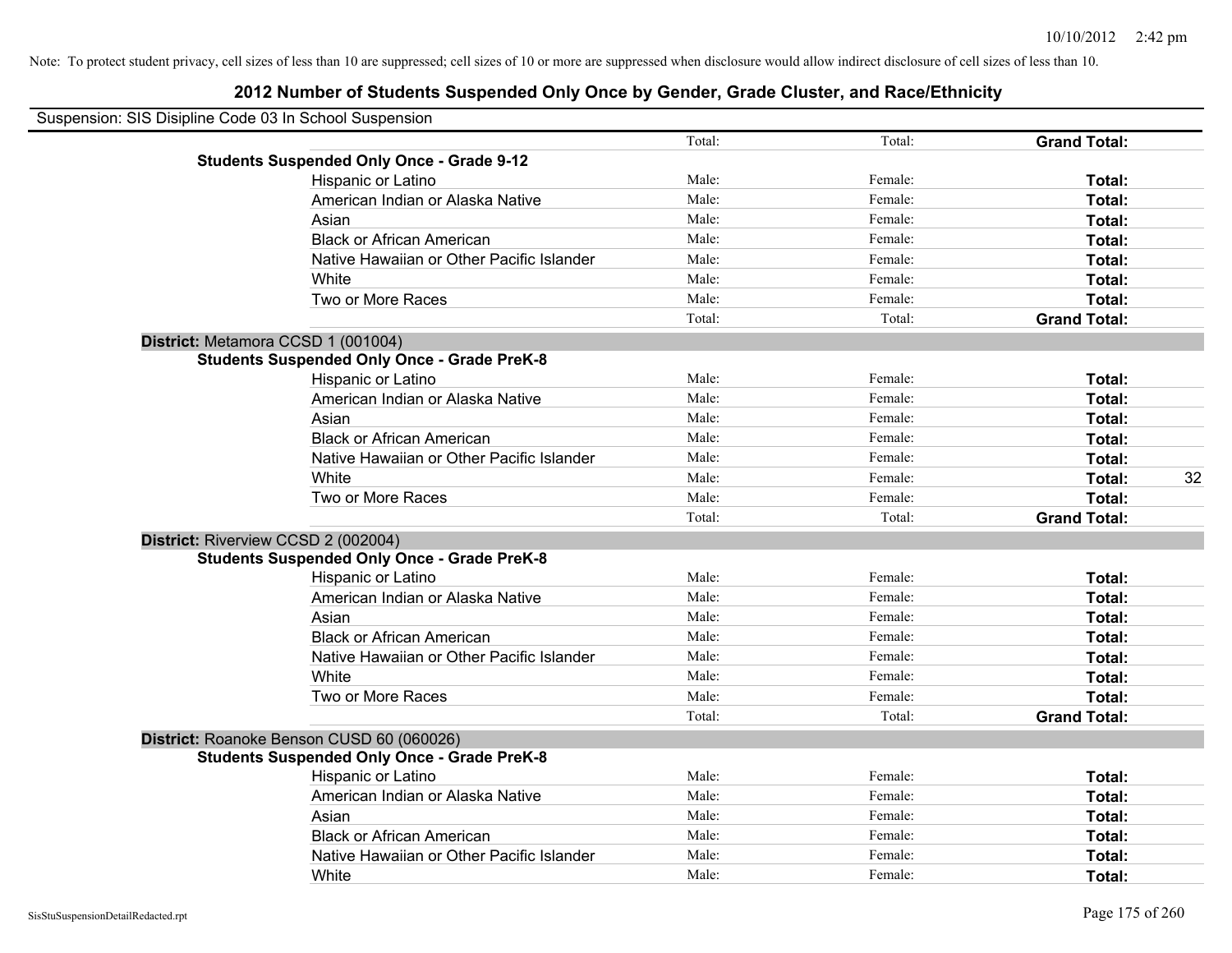| Suspension: SIS Disipline Code 03 In School Suspension |                                                    |        |         |                     |    |
|--------------------------------------------------------|----------------------------------------------------|--------|---------|---------------------|----|
|                                                        | Two or More Races                                  | Male:  | Female: | Total:              |    |
|                                                        |                                                    | Total: | Total:  | <b>Grand Total:</b> |    |
|                                                        | <b>Students Suspended Only Once - Grade 9-12</b>   |        |         |                     |    |
|                                                        | Hispanic or Latino                                 | Male:  | Female: | Total:              |    |
|                                                        | American Indian or Alaska Native                   | Male:  | Female: | Total:              |    |
|                                                        | Asian                                              | Male:  | Female: | Total:              |    |
|                                                        | <b>Black or African American</b>                   | Male:  | Female: | Total:              |    |
|                                                        | Native Hawaiian or Other Pacific Islander          | Male:  | Female: | Total:              |    |
|                                                        | White                                              | Male:  | Female: | Total:              |    |
|                                                        | Two or More Races                                  | Male:  | Female: | Total:              |    |
|                                                        |                                                    | Total: | Total:  | <b>Grand Total:</b> |    |
|                                                        |                                                    |        |         |                     |    |
| Region: McHenry ROE (44)                               |                                                    |        |         |                     |    |
| County: Mchenry (063)                                  | District: Alden Hebron SD 19 (019024)              |        |         |                     |    |
|                                                        | <b>Students Suspended Only Once - Grade PreK-8</b> |        |         |                     |    |
|                                                        | Hispanic or Latino                                 | Male:  | Female: | Total:              |    |
|                                                        | American Indian or Alaska Native                   | Male:  | Female: | Total:              |    |
|                                                        | Asian                                              | Male:  | Female: | Total:              |    |
|                                                        | <b>Black or African American</b>                   | Male:  | Female: | Total:              |    |
|                                                        | Native Hawaiian or Other Pacific Islander          | Male:  | Female: | Total:              |    |
|                                                        | White                                              | Male:  | Female: | Total:              |    |
|                                                        | Two or More Races                                  | Male:  | Female: | Total:              |    |
|                                                        |                                                    | Total: | Total:  | <b>Grand Total:</b> |    |
|                                                        | <b>District: Cary CCSD 26 (026004)</b>             |        |         |                     |    |
|                                                        | <b>Students Suspended Only Once - Grade PreK-8</b> |        |         |                     |    |
|                                                        | Hispanic or Latino                                 | Male:  | Female: | Total:              |    |
|                                                        | American Indian or Alaska Native                   | Male:  | Female: | Total:              |    |
|                                                        | Asian                                              | Male:  | Female: | Total:              |    |
|                                                        | <b>Black or African American</b>                   | Male:  | Female: | Total:              |    |
|                                                        | Native Hawaiian or Other Pacific Islander          | Male:  | Female: | Total:              |    |
|                                                        | White                                              | Male:  | Female: | Total:              | 18 |
|                                                        | Two or More Races                                  | Male:  | Female: | Total:              |    |
|                                                        |                                                    | Total: | Total:  | <b>Grand Total:</b> |    |
| District: CHSD 155 (155016)                            |                                                    |        |         |                     |    |
|                                                        | <b>Students Suspended Only Once - Grade 9-12</b>   |        |         |                     |    |
|                                                        | Hispanic or Latino                                 | Male:  | Female: | Total:              | 16 |
|                                                        | American Indian or Alaska Native                   | Male:  | Female: | Total:              |    |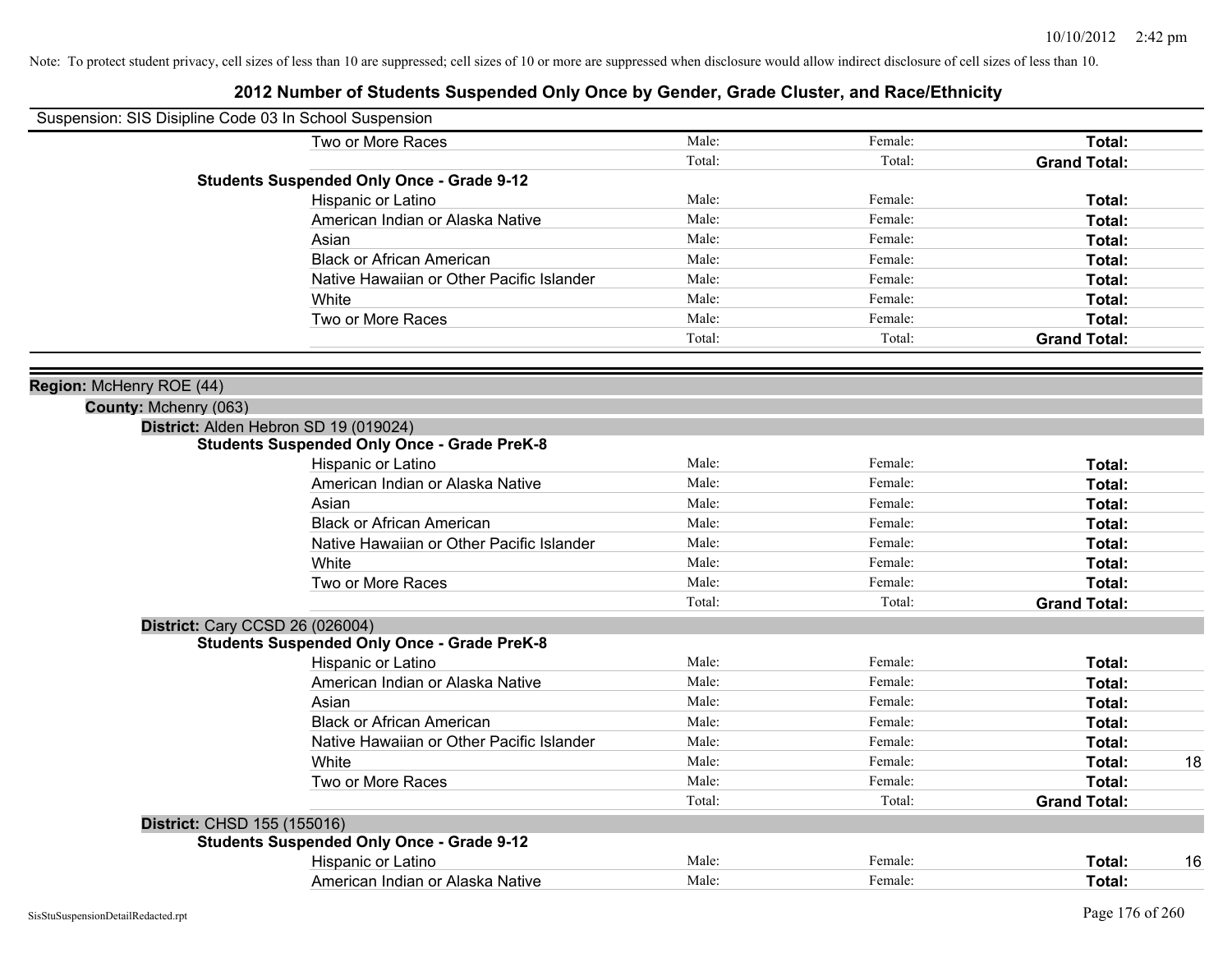| Suspension: SIS Disipline Code 03 In School Suspension |                                                    |        |    |         |    |                     |     |
|--------------------------------------------------------|----------------------------------------------------|--------|----|---------|----|---------------------|-----|
|                                                        | Asian                                              | Male:  |    | Female: |    | Total:              |     |
|                                                        | <b>Black or African American</b>                   | Male:  |    | Female: |    | Total:              |     |
|                                                        | Native Hawaiian or Other Pacific Islander          | Male:  |    | Female: |    | Total:              |     |
|                                                        | White                                              | Male:  | 80 | Female: | 34 | Total:              | 114 |
|                                                        | Two or More Races                                  | Male:  |    | Female: |    | <b>Total:</b>       |     |
|                                                        |                                                    | Total: |    | Total:  |    | <b>Grand Total:</b> |     |
| District: Cons SD 158 (158022)                         |                                                    |        |    |         |    |                     |     |
|                                                        | <b>Students Suspended Only Once - Grade PreK-8</b> |        |    |         |    |                     |     |
|                                                        | Hispanic or Latino                                 | Male:  |    | Female: |    | Total:              | 10  |
|                                                        | American Indian or Alaska Native                   | Male:  |    | Female: |    | Total:              |     |
|                                                        | Asian                                              | Male:  |    | Female: |    | Total:              |     |
|                                                        | <b>Black or African American</b>                   | Male:  |    | Female: |    | Total:              |     |
|                                                        | Native Hawaiian or Other Pacific Islander          | Male:  |    | Female: |    | Total:              |     |
|                                                        | White                                              | Male:  |    | Female: |    | Total:              | 46  |
|                                                        | Two or More Races                                  | Male:  |    | Female: |    | Total:              |     |
|                                                        |                                                    | Total: | 52 | Total:  | 14 | <b>Grand Total:</b> | 66  |
|                                                        | <b>Students Suspended Only Once - Grade 9-12</b>   |        |    |         |    |                     |     |
|                                                        | Hispanic or Latino                                 | Male:  |    | Female: |    | Total:              |     |
|                                                        | American Indian or Alaska Native                   | Male:  |    | Female: |    | Total:              |     |
|                                                        | Asian                                              | Male:  |    | Female: |    | Total:              |     |
|                                                        | <b>Black or African American</b>                   | Male:  |    | Female: |    | Total:              |     |
|                                                        | Native Hawaiian or Other Pacific Islander          | Male:  |    | Female: |    | Total:              |     |
|                                                        | White                                              | Male:  |    | Female: |    | Total:              |     |
|                                                        | Two or More Races                                  | Male:  |    | Female: |    | Total:              |     |
|                                                        |                                                    | Total: |    | Total:  |    | <b>Grand Total:</b> |     |
| District: Crystal Lake CCSD 47 (047004)                |                                                    |        |    |         |    |                     |     |
|                                                        | <b>Students Suspended Only Once - Grade PreK-8</b> |        |    |         |    |                     |     |
|                                                        | Hispanic or Latino                                 | Male:  |    | Female: |    | Total:              | 12  |
|                                                        | American Indian or Alaska Native                   | Male:  |    | Female: |    | Total:              |     |
|                                                        | Asian                                              | Male:  |    | Female: |    | Total:              |     |
|                                                        | <b>Black or African American</b>                   | Male:  |    | Female: |    | Total:              |     |
|                                                        | Native Hawaiian or Other Pacific Islander          | Male:  |    | Female: |    | Total:              |     |
|                                                        | White                                              | Male:  | 48 | Female: | 12 | Total:              | 60  |
|                                                        | Two or More Races                                  | Male:  |    | Female: |    | Total:              |     |
|                                                        |                                                    | Total: |    | Total:  |    | <b>Grand Total:</b> |     |
|                                                        | District: Fox River Grove Cons SD 3 (003003)       |        |    |         |    |                     |     |
|                                                        | <b>Students Suspended Only Once - Grade PreK-8</b> |        |    |         |    |                     |     |
|                                                        | Hispanic or Latino                                 | Male:  |    | Female: |    | Total:              |     |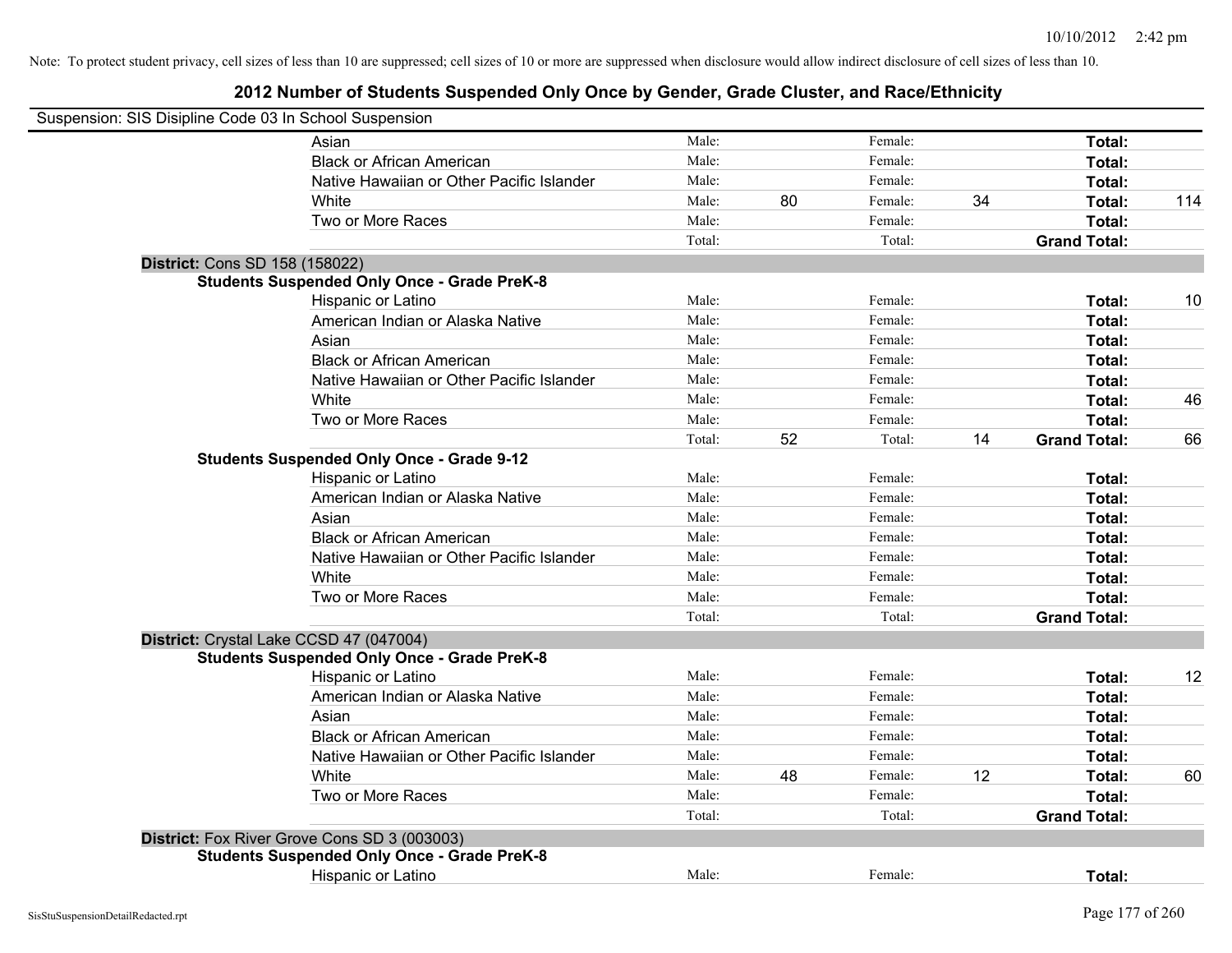## **2012 Number of Students Suspended Only Once by Gender, Grade Cluster, and Race/Ethnicity**

| Suspension: SIS Disipline Code 03 In School Suspension |        |         |                     |    |
|--------------------------------------------------------|--------|---------|---------------------|----|
| American Indian or Alaska Native                       | Male:  | Female: | <b>Total:</b>       |    |
| Asian                                                  | Male:  | Female: | Total:              |    |
| <b>Black or African American</b>                       | Male:  | Female: | Total:              |    |
| Native Hawaiian or Other Pacific Islander              | Male:  | Female: | Total:              |    |
| White                                                  | Male:  | Female: | Total:              | 11 |
| Two or More Races                                      | Male:  | Female: | Total:              |    |
|                                                        | Total: | Total:  | <b>Grand Total:</b> |    |
| District: Harrison SD 36 (036002)                      |        |         |                     |    |
| <b>Students Suspended Only Once - Grade PreK-8</b>     |        |         |                     |    |
| Hispanic or Latino                                     | Male:  | Female: | Total:              |    |
| American Indian or Alaska Native                       | Male:  | Female: | Total:              |    |
| Asian                                                  | Male:  | Female: | Total:              |    |
| <b>Black or African American</b>                       | Male:  | Female: | Total:              |    |
| Native Hawaiian or Other Pacific Islander              | Male:  | Female: | Total:              |    |
| White                                                  | Male:  | Female: | Total:              | 13 |
| Two or More Races                                      | Male:  | Female: | Total:              |    |
|                                                        | Total: | Total:  | <b>Grand Total:</b> |    |
| District: Harvard CUSD 50 (050026)                     |        |         |                     |    |
| <b>Students Suspended Only Once - Grade PreK-8</b>     |        |         |                     |    |
| <b>Hispanic or Latino</b>                              | Male:  | Female: | Total:              | 22 |
| American Indian or Alaska Native                       | Male:  | Female: | <b>Total:</b>       |    |
| Asian                                                  | Male:  | Female: | Total:              |    |
| <b>Black or African American</b>                       | Male:  | Female: | Total:              |    |
| Native Hawaiian or Other Pacific Islander              | Male:  | Female: | <b>Total:</b>       |    |
| White                                                  | Male:  | Female: | <b>Total:</b>       | 10 |
| Two or More Races                                      | Male:  | Female: | Total:              |    |
|                                                        | Total: | Total:  | <b>Grand Total:</b> |    |
| <b>Students Suspended Only Once - Grade 9-12</b>       |        |         |                     |    |
| Hispanic or Latino                                     | Male:  | Female: | Total:              |    |
| American Indian or Alaska Native                       | Male:  | Female: | Total:              |    |
| Asian                                                  | Male:  | Female: | Total:              |    |
| <b>Black or African American</b>                       | Male:  | Female: | Total:              |    |
| Native Hawaiian or Other Pacific Islander              | Male:  | Female: | Total:              |    |
| White                                                  | Male:  | Female: | Total:              |    |
| Two or More Races                                      | Male:  | Female: | Total:              |    |
| $0.100 \times 10^{10}$                                 | Total: | Total:  | <b>Grand Total:</b> | 13 |

**District:** Johnsburg CUSD 12 (012026) **Students Suspended Only Once - Grade PreK-8**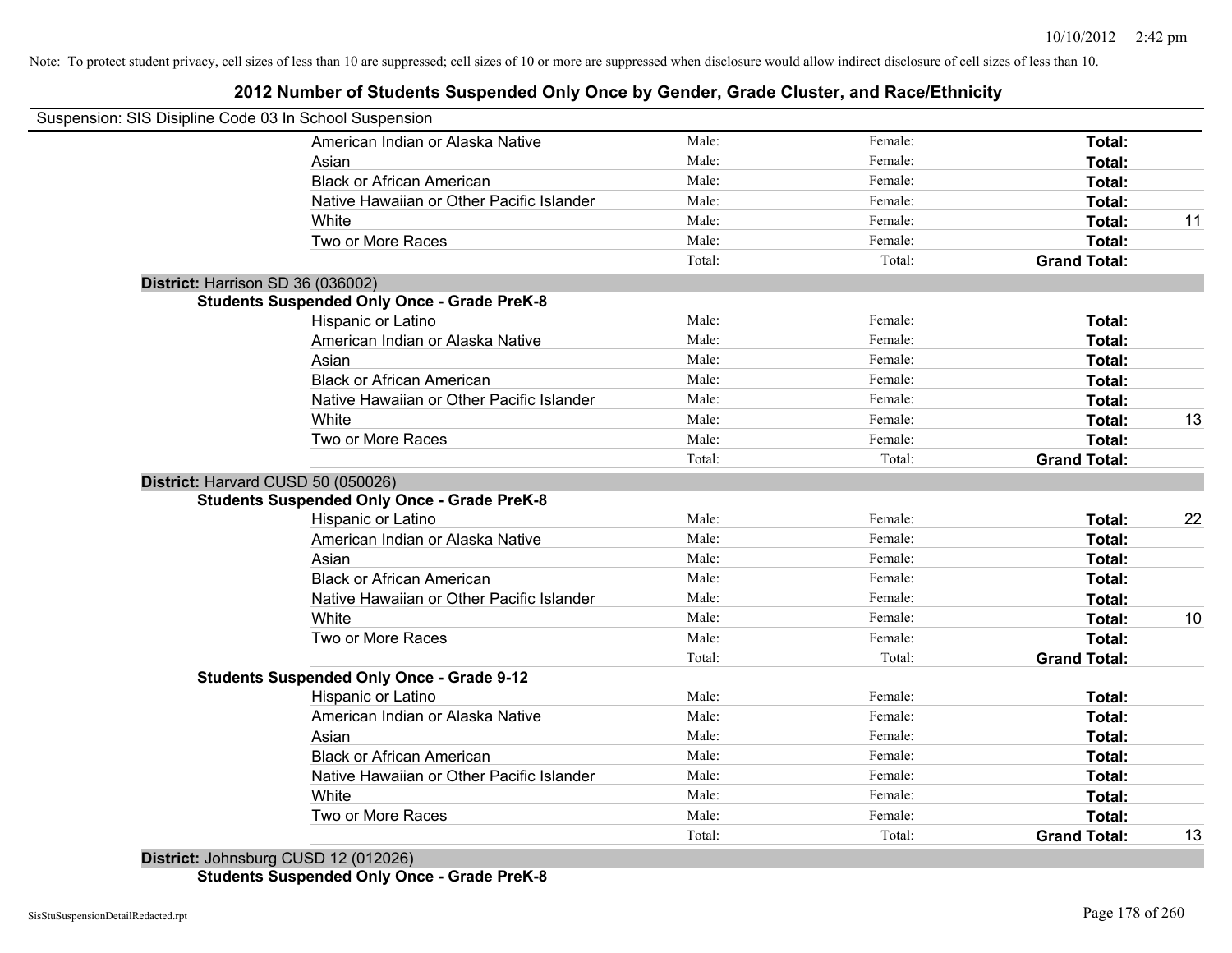## **2012 Number of Students Suspended Only Once by Gender, Grade Cluster, and Race/Ethnicity**

| Suspension: SIS Disipline Code 03 In School Suspension |                                                    |        |    |         |    |                     |    |
|--------------------------------------------------------|----------------------------------------------------|--------|----|---------|----|---------------------|----|
|                                                        | Hispanic or Latino                                 | Male:  |    | Female: |    | Total:              |    |
|                                                        | American Indian or Alaska Native                   | Male:  |    | Female: |    | Total:              |    |
|                                                        | Asian                                              | Male:  |    | Female: |    | Total:              |    |
|                                                        | <b>Black or African American</b>                   | Male:  |    | Female: |    | Total:              |    |
|                                                        | Native Hawaiian or Other Pacific Islander          | Male:  |    | Female: |    | Total:              |    |
|                                                        | White                                              | Male:  |    | Female: |    | Total:              | 14 |
|                                                        | Two or More Races                                  | Male:  |    | Female: |    | Total:              |    |
|                                                        |                                                    | Total: |    | Total:  |    | <b>Grand Total:</b> |    |
|                                                        | <b>Students Suspended Only Once - Grade 9-12</b>   |        |    |         |    |                     |    |
|                                                        | Hispanic or Latino                                 | Male:  |    | Female: |    | Total:              |    |
|                                                        | American Indian or Alaska Native                   | Male:  |    | Female: |    | Total:              |    |
|                                                        | Asian                                              | Male:  |    | Female: |    | Total:              |    |
|                                                        | <b>Black or African American</b>                   | Male:  |    | Female: |    | Total:              |    |
|                                                        | Native Hawaiian or Other Pacific Islander          | Male:  |    | Female: |    | Total:              |    |
|                                                        | White                                              | Male:  |    | Female: |    | Total:              | 16 |
|                                                        | Two or More Races                                  | Male:  |    | Female: |    | Total:              |    |
|                                                        |                                                    | Total: |    | Total:  |    | <b>Grand Total:</b> |    |
|                                                        | District: Marengo-Union E Cons D 165 (165003)      |        |    |         |    |                     |    |
|                                                        | <b>Students Suspended Only Once - Grade PreK-8</b> |        |    |         |    |                     |    |
|                                                        | Hispanic or Latino                                 | Male:  |    | Female: |    | Total:              |    |
|                                                        | American Indian or Alaska Native                   | Male:  |    | Female: |    | Total:              |    |
|                                                        | Asian                                              | Male:  |    | Female: |    | Total:              |    |
|                                                        | <b>Black or African American</b>                   | Male:  |    | Female: |    | Total:              |    |
|                                                        | Native Hawaiian or Other Pacific Islander          | Male:  |    | Female: |    | Total:              |    |
|                                                        | White                                              | Male:  |    | Female: |    | Total:              |    |
|                                                        | Two or More Races                                  | Male:  |    | Female: |    | Total:              |    |
|                                                        |                                                    | Total: |    | Total:  |    | <b>Grand Total:</b> | 19 |
| District: McHenry CCSD 15 (015004)                     |                                                    |        |    |         |    |                     |    |
|                                                        | <b>Students Suspended Only Once - Grade PreK-8</b> |        |    |         |    |                     |    |
|                                                        | Hispanic or Latino                                 | Male:  |    | Female: |    | Total:              |    |
|                                                        | American Indian or Alaska Native                   | Male:  |    | Female: |    | Total:              |    |
|                                                        | Asian                                              | Male:  |    | Female: |    | Total:              |    |
|                                                        | <b>Black or African American</b>                   | Male:  |    | Female: |    | Total:              |    |
|                                                        | Native Hawaiian or Other Pacific Islander          | Male:  |    | Female: |    | Total:              |    |
|                                                        | White                                              | Male:  | 43 | Female: | 10 | Total:              | 53 |
|                                                        | Two or More Races                                  | Male:  |    | Female: |    | Total:              |    |
|                                                        |                                                    | Total: |    | Total:  |    | <b>Grand Total:</b> | 63 |

**District:** McHenry CHSD 156 (156016)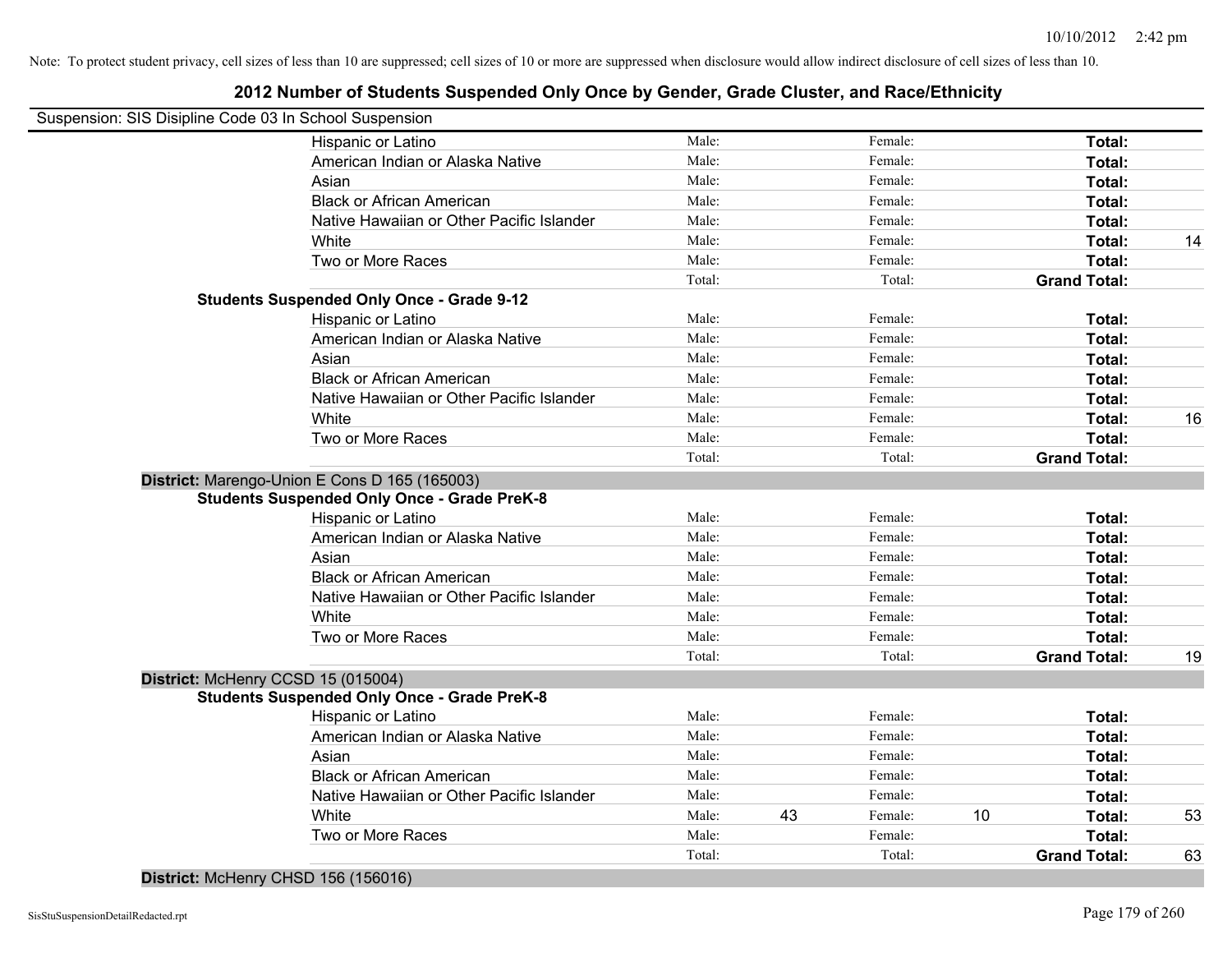# Suspension: SIS Disipline Code 03 In School Suspension **Students Suspended Only Once - Grade 9-12** Hispanic or Latino **Finally** Male: **Female:** Female: **Total: Total:** Female: **Total:** Female: **Female:** Female: **Female:** Female: **Female:** Female: **Female:** Female: **Female:** Female: **Female:** Female: **Female:** Female: American Indian or Alaska Native **Male:** Male: Female: Female: **Total:** Total: Asian **Female:** Total: Male: Female: **Total:** Total: Total: Total: Total: Total: Total: Total: Total: Total: Total: Total: Total: Total: Total: Total: Total: Total: Total: Total: Total: Total: Total: Total: Total: Total: T Black or African American **Figure 10** Male: Female: Female: **Total:** Total: Native Hawaiian or Other Pacific Islander Male: Female: Female: **Total:** Total: White **Male:** 35 Female: 17 Total: 52 Two or More Races **Total:** Total: Male: Female: Female: **Total:** Total: **Students Suspended Only Once - Grade PreK-8**

|                                         |                                                    | Total: | Total:  | <b>Grand Total:</b> | 64 |
|-----------------------------------------|----------------------------------------------------|--------|---------|---------------------|----|
| District: Nippersink SD 2 (002003)      |                                                    |        |         |                     |    |
|                                         | <b>Students Suspended Only Once - Grade PreK-8</b> |        |         |                     |    |
|                                         | Hispanic or Latino                                 | Male:  | Female: | Total:              |    |
|                                         | American Indian or Alaska Native                   | Male:  | Female: | Total:              |    |
|                                         | Asian                                              | Male:  | Female: | Total:              |    |
|                                         | <b>Black or African American</b>                   | Male:  | Female: | Total:              |    |
|                                         | Native Hawaiian or Other Pacific Islander          | Male:  | Female: | Total:              |    |
|                                         | White                                              | Male:  | Female: | <b>Total:</b>       |    |
|                                         | Two or More Races                                  | Male:  | Female: | Total:              |    |
|                                         |                                                    | Total: | Total:  | <b>Grand Total:</b> |    |
| District: Prairie Grove CSD 46 (046003) |                                                    |        |         |                     |    |
|                                         | <b>Students Suspended Only Once - Grade PreK-8</b> |        |         |                     |    |
|                                         | Hispanic or Latino                                 | Male:  | Female: | Total:              |    |
|                                         | American Indian or Alaska Native                   | Male:  | Female: | Total:              |    |
|                                         | Asian                                              | Male:  | Female: | Total:              |    |
|                                         | <b>Black or African American</b>                   | Male:  | Female: | <b>Total:</b>       |    |
|                                         | Native Hawaiian or Other Pacific Islander          | Male:  | Female: | Total:              |    |
|                                         | White                                              | Male:  | Female: | Total:              |    |
|                                         | Two or More Races                                  | Male:  | Female: | Total:              |    |
|                                         |                                                    | Total: | Total:  | <b>Grand Total:</b> |    |
|                                         | District: Richmond-Burton CHSD 157 (157016)        |        |         |                     |    |
|                                         | <b>Students Suspended Only Once - Grade 9-12</b>   |        |         |                     |    |
|                                         | Hispanic or Latino                                 | Male:  | Female: | Total:              |    |
|                                         | American Indian or Alaska Native                   | Male:  | Female: | Total:              |    |
|                                         | Asian                                              | Male:  | Female: | Total:              |    |
|                                         | <b>Black or African American</b>                   | Male:  | Female: | Total:              |    |
|                                         | Native Hawaiian or Other Pacific Islander          | Male:  | Female: | Total:              |    |
|                                         | White                                              | Male:  | Female: | Total:              | 16 |
|                                         | Two or More Races                                  | Male:  | Female: | Total:              |    |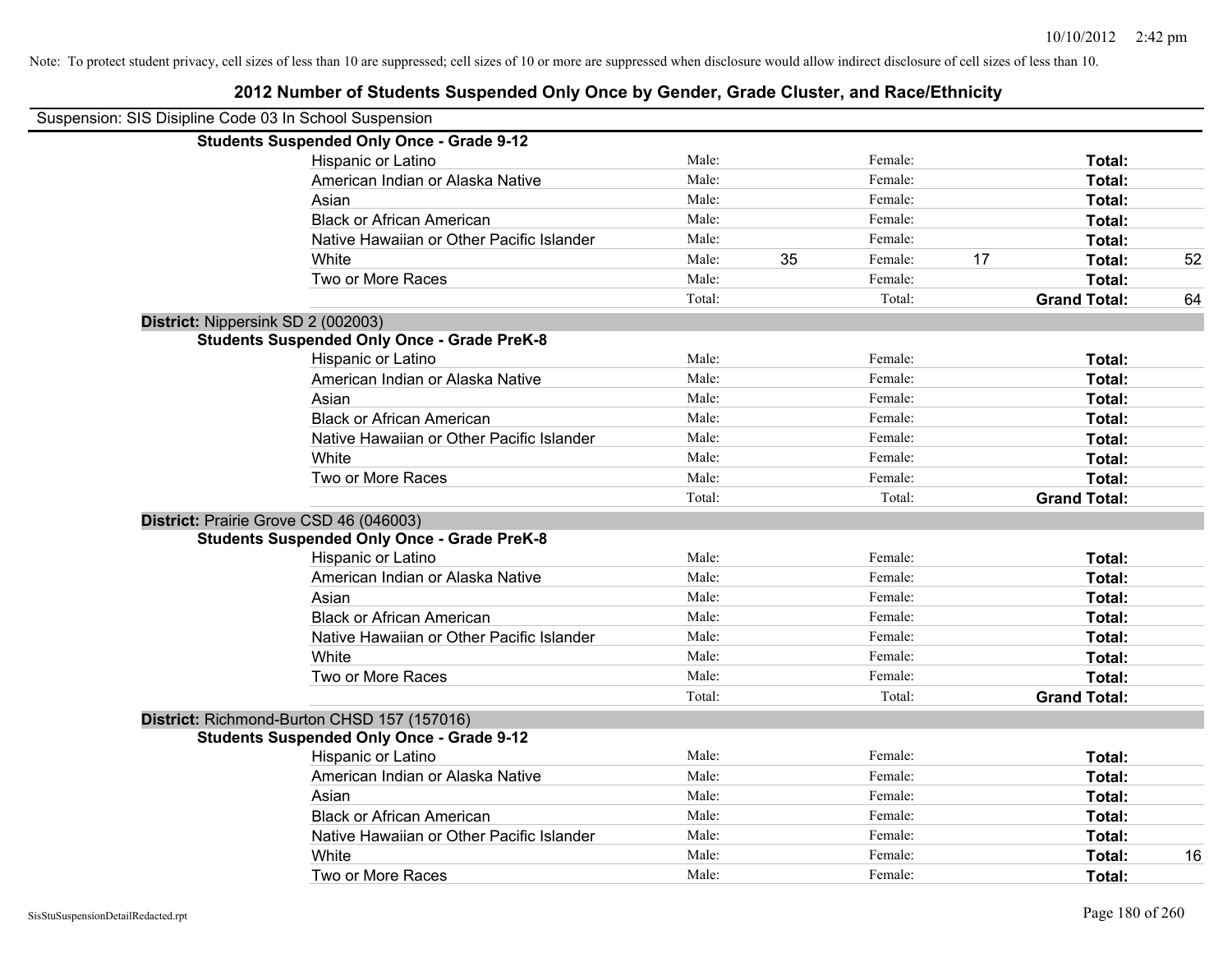| Suspension: SIS Disipline Code 03 In School Suspension |                                                    |        |    |         |    |                     |    |
|--------------------------------------------------------|----------------------------------------------------|--------|----|---------|----|---------------------|----|
|                                                        |                                                    | Total: |    | Total:  |    | <b>Grand Total:</b> |    |
|                                                        | District: Riley CCSD 18 (018004)                   |        |    |         |    |                     |    |
|                                                        | <b>Students Suspended Only Once - Grade PreK-8</b> |        |    |         |    |                     |    |
|                                                        | Hispanic or Latino                                 | Male:  |    | Female: |    | Total:              |    |
|                                                        | American Indian or Alaska Native                   | Male:  |    | Female: |    | Total:              |    |
|                                                        | Asian                                              | Male:  |    | Female: |    | Total:              |    |
|                                                        | <b>Black or African American</b>                   | Male:  |    | Female: |    | Total:              |    |
|                                                        | Native Hawaiian or Other Pacific Islander          | Male:  |    | Female: |    | Total:              |    |
|                                                        | White                                              | Male:  |    | Female: |    | Total:              |    |
|                                                        | Two or More Races                                  | Male:  |    | Female: |    | Total:              |    |
|                                                        |                                                    | Total: |    | Total:  |    | <b>Grand Total:</b> |    |
|                                                        | District: Woodstock CUSD 200 (200026)              |        |    |         |    |                     |    |
|                                                        | <b>Students Suspended Only Once - Grade PreK-8</b> |        |    |         |    |                     |    |
|                                                        | Hispanic or Latino                                 | Male:  | 20 | Female: | 11 | Total:              | 31 |
|                                                        | American Indian or Alaska Native                   | Male:  |    | Female: |    | Total:              |    |
|                                                        | Asian                                              | Male:  |    | Female: |    | Total:              |    |
|                                                        | <b>Black or African American</b>                   | Male:  |    | Female: |    | Total:              |    |
|                                                        | Native Hawaiian or Other Pacific Islander          | Male:  |    | Female: |    | Total:              |    |
|                                                        | White                                              | Male:  |    | Female: |    | Total:              | 43 |
|                                                        | Two or More Races                                  | Male:  |    | Female: |    | Total:              |    |
|                                                        |                                                    | Total: | 62 | Total:  | 25 | <b>Grand Total:</b> | 87 |
|                                                        | <b>Students Suspended Only Once - Grade 9-12</b>   |        |    |         |    |                     |    |
|                                                        | Hispanic or Latino                                 | Male:  | 24 | Female: | 15 | Total:              | 39 |
|                                                        | American Indian or Alaska Native                   | Male:  |    | Female: |    | Total:              |    |
|                                                        | Asian                                              | Male:  |    | Female: |    | Total:              |    |
|                                                        | <b>Black or African American</b>                   | Male:  |    | Female: |    | Total:              |    |
|                                                        | Native Hawaiian or Other Pacific Islander          | Male:  |    | Female: |    | Total:              |    |
|                                                        | White                                              | Male:  | 39 | Female: | 25 | Total:              | 64 |
|                                                        | Two or More Races                                  | Male:  |    | Female: |    | Total:              |    |
|                                                        |                                                    | Total: |    | Total:  |    | <b>Grand Total:</b> |    |
|                                                        |                                                    |        |    |         |    |                     |    |
| Region: Monroe/Randolph ROE (45)                       |                                                    |        |    |         |    |                     |    |
| County: Monroe (067)                                   |                                                    |        |    |         |    |                     |    |
|                                                        | District: Columbia CUSD 4 (004026)                 |        |    |         |    |                     |    |
|                                                        | <b>Students Suspended Only Once - Grade PreK-8</b> |        |    |         |    |                     |    |
|                                                        | Hispanic or Latino                                 | Male:  |    | Female: |    | Total:              |    |
|                                                        | American Indian or Alaska Native                   | Male:  |    | Female: |    | Total:              |    |
|                                                        | Asian                                              | Male:  |    | Female: |    | Total:              |    |
|                                                        |                                                    |        |    |         |    |                     |    |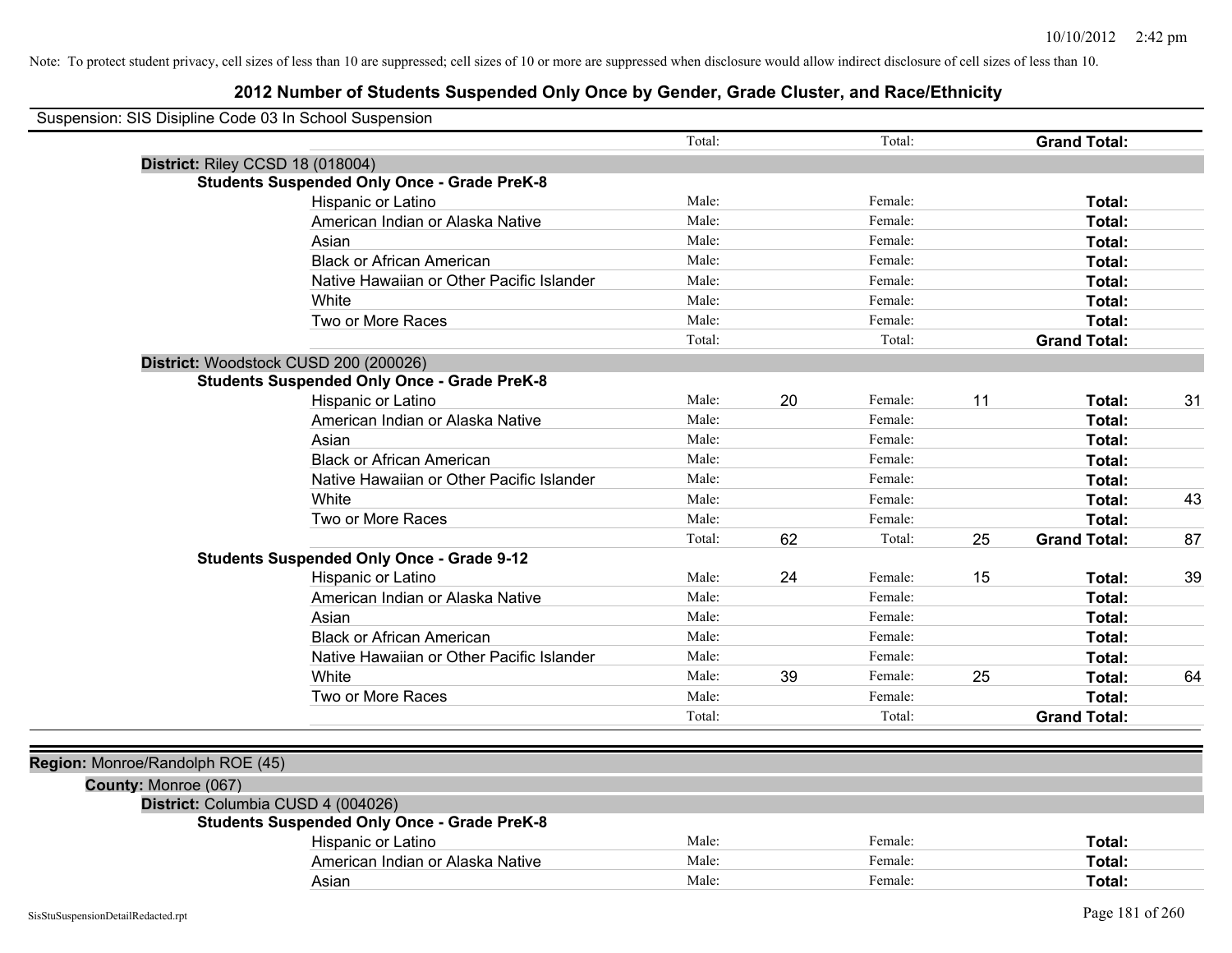| Suspension: SIS Disipline Code 03 In School Suspension |                                                    |        |    |         |    |                     |    |
|--------------------------------------------------------|----------------------------------------------------|--------|----|---------|----|---------------------|----|
|                                                        | <b>Black or African American</b>                   | Male:  |    | Female: |    | Total:              |    |
|                                                        | Native Hawaiian or Other Pacific Islander          | Male:  |    | Female: |    | Total:              |    |
|                                                        | White                                              | Male:  |    | Female: |    | Total:              | 16 |
|                                                        | Two or More Races                                  | Male:  |    | Female: |    | Total:              |    |
|                                                        |                                                    | Total: |    | Total:  |    | <b>Grand Total:</b> |    |
|                                                        | District: Valmeyer CUSD 3 (003026)                 |        |    |         |    |                     |    |
|                                                        | <b>Students Suspended Only Once - Grade PreK-8</b> |        |    |         |    |                     |    |
|                                                        | Hispanic or Latino                                 | Male:  |    | Female: |    | Total:              |    |
|                                                        | American Indian or Alaska Native                   | Male:  |    | Female: |    | Total:              |    |
|                                                        | Asian                                              | Male:  |    | Female: |    | Total:              |    |
|                                                        | <b>Black or African American</b>                   | Male:  |    | Female: |    | Total:              |    |
|                                                        | Native Hawaiian or Other Pacific Islander          | Male:  |    | Female: |    | Total:              |    |
|                                                        | White                                              | Male:  |    | Female: |    | Total:              |    |
|                                                        | Two or More Races                                  | Male:  |    | Female: |    | Total:              |    |
|                                                        |                                                    | Total: |    | Total:  |    | <b>Grand Total:</b> |    |
|                                                        | District: Waterloo CUSD 5 (005026)                 |        |    |         |    |                     |    |
|                                                        | <b>Students Suspended Only Once - Grade PreK-8</b> |        |    |         |    |                     |    |
|                                                        | Hispanic or Latino                                 | Male:  |    | Female: |    | Total:              |    |
|                                                        | American Indian or Alaska Native                   | Male:  |    | Female: |    | Total:              |    |
|                                                        | Asian                                              | Male:  |    | Female: |    | Total:              |    |
|                                                        | <b>Black or African American</b>                   | Male:  |    | Female: |    | Total:              |    |
|                                                        | Native Hawaiian or Other Pacific Islander          | Male:  |    | Female: |    | Total:              |    |
|                                                        | White                                              | Male:  |    | Female: |    | Total:              |    |
|                                                        | Two or More Races                                  | Male:  |    | Female: |    | Total:              |    |
|                                                        |                                                    | Total: |    | Total:  |    | <b>Grand Total:</b> |    |
|                                                        | <b>Students Suspended Only Once - Grade 9-12</b>   |        |    |         |    |                     |    |
|                                                        | Hispanic or Latino                                 | Male:  |    | Female: |    | Total:              |    |
|                                                        | American Indian or Alaska Native                   | Male:  |    | Female: |    | Total:              |    |
|                                                        | Asian                                              | Male:  |    | Female: |    | Total:              |    |
|                                                        | <b>Black or African American</b>                   | Male:  |    | Female: |    | Total:              |    |
|                                                        | Native Hawaiian or Other Pacific Islander          | Male:  |    | Female: |    | Total:              |    |
|                                                        | White                                              | Male:  | 44 | Female: | 23 | Total:              | 67 |
|                                                        | Two or More Races                                  | Male:  |    | Female: |    | Total:              |    |
|                                                        |                                                    | Total: |    | Total:  |    | <b>Grand Total:</b> |    |
| County: Non-Public School (000)                        |                                                    |        |    |         |    |                     |    |
|                                                        | District: Monroe/Randolph ROE (000000)             |        |    |         |    |                     |    |
|                                                        | <b>Students Suspended Only Once - Grade 9-12</b>   |        |    |         |    |                     |    |
|                                                        | <b>Hispanic or Latino</b>                          | Male:  |    | Female: |    | Total:              |    |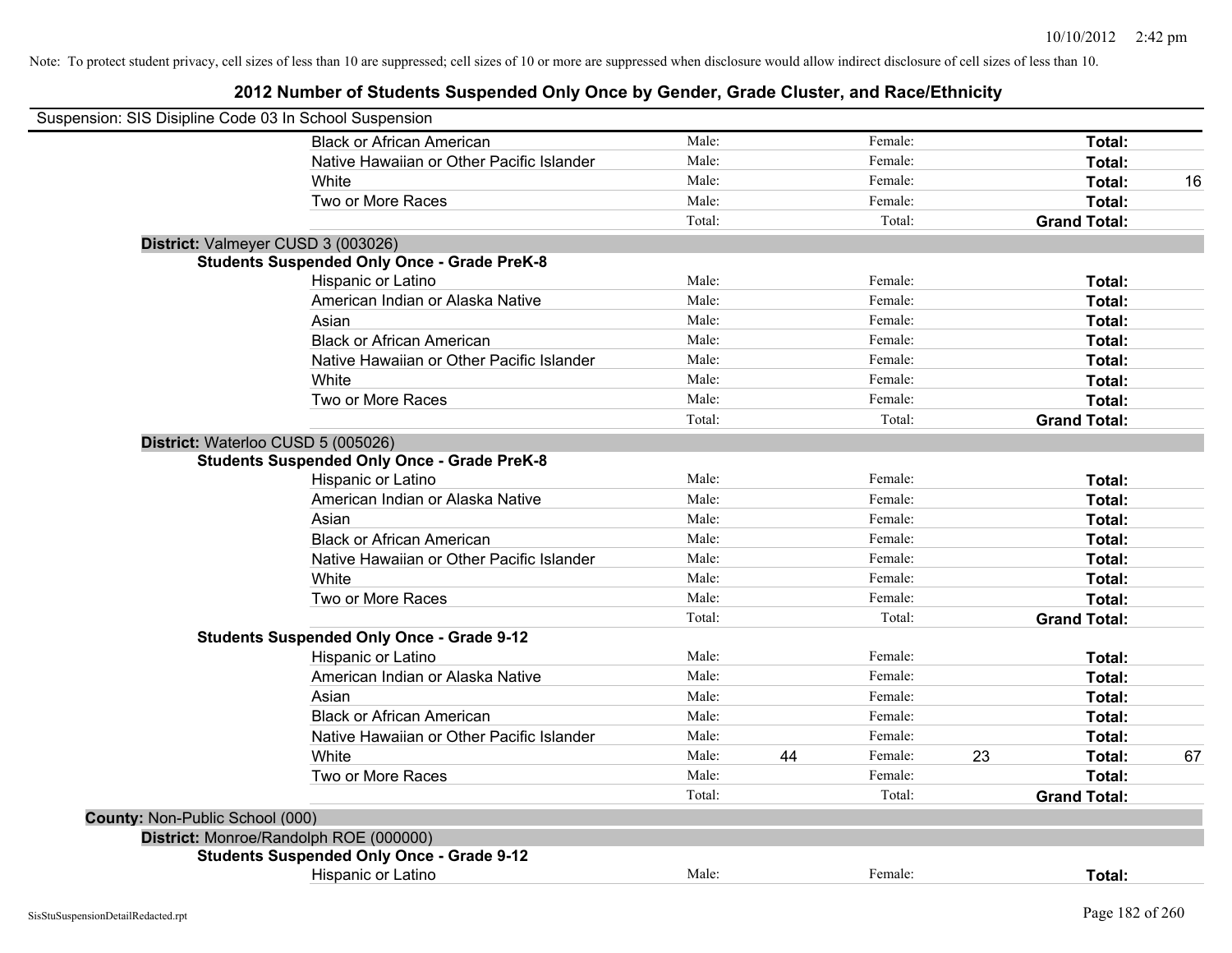|                        | Suspension: SIS Disipline Code 03 In School Suspension |        |         |                     |    |
|------------------------|--------------------------------------------------------|--------|---------|---------------------|----|
|                        | American Indian or Alaska Native                       | Male:  | Female: | Total:              |    |
|                        | Asian                                                  | Male:  | Female: | Total:              |    |
|                        | <b>Black or African American</b>                       | Male:  | Female: | Total:              |    |
|                        | Native Hawaiian or Other Pacific Islander              | Male:  | Female: | Total:              |    |
|                        | White                                                  | Male:  | Female: | Total:              |    |
|                        | Two or More Races                                      | Male:  | Female: | Total:              |    |
|                        |                                                        | Total: | Total:  | <b>Grand Total:</b> |    |
|                        | District: Non-Public School (0000)                     |        |         |                     |    |
|                        | <b>Students Suspended Only Once - Grade 9-12</b>       |        |         |                     |    |
|                        | Hispanic or Latino                                     | Male:  | Female: | Total:              |    |
|                        | American Indian or Alaska Native                       | Male:  | Female: | Total:              |    |
|                        | Asian                                                  | Male:  | Female: | Total:              |    |
|                        | <b>Black or African American</b>                       | Male:  | Female: | Total:              |    |
|                        | Native Hawaiian or Other Pacific Islander              | Male:  | Female: | Total:              |    |
|                        | White                                                  | Male:  | Female: | Total:              |    |
|                        | Two or More Races                                      | Male:  | Female: | Total:              |    |
|                        |                                                        | Total: | Total:  | <b>Grand Total:</b> |    |
| County: Randolph (079) |                                                        |        |         |                     |    |
|                        | District: Chester CUSD 139 (139026)                    |        |         |                     |    |
|                        | <b>Students Suspended Only Once - Grade PreK-8</b>     |        |         |                     |    |
|                        | Hispanic or Latino                                     | Male:  | Female: | Total:              |    |
|                        | American Indian or Alaska Native                       | Male:  | Female: | Total:              |    |
|                        | Asian                                                  | Male:  | Female: | Total:              |    |
|                        | <b>Black or African American</b>                       | Male:  | Female: | Total:              |    |
|                        | Native Hawaiian or Other Pacific Islander              | Male:  | Female: | Total:              |    |
|                        | White                                                  | Male:  | Female: | Total:              | 17 |
|                        | Two or More Races                                      | Male:  | Female: | Total:              |    |
|                        |                                                        | Total: | Total:  | <b>Grand Total:</b> |    |
|                        | District: Coulterville USD 1 (001022)                  |        |         |                     |    |
|                        | <b>Students Suspended Only Once - Grade PreK-8</b>     |        |         |                     |    |
|                        | Hispanic or Latino                                     | Male:  | Female: | Total:              |    |
|                        | American Indian or Alaska Native                       | Male:  | Female: | Total:              |    |
|                        | Asian                                                  | Male:  | Female: | Total:              |    |
|                        | <b>Black or African American</b>                       | Male:  | Female: | Total:              |    |
|                        | Native Hawaiian or Other Pacific Islander              | Male:  | Female: | Total:              |    |
|                        | White                                                  | Male:  | Female: | Total:              |    |
|                        | Two or More Races                                      | Male:  | Female: | Total:              |    |
|                        |                                                        | Total: | Total:  | <b>Grand Total:</b> |    |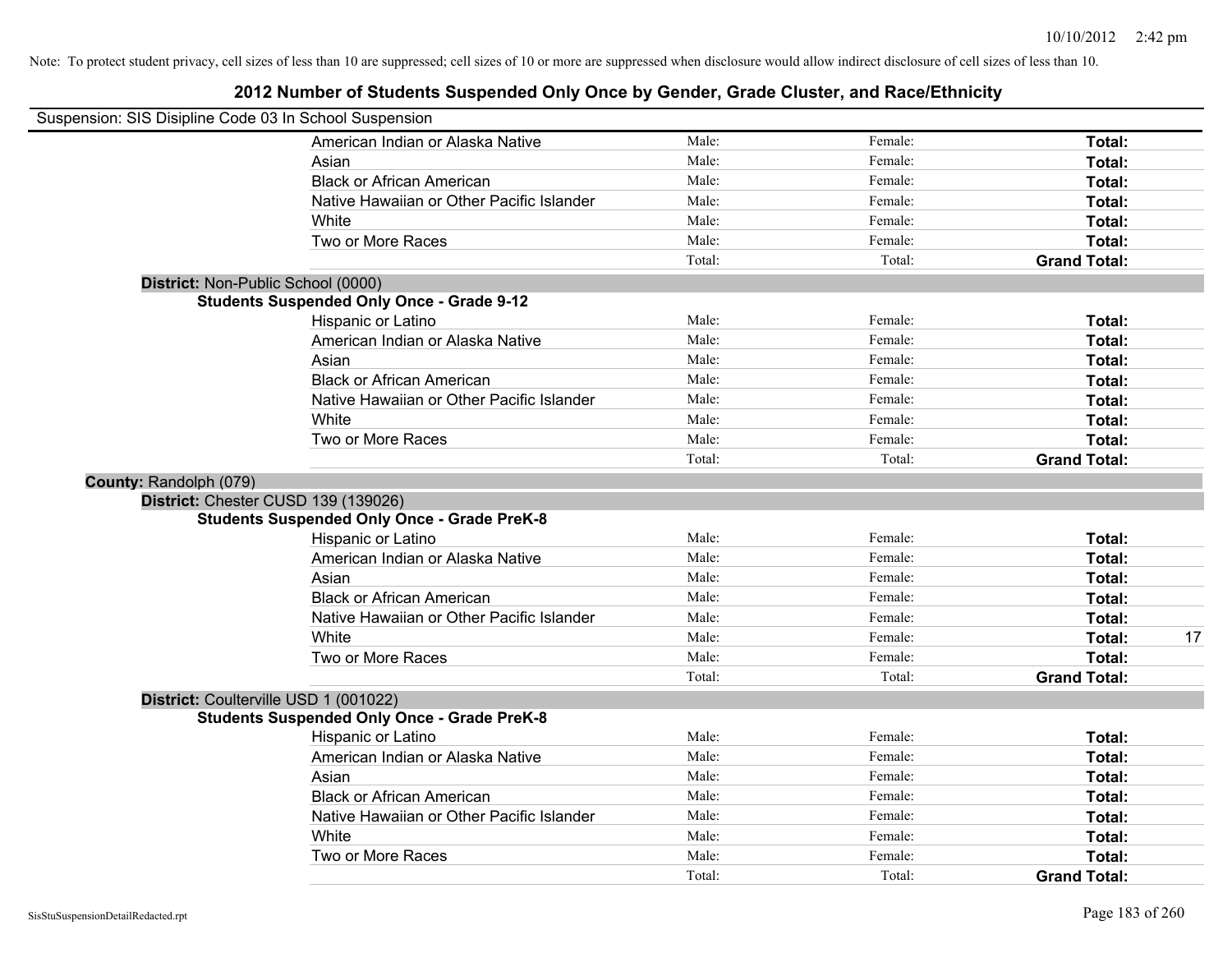| Suspension: SIS Disipline Code 03 In School Suspension |        |    |         |    |                     |    |
|--------------------------------------------------------|--------|----|---------|----|---------------------|----|
| District: Red Bud CUSD 132 (132026)                    |        |    |         |    |                     |    |
| <b>Students Suspended Only Once - Grade PreK-8</b>     |        |    |         |    |                     |    |
| Hispanic or Latino                                     | Male:  |    | Female: |    | Total:              |    |
| American Indian or Alaska Native                       | Male:  |    | Female: |    | Total:              |    |
| Asian                                                  | Male:  |    | Female: |    | Total:              |    |
| <b>Black or African American</b>                       | Male:  |    | Female: |    | Total:              |    |
| Native Hawaiian or Other Pacific Islander              | Male:  |    | Female: |    | Total:              |    |
| White                                                  | Male:  |    | Female: |    | Total:              | 37 |
| Two or More Races                                      | Male:  |    | Female: |    | Total:              |    |
|                                                        | Total: |    | Total:  |    | <b>Grand Total:</b> |    |
| District: Sparta CUSD 140 (140026)                     |        |    |         |    |                     |    |
| <b>Students Suspended Only Once - Grade PreK-8</b>     |        |    |         |    |                     |    |
| Hispanic or Latino                                     | Male:  |    | Female: |    | Total:              |    |
| American Indian or Alaska Native                       | Male:  |    | Female: |    | Total:              |    |
| Asian                                                  | Male:  |    | Female: |    | Total:              |    |
| <b>Black or African American</b>                       | Male:  |    | Female: |    | Total:              |    |
| Native Hawaiian or Other Pacific Islander              | Male:  |    | Female: |    | Total:              |    |
| White                                                  | Male:  |    | Female: |    | Total:              | 25 |
| Two or More Races                                      | Male:  |    | Female: |    | Total:              |    |
|                                                        | Total: |    | Total:  |    | <b>Grand Total:</b> | 39 |
| <b>Students Suspended Only Once - Grade 9-12</b>       |        |    |         |    |                     |    |
| Hispanic or Latino                                     | Male:  |    | Female: |    | Total:              |    |
| American Indian or Alaska Native                       | Male:  |    | Female: |    | Total:              |    |
| Asian                                                  | Male:  |    | Female: |    | Total:              |    |
| <b>Black or African American</b>                       | Male:  |    | Female: |    | Total:              | 14 |
| Native Hawaiian or Other Pacific Islander              | Male:  |    | Female: |    | Total:              |    |
| White                                                  | Male:  | 10 | Female: | 12 | Total:              | 22 |
| Two or More Races                                      | Male:  |    | Female: |    | Total:              |    |
|                                                        | Total: |    | Total:  |    | <b>Grand Total:</b> |    |
| District: Steeleville CUSD 138 (138026)                |        |    |         |    |                     |    |
| <b>Students Suspended Only Once - Grade PreK-8</b>     |        |    |         |    |                     |    |
| Hispanic or Latino                                     | Male:  |    | Female: |    | Total:              |    |
| American Indian or Alaska Native                       | Male:  |    | Female: |    | Total:              |    |
| Asian                                                  | Male:  |    | Female: |    | Total:              |    |
| <b>Black or African American</b>                       | Male:  |    | Female: |    | Total:              |    |
| Native Hawaiian or Other Pacific Islander              | Male:  |    | Female: |    | Total:              |    |
| White                                                  | Male:  |    | Female: |    | Total:              |    |
| Two or More Races                                      | Male:  |    | Female: |    | Total:              |    |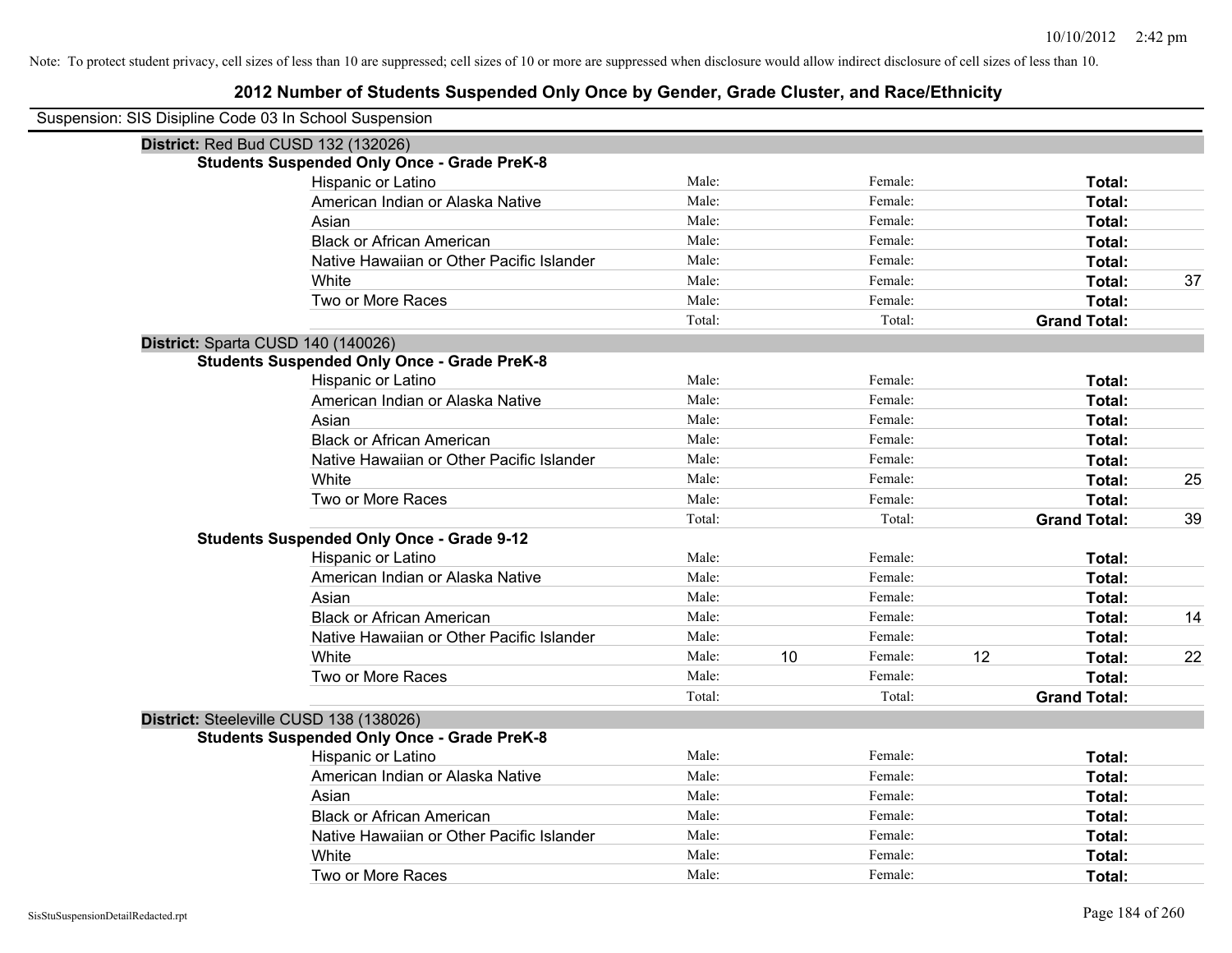## **2012 Number of Students Suspended Only Once by Gender, Grade Cluster, and Race/Ethnicity**

| Suspension: SIS Disipline Code 03 In School Suspension            |                                                    |        |         |                     |
|-------------------------------------------------------------------|----------------------------------------------------|--------|---------|---------------------|
|                                                                   |                                                    | Total: | Total:  | <b>Grand Total:</b> |
|                                                                   | <b>Students Suspended Only Once - Grade 9-12</b>   |        |         |                     |
|                                                                   | Hispanic or Latino                                 | Male:  | Female: | Total:              |
|                                                                   | American Indian or Alaska Native                   | Male:  | Female: | Total:              |
|                                                                   | Asian                                              | Male:  | Female: | Total:              |
|                                                                   | <b>Black or African American</b>                   | Male:  | Female: | Total:              |
|                                                                   | Native Hawaiian or Other Pacific Islander          | Male:  | Female: | Total:              |
|                                                                   | White                                              | Male:  | Female: | Total:              |
|                                                                   | Two or More Races                                  | Male:  | Female: | Total:              |
|                                                                   |                                                    | Total: | Total:  | <b>Grand Total:</b> |
| Region: Non-Public School (77)<br>County: Non-Public School (777) |                                                    |        |         |                     |
|                                                                   | District: Camelot Schools (027000)                 |        |         |                     |
|                                                                   | <b>Students Suspended Only Once - Grade PreK-8</b> |        |         |                     |
|                                                                   | Hispanic or Latino                                 | Male:  | Female: | Total:              |
|                                                                   | American Indian or Alaska Native                   | Male:  | Female: | Total:              |
|                                                                   | Asian                                              | Male:  | Female: | Total:              |
|                                                                   | <b>Black or African American</b>                   | Male:  | Female: | Total:              |
|                                                                   | Native Hawaiian or Other Pacific Islander          | Male:  | Female: | Total:              |
|                                                                   | White                                              | Male:  | Female: | Total:              |
|                                                                   | Two or More Races                                  | Male:  | Female: | <b>Total:</b>       |
|                                                                   |                                                    | Total: | Total:  | <b>Grand Total:</b> |
|                                                                   | District: ECH Every Childs Hope (031400)           |        |         |                     |
|                                                                   | <b>Students Suspended Only Once - Grade PreK-8</b> |        |         |                     |
|                                                                   | Hispanic or Latino                                 | Male:  | Female: | Total:              |
|                                                                   | American Indian or Alaska Native                   | Male:  | Female: | Total:              |
|                                                                   | Asian                                              | Male:  | Female: | Total:              |
|                                                                   | <b>Black or African American</b>                   | Male:  | Female: | Total:              |
|                                                                   | Native Hawaiian or Other Pacific Islander          | Male:  | Female: | Total:              |
|                                                                   | White                                              | Male:  | Female: | Total:              |
|                                                                   | Two or More Races                                  | Male:  | Female: | Total:              |
|                                                                   |                                                    | Total: | Total:  | <b>Grand Total:</b> |
|                                                                   |                                                    |        |         |                     |
|                                                                   |                                                    |        |         |                     |

**Region:** Peoria ROE (48)

**County:** Non-Public School (000)

**District:** Peoria ROE (000000)

**Students Suspended Only Once - Grade PreK-8**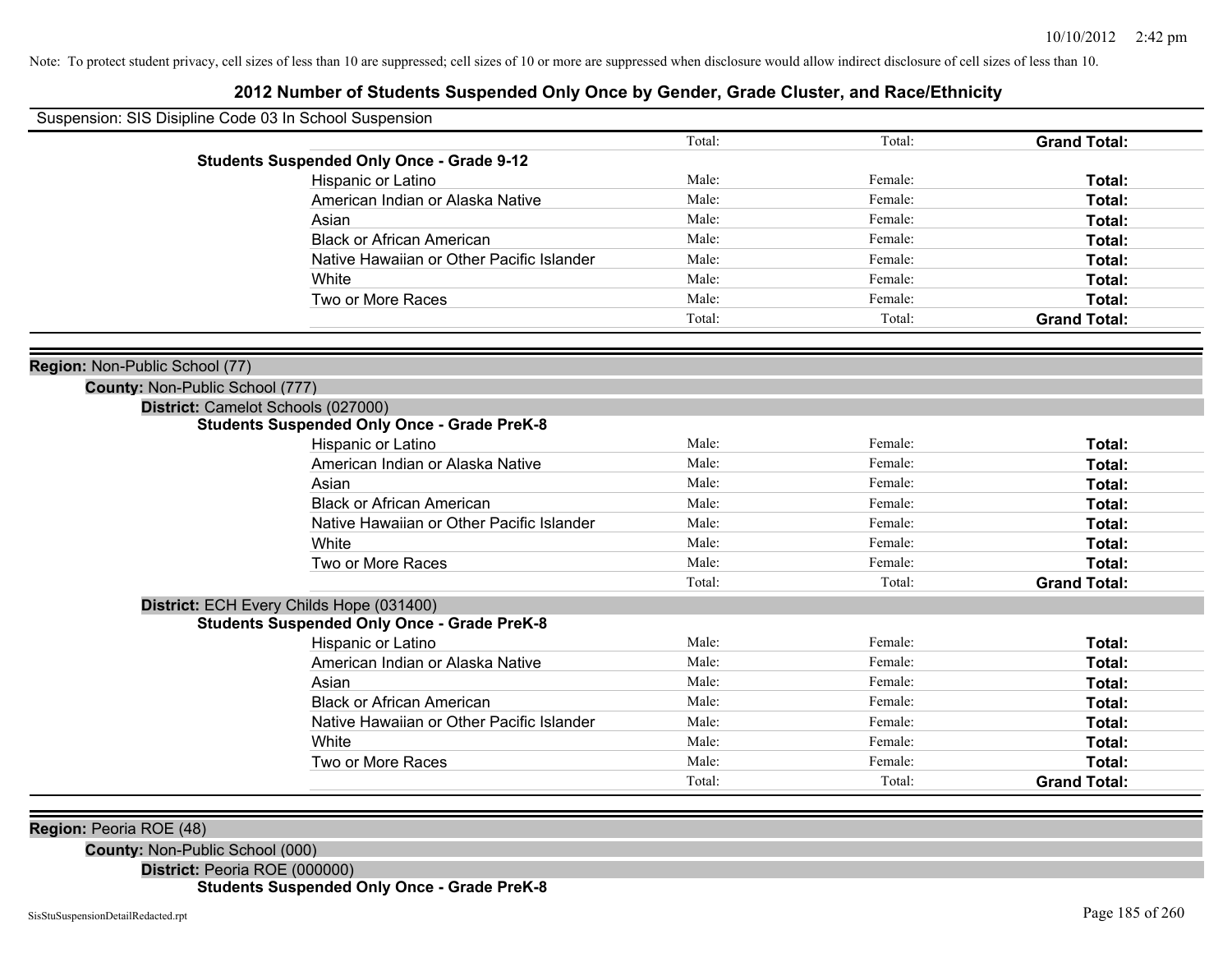| Suspension: SIS Disipline Code 03 In School Suspension |                                                    |        |         |                     |    |
|--------------------------------------------------------|----------------------------------------------------|--------|---------|---------------------|----|
|                                                        | Hispanic or Latino                                 | Male:  | Female: | Total:              |    |
|                                                        | American Indian or Alaska Native                   | Male:  | Female: | Total:              |    |
|                                                        | Asian                                              | Male:  | Female: | Total:              |    |
|                                                        | <b>Black or African American</b>                   | Male:  | Female: | Total:              |    |
|                                                        | Native Hawaiian or Other Pacific Islander          | Male:  | Female: | Total:              |    |
|                                                        | White                                              | Male:  | Female: | Total:              |    |
|                                                        | Two or More Races                                  | Male:  | Female: | Total:              |    |
|                                                        |                                                    | Total: | Total:  | <b>Grand Total:</b> |    |
|                                                        | <b>Students Suspended Only Once - Grade 9-12</b>   |        |         |                     |    |
|                                                        | Hispanic or Latino                                 | Male:  | Female: | Total:              |    |
|                                                        | American Indian or Alaska Native                   | Male:  | Female: | Total:              |    |
|                                                        | Asian                                              | Male:  | Female: | Total:              |    |
|                                                        | <b>Black or African American</b>                   | Male:  | Female: | Total:              |    |
|                                                        | Native Hawaiian or Other Pacific Islander          | Male:  | Female: | Total:              |    |
|                                                        | White                                              | Male:  | Female: | Total:              |    |
|                                                        | Two or More Races                                  | Male:  | Female: | Total:              |    |
|                                                        |                                                    | Total: | Total:  | <b>Grand Total:</b> |    |
| County: Peoria (072)                                   |                                                    |        |         |                     |    |
|                                                        | District: Bartonville SD 66 (066002)               |        |         |                     |    |
|                                                        | <b>Students Suspended Only Once - Grade PreK-8</b> |        |         |                     |    |
|                                                        | Hispanic or Latino                                 | Male:  | Female: | Total:              |    |
|                                                        | American Indian or Alaska Native                   | Male:  | Female: | Total:              |    |
|                                                        | Asian                                              | Male:  | Female: | Total:              |    |
|                                                        | <b>Black or African American</b>                   | Male:  | Female: | Total:              |    |
|                                                        | Native Hawaiian or Other Pacific Islander          | Male:  | Female: | Total:              |    |
|                                                        | White                                              | Male:  | Female: | Total:              | 18 |
|                                                        | Two or More Races                                  | Male:  | Female: | Total:              |    |
|                                                        |                                                    | Total: | Total:  | <b>Grand Total:</b> |    |
|                                                        | District: Brimfield CUSD 309 (309026)              |        |         |                     |    |
|                                                        | <b>Students Suspended Only Once - Grade 9-12</b>   |        |         |                     |    |
|                                                        | Hispanic or Latino                                 | Male:  | Female: | Total:              |    |
|                                                        | American Indian or Alaska Native                   | Male:  | Female: | Total:              |    |
|                                                        | Asian                                              | Male:  | Female: | Total:              |    |
|                                                        | <b>Black or African American</b>                   | Male:  | Female: | Total:              |    |
|                                                        | Native Hawaiian or Other Pacific Islander          | Male:  | Female: | Total:              |    |
|                                                        | White                                              | Male:  | Female: | Total:              |    |
|                                                        | Two or More Races                                  | Male:  | Female: | Total:              |    |
|                                                        |                                                    | Total: | Total:  | <b>Grand Total:</b> |    |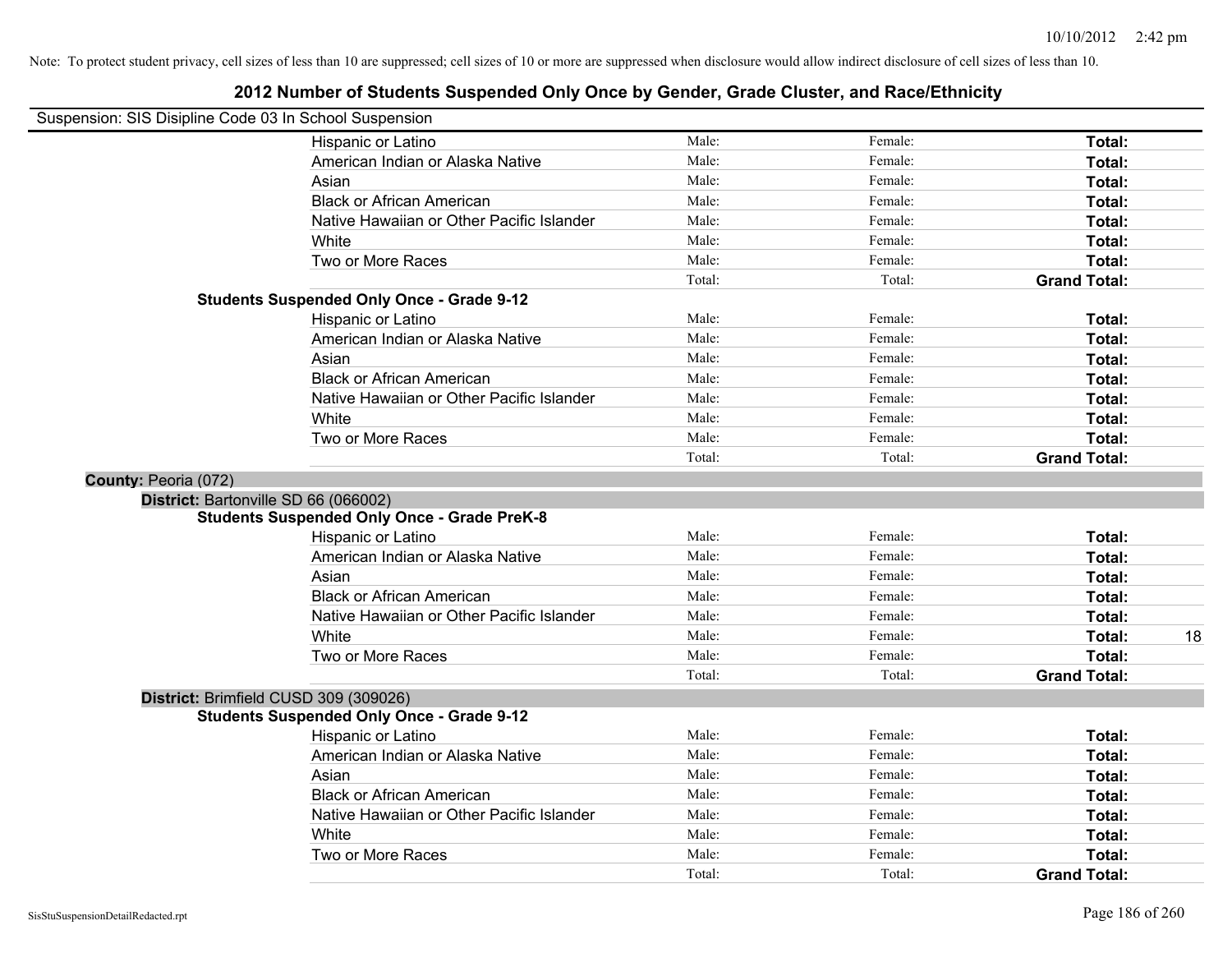|                                    | Suspension: SIS Disipline Code 03 In School Suspension |        |         |                     |    |
|------------------------------------|--------------------------------------------------------|--------|---------|---------------------|----|
| District: Dunlap CUSD 323 (323026) |                                                        |        |         |                     |    |
|                                    | <b>Students Suspended Only Once - Grade PreK-8</b>     |        |         |                     |    |
|                                    | Hispanic or Latino                                     | Male:  | Female: | Total:              |    |
|                                    | American Indian or Alaska Native                       | Male:  | Female: | Total:              |    |
|                                    | Asian                                                  | Male:  | Female: | Total:              |    |
|                                    | <b>Black or African American</b>                       | Male:  | Female: | Total:              |    |
|                                    | Native Hawaiian or Other Pacific Islander              | Male:  | Female: | Total:              |    |
|                                    | White                                                  | Male:  | Female: | Total:              | 37 |
|                                    | Two or More Races                                      | Male:  | Female: | Total:              |    |
|                                    |                                                        | Total: | Total:  | <b>Grand Total:</b> | 47 |
|                                    | District: Elmwood CUSD 322 (322026)                    |        |         |                     |    |
|                                    | <b>Students Suspended Only Once - Grade PreK-8</b>     |        |         |                     |    |
|                                    | Hispanic or Latino                                     | Male:  | Female: | Total:              |    |
|                                    | American Indian or Alaska Native                       | Male:  | Female: | Total:              |    |
|                                    | Asian                                                  | Male:  | Female: | Total:              |    |
|                                    | <b>Black or African American</b>                       | Male:  | Female: | Total:              |    |
|                                    | Native Hawaiian or Other Pacific Islander              | Male:  | Female: | Total:              |    |
|                                    | White                                                  | Male:  | Female: | Total:              |    |
|                                    | Two or More Races                                      | Male:  | Female: | Total:              |    |
|                                    |                                                        | Total: | Total:  | <b>Grand Total:</b> |    |
|                                    | <b>Students Suspended Only Once - Grade 9-12</b>       |        |         |                     |    |
|                                    | Hispanic or Latino                                     | Male:  | Female: | Total:              |    |
|                                    | American Indian or Alaska Native                       | Male:  | Female: | Total:              |    |
|                                    | Asian                                                  | Male:  | Female: | Total:              |    |
|                                    | <b>Black or African American</b>                       | Male:  | Female: | Total:              |    |
|                                    | Native Hawaiian or Other Pacific Islander              | Male:  | Female: | Total:              |    |
|                                    | White                                                  | Male:  | Female: | Total:              |    |
|                                    | Two or More Races                                      | Male:  | Female: | Total:              |    |
|                                    |                                                        | Total: | Total:  | <b>Grand Total:</b> |    |
|                                    | District: Farmington Central CUSD 265 (265026)         |        |         |                     |    |
|                                    | <b>Students Suspended Only Once - Grade PreK-8</b>     |        |         |                     |    |
|                                    | Hispanic or Latino                                     | Male:  | Female: | Total:              |    |
|                                    | American Indian or Alaska Native                       | Male:  | Female: | Total:              |    |
|                                    | Asian                                                  | Male:  | Female: | Total:              |    |
|                                    | <b>Black or African American</b>                       | Male:  | Female: | Total:              |    |
|                                    | Native Hawaiian or Other Pacific Islander              | Male:  | Female: | Total:              |    |
|                                    | White                                                  | Male:  | Female: | Total:              | 28 |
|                                    | Two or More Races                                      | Male:  | Female: | Total:              |    |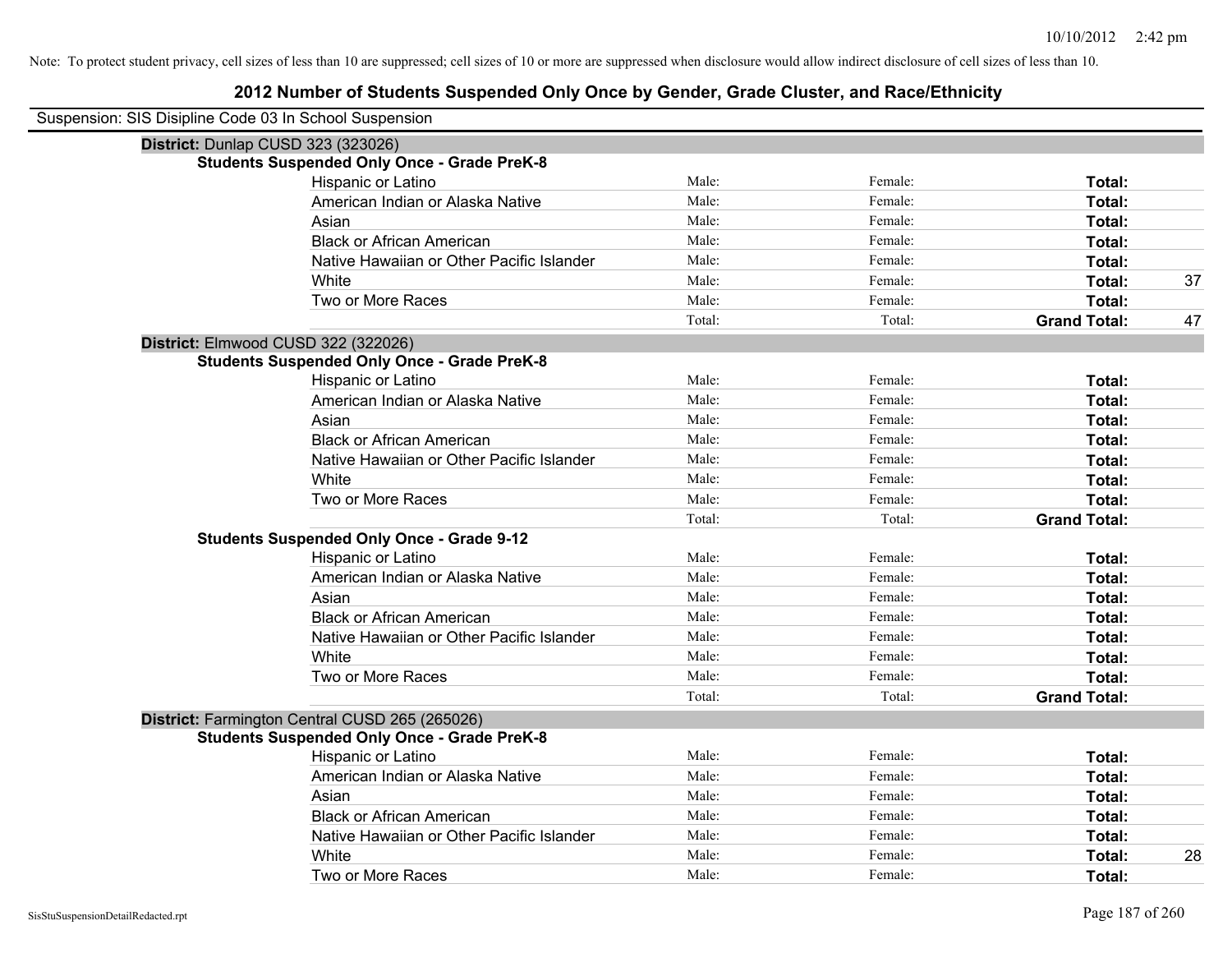| Suspension: SIS Disipline Code 03 In School Suspension |                                                    |        |    |         |    |                     |    |
|--------------------------------------------------------|----------------------------------------------------|--------|----|---------|----|---------------------|----|
|                                                        |                                                    | Total: |    | Total:  |    | <b>Grand Total:</b> |    |
|                                                        | <b>Students Suspended Only Once - Grade 9-12</b>   |        |    |         |    |                     |    |
|                                                        | Hispanic or Latino                                 | Male:  |    | Female: |    | Total:              |    |
|                                                        | American Indian or Alaska Native                   | Male:  |    | Female: |    | Total:              |    |
|                                                        | Asian                                              | Male:  |    | Female: |    | Total:              |    |
|                                                        | <b>Black or African American</b>                   | Male:  |    | Female: |    | Total:              |    |
|                                                        | Native Hawaiian or Other Pacific Islander          | Male:  |    | Female: |    | Total:              |    |
|                                                        | White                                              | Male:  |    | Female: |    | Total:              | 14 |
|                                                        | Two or More Races                                  | Male:  |    | Female: |    | Total:              |    |
|                                                        |                                                    | Total: |    | Total:  |    | <b>Grand Total:</b> |    |
|                                                        | District: Hollis Cons SD 328 (328003)              |        |    |         |    |                     |    |
|                                                        | <b>Students Suspended Only Once - Grade PreK-8</b> |        |    |         |    |                     |    |
|                                                        | Hispanic or Latino                                 | Male:  |    | Female: |    | Total:              |    |
|                                                        | American Indian or Alaska Native                   | Male:  |    | Female: |    | Total:              |    |
|                                                        | Asian                                              | Male:  |    | Female: |    | Total:              |    |
|                                                        | <b>Black or African American</b>                   | Male:  |    | Female: |    | Total:              |    |
|                                                        | Native Hawaiian or Other Pacific Islander          | Male:  |    | Female: |    | Total:              |    |
|                                                        | White                                              | Male:  |    | Female: |    | Total:              |    |
|                                                        | Two or More Races                                  | Male:  |    | Female: |    | Total:              |    |
|                                                        |                                                    | Total: |    | Total:  |    | <b>Grand Total:</b> |    |
|                                                        | District: Il Valley Central USD 321 (321026)       |        |    |         |    |                     |    |
|                                                        | <b>Students Suspended Only Once - Grade PreK-8</b> |        |    |         |    |                     |    |
|                                                        | Hispanic or Latino                                 | Male:  |    | Female: |    | Total:              |    |
|                                                        | American Indian or Alaska Native                   | Male:  |    | Female: |    | Total:              |    |
|                                                        | Asian                                              | Male:  |    | Female: |    | Total:              |    |
|                                                        | <b>Black or African American</b>                   | Male:  |    | Female: |    | Total:              |    |
|                                                        | Native Hawaiian or Other Pacific Islander          | Male:  |    | Female: |    | Total:              |    |
|                                                        | White                                              | Male:  |    | Female: |    | Total:              |    |
|                                                        | Two or More Races                                  | Male:  |    | Female: |    | Total:              |    |
|                                                        |                                                    | Total: |    | Total:  |    | <b>Grand Total:</b> |    |
|                                                        | District: Illini Bluffs CUSD 327 (327026)          |        |    |         |    |                     |    |
|                                                        | <b>Students Suspended Only Once - Grade PreK-8</b> |        |    |         |    |                     |    |
|                                                        | Hispanic or Latino                                 | Male:  |    | Female: |    | Total:              |    |
|                                                        | American Indian or Alaska Native                   | Male:  |    | Female: |    | Total:              |    |
|                                                        | Asian                                              | Male:  |    | Female: |    | Total:              |    |
|                                                        | <b>Black or African American</b>                   | Male:  |    | Female: |    | Total:              |    |
|                                                        | Native Hawaiian or Other Pacific Islander          | Male:  |    | Female: |    | Total:              |    |
|                                                        | White                                              | Male:  | 23 | Female: | 10 | Total:              | 33 |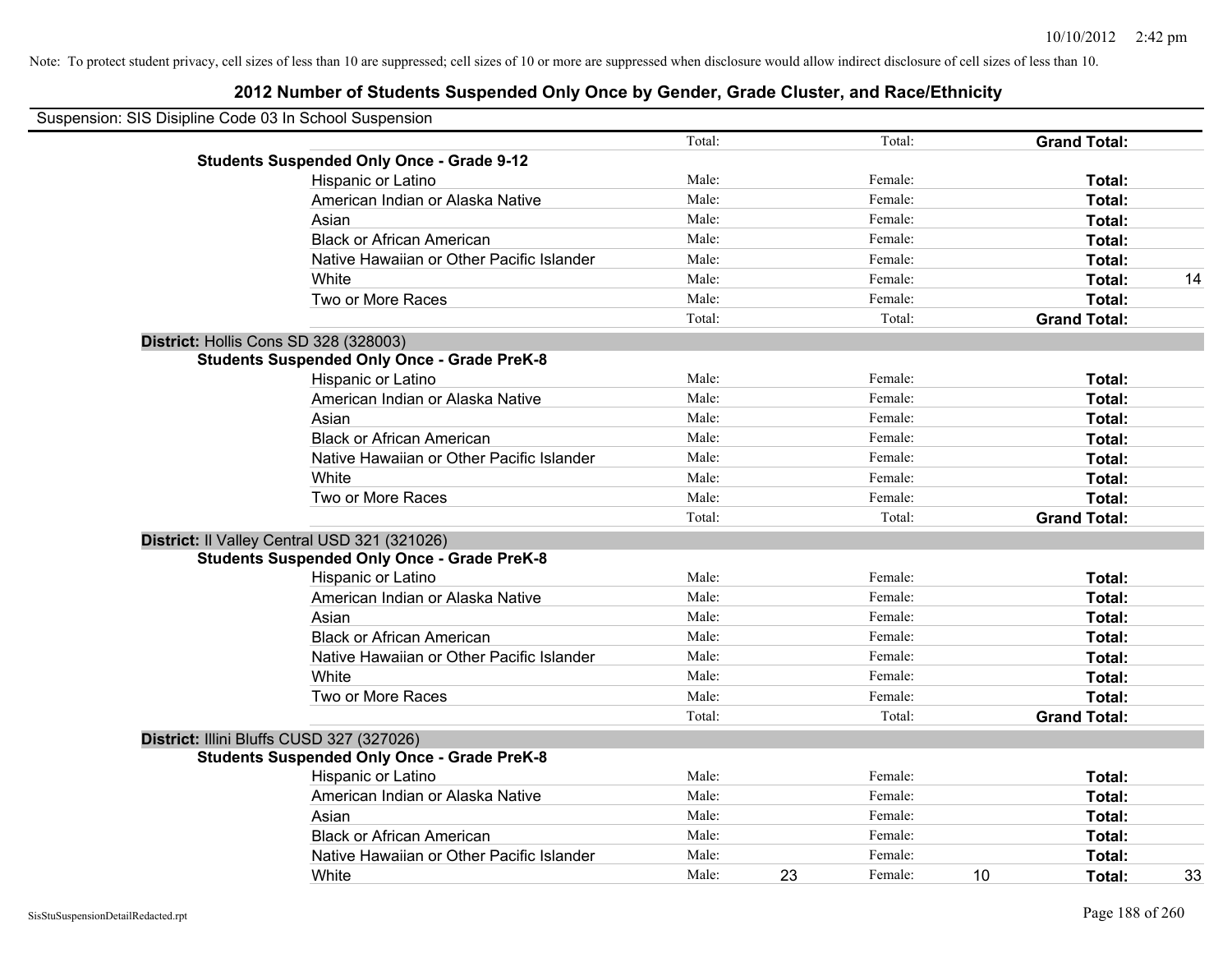| Suspension: SIS Disipline Code 03 In School Suspension |                                                    |        |     |         |     |                     |     |
|--------------------------------------------------------|----------------------------------------------------|--------|-----|---------|-----|---------------------|-----|
|                                                        | Two or More Races                                  | Male:  |     | Female: |     | Total:              |     |
|                                                        |                                                    | Total: |     | Total:  |     | <b>Grand Total:</b> |     |
| District: Norwood ESD 63 (063002)                      |                                                    |        |     |         |     |                     |     |
|                                                        | <b>Students Suspended Only Once - Grade PreK-8</b> |        |     |         |     |                     |     |
|                                                        | Hispanic or Latino                                 | Male:  |     | Female: |     | Total:              |     |
|                                                        | American Indian or Alaska Native                   | Male:  |     | Female: |     | Total:              |     |
|                                                        | Asian                                              | Male:  |     | Female: |     | Total:              |     |
|                                                        | <b>Black or African American</b>                   | Male:  |     | Female: |     | Total:              |     |
|                                                        | Native Hawaiian or Other Pacific Islander          | Male:  |     | Female: |     | Total:              |     |
|                                                        | White                                              | Male:  |     | Female: |     | Total:              | 11  |
|                                                        | Two or More Races                                  | Male:  |     | Female: |     | <b>Total:</b>       |     |
|                                                        |                                                    | Total: |     | Total:  |     | <b>Grand Total:</b> |     |
| District: Oak Grove SD 68 (068002)                     |                                                    |        |     |         |     |                     |     |
|                                                        | <b>Students Suspended Only Once - Grade PreK-8</b> |        |     |         |     |                     |     |
|                                                        | Hispanic or Latino                                 | Male:  |     | Female: |     | Total:              |     |
|                                                        | American Indian or Alaska Native                   | Male:  |     | Female: |     | Total:              |     |
|                                                        | Asian                                              | Male:  |     | Female: |     | Total:              |     |
|                                                        | <b>Black or African American</b>                   | Male:  |     | Female: |     | Total:              |     |
|                                                        | Native Hawaiian or Other Pacific Islander          | Male:  |     | Female: |     | Total:              |     |
|                                                        | White                                              | Male:  |     | Female: |     | Total:              |     |
|                                                        | Two or More Races                                  | Male:  |     | Female: |     | Total:              |     |
|                                                        |                                                    | Total: |     | Total:  |     | <b>Grand Total:</b> |     |
| District: Peoria SD 150 (150025)                       |                                                    |        |     |         |     |                     |     |
|                                                        | <b>Students Suspended Only Once - Grade PreK-8</b> |        |     |         |     |                     |     |
|                                                        | Hispanic or Latino                                 | Male:  |     | Female: |     | Total:              |     |
|                                                        | American Indian or Alaska Native                   | Male:  |     | Female: |     | Total:              |     |
|                                                        | Asian                                              | Male:  |     | Female: |     | Total:              |     |
|                                                        | <b>Black or African American</b>                   | Male:  | 163 | Female: | 124 | Total:              | 287 |
|                                                        | Native Hawaiian or Other Pacific Islander          | Male:  |     | Female: |     | Total:              |     |
|                                                        | <b>White</b>                                       | Male:  | 18  | Female: | 13  | Total:              | 31  |
|                                                        | Two or More Races                                  | Male:  |     | Female: |     | Total:              | 23  |
|                                                        |                                                    | Total: |     | Total:  |     | <b>Grand Total:</b> |     |
|                                                        | <b>Students Suspended Only Once - Grade 9-12</b>   |        |     |         |     |                     |     |
|                                                        | Hispanic or Latino                                 | Male:  | 14  | Female: | 17  | Total:              | 31  |
|                                                        | American Indian or Alaska Native                   | Male:  |     | Female: |     | Total:              |     |
|                                                        | Asian                                              | Male:  |     | Female: |     | Total:              |     |
|                                                        | <b>Black or African American</b>                   | Male:  | 129 | Female: | 152 | Total:              | 281 |
|                                                        | Native Hawaiian or Other Pacific Islander          | Male:  |     | Female: |     | Total:              |     |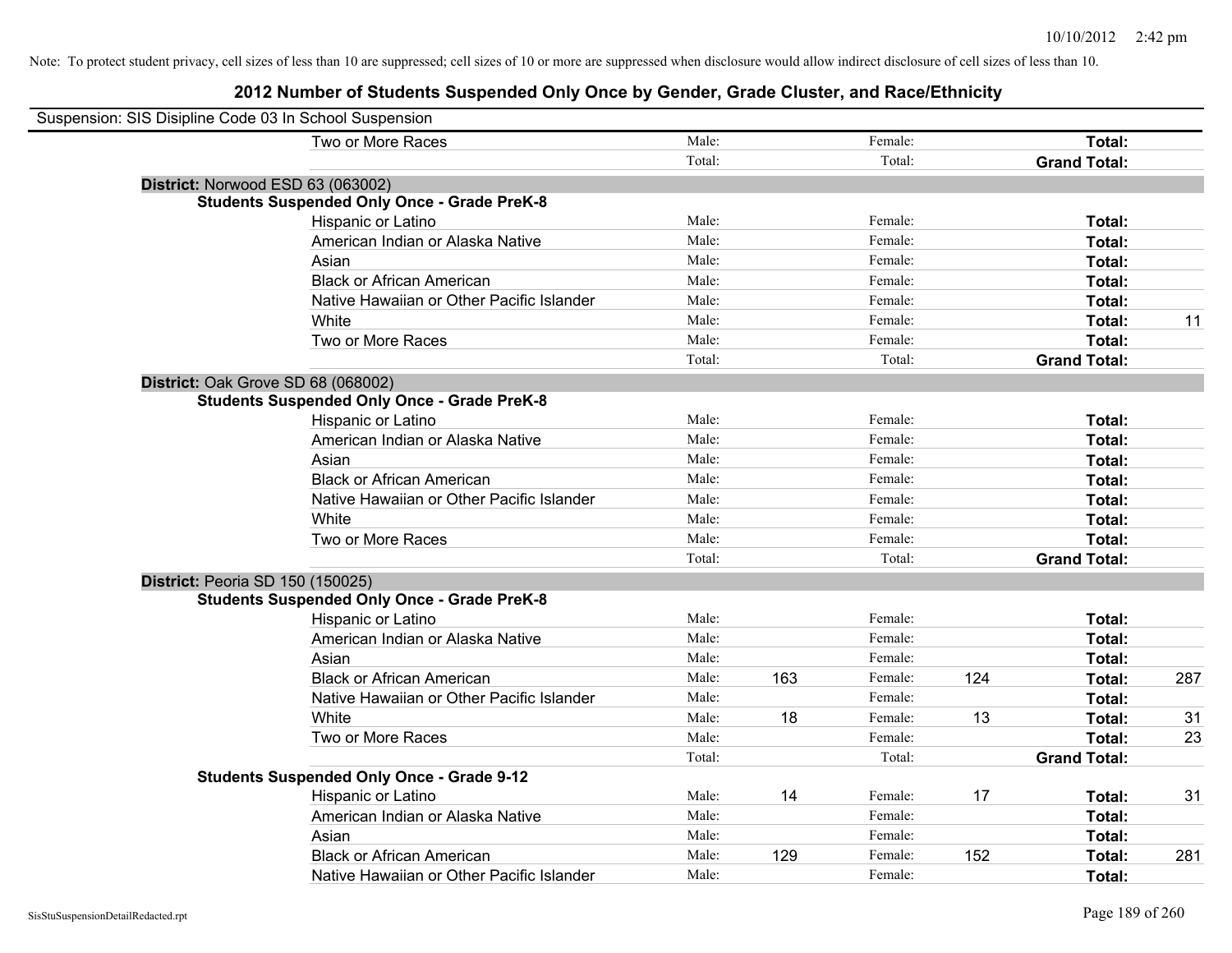## **2012 Number of Students Suspended Only Once by Gender, Grade Cluster, and Race/Ethnicity**

| Suspension: SIS Disipline Code 03 In School Suspension |                                                    |        |    |         |    |                     |    |
|--------------------------------------------------------|----------------------------------------------------|--------|----|---------|----|---------------------|----|
|                                                        | White                                              | Male:  | 30 | Female: | 29 | Total:              | 59 |
|                                                        | Two or More Races                                  | Male:  | 15 | Female: | 13 | Total:              | 28 |
|                                                        |                                                    | Total: |    | Total:  |    | <b>Grand Total:</b> |    |
| District: Pleasant Hill SD 69 (069002)                 |                                                    |        |    |         |    |                     |    |
|                                                        | <b>Students Suspended Only Once - Grade PreK-8</b> |        |    |         |    |                     |    |
|                                                        | Hispanic or Latino                                 | Male:  |    | Female: |    | Total:              |    |
|                                                        | American Indian or Alaska Native                   | Male:  |    | Female: |    | Total:              |    |
|                                                        | Asian                                              | Male:  |    | Female: |    | Total:              |    |
|                                                        | <b>Black or African American</b>                   | Male:  |    | Female: |    | Total:              |    |
|                                                        | Native Hawaiian or Other Pacific Islander          | Male:  |    | Female: |    | Total:              |    |
|                                                        | White                                              | Male:  |    | Female: |    | Total:              | 10 |
|                                                        | Two or More Races                                  | Male:  |    | Female: |    | Total:              |    |
|                                                        |                                                    | Total: |    | Total:  |    | <b>Grand Total:</b> |    |
| District: Pleasant Valley SD 62 (062002)               |                                                    |        |    |         |    |                     |    |
|                                                        | <b>Students Suspended Only Once - Grade PreK-8</b> |        |    |         |    |                     |    |
|                                                        | Hispanic or Latino                                 | Male:  |    | Female: |    | <b>Total:</b>       |    |
|                                                        | American Indian or Alaska Native                   | Male:  |    | Female: |    | Total:              |    |
|                                                        | Asian                                              | Male:  |    | Female: |    | Total:              |    |
|                                                        | <b>Black or African American</b>                   | Male:  |    | Female: |    | Total:              |    |
|                                                        | Native Hawaiian or Other Pacific Islander          | Male:  |    | Female: |    | Total:              |    |
|                                                        | White                                              | Male:  |    | Female: |    | Total:              |    |
|                                                        | Two or More Races                                  | Male:  |    | Female: |    | Total:              |    |
|                                                        |                                                    | Total: |    | Total:  |    | <b>Grand Total:</b> | 14 |
| District: Princeville CUSD 326 (326026)                |                                                    |        |    |         |    |                     |    |
|                                                        | <b>Students Suspended Only Once - Grade PreK-8</b> |        |    |         |    |                     |    |
|                                                        | Hispanic or Latino                                 | Male:  |    | Female: |    | Total:              |    |
|                                                        | American Indian or Alaska Native                   | Male:  |    | Female: |    | Total:              |    |
|                                                        | Asian                                              | Male:  |    | Female: |    | Total:              |    |
|                                                        | <b>Black or African American</b>                   | Male:  |    | Female: |    | Total:              |    |
|                                                        | Native Hawaiian or Other Pacific Islander          | Male:  |    | Female: |    | Total:              |    |
|                                                        | White                                              | Male:  |    | Female: |    | Total:              |    |
|                                                        | Two or More Races                                  | Male:  |    | Female: |    | Total:              |    |
|                                                        |                                                    | Total: |    | Total:  |    | <b>Grand Total:</b> |    |

**Region:** Region 05 North Cook ISC 1 (05)

**County:** Cook (016)

**District:** Arlington Heights SD 25 (025002)

## **Students Suspended Only Once - Grade PreK-8**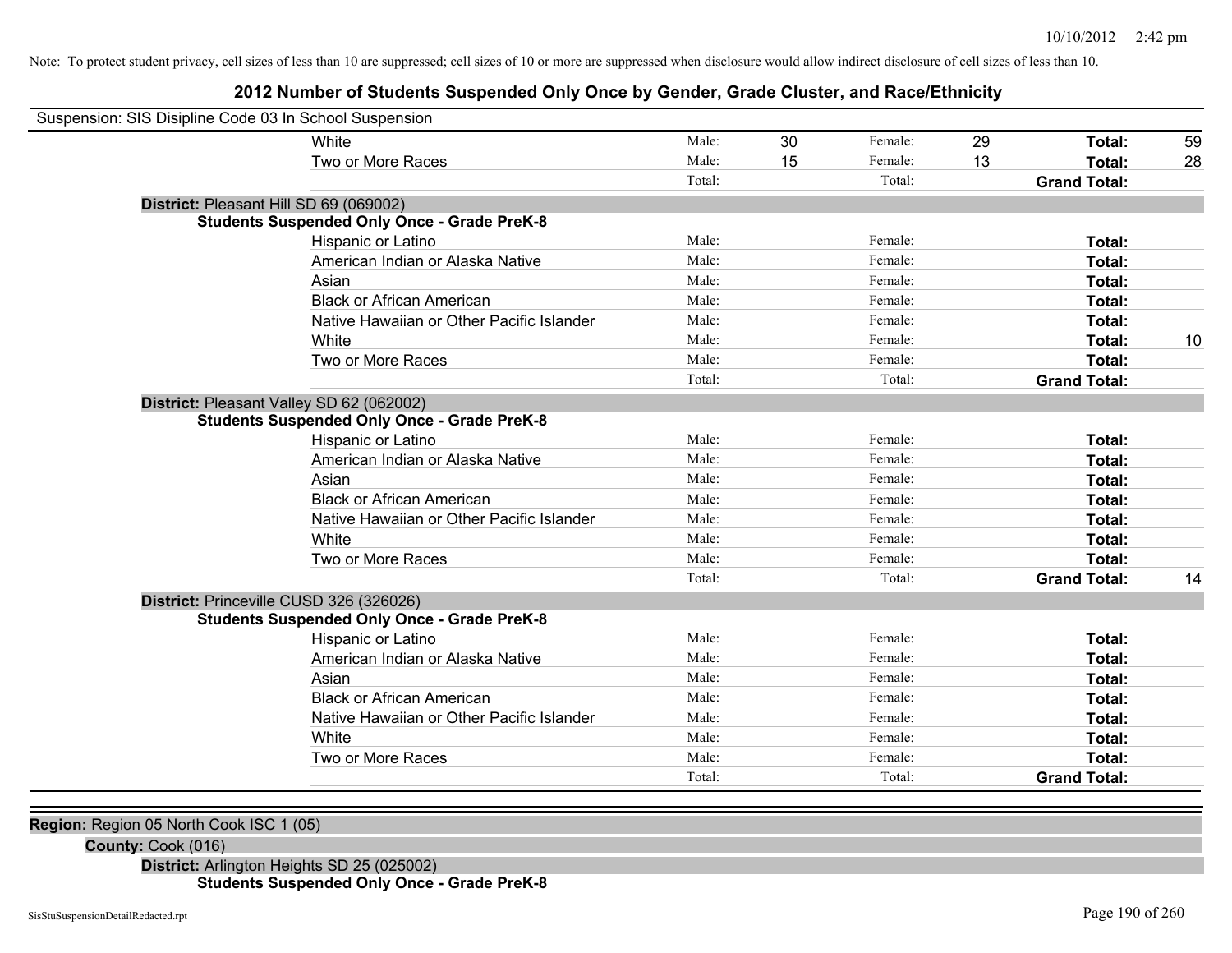| Suspension: SIS Disipline Code 03 In School Suspension |                                                    |        |    |         |    |                     |    |
|--------------------------------------------------------|----------------------------------------------------|--------|----|---------|----|---------------------|----|
|                                                        | Hispanic or Latino                                 | Male:  |    | Female: |    | Total:              |    |
|                                                        | American Indian or Alaska Native                   | Male:  |    | Female: |    | Total:              |    |
|                                                        | Asian                                              | Male:  |    | Female: |    | Total:              |    |
|                                                        | <b>Black or African American</b>                   | Male:  |    | Female: |    | Total:              |    |
|                                                        | Native Hawaiian or Other Pacific Islander          | Male:  |    | Female: |    | Total:              |    |
|                                                        | White                                              | Male:  |    | Female: |    | Total:              | 22 |
|                                                        | Two or More Races                                  | Male:  |    | Female: |    | Total:              |    |
|                                                        |                                                    | Total: |    | Total:  |    | <b>Grand Total:</b> |    |
|                                                        | District: Avoca SD 37 (037002)                     |        |    |         |    |                     |    |
|                                                        | <b>Students Suspended Only Once - Grade PreK-8</b> |        |    |         |    |                     |    |
|                                                        | Hispanic or Latino                                 | Male:  |    | Female: |    | Total:              |    |
|                                                        | American Indian or Alaska Native                   | Male:  |    | Female: |    | Total:              |    |
|                                                        | Asian                                              | Male:  |    | Female: |    | Total:              |    |
|                                                        | <b>Black or African American</b>                   | Male:  |    | Female: |    | Total:              |    |
|                                                        | Native Hawaiian or Other Pacific Islander          | Male:  |    | Female: |    | Total:              |    |
|                                                        | White                                              | Male:  |    | Female: |    | Total:              | 13 |
|                                                        | Two or More Races                                  | Male:  |    | Female: |    | Total:              |    |
|                                                        |                                                    | Total: |    | Total:  |    | <b>Grand Total:</b> |    |
| District: CCSD 62 (062004)                             |                                                    |        |    |         |    |                     |    |
|                                                        | <b>Students Suspended Only Once - Grade PreK-8</b> |        |    |         |    |                     |    |
|                                                        | Hispanic or Latino                                 | Male:  |    | Female: |    | Total:              | 26 |
|                                                        | American Indian or Alaska Native                   | Male:  |    | Female: |    | Total:              |    |
|                                                        | Asian                                              | Male:  |    | Female: |    | Total:              |    |
|                                                        | <b>Black or African American</b>                   | Male:  |    | Female: |    | Total:              |    |
|                                                        | Native Hawaiian or Other Pacific Islander          | Male:  |    | Female: |    | Total:              |    |
|                                                        | White                                              | Male:  |    | Female: |    | Total:              | 17 |
|                                                        | Two or More Races                                  | Male:  |    | Female: |    | Total:              |    |
|                                                        |                                                    | Total: | 41 | Total:  | 15 | <b>Grand Total:</b> | 56 |
|                                                        | District: Comm Cons SD 59 (059004)                 |        |    |         |    |                     |    |
|                                                        | <b>Students Suspended Only Once - Grade PreK-8</b> |        |    |         |    |                     |    |
|                                                        | Hispanic or Latino                                 | Male:  |    | Female: |    | Total:              |    |
|                                                        | American Indian or Alaska Native                   | Male:  |    | Female: |    | Total:              |    |
|                                                        | Asian                                              | Male:  |    | Female: |    | Total:              |    |
|                                                        | <b>Black or African American</b>                   | Male:  |    | Female: |    | Total:              |    |
|                                                        | Native Hawaiian or Other Pacific Islander          | Male:  |    | Female: |    | Total:              |    |
|                                                        | White                                              | Male:  |    | Female: |    | Total:              |    |
|                                                        | Two or More Races                                  | Male:  |    | Female: |    | Total:              |    |
|                                                        |                                                    | Total: |    | Total:  |    | <b>Grand Total:</b> |    |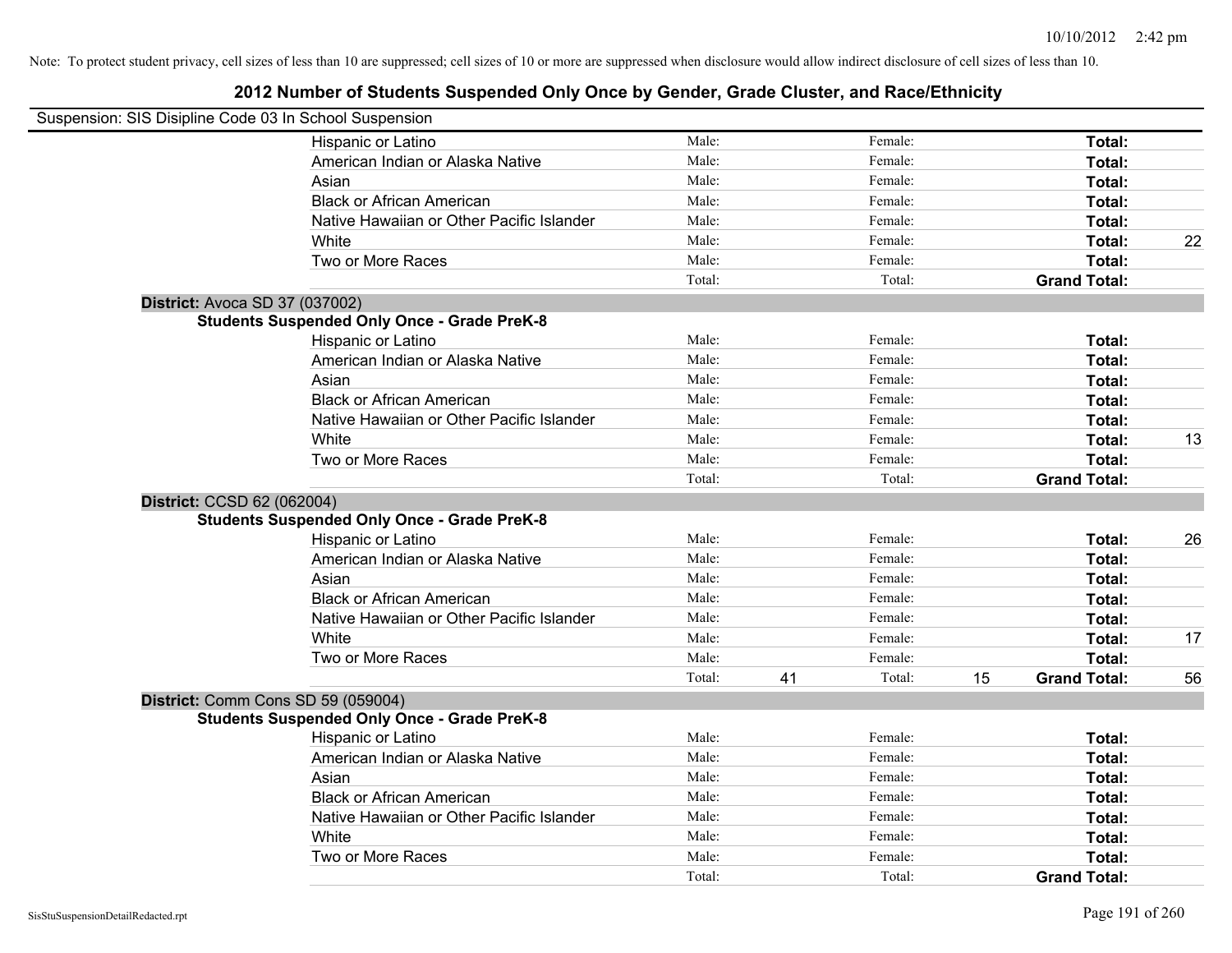| Suspension: SIS Disipline Code 03 In School Suspension |                                                    |        |    |         |    |                     |    |
|--------------------------------------------------------|----------------------------------------------------|--------|----|---------|----|---------------------|----|
|                                                        | District: East Maine SD 63 (063002)                |        |    |         |    |                     |    |
|                                                        | <b>Students Suspended Only Once - Grade PreK-8</b> |        |    |         |    |                     |    |
|                                                        | Hispanic or Latino                                 | Male:  |    | Female: |    | Total:              |    |
|                                                        | American Indian or Alaska Native                   | Male:  |    | Female: |    | Total:              |    |
|                                                        | Asian                                              | Male:  |    | Female: |    | Total:              |    |
|                                                        | <b>Black or African American</b>                   | Male:  |    | Female: |    | Total:              |    |
|                                                        | Native Hawaiian or Other Pacific Islander          | Male:  |    | Female: |    | Total:              |    |
|                                                        | White                                              | Male:  |    | Female: |    | Total:              | 13 |
|                                                        | Two or More Races                                  | Male:  |    | Female: |    | <b>Total:</b>       |    |
|                                                        |                                                    | Total: |    | Total:  |    | <b>Grand Total:</b> | 25 |
|                                                        | District: East Prairie SD 73 (073002)              |        |    |         |    |                     |    |
|                                                        | <b>Students Suspended Only Once - Grade PreK-8</b> |        |    |         |    |                     |    |
|                                                        | Hispanic or Latino                                 | Male:  |    | Female: |    | Total:              |    |
|                                                        | American Indian or Alaska Native                   | Male:  |    | Female: |    | Total:              |    |
|                                                        | Asian                                              | Male:  |    | Female: |    | Total:              |    |
|                                                        | <b>Black or African American</b>                   | Male:  |    | Female: |    | Total:              |    |
|                                                        | Native Hawaiian or Other Pacific Islander          | Male:  |    | Female: |    | Total:              |    |
|                                                        | White                                              | Male:  |    | Female: |    | Total:              |    |
|                                                        | Two or More Races                                  | Male:  |    | Female: |    | Total:              |    |
|                                                        |                                                    | Total: |    | Total:  |    | <b>Grand Total:</b> |    |
|                                                        | District: Evanston CCSD 65 (065004)                |        |    |         |    |                     |    |
|                                                        | <b>Students Suspended Only Once - Grade PreK-8</b> |        |    |         |    |                     |    |
|                                                        | Hispanic or Latino                                 | Male:  |    | Female: |    | Total:              |    |
|                                                        | American Indian or Alaska Native                   | Male:  |    | Female: |    | Total:              |    |
|                                                        | Asian                                              | Male:  |    | Female: |    | Total:              |    |
|                                                        | <b>Black or African American</b>                   | Male:  |    | Female: |    | Total:              |    |
|                                                        | Native Hawaiian or Other Pacific Islander          | Male:  |    | Female: |    | Total:              |    |
|                                                        | White                                              | Male:  |    | Female: |    | Total:              |    |
|                                                        | Two or More Races                                  | Male:  |    | Female: |    | <b>Total:</b>       |    |
|                                                        |                                                    | Total: |    | Total:  |    | <b>Grand Total:</b> |    |
|                                                        | District: Evanston Twp HSD 202 (202017)            |        |    |         |    |                     |    |
|                                                        | <b>Students Suspended Only Once - Grade 9-12</b>   |        |    |         |    |                     |    |
|                                                        | Hispanic or Latino                                 | Male:  | 19 | Female: | 11 | Total:              | 30 |
|                                                        | American Indian or Alaska Native                   | Male:  |    | Female: |    | Total:              |    |
|                                                        | Asian                                              | Male:  |    | Female: |    | Total:              |    |
|                                                        | <b>Black or African American</b>                   | Male:  | 35 | Female: | 39 | Total:              | 74 |
|                                                        | Native Hawaiian or Other Pacific Islander          | Male:  |    | Female: |    | Total:              |    |
|                                                        | White                                              | Male:  |    | Female: |    | Total:              | 30 |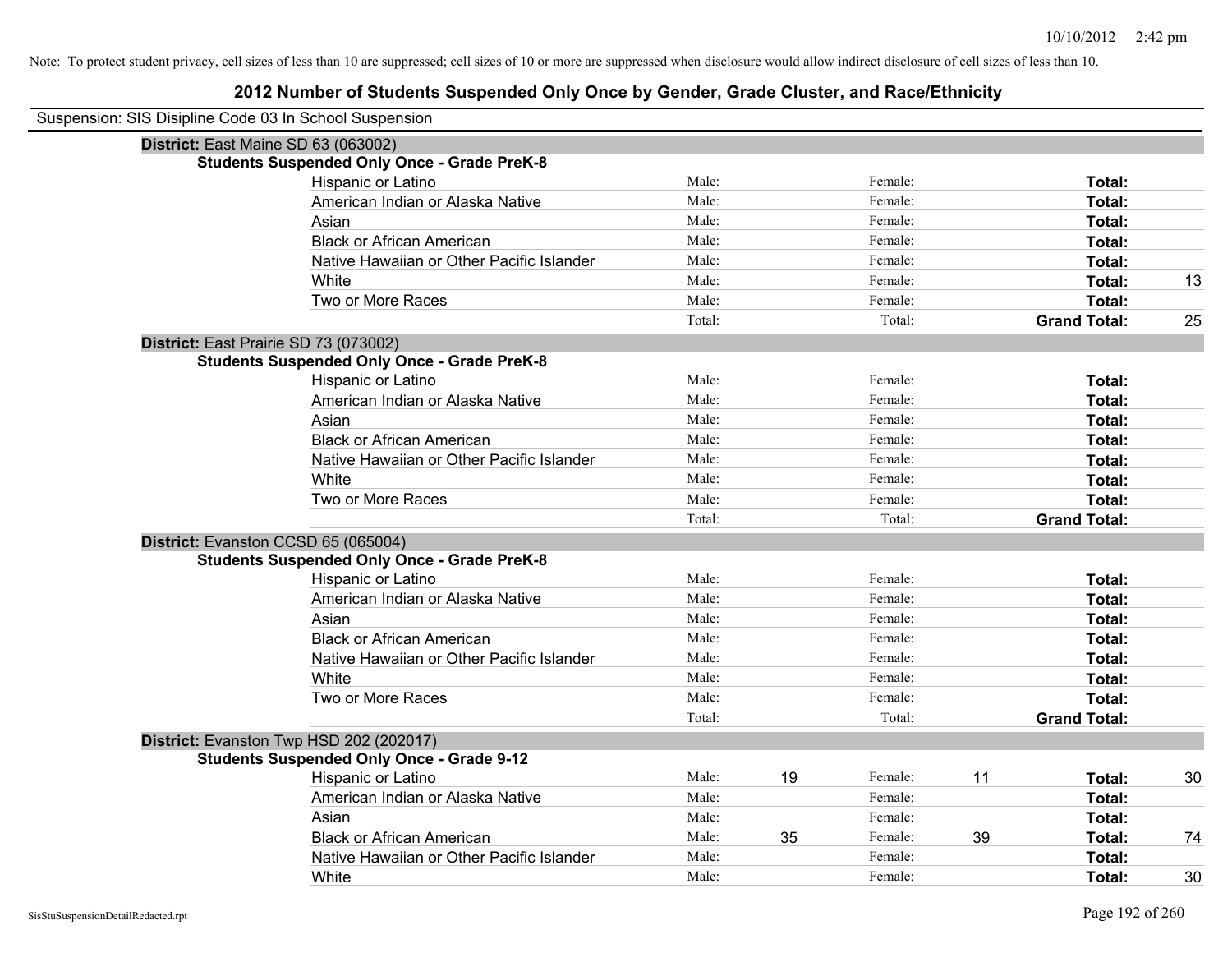| Suspension: SIS Disipline Code 03 In School Suspension |                                                    |        |         |                     |
|--------------------------------------------------------|----------------------------------------------------|--------|---------|---------------------|
|                                                        | Two or More Races                                  | Male:  | Female: | Total:              |
|                                                        |                                                    | Total: | Total:  | <b>Grand Total:</b> |
| District: Fairview SD 72 (072002)                      |                                                    |        |         |                     |
|                                                        | <b>Students Suspended Only Once - Grade PreK-8</b> |        |         |                     |
|                                                        | Hispanic or Latino                                 | Male:  | Female: | Total:              |
|                                                        | American Indian or Alaska Native                   | Male:  | Female: | Total:              |
|                                                        | Asian                                              | Male:  | Female: | Total:              |
|                                                        | <b>Black or African American</b>                   | Male:  | Female: | Total:              |
|                                                        | Native Hawaiian or Other Pacific Islander          | Male:  | Female: | Total:              |
|                                                        | White                                              | Male:  | Female: | Total:              |
|                                                        | Two or More Races                                  | Male:  | Female: | Total:              |
|                                                        |                                                    | Total: | Total:  | <b>Grand Total:</b> |
|                                                        | District: Family Guidance Centers Inc (015300)     |        |         |                     |
|                                                        | <b>Students Suspended Only Once - Grade PreK-8</b> |        |         |                     |
|                                                        | Hispanic or Latino                                 | Male:  | Female: | Total:              |
|                                                        | American Indian or Alaska Native                   | Male:  | Female: | Total:              |
|                                                        | Asian                                              | Male:  | Female: | Total:              |
|                                                        | <b>Black or African American</b>                   | Male:  | Female: | Total:              |
|                                                        | Native Hawaiian or Other Pacific Islander          | Male:  | Female: | Total:              |
|                                                        | White                                              | Male:  | Female: | Total:              |
|                                                        | Two or More Races                                  | Male:  | Female: | Total:              |
|                                                        |                                                    | Total: | Total:  | <b>Grand Total:</b> |
| District: Glenview CCSD 34 (034004)                    |                                                    |        |         |                     |
|                                                        | <b>Students Suspended Only Once - Grade PreK-8</b> |        |         |                     |
|                                                        | Hispanic or Latino                                 | Male:  | Female: | Total:              |
|                                                        | American Indian or Alaska Native                   | Male:  | Female: | Total:              |
|                                                        | Asian                                              | Male:  | Female: | Total:              |
|                                                        | <b>Black or African American</b>                   | Male:  | Female: | Total:              |
|                                                        | Native Hawaiian or Other Pacific Islander          | Male:  | Female: | Total:              |
|                                                        | White                                              | Male:  | Female: | Total:              |
|                                                        | Two or More Races                                  | Male:  | Female: | Total:              |
|                                                        |                                                    | Total: | Total:  | <b>Grand Total:</b> |
| District: Golf ESD 67 (067002)                         |                                                    |        |         |                     |
|                                                        | <b>Students Suspended Only Once - Grade PreK-8</b> |        |         |                     |
|                                                        | Hispanic or Latino                                 | Male:  | Female: | Total:              |
|                                                        | American Indian or Alaska Native                   | Male:  | Female: | Total:              |
|                                                        | Asian                                              | Male:  | Female: | Total:              |
|                                                        | <b>Black or African American</b>                   | Male:  | Female: | Total:              |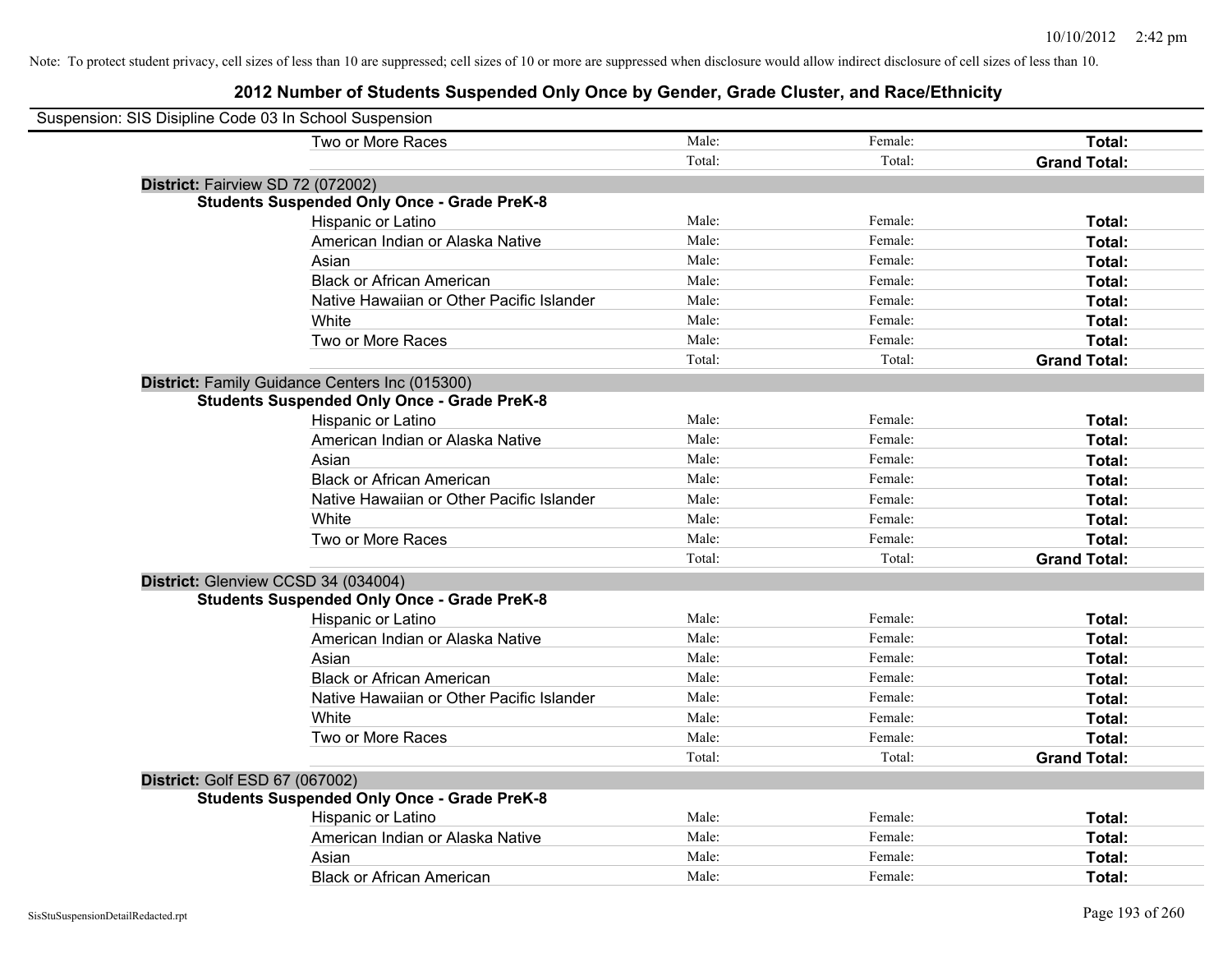| Suspension: SIS Disipline Code 03 In School Suspension |                                                    |        |     |         |     |                     |     |
|--------------------------------------------------------|----------------------------------------------------|--------|-----|---------|-----|---------------------|-----|
|                                                        | Native Hawaiian or Other Pacific Islander          | Male:  |     | Female: |     | Total:              |     |
|                                                        | White                                              | Male:  |     | Female: |     | Total:              |     |
|                                                        | Two or More Races                                  | Male:  |     | Female: |     | Total:              |     |
|                                                        |                                                    | Total: |     | Total:  |     | <b>Grand Total:</b> |     |
|                                                        | District: Lincolnwood SD 74 (074002)               |        |     |         |     |                     |     |
|                                                        | <b>Students Suspended Only Once - Grade PreK-8</b> |        |     |         |     |                     |     |
|                                                        | Hispanic or Latino                                 | Male:  |     | Female: |     | Total:              |     |
|                                                        | American Indian or Alaska Native                   | Male:  |     | Female: |     | Total:              |     |
|                                                        | Asian                                              | Male:  |     | Female: |     | Total:              |     |
|                                                        | <b>Black or African American</b>                   | Male:  |     | Female: |     | Total:              |     |
|                                                        | Native Hawaiian or Other Pacific Islander          | Male:  |     | Female: |     | Total:              |     |
|                                                        | White                                              | Male:  |     | Female: |     | Total:              |     |
|                                                        | Two or More Races                                  | Male:  |     | Female: |     | Total:              |     |
|                                                        |                                                    | Total: |     | Total:  |     | <b>Grand Total:</b> | 15  |
|                                                        | District: Maine Township HSD 207 (207017)          |        |     |         |     |                     |     |
|                                                        | <b>Students Suspended Only Once - Grade 9-12</b>   |        |     |         |     |                     |     |
|                                                        | Hispanic or Latino                                 | Male:  | 81  | Female: | 69  | Total:              | 150 |
|                                                        | American Indian or Alaska Native                   | Male:  |     | Female: |     | Total:              |     |
|                                                        | Asian                                              | Male:  | 35  | Female: | 14  | Total:              | 49  |
|                                                        | <b>Black or African American</b>                   | Male:  |     | Female: |     | Total:              | 19  |
|                                                        | Native Hawaiian or Other Pacific Islander          | Male:  |     | Female: |     | Total:              |     |
|                                                        | White                                              | Male:  | 259 | Female: | 171 | Total:              | 430 |
|                                                        | Two or More Races                                  | Male:  |     | Female: |     | Total:              |     |
|                                                        |                                                    | Total: | 391 | Total:  | 269 | <b>Grand Total:</b> | 660 |
|                                                        | District: Morton Grove SD 70 (070002)              |        |     |         |     |                     |     |
|                                                        | <b>Students Suspended Only Once - Grade PreK-8</b> |        |     |         |     |                     |     |
|                                                        | Hispanic or Latino                                 | Male:  |     | Female: |     | Total:              |     |
|                                                        | American Indian or Alaska Native                   | Male:  |     | Female: |     | Total:              |     |
|                                                        | Asian                                              | Male:  |     | Female: |     | Total:              |     |
|                                                        | <b>Black or African American</b>                   | Male:  |     | Female: |     | Total:              |     |
|                                                        | Native Hawaiian or Other Pacific Islander          | Male:  |     | Female: |     | Total:              |     |
|                                                        | White                                              | Male:  |     | Female: |     | Total:              |     |
|                                                        | Two or More Races                                  | Male:  |     | Female: |     | Total:              |     |
|                                                        |                                                    | Total: |     | Total:  |     | <b>Grand Total:</b> |     |
|                                                        | District: Mount Prospect SD 57 (057002)            |        |     |         |     |                     |     |
|                                                        | <b>Students Suspended Only Once - Grade PreK-8</b> |        |     |         |     |                     |     |
|                                                        | Hispanic or Latino                                 | Male:  |     | Female: |     | Total:              |     |
|                                                        | American Indian or Alaska Native                   | Male:  |     | Female: |     | Total:              |     |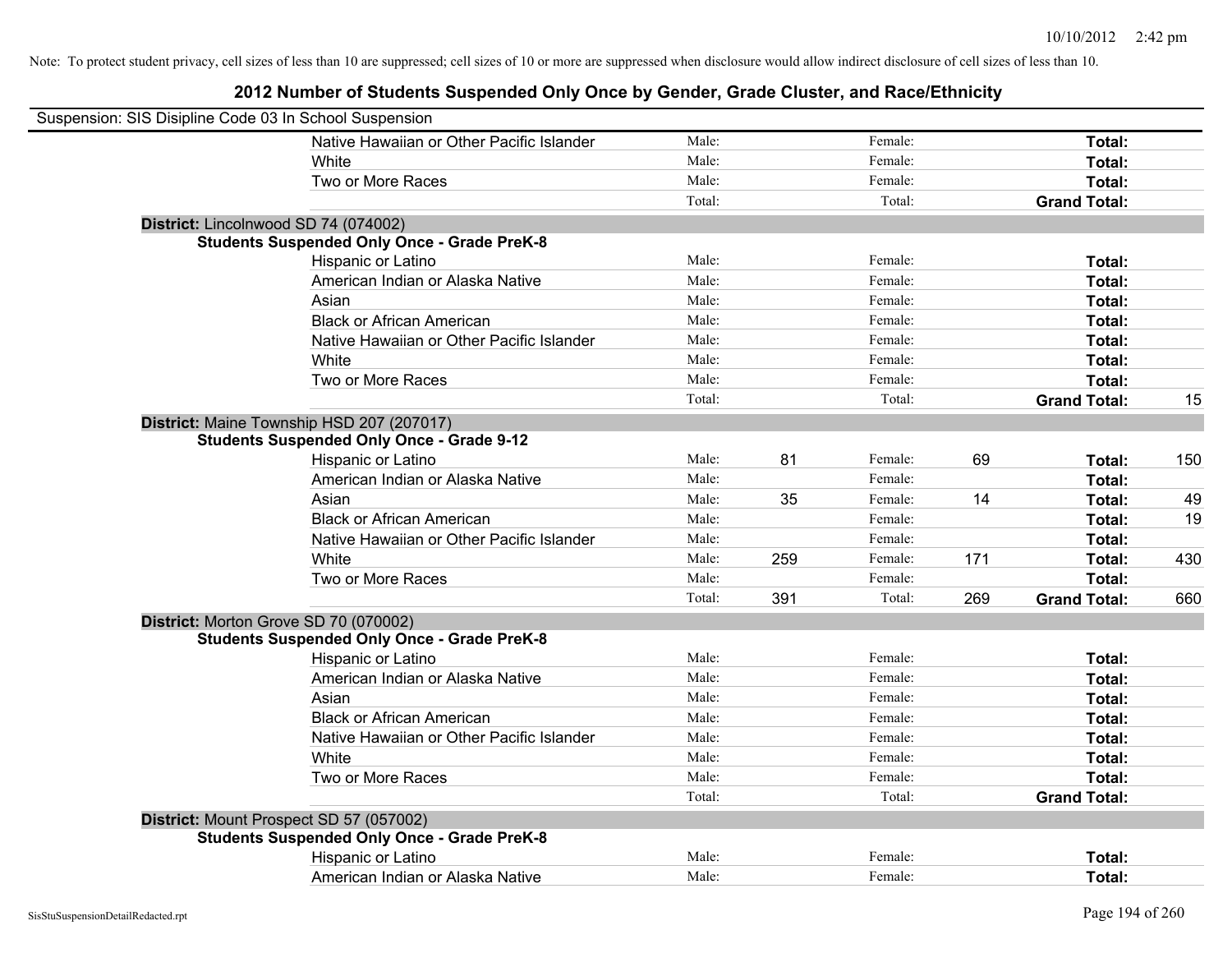## **2012 Number of Students Suspended Only Once by Gender, Grade Cluster, and Race/Ethnicity**

|                                 | Suspension: SIS Disipline Code 03 In School Suspension |        |    |         |    |                     |    |
|---------------------------------|--------------------------------------------------------|--------|----|---------|----|---------------------|----|
|                                 | Asian                                                  | Male:  |    | Female: |    | Total:              |    |
|                                 | <b>Black or African American</b>                       | Male:  |    | Female: |    | Total:              |    |
|                                 | Native Hawaiian or Other Pacific Islander              | Male:  |    | Female: |    | Total:              |    |
|                                 | White                                                  | Male:  |    | Female: |    | Total:              | 18 |
|                                 | Two or More Races                                      | Male:  |    | Female: |    | Total:              |    |
|                                 |                                                        | Total: |    | Total:  |    | <b>Grand Total:</b> |    |
| District: Niles ESD 71 (071002) |                                                        |        |    |         |    |                     |    |
|                                 | <b>Students Suspended Only Once - Grade PreK-8</b>     |        |    |         |    |                     |    |
|                                 | Hispanic or Latino                                     | Male:  |    | Female: |    | Total:              |    |
|                                 | American Indian or Alaska Native                       | Male:  |    | Female: |    | Total:              |    |
|                                 | Asian                                                  | Male:  |    | Female: |    | Total:              |    |
|                                 | <b>Black or African American</b>                       | Male:  |    | Female: |    | Total:              |    |
|                                 | Native Hawaiian or Other Pacific Islander              | Male:  |    | Female: |    | Total:              |    |
|                                 | White                                                  | Male:  |    | Female: |    | Total:              |    |
|                                 | Two or More Races                                      | Male:  |    | Female: |    | Total:              |    |
|                                 |                                                        | Total: |    | Total:  |    | <b>Grand Total:</b> | 13 |
|                                 | District: Niles Twp CHSD 219 (219017)                  |        |    |         |    |                     |    |
|                                 | <b>Students Suspended Only Once - Grade 9-12</b>       |        |    |         |    |                     |    |
|                                 | Hispanic or Latino                                     | Male:  | 22 | Female: | 12 | Total:              | 34 |
|                                 | American Indian or Alaska Native                       | Male:  |    | Female: |    | Total:              |    |
|                                 | Asian                                                  | Male:  |    | Female: |    | Total:              | 42 |
|                                 | <b>Black or African American</b>                       | Male:  | 26 | Female: | 15 | Total:              | 41 |
|                                 | Native Hawaiian or Other Pacific Islander              | Male:  |    | Female: |    | Total:              |    |
|                                 | White                                                  | Male:  | 62 | Female: | 28 | Total:              | 90 |
|                                 | Two or More Races                                      | Male:  |    | Female: |    | Total:              |    |
|                                 |                                                        | Total: |    | Total:  |    | <b>Grand Total:</b> |    |
|                                 | District: Northbrook ESD 27 (027002)                   |        |    |         |    |                     |    |
|                                 | <b>Students Suspended Only Once - Grade PreK-8</b>     |        |    |         |    |                     |    |
|                                 | Hispanic or Latino                                     | Male:  |    | Female: |    | Total:              |    |
|                                 | American Indian or Alaska Native                       | Male:  |    | Female: |    | Total:              |    |
|                                 | Asian                                                  | Male:  |    | Female: |    | Total:              |    |
|                                 | <b>Black or African American</b>                       | Male:  |    | Female: |    | Total:              |    |
|                                 | Native Hawaiian or Other Pacific Islander              | Male:  |    | Female: |    | Total:              |    |
|                                 | White                                                  | Male:  |    | Female: |    | Total:              | 13 |
|                                 | Two or More Races                                      | Male:  |    | Female: |    | Total:              |    |
|                                 |                                                        |        |    |         |    |                     |    |

**Students Suspended Only Once - Grade PreK-8**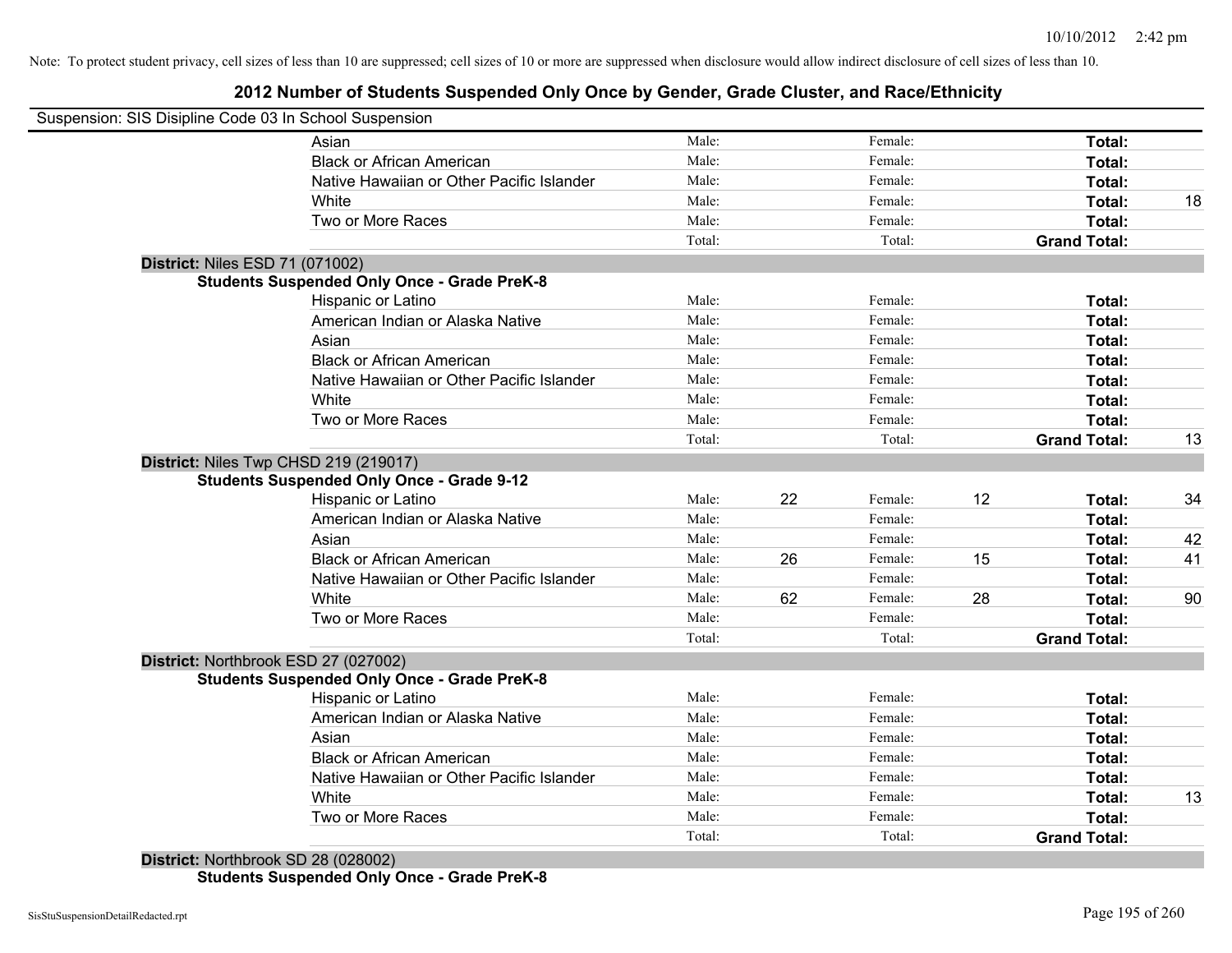| Suspension: SIS Disipline Code 03 In School Suspension |                                                    |        |    |         |    |                     |     |
|--------------------------------------------------------|----------------------------------------------------|--------|----|---------|----|---------------------|-----|
|                                                        | Hispanic or Latino                                 | Male:  |    | Female: |    | Total:              |     |
|                                                        | American Indian or Alaska Native                   | Male:  |    | Female: |    | Total:              |     |
|                                                        | Asian                                              | Male:  |    | Female: |    | Total:              |     |
|                                                        | <b>Black or African American</b>                   | Male:  |    | Female: |    | Total:              |     |
|                                                        | Native Hawaiian or Other Pacific Islander          | Male:  |    | Female: |    | Total:              |     |
|                                                        | White                                              | Male:  |    | Female: |    | Total:              | 19  |
|                                                        | Two or More Races                                  | Male:  |    | Female: |    | Total:              |     |
|                                                        |                                                    | Total: |    | Total:  |    | <b>Grand Total:</b> |     |
|                                                        | District: Northbrook/Glenview SD 30 (030002)       |        |    |         |    |                     |     |
|                                                        | <b>Students Suspended Only Once - Grade PreK-8</b> |        |    |         |    |                     |     |
|                                                        | Hispanic or Latino                                 | Male:  |    | Female: |    | Total:              |     |
|                                                        | American Indian or Alaska Native                   | Male:  |    | Female: |    | Total:              |     |
|                                                        | Asian                                              | Male:  |    | Female: |    | Total:              |     |
|                                                        | <b>Black or African American</b>                   | Male:  |    | Female: |    | Total:              |     |
|                                                        | Native Hawaiian or Other Pacific Islander          | Male:  |    | Female: |    | Total:              |     |
|                                                        | White                                              | Male:  |    | Female: |    | Total:              |     |
|                                                        | Two or More Races                                  | Male:  |    | Female: |    | Total:              |     |
|                                                        |                                                    | Total: |    | Total:  |    | <b>Grand Total:</b> |     |
|                                                        | District: Northfield Twp HSD 225 (225017)          |        |    |         |    |                     |     |
|                                                        | <b>Students Suspended Only Once - Grade 9-12</b>   |        |    |         |    |                     |     |
|                                                        | Hispanic or Latino                                 | Male:  |    | Female: |    | Total:              | 16  |
|                                                        | American Indian or Alaska Native                   | Male:  |    | Female: |    | Total:              |     |
|                                                        | Asian                                              | Male:  |    | Female: |    | Total:              | 16  |
|                                                        | <b>Black or African American</b>                   | Male:  |    | Female: |    | Total:              |     |
|                                                        | Native Hawaiian or Other Pacific Islander          | Male:  |    | Female: |    | Total:              |     |
|                                                        | White                                              | Male:  |    | Female: |    | Total:              | 43  |
|                                                        | Two or More Races                                  | Male:  |    | Female: |    | Total:              |     |
|                                                        |                                                    | Total: |    | Total:  |    | <b>Grand Total:</b> |     |
|                                                        | District: Palatine CCSD 15 (015004)                |        |    |         |    |                     |     |
|                                                        | <b>Students Suspended Only Once - Grade PreK-8</b> |        |    |         |    |                     |     |
|                                                        | Hispanic or Latino                                 | Male:  | 82 | Female: | 45 | Total:              | 127 |
|                                                        | American Indian or Alaska Native                   | Male:  |    | Female: |    | Total:              |     |
|                                                        | Asian                                              | Male:  |    | Female: |    | Total:              | 13  |
|                                                        | <b>Black or African American</b>                   | Male:  |    | Female: |    | Total:              | 24  |
|                                                        | Native Hawaiian or Other Pacific Islander          | Male:  |    | Female: |    | Total:              |     |
|                                                        | White                                              | Male:  | 44 | Female: | 13 | Total:              | 57  |
|                                                        | Two or More Races                                  | Male:  |    | Female: |    | Total:              |     |
|                                                        |                                                    | Total: |    | Total:  |    | <b>Grand Total:</b> |     |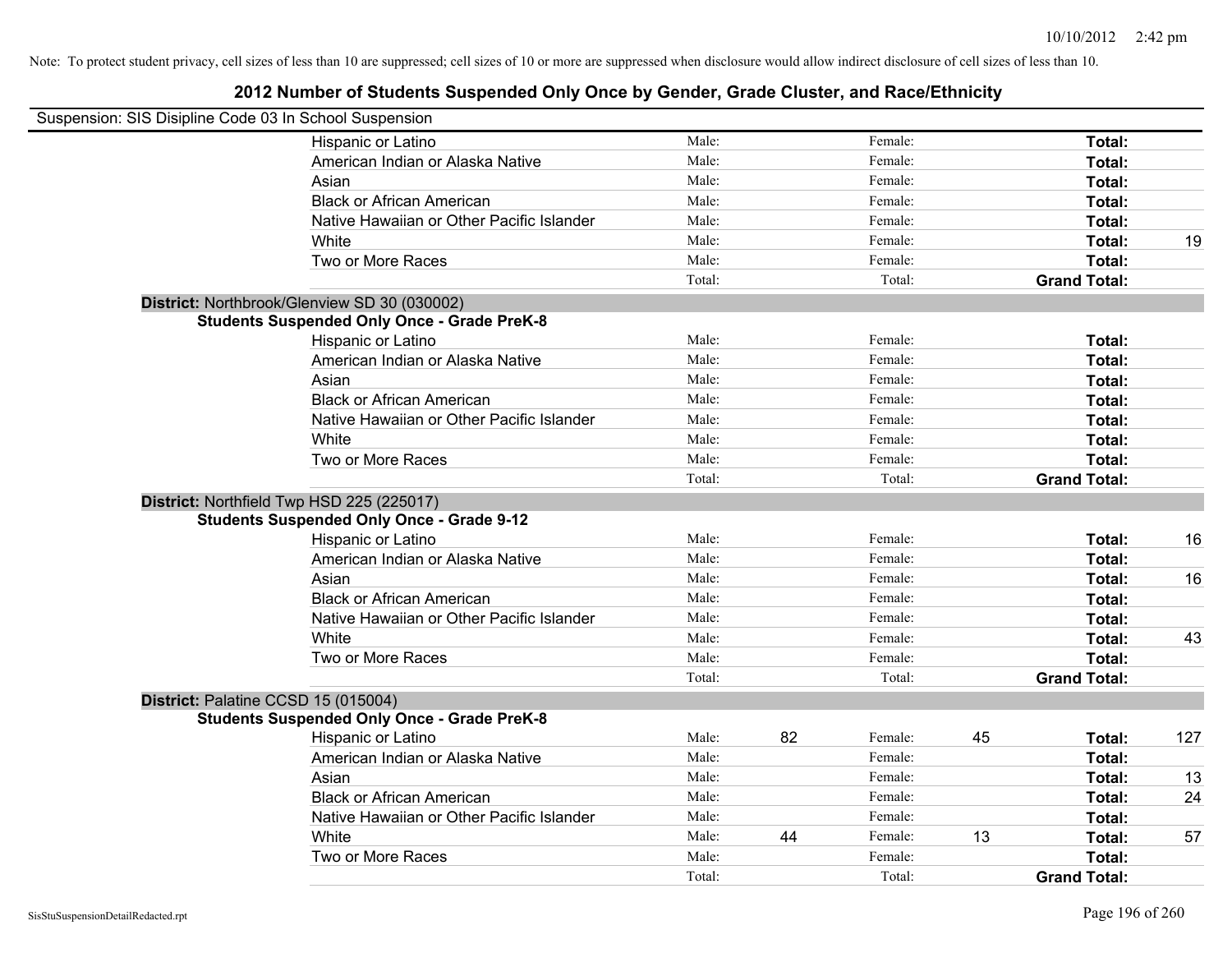| Suspension: SIS Disipline Code 03 In School Suspension |        |    |         |    |                     |     |
|--------------------------------------------------------|--------|----|---------|----|---------------------|-----|
| District: Prospect Heights SD 23 (023002)              |        |    |         |    |                     |     |
| <b>Students Suspended Only Once - Grade PreK-8</b>     |        |    |         |    |                     |     |
| Hispanic or Latino                                     | Male:  |    | Female: |    | Total:              |     |
| American Indian or Alaska Native                       | Male:  |    | Female: |    | Total:              |     |
| Asian                                                  | Male:  |    | Female: |    | Total:              |     |
| <b>Black or African American</b>                       | Male:  |    | Female: |    | Total:              |     |
| Native Hawaiian or Other Pacific Islander              | Male:  |    | Female: |    | Total:              |     |
| White                                                  | Male:  |    | Female: |    | Total:              |     |
| Two or More Races                                      | Male:  |    | Female: |    | Total:              |     |
|                                                        | Total: |    | Total:  |    | <b>Grand Total:</b> |     |
| District: River Trails SD 26 (026002)                  |        |    |         |    |                     |     |
| <b>Students Suspended Only Once - Grade PreK-8</b>     |        |    |         |    |                     |     |
| Hispanic or Latino                                     | Male:  |    | Female: |    | Total:              | 11  |
| American Indian or Alaska Native                       | Male:  |    | Female: |    | Total:              |     |
| Asian                                                  | Male:  |    | Female: |    | Total:              |     |
| <b>Black or African American</b>                       | Male:  |    | Female: |    | Total:              |     |
| Native Hawaiian or Other Pacific Islander              | Male:  |    | Female: |    | Total:              |     |
| White                                                  | Male:  |    | Female: |    | Total:              |     |
| Two or More Races                                      | Male:  |    | Female: |    | Total:              |     |
|                                                        | Total: |    | Total:  |    | <b>Grand Total:</b> | 26  |
| District: Schaumburg CCSD 54 (054004)                  |        |    |         |    |                     |     |
| <b>Students Suspended Only Once - Grade PreK-8</b>     |        |    |         |    |                     |     |
| Hispanic or Latino                                     | Male:  | 19 | Female: | 12 | Total:              | 31  |
| American Indian or Alaska Native                       | Male:  |    | Female: |    | Total:              |     |
| Asian                                                  | Male:  |    | Female: |    | Total:              |     |
| <b>Black or African American</b>                       | Male:  | 30 | Female: | 13 | Total:              | 43  |
| Native Hawaiian or Other Pacific Islander              | Male:  |    | Female: |    | Total:              |     |
| White                                                  | Male:  | 39 | Female: | 11 | Total:              | 50  |
| Two or More Races                                      | Male:  |    | Female: |    | Total:              |     |
|                                                        | Total: |    | Total:  |    | <b>Grand Total:</b> | 140 |
| District: Skokie SD 68 (068002)                        |        |    |         |    |                     |     |
| <b>Students Suspended Only Once - Grade PreK-8</b>     |        |    |         |    |                     |     |
| Hispanic or Latino                                     | Male:  |    | Female: |    | Total:              |     |
| American Indian or Alaska Native                       | Male:  |    | Female: |    | Total:              |     |
| Asian                                                  | Male:  |    | Female: |    | Total:              |     |
| <b>Black or African American</b>                       | Male:  |    | Female: |    | Total:              | 13  |
| Native Hawaiian or Other Pacific Islander              | Male:  |    | Female: |    | Total:              |     |
| White                                                  | Male:  |    | Female: |    | Total:              | 11  |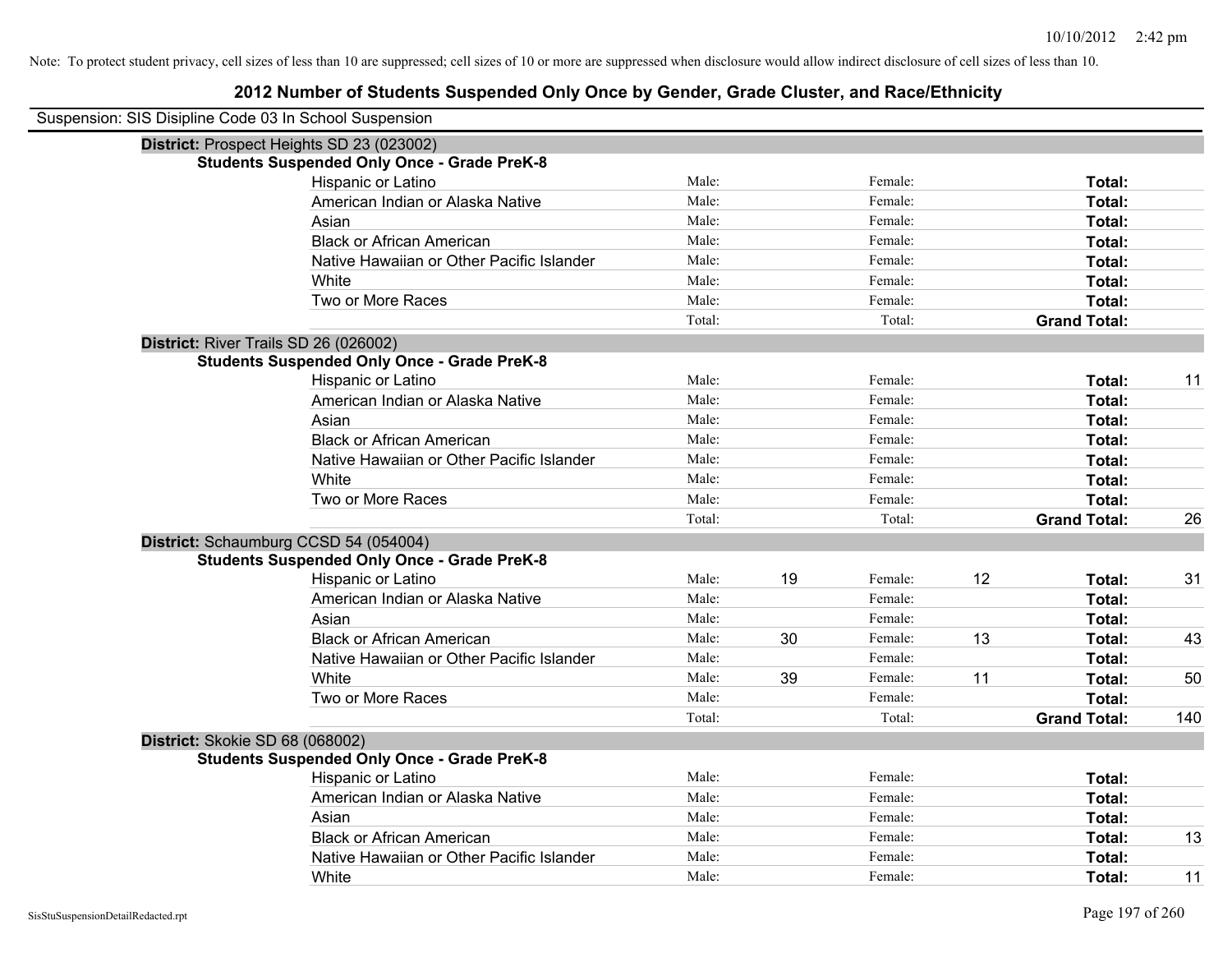| Suspension: SIS Disipline Code 03 In School Suspension |        |         |                     |    |
|--------------------------------------------------------|--------|---------|---------------------|----|
| Two or More Races                                      | Male:  | Female: | Total:              |    |
|                                                        | Total: | Total:  | <b>Grand Total:</b> |    |
| District: Skokie SD 69 (069002)                        |        |         |                     |    |
| <b>Students Suspended Only Once - Grade PreK-8</b>     |        |         |                     |    |
| Hispanic or Latino                                     | Male:  | Female: | Total:              |    |
| American Indian or Alaska Native                       | Male:  | Female: | Total:              |    |
| Asian                                                  | Male:  | Female: | Total:              |    |
| <b>Black or African American</b>                       | Male:  | Female: | Total:              | 10 |
| Native Hawaiian or Other Pacific Islander              | Male:  | Female: | Total:              |    |
| White                                                  | Male:  | Female: | Total:              |    |
| Two or More Races                                      | Male:  | Female: | Total:              |    |
|                                                        | Total: | Total:  | <b>Grand Total:</b> |    |
| District: Skokie SD 73-5 (073502)                      |        |         |                     |    |
| <b>Students Suspended Only Once - Grade PreK-8</b>     |        |         |                     |    |
| Hispanic or Latino                                     | Male:  | Female: | Total:              |    |
| American Indian or Alaska Native                       | Male:  | Female: | Total:              |    |
| Asian                                                  | Male:  | Female: | Total:              |    |
| <b>Black or African American</b>                       | Male:  | Female: | Total:              |    |
| Native Hawaiian or Other Pacific Islander              | Male:  | Female: | Total:              |    |
| White                                                  | Male:  | Female: | Total:              |    |
| Two or More Races                                      | Male:  | Female: | Total:              |    |
|                                                        | Total: | Total:  | <b>Grand Total:</b> | 15 |
| District: South Campus (019700)                        |        |         |                     |    |
| <b>Students Suspended Only Once - Grade PreK-8</b>     |        |         |                     |    |
| Hispanic or Latino                                     | Male:  | Female: | Total:              |    |
| American Indian or Alaska Native                       | Male:  | Female: | Total:              |    |
| Asian                                                  | Male:  | Female: | Total:              |    |
| <b>Black or African American</b>                       | Male:  | Female: | Total:              |    |
| Native Hawaiian or Other Pacific Islander              | Male:  | Female: | Total:              |    |
| White                                                  | Male:  | Female: | Total:              |    |
| Two or More Races                                      | Male:  | Female: | Total:              |    |
|                                                        | Total: | Total:  | <b>Grand Total:</b> |    |
| District: Sunset Ridge SD 29 (029002)                  |        |         |                     |    |
| <b>Students Suspended Only Once - Grade PreK-8</b>     |        |         |                     |    |
| Hispanic or Latino                                     | Male:  | Female: | Total:              |    |
| American Indian or Alaska Native                       | Male:  | Female: | Total:              |    |
| Asian                                                  | Male:  | Female: | Total:              |    |
| <b>Black or African American</b>                       | Male:  | Female: | Total:              |    |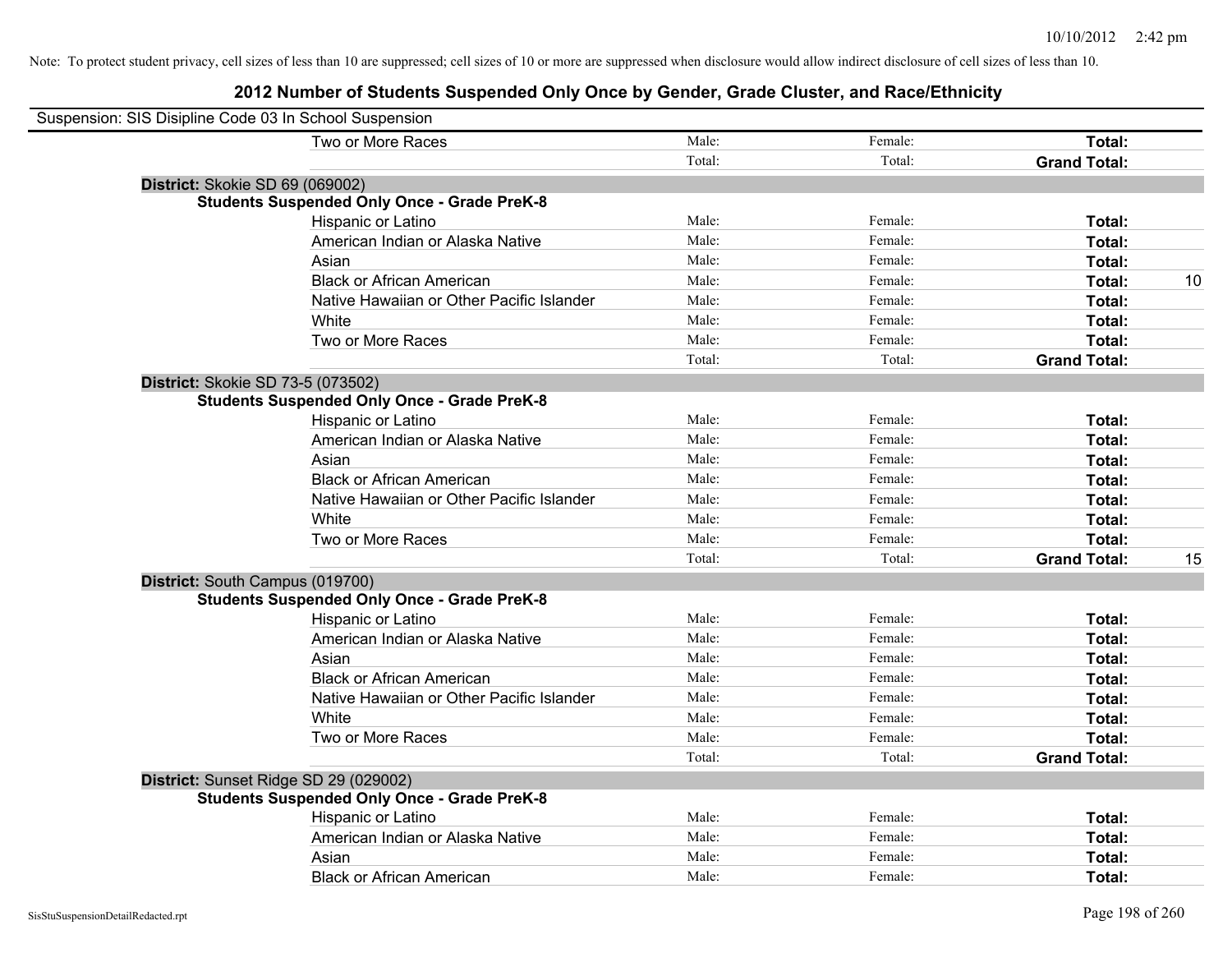| Suspension: SIS Disipline Code 03 In School Suspension |                                                    |        |     |         |     |                     |     |
|--------------------------------------------------------|----------------------------------------------------|--------|-----|---------|-----|---------------------|-----|
|                                                        | Native Hawaiian or Other Pacific Islander          | Male:  |     | Female: |     | Total:              |     |
|                                                        | White                                              | Male:  |     | Female: |     | Total:              |     |
|                                                        | Two or More Races                                  | Male:  |     | Female: |     | Total:              |     |
|                                                        |                                                    | Total: |     | Total:  |     | <b>Grand Total:</b> |     |
| District: Township HSD 211 (211017)                    |                                                    |        |     |         |     |                     |     |
|                                                        | <b>Students Suspended Only Once - Grade 9-12</b>   |        |     |         |     |                     |     |
|                                                        | Hispanic or Latino                                 | Male:  | 119 | Female: | 58  | Total:              | 177 |
|                                                        | American Indian or Alaska Native                   | Male:  |     | Female: |     | Total:              |     |
|                                                        | Asian                                              | Male:  |     | Female: |     | Total:              | 21  |
|                                                        | <b>Black or African American</b>                   | Male:  | 48  | Female: | 38  | Total:              | 86  |
|                                                        | Native Hawaiian or Other Pacific Islander          | Male:  |     | Female: |     | Total:              |     |
|                                                        | White                                              | Male:  | 108 | Female: | 51  | Total:              | 159 |
|                                                        | Two or More Races                                  | Male:  |     | Female: |     | Total:              | 19  |
|                                                        |                                                    | Total: |     | Total:  |     | <b>Grand Total:</b> |     |
| District: Township HSD 214 (214017)                    |                                                    |        |     |         |     |                     |     |
|                                                        | <b>Students Suspended Only Once - Grade 9-12</b>   |        |     |         |     |                     |     |
|                                                        | Hispanic or Latino                                 | Male:  | 117 | Female: | 78  | Total:              | 195 |
|                                                        | American Indian or Alaska Native                   | Male:  |     | Female: |     | Total:              |     |
|                                                        | Asian                                              | Male:  |     | Female: |     | Total:              |     |
|                                                        | <b>Black or African American</b>                   | Male:  |     | Female: |     | Total:              | 21  |
|                                                        | Native Hawaiian or Other Pacific Islander          | Male:  |     | Female: |     | Total:              |     |
|                                                        | White                                              | Male:  | 115 | Female: | 30  | Total:              | 145 |
|                                                        | Two or More Races                                  | Male:  |     | Female: |     | Total:              |     |
|                                                        |                                                    | Total: | 256 | Total:  | 118 | <b>Grand Total:</b> | 374 |
| District: West Northfield SD 31 (031002)               |                                                    |        |     |         |     |                     |     |
|                                                        | <b>Students Suspended Only Once - Grade PreK-8</b> |        |     |         |     |                     |     |
|                                                        | Hispanic or Latino                                 | Male:  |     | Female: |     | Total:              |     |
|                                                        | American Indian or Alaska Native                   | Male:  |     | Female: |     | Total:              |     |
|                                                        | Asian                                              | Male:  |     | Female: |     | Total:              |     |
|                                                        | <b>Black or African American</b>                   | Male:  |     | Female: |     | Total:              |     |
|                                                        | Native Hawaiian or Other Pacific Islander          | Male:  |     | Female: |     | Total:              |     |
|                                                        | White                                              | Male:  |     | Female: |     | Total:              |     |
|                                                        | Two or More Races                                  | Male:  |     | Female: |     | Total:              |     |
|                                                        |                                                    | Total: |     | Total:  |     | <b>Grand Total:</b> |     |
| District: Wheeling CCSD 21 (021004)                    |                                                    |        |     |         |     |                     |     |
|                                                        | <b>Students Suspended Only Once - Grade PreK-8</b> |        |     |         |     |                     |     |
|                                                        | Hispanic or Latino                                 | Male:  | 41  | Female: | 33  | Total:              | 74  |
|                                                        | American Indian or Alaska Native                   | Male:  |     | Female: |     | Total:              |     |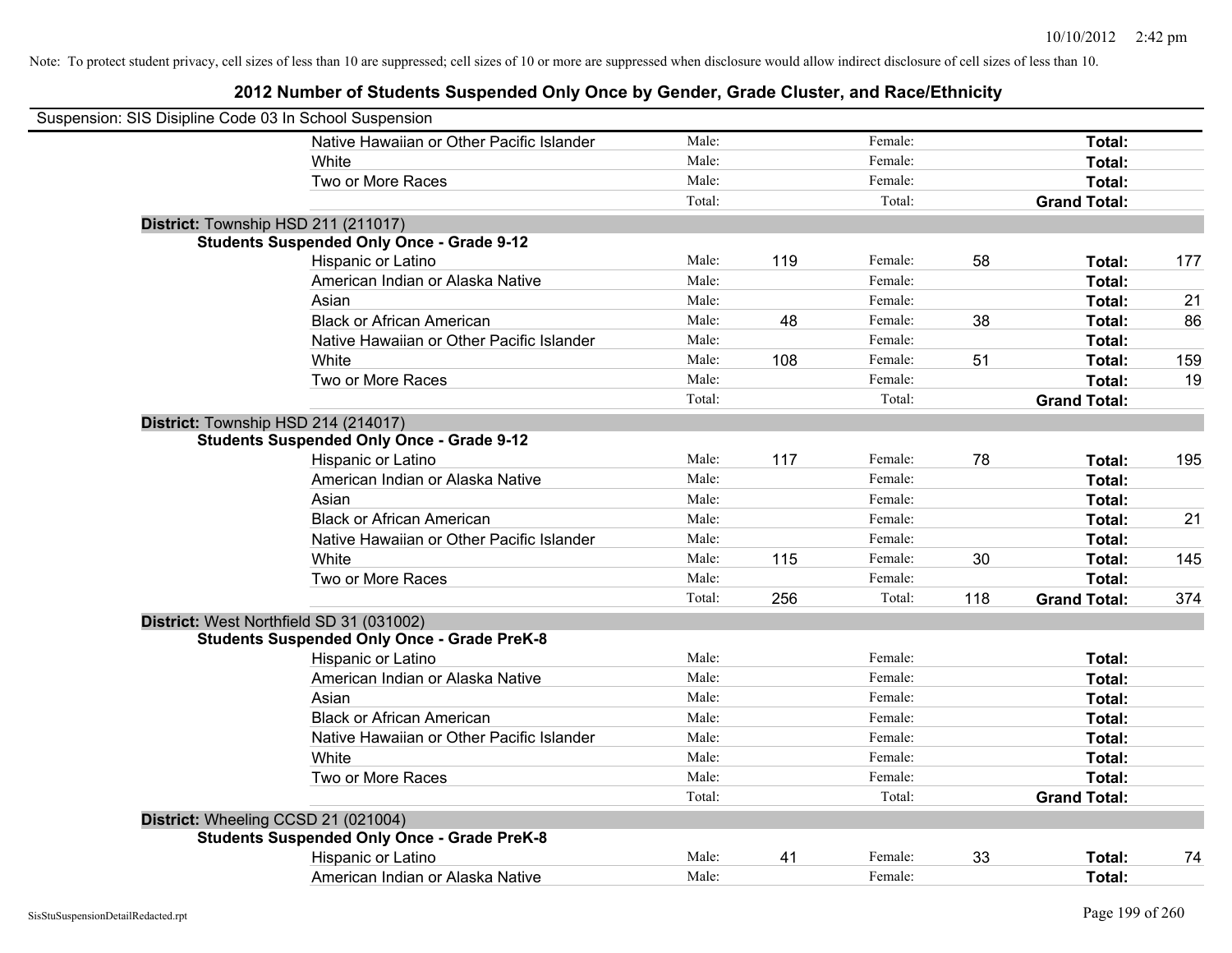| Suspension: SIS Disipline Code 03 In School Suspension |                                                                                         |                |    |                    |    |                     |     |
|--------------------------------------------------------|-----------------------------------------------------------------------------------------|----------------|----|--------------------|----|---------------------|-----|
|                                                        | Asian                                                                                   | Male:          |    | Female:            |    | Total:              |     |
|                                                        | <b>Black or African American</b>                                                        | Male:          |    | Female:            |    | Total:              |     |
|                                                        | Native Hawaiian or Other Pacific Islander                                               | Male:          |    | Female:            |    | Total:              |     |
|                                                        | White                                                                                   | Male:          |    | Female:            |    | Total:              | 29  |
|                                                        | Two or More Races                                                                       | Male:          |    | Female:            |    | Total:              |     |
|                                                        |                                                                                         | Total:         | 69 | Total:             | 46 | <b>Grand Total:</b> | 115 |
|                                                        | District: Wilmette SD 39 (039002)                                                       |                |    |                    |    |                     |     |
|                                                        | <b>Students Suspended Only Once - Grade PreK-8</b>                                      |                |    |                    |    |                     |     |
|                                                        | Hispanic or Latino                                                                      | Male:          |    | Female:            |    | Total:              |     |
|                                                        | American Indian or Alaska Native                                                        | Male:          |    | Female:            |    | Total:              |     |
|                                                        | Asian                                                                                   | Male:          |    | Female:            |    | Total:              |     |
|                                                        | <b>Black or African American</b>                                                        | Male:          |    | Female:            |    | Total:              |     |
|                                                        | Native Hawaiian or Other Pacific Islander                                               | Male:          |    | Female:            |    | Total:              |     |
|                                                        | White                                                                                   | Male:          |    | Female:            |    | Total:              |     |
|                                                        | Two or More Races                                                                       | Male:          |    | Female:            |    | Total:              |     |
|                                                        |                                                                                         | Total:         |    | Total:             |    | <b>Grand Total:</b> |     |
|                                                        | District: Berkeley SD 87 (087002)<br><b>Students Suspended Only Once - Grade PreK-8</b> |                |    |                    |    |                     |     |
|                                                        | Hispanic or Latino                                                                      | Male:          |    | Female:            |    | Total:              | 20  |
|                                                        | American Indian or Alaska Native                                                        | Male:          |    | Female:            |    | Total:              |     |
|                                                        | Asian                                                                                   | Male:          |    | Female:            |    | Total:              |     |
|                                                        | <b>Black or African American</b>                                                        | Male:          | 45 | Female:            | 19 | Total:              | 64  |
|                                                        | Native Hawaiian or Other Pacific Islander                                               | Male:          |    | Female:            |    | Total:              |     |
|                                                        | White                                                                                   | Male:          |    | Female:            |    | Total:              |     |
|                                                        | Two or More Races                                                                       | Male:          |    | Female:            |    | Total:              |     |
|                                                        |                                                                                         | Total:         |    | Total:             |    | <b>Grand Total:</b> |     |
|                                                        | District: Berwyn North SD 98 (098002)                                                   |                |    |                    |    |                     |     |
|                                                        |                                                                                         |                |    |                    |    |                     |     |
|                                                        | <b>Students Suspended Only Once - Grade PreK-8</b>                                      |                |    | Female:            | 13 |                     | 66  |
|                                                        | Hispanic or Latino                                                                      | Male:          | 53 |                    |    | Total:              |     |
|                                                        | American Indian or Alaska Native                                                        | Male:          |    | Female:            |    | Total:              |     |
|                                                        | Asian                                                                                   | Male:          |    | Female:            |    | Total:              |     |
|                                                        | <b>Black or African American</b>                                                        | Male:          |    | Female:            |    | Total:              | 32  |
|                                                        | Native Hawaiian or Other Pacific Islander                                               | Male:          |    | Female:            |    | Total:              |     |
|                                                        | White<br>Two or More Races                                                              | Male:<br>Male: |    | Female:<br>Female: |    | Total:              |     |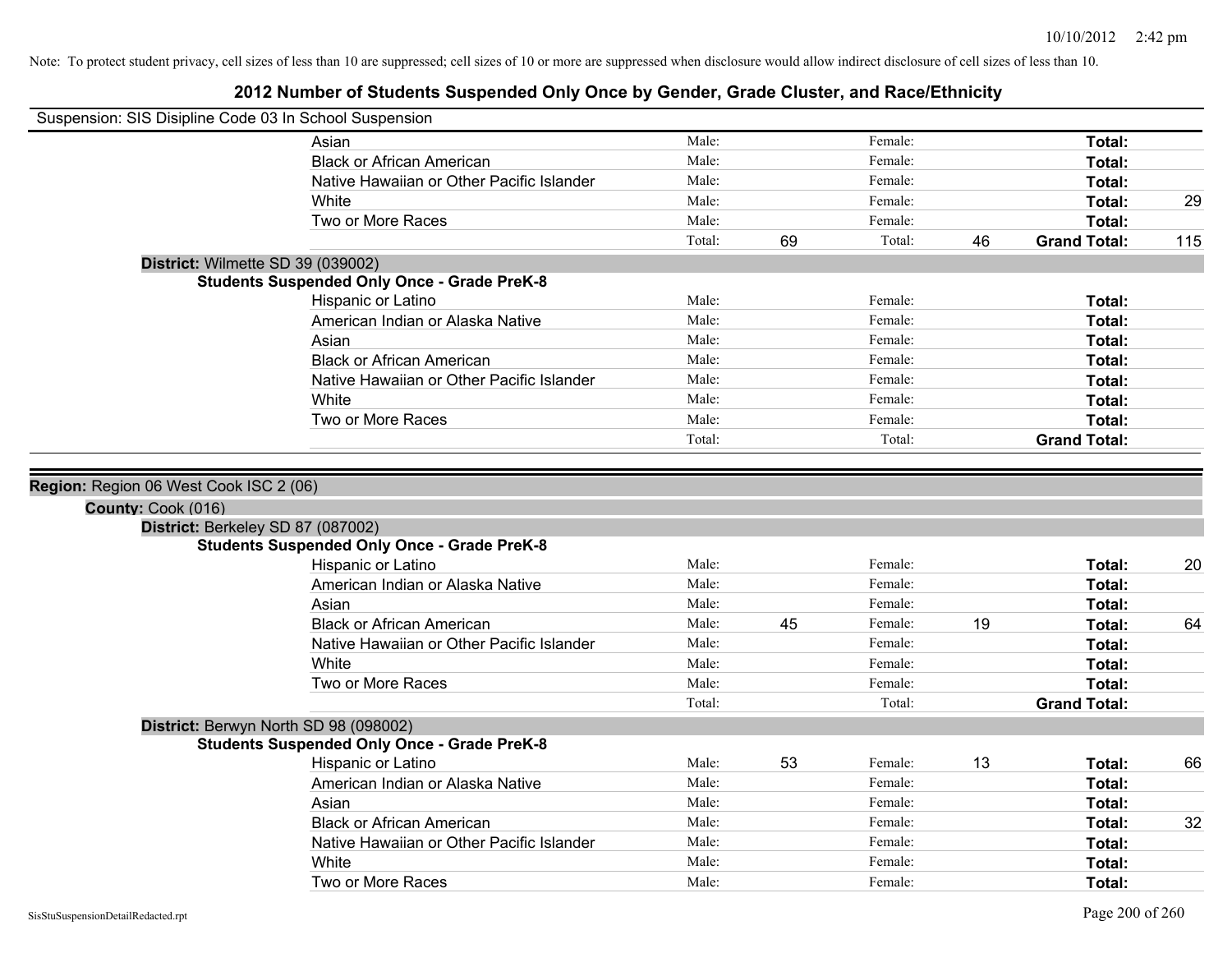| Suspension: SIS Disipline Code 03 In School Suspension |                                                    |        |     |         |     |                     |     |
|--------------------------------------------------------|----------------------------------------------------|--------|-----|---------|-----|---------------------|-----|
|                                                        |                                                    | Total: |     | Total:  |     | <b>Grand Total:</b> |     |
|                                                        | District: Berwyn South SD 100 (100002)             |        |     |         |     |                     |     |
|                                                        | <b>Students Suspended Only Once - Grade PreK-8</b> |        |     |         |     |                     |     |
|                                                        | Hispanic or Latino                                 | Male:  |     | Female: |     | Total:              | 32  |
|                                                        | American Indian or Alaska Native                   | Male:  |     | Female: |     | Total:              |     |
|                                                        | Asian                                              | Male:  |     | Female: |     | Total:              |     |
|                                                        | <b>Black or African American</b>                   | Male:  |     | Female: |     | Total:              |     |
|                                                        | Native Hawaiian or Other Pacific Islander          | Male:  |     | Female: |     | Total:              |     |
|                                                        | White                                              | Male:  |     | Female: |     | Total:              |     |
|                                                        | Two or More Races                                  | Male:  |     | Female: |     | Total:              |     |
|                                                        |                                                    | Total: | 31  | Total:  | 11  | <b>Grand Total:</b> | 42  |
|                                                        | District: Brookfield Lagrange Park SD 95 (095002)  |        |     |         |     |                     |     |
|                                                        | <b>Students Suspended Only Once - Grade PreK-8</b> |        |     |         |     |                     |     |
|                                                        | Hispanic or Latino                                 | Male:  |     | Female: |     | Total:              |     |
|                                                        | American Indian or Alaska Native                   | Male:  |     | Female: |     | Total:              |     |
|                                                        | Asian                                              | Male:  |     | Female: |     | Total:              |     |
|                                                        | <b>Black or African American</b>                   | Male:  |     | Female: |     | Total:              |     |
|                                                        | Native Hawaiian or Other Pacific Islander          | Male:  |     | Female: |     | Total:              |     |
|                                                        | White                                              | Male:  |     | Female: |     | Total:              |     |
|                                                        | Two or More Races                                  | Male:  |     | Female: |     | Total:              |     |
|                                                        |                                                    | Total: |     | Total:  |     | <b>Grand Total:</b> |     |
| District: Cicero SD 99 (099002)                        |                                                    |        |     |         |     |                     |     |
|                                                        | <b>Students Suspended Only Once - Grade PreK-8</b> |        |     |         |     |                     |     |
|                                                        | Hispanic or Latino                                 | Male:  | 187 | Female: | 171 | Total:              | 358 |
|                                                        | American Indian or Alaska Native                   | Male:  |     | Female: |     | Total:              |     |
|                                                        | Asian                                              | Male:  |     | Female: |     | Total:              |     |
|                                                        | <b>Black or African American</b>                   | Male:  |     | Female: |     | Total:              | 16  |
|                                                        | Native Hawaiian or Other Pacific Islander          | Male:  |     | Female: |     | Total:              |     |
|                                                        | White                                              | Male:  |     | Female: |     | Total:              | 10  |
|                                                        | Two or More Races                                  | Male:  |     | Female: |     | Total:              |     |
|                                                        |                                                    | Total: |     | Total:  |     | <b>Grand Total:</b> |     |
|                                                        | District: Elmwood Park CUSD 401 (401026)           |        |     |         |     |                     |     |
|                                                        | <b>Students Suspended Only Once - Grade 9-12</b>   |        |     |         |     |                     |     |
|                                                        | Hispanic or Latino                                 | Male:  | 16  | Female: | 10  | Total:              | 26  |
|                                                        | American Indian or Alaska Native                   | Male:  |     | Female: |     | Total:              |     |
|                                                        | Asian                                              | Male:  |     | Female: |     | Total:              |     |
|                                                        | <b>Black or African American</b>                   | Male:  |     | Female: |     | Total:              |     |
|                                                        | Native Hawaiian or Other Pacific Islander          | Male:  |     | Female: |     | Total:              |     |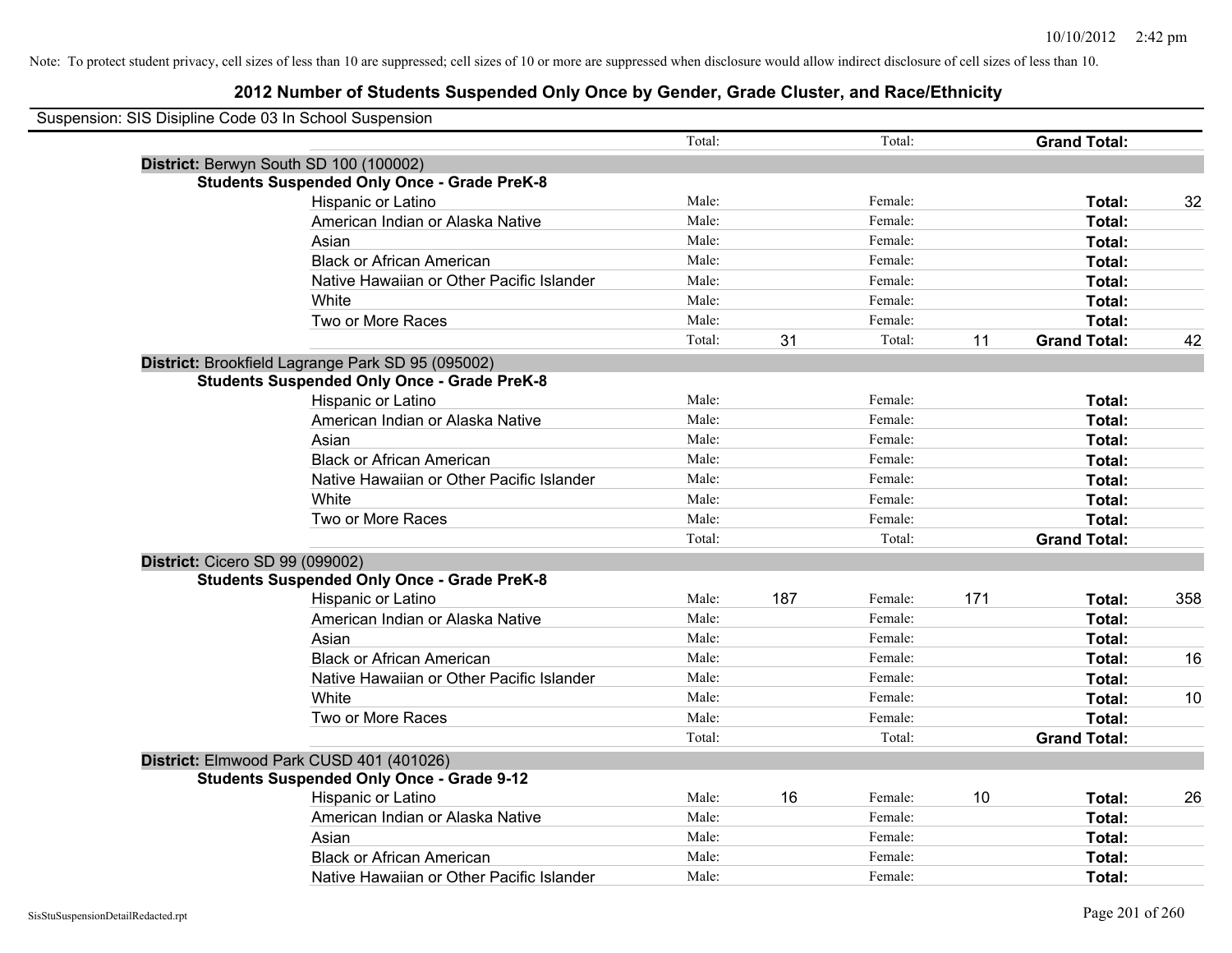| Suspension: SIS Disipline Code 03 In School Suspension |                                                    |        |     |         |     |                     |     |
|--------------------------------------------------------|----------------------------------------------------|--------|-----|---------|-----|---------------------|-----|
|                                                        | White                                              | Male:  | 26  | Female: | 19  | Total:              | 45  |
|                                                        | Two or More Races                                  | Male:  |     | Female: |     | Total:              |     |
|                                                        |                                                    | Total: |     | Total:  |     | <b>Grand Total:</b> | 88  |
| District: Franklin Park SD 84 (084002)                 |                                                    |        |     |         |     |                     |     |
|                                                        | <b>Students Suspended Only Once - Grade PreK-8</b> |        |     |         |     |                     |     |
|                                                        | Hispanic or Latino                                 | Male:  |     | Female: |     | Total:              |     |
|                                                        | American Indian or Alaska Native                   | Male:  |     | Female: |     | Total:              |     |
|                                                        | Asian                                              | Male:  |     | Female: |     | Total:              |     |
|                                                        | <b>Black or African American</b>                   | Male:  |     | Female: |     | Total:              |     |
|                                                        | Native Hawaiian or Other Pacific Islander          | Male:  |     | Female: |     | Total:              |     |
|                                                        | White                                              | Male:  |     | Female: |     | Total:              |     |
|                                                        | Two or More Races                                  | Male:  |     | Female: |     | Total:              |     |
|                                                        |                                                    | Total: |     | Total:  |     | <b>Grand Total:</b> |     |
| District: Hillside SD 93 (093002)                      |                                                    |        |     |         |     |                     |     |
|                                                        | <b>Students Suspended Only Once - Grade PreK-8</b> |        |     |         |     |                     |     |
|                                                        | Hispanic or Latino                                 | Male:  |     | Female: |     | Total:              |     |
|                                                        | American Indian or Alaska Native                   | Male:  |     | Female: |     | Total:              |     |
|                                                        | Asian                                              | Male:  |     | Female: |     | Total:              |     |
|                                                        | <b>Black or African American</b>                   | Male:  |     | Female: |     | Total:              |     |
|                                                        | Native Hawaiian or Other Pacific Islander          | Male:  |     | Female: |     | Total:              |     |
|                                                        | White                                              | Male:  |     | Female: |     | Total:              |     |
|                                                        | Two or More Races                                  | Male:  |     | Female: |     | Total:              |     |
|                                                        |                                                    | Total: |     | Total:  |     | <b>Grand Total:</b> | 13  |
| District: J S Morton HSD 201 (201017)                  |                                                    |        |     |         |     |                     |     |
|                                                        | <b>Students Suspended Only Once - Grade 9-12</b>   |        |     |         |     |                     |     |
|                                                        | Hispanic or Latino                                 | Male:  | 541 | Female: | 408 | Total:              | 949 |
|                                                        | American Indian or Alaska Native                   | Male:  |     | Female: |     | Total:              |     |
|                                                        | Asian                                              | Male:  |     | Female: |     | Total:              |     |
|                                                        | <b>Black or African American</b>                   | Male:  | 28  | Female: | 21  | Total:              | 49  |
|                                                        | Native Hawaiian or Other Pacific Islander          | Male:  |     | Female: |     | Total:              |     |
|                                                        | White                                              | Male:  | 31  | Female: | 35  | Total:              | 66  |
|                                                        | Two or More Races                                  | Male:  |     | Female: |     | Total:              |     |
|                                                        |                                                    | Total: |     | Total:  |     | <b>Grand Total:</b> |     |
| District: La Grange SD 102 (102002)                    |                                                    |        |     |         |     |                     |     |
|                                                        | <b>Students Suspended Only Once - Grade PreK-8</b> |        |     |         |     |                     |     |
|                                                        | Hispanic or Latino                                 | Male:  |     | Female: |     | Total:              |     |
|                                                        | American Indian or Alaska Native                   | Male:  |     | Female: |     | Total:              |     |
|                                                        | Asian                                              | Male:  |     | Female: |     | Total:              |     |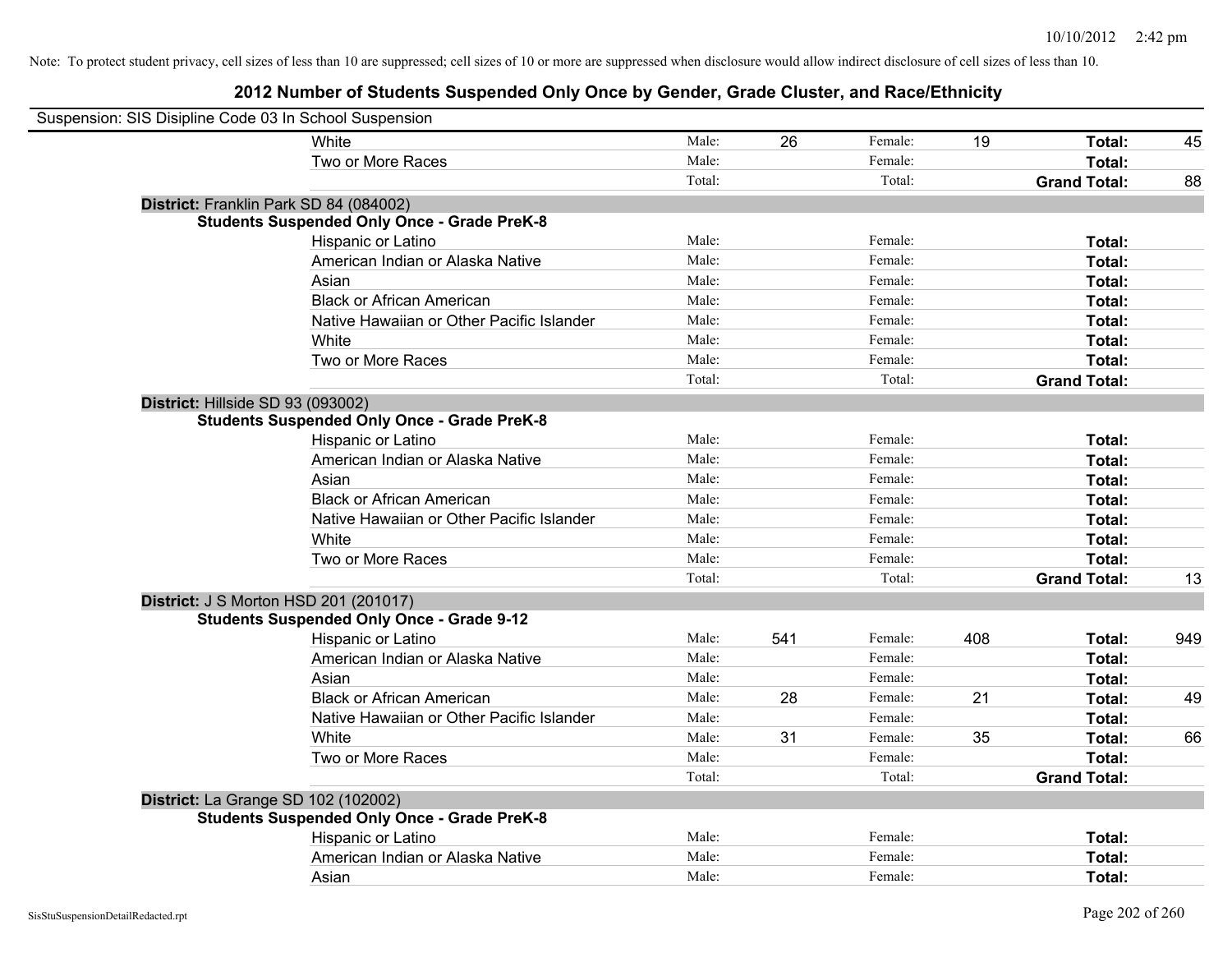| Suspension: SIS Disipline Code 03 In School Suspension |                                                    |        |    |         |                     |        |    |
|--------------------------------------------------------|----------------------------------------------------|--------|----|---------|---------------------|--------|----|
|                                                        | <b>Black or African American</b>                   | Male:  |    | Female: |                     | Total: |    |
|                                                        | Native Hawaiian or Other Pacific Islander          | Male:  |    | Female: |                     | Total: |    |
|                                                        | White                                              | Male:  |    | Female: |                     | Total: | 12 |
|                                                        | Two or More Races                                  | Male:  |    | Female: |                     | Total: |    |
|                                                        |                                                    | Total: |    | Total:  | <b>Grand Total:</b> |        | 23 |
|                                                        | District: La Grange SD 105 South (105002)          |        |    |         |                     |        |    |
|                                                        | <b>Students Suspended Only Once - Grade PreK-8</b> |        |    |         |                     |        |    |
|                                                        | Hispanic or Latino                                 | Male:  |    | Female: |                     | Total: |    |
|                                                        | American Indian or Alaska Native                   | Male:  |    | Female: |                     | Total: |    |
|                                                        | Asian                                              | Male:  |    | Female: |                     | Total: |    |
|                                                        | <b>Black or African American</b>                   | Male:  |    | Female: |                     | Total: |    |
|                                                        | Native Hawaiian or Other Pacific Islander          | Male:  |    | Female: |                     | Total: |    |
|                                                        | White                                              | Male:  |    | Female: |                     | Total: |    |
|                                                        | Two or More Races                                  | Male:  |    | Female: |                     | Total: |    |
|                                                        |                                                    | Total: |    | Total:  | <b>Grand Total:</b> |        |    |
|                                                        | District: LaGrange Highlands SD 106 (106002)       |        |    |         |                     |        |    |
|                                                        | <b>Students Suspended Only Once - Grade PreK-8</b> |        |    |         |                     |        |    |
|                                                        | Hispanic or Latino                                 | Male:  |    | Female: |                     | Total: |    |
|                                                        | American Indian or Alaska Native                   | Male:  |    | Female: |                     | Total: |    |
|                                                        | Asian                                              | Male:  |    | Female: |                     | Total: |    |
|                                                        | <b>Black or African American</b>                   | Male:  |    | Female: |                     | Total: |    |
|                                                        | Native Hawaiian or Other Pacific Islander          | Male:  |    | Female: |                     | Total: |    |
|                                                        | White                                              | Male:  |    | Female: |                     | Total: |    |
|                                                        | Two or More Races                                  | Male:  |    | Female: |                     | Total: |    |
|                                                        |                                                    | Total: |    | Total:  | <b>Grand Total:</b> |        |    |
| District: Lindop SD 92 (092002)                        |                                                    |        |    |         |                     |        |    |
|                                                        | <b>Students Suspended Only Once - Grade PreK-8</b> |        |    |         |                     |        |    |
|                                                        | Hispanic or Latino                                 | Male:  |    | Female: |                     | Total: |    |
|                                                        | American Indian or Alaska Native                   | Male:  |    | Female: |                     | Total: |    |
|                                                        | Asian                                              | Male:  |    | Female: |                     | Total: |    |
|                                                        | <b>Black or African American</b>                   | Male:  |    | Female: |                     | Total: | 11 |
|                                                        | Native Hawaiian or Other Pacific Islander          | Male:  |    | Female: |                     | Total: |    |
|                                                        | White                                              | Male:  |    | Female: |                     | Total: |    |
|                                                        | Two or More Races                                  | Male:  |    | Female: |                     | Total: |    |
|                                                        |                                                    | Total: |    | Total:  | <b>Grand Total:</b> |        |    |
| District: Lyons SD 103 (103002)                        |                                                    |        |    |         |                     |        |    |
|                                                        | <b>Students Suspended Only Once - Grade PreK-8</b> |        |    |         |                     |        |    |
|                                                        | <b>Hispanic or Latino</b>                          | Male:  | 23 | Female: | 15                  | Total: | 38 |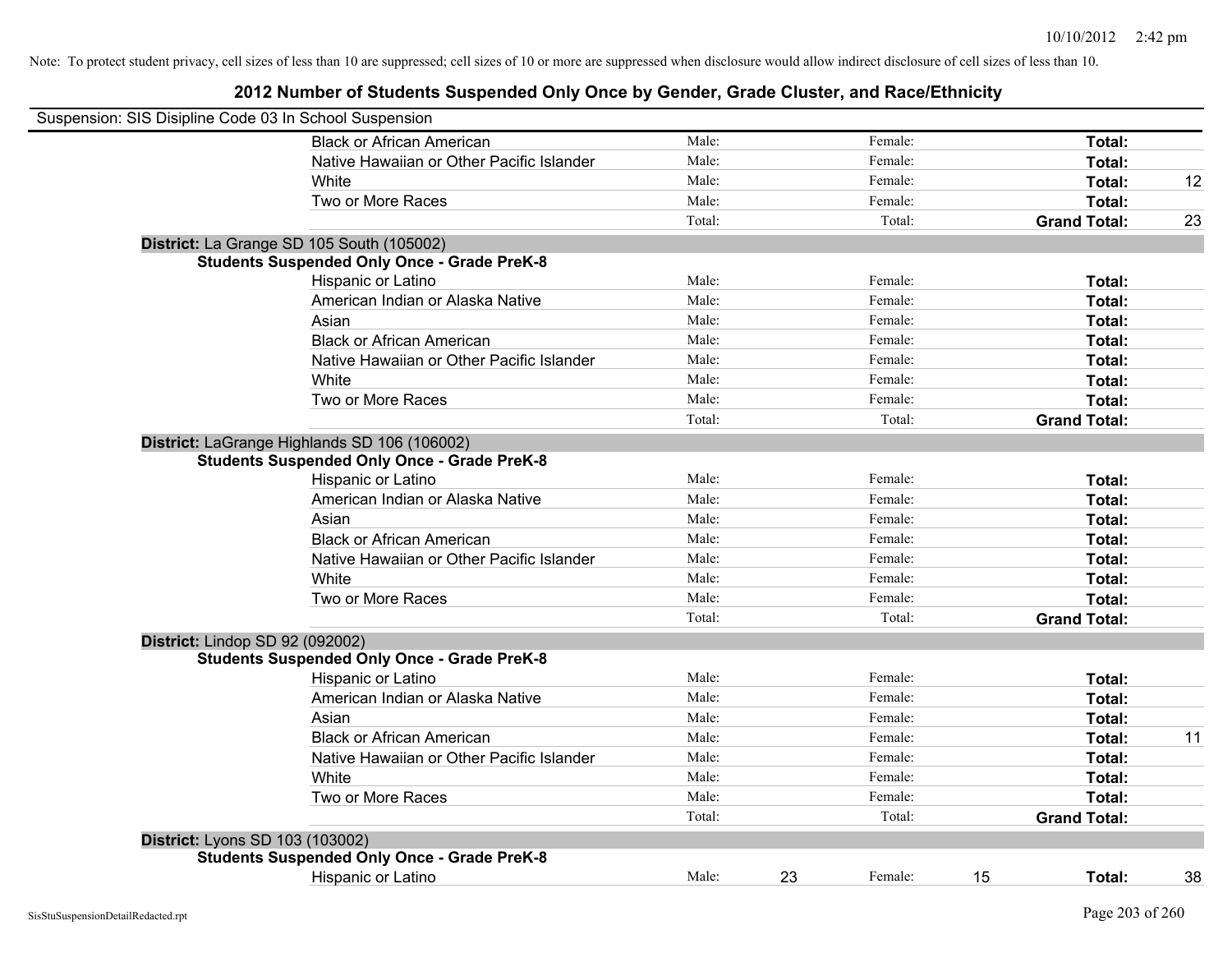## **2012 Number of Students Suspended Only Once by Gender, Grade Cluster, and Race/Ethnicity**

| Suspension: SIS Disipline Code 03 In School Suspension |        |    |         |    |                     |     |
|--------------------------------------------------------|--------|----|---------|----|---------------------|-----|
| American Indian or Alaska Native                       | Male:  |    | Female: |    | Total:              |     |
| Asian                                                  | Male:  |    | Female: |    | Total:              |     |
| <b>Black or African American</b>                       | Male:  |    | Female: |    | Total:              |     |
| Native Hawaiian or Other Pacific Islander              | Male:  |    | Female: |    | Total:              |     |
| White                                                  | Male:  |    | Female: |    | Total:              | 20  |
| Two or More Races                                      | Male:  |    | Female: |    | Total:              |     |
|                                                        | Total: |    | Total:  |    | <b>Grand Total:</b> |     |
| District: Lyons Twp HSD 204 (204017)                   |        |    |         |    |                     |     |
| <b>Students Suspended Only Once - Grade 9-12</b>       |        |    |         |    |                     |     |
| Hispanic or Latino                                     | Male:  |    | Female: |    | Total:              |     |
| American Indian or Alaska Native                       | Male:  |    | Female: |    | Total:              |     |
| Asian                                                  | Male:  |    | Female: |    | Total:              |     |
| <b>Black or African American</b>                       | Male:  |    | Female: |    | Total:              |     |
| Native Hawaiian or Other Pacific Islander              | Male:  |    | Female: |    | Total:              |     |
| White                                                  | Male:  |    | Female: |    | Total:              |     |
| Two or More Races                                      | Male:  |    | Female: |    | Total:              |     |
|                                                        | Total: |    | Total:  |    | <b>Grand Total:</b> |     |
| District: Mannheim SD 83 (083002)                      |        |    |         |    |                     |     |
| <b>Students Suspended Only Once - Grade PreK-8</b>     |        |    |         |    |                     |     |
| Hispanic or Latino                                     | Male:  | 46 | Female: | 21 | Total:              | 67  |
| American Indian or Alaska Native                       | Male:  |    | Female: |    | Total:              |     |
| Asian                                                  | Male:  |    | Female: |    | Total:              |     |
| <b>Black or African American</b>                       | Male:  |    | Female: |    | Total:              |     |
| Native Hawaiian or Other Pacific Islander              | Male:  |    | Female: |    | Total:              |     |
| White                                                  | Male:  |    | Female: |    | Total:              |     |
| Two or More Races                                      | Male:  |    | Female: |    | Total:              |     |
|                                                        | Total: |    | Total:  |    | <b>Grand Total:</b> | 78  |
| District: Maywood-Melrose Park-Broadview 89 (089002)   |        |    |         |    |                     |     |
| <b>Students Suspended Only Once - Grade PreK-8</b>     |        |    |         |    |                     |     |
| Hispanic or Latino                                     | Male:  | 45 | Female: | 13 | Total:              | 58  |
| American Indian or Alaska Native                       | Male:  |    | Female: |    | Total:              |     |
| Asian                                                  | Male:  |    | Female: |    | Total:              |     |
| <b>Black or African American</b>                       | Male:  | 84 | Female: | 52 | Total:              | 136 |
| Native Hawaiian or Other Pacific Islander              | Male:  |    | Female: |    | Total:              |     |
| White                                                  | Male:  |    | Female: |    | Total:              |     |
| Two or More Races                                      | Male:  |    | Female: |    | Total:              |     |
|                                                        | Total: |    | Total:  |    | <b>Grand Total:</b> |     |
|                                                        |        |    |         |    |                     |     |

**District:** Norridge SD 80 (080002)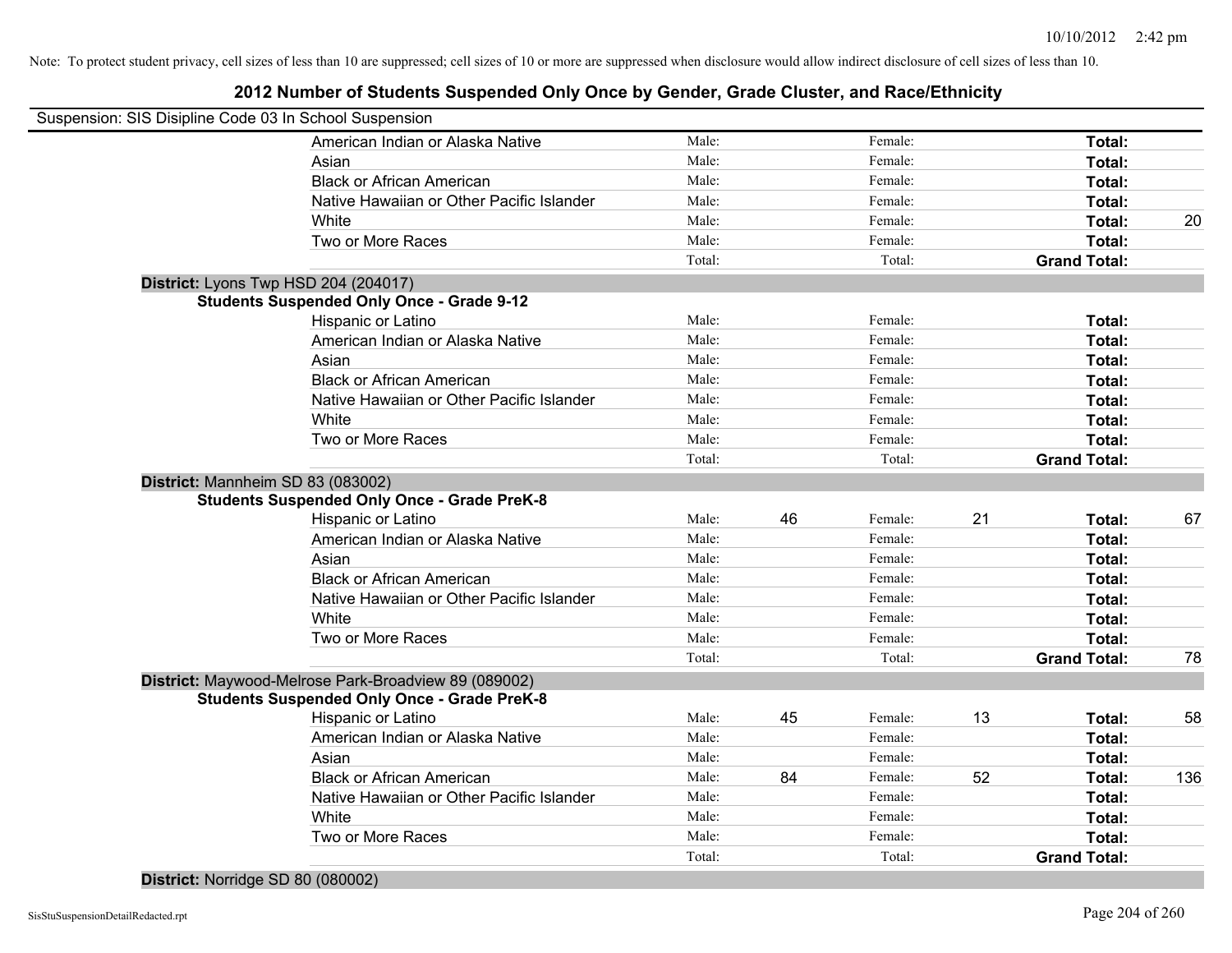| Disipline Code 03 In School Suspension             |                    |         |             |
|----------------------------------------------------|--------------------|---------|-------------|
| <b>Students Suspended Only Once - Grade PreK-8</b> |                    |         |             |
| Hispanic or Latino                                 | Male:              | Female: | Total:      |
| American Indian or Alaska Native                   | Male:              | Female: | Total:      |
| Asian                                              | Male:              | Female: | Total:      |
| <b>Black or African American</b>                   | Male:              | Female: | Total:      |
| Alathra Harristan an Other Desifie Islanden        | <b>M</b> A - 1 - - | $E = 1$ | $T = 4 - 1$ |

**2012 Number of Students Suspended Only Once by Gender, Grade Cluster, and Race/Ethnicity**

|                                    | American Indian or Alaska Native                   | Male:  |    | Female: |    | Total:              |     |
|------------------------------------|----------------------------------------------------|--------|----|---------|----|---------------------|-----|
|                                    | Asian                                              | Male:  |    | Female: |    | Total:              |     |
|                                    | <b>Black or African American</b>                   | Male:  |    | Female: |    | Total:              |     |
|                                    | Native Hawaiian or Other Pacific Islander          | Male:  |    | Female: |    | Total:              |     |
|                                    | White                                              | Male:  |    | Female: |    | Total:              |     |
|                                    | Two or More Races                                  | Male:  |    | Female: |    | <b>Total:</b>       |     |
|                                    |                                                    | Total: |    | Total:  |    | <b>Grand Total:</b> |     |
|                                    | District: Oak Park - River Forest SD 200 (200013)  |        |    |         |    |                     |     |
|                                    | <b>Students Suspended Only Once - Grade 9-12</b>   |        |    |         |    |                     |     |
|                                    | Hispanic or Latino                                 | Male:  | 13 | Female: | 13 | Total:              | 26  |
|                                    | American Indian or Alaska Native                   | Male:  |    | Female: |    | Total:              |     |
|                                    | Asian                                              | Male:  |    | Female: |    | <b>Total:</b>       |     |
|                                    | <b>Black or African American</b>                   | Male:  | 66 | Female: | 41 | <b>Total:</b>       | 107 |
|                                    | Native Hawaiian or Other Pacific Islander          | Male:  |    | Female: |    | <b>Total:</b>       |     |
|                                    | White                                              | Male:  | 46 | Female: | 20 | <b>Total:</b>       | 66  |
|                                    | Two or More Races                                  | Male:  |    | Female: |    | Total:              | 19  |
|                                    |                                                    | Total: |    | Total:  |    | <b>Grand Total:</b> |     |
| District: Oak Park ESD 97 (097002) |                                                    |        |    |         |    |                     |     |
|                                    | <b>Students Suspended Only Once - Grade PreK-8</b> |        |    |         |    |                     |     |
|                                    | Hispanic or Latino                                 | Male:  |    | Female: |    | Total:              |     |
|                                    | American Indian or Alaska Native                   | Male:  |    | Female: |    | <b>Total:</b>       |     |
|                                    | Asian                                              | Male:  |    | Female: |    | Total:              |     |
|                                    | <b>Black or African American</b>                   | Male:  | 37 | Female: | 14 | <b>Total:</b>       | 51  |
|                                    | Native Hawaiian or Other Pacific Islander          | Male:  |    | Female: |    | <b>Total:</b>       |     |
|                                    | White                                              | Male:  |    | Female: |    | <b>Total:</b>       | 30  |
|                                    | Two or More Races                                  | Male:  |    | Female: |    | Total:              |     |
|                                    |                                                    | Total: |    | Total:  |    | <b>Grand Total:</b> | 96  |
| District: Pennoyer SD 79 (079002)  |                                                    |        |    |         |    |                     |     |
|                                    | <b>Students Suspended Only Once - Grade PreK-8</b> |        |    |         |    |                     |     |
|                                    | Hispanic or Latino                                 | Male:  |    | Female: |    | <b>Total:</b>       |     |
|                                    | American Indian or Alaska Native                   | Male:  |    | Female: |    | Total:              |     |
|                                    | Asian                                              | Male:  |    | Female: |    | Total:              |     |
|                                    | <b>Black or African American</b>                   | Male:  |    | Female: |    | <b>Total:</b>       |     |
|                                    | Native Hawaiian or Other Pacific Islander          | Male:  |    | Female: |    | <b>Total:</b>       |     |
|                                    | White                                              | Male:  |    | Female: |    | <b>Total:</b>       |     |
|                                    | Two or More Races                                  | Male:  |    | Female: |    | Total:              |     |

Suspension: SIS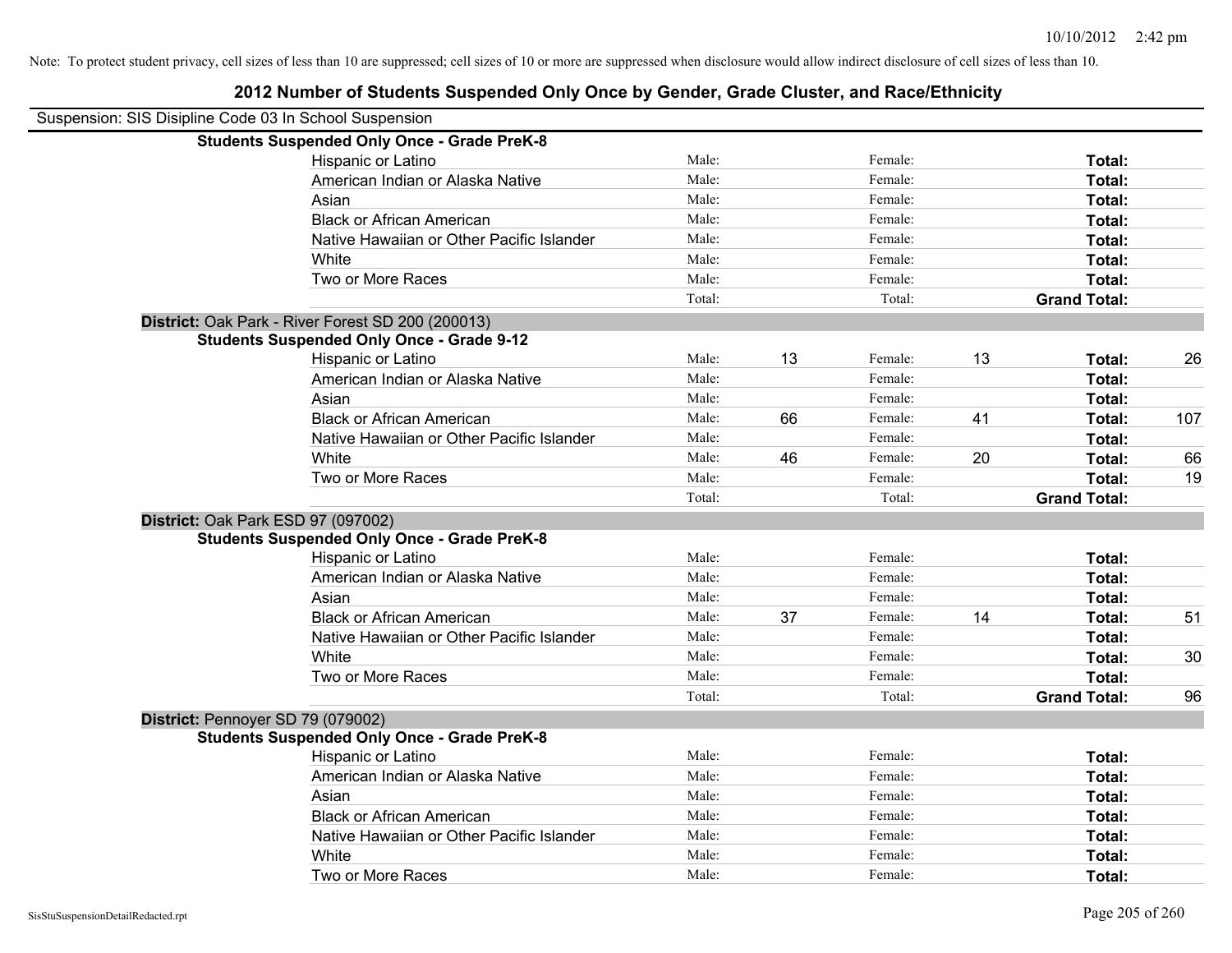| Suspension: SIS Disipline Code 03 In School Suspension |                                                    |        |     |         |     |                     |     |
|--------------------------------------------------------|----------------------------------------------------|--------|-----|---------|-----|---------------------|-----|
|                                                        |                                                    | Total: |     | Total:  |     | <b>Grand Total:</b> |     |
|                                                        | District: Pleasantdale SD 107 (107002)             |        |     |         |     |                     |     |
|                                                        | <b>Students Suspended Only Once - Grade PreK-8</b> |        |     |         |     |                     |     |
|                                                        | Hispanic or Latino                                 | Male:  |     | Female: |     | Total:              |     |
|                                                        | American Indian or Alaska Native                   | Male:  |     | Female: |     | Total:              |     |
|                                                        | Asian                                              | Male:  |     | Female: |     | Total:              |     |
|                                                        | <b>Black or African American</b>                   | Male:  |     | Female: |     | Total:              |     |
|                                                        | Native Hawaiian or Other Pacific Islander          | Male:  |     | Female: |     | Total:              |     |
|                                                        | White                                              | Male:  |     | Female: |     | Total:              | 14  |
|                                                        | Two or More Races                                  | Male:  |     | Female: |     | Total:              |     |
|                                                        |                                                    | Total: |     | Total:  |     | <b>Grand Total:</b> |     |
|                                                        | District: Proviso Area Exceptional Child (803060)  |        |     |         |     |                     |     |
|                                                        | <b>Students Suspended Only Once - Grade 9-12</b>   |        |     |         |     |                     |     |
|                                                        | Hispanic or Latino                                 | Male:  |     | Female: |     | Total:              |     |
|                                                        | American Indian or Alaska Native                   | Male:  |     | Female: |     | Total:              |     |
|                                                        | Asian                                              | Male:  |     | Female: |     | Total:              |     |
|                                                        | <b>Black or African American</b>                   | Male:  |     | Female: |     | Total:              |     |
|                                                        | Native Hawaiian or Other Pacific Islander          | Male:  |     | Female: |     | Total:              |     |
|                                                        | White                                              | Male:  |     | Female: |     | Total:              |     |
|                                                        | Two or More Races                                  | Male:  |     | Female: |     | Total:              |     |
|                                                        |                                                    | Total: |     | Total:  |     | <b>Grand Total:</b> |     |
|                                                        | District: Proviso Twp HSD 209 (209017)             |        |     |         |     |                     |     |
|                                                        | <b>Students Suspended Only Once - Grade 9-12</b>   |        |     |         |     |                     |     |
|                                                        | Hispanic or Latino                                 | Male:  | 114 | Female: | 71  | Total:              | 185 |
|                                                        | American Indian or Alaska Native                   | Male:  |     | Female: |     | Total:              |     |
|                                                        | Asian                                              | Male:  |     | Female: |     | Total:              |     |
|                                                        | <b>Black or African American</b>                   | Male:  | 199 | Female: | 165 | Total:              | 364 |
|                                                        | Native Hawaiian or Other Pacific Islander          | Male:  |     | Female: |     | Total:              |     |
|                                                        | White                                              | Male:  |     | Female: |     | Total:              |     |
|                                                        | Two or More Races                                  | Male:  |     | Female: |     | Total:              |     |
|                                                        |                                                    | Total: |     | Total:  |     | <b>Grand Total:</b> | 562 |
|                                                        | <b>District: Rhodes SD 84-5 (084502)</b>           |        |     |         |     |                     |     |
|                                                        | <b>Students Suspended Only Once - Grade PreK-8</b> |        |     |         |     |                     |     |
|                                                        | Hispanic or Latino                                 | Male:  |     | Female: |     | Total:              |     |
|                                                        | American Indian or Alaska Native                   | Male:  |     | Female: |     | Total:              |     |
|                                                        | Asian                                              | Male:  |     | Female: |     | Total:              |     |
|                                                        | <b>Black or African American</b>                   | Male:  |     | Female: |     | Total:              |     |
|                                                        | Native Hawaiian or Other Pacific Islander          | Male:  |     | Female: |     | Total:              |     |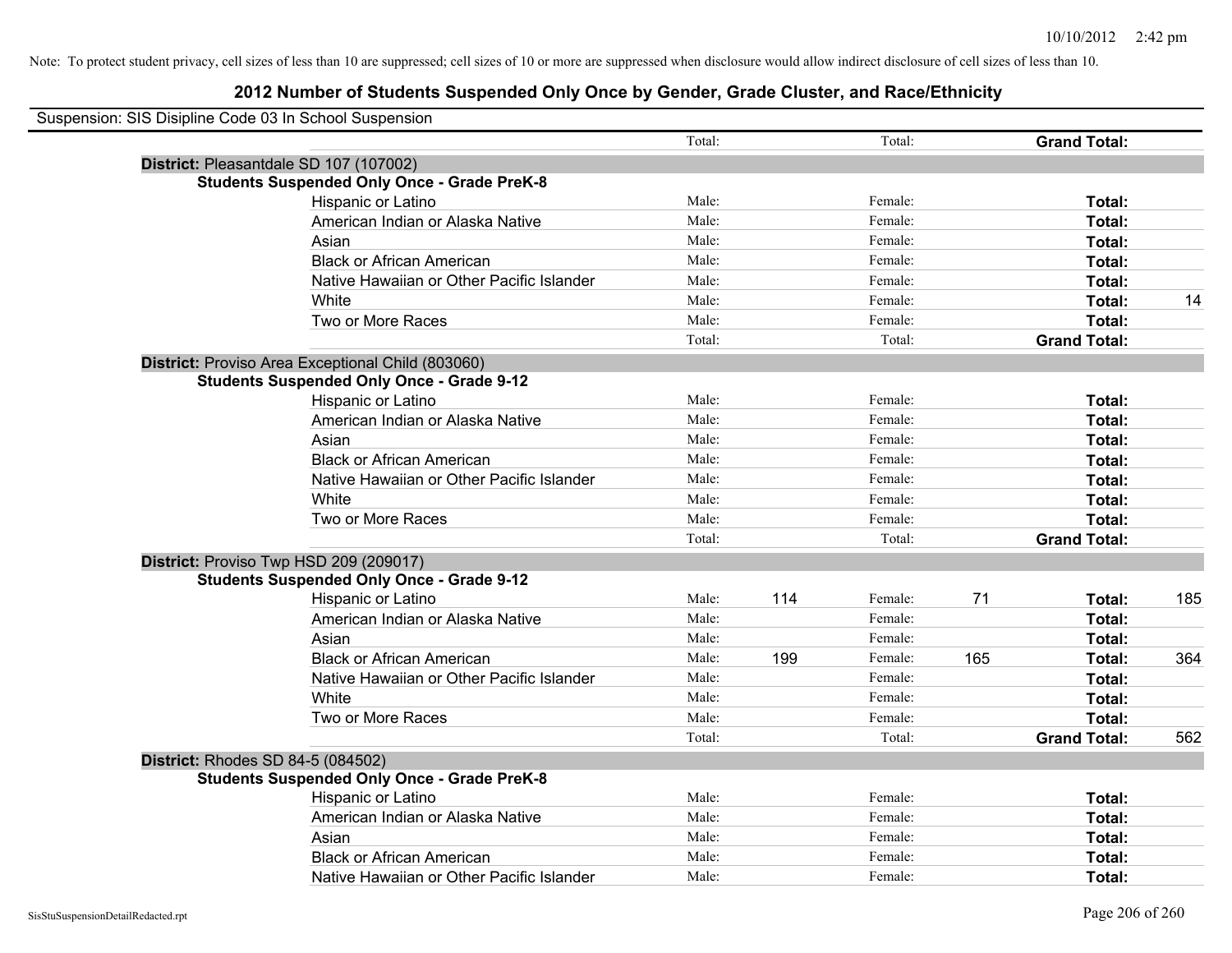| Suspension: SIS Disipline Code 03 In School Suspension |                                                    |        |         |                     |    |
|--------------------------------------------------------|----------------------------------------------------|--------|---------|---------------------|----|
|                                                        | White                                              | Male:  | Female: | Total:              |    |
|                                                        | Two or More Races                                  | Male:  | Female: | Total:              |    |
|                                                        |                                                    | Total: | Total:  | <b>Grand Total:</b> | 14 |
|                                                        | District: River Forest SD 90 (090002)              |        |         |                     |    |
|                                                        | <b>Students Suspended Only Once - Grade PreK-8</b> |        |         |                     |    |
|                                                        | Hispanic or Latino                                 | Male:  | Female: | Total:              |    |
|                                                        | American Indian or Alaska Native                   | Male:  | Female: | Total:              |    |
|                                                        | Asian                                              | Male:  | Female: | Total:              |    |
|                                                        | <b>Black or African American</b>                   | Male:  | Female: | Total:              |    |
|                                                        | Native Hawaiian or Other Pacific Islander          | Male:  | Female: | Total:              |    |
|                                                        | White                                              | Male:  | Female: | Total:              | 12 |
|                                                        | Two or More Races                                  | Male:  | Female: | Total:              |    |
|                                                        |                                                    | Total: | Total:  | <b>Grand Total:</b> |    |
|                                                        | District: River Grove SD 85-5 (085502)             |        |         |                     |    |
|                                                        | <b>Students Suspended Only Once - Grade PreK-8</b> |        |         |                     |    |
|                                                        | Hispanic or Latino                                 | Male:  | Female: | Total:              |    |
|                                                        | American Indian or Alaska Native                   | Male:  | Female: | Total:              |    |
|                                                        | Asian                                              | Male:  | Female: | Total:              |    |
|                                                        | <b>Black or African American</b>                   | Male:  | Female: | Total:              |    |
|                                                        | Native Hawaiian or Other Pacific Islander          | Male:  | Female: | Total:              |    |
|                                                        | White                                              | Male:  | Female: | Total:              |    |
|                                                        | Two or More Races                                  | Male:  | Female: | Total:              |    |
|                                                        |                                                    | Total: | Total:  | <b>Grand Total:</b> | 10 |
| District: Riverside SD 96 (096002)                     |                                                    |        |         |                     |    |
|                                                        | <b>Students Suspended Only Once - Grade PreK-8</b> |        |         |                     |    |
|                                                        | Hispanic or Latino                                 | Male:  | Female: | Total:              |    |
|                                                        | American Indian or Alaska Native                   | Male:  | Female: | Total:              |    |
|                                                        | Asian                                              | Male:  | Female: | Total:              |    |
|                                                        | <b>Black or African American</b>                   | Male:  | Female: | Total:              |    |
|                                                        | Native Hawaiian or Other Pacific Islander          | Male:  | Female: | Total:              |    |
|                                                        | White                                              | Male:  | Female: | Total:              |    |
|                                                        | Two or More Races                                  | Male:  | Female: | Total:              |    |
|                                                        |                                                    | Total: | Total:  | <b>Grand Total:</b> | 11 |
|                                                        | District: Riverside-Brookfield Twp SD 208 (208017) |        |         |                     |    |
|                                                        | <b>Students Suspended Only Once - Grade 9-12</b>   |        |         |                     |    |
|                                                        | Hispanic or Latino                                 | Male:  | Female: | Total:              |    |
|                                                        | American Indian or Alaska Native                   | Male:  | Female: | Total:              |    |
|                                                        | Asian                                              | Male:  | Female: | Total:              |    |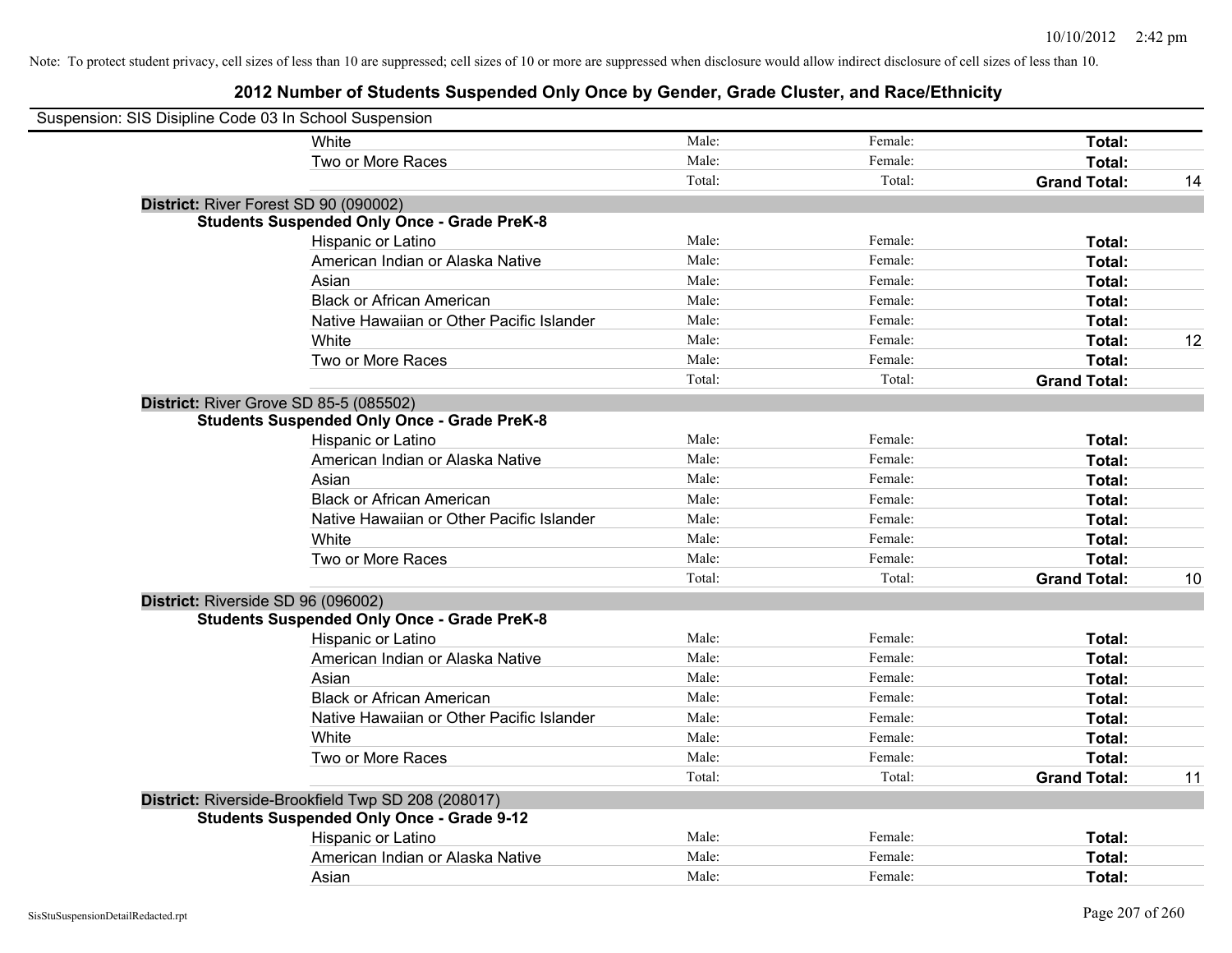## **2012 Number of Students Suspended Only Once by Gender, Grade Cluster, and Race/Ethnicity**

| Suspension: SIS Disipline Code 03 In School Suspension |                                                    |        |         |                     |
|--------------------------------------------------------|----------------------------------------------------|--------|---------|---------------------|
|                                                        | <b>Black or African American</b>                   | Male:  | Female: | Total:              |
|                                                        | Native Hawaiian or Other Pacific Islander          | Male:  | Female: | Total:              |
|                                                        | White                                              | Male:  | Female: | Total:              |
|                                                        | Two or More Races                                  | Male:  | Female: | Total:              |
|                                                        |                                                    | Total: | Total:  | <b>Grand Total:</b> |
| District: Union Ridge SD 86 (086002)                   |                                                    |        |         |                     |
|                                                        | <b>Students Suspended Only Once - Grade PreK-8</b> |        |         |                     |
|                                                        | Hispanic or Latino                                 | Male:  | Female: | Total:              |
|                                                        | American Indian or Alaska Native                   | Male:  | Female: | Total:              |
|                                                        | Asian                                              | Male:  | Female: | Total:              |
|                                                        | <b>Black or African American</b>                   | Male:  | Female: | Total:              |
|                                                        | Native Hawaiian or Other Pacific Islander          | Male:  | Female: | Total:              |
|                                                        | White                                              | Male:  | Female: | Total:              |
|                                                        | Two or More Races                                  | Male:  | Female: | Total:              |
|                                                        |                                                    | Total: | Total:  | <b>Grand Total:</b> |
|                                                        | District: Western Springs SD 101 (101002)          |        |         |                     |
|                                                        | <b>Students Suspended Only Once - Grade PreK-8</b> |        |         |                     |
|                                                        | Hispanic or Latino                                 | Male:  | Female: | Total:              |
|                                                        | American Indian or Alaska Native                   | Male:  | Female: | Total:              |
|                                                        | Asian                                              | Male:  | Female: | Total:              |
|                                                        | <b>Black or African American</b>                   | Male:  | Female: | Total:              |
|                                                        | Native Hawaiian or Other Pacific Islander          | Male:  | Female: | Total:              |
|                                                        | White                                              | Male:  | Female: | Total:              |
|                                                        | Two or More Races                                  | Male:  | Female: | Total:              |
|                                                        |                                                    | Total: | Total:  | <b>Grand Total:</b> |
| <b>County: Non-Public School (000)</b>                 |                                                    |        |         |                     |
|                                                        | District: Region 06 West Cook ISC 2 (000000)       |        |         |                     |
|                                                        | <b>Students Suspended Only Once - Grade 9-12</b>   |        |         |                     |
|                                                        | Hispanic or Latino                                 | Male:  | Female: | Total:              |
|                                                        | American Indian or Alaska Native                   | Male:  | Female: | Total:              |
|                                                        | Asian                                              | Male:  | Female: | Total:              |
|                                                        | <b>Black or African American</b>                   | Male:  | Female: | Total:              |
|                                                        | Native Hawaiian or Other Pacific Islander          | Male:  | Female: | Total:              |
|                                                        | White                                              | Male:  | Female: | Total:              |
|                                                        | Two or More Races                                  | Male:  | Female: | Total:              |
|                                                        |                                                    | Total: | Total:  | <b>Grand Total:</b> |

**Region:** Region 07 South Cook ISC 4 (07)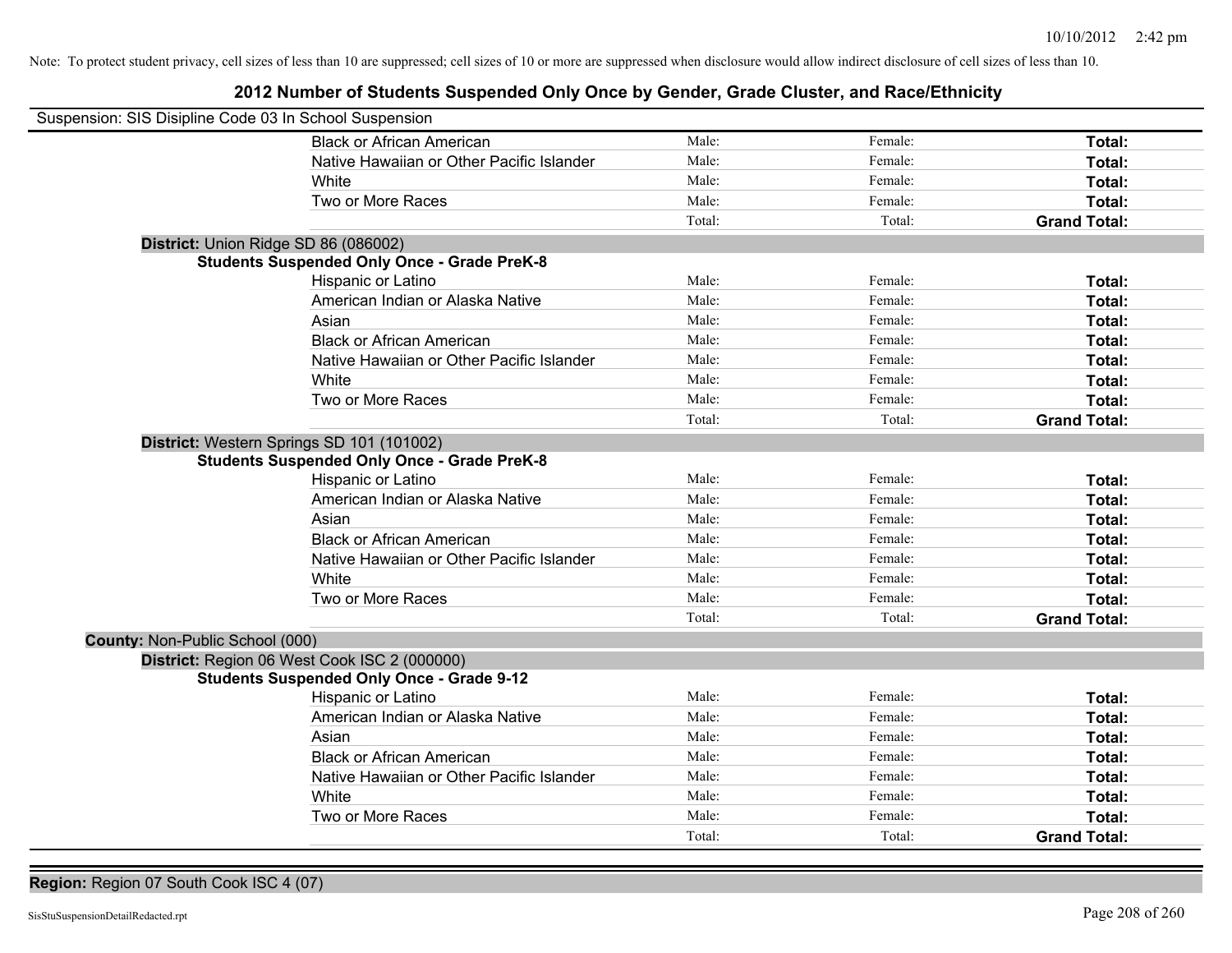| Suspension: SIS Disipline Code 03 In School Suspension |
|--------------------------------------------------------|
|--------------------------------------------------------|

| County: Cook (016)                                 |        |    |         |    |                     |    |
|----------------------------------------------------|--------|----|---------|----|---------------------|----|
| District: A E R O Spec Educ Coop (806060)          |        |    |         |    |                     |    |
| <b>Students Suspended Only Once - Grade 9-12</b>   |        |    |         |    |                     |    |
| <b>Hispanic or Latino</b>                          | Male:  |    | Female: |    | Total:              |    |
| American Indian or Alaska Native                   | Male:  |    | Female: |    | Total:              |    |
| Asian                                              | Male:  |    | Female: |    | Total:              |    |
| <b>Black or African American</b>                   | Male:  |    | Female: |    | Total:              |    |
| Native Hawaiian or Other Pacific Islander          | Male:  |    | Female: |    | Total:              |    |
| White                                              | Male:  |    | Female: |    | Total:              |    |
| Two or More Races                                  | Male:  |    | Female: |    | Total:              |    |
|                                                    | Total: |    | Total:  |    | <b>Grand Total:</b> |    |
| District: Alsip-Hazlgrn-Oaklwn SD 126 (126002)     |        |    |         |    |                     |    |
| <b>Students Suspended Only Once - Grade PreK-8</b> |        |    |         |    |                     |    |
| Hispanic or Latino                                 | Male:  |    | Female: |    | Total:              | 11 |
| American Indian or Alaska Native                   | Male:  |    | Female: |    | <b>Total:</b>       |    |
| Asian                                              | Male:  |    | Female: |    | Total:              |    |
| <b>Black or African American</b>                   | Male:  |    | Female: |    | Total:              | 17 |
| Native Hawaiian or Other Pacific Islander          | Male:  |    | Female: |    | Total:              |    |
| White                                              | Male:  |    | Female: |    | <b>Total:</b>       | 22 |
| Two or More Races                                  | Male:  |    | Female: |    | <b>Total:</b>       |    |
|                                                    | Total: |    | Total:  |    | <b>Grand Total:</b> |    |
| District: Arbor Park SD 145 (145002)               |        |    |         |    |                     |    |
| <b>Students Suspended Only Once - Grade PreK-8</b> |        |    |         |    |                     |    |
| <b>Hispanic or Latino</b>                          | Male:  |    | Female: |    | Total:              |    |
| American Indian or Alaska Native                   | Male:  |    | Female: |    | Total:              |    |
| Asian                                              | Male:  |    | Female: |    | Total:              |    |
| <b>Black or African American</b>                   | Male:  |    | Female: |    | Total:              |    |
| Native Hawaiian or Other Pacific Islander          | Male:  |    | Female: |    | Total:              |    |
| White                                              | Male:  |    | Female: |    | Total:              | 10 |
| Two or More Races                                  | Male:  |    | Female: |    | Total:              |    |
|                                                    | Total: |    | Total:  |    | <b>Grand Total:</b> | 24 |
| <b>District: Argo CHSD 217 (217016)</b>            |        |    |         |    |                     |    |
| <b>Students Suspended Only Once - Grade 9-12</b>   |        |    |         |    |                     |    |
| Hispanic or Latino                                 | Male:  | 32 | Female: | 29 | <b>Total:</b>       | 61 |
| American Indian or Alaska Native                   | Male:  |    | Female: |    | Total:              |    |
| Asian                                              | Male:  |    | Female: |    | Total:              |    |
| <b>Black or African American</b>                   | Male:  | 18 | Female: | 23 | Total:              | 41 |
| Native Hawaiian or Other Pacific Islander          | Male:  |    | Female: |    | Total:              |    |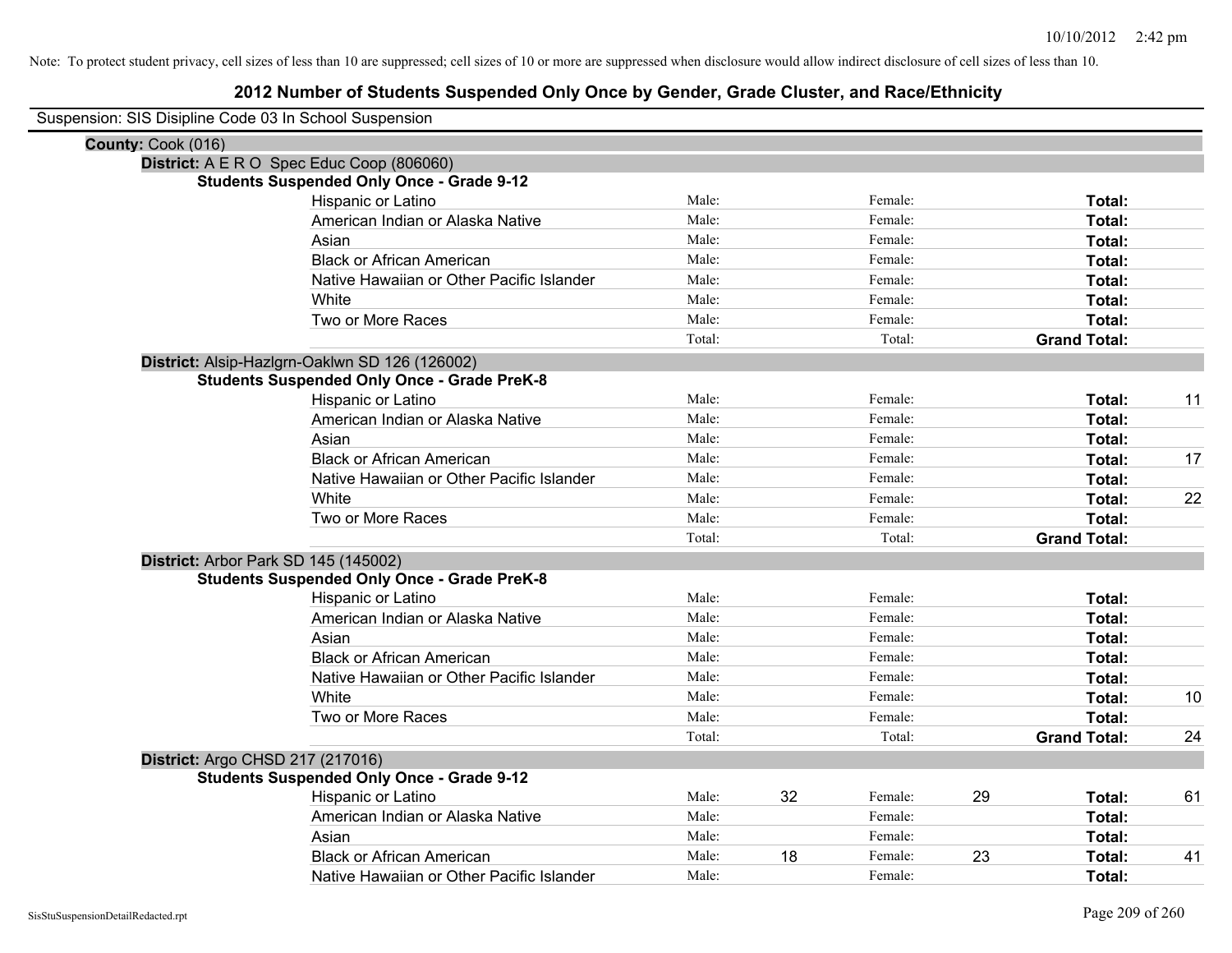| Suspension: SIS Disipline Code 03 In School Suspension |                                                    |        |     |         |     |                     |     |
|--------------------------------------------------------|----------------------------------------------------|--------|-----|---------|-----|---------------------|-----|
|                                                        | White                                              | Male:  | 40  | Female: | 21  | Total:              | 61  |
|                                                        | Two or More Races                                  | Male:  |     | Female: |     | Total:              |     |
|                                                        |                                                    | Total: |     | Total:  |     | <b>Grand Total:</b> |     |
|                                                        | District: Atwood Heights SD 125 (125002)           |        |     |         |     |                     |     |
|                                                        | <b>Students Suspended Only Once - Grade PreK-8</b> |        |     |         |     |                     |     |
|                                                        | Hispanic or Latino                                 | Male:  |     | Female: |     | Total:              |     |
|                                                        | American Indian or Alaska Native                   | Male:  |     | Female: |     | Total:              |     |
|                                                        | Asian                                              | Male:  |     | Female: |     | Total:              |     |
|                                                        | <b>Black or African American</b>                   | Male:  |     | Female: |     | Total:              |     |
|                                                        | Native Hawaiian or Other Pacific Islander          | Male:  |     | Female: |     | Total:              |     |
|                                                        | White                                              | Male:  |     | Female: |     | Total:              |     |
|                                                        | Two or More Races                                  | Male:  |     | Female: |     | Total:              |     |
|                                                        |                                                    | Total: |     | Total:  |     | <b>Grand Total:</b> |     |
| District: Bloom Twp HSD 206 (206017)                   |                                                    |        |     |         |     |                     |     |
|                                                        | <b>Students Suspended Only Once - Grade 9-12</b>   |        |     |         |     |                     |     |
|                                                        | Hispanic or Latino                                 | Male:  | 56  | Female: | 42  | Total:              | 98  |
|                                                        | American Indian or Alaska Native                   | Male:  |     | Female: |     | Total:              |     |
|                                                        | Asian                                              | Male:  |     | Female: |     | Total:              |     |
|                                                        | <b>Black or African American</b>                   | Male:  | 165 | Female: | 147 | Total:              | 312 |
|                                                        | Native Hawaiian or Other Pacific Islander          | Male:  |     | Female: |     | Total:              |     |
|                                                        | White                                              | Male:  | 29  | Female: | 15  | Total:              | 44  |
|                                                        | Two or More Races                                  | Male:  |     | Female: |     | Total:              | 14  |
|                                                        |                                                    | Total: |     | Total:  |     | <b>Grand Total:</b> |     |
| District: Bremen CHSD 228 (228016)                     |                                                    |        |     |         |     |                     |     |
|                                                        | <b>Students Suspended Only Once - Grade 9-12</b>   |        |     |         |     |                     |     |
|                                                        | Hispanic or Latino                                 | Male:  |     | Female: |     | Total:              | 20  |
|                                                        | American Indian or Alaska Native                   | Male:  |     | Female: |     | Total:              |     |
|                                                        | Asian                                              | Male:  |     | Female: |     | Total:              |     |
|                                                        | <b>Black or African American</b>                   | Male:  | 93  | Female: | 92  | Total:              | 185 |
|                                                        | Native Hawaiian or Other Pacific Islander          | Male:  |     | Female: |     | Total:              |     |
|                                                        | White                                              | Male:  | 18  | Female: | 10  | Total:              | 28  |
|                                                        | Two or More Races                                  | Male:  |     | Female: |     | Total:              |     |
|                                                        |                                                    | Total: |     | Total:  |     | <b>Grand Total:</b> |     |
| District: Brookwood SD 167 (167002)                    |                                                    |        |     |         |     |                     |     |
|                                                        | <b>Students Suspended Only Once - Grade PreK-8</b> |        |     |         |     |                     |     |
|                                                        | Hispanic or Latino                                 | Male:  |     | Female: |     | Total:              |     |
|                                                        | American Indian or Alaska Native                   | Male:  |     | Female: |     | Total:              |     |
|                                                        | Asian                                              | Male:  |     | Female: |     | Total:              |     |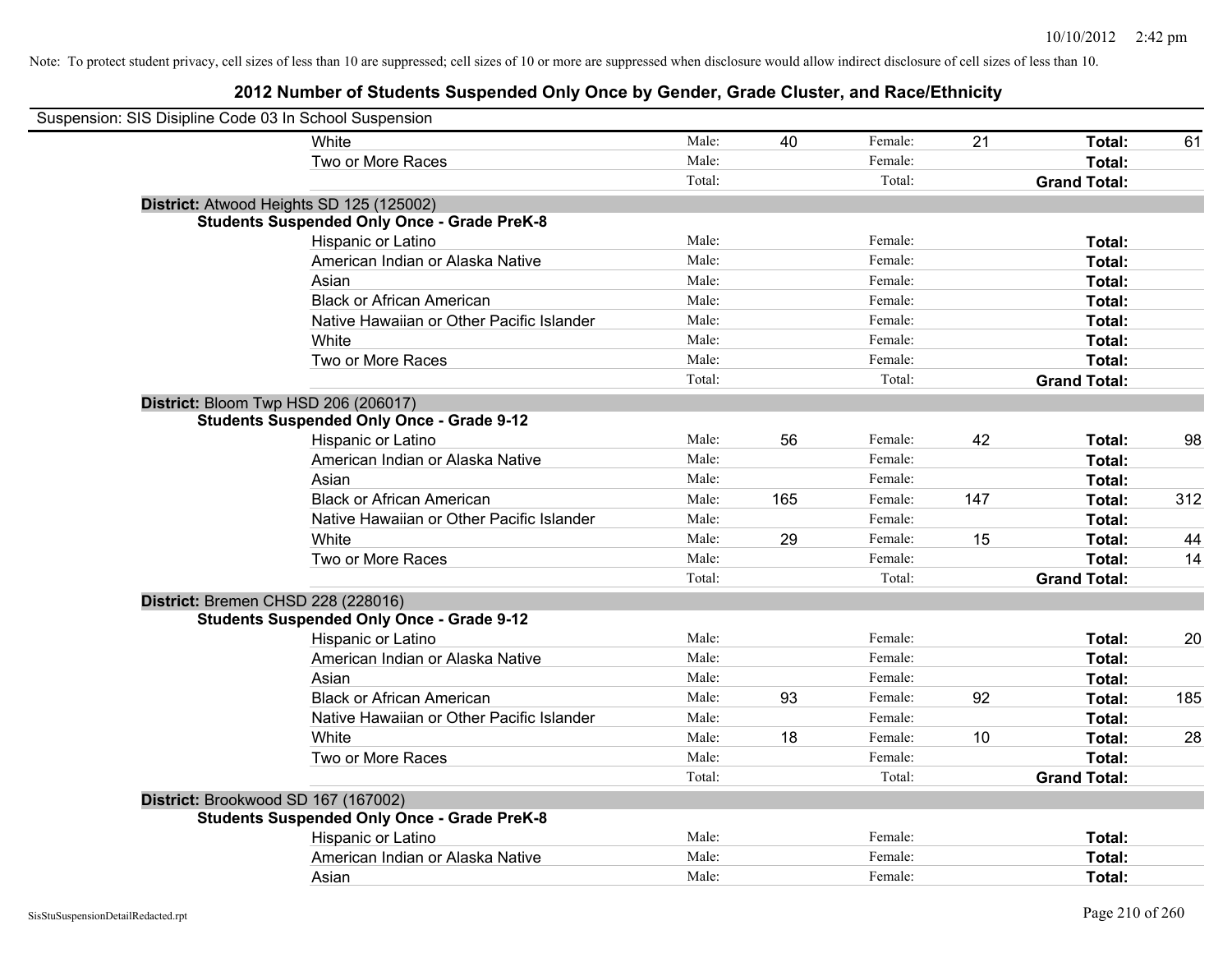|                                   | Suspension: SIS Disipline Code 03 In School Suspension |        |    |         |    |                     |    |
|-----------------------------------|--------------------------------------------------------|--------|----|---------|----|---------------------|----|
|                                   | <b>Black or African American</b>                       | Male:  | 29 | Female: | 18 | Total:              | 47 |
|                                   | Native Hawaiian or Other Pacific Islander              | Male:  |    | Female: |    | Total:              |    |
|                                   | White                                                  | Male:  |    | Female: |    | Total:              |    |
|                                   | Two or More Races                                      | Male:  |    | Female: |    | Total:              |    |
|                                   |                                                        | Total: |    | Total:  |    | <b>Grand Total:</b> |    |
| District: Burbank SD 111 (111002) |                                                        |        |    |         |    |                     |    |
|                                   | <b>Students Suspended Only Once - Grade PreK-8</b>     |        |    |         |    |                     |    |
|                                   | Hispanic or Latino                                     | Male:  |    | Female: |    | Total:              | 22 |
|                                   | American Indian or Alaska Native                       | Male:  |    | Female: |    | Total:              |    |
|                                   | Asian                                                  | Male:  |    | Female: |    | Total:              |    |
|                                   | <b>Black or African American</b>                       | Male:  |    | Female: |    | Total:              |    |
|                                   | Native Hawaiian or Other Pacific Islander              | Male:  |    | Female: |    | Total:              |    |
|                                   | White                                                  | Male:  |    | Female: |    | Total:              | 31 |
|                                   | Two or More Races                                      | Male:  |    | Female: |    | Total:              |    |
|                                   |                                                        | Total: |    | Total:  |    | <b>Grand Total:</b> |    |
|                                   | District: Calumet City SD 155 (155002)                 |        |    |         |    |                     |    |
|                                   | <b>Students Suspended Only Once - Grade PreK-8</b>     |        |    |         |    |                     |    |
|                                   | Hispanic or Latino                                     | Male:  |    | Female: |    | Total:              | 17 |
|                                   | American Indian or Alaska Native                       | Male:  |    | Female: |    | Total:              |    |
|                                   | Asian                                                  | Male:  |    | Female: |    | Total:              |    |
|                                   | <b>Black or African American</b>                       | Male:  | 42 | Female: | 40 | Total:              | 82 |
|                                   | Native Hawaiian or Other Pacific Islander              | Male:  |    | Female: |    | Total:              |    |
|                                   | White                                                  | Male:  |    | Female: |    | Total:              |    |
|                                   | Two or More Races                                      | Male:  |    | Female: |    | Total:              |    |
|                                   |                                                        | Total: |    | Total:  |    | <b>Grand Total:</b> |    |
| District: CCSD 146 (146004)       |                                                        |        |    |         |    |                     |    |
|                                   | <b>Students Suspended Only Once - Grade PreK-8</b>     |        |    |         |    |                     |    |
|                                   | Hispanic or Latino                                     | Male:  |    | Female: |    | Total:              |    |
|                                   | American Indian or Alaska Native                       | Male:  |    | Female: |    | Total:              |    |
|                                   | Asian                                                  | Male:  |    | Female: |    | Total:              |    |
|                                   | <b>Black or African American</b>                       | Male:  |    | Female: |    | Total:              |    |
|                                   | Native Hawaiian or Other Pacific Islander              | Male:  |    | Female: |    | Total:              |    |
|                                   | White                                                  | Male:  | 25 | Female: | 12 | Total:              | 37 |
|                                   | Two or More Races                                      | Male:  |    | Female: |    | Total:              |    |
|                                   |                                                        | Total: |    | Total:  |    | <b>Grand Total:</b> | 53 |
| District: CCSD 168 (168004)       |                                                        |        |    |         |    |                     |    |
|                                   | <b>Students Suspended Only Once - Grade PreK-8</b>     |        |    |         |    |                     |    |
|                                   | Hispanic or Latino                                     | Male:  |    | Female: |    | Total:              |    |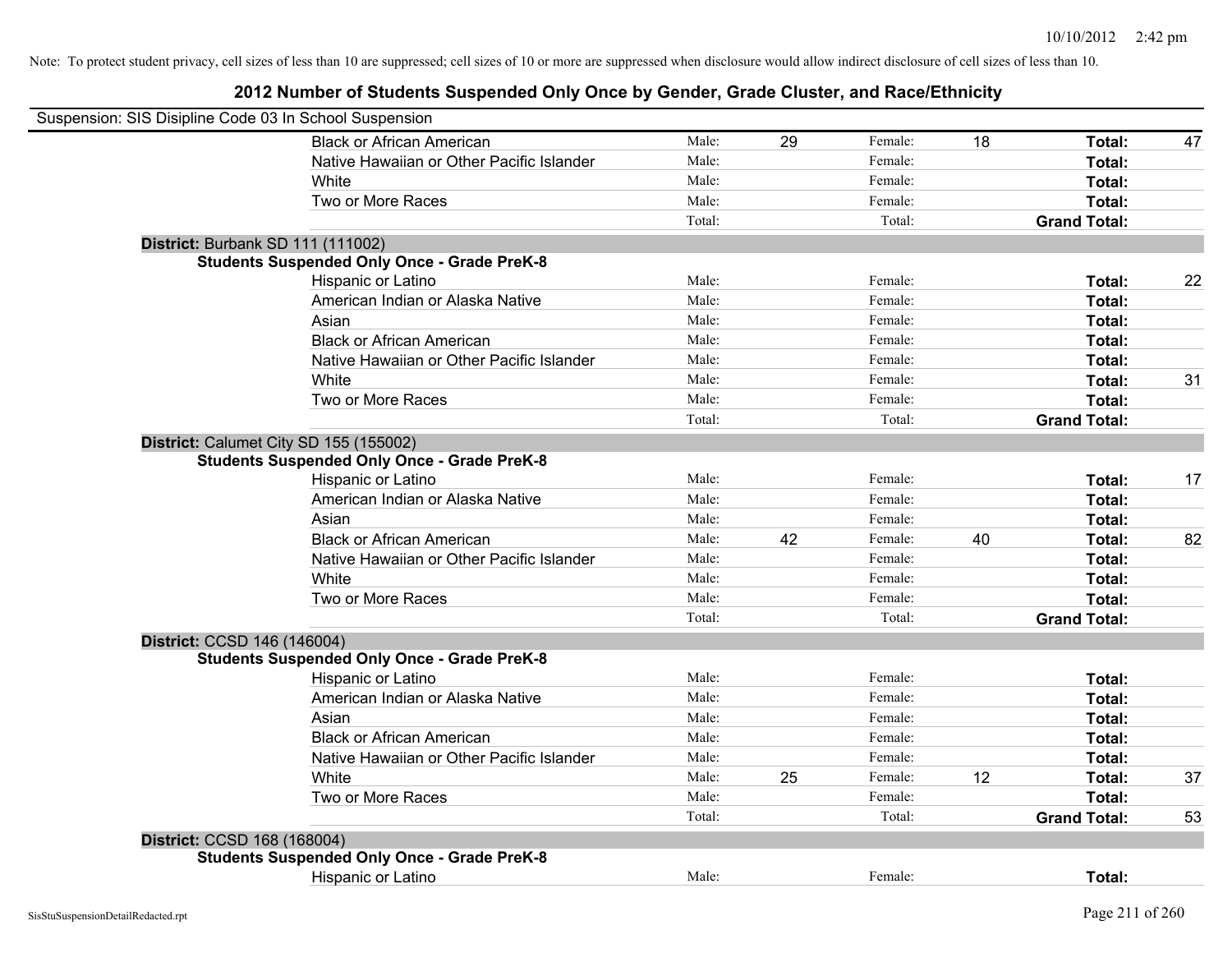## **2012 Number of Students Suspended Only Once by Gender, Grade Cluster, and Race/Ethnicity**

| Suspension: SIS Disipline Code 03 In School Suspension |                                                    |        |    |         |    |                     |    |
|--------------------------------------------------------|----------------------------------------------------|--------|----|---------|----|---------------------|----|
|                                                        | American Indian or Alaska Native                   | Male:  |    | Female: |    | Total:              |    |
|                                                        | Asian                                              | Male:  |    | Female: |    | Total:              |    |
|                                                        | <b>Black or African American</b>                   | Male:  |    | Female: |    | Total:              |    |
|                                                        | Native Hawaiian or Other Pacific Islander          | Male:  |    | Female: |    | Total:              |    |
|                                                        | White                                              | Male:  |    | Female: |    | Total:              |    |
|                                                        | Two or More Races                                  | Male:  |    | Female: |    | Total:              |    |
|                                                        |                                                    | Total: |    | Total:  |    | <b>Grand Total:</b> |    |
|                                                        | District: Central Stickney SD 110 (110002)         |        |    |         |    |                     |    |
|                                                        | <b>Students Suspended Only Once - Grade PreK-8</b> |        |    |         |    |                     |    |
|                                                        | Hispanic or Latino                                 | Male:  |    | Female: |    | Total:              |    |
|                                                        | American Indian or Alaska Native                   | Male:  |    | Female: |    | Total:              |    |
|                                                        | Asian                                              | Male:  |    | Female: |    | Total:              |    |
|                                                        | <b>Black or African American</b>                   | Male:  |    | Female: |    | Total:              |    |
|                                                        | Native Hawaiian or Other Pacific Islander          | Male:  |    | Female: |    | Total:              |    |
|                                                        | White                                              | Male:  |    | Female: |    | Total:              |    |
|                                                        | Two or More Races                                  | Male:  |    | Female: |    | Total:              |    |
|                                                        |                                                    | Total: |    | Total:  |    | <b>Grand Total:</b> |    |
|                                                        | District: Chicago Heights SD 170 (170002)          |        |    |         |    |                     |    |
|                                                        | <b>Students Suspended Only Once - Grade PreK-8</b> |        |    |         |    |                     |    |
|                                                        | Hispanic or Latino                                 | Male:  |    | Female: |    | Total:              | 25 |
|                                                        | American Indian or Alaska Native                   | Male:  |    | Female: |    | Total:              |    |
|                                                        | Asian                                              | Male:  |    | Female: |    | Total:              |    |
|                                                        | <b>Black or African American</b>                   | Male:  | 30 | Female: | 12 | Total:              | 42 |
|                                                        | Native Hawaiian or Other Pacific Islander          | Male:  |    | Female: |    | Total:              |    |
|                                                        | White                                              | Male:  |    | Female: |    | Total:              |    |
|                                                        | Two or More Races                                  | Male:  |    | Female: |    | Total:              |    |
|                                                        |                                                    | Total: |    | Total:  |    | <b>Grand Total:</b> |    |
|                                                        | District: Chicago Ridge SD 127-5 (127502)          |        |    |         |    |                     |    |
|                                                        | <b>Students Suspended Only Once - Grade PreK-8</b> |        |    |         |    |                     |    |
|                                                        | Hispanic or Latino                                 | Male:  |    | Female: |    | Total:              |    |
|                                                        | American Indian or Alaska Native                   | Male:  |    | Female: |    | Total:              |    |
|                                                        | Asian                                              | Male:  |    | Female: |    | Total:              |    |
|                                                        | <b>Black or African American</b>                   | Male:  |    | Female: |    | Total:              |    |
|                                                        | Native Hawaiian or Other Pacific Islander          | Male:  |    | Female: |    | Total:              |    |
|                                                        | White                                              | Male:  |    | Female: |    | Total:              | 34 |
|                                                        | Two or More Races                                  | Male:  |    | Female: |    | Total:              |    |
|                                                        |                                                    | Total: |    | Total:  |    | <b>Grand Total:</b> | 45 |

### **District:** CHSD 218 (218016)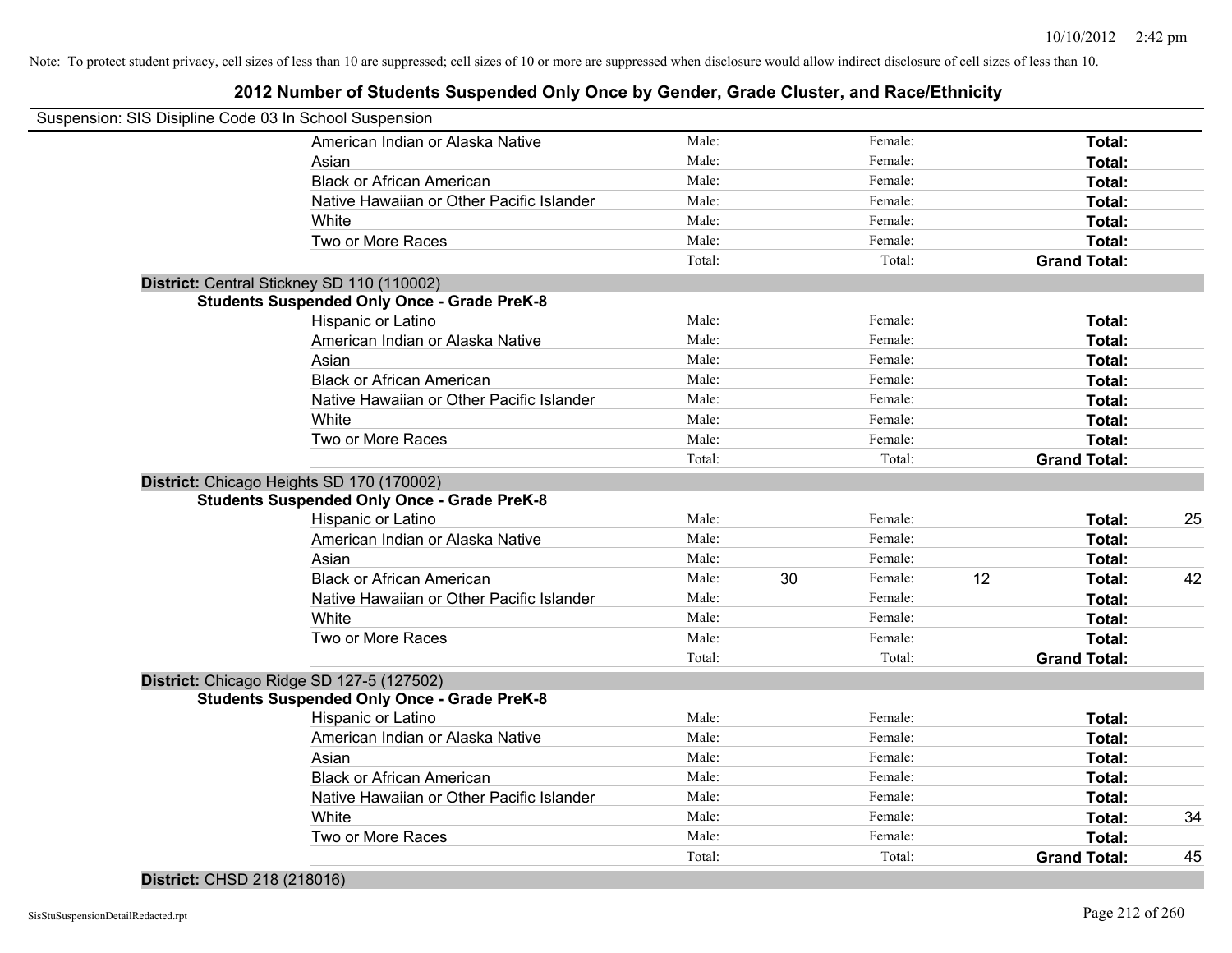|                                                        | 2012 Number of Students Suspended Only Once by Gender, Grade Cluster, and Race/Ethnicity |        |     |         |    |                     |     |
|--------------------------------------------------------|------------------------------------------------------------------------------------------|--------|-----|---------|----|---------------------|-----|
| Suspension: SIS Disipline Code 03 In School Suspension |                                                                                          |        |     |         |    |                     |     |
|                                                        | <b>Students Suspended Only Once - Grade 9-12</b>                                         |        |     |         |    |                     |     |
|                                                        | Hispanic or Latino                                                                       | Male:  | 73  | Female: | 45 | Total:              | 118 |
|                                                        | American Indian or Alaska Native                                                         | Male:  |     | Female: |    | Total:              |     |
|                                                        | Asian                                                                                    | Male:  |     | Female: |    | Total:              |     |
|                                                        | <b>Black or African American</b>                                                         | Male:  | 148 | Female: | 94 | Total:              | 242 |
|                                                        | Native Hawaiian or Other Pacific Islander                                                | Male:  |     | Female: |    | Total:              |     |
|                                                        | White                                                                                    | Male:  | 92  | Female: | 46 | Total:              | 138 |
|                                                        | Two or More Races                                                                        | Male:  |     | Female: |    | Total:              |     |
|                                                        |                                                                                          | Total: |     | Total:  |    | <b>Grand Total:</b> | 509 |
|                                                        | District: Cons HSD 230 (230013)                                                          |        |     |         |    |                     |     |
|                                                        | <b>Students Suspended Only Once - Grade 9-12</b>                                         |        |     |         |    |                     |     |
|                                                        | Hispanic or Latino                                                                       | Male:  | 17  | Female: | 10 | Total:              | 27  |
|                                                        | American Indian or Alaska Native                                                         | Male:  |     | Female: |    | Total:              |     |
|                                                        | Asian                                                                                    | Male:  |     | Female: |    | Total:              |     |
|                                                        | <b>Black or African American</b>                                                         | Male:  |     | Female: |    | Total:              | 16  |
|                                                        | Native Hawaiian or Other Pacific Islander                                                | Male:  |     | Female: |    | Total:              |     |
|                                                        | White                                                                                    | Male:  | 104 | Female: | 68 | Total:              | 172 |
|                                                        | Two or More Races                                                                        | Male:  |     | Female: |    | Total:              |     |
|                                                        |                                                                                          | Total: |     | Total:  |    | <b>Grand Total:</b> |     |
|                                                        | District: Cook County SD 130 (130002)                                                    |        |     |         |    |                     |     |
|                                                        | <b>Students Suspended Only Once - Grade PreK-8</b>                                       |        |     |         |    |                     |     |
|                                                        | Hispanic or Latino                                                                       | Male:  |     | Female: |    | Total:              | 27  |
|                                                        | American Indian or Alaska Native                                                         | Male:  |     | Female: |    | Total:              |     |
|                                                        | Asian                                                                                    | Male:  |     | Female: |    | Total:              |     |
|                                                        | <b>Black or African American</b>                                                         | Male:  |     | Female: |    | Total:              | 24  |
|                                                        | Native Hawaiian or Other Pacific Islander                                                | Male:  |     | Female: |    | Total:              |     |
|                                                        | White                                                                                    | Male:  |     | Female: |    | Total:              | 10  |
|                                                        | Two or More Races                                                                        | Male:  |     | Female: |    | Total:              |     |
|                                                        |                                                                                          | Total: |     | Total:  |    | <b>Grand Total:</b> |     |
|                                                        | District: Country Club Hills SD 160 (160002)                                             |        |     |         |    |                     |     |
|                                                        | <b>Students Suspended Only Once - Grade PreK-8</b>                                       |        |     |         |    |                     |     |
|                                                        | Hispanic or Latino                                                                       | Male:  |     | Female: |    | Total:              |     |
|                                                        | American Indian or Alaska Native                                                         | Male:  |     | Female: |    | Total:              |     |
|                                                        | Asian                                                                                    | Male:  |     | Female: |    | Total:              |     |
|                                                        | <b>Black or African American</b>                                                         | Male:  | 68  | Female: | 43 | Total:              | 111 |
|                                                        | Native Hawaiian or Other Pacific Islander                                                | Male:  |     | Female: |    | Total:              |     |
|                                                        | White                                                                                    | Male:  |     | Female: |    | Total:              |     |
|                                                        | Two or More Races                                                                        | Male:  |     | Female: |    | Total:              |     |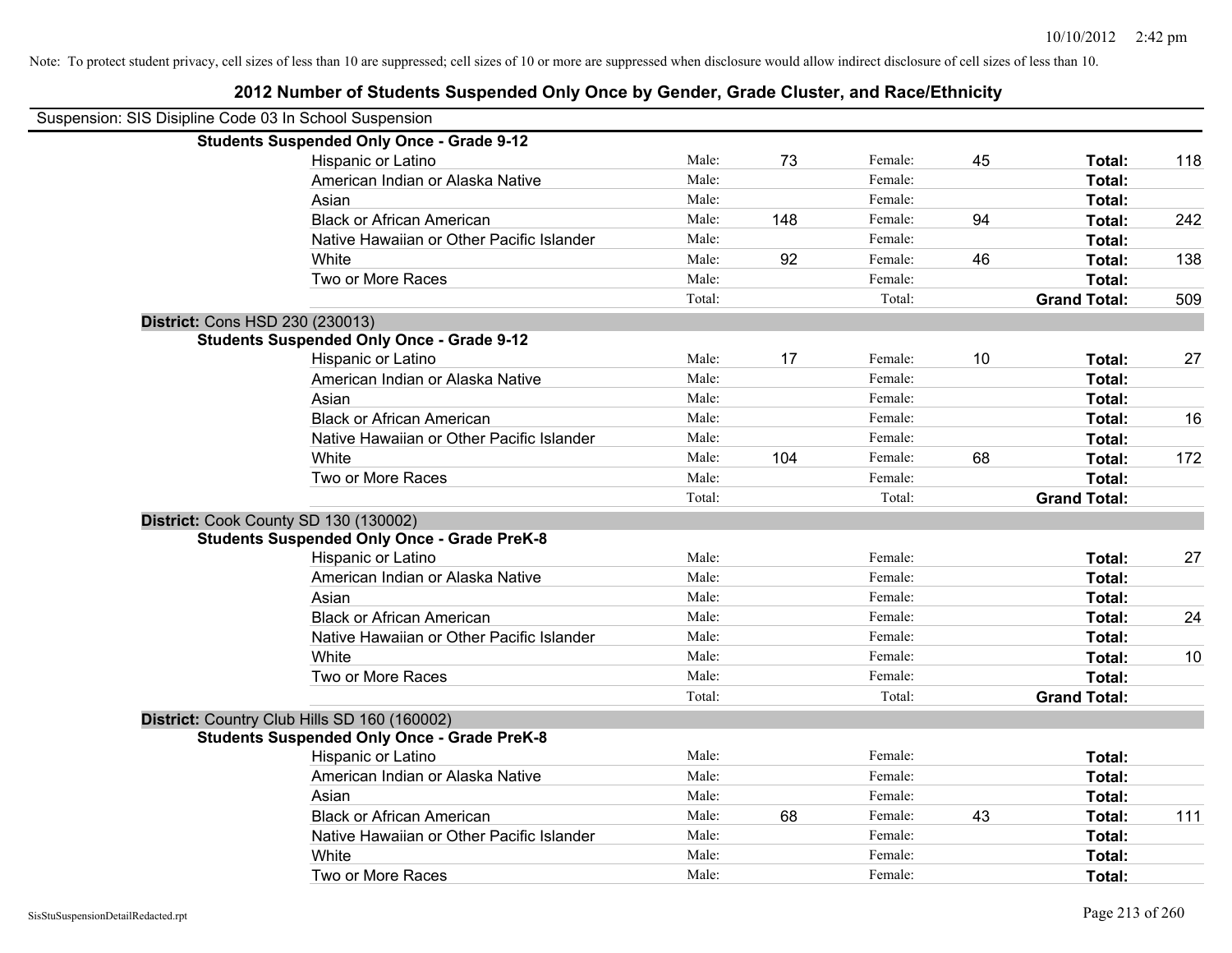| Suspension: SIS Disipline Code 03 In School Suspension |        |    |         |    |                     |    |
|--------------------------------------------------------|--------|----|---------|----|---------------------|----|
|                                                        | Total: |    | Total:  |    | <b>Grand Total:</b> |    |
| <b>District: Dolton SD 148 (148002)</b>                |        |    |         |    |                     |    |
| <b>Students Suspended Only Once - Grade PreK-8</b>     |        |    |         |    |                     |    |
| Hispanic or Latino                                     | Male:  |    | Female: |    | Total:              |    |
| American Indian or Alaska Native                       | Male:  |    | Female: |    | Total:              |    |
| Asian                                                  | Male:  |    | Female: |    | Total:              |    |
| <b>Black or African American</b>                       | Male:  | 58 | Female: | 40 | Total:              | 98 |
| Native Hawaiian or Other Pacific Islander              | Male:  |    | Female: |    | Total:              |    |
| White                                                  | Male:  |    | Female: |    | Total:              |    |
| Two or More Races                                      | Male:  |    | Female: |    | Total:              |    |
|                                                        | Total: |    | Total:  |    | <b>Grand Total:</b> |    |
| District: Dolton SD 149 (149002)                       |        |    |         |    |                     |    |
| <b>Students Suspended Only Once - Grade PreK-8</b>     |        |    |         |    |                     |    |
| Hispanic or Latino                                     | Male:  |    | Female: |    | Total:              |    |
| American Indian or Alaska Native                       | Male:  |    | Female: |    | Total:              |    |
| Asian                                                  | Male:  |    | Female: |    | Total:              |    |
| <b>Black or African American</b>                       | Male:  |    | Female: |    | Total:              |    |
| Native Hawaiian or Other Pacific Islander              | Male:  |    | Female: |    | Total:              |    |
| White                                                  | Male:  |    | Female: |    | Total:              |    |
| Two or More Races                                      | Male:  |    | Female: |    | Total:              |    |
|                                                        | Total: |    | Total:  |    | <b>Grand Total:</b> |    |
| District: Elim Christian School (008100)               |        |    |         |    |                     |    |
| <b>Students Suspended Only Once - Grade 9-12</b>       |        |    |         |    |                     |    |
| Hispanic or Latino                                     | Male:  |    | Female: |    | Total:              |    |
| American Indian or Alaska Native                       | Male:  |    | Female: |    | Total:              |    |
| Asian                                                  | Male:  |    | Female: |    | Total:              |    |
| <b>Black or African American</b>                       | Male:  |    | Female: |    | Total:              |    |
| Native Hawaiian or Other Pacific Islander              | Male:  |    | Female: |    | Total:              |    |
| White                                                  | Male:  |    | Female: |    | Total:              |    |
| Two or More Races                                      | Male:  |    | Female: |    | Total:              |    |
|                                                        | Total: |    | Total:  |    | <b>Grand Total:</b> |    |
| District: ESD 159 (159002)                             |        |    |         |    |                     |    |
| <b>Students Suspended Only Once - Grade PreK-8</b>     |        |    |         |    |                     |    |
| Hispanic or Latino                                     | Male:  |    | Female: |    | Total:              |    |
| American Indian or Alaska Native                       | Male:  |    | Female: |    | Total:              |    |
| Asian                                                  | Male:  |    | Female: |    | Total:              |    |
| <b>Black or African American</b>                       | Male:  |    | Female: |    | Total:              |    |
| Native Hawaiian or Other Pacific Islander              | Male:  |    | Female: |    | Total:              |    |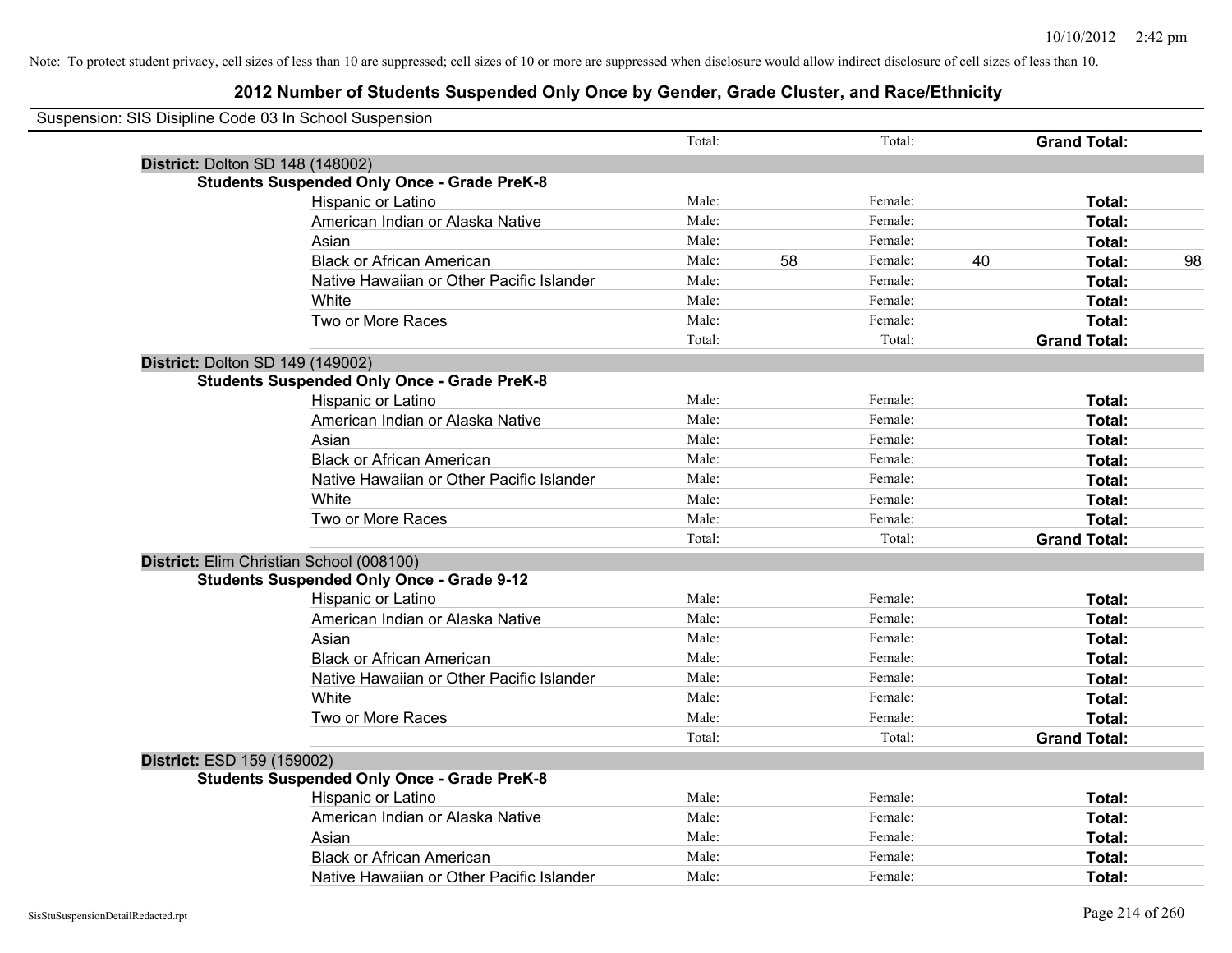| Suspension: SIS Disipline Code 03 In School Suspension |                                                    |        |    |         |    |                     |    |
|--------------------------------------------------------|----------------------------------------------------|--------|----|---------|----|---------------------|----|
|                                                        | White                                              | Male:  |    | Female: |    | Total:              |    |
|                                                        | Two or More Races                                  | Male:  |    | Female: |    | Total:              |    |
|                                                        |                                                    | Total: |    | Total:  |    | <b>Grand Total:</b> |    |
|                                                        | District: Evergreen Park CHSD 231 (231016)         |        |    |         |    |                     |    |
|                                                        | <b>Students Suspended Only Once - Grade 9-12</b>   |        |    |         |    |                     |    |
|                                                        | Hispanic or Latino                                 | Male:  |    | Female: |    | Total:              | 10 |
|                                                        | American Indian or Alaska Native                   | Male:  |    | Female: |    | Total:              |    |
|                                                        | Asian                                              | Male:  |    | Female: |    | Total:              |    |
|                                                        | <b>Black or African American</b>                   | Male:  | 11 | Female: | 16 | Total:              | 27 |
|                                                        | Native Hawaiian or Other Pacific Islander          | Male:  |    | Female: |    | Total:              |    |
|                                                        | White                                              | Male:  |    | Female: |    | Total:              | 23 |
|                                                        | Two or More Races                                  | Male:  |    | Female: |    | Total:              |    |
|                                                        |                                                    | Total: |    | Total:  |    | <b>Grand Total:</b> |    |
| District: Evergreen Park ESD 124 (124002)              |                                                    |        |    |         |    |                     |    |
|                                                        | <b>Students Suspended Only Once - Grade PreK-8</b> |        |    |         |    |                     |    |
|                                                        | Hispanic or Latino                                 | Male:  |    | Female: |    | Total:              |    |
|                                                        | American Indian or Alaska Native                   | Male:  |    | Female: |    | Total:              |    |
|                                                        | Asian                                              | Male:  |    | Female: |    | Total:              |    |
|                                                        | <b>Black or African American</b>                   | Male:  |    | Female: |    | Total:              | 32 |
|                                                        | Native Hawaiian or Other Pacific Islander          | Male:  |    | Female: |    | Total:              |    |
|                                                        | White                                              | Male:  |    | Female: |    | Total:              |    |
|                                                        | Two or More Races                                  | Male:  |    | Female: |    | Total:              |    |
|                                                        |                                                    | Total: | 35 | Total:  | 10 | <b>Grand Total:</b> | 45 |
| District: Flossmoor SD 161 (161002)                    |                                                    |        |    |         |    |                     |    |
|                                                        | <b>Students Suspended Only Once - Grade PreK-8</b> |        |    |         |    |                     |    |
|                                                        | Hispanic or Latino                                 | Male:  |    | Female: |    | Total:              |    |
|                                                        | American Indian or Alaska Native                   | Male:  |    | Female: |    | Total:              |    |
|                                                        | Asian                                              | Male:  |    | Female: |    | Total:              |    |
|                                                        | <b>Black or African American</b>                   | Male:  |    | Female: |    | Total:              | 37 |
|                                                        | Native Hawaiian or Other Pacific Islander          | Male:  |    | Female: |    | Total:              |    |
|                                                        | White                                              | Male:  |    | Female: |    | Total:              |    |
|                                                        | Two or More Races                                  | Male:  |    | Female: |    | Total:              |    |
|                                                        |                                                    | Total: |    | Total:  |    | <b>Grand Total:</b> |    |
| District: Ford Heights SD 169 (169002)                 |                                                    |        |    |         |    |                     |    |
|                                                        | <b>Students Suspended Only Once - Grade PreK-8</b> |        |    |         |    |                     |    |
|                                                        | Hispanic or Latino                                 | Male:  |    | Female: |    | Total:              |    |
|                                                        | American Indian or Alaska Native                   | Male:  |    | Female: |    | Total:              |    |
|                                                        | Asian                                              | Male:  |    | Female: |    | Total:              |    |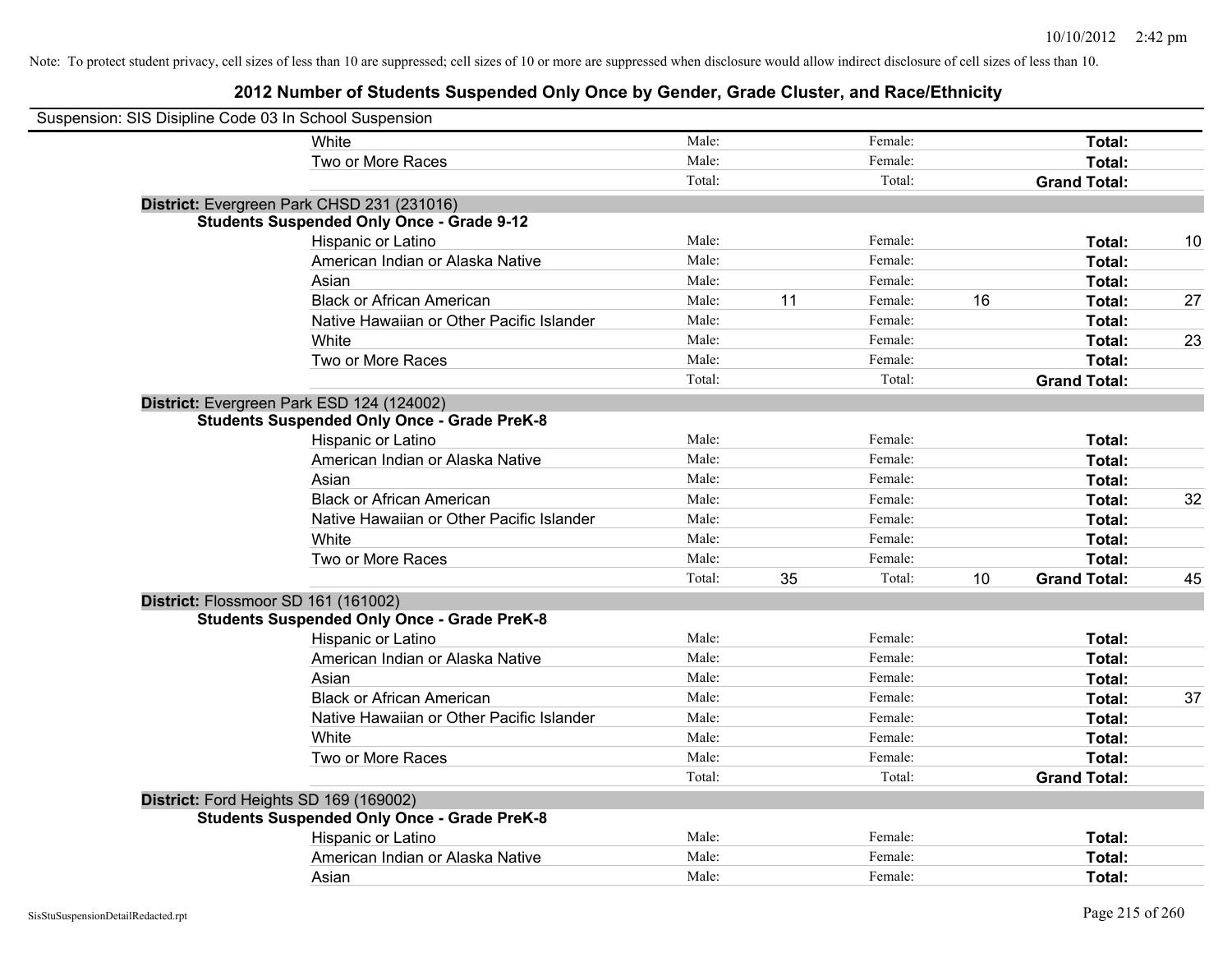| Suspension: SIS Disipline Code 03 In School Suspension |                                                    |        |    |         |    |                     |    |
|--------------------------------------------------------|----------------------------------------------------|--------|----|---------|----|---------------------|----|
|                                                        | <b>Black or African American</b>                   | Male:  |    | Female: |    | Total:              | 28 |
|                                                        | Native Hawaiian or Other Pacific Islander          | Male:  |    | Female: |    | Total:              |    |
|                                                        | White                                              | Male:  |    | Female: |    | Total:              |    |
|                                                        | Two or More Races                                  | Male:  |    | Female: |    | Total:              |    |
|                                                        |                                                    | Total: |    | Total:  |    | <b>Grand Total:</b> |    |
|                                                        | District: Forest Ridge SD 142 (142002)             |        |    |         |    |                     |    |
|                                                        | <b>Students Suspended Only Once - Grade PreK-8</b> |        |    |         |    |                     |    |
|                                                        | Hispanic or Latino                                 | Male:  |    | Female: |    | Total:              |    |
|                                                        | American Indian or Alaska Native                   | Male:  |    | Female: |    | Total:              |    |
|                                                        | Asian                                              | Male:  |    | Female: |    | Total:              |    |
|                                                        | <b>Black or African American</b>                   | Male:  |    | Female: |    | Total:              |    |
|                                                        | Native Hawaiian or Other Pacific Islander          | Male:  |    | Female: |    | Total:              |    |
|                                                        | White                                              | Male:  |    | Female: |    | Total:              | 18 |
|                                                        | Two or More Races                                  | Male:  |    | Female: |    | Total:              |    |
|                                                        |                                                    | Total: |    | Total:  |    | <b>Grand Total:</b> | 30 |
|                                                        | District: Gen George Patton SD 133 (133002)        |        |    |         |    |                     |    |
|                                                        | <b>Students Suspended Only Once - Grade PreK-8</b> |        |    |         |    |                     |    |
|                                                        | Hispanic or Latino                                 | Male:  |    | Female: |    | Total:              |    |
|                                                        | American Indian or Alaska Native                   | Male:  |    | Female: |    | Total:              |    |
|                                                        | Asian                                              | Male:  |    | Female: |    | Total:              |    |
|                                                        | <b>Black or African American</b>                   | Male:  |    | Female: |    | Total:              |    |
|                                                        | Native Hawaiian or Other Pacific Islander          | Male:  |    | Female: |    | Total:              |    |
|                                                        | White                                              | Male:  |    | Female: |    | Total:              |    |
|                                                        | Two or More Races                                  | Male:  |    | Female: |    | Total:              |    |
|                                                        |                                                    | Total: |    | Total:  |    | <b>Grand Total:</b> |    |
| <b>District: Harvey SD 152 (152002)</b>                |                                                    |        |    |         |    |                     |    |
|                                                        | <b>Students Suspended Only Once - Grade PreK-8</b> |        |    |         |    |                     |    |
|                                                        | Hispanic or Latino                                 | Male:  |    | Female: |    | Total:              | 11 |
|                                                        | American Indian or Alaska Native                   | Male:  |    | Female: |    | Total:              |    |
|                                                        | Asian                                              | Male:  |    | Female: |    | Total:              |    |
|                                                        | <b>Black or African American</b>                   | Male:  | 49 | Female: | 34 | Total:              | 83 |
|                                                        | Native Hawaiian or Other Pacific Islander          | Male:  |    | Female: |    | Total:              |    |
|                                                        | White                                              | Male:  |    | Female: |    | Total:              |    |
|                                                        | Two or More Races                                  | Male:  |    | Female: |    | Total:              |    |
|                                                        |                                                    | Total: |    | Total:  |    | <b>Grand Total:</b> |    |
|                                                        | District: Hazel Crest SD 152-5 (152502)            |        |    |         |    |                     |    |
|                                                        | <b>Students Suspended Only Once - Grade PreK-8</b> |        |    |         |    |                     |    |
|                                                        | Hispanic or Latino                                 | Male:  |    | Female: |    | Total:              |    |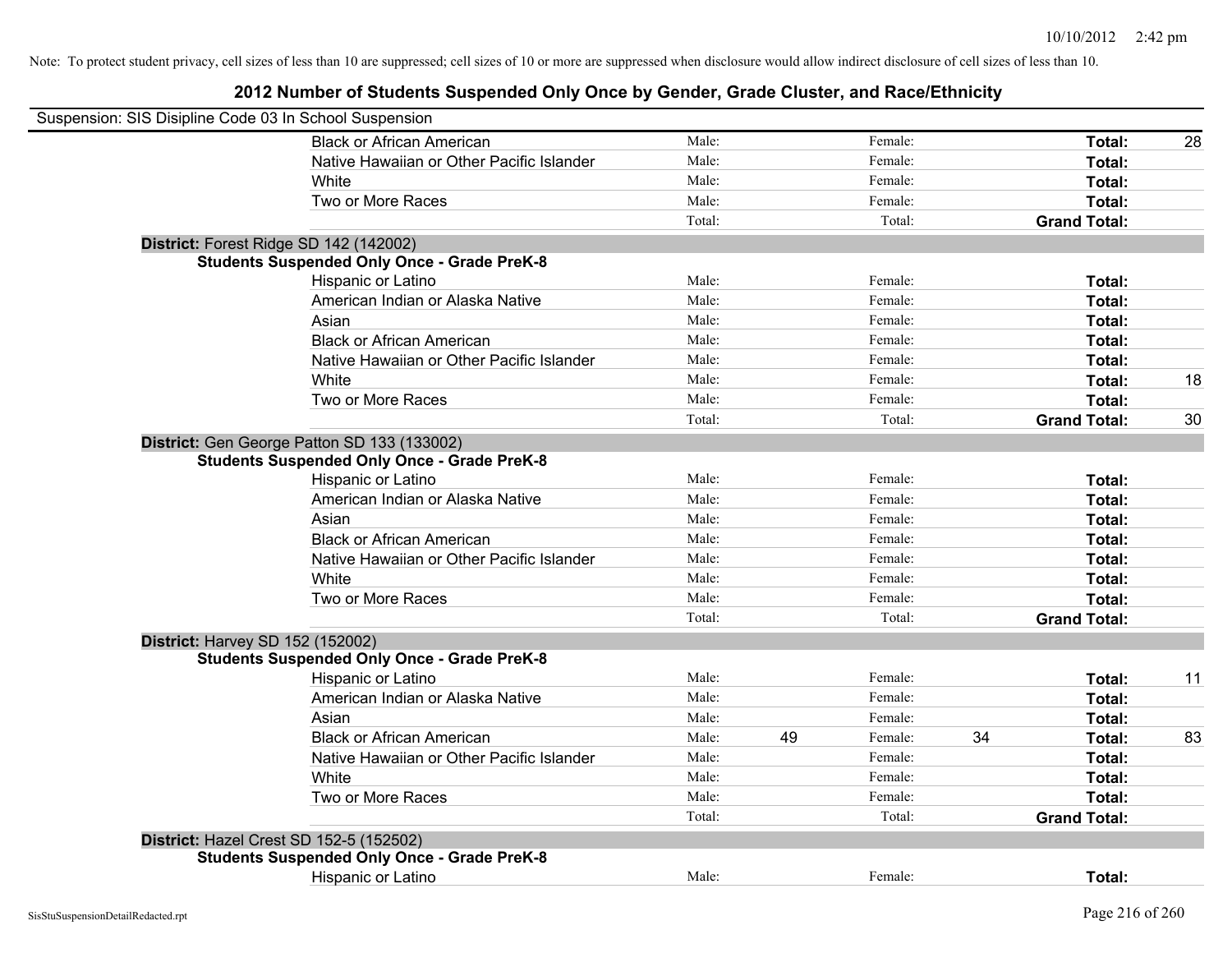## **2012 Number of Students Suspended Only Once by Gender, Grade Cluster, and Race/Ethnicity**

|                                    | Suspension: SIS Disipline Code 03 In School Suspension |        |     |         |    |                     |     |
|------------------------------------|--------------------------------------------------------|--------|-----|---------|----|---------------------|-----|
|                                    | American Indian or Alaska Native                       | Male:  |     | Female: |    | Total:              |     |
|                                    | Asian                                                  | Male:  |     | Female: |    | Total:              |     |
|                                    | <b>Black or African American</b>                       | Male:  |     | Female: |    | Total:              |     |
|                                    | Native Hawaiian or Other Pacific Islander              | Male:  |     | Female: |    | Total:              |     |
|                                    | White                                                  | Male:  |     | Female: |    | Total:              |     |
|                                    | Two or More Races                                      | Male:  |     | Female: |    | Total:              |     |
|                                    |                                                        | Total: |     | Total:  |    | <b>Grand Total:</b> |     |
|                                    | District: Homewood Flossmoor CHSD 233 (233016)         |        |     |         |    |                     |     |
|                                    | <b>Students Suspended Only Once - Grade 9-12</b>       |        |     |         |    |                     |     |
|                                    | Hispanic or Latino                                     | Male:  |     | Female: |    | Total:              | 13  |
|                                    | American Indian or Alaska Native                       | Male:  |     | Female: |    | Total:              |     |
|                                    | Asian                                                  | Male:  |     | Female: |    | Total:              |     |
|                                    | <b>Black or African American</b>                       | Male:  | 119 | Female: | 73 | Total:              | 192 |
|                                    | Native Hawaiian or Other Pacific Islander              | Male:  |     | Female: |    | Total:              |     |
|                                    | White                                                  | Male:  |     | Female: |    | Total:              | 22  |
|                                    | Two or More Races                                      | Male:  |     | Female: |    | Total:              | 15  |
|                                    |                                                        | Total: |     | Total:  |    | <b>Grand Total:</b> |     |
| District: Homewood SD 153 (153002) |                                                        |        |     |         |    |                     |     |
|                                    | <b>Students Suspended Only Once - Grade PreK-8</b>     |        |     |         |    |                     |     |
|                                    | Hispanic or Latino                                     | Male:  |     | Female: |    | Total:              |     |
|                                    | American Indian or Alaska Native                       | Male:  |     | Female: |    | Total:              |     |
|                                    | Asian                                                  | Male:  |     | Female: |    | Total:              |     |
|                                    | <b>Black or African American</b>                       | Male:  |     | Female: |    | Total:              | 35  |
|                                    | Native Hawaiian or Other Pacific Islander              | Male:  |     | Female: |    | Total:              |     |
|                                    | White                                                  | Male:  |     | Female: |    | Total:              | 10  |
|                                    | Two or More Races                                      | Male:  |     | Female: |    | Total:              |     |
|                                    |                                                        | Total: |     | Total:  |    | <b>Grand Total:</b> |     |
|                                    | District: Hoover-Schrum Memorial SD 157 (157002)       |        |     |         |    |                     |     |
|                                    | <b>Students Suspended Only Once - Grade PreK-8</b>     |        |     |         |    |                     |     |
|                                    | Hispanic or Latino                                     | Male:  |     | Female: |    | Total:              |     |
|                                    | American Indian or Alaska Native                       | Male:  |     | Female: |    | Total:              |     |
|                                    | Asian                                                  | Male:  |     | Female: |    | Total:              |     |
|                                    | <b>Black or African American</b>                       | Male:  | 34  | Female: | 18 | Total:              | 52  |
|                                    | Native Hawaiian or Other Pacific Islander              | Male:  |     | Female: |    | Total:              |     |
|                                    | White                                                  | Male:  |     | Female: |    | Total:              |     |
|                                    | Two or More Races                                      | Male:  |     | Female: |    | Total:              |     |
|                                    |                                                        | Total: |     | Total:  |    | <b>Grand Total:</b> |     |

**District:** Indian Springs SD 109 (109002)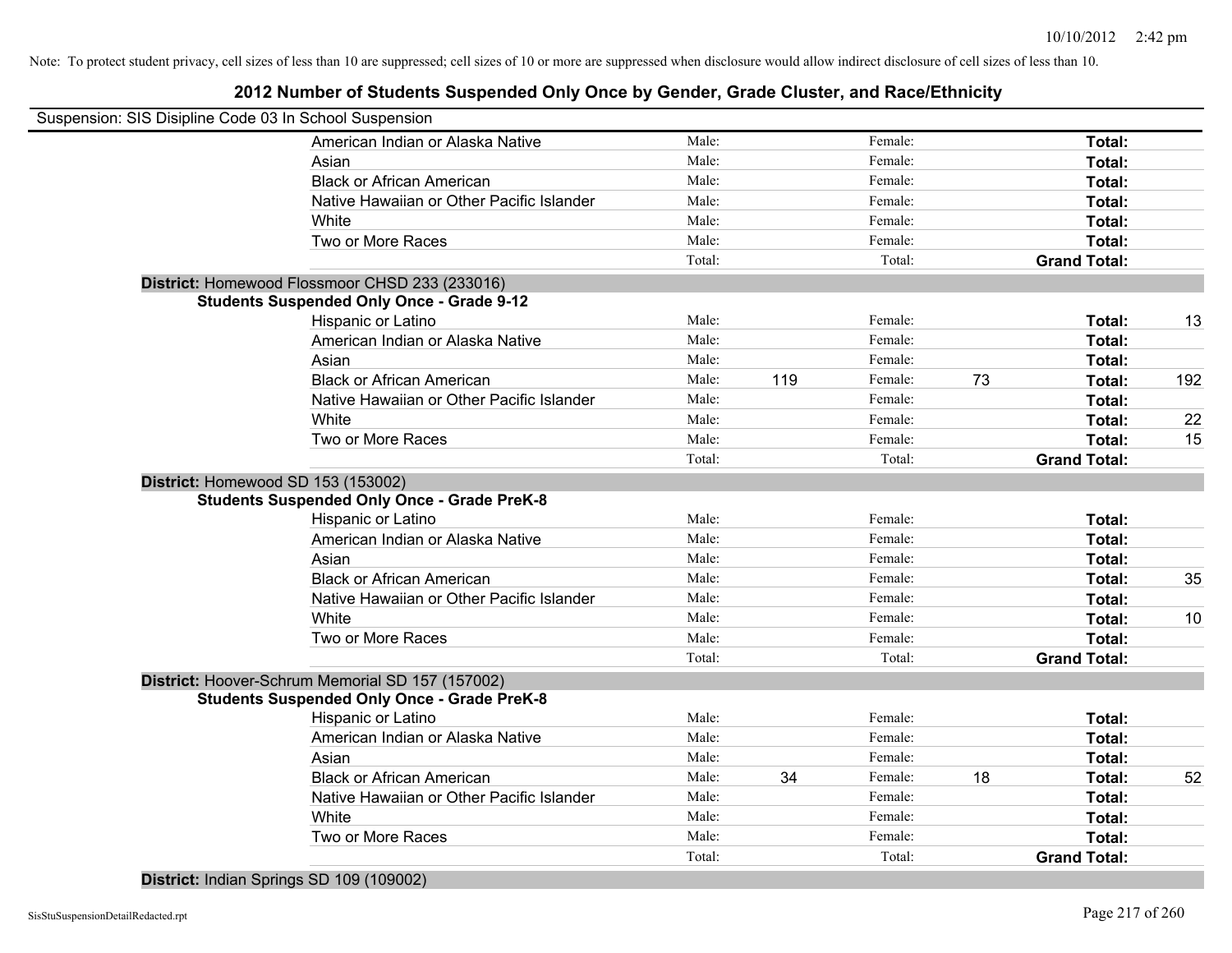| Suspension: SIS Disipline Code 03 In School Suspension |                                                    |        |    |         |    |                     |    |
|--------------------------------------------------------|----------------------------------------------------|--------|----|---------|----|---------------------|----|
|                                                        | <b>Students Suspended Only Once - Grade PreK-8</b> |        |    |         |    |                     |    |
|                                                        | Hispanic or Latino                                 | Male:  |    | Female: |    | Total:              |    |
|                                                        | American Indian or Alaska Native                   | Male:  |    | Female: |    | Total:              |    |
|                                                        | Asian                                              | Male:  |    | Female: |    | Total:              |    |
|                                                        | <b>Black or African American</b>                   | Male:  |    | Female: |    | Total:              | 28 |
|                                                        | Native Hawaiian or Other Pacific Islander          | Male:  |    | Female: |    | Total:              |    |
|                                                        | White                                              | Male:  |    | Female: |    | Total:              | 14 |
|                                                        | Two or More Races                                  | Male:  |    | Female: |    | Total:              |    |
|                                                        |                                                    | Total: |    | Total:  |    | <b>Grand Total:</b> |    |
|                                                        | <b>District: Kirby SD 140 (140002)</b>             |        |    |         |    |                     |    |
|                                                        | <b>Students Suspended Only Once - Grade PreK-8</b> |        |    |         |    |                     |    |
|                                                        | Hispanic or Latino                                 | Male:  |    | Female: |    | Total:              |    |
|                                                        | American Indian or Alaska Native                   | Male:  |    | Female: |    | Total:              |    |
|                                                        | Asian                                              | Male:  |    | Female: |    | Total:              |    |
|                                                        | <b>Black or African American</b>                   | Male:  |    | Female: |    | Total:              |    |
|                                                        | Native Hawaiian or Other Pacific Islander          | Male:  |    | Female: |    | Total:              |    |
|                                                        | White                                              | Male:  |    | Female: |    | Total:              | 24 |
|                                                        | Two or More Races                                  | Male:  |    | Female: |    | Total:              |    |
|                                                        |                                                    | Total: |    | Total:  |    | <b>Grand Total:</b> |    |
|                                                        | District: Lansing SD 158 (158002)                  |        |    |         |    |                     |    |
|                                                        | <b>Students Suspended Only Once - Grade PreK-8</b> |        |    |         |    |                     |    |
|                                                        | Hispanic or Latino                                 | Male:  |    | Female: |    | Total:              |    |
|                                                        | American Indian or Alaska Native                   | Male:  |    | Female: |    | Total:              |    |
|                                                        | Asian                                              | Male:  |    | Female: |    | Total:              |    |
|                                                        | <b>Black or African American</b>                   | Male:  | 42 | Female: | 27 | Total:              | 69 |
|                                                        | Native Hawaiian or Other Pacific Islander          | Male:  |    | Female: |    | Total:              |    |
|                                                        | White                                              | Male:  |    | Female: |    | Total:              |    |
|                                                        | Two or More Races                                  | Male:  |    | Female: |    | Total:              |    |
|                                                        |                                                    | Total: |    | Total:  |    | <b>Grand Total:</b> | 86 |
|                                                        | District: Lemont-Bromberek CSD 113A (113A02)       |        |    |         |    |                     |    |
|                                                        | <b>Students Suspended Only Once - Grade PreK-8</b> |        |    |         |    |                     |    |
|                                                        | Hispanic or Latino                                 | Male:  |    | Female: |    | Total:              |    |
|                                                        | American Indian or Alaska Native                   | Male:  |    | Female: |    | Total:              |    |
|                                                        | Asian                                              | Male:  |    | Female: |    | Total:              |    |
|                                                        | <b>Black or African American</b>                   | Male:  |    | Female: |    | Total:              |    |
|                                                        | Native Hawaiian or Other Pacific Islander          | Male:  |    | Female: |    | Total:              |    |
|                                                        | White                                              | Male:  |    | Female: |    | Total:              | 13 |
|                                                        | Two or More Races                                  | Male:  |    | Female: |    | Total:              |    |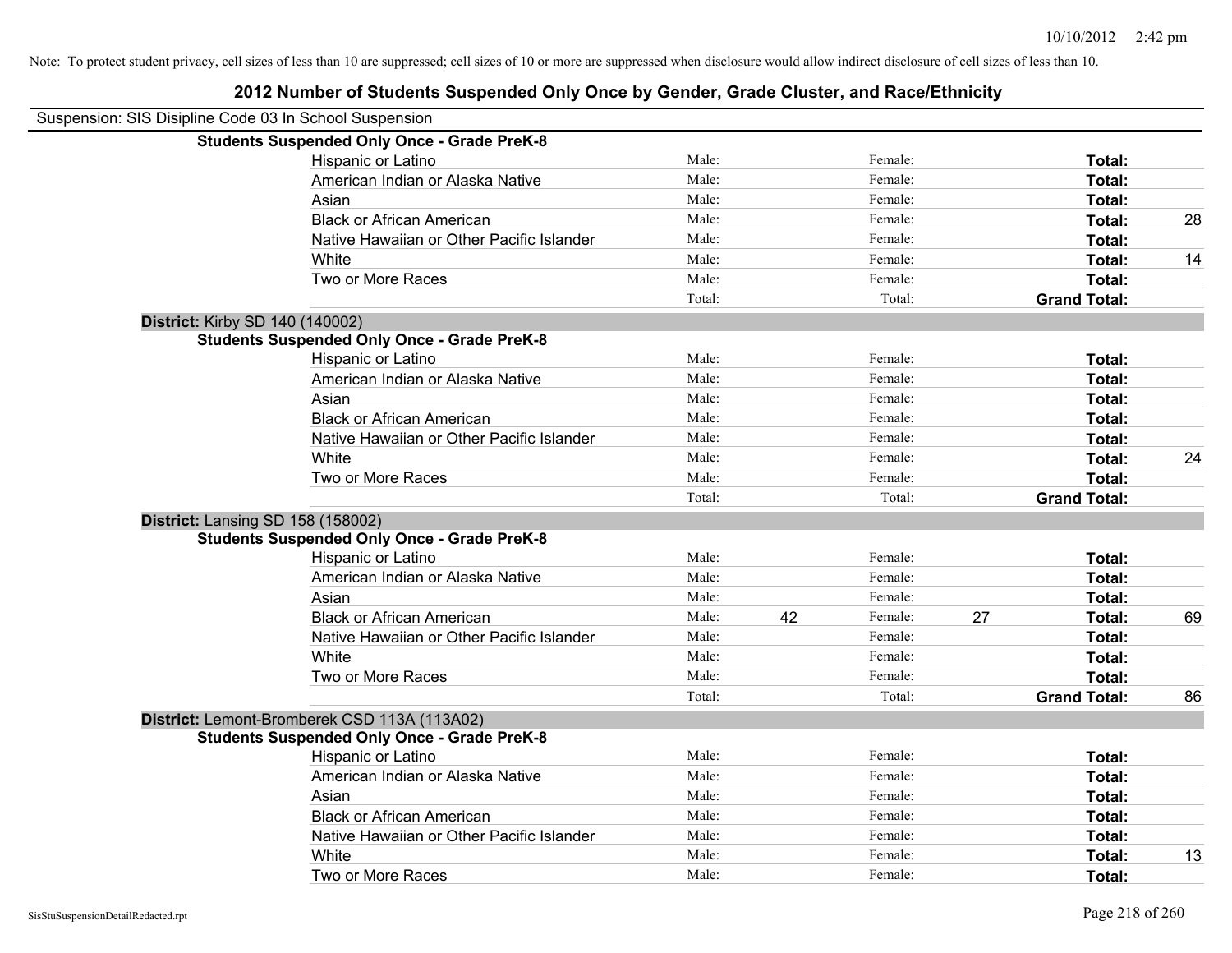| Suspension: SIS Disipline Code 03 In School Suspension |                                                    |        |    |         |    |                     |    |
|--------------------------------------------------------|----------------------------------------------------|--------|----|---------|----|---------------------|----|
|                                                        |                                                    | Total: |    | Total:  |    | <b>Grand Total:</b> |    |
|                                                        | District: Lincoln ESD 156 (156002)                 |        |    |         |    |                     |    |
|                                                        | <b>Students Suspended Only Once - Grade PreK-8</b> |        |    |         |    |                     |    |
|                                                        | Hispanic or Latino                                 | Male:  |    | Female: |    | Total:              | 15 |
|                                                        | American Indian or Alaska Native                   | Male:  |    | Female: |    | Total:              |    |
|                                                        | Asian                                              | Male:  |    | Female: |    | Total:              |    |
|                                                        | <b>Black or African American</b>                   | Male:  | 52 | Female: | 36 | Total:              | 88 |
|                                                        | Native Hawaiian or Other Pacific Islander          | Male:  |    | Female: |    | Total:              |    |
|                                                        | White                                              | Male:  |    | Female: |    | Total:              |    |
|                                                        | Two or More Races                                  | Male:  |    | Female: |    | Total:              |    |
|                                                        |                                                    | Total: |    | Total:  |    | <b>Grand Total:</b> |    |
|                                                        | District: Matteson ESD 162 (162002)                |        |    |         |    |                     |    |
|                                                        | <b>Students Suspended Only Once - Grade PreK-8</b> |        |    |         |    |                     |    |
|                                                        | Hispanic or Latino                                 | Male:  |    | Female: |    | Total:              |    |
|                                                        | American Indian or Alaska Native                   | Male:  |    | Female: |    | Total:              |    |
|                                                        | Asian                                              | Male:  |    | Female: |    | Total:              |    |
|                                                        | <b>Black or African American</b>                   | Male:  | 27 | Female: | 17 | Total:              | 44 |
|                                                        | Native Hawaiian or Other Pacific Islander          | Male:  |    | Female: |    | Total:              |    |
|                                                        | White                                              | Male:  |    | Female: |    | Total:              |    |
|                                                        | Two or More Races                                  | Male:  |    | Female: |    | Total:              |    |
|                                                        |                                                    | Total: |    | Total:  |    | <b>Grand Total:</b> |    |
|                                                        | District: Midlothian SD 143 (143002)               |        |    |         |    |                     |    |
|                                                        | <b>Students Suspended Only Once - Grade PreK-8</b> |        |    |         |    |                     |    |
|                                                        | Hispanic or Latino                                 | Male:  |    | Female: |    | Total:              |    |
|                                                        | American Indian or Alaska Native                   | Male:  |    | Female: |    | Total:              |    |
|                                                        | Asian                                              | Male:  |    | Female: |    | Total:              |    |
|                                                        | <b>Black or African American</b>                   | Male:  |    | Female: |    | Total:              |    |
|                                                        | Native Hawaiian or Other Pacific Islander          | Male:  |    | Female: |    | Total:              |    |
|                                                        | White                                              | Male:  |    | Female: |    | Total:              |    |
|                                                        | Two or More Races                                  | Male:  |    | Female: |    | Total:              |    |
|                                                        |                                                    | Total: |    | Total:  |    | <b>Grand Total:</b> |    |
|                                                        | District: North Palos SD 117 (117002)              |        |    |         |    |                     |    |
|                                                        | <b>Students Suspended Only Once - Grade PreK-8</b> |        |    |         |    |                     |    |
|                                                        | Hispanic or Latino                                 | Male:  |    | Female: |    | Total:              | 16 |
|                                                        | American Indian or Alaska Native                   | Male:  |    | Female: |    | Total:              |    |
|                                                        | Asian                                              | Male:  |    | Female: |    | Total:              |    |
|                                                        | <b>Black or African American</b>                   | Male:  |    | Female: |    | Total:              |    |
|                                                        | Native Hawaiian or Other Pacific Islander          | Male:  |    | Female: |    | Total:              |    |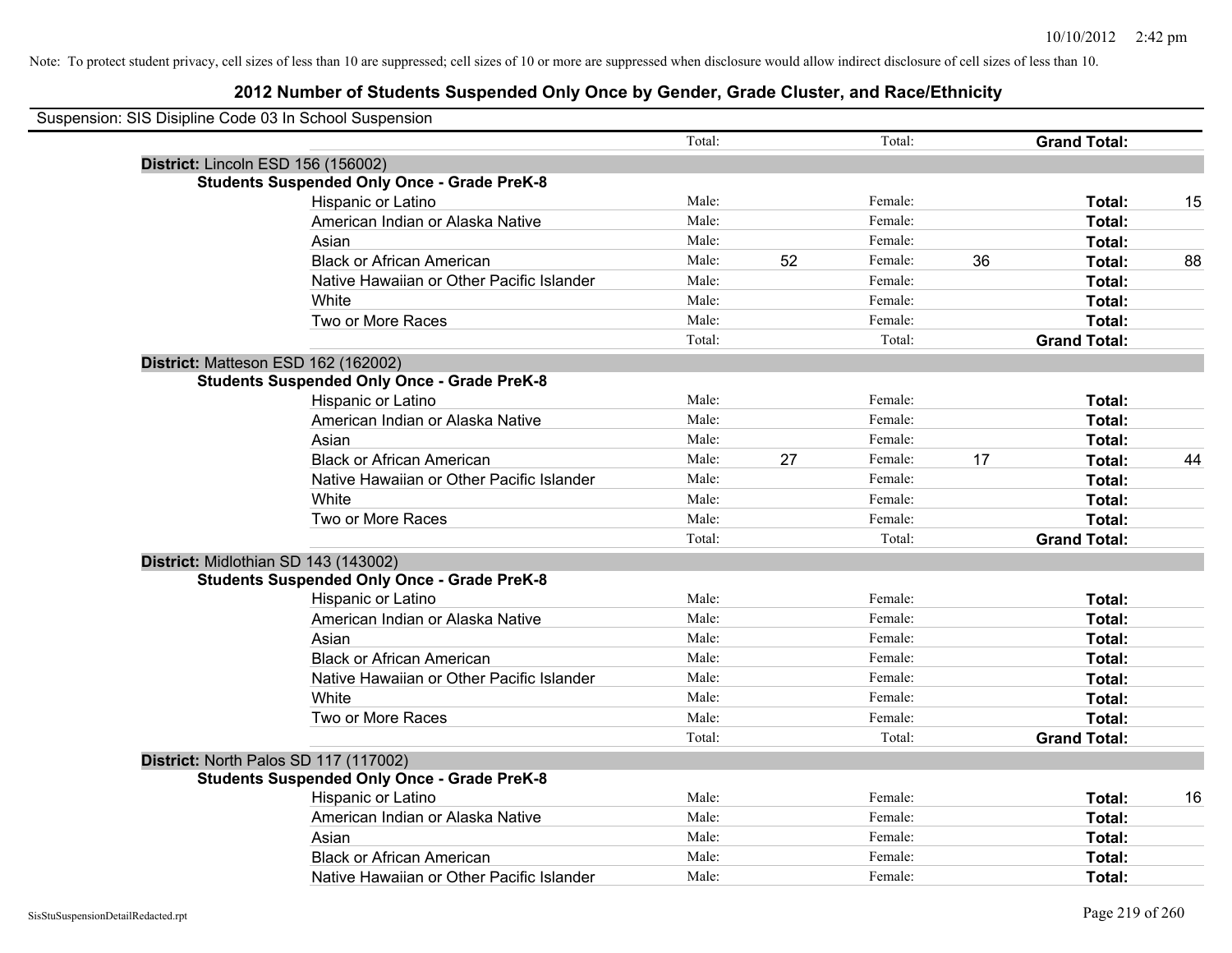| Suspension: SIS Disipline Code 03 In School Suspension |                                                    |        |    |         |    |                     |    |
|--------------------------------------------------------|----------------------------------------------------|--------|----|---------|----|---------------------|----|
|                                                        | White                                              | Male:  |    | Female: |    | Total:              | 34 |
|                                                        | Two or More Races                                  | Male:  |    | Female: |    | Total:              |    |
|                                                        |                                                    | Total: | 50 | Total:  | 11 | <b>Grand Total:</b> | 61 |
| District: Oak Lawn CHSD 229 (229016)                   |                                                    |        |    |         |    |                     |    |
|                                                        | <b>Students Suspended Only Once - Grade 9-12</b>   |        |    |         |    |                     |    |
|                                                        | Hispanic or Latino                                 | Male:  |    | Female: |    | Total:              | 19 |
|                                                        | American Indian or Alaska Native                   | Male:  |    | Female: |    | Total:              |    |
|                                                        | Asian                                              | Male:  |    | Female: |    | Total:              |    |
|                                                        | <b>Black or African American</b>                   | Male:  |    | Female: |    | Total:              |    |
|                                                        | Native Hawaiian or Other Pacific Islander          | Male:  |    | Female: |    | Total:              |    |
|                                                        | White                                              | Male:  | 42 | Female: | 26 | Total:              | 68 |
|                                                        | Two or More Races                                  | Male:  |    | Female: |    | Total:              |    |
|                                                        |                                                    | Total: |    | Total:  |    | <b>Grand Total:</b> |    |
|                                                        | District: Oak Lawn-Hometown SD 123 (123002)        |        |    |         |    |                     |    |
|                                                        | <b>Students Suspended Only Once - Grade PreK-8</b> |        |    |         |    |                     |    |
|                                                        | Hispanic or Latino                                 | Male:  |    | Female: |    | Total:              | 11 |
|                                                        | American Indian or Alaska Native                   | Male:  |    | Female: |    | Total:              |    |
|                                                        | Asian                                              | Male:  |    | Female: |    | Total:              |    |
|                                                        | <b>Black or African American</b>                   | Male:  |    | Female: |    | Total:              |    |
|                                                        | Native Hawaiian or Other Pacific Islander          | Male:  |    | Female: |    | Total:              |    |
|                                                        | White                                              | Male:  |    | Female: |    | Total:              | 22 |
|                                                        | Two or More Races                                  | Male:  |    | Female: |    | Total:              |    |
|                                                        |                                                    | Total: |    | Total:  |    | <b>Grand Total:</b> |    |
| District: Palos CCSD 118 (118004)                      |                                                    |        |    |         |    |                     |    |
|                                                        | <b>Students Suspended Only Once - Grade PreK-8</b> |        |    |         |    |                     |    |
|                                                        | Hispanic or Latino                                 | Male:  |    | Female: |    | Total:              |    |
|                                                        | American Indian or Alaska Native                   | Male:  |    | Female: |    | Total:              |    |
|                                                        | Asian                                              | Male:  |    | Female: |    | Total:              |    |
|                                                        | <b>Black or African American</b>                   | Male:  |    | Female: |    | Total:              |    |
|                                                        | Native Hawaiian or Other Pacific Islander          | Male:  |    | Female: |    | Total:              |    |
|                                                        | White                                              | Male:  |    | Female: |    | Total:              | 27 |
|                                                        | Two or More Races                                  | Male:  |    | Female: |    | Total:              |    |
|                                                        |                                                    | Total: |    | Total:  |    | <b>Grand Total:</b> |    |
| District: Palos Heights SD 128 (128002)                |                                                    |        |    |         |    |                     |    |
|                                                        | <b>Students Suspended Only Once - Grade PreK-8</b> |        |    |         |    |                     |    |
|                                                        | Hispanic or Latino                                 | Male:  |    | Female: |    | Total:              |    |
|                                                        | American Indian or Alaska Native                   | Male:  |    | Female: |    | Total:              |    |
|                                                        | Asian                                              | Male:  |    | Female: |    | Total:              |    |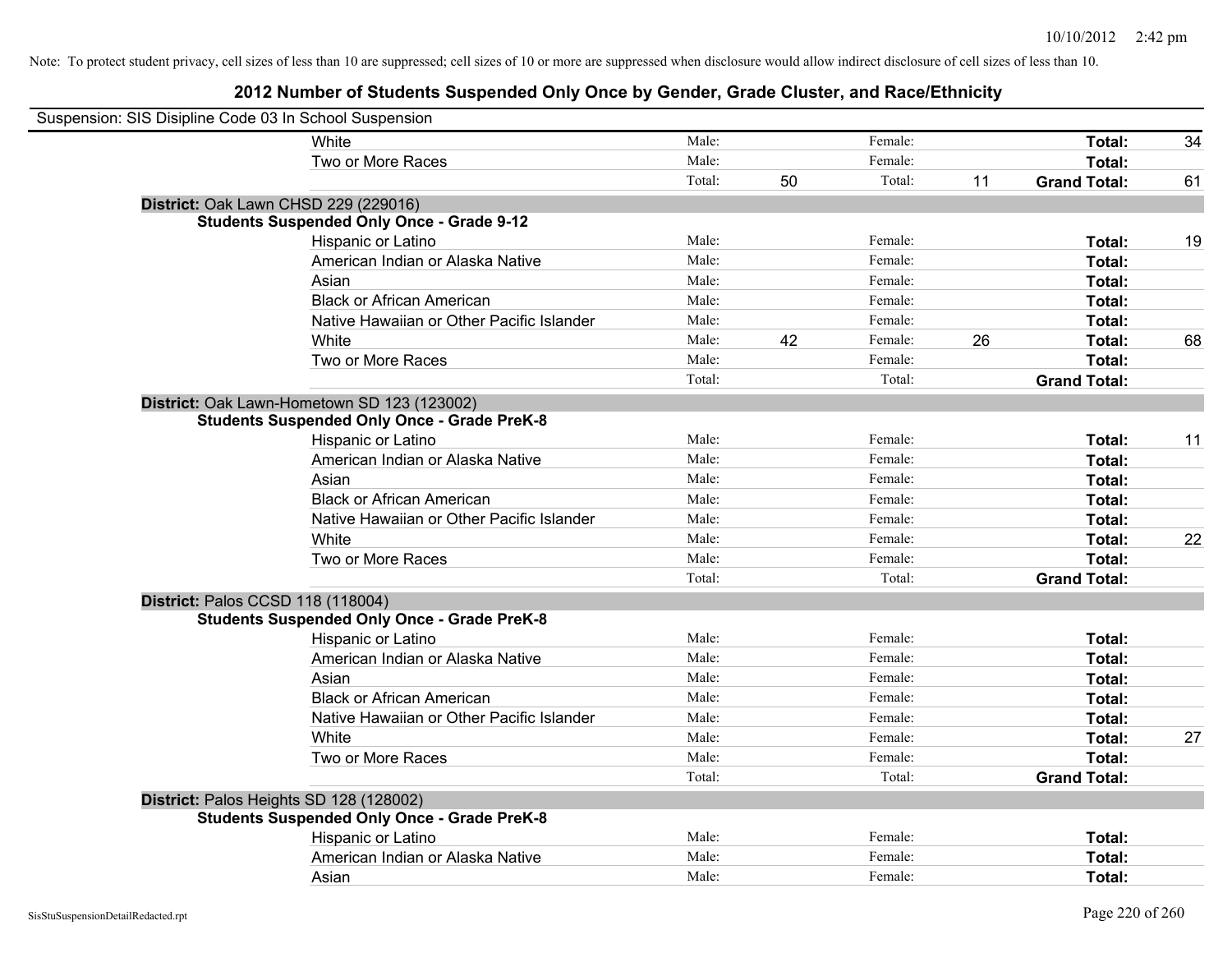| Suspension: SIS Disipline Code 03 In School Suspension |                                                    |        |    |         |    |                     |     |
|--------------------------------------------------------|----------------------------------------------------|--------|----|---------|----|---------------------|-----|
|                                                        | <b>Black or African American</b>                   | Male:  |    | Female: |    | Total:              |     |
|                                                        | Native Hawaiian or Other Pacific Islander          | Male:  |    | Female: |    | Total:              |     |
|                                                        | White                                              | Male:  |    | Female: |    | Total:              | 13  |
|                                                        | Two or More Races                                  | Male:  |    | Female: |    | Total:              |     |
|                                                        |                                                    | Total: |    | Total:  |    | <b>Grand Total:</b> |     |
|                                                        | District: Park Forest SD 163 (163002)              |        |    |         |    |                     |     |
|                                                        | <b>Students Suspended Only Once - Grade PreK-8</b> |        |    |         |    |                     |     |
|                                                        | Hispanic or Latino                                 | Male:  |    | Female: |    | Total:              |     |
|                                                        | American Indian or Alaska Native                   | Male:  |    | Female: |    | Total:              |     |
|                                                        | Asian                                              | Male:  |    | Female: |    | Total:              |     |
|                                                        | <b>Black or African American</b>                   | Male:  | 81 | Female: | 56 | Total:              | 137 |
|                                                        | Native Hawaiian or Other Pacific Islander          | Male:  |    | Female: |    | Total:              |     |
|                                                        | White                                              | Male:  |    | Female: |    | Total:              |     |
|                                                        | Two or More Races                                  | Male:  |    | Female: |    | Total:              |     |
|                                                        |                                                    | Total: |    | Total:  |    | <b>Grand Total:</b> | 156 |
|                                                        | District: Posen-Robbins ESD 143-5 (143502)         |        |    |         |    |                     |     |
|                                                        | <b>Students Suspended Only Once - Grade PreK-8</b> |        |    |         |    |                     |     |
|                                                        | Hispanic or Latino                                 | Male:  |    | Female: |    | Total:              |     |
|                                                        | American Indian or Alaska Native                   | Male:  |    | Female: |    | Total:              |     |
|                                                        | Asian                                              | Male:  |    | Female: |    | Total:              |     |
|                                                        | <b>Black or African American</b>                   | Male:  |    | Female: |    | Total:              |     |
|                                                        | Native Hawaiian or Other Pacific Islander          | Male:  |    | Female: |    | Total:              |     |
|                                                        | White                                              | Male:  |    | Female: |    | Total:              |     |
|                                                        | Two or More Races                                  | Male:  |    | Female: |    | Total:              |     |
|                                                        |                                                    | Total: |    | Total:  |    | <b>Grand Total:</b> |     |
|                                                        | District: Prairie-Hills ESD 144 (144002)           |        |    |         |    |                     |     |
|                                                        | <b>Students Suspended Only Once - Grade PreK-8</b> |        |    |         |    |                     |     |
|                                                        | Hispanic or Latino                                 | Male:  |    | Female: |    | Total:              |     |
|                                                        | American Indian or Alaska Native                   | Male:  |    | Female: |    | Total:              |     |
|                                                        | Asian                                              | Male:  |    | Female: |    | Total:              |     |
|                                                        | <b>Black or African American</b>                   | Male:  |    | Female: |    | Total:              |     |
|                                                        | Native Hawaiian or Other Pacific Islander          | Male:  |    | Female: |    | Total:              |     |
|                                                        | White                                              | Male:  |    | Female: |    | Total:              |     |
|                                                        | Two or More Races                                  | Male:  |    | Female: |    | Total:              |     |
|                                                        |                                                    | Total: |    | Total:  |    | <b>Grand Total:</b> |     |
|                                                        | District: Reavis Twp HSD 220 (220017)              |        |    |         |    |                     |     |
|                                                        | <b>Students Suspended Only Once - Grade 9-12</b>   |        |    |         |    |                     |     |
|                                                        | <b>Hispanic or Latino</b>                          | Male:  | 40 | Female: | 15 | Total:              | 55  |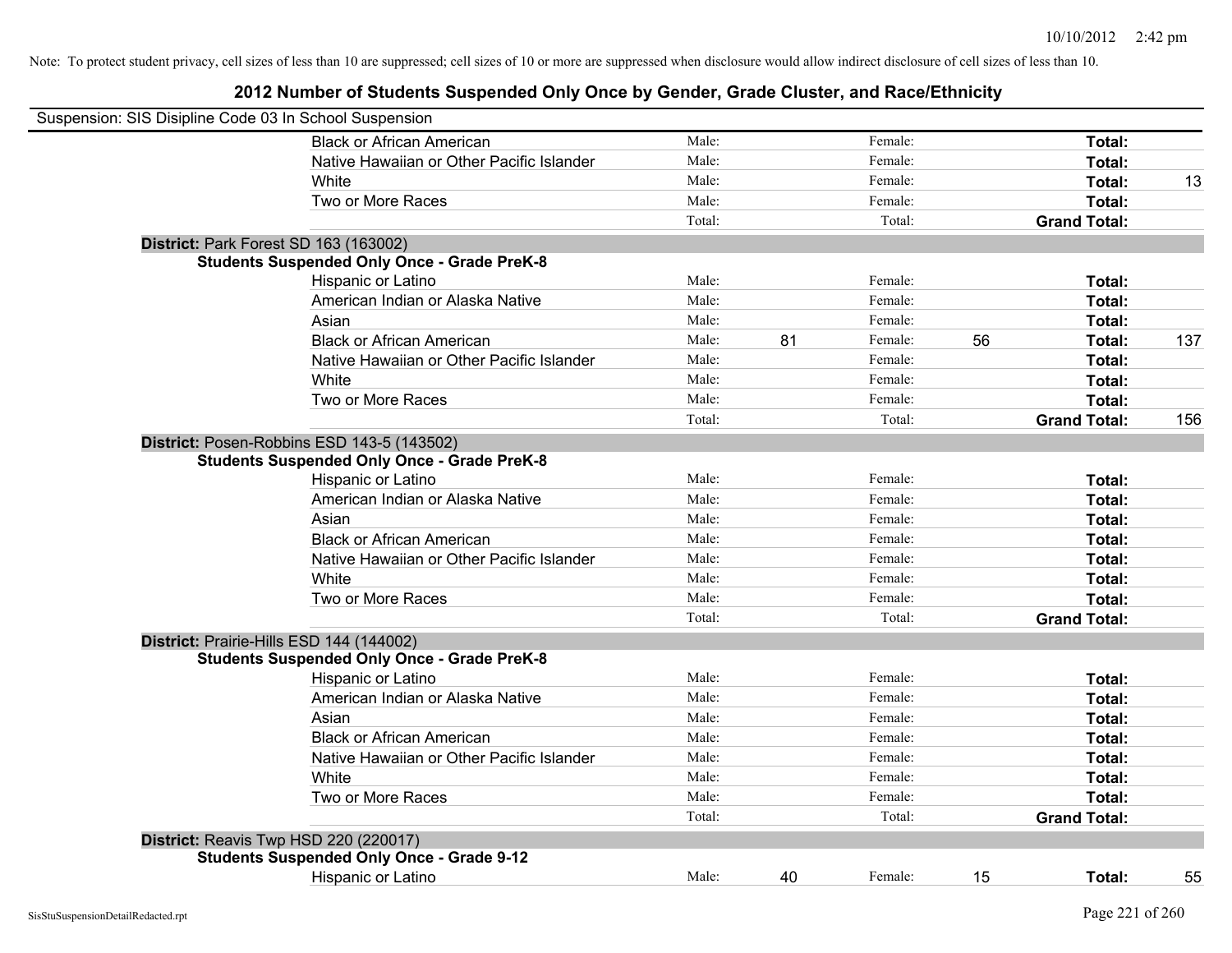## **2012 Number of Students Suspended Only Once by Gender, Grade Cluster, and Race/Ethnicity**

| Suspension: SIS Disipline Code 03 In School Suspension |                                                    |        |     |         |     |                     |     |
|--------------------------------------------------------|----------------------------------------------------|--------|-----|---------|-----|---------------------|-----|
|                                                        | American Indian or Alaska Native                   | Male:  |     | Female: |     | Total:              |     |
|                                                        | Asian                                              | Male:  |     | Female: |     | Total:              |     |
|                                                        | <b>Black or African American</b>                   | Male:  |     | Female: |     | Total:              |     |
|                                                        | Native Hawaiian or Other Pacific Islander          | Male:  |     | Female: |     | Total:              |     |
|                                                        | White                                              | Male:  | 39  | Female: | 24  | Total:              | 63  |
|                                                        | Two or More Races                                  | Male:  |     | Female: |     | Total:              |     |
|                                                        |                                                    | Total: |     | Total:  |     | <b>Grand Total:</b> |     |
| <b>District: Rich Twp HSD 227 (227017)</b>             |                                                    |        |     |         |     |                     |     |
|                                                        | <b>Students Suspended Only Once - Grade 9-12</b>   |        |     |         |     |                     |     |
|                                                        | Hispanic or Latino                                 | Male:  |     | Female: |     | Total:              |     |
|                                                        | American Indian or Alaska Native                   | Male:  |     | Female: |     | Total:              |     |
|                                                        | Asian                                              | Male:  |     | Female: |     | Total:              |     |
|                                                        | <b>Black or African American</b>                   | Male:  | 204 | Female: | 151 | Total:              | 355 |
|                                                        | Native Hawaiian or Other Pacific Islander          | Male:  |     | Female: |     | Total:              |     |
|                                                        | White                                              | Male:  |     | Female: |     | Total:              | 11  |
|                                                        | Two or More Races                                  | Male:  |     | Female: |     | Total:              | 10  |
|                                                        |                                                    | Total: | 223 | Total:  | 164 | <b>Grand Total:</b> | 387 |
| District: Ridgeland SD 122 (122002)                    |                                                    |        |     |         |     |                     |     |
|                                                        | <b>Students Suspended Only Once - Grade PreK-8</b> |        |     |         |     |                     |     |
|                                                        | Hispanic or Latino                                 | Male:  |     | Female: |     | Total:              | 12  |
|                                                        | American Indian or Alaska Native                   | Male:  |     | Female: |     | Total:              |     |
|                                                        | Asian                                              | Male:  |     | Female: |     | Total:              |     |
|                                                        | <b>Black or African American</b>                   | Male:  |     | Female: |     | Total:              |     |
|                                                        | Native Hawaiian or Other Pacific Islander          | Male:  |     | Female: |     | Total:              |     |
|                                                        | White                                              | Male:  | 42  | Female: | 12  | Total:              | 54  |
|                                                        | Two or More Races                                  | Male:  |     | Female: |     | Total:              |     |
|                                                        |                                                    | Total: |     | Total:  |     | <b>Grand Total:</b> |     |
| District: Sandridge SD 172 (172002)                    |                                                    |        |     |         |     |                     |     |
|                                                        | <b>Students Suspended Only Once - Grade PreK-8</b> |        |     |         |     |                     |     |
|                                                        | Hispanic or Latino                                 | Male:  |     | Female: |     | Total:              |     |
|                                                        | American Indian or Alaska Native                   | Male:  |     | Female: |     | Total:              |     |
|                                                        | Asian                                              | Male:  |     | Female: |     | Total:              |     |
|                                                        | <b>Black or African American</b>                   | Male:  | 10  | Female: | 12  | Total:              | 22  |
|                                                        | Native Hawaiian or Other Pacific Islander          | Male:  |     | Female: |     | Total:              |     |
|                                                        | White                                              | Male:  |     | Female: |     | Total:              |     |
|                                                        | Two or More Races                                  | Male:  |     | Female: |     | Total:              |     |
|                                                        |                                                    | Total: |     | Total:  |     | <b>Grand Total:</b> | 32  |

**District:** South Holland SD 151 (151002)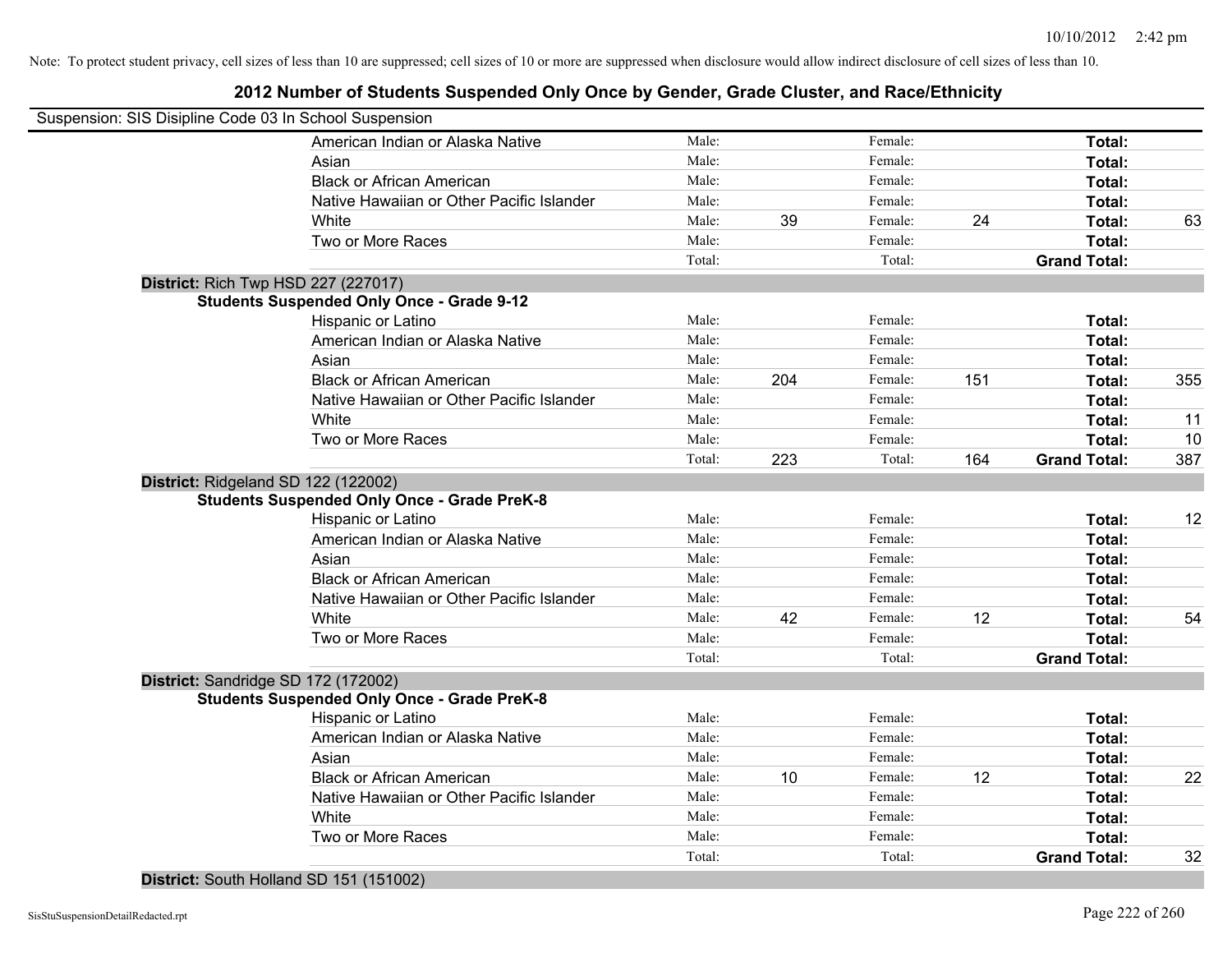| Suspension: SIS Disipline Code 03 In School Suspension |        |    |         |    |                     |    |
|--------------------------------------------------------|--------|----|---------|----|---------------------|----|
| <b>Students Suspended Only Once - Grade PreK-8</b>     |        |    |         |    |                     |    |
| Hispanic or Latino                                     | Male:  |    | Female: |    | Total:              |    |
| American Indian or Alaska Native                       | Male:  |    | Female: |    | Total:              |    |
| Asian                                                  | Male:  |    | Female: |    | Total:              |    |
| <b>Black or African American</b>                       | Male:  | 50 | Female: | 26 | Total:              | 76 |
| Native Hawaiian or Other Pacific Islander              | Male:  |    | Female: |    | Total:              |    |
| White                                                  | Male:  |    | Female: |    | Total:              |    |
| Two or More Races                                      | Male:  |    | Female: |    | Total:              |    |
|                                                        | Total: |    | Total:  |    | <b>Grand Total:</b> | 91 |
| District: Southland College Prep (901025)              |        |    |         |    |                     |    |
| <b>Students Suspended Only Once - Grade 9-12</b>       |        |    |         |    |                     |    |
| Hispanic or Latino                                     | Male:  |    | Female: |    | Total:              |    |
| American Indian or Alaska Native                       | Male:  |    | Female: |    | Total:              |    |
| Asian                                                  | Male:  |    | Female: |    | Total:              |    |
| <b>Black or African American</b>                       | Male:  |    | Female: |    | Total:              |    |
| Native Hawaiian or Other Pacific Islander              | Male:  |    | Female: |    | Total:              |    |
| White                                                  | Male:  |    | Female: |    | Total:              |    |
| Two or More Races                                      | Male:  |    | Female: |    | Total:              |    |
|                                                        | Total: |    | Total:  |    | <b>Grand Total:</b> |    |
| <b>District: Steger SD 194 (194002)</b>                |        |    |         |    |                     |    |
| <b>Students Suspended Only Once - Grade PreK-8</b>     |        |    |         |    |                     |    |
| Hispanic or Latino                                     | Male:  |    | Female: |    | Total:              |    |
| American Indian or Alaska Native                       | Male:  |    | Female: |    | Total:              |    |
| Asian                                                  | Male:  |    | Female: |    | Total:              |    |
| <b>Black or African American</b>                       | Male:  |    | Female: |    | Total:              | 10 |
| Native Hawaiian or Other Pacific Islander              | Male:  |    | Female: |    | Total:              |    |
| White                                                  | Male:  |    | Female: |    | Total:              | 15 |
| Two or More Races                                      | Male:  |    | Female: |    | Total:              | 11 |
|                                                        | Total: |    | Total:  |    | <b>Grand Total:</b> |    |
| District: Summit SD 104 (104002)                       |        |    |         |    |                     |    |
| <b>Students Suspended Only Once - Grade PreK-8</b>     |        |    |         |    |                     |    |
| Hispanic or Latino                                     | Male:  |    | Female: |    | Total:              |    |
| American Indian or Alaska Native                       | Male:  |    | Female: |    | Total:              |    |
| Asian                                                  | Male:  |    | Female: |    | Total:              |    |
| <b>Black or African American</b>                       | Male:  |    | Female: |    | Total:              |    |
| Native Hawaiian or Other Pacific Islander              | Male:  |    | Female: |    | Total:              |    |
| White                                                  | Male:  |    | Female: |    | Total:              |    |
| Two or More Races                                      | Male:  |    | Female: |    | Total:              |    |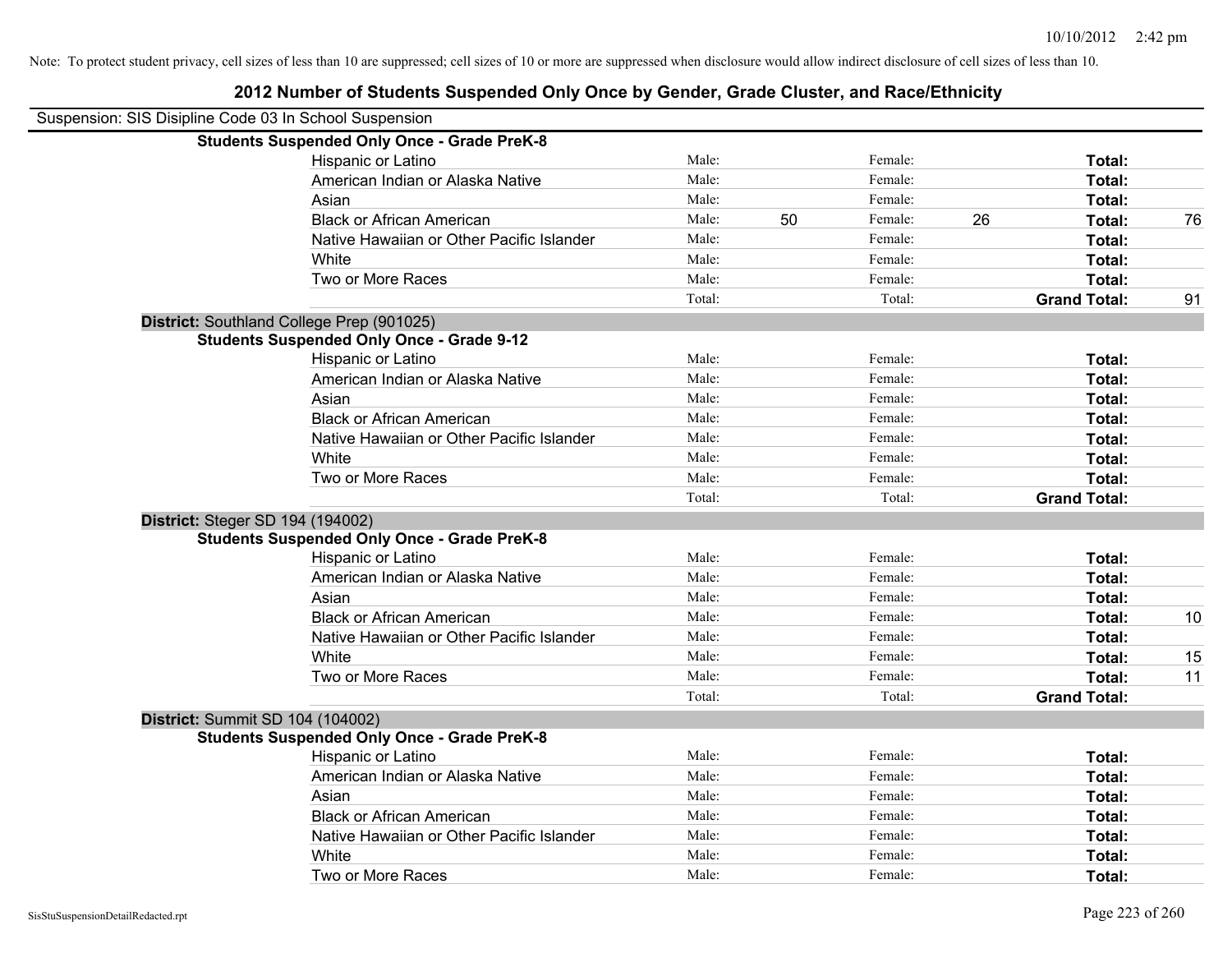| Suspension: SIS Disipline Code 03 In School Suspension |                                                    |        |     |         |     |                     |     |
|--------------------------------------------------------|----------------------------------------------------|--------|-----|---------|-----|---------------------|-----|
|                                                        |                                                    | Total: |     | Total:  |     | <b>Grand Total:</b> |     |
|                                                        | District: Sunnybrook SD 171 (171002)               |        |     |         |     |                     |     |
|                                                        | <b>Students Suspended Only Once - Grade PreK-8</b> |        |     |         |     |                     |     |
|                                                        | Hispanic or Latino                                 | Male:  |     | Female: |     | Total:              |     |
|                                                        | American Indian or Alaska Native                   | Male:  |     | Female: |     | Total:              |     |
|                                                        | Asian                                              | Male:  |     | Female: |     | Total:              |     |
|                                                        | <b>Black or African American</b>                   | Male:  | 26  | Female: | 12  | Total:              | 38  |
|                                                        | Native Hawaiian or Other Pacific Islander          | Male:  |     | Female: |     | Total:              |     |
|                                                        | White                                              | Male:  |     | Female: |     | Total:              |     |
|                                                        | Two or More Races                                  | Male:  |     | Female: |     | Total:              |     |
|                                                        |                                                    | Total: |     | Total:  |     | <b>Grand Total:</b> |     |
|                                                        | District: Thornton Fractional Twp HSD 215 (215017) |        |     |         |     |                     |     |
|                                                        | <b>Students Suspended Only Once - Grade 9-12</b>   |        |     |         |     |                     |     |
|                                                        | Hispanic or Latino                                 | Male:  | 50  | Female: | 42  | Total:              | 92  |
|                                                        | American Indian or Alaska Native                   | Male:  |     | Female: |     | Total:              |     |
|                                                        | Asian                                              | Male:  |     | Female: |     | Total:              |     |
|                                                        | <b>Black or African American</b>                   | Male:  | 209 | Female: | 173 | Total:              | 382 |
|                                                        | Native Hawaiian or Other Pacific Islander          | Male:  |     | Female: |     | Total:              |     |
|                                                        | White                                              | Male:  | 28  | Female: | 20  | Total:              | 48  |
|                                                        | Two or More Races                                  | Male:  |     | Female: |     | Total:              | 21  |
|                                                        |                                                    | Total: |     | Total:  |     | <b>Grand Total:</b> |     |
|                                                        | District: Thornton SD 154 (154002)                 |        |     |         |     |                     |     |
|                                                        | <b>Students Suspended Only Once - Grade PreK-8</b> |        |     |         |     |                     |     |
|                                                        | Hispanic or Latino                                 | Male:  |     | Female: |     | Total:              |     |
|                                                        | American Indian or Alaska Native                   | Male:  |     | Female: |     | Total:              |     |
|                                                        | Asian                                              | Male:  |     | Female: |     | Total:              |     |
|                                                        | <b>Black or African American</b>                   | Male:  |     | Female: |     | Total:              |     |
|                                                        | Native Hawaiian or Other Pacific Islander          | Male:  |     | Female: |     | Total:              |     |
|                                                        | White                                              | Male:  |     | Female: |     | Total:              |     |
|                                                        | Two or More Races                                  | Male:  |     | Female: |     | Total:              |     |
|                                                        |                                                    | Total: |     | Total:  |     | <b>Grand Total:</b> |     |
|                                                        | District: Thornton Twp HSD 205 (205017)            |        |     |         |     |                     |     |
|                                                        | <b>Students Suspended Only Once - Grade 9-12</b>   |        |     |         |     |                     |     |
|                                                        | Hispanic or Latino                                 | Male:  |     | Female: |     | Total:              | 15  |
|                                                        | American Indian or Alaska Native                   | Male:  |     | Female: |     | Total:              |     |
|                                                        | Asian                                              | Male:  |     | Female: |     | Total:              |     |
|                                                        | <b>Black or African American</b>                   | Male:  | 349 | Female: | 335 | Total:              | 684 |
|                                                        | Native Hawaiian or Other Pacific Islander          | Male:  |     | Female: |     | Total:              |     |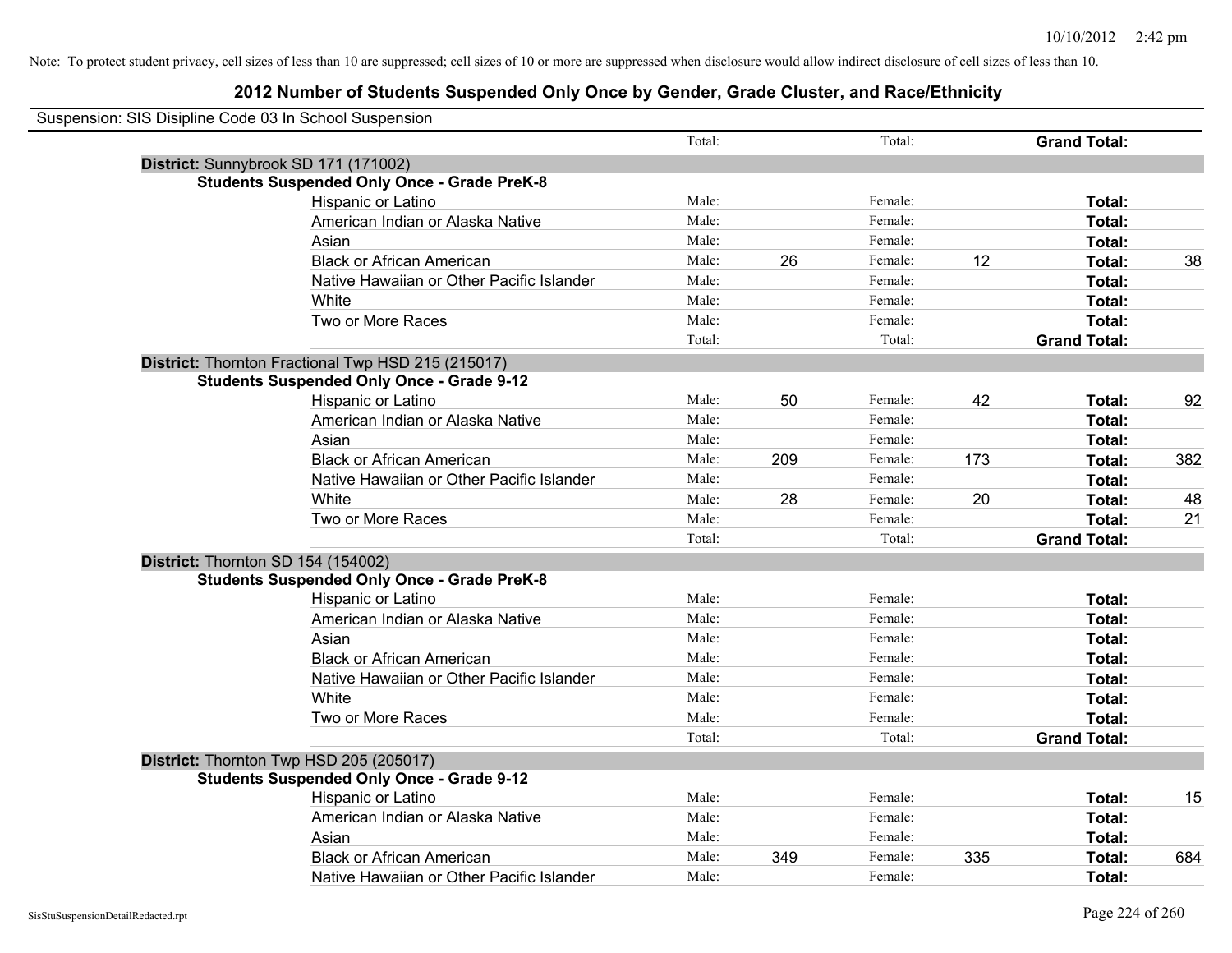# **2012 Number of Students Suspended Only Once by Gender, Grade Cluster, and Race/Ethnicity**

| Suspension: SIS Disipline Code 03 In School Suspension |                                                    |        |         |                     |    |
|--------------------------------------------------------|----------------------------------------------------|--------|---------|---------------------|----|
|                                                        | White                                              | Male:  | Female: | Total:              |    |
|                                                        | Two or More Races                                  | Male:  | Female: | Total:              |    |
|                                                        |                                                    | Total: | Total:  | <b>Grand Total:</b> |    |
|                                                        | District: W Harvey-Dixmoor PSD 147 (147002)        |        |         |                     |    |
|                                                        | <b>Students Suspended Only Once - Grade PreK-8</b> |        |         |                     |    |
|                                                        | Hispanic or Latino                                 | Male:  | Female: | Total:              |    |
|                                                        | American Indian or Alaska Native                   | Male:  | Female: | <b>Total:</b>       |    |
|                                                        | Asian                                              | Male:  | Female: | Total:              |    |
|                                                        | <b>Black or African American</b>                   | Male:  | Female: | Total:              |    |
|                                                        | Native Hawaiian or Other Pacific Islander          | Male:  | Female: | Total:              |    |
|                                                        | White                                              | Male:  | Female: | Total:              |    |
|                                                        | Two or More Races                                  | Male:  | Female: | Total:              |    |
|                                                        |                                                    | Total: | Total:  | <b>Grand Total:</b> |    |
|                                                        | District: Willow Springs SD 108 (108002)           |        |         |                     |    |
|                                                        | <b>Students Suspended Only Once - Grade PreK-8</b> |        |         |                     |    |
|                                                        | Hispanic or Latino                                 | Male:  | Female: | Total:              |    |
|                                                        | American Indian or Alaska Native                   | Male:  | Female: | Total:              |    |
|                                                        | Asian                                              | Male:  | Female: | Total:              |    |
|                                                        | <b>Black or African American</b>                   | Male:  | Female: | Total:              |    |
|                                                        | Native Hawaiian or Other Pacific Islander          | Male:  | Female: | Total:              |    |
|                                                        | White                                              | Male:  | Female: | Total:              |    |
|                                                        | Two or More Races                                  | Male:  | Female: | Total:              |    |
|                                                        |                                                    | Total: | Total:  | <b>Grand Total:</b> | 15 |
|                                                        |                                                    |        |         |                     |    |
| Region: Rock Island ROE (49)                           |                                                    |        |         |                     |    |
| County: Rock Island (081)                              |                                                    |        |         |                     |    |
|                                                        | District: Carbon Cliff-Barstow SD 36 (036002)      |        |         |                     |    |
|                                                        | <b>Students Suspended Only Once - Grade PreK-8</b> |        |         |                     |    |
|                                                        | Hispanic or Latino                                 | Male:  | Female: | Total:              |    |
|                                                        | American Indian or Alaska Native                   | Male:  | Female: | <b>Total:</b>       |    |
|                                                        | Asian                                              | Male:  | Female: | Total:              |    |
|                                                        | <b>Black or African American</b>                   | Male:  | Female: | Total:              |    |
|                                                        | Native Hawaiian or Other Pacific Islander          | Male:  | Female: | Total:              |    |
|                                                        | White                                              | Male:  | Female: | Total:              | 13 |
|                                                        | Two or More Races                                  | Male:  | Female: | Total:              |    |
|                                                        |                                                    | Total: | Total:  | <b>Grand Total:</b> | 26 |
|                                                        | District: East Moline SD 37 (037002)               |        |         |                     |    |

**Students Suspended Only Once - Grade PreK-8**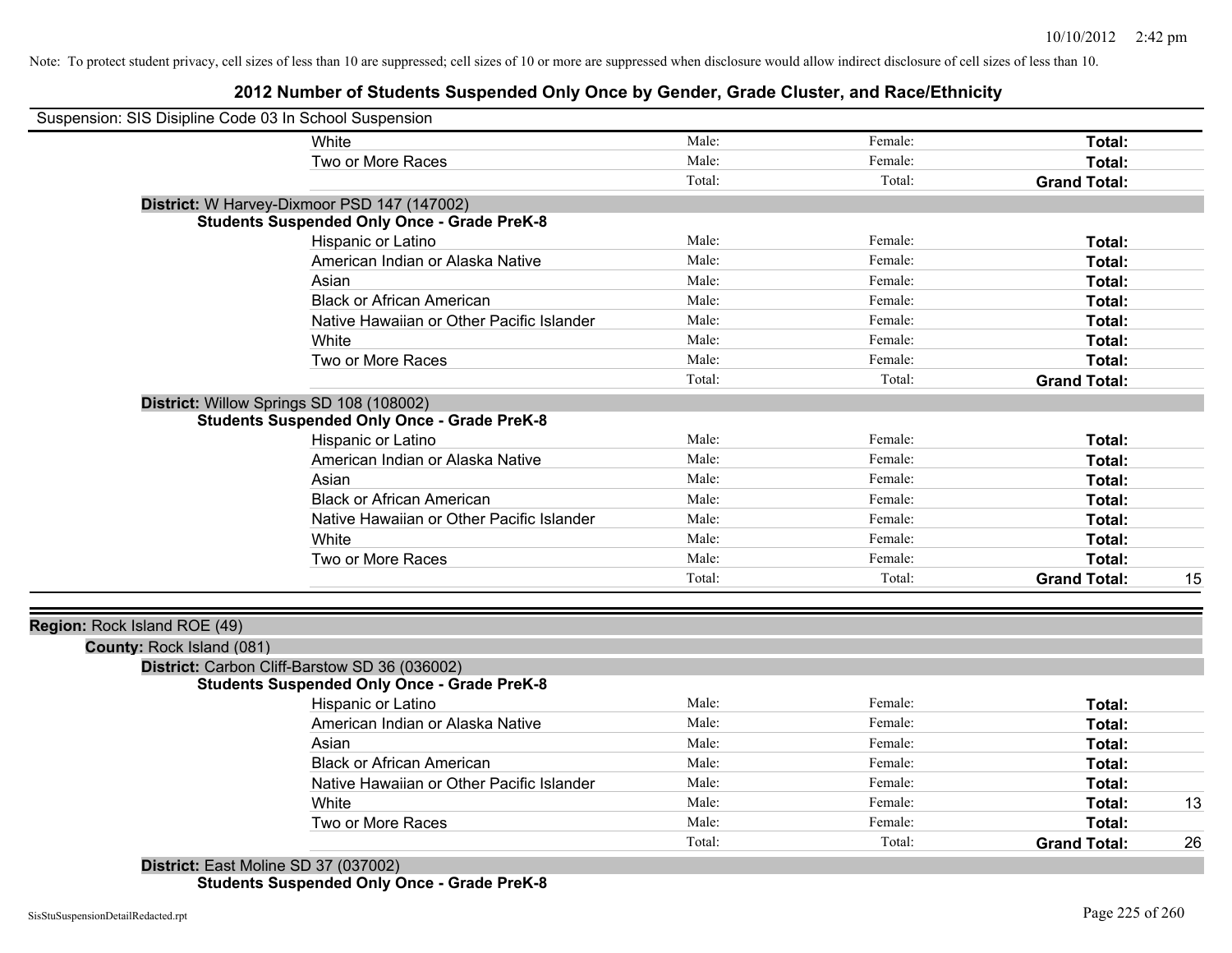## **2012 Number of Students Suspended Only Once by Gender, Grade Cluster, and Race/Ethnicity**

|                                    | Suspension: SIS Disipline Code 03 In School Suspension |        |    |         |    |                     |    |
|------------------------------------|--------------------------------------------------------|--------|----|---------|----|---------------------|----|
|                                    | Hispanic or Latino                                     | Male:  |    | Female: |    | Total:              | 22 |
|                                    | American Indian or Alaska Native                       | Male:  |    | Female: |    | Total:              |    |
|                                    | Asian                                                  | Male:  |    | Female: |    | Total:              |    |
|                                    | <b>Black or African American</b>                       | Male:  |    | Female: |    | Total:              | 19 |
|                                    | Native Hawaiian or Other Pacific Islander              | Male:  |    | Female: |    | Total:              |    |
|                                    | White                                                  | Male:  | 33 | Female: | 14 | Total:              | 47 |
|                                    | Two or More Races                                      | Male:  |    | Female: |    | Total:              |    |
|                                    |                                                        | Total: |    | Total:  |    | <b>Grand Total:</b> |    |
| District: Moline USD 40 (040022)   |                                                        |        |    |         |    |                     |    |
|                                    | <b>Students Suspended Only Once - Grade PreK-8</b>     |        |    |         |    |                     |    |
|                                    | Hispanic or Latino                                     | Male:  |    | Female: |    | Total:              | 25 |
|                                    | American Indian or Alaska Native                       | Male:  |    | Female: |    | Total:              |    |
|                                    | Asian                                                  | Male:  |    | Female: |    | Total:              |    |
|                                    | <b>Black or African American</b>                       | Male:  |    | Female: |    | Total:              | 12 |
|                                    | Native Hawaiian or Other Pacific Islander              | Male:  |    | Female: |    | Total:              |    |
|                                    | White                                                  | Male:  |    | Female: |    | Total:              | 49 |
|                                    | Two or More Races                                      | Male:  |    | Female: |    | Total:              |    |
|                                    |                                                        | Total: |    | Total:  |    | <b>Grand Total:</b> |    |
|                                    | <b>Students Suspended Only Once - Grade 9-12</b>       |        |    |         |    |                     |    |
|                                    | Hispanic or Latino                                     | Male:  |    | Female: |    | Total:              | 22 |
|                                    | American Indian or Alaska Native                       | Male:  |    | Female: |    | Total:              |    |
|                                    | Asian                                                  | Male:  |    | Female: |    | Total:              |    |
|                                    | <b>Black or African American</b>                       | Male:  |    | Female: |    | Total:              |    |
|                                    | Native Hawaiian or Other Pacific Islander              | Male:  |    | Female: |    | Total:              |    |
|                                    | White                                                  | Male:  |    | Female: |    | Total:              | 29 |
|                                    | Two or More Races                                      | Male:  |    | Female: |    | Total:              |    |
|                                    |                                                        | Total: |    | Total:  |    | <b>Grand Total:</b> |    |
| District: Non-Public School (5030) |                                                        |        |    |         |    |                     |    |
|                                    | <b>Students Suspended Only Once - Grade 9-12</b>       |        |    |         |    |                     |    |
|                                    | Hispanic or Latino                                     | Male:  |    | Female: |    | Total:              |    |
|                                    | American Indian or Alaska Native                       | Male:  |    | Female: |    | Total:              |    |
|                                    | Asian                                                  | Male:  |    | Female: |    | Total:              |    |
|                                    | <b>Black or African American</b>                       | Male:  |    | Female: |    | Total:              |    |
|                                    | Native Hawaiian or Other Pacific Islander              | Male:  |    | Female: |    | Total:              |    |
|                                    | White                                                  | Male:  |    | Female: |    | Total:              |    |
|                                    |                                                        | Male:  |    | Female: |    | Total:              |    |
|                                    | Two or More Races                                      |        |    |         |    |                     |    |

**District:** Riverdale CUSD 100 (100026)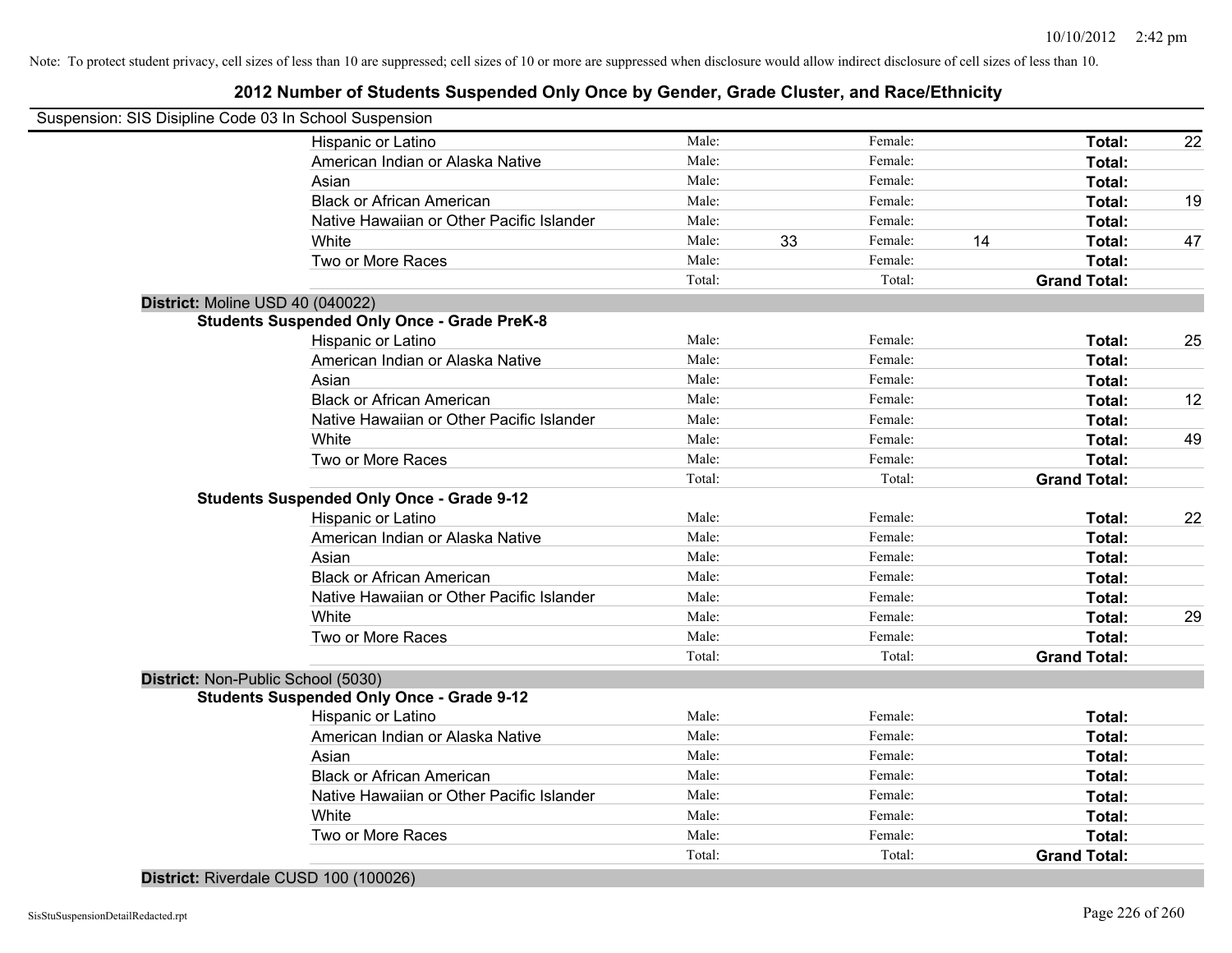| Suspension: SIS Disipline Code 03 In School Suspension |                                                    |        |    |         |    |                     |     |
|--------------------------------------------------------|----------------------------------------------------|--------|----|---------|----|---------------------|-----|
|                                                        | <b>Students Suspended Only Once - Grade PreK-8</b> |        |    |         |    |                     |     |
|                                                        | Hispanic or Latino                                 | Male:  |    | Female: |    | Total:              |     |
|                                                        | American Indian or Alaska Native                   | Male:  |    | Female: |    | Total:              |     |
|                                                        | Asian                                              | Male:  |    | Female: |    | Total:              |     |
|                                                        | <b>Black or African American</b>                   | Male:  |    | Female: |    | Total:              |     |
|                                                        | Native Hawaiian or Other Pacific Islander          | Male:  |    | Female: |    | Total:              |     |
|                                                        | White                                              | Male:  |    | Female: |    | Total:              |     |
|                                                        | Two or More Races                                  | Male:  |    | Female: |    | Total:              |     |
|                                                        |                                                    | Total: |    | Total:  |    | <b>Grand Total:</b> |     |
|                                                        | <b>Students Suspended Only Once - Grade 9-12</b>   |        |    |         |    |                     |     |
|                                                        | Hispanic or Latino                                 | Male:  |    | Female: |    | Total:              |     |
|                                                        | American Indian or Alaska Native                   | Male:  |    | Female: |    | <b>Total:</b>       |     |
|                                                        | Asian                                              | Male:  |    | Female: |    | Total:              |     |
|                                                        | <b>Black or African American</b>                   | Male:  |    | Female: |    | Total:              |     |
|                                                        | Native Hawaiian or Other Pacific Islander          | Male:  |    | Female: |    | Total:              |     |
|                                                        | White                                              | Male:  |    | Female: |    | Total:              |     |
|                                                        | Two or More Races                                  | Male:  |    | Female: |    | Total:              |     |
|                                                        |                                                    | Total: |    | Total:  |    | <b>Grand Total:</b> |     |
| District: Rock Island SD 41 (041025)                   |                                                    |        |    |         |    |                     |     |
|                                                        | <b>Students Suspended Only Once - Grade PreK-8</b> |        |    |         |    |                     |     |
|                                                        | Hispanic or Latino                                 | Male:  | 17 | Female: | 11 | Total:              | 28  |
|                                                        | American Indian or Alaska Native                   | Male:  |    | Female: |    | Total:              |     |
|                                                        | Asian                                              | Male:  |    | Female: |    | Total:              |     |
|                                                        | <b>Black or African American</b>                   | Male:  | 69 | Female: | 39 | Total:              | 108 |
|                                                        | Native Hawaiian or Other Pacific Islander          | Male:  |    | Female: |    | Total:              |     |
|                                                        | White                                              | Male:  | 62 | Female: | 22 | Total:              | 84  |
|                                                        | Two or More Races                                  | Male:  |    | Female: |    | Total:              |     |
|                                                        |                                                    | Total: |    | Total:  |    | <b>Grand Total:</b> |     |
|                                                        | <b>Students Suspended Only Once - Grade 9-12</b>   |        |    |         |    |                     |     |
|                                                        | Hispanic or Latino                                 | Male:  |    | Female: |    | Total:              | 18  |
|                                                        | American Indian or Alaska Native                   | Male:  |    | Female: |    | Total:              |     |
|                                                        | Asian                                              | Male:  |    | Female: |    | Total:              |     |
|                                                        | <b>Black or African American</b>                   | Male:  | 31 | Female: | 30 | Total:              | 61  |
|                                                        | Native Hawaiian or Other Pacific Islander          | Male:  |    | Female: |    | Total:              |     |
|                                                        | White                                              | Male:  | 27 | Female: | 22 | Total:              | 49  |
|                                                        | Two or More Races                                  | Male:  |    | Female: |    | Total:              |     |
|                                                        |                                                    | Total: |    | Total:  |    | <b>Grand Total:</b> |     |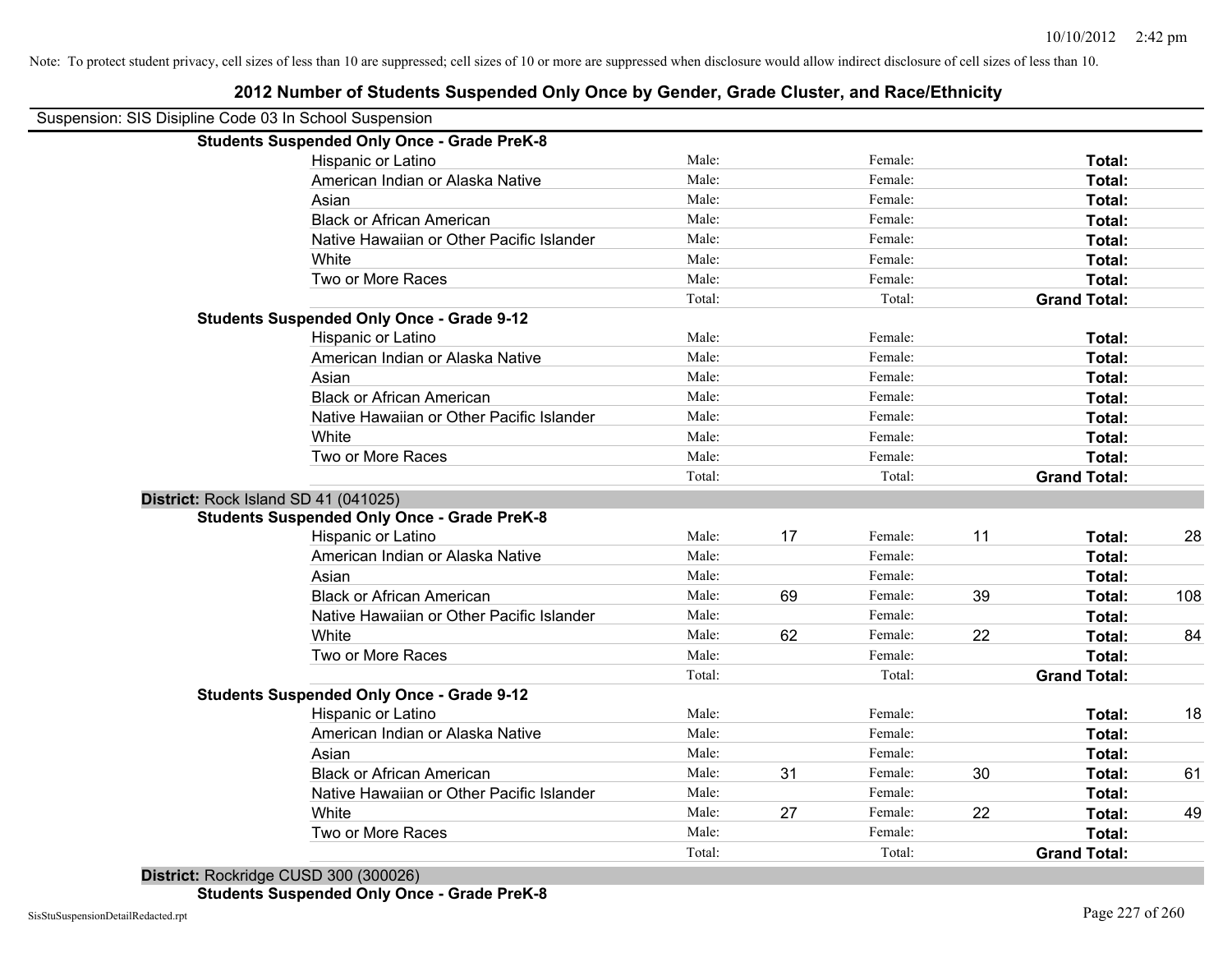| Suspension: SIS Disipline Code 03 In School Suspension |                                                    |        |         |                     |    |
|--------------------------------------------------------|----------------------------------------------------|--------|---------|---------------------|----|
|                                                        | Hispanic or Latino                                 | Male:  | Female: | Total:              |    |
|                                                        | American Indian or Alaska Native                   | Male:  | Female: | Total:              |    |
|                                                        | Asian                                              | Male:  | Female: | Total:              |    |
|                                                        | <b>Black or African American</b>                   | Male:  | Female: | Total:              |    |
|                                                        | Native Hawaiian or Other Pacific Islander          | Male:  | Female: | Total:              |    |
|                                                        | White                                              | Male:  | Female: | Total:              | 11 |
|                                                        | Two or More Races                                  | Male:  | Female: | Total:              |    |
|                                                        |                                                    | Total: | Total:  | <b>Grand Total:</b> |    |
|                                                        | <b>Students Suspended Only Once - Grade 9-12</b>   |        |         |                     |    |
|                                                        | Hispanic or Latino                                 | Male:  | Female: | Total:              |    |
|                                                        | American Indian or Alaska Native                   | Male:  | Female: | Total:              |    |
|                                                        | Asian                                              | Male:  | Female: | Total:              |    |
|                                                        | <b>Black or African American</b>                   | Male:  | Female: | Total:              |    |
|                                                        | Native Hawaiian or Other Pacific Islander          | Male:  | Female: | Total:              |    |
|                                                        | White                                              | Male:  | Female: | Total:              | 23 |
|                                                        | Two or More Races                                  | Male:  | Female: | Total:              |    |
|                                                        |                                                    | Total: | Total:  | <b>Grand Total:</b> |    |
|                                                        | District: Sherrard CUSD 200 (200026)               |        |         |                     |    |
|                                                        | <b>Students Suspended Only Once - Grade PreK-8</b> |        |         |                     |    |
|                                                        | Hispanic or Latino                                 | Male:  | Female: | Total:              |    |
|                                                        | American Indian or Alaska Native                   | Male:  | Female: | Total:              |    |
|                                                        | Asian                                              | Male:  | Female: | Total:              |    |
|                                                        | <b>Black or African American</b>                   | Male:  | Female: | Total:              |    |
|                                                        | Native Hawaiian or Other Pacific Islander          | Male:  | Female: | Total:              |    |
|                                                        | White                                              | Male:  | Female: | Total:              | 24 |
|                                                        | Two or More Races                                  | Male:  | Female: | Total:              |    |
|                                                        |                                                    | Total: | Total:  | <b>Grand Total:</b> |    |
|                                                        | <b>Students Suspended Only Once - Grade 9-12</b>   |        |         |                     |    |
|                                                        | Hispanic or Latino                                 | Male:  | Female: | Total:              |    |
|                                                        | American Indian or Alaska Native                   | Male:  | Female: | Total:              |    |
|                                                        | Asian                                              | Male:  | Female: | Total:              |    |
|                                                        | <b>Black or African American</b>                   | Male:  | Female: | Total:              |    |
|                                                        | Native Hawaiian or Other Pacific Islander          | Male:  | Female: | Total:              |    |
|                                                        | White                                              | Male:  | Female: | Total:              |    |
|                                                        | Two or More Races                                  | Male:  | Female: | Total:              |    |
|                                                        |                                                    | Total: | Total:  | <b>Grand Total:</b> |    |
| District: Silvis SD 34 (034002)                        |                                                    |        |         |                     |    |
|                                                        | <b>Students Suspended Only Once - Grade PreK-8</b> |        |         |                     |    |
|                                                        | Hispanic or Latino                                 | Male:  | Female: | Total:              |    |
| SisStuSuspensionDetailRedacted.rpt                     |                                                    |        |         | Page 228 of 260     |    |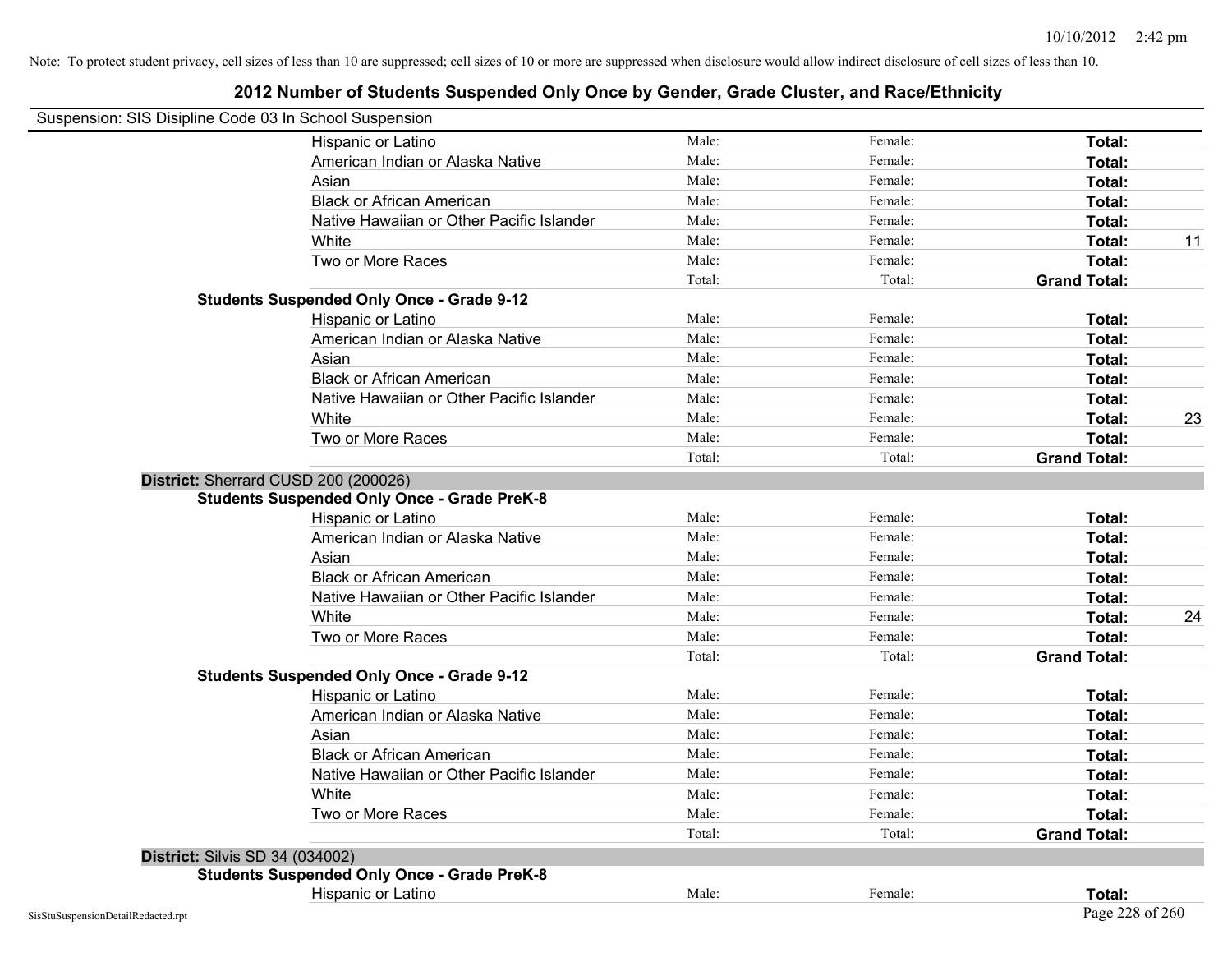| Suspension: SIS Disipline Code 03 In School Suspension |                                                                                         |        |    |         |    |                         |     |
|--------------------------------------------------------|-----------------------------------------------------------------------------------------|--------|----|---------|----|-------------------------|-----|
|                                                        | American Indian or Alaska Native                                                        | Male:  |    | Female: |    | Total:                  |     |
|                                                        | Asian                                                                                   | Male:  |    | Female: |    | Total:                  |     |
|                                                        | <b>Black or African American</b>                                                        | Male:  |    | Female: |    | Total:                  |     |
|                                                        | Native Hawaiian or Other Pacific Islander                                               | Male:  |    | Female: |    | Total:                  |     |
|                                                        | White                                                                                   | Male:  |    | Female: |    | Total:                  |     |
|                                                        | Two or More Races                                                                       | Male:  |    | Female: |    | Total:                  |     |
|                                                        |                                                                                         | Total: |    | Total:  |    | <b>Grand Total:</b>     |     |
|                                                        | District: United Twp HSD 30 (030017)                                                    |        |    |         |    |                         |     |
|                                                        | <b>Students Suspended Only Once - Grade 9-12</b>                                        |        |    |         |    |                         |     |
|                                                        | Hispanic or Latino                                                                      | Male:  | 25 | Female: | 38 | Total:                  | 63  |
|                                                        | American Indian or Alaska Native                                                        | Male:  |    | Female: |    | Total:                  |     |
|                                                        | Asian                                                                                   | Male:  |    | Female: |    | Total:                  |     |
|                                                        | <b>Black or African American</b>                                                        | Male:  | 14 | Female: | 13 | Total:                  | 27  |
|                                                        | Native Hawaiian or Other Pacific Islander                                               | Male:  |    | Female: |    | Total:                  |     |
|                                                        | White                                                                                   | Male:  | 65 | Female: | 78 | Total:                  | 143 |
|                                                        | Two or More Races                                                                       | Male:  |    | Female: |    | Total:                  | 10  |
|                                                        |                                                                                         | Total: |    | Total:  |    | <b>Grand Total:</b>     |     |
|                                                        |                                                                                         |        |    |         |    |                         |     |
| Region: Sangamon ROE (51)                              |                                                                                         |        |    |         |    |                         |     |
|                                                        |                                                                                         |        |    |         |    |                         |     |
| County: Sangamon (084)                                 |                                                                                         |        |    |         |    |                         |     |
|                                                        | District: Auburn CUSD 10 (010026)<br><b>Students Suspended Only Once - Grade PreK-8</b> |        |    |         |    |                         |     |
|                                                        | Hispanic or Latino                                                                      | Male:  |    | Female: |    |                         |     |
|                                                        | American Indian or Alaska Native                                                        | Male:  |    | Female: |    | Total:                  |     |
|                                                        |                                                                                         |        |    |         |    | Total:                  |     |
|                                                        | Asian                                                                                   | Male:  |    | Female: |    | Total:                  |     |
|                                                        | <b>Black or African American</b>                                                        | Male:  |    | Female: |    | Total:                  |     |
|                                                        | Native Hawaiian or Other Pacific Islander                                               | Male:  |    | Female: |    | Total:                  |     |
|                                                        | White                                                                                   | Male:  |    | Female: |    | Total:                  | 11  |
|                                                        | Two or More Races                                                                       | Male:  |    | Female: |    | <b>Total:</b>           |     |
|                                                        |                                                                                         | Total: |    | Total:  |    | <b>Grand Total:</b>     |     |
|                                                        | <b>Students Suspended Only Once - Grade 9-12</b>                                        |        |    |         |    |                         |     |
|                                                        | Hispanic or Latino                                                                      | Male:  |    | Female: |    | Total:                  |     |
|                                                        | American Indian or Alaska Native                                                        | Male:  |    | Female: |    | Total:                  |     |
|                                                        | Asian                                                                                   | Male:  |    | Female: |    | Total:                  |     |
|                                                        | <b>Black or African American</b>                                                        | Male:  |    | Female: |    | Total:                  |     |
|                                                        | Native Hawaiian or Other Pacific Islander                                               | Male:  |    | Female: |    | Total:                  |     |
|                                                        |                                                                                         |        |    |         |    |                         |     |
|                                                        | White                                                                                   | Male:  | 21 | Female: | 10 | <b>Total:</b><br>Total: | 31  |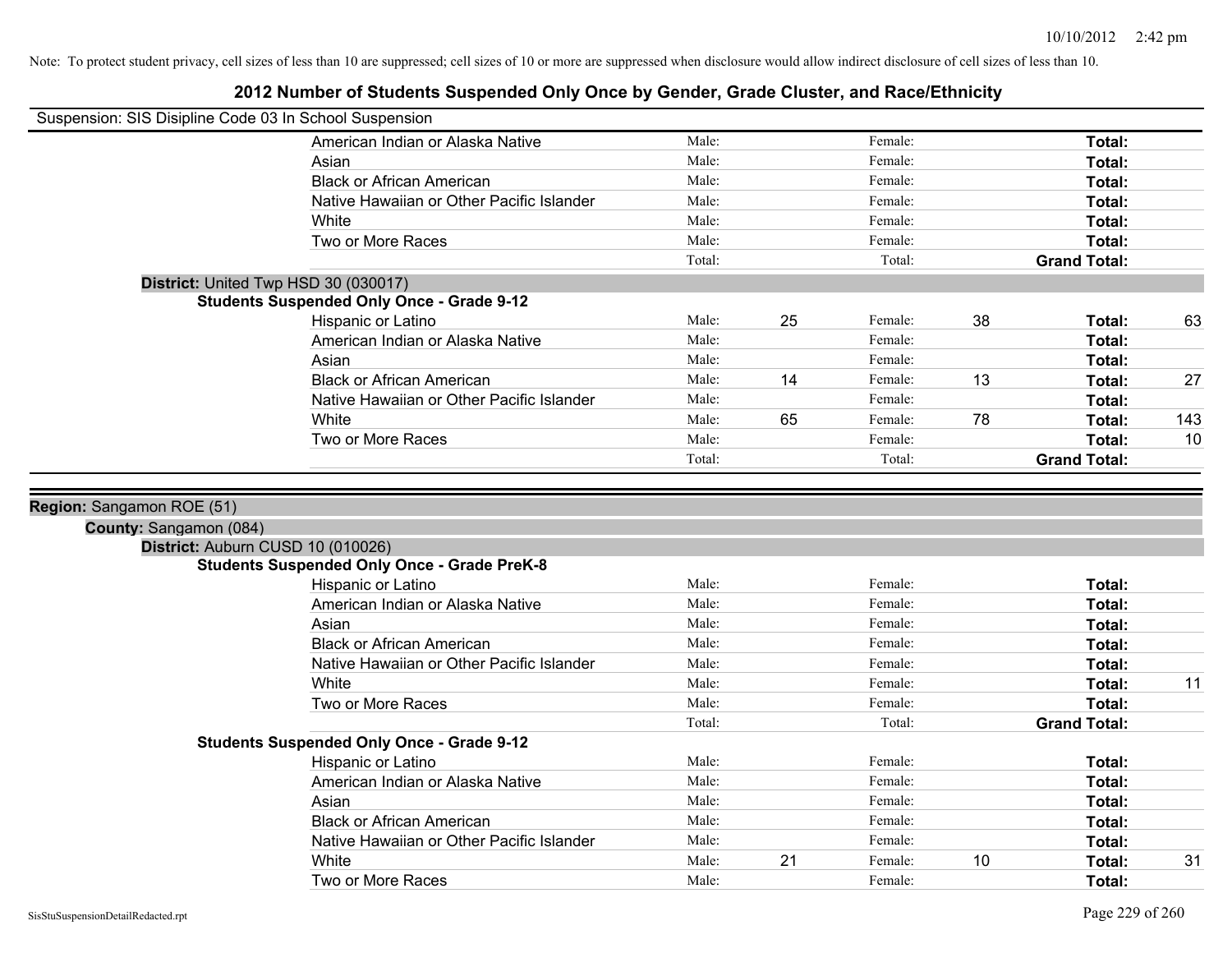| Suspension: SIS Disipline Code 03 In School Suspension |                                                    |        |         |                     |
|--------------------------------------------------------|----------------------------------------------------|--------|---------|---------------------|
|                                                        |                                                    | Total: | Total:  | <b>Grand Total:</b> |
|                                                        | District: Ball Chatham CUSD 5 (005026)             |        |         |                     |
|                                                        | <b>Students Suspended Only Once - Grade PreK-8</b> |        |         |                     |
|                                                        | Hispanic or Latino                                 | Male:  | Female: | Total:              |
|                                                        | American Indian or Alaska Native                   | Male:  | Female: | Total:              |
|                                                        | Asian                                              | Male:  | Female: | Total:              |
|                                                        | <b>Black or African American</b>                   | Male:  | Female: | Total:              |
|                                                        | Native Hawaiian or Other Pacific Islander          | Male:  | Female: | Total:              |
|                                                        | White                                              | Male:  | Female: | Total:              |
|                                                        | Two or More Races                                  | Male:  | Female: | Total:              |
|                                                        |                                                    | Total: | Total:  | <b>Grand Total:</b> |
|                                                        | District: New Berlin CUSD 16 (016026)              |        |         |                     |
|                                                        | <b>Students Suspended Only Once - Grade PreK-8</b> |        |         |                     |
|                                                        | Hispanic or Latino                                 | Male:  | Female: | Total:              |
|                                                        | American Indian or Alaska Native                   | Male:  | Female: | Total:              |
|                                                        | Asian                                              | Male:  | Female: | Total:              |
|                                                        | <b>Black or African American</b>                   | Male:  | Female: | Total:              |
|                                                        | Native Hawaiian or Other Pacific Islander          | Male:  | Female: | Total:              |
|                                                        | White                                              | Male:  | Female: | Total:              |
|                                                        | Two or More Races                                  | Male:  | Female: | Total:              |
|                                                        |                                                    | Total: | Total:  | <b>Grand Total:</b> |
|                                                        | District: Non-Public School (7900)                 |        |         |                     |
|                                                        | <b>Students Suspended Only Once - Grade 9-12</b>   |        |         |                     |
|                                                        | Hispanic or Latino                                 | Male:  | Female: | Total:              |
|                                                        | American Indian or Alaska Native                   | Male:  | Female: | Total:              |
|                                                        | Asian                                              | Male:  | Female: | Total:              |
|                                                        | <b>Black or African American</b>                   | Male:  | Female: | Total:              |
|                                                        | Native Hawaiian or Other Pacific Islander          | Male:  | Female: | Total:              |
|                                                        | <b>White</b>                                       | Male:  | Female: | Total:              |
|                                                        | Two or More Races                                  | Male:  | Female: | Total:              |
|                                                        |                                                    | Total: | Total:  | <b>Grand Total:</b> |
|                                                        | District: Pawnee CUSD 11 (011026)                  |        |         |                     |
|                                                        | <b>Students Suspended Only Once - Grade PreK-8</b> |        |         |                     |
|                                                        | Hispanic or Latino                                 | Male:  | Female: | Total:              |
|                                                        | American Indian or Alaska Native                   | Male:  | Female: | Total:              |
|                                                        | Asian                                              | Male:  | Female: | Total:              |
|                                                        | <b>Black or African American</b>                   | Male:  | Female: | Total:              |
|                                                        | Native Hawaiian or Other Pacific Islander          | Male:  | Female: | Total:              |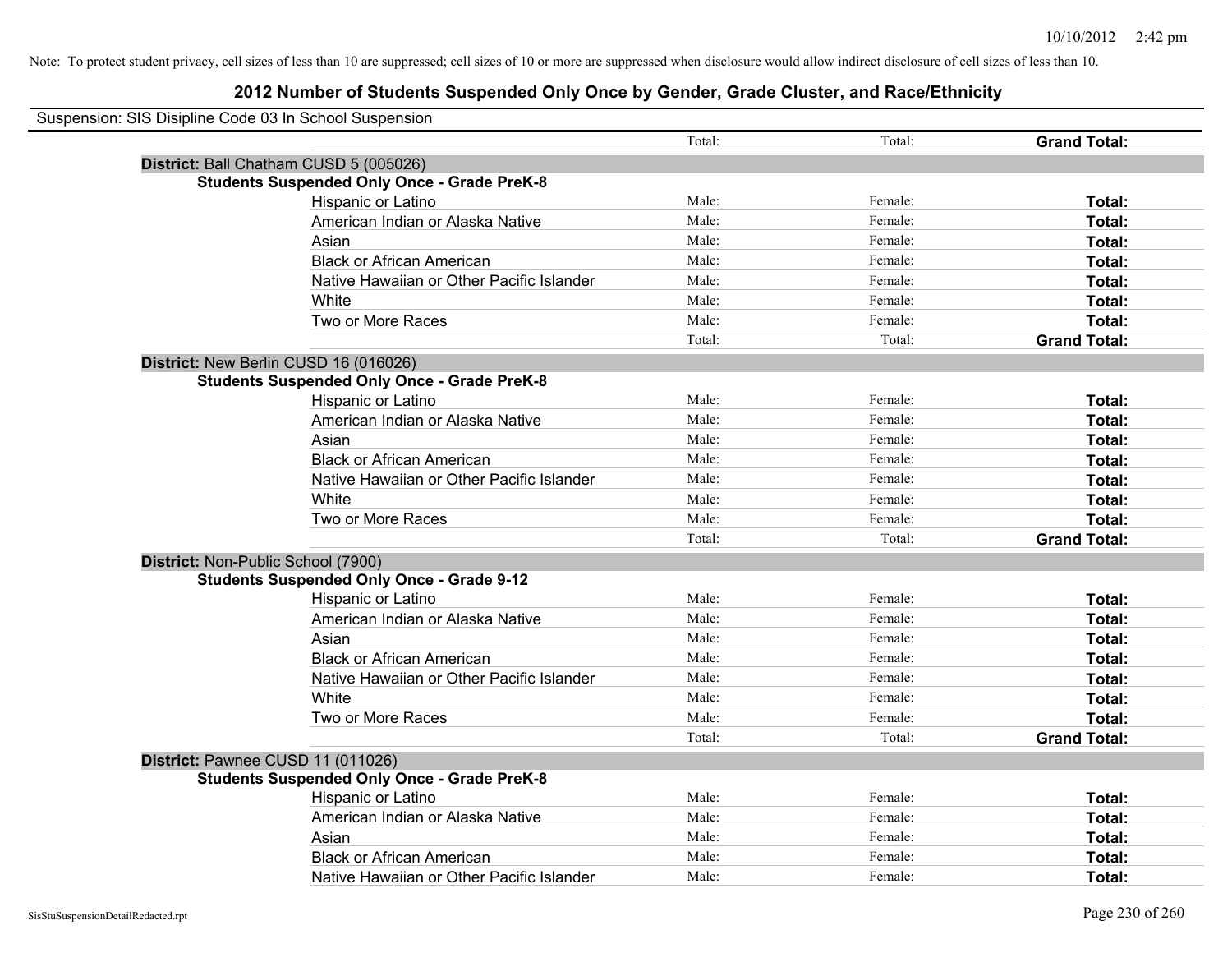|                                    | Suspension: SIS Disipline Code 03 In School Suspension |        |    |         |    |                     |    |
|------------------------------------|--------------------------------------------------------|--------|----|---------|----|---------------------|----|
|                                    | White                                                  | Male:  |    | Female: |    | Total:              |    |
|                                    | Two or More Races                                      | Male:  |    | Female: |    | Total:              |    |
|                                    |                                                        | Total: |    | Total:  |    | <b>Grand Total:</b> |    |
|                                    | <b>Students Suspended Only Once - Grade 9-12</b>       |        |    |         |    |                     |    |
|                                    | Hispanic or Latino                                     | Male:  |    | Female: |    | Total:              |    |
|                                    | American Indian or Alaska Native                       | Male:  |    | Female: |    | Total:              |    |
|                                    | Asian                                                  | Male:  |    | Female: |    | Total:              |    |
|                                    | <b>Black or African American</b>                       | Male:  |    | Female: |    | Total:              |    |
|                                    | Native Hawaiian or Other Pacific Islander              | Male:  |    | Female: |    | Total:              |    |
|                                    | White                                                  | Male:  |    | Female: |    | Total:              | 10 |
|                                    | Two or More Races                                      | Male:  |    | Female: |    | Total:              |    |
|                                    |                                                        | Total: |    | Total:  |    | <b>Grand Total:</b> |    |
|                                    | District: Pleasant Plains CUSD 8 (008026)              |        |    |         |    |                     |    |
|                                    | <b>Students Suspended Only Once - Grade PreK-8</b>     |        |    |         |    |                     |    |
|                                    | Hispanic or Latino                                     | Male:  |    | Female: |    | Total:              |    |
|                                    | American Indian or Alaska Native                       | Male:  |    | Female: |    | Total:              |    |
|                                    | Asian                                                  | Male:  |    | Female: |    | Total:              |    |
|                                    | <b>Black or African American</b>                       | Male:  |    | Female: |    | Total:              |    |
|                                    | Native Hawaiian or Other Pacific Islander              | Male:  |    | Female: |    | Total:              |    |
|                                    | White                                                  | Male:  |    | Female: |    | Total:              | 23 |
|                                    | Two or More Races                                      | Male:  |    | Female: |    | Total:              |    |
|                                    |                                                        | Total: |    | Total:  |    | <b>Grand Total:</b> |    |
|                                    | <b>Students Suspended Only Once - Grade 9-12</b>       |        |    |         |    |                     |    |
|                                    | Hispanic or Latino                                     | Male:  |    | Female: |    | Total:              |    |
|                                    | American Indian or Alaska Native                       | Male:  |    | Female: |    | Total:              |    |
|                                    | Asian                                                  | Male:  |    | Female: |    | Total:              |    |
|                                    | <b>Black or African American</b>                       | Male:  |    | Female: |    | Total:              |    |
|                                    | Native Hawaiian or Other Pacific Islander              | Male:  |    | Female: |    | Total:              |    |
|                                    | White                                                  | Male:  |    | Female: |    | Total:              | 15 |
|                                    | Two or More Races                                      | Male:  |    | Female: |    | Total:              |    |
|                                    |                                                        | Total: |    | Total:  |    | <b>Grand Total:</b> |    |
|                                    | District: Riverton CUSD 14 (014026)                    |        |    |         |    |                     |    |
|                                    | <b>Students Suspended Only Once - Grade PreK-8</b>     |        |    |         |    |                     |    |
|                                    | Hispanic or Latino                                     | Male:  |    | Female: |    | Total:              |    |
|                                    | American Indian or Alaska Native                       | Male:  |    | Female: |    | Total:              |    |
|                                    | Asian                                                  | Male:  |    | Female: |    | Total:              |    |
|                                    | <b>Black or African American</b>                       | Male:  |    | Female: |    | Total:              |    |
|                                    | Native Hawaiian or Other Pacific Islander              | Male:  |    | Female: |    | Total:              |    |
|                                    | White                                                  | Male:  | 23 | Female: | 24 | Total:              | 47 |
| SisStuSuspensionDetailRedacted.rpt |                                                        |        |    |         |    | Page 231 of 260     |    |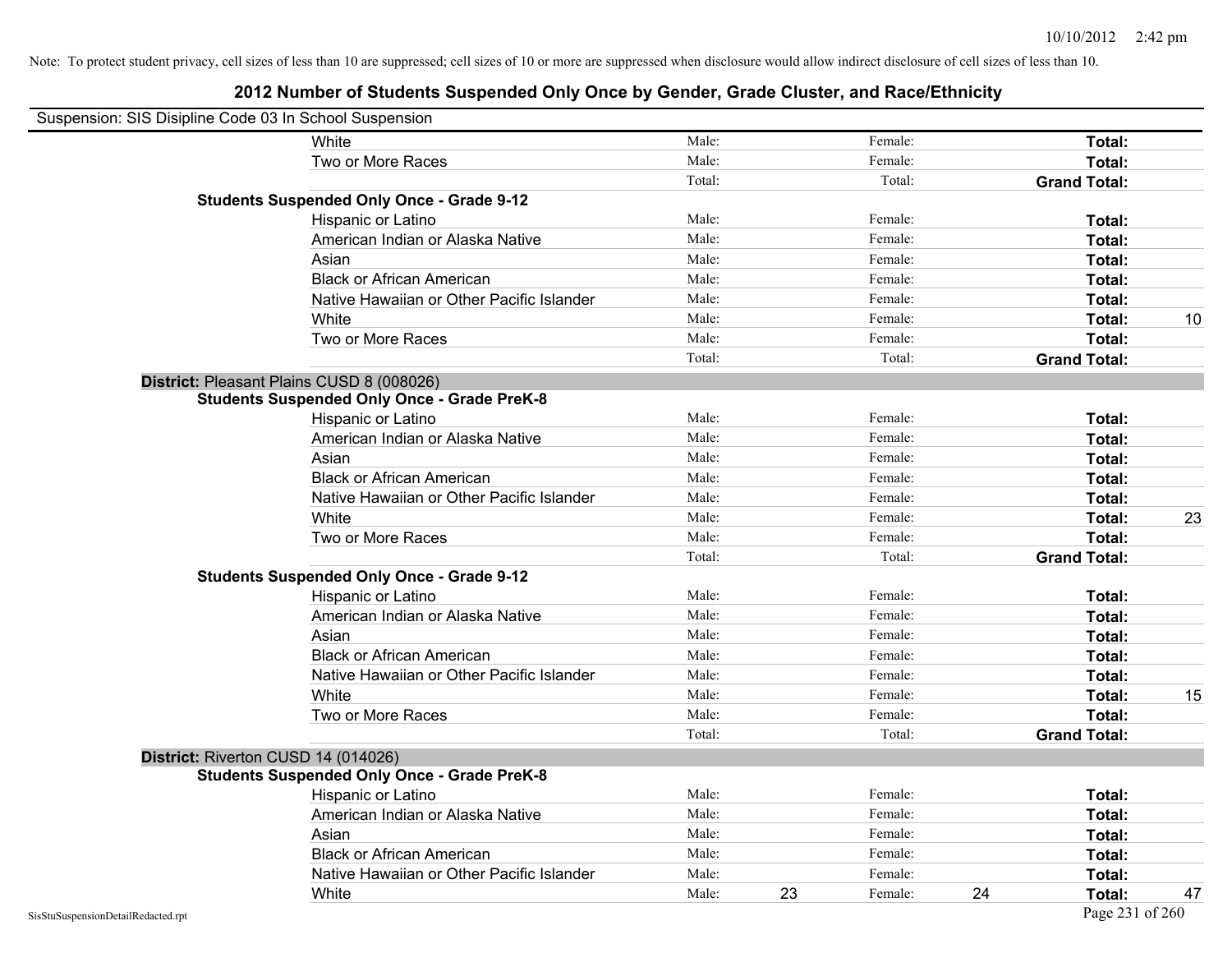| Suspension: SIS Disipline Code 03 In School Suspension |                                                    |        |     |         |    |                     |     |
|--------------------------------------------------------|----------------------------------------------------|--------|-----|---------|----|---------------------|-----|
|                                                        | Two or More Races                                  | Male:  |     | Female: |    | Total:              |     |
|                                                        |                                                    | Total: |     | Total:  |    | <b>Grand Total:</b> |     |
|                                                        | <b>Students Suspended Only Once - Grade 9-12</b>   |        |     |         |    |                     |     |
|                                                        | Hispanic or Latino                                 | Male:  |     | Female: |    | Total:              |     |
|                                                        | American Indian or Alaska Native                   | Male:  |     | Female: |    | Total:              |     |
|                                                        | Asian                                              | Male:  |     | Female: |    | Total:              |     |
|                                                        | <b>Black or African American</b>                   | Male:  |     | Female: |    | Total:              |     |
|                                                        | Native Hawaiian or Other Pacific Islander          | Male:  |     | Female: |    | Total:              |     |
|                                                        | White                                              | Male:  | 18  | Female: | 12 | Total:              | 30  |
|                                                        | Two or More Races                                  | Male:  |     | Female: |    | Total:              |     |
|                                                        |                                                    | Total: |     | Total:  |    | <b>Grand Total:</b> |     |
|                                                        | District: Rochester CUSD 3A (003A26)               |        |     |         |    |                     |     |
|                                                        | <b>Students Suspended Only Once - Grade PreK-8</b> |        |     |         |    |                     |     |
|                                                        | Hispanic or Latino                                 | Male:  |     | Female: |    | Total:              |     |
|                                                        | American Indian or Alaska Native                   | Male:  |     | Female: |    | Total:              |     |
|                                                        | Asian                                              | Male:  |     | Female: |    | Total:              |     |
|                                                        | <b>Black or African American</b>                   | Male:  |     | Female: |    | Total:              |     |
|                                                        | Native Hawaiian or Other Pacific Islander          | Male:  |     | Female: |    | Total:              |     |
|                                                        | White                                              | Male:  |     | Female: |    | Total:              |     |
|                                                        | Two or More Races                                  | Male:  |     | Female: |    | Total:              |     |
|                                                        |                                                    | Total: |     | Total:  |    | <b>Grand Total:</b> |     |
|                                                        | <b>Students Suspended Only Once - Grade 9-12</b>   |        |     |         |    |                     |     |
|                                                        | Hispanic or Latino                                 | Male:  |     | Female: |    | Total:              |     |
|                                                        | American Indian or Alaska Native                   | Male:  |     | Female: |    | Total:              |     |
|                                                        | Asian                                              | Male:  |     | Female: |    | Total:              |     |
|                                                        | <b>Black or African American</b>                   | Male:  |     | Female: |    | Total:              |     |
|                                                        | Native Hawaiian or Other Pacific Islander          | Male:  |     | Female: |    | Total:              |     |
|                                                        | White                                              | Male:  |     | Female: |    | Total:              | 24  |
|                                                        | Two or More Races                                  | Male:  |     | Female: |    | Total:              |     |
|                                                        |                                                    | Total: |     | Total:  |    | <b>Grand Total:</b> |     |
|                                                        | District: Springfield SD 186 (186025)              |        |     |         |    |                     |     |
|                                                        | <b>Students Suspended Only Once - Grade PreK-8</b> |        |     |         |    |                     |     |
|                                                        | Hispanic or Latino                                 | Male:  |     | Female: |    | Total:              |     |
|                                                        | American Indian or Alaska Native                   | Male:  |     | Female: |    | Total:              |     |
|                                                        | Asian                                              | Male:  |     | Female: |    | Total:              |     |
|                                                        | <b>Black or African American</b>                   | Male:  | 160 | Female: | 95 | Total:              | 255 |
|                                                        | Native Hawaiian or Other Pacific Islander          | Male:  |     | Female: |    | Total:              |     |
|                                                        | White                                              | Male:  | 94  | Female: | 44 | Total:              | 138 |
|                                                        | Two or More Races                                  | Male:  | 30  | Female: | 13 | Total:              | 43  |
| SisStuSuspensionDetailRedacted.rpt                     |                                                    |        |     |         |    | Page 232 of 260     |     |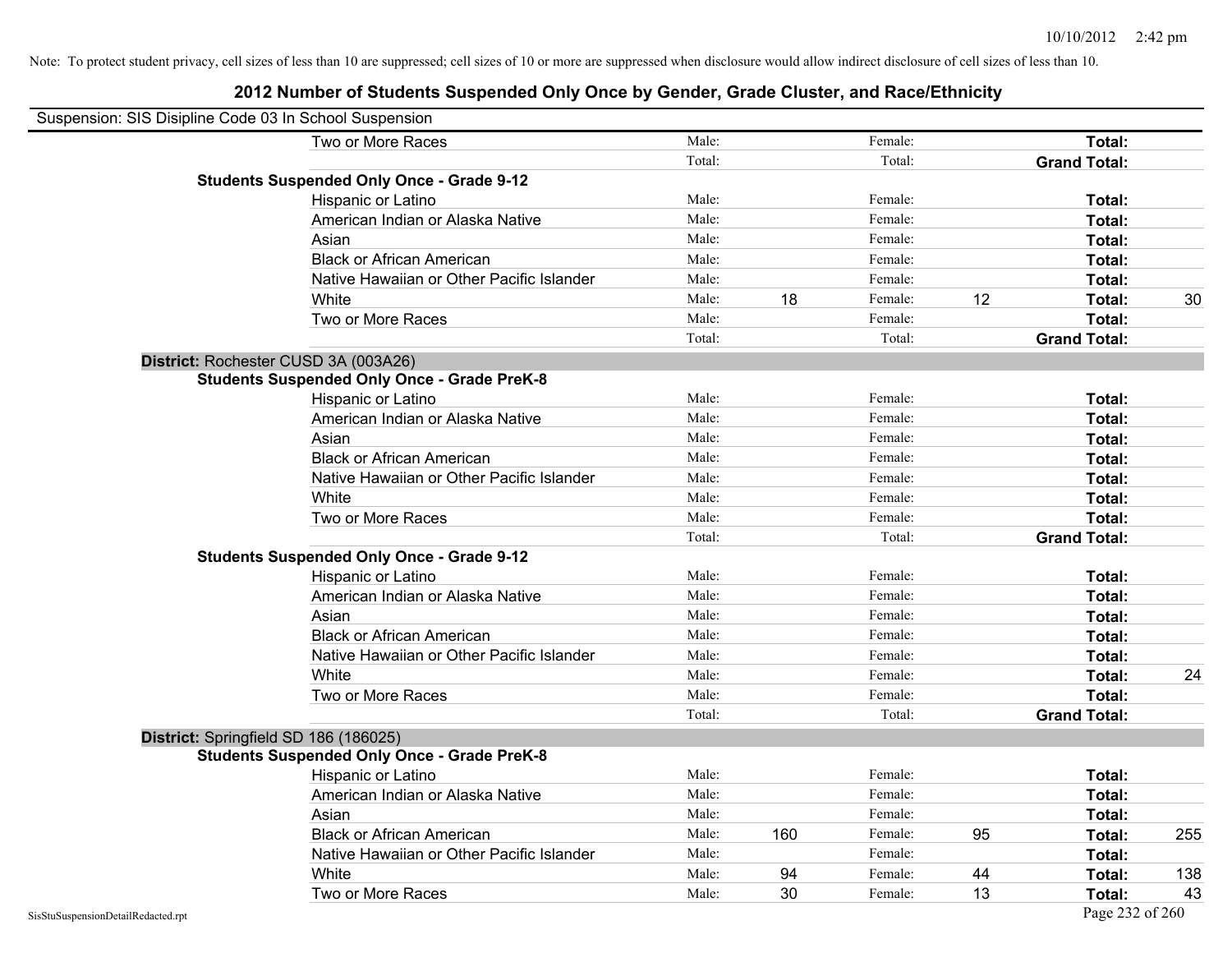| Suspension: SIS Disipline Code 03 In School Suspension |                                                    |        |     |         |     |                     |     |
|--------------------------------------------------------|----------------------------------------------------|--------|-----|---------|-----|---------------------|-----|
|                                                        |                                                    | Total: |     | Total:  |     | <b>Grand Total:</b> | 446 |
|                                                        | <b>Students Suspended Only Once - Grade 9-12</b>   |        |     |         |     |                     |     |
|                                                        | Hispanic or Latino                                 | Male:  |     | Female: |     | Total:              |     |
|                                                        | American Indian or Alaska Native                   | Male:  |     | Female: |     | Total:              |     |
|                                                        | Asian                                              | Male:  |     | Female: |     | Total:              |     |
|                                                        | <b>Black or African American</b>                   | Male:  | 120 | Female: | 124 | Total:              | 244 |
|                                                        | Native Hawaiian or Other Pacific Islander          | Male:  |     | Female: |     | Total:              |     |
|                                                        | White                                              | Male:  | 132 | Female: | 99  | Total:              | 231 |
|                                                        | Two or More Races                                  | Male:  | 14  | Female: | 12  | Total:              | 26  |
|                                                        |                                                    | Total: |     | Total:  |     | <b>Grand Total:</b> | 516 |
| District: Tri City CUSD 1 (001026)                     |                                                    |        |     |         |     |                     |     |
|                                                        | <b>Students Suspended Only Once - Grade PreK-8</b> |        |     |         |     |                     |     |
|                                                        | Hispanic or Latino                                 | Male:  |     | Female: |     | Total:              |     |
|                                                        | American Indian or Alaska Native                   | Male:  |     | Female: |     | Total:              |     |
|                                                        | Asian                                              | Male:  |     | Female: |     | Total:              |     |
|                                                        | <b>Black or African American</b>                   | Male:  |     | Female: |     | Total:              |     |
|                                                        | Native Hawaiian or Other Pacific Islander          | Male:  |     | Female: |     | Total:              |     |
|                                                        | White                                              | Male:  |     | Female: |     | Total:              | 17  |
|                                                        | Two or More Races                                  | Male:  |     | Female: |     | Total:              |     |
|                                                        |                                                    | Total: |     | Total:  |     | <b>Grand Total:</b> |     |
|                                                        | <b>Students Suspended Only Once - Grade 9-12</b>   |        |     |         |     |                     |     |
|                                                        | Hispanic or Latino                                 | Male:  |     | Female: |     | Total:              |     |
|                                                        | American Indian or Alaska Native                   | Male:  |     | Female: |     | Total:              |     |
|                                                        | Asian                                              | Male:  |     | Female: |     | Total:              |     |
|                                                        | <b>Black or African American</b>                   | Male:  |     | Female: |     | Total:              |     |
|                                                        | Native Hawaiian or Other Pacific Islander          | Male:  |     | Female: |     | Total:              |     |
|                                                        | White                                              | Male:  |     | Female: |     | Total:              | 11  |
|                                                        | Two or More Races                                  | Male:  |     | Female: |     | Total:              |     |
|                                                        |                                                    | Total: |     | Total:  |     | <b>Grand Total:</b> |     |
|                                                        | District: Williamsville CUSD 15 (015026)           |        |     |         |     |                     |     |
|                                                        | <b>Students Suspended Only Once - Grade PreK-8</b> |        |     |         |     |                     |     |
|                                                        | Hispanic or Latino                                 | Male:  |     | Female: |     | Total:              |     |
|                                                        | American Indian or Alaska Native                   | Male:  |     | Female: |     | Total:              |     |
|                                                        | Asian                                              | Male:  |     | Female: |     | Total:              |     |
|                                                        | <b>Black or African American</b>                   | Male:  |     | Female: |     | Total:              |     |
|                                                        | Native Hawaiian or Other Pacific Islander          | Male:  |     | Female: |     | Total:              |     |
|                                                        | White                                              | Male:  |     | Female: |     | Total:              |     |
|                                                        | Two or More Races                                  | Male:  |     | Female: |     | <b>Total:</b>       |     |
|                                                        |                                                    | Total: |     | Total:  |     | <b>Grand Total:</b> |     |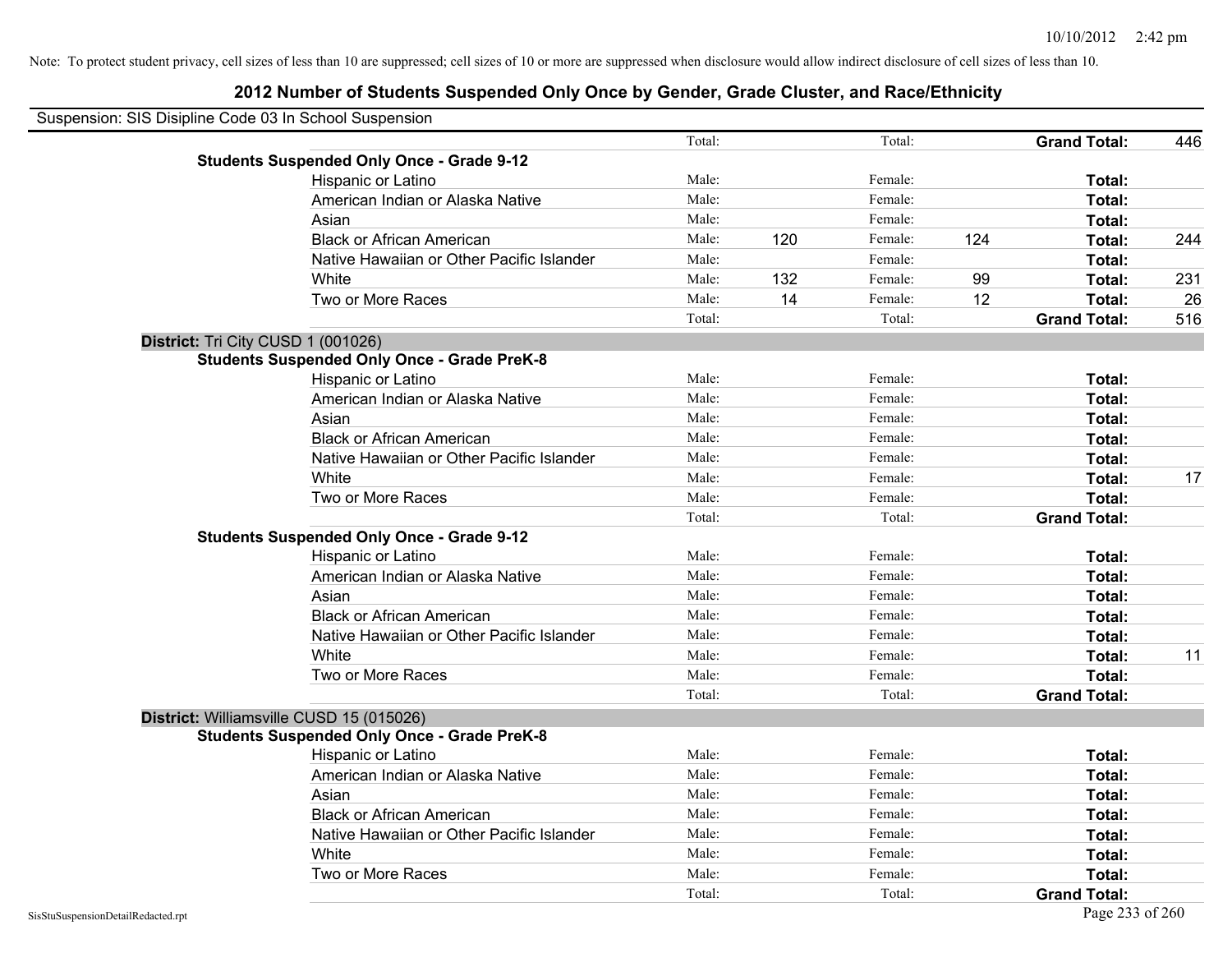| Suspension: SIS Disipline Code 03 In School Suspension |                                                    |        |    |         |    |                     |    |
|--------------------------------------------------------|----------------------------------------------------|--------|----|---------|----|---------------------|----|
|                                                        | <b>Students Suspended Only Once - Grade 9-12</b>   |        |    |         |    |                     |    |
|                                                        | Hispanic or Latino                                 | Male:  |    | Female: |    | Total:              |    |
|                                                        | American Indian or Alaska Native                   | Male:  |    | Female: |    | Total:              |    |
|                                                        | Asian                                              | Male:  |    | Female: |    | Total:              |    |
|                                                        | <b>Black or African American</b>                   | Male:  |    | Female: |    | Total:              |    |
|                                                        | Native Hawaiian or Other Pacific Islander          | Male:  |    | Female: |    | Total:              |    |
|                                                        | White                                              | Male:  |    | Female: |    | Total:              |    |
|                                                        | Two or More Races                                  | Male:  |    | Female: |    | Total:              |    |
|                                                        |                                                    | Total: |    | Total:  |    | <b>Grand Total:</b> |    |
| Region: St Clair ROE (50)                              |                                                    |        |    |         |    |                     |    |
| County: Saint clair (082)                              |                                                    |        |    |         |    |                     |    |
|                                                        | District: Belle Valley SD 119 (119002)             |        |    |         |    |                     |    |
|                                                        | <b>Students Suspended Only Once - Grade PreK-8</b> |        |    |         |    |                     |    |
|                                                        | Hispanic or Latino                                 | Male:  |    | Female: |    | Total:              |    |
|                                                        | American Indian or Alaska Native                   | Male:  |    | Female: |    | Total:              |    |
|                                                        | Asian                                              | Male:  |    | Female: |    | Total:              |    |
|                                                        | <b>Black or African American</b>                   | Male:  | 18 | Female: | 15 | Total:              | 33 |
|                                                        | Native Hawaiian or Other Pacific Islander          | Male:  |    | Female: |    | Total:              |    |
|                                                        | White                                              | Male:  |    | Female: |    | Total:              | 14 |
|                                                        | Two or More Races                                  | Male:  |    | Female: |    | Total:              |    |
|                                                        |                                                    | Total: |    | Total:  |    | <b>Grand Total:</b> |    |
|                                                        | District: Belleville SD 118 (118002)               |        |    |         |    |                     |    |
|                                                        | <b>Students Suspended Only Once - Grade PreK-8</b> |        |    |         |    |                     |    |
|                                                        | Hispanic or Latino                                 | Male:  |    | Female: |    | Total:              |    |
|                                                        | American Indian or Alaska Native                   | Male:  |    | Female: |    | Total:              |    |
|                                                        | Asian                                              | Male:  |    | Female: |    | Total:              |    |
|                                                        | <b>Black or African American</b>                   | Male:  |    | Female: |    | Total:              |    |
|                                                        | Native Hawaiian or Other Pacific Islander          | Male:  |    | Female: |    | Total:              |    |
|                                                        | <b>White</b>                                       | Male:  |    | Female: |    | Total:              |    |
|                                                        | Two or More Races                                  | Male:  |    | Female: |    | Total:              |    |
|                                                        |                                                    | Total: |    | Total:  |    | <b>Grand Total:</b> |    |
|                                                        | District: Dupo CUSD 196 (196026)                   |        |    |         |    |                     |    |
|                                                        | <b>Students Suspended Only Once - Grade PreK-8</b> |        |    |         |    |                     |    |
|                                                        | Hispanic or Latino                                 | Male:  |    | Female: |    | Total:              |    |
|                                                        | American Indian or Alaska Native                   | Male:  |    | Female: |    | Total:              |    |
|                                                        | Asian                                              | Male:  |    | Female: |    | Total:              |    |
|                                                        | <b>Black or African American</b>                   | Male:  |    | Female: |    | Total:              |    |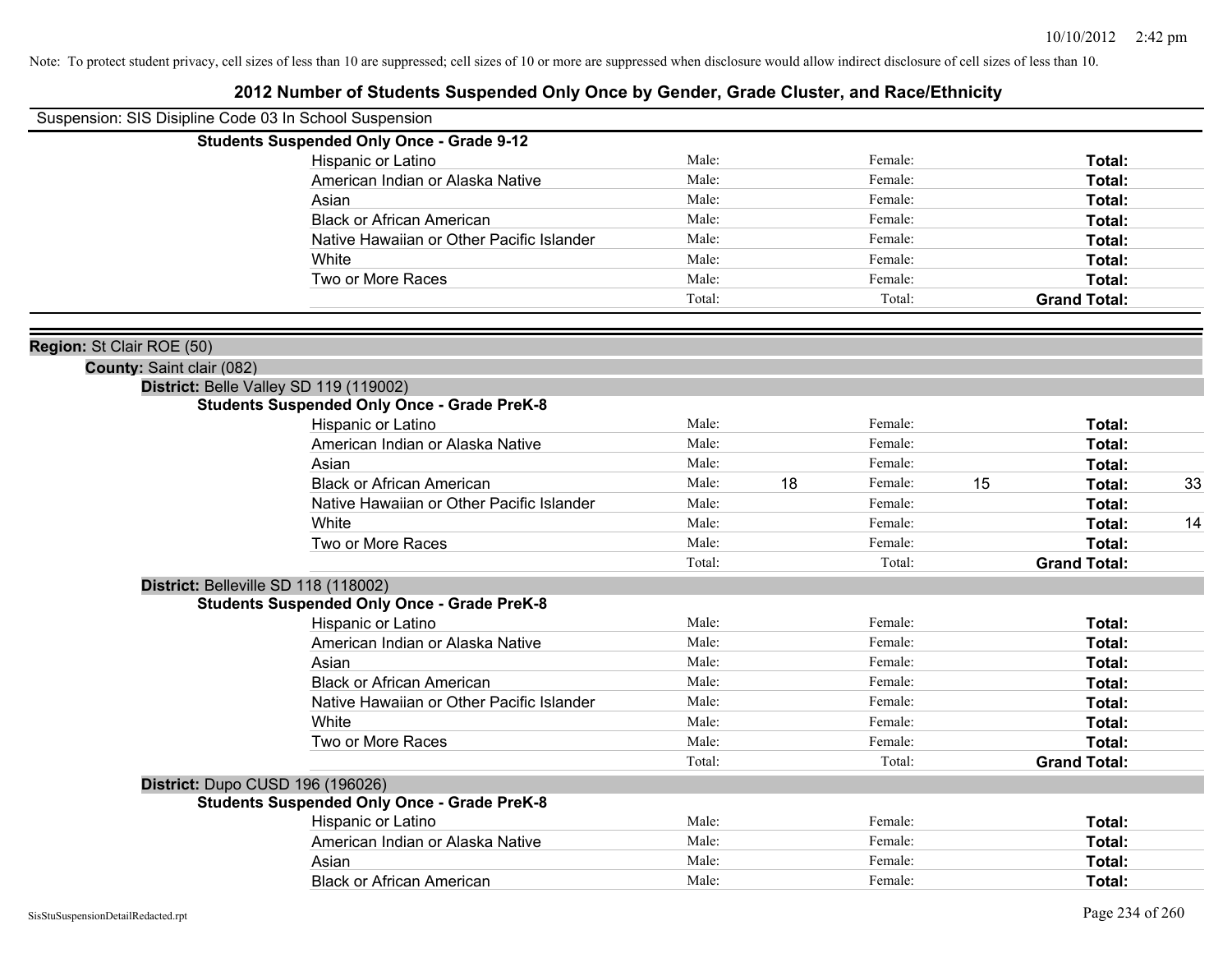|                                    | Suspension: SIS Disipline Code 03 In School Suspension |        |    |         |    |                     |     |
|------------------------------------|--------------------------------------------------------|--------|----|---------|----|---------------------|-----|
|                                    | Native Hawaiian or Other Pacific Islander              | Male:  |    | Female: |    | Total:              |     |
|                                    | White                                                  | Male:  | 38 | Female: | 25 | Total:              | 63  |
|                                    | Two or More Races                                      | Male:  |    | Female: |    | Total:              |     |
|                                    |                                                        | Total: |    | Total:  |    | <b>Grand Total:</b> |     |
|                                    | <b>Students Suspended Only Once - Grade 9-12</b>       |        |    |         |    |                     |     |
|                                    | Hispanic or Latino                                     | Male:  |    | Female: |    | Total:              |     |
|                                    | American Indian or Alaska Native                       | Male:  |    | Female: |    | Total:              |     |
|                                    | Asian                                                  | Male:  |    | Female: |    | Total:              |     |
|                                    | <b>Black or African American</b>                       | Male:  |    | Female: |    | Total:              |     |
|                                    | Native Hawaiian or Other Pacific Islander              | Male:  |    | Female: |    | Total:              |     |
|                                    | White                                                  | Male:  | 19 | Female: | 14 | Total:              | 33  |
|                                    | Two or More Races                                      | Male:  |    | Female: |    | Total:              |     |
|                                    |                                                        | Total: |    | Total:  |    | <b>Grand Total:</b> |     |
|                                    | District: East St Louis SD 189 (189022)                |        |    |         |    |                     |     |
|                                    | <b>Students Suspended Only Once - Grade PreK-8</b>     |        |    |         |    |                     |     |
|                                    | Hispanic or Latino                                     | Male:  |    | Female: |    | Total:              |     |
|                                    | American Indian or Alaska Native                       | Male:  |    | Female: |    | Total:              |     |
|                                    | Asian                                                  | Male:  |    | Female: |    | Total:              |     |
|                                    | <b>Black or African American</b>                       | Male:  | 68 | Female: | 52 | Total:              | 120 |
|                                    | Native Hawaiian or Other Pacific Islander              | Male:  |    | Female: |    | Total:              |     |
|                                    | White                                                  | Male:  |    | Female: |    | Total:              |     |
|                                    | Two or More Races                                      | Male:  |    | Female: |    | Total:              |     |
|                                    |                                                        | Total: |    | Total:  |    | <b>Grand Total:</b> |     |
|                                    | <b>Students Suspended Only Once - Grade 9-12</b>       |        |    |         |    |                     |     |
|                                    | Hispanic or Latino                                     | Male:  |    | Female: |    | Total:              |     |
|                                    | American Indian or Alaska Native                       | Male:  |    | Female: |    | Total:              |     |
|                                    | Asian                                                  | Male:  |    | Female: |    | Total:              |     |
|                                    | <b>Black or African American</b>                       | Male:  | 44 | Female: | 53 | Total:              | 97  |
|                                    | Native Hawaiian or Other Pacific Islander              | Male:  |    | Female: |    | Total:              |     |
|                                    | White                                                  | Male:  |    | Female: |    | Total:              |     |
|                                    | Two or More Races                                      | Male:  |    | Female: |    | Total:              |     |
|                                    |                                                        | Total: |    | Total:  |    | <b>Grand Total:</b> |     |
|                                    | District: Freeburg CCSD 70 (070004)                    |        |    |         |    |                     |     |
|                                    | <b>Students Suspended Only Once - Grade PreK-8</b>     |        |    |         |    |                     |     |
|                                    | Hispanic or Latino                                     | Male:  |    | Female: |    | Total:              |     |
|                                    | American Indian or Alaska Native                       | Male:  |    | Female: |    | Total:              |     |
|                                    | Asian                                                  | Male:  |    | Female: |    | Total:              |     |
|                                    | <b>Black or African American</b>                       | Male:  |    | Female: |    | Total:              |     |
|                                    | Native Hawaiian or Other Pacific Islander              | Male:  |    | Female: |    | Total:              |     |
| SisStuSuspensionDetailRedacted.rpt |                                                        |        |    |         |    | Page 235 of 260     |     |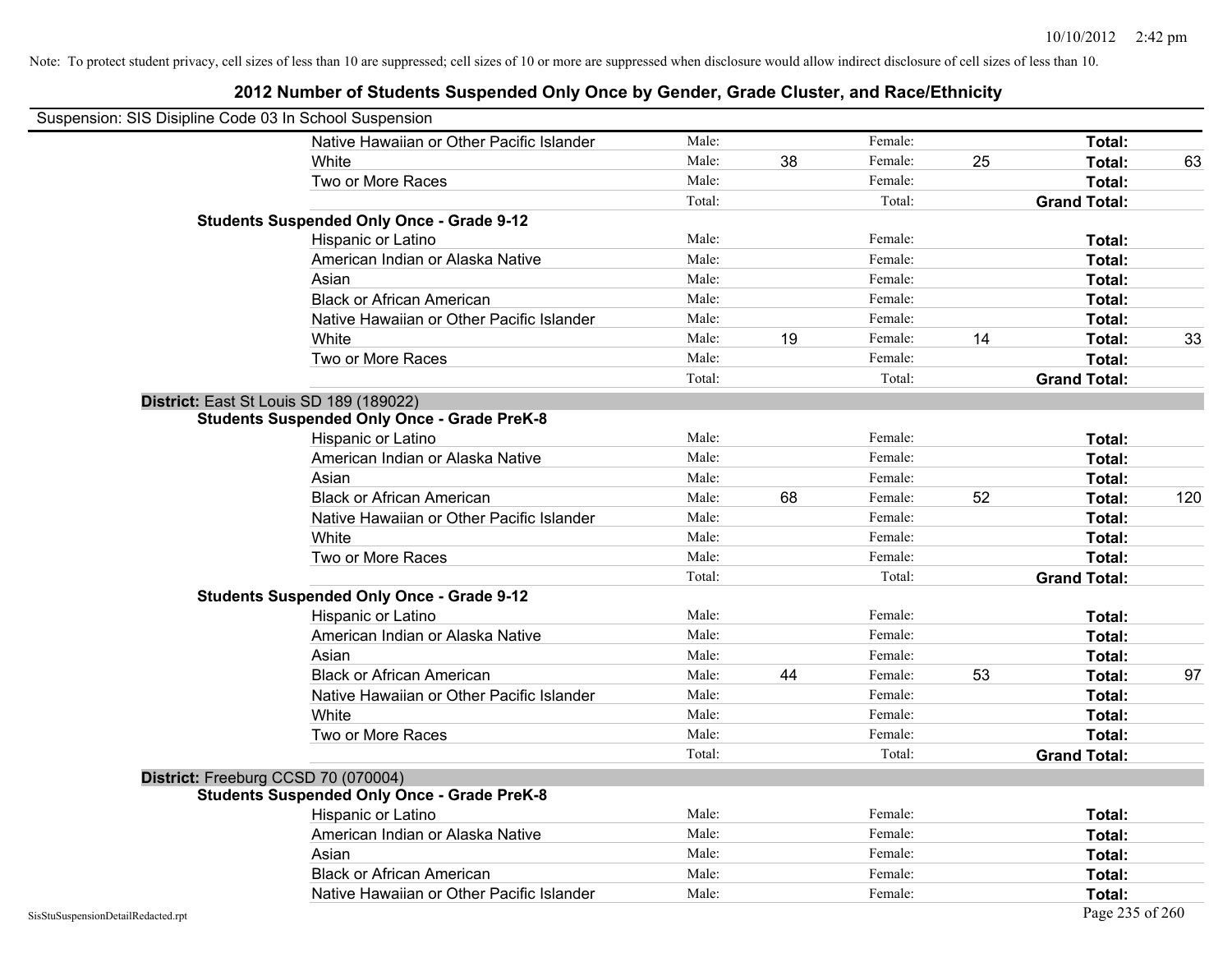| Suspension: SIS Disipline Code 03 In School Suspension |                                                    |        |         |                     |    |
|--------------------------------------------------------|----------------------------------------------------|--------|---------|---------------------|----|
|                                                        | White                                              | Male:  | Female: | Total:              | 11 |
|                                                        | Two or More Races                                  | Male:  | Female: | Total:              |    |
|                                                        |                                                    | Total: | Total:  | <b>Grand Total:</b> |    |
|                                                        | District: Freeburg CHSD 77 (077016)                |        |         |                     |    |
|                                                        | <b>Students Suspended Only Once - Grade 9-12</b>   |        |         |                     |    |
|                                                        | Hispanic or Latino                                 | Male:  | Female: | Total:              |    |
|                                                        | American Indian or Alaska Native                   | Male:  | Female: | Total:              |    |
|                                                        | Asian                                              | Male:  | Female: | Total:              |    |
|                                                        | <b>Black or African American</b>                   | Male:  | Female: | Total:              |    |
|                                                        | Native Hawaiian or Other Pacific Islander          | Male:  | Female: | Total:              |    |
|                                                        | White                                              | Male:  | Female: | Total:              | 19 |
|                                                        | Two or More Races                                  | Male:  | Female: | Total:              |    |
|                                                        |                                                    | Total: | Total:  | <b>Grand Total:</b> |    |
|                                                        | District: Harmony Emge SD 175 (175002)             |        |         |                     |    |
|                                                        | <b>Students Suspended Only Once - Grade PreK-8</b> |        |         |                     |    |
|                                                        | Hispanic or Latino                                 | Male:  | Female: | Total:              |    |
|                                                        | American Indian or Alaska Native                   | Male:  | Female: | Total:              |    |
|                                                        | Asian                                              | Male:  | Female: | Total:              |    |
|                                                        | <b>Black or African American</b>                   | Male:  | Female: | Total:              |    |
|                                                        | Native Hawaiian or Other Pacific Islander          | Male:  | Female: | Total:              |    |
|                                                        | White                                              | Male:  | Female: | Total:              |    |
|                                                        | Two or More Races                                  | Male:  | Female: | Total:              |    |
|                                                        |                                                    | Total: | Total:  | <b>Grand Total:</b> |    |
|                                                        | District: High Mount SD 116 (116002)               |        |         |                     |    |
|                                                        | <b>Students Suspended Only Once - Grade PreK-8</b> |        |         |                     |    |
|                                                        | Hispanic or Latino                                 | Male:  | Female: | Total:              |    |
|                                                        | American Indian or Alaska Native                   | Male:  | Female: | Total:              |    |
|                                                        | Asian                                              | Male:  | Female: | Total:              |    |
|                                                        | <b>Black or African American</b>                   | Male:  | Female: | Total:              |    |
|                                                        | Native Hawaiian or Other Pacific Islander          | Male:  | Female: | Total:              |    |
|                                                        | White                                              | Male:  | Female: | Total:              |    |
|                                                        | Two or More Races                                  | Male:  | Female: | Total:              |    |
|                                                        |                                                    | Total: | Total:  | <b>Grand Total:</b> | 15 |
|                                                        | District: Illinois Center for Autism (025400)      |        |         |                     |    |
|                                                        | <b>Students Suspended Only Once - Grade PreK-8</b> |        |         |                     |    |
|                                                        | Hispanic or Latino                                 | Male:  | Female: | Total:              |    |
|                                                        | American Indian or Alaska Native                   | Male:  | Female: | Total:              |    |
|                                                        | Asian                                              | Male:  | Female: | Total:              |    |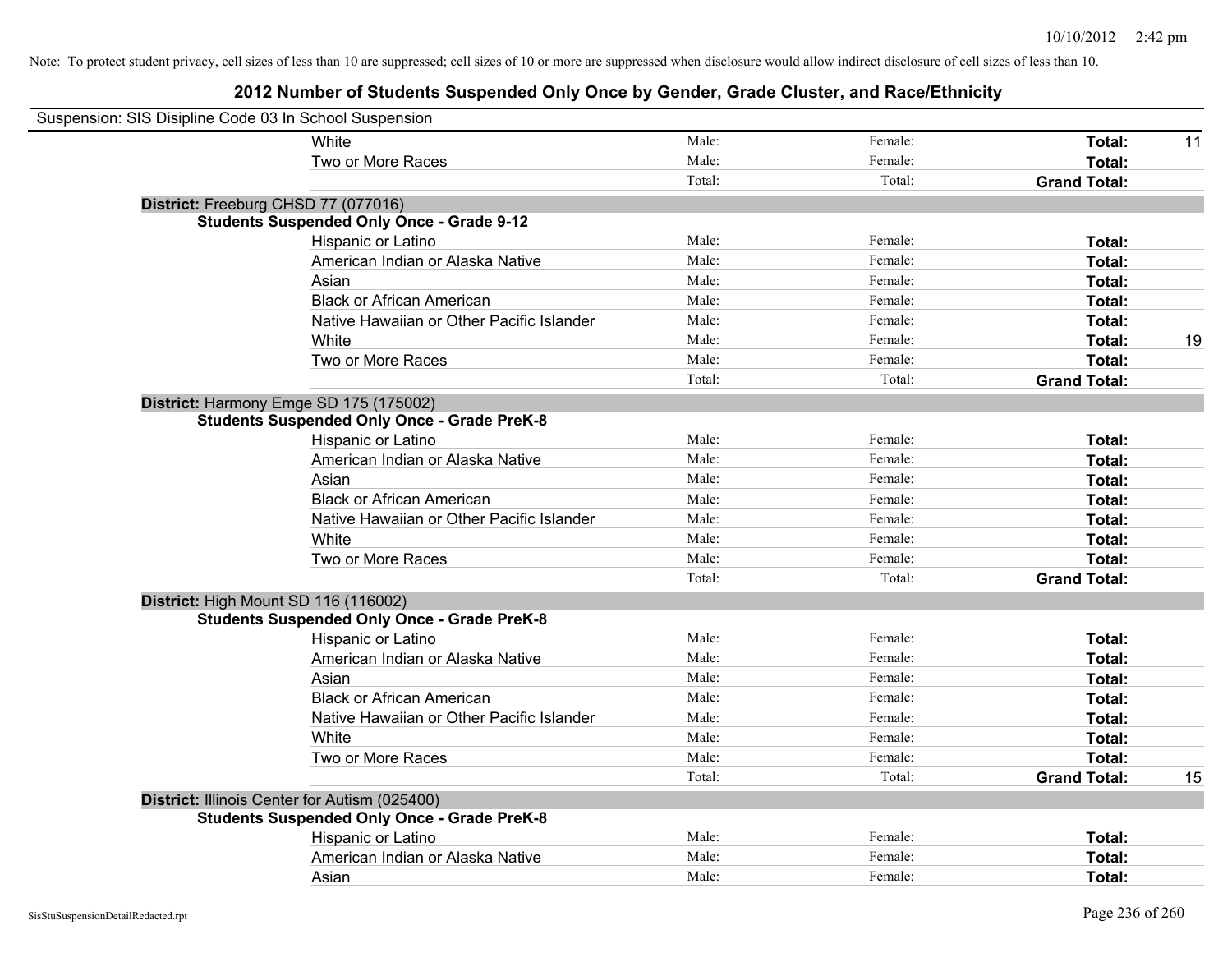| Suspension: SIS Disipline Code 03 In School Suspension |                                                    |        |         |                     |    |
|--------------------------------------------------------|----------------------------------------------------|--------|---------|---------------------|----|
|                                                        | <b>Black or African American</b>                   | Male:  | Female: | Total:              |    |
|                                                        | Native Hawaiian or Other Pacific Islander          | Male:  | Female: | Total:              |    |
|                                                        | White                                              | Male:  | Female: | Total:              |    |
|                                                        | Two or More Races                                  | Male:  | Female: | Total:              |    |
|                                                        |                                                    | Total: | Total:  | <b>Grand Total:</b> |    |
|                                                        | District: Lebanon CUSD 9 (009026)                  |        |         |                     |    |
|                                                        | <b>Students Suspended Only Once - Grade PreK-8</b> |        |         |                     |    |
|                                                        | Hispanic or Latino                                 | Male:  | Female: | Total:              |    |
|                                                        | American Indian or Alaska Native                   | Male:  | Female: | Total:              |    |
|                                                        | Asian                                              | Male:  | Female: | Total:              |    |
|                                                        | <b>Black or African American</b>                   | Male:  | Female: | Total:              |    |
|                                                        | Native Hawaiian or Other Pacific Islander          | Male:  | Female: | Total:              |    |
|                                                        | White                                              | Male:  | Female: | Total:              |    |
|                                                        | Two or More Races                                  | Male:  | Female: | Total:              |    |
|                                                        |                                                    | Total: | Total:  | <b>Grand Total:</b> |    |
|                                                        | <b>Students Suspended Only Once - Grade 9-12</b>   |        |         |                     |    |
|                                                        | Hispanic or Latino                                 | Male:  | Female: | Total:              |    |
|                                                        | American Indian or Alaska Native                   | Male:  | Female: | Total:              |    |
|                                                        | Asian                                              | Male:  | Female: | Total:              |    |
|                                                        | <b>Black or African American</b>                   | Male:  | Female: | Total:              |    |
|                                                        | Native Hawaiian or Other Pacific Islander          | Male:  | Female: | Total:              |    |
|                                                        | White                                              | Male:  | Female: | Total:              |    |
|                                                        | Two or More Races                                  | Male:  | Female: | Total:              |    |
|                                                        |                                                    | Total: | Total:  | <b>Grand Total:</b> | 10 |
|                                                        | District: Marissa CUSD 40 (040026)                 |        |         |                     |    |
|                                                        | <b>Students Suspended Only Once - Grade PreK-8</b> |        |         |                     |    |
|                                                        | Hispanic or Latino                                 | Male:  | Female: | Total:              |    |
|                                                        | American Indian or Alaska Native                   | Male:  | Female: | Total:              |    |
|                                                        | Asian                                              | Male:  | Female: | Total:              |    |
|                                                        | <b>Black or African American</b>                   | Male:  | Female: | Total:              |    |
|                                                        | Native Hawaiian or Other Pacific Islander          | Male:  | Female: | Total:              |    |
|                                                        | White                                              | Male:  | Female: | Total:              |    |
|                                                        | Two or More Races                                  | Male:  | Female: | Total:              |    |
|                                                        |                                                    | Total: | Total:  | <b>Grand Total:</b> |    |
|                                                        | <b>Students Suspended Only Once - Grade 9-12</b>   |        |         |                     |    |
|                                                        | Hispanic or Latino                                 | Male:  | Female: | Total:              |    |
|                                                        | American Indian or Alaska Native                   | Male:  | Female: | Total:              |    |
|                                                        | Asian                                              | Male:  | Female: | Total:              |    |
|                                                        | <b>Black or African American</b>                   | Male:  | Female: | Total:              |    |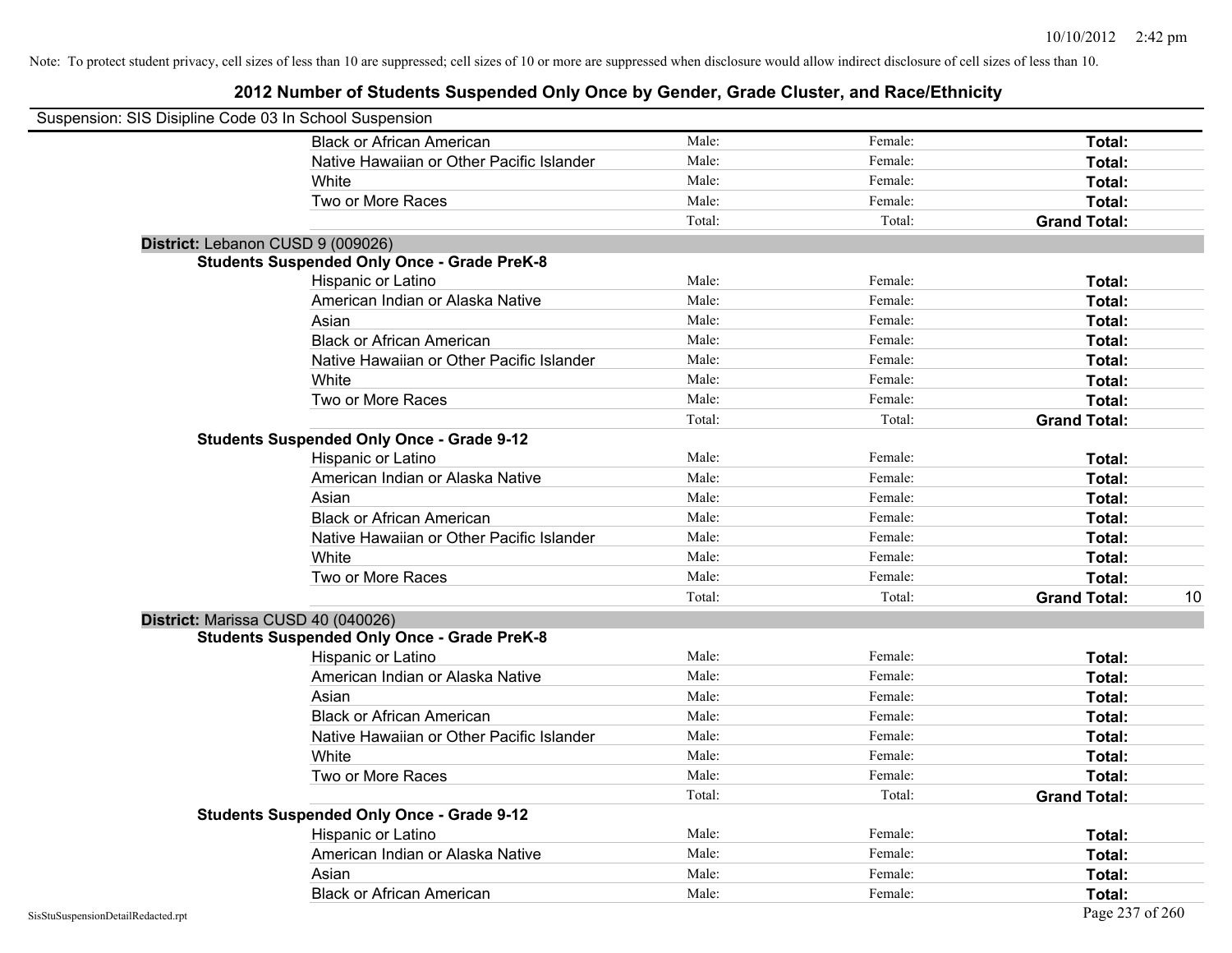| Suspension: SIS Disipline Code 03 In School Suspension |                                                    |        |    |         |    |                     |    |
|--------------------------------------------------------|----------------------------------------------------|--------|----|---------|----|---------------------|----|
|                                                        | Native Hawaiian or Other Pacific Islander          | Male:  |    | Female: |    | Total:              |    |
|                                                        | White                                              | Male:  |    | Female: |    | Total:              | 10 |
|                                                        | Two or More Races                                  | Male:  |    | Female: |    | Total:              |    |
|                                                        |                                                    | Total: |    | Total:  |    | <b>Grand Total:</b> |    |
| District: Mascoutah CUD 19 (019026)                    |                                                    |        |    |         |    |                     |    |
|                                                        | <b>Students Suspended Only Once - Grade PreK-8</b> |        |    |         |    |                     |    |
|                                                        | Hispanic or Latino                                 | Male:  |    | Female: |    | Total:              |    |
|                                                        | American Indian or Alaska Native                   | Male:  |    | Female: |    | Total:              |    |
|                                                        | Asian                                              | Male:  |    | Female: |    | Total:              |    |
|                                                        | <b>Black or African American</b>                   | Male:  |    | Female: |    | Total:              |    |
|                                                        | Native Hawaiian or Other Pacific Islander          | Male:  |    | Female: |    | Total:              |    |
|                                                        | White                                              | Male:  | 29 | Female: | 10 | Total:              | 39 |
|                                                        | Two or More Races                                  | Male:  |    | Female: |    | Total:              |    |
|                                                        |                                                    | Total: |    | Total:  |    | <b>Grand Total:</b> | 62 |
|                                                        | <b>Students Suspended Only Once - Grade 9-12</b>   |        |    |         |    |                     |    |
|                                                        | Hispanic or Latino                                 | Male:  |    | Female: |    | Total:              |    |
|                                                        | American Indian or Alaska Native                   | Male:  |    | Female: |    | Total:              |    |
|                                                        | Asian                                              | Male:  |    | Female: |    | Total:              |    |
|                                                        | <b>Black or African American</b>                   | Male:  |    | Female: |    | Total:              | 13 |
|                                                        | Native Hawaiian or Other Pacific Islander          | Male:  |    | Female: |    | Total:              |    |
|                                                        | White                                              | Male:  |    | Female: |    | Total:              | 22 |
|                                                        | Two or More Races                                  | Male:  |    | Female: |    | Total:              |    |
|                                                        |                                                    | Total: |    | Total:  |    | <b>Grand Total:</b> |    |
| District: Millstadt CCSD 160 (160004)                  |                                                    |        |    |         |    |                     |    |
|                                                        | <b>Students Suspended Only Once - Grade PreK-8</b> |        |    |         |    |                     |    |
|                                                        | Hispanic or Latino                                 | Male:  |    | Female: |    | Total:              |    |
|                                                        | American Indian or Alaska Native                   | Male:  |    | Female: |    | Total:              |    |
|                                                        | Asian                                              | Male:  |    | Female: |    | Total:              |    |
|                                                        | <b>Black or African American</b>                   | Male:  |    | Female: |    | Total:              |    |
|                                                        | Native Hawaiian or Other Pacific Islander          | Male:  |    | Female: |    | Total:              |    |
|                                                        | White                                              | Male:  |    | Female: |    | Total:              | 11 |
|                                                        | Two or More Races                                  | Male:  |    | Female: |    | Total:              |    |
|                                                        |                                                    | Total: |    | Total:  |    | <b>Grand Total:</b> |    |
| District: New Athens CUSD 60 (060026)                  |                                                    |        |    |         |    |                     |    |
|                                                        | <b>Students Suspended Only Once - Grade PreK-8</b> |        |    |         |    |                     |    |
|                                                        | Hispanic or Latino                                 | Male:  |    | Female: |    | Total:              |    |
|                                                        | American Indian or Alaska Native                   | Male:  |    | Female: |    | Total:              |    |
|                                                        | Asian                                              | Male:  |    | Female: |    | Total:              |    |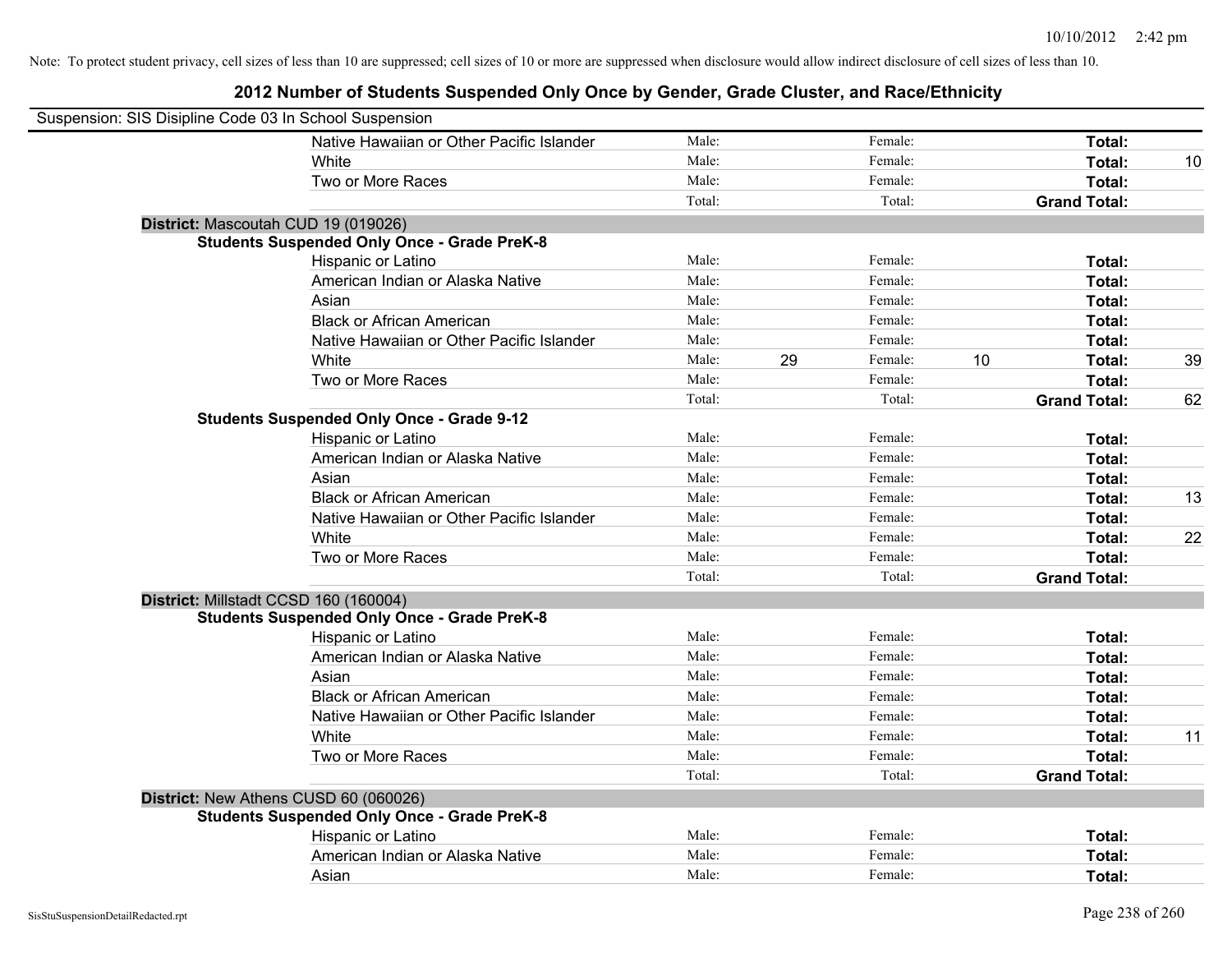| Suspension: SIS Disipline Code 03 In School Suspension |                                                    |        |    |         |    |                     |     |
|--------------------------------------------------------|----------------------------------------------------|--------|----|---------|----|---------------------|-----|
|                                                        | <b>Black or African American</b>                   | Male:  |    | Female: |    | Total:              |     |
|                                                        | Native Hawaiian or Other Pacific Islander          | Male:  |    | Female: |    | Total:              |     |
|                                                        | White                                              | Male:  |    | Female: |    | Total:              |     |
|                                                        | Two or More Races                                  | Male:  |    | Female: |    | Total:              |     |
|                                                        |                                                    | Total: |    | Total:  |    | <b>Grand Total:</b> |     |
|                                                        | <b>Students Suspended Only Once - Grade 9-12</b>   |        |    |         |    |                     |     |
|                                                        | Hispanic or Latino                                 | Male:  |    | Female: |    | Total:              |     |
|                                                        | American Indian or Alaska Native                   | Male:  |    | Female: |    | Total:              |     |
|                                                        | Asian                                              | Male:  |    | Female: |    | Total:              |     |
|                                                        | <b>Black or African American</b>                   | Male:  |    | Female: |    | Total:              |     |
|                                                        | Native Hawaiian or Other Pacific Islander          | Male:  |    | Female: |    | Total:              |     |
|                                                        | White                                              | Male:  |    | Female: |    | Total:              |     |
|                                                        | Two or More Races                                  | Male:  |    | Female: |    | Total:              |     |
|                                                        |                                                    | Total: |    | Total:  |    | <b>Grand Total:</b> |     |
| District: O Fallon CCSD 90 (090004)                    |                                                    |        |    |         |    |                     |     |
|                                                        | <b>Students Suspended Only Once - Grade PreK-8</b> |        |    |         |    |                     |     |
|                                                        | Hispanic or Latino                                 | Male:  |    | Female: |    | Total:              |     |
|                                                        | American Indian or Alaska Native                   | Male:  |    | Female: |    | Total:              |     |
|                                                        | Asian                                              | Male:  |    | Female: |    | Total:              |     |
|                                                        | <b>Black or African American</b>                   | Male:  | 19 | Female: | 26 | Total:              | 45  |
|                                                        | Native Hawaiian or Other Pacific Islander          | Male:  |    | Female: |    | Total:              |     |
|                                                        | White                                              | Male:  | 47 | Female: | 21 | Total:              | 68  |
|                                                        | Two or More Races                                  | Male:  |    | Female: |    | Total:              | 12  |
|                                                        |                                                    | Total: |    | Total:  |    | <b>Grand Total:</b> |     |
|                                                        | District: O Fallon Twp HSD 203 (203017)            |        |    |         |    |                     |     |
|                                                        | <b>Students Suspended Only Once - Grade 9-12</b>   |        |    |         |    |                     |     |
|                                                        | Hispanic or Latino                                 | Male:  |    | Female: |    | Total:              |     |
|                                                        | American Indian or Alaska Native                   | Male:  |    | Female: |    | Total:              |     |
|                                                        | Asian                                              | Male:  |    | Female: |    | Total:              |     |
|                                                        | <b>Black or African American</b>                   | Male:  | 25 | Female: | 34 | Total:              | 59  |
|                                                        | Native Hawaiian or Other Pacific Islander          | Male:  |    | Female: |    | Total:              |     |
|                                                        | <b>White</b>                                       | Male:  | 43 | Female: | 17 | Total:              | 60  |
|                                                        | Two or More Races                                  | Male:  |    | Female: |    | Total:              |     |
|                                                        |                                                    | Total: |    | Total:  |    | <b>Grand Total:</b> | 131 |
|                                                        | District: Pontiac-W Holliday SD 105 (105002)       |        |    |         |    |                     |     |
|                                                        | <b>Students Suspended Only Once - Grade PreK-8</b> |        |    |         |    |                     |     |
|                                                        | Hispanic or Latino                                 | Male:  |    | Female: |    | Total:              |     |
|                                                        | American Indian or Alaska Native                   | Male:  |    | Female: |    | Total:              |     |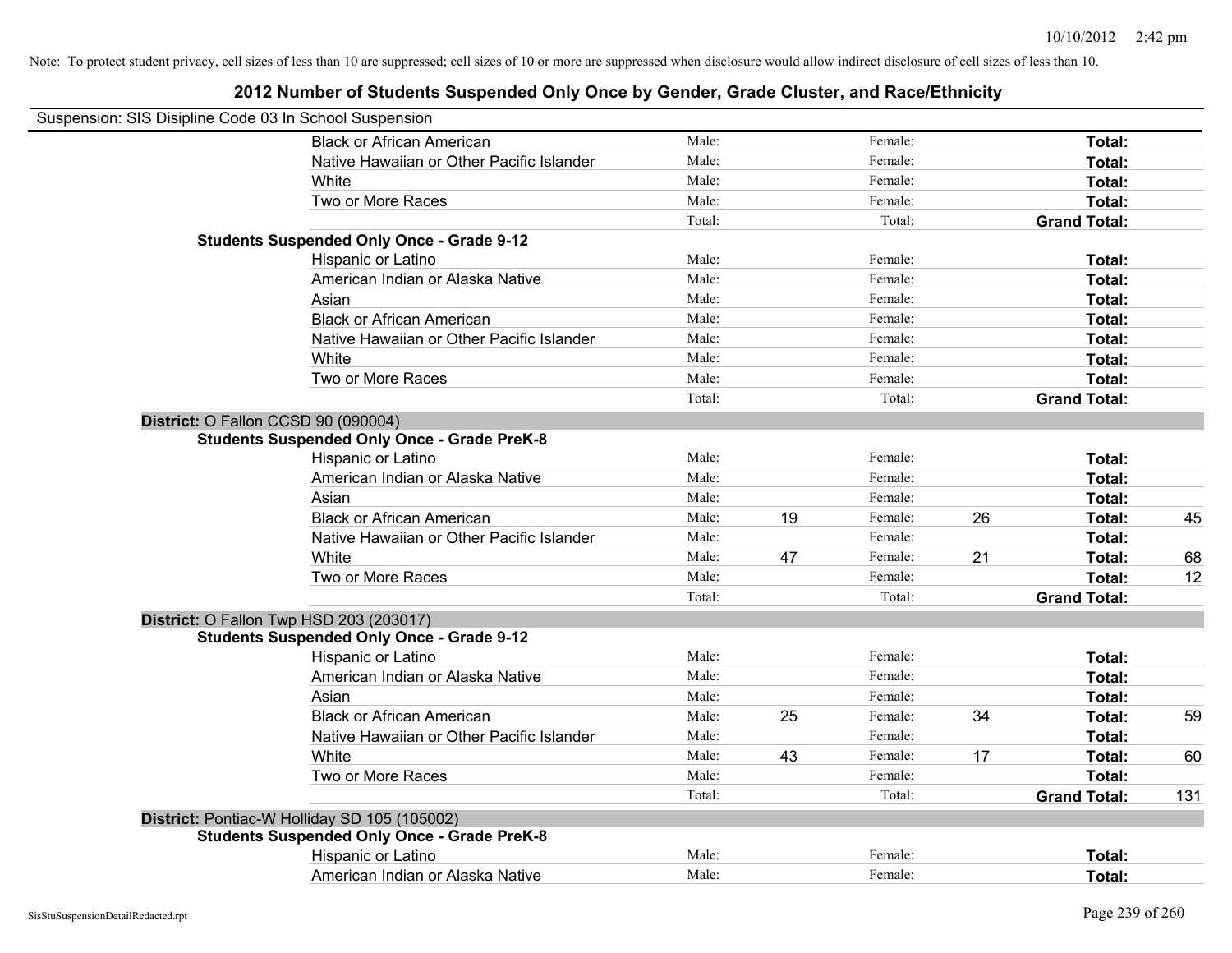| Suspension: SIS Disipline Code 03 In School Suspension |                                                    |        |         |                     |    |
|--------------------------------------------------------|----------------------------------------------------|--------|---------|---------------------|----|
|                                                        | Asian                                              | Male:  | Female: | Total:              |    |
|                                                        | <b>Black or African American</b>                   | Male:  | Female: | Total:              |    |
|                                                        | Native Hawaiian or Other Pacific Islander          | Male:  | Female: | Total:              |    |
|                                                        | White                                              | Male:  | Female: | Total:              |    |
|                                                        | Two or More Races                                  | Male:  | Female: | Total:              |    |
|                                                        |                                                    | Total: | Total:  | <b>Grand Total:</b> |    |
| District: Signal Hill SD 181 (181002)                  |                                                    |        |         |                     |    |
|                                                        | <b>Students Suspended Only Once - Grade PreK-8</b> |        |         |                     |    |
|                                                        | Hispanic or Latino                                 | Male:  | Female: | Total:              |    |
|                                                        | American Indian or Alaska Native                   | Male:  | Female: | Total:              |    |
|                                                        | Asian                                              | Male:  | Female: | Total:              |    |
|                                                        | <b>Black or African American</b>                   | Male:  | Female: | Total:              |    |
|                                                        | Native Hawaiian or Other Pacific Islander          | Male:  | Female: | Total:              |    |
|                                                        | White                                              | Male:  | Female: | Total:              |    |
|                                                        | Two or More Races                                  | Male:  | Female: | Total:              |    |
|                                                        |                                                    | Total: | Total:  | <b>Grand Total:</b> |    |
| District: Smithton CCSD 130 (130004)                   |                                                    |        |         |                     |    |
|                                                        | <b>Students Suspended Only Once - Grade PreK-8</b> |        |         |                     |    |
|                                                        | Hispanic or Latino                                 | Male:  | Female: | Total:              |    |
|                                                        | American Indian or Alaska Native                   | Male:  | Female: | Total:              |    |
|                                                        | Asian                                              | Male:  | Female: | Total:              |    |
|                                                        | <b>Black or African American</b>                   | Male:  | Female: | Total:              |    |
|                                                        | Native Hawaiian or Other Pacific Islander          | Male:  | Female: | Total:              |    |
|                                                        | White                                              | Male:  | Female: | Total:              | 14 |
|                                                        | Two or More Races                                  | Male:  | Female: | Total:              |    |
|                                                        |                                                    | Total: | Total:  | <b>Grand Total:</b> |    |
| District: Wolf Branch SD 113 (113002)                  |                                                    |        |         |                     |    |
|                                                        | <b>Students Suspended Only Once - Grade PreK-8</b> |        |         |                     |    |
|                                                        | Hispanic or Latino                                 | Male:  | Female: | Total:              |    |
|                                                        | American Indian or Alaska Native                   | Male:  | Female: | Total:              |    |
|                                                        | Asian                                              | Male:  | Female: | Total:              |    |
|                                                        | <b>Black or African American</b>                   | Male:  | Female: | Total:              |    |
|                                                        | Native Hawaiian or Other Pacific Islander          | Male:  | Female: | Total:              |    |
|                                                        | White                                              | Male:  | Female: | Total:              |    |
|                                                        | Two or More Races                                  | Male:  | Female: | <b>Total:</b>       |    |
|                                                        |                                                    | Total: | Total:  | <b>Grand Total:</b> | 10 |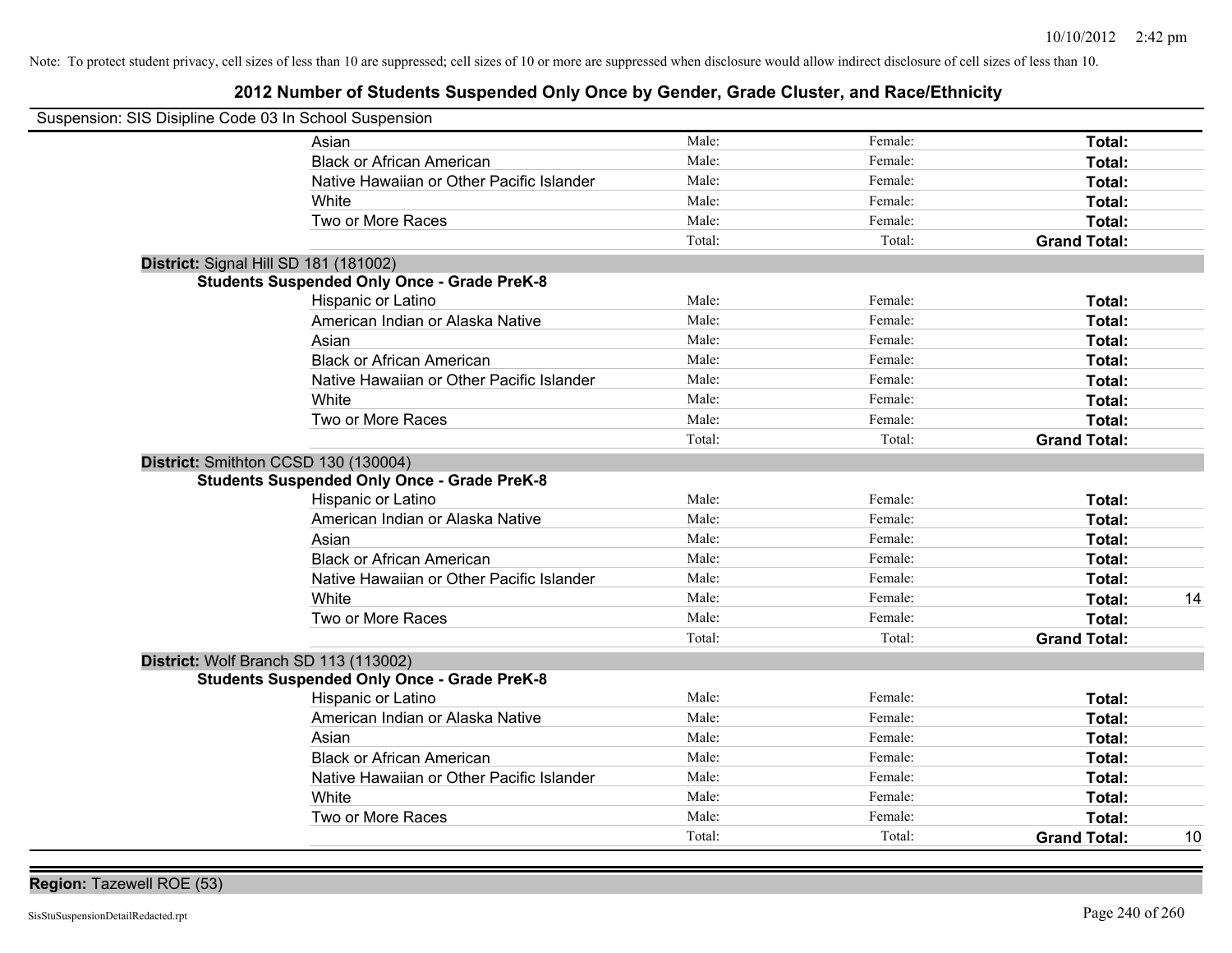| Suspension: SIS Disipline Code 03 In School Suspension |                                                    |        |         |                     |    |
|--------------------------------------------------------|----------------------------------------------------|--------|---------|---------------------|----|
| County: Tazewell (090)                                 |                                                    |        |         |                     |    |
| District: Central SD 51 (051002)                       |                                                    |        |         |                     |    |
|                                                        | <b>Students Suspended Only Once - Grade PreK-8</b> |        |         |                     |    |
|                                                        | Hispanic or Latino                                 | Male:  | Female: | Total:              |    |
|                                                        | American Indian or Alaska Native                   | Male:  | Female: | Total:              |    |
|                                                        | Asian                                              | Male:  | Female: | Total:              |    |
|                                                        | <b>Black or African American</b>                   | Male:  | Female: | <b>Total:</b>       |    |
|                                                        | Native Hawaiian or Other Pacific Islander          | Male:  | Female: | Total:              |    |
|                                                        | White                                              | Male:  | Female: | Total:              | 10 |
|                                                        | Two or More Races                                  | Male:  | Female: | Total:              |    |
|                                                        |                                                    | Total: | Total:  | <b>Grand Total:</b> |    |
| District: Creve Coeur SD 76 (076002)                   |                                                    |        |         |                     |    |
|                                                        | <b>Students Suspended Only Once - Grade PreK-8</b> |        |         |                     |    |
|                                                        | Hispanic or Latino                                 | Male:  | Female: | Total:              |    |
|                                                        | American Indian or Alaska Native                   | Male:  | Female: | Total:              |    |
|                                                        | Asian                                              | Male:  | Female: | Total:              |    |
|                                                        | <b>Black or African American</b>                   | Male:  | Female: | Total:              |    |
|                                                        | Native Hawaiian or Other Pacific Islander          | Male:  | Female: | Total:              |    |
|                                                        | White                                              | Male:  | Female: | Total:              | 17 |
|                                                        | Two or More Races                                  | Male:  | Female: | Total:              |    |
|                                                        |                                                    | Total: | Total:  | <b>Grand Total:</b> |    |
|                                                        | District: Deer Creek-Mackinaw CUSD 701 (701026)    |        |         |                     |    |
|                                                        | <b>Students Suspended Only Once - Grade PreK-8</b> |        |         |                     |    |
|                                                        | Hispanic or Latino                                 | Male:  | Female: | Total:              |    |
|                                                        | American Indian or Alaska Native                   | Male:  | Female: | Total:              |    |
|                                                        | Asian                                              | Male:  | Female: | Total:              |    |
|                                                        | <b>Black or African American</b>                   | Male:  | Female: | Total:              |    |
|                                                        | Native Hawaiian or Other Pacific Islander          | Male:  | Female: | Total:              |    |
|                                                        | White                                              | Male:  | Female: | Total:              |    |
|                                                        | Two or More Races                                  | Male:  | Female: | Total:              |    |
|                                                        |                                                    | Total: | Total:  | <b>Grand Total:</b> |    |
| District: Delavan CUSD 703 (703026)                    |                                                    |        |         |                     |    |
|                                                        | <b>Students Suspended Only Once - Grade PreK-8</b> |        |         |                     |    |
|                                                        | Hispanic or Latino                                 | Male:  | Female: | Total:              |    |
|                                                        | American Indian or Alaska Native                   | Male:  | Female: | Total:              |    |
|                                                        | Asian                                              | Male:  | Female: | Total:              |    |
|                                                        | <b>Black or African American</b>                   | Male:  | Female: | <b>Total:</b>       |    |
|                                                        | Native Hawaiian or Other Pacific Islander          | Male:  | Female: | Total:              |    |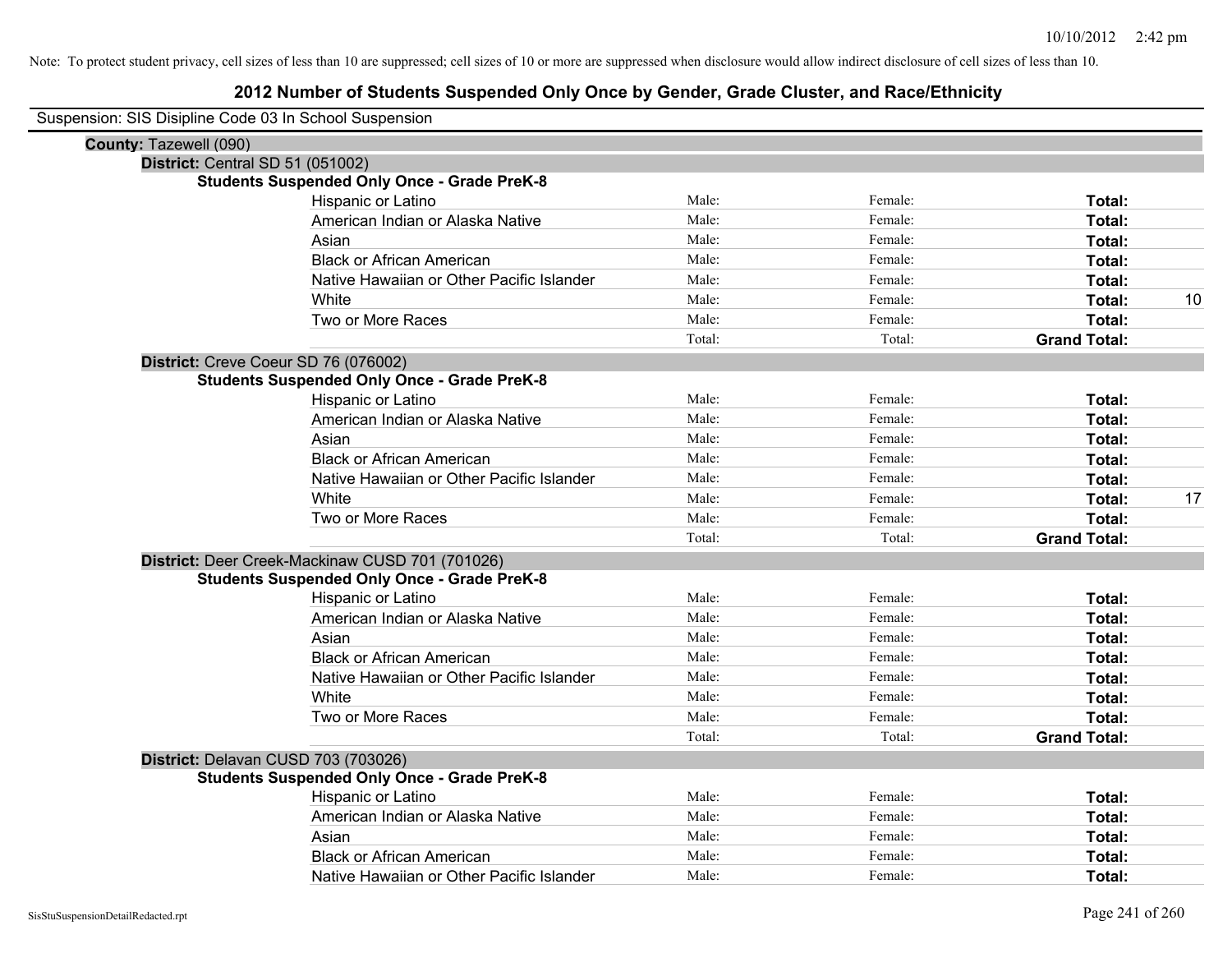| Suspension: SIS Disipline Code 03 In School Suspension |                                                    |        |         |                     |    |
|--------------------------------------------------------|----------------------------------------------------|--------|---------|---------------------|----|
|                                                        | White                                              | Male:  | Female: | Total:              | 10 |
|                                                        | Two or More Races                                  | Male:  | Female: | Total:              |    |
|                                                        |                                                    | Total: | Total:  | <b>Grand Total:</b> |    |
|                                                        | <b>Students Suspended Only Once - Grade 9-12</b>   |        |         |                     |    |
|                                                        | Hispanic or Latino                                 | Male:  | Female: | Total:              |    |
|                                                        | American Indian or Alaska Native                   | Male:  | Female: | Total:              |    |
|                                                        | Asian                                              | Male:  | Female: | Total:              |    |
|                                                        | <b>Black or African American</b>                   | Male:  | Female: | Total:              |    |
|                                                        | Native Hawaiian or Other Pacific Islander          | Male:  | Female: | Total:              |    |
|                                                        | White                                              | Male:  | Female: | Total:              | 14 |
|                                                        | Two or More Races                                  | Male:  | Female: | Total:              |    |
|                                                        |                                                    | Total: | Total:  | <b>Grand Total:</b> |    |
|                                                        | District: District 50 Schools (050002)             |        |         |                     |    |
|                                                        | <b>Students Suspended Only Once - Grade PreK-8</b> |        |         |                     |    |
|                                                        | Hispanic or Latino                                 | Male:  | Female: | Total:              |    |
|                                                        | American Indian or Alaska Native                   | Male:  | Female: | Total:              |    |
|                                                        | Asian                                              | Male:  | Female: | Total:              |    |
|                                                        | <b>Black or African American</b>                   | Male:  | Female: | Total:              |    |
|                                                        | Native Hawaiian or Other Pacific Islander          | Male:  | Female: | Total:              |    |
|                                                        | White                                              | Male:  | Female: | Total:              |    |
|                                                        | Two or More Races                                  | Male:  | Female: | Total:              |    |
|                                                        |                                                    | Total: | Total:  | <b>Grand Total:</b> |    |
|                                                        | District: East Peoria CHSD 309 (309016)            |        |         |                     |    |
|                                                        | <b>Students Suspended Only Once - Grade 9-12</b>   |        |         |                     |    |
|                                                        | Hispanic or Latino                                 | Male:  | Female: | Total:              |    |
|                                                        | American Indian or Alaska Native                   | Male:  | Female: | Total:              |    |
|                                                        | Asian                                              | Male:  | Female: | Total:              |    |
|                                                        | <b>Black or African American</b>                   | Male:  | Female: | Total:              |    |
|                                                        | Native Hawaiian or Other Pacific Islander          | Male:  | Female: | Total:              |    |
|                                                        | White                                              | Male:  | Female: | Total:              |    |
|                                                        | Two or More Races                                  | Male:  | Female: | Total:              |    |
|                                                        |                                                    | Total: | Total:  | <b>Grand Total:</b> |    |
|                                                        | District: East Peoria SD 86 (086002)               |        |         |                     |    |
|                                                        | <b>Students Suspended Only Once - Grade PreK-8</b> |        |         |                     |    |
|                                                        | Hispanic or Latino                                 | Male:  | Female: | Total:              |    |
|                                                        | American Indian or Alaska Native                   | Male:  | Female: | Total:              |    |
|                                                        | Asian                                              | Male:  | Female: | Total:              |    |
|                                                        | <b>Black or African American</b>                   | Male:  | Female: | Total:              |    |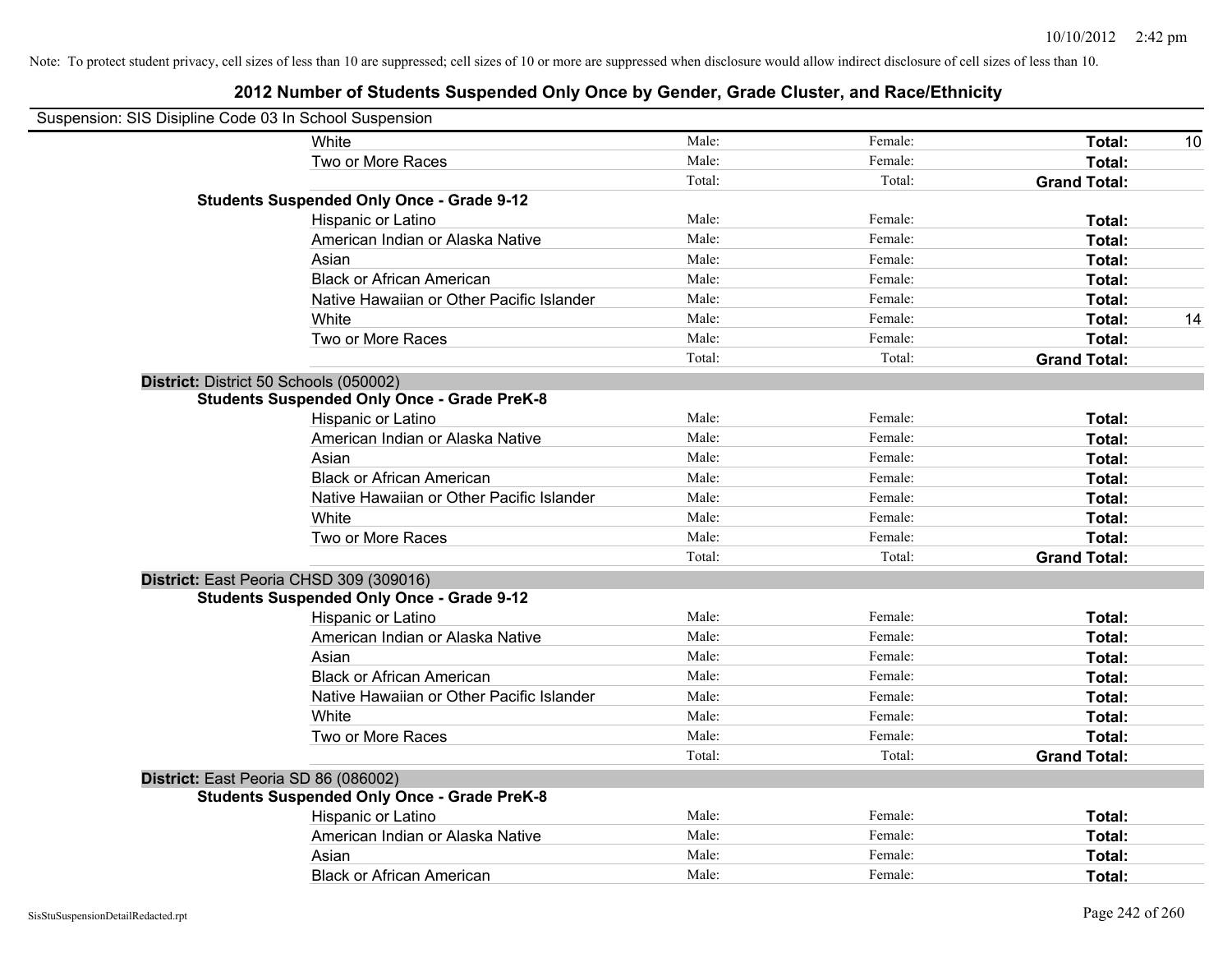| Suspension: SIS Disipline Code 03 In School Suspension |                                                    |        |         |                     |
|--------------------------------------------------------|----------------------------------------------------|--------|---------|---------------------|
|                                                        | Native Hawaiian or Other Pacific Islander          | Male:  | Female: | Total:              |
|                                                        | White                                              | Male:  | Female: | Total:<br>15        |
|                                                        | Two or More Races                                  | Male:  | Female: | Total:              |
|                                                        |                                                    | Total: | Total:  | <b>Grand Total:</b> |
| District: Morton CUSD 709 (709026)                     |                                                    |        |         |                     |
|                                                        | <b>Students Suspended Only Once - Grade PreK-8</b> |        |         |                     |
|                                                        | Hispanic or Latino                                 | Male:  | Female: | Total:              |
|                                                        | American Indian or Alaska Native                   | Male:  | Female: | Total:              |
|                                                        | Asian                                              | Male:  | Female: | Total:              |
|                                                        | <b>Black or African American</b>                   | Male:  | Female: | Total:              |
|                                                        | Native Hawaiian or Other Pacific Islander          | Male:  | Female: | Total:              |
|                                                        | White                                              | Male:  | Female: | Total:              |
|                                                        | Two or More Races                                  | Male:  | Female: | Total:              |
|                                                        |                                                    | Total: | Total:  | <b>Grand Total:</b> |
|                                                        | District: N Pekin & Marquette Hght SD 102 (102002) |        |         |                     |
|                                                        | <b>Students Suspended Only Once - Grade PreK-8</b> |        |         |                     |
|                                                        | Hispanic or Latino                                 | Male:  | Female: | Total:              |
|                                                        | American Indian or Alaska Native                   | Male:  | Female: | Total:              |
|                                                        | Asian                                              | Male:  | Female: | Total:              |
|                                                        | <b>Black or African American</b>                   | Male:  | Female: | Total:              |
|                                                        | Native Hawaiian or Other Pacific Islander          | Male:  | Female: | Total:              |
|                                                        | White                                              | Male:  | Female: | Total:              |
|                                                        | Two or More Races                                  | Male:  | Female: | Total:              |
|                                                        |                                                    | Total: | Total:  | <b>Grand Total:</b> |
|                                                        | <b>Students Suspended Only Once - Grade 9-12</b>   |        |         |                     |
|                                                        | Hispanic or Latino                                 | Male:  | Female: | Total:              |
|                                                        | American Indian or Alaska Native                   | Male:  | Female: | Total:              |
|                                                        | Asian                                              | Male:  | Female: | Total:              |
|                                                        | <b>Black or African American</b>                   | Male:  | Female: | Total:              |
|                                                        | Native Hawaiian or Other Pacific Islander          | Male:  | Female: | Total:              |
|                                                        | White                                              | Male:  | Female: | Total:              |
|                                                        | Two or More Races                                  | Male:  | Female: | Total:              |
|                                                        |                                                    | Total: | Total:  | <b>Grand Total:</b> |
| District: Pekin PSD 108 (108002)                       |                                                    |        |         |                     |
|                                                        | <b>Students Suspended Only Once - Grade PreK-8</b> |        |         |                     |
|                                                        | Hispanic or Latino                                 | Male:  | Female: | Total:              |
|                                                        | American Indian or Alaska Native                   | Male:  | Female: | Total:              |
|                                                        | Asian                                              | Male:  | Female: | Total:              |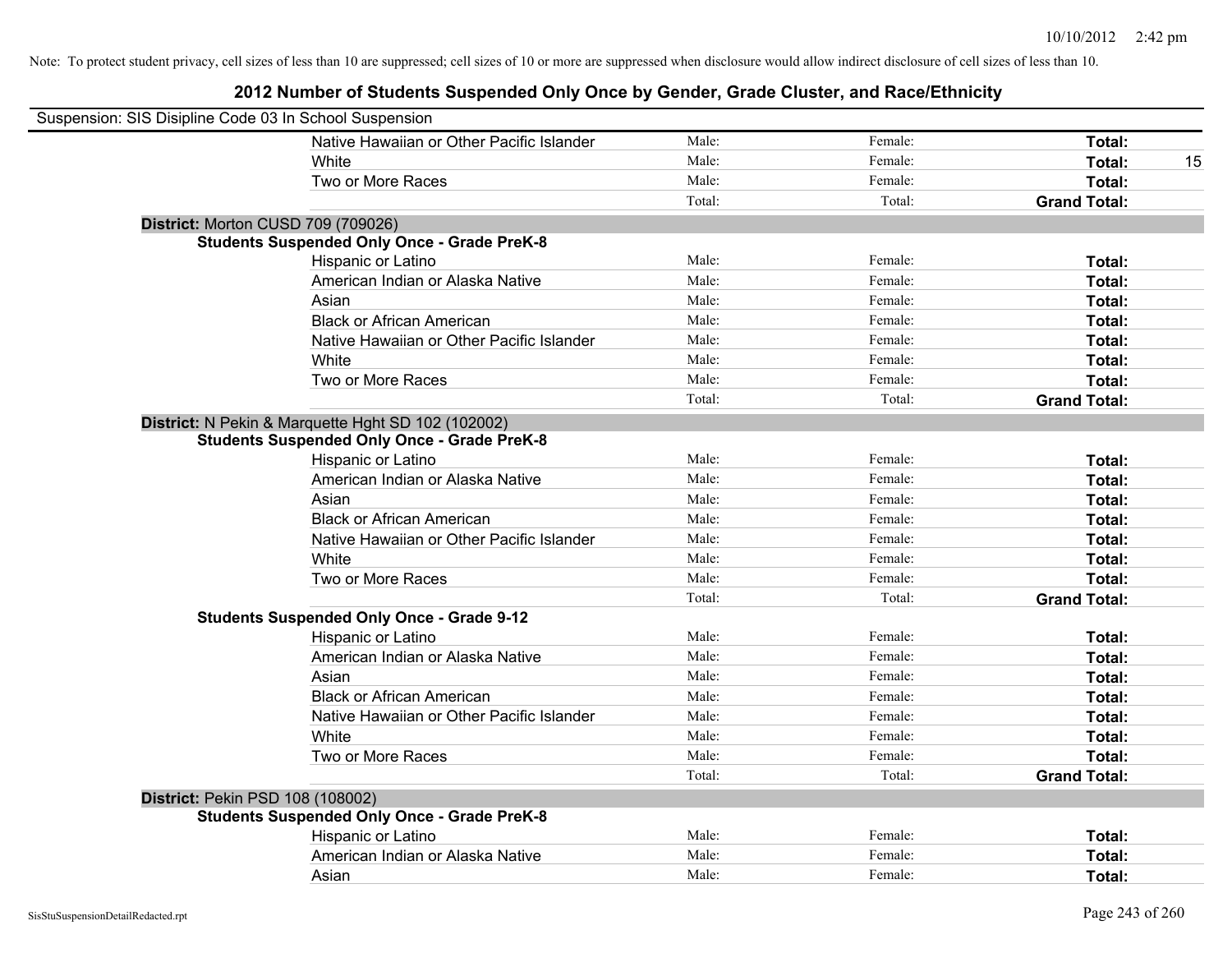| Suspension: SIS Disipline Code 03 In School Suspension |        |    |         |    |                     |     |
|--------------------------------------------------------|--------|----|---------|----|---------------------|-----|
| <b>Black or African American</b>                       | Male:  |    | Female: |    | Total:              |     |
| Native Hawaiian or Other Pacific Islander              | Male:  |    | Female: |    | Total:              |     |
| White                                                  | Male:  | 82 | Female: | 26 | Total:              | 108 |
| Two or More Races                                      | Male:  |    | Female: |    | Total:              |     |
|                                                        | Total: |    | Total:  |    | <b>Grand Total:</b> | 119 |
| District: Rankin CSD 98 (098002)                       |        |    |         |    |                     |     |
| <b>Students Suspended Only Once - Grade PreK-8</b>     |        |    |         |    |                     |     |
| Hispanic or Latino                                     | Male:  |    | Female: |    | Total:              |     |
| American Indian or Alaska Native                       | Male:  |    | Female: |    | Total:              |     |
| Asian                                                  | Male:  |    | Female: |    | Total:              |     |
| <b>Black or African American</b>                       | Male:  |    | Female: |    | Total:              |     |
| Native Hawaiian or Other Pacific Islander              | Male:  |    | Female: |    | Total:              |     |
| White                                                  | Male:  |    | Female: |    | Total:              | 12  |
| Two or More Races                                      | Male:  |    | Female: |    | Total:              |     |
|                                                        | Total: |    | Total:  |    | <b>Grand Total:</b> |     |
| District: Robein SD 85 (085002)                        |        |    |         |    |                     |     |
| <b>Students Suspended Only Once - Grade PreK-8</b>     |        |    |         |    |                     |     |
| Hispanic or Latino                                     | Male:  |    | Female: |    | Total:              |     |
| American Indian or Alaska Native                       | Male:  |    | Female: |    | Total:              |     |
| Asian                                                  | Male:  |    | Female: |    | Total:              |     |
| <b>Black or African American</b>                       | Male:  |    | Female: |    | Total:              |     |
| Native Hawaiian or Other Pacific Islander              | Male:  |    | Female: |    | Total:              |     |
| White                                                  | Male:  |    | Female: |    | Total:              |     |
| Two or More Races                                      | Male:  |    | Female: |    | Total:              |     |
|                                                        | Total: |    | Total:  |    | <b>Grand Total:</b> |     |
| District: South Pekin SD 137 (137002)                  |        |    |         |    |                     |     |
| <b>Students Suspended Only Once - Grade PreK-8</b>     |        |    |         |    |                     |     |
| Hispanic or Latino                                     | Male:  |    | Female: |    | Total:              |     |
| American Indian or Alaska Native                       | Male:  |    | Female: |    | Total:              |     |
| Asian                                                  | Male:  |    | Female: |    | Total:              |     |
| <b>Black or African American</b>                       | Male:  |    | Female: |    | Total:              |     |
| Native Hawaiian or Other Pacific Islander              | Male:  |    | Female: |    | Total:              |     |
| White                                                  | Male:  |    | Female: |    | Total:              |     |
| Two or More Races                                      | Male:  |    | Female: |    | Total:              |     |
|                                                        | Total: |    | Total:  |    | <b>Grand Total:</b> |     |
| District: Washington SD 52 (052002)                    |        |    |         |    |                     |     |
| <b>Students Suspended Only Once - Grade PreK-8</b>     |        |    |         |    |                     |     |
| Hispanic or Latino                                     | Male:  |    | Female: |    | Total:              |     |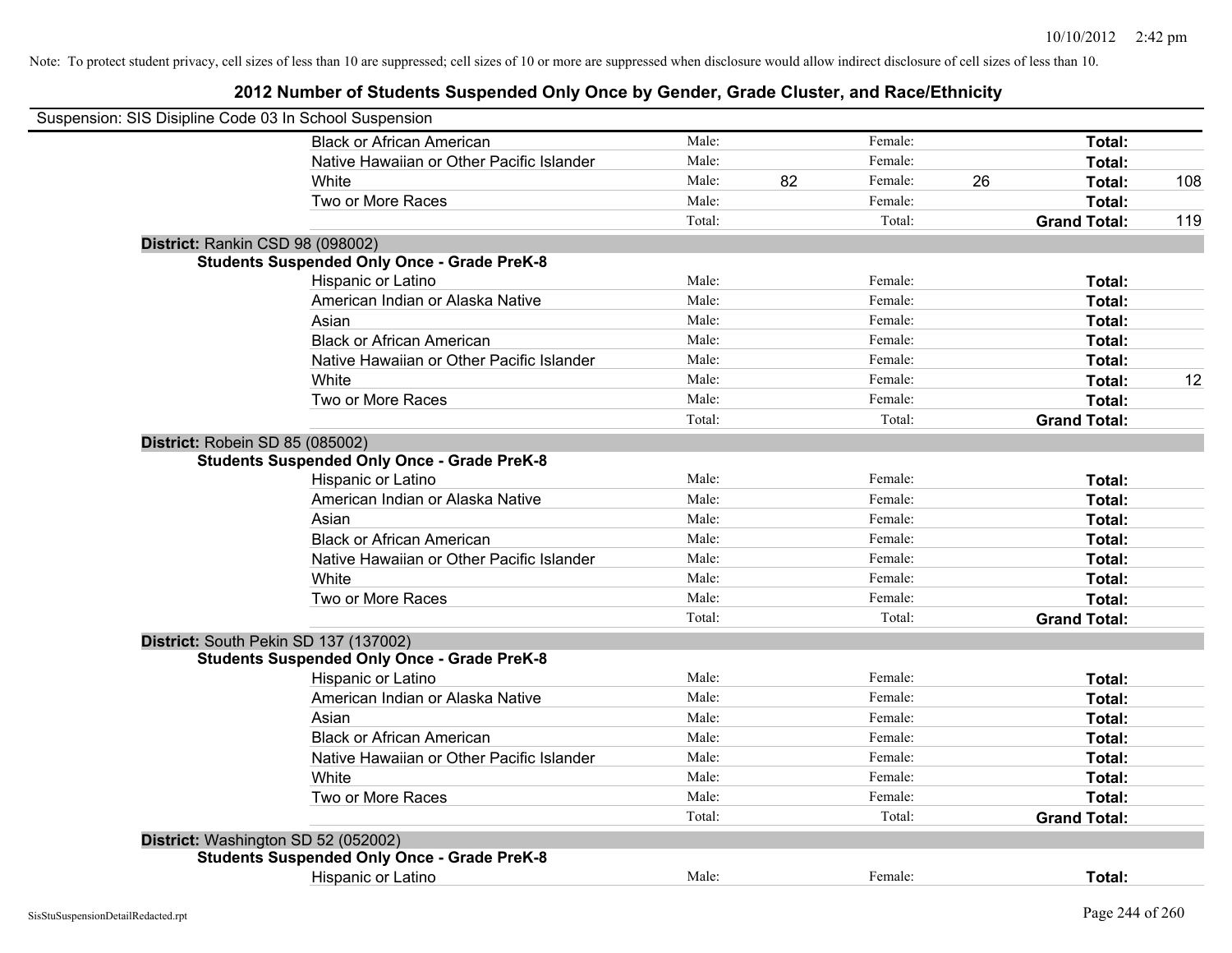| Suspension: SIS Disipline Code 03 In School Suspension |                                                    |        |         |                     |
|--------------------------------------------------------|----------------------------------------------------|--------|---------|---------------------|
|                                                        | American Indian or Alaska Native                   | Male:  | Female: | Total:              |
|                                                        | Asian                                              | Male:  | Female: | Total:              |
|                                                        | <b>Black or African American</b>                   | Male:  | Female: | Total:              |
|                                                        | Native Hawaiian or Other Pacific Islander          | Male:  | Female: | Total:              |
|                                                        | White                                              | Male:  | Female: | Total:              |
|                                                        | Two or More Races                                  | Male:  | Female: | Total:              |
|                                                        |                                                    | Total: | Total:  | <b>Grand Total:</b> |
|                                                        |                                                    |        |         |                     |
| Region: Vermilion ROE (54)                             |                                                    |        |         |                     |
| County: Vermilion (092)                                |                                                    |        |         |                     |
|                                                        | District: Armstrong Twp HSD 225 (225017)           |        |         |                     |
|                                                        | <b>Students Suspended Only Once - Grade 9-12</b>   |        |         |                     |
|                                                        | Hispanic or Latino                                 | Male:  | Female: | Total:              |
|                                                        | American Indian or Alaska Native                   | Male:  | Female: | Total:              |
|                                                        | Asian                                              | Male:  | Female: | Total:              |
|                                                        | <b>Black or African American</b>                   | Male:  | Female: | Total:              |
|                                                        | Native Hawaiian or Other Pacific Islander          | Male:  | Female: | Total:              |
|                                                        | White                                              | Male:  | Female: | Total:              |
|                                                        | Two or More Races                                  | Male:  | Female: | Total:              |
|                                                        |                                                    | Total: | Total:  | <b>Grand Total:</b> |
|                                                        | District: Armstrong-Ellis Cons SD 61 (061003)      |        |         |                     |
|                                                        | <b>Students Suspended Only Once - Grade PreK-8</b> |        |         |                     |
|                                                        | Hispanic or Latino                                 | Male:  | Female: | Total:              |
|                                                        | American Indian or Alaska Native                   | Male:  | Female: | Total:              |
|                                                        | Asian                                              | Male:  | Female: | Total:              |
|                                                        | <b>Black or African American</b>                   | Male:  | Female: | Total:              |
|                                                        | Native Hawaiian or Other Pacific Islander          | Male:  | Female: | Total:              |
|                                                        | White                                              | Male:  | Female: | Total:              |
|                                                        | Two or More Races                                  | Male:  | Female: | Total:              |
|                                                        |                                                    | Total: | Total:  | <b>Grand Total:</b> |
|                                                        | District: Bismarck Henning CUSD (001026)           |        |         |                     |
|                                                        | <b>Students Suspended Only Once - Grade PreK-8</b> |        |         |                     |
|                                                        | Hispanic or Latino                                 | Male:  | Female: | Total:              |
|                                                        | American Indian or Alaska Native                   | Male:  | Female: | Total:              |
|                                                        | Asian                                              | Male:  | Female: | Total:              |
|                                                        | <b>Black or African American</b>                   | Male:  | Female: | Total:              |
|                                                        | Native Hawaiian or Other Pacific Islander          | Male:  | Female: | Total:              |
|                                                        | White                                              | Male:  | Female: | Total:              |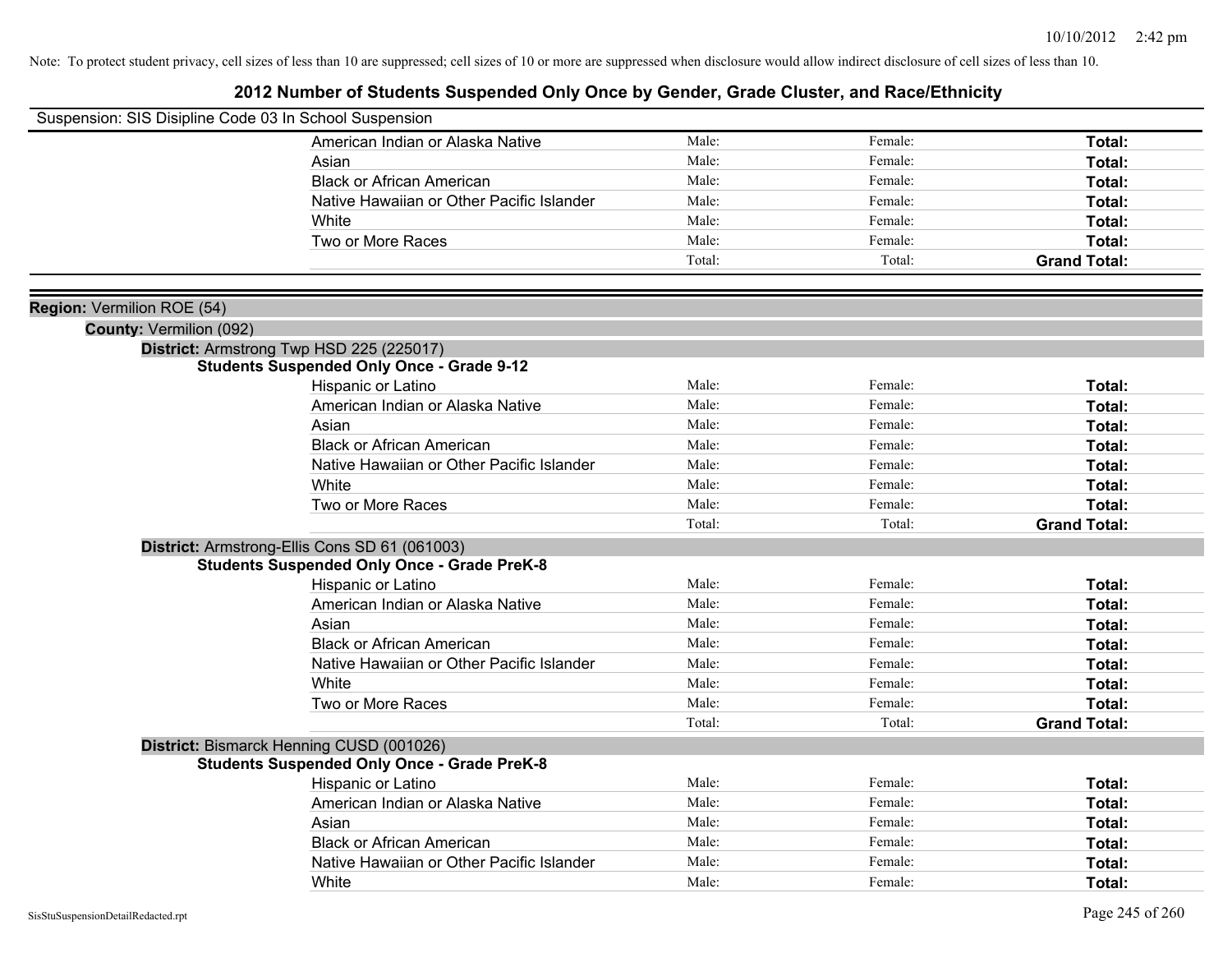| Suspension: SIS Disipline Code 03 In School Suspension |                                                    |        |    |         |    |                     |     |
|--------------------------------------------------------|----------------------------------------------------|--------|----|---------|----|---------------------|-----|
|                                                        | Two or More Races                                  | Male:  |    | Female: |    | Total:              |     |
|                                                        |                                                    | Total: |    | Total:  |    | <b>Grand Total:</b> |     |
|                                                        | <b>Students Suspended Only Once - Grade 9-12</b>   |        |    |         |    |                     |     |
|                                                        | Hispanic or Latino                                 | Male:  |    | Female: |    | Total:              |     |
|                                                        | American Indian or Alaska Native                   | Male:  |    | Female: |    | <b>Total:</b>       |     |
|                                                        | Asian                                              | Male:  |    | Female: |    | Total:              |     |
|                                                        | <b>Black or African American</b>                   | Male:  |    | Female: |    | Total:              |     |
|                                                        | Native Hawaiian or Other Pacific Islander          | Male:  |    | Female: |    | Total:              |     |
|                                                        | White                                              | Male:  |    | Female: |    | Total:              |     |
|                                                        | Two or More Races                                  | Male:  |    | Female: |    | <b>Total:</b>       |     |
|                                                        |                                                    | Total: |    | Total:  |    | <b>Grand Total:</b> |     |
|                                                        | District: Danville CCSD 118 (118024)               |        |    |         |    |                     |     |
|                                                        | <b>Students Suspended Only Once - Grade PreK-8</b> |        |    |         |    |                     |     |
|                                                        | Hispanic or Latino                                 | Male:  |    | Female: |    | Total:              |     |
|                                                        | American Indian or Alaska Native                   | Male:  |    | Female: |    | Total:              |     |
|                                                        | Asian                                              | Male:  |    | Female: |    | <b>Total:</b>       |     |
|                                                        | <b>Black or African American</b>                   | Male:  |    | Female: |    | <b>Total:</b>       |     |
|                                                        | Native Hawaiian or Other Pacific Islander          | Male:  |    | Female: |    | Total:              |     |
|                                                        | White                                              | Male:  |    | Female: |    | Total:              |     |
|                                                        | Two or More Races                                  | Male:  |    | Female: |    | Total:              |     |
|                                                        |                                                    | Total: |    | Total:  |    | <b>Grand Total:</b> |     |
|                                                        | <b>Students Suspended Only Once - Grade 9-12</b>   |        |    |         |    |                     |     |
|                                                        | Hispanic or Latino                                 | Male:  |    | Female: |    | <b>Total:</b>       | 13  |
|                                                        | American Indian or Alaska Native                   | Male:  |    | Female: |    | <b>Total:</b>       |     |
|                                                        | Asian                                              | Male:  |    | Female: |    | <b>Total:</b>       |     |
|                                                        | <b>Black or African American</b>                   | Male:  | 40 | Female: | 43 | Total:              | 83  |
|                                                        | Native Hawaiian or Other Pacific Islander          | Male:  |    | Female: |    | Total:              |     |
|                                                        | White                                              | Male:  | 46 | Female: | 19 | <b>Total:</b>       | 65  |
|                                                        | Two or More Races                                  | Male:  |    | Female: |    | Total:              |     |
|                                                        |                                                    | Total: |    | Total:  |    | <b>Grand Total:</b> | 171 |
|                                                        | District: Georgetown-Ridge Farm CUD 4 (004026)     |        |    |         |    |                     |     |
|                                                        | <b>Students Suspended Only Once - Grade PreK-8</b> |        |    |         |    |                     |     |
|                                                        | Hispanic or Latino                                 | Male:  |    | Female: |    | <b>Total:</b>       |     |
|                                                        | American Indian or Alaska Native                   | Male:  |    | Female: |    | <b>Total:</b>       |     |
|                                                        | Asian                                              | Male:  |    | Female: |    | <b>Total:</b>       |     |
|                                                        | <b>Black or African American</b>                   | Male:  |    | Female: |    | Total:              |     |
|                                                        | Native Hawaiian or Other Pacific Islander          | Male:  |    | Female: |    | Total:              |     |
|                                                        | White                                              | Male:  |    | Female: |    | <b>Total:</b>       | 35  |
|                                                        | Two or More Races                                  | Male:  |    | Female: |    | <b>Total:</b>       |     |
| SisStuSuspensionDetailRedacted.rpt                     |                                                    |        |    |         |    | Page 246 of 260     |     |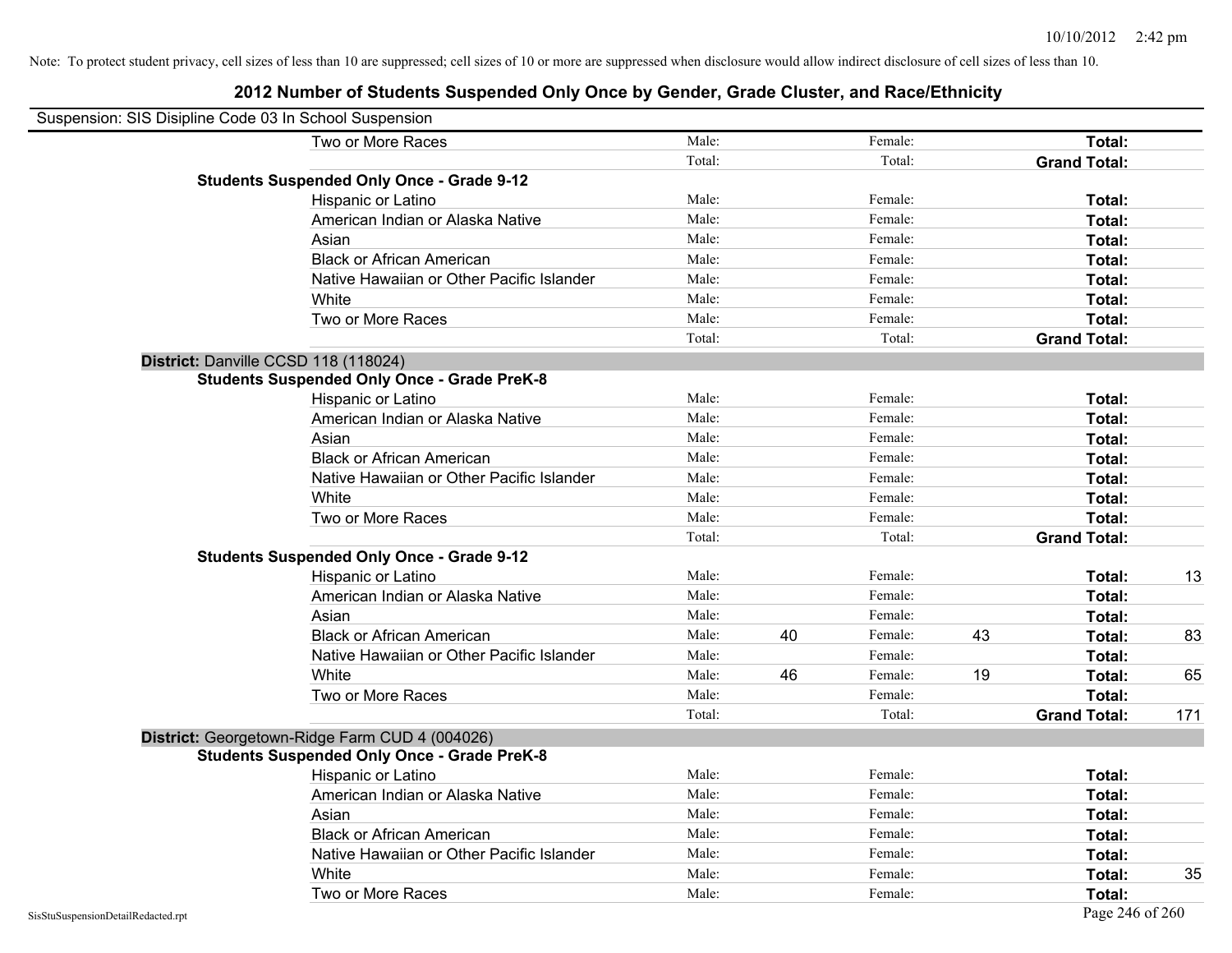| Suspension: SIS Disipline Code 03 In School Suspension |                                                    |        |         |                     |    |
|--------------------------------------------------------|----------------------------------------------------|--------|---------|---------------------|----|
|                                                        |                                                    | Total: | Total:  | <b>Grand Total:</b> |    |
|                                                        | <b>Students Suspended Only Once - Grade 9-12</b>   |        |         |                     |    |
|                                                        | Hispanic or Latino                                 | Male:  | Female: | Total:              |    |
|                                                        | American Indian or Alaska Native                   | Male:  | Female: | Total:              |    |
|                                                        | Asian                                              | Male:  | Female: | Total:              |    |
|                                                        | <b>Black or African American</b>                   | Male:  | Female: | Total:              |    |
|                                                        | Native Hawaiian or Other Pacific Islander          | Male:  | Female: | Total:              |    |
|                                                        | White                                              | Male:  | Female: | Total:              | 17 |
|                                                        | Two or More Races                                  | Male:  | Female: | Total:              |    |
|                                                        |                                                    | Total: | Total:  | <b>Grand Total:</b> |    |
|                                                        | District: Hoopeston Area CUSD 11 (011026)          |        |         |                     |    |
|                                                        | <b>Students Suspended Only Once - Grade PreK-8</b> |        |         |                     |    |
|                                                        | Hispanic or Latino                                 | Male:  | Female: | Total:              |    |
|                                                        | American Indian or Alaska Native                   | Male:  | Female: | Total:              |    |
|                                                        | Asian                                              | Male:  | Female: | Total:              |    |
|                                                        | <b>Black or African American</b>                   | Male:  | Female: | Total:              |    |
|                                                        | Native Hawaiian or Other Pacific Islander          | Male:  | Female: | Total:              |    |
|                                                        | White                                              | Male:  | Female: | Total:              | 13 |
|                                                        | Two or More Races                                  | Male:  | Female: | Total:              |    |
|                                                        |                                                    | Total: | Total:  | <b>Grand Total:</b> |    |
|                                                        | <b>Students Suspended Only Once - Grade 9-12</b>   |        |         |                     |    |
|                                                        | Hispanic or Latino                                 | Male:  | Female: | Total:              |    |
|                                                        | American Indian or Alaska Native                   | Male:  | Female: | Total:              |    |
|                                                        | Asian                                              | Male:  | Female: | Total:              |    |
|                                                        | <b>Black or African American</b>                   | Male:  | Female: | Total:              |    |
|                                                        | Native Hawaiian or Other Pacific Islander          | Male:  | Female: | Total:              |    |
|                                                        | White                                              | Male:  | Female: | Total:              | 11 |
|                                                        | Two or More Races                                  | Male:  | Female: | Total:              |    |
|                                                        |                                                    | Total: | Total:  | <b>Grand Total:</b> |    |
|                                                        | District: Oakwood CUSD 76 (076026)                 |        |         |                     |    |
|                                                        | <b>Students Suspended Only Once - Grade PreK-8</b> |        |         |                     |    |
|                                                        | Hispanic or Latino                                 | Male:  | Female: | Total:              |    |
|                                                        | American Indian or Alaska Native                   | Male:  | Female: | Total:              |    |
|                                                        | Asian                                              | Male:  | Female: | Total:              |    |
|                                                        | <b>Black or African American</b>                   | Male:  | Female: | Total:              |    |
|                                                        | Native Hawaiian or Other Pacific Islander          | Male:  | Female: | Total:              |    |
|                                                        | White                                              | Male:  | Female: | Total:              | 17 |
|                                                        | Two or More Races                                  | Male:  | Female: | <b>Total:</b>       |    |
|                                                        |                                                    | Total: | Total:  | <b>Grand Total:</b> |    |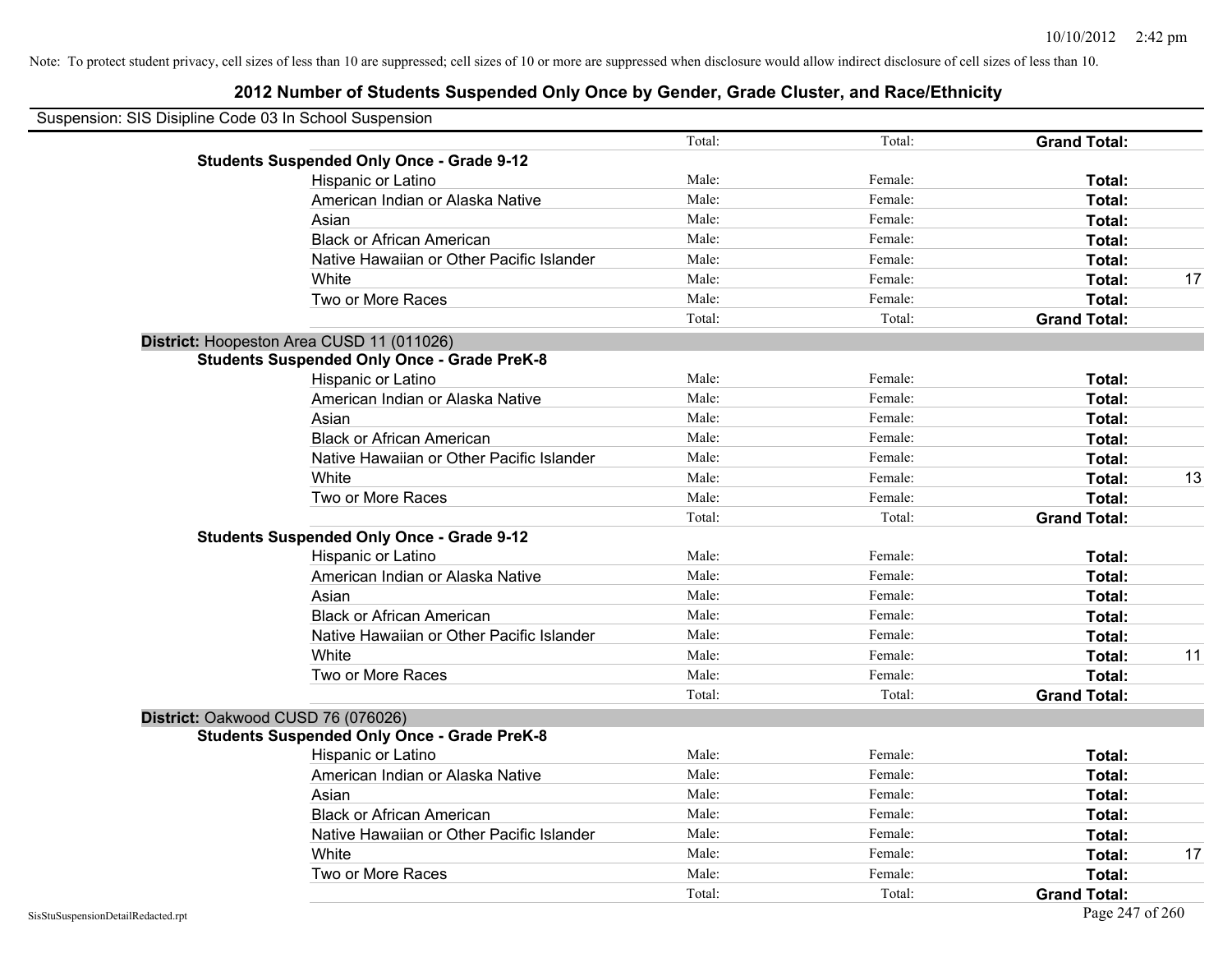| Suspension: SIS Disipline Code 03 In School Suspension |        |         |                     |    |
|--------------------------------------------------------|--------|---------|---------------------|----|
| <b>Students Suspended Only Once - Grade 9-12</b>       |        |         |                     |    |
| Hispanic or Latino                                     | Male:  | Female: | Total:              |    |
| American Indian or Alaska Native                       | Male:  | Female: | Total:              |    |
| Asian                                                  | Male:  | Female: | Total:              |    |
| <b>Black or African American</b>                       | Male:  | Female: | Total:              |    |
| Native Hawaiian or Other Pacific Islander              | Male:  | Female: | Total:              |    |
| White                                                  | Male:  | Female: | Total:              |    |
| Two or More Races                                      | Male:  | Female: | Total:              |    |
|                                                        | Total: | Total:  | <b>Grand Total:</b> |    |
| District: Potomac CUSD 10 (010026)                     |        |         |                     |    |
| <b>Students Suspended Only Once - Grade PreK-8</b>     |        |         |                     |    |
| Hispanic or Latino                                     | Male:  | Female: | Total:              |    |
| American Indian or Alaska Native                       | Male:  | Female: | Total:              |    |
| Asian                                                  | Male:  | Female: | Total:              |    |
| <b>Black or African American</b>                       | Male:  | Female: | Total:              |    |
| Native Hawaiian or Other Pacific Islander              | Male:  | Female: | Total:              |    |
| White                                                  | Male:  | Female: | Total:              |    |
| Two or More Races                                      | Male:  | Female: | Total:              |    |
|                                                        | Total: | Total:  | <b>Grand Total:</b> |    |
| District: Rossville-Alvin CUSD 7 (007026)              |        |         |                     |    |
| <b>Students Suspended Only Once - Grade PreK-8</b>     |        |         |                     |    |
| Hispanic or Latino                                     | Male:  | Female: | Total:              |    |
| American Indian or Alaska Native                       | Male:  | Female: | Total:              |    |
| Asian                                                  | Male:  | Female: | Total:              |    |
| <b>Black or African American</b>                       | Male:  | Female: | Total:              |    |
| Native Hawaiian or Other Pacific Islander              | Male:  | Female: | Total:              |    |
| White                                                  | Male:  | Female: | Total:              |    |
| Two or More Races                                      | Male:  | Female: | <b>Total:</b>       |    |
|                                                        | Total: | Total:  | <b>Grand Total:</b> | 10 |
| District: Westville CUSD 2 (002026)                    |        |         |                     |    |
| <b>Students Suspended Only Once - Grade PreK-8</b>     |        |         |                     |    |
| Hispanic or Latino                                     | Male:  | Female: | Total:              |    |
| American Indian or Alaska Native                       | Male:  | Female: | Total:              |    |
| Asian                                                  | Male:  | Female: | Total:              |    |
| <b>Black or African American</b>                       | Male:  | Female: | Total:              |    |
| Native Hawaiian or Other Pacific Islander              | Male:  | Female: | Total:              |    |
| White                                                  | Male:  | Female: | Total:              |    |
| Two or More Races                                      | Male:  | Female: | Total:              |    |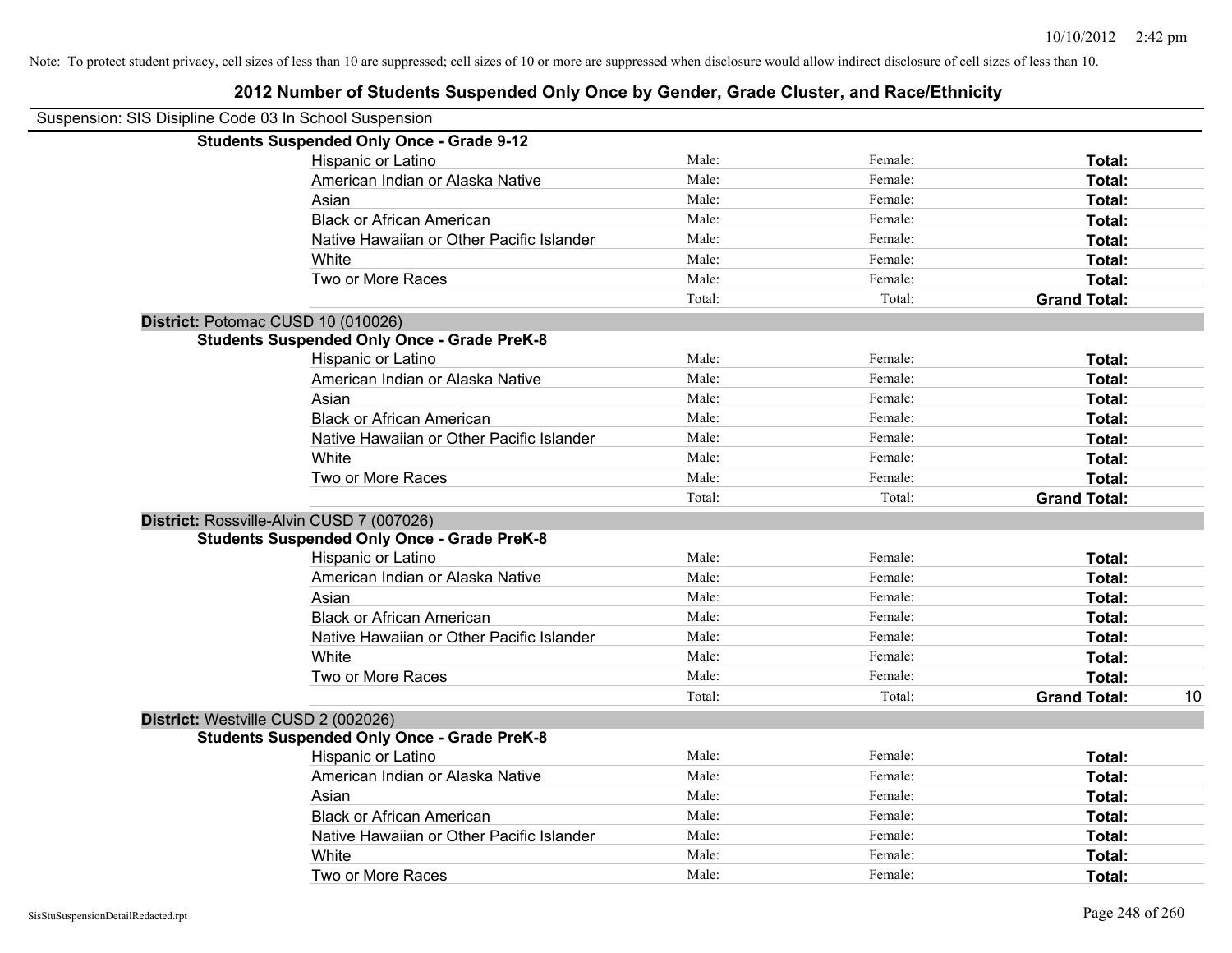| Suspension: SIS Disipline Code 03 In School Suspension |                                                                          |        |         |                     |    |
|--------------------------------------------------------|--------------------------------------------------------------------------|--------|---------|---------------------|----|
|                                                        |                                                                          | Total: | Total:  | <b>Grand Total:</b> |    |
|                                                        |                                                                          |        |         |                     |    |
| Region: Whiteside ROE (55)                             |                                                                          |        |         |                     |    |
| County: Whiteside (098)                                |                                                                          |        |         |                     |    |
|                                                        | District: Erie CUSD 1 (001026)                                           |        |         |                     |    |
|                                                        | <b>Students Suspended Only Once - Grade 9-12</b>                         | Male:  | Female: | Total:              |    |
|                                                        | Hispanic or Latino<br>American Indian or Alaska Native                   | Male:  | Female: | Total:              |    |
|                                                        | Asian                                                                    | Male:  | Female: | Total:              |    |
|                                                        | <b>Black or African American</b>                                         | Male:  | Female: | <b>Total:</b>       |    |
|                                                        | Native Hawaiian or Other Pacific Islander                                | Male:  | Female: | <b>Total:</b>       |    |
|                                                        | White                                                                    | Male:  | Female: | Total:              |    |
|                                                        | Two or More Races                                                        | Male:  | Female: | Total:              |    |
|                                                        |                                                                          | Total: | Total:  | <b>Grand Total:</b> |    |
|                                                        |                                                                          |        |         |                     |    |
|                                                        | District: Montmorency CCSD 145 (145004)                                  |        |         |                     |    |
|                                                        | <b>Students Suspended Only Once - Grade PreK-8</b><br>Hispanic or Latino | Male:  | Female: |                     |    |
|                                                        | American Indian or Alaska Native                                         | Male:  | Female: | Total:              |    |
|                                                        |                                                                          | Male:  | Female: | <b>Total:</b>       |    |
|                                                        | Asian                                                                    | Male:  |         | <b>Total:</b>       |    |
|                                                        | <b>Black or African American</b>                                         | Male:  | Female: | Total:              |    |
|                                                        | Native Hawaiian or Other Pacific Islander                                |        | Female: | Total:              |    |
|                                                        | White                                                                    | Male:  | Female: | Total:              |    |
|                                                        | Two or More Races                                                        | Male:  | Female: | Total:              |    |
|                                                        |                                                                          | Total: | Total:  | <b>Grand Total:</b> |    |
|                                                        | District: Morrison CUSD 6 (006026)                                       |        |         |                     |    |
|                                                        | <b>Students Suspended Only Once - Grade PreK-8</b>                       |        |         |                     |    |
|                                                        | Hispanic or Latino                                                       | Male:  | Female: | Total:              |    |
|                                                        | American Indian or Alaska Native                                         | Male:  | Female: | <b>Total:</b>       |    |
|                                                        | Asian                                                                    | Male:  | Female: | Total:              |    |
|                                                        | <b>Black or African American</b>                                         | Male:  | Female: | Total:              |    |
|                                                        | Native Hawaiian or Other Pacific Islander                                | Male:  | Female: | Total:              |    |
|                                                        | <b>White</b>                                                             | Male:  | Female: | Total:              | 12 |
|                                                        | Two or More Races                                                        | Male:  | Female: | Total:              |    |
|                                                        |                                                                          | Total: | Total:  | <b>Grand Total:</b> |    |
|                                                        | <b>Students Suspended Only Once - Grade 9-12</b>                         |        |         |                     |    |
|                                                        | Hispanic or Latino                                                       | Male:  | Female: | <b>Total:</b>       |    |
|                                                        | American Indian or Alaska Native                                         | Male:  | Female: | Total:              |    |
|                                                        | Asian                                                                    | Male:  | Female: | Total:              |    |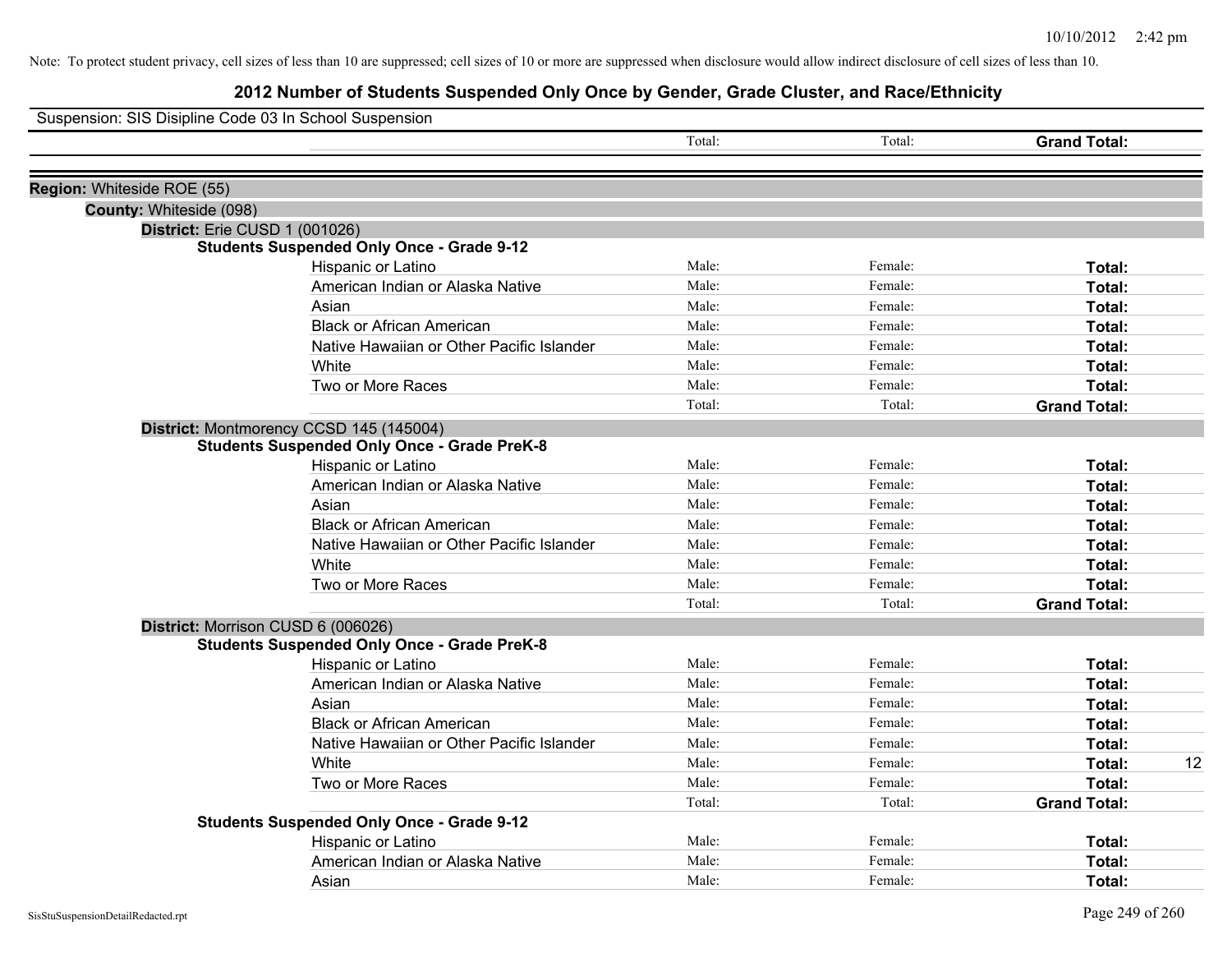| Suspension: SIS Disipline Code 03 In School Suspension |                                                      |        |         |                     |    |
|--------------------------------------------------------|------------------------------------------------------|--------|---------|---------------------|----|
|                                                        | <b>Black or African American</b>                     | Male:  | Female: | Total:              |    |
|                                                        | Native Hawaiian or Other Pacific Islander            | Male:  | Female: | Total:              |    |
|                                                        | White                                                | Male:  | Female: | Total:              | 10 |
|                                                        | Two or More Races                                    | Male:  | Female: | Total:              |    |
|                                                        |                                                      | Total: | Total:  | <b>Grand Total:</b> |    |
|                                                        | District: Prophetstown-Lyndon-Tampico CUSD3 (003026) |        |         |                     |    |
|                                                        | <b>Students Suspended Only Once - Grade PreK-8</b>   |        |         |                     |    |
|                                                        | Hispanic or Latino                                   | Male:  | Female: | Total:              |    |
|                                                        | American Indian or Alaska Native                     | Male:  | Female: | Total:              |    |
|                                                        | Asian                                                | Male:  | Female: | Total:              |    |
|                                                        | <b>Black or African American</b>                     | Male:  | Female: | Total:              |    |
|                                                        | Native Hawaiian or Other Pacific Islander            | Male:  | Female: | Total:              |    |
|                                                        | White                                                | Male:  | Female: | Total:              | 13 |
|                                                        | Two or More Races                                    | Male:  | Female: | Total:              |    |
|                                                        |                                                      | Total: | Total:  | <b>Grand Total:</b> |    |
|                                                        | <b>Students Suspended Only Once - Grade 9-12</b>     |        |         |                     |    |
|                                                        | Hispanic or Latino                                   | Male:  | Female: | Total:              |    |
|                                                        | American Indian or Alaska Native                     | Male:  | Female: | Total:              |    |
|                                                        | Asian                                                | Male:  | Female: | Total:              |    |
|                                                        | <b>Black or African American</b>                     | Male:  | Female: | Total:              |    |
|                                                        | Native Hawaiian or Other Pacific Islander            | Male:  | Female: | Total:              |    |
|                                                        | White                                                | Male:  | Female: | Total:              | 15 |
|                                                        | Two or More Races                                    | Male:  | Female: | Total:              |    |
|                                                        |                                                      | Total: | Total:  | <b>Grand Total:</b> |    |
|                                                        | District: River Bend CUSD 2 (002026)                 |        |         |                     |    |
|                                                        | <b>Students Suspended Only Once - Grade PreK-8</b>   |        |         |                     |    |
|                                                        | Hispanic or Latino                                   | Male:  | Female: | Total:              |    |
|                                                        | American Indian or Alaska Native                     | Male:  | Female: | Total:              |    |
|                                                        | Asian                                                | Male:  | Female: | Total:              |    |
|                                                        | <b>Black or African American</b>                     | Male:  | Female: | Total:              |    |
|                                                        | Native Hawaiian or Other Pacific Islander            | Male:  | Female: | Total:              |    |
|                                                        | White                                                | Male:  | Female: | Total:              |    |
|                                                        | Two or More Races                                    | Male:  | Female: | Total:              |    |
|                                                        |                                                      | Total: | Total:  | <b>Grand Total:</b> |    |
|                                                        | <b>Students Suspended Only Once - Grade 9-12</b>     |        |         |                     |    |
|                                                        | Hispanic or Latino                                   | Male:  | Female: | Total:              |    |
|                                                        | American Indian or Alaska Native                     | Male:  | Female: | Total:              |    |
|                                                        | Asian                                                | Male:  | Female: | Total:              |    |
|                                                        | <b>Black or African American</b>                     | Male:  | Female: | Total:              |    |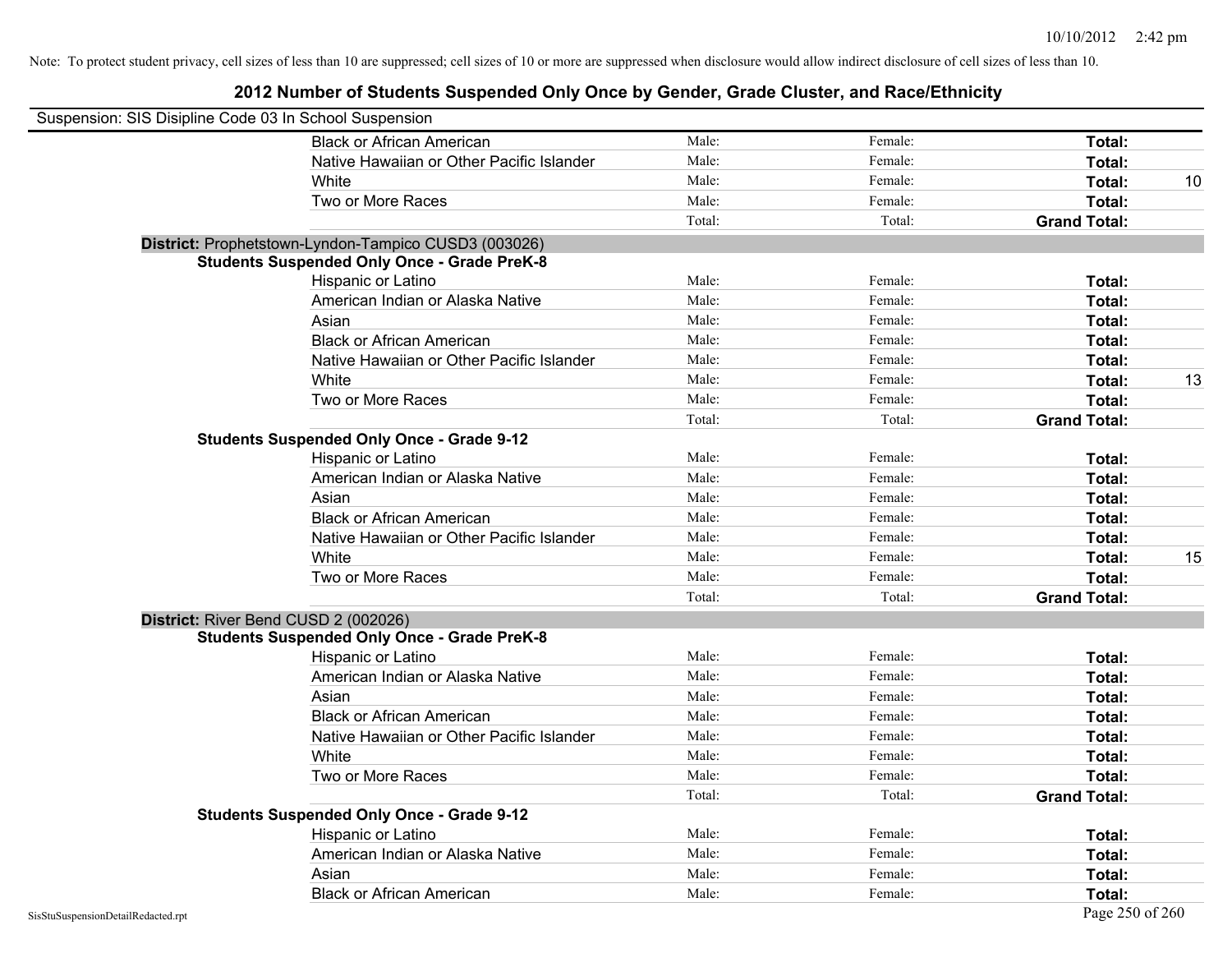| Suspension: SIS Disipline Code 03 In School Suspension |                                                    |        |    |         |    |                     |    |
|--------------------------------------------------------|----------------------------------------------------|--------|----|---------|----|---------------------|----|
|                                                        | Native Hawaiian or Other Pacific Islander          | Male:  |    | Female: |    | Total:              |    |
|                                                        | White                                              | Male:  |    | Female: |    | Total:              | 10 |
|                                                        | Two or More Races                                  | Male:  |    | Female: |    | Total:              |    |
|                                                        |                                                    | Total: |    | Total:  |    | <b>Grand Total:</b> |    |
|                                                        | District: Riverdale SD 14 (014002)                 |        |    |         |    |                     |    |
|                                                        | <b>Students Suspended Only Once - Grade PreK-8</b> |        |    |         |    |                     |    |
|                                                        | Hispanic or Latino                                 | Male:  |    | Female: |    | Total:              |    |
|                                                        | American Indian or Alaska Native                   | Male:  |    | Female: |    | Total:              |    |
|                                                        | Asian                                              | Male:  |    | Female: |    | Total:              |    |
|                                                        | <b>Black or African American</b>                   | Male:  |    | Female: |    | Total:              |    |
|                                                        | Native Hawaiian or Other Pacific Islander          | Male:  |    | Female: |    | Total:              |    |
|                                                        | White                                              | Male:  |    | Female: |    | Total:              |    |
|                                                        | Two or More Races                                  | Male:  |    | Female: |    | Total:              |    |
|                                                        |                                                    | Total: |    | Total:  |    | <b>Grand Total:</b> |    |
|                                                        | District: Rock Falls ESD 13 (013002)               |        |    |         |    |                     |    |
|                                                        | <b>Students Suspended Only Once - Grade PreK-8</b> |        |    |         |    |                     |    |
|                                                        | Hispanic or Latino                                 | Male:  |    | Female: |    | Total:              |    |
|                                                        | American Indian or Alaska Native                   | Male:  |    | Female: |    | Total:              |    |
|                                                        | Asian                                              | Male:  |    | Female: |    | Total:              |    |
|                                                        | <b>Black or African American</b>                   | Male:  |    | Female: |    | Total:              |    |
|                                                        | Native Hawaiian or Other Pacific Islander          | Male:  |    | Female: |    | Total:              |    |
|                                                        | White                                              | Male:  |    | Female: |    | Total:              |    |
|                                                        | Two or More Races                                  | Male:  |    | Female: |    | Total:              |    |
|                                                        |                                                    | Total: |    | Total:  |    | <b>Grand Total:</b> | 10 |
|                                                        | District: Rock Falls Twp HSD 301 (301017)          |        |    |         |    |                     |    |
|                                                        | <b>Students Suspended Only Once - Grade 9-12</b>   |        |    |         |    |                     |    |
|                                                        | Hispanic or Latino                                 | Male:  |    | Female: |    | Total:              | 12 |
|                                                        | American Indian or Alaska Native                   | Male:  |    | Female: |    | Total:              |    |
|                                                        | Asian                                              | Male:  |    | Female: |    | Total:              |    |
|                                                        | <b>Black or African American</b>                   | Male:  |    | Female: |    | Total:              |    |
|                                                        | Native Hawaiian or Other Pacific Islander          | Male:  |    | Female: |    | Total:              |    |
|                                                        | White                                              | Male:  | 23 | Female: | 14 | Total:              | 37 |
|                                                        | Two or More Races                                  | Male:  |    | Female: |    | Total:              |    |
|                                                        |                                                    | Total: |    | Total:  |    | <b>Grand Total:</b> |    |
|                                                        | District: Sterling CUSD 5 (005026)                 |        |    |         |    |                     |    |
|                                                        | <b>Students Suspended Only Once - Grade PreK-8</b> |        |    |         |    |                     |    |
|                                                        | Hispanic or Latino                                 | Male:  |    | Female: |    | Total:              |    |
|                                                        | American Indian or Alaska Native                   | Male:  |    | Female: |    | Total:              |    |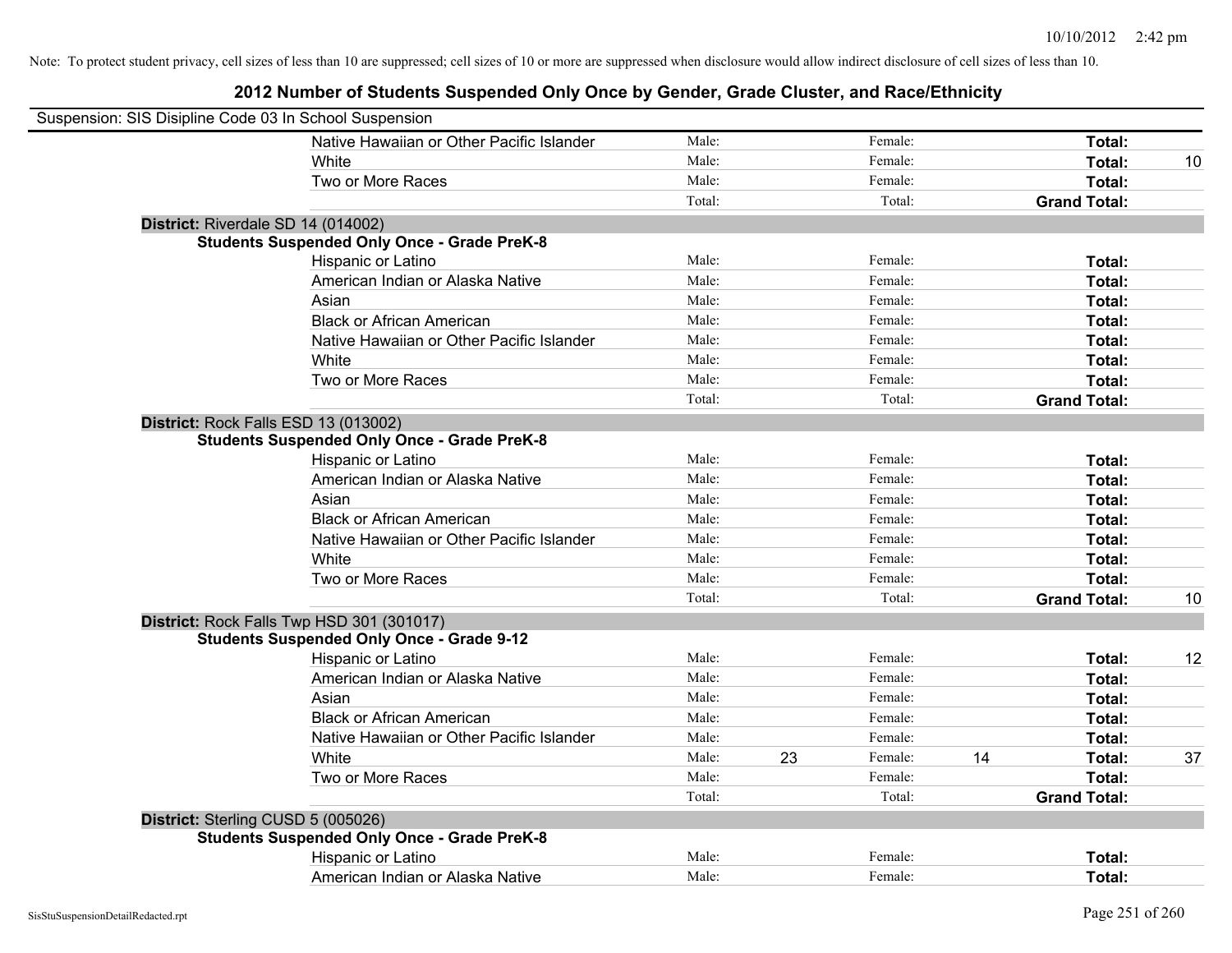| Suspension: SIS Disipline Code 03 In School Suspension |                                                    |        |         |                     |
|--------------------------------------------------------|----------------------------------------------------|--------|---------|---------------------|
|                                                        | Asian                                              | Male:  | Female: | Total:              |
|                                                        | <b>Black or African American</b>                   | Male:  | Female: | Total:              |
|                                                        | Native Hawaiian or Other Pacific Islander          | Male:  | Female: | Total:              |
|                                                        | White                                              | Male:  | Female: | Total:              |
|                                                        | Two or More Races                                  | Male:  | Female: | Total:              |
|                                                        |                                                    | Total: | Total:  | <b>Grand Total:</b> |
|                                                        |                                                    |        |         |                     |
| Region: Will ROE (56)                                  |                                                    |        |         |                     |
| County: Non-Public School (000)                        |                                                    |        |         |                     |
| District: Will ROE (000000)                            |                                                    |        |         |                     |
|                                                        | <b>Students Suspended Only Once - Grade 9-12</b>   |        |         |                     |
|                                                        | Hispanic or Latino                                 | Male:  | Female: | Total:              |
|                                                        | American Indian or Alaska Native                   | Male:  | Female: | Total:              |
|                                                        | Asian                                              | Male:  | Female: | Total:              |
|                                                        | <b>Black or African American</b>                   | Male:  | Female: | Total:              |
|                                                        | Native Hawaiian or Other Pacific Islander          | Male:  | Female: | Total:              |
|                                                        | White                                              | Male:  | Female: | Total:              |
|                                                        | Two or More Races                                  | Male:  | Female: | Total:              |
|                                                        |                                                    | Total: | Total:  | <b>Grand Total:</b> |
| <b>County: Will (099)</b>                              |                                                    |        |         |                     |
|                                                        | District: Beecher CUSD 200U (200U26)               |        |         |                     |
|                                                        | <b>Students Suspended Only Once - Grade PreK-8</b> |        |         |                     |
|                                                        | Hispanic or Latino                                 | Male:  | Female: | Total:              |
|                                                        | American Indian or Alaska Native                   | Male:  | Female: | Total:              |
|                                                        | Asian                                              | Male:  | Female: | Total:              |
|                                                        | <b>Black or African American</b>                   | Male:  | Female: | Total:              |
|                                                        | Native Hawaiian or Other Pacific Islander          | Male:  | Female: | Total:              |
|                                                        | White                                              | Male:  | Female: | Total:              |
|                                                        | Two or More Races                                  | Male:  | Female: | Total:              |
|                                                        |                                                    | Total: | Total:  | <b>Grand Total:</b> |
|                                                        | District: Chaney-Monge SD 88 (088002)              |        |         |                     |
|                                                        | <b>Students Suspended Only Once - Grade PreK-8</b> |        |         |                     |
|                                                        | Hispanic or Latino                                 | Male:  | Female: | Total:              |
|                                                        | American Indian or Alaska Native                   | Male:  | Female: | Total:              |
|                                                        | Asian                                              | Male:  | Female: | Total:              |
|                                                        | <b>Black or African American</b>                   | Male:  | Female: | Total:              |
|                                                        | Native Hawaiian or Other Pacific Islander          | Male:  | Female: | Total:              |
|                                                        | White                                              | Male:  | Female: | Total:              |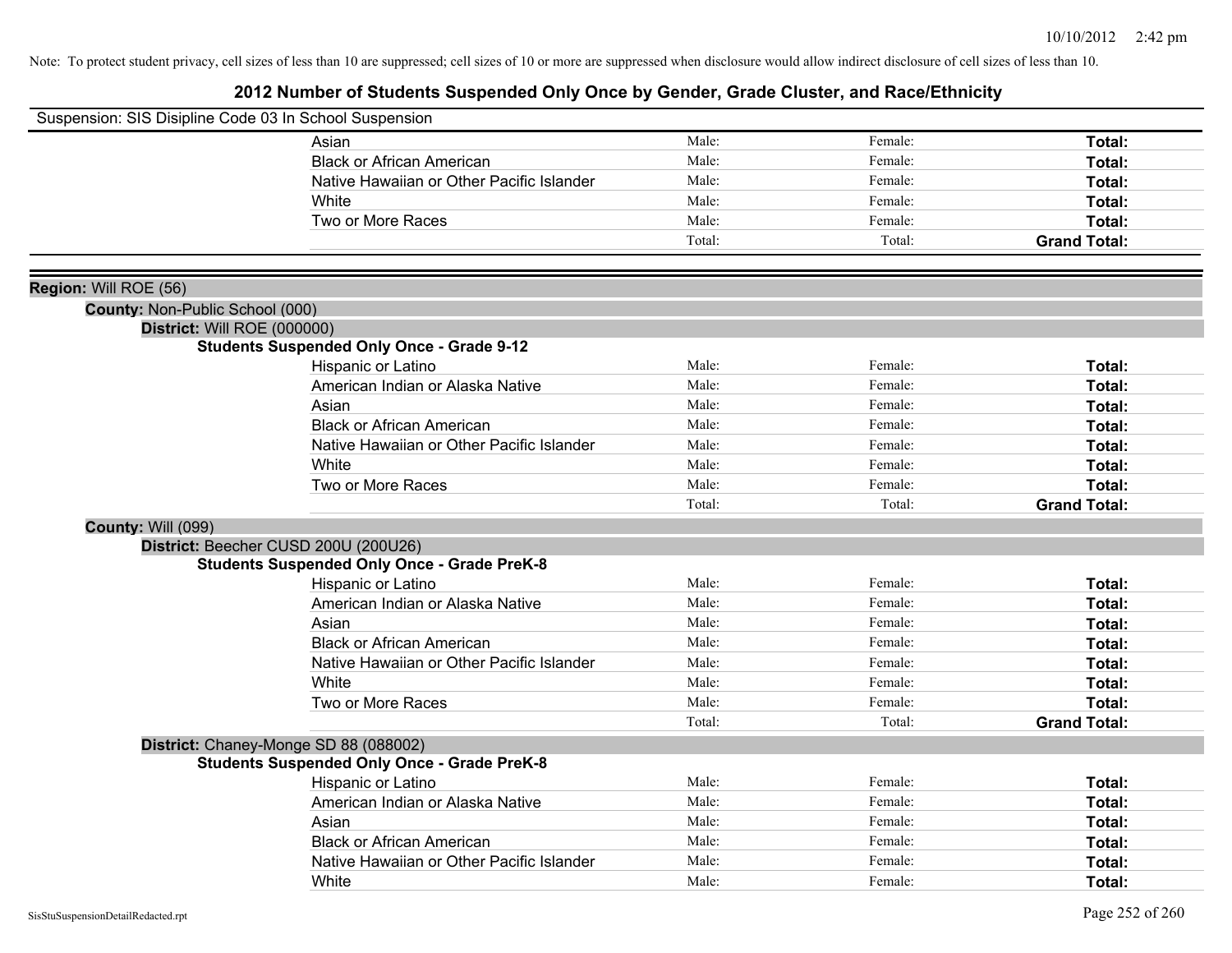| Suspension: SIS Disipline Code 03 In School Suspension |                                                    |        |     |         |    |                     |     |
|--------------------------------------------------------|----------------------------------------------------|--------|-----|---------|----|---------------------|-----|
|                                                        | Two or More Races                                  | Male:  |     | Female: |    | Total:              |     |
|                                                        |                                                    | Total: |     | Total:  |    | <b>Grand Total:</b> | 17  |
| District: Channahon SD 17 (017002)                     |                                                    |        |     |         |    |                     |     |
|                                                        | <b>Students Suspended Only Once - Grade PreK-8</b> |        |     |         |    |                     |     |
|                                                        | Hispanic or Latino                                 | Male:  |     | Female: |    | Total:              |     |
|                                                        | American Indian or Alaska Native                   | Male:  |     | Female: |    | Total:              |     |
|                                                        | Asian                                              | Male:  |     | Female: |    | Total:              |     |
|                                                        | <b>Black or African American</b>                   | Male:  |     | Female: |    | Total:              |     |
|                                                        | Native Hawaiian or Other Pacific Islander          | Male:  |     | Female: |    | Total:              |     |
|                                                        | White                                              | Male:  |     | Female: |    | Total:              |     |
|                                                        | Two or More Races                                  | Male:  |     | Female: |    | Total:              |     |
|                                                        |                                                    | Total: |     | Total:  |    | <b>Grand Total:</b> |     |
|                                                        | District: Crete Monee CUSD 201U (201U26)           |        |     |         |    |                     |     |
|                                                        | <b>Students Suspended Only Once - Grade PreK-8</b> |        |     |         |    |                     |     |
|                                                        | Hispanic or Latino                                 | Male:  |     | Female: |    | Total:              |     |
|                                                        | American Indian or Alaska Native                   | Male:  |     | Female: |    | Total:              |     |
|                                                        | Asian                                              | Male:  |     | Female: |    | Total:              |     |
|                                                        | <b>Black or African American</b>                   | Male:  | 112 | Female: | 45 | Total:              | 157 |
|                                                        | Native Hawaiian or Other Pacific Islander          | Male:  |     | Female: |    | Total:              |     |
|                                                        | White                                              | Male:  |     | Female: |    | Total:              | 24  |
|                                                        | Two or More Races                                  | Male:  |     | Female: |    | Total:              |     |
|                                                        |                                                    | Total: | 145 | Total:  | 55 | <b>Grand Total:</b> | 200 |
|                                                        | <b>Students Suspended Only Once - Grade 9-12</b>   |        |     |         |    |                     |     |
|                                                        | Hispanic or Latino                                 | Male:  |     | Female: |    | Total:              | 15  |
|                                                        | American Indian or Alaska Native                   | Male:  |     | Female: |    | Total:              |     |
|                                                        | Asian                                              | Male:  |     | Female: |    | Total:              |     |
|                                                        | <b>Black or African American</b>                   | Male:  | 86  | Female: | 66 | Total:              | 152 |
|                                                        | Native Hawaiian or Other Pacific Islander          | Male:  |     | Female: |    | Total:              |     |
|                                                        | White                                              | Male:  | 21  | Female: | 12 | Total:              | 33  |
|                                                        | Two or More Races                                  | Male:  |     | Female: |    | Total:              |     |
|                                                        |                                                    | Total: |     | Total:  |    | <b>Grand Total:</b> | 210 |
| District: Elwood CCSD 203 (203004)                     |                                                    |        |     |         |    |                     |     |
|                                                        | <b>Students Suspended Only Once - Grade PreK-8</b> |        |     |         |    |                     |     |
|                                                        | Hispanic or Latino                                 | Male:  |     | Female: |    | Total:              |     |
|                                                        | American Indian or Alaska Native                   | Male:  |     | Female: |    | Total:              |     |
|                                                        | Asian                                              | Male:  |     | Female: |    | Total:              |     |
|                                                        | <b>Black or African American</b>                   | Male:  |     | Female: |    | Total:              |     |
|                                                        | Native Hawaiian or Other Pacific Islander          | Male:  |     | Female: |    | Total:              |     |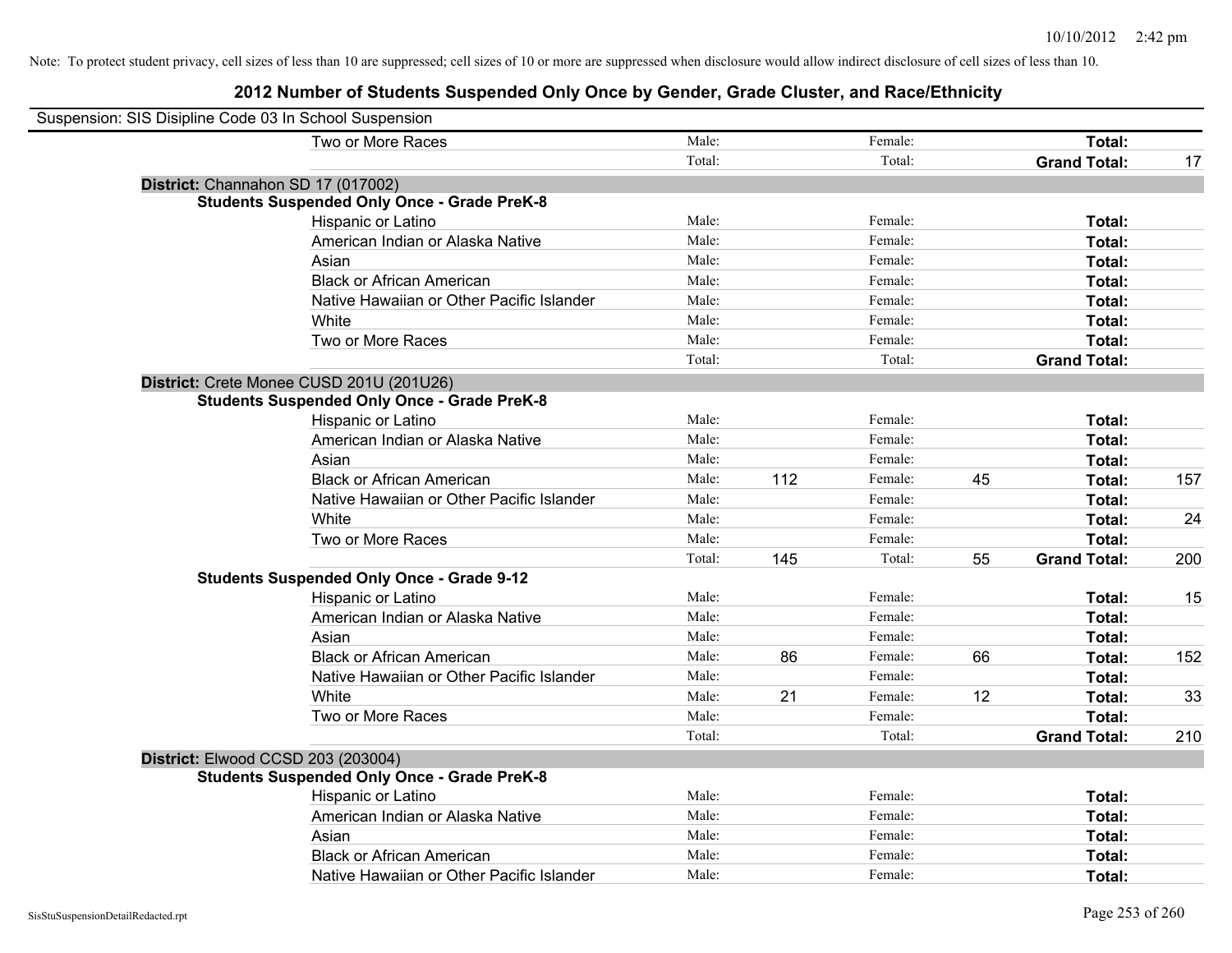| Suspension: SIS Disipline Code 03 In School Suspension |                                                    |        |     |         |    |                     |     |
|--------------------------------------------------------|----------------------------------------------------|--------|-----|---------|----|---------------------|-----|
|                                                        | White                                              | Male:  |     | Female: |    | Total:              |     |
|                                                        | Two or More Races                                  | Male:  |     | Female: |    | Total:              |     |
|                                                        |                                                    | Total: |     | Total:  |    | <b>Grand Total:</b> |     |
| District: Fairmont SD 89 (089002)                      |                                                    |        |     |         |    |                     |     |
|                                                        | <b>Students Suspended Only Once - Grade PreK-8</b> |        |     |         |    |                     |     |
|                                                        | Hispanic or Latino                                 | Male:  |     | Female: |    | Total:              |     |
|                                                        | American Indian or Alaska Native                   | Male:  |     | Female: |    | Total:              |     |
|                                                        | Asian                                              | Male:  |     | Female: |    | Total:              |     |
|                                                        | <b>Black or African American</b>                   | Male:  |     | Female: |    | Total:              |     |
|                                                        | Native Hawaiian or Other Pacific Islander          | Male:  |     | Female: |    | Total:              |     |
|                                                        | White                                              | Male:  |     | Female: |    | Total:              |     |
|                                                        | Two or More Races                                  | Male:  |     | Female: |    | Total:              |     |
|                                                        |                                                    | Total: |     | Total:  |    | <b>Grand Total:</b> | 14  |
| District: Frankfort CCSD 157C (157C04)                 |                                                    |        |     |         |    |                     |     |
|                                                        | <b>Students Suspended Only Once - Grade PreK-8</b> |        |     |         |    |                     |     |
|                                                        | Hispanic or Latino                                 | Male:  |     | Female: |    | Total:              |     |
|                                                        | American Indian or Alaska Native                   | Male:  |     | Female: |    | Total:              |     |
|                                                        | Asian                                              | Male:  |     | Female: |    | Total:              |     |
|                                                        | <b>Black or African American</b>                   | Male:  |     | Female: |    | Total:              |     |
|                                                        | Native Hawaiian or Other Pacific Islander          | Male:  |     | Female: |    | Total:              |     |
|                                                        | White                                              | Male:  |     | Female: |    | Total:              | 37  |
|                                                        | Two or More Races                                  | Male:  |     | Female: |    | Total:              |     |
|                                                        |                                                    | Total: |     | Total:  |    | <b>Grand Total:</b> |     |
| District: Homer CCSD 33C (033C04)                      |                                                    |        |     |         |    |                     |     |
|                                                        | <b>Students Suspended Only Once - Grade PreK-8</b> |        |     |         |    |                     |     |
|                                                        | Hispanic or Latino                                 | Male:  |     | Female: |    | Total:              |     |
|                                                        | American Indian or Alaska Native                   | Male:  |     | Female: |    | Total:              |     |
|                                                        | Asian                                              | Male:  |     | Female: |    | Total:              |     |
|                                                        | <b>Black or African American</b>                   | Male:  |     | Female: |    | Total:              |     |
|                                                        | Native Hawaiian or Other Pacific Islander          | Male:  |     | Female: |    | Total:              |     |
|                                                        | White                                              | Male:  |     | Female: |    | Total:              | 51  |
|                                                        | Two or More Races                                  | Male:  |     | Female: |    | Total:              |     |
|                                                        |                                                    | Total: | 54  | Total:  | 11 | <b>Grand Total:</b> | 65  |
| District: Joliet PSD 86 (086005)                       |                                                    |        |     |         |    |                     |     |
|                                                        | <b>Students Suspended Only Once - Grade PreK-8</b> |        |     |         |    |                     |     |
|                                                        | Hispanic or Latino                                 | Male:  | 111 | Female: | 34 | Total:              | 145 |
|                                                        | American Indian or Alaska Native                   | Male:  |     | Female: |    | Total:              |     |
|                                                        | Asian                                              | Male:  |     | Female: |    | Total:              |     |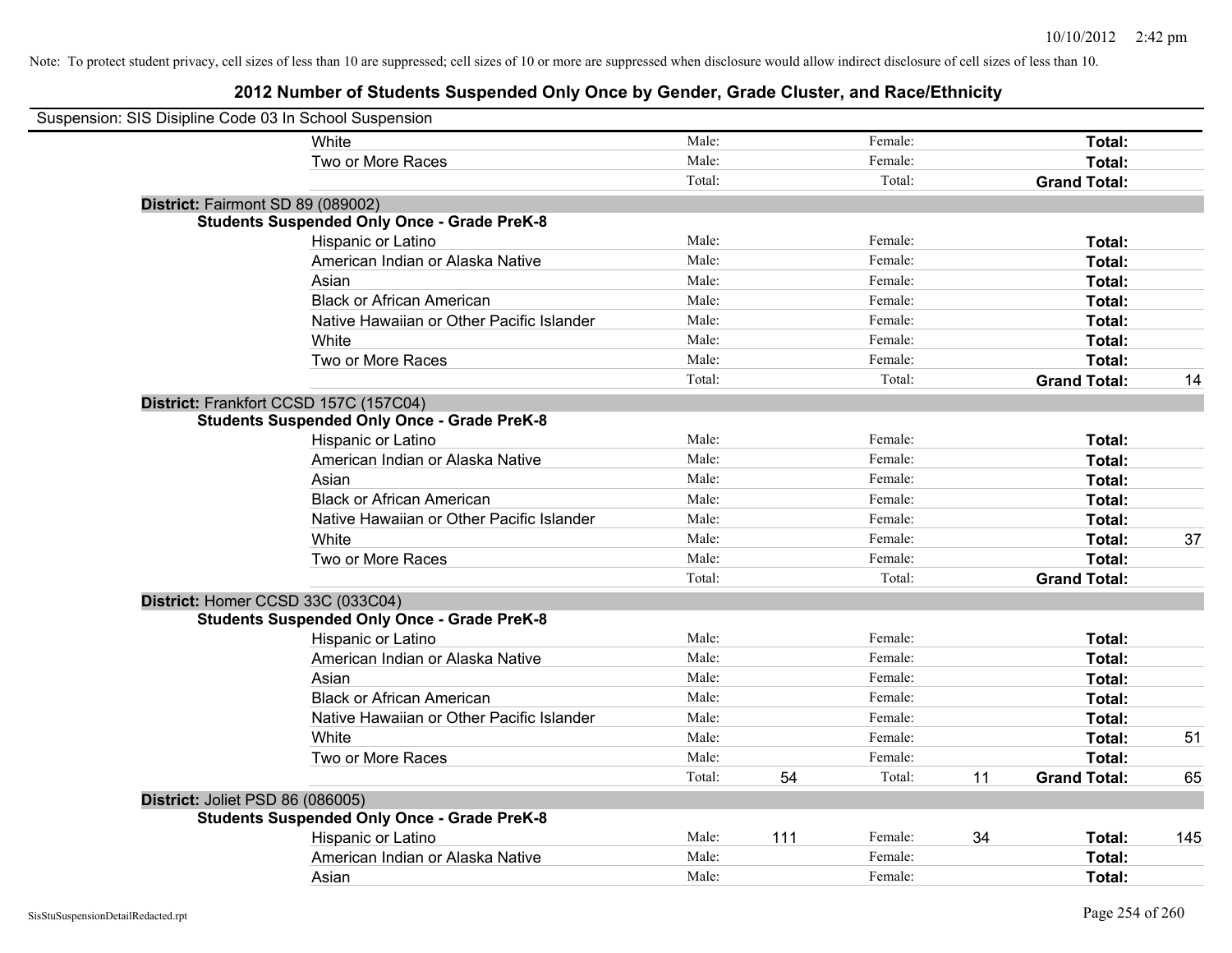| Suspension: SIS Disipline Code 03 In School Suspension |        |     |         |    |                     |     |
|--------------------------------------------------------|--------|-----|---------|----|---------------------|-----|
| <b>Black or African American</b>                       | Male:  | 135 | Female: | 76 | Total:              | 211 |
| Native Hawaiian or Other Pacific Islander              | Male:  |     | Female: |    | Total:              |     |
| White                                                  | Male:  | 44  | Female: | 11 | Total:              | 55  |
| Two or More Races                                      | Male:  |     | Female: |    | Total:              | 26  |
|                                                        | Total: |     | Total:  |    | <b>Grand Total:</b> |     |
| District: Joliet Twp HSD 204 (204017)                  |        |     |         |    |                     |     |
| <b>Students Suspended Only Once - Grade 9-12</b>       |        |     |         |    |                     |     |
| Hispanic or Latino                                     | Male:  | 141 | Female: | 71 | Total:              | 212 |
| American Indian or Alaska Native                       | Male:  |     | Female: |    | Total:              |     |
| Asian                                                  | Male:  |     | Female: |    | Total:              |     |
| <b>Black or African American</b>                       | Male:  | 114 | Female: | 80 | Total:              | 194 |
| Native Hawaiian or Other Pacific Islander              | Male:  |     | Female: |    | Total:              |     |
| White                                                  | Male:  | 69  | Female: | 33 | Total:              | 102 |
| Two or More Races                                      | Male:  |     | Female: |    | Total:              | 14  |
|                                                        | Total: |     | Total:  |    | <b>Grand Total:</b> |     |
| District: Laraway CCSD 70C (070C04)                    |        |     |         |    |                     |     |
| <b>Students Suspended Only Once - Grade PreK-8</b>     |        |     |         |    |                     |     |
| Hispanic or Latino                                     | Male:  |     | Female: |    | Total:              |     |
| American Indian or Alaska Native                       | Male:  |     | Female: |    | Total:              |     |
| Asian                                                  | Male:  |     | Female: |    | Total:              |     |
| <b>Black or African American</b>                       | Male:  |     | Female: |    | Total:              | 11  |
| Native Hawaiian or Other Pacific Islander              | Male:  |     | Female: |    | Total:              |     |
| White                                                  | Male:  |     | Female: |    | Total:              |     |
| Two or More Races                                      | Male:  |     | Female: |    | Total:              |     |
|                                                        | Total: |     | Total:  |    | <b>Grand Total:</b> |     |
| District: Lincoln Way CHSD 210 (210016)                |        |     |         |    |                     |     |
| <b>Students Suspended Only Once - Grade 9-12</b>       |        |     |         |    |                     |     |
| Hispanic or Latino                                     | Male:  |     | Female: |    | Total:              | 13  |
| American Indian or Alaska Native                       | Male:  |     | Female: |    | Total:              |     |
| Asian                                                  | Male:  |     | Female: |    | Total:              |     |
| <b>Black or African American</b>                       | Male:  |     | Female: |    | Total:              | 21  |
| Native Hawaiian or Other Pacific Islander              | Male:  |     | Female: |    | Total:              |     |
| White                                                  | Male:  | 208 | Female: | 85 | Total:              | 293 |
| Two or More Races                                      | Male:  |     | Female: |    | Total:              | 13  |
|                                                        | Total: |     | Total:  |    | <b>Grand Total:</b> |     |
| District: Lincoln-Way Area Spec Ed JA Dist (843060)    |        |     |         |    |                     |     |
| <b>Students Suspended Only Once - Grade 9-12</b>       |        |     |         |    |                     |     |
| <b>Hispanic or Latino</b>                              | Male:  |     | Female: |    | Total:              |     |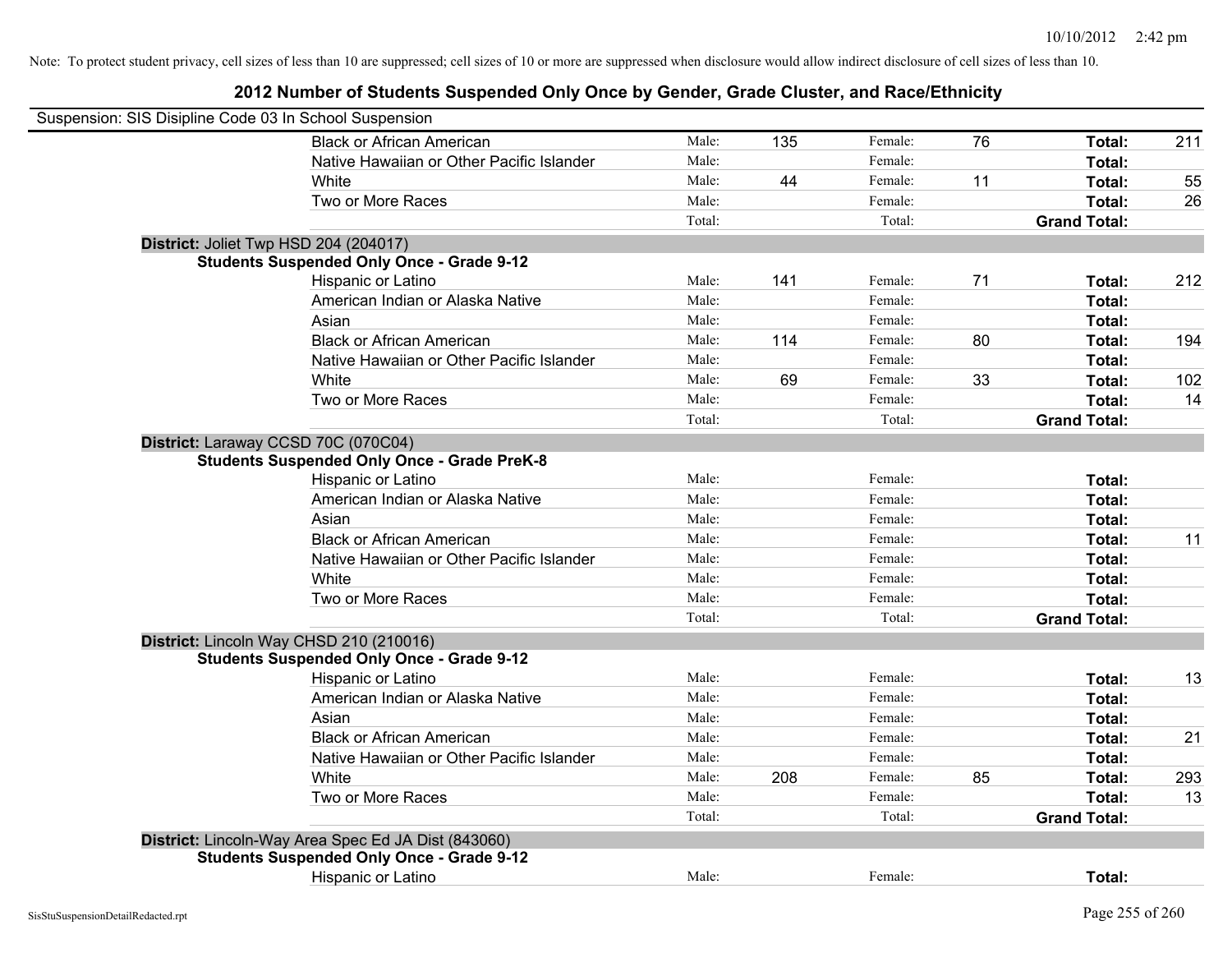# **2012 Number of Students Suspended Only Once by Gender, Grade Cluster, and Race/Ethnicity**

| Suspension: SIS Disipline Code 03 In School Suspension |                                                    |        |    |         |    |                     |    |
|--------------------------------------------------------|----------------------------------------------------|--------|----|---------|----|---------------------|----|
|                                                        | American Indian or Alaska Native                   | Male:  |    | Female: |    | Total:              |    |
|                                                        | Asian                                              | Male:  |    | Female: |    | Total:              |    |
|                                                        | <b>Black or African American</b>                   | Male:  |    | Female: |    | Total:              |    |
|                                                        | Native Hawaiian or Other Pacific Islander          | Male:  |    | Female: |    | Total:              |    |
|                                                        | White                                              | Male:  |    | Female: |    | Total:              |    |
|                                                        | Two or More Races                                  | Male:  |    | Female: |    | Total:              |    |
|                                                        |                                                    | Total: |    | Total:  |    | <b>Grand Total:</b> |    |
| District: Lockport SD 91 (091002)                      |                                                    |        |    |         |    |                     |    |
|                                                        | <b>Students Suspended Only Once - Grade PreK-8</b> |        |    |         |    |                     |    |
|                                                        | Hispanic or Latino                                 | Male:  |    | Female: |    | Total:              |    |
|                                                        | American Indian or Alaska Native                   | Male:  |    | Female: |    | Total:              |    |
|                                                        | Asian                                              | Male:  |    | Female: |    | Total:              |    |
|                                                        | <b>Black or African American</b>                   | Male:  |    | Female: |    | Total:              |    |
|                                                        | Native Hawaiian or Other Pacific Islander          | Male:  |    | Female: |    | Total:              |    |
|                                                        | White                                              | Male:  |    | Female: |    | Total:              |    |
|                                                        | Two or More Races                                  | Male:  |    | Female: |    | Total:              |    |
|                                                        |                                                    | Total: |    | Total:  |    | <b>Grand Total:</b> |    |
| District: Lockport Twp HSD 205 (205017)                |                                                    |        |    |         |    |                     |    |
|                                                        | <b>Students Suspended Only Once - Grade 9-12</b>   |        |    |         |    |                     |    |
|                                                        | Hispanic or Latino                                 | Male:  | 20 | Female: | 20 | Total:              | 40 |
|                                                        | American Indian or Alaska Native                   | Male:  |    | Female: |    | Total:              |    |
|                                                        | Asian                                              | Male:  |    | Female: |    | Total:              |    |
|                                                        | <b>Black or African American</b>                   | Male:  |    | Female: |    | Total:              | 20 |
|                                                        | Native Hawaiian or Other Pacific Islander          | Male:  |    | Female: |    | Total:              |    |
|                                                        | White                                              | Male:  | 58 | Female: | 28 | Total:              | 86 |
|                                                        | Two or More Races                                  | Male:  |    | Female: |    | Total:              |    |
|                                                        |                                                    | Total: |    | Total:  |    | <b>Grand Total:</b> |    |
| District: Mokena SD 159 (159002)                       |                                                    |        |    |         |    |                     |    |
|                                                        | <b>Students Suspended Only Once - Grade PreK-8</b> |        |    |         |    |                     |    |
|                                                        | Hispanic or Latino                                 | Male:  |    | Female: |    | Total:              |    |
|                                                        | American Indian or Alaska Native                   | Male:  |    | Female: |    | Total:              |    |
|                                                        | Asian                                              | Male:  |    | Female: |    | Total:              |    |
|                                                        | <b>Black or African American</b>                   | Male:  |    | Female: |    | Total:              |    |
|                                                        | Native Hawaiian or Other Pacific Islander          | Male:  |    | Female: |    | Total:              |    |
|                                                        | White                                              | Male:  |    | Female: |    | Total:              | 20 |
|                                                        | Two or More Races                                  | Male:  |    | Female: |    | Total:              |    |
|                                                        |                                                    | Total: |    | Total:  |    | <b>Grand Total:</b> |    |

**District:** New Lenox SD 122 (122002)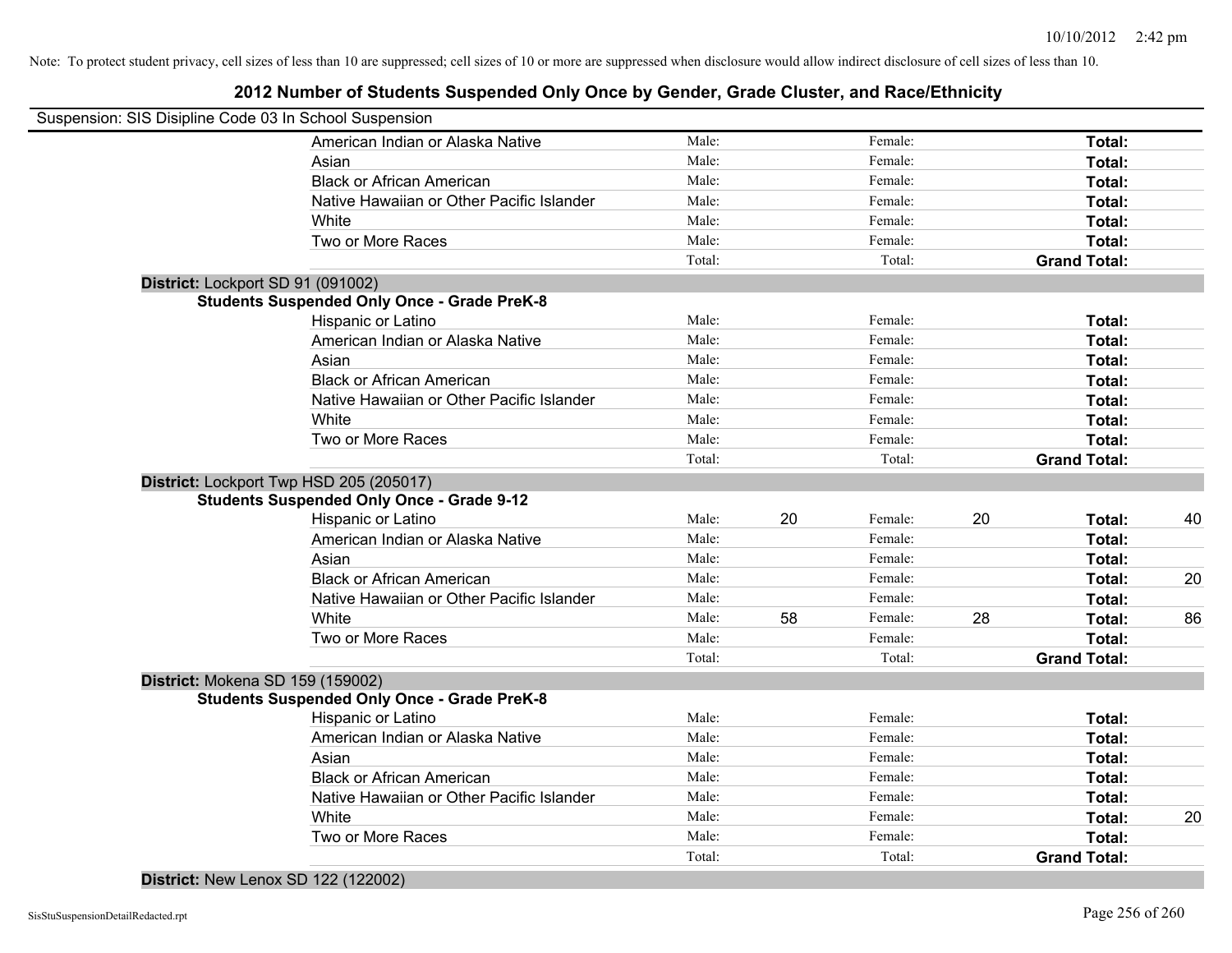| Suspension: SIS Disipline Code 03 In School Suspension |                                                    |        |     |         |    |                     |     |
|--------------------------------------------------------|----------------------------------------------------|--------|-----|---------|----|---------------------|-----|
|                                                        | <b>Students Suspended Only Once - Grade PreK-8</b> |        |     |         |    |                     |     |
|                                                        | Hispanic or Latino                                 | Male:  |     | Female: |    | Total:              |     |
|                                                        | American Indian or Alaska Native                   | Male:  |     | Female: |    | Total:              |     |
|                                                        | Asian                                              | Male:  |     | Female: |    | Total:              |     |
|                                                        | <b>Black or African American</b>                   | Male:  |     | Female: |    | Total:              |     |
|                                                        | Native Hawaiian or Other Pacific Islander          | Male:  |     | Female: |    | Total:              |     |
|                                                        | White                                              | Male:  |     | Female: |    | Total:              | 36  |
|                                                        | Two or More Races                                  | Male:  |     | Female: |    | Total:              |     |
|                                                        |                                                    | Total: |     | Total:  |    | <b>Grand Total:</b> | 47  |
|                                                        | District: Peotone CUSD 207U (207U26)               |        |     |         |    |                     |     |
|                                                        | <b>Students Suspended Only Once - Grade PreK-8</b> |        |     |         |    |                     |     |
|                                                        | Hispanic or Latino                                 | Male:  |     | Female: |    | Total:              |     |
|                                                        | American Indian or Alaska Native                   | Male:  |     | Female: |    | Total:              |     |
|                                                        | Asian                                              | Male:  |     | Female: |    | Total:              |     |
|                                                        | <b>Black or African American</b>                   | Male:  |     | Female: |    | Total:              |     |
|                                                        | Native Hawaiian or Other Pacific Islander          | Male:  |     | Female: |    | Total:              |     |
|                                                        | White                                              | Male:  |     | Female: |    | Total:              | 12  |
|                                                        | Two or More Races                                  | Male:  |     | Female: |    | Total:              |     |
|                                                        |                                                    | Total: |     | Total:  |    | <b>Grand Total:</b> |     |
| District: Plainfield SD 202 (202022)                   |                                                    |        |     |         |    |                     |     |
|                                                        | <b>Students Suspended Only Once - Grade PreK-8</b> |        |     |         |    |                     |     |
|                                                        | Hispanic or Latino                                 | Male:  | 100 | Female: | 19 | Total:              | 119 |
|                                                        | American Indian or Alaska Native                   | Male:  |     | Female: |    | Total:              |     |
|                                                        | Asian                                              | Male:  |     | Female: |    | Total:              | 16  |
|                                                        | <b>Black or African American</b>                   | Male:  | 64  | Female: | 20 | Total:              | 84  |
|                                                        | Native Hawaiian or Other Pacific Islander          | Male:  |     | Female: |    | Total:              |     |
|                                                        | White                                              | Male:  | 204 | Female: | 41 | Total:              | 245 |
|                                                        | Two or More Races                                  | Male:  |     | Female: |    | Total:              | 19  |
|                                                        |                                                    | Total: |     | Total:  |    | <b>Grand Total:</b> |     |
|                                                        | <b>Students Suspended Only Once - Grade 9-12</b>   |        |     |         |    |                     |     |
|                                                        | Hispanic or Latino                                 | Male:  | 68  | Female: | 52 | Total:              | 120 |
|                                                        | American Indian or Alaska Native                   | Male:  |     | Female: |    | Total:              |     |
|                                                        | Asian                                              | Male:  |     | Female: |    | Total:              |     |
|                                                        | <b>Black or African American</b>                   | Male:  | 40  | Female: | 25 | Total:              | 65  |
|                                                        | Native Hawaiian or Other Pacific Islander          | Male:  |     | Female: |    | Total:              |     |
|                                                        | White                                              | Male:  | 130 | Female: | 57 | Total:              | 187 |
|                                                        | Two or More Races                                  | Male:  |     | Female: |    | <b>Total:</b>       |     |
|                                                        |                                                    | Total: |     | Total:  |    | <b>Grand Total:</b> | 389 |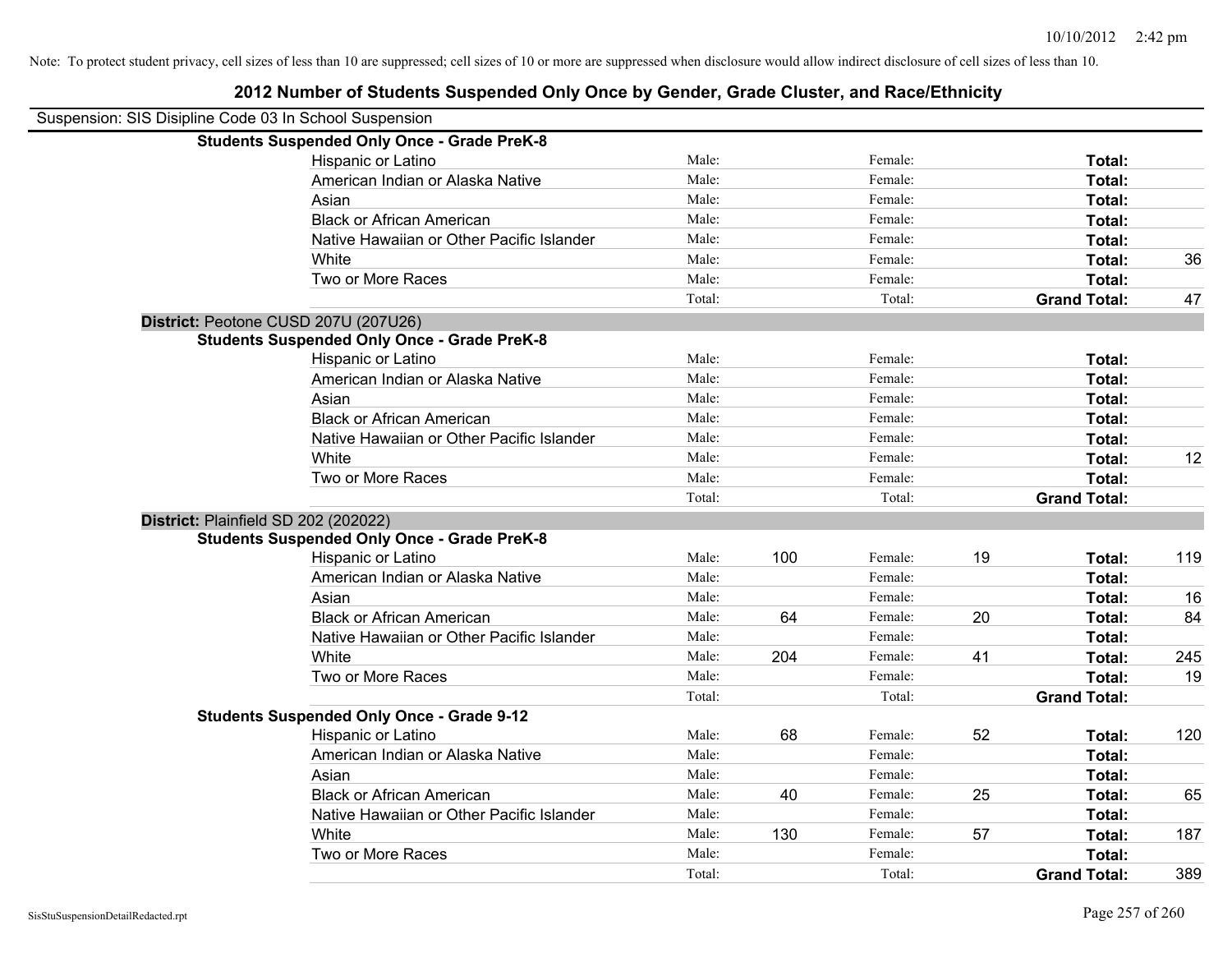| Suspension: SIS Disipline Code 03 In School Suspension |        |         |                     |    |
|--------------------------------------------------------|--------|---------|---------------------|----|
| District: Reed Custer CUSD 255U (255U26)               |        |         |                     |    |
| <b>Students Suspended Only Once - Grade PreK-8</b>     |        |         |                     |    |
| Hispanic or Latino                                     | Male:  | Female: | Total:              |    |
| American Indian or Alaska Native                       | Male:  | Female: | Total:              |    |
| Asian                                                  | Male:  | Female: | Total:              |    |
| <b>Black or African American</b>                       | Male:  | Female: | Total:              |    |
| Native Hawaiian or Other Pacific Islander              | Male:  | Female: | Total:              |    |
| White                                                  | Male:  | Female: | Total:              |    |
| Two or More Races                                      | Male:  | Female: | Total:              |    |
|                                                        | Total: | Total:  | <b>Grand Total:</b> |    |
| District: Richland GSD 88A (088A02)                    |        |         |                     |    |
| <b>Students Suspended Only Once - Grade PreK-8</b>     |        |         |                     |    |
| Hispanic or Latino                                     | Male:  | Female: | Total:              |    |
| American Indian or Alaska Native                       | Male:  | Female: | Total:              |    |
| Asian                                                  | Male:  | Female: | Total:              |    |
| <b>Black or African American</b>                       | Male:  | Female: | Total:              | 11 |
| Native Hawaiian or Other Pacific Islander              | Male:  | Female: | Total:              |    |
| White                                                  | Male:  | Female: | Total:              | 12 |
| Two or More Races                                      | Male:  | Female: | Total:              |    |
|                                                        | Total: | Total:  | <b>Grand Total:</b> | 36 |
| District: Rockdale SD 84 (084002)                      |        |         |                     |    |
| <b>Students Suspended Only Once - Grade PreK-8</b>     |        |         |                     |    |
| Hispanic or Latino                                     | Male:  | Female: | Total:              |    |
| American Indian or Alaska Native                       | Male:  | Female: | Total:              |    |
| Asian                                                  | Male:  | Female: | Total:              |    |
| <b>Black or African American</b>                       | Male:  | Female: | Total:              |    |
| Native Hawaiian or Other Pacific Islander              | Male:  | Female: | Total:              |    |
| White                                                  | Male:  | Female: | Total:              |    |
| Two or More Races                                      | Male:  | Female: | Total:              |    |
|                                                        | Total: | Total:  | <b>Grand Total:</b> | 11 |
| District: Summit Hill SD 161 (161002)                  |        |         |                     |    |
| <b>Students Suspended Only Once - Grade PreK-8</b>     |        |         |                     |    |
| Hispanic or Latino                                     | Male:  | Female: | Total:              |    |
| American Indian or Alaska Native                       | Male:  | Female: | Total:              |    |
| Asian                                                  | Male:  | Female: | Total:              |    |
| <b>Black or African American</b>                       | Male:  | Female: | Total:              |    |
| Native Hawaiian or Other Pacific Islander              | Male:  | Female: | Total:              |    |
| White                                                  | Male:  | Female: | Total:              | 61 |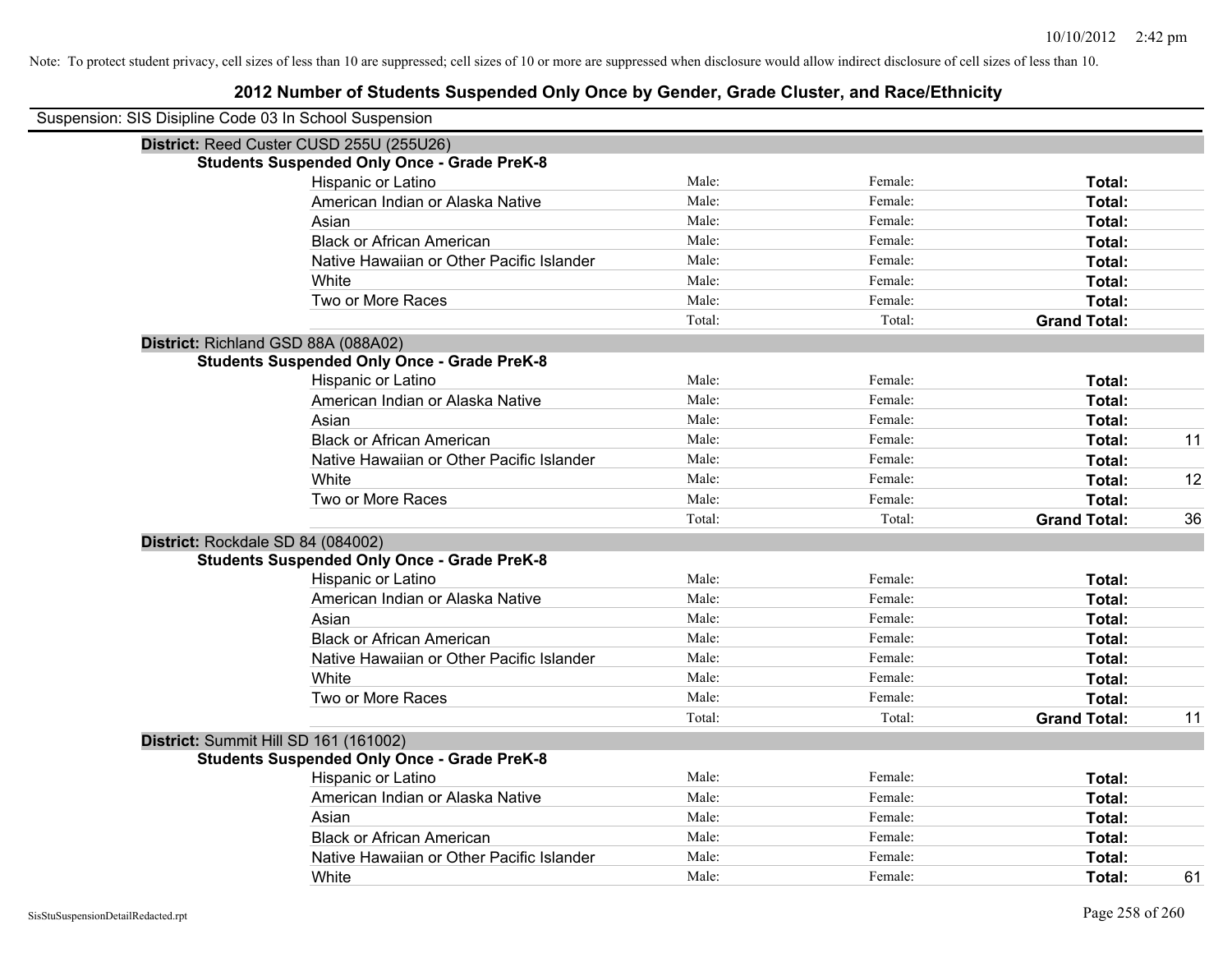| Suspension: SIS Disipline Code 03 In School Suspension |                                                    |        |    |         |    |                     |    |
|--------------------------------------------------------|----------------------------------------------------|--------|----|---------|----|---------------------|----|
|                                                        | Two or More Races                                  | Male:  |    | Female: |    | Total:              |    |
|                                                        |                                                    | Total: | 67 | Total:  | 11 | <b>Grand Total:</b> | 78 |
| <b>District: Taft SD 90 (090002)</b>                   |                                                    |        |    |         |    |                     |    |
|                                                        | <b>Students Suspended Only Once - Grade PreK-8</b> |        |    |         |    |                     |    |
|                                                        | Hispanic or Latino                                 | Male:  |    | Female: |    | Total:              |    |
|                                                        | American Indian or Alaska Native                   | Male:  |    | Female: |    | Total:              |    |
| Asian                                                  |                                                    | Male:  |    | Female: |    | Total:              |    |
|                                                        | <b>Black or African American</b>                   | Male:  |    | Female: |    | Total:              |    |
|                                                        | Native Hawaiian or Other Pacific Islander          | Male:  |    | Female: |    | Total:              |    |
| White                                                  |                                                    | Male:  |    | Female: |    | Total:              | 15 |
|                                                        | Two or More Races                                  | Male:  |    | Female: |    | Total:              |    |
|                                                        |                                                    | Total: |    | Total:  |    | <b>Grand Total:</b> |    |
| District: Troy CCSD 30C (030C04)                       |                                                    |        |    |         |    |                     |    |
|                                                        | <b>Students Suspended Only Once - Grade PreK-8</b> |        |    |         |    |                     |    |
|                                                        | Hispanic or Latino                                 | Male:  |    | Female: |    | Total:              | 33 |
|                                                        | American Indian or Alaska Native                   | Male:  |    | Female: |    | Total:              |    |
| Asian                                                  |                                                    | Male:  |    | Female: |    | Total:              |    |
|                                                        | <b>Black or African American</b>                   | Male:  | 15 | Female: | 10 | Total:              | 25 |
|                                                        | Native Hawaiian or Other Pacific Islander          | Male:  |    | Female: |    | Total:              |    |
| White                                                  |                                                    | Male:  |    | Female: |    | Total:              | 29 |
|                                                        | Two or More Races                                  | Male:  |    | Female: |    | Total:              |    |
|                                                        |                                                    | Total: |    | Total:  |    | <b>Grand Total:</b> |    |
| <b>District: Union SD 81 (081002)</b>                  |                                                    |        |    |         |    |                     |    |
|                                                        | <b>Students Suspended Only Once - Grade PreK-8</b> |        |    |         |    |                     |    |
|                                                        | Hispanic or Latino                                 | Male:  |    | Female: |    | Total:              |    |
|                                                        | American Indian or Alaska Native                   | Male:  |    | Female: |    | Total:              |    |
| Asian                                                  |                                                    | Male:  |    | Female: |    | Total:              |    |
|                                                        | <b>Black or African American</b>                   | Male:  |    | Female: |    | Total:              |    |
|                                                        | Native Hawaiian or Other Pacific Islander          | Male:  |    | Female: |    | Total:              |    |
| White                                                  |                                                    | Male:  |    | Female: |    | Total:              |    |
|                                                        | Two or More Races                                  | Male:  |    | Female: |    | Total:              |    |
|                                                        |                                                    | Total: |    | Total:  |    | <b>Grand Total:</b> |    |
| District: Valley View CUSD 365U (365U26)               |                                                    |        |    |         |    |                     |    |
|                                                        | <b>Students Suspended Only Once - Grade PreK-8</b> |        |    |         |    |                     |    |
|                                                        | Hispanic or Latino                                 | Male:  |    | Female: |    | Total:              | 14 |
|                                                        | American Indian or Alaska Native                   | Male:  |    | Female: |    | Total:              |    |
| Asian                                                  |                                                    | Male:  |    | Female: |    | Total:              |    |
|                                                        | <b>Black or African American</b>                   | Male:  |    | Female: |    | Total:              | 25 |